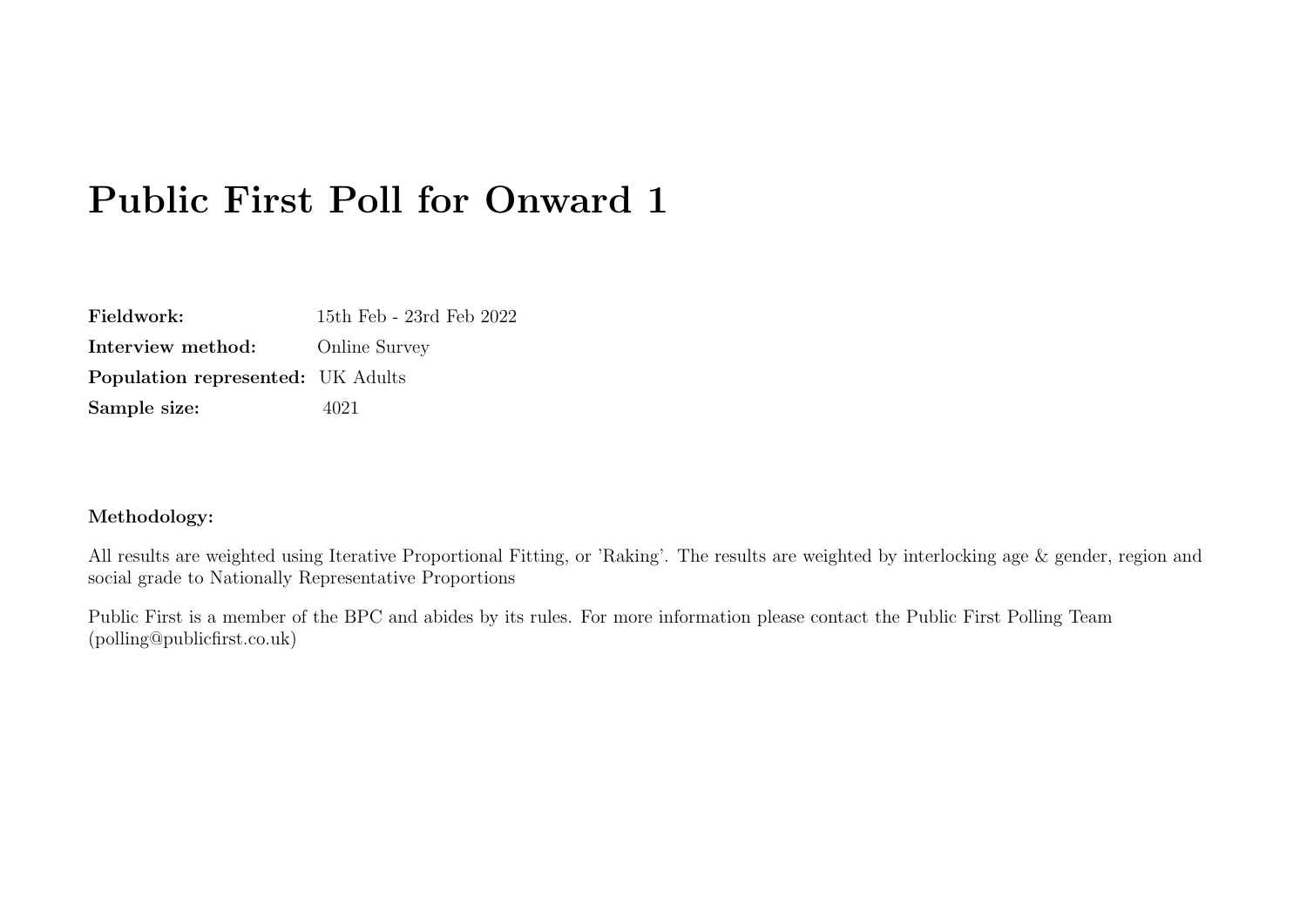

## List of Tables

| 1                | You said you would vote for the Conservative if there was a general election. If this option was unavailable, which party would you vote for instead, if any? 6                          |  |
|------------------|------------------------------------------------------------------------------------------------------------------------------------------------------------------------------------------|--|
| $\boldsymbol{2}$ | You said you would vote for the Labour party if there was a general election. If this option was unavailable, which party would you vote for instead, if any? 9                          |  |
| $\sqrt{3}$       | You said you would vote for the Liberal Democrats if there was a general election. If this option was unavailable, which party would you vote for instead,                               |  |
|                  |                                                                                                                                                                                          |  |
| 4                |                                                                                                                                                                                          |  |
| 5                |                                                                                                                                                                                          |  |
| 6                |                                                                                                                                                                                          |  |
| 7                |                                                                                                                                                                                          |  |
| 8                |                                                                                                                                                                                          |  |
| 9                | Which do you think are the most important issues facing the country at this time? Please tick up to three $\ldots \ldots \ldots \ldots \ldots \ldots \ldots \ldots \ldots \ldots \ldots$ |  |
| 10               |                                                                                                                                                                                          |  |
| 11               |                                                                                                                                                                                          |  |
| 12               |                                                                                                                                                                                          |  |
| 13               | Thinking further ahead, to the future lives of your children and grandchildren, which issues do you think are most important facing the country? Please                                  |  |
|                  |                                                                                                                                                                                          |  |
| 14               |                                                                                                                                                                                          |  |
| 15               | If you had to choose, who do you think would make the better Prime Minister: current Prime MInister Boris Johnson, or Labour Leader Keir Starmer? . 48                                   |  |
| 16               |                                                                                                                                                                                          |  |
| 17               | Let us assume that Boris Johnson resigned as Prime Minister and was replaced by another leading member of the Conservative Government. Would you                                         |  |
|                  |                                                                                                                                                                                          |  |
| 18               | Let us assume that Boris Johnson resigned as Prime Minister and was replaced by another leading member of the Conservative Government. Who would                                         |  |
|                  |                                                                                                                                                                                          |  |
| 19               | Thinking about the next General Election, which of the following would be most important for a political party to focus on in order to get your vote? Please                             |  |
|                  |                                                                                                                                                                                          |  |
| <b>20</b>        |                                                                                                                                                                                          |  |
| 21               |                                                                                                                                                                                          |  |
| 22               |                                                                                                                                                                                          |  |
| 23               |                                                                                                                                                                                          |  |
| 24               |                                                                                                                                                                                          |  |
| 25               |                                                                                                                                                                                          |  |
| 26               | Thinking about what you know of the Conservative Party's current policies on the following issues, do you think they have the right policies or the wrong                                |  |
|                  |                                                                                                                                                                                          |  |
| 27               | Thinking about what you know of the Conservative Party's current policies on the following issues, do you think they have the right policies or the wrong                                |  |
|                  | policies?: Climate change / the environment                                                                                                                                              |  |
| 28               | Thinking about what you know of the Conservative Party's current policies on the following issues, do you think they have the right policies or the wrong                                |  |
|                  |                                                                                                                                                                                          |  |
| 29               | Thinking about what you know of the Conservative Party's current policies on the following issues, do you think they have the right policies or the wrong                                |  |
|                  |                                                                                                                                                                                          |  |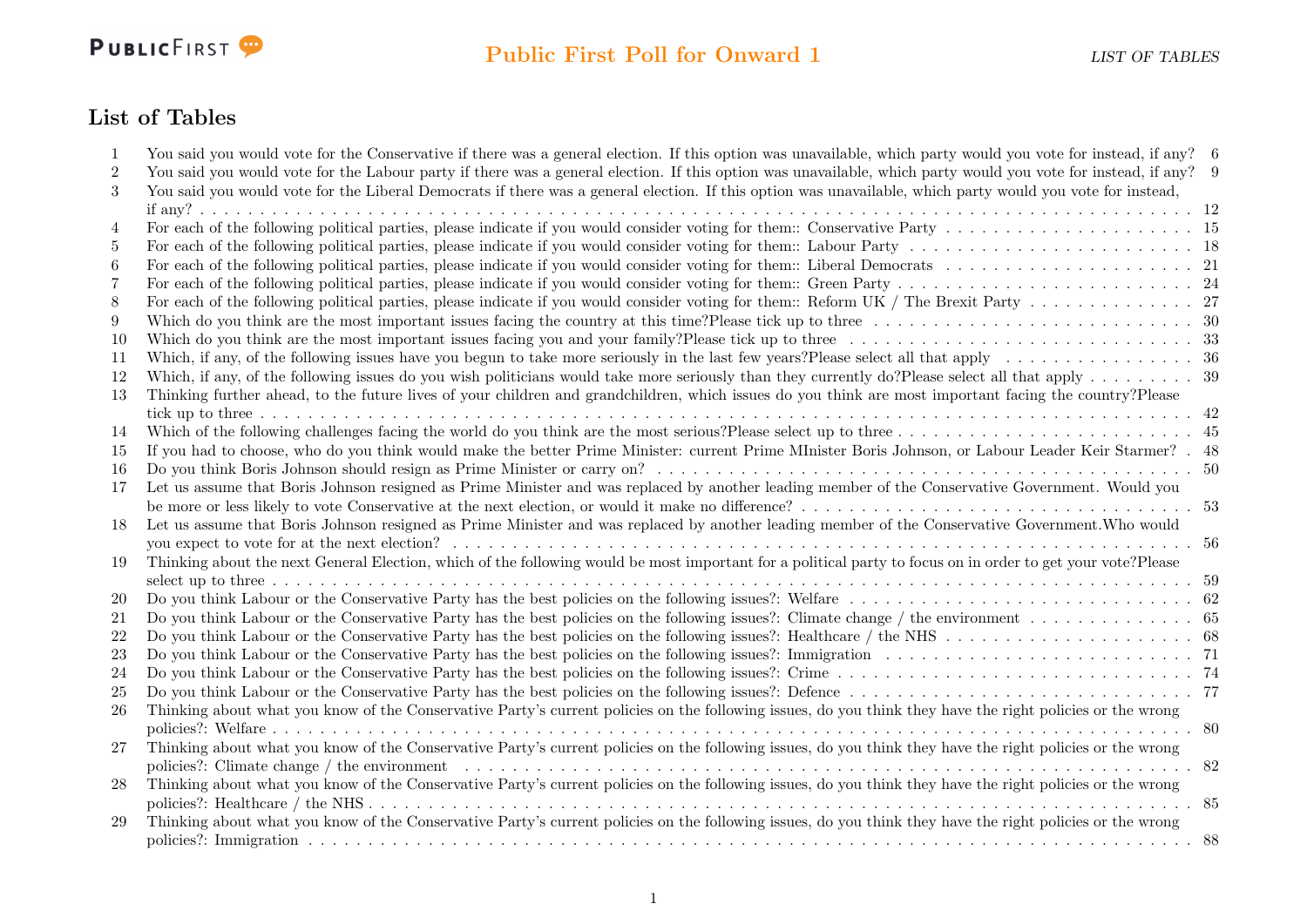

| 30 | Thinking about what you know of the Conservative Party's current policies on the following issues, do you think they have the right policies or the wrong           |
|----|---------------------------------------------------------------------------------------------------------------------------------------------------------------------|
|    |                                                                                                                                                                     |
| 31 | Thinking about what you know of the Conservative Party's current policies on the following issues, do you think they have the right policies or the wrong           |
| 32 | The Government is being encouraged to find ways to cut the cost of living. Which of the following policies or measures would you most support the                   |
|    |                                                                                                                                                                     |
| 33 |                                                                                                                                                                     |
| 34 |                                                                                                                                                                     |
| 35 |                                                                                                                                                                     |
| 36 | The Net Zero target is a target to reach zero greenhouse gas emissions in the UK, balancing any carbon emissions that are produced with carbon reducing             |
|    |                                                                                                                                                                     |
| 37 | If a political party said they were going to get rid of the target to reach Net Zero greenhouse gas emissions, how would this impact your likelihood to vote        |
|    |                                                                                                                                                                     |
| 38 | If a political party said they were going to bring forward the target to reach Net Zero greenhouse gas emissions to 2035, instead of the current target of          |
|    |                                                                                                                                                                     |
| 39 | If a political party said they were going to bring forward the target to reach Net Zero greenhouse gas emissions to 2045, instead of the current target of          |
|    |                                                                                                                                                                     |
| 40 | If a political party said they were going to delay the target to reach Net Zero greenhouse gas emissions to 2055, instead of the current target of 2050, how        |
|    |                                                                                                                                                                     |
| 41 | If a political party said they were going to delay the target to reach Net Zero greenhouse gas emissions to 2065, instead of the current target of 2050, how        |
|    |                                                                                                                                                                     |
| 42 |                                                                                                                                                                     |
| 43 | Some politicians have said they are in favour of getting rid of the Net Zero target in the UK. What do you think are the reasons they feel this way?Select          |
|    |                                                                                                                                                                     |
| 44 |                                                                                                                                                                     |
| 45 |                                                                                                                                                                     |
| 46 | Do you agree or disagree with the following: Ordinary people in the UK tend to care more about the environment than politicians do  136                             |
| 47 | Do you agree or disagree with the following: A political party that got rid of the UK plans to reach Net Zero would not win an election 139                         |
| 48 |                                                                                                                                                                     |
| 49 | Do you agree or disagree with the following: I have noticed changes in weather patterns in the UK in my lifetime $\ldots \ldots \ldots \ldots \ldots \ldots \ldots$ |
| 50 |                                                                                                                                                                     |
| 51 | Do you agree or disagree with the following: I have seen more stories about extreme weather events (such as flooding, forest fires) in the last few years           |
|    |                                                                                                                                                                     |
| 52 | You said that you had noticed changes in weather patterns in the UK. Which of the following have you noticed? Please select any which apply 154                     |
| 53 |                                                                                                                                                                     |
| 54 | You said the UK should be taking less action on climate change. What are the reasons for this?Please select any which apply $\dots \dots \dots \dots \dots$         |
| 55 |                                                                                                                                                                     |
| 56 | Do you think taking action to address climate change in the UK will have a positive or negative effect on the following?: The quality of the air in the UK 166      |
| 57 | Do you think taking action to address climate change in the UK will have a positive or negative effect on the following?: The availability of well-paid jobs        |
|    |                                                                                                                                                                     |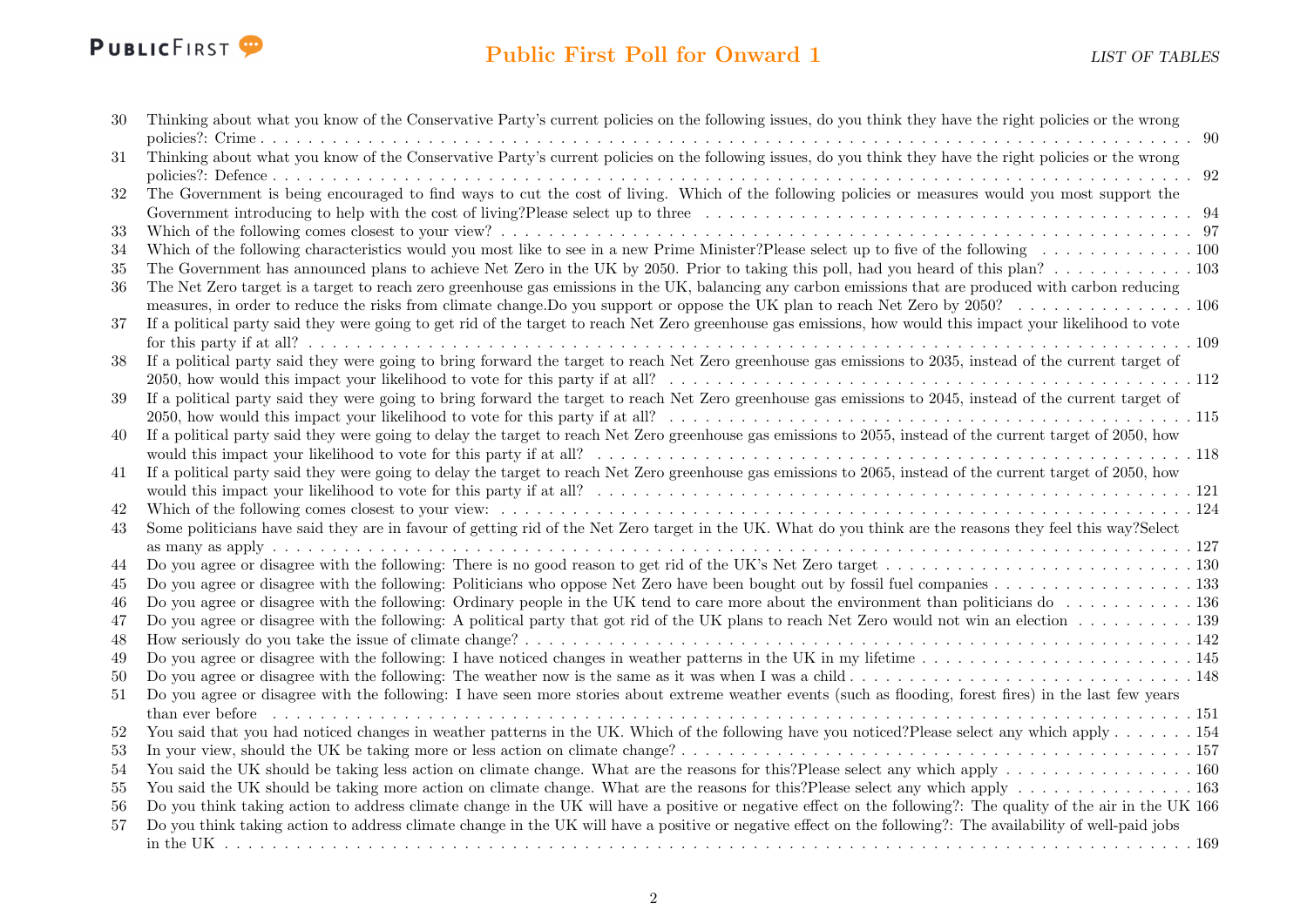

| 58     | Do you think taking action to address climate change in the UK will have a positive or negative effect on the following?: The security of energy supplies                                                                      |
|--------|--------------------------------------------------------------------------------------------------------------------------------------------------------------------------------------------------------------------------------|
|        |                                                                                                                                                                                                                                |
| 59     | Do you think taking action to address climate change in the UK will have a positive or negative effect on the following?: Children in the UK's future 175                                                                      |
| 60     | Do you think taking action to address climate change in the UK will have a positive or negative effect on the following?: The world in general 178                                                                             |
| 61     | Do you think taking action to address climate change in the UK will have a positive or negative effect on the following?: The UK economy 181                                                                                   |
| 62     |                                                                                                                                                                                                                                |
| 63     |                                                                                                                                                                                                                                |
| 64     | In your view, which regions of the UK would benefit the most from any jobs created by the UK's transition to Net Zero, if any?Please select up to three . 190                                                                  |
| 65     |                                                                                                                                                                                                                                |
| 66     |                                                                                                                                                                                                                                |
| 67     |                                                                                                                                                                                                                                |
| 68     |                                                                                                                                                                                                                                |
| 69     |                                                                                                                                                                                                                                |
| 70     |                                                                                                                                                                                                                                |
| 71     |                                                                                                                                                                                                                                |
| $72\,$ | Do you tend to agree or disagree with the following: We have a duty to care for our planet and the environment to ensure our grandchildren can live                                                                            |
|        | $comfortably$                                                                                                                                                                                                                  |
| 73     | Do you tend to agree or disagree with the following: Politicians should tax the massive profits of energy companies to fund a tax cut for working class                                                                        |
|        |                                                                                                                                                                                                                                |
| 74     |                                                                                                                                                                                                                                |
| 75     | Do you tend to agree or disagree with the following: Politicians who want to stop Net Zero are only interested in helping big fossil fuel companies make                                                                       |
|        |                                                                                                                                                                                                                                |
| 76     | 226                                                                                                                                                                                                                            |
| 77     | You said that you would vote Conservative if there was a general election. If the Conservatives stated before the next election that they wanted to get                                                                        |
|        |                                                                                                                                                                                                                                |
| 78     | You said that you would vote Labour if there was a general election. If the Labour party stated before the next election that they wanted to get rid of                                                                        |
|        |                                                                                                                                                                                                                                |
| 79     | And if there was a general election in which the Conservative party ran with a promise to remove the UK's target to reach Net Zero by 2050, how do you                                                                         |
|        | .235                                                                                                                                                                                                                           |
| 80     | You said you did not know how you would vote if there was a general election in which the Conservative party ran with a promise to remove the UK's                                                                             |
|        |                                                                                                                                                                                                                                |
| 81     | If the UK was to get rid of the national target of reaching Net Zero by 2050, which of the following, if any, do you think would happen as a result?: The                                                                      |
|        |                                                                                                                                                                                                                                |
| 82     | If the UK was to get rid of the national target of reaching Net Zero by 2050, which of the following, if any, do you think would happen as a result?: There                                                                    |
|        |                                                                                                                                                                                                                                |
| 83     | If the UK was to get rid of the national target of reaching Net Zero by 2050, which of the following, if any, do you think would happen as a result?: The                                                                      |
|        | world would be less safe received as a consequence of the control of the control of the control of the control of the control of the control of the control of the control of the control of the control of the control of the |
| 84     | If the UK was to get rid of the national target of reaching Net Zero by 2050, which of the following, if any, do you think would happen as a result?: It                                                                       |
|        |                                                                                                                                                                                                                                |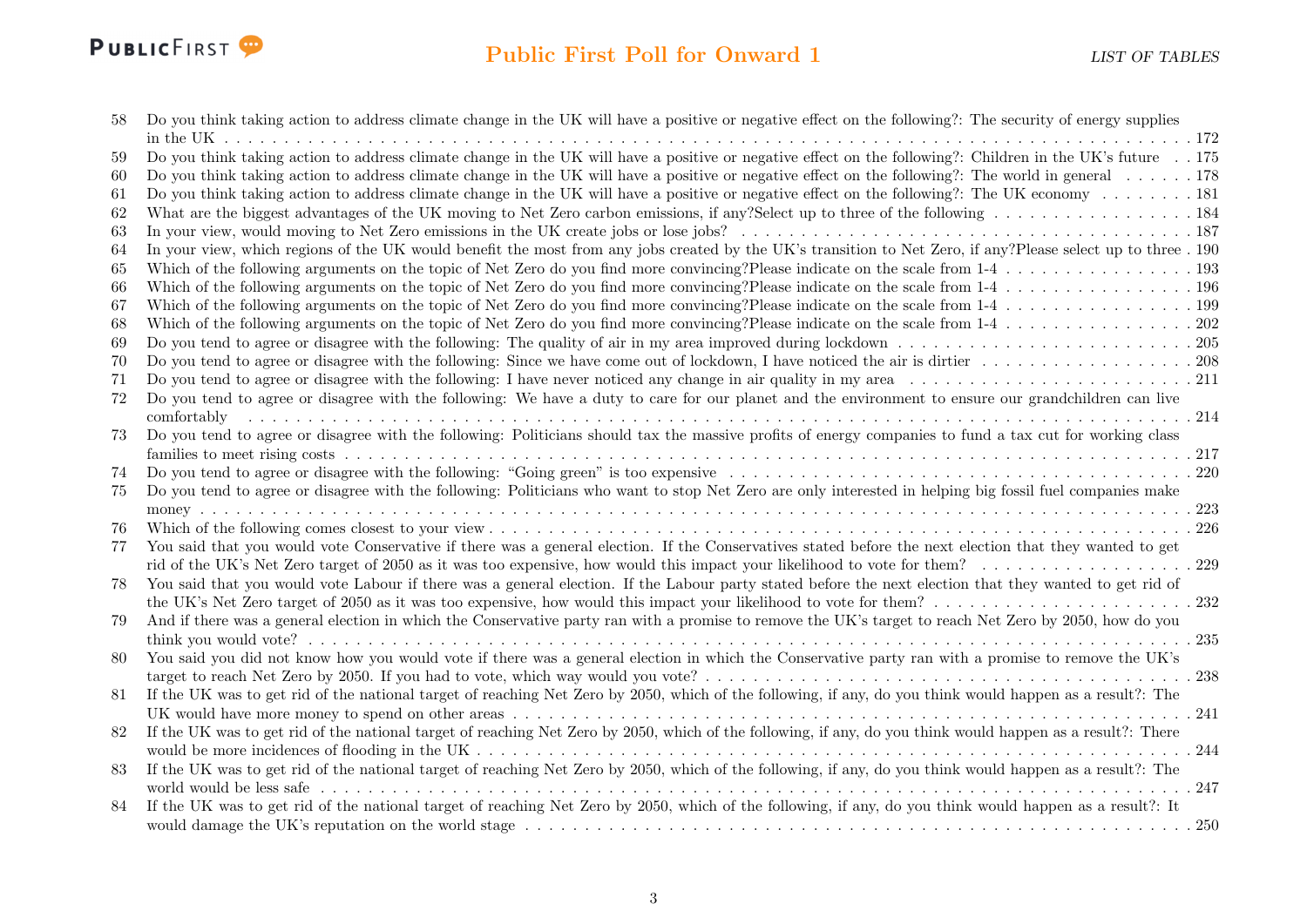

#### Public First Poll for Onward 1 LIST OF TABLES

| 85 | If the UK was to get rid of the national target of reaching Net Zero by 2050, which of the following, if any, do you think would happen as a result?: Other                                                                                                                                                        |  |
|----|--------------------------------------------------------------------------------------------------------------------------------------------------------------------------------------------------------------------------------------------------------------------------------------------------------------------|--|
|    |                                                                                                                                                                                                                                                                                                                    |  |
| 86 | If the UK was to get rid of the national target of reaching Net Zero by 2050, which of the following, if any, do you think would happen as a result?: More                                                                                                                                                         |  |
|    |                                                                                                                                                                                                                                                                                                                    |  |
| 87 | If the UK was to get rid of the national target of reaching Net Zero by 2050, which of the following, if any, do you think would happen as a result?: Parts                                                                                                                                                        |  |
|    |                                                                                                                                                                                                                                                                                                                    |  |
| 88 | Imagine a politician gave a speech on their views on climate change. Below is an excerpt from that speech. Please read it carefully:"We have no idea if the                                                                                                                                                        |  |
|    | climate is changing - we can't even predict the weather accurately tomorrow. So-called scientific models kept getting Covid wrong. They told us we'd be                                                                                                                                                            |  |
|    | destroyed by the Millenium bug, when nothing happened. Climate change is just another excuse for rich elites to lecture the rest of us on how to live                                                                                                                                                              |  |
|    | our lives. They can afford to make the changes to their lives which they recommend, while the rest of us cannot. Trying to reach Net Zero will just leave                                                                                                                                                          |  |
|    | us all worse-off, and we'll get nothing for our efforts. We need to stop this madness now before it runs our economy into the ground."In general, would                                                                                                                                                            |  |
|    |                                                                                                                                                                                                                                                                                                                    |  |
| 89 | Imagine a politician gave a speech on their views on climate change. Below is an excerpt from that speech. Please read it carefully:"There is no doubt                                                                                                                                                             |  |
|    | that climate change is real and happening, but we need to have a serious debate about what we can do about it. The UK only contributes 1% of global                                                                                                                                                                |  |
|    | emissions. Our actions as a country will have no effect on whether climate change occurs or not. All it will do is change how much money people in the                                                                                                                                                             |  |
|    | UK have to spend. We have now seen the reality of this with our energy bills increasing in cost by 50% since last year. We need to change our focus to                                                                                                                                                             |  |
|    | avoid damaging our economy, and put the concerns about the climate to one side for the time being."In general, would you say that you agree or disagree                                                                                                                                                            |  |
|    |                                                                                                                                                                                                                                                                                                                    |  |
| 90 | Imagine a politician gave a speech on their views on climate change. Below is an excerpt from that speech. Please read it carefully:"No serious scientist                                                                                                                                                          |  |
|    | now doubts the reality of climate change. David Attenborough has said that "if we don't act now, it will be too late". Fortunately, taking action on the                                                                                                                                                           |  |
|    | climate would actually really benefit the UK. It will create thousands of new skilled jobs in manufacturing as we move to renewable energy like offshore                                                                                                                                                           |  |
|    | wind. It will reduce our dependence on countries like Russia to heat our homes. It will establish the UK globally as a leader in science and innovation. It                                                                                                                                                        |  |
|    | will make our air cleaner, improving everyone in the country's health and making it more pleasant to go outside. We need to stop kicking the can down                                                                                                                                                              |  |
|    | the round, and get on with saving the planet."In general, would you say that you agree or disagree with what the politician said in this speech? $\ldots$ . 268                                                                                                                                                    |  |
| 91 | Imagine a politician gave a speech on their views on climate change. Below is an excerpt from that speech. Please read it carefully:"For years, politicians                                                                                                                                                        |  |
|    | have promised us they'd take action on the environment so our grandchildren could live happily and comfortably. Instead, they've squabbled amongst<br>themselves, and put their own self-interest ahead of that of the country. International treaties that would have reduced emissions from countries like India |  |
|    | and China have been watered down. Rather than tax the polluting industries in the UK, politicians would prefer to pander to them to secure themselves                                                                                                                                                              |  |
|    | a big pay-out whilst working people pick up the costs in their energy bills. They've done nothing to create jobs in the cleaner, greener industries of the                                                                                                                                                         |  |
|    | future which would create long-term jobs for those that need them. We're living in a society which is expensive, unfair and now getting hotter and less                                                                                                                                                            |  |
|    | pleasant to live in. We need an economic policy which helps the environment and ordinary British families and which ensures that our grandchildren live                                                                                                                                                            |  |
|    |                                                                                                                                                                                                                                                                                                                    |  |
| 92 | Below are some key lines from the speech. Do you agree or disagree with the following parts of the speech?: We have no idea if the climate is changing -                                                                                                                                                           |  |
|    |                                                                                                                                                                                                                                                                                                                    |  |
| 93 | Below are some key lines from the speech. Do you agree or disagree with the following parts of the speech?: Climate change is just another excuse for                                                                                                                                                              |  |
|    |                                                                                                                                                                                                                                                                                                                    |  |
| 94 | Below are some key lines from the speech. Do you agree or disagree with the following parts of the speech?: Rich elites can afford to make the changes                                                                                                                                                             |  |
|    |                                                                                                                                                                                                                                                                                                                    |  |
| 95 | Below are some key lines from the speech. Do you agree or disagree with the following parts of the speech?: Trying to reach Net Zero will just leave us                                                                                                                                                            |  |
|    |                                                                                                                                                                                                                                                                                                                    |  |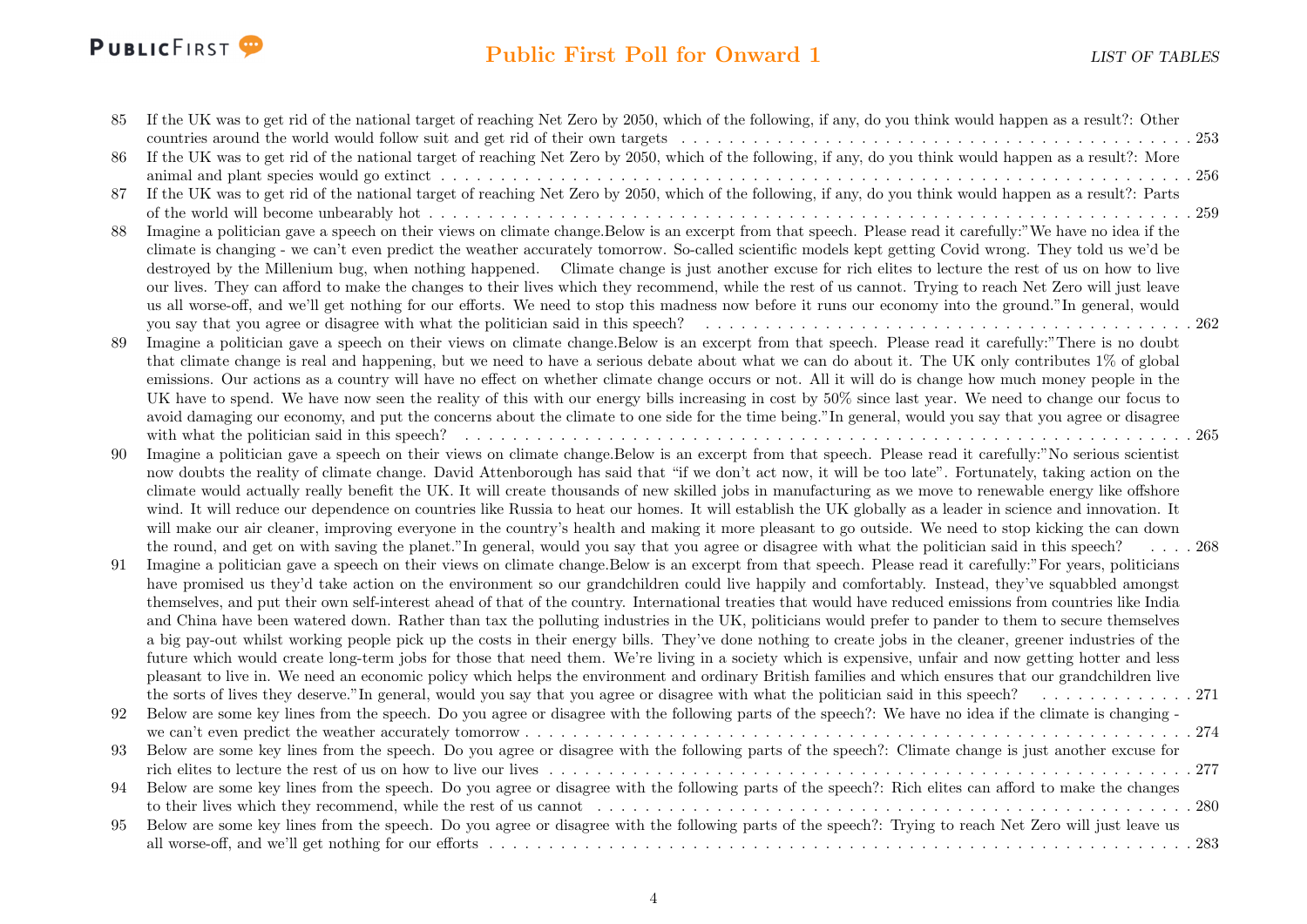

| 96  | Below are some key lines from the speech. Do you agree or disagree with the following parts of the speech?: We need to stop this madness now before it         |
|-----|----------------------------------------------------------------------------------------------------------------------------------------------------------------|
|     |                                                                                                                                                                |
| 97  |                                                                                                                                                                |
| 98  | Which of the following words would you use to describe the speech you just saw?Please select any which apply $\ldots \ldots \ldots \ldots \ldots \ldots$       |
| 99  | Below are some key lines from the speech. Do you agree or disagree with the following parts of the speech?: There is no doubt that climate change is real      |
|     |                                                                                                                                                                |
| 100 | Below are some key lines from the speech. Do you agree or disagree with the following parts of the speech?: Our actions as a country will have no effect       |
|     |                                                                                                                                                                |
| 101 | Below are some key lines from the speech. Do you agree or disagree with the following parts of the speech?: All our actions on climate change will do is       |
|     |                                                                                                                                                                |
|     | 102 Below are some key lines from the speech. Do you agree or disagree with the following parts of the speech?: We have now seen the reality of climate        |
|     |                                                                                                                                                                |
| 103 | Below are some key lines from the speech. Do you agree or disagree with the following parts of the speech?: We need to change our focus to avoid               |
|     |                                                                                                                                                                |
|     |                                                                                                                                                                |
| 105 |                                                                                                                                                                |
|     | 106 Below are some key lines from the speech. Do you agree or disagree with the following parts of the speech?: If we don't act now on climate change, it      |
|     |                                                                                                                                                                |
|     |                                                                                                                                                                |
|     | 107 Below are some key lines from the speech. Do you agree or disagree with the following parts of the speech?: Taking action on the climate will create       |
|     |                                                                                                                                                                |
| 108 | Below are some key lines from the speech. Do you agree or disagree with the following parts of the speech?: Taking action on the climate will reduce our       |
|     | .322                                                                                                                                                           |
| 109 | Below are some key lines from the speech. Do you agree or disagree with the following parts of the speech?: Taking action on the climate will make our         |
|     |                                                                                                                                                                |
|     | 110 Below are some key lines from the speech. Do you agree or disagree with the following parts of the speech?: We need to stop kicking the can down the       |
|     |                                                                                                                                                                |
|     |                                                                                                                                                                |
|     |                                                                                                                                                                |
|     | 113 Below are some key lines from the speech. Do you agree or disagree with the following parts of the speech?: Politicians have squabbled amongst themselves, |
|     |                                                                                                                                                                |
|     | 114 Below are some key lines from the speech. Do you agree or disagree with the following parts of the speech?: Politicians have done nothing to create jobs   |
|     |                                                                                                                                                                |
|     | 115 Below are some key lines from the speech. Do you agree or disagree with the following parts of the speech?: Rather than tax the polluting industries in    |
|     | the UK, politicians would prefer to pander to them to secure themselves a big pay-out whilst working people pick up the costs in their energy bills 343        |
|     | 116 Below are some key lines from the speech. Do you agree or disagree with the following parts of the speech?: We're living in a society which is expensive,  |
|     | .346                                                                                                                                                           |
| 117 | Below are some key lines from the speech. Do you agree or disagree with the following parts of the speech?: We need an economic policy which helps the         |
|     |                                                                                                                                                                |
| 118 |                                                                                                                                                                |
|     |                                                                                                                                                                |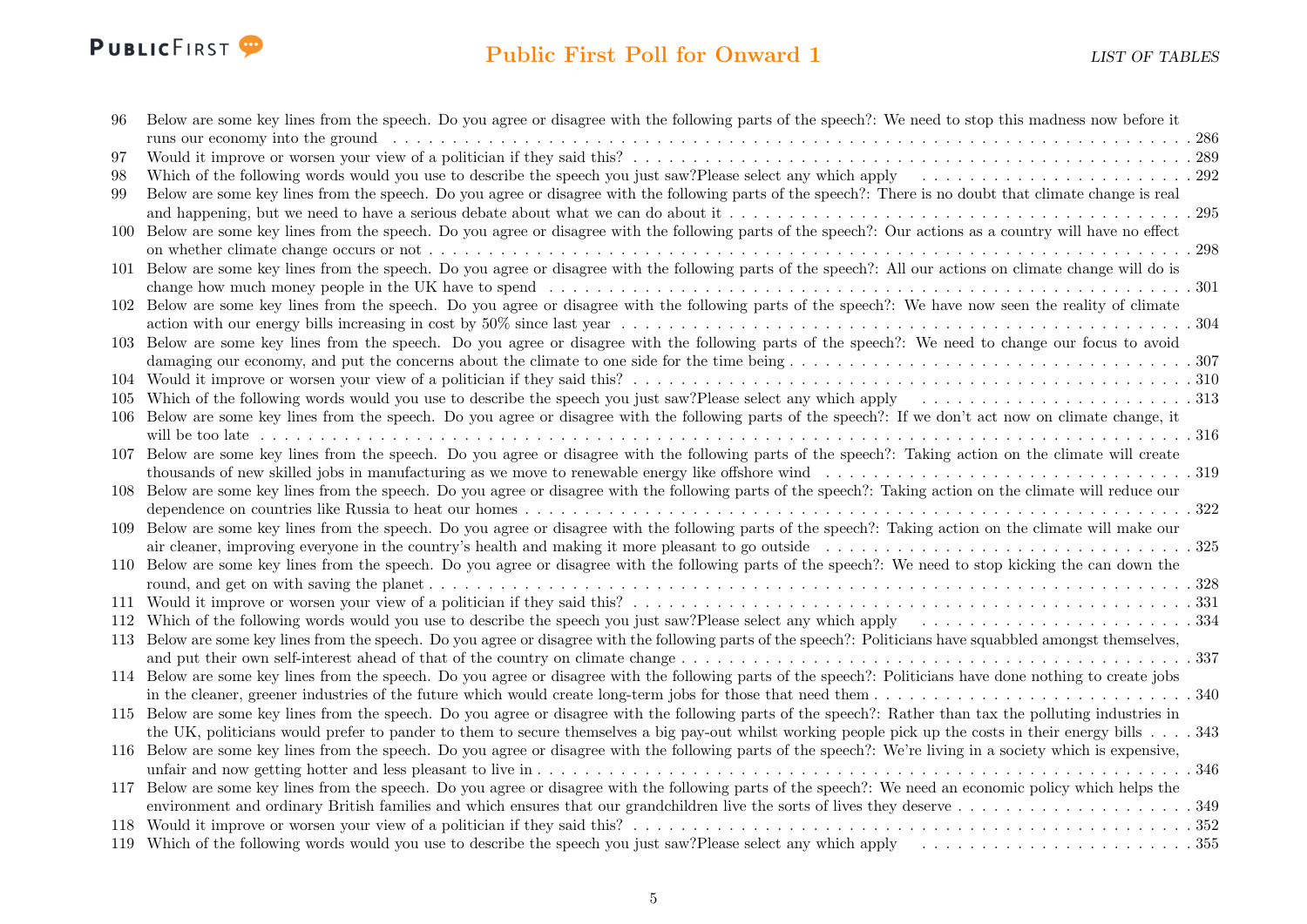

|                                             |       | Region |               |                   |                    |                  |                  |                                |               |               |          |       |                     |       | Social Grade |        |         |  |  |
|---------------------------------------------|-------|--------|---------------|-------------------|--------------------|------------------|------------------|--------------------------------|---------------|---------------|----------|-------|---------------------|-------|--------------|--------|---------|--|--|
|                                             | Total | London | South<br>East | South<br>West     | East of<br>England | East<br>Midlands | West<br>Midlands | Yorkshire<br>and the<br>Humber | North<br>East | North<br>West | Scotland | Wales | Northern<br>Ireland | AB    | C1           | C2     | DE      |  |  |
| Unweighted                                  | 971   | 127    | 152           | $\boldsymbol{92}$ | $103\,$            | 86               | 90               | 85                             | 38            | 105           | $42\,$   | 40    | 11                  | 316   | 244          | 207    | $203\,$ |  |  |
| Weighted                                    | 967   | 136    | 142           | 88                | 107                | 79               | 92               | 80                             | 35            | 97            | 51       | 40    | $20\,$              | 301   | 243          | 230    | 191     |  |  |
| Labour                                      | $9\%$ | $16\%$ | $4\%$         | $5\%$             | $7\%$              | $8\%$            | 12%              | $6\%$                          | $5\%$         | 11%           | 15%      | $9\%$ | $0\%$               | 11%   | $9\%$        | 8%     | 7%      |  |  |
| Liberal Democrats                           | 16%   | 15%    | 14%           | 29%               | 21\%               | 18%              | 14%              | 14%                            | 13%           | 14%           | 25%      | $5\%$ | $0\%$               | 22%   | 16%          | 13%    | 12%     |  |  |
| Reform UK / The $\,$<br><b>Brexit Party</b> | 17%   | 13%    | 21\%          | 14%               | 12%                | 21\%             | 17%              | 22%                            | 10%           | 17%           | 14%      | 27%   | 16%                 | 14%   | 12%          | 22%    | 21%     |  |  |
| The Green Party                             | 7%    | 9%     | $4\%$         | $9\%$             | 12%                | 6%               | 8%               | 8%                             | $8\%$         | $6\%$         | $0\%$    | $2\%$ | 15%                 | $9\%$ | 7%           | 8%     | $5\%$   |  |  |
| Another Party                               | 5%    | $2\%$  | $6\%$         | $7\%$             | $1\%$              | $5\%$            | $4\%$            | $2\%$                          | $5\%$         | 5%            | $7\%$    | $5\%$ | 32%                 | $5\%$ | 5%           | $5\%$  | $4\%$   |  |  |
| I would not vote                            | 25%   | 27%    | $28\%$        | 21%               | 26%                | 24%              | 21%              | 18%                            | 33%           | $25\%$        | 24%      | 28%   | $9\%$               | 21\%  | 26%          | 21\%   | $33\%$  |  |  |
| Don't Know                                  | 22%   | 18%    | 23%           | 15%               | 21\%               | 18%              | 25%              | 30%                            | 26%           | $23\%$        | 14%      | 24%   | 28%                 | 19%   | $24\%$       | $25\%$ | 18%     |  |  |

<span id="page-6-0"></span>(1.A) You said you would vote for the Conservative if there was a general election. If this option was unavailable, which party would you vote for instead, if any?

Note:

BASE: Would vote Conservative

Fieldwork: 15th Feb - 23rd Feb 2022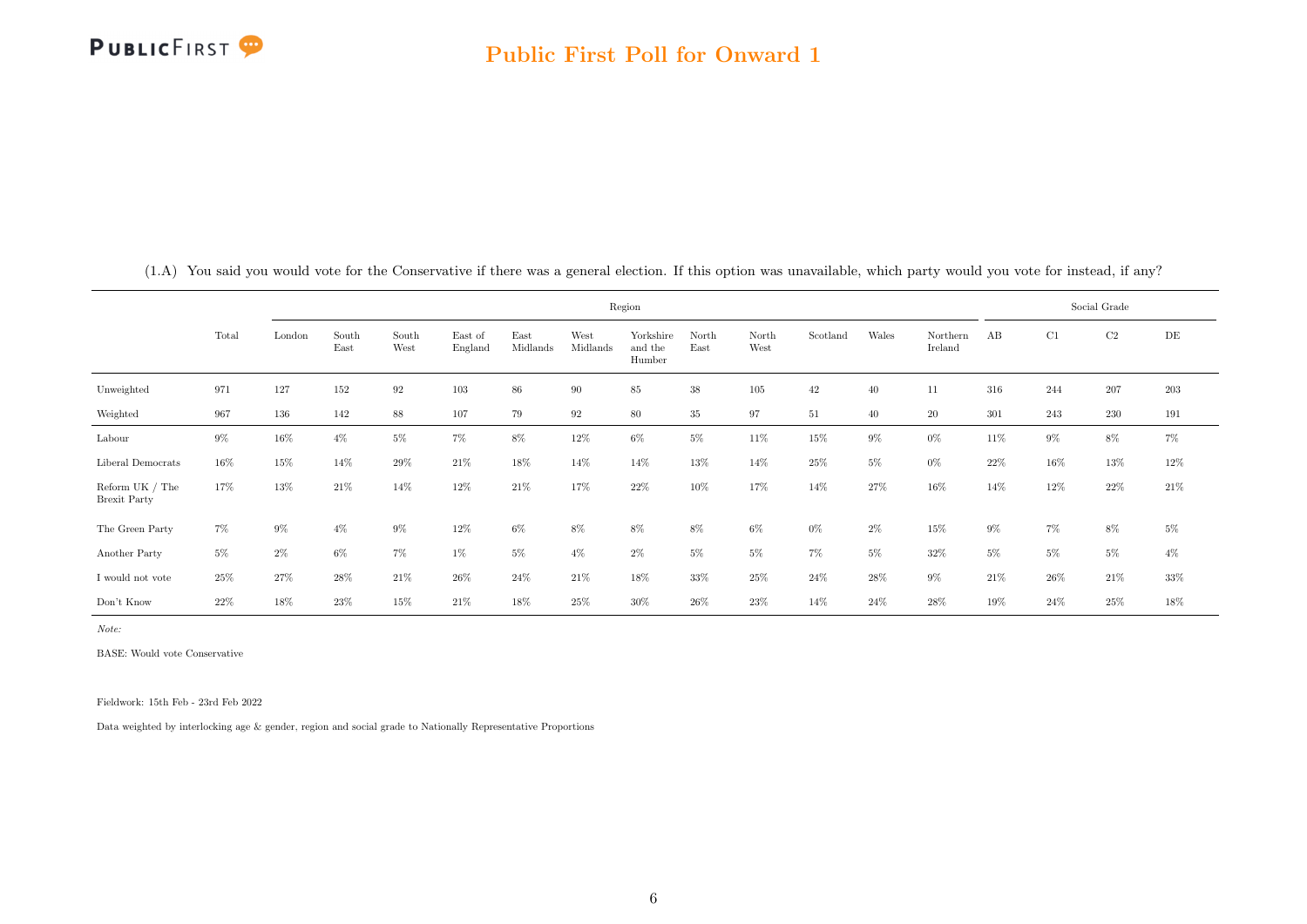|                                          |       |       | Gender |       |       |        | Age       |       |         |         | $\rm EU$ 2016 Vote |                   | 2019  |                     |                     |                               |                               |  |
|------------------------------------------|-------|-------|--------|-------|-------|--------|-----------|-------|---------|---------|--------------------|-------------------|-------|---------------------|---------------------|-------------------------------|-------------------------------|--|
|                                          | Total | Male  | Female | 18-24 | 25-34 | 35-44  | $45 - 54$ | 55-64 | $65+$   | Leave   | Remain             | I did not<br>vote |       | Conservative Labour | Liberal<br>Democrat | The<br><b>Brexit</b><br>Party | $\rm I$ did $\rm not$<br>vote |  |
| Unweighted                               | 971   | 538   | 432    | 60    | 99    | 139    | 162       | 171   | 340     | $588\,$ | $302\,$            | 59                | 892   | 19                  | $\overline{7}$      | 8                             | 30                            |  |
| Weighted                                 | 967   | 549   | 417    | 60    | 111   | 143    | $155\,$   | 168   | $330\,$ | $583\,$ | $303\,$            | 59                | 890   | $20\,$              | $\overline{7}$      | $\overline{7}$                | $\sqrt{28}$                   |  |
| Labour                                   | $9\%$ | $9\%$ | 8%     | 20%   | 29%   | 14%    | $3\%$     | $5\%$ | $2\%$   | $6\%$   | 13%                | 8%                | 8%    | 45%                 | $0\%$               | $0\%$                         | $12\%$                        |  |
| Liberal Democrats                        | 16%   | 18%   | 14%    | 7%    | 11%   | $21\%$ | $13\%$    | 15%   | 20%     | 10%     | 29%                | 15%               | 17%   | $7\%$               | 58%                 | 13%                           | $13\%$                        |  |
| Reform UK $/$ The<br><b>Brexit Party</b> | 17%   | 20%   | 12%    | 17%   | $9\%$ | $16\%$ | 20%       | 13%   | 20%     | $25\%$  | $4\%$              | $9\%$             | 17%   | 14%                 | $0\%$               | 87%                           | $7\%$                         |  |
| The Green Party                          | $7\%$ | 8%    | 6%     | 17%   | 14%   | $9\%$  | $4\%$     | $6\%$ | $5\%$   | $6\%$   | 11%                | $3\%$             | $7\%$ | $7\%$               | $0\%$               | $0\%$                         | $3\%$                         |  |
| Another Party                            | $5\%$ | $6\%$ | $3\%$  | $5\%$ | $0\%$ | 5%     | 8%        | $7\%$ | $4\%$   | $6\%$   | $2\%$              | 7%                | $5\%$ | $0\%$               | $0\%$               | $0\%$                         | $4\%$                         |  |
| I would not vote                         | 25%   | 24\%  | 26%    | 17%   | 26%   | 19%    | 25%       | 32%   | 24%     | 25%     | 21%                | 35%               | 25%   | 18%                 | $0\%$               | $0\%$                         | 33%                           |  |
| Don't Know                               | 22\%  | 15%   | 31%    | 18%   | 11%   | 17%    | 26%       | 22%   | 25%     | 22%     | 20%                | 23%               | 21\%  | $9\%$               | 42%                 | $0\%$                         | 28%                           |  |

(1.B) You said you would vote for the Conservative if there was a general election. If this option was unavailable, which party would you vote for instead, if any?

Note:

BASE: Would vote Conservative

Fieldwork: 15th Feb - 23rd Feb 2022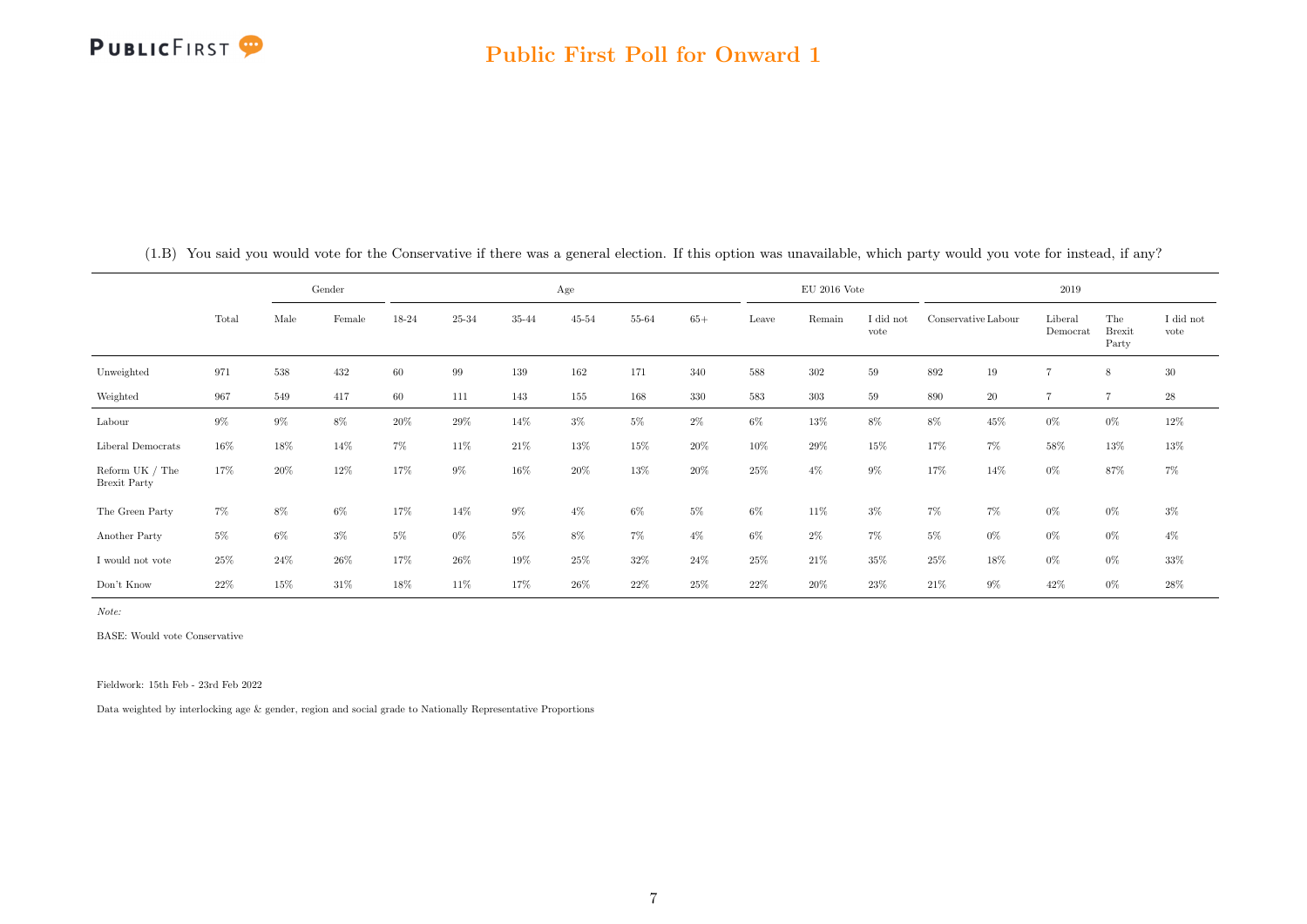#### Public First Poll for Onward 1

|                                          |       | Voting Intention |                     |                      |                       |                          | Education                                              |                                                             |           | Fiscal conservatives                               |                                  |         |        | C2DE 2019 Conservatives ABC1 2019 Conservatives |        |
|------------------------------------------|-------|------------------|---------------------|----------------------|-----------------------|--------------------------|--------------------------------------------------------|-------------------------------------------------------------|-----------|----------------------------------------------------|----------------------------------|---------|--------|-------------------------------------------------|--------|
|                                          | Total |                  | Conservative Labour | Liberal<br>Democrats | GCSE or<br>equivalent | A Level or<br>equivalent | University<br>Under-<br>graduate<br>Degree<br>(BA/BSc) | University<br>Postgrad-<br>uate<br>Degree<br>(MA/MSc/MPhil) | Doctorate | Prioritise<br>(PhD/DPHil)spend and<br>$_{\rm tax}$ | Prioritise<br>balancing<br>books | C2DECon | Other  | ABC1Con                                         | Other  |
| Unweighted                               | 971   | 971              | $\boldsymbol{0}$    | $\overline{0}$       | $\overline{0}$        | $\overline{0}$           | 201                                                    | 94                                                          | 18        | 492                                                | 373                              | 368     | 603    | 523                                             | 448    |
| Weighted                                 | 967   | 967              | $\overline{0}$      | $\overline{0}$       | $\overline{0}$        | $\overline{0}$           | 198                                                    | 92                                                          | 18        | 492                                                | 373                              | 381     | 586    | 509                                             | 458    |
| Labour                                   | $9\%$ | $9\%$            | $*$                 | $\ast$               | $5\%$                 | 8%                       | $9\%$                                                  | 19%                                                         | $16\%$    | 12%                                                | $6\%$                            | $6\%$   | $11\%$ | $9\%$                                           | 8%     |
| Liberal Democrats                        | 16%   | $16\%$           | $*$                 | $\ast$               | 12%                   | 18%                      | 18%                                                    | $22\%$                                                      | 37%       | 15%                                                | 19%                              | 13%     | 19%    | $20\%$                                          | 13%    |
| Reform $UK / The$<br><b>Brexit Party</b> | 17%   | 17%              | $*$                 | $\ast$               | 17%                   | $18\%$                   | 14%                                                    | $11\%$                                                      | $5\%$     | 12%                                                | 25%                              | 22%     | $14\%$ | 14%                                             | 20%    |
| The Green Party                          | 7%    | $7\%$            | $\ast$              | $\ast$               | $5\%$                 | 7%                       | 9%                                                     | 14%                                                         | $6\%$     | 10%                                                | $5\%$                            | $7\%$   | 7%     | 7%                                              | 7%     |
| Another Party                            | $5\%$ | $5\%$            | $\ast$              | $\ast$               | $4\%$                 | $5\%$                    | $5\%$                                                  | $2\%$                                                       | $0\%$     | $5\%$                                              | $5\%$                            | $5\%$   | $5\%$  | $5\%$                                           | $4\%$  |
| $\rm I$ would not vote                   | 25%   | $25\%$           | $*$                 | $\ast$               | 28%                   | $25\%$                   | 23%                                                    | $15\%$                                                      | $29\%$    | 26%                                                | 23%                              | 27%     | $23\%$ | $23\%$                                          | 26%    |
| Don't Know                               | 22%   | $22\%$           | $\ast$              | $\ast$               | 29%                   | 18%                      | 22%                                                    | 17%                                                         | $7\%$     | 20%                                                | 18%                              | 21\%    | 22%    | $22\%$                                          | $21\%$ |

(1.C) You said you would vote for the Conservative if there was a general election. If this option was unavailable, which party would you vote for instead, if any?

Note:

BASE: Would vote Conservative

Fieldwork: 15th Feb - 23rd Feb 2022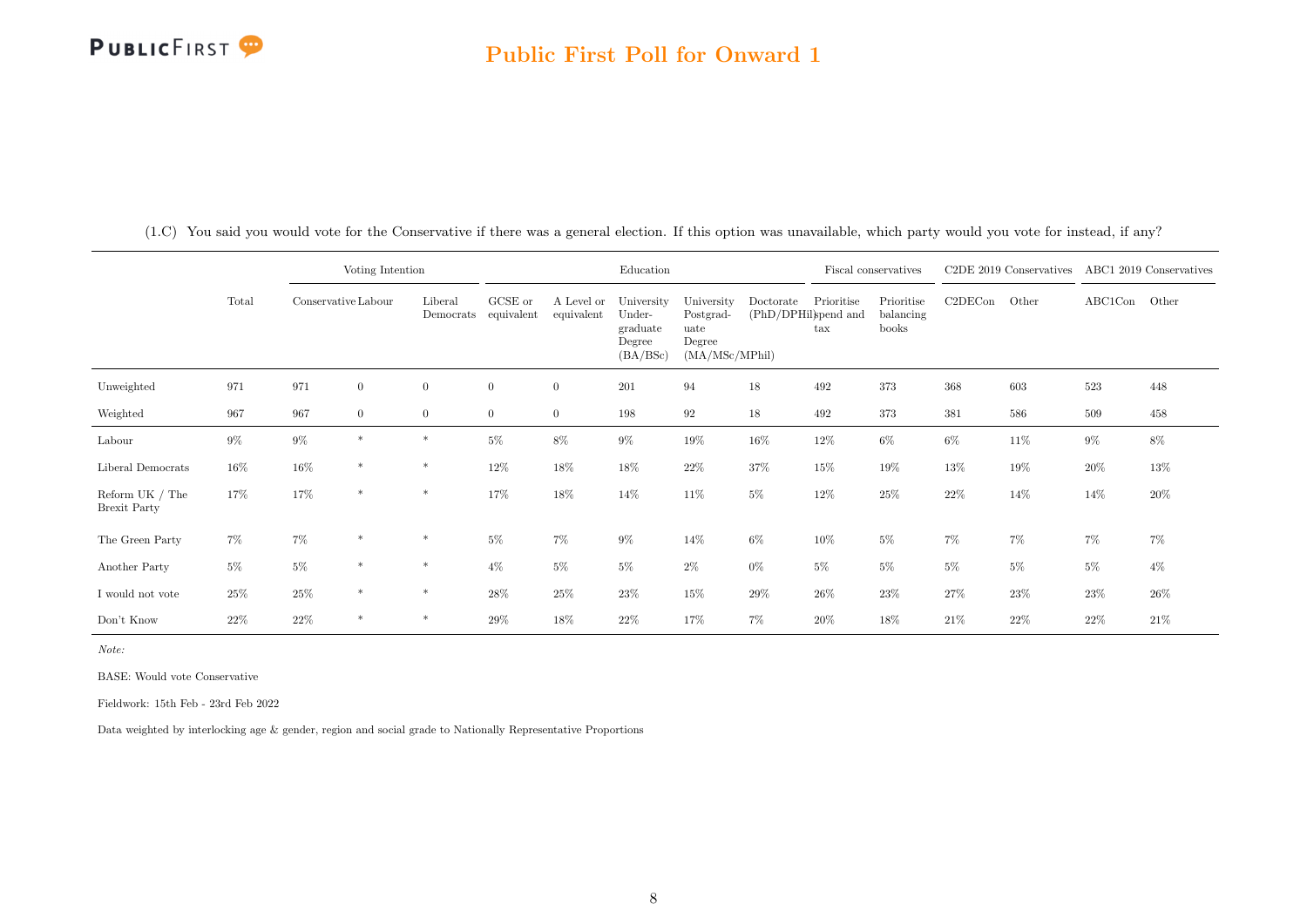

|                                          |       |        |               |               |                    |                  | Region           |                                |               | Social Grade  |          |       |                     |       |        |          |        |
|------------------------------------------|-------|--------|---------------|---------------|--------------------|------------------|------------------|--------------------------------|---------------|---------------|----------|-------|---------------------|-------|--------|----------|--------|
|                                          | Total | London | South<br>East | South<br>West | East of<br>England | East<br>Midlands | West<br>Midlands | Yorkshire<br>and the<br>Humber | North<br>East | North<br>West | Scotland | Wales | Northern<br>Ireland | AB    | C1     | $\rm C2$ | DE     |
| Unweighted                               | 1321  | 203    | 143           | 93            | 102                | 107              | 130              | 140                            | 63            | 199           | 66       | 67    | 8                   | 333   | 373    | 245      | 363    |
| Weighted                                 | 1313  | 220    | 136           | 88            | 106                | 99               | 134              | 123                            | 58            | 187           | 77       | 68    | 15                  | 326   | 370    | 268      | 342    |
| Conservative                             | 7%    | 12%    | $4\%$         | 6%            | $4\%$              | $7\%$            | 8%               | $5\%$                          | $9\%$         | $6\%$         | 8%       | $3\%$ | $0\%$               | $6\%$ | 7%     | $9\%$    | $5\%$  |
| Liberal Democrats                        | 31%   | 32%    | 32%           | 35%           | 35%                | $28\%$           | 31%              | 34%                            | 23%           | $25\%$        | 38%      | 31%   | 41%                 | 39%   | $36\%$ | 28%      | $23\%$ |
| Reform UK $/$ The<br><b>Brexit Party</b> | $3\%$ | $3\%$  | $5\%$         | $2\%$         | $2\%$              | $4\%$            | $4\%$            | $1\%$                          | $3\%$         | $5\%$         | $1\%$    | $1\%$ | $0\%$               | $2\%$ | $3\%$  | $3\%$    | $5\%$  |
| The Green Party                          | 23%   | $28\%$ | 27%           | 25%           | 21\%               | 19%              | 21\%             | $20\%$                         | 24%           | 25%           | 12%      | 19%   | 13%                 | 26%   | 25%    | 21\%     | 19%    |
| Another Party                            | $5\%$ | $2\%$  | $2\%$         | $2\%$         | $7\%$              | $6\%$            | $3\%$            | $2\%$                          | $4\%$         | $3\%$         | 17%      | 18%   | 11%                 | $4\%$ | 5%     | $5\%$    | $4\%$  |
| $\rm I$ would not vote                   | 19%   | $13\%$ | 19%           | 15%           | 18%                | 24%              | 22%              | 22%                            | 20%           | 23%           | 11%      | 12%   | 34%                 | 14%   | 12%    | 22%      | $27\%$ |
| Don't Know                               | 13%   | 9%     | 12%           | 15%           | 13%                | 13%              | 11%              | 16%                            | 17%           | 13%           | 13%      | 15%   | $0\%$               | $9\%$ | 12%    | 11%      | 17%    |

<span id="page-9-0"></span>(2.A) You said you would vote for the Labour party if there was a general election. If this option was unavailable, which party would you vote for instead, if any?

Note:

BASE: Would vote Labour

Fieldwork: 15th Feb - 23rd Feb 2022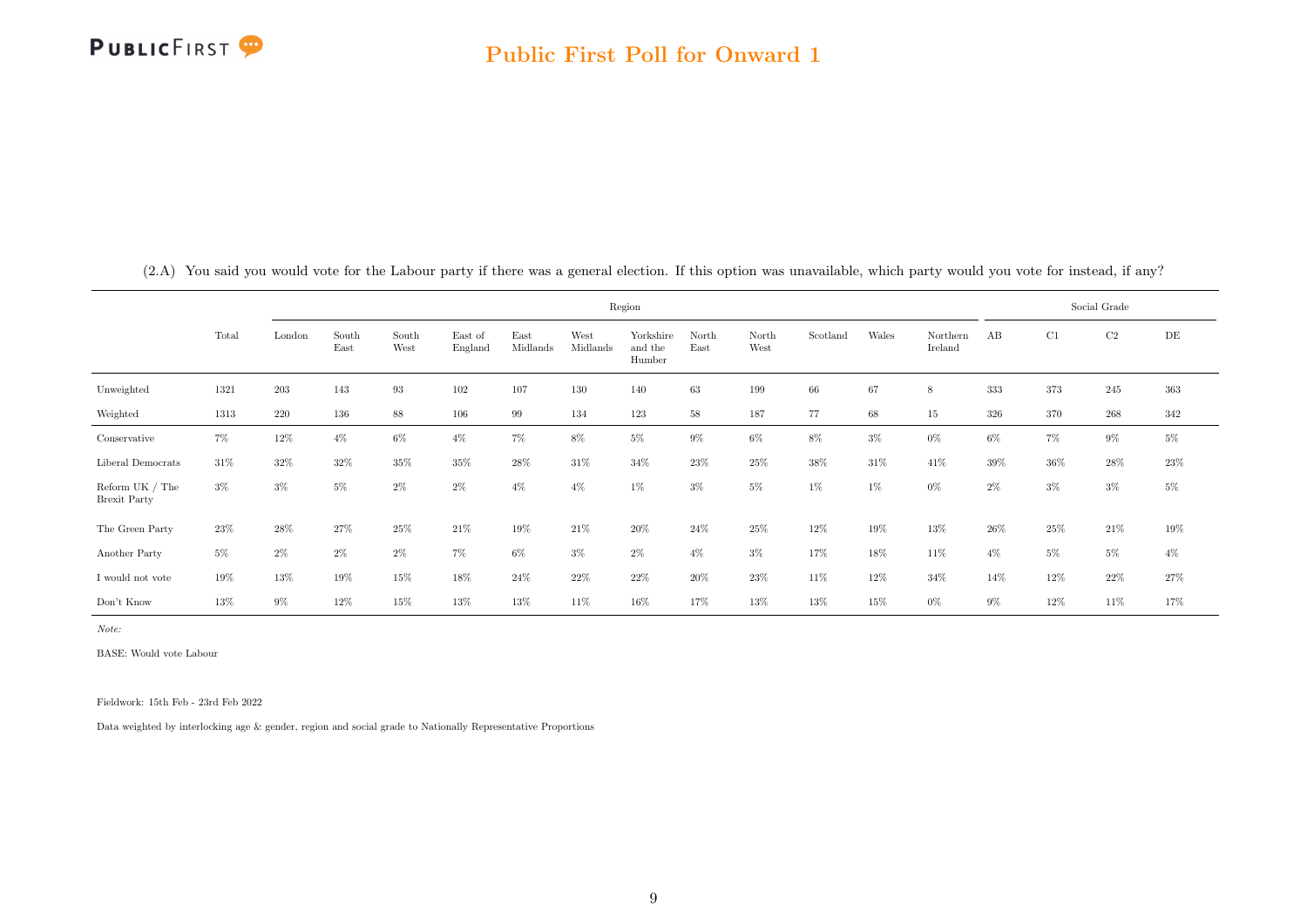|                                          |       |       | Gender |       |        |        | Age       |       |       |       | $\rm EU$ 2016 Vote |                   | 2019  |                     |                     |                               |                               |  |
|------------------------------------------|-------|-------|--------|-------|--------|--------|-----------|-------|-------|-------|--------------------|-------------------|-------|---------------------|---------------------|-------------------------------|-------------------------------|--|
|                                          | Total | Male  | Female | 18-24 | 25-34  | 35-44  | $45 - 54$ | 55-64 | $65+$ | Leave | Remain             | I did not<br>vote |       | Conservative Labour | Liberal<br>Democrat | The<br><b>Brexit</b><br>Party | $\rm I$ did $\rm not$<br>vote |  |
| Unweighted                               | 1321  | 570   | 748    | 288   | 287    | 223    | 212       | 135   | 176   | 317   | 741                | 147               | 126   | 942                 | 58                  | 8                             | 100                           |  |
| Weighted                                 | 1313  | 611   | 699    | 278   | 301    | 224    | 206       | 131   | 174   | 318   | 744                | 141               | 127   | 940                 | 57                  | 8                             | 99                            |  |
| Conservative                             | $7\%$ | 8%    | $6\%$  | 12%   | 8%     | 8%     | $3\%$     | $2\%$ | $3\%$ | $9\%$ | $6\%$              | 5%                | 17%   | $6\%$               | 2%                  | 15%                           | $4\%$                         |  |
| Liberal Democrats                        | 31%   | 35%   | 28%    | 21\%  | 23%    | $33\%$ | 41\%      | 32%   | 47%   | 25%   | 37%                | 22%               | 32%   | $30\%$              | 78%                 | 13%                           | $26\%$                        |  |
| Reform UK $/$ The<br><b>Brexit Party</b> | $3\%$ | $3\%$ | $3\%$  | $2\%$ | 5%     | $4\%$  | $2\%$     | $5\%$ | $2\%$ | $8\%$ | $2\%$              | $3\%$             | $9\%$ | $2\%$               | $1\%$               | 22%                           | $3\%$                         |  |
| The Green Party                          | 23%   | 24\%  | 22%    | 26%   | $28\%$ | 21\%   | $20\%$    | 23%   | 15%   | 16%   | 26%                | 17%               | 13%   | 26\%                | 8%                  | 10%                           | 16%                           |  |
| Another Party                            | $5\%$ | $5\%$ | $5\%$  | $4\%$ | 6%     | $3\%$  | $4\%$     | $5\%$ | $4\%$ | $7\%$ | $4\%$              | 6%                | $4\%$ | $5\%$               | $0\%$               | 18%                           | $3\%$                         |  |
| I would not vote                         | 19%   | 16%   | 21\%   | 23%   | 19%    | 19%    | 17%       | 18%   | 14%   | 22%   | 15%                | 29%               | 16%   | 19%                 | $4\%$               | $0\%$                         | 31\%                          |  |
| Don't Know                               | 13%   | 10%   | 15%    | 12%   | 10%    | 12%    | 14%       | 15%   | 15%   | 13%   | 10%                | 19%               | 10%   | 13%                 | 7%                  | 23%                           | 17%                           |  |

(2.B) You said you would vote for the Labour party if there was a general election. If this option was unavailable, which party would you vote for instead, if any?

Note:

BASE: Would vote Labour

Fieldwork: 15th Feb - 23rd Feb 2022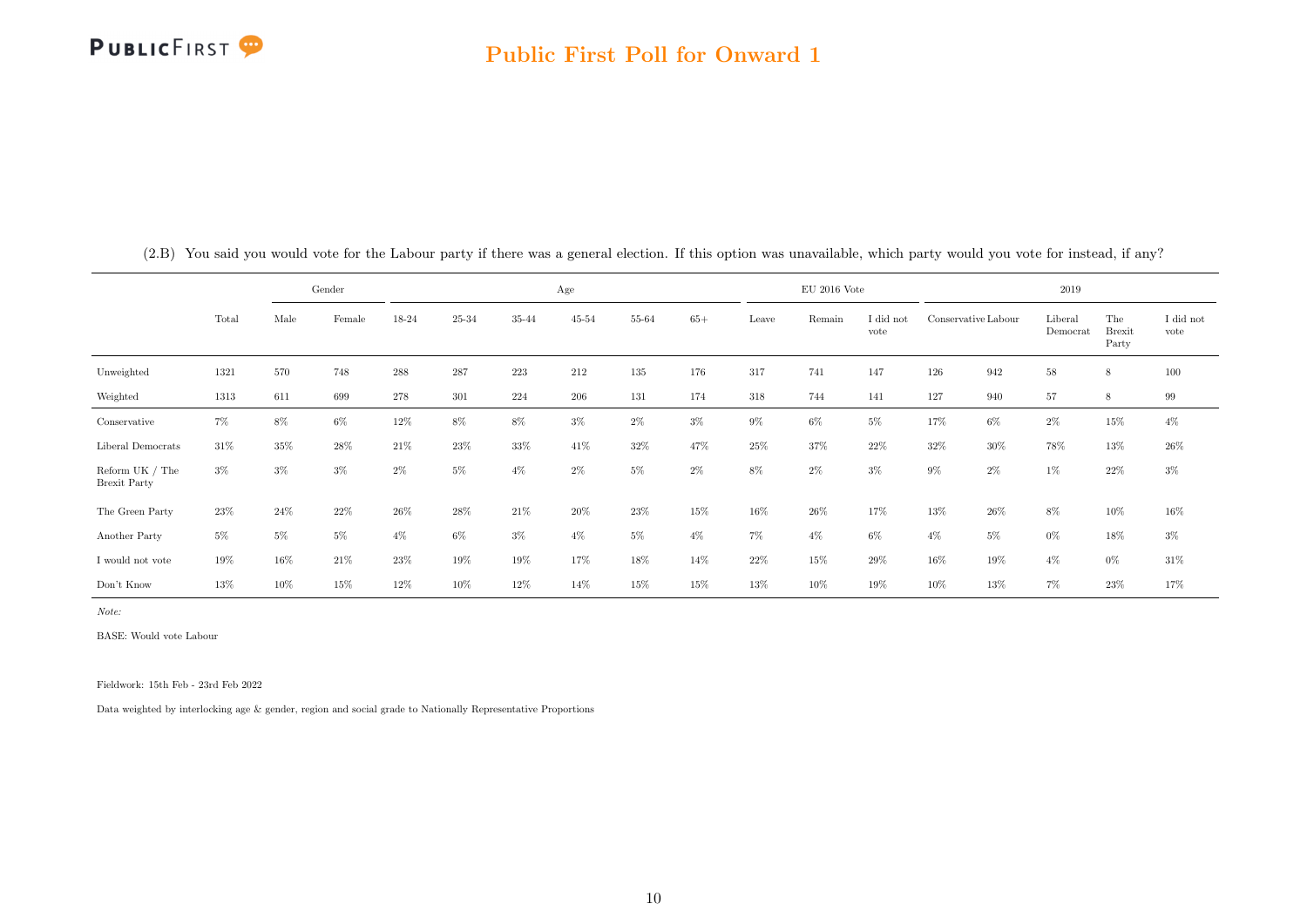#### Public First Poll for Onward 1

|                                          |        | Voting Intention |                     |                      |                       |                          | Education                                              |                                                             |           | Fiscal conservatives                               |                                  | C <sub>2</sub> DE 2019 Conservatives |        | ABC1 2019 Conservatives |       |
|------------------------------------------|--------|------------------|---------------------|----------------------|-----------------------|--------------------------|--------------------------------------------------------|-------------------------------------------------------------|-----------|----------------------------------------------------|----------------------------------|--------------------------------------|--------|-------------------------|-------|
|                                          | Total  |                  | Conservative Labour | Liberal<br>Democrats | GCSE or<br>equivalent | A Level or<br>equivalent | University<br>Under-<br>graduate<br>Degree<br>(BA/BSc) | University<br>Postgrad-<br>uate<br>Degree<br>(MA/MSc/MPhil) | Doctorate | Prioritise<br>(PhD/DPHil)spend and<br>$_{\rm tax}$ | Prioritise<br>balancing<br>books | C2DECon                              | Other  | ABC1Con                 | Other |
| Unweighted                               | 1321   | $\overline{0}$   | 1321                | $\overline{0}$       | $\overline{0}$        | $\overline{0}$           | 340                                                    | 132                                                         | 25        | 872                                                | 267                              | 62                                   | 1259   | 64                      | 1257  |
| Weighted                                 | 1313   | $\overline{0}$   | 1313                | $\overline{0}$       | $\overline{0}$        | $\overline{0}$           | 344                                                    | 133                                                         | 22        | 866                                                | 271                              | 64                                   | 1249   | 63                      | 1250  |
| Conservative                             | 7%     | $\ast$           | 7%                  | $\ast$               | 7%                    | 7%                       | $6\%$                                                  | $11\%$                                                      | $8\%$     | $6\%$                                              | 14%                              | 14%                                  | $6\%$  | 19%                     | $6\%$ |
| Liberal Democrats                        | $31\%$ | $\ast$           | 31%                 | $\ast$               | 24%                   | 29%                      | 38%                                                    | 31\%                                                        | 43%       | 32%                                                | 34%                              | 37%                                  | $31\%$ | $27\%$                  | 32%   |
| Reform $UK / The$<br><b>Brexit Party</b> | $3\%$  | $\ast$           | $3\%$               | $\ast$               | $3\%$                 | $4\%$                    | 2%                                                     | $4\%$                                                       | $3\%$     | $3\%$                                              | $5\%$                            | 8%                                   | $3\%$  | 10%                     | $3\%$ |
| The Green Party                          | $23\%$ | $\ast$           | 23%                 | $\ast$               | 16%                   | 22%                      | 28%                                                    | 28%                                                         | 28%       | $24\%$                                             | $19\%$                           | $12\%$                               | 23%    | 14%                     | 23%   |
| Another Party                            | $5\%$  | $\ast$           | $5\%$               | $\ast$               | $5\%$                 | $4\%$                    | $5\%$                                                  | $5\%$                                                       | $4\%$     | $5\%$                                              | $2\%$                            | $6\%$                                | $5\%$  | 1%                      | $5\%$ |
| $\rm I$ would not vote                   | 19%    | $\ast$           | 19%                 | $\ast$               | 29%                   | $21\%$                   | 11%                                                    | $13\%$                                                      | $6\%$     | 19%                                                | 17%                              | $11\%$                               | 19%    | 21\%                    | 19%   |
| Don't Know                               | 13%    | $\ast$           | 13%                 | $\ast$               | 17%                   | 12%                      | 10%                                                    | 8%                                                          | $9\%$     | 11%                                                | $9\%$                            | $12\%$                               | 13%    | 8%                      | 13%   |

(2.C) You said you would vote for the Labour party if there was a general election. If this option was unavailable, which party would you vote for instead, if any?

Note:

BASE: Would vote Labour

Fieldwork: 15th Feb - 23rd Feb 2022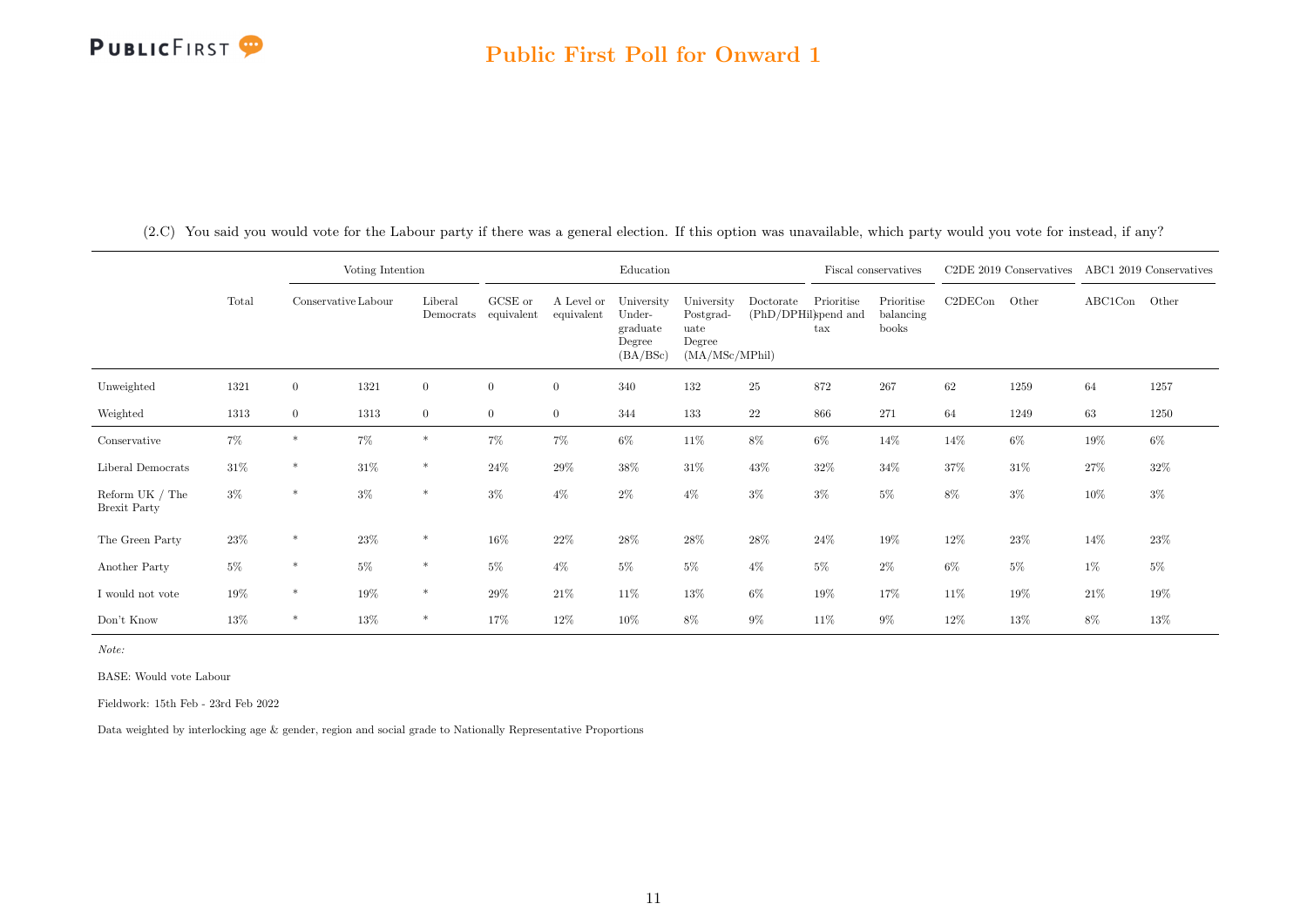

|                                          |       |        |               |               |                    |                  |                  |                                |                |               | Social Grade |        |                     |       |       |       |        |
|------------------------------------------|-------|--------|---------------|---------------|--------------------|------------------|------------------|--------------------------------|----------------|---------------|--------------|--------|---------------------|-------|-------|-------|--------|
|                                          | Total | London | South<br>East | South<br>West | East of<br>England | East<br>Midlands | West<br>Midlands | Yorkshire<br>and the<br>Humber | North<br>East  | North<br>West | Scotland     | Wales  | Northern<br>Ireland | AB    | C1    | C2    | DE     |
| Unweighted                               | 274   | 40     | 57            | $32\,$        | $21\,$             | $18\,$           | 21               | $16\,$                         | $\overline{7}$ | 25            | 19           | 17     |                     | 117   | 72    | 38    | 47     |
| Weighted                                 | 268   | 42     | $53\,$        | $\,29$        | $20\,$             | 17               | 22               | 13                             | 8              | 23            | 21           | 17     | $\overline{2}$      | 113   | 68    | 43    | 44     |
| Conservative                             | 11%   | $9\%$  | 14%           | $3\%$         | 10%                | $6\%$            | 9%               | 18%                            | 48%            | 12%           | 10%          | $6\%$  | $0\%$               | 13%   | 9%    | 12%   | $6\%$  |
| Labour                                   | 36%   | 41\%   | $33\%$        | $46\%$        | 40%                | 52%              | 38%              | 16%                            | 28%            | 30%           | 28%          | 34%    | $0\%$               | 34%   | 40%   | 31\%  | $38\%$ |
| Reform UK $/$ The<br><b>Brexit Party</b> | $3\%$ | $3\%$  | $3\%$         | $0\%$         | $5\%$              | $0\%$            | 13%              | $0\%$                          | $0\%$          | $0\%$         | $0\%$        | $10\%$ | $0\%$               | $4\%$ | 1%    | $3\%$ | $2\%$  |
| The Green Party                          | 25%   | 34%    | 24\%          | 26%           | 30%                | 17%              | 19%              | 32%                            | $0\%$          | 24\%          | 20%          | 27%    | 100%                | 24\%  | 31%   | 29%   | 17%    |
| Another Party                            | $7\%$ | $3\%$  | $6\%$         | $6\%$         | $0\%$              | $10\%$           | $9\%$            | $0\%$                          | 12%            | $0\%$         | 22%          | 14%    | $0\%$               | $7\%$ | $4\%$ | 11\%  | $7\%$  |
| I would not vote                         | $6\%$ | $0\%$  | $3\%$         | $0\%$         | 11%                | $6\%$            | $4\%$            | 20%                            | $0\%$          | 17%           | 11%          | $9\%$  | $0\%$               | $5\%$ | 5%    | $5\%$ | 11%    |
| Don't Know                               | 12%   | 11\%   | 18%           | 19%           | $5\%$              | 10%              | 8%               | 14%                            | 11%            | 17%           | 10%          | $0\%$  | $0\%$               | 12%   | 10%   | 10%   | 19%    |

<span id="page-12-0"></span>(3.A) You said you would vote for the Liberal Democrats if there was a general election. If this option was unavailable, which party would you vote for instead, if any?

Note:

BASE: Would vote Liberal Democrats

Fieldwork: 15th Feb - 23rd Feb 2022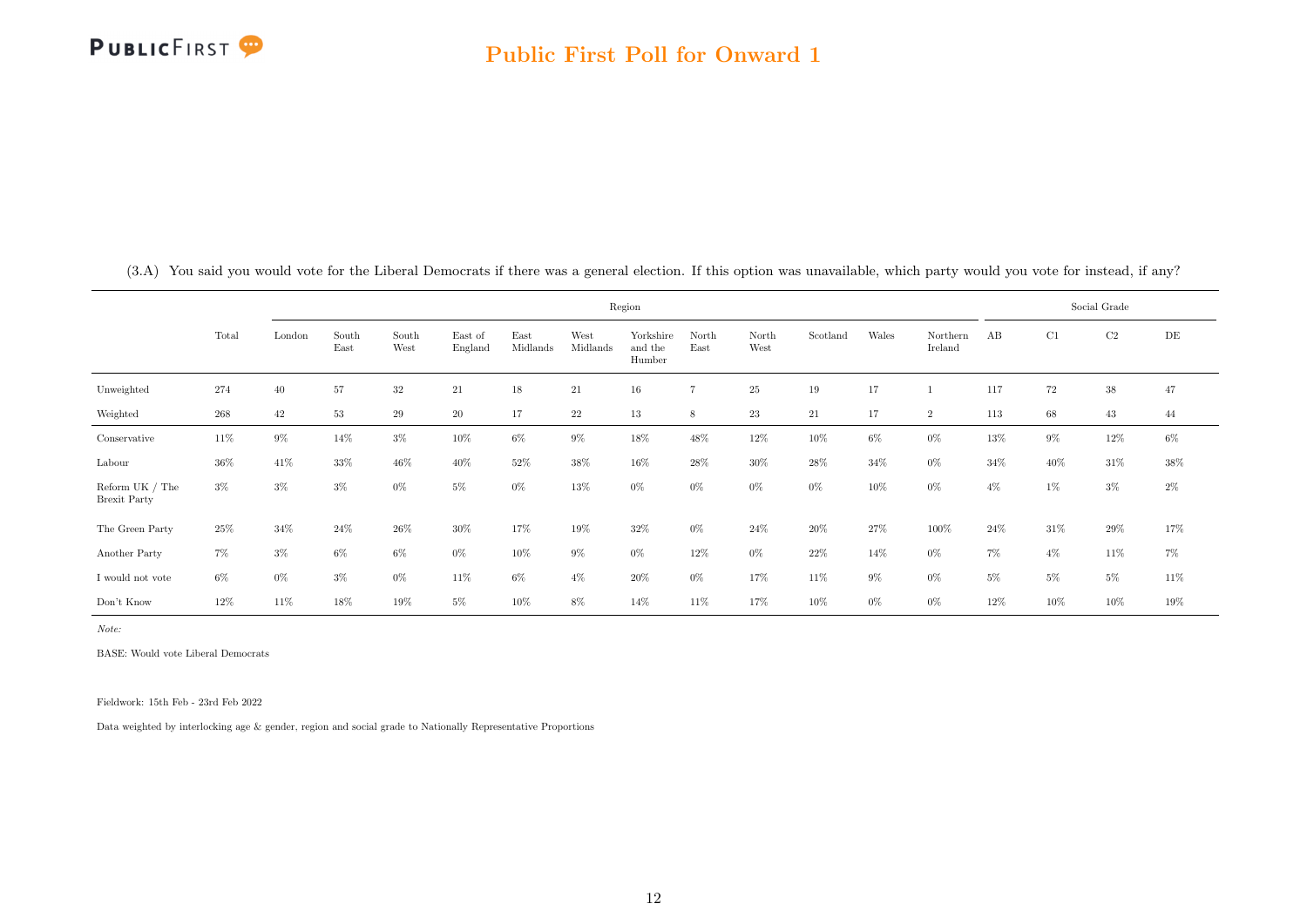|                                        |       |       | Gender |             |        |       | Age       |           |       |       | $EU$ 2016 Vote |                   |                     |        | 2019                |                               |                   |
|----------------------------------------|-------|-------|--------|-------------|--------|-------|-----------|-----------|-------|-------|----------------|-------------------|---------------------|--------|---------------------|-------------------------------|-------------------|
|                                        | Total | Male  | Female | 18-24       | 25-34  | 35-44 | $45 - 54$ | $55 - 64$ | $65+$ | Leave | Remain         | I did not<br>vote | Conservative Labour |        | Liberal<br>Democrat | The<br><b>Brexit</b><br>Party | I did not<br>vote |
| Unweighted                             | 274   | 142   | 132    | $\,29$      | 33     | 56    | 49        | 32        | 75    | 59    | 180            | $21\,$            | $32\,$              | $27\,$ | 177                 | $\overline{0}$                | 19                |
| Weighted                               | 268   | 143   | 125    | $\sqrt{28}$ | $36\,$ | 57    | 47        | 30        | 71    | 58    | 175            | 21                | 31                  | 26     | 173                 | $\overline{0}$                | 19                |
| Conservative                           | 11\%  | 12%   | 10%    | 20%         | $13\%$ | $6\%$ | 15%       | $15\%$    | $5\%$ | 15%   | $9\%$          | $0\%$             | 26%                 | $8\%$  | $10\%$              | $*$                           | $0\%$             |
| Labour                                 | 36%   | 37%   | 35%    | 32%         | 36%    | 38%   | 43%       | 36%       | 31%   | 27%   | 37%            | 46%               | 16%                 | 75%    | 34%                 | $*$                           | $39\%$            |
| Reform UK / The<br><b>Brexit Party</b> | $3\%$ | $5\%$ | $1\%$  | 6%          | 9%     | $4\%$ | $0\%$     | $0\%$     | $1\%$ | $6\%$ | $2\%$          | $0\%$             | $7\%$               | $0\%$  | $3\%$               | $*$                           | $6\%$             |
| The Green Party                        | 25%   | 23%   | $28\%$ | 24%         | 24%    | 34%   | 14%       | 15%       | 31%   | 25%   | 26%            | 17%               | 16%                 | 13%    | $29\%$              | $*$                           | $15\%$            |
| Another Party                          | 7%    | $6\%$ | $7\%$  | $0\%$       | 6%     | 2%    | 13%       | 11%       | $7\%$ | $6\%$ | 7%             | 13%               | $9\%$               | $0\%$  | 7%                  | $*$                           | $5\%$             |
| I would not vote                       | $6\%$ | $8\%$ | $4\%$  | 10%         | $4\%$  | 7%    | $4\%$     | $6\%$     | $6\%$ | 10%   | $5\%$          | 12%               | 15%                 | $0\%$  | $4\%$               | $*$                           | $24\%$            |
| Don't Know                             | 12%   | 10%   | 15%    | $7\%$       | $7\%$  | $9\%$ | 10%       | 16%       | 19%   | 12%   | 13%            | 13%               | 11%                 | $4\%$  | 15%                 | $\ast$                        | 10%               |

(3.B) You said you would vote for the Liberal Democrats if there was a general election. If this option was unavailable, which party would you vote for instead, if any?

Note:

BASE: Would vote Liberal Democrats

Fieldwork: 15th Feb - 23rd Feb 2022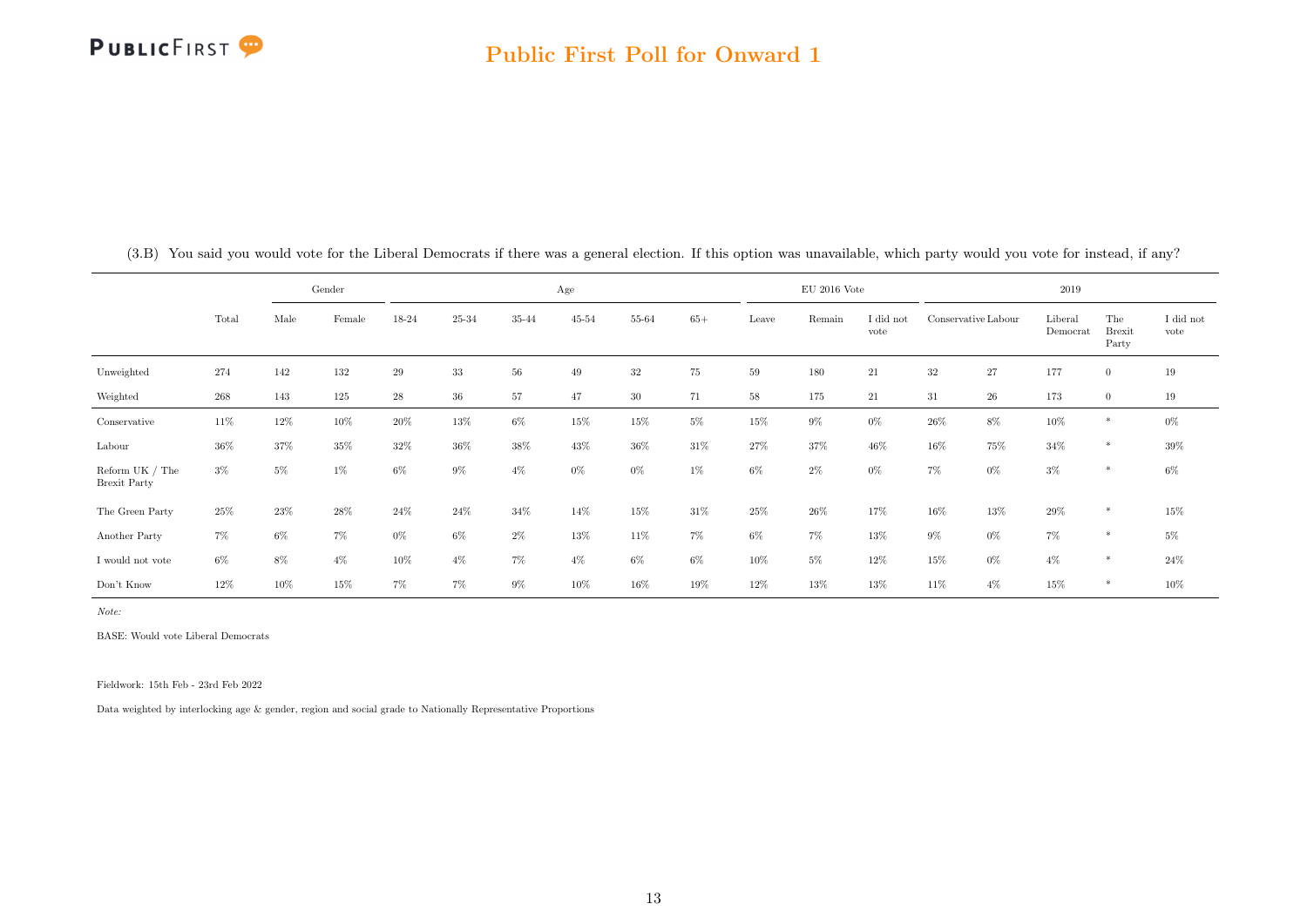#### Public First Poll for Onward 1

|                                          |       |                     | Voting Intention |                      |                       |                          | Education                                              |                                                             |           |                                                    | Fiscal conservatives             |         | C2DE 2019 Conservatives ABC1 2019 Conservatives |               |        |
|------------------------------------------|-------|---------------------|------------------|----------------------|-----------------------|--------------------------|--------------------------------------------------------|-------------------------------------------------------------|-----------|----------------------------------------------------|----------------------------------|---------|-------------------------------------------------|---------------|--------|
|                                          | Total | Conservative Labour |                  | Liberal<br>Democrats | GCSE or<br>equivalent | A Level or<br>equivalent | University<br>Under-<br>graduate<br>Degree<br>(BA/BSc) | University<br>Postgrad-<br>uate<br>Degree<br>(MA/MSc/MPhil) | Doctorate | Prioritise<br>(PhD/DPHil)spend and<br>$_{\rm tax}$ | Prioritise<br>balancing<br>books | C2DECon | Other                                           | $\rm ABC1Con$ | Other  |
| Unweighted                               | 274   | $\overline{0}$      | $\mathbf{0}$     | 274                  | $\boldsymbol{0}$      | $\overline{0}$           | 92                                                     | $46\,$                                                      | 9         | 151                                                | 86                               | 9       | $265\,$                                         | $\bf 23$      | 251    |
| Weighted                                 | 268   | $\overline{0}$      | $\overline{0}$   | $268\,$              | $\overline{0}$        | $\overline{0}$           | 91                                                     | 47                                                          | 8         | 149                                                | 84                               | 10      | $258\,$                                         | 21            | 247    |
| Conservative                             | 11%   | $\ast$              | $\ast$           | 11%                  | $6\%$                 | 10%                      | 10%                                                    | $16\%$                                                      | $12\%$    | 10%                                                | 10%                              | 21\%    | $10\%$                                          | $28\%$        | $9\%$  |
| Labour                                   | 36%   | $\ast$              | $\ast$           | 36%                  | 43%                   | 44\%                     | 36%                                                    | 33%                                                         | $12\%$    | 43%                                                | 29%                              | 17%     | 37%                                             | 16%           | 38%    |
| Reform UK $/$ The<br><b>Brexit Party</b> | $3\%$ | $\ast$              | $\ast$           | $3\%$                | 7%                    | $2\%$                    | 1%                                                     | 7%                                                          | $0\%$     | 1%                                                 | 7%                               | $11\%$  | $3\%$                                           | 5%            | $3\%$  |
| The Green Party                          | 25%   | $\ast$              | $\ast$           | 25%                  | 24\%                  | 28%                      | 22%                                                    | 33%                                                         | $56\%$    | 23%                                                | $30\%$                           | 22\%    | 25%                                             | 13%           | $26\%$ |
| Another Party                            | $7\%$ | $\ast$              | $\ast$           | 7%                   | $4\%$                 | $4\%$                    | 7%                                                     | $4\%$                                                       | $0\%$     | $6\%$                                              | 8%                               | 10%     | $6\%$                                           | 8%            | $6\%$  |
| $\rm I$ would not vote                   | $6\%$ | $\ast$              | $*$              | $6\%$                | 10%                   | $7\%$                    | $9\%$                                                  | $0\%$                                                       | $0\%$     | $6\%$                                              | $5\%$                            | $11\%$  | $6\%$                                           | 17%           | $5\%$  |
| Don't Know                               | 12%   | $\ast$              | $\ast$           | 12%                  | $6\%$                 | $6\%$                    | 14%                                                    | 8%                                                          | 20%       | 10%                                                | 11\%                             | $9\%$   | $12\%$                                          | 13%           | 12%    |

(3.C) You said you would vote for the Liberal Democrats if there was a general election. If this option was unavailable, which party would you vote for instead, if any?

Note:

BASE: Would vote Liberal Democrats

Fieldwork: 15th Feb - 23rd Feb 2022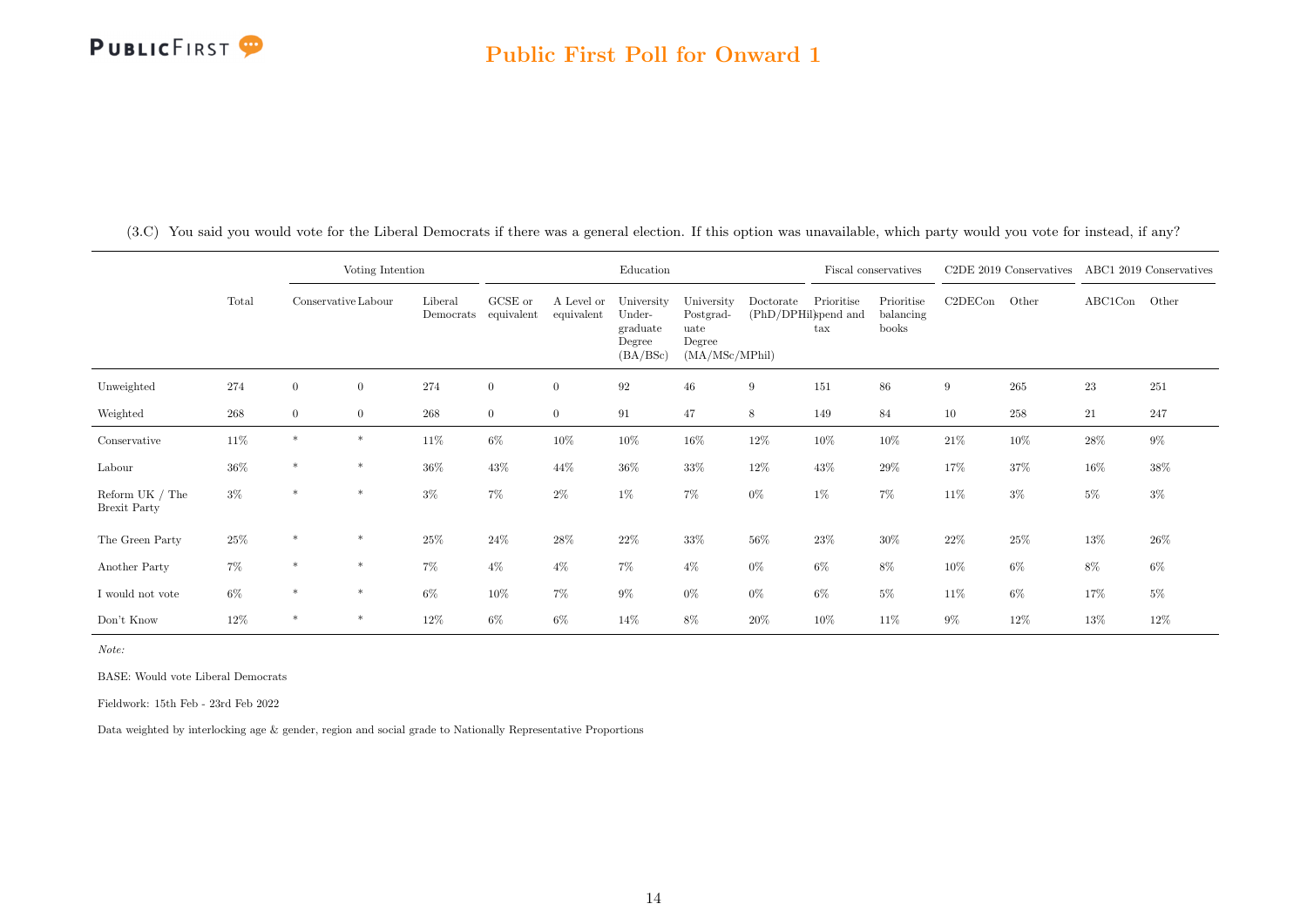

<span id="page-15-0"></span>

|                                                     |       |         |               |               |                    |                  |                  | Region                         |                                |               |          |        |                     |       |          | Social Grade |        |
|-----------------------------------------------------|-------|---------|---------------|---------------|--------------------|------------------|------------------|--------------------------------|--------------------------------|---------------|----------|--------|---------------------|-------|----------|--------------|--------|
|                                                     | Total | London  | South<br>East | South<br>West | East of<br>England | East<br>Midlands | West<br>Midlands | Yorkshire<br>and the<br>Humber | $\operatorname{North}$<br>East | North<br>West | Scotland | Wales  | Northern<br>Ireland | AB    | C1       | $\rm{C2}$    | DE     |
| Unweighted                                          | 4021  | 532     | 557           | 339           | 350                | 303              | 355              | 356                            | 175                            | 474           | 311      | 202    | 67                  | 1120  | $1038\,$ | 795          | 1054   |
| Weighted                                            | 4021  | $563\,$ | 523           | $322\,$       | 362                | 281              | 362              | $322\,$                        | 161                            | 442           | 362      | 201    | 120                 | 1082  | 1042     | 881          | 1002   |
| Would definitely<br>consider voting for<br>them     | 22%   | 23%     | $25\%$        | 26%           | 25%                | 25%              | 22%              | 22%                            | 21%                            | 22%           | 15%      | 19%    | 13%                 | 27%   | 22%      | 23%          | 17%    |
| Would probably<br>consider voting for<br>them       | 14%   | 16%     | 15%           | 16%           | 14%                | 15%              | 17%              | 15%                            | 10%                            | 10%           | 11%      | 11%    | 21%                 | 16%   | 13%      | 17%          | 12%    |
| Would probably not<br>consider voting for<br>them   | 12%   | 13%     | 12%           | 11%           | 13%                | 12%              | 14%              | 10%                            | 8%                             | 12%           | $9\%$    | 12%    | $9\%$               | 12%   | 11%      | 14%          | 10%    |
| Would definitely not<br>consider voting for<br>them | 41%   | 38%     | 35%           | 38%           | 35%                | 38%              | 36%              | 42%                            | 44%                            | 47%           | 56%      | 48%    | 40%                 | 41\%  | 43%      | $35\%$       | 44%    |
| Don't Know                                          | 11%   | $9\%$   | $12\%$        | $9\%$         | 13%                | $10\%$           | 10%              | $12\%$                         | 16%                            | $9\%$         | $9\%$    | $10\%$ | $17\%$              | $5\%$ | $11\%$   | $11\%$       | $15\%$ |

(4.A) For each of the following political parties, please indicate if you would consider voting for them:: Conservative Party

Note:

BASE: All Respondents

Fieldwork: 15th Feb - 23rd Feb 2022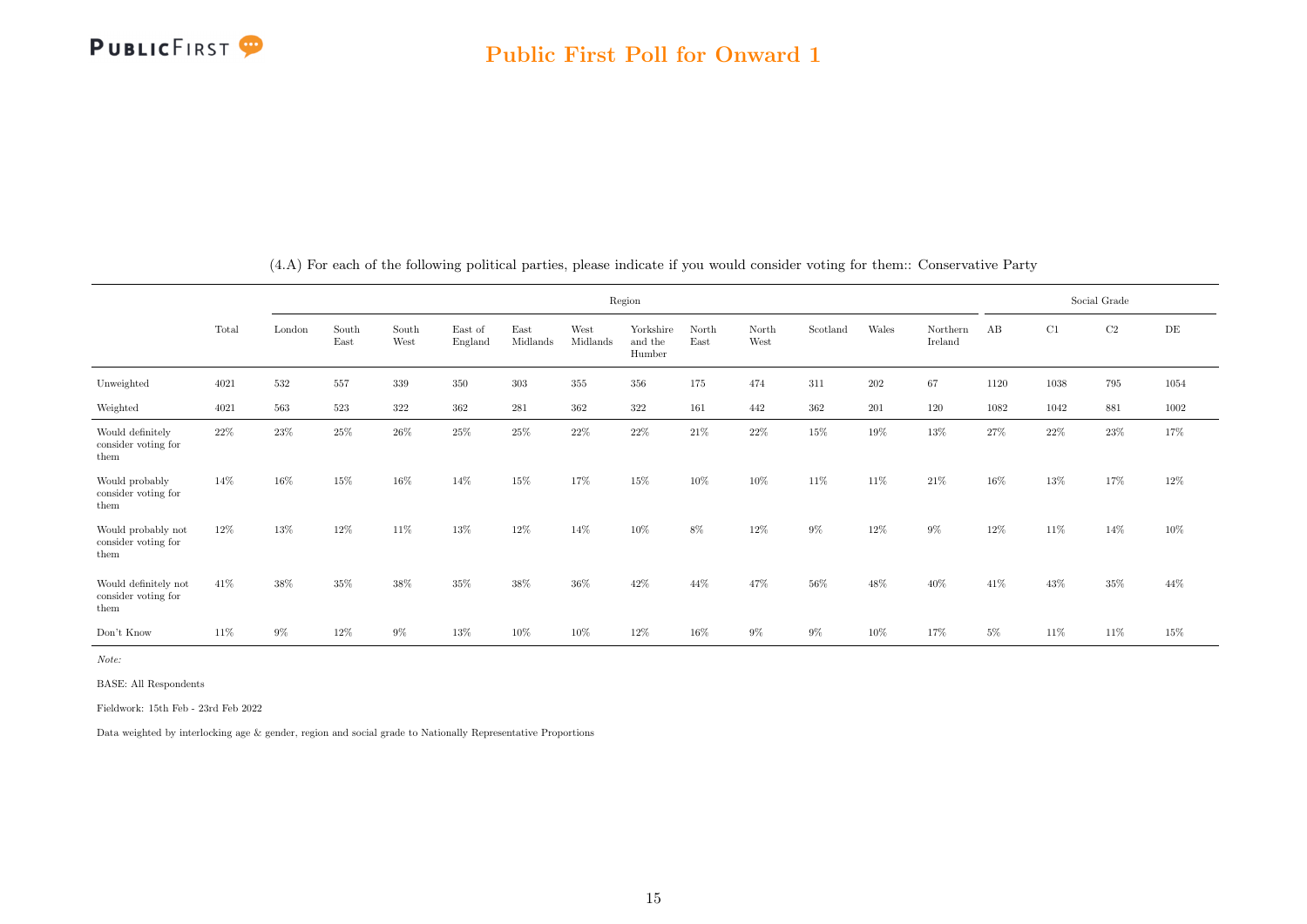

|                                                     |       |        | Gender   |         |        |           | Age       |       |       |        | $EU$ 2016 Vote |                   |                     |       | 2019                |                               |                               |
|-----------------------------------------------------|-------|--------|----------|---------|--------|-----------|-----------|-------|-------|--------|----------------|-------------------|---------------------|-------|---------------------|-------------------------------|-------------------------------|
|                                                     | Total | Male   | Female   | 18-24   | 25-34  | $35 - 44$ | $45 - 54$ | 55-64 | $65+$ | Leave  | Remain         | I did not<br>vote | Conservative Labour |       | Liberal<br>Democrat | The<br><b>Brexit</b><br>Party | $\rm I$ did $\rm not$<br>vote |
| Unweighted                                          | 4021  | 1880   | 2126     | $585\,$ | 656    | 663       | 700       | 570   | 847   | 1514   | 1706           | $515\,$           | 1449                | 1145  | 313                 | 99                            | 453                           |
| Weighted                                            | 4021  | 1978   | $2028\,$ | 566     | 685    | 682       | 682       | 564   | 842   | 1517   | 1720           | 506               | 1446                | 1137  | 306                 | 94                            | 449                           |
| Would definitely<br>consider voting for<br>them     | 22%   | $26\%$ | 19%      | 12%     | 16%    | 16%       | 21\%      | 27%   | 38%   | 36%    | 17%            | 8%                | 55%                 | $4\%$ | 6%                  | 8%                            | $4\%$                         |
| Would probably<br>consider voting for<br>them       | 14%   | 15%    | 14%      | 14%     | 14%    | 16%       | 14%       | 16%   | 13%   | 18%    | 11%            | 16%               | 21%                 | 8%    | 13%                 | 20%                           | 13%                           |
| Would probably not<br>consider voting for<br>them   | 12%   | 12%    | 11%      | 13%     | 14%    | 13%       | 11%       | $8\%$ | 10%   | 12%    | 12%            | 11%               | 8%                  | 12%   | 19%                 | 18%                           | 15%                           |
| Would definitely not<br>consider voting for<br>them | 41\%  | 39%    | 43%      | 43%     | 45%    | 41\%      | 44%       | 40%   | 34%   | $26\%$ | 55%            | 38%               | $9\%$               | 71%   | 57%                 | 49%                           | 41%                           |
| Don't Know                                          | 11%   | $8\%$  | 13%      | $18\%$  | $12\%$ | 14%       | 10%       | $8\%$ | $5\%$ | $8\%$  | $5\%$          | $26\%$            | $7\%$               | $4\%$ | $5\%$               | $5\%$                         | $28\%$                        |

(4.B) For each of the following political parties, please indicate if you would consider voting for them:: Conservative Party

Note:

BASE: All Respondents

Fieldwork: 15th Feb - 23rd Feb 2022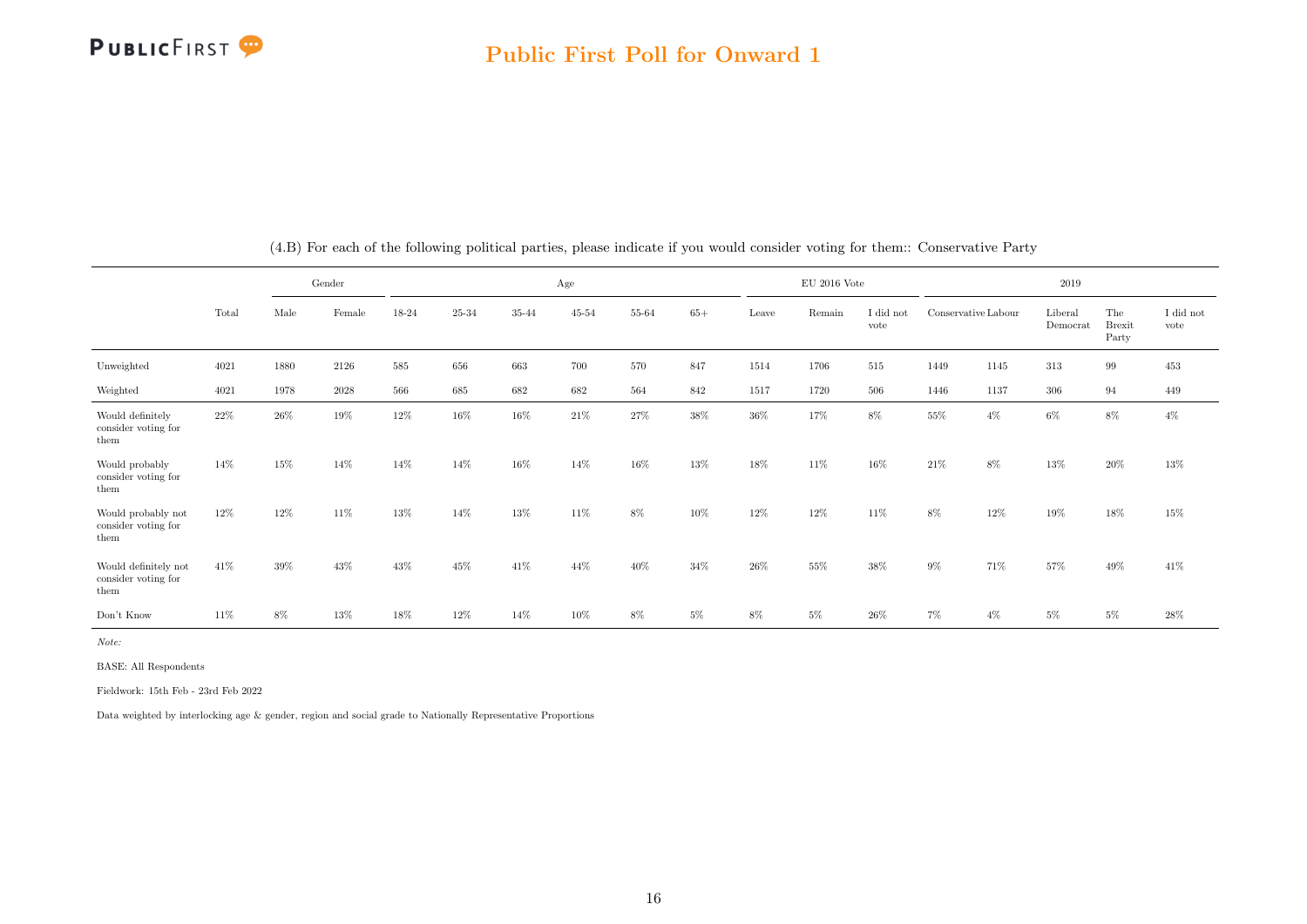

|                                                     |       |                     | Voting Intention |         |                                         |                          | Education                                              |                                                             |                                   |                   | Fiscal conservatives             |         | C2DE 2019 Conservatives |               | ABC1 2019 Conservatives |
|-----------------------------------------------------|-------|---------------------|------------------|---------|-----------------------------------------|--------------------------|--------------------------------------------------------|-------------------------------------------------------------|-----------------------------------|-------------------|----------------------------------|---------|-------------------------|---------------|-------------------------|
|                                                     | Total | Conservative Labour |                  | Liberal | ${\rm GCSE}$ or<br>Democrats equivalent | A Level or<br>equivalent | University<br>Under-<br>graduate<br>Degree<br>(BA/BSc) | University<br>Postgrad-<br>uate<br>Degree<br>(MA/MSc/MPhil) | Doctorate<br>(PhD/DPHil)spend and | Prioritise<br>tax | Prioritise<br>balancing<br>books | C2DECon | Other                   | ABC1Con Other |                         |
| Unweighted                                          | 4021  | 971                 | 1321             | 274     | 974                                     | 740                      | 931                                                    | $398\,$                                                     | 72                                | 2241              | 1053                             | 633     | 3388                    | $815\,$       | 3206                    |
| Weighted                                            | 4021  | 967                 | 1313             | $268\,$ | 962                                     | 747                      | 934                                                    | 398                                                         | 66                                | 2253              | 1055                             | 656     | 3365                    | 790           | 3231                    |
| Would definitely<br>consider voting for<br>them     | 22\%  | $81\%$              | $3\%$            | $8\%$   | 25%                                     | $22\%$                   | 20%                                                    | $20\%$                                                      | $27\%$                            | $21\%$            | 33%                              | 51\%    | 17%                     | 58%           | $14\%$                  |
| Would probably<br>consider voting for<br>them       | 14%   | 15%                 | 8%               | 12%     | 14%                                     | 14%                      | 14%                                                    | 18%                                                         | 13%                               | 13%               | 19%                              | 21\%    | 13%                     | 21%           | $13\%$                  |
| Would probably not<br>consider voting for<br>them   | 12%   | $1\%$               | 14%              | 23%     | 11\%                                    | 11\%                     | 12%                                                    | 11\%                                                        | 8%                                | 11\%              | 13%                              | $9\%$   | 12%                     | $7\%$         | 13%                     |
| Would definitely not<br>consider voting for<br>them | 41\%  | $1\%$               | 71%              | 54\%    | 36%                                     | 43%                      | 47%                                                    | 43%                                                         | 50%                               | 47%               | 29%                              | 10%     | 47%                     | 8%            | 49%                     |
| Don't Know                                          | 11%   | $2\%$               | $4\%$            | $4\%$   | 14%                                     | 11\%                     | $7\%$                                                  | 8%                                                          | $2\%$                             | 8%                | 6%                               | 8%      | 11\%                    | $6\%$         | $12\%$                  |

(4.C) For each of the following political parties, please indicate if you would consider voting for them:: Conservative Party

Note:

BASE: All Respondents

Fieldwork: 15th Feb - 23rd Feb 2022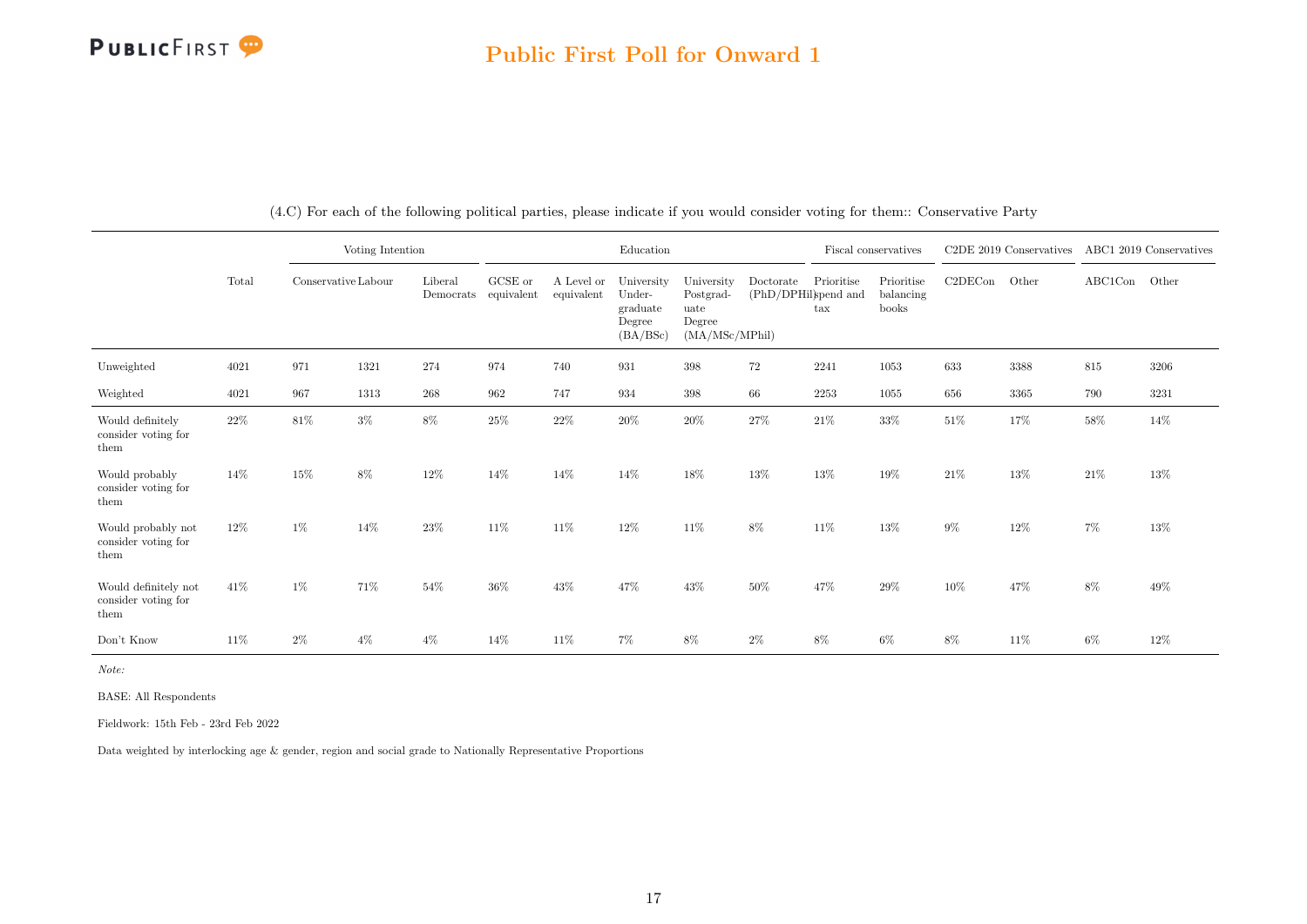

<span id="page-18-0"></span>

|                                                     |       |        |               |               |                    |                  |                  | Region                         |               |               |          |        |                     |       |       | Social Grade |      |
|-----------------------------------------------------|-------|--------|---------------|---------------|--------------------|------------------|------------------|--------------------------------|---------------|---------------|----------|--------|---------------------|-------|-------|--------------|------|
|                                                     | Total | London | South<br>East | South<br>West | East of<br>England | East<br>Midlands | West<br>Midlands | Yorkshire<br>and the<br>Humber | North<br>East | North<br>West | Scotland | Wales  | Northern<br>Ireland | AB    | C1    | C2           | DE   |
| Unweighted                                          | 4021  | 532    | 557           | 339           | 350                | 303              | 355              | 356                            | 175           | 474           | 311      | 202    | 67                  | 1120  | 1038  | 795          | 1054 |
| Weighted                                            | 4021  | 563    | 523           | 322           | 362                | 281              | 362              | 322                            | 161           | 442           | 362      | 201    | 120                 | 1082  | 1042  | 881          | 1002 |
| Would definitely<br>consider voting for<br>them     | 29%   | 34%    | $23\%$        | 27%           | 24%                | 31%              | 32%              | 33%                            | 32%           | 36%           | 21%      | 31\%   | 16%                 | 29%   | 31%   | 27%          | 28%  |
| Would probably<br>consider voting for<br>them       | 19%   | 23%    | 18%           | 15%           | 18%                | 18%              | 19%              | 16%                            | 14%           | 19%           | 27%      | 15%    | 25%                 | 22%   | 19%   | 18%          | 16%  |
| Would probably not<br>consider voting for<br>them   | 13%   | 12%    | 12%           | 16%           | 17%                | 13%              | 12%              | 8%                             | 11%           | 9%            | 16%      | 15%    | 14%                 | 13%   | 13%   | 12%          | 12%  |
| Would definitely not<br>consider voting for<br>them | 29%   | 22%    | 35%           | 34%           | 32%                | 28%              | 26%              | 32%                            | 27%           | 27%           | 28%      | $28\%$ | 32%                 | 30%   | 27%   | 31\%         | 29%  |
| Don't Know                                          | 10%   | $9\%$  | 12%           | 8%            | 10%                | 11%              | 11%              | 11%                            | 16%           | 9%            | $8\%$    | 11%    | 14%                 | $5\%$ | $9\%$ | 12%          | 15%  |

(5.A) For each of the following political parties, please indicate if you would consider voting for them:: Labour Party

Note:

BASE: All Respondents

Fieldwork: 15th Feb - 23rd Feb 2022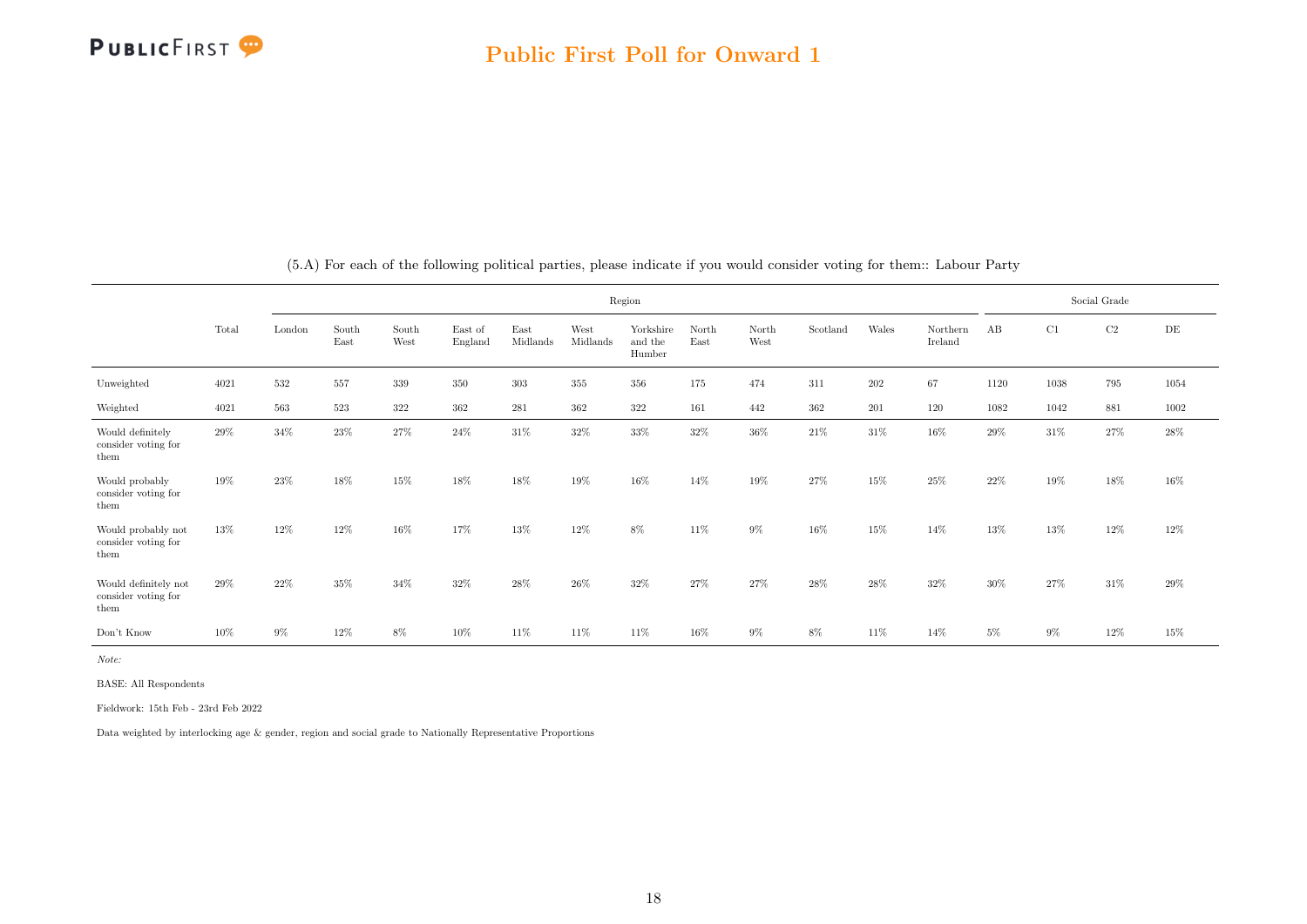

|                                                     |       |      | Gender   |       |       |           | Age       |       |       |       | $\rm EU$ 2016 Vote |                   |                     |       | 2019                |                               |                               |
|-----------------------------------------------------|-------|------|----------|-------|-------|-----------|-----------|-------|-------|-------|--------------------|-------------------|---------------------|-------|---------------------|-------------------------------|-------------------------------|
|                                                     | Total | Male | Female   | 18-24 | 25-34 | $35 - 44$ | $45 - 54$ | 55-64 | $65+$ | Leave | Remain             | I did not<br>vote | Conservative Labour |       | Liberal<br>Democrat | The<br><b>Brexit</b><br>Party | $\rm I$ did $\rm not$<br>vote |
| Unweighted                                          | 4021  | 1880 | 2126     | 585   | 656   | 663       | 700       | 570   | 847   | 1514  | 1706               | 515               | 1449                | 1145  | 313                 | 99                            | 453                           |
| Weighted                                            | 4021  | 1978 | $2028\,$ | 566   | 685   | 682       | 682       | 564   | 842   | 1517  | 1720               | 506               | 1446                | 1137  | 306                 | 94                            | 449                           |
| Would definitely<br>consider voting for<br>them     | 29%   | 28%  | 30%      | 41\%  | 37%   | 29%       | 29%       | 21\%  | 20%   | 18%   | 40\%               | 21%               | $8\%$               | 72%   | 21%                 | $9\%$                         | 17%                           |
| Would probably<br>consider voting for<br>them       | 19%   | 19%  | 19%      | 21%   | 25%   | 23%       | 16%       | 17%   | 14%   | 15%   | 23%                | 19%               | 17%                 | 17%   | 36%                 | 13%                           | 16%                           |
| Would probably not<br>consider voting for<br>them   | 13%   | 13%  | 13%      | 10%   | 11%   | 13%       | 14%       | 14%   | 13%   | 14%   | 12%                | 13%               | 16%                 | $4\%$ | 22%                 | 14%                           | 14%                           |
| Would definitely not<br>consider voting for<br>them | 29%   | 32%  | 26%      | 12%   | 16%   | 22%       | 31%       | 41\%  | 47%   | 46%   | 20%                | $20\%$            | 53%                 | $4\%$ | 17%                 | 59%                           | $22\%$                        |
| Don't Know                                          | 10%   | 8%   | 13%      | 16%   | 11%   | 13%       | 10%       | $7\%$ | $5\%$ | $8\%$ | $4\%$              | 27%               | $6\%$               | $3\%$ | $4\%$               | 7%                            | 31\%                          |

(5.B) For each of the following political parties, please indicate if you would consider voting for them:: Labour Party

Note:

BASE: All Respondents

Fieldwork: 15th Feb - 23rd Feb 2022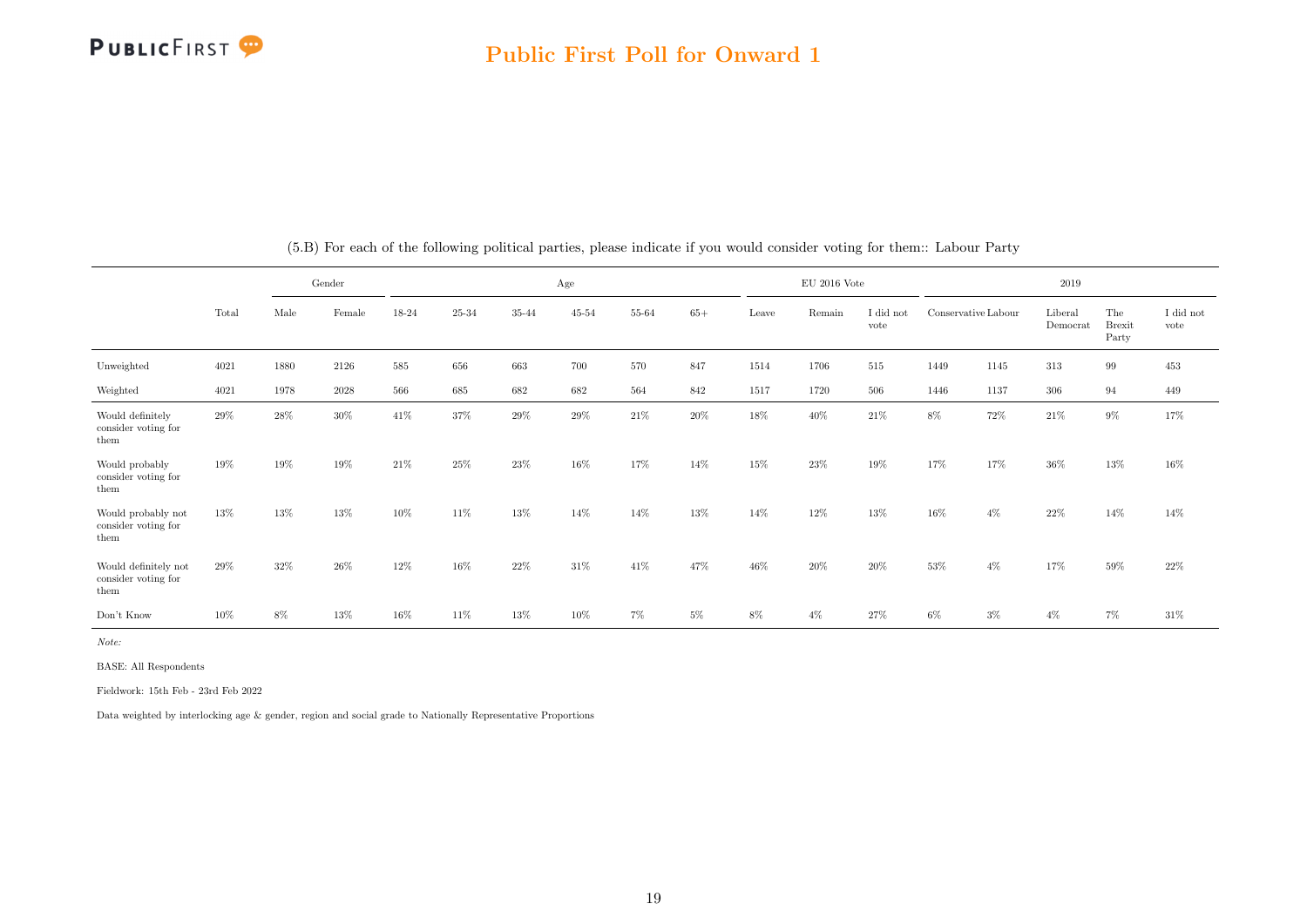

|                                                     |          |                     | Voting Intention |         |                                 |                          | Education                                              |                                                             |           |                                                    | Fiscal conservatives             |         | C2DE 2019 Conservatives |                                           | ABC1 2019 Conservatives |
|-----------------------------------------------------|----------|---------------------|------------------|---------|---------------------------------|--------------------------|--------------------------------------------------------|-------------------------------------------------------------|-----------|----------------------------------------------------|----------------------------------|---------|-------------------------|-------------------------------------------|-------------------------|
|                                                     | Total    | Conservative Labour |                  | Liberal | GCSE or<br>Democrats equivalent | A Level or<br>equivalent | University<br>Under-<br>graduate<br>Degree<br>(BA/BSc) | University<br>Postgrad-<br>uate<br>Degree<br>(MA/MSc/MPhil) | Doctorate | Prioritise<br>(PhD/DPHil)spend and<br>$\text{tax}$ | Prioritise<br>balancing<br>books | C2DECon | Other                   | $\operatorname{ABC1Con}\quad\text{Other}$ |                         |
| Unweighted                                          | $4021\,$ | 971                 | 1321             | 274     | 974                             | 740                      | 931                                                    | $398\,$                                                     | $72\,$    | $2241\,$                                           | 1053                             | 633     | 3388                    | 815                                       | 3206                    |
| Weighted                                            | 4021     | 967                 | 1313             | 268     | 962                             | 747                      | 934                                                    | $398\,$                                                     | 66        | 2253                                               | 1055                             | 656     | 3365                    | 790                                       | 3231                    |
| Would definitely<br>consider voting for<br>them     | 29%      | $3\%$               | $80\%$           | $13\%$  | 24%                             | $31\%$                   | $34\%$                                                 | $33\%$                                                      | $30\%$    | 35%                                                | 22%                              | 8%      | 33%                     | $7\%$                                     | 34%                     |
| Would probably<br>consider voting for<br>them       | 19%      | 13%                 | 16%              | 42%     | 15%                             | 20%                      | 23\%                                                   | 26%                                                         | 21\%      | $21\%$                                             | 19%                              | 15%     | 20%                     | 18%                                       | $19\%$                  |
| Would probably not<br>consider voting for<br>them   | 13%      | 16%                 | $2\%$            | $21\%$  | 13%                             | 12%                      | 13%                                                    | 10%                                                         | $16\%$    | 12%                                                | 14%                              | 15%     | 12%                     | 16%                                       | $12\%$                  |
| Would definitely not<br>consider voting for<br>them | 29%      | $65\%$              | 1%               | $21\%$  | $34\%$                          | 27%                      | 24\%                                                   | $23\%$                                                      | $29\%$    | 25%                                                | 39%                              | 53%     | 24%                     | $53\%$                                    | 23\%                    |
| Don't Know                                          | 10%      | $4\%$               | $2\%$            | $4\%$   | 14%                             | 10%                      | $6\%$                                                  | 8%                                                          | $4\%$     | $7\%$                                              | $5\%$                            | 8%      | 11\%                    | $5\%$                                     | $12\%$                  |

(5.C) For each of the following political parties, please indicate if you would consider voting for them:: Labour Party

Note:

BASE: All Respondents

Fieldwork: 15th Feb - 23rd Feb 2022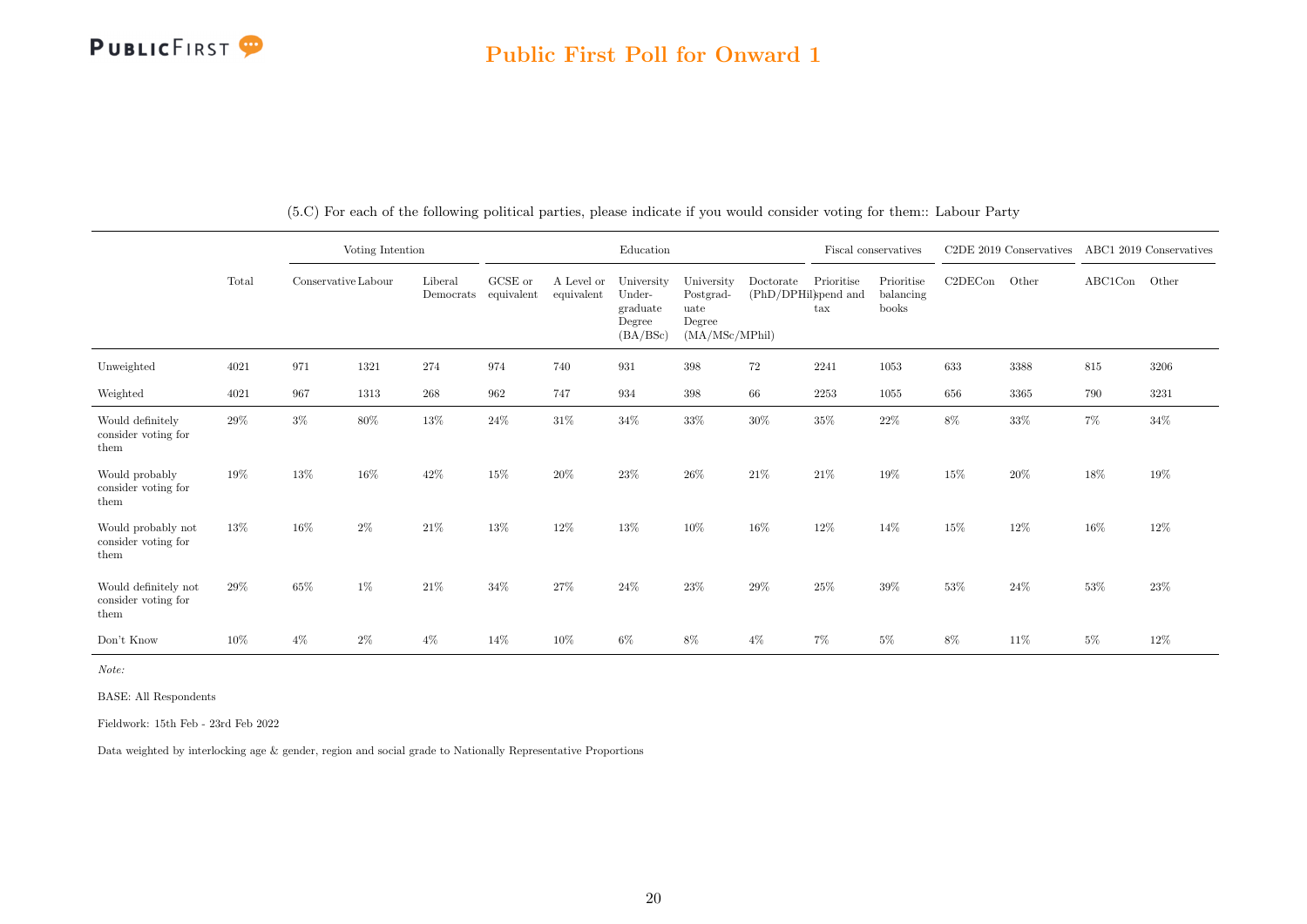

<span id="page-21-0"></span>

|                                                     |       |        |               |               |                    |                  |                  | Region                         |               |               |          |       |                     |       |      | Social Grade |        |
|-----------------------------------------------------|-------|--------|---------------|---------------|--------------------|------------------|------------------|--------------------------------|---------------|---------------|----------|-------|---------------------|-------|------|--------------|--------|
|                                                     | Total | London | South<br>East | South<br>West | East of<br>England | East<br>Midlands | West<br>Midlands | Yorkshire<br>and the<br>Humber | North<br>East | North<br>West | Scotland | Wales | Northern<br>Ireland | AB    | C1   | C2           | DE     |
| Unweighted                                          | 4021  | 532    | 557           | 339           | 350                | $303\,$          | 355              | 356                            | 175           | 474           | 311      | 202   | 67                  | 1120  | 1038 | 795          | 1054   |
| Weighted                                            | 4021  | 563    | 523           | $322\,$       | 362                | 281              | 362              | 322                            | 161           | 442           | 362      | 201   | 120                 | 1082  | 1042 | 881          | 1002   |
| Would definitely<br>consider voting for<br>them     | 10%   | 12%    | 12%           | 14%           | 9%                 | $8\%$            | $9\%$            | $8\%$                          | $6\%$         | $9\%$         | 7%       | 11%   | 12%                 | 15%   | 10%  | $7\%$        | $7\%$  |
| Would probably<br>consider voting for<br>them       | 25%   | 31%    | 22%           | 29%           | 25%                | 25%              | 26%              | 26%                            | $26\%$        | 24%           | 22%      | 23%   | 10%                 | 30%   | 28%  | 22%          | 20%    |
| Would probably not<br>consider voting for<br>them   | 23%   | 22%    | 23%           | $23\%$        | 27%                | 20%              | 26%              | 24%                            | 18%           | 23%           | 22%      | 21\%  | 27%                 | 21\%  | 26%  | 25%          | $20\%$ |
| Would definitely not<br>consider voting for<br>them | 29%   | 23%    | 28%           | 25%           | 27%                | 35%              | 27%              | 28%                            | 31%           | 30%           | 36%      | 33%   | 36%                 | 26\%  | 25%  | 32%          | 33%    |
| Don't Know                                          | 13%   | 12%    | 15%           | 10%           | 12%                | 12%              | 12%              | 13%                            | 19%           | 14%           | 13%      | 12%   | 15%                 | $7\%$ | 11\% | $14\%$       | 20%    |

(6.A) For each of the following political parties, please indicate if you would consider voting for them:: Liberal Democrats

Note:

BASE: All Respondents

Fieldwork: 15th Feb - 23rd Feb 2022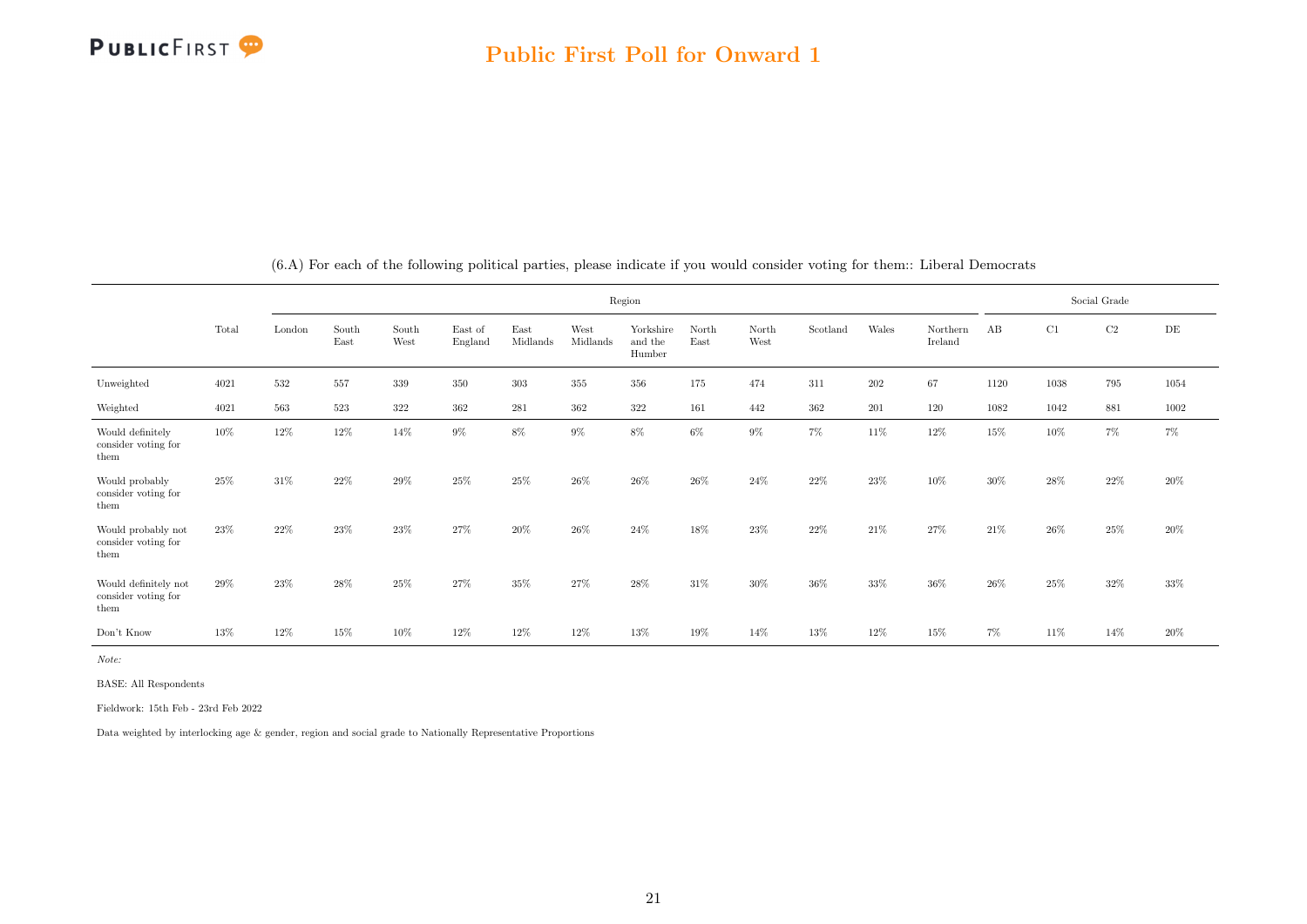

|                                                     |       |       | Gender   |       |       |        | Age       |       |       |       | $\rm EU$ 2016 Vote |                   |                     |      | 2019                |                               |                               |
|-----------------------------------------------------|-------|-------|----------|-------|-------|--------|-----------|-------|-------|-------|--------------------|-------------------|---------------------|------|---------------------|-------------------------------|-------------------------------|
|                                                     | Total | Male  | Female   | 18-24 | 25-34 | 35-44  | $45 - 54$ | 55-64 | $65+$ | Leave | Remain             | I did not<br>vote | Conservative Labour |      | Liberal<br>Democrat | The<br><b>Brexit</b><br>Party | $\rm I$ did $\rm not$<br>vote |
| Unweighted                                          | 4021  | 1880  | 2126     | 585   | 656   | 663    | 700       | 570   | 847   | 1514  | 1706               | 515               | 1449                | 1145 | 313                 | 99                            | 453                           |
| Weighted                                            | 4021  | 1978  | $2028\,$ | 566   | 685   | 682    | 682       | 564   | 842   | 1517  | 1720               | 506               | 1446                | 1137 | 306                 | 94                            | 449                           |
| Would definitely<br>consider voting for<br>them     | 10%   | 11%   | 9%       | 9%    | $8\%$ | $12\%$ | 10%       | 8%    | 11%   | $6\%$ | 15%                | $5\%$             | $5\%$               | 8%   | 55%                 | 1%                            | $6\%$                         |
| Would probably<br>consider voting for<br>them       | 25%   | 25%   | 25%      | 23%   | 29%   | 27%    | 23%       | 21\%  | 26%   | 19%   | 33%                | $20\%$            | 22%                 | 35%  | 33%                 | 14%                           | 18%                           |
| Would probably not<br>consider voting for<br>them   | 23%   | 22%   | 24%      | 28%   | 24%   | 19%    | 22%       | 25%   | 21%   | 23%   | 24%                | 20%               | $25\%$              | 28%  | 7%                  | 16%                           | 17%                           |
| Would definitely not<br>consider voting for<br>them | 29%   | 32%   | 26%      | 17%   | 24%   | $25\%$ | 33%       | 36%   | 36%   | 43%   | 21\%               | 22%               | 40%                 | 22%  | 1%                  | 62%                           | $26\%$                        |
| Don't Know                                          | 13%   | $9\%$ | 17%      | 23%   | 16%   | 17%    | 12%       | 10%   | $5\%$ | $9\%$ | 7%                 | 33%               | 8%                  | 8%   | 5%                  | 7%                            | 33%                           |

(6.B) For each of the following political parties, please indicate if you would consider voting for them:: Liberal Democrats

Note:

BASE: All Respondents

Fieldwork: 15th Feb - 23rd Feb 2022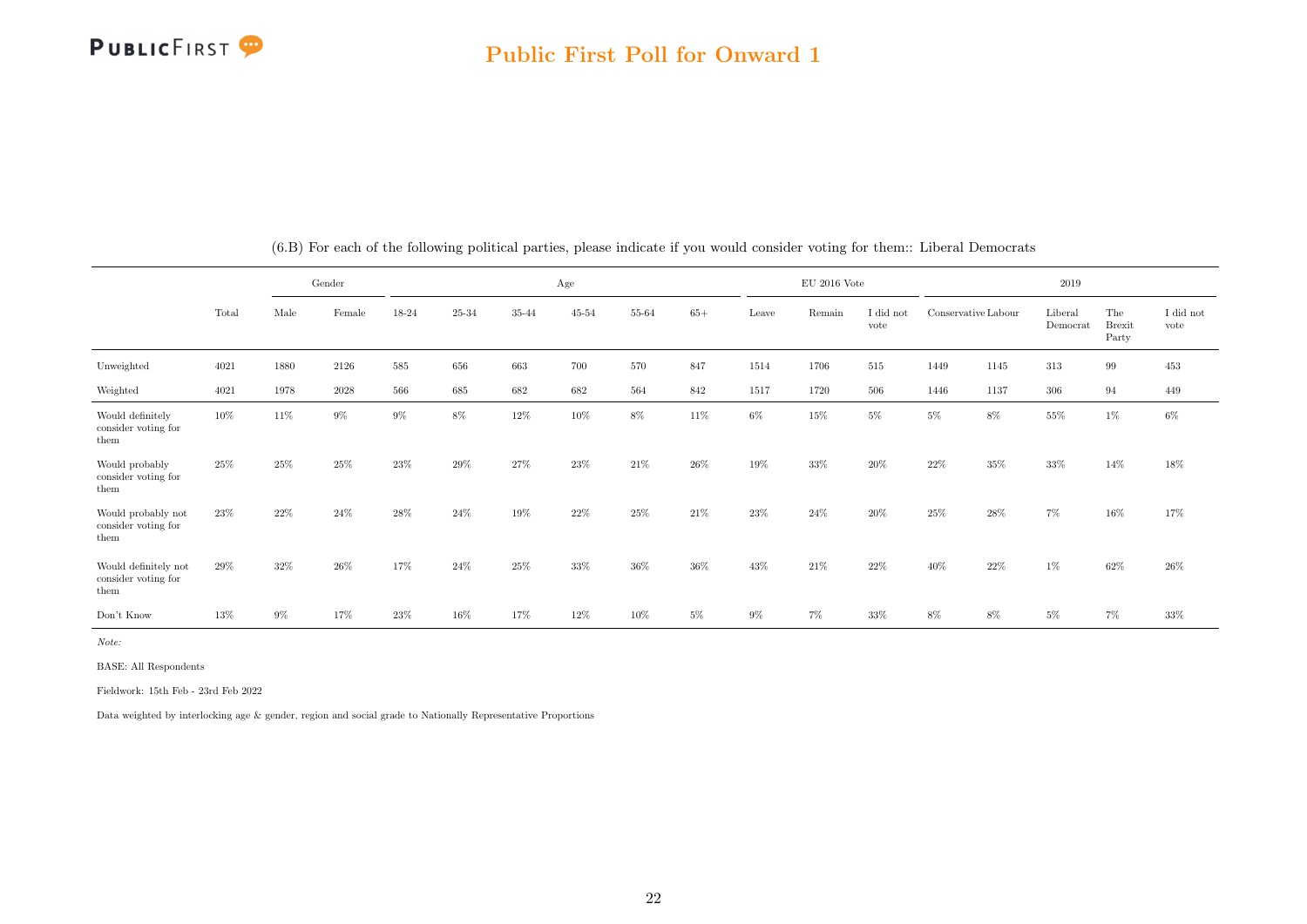

|                                                     |       |                     | Voting Intention |                      |                       |                          | Education                                              |                                                             |                                              |              | Fiscal conservatives             |         | C2DE 2019 Conservatives |               | ABC1 2019 Conservatives |
|-----------------------------------------------------|-------|---------------------|------------------|----------------------|-----------------------|--------------------------|--------------------------------------------------------|-------------------------------------------------------------|----------------------------------------------|--------------|----------------------------------|---------|-------------------------|---------------|-------------------------|
|                                                     | Total | Conservative Labour |                  | Liberal<br>Democrats | GCSE or<br>equivalent | A Level or<br>equivalent | University<br>Under-<br>graduate<br>Degree<br>(BA/BSc) | University<br>Postgrad-<br>uate<br>Degree<br>(MA/MSc/MPhil) | Doctorate Prioritise<br>(PhD/DPHil)spend and | $\text{tax}$ | Prioritise<br>balancing<br>books | C2DECon | Other                   | ABC1Con Other |                         |
| Unweighted                                          | 4021  | 971                 | 1321             | 274                  | 974                   | 740                      | 931                                                    | $398\,$                                                     | 72                                           | 2241         | 1053                             | 633     | 3388                    | 815           | 3206                    |
| Weighted                                            | 4021  | 967                 | 1313             | $268\,$              | 962                   | 747                      | 934                                                    | $398\,$                                                     | 66                                           | 2253         | 1055                             | 656     | 3365                    | 790           | 3231                    |
| Would definitely<br>consider voting for<br>them     | 10%   | $3\%$               | $9\%$            | $76\%$               | $5\%$                 | 10%                      | $13\%$                                                 | 15%                                                         | $19\%$                                       | $10\%$       | 12%                              | $5\%$   | 11\%                    | $5\%$         | 11%                     |
| Would probably<br>consider voting for<br>them       | 25\%  | 21%                 | 36%              | 19%                  | 20%                   | 25%                      | $31\%$                                                 | $30\%$                                                      | $28\%$                                       | $26\%$       | 26%                              | 19%     | 26\%                    | $24\%$        | $25\%$                  |
| Would probably not<br>consider voting for<br>them   | 23%   | $26\%$              | 27%              | $3\%$                | 22%                   | 23%                      | $24\%$                                                 | 22%                                                         | 21\%                                         | 25%          | 22%                              | 23%     | 23%                     | 27%           | $22\%$                  |
| Would definitely not<br>consider voting for<br>them | 29%   | 42%                 | 20%              | $0\%$                | 35%                   | 29%                      | 24\%                                                   | 24%                                                         | 22%                                          | $29\%$       | 32%                              | 42\%    | 26\%                    | 38%           | 27%                     |
| Don't Know                                          | 13%   | $7\%$               | 8%               | 1%                   | 18%                   | 14%                      | 8%                                                     | 10%                                                         | 11%                                          | 10%          | 7%                               | 11\%    | 13%                     | $6\%$         | 15%                     |

(6.C) For each of the following political parties, please indicate if you would consider voting for them:: Liberal Democrats

Note:

BASE: All Respondents

Fieldwork: 15th Feb - 23rd Feb 2022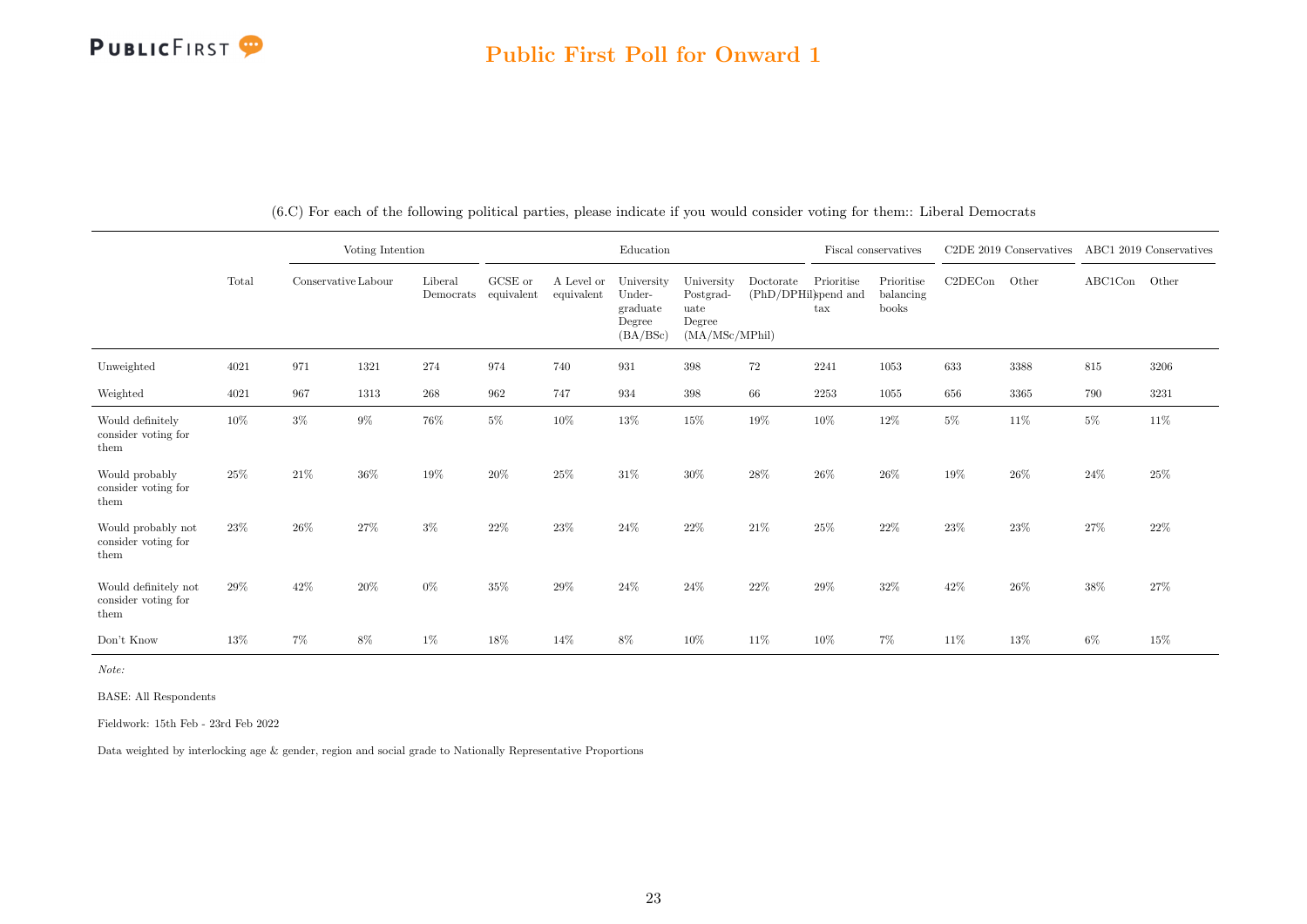

<span id="page-24-0"></span>

|                                                     |       |        |               |               |                    |                  |                  | Region                         |               |               |          |         |                     |       |        | Social Grade |           |
|-----------------------------------------------------|-------|--------|---------------|---------------|--------------------|------------------|------------------|--------------------------------|---------------|---------------|----------|---------|---------------------|-------|--------|--------------|-----------|
|                                                     | Total | London | South<br>East | South<br>West | East of<br>England | East<br>Midlands | West<br>Midlands | Yorkshire<br>and the<br>Humber | North<br>East | North<br>West | Scotland | Wales   | Northern<br>Ireland | AB    | C1     | $\rm{C2}$    | $\rm{DE}$ |
| Unweighted                                          | 4021  | 532    | 557           | 339           | 350                | $303\,$          | 355              | 356                            | 175           | 474           | 311      | $202\,$ | 67                  | 1120  | 1038   | 795          | 1054      |
| Weighted                                            | 4021  | 563    | 523           | $322\,$       | 362                | 281              | 362              | 322                            | 161           | 442           | $362\,$  | 201     | 120                 | 1082  | 1042   | 881          | 1002      |
| Would definitely<br>consider voting for<br>them     | 11%   | 13%    | 10%           | 15%           | 11%                | $7\%$            | 10%              | $9\%$                          | $9\%$         | 11%           | 8%       | 11%     | 16%                 | 13%   | 11%    | 8%           | 10%       |
| Would probably<br>consider voting for<br>them       | 24%   | 29%    | 23%           | $22\%$        | 24%                | 22%              | 26%              | 24%                            | 23%           | 26%           | 21\%     | 22%     | 19%                 | 28%   | 25%    | 23%          | 20%       |
| Would probably not<br>consider voting for<br>them   | 22\%  | 24%    | 22%           | 22%           | 25%                | 27%              | 22%              | 20%                            | 21\%          | 23%           | 15%      | 23%     | 20%                 | 23%   | $23\%$ | $22\%$       | 21\%      |
| Would definitely not<br>consider voting for<br>them | 31\%  | 23%    | 32%           | 31%           | 29%                | 32%              | 28%              | 34%                            | $30\%$        | 27%           | 45%      | 31%     | 30%                 | 30%   | 29%    | 33%          | 31\%      |
| Don't Know                                          | 12%   | 11%    | 12%           | 10%           | 12%                | 12%              | 14%              | 14%                            | 18%           | 13%           | 11%      | 13%     | 15%                 | $6\%$ | 12%    | 15%          | 18%       |

(7.A) For each of the following political parties, please indicate if you would consider voting for them:: Green Party

Note:

BASE: All Respondents

Fieldwork: 15th Feb - 23rd Feb 2022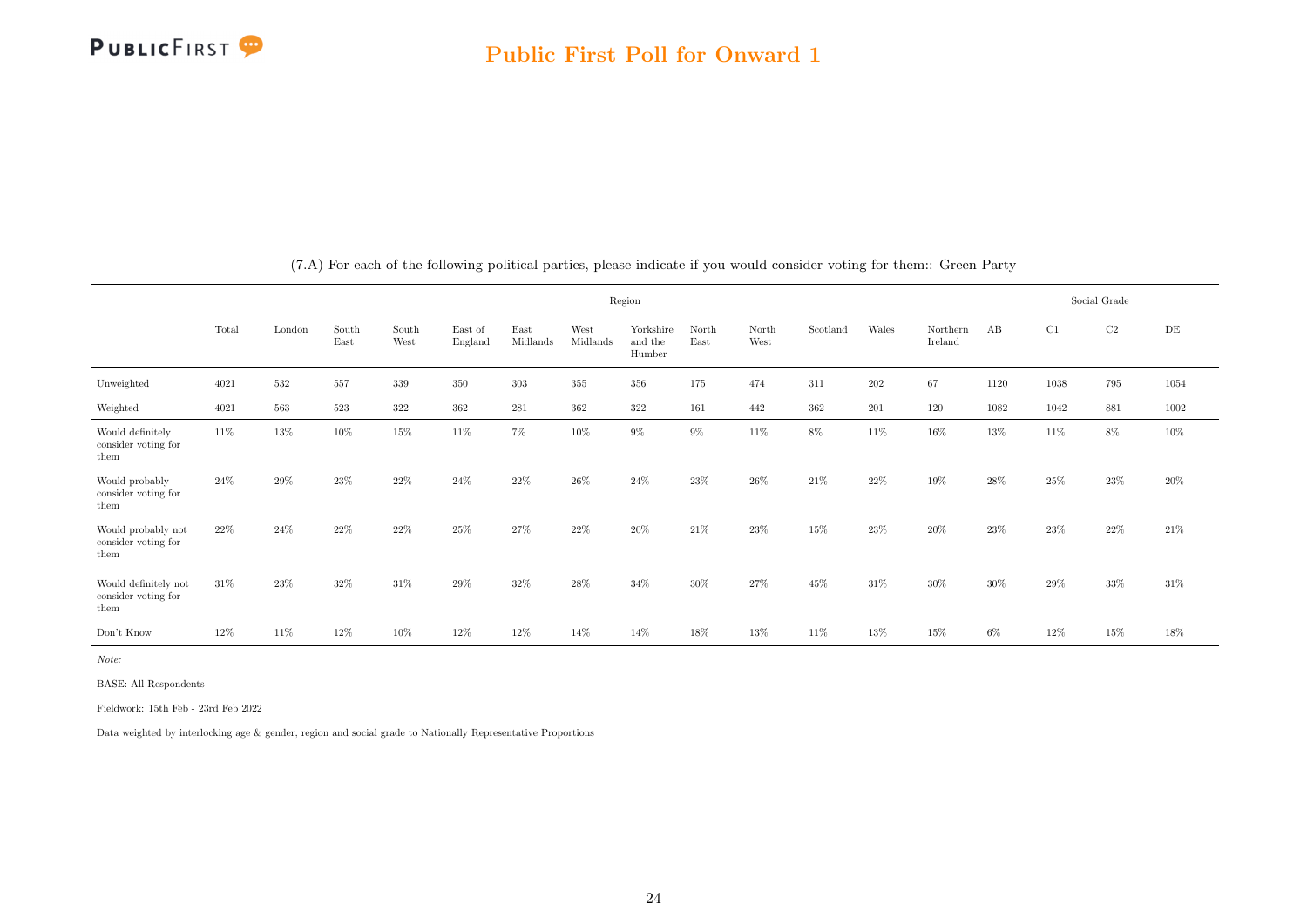

|                                                     |       |      | Gender   |       |       |       | Age       |       |       |       | $\rm EU$ 2016 Vote |                   |                     |      | 2019                |                               |                               |
|-----------------------------------------------------|-------|------|----------|-------|-------|-------|-----------|-------|-------|-------|--------------------|-------------------|---------------------|------|---------------------|-------------------------------|-------------------------------|
|                                                     | Total | Male | Female   | 18-24 | 25-34 | 35-44 | $45 - 54$ | 55-64 | $65+$ | Leave | Remain             | I did not<br>vote | Conservative Labour |      | Liberal<br>Democrat | The<br><b>Brexit</b><br>Party | $\rm I$ did $\rm not$<br>vote |
| Unweighted                                          | 4021  | 1880 | 2126     | 585   | 656   | 663   | 700       | 570   | 847   | 1514  | 1706               | 515               | 1449                | 1145 | 313                 | 99                            | 453                           |
| Weighted                                            | 4021  | 1978 | $2028\,$ | 566   | 685   | 682   | 682       | 564   | 842   | 1517  | 1720               | 506               | 1446                | 1137 | 306                 | 94                            | 449                           |
| Would definitely<br>consider voting for<br>them     | 11%   | 10%  | 11\%     | 14%   | 14%   | 14%   | 10%       | 10%   | $5\%$ | 7%    | 15%                | $9\%$             | $4\%$               | 13%  | 13%                 | $7\%$                         | 7%                            |
| Would probably<br>consider voting for<br>them       | 24%   | 24%  | 24%      | 28%   | 32%   | 25%   | 22%       | 18%   | 20%   | 18%   | 31\%               | 18%               | 15%                 | 36%  | 37%                 | 11%                           | 15%                           |
| Would probably not<br>consider voting for<br>them   | 22%   | 23%  | 22%      | 22%   | 19%   | 22%   | 22%       | 24%   | 24%   | 22%   | 23%                | 20%               | $25\%$              | 24%  | 26%                 | 15%                           | 22%                           |
| Would definitely not<br>consider voting for<br>them | 31%   | 34%  | 28%      | 15%   | 21%   | 24%   | 36%       | 39%   | 46%   | 45%   | 24\%               | 23%               | 49%                 | 19%  | 18%                 | 57%                           | $23\%$                        |
| Don't Know                                          | 12%   | 9%   | 16%      | 21\%  | 15%   | 15%   | 12%       | $9\%$ | $5\%$ | $9\%$ | 7%                 | 31%               | $7\%$               | 8%   | 5%                  | 9%                            | 32%                           |

(7.B) For each of the following political parties, please indicate if you would consider voting for them:: Green Party

Note:

BASE: All Respondents

Fieldwork: 15th Feb - 23rd Feb 2022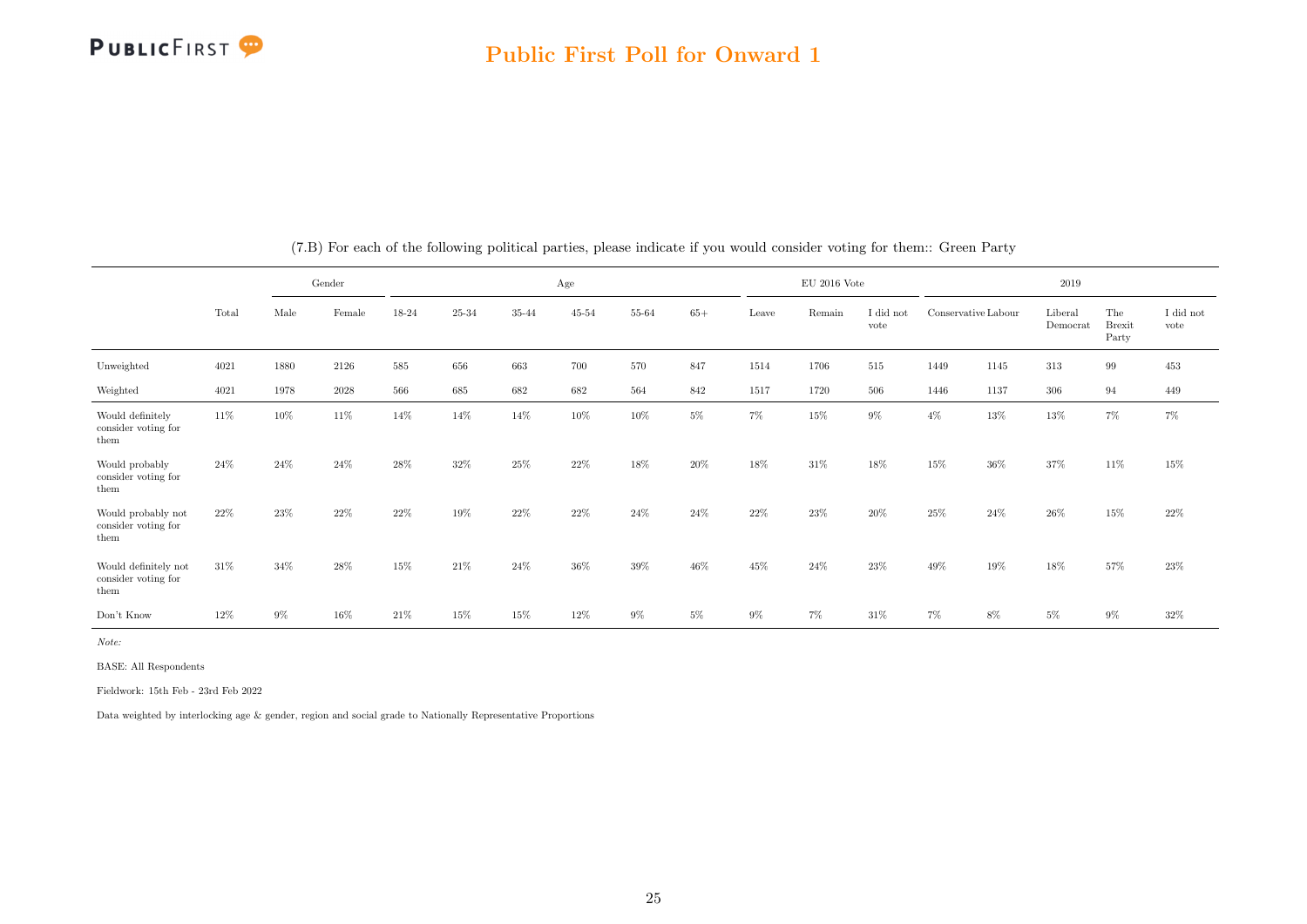

|                                                     |        |                     | Voting Intention |                      |                       |                          | Education                                              |                                                             |                                              |              | Fiscal conservatives             |         | C2DE 2019 Conservatives |               | ABC1 2019 Conservatives |
|-----------------------------------------------------|--------|---------------------|------------------|----------------------|-----------------------|--------------------------|--------------------------------------------------------|-------------------------------------------------------------|----------------------------------------------|--------------|----------------------------------|---------|-------------------------|---------------|-------------------------|
|                                                     | Total  | Conservative Labour |                  | Liberal<br>Democrats | GCSE or<br>equivalent | A Level or<br>equivalent | University<br>Under-<br>graduate<br>Degree<br>(BA/BSc) | University<br>Postgrad-<br>uate<br>Degree<br>(MA/MSc/MPhil) | Doctorate Prioritise<br>(PhD/DPHil)spend and | $\text{tax}$ | Prioritise<br>balancing<br>books | C2DECon | Other                   | ABC1Con Other |                         |
| Unweighted                                          | 4021   | 971                 | 1321             | 274                  | 974                   | 740                      | 931                                                    | $398\,$                                                     | 72                                           | 2241         | 1053                             | 633     | 3388                    | 815           | 3206                    |
| Weighted                                            | 4021   | 967                 | 1313             | $268\,$              | 962                   | 747                      | 934                                                    | $398\,$                                                     | 66                                           | 2253         | 1055                             | 656     | 3365                    | 790           | 3231                    |
| Would definitely<br>consider voting for<br>them     | $11\%$ | $3\%$               | $11\%$           | 14%                  | $6\%$                 | 11%                      | 14%                                                    | $18\%$                                                      | 11%                                          | $12\%$       | 10%                              | $4\%$   | $12\%$                  | $5\%$         | 12%                     |
| Would probably<br>consider voting for<br>them       | 24\%   | 14%                 | 35%              | 40%                  | 19%                   | $26\%$                   | $29\%$                                                 | $28\%$                                                      | $32\%$                                       | 28%          | 21%                              | 16%     | 26\%                    | 14%           | 27%                     |
| Would probably not<br>consider voting for<br>them   | 22%    | $26\%$              | 26%              | 26\%                 | 23%                   | 20%                      | $23\%$                                                 | 20%                                                         | 25%                                          | 22%          | 23%                              | 24%     | 22%                     | 25%           | $21\%$                  |
| Would definitely not<br>consider voting for<br>them | 31\%   | 51%                 | 21%              | 17%                  | 36%                   | 29%                      | 25%                                                    | 25%                                                         | 27%                                          | $29\%$       | 38%                              | 47%     | 28%                     | $51\%$        | 26%                     |
| Don't Know                                          | $12\%$ | $6\%$               | 8%               | $3\%$                | 16%                   | 14%                      | 8%                                                     | $9\%$                                                       | $4\%$                                        | $9\%$        | 7%                               | $9\%$   | 13%                     | $5\%$         | 14%                     |

(7.C) For each of the following political parties, please indicate if you would consider voting for them:: Green Party

Note:

BASE: All Respondents

Fieldwork: 15th Feb - 23rd Feb 2022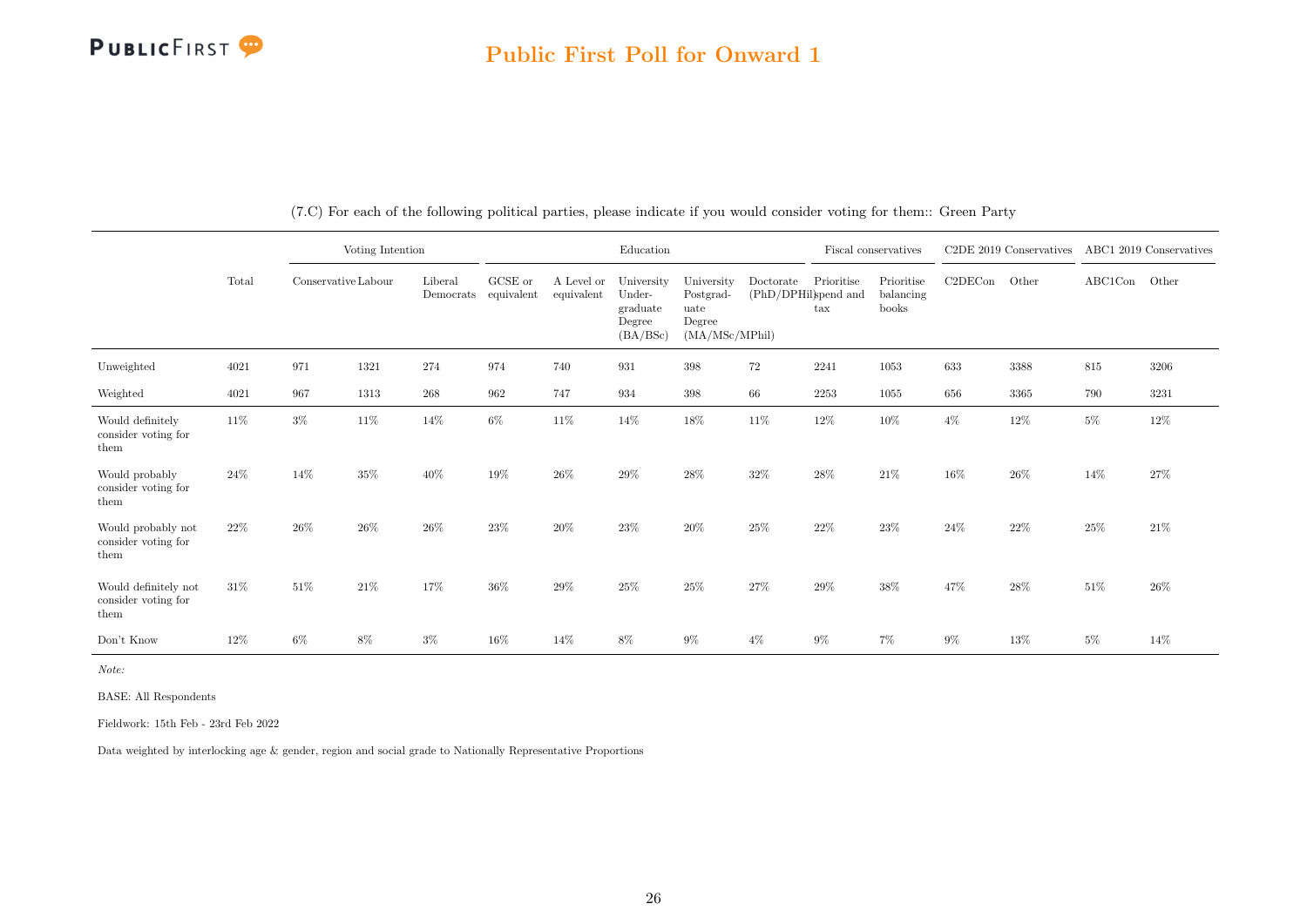

<span id="page-27-0"></span>

|                                                     |       |        |               |               |                    |                  |                  | Region                         |               |               |          |       |                     |      |        | Social Grade |          |
|-----------------------------------------------------|-------|--------|---------------|---------------|--------------------|------------------|------------------|--------------------------------|---------------|---------------|----------|-------|---------------------|------|--------|--------------|----------|
|                                                     | Total | London | South<br>East | South<br>West | East of<br>England | East<br>Midlands | West<br>Midlands | Yorkshire<br>and the<br>Humber | North<br>East | North<br>West | Scotland | Wales | Northern<br>Ireland | AB   | C1     | $\rm C2$     | DE       |
| Unweighted                                          | 4021  | 532    | 557           | 339           | 350                | $303\,$          | 355              | 356                            | 175           | 474           | 311      | 202   | 67                  | 1120 | 1038   | 795          | 1054     |
| Weighted                                            | 4021  | 563    | 523           | $322\,$       | $362\,$            | 281              | 362              | $322\,$                        | 161           | 442           | $362\,$  | 201   | 120                 | 1082 | 1042   | 881          | $1002\,$ |
| Would definitely<br>consider voting for<br>them     | 6%    | 7%     | 6%            | $4\%$         | 7%                 | 7%               | $4\%$            | $6\%$                          | $8\%$         | 6%            | $3\%$    | 6%    | $6\%$               | 5%   | 3%     | 7%           | $7\%$    |
| Would probably<br>consider voting for<br>them       | 14%   | 18%    | 15%           | 16%           | 14%                | 15%              | 18%              | 13%                            | 14%           | 15%           | 5%       | 13%   | 10%                 | 14%  | 11%    | 18%          | 14%      |
| Would probably not<br>consider voting for<br>them   | 16%   | 19%    | 16%           | 14%           | 18%                | 18%              | 18%              | 16%                            | 15%           | 15%           | 12%      | 18%   | 14%                 | 15%  | 17%    | 16%          | 16%      |
| Would definitely not<br>consider voting for<br>them | 50%   | 46%    | 49%           | 54%           | 47%                | 49%              | 45%              | 48%                            | 44%           | 47%           | 70%      | 51%   | 50%                 | 57%  | $56\%$ | 41\%         | 44%      |
| Don't Know                                          | 14%   | 11%    | 14%           | 12%           | 15%                | 12%              | 15%              | 16%                            | 19%           | 17%           | 10%      | 13%   | 20%                 | 8%   | 13%    | 17%          | 19%      |

(8.A) For each of the following political parties, please indicate if you would consider voting for them:: Reform UK / The Brexit Party

Note:

BASE: All Respondents

Fieldwork: 15th Feb - 23rd Feb 2022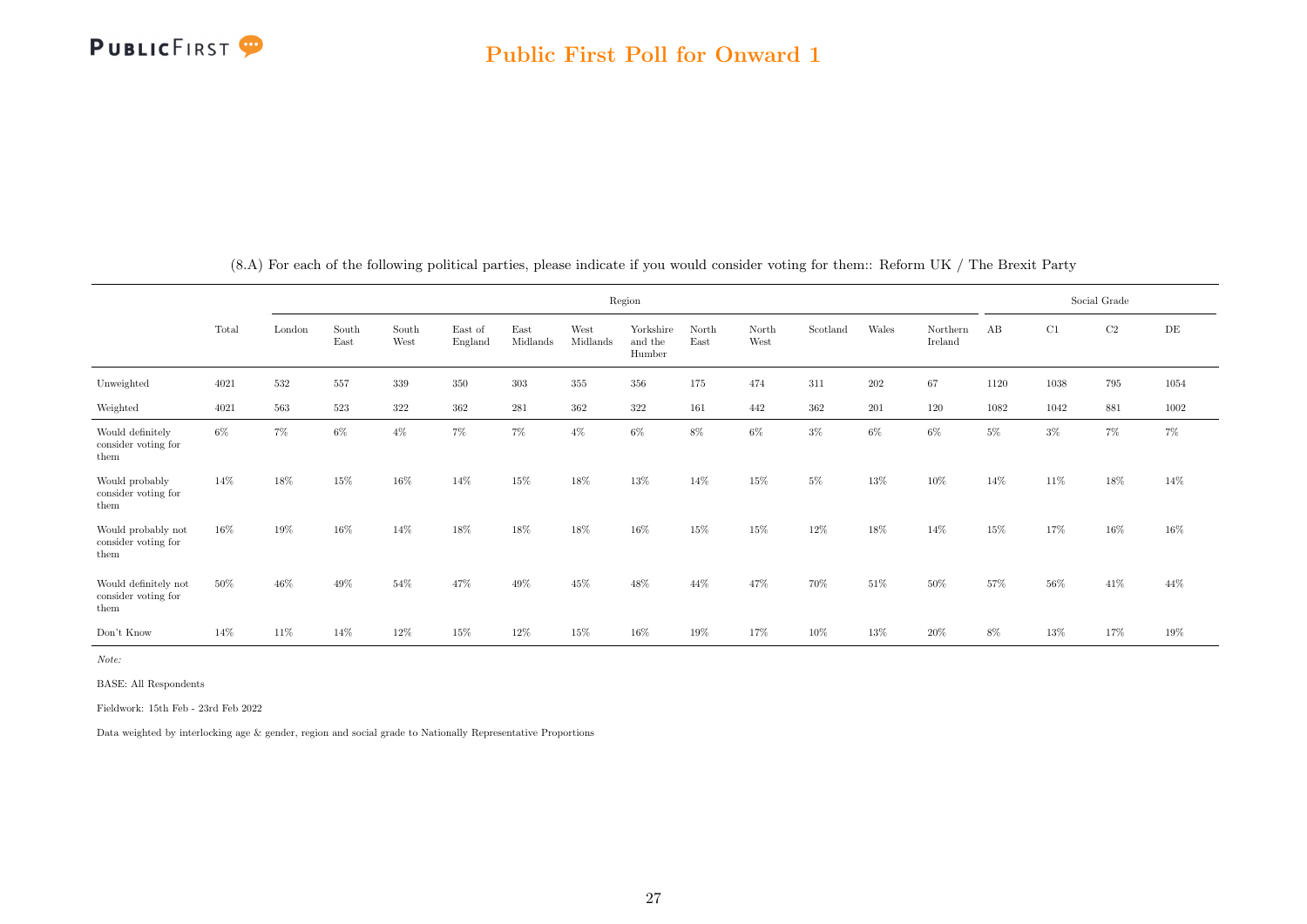

|                                                     |        |      | Gender   |       |           |       | Age       |           |       |        | $\rm EU$ 2016 Vote |                   |                     |        | 2019                |                               |                   |
|-----------------------------------------------------|--------|------|----------|-------|-----------|-------|-----------|-----------|-------|--------|--------------------|-------------------|---------------------|--------|---------------------|-------------------------------|-------------------|
|                                                     | Total  | Male | Female   | 18-24 | $25 - 34$ | 35-44 | $45 - 54$ | $55 - 64$ | $65+$ | Leave  | Remain             | I did not<br>vote | Conservative Labour |        | Liberal<br>Democrat | The<br><b>Brexit</b><br>Party | I did not<br>vote |
| Unweighted                                          | 4021   | 1880 | 2126     | 585   | 656       | 663   | 700       | 570       | 847   | 1514   | 1706               | 515               | 1449                | 1145   | 313                 | 99                            | 453               |
| Weighted                                            | 4021   | 1978 | $2028\,$ | 566   | 685       | 682   | 682       | 564       | 842   | 1517   | 1720               | 506               | 1446                | 1137   | 306                 | 94                            | 449               |
| Would definitely<br>consider voting for<br>them     | $6\%$  | 8%   | $4\%$    | $4\%$ | $6\%$     | $6\%$ | $6\%$     | $6\%$     | $5\%$ | $11\%$ | $3\%$              | $3\%$             | 8%                  | $3\%$  | $3\%$               | $50\%$                        | $3\%$             |
| Would probably<br>consider voting for<br>them       | 14%    | 16%  | 12%      | 14%   | 16%       | 16%   | 13%       | 11%       | 15%   | 24%    | 8%                 | $9\%$             | 21\%                | 11%    | 10%                 | 33%                           | $8\%$             |
| Would probably not<br>consider voting for<br>them   | $16\%$ | 17%  | 15%      | 22%   | 17%       | 13%   | 13%       | 17%       | 16%   | 19%    | 13%                | 18%               | $20\%$              | 17%    | 11\%                | $5\%$                         | 15%               |
| Would definitely not<br>consider voting for<br>them | 50%    | 49%  | 50%      | 37%   | 45%       | 48%   | 54%       | $55\%$    | 57%   | 35%    | 69%                | $36\%$            | 42\%                | $61\%$ | 69%                 | $3\%$                         | 38%               |
| Don't Know                                          | 14%    | 10%  | 18%      | 23%   | 15%       | 16%   | 13%       | 11%       | $7\%$ | 12%    | $7\%$              | 34%               | $9\%$               | $9\%$  | 7%                  | $9\%$                         | 36%               |

(8.B) For each of the following political parties, please indicate if you would consider voting for them:: Reform UK / The Brexit Party

Note:

BASE: All Respondents

Fieldwork: 15th Feb - 23rd Feb 2022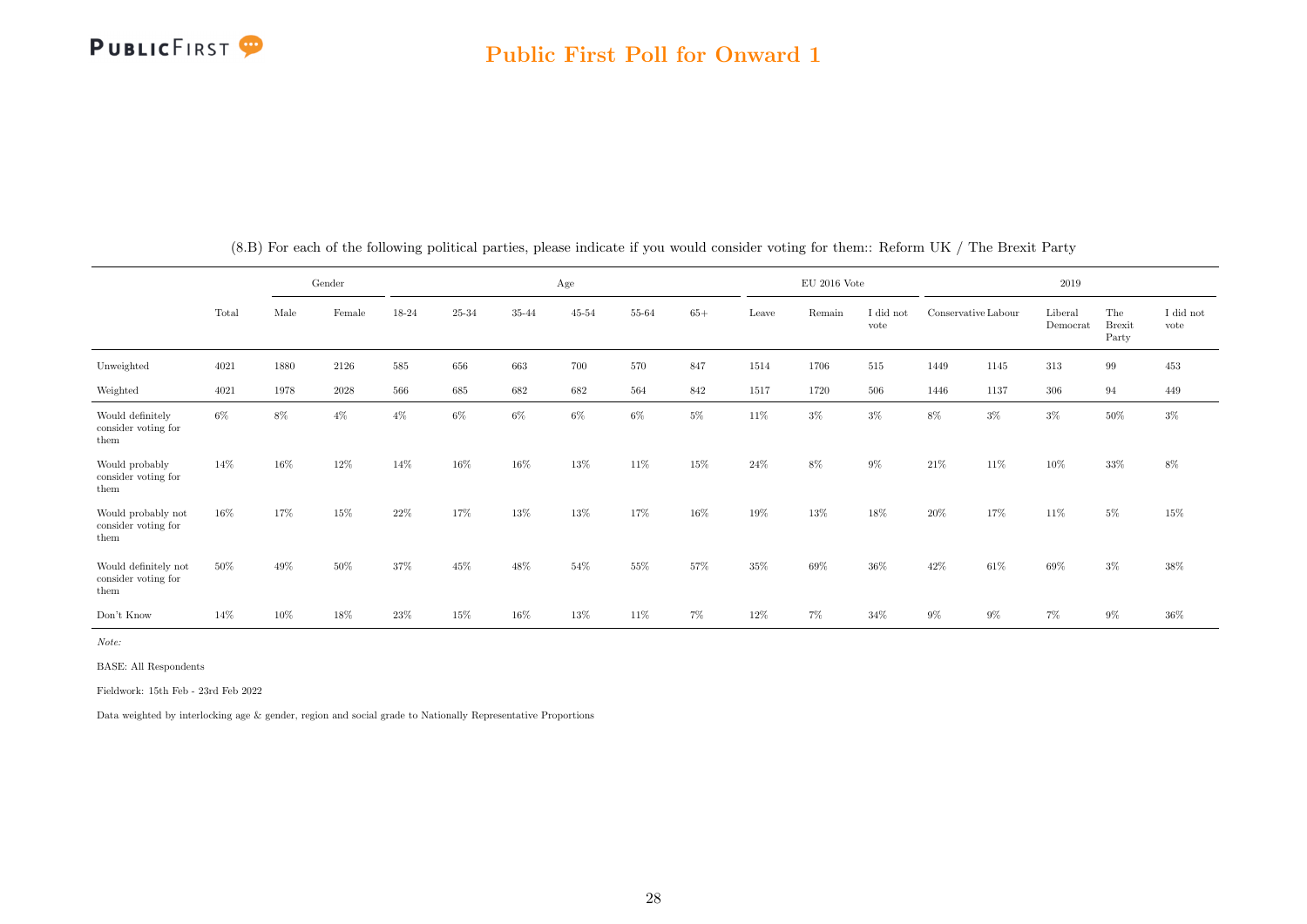### Public First Poll for Onward 1

|                                                     |       |                     | Voting Intention |                      |                               |                          | Education                                              |                                                             |                                   |                            | Fiscal conservatives             |         | C <sub>2</sub> DE 2019 Conservatives |         | ABC1 2019 Conservatives |
|-----------------------------------------------------|-------|---------------------|------------------|----------------------|-------------------------------|--------------------------|--------------------------------------------------------|-------------------------------------------------------------|-----------------------------------|----------------------------|----------------------------------|---------|--------------------------------------|---------|-------------------------|
|                                                     | Total | Conservative Labour |                  | Liberal<br>Democrats | ${\rm GCSE}$ or<br>equivalent | A Level or<br>equivalent | University<br>Under-<br>graduate<br>Degree<br>(BA/BSc) | University<br>Postgrad-<br>uate<br>Degree<br>(MA/MSc/MPhil) | Doctorate<br>(PhD/DPHil)spend and | Prioritise<br>$\text{tax}$ | Prioritise<br>balancing<br>books | C2DECon | Other                                | ABC1Con | Other                   |
| Unweighted                                          | 4021  | 971                 | 1321             | 274                  | 974                           | 740                      | 931                                                    | $398\,$                                                     | 72                                | 2241                       | 1053                             | 633     | 3388                                 | $815\,$ | 3206                    |
| Weighted                                            | 4021  | 967                 | 1313             | 268                  | 962                           | 747                      | 934                                                    | $398\,$                                                     | 66                                | $2253\,$                   | 1055                             | 656     | 3365                                 | 790     | 3231                    |
| Would definitely<br>consider voting for<br>them     | 6%    | 7%                  | $2\%$            | $3\%$                | $6\%$                         | $6\%$                    | $4\%$                                                  | $7\%$                                                       | $6\%$                             | $5\%$                      | 8%                               | $11\%$  | $5\%$                                | $6\%$   | 6%                      |
| Would probably<br>consider voting for<br>them       | 14%   | 22%                 | 11%              | $12\%$               | 16%                           | 13%                      | 12%                                                    | 15%                                                         | 10%                               | 14%                        | 20%                              | 24\%    | $12\%$                               | 19%     | 13%                     |
| Would probably not<br>consider voting for<br>them   | 16%   | 22%                 | 19%              | 11\%                 | 18%                           | 16%                      | 15%                                                    | 13%                                                         | 16%                               | 16%                        | 17%                              | 21%     | $15\%$                               | 19%     | $15\%$                  |
| Would definitely not<br>consider voting for<br>them | 50%   | 42\%                | 59%              | 69%                  | 42%                           | 50%                      | 58%                                                    | 55%                                                         | 61%                               | 53%                        | 47%                              | 34%     | 53%                                  | 49%     | 50%                     |
| Don't Know                                          | 14%   | 8%                  | $9\%$            | $5\%$                | 18%                           | 15%                      | 10%                                                    | 10%                                                         | $7\%$                             | 12%                        | $7\%$                            | 11%     | $15\%$                               | 7%      | 16%                     |

(8.C) For each of the following political parties, please indicate if you would consider voting for them:: Reform UK / The Brexit Party

Note:

BASE: All Respondents

Fieldwork: 15th Feb - 23rd Feb 2022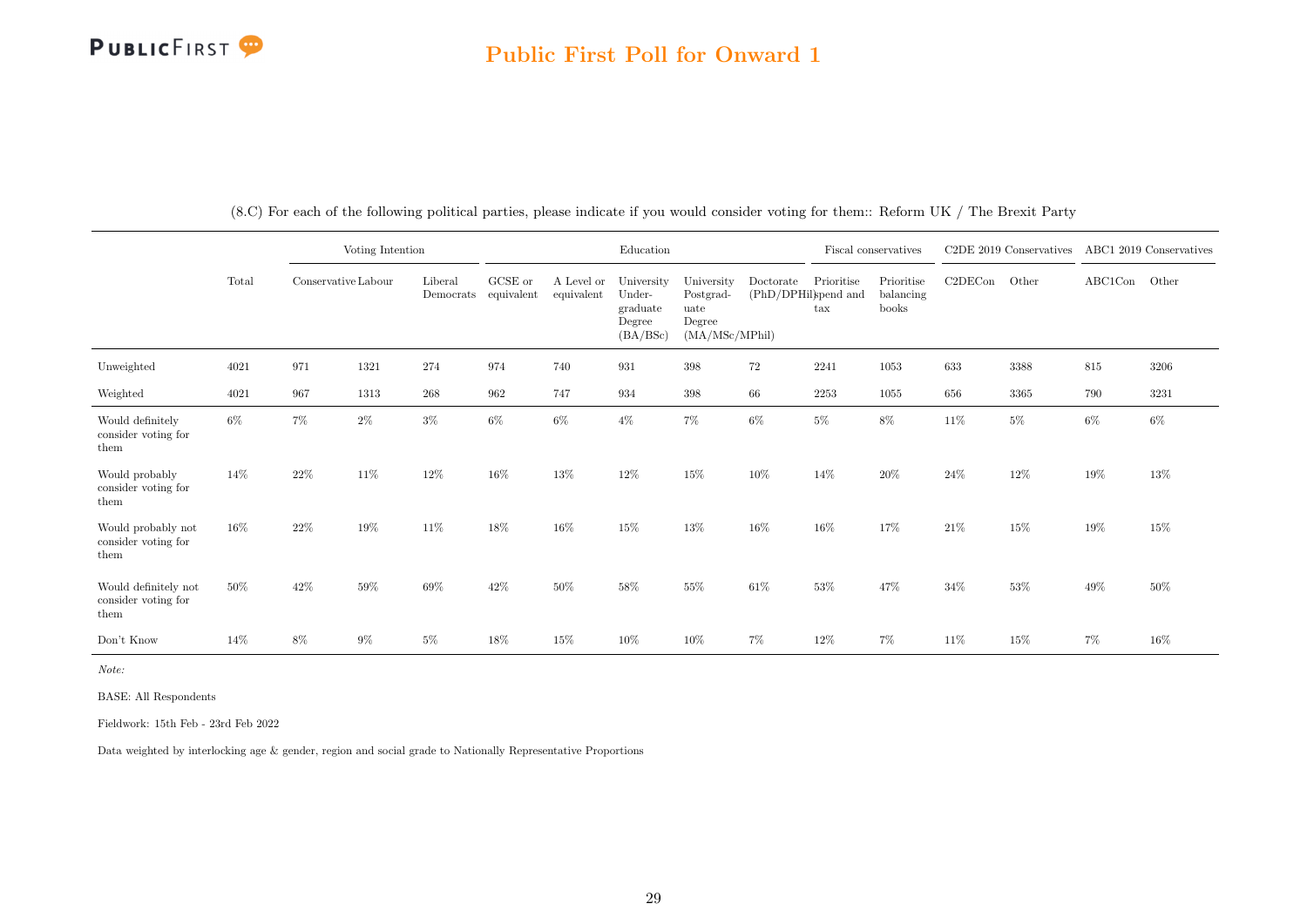

<span id="page-30-0"></span>

|                                                    |        |        |            |            |                    |               | Region           |                             |            |            |          |        |                     |                      | Social Grade |             |           |
|----------------------------------------------------|--------|--------|------------|------------|--------------------|---------------|------------------|-----------------------------|------------|------------|----------|--------|---------------------|----------------------|--------------|-------------|-----------|
|                                                    | Total  | London | South East | South West | East of<br>England | East Midlands | West<br>Midlands | Yorkshire and<br>the Humber | North East | North West | Scotland | Wales  | Northern<br>Ireland | $\mathbf A\mathbf B$ | C1           | $_{\rm C2}$ | $\rm{DE}$ |
| Unweighted                                         | 4021   | 532    | 557        | 339        | 350                | $303\,$       | 355              | 356                         | 175        | 474        | 311      | 202    | 67                  | 1120                 | 1038         | 795         | 1054      |
| Weighted                                           | 4021   | 563    | 523        | 322        | 362                | 281           | 362              | $322\,$                     | 161        | 442        | 362      | 201    | 120                 | 1082                 | 1042         | 881         | 1002      |
| Threat of terrorism                                | $9\%$  | $10\%$ | $10\%$     | $9\%$      | $9\%$              | $8\%$         | $7\%$            | $8\%$                       | $9\%$      | $12\%$     | 5%       | $6\%$  | 13%                 | $8\%$                | $8\%$        | 11%         | $9\%$     |
| Number of people on welfare                        | $8\%$  | $6\%$  | $8\%$      | $8\%$      | $7\%$              | $9\%$         | $5\%$            | 12%                         | $9\%$      | $7\%$      | $7\%$    | 10%    | 7%                  | $9\%$                | $7\%$        | 10%         | $6\%$     |
| Cost of living                                     | 61%    | $52\%$ | $63\%$     | $61\%$     | $63\%$             | $63\%$        | $64\%$           | $64\%$                      | $64\%$     | 63%        | 57%      | 69%    | 57%                 | 55%                  | 63%          | 61%         | $66\%$    |
| Access to good pensions                            | $5\%$  | $5\%$  | $7\%$      | $6\%$      | $4\%$              | 5%            | $4\%$            | 7%                          | $7\%$      | $6\%$      | $6\%$    | $4\%$  | $4\%$               | $5\%$                | $5\%$        | $7\%$       | $5\%$     |
| Quality / cost of public<br>transport              | $5\%$  | $8\%$  | $4\%$      | $3\%$      | $5\%$              | $5\%$         | $6\%$            | $5\%$                       | $3\%$      | $5\%$      | $3\%$    | $6\%$  | $3\%$               | $6\%$                | $4\%$        | $5\%$       | $5\%$     |
| Quality of the NHS                                 | $46\%$ | 37%    | $44\%$     | 49%        | $46\%$             | $44\%$        | 46%              | 50%                         | 33%        | 47%        | $52\%$   | 49%    | 63%                 | $46\%$               | 48%          | $44\%$      | 45%       |
| Quality of and access to schools<br>/ universities | 4%     | 5%     | $4\%$      | 5%         | $4\%$              | $2\%$         | $3\%$            | $3\%$                       | $4\%$      | $4\%$      | $5\%$    | $7\%$  | $3\%$               | $5\%$                | $4\%$        | $4\%$       | $4\%$     |
| State of the economy                               | 36%    | $32\%$ | $36\%$     | $35\%$     | $36\%$             | $36\%$        | 37%              | 39%                         | $41\%$     | 31%        | $46\%$   | 38%    | $34\%$              | $39\%$               | 37%          | $34\%$      | $35\%$    |
| State of Britain's Armed Forces                    | $3\%$  | $5\%$  | $3\%$      | $3\%$      | $2\%$              | $2\%$         | $4\%$            | $2\%$                       | $4\%$      | $2\%$      | $2\%$    | $2\%$  | $1\%$               | $4\%$                | $2\%$        | $4\%$       | $3\%$     |
| Threat of climate change                           | 25%    | 25%    | 22%        | $24\%$     | 31%                | 26%           | 21%              | $22\%$                      | $21\%$     | 25%        | 28%      | 21%    | 23%                 | $29\%$               | 26%          | 21%         | $21\%$    |
| Britain leaving the EU                             | 21%    | 22%    | 21%        | 21%        | 19%                | 18%           | 21%              | 17%                         | 15%        | 21%        | 27%      | $23\%$ | 30%                 | 26%                  | 24%          | 18%         | 16%       |
| Levels of immigration                              | 18%    | 15%    | $22\%$     | $16\%$     | $20\%$             | 18%           | $22\%$           | 19%                         | $22\%$     | 19%        | 13%      | 17%    | 12%                 | $15\%$               | $15\%$       | $21\%$      | $22\%$    |
| Availability of housing                            | 15%    | 20%    | $16\%$     | $19\%$     | $15\%$             | 12%           | 16%              | 10%                         | 16%        | 15%        | 12%      | 13%    | 13%                 | $14\%$               | $14\%$       | 13%         | $20\%$    |
| Levels of crime                                    | 14%    | 24%    | 14%        | 11%        | 14%                | 14%           | 15%              | 13%                         | 11%        | 15%        | $9\%$    | $8\%$  | 8%                  | 13%                  | 15%          | 16%         | 14%       |
| Level of taxation                                  | 14%    | 15%    | 16%        | 16%        | 10%                | 15%           | 13%              | 15%                         | $14\%$     | 14%        | 15%      | 10%    | 11%                 | 16%                  | 15%          | 13%         | 12%       |
| None of the above                                  | $0\%$  | $0\%$  | $0\%$      | $0\%$      | $0\%$              | $1\%$         | $0\%$            | $0\%$                       | $0\%$      | $0\%$      | $1\%$    | 0%     | $2\%$               | $0\%$                | $0\%$        | $0\%$       | $1\%$     |
| Don't know                                         | $2\%$  | $2\%$  | $1\%$      | $1\%$      | $2\%$              | $3\%$         | $3\%$            | $2\%$                       | $4\%$      | $1\%$      | $1\%$    | $0\%$  | $0\%$               | $1\%$                | 2%           | $2\%$       | $3\%$     |

(9.A) Which do you think are the most important issues facing the country at this time?Please tick up to three

Note:

BASE: All Respondents Fieldwork: 15th Feb - 23rd Feb 2022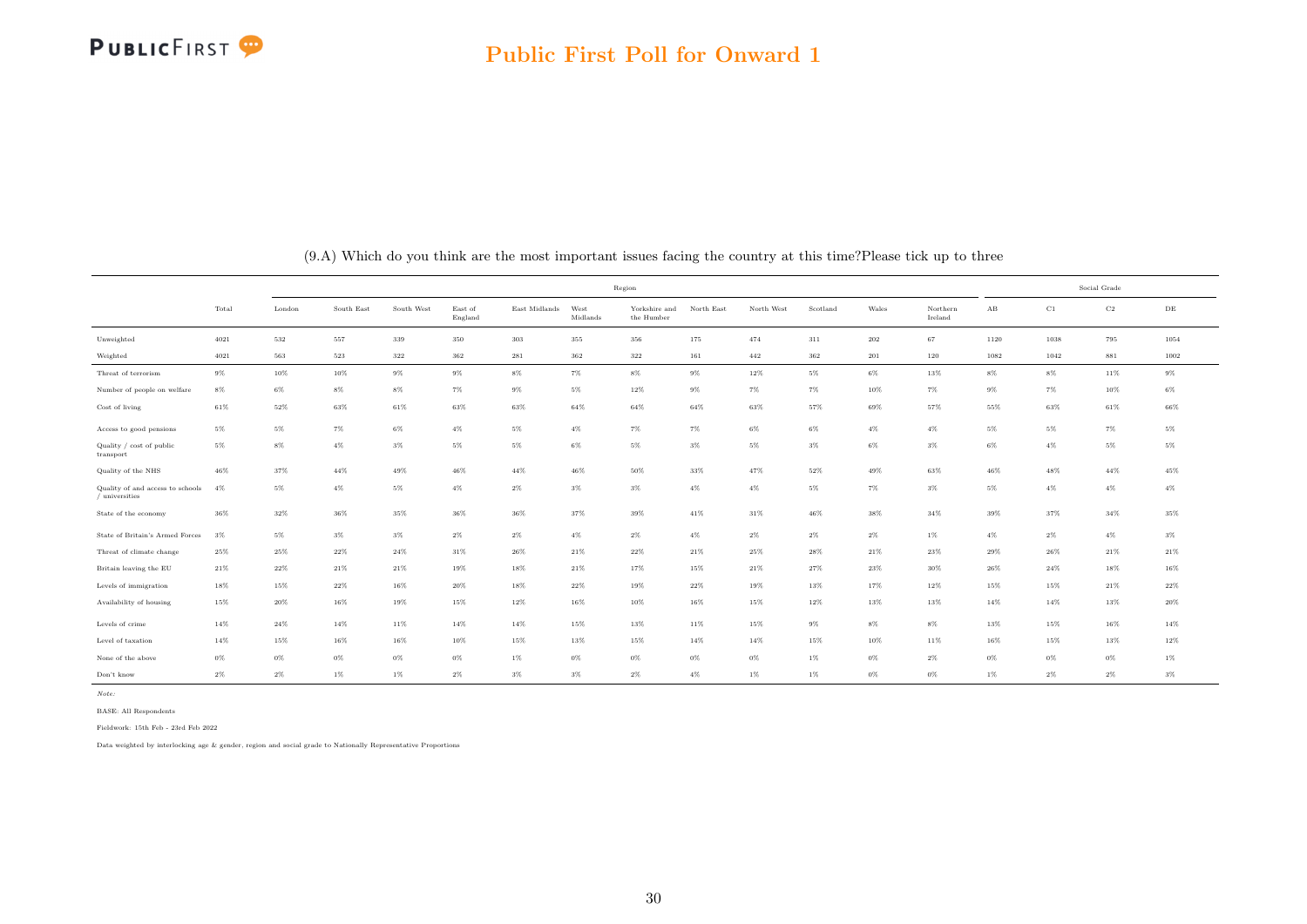

|                                                    |          | Gender<br>Male<br>Female<br>1880<br>2126<br>585<br>566<br>1978<br>$2028\,$<br>$9\%$<br>$9\%$<br>$8\%$<br>$7\%$<br>$7\%$<br>$56\%$<br>65%<br>57%<br>$6\%$<br>$5\%$<br>$4\%$<br>$5\%$<br>$4\%$<br>10%<br>$50\%$<br>38%<br>$41\%$<br>$4\%$<br>$4\%$<br>$8\%$<br>$37\%$<br>$35\%$<br>$22\%$<br>$2\%$<br>$5\%$<br>$4\%$<br>$24\%$<br>$25\%$<br>$24\%$<br>$18\%$<br>17%<br>20%<br>14%<br>16%<br>15%<br>13% |        |           |           |           | Age       |           |         |        | $\mathrm{EU}$ 2016 Vote |                |              |        | 2019                |                     |                |
|----------------------------------------------------|----------|------------------------------------------------------------------------------------------------------------------------------------------------------------------------------------------------------------------------------------------------------------------------------------------------------------------------------------------------------------------------------------------------------|--------|-----------|-----------|-----------|-----------|-----------|---------|--------|-------------------------|----------------|--------------|--------|---------------------|---------------------|----------------|
|                                                    | Total    |                                                                                                                                                                                                                                                                                                                                                                                                      |        | $18 - 24$ | $25 - 34$ | $35 - 44$ | $45 - 54$ | $55 - 64$ | $65+$   | Leave  | Remain                  | I did not vote | Conservative | Labour | Liberal<br>Democrat | The Brexit<br>Party | I did not vote |
| Unweighted                                         | $4021\,$ |                                                                                                                                                                                                                                                                                                                                                                                                      |        |           | 656       | 663       | 700       | $570\,$   | $847\,$ | 1514   | 1706                    | $515\,$        | 1449         | 1145   | 313                 | 99                  | $453\,$        |
| Weighted                                           | 4021     |                                                                                                                                                                                                                                                                                                                                                                                                      |        |           | 685       | 682       | 682       | 564       | $842\,$ | 1517   | 1720                    | 506            | 1446         | 1137   | 306                 | 94                  | 449            |
| Threat of terrorism                                | $9\%$    |                                                                                                                                                                                                                                                                                                                                                                                                      |        | 12%       | 10%       | $9\%$     | 7%        | $9\%$     | $8\%$   | 11%    | 7%                      | $8\%$          | 11%          | $8\%$  | $7\%$               | 14%                 | 7%             |
| Number of people on welfare                        | $8\%$    |                                                                                                                                                                                                                                                                                                                                                                                                      |        |           | $8\%$     | $8\%$     | $6\%$     | $7\%$     | 10%     | $10\%$ | $6\%$                   | $8\%$          | 11%          | $5\%$  | 5%                  | $14\%$              | $8\%$          |
| Cost of living                                     | 61%      |                                                                                                                                                                                                                                                                                                                                                                                                      |        |           | $62\%$    | $64\%$    | 67%       | 62%       | 55%     | 59%    | 61%                     | 68%            | 58%          | 64%    | 57%                 | 57%                 | 70%            |
| Access to good pensions                            | 5%       |                                                                                                                                                                                                                                                                                                                                                                                                      |        |           | 5%        | $4\%$     | 5%        | $7\%$     | $8\%$   | $7\%$  | $5\%$                   | $4\%$          | $6\%$        | $6\%$  | $6\%$               | $7\%$               | $4\%$          |
| Quality / cost of public<br>transport              | 5%       |                                                                                                                                                                                                                                                                                                                                                                                                      |        |           | $7\%$     | $6\%$     | $3\%$     | $2\%$     | $3\%$   | $4\%$  | 6%                      | $4\%$          | 4%           | $6\%$  | $6\%$               | $6\%$               | $4\%$          |
| Quality of the NHS                                 | $46\%$   |                                                                                                                                                                                                                                                                                                                                                                                                      |        |           | $39\%$    | $38\%$    | $50\%$    | $52\%$    | $54\%$  | $46\%$ | $50\%$                  | $35\%$         | $44\%$       | 51%    | $46\%$              | 35%                 | $38\%$         |
| Quality of and access to schools<br>/ universities | 4%       |                                                                                                                                                                                                                                                                                                                                                                                                      |        |           | $5\%$     | $5\%$     | $4\%$     | $2\%$     | $3\%$   | $3\%$  | $5\%$                   | $5\%$          | 3%           | $5\%$  | $7\%$               | $1\%$               | $4\%$          |
| State of the economy                               | $36\%$   |                                                                                                                                                                                                                                                                                                                                                                                                      |        |           | $30\%$    | $35\%$    | $40\%$    | $44\%$    | $43\%$  | $39\%$ | $37\%$                  | $31\%$         | $42\%$       | $31\%$ | $40\%$              | $40\%$              | $33\%$         |
| State of Britain's Armed Forces                    | 3%       |                                                                                                                                                                                                                                                                                                                                                                                                      |        |           | $4\%$     | $2\%$     | $2\%$     | $2\%$     | $4\%$   | $4\%$  | $3\%$                   | $2\%$          | $4\%$        | $2\%$  | $3\%$               | $4\%$               | $2\%$          |
| Threat of climate change                           | $25\%$   |                                                                                                                                                                                                                                                                                                                                                                                                      |        | $21\%$    | $22\%$    | $25\%$    | $25\%$    | $26\%$    | $27\%$  | $20\%$ | 30%                     | 23%            | $20\%$       | 27%    | 32%                 | 17%                 | $23\%$         |
| Britain leaving the EU                             | $21\%$   |                                                                                                                                                                                                                                                                                                                                                                                                      |        | 19%       | $21\%$    | $23\%$    | $24\%$    | 20%       | $20\%$  | 13%    | 31%                     | 16%            | 15%          | 26%    | 36%                 | $9\%$               | $18\%$         |
| Levels of immigration                              | 18%      |                                                                                                                                                                                                                                                                                                                                                                                                      |        | 11%       | 11%       | $14\%$    | 18%       | 26%       | $27\%$  | 33%    | $7\%$                   | 13%            | 30%          | $9\%$  | 5%                  | 48%                 | 17%            |
| Availability of housing                            | 15%      |                                                                                                                                                                                                                                                                                                                                                                                                      |        | 21%       | 20%       | 16%       | 13%       | 10%       | 11%     | 12%    | 15%                     | 19%            | 11%          | 19%    | 12%                 | 15%                 | 18%            |
| Levels of crime                                    | $14\%$   |                                                                                                                                                                                                                                                                                                                                                                                                      |        | 18%       | 16%       | $14\%$    | 12%       | 13%       | 13%     | 15%    | 12%                     | 17%            | 15%          | 13%    | 11%                 | 12%                 | 15%            |
| Level of taxation                                  | $14\%$   | 16%                                                                                                                                                                                                                                                                                                                                                                                                  | $12\%$ | $19\%$    | $19\%$    | $18\%$    | $11\%$    | 11%       | $8\%$   | $14\%$ | $13\%$                  | $16\%$         | $15\%$       | 15%    | $14\%$              | $13\%$              | 11%            |
| None of the above                                  | $0\%$    | $1\%$                                                                                                                                                                                                                                                                                                                                                                                                | $0\%$  | $0\%$     | $0\%$     | $1\%$     | $0\%$     | $0\%$     | $0\%$   | $0\%$  | $0\%$                   | $1\%$          | $0\%$        | $0\%$  | $0\%$               | $0\%$               | $1\%$          |
| Don't know                                         | $2\%$    | $2\%$                                                                                                                                                                                                                                                                                                                                                                                                | $2\%$  | $5\%$     | $3\%$     | $2\%$     | $1\%$     | $0\%$     | $0\%$   | $0\%$  | $1\%$                   | $4\%$          | $1\%$        | $1\%$  | $1\%$               | $0\%$               | $4\%$          |

(9.B) Which do you think are the most important issues facing the country at this time?Please tick up to three

Note:

BASE: All Respondents

Fieldwork: 15th Feb - 23rd Feb 2022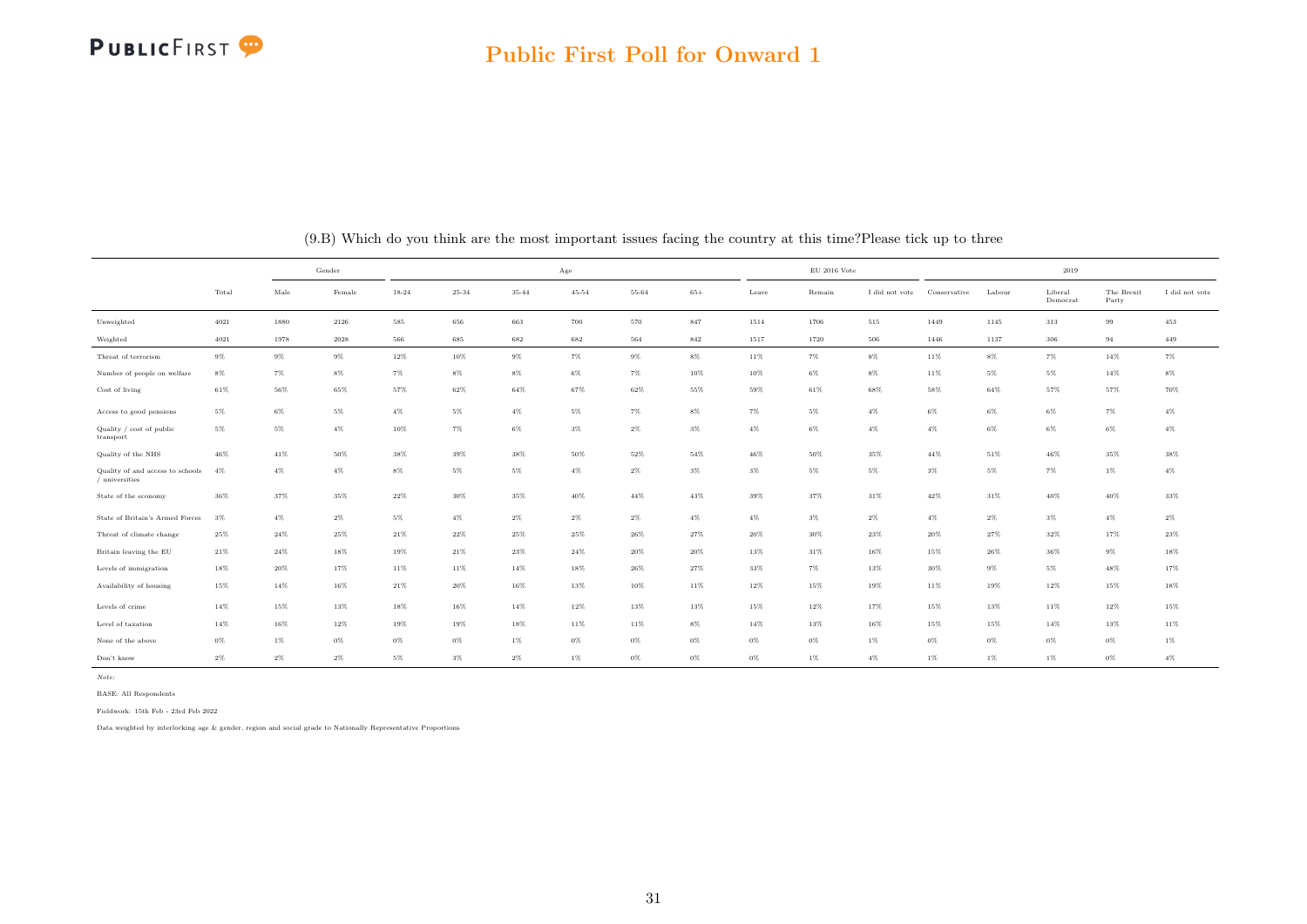|                                                    |        |              | Voting Intention |                      |                       |                          | Education                                           |                                                         |                          |                             | Fiscal conservatives             |                                  | C2DE 2019 Conservatives |         | ABC1 2019 Conservatives |
|----------------------------------------------------|--------|--------------|------------------|----------------------|-----------------------|--------------------------|-----------------------------------------------------|---------------------------------------------------------|--------------------------|-----------------------------|----------------------------------|----------------------------------|-------------------------|---------|-------------------------|
|                                                    | Total  | Conservative | Labour           | Liberal<br>Democrats | GCSE or<br>equivalent | A Level or<br>equivalent | University<br>Undergradu-<br>ate Degree<br>(BA/BSc) | University<br>Postgraduate<br>Degree<br>(MA/MSc/MPhill) | Doctorate<br>(PhD/DPHil) | Prioritise<br>spend and tax | Prioritise<br>balancing<br>books | C <sub>2</sub> DEC <sub>on</sub> | Other                   | ABC1Con | Other                   |
| Unweighted                                         | 4021   | 971          | 1321             | 274                  | 974                   | 740                      | 931                                                 | 398                                                     | 72                       | 2241                        | 1053                             | 633                              | 3388                    | 815     | 3206                    |
| Weighted                                           | 4021   | 967          | 1313             | $\boldsymbol{268}$   | 962                   | 747                      | 934                                                 | 398                                                     | 66                       | 2253                        | 1055                             | 656                              | 3365                    | 790     | 3231                    |
| Threat of terrorism                                | $9\%$  | $12\%$       | $8\%$            | $8\%$                | 10%                   | $9\%$                    | $7\%$                                               | 10%                                                     | $6\%$                    | $9\%$                       | $10\%$                           | 11%                              | $9\%$                   | 11%     | $9\%$                   |
| Number of people on welfare                        | 8%     | 13%          | 6%               | 5%                   | $7\%$                 | 7%                       | $7\%$                                               | 8%                                                      | 10%                      | 8%                          | $9\%$                            | 10%                              | $7\%$                   | 12%     | $7\%$                   |
| Cost of living                                     | 61%    | 54%          | 63%              | 60%                  | 64%                   | 62%                      | $61\%$                                              | 54%                                                     | 52%                      | 63%                         | 55%                              | 62%                              | $61\%$                  | 54%     | 63%                     |
| Access to good pensions                            | $5\%$  | $6\%$        | $6\%$            | $7\%$                | $6\%$                 | $4\%$                    | $6\%$                                               | $4\%$                                                   | $5\%$                    | 6%                          | 5%                               | 7%                               | $5\%$                   | $6\%$   | $5\%$                   |
| Quality / cost of public<br>transport              | 5%     | $4\%$        | $6\%$            | $6\%$                | $3\%$                 | $6\%$                    | $5\%$                                               | $8\%$                                                   | $6\%$                    | 5%                          | $5\%$                            | $4\%$                            | $5\%$                   | $4\%$   | $5\%$                   |
| Quality of the NHS                                 | 46%    | $44\%$       | 50%              | 42%                  | 46%                   | 44%                      | $46\%$                                              | 43%                                                     | 43%                      | 50%                         | 40%                              | 42%                              | 46%                     | 46%     | 45%                     |
| Quality of and access to schools<br>/ universities | $4\%$  | $3\%$        | $4\%$            | $6\%$                | $3\%$                 | $4\%$                    | $5\%$                                               | $6\%$                                                   | $6\%$                    | $4\%$                       | $4\%$                            | $2\%$                            | $4\%$                   | $3\%$   | $4\%$                   |
| State of the economy                               | 36%    | $43\%$       | 34%              | 35%                  | 38%                   | 33%                      | 37%                                                 | 37%                                                     | 32%                      | 35%                         | $40\%$                           | $41\%$                           | 35%                     | 44%     | 34%                     |
| State of Britain's Armed Forces                    | $3\%$  | $4\%$        | $2\%$            | $4\%$                | $2\%$                 | $3\%$                    | $3\%$                                               | $4\%$                                                   | $9\%$                    | $2\%$                       | 5%                               | $4\%$                            | $3\%$                   | $4\%$   | $3\%$                   |
| Threat of climate change                           | 25%    | $20\%$       | 27%              | 31%                  | 21%                   | 23%                      | 29%                                                 | 29%                                                     | 39%                      | 26%                         | 23%                              | 19%                              | 26%                     | $22\%$  | 25%                     |
| Britain leaving the EU                             | $21\%$ | 15%          | 25%              | 35%                  | 14%                   | 21%                      | $26\%$                                              | 28%                                                     | 29%                      | 21%                         | 23%                              | 12%                              | 23%                     | 17%     | $22\%$                  |
| Levels of immigration                              | 18%    | 30%          | 10%              | $8\%$                | 25%                   | 17%                      | 12%                                                 | 12%                                                     | $8\%$                    | 16%                         | 23%                              | 34%                              | 15%                     | 27%     | 16%                     |
| Availability of housing                            | 15%    | 11%          | 19%              | 13%                  | 17%                   | 16%                      | 15%                                                 | 13%                                                     | 13%                      | 16%                         | 14%                              | 13%                              | 16%                     | 10%     | 16%                     |
| Levels of crime                                    | 14%    | 17%          | 13%              | 15%                  | 15%                   | 17%                      | $10\%$                                              | 14%                                                     | 16%                      | 14%                         | 14%                              | 16%                              | 14%                     | 15%     | 14%                     |
| Level of taxation                                  | $14\%$ | 14%          | 16%              | 16%                  | 11%                   | 15%                      | 16%                                                 | 16%                                                     | 17%                      | 15%                         | 15%                              | 13%                              | 14%                     | 16%     | 13%                     |
| None of the above                                  | 0%     | $0\%$        | $0\%$            | $0\%$                | $0\%$                 | $0\%$                    | $1\%$                                               | $0\%$                                                   | $0\%$                    | 0%                          | $0\%$                            | $0\%$                            | 0%                      | 0%      | $0\%$                   |
| Don't know                                         | $2\%$  | $0\%$        | $1\%$            | $1\%$                | $3\%$                 | $3\%$                    | $1\%$                                               | $1\%$                                                   | $1\%$                    | $0\%$                       | $1\%$                            | $1\%$                            | $2\%$                   | $0\%$   | $2\%$                   |

(9.C) Which do you think are the most important issues facing the country at this time?Please tick up to three

Note:

BASE: All Respondents

Fieldwork: 15th Feb - 23rd Feb 2022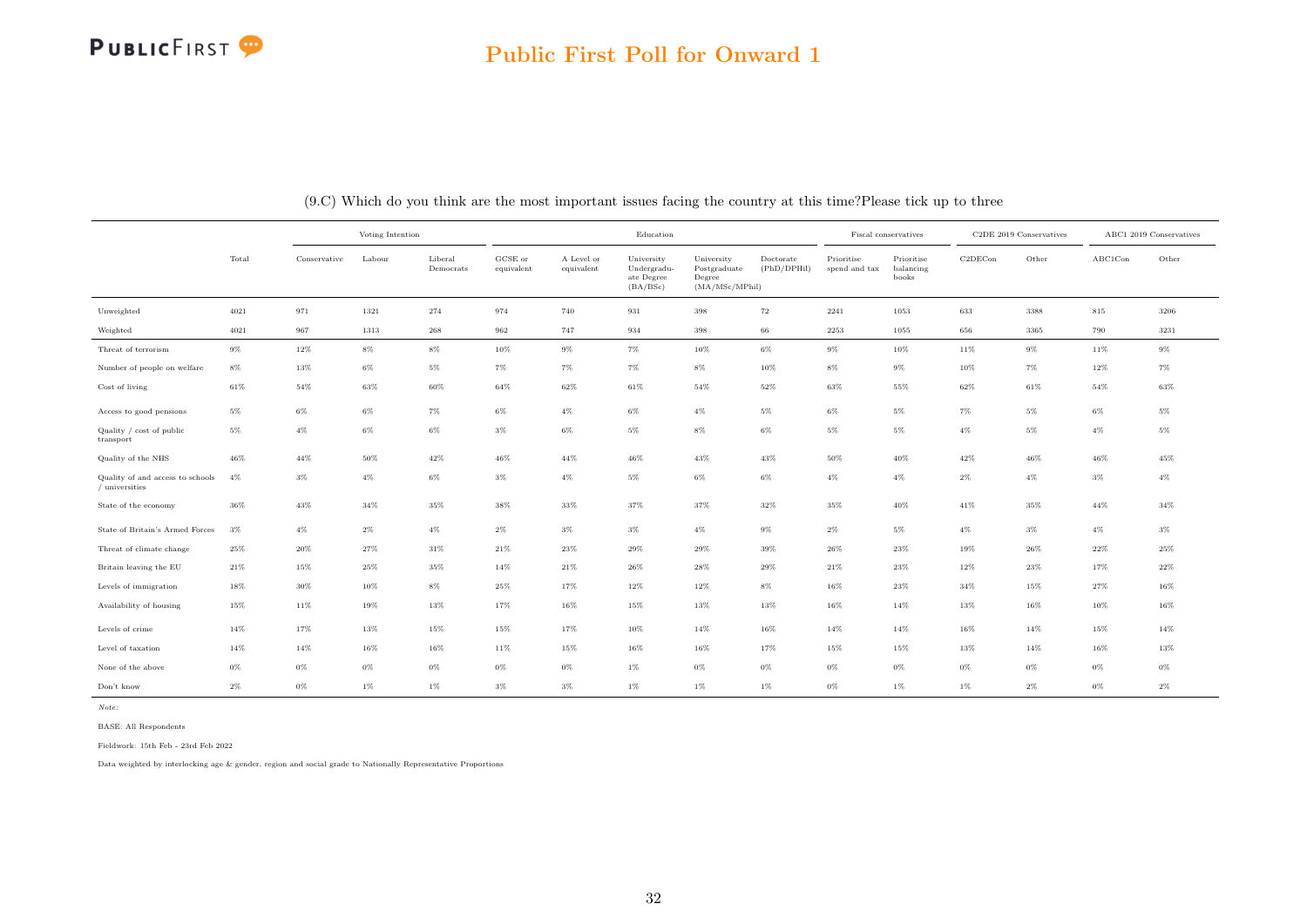<span id="page-33-0"></span>

|                                                    |        |        |            |            |                    |               | Region           |                             |            |            |          |         |                     |                      | Social Grade |             |           |
|----------------------------------------------------|--------|--------|------------|------------|--------------------|---------------|------------------|-----------------------------|------------|------------|----------|---------|---------------------|----------------------|--------------|-------------|-----------|
|                                                    | Total  | London | South East | South West | East of<br>England | East Midlands | West<br>Midlands | Yorkshire and<br>the Humber | North East | North West | Scotland | Wales   | Northern<br>Ireland | $\mathbf A\mathbf B$ | C1           | $_{\rm C2}$ | $\rm{DE}$ |
| Unweighted                                         | 4021   | 532    | 557        | 339        | 350                | 303           | 355              | 356                         | 175        | 474        | 311      | $202\,$ | 67                  | 1120                 | 1038         | 795         | 1054      |
| Weighted                                           | 4021   | 563    | 523        | 322        | 362                | 281           | 362              | 322                         | 161        | 442        | 362      | 201     | 120                 | 1082                 | 1042         | 881         | 1002      |
| Levels of immigration                              | $9\%$  | 10%    | 10%        | 5%         | 11%                | $8\%$         | 11%              | $7\%$                       | 10%        | 12%        | 8%       | $8\%$   | $4\%$               | $8\%$                | $8\%$        | 11%         | 10%       |
| Quality / cost of public<br>transport              | $8\%$  | 12%    | $7\%$      | $7\%$      | $7\%$              | $6\%$         | 6%               | $8\%$                       | $9\%$      | $8\%$      | $3\%$    | $8\%$   | 5%                  | $8\%$                | 7%           | $7\%$       | $8\%$     |
| Cost of living                                     | 70%    | $56\%$ | 71%        | $69\%$     | 78%                | $72\%$        | 72%              | $72\%$                      | $72\%$     | 71%        | 73%      | 76%     | 76%                 | $63\%$               | 71%          | 71%         | 76%       |
| Quality of and access to schools<br>/ universities | 6%     | $6\%$  | $6\%$      | $5\%$      | $5\%$              | $4\%$         | $5\%$            | $6\%$                       | $5\%$      | $9\%$      | $6\%$    | $5\%$   | $3\%$               | $7\%$                | $6\%$        | $5\%$       | $4\%$     |
| Threat of terrorism                                | 5%     | $8\%$  | $3\%$      | $6\%$      | $4\%$              | $4\%$         | $4\%$            | $3\%$                       | $3\%$      | $7\%$      | $3\%$    | $4\%$   | $3\%$               | $6\%$                | $4\%$        | $4\%$       | $5\%$     |
| Quality of the NHS                                 | 41%    | 36%    | 40%        | 46%        | $40\%$             | 41%           | 42%              | 40%                         | 34%        | 43%        | 43%      | 44%     | 54%                 | $44\%$               | 41%          | 39%         | 40%       |
| Number of people on welfare                        | $4\%$  | $5\%$  | $4\%$      | $4\%$      | $2\%$              | $4\%$         | $4\%$            | $4\%$                       | $3\%$      | $4\%$      | $4\%$    | $3\%$   | $4\%$               | $4\%$                | $4\%$        | $4\%$       | $4\%$     |
| State of the economy                               | $32\%$ | $28\%$ | $32\%$     | 35%        | $31\%$             | $33\%$        | $32\%$           | $34\%$                      | 27%        | $29\%$     | 37%      | 36%     | $26\%$              | $32\%$               | 33%          | $31\%$      | $30\%$    |
| Level of taxation                                  | 21%    | $22\%$ | 23%        | 23%        | 19%                | 24%           | 19%              | 22%                         | 20%        | 16%        | 20%      | 18%     | 25%                 | 23%                  | 22%          | 21%         | 16%       |
| State of Britain's Armed Forces                    | $2\%$  | $3\%$  | $2\%$      | $1\%$      | $2\%$              | $2\%$         | $2\%$            | $1\%$                       | $0\%$      | $2\%$      | $2\%$    | $3\%$   | 6%                  | $2\%$                | $2\%$        | $3\%$       | $1\%$     |
| Threat of climate change                           | 18%    | 18%    | 17%        | 17%        | $24\%$             | 14%           | 16%              | 15%                         | 13%        | 19%        | 21%      | 17%     | 14%                 | $23\%$               | 17%          | 14%         | 15%       |
| Britain leaving the EU                             | $14\%$ | 19%    | 11%        | 14%        | 13%                | 11%           | 13%              | 11%                         | $9\%$      | 13%        | 18%      | 16%     | 26%                 | 18%                  | 15%          | 11%         | $11\%$    |
| Levels of crime                                    | $12\%$ | 17%    | 13%        | $7\%$      | $12\%$             | $11\%$        | 12%              | 11%                         | 13%        | 14%        | $7\%$    | $9\%$   | 5%                  | $12\%$               | 11%          | 14%         | 11%       |
| Availability of housing                            | $11\%$ | 13%    | 11%        | 14%        | $8\%$              | 11%           | 12%              | $9\%$                       | 11%        | $9\%$      | 11%      | 11%     | $5\%$               | $8\%$                | 11%          | 10%         | $14\%$    |
| Access to good pensions                            | 10%    | $10\%$ | 11%        | $9\%$      | $9\%$              | $9\%$         | 11%              | 13%                         | 11%        | 10%        | 10%      | 8%      | 10%                 | 10%                  | 10%          | 11%         | 10%       |
| None of the above                                  | $2\%$  | $2\%$  | $2\%$      | $1\%$      | $2\%$              | $4\%$         | $1\%$            | $3\%$                       | $3\%$      | $1\%$      | 1%       | 1%      | $4\%$               | $2\%$                | 1%           | $3\%$       | $2\%$     |
| Don't know                                         | $2\%$  | $3\%$  | $3\%$      | $2\%$      | $1\%$              | $2\%$         | $3\%$            | $2\%$                       | $5\%$      | $2\%$      | $1\%$    | $0\%$   | $0\%$               | 1%                   | $2\%$        | $2\%$       | $4\%$     |

(10.A) Which do you think are the most important issues facing you and your family?Please tick up to three

Note:

BASE: All Respondents

Fieldwork: 15th Feb - 23rd Feb 2022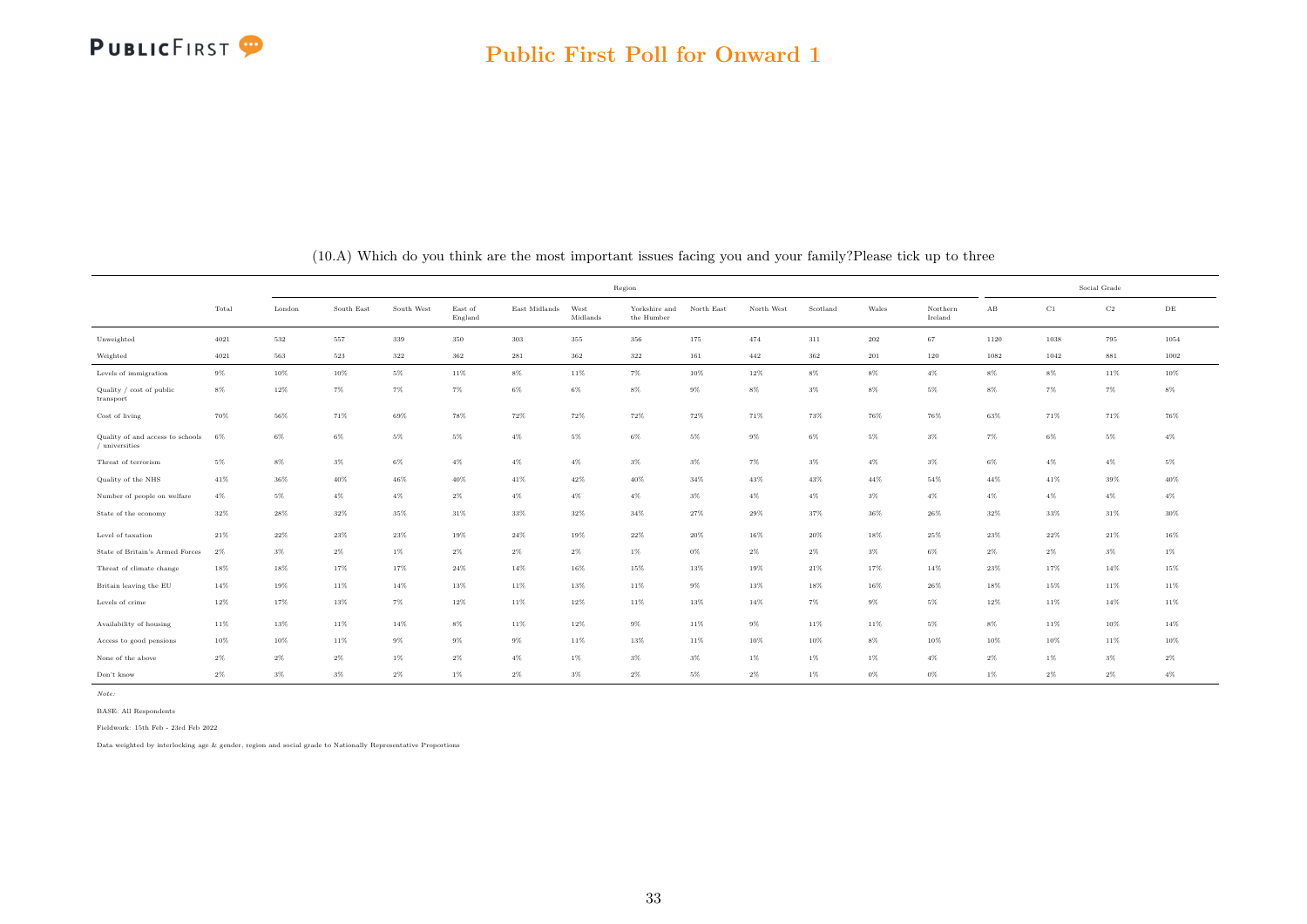

|                                                    |          |               | Gender              |           |           |        | Age       |           |         |        | $\mathrm{EU}$ 2016 Vote |                |              |        | 2019                |                     |                |
|----------------------------------------------------|----------|---------------|---------------------|-----------|-----------|--------|-----------|-----------|---------|--------|-------------------------|----------------|--------------|--------|---------------------|---------------------|----------------|
|                                                    | Total    | $_{\rm Male}$ | Female              | $18 - 24$ | $25 - 34$ | 35-44  | $45 - 54$ | $55 - 64$ | $65+$   | Leave  | Remain                  | I did not vote | Conservative | Labour | Liberal<br>Democrat | The Brexit<br>Party | I did not vote |
| Unweighted                                         | $4021\,$ | 1880          | $\boldsymbol{2126}$ | 585       | 656       | 663    | 700       | 570       | 847     | 1514   | 1706                    | 515            | 1449         | 1145   | $313\,$             | $99\,$              | 453            |
| Weighted                                           | 4021     | 1978          | 2028                | 566       | 685       | 682    | 682       | 564       | $842\,$ | 1517   | 1720                    | 506            | 1446         | 1137   | 306                 | 94                  | 449            |
| Levels of immigration                              | $9\%$    | $11\%$        | $8\%$               | $5\%$     | $7\%$     | $8\%$  | $10\%$    | $13\%$    | $11\%$  | 17%    | $4\%$                   | $5\%$          | $14\%$       | $5\%$  | $3\%$               | $30\%$              | $8\%$          |
| Quality / cost of public<br>transport              | $8\%$    | 8%            | $7\%$               | 13%       | 10%       | $8\%$  | $5\%$     | $6\%$     | $5\%$   | $6\%$  | $8\%$                   | 10%            | $6\%$        | 10%    | $6\%$               | $6\%$               | $6\%$          |
| Cost of living                                     | 70%      | 65%           | 75%                 | 61%       | $66\%$    | 69%    | 79%       | 76%       | 69%     | 71%    | 69%                     | 73%            | 69%          | 71%    | 65%                 | 72%                 | 77%            |
| Quality of and access to schools<br>/ universities | 6%       | $5\%$         | $6\%$               | $10\%$    | $7\%$     | $9\%$  | $6\%$     | $2\%$     | $1\%$   | $4\%$  | $6\%$                   | $5\%$          | $5\%$        | $6\%$  | $6\%$               | $3\%$               | $5\%$          |
| Threat of terrorism                                | 5%       | $5\%$         | $4\%$               | $5\%$     | $6\%$     | $5\%$  | $4\%$     | $3\%$     | $5\%$   | $5\%$  | $5\%$                   | $2\%$          | $6\%$        | $4\%$  | $4\%$               | $11\%$              | $2\%$          |
| Quality of the NHS                                 | $41\%$   | 38%           | $44\%$              | $31\%$    | $31\%$    | 33%    | $41\%$    | $50\%$    | $57\%$  | $45\%$ | $43\%$                  | $32\%$         | $41\%$       | 45%    | 43%                 | $38\%$              | $34\%$         |
| Number of people on welfare                        | $4\%$    | $4\%$         | $4\%$               | $6\%$     | $4\%$     | $3\%$  | $4\%$     | $3\%$     | $4\%$   | $5\%$  | $3\%$                   | $3\%$          | $5\%$        | $4\%$  | $3\%$               | $2\%$               | $3\%$          |
| State of the economy                               | 32%      | 33%           | $31\%$              | 21%       | $28\%$    | 31%    | 34%       | 37%       | 37%     | 35%    | 31%                     | $27\%$         | 36%          | 28%    | 38%                 | $33\%$              | $29\%$         |
| Level of taxation                                  | $21\%$   | $24\%$        | 18%                 | $21\%$    | $29\%$    | $25\%$ | $21\%$    | 17%       | 13%     | 21%    | 20%                     | $23\%$         | $22\%$       | $21\%$ | 18%                 | $21\%$              | 19%            |
| State of Britain's Armed Forces                    | 2%       | $3\%$         | $1\%$               | $3\%$     | $3\%$     | $3\%$  | $0\%$     | $1\%$     | $2\%$   | $2\%$  | $2\%$                   | $1\%$          | $3\%$        | $2\%$  | $2\%$               | $1\%$               | $1\%$          |
| Threat of climate change                           | $18\%$   | $18\%$        | 17%                 | 14%       | $15\%$    | 19%    | $17\%$    | $20\%$    | $21\%$  | $15\%$ | 22%                     | 13%            | 16%          | 19%    | 27%                 | $11\%$              | 15%            |
| Britain leaving the EU                             | $14\%$   | 15%           | 13%                 | 12%       | $14\%$    | 15%    | $16\%$    | $14\%$    | 13%     | $7\%$  | 22%                     | 12%            | $8\%$        | 18%    | 27%                 | $7\%$               | $11\%$         |
| Levels of crime                                    | 12%      | 13%           | 10%                 | 13%       | 12%       | 12%    | 10%       | 11%       | 11%     | 14%    | 10%                     | 12%            | 14%          | 11%    | 10%                 | 16%                 | 11%            |
| Availability of housing                            | 11%      | $9\%$         | 12%                 | 18%       | 17%       | 12%    | $9\%$     | $5\%$     | $5\%$   | $8\%$  | 11%                     | 12%            | $8\%$        | 13%    | $8\%$               | $9\%$               | $14\%$         |
| Access to good pensions                            | 10%      | 10%           | 10%                 | $8\%$     | $8\%$     | $6\%$  | $9\%$     | $14\%$    | 15%     | 11%    | 11%                     | $8\%$          | 12%          | $9\%$  | 15%                 | 14%                 | $8\%$          |
| None of the above                                  | $2\%$    | 2%            | $2\%$               | $3\%$     | $2\%$     | $2\%$  | 1%        | $2\%$     | $2\%$   | $2\%$  | $1\%$                   | $3\%$          | $2\%$        | 1%     | $0\%$               | $2\%$               | $3\%$          |
| Don't know                                         | $2\%$    | $2\%$         | $2\%$               | $6\%$     | $3\%$     | $2\%$  | $2\%$     | $1\%$     | $1\%$   | $1\%$  | $1\%$                   | $5\%$          | $1\%$        | $1\%$  | $1\%$               | $2\%$               | $5\%$          |

(10.B) Which do you think are the most important issues facing you and your family?Please tick up to three

Note:

BASE: All Respondents

Fieldwork: 15th Feb - 23rd Feb 2022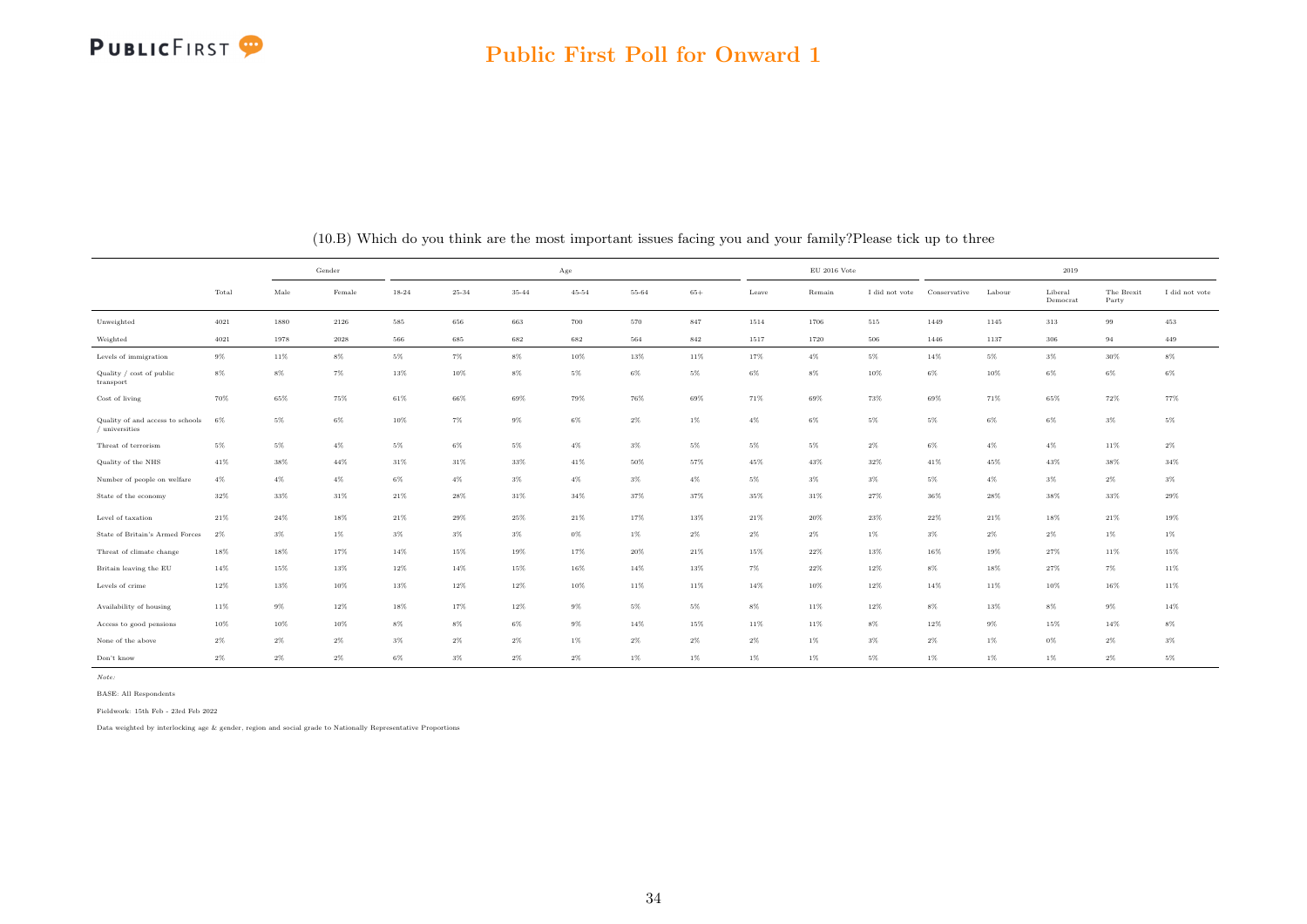|                                                      |        |              | Voting Intention |                      |                       |                          | Education                                           |                                                         |                          |                             | Fiscal conservatives             |         | $\text{C2DE}$ 2019 Conservatives |         | ABC1 2019 Conservatives |
|------------------------------------------------------|--------|--------------|------------------|----------------------|-----------------------|--------------------------|-----------------------------------------------------|---------------------------------------------------------|--------------------------|-----------------------------|----------------------------------|---------|----------------------------------|---------|-------------------------|
|                                                      | Total  | Conservative | Labour           | Liberal<br>Democrats | GCSE or<br>equivalent | A Level or<br>equivalent | University<br>Undergradu-<br>ate Degree<br>(BA/BSc) | University<br>Postgraduate<br>Degree<br>(MA/MSc/MPhill) | Doctorate<br>(PhD/DPHil) | Prioritise<br>spend and tax | Prioritise<br>balancing<br>books | C2DECon | Other                            | ABC1Con | Other                   |
| Unweighted                                           | 4021   | 971          | 1321             | 274                  | 974                   | 740                      | 931                                                 | 398                                                     | $\scriptstyle{72}$       | 2241                        | 1053                             | 633     | 3388                             | $815\,$ | 3206                    |
| Weighted                                             | 4021   | 967          | 1313             | 268                  | 962                   | 747                      | 934                                                 | $398\,$                                                 | $66\,$                   | $2253\,$                    | 1055                             | 656     | 3365                             | 790     | 3231                    |
| Levels of immigration                                | $9\%$  | $14\%$       | $5\%$            | $5\%$                | $12\%$                | $8\%$                    | $7\%$                                               | $6\%$                                                   | $5\%$                    | $8\%$                       | $12\%$                           | 17%     | $8\%$                            | $12\%$  | $8\%$                   |
| Quality / cost of public<br>transport                | $8\%$  | $7\%$        | 10%              | $6\%$                | $7\%$                 | 7%                       | $8\%$                                               | $8\%$                                                   | $9\%$                    | $8\%$                       | 8%                               | $7\%$   | $8\%$                            | $5\%$   | 8%                      |
| Cost of living                                       | 70%    | $66\%$       | 71%              | $66\%$               | 76%                   | 71%                      | 67%                                                 | $61\%$                                                  | 66%                      | 73%                         | 64%                              | 74%     | 69%                              | 65%     | 71%                     |
| Quality of and access to schools<br>$/$ universities | 6%     | $5\%$        | 6%               | $7\%$                | $2\%$                 | $9\%$                    | 6%                                                  | $9\%$                                                   | 8%                       | $6\%$                       | 5%                               | $4\%$   | $6\%$                            | 5%      | 6%                      |
| Threat of terrorism                                  | $5\%$  | $7\%$        | $4\%$            | $3\%$                | $5\%$                 | $4\%$                    | $4\%$                                               | $8\%$                                                   | $8\%$                    | $4\%$                       | $6\%$                            | $4\%$   | $5\%$                            | $7\%$   | $4\%$                   |
| Quality of the NHS                                   | $41\%$ | $40\%$       | 43%              | 44%                  | 42%                   | 39%                      | $41\%$                                              | 43%                                                     | 36%                      | 44%                         | 39%                              | 38%     | 42%                              | 43%     | $41\%$                  |
| Number of people on welfare                          | $4\%$  | $5\%$        | 5%               | $2\%$                | $4\%$                 | $4\%$                    | $3\%$                                               | $4\%$                                                   | $8\%$                    | $4\%$                       | 6%                               | $4\%$   | $4\%$                            | $6\%$   | $4\%$                   |
| State of the economy                                 | $32\%$ | $36\%$       | 28%              | 36%                  | 31%                   | 29%                      | $31\%$                                              | 30%                                                     | 21%                      | 31%                         | 35%                              | 36%     | 31%                              | 36%     | $31\%$                  |
| Level of taxation                                    | $21\%$ | $23\%$       | $22\%$           | 19%                  | $16\%$                | $21\%$                   | $26\%$                                              | $25\%$                                                  | 26%                      | $22\%$                      | $24\%$                           | 19%     | $21\%$                           | 25%     | $20\%$                  |
| State of Britain's Armed Forces                      | $2\%$  | $3\%$        | $2\%$            | $2\%$                | $1\%$                 | $2\%$                    | $3\%$                                               | $3\%$                                                   | $5\%$                    | $2\%$                       | $3\%$                            | $3\%$   | $2\%$                            | $3\%$   | $2\%$                   |
| Threat of climate change                             | 18%    | 17%          | 18%              | 26%                  | 13%                   | 15%                      | $23\%$                                              | $24\%$                                                  | 31%                      | 18%                         | 17%                              | $14\%$  | 18%                              | 17%     | 18%                     |
| Britain leaving the EU                               | 14%    | $9\%$        | 17%              | 25%                  | $10\%$                | $12\%$                   | 18%                                                 | $21\%$                                                  | 19%                      | 15%                         | 14%                              | $7\%$   | 15%                              | $8\%$   | 15%                     |
| Levels of crime                                      | $12\%$ | $13\%$       | $12\%$           | 12%                  | 14%                   | 13%                      | $8\%$                                               | 14%                                                     | 13%                      | 12%                         | 12%                              | 15%     | 11%                              | 12%     | 12%                     |
| Availability of housing                              | 11%    | $8\%$        | 13%              | $9\%$                | 12%                   | 12%                      | 10%                                                 | 10%                                                     | $6\%$                    | 12%                         | 9%                               | $9\%$   | 11%                              | $7\%$   | 12%                     |
| Access to good pensions                              | 10%    | $11\%$       | 10%              | 14%                  | 11%                   | 9%                       | 11%                                                 | $9\%$                                                   | $8\%$                    | 11%                         | 10%                              | 12%     | 10%                              | 11%     | 10%                     |
| None of the above                                    | $2\%$  | $3\%$        | 1%               | $1\%$                | $2\%$                 | $2\%$                    | $2\%$                                               | $1\%$                                                   | $3\%$                    | $2\%$                       | $2\%$                            | $2\%$   | $2\%$                            | $2\%$   | $2\%$                   |
| Don't know                                           | $2\%$  | $1\%$        | $2\%$            | $1\%$                | $2\%$                 | $3\%$                    | $2\%$                                               | $1\%$                                                   | $1\%$                    | $0\%$                       | 1%                               | $1\%$   | $3\%$                            | $1\%$   | $3\%$                   |

(10.C) Which do you think are the most important issues facing you and your family?Please tick up to three

Note:

BASE: All Respondents

Fieldwork: 15th Feb - 23rd Feb 2022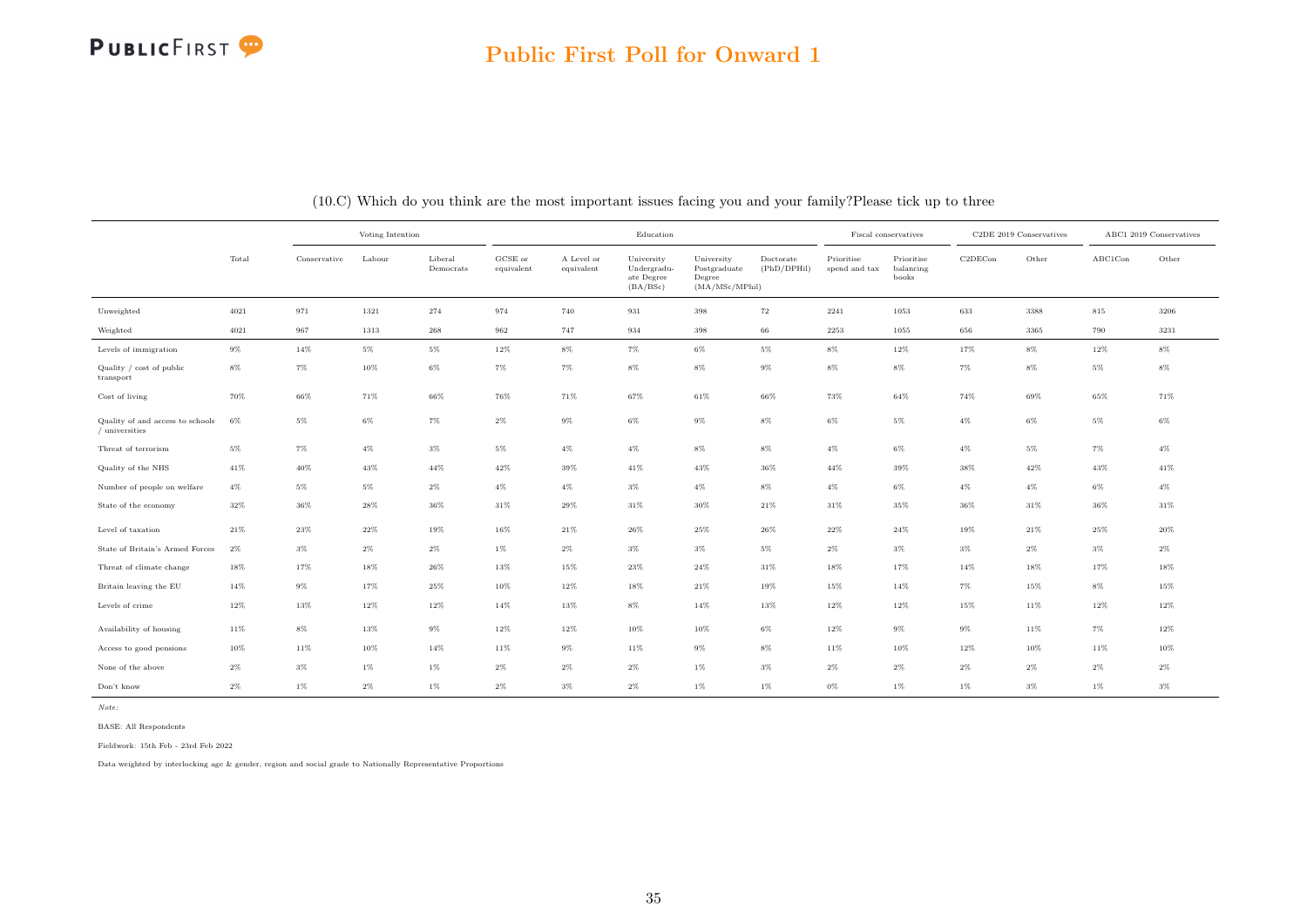|                                                          |        |         |            |            |                    |               |                  | Region                      |            |            |          |       |                     |                      | Social Grade |             |           |
|----------------------------------------------------------|--------|---------|------------|------------|--------------------|---------------|------------------|-----------------------------|------------|------------|----------|-------|---------------------|----------------------|--------------|-------------|-----------|
|                                                          | Total  | London  | South East | South West | East of<br>England | East Midlands | West<br>Midlands | Yorkshire and<br>the Humber | North East | North West | Scotland | Wales | Northern<br>Ireland | $\mathbf A\mathbf B$ | C1           | $_{\rm C2}$ | $\rm{DE}$ |
| Unweighted                                               | 4021   | $532\,$ | 557        | 339        | 350                | 303           | 355              | 356                         | 175        | 474        | 311      | 202   | 67                  | 1120                 | 1038         | 795         | 1054      |
| Weighted                                                 | 4021   | 563     | $523\,$    | 322        | 362                | 281           | 362              | $322\,$                     | $161\,$    | $442\,$    | $362\,$  | 201   | 120                 | 1082                 | 1042         | 881         | 1002      |
| Quality of and access to schools $8\%$<br>/ universities |        | 11%     | $8\%$      | $9\%$      | $6\%$              | $9\%$         | $8\%$            | $8\%$                       | $8\%$      | $9\%$      | $8\%$    | $7\%$ | $8\%$               | 10%                  | $8\%$        | $8\%$       | $7\%$     |
| State of Britain's Armed Forces                          | 6%     | $8\%$   | $5\%$      | $7\%$      | $6\%$              | 5%            | 5%               | 5%                          | $9\%$      | $5\%$      | $6\%$    | 7%    | 6%                  | $8\%$                | $5\%$        | 7%          | $5\%$     |
| Cost of living                                           | $57\%$ | 48%     | $54\%$     | $57\%$     | $61\%$             | $54\%$        | 59%              | 62%                         | 53%        | $60\%$     | 60%      | 59%   | $62\%$              | $50\%$               | 58%          | 57%         | $62\%$    |
| Quality of the NHS                                       | 43%    | 36%     | 40%        | 50%        | 47%                | 37%           | 43%              | 45%                         | 32%        | $44\%$     | $44\%$   | 47%   | 59%                 | $44\%$               | 43%          | 41%         | 42%       |
| Threat of climate change                                 | 35%    | 34%     | 32%        | 34%        | 38%                | $34\%$        | 34%              | 32%                         | 38%        | 35%        | 41%      | 36%   | 38%                 | 41%                  | 35%          | 31%         | $31\%$    |
| State of the economy                                     | 31%    | 30%     | 28%        | 32%        | 32%                | $30\%$        | 29%              | 33%                         | 31%        | 33%        | 37%      | 27%   | 35%                 | $32\%$               | 31%          | 32%         | 29%       |
| Britain leaving the EU                                   | $24\%$ | 27%     | 22%        | $24\%$     | $24\%$             | $22\%$        | 25%              | 22%                         | 19%        | 23%        | 26%      | 26%   | 38%                 | 28%                  | 25%          | 22%         | $22\%$    |
| Level of taxation                                        | $21\%$ | 22%     | 21%        | 18%        | 23%                | 18%           | 20%              | 19%                         | 20%        | 19%        | $24\%$   | 21%   | 23%                 | $22\%$               | 22%          | 21%         | 18%       |
| Levels of crime                                          | $19\%$ | $22\%$  | 18%        | $20\%$     | 18%                | $20\%$        | $24\%$           | $20\%$                      | $21\%$     | $23\%$     | 12%      | 17%   | 14%                 | 17%                  | 17%          | 23%         | $21\%$    |
| Levels of immigration                                    | 19%    | 16%     | 23%        | 17%        | 21%                | 19%           | 19%              | 22%                         | 24%        | 21%        | 16%      | 19%   | 16%                 | 16%                  | 15%          | 25%         | 22%       |
| Availability of housing                                  | 15%    | 20%     | 11%        | 20%        | 18%                | 12%           | 14%              | 12%                         | 14%        | 14%        | 14%      | 15%   | 17%                 | 14%                  | $14\%$       | 15%         | $18\%$    |
| Access to good pensions                                  | $15\%$ | 14%     | 15%        | 13%        | $17\%$             | $15\%$        | 15%              | 16%                         | $14\%$     | 15%        | 15%      | 14%   | 18%                 | 15%                  | 15%          | 17%         | $14\%$    |
| Threat of terrorism                                      | 13%    | 14%     | 10%        | 16%        | 11%                | 17%           | 12%              | 13%                         | 15%        | 17%        | $9\%$    | 10%   | 10%                 | 13%                  | 12%          | 14%         | 13%       |
| Quality / cost of public<br>transport                    | 12%    | 15%     | 11%        | 14%        | 11%                | $14\%$        | 13%              | 10%                         | $8\%$      | 13%        | $7\%$    | 10%   | $4\%$               | $14\%$               | 11%          | 11%         | $11\%$    |
| Number of people on welfare                              | 11%    | 11%     | $9\%$      | 13%        | 11%                | 11%           | $9\%$            | 11%                         | $9\%$      | 13%        | 12%      | 13%   | 7%                  | 12%                  | $9\%$        | 12%         | 10%       |
| None of the above                                        | $5\%$  | $5\%$   | $5\%$      | $7\%$      | $5\%$              | $5\%$         | $4\%$            | $4\%$                       | $7\%$      | $4\%$      | $3\%$    | $8\%$ | $6\%$               | $5\%$                | $4\%$        | $5\%$       | $7\%$     |
| Don't know                                               | $4\%$  | $4\%$   | $5\%$      | $4\%$      | $4\%$              | $6\%$         | $5\%$            | $4\%$                       | $5\%$      | $5\%$      | $3\%$    | $2\%$ | $4\%$               | $3\%$                | $4\%$        | $5\%$       | $6\%$     |

(11.A) Which, if any, of the following issues have you begun to take more seriously in the last few years?Please select all that apply

Note:

Fieldwork: 15th Feb - 23rd Feb 2022

BASE: All Respondents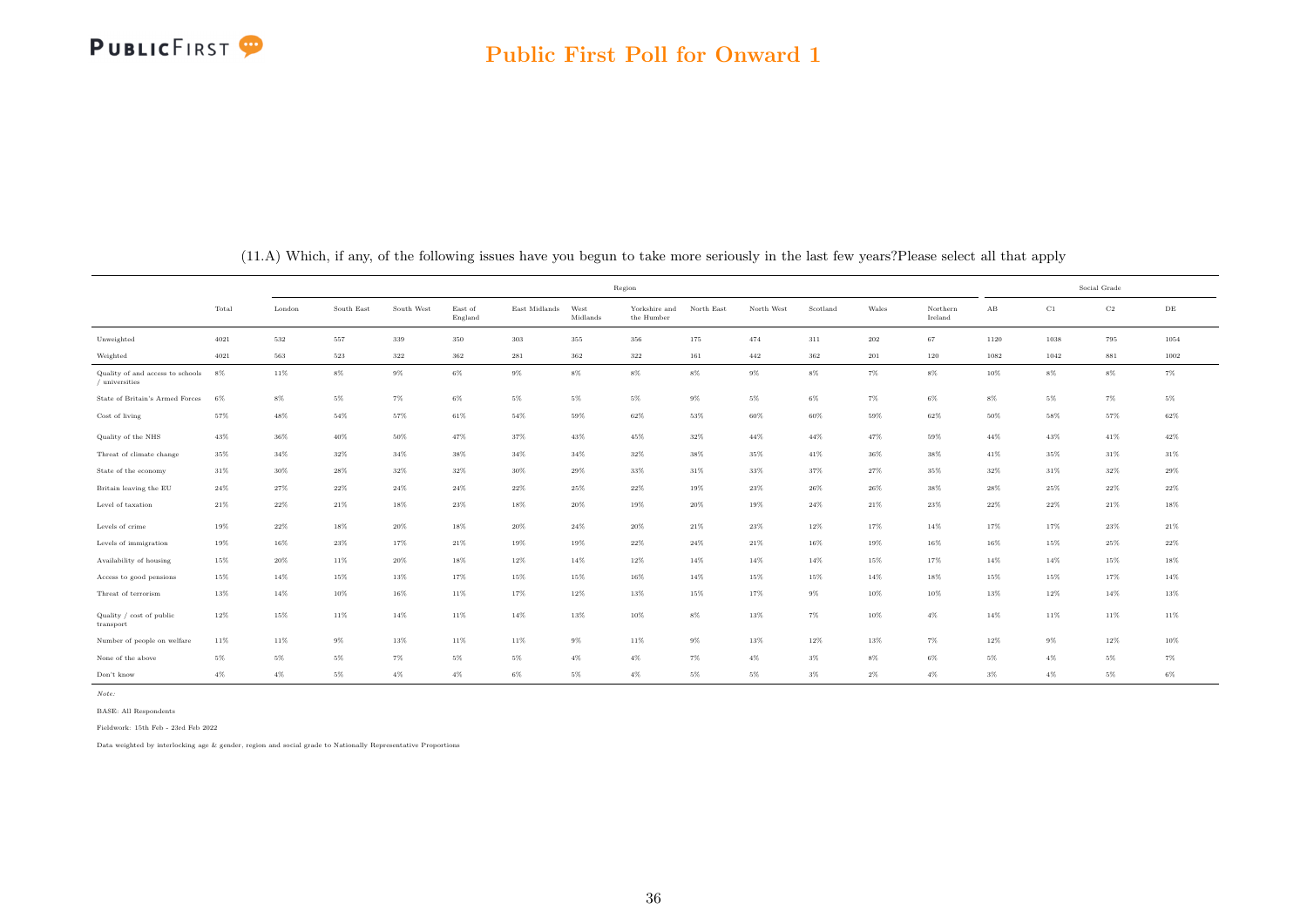# **PUBLICFIRST**

#### Public First Poll for Onward 1

|                                                    |          |        | Gender   |        |           |        | Age       |        |         |        | $\mathrm{EU}$ 2016 Vote |                |              |        | 2019                |                     |                |
|----------------------------------------------------|----------|--------|----------|--------|-----------|--------|-----------|--------|---------|--------|-------------------------|----------------|--------------|--------|---------------------|---------------------|----------------|
|                                                    | Total    | Male   | Female   | 18-24  | $25 - 34$ | 35-44  | $45 - 54$ | 55-64  | $65+$   | Leave  | Remain                  | I did not vote | Conservative | Labour | Liberal<br>Democrat | The Brexit<br>Party | I did not vote |
| Unweighted                                         | $4021\,$ | 1880   | $2126\,$ | 585    | 656       | 663    | 700       | 570    | $847\,$ | 1514   | 1706                    | $515\,$        | 1449         | 1145   | 313                 | 99                  | 453            |
| Weighted                                           | 4021     | 1978   | 2028     | 566    | 685       | 682    | 682       | 564    | 842     | 1517   | 1720                    | 506            | 1446         | 1137   | 306                 | 94                  | 449            |
| Quality of and access to schools<br>/ universities | - 8%     | $8\%$  | $9\%$    | $12\%$ | $11\%$    | $12\%$ | $8\%$     | $4\%$  | $5\%$   | $7\%$  | $10\%$                  | $6\%$          | $8\%$        | $10\%$ | $9\%$               | $7\%$               | $6\%$          |
| State of Britain's Armed Forces                    | 6%       | $7\%$  | $5\%$    | $6\%$  | $5\%$     | $6\%$  | $4\%$     | $6\%$  | $10\%$  | $8\%$  | 5%                      | $3\%$          | $8\%$        | $5\%$  | $6\%$               | $16\%$              | $3\%$          |
| Cost of living                                     | $57\%$   | 51%    | 62%      | $46\%$ | $53\%$    | 56%    | $62\%$    | $60\%$ | $61\%$  | $58\%$ | $56\%$                  | $56\%$         | $56\%$       | 57%    | 53%                 | $55\%$              | $61\%$         |
| Quality of the NHS                                 | $43\%$   | $40\%$ | 45%      | 27%    | 31%       | 37%    | 41%       | 53%    | 62%     | 48%    | 45%                     | $27\%$         | 47%          | 43%    | $44\%$              | 42%                 | $30\%$         |
| Threat of climate change                           | 35%      | 33%    | 37%      | 31%    | 29%       | 30%    | 33%       | 39%    | $46\%$  | 33%    | 40%                     | $24\%$         | 33%          | 36%    | 46%                 | 27%                 | 29%            |
| State of the economy                               | 31%      | 31%    | 32%      | $23\%$ | $24\%$    | 30%    | $32\%$    | 35%    | $40\%$  | 35%    | $31\%$                  | $26\%$         | 35%          | 28%    | $31\%$              | 42%                 | $26\%$         |
| Britain leaving the EU                             | 24%      | 26%    | 23%      | 18%    | 23%       | 21%    | 24%       | 25%    | 32%     | 17%    | 34%                     | 17%            | 20%          | 28%    | 36%                 | 16%                 | $21\%$         |
| Level of taxation                                  | 21%      | 23%    | 19%      | 19%    | 25%       | 24%    | 22%       | 18%    | 16%     | 22%    | 20%                     | 19%            | $20\%$       | 21%    | $22\%$              | 27%                 | $18\%$         |
| Levels of crime                                    | 19%      | $18\%$ | $21\%$   | $20\%$ | $16\%$    | $14\%$ | 17%       | $23\%$ | $26\%$  | $26\%$ | $15\%$                  | $14\%$         | $23\%$       | 18%    | $15\%$              | $35\%$              | $16\%$         |
| Levels of immigration                              | 19%      | 20%    | 19%      | 10%    | 10%       | 13%    | 20%       | $30\%$ | $31\%$  | 35%    | $9\%$                   | 12%            | 31%          | 11%    | $7\%$               | 56%                 | $14\%$         |
| Availability of housing                            | $15\%$   | 15%    | 16%      | 19%    | 21%       | 16%    | 13%       | 11%    | 12%     | 13%    | 17%                     | 15%            | 12%          | 18%    | 15%                 | $14\%$              | 17%            |
| Access to good pensions                            | $15\%$   | 14%    | 16%      | $9\%$  | 12%       | 11%    | 17%       | $20\%$ | 19%     | 17%    | 15%                     | 11%            | 17%          | 15%    | 14%                 | 16%                 | 11%            |
| Threat of terrorism                                | 13%      | 11%    | 14%      | 12%    | 11%       | 11%    | $9\%$     | 15%    | 19%     | 17%    | 11%                     | $8\%$          | 17%          | 10%    | 11%                 | 26%                 | $10\%$         |
| Quality / cost of public<br>transport              | 12%      | 12%    | 11%      | 18%    | 13%       | 10%    | $9\%$     | 11%    | 11%     | 11%    | 13%                     | $8\%$          | 10%          | 14%    | 14%                 | 15%                 | $10\%$         |
| Number of people on welfare                        | 11%      | 10%    | 11%      | 10%    | $8\%$     | $9\%$  | $8\%$     | 12%    | 16%     | 13%    | 10%                     | 5%             | 13%          | 10%    | 10%                 | 13%                 | $6\%$          |
| None of the above                                  | 5%       | 6%     | $4\%$    | $3\%$  | $4\%$     | 5%     | $6\%$     | 7%     | $5\%$   | 5%     | $4\%$                   | $8\%$          | $5\%$        | $4\%$  | $3\%$               | $7\%$               | 7%             |
| Don't know                                         | $4\%$    | $4\%$  | $5\%$    | $8\%$  | 5%        | $6\%$  | $5\%$     | $2\%$  | $2\%$   | $2\%$  | $3\%$                   | $9\%$          | $2\%$        | $4\%$  | $3\%$               | $0\%$               | $9\%$          |

(11.B) Which, if any, of the following issues have you begun to take more seriously in the last few years?Please select all that apply

Note:

BASE: All Respondents

Fieldwork: 15th Feb - 23rd Feb 2022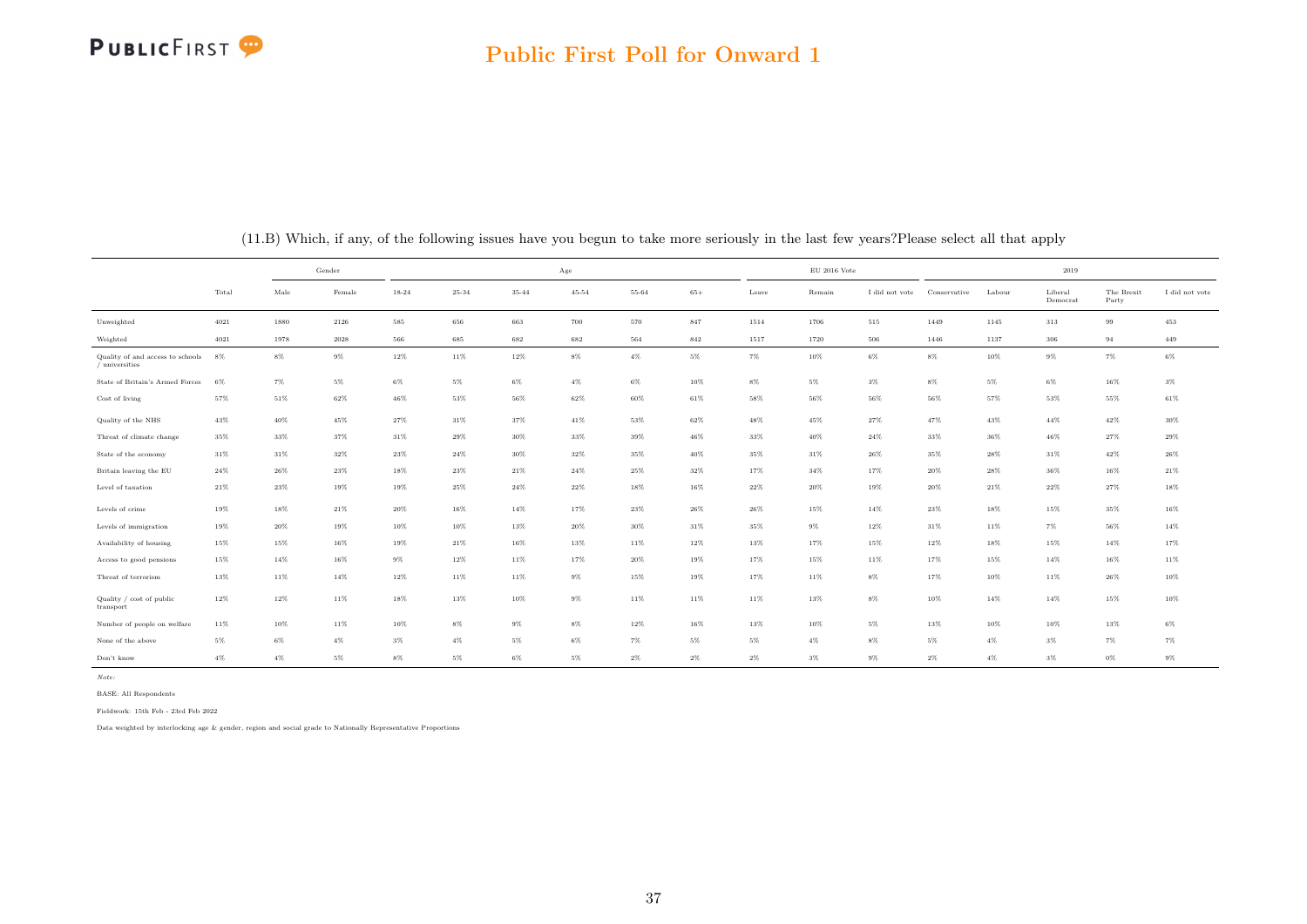# **PUBLICFIRST**

|                                                    |        | Voting Intention<br>Liberal<br>Conservative<br>Labour |       |           |                                | Education                |                                                     |                                                         |                          | Fiscal conservatives        |                                  | C2DE 2019 Conservatives |        | ABC1 2019 Conservatives |        |
|----------------------------------------------------|--------|-------------------------------------------------------|-------|-----------|--------------------------------|--------------------------|-----------------------------------------------------|---------------------------------------------------------|--------------------------|-----------------------------|----------------------------------|-------------------------|--------|-------------------------|--------|
|                                                    | Total  |                                                       |       | Democrats | $_{\rm GCSE~or}$<br>equivalent | A Level or<br>equivalent | University<br>Undergradu-<br>ate Degree<br>(BA/BSc) | University<br>Postgraduate<br>Degree<br>(MA/MSc/MPhill) | Doctorate<br>(PhD/DPHil) | Prioritise<br>spend and tax | Prioritise<br>balancing<br>books | C2DECon                 | Other  | ABC1Con                 | Other  |
| Unweighted                                         | 4021   | 971                                                   | 1321  | 274       | 974                            | 740                      | 931                                                 | 398                                                     | 72                       | 2241                        | 1053                             | 633                     | 3388   | 815                     | 3206   |
| Weighted                                           | 4021   | 967                                                   | 1313  | 268       | 962                            | 747                      | 934                                                 | 398                                                     | 66                       | 2253                        | 1055                             | 656                     | 3365   | 790                     | 3231   |
| Quality of and access to schools<br>/ universities | 8%     | $8\%$                                                 | 10%   | $8\%$     | $5\%$                          | $9\%$                    | $9\%$                                               | 15%                                                     | 14%                      | $10\%$                      | $8\%$                            | $7\%$                   | $9\%$  | $9\%$                   | $8\%$  |
| State of Britain's Armed Forces                    | 6%     | $9\%$                                                 | $5\%$ | $8\%$     | $4\%$                          | $5\%$                    | $6\%$                                               | $9\%$                                                   | $11\%$                   | $6\%$                       | $9\%$                            | $7\%$                   | $6\%$  | $9\%$                   | $5\%$  |
| Cost of living                                     | 57%    | $54\%$                                                | 58%   | 55%       | 59%                            | $54\%$                   | $56\%$                                              | $52\%$                                                  | 43%                      | 61%                         | 52%                              | 61%                     | 56%    | 53%                     | 58%    |
| Quality of the NHS                                 | 43%    | $46\%$                                                | 43%   | 41%       | 43%                            | 40%                      | $42\%$                                              | 44%                                                     | 41%                      | 48%                         | 40%                              | 46%                     | 42%    | 48%                     | 41%    |
| Threat of climate change                           | 35%    | 32%                                                   | 37%   | 44%       | 31%                            | 34%                      | 40%                                                 | 39%                                                     | 34%                      | 39%                         | 32%                              | 30%                     | 36%    | 36%                     | 35%    |
| State of the economy                               | 31%    | 33%                                                   | 31%   | 32%       | 29%                            | 30%                      | 34%                                                 | 29%                                                     | 29%                      | 34%                         | 31%                              | 36%                     | 30%    | 34%                     | 31%    |
| Britain leaving the EU                             | $24\%$ | $21\%$                                                | 28%   | 36%       | 17%                            | 25%                      | 28%                                                 | 32%                                                     | 30%                      | 27%                         | 25%                              | 18%                     | 26%    | 21%                     | 25%    |
| Level of taxation                                  | 21%    | 18%                                                   | 22%   | 20%       | 16%                            | $21\%$                   | $23\%$                                              | 25%                                                     | 22%                      | 24%                         | 19%                              | 21%                     | 21%    | 19%                     | $21\%$ |
| Levels of crime                                    | 19%    | $24\%$                                                | 19%   | 18%       | 22%                            | 20%                      | $14\%$                                              | 17%                                                     | 13%                      | 20%                         | 20%                              | 26%                     | 18%    | 20%                     | 19%    |
| Levels of immigration                              | 19%    | $31\%$                                                | 12%   | 10%       | 26%                            | 17%                      | 13%                                                 | 13%                                                     | 12%                      | 18%                         | 25%                              | 37%                     | $16\%$ | 26%                     | 18%    |
| Availability of housing                            | 15%    | $12\%$                                                | 17%   | 16%       | 13%                            | 16%                      | 17%                                                 | 18%                                                     | 14%                      | 17%                         | 13%                              | 14%                     | 15%    | 10%                     | 17%    |
| Access to good pensions                            | 15%    | 15%                                                   | 15%   | 15%       | 16%                            | 12%                      | 16%                                                 | 17%                                                     | $9\%$                    | 17%                         | 14%                              | 19%                     | 14%    | 16%                     | 15%    |
| Threat of terrorism                                | 13%    | 18%                                                   | 12%   | 10%       | 13%                            | 14%                      | $11\%$                                              | 12%                                                     | 16%                      | 14%                         | 14%                              | 16%                     | 12%    | 17%                     | 12%    |
| Quality / cost of public<br>transport              | 12%    | 10%                                                   | 13%   | 14%       | $9\%$                          | 14%                      | $12\%$                                              | 14%                                                     | 16%                      | 14%                         | 11%                              | 10%                     | 12%    | 11%                     | 12%    |
| Number of people on welfare                        | 11%    | 13%                                                   | 10%   | 11%       | 10%                            | 9%                       | 11%                                                 | 11%                                                     | $9\%$                    | 11%                         | 13%                              | 13%                     | 10%    | 13%                     | 10%    |
| None of the above                                  | $5\%$  | $6\%$                                                 | $4\%$ | $3\%$     | $6\%$                          | 5%                       | $5\%$                                               | $4\%$                                                   | $8\%$                    | $4\%$                       | 5%                               | $6\%$                   | $5\%$  | $4\%$                   | $5\%$  |
| Don't know                                         | $4\%$  | $1\%$                                                 | $3\%$ | $4\%$     | $6\%$                          | $5\%$                    | $3\%$                                               | $2\%$                                                   | $1\%$                    | $2\%$                       | 1%                               | $2\%$                   | $5\%$  | $2\%$                   | $5\%$  |

(11.C) Which, if any, of the following issues have you begun to take more seriously in the last few years?Please select all that apply

Note:

BASE: All Respondents

Fieldwork: 15th Feb - 23rd Feb 2022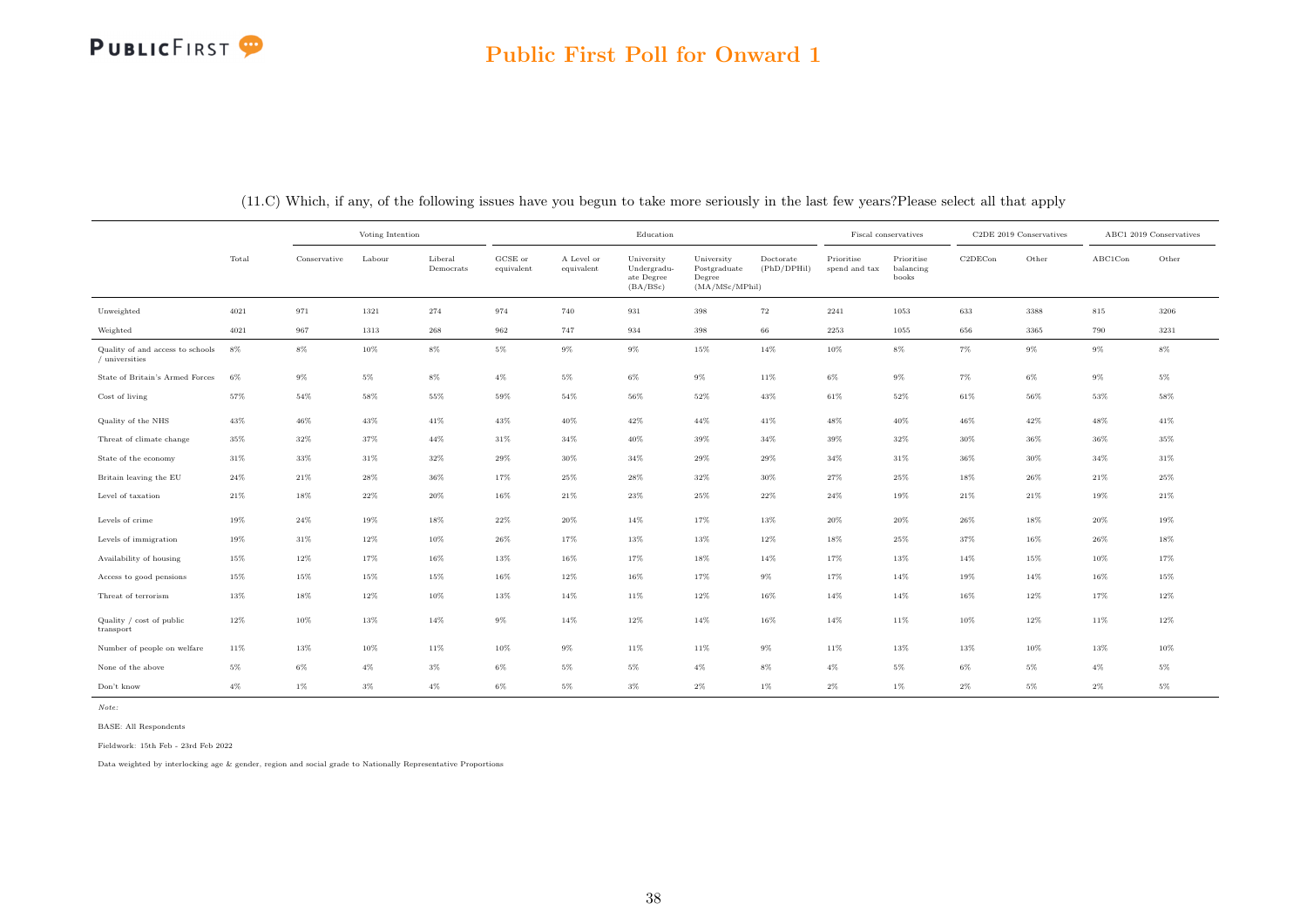|                                                    |          |         |            |            |                    |               | Region           |                             |            |            |          |        |                     |                      | Social Grade |             |           |
|----------------------------------------------------|----------|---------|------------|------------|--------------------|---------------|------------------|-----------------------------|------------|------------|----------|--------|---------------------|----------------------|--------------|-------------|-----------|
|                                                    | Total    | London  | South East | South West | East of<br>England | East Midlands | West<br>Midlands | Yorkshire and<br>the Humber | North East | North West | Scotland | Wales  | Northern<br>Ireland | $\mathbf A\mathbf B$ | C1           | $_{\rm C2}$ | $\rm{DE}$ |
| Unweighted                                         | $4021\,$ | $532\,$ | 557        | 339        | 350                | 303           | 355              | 356                         | 175        | 474        | 311      | 202    | 67                  | 1120                 | 1038         | 795         | 1054      |
| Weighted                                           | $4021\,$ | 563     | 523        | $322\,$    | 362                | 281           | 362              | $322\,$                     | 161        | $442\,$    | 362      | 201    | 120                 | 1082                 | 1042         | 881         | 1002      |
| Cost of living                                     | $61\%$   | $50\%$  | $58\%$     | $66\%$     | $65\%$             | $62\%$        | 62%              | $58\%$                      | $62\%$     | $60\%$     | 68%      | $65\%$ | 67%                 | $55\%$               | 61%          | 62%         | $65\%$    |
| Quality of the NHS                                 | 47%      | $41\%$  | 43%        | 48%        | 52%                | 49%           | 48%              | 49%                         | $36\%$     | 49%        | 51%      | 51%    | 60%                 | 47%                  | 46%          | 48%         | 48%       |
| State of the economy                               | $36\%$   | $32\%$  | $34\%$     | $32\%$     | $33\%$             | $35\%$        | 37%              | $39\%$                      | $34\%$     | 36%        | $43\%$   | $37\%$ | 43%                 | $35\%$               | 35%          | $36\%$      | 37%       |
| Threat of climate change                           | 33%      | 32%     | 31%        | 33%        | 38%                | 29%           | 30%              | $30\%$                      | $29\%$     | 32%        | 38%      | 33%    | 42%                 | 37%                  | 35%          | 28%         | $30\%$    |
| Levels of crime                                    | $28\%$   | $31\%$  | $26\%$     | $29\%$     | $30\%$             | $28\%$        | 32%              | 25%                         | $31\%$     | 33%        | 21%      | 25%    | 21%                 | $27\%$               | 26%          | 32%         | $29\%$    |
| Level of taxation                                  | 28%      | 30%     | $28\%$     | 23%        | $31\%$             | 25%           | 28%              | 27%                         | $30\%$     | 28%        | 28%      | 26%    | 36%                 | $30\%$               | $29\%$       | 30%         | $24\%$    |
| Availability of housing                            | $26\%$   | $28\%$  | 25%        | 28%        | $25\%$             | $21\%$        | 23%              | 24%                         | 26%        | $24\%$     | 32%      | 24%    | 35%                 | 23%                  | 27%          | 24%         | $31\%$    |
| Levels of immigration                              | 26%      | 21%     | 31%        | 23%        | $28\%$             | 31%           | 28%              | 29%                         | $34\%$     | 27%        | 22%      | 25%    | 13%                 | 21%                  | 22%          | 35%         | $31\%$    |
| Britain leaving the EU                             | 24%      | 27%     | 21%        | 23%        | $24\%$             | 20%           | 26%              | 17%                         | 23%        | $20\%$     | 30%      | 23%    | 34%                 | 29%                  | 23%          | 21%         | $21\%$    |
| Number of people on welfare                        | $21\%$   | 19%     | $21\%$     | $22\%$     | 19%                | 18%           | 17%              | $21\%$                      | $23\%$     | $23\%$     | 26%      | 25%    | $23\%$              | $21\%$               | 21%          | 24%         | 19%       |
| Access to good pensions                            | 19%      | 17%     | 19%        | $18\%$     | $20\%$             | 19%           | 18%              | $23\%$                      | 18%        | $20\%$     | 20%      | 19%    | 23%                 | 18%                  | $18\%$       | 22%         | $20\%$    |
| Quality / cost of public<br>transport              | 19%      | 22%     | 18%        | 21%        | 19%                | 14%           | 16%              | 21%                         | 17%        | 19%        | 19%      | 17%    | 18%                 | 22%                  | 18%          | 16%         | 19%       |
| Threat of terrorism                                | 15%      | 16%     | $12\%$     | 14%        | $14\%$             | 15%           | 13%              | 16%                         | 15%        | 18%        | 12%      | 11%    | 15%                 | 13%                  | 13%          | 16%         | $17\%$    |
| Quality of and access to schools<br>/ universities | 14%      | 17%     | 12%        | 13%        | 13%                | 16%           | 13%              | 13%                         | 17%        | 12%        | 15%      | 11%    | 10%                 | 16%                  | $14\%$       | 13%         | $12\%$    |
| State of Britain's Armed Forces                    | 11%      | 12%     | 10%        | 12%        | 10%                | 11%           | 14%              | 12%                         | 11%        | $9\%$      | 13%      | 9%     | 11%                 | 13%                  | 10%          | 11%         | 10%       |
| None of the above                                  | $1\%$    | 1%      | $1\%$      | $2\%$      | $1\%$              | $1\%$         | $1\%$            | $1\%$                       | $3\%$      | $2\%$      | $1\%$    | $2\%$  | $3\%$               | $1\%$                | 1%           | 1%          | $2\%$     |
| Don't know                                         | $5\%$    | $5\%$   | $6\%$      | $6\%$      | $5\%$              | $5\%$         | $6\%$            | $6\%$                       | 5%         | $3\%$      | $3\%$    | $3\%$  | $3\%$               | $2\%$                | 5%           | $4\%$       | $7\%$     |

(12.A) Which, if any, of the following issues do you wish politicians would take more seriously than they currently do?Please select all that apply

Note:

BASE: All Respondents

Fieldwork: 15th Feb - 23rd Feb 2022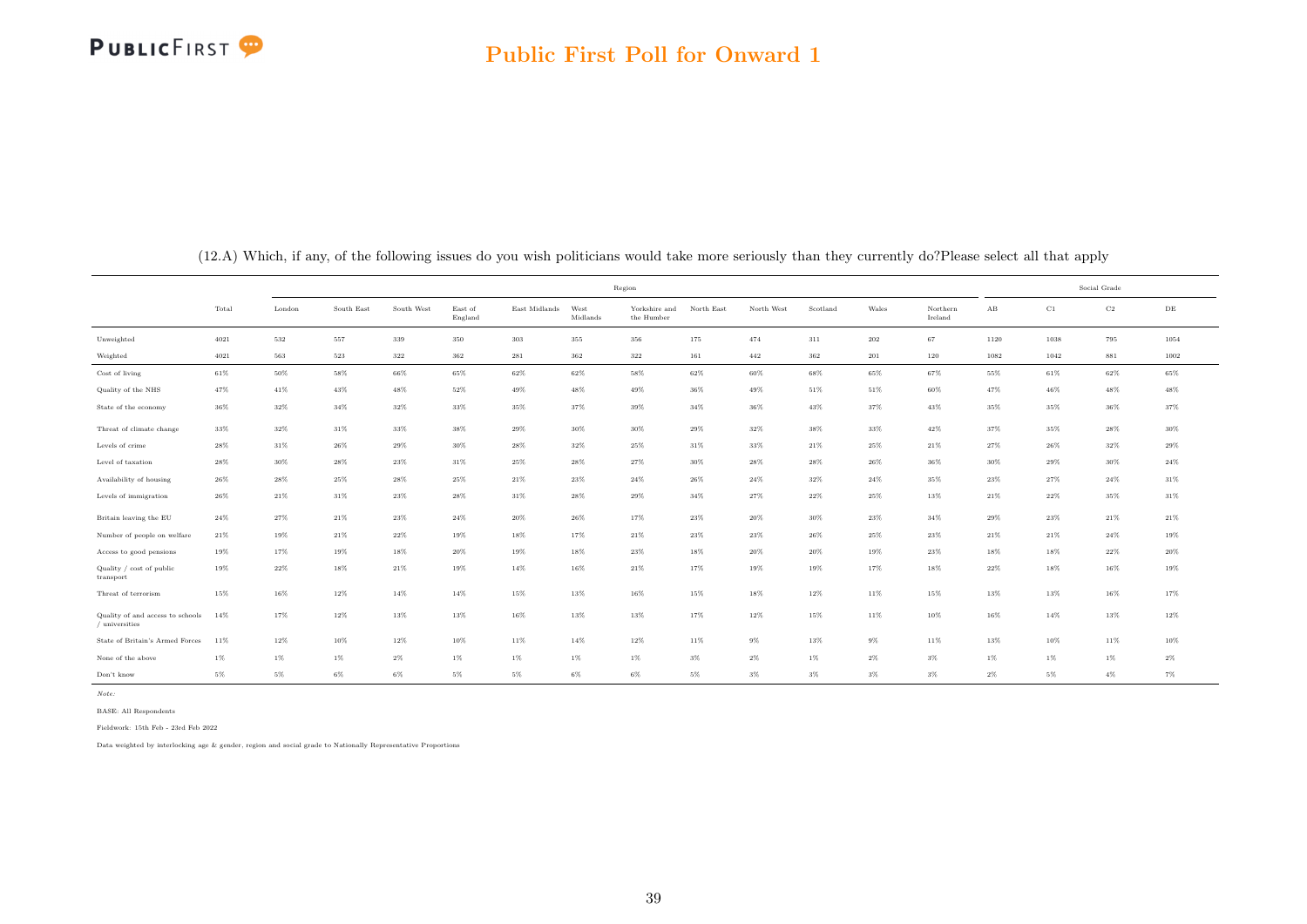# **PUBLICFIRST**

#### Public First Poll for Onward 1

|                                                      |        |        | Gender |           |           |        | Age       |           |        |        | $\mathrm{EU}$ 2016 Vote |                |              |        | $2019\,$            |                     |                |
|------------------------------------------------------|--------|--------|--------|-----------|-----------|--------|-----------|-----------|--------|--------|-------------------------|----------------|--------------|--------|---------------------|---------------------|----------------|
|                                                      | Total  | Male   | Female | $18 - 24$ | $25 - 34$ | 35-44  | $45 - 54$ | $55 - 64$ | $65+$  | Leave  | Remain                  | I did not vote | Conservative | Labour | Liberal<br>Democrat | The Brexit<br>Party | I did not vote |
| Unweighted                                           | 4021   | 1880   | 2126   | 585       | 656       | 663    | 700       | 570       | 847    | 1514   | 1706                    | $515\,$        | 1449         | 1145   | 313                 | 99                  | 453            |
| Weighted                                             | 4021   | 1978   | 2028   | 566       | 685       | 682    | 682       | 564       | 842    | 1517   | 1720                    | 506            | 1446         | 1137   | 306                 | 94                  | 449            |
| Cost of living                                       | $61\%$ | 56%    | 65%    | 49%       | 54%       | 62%    | 69%       | $67\%$    | 63%    | $62\%$ | $62\%$                  | 58%            | 59%          | 62%    | 59%                 | 66%                 | 64%            |
| Quality of the NHS                                   | 47%    | 44%    | 50%    | 35%       | 40%       | 37%    | $50\%$    | $59\%$    | 59%    | 50%    | 50%                     | 37%            | 47%          | 52%    | 46%                 | 48%                 | $41\%$         |
| State of the economy                                 | 36%    | 35%    | 37%    | 26%       | 31%       | 29%    | 41%       | 41%       | $44\%$ | 38%    | 37%                     | $27\%$         | 37%          | 34%    | 42%                 | 46%                 | $31\%$         |
| Threat of climate change                             | 33%    | 31%    | $34\%$ | $29\%$    | 28%       | 29%    | $34\%$    | 38%       | 38%    | 27%    | $41\%$                  | $25\%$         | 27%          | 37%    | 45%                 | 26%                 | $26\%$         |
| Levels of crime                                      | $28\%$ | 27%    | 29%    | 25%       | $22\%$    | $22\%$ | $28\%$    | $36\%$    | $35\%$ | $35\%$ | $24\%$                  | $24\%$         | 33%          | 26%    | $24\%$              | $47\%$              | $25\%$         |
| Level of taxation                                    | $28\%$ | 28%    | 28%    | 27%       | 27%       | 30%    | $32\%$    | $28\%$    | 25%    | 31%    | 27%                     | $24\%$         | $29\%$       | 29%    | $24\%$              | 38%                 | $26\%$         |
| Availability of housing                              | $26\%$ | $24\%$ | 27%    | $27\%$    | $26\%$    | $24\%$ | $26\%$    | 26%       | 26%    | 24%    | 29%                     | $22\%$         | $20\%$       | $31\%$ | 26%                 | 27%                 | $26\%$         |
| Levels of immigration                                | $26\%$ | 26%    | 26%    | $12\%$    | $14\%$    | 20%    | 29%       | 39%       | $41\%$ | 45%    | 15%                     | 18%            | 40%          | 16%    | 13%                 | $65\%$              | $24\%$         |
| Britain leaving the EU                               | $24\%$ | $25\%$ | $22\%$ | $20\%$    | $23\%$    | $22\%$ | 25%       | $24\%$    | 27%    | $16\%$ | $34\%$                  | $17\%$         | 15%          | 29%    | 38%                 | $18\%$              | $22\%$         |
| Number of people on welfare                          | $21\%$ | 19%    | $23\%$ | $17\%$    | $18\%$    | 19%    | $18\%$    | $20\%$    | $30\%$ | $24\%$ | $20\%$                  | 16%            | $25\%$       | 19%    | 18%                 | $26\%$              | $17\%$         |
| Access to good pensions                              | 19%    | 18%    | 21%    | 12%       | 16%       | 14%    | 18%       | $28\%$    | $26\%$ | $22\%$ | $20\%$                  | 15%            | $21\%$       | $20\%$ | 20%                 | 22%                 | 15%            |
| Quality / cost of public<br>transport                | 19%    | 18%    | 19%    | 19%       | 19%       | 16%    | 17%       | $22\%$    | $20\%$ | 18%    | 21%                     | 11%            | 16%          | $22\%$ | 20%                 | 26%                 | $14\%$         |
| Threat of terrorism                                  | 15%    | 13%    | 16%    | 13%       | 12%       | 14%    | 13%       | 17%       | 17%    | 18%    | 13%                     | 10%            | 17%          | 13%    | 12%                 | 27%                 | $13\%$         |
| Quality of and access to schools<br>$/$ universities | 14%    | 13%    | $14\%$ | 15%       | 17%       | 13%    | 12%       | $11\%$    | 13%    | $11\%$ | 16%                     | 11%            | 12%          | 16%    | 15%                 | $12\%$              | $12\%$         |
| State of Britain's Armed Forces                      | 11%    | 12%    | 10%    | $9\%$     | $8\%$     | $7\%$  | 11%       | 12%       | 18%    | 16%    | $9\%$                   | $6\%$          | 16%          | 8%     | 10%                 | 22%                 | $6\%$          |
| None of the above                                    | 1%     | $2\%$  | $1\%$  | $2\%$     | $2\%$     | $2\%$  | $1\%$     | $1\%$     | $1\%$  | $1\%$  | $1\%$                   | $3\%$          | $2\%$        | $1\%$  | $0\%$               | $0\%$               | $2\%$          |
| Don't know                                           | 5%     | $4\%$  | $6\%$  | $8\%$     | $6\%$     | $7\%$  | $3\%$     | $3\%$     | $3\%$  | $3\%$  | $3\%$                   | 10%            | $3\%$        | $3\%$  | $3\%$               | $0\%$               | $9\%$          |

(12.B) Which, if any, of the following issues do you wish politicians would take more seriously than they currently do?Please select all that apply

Note:

BASE: All Respondents

Fieldwork: 15th Feb - 23rd Feb 2022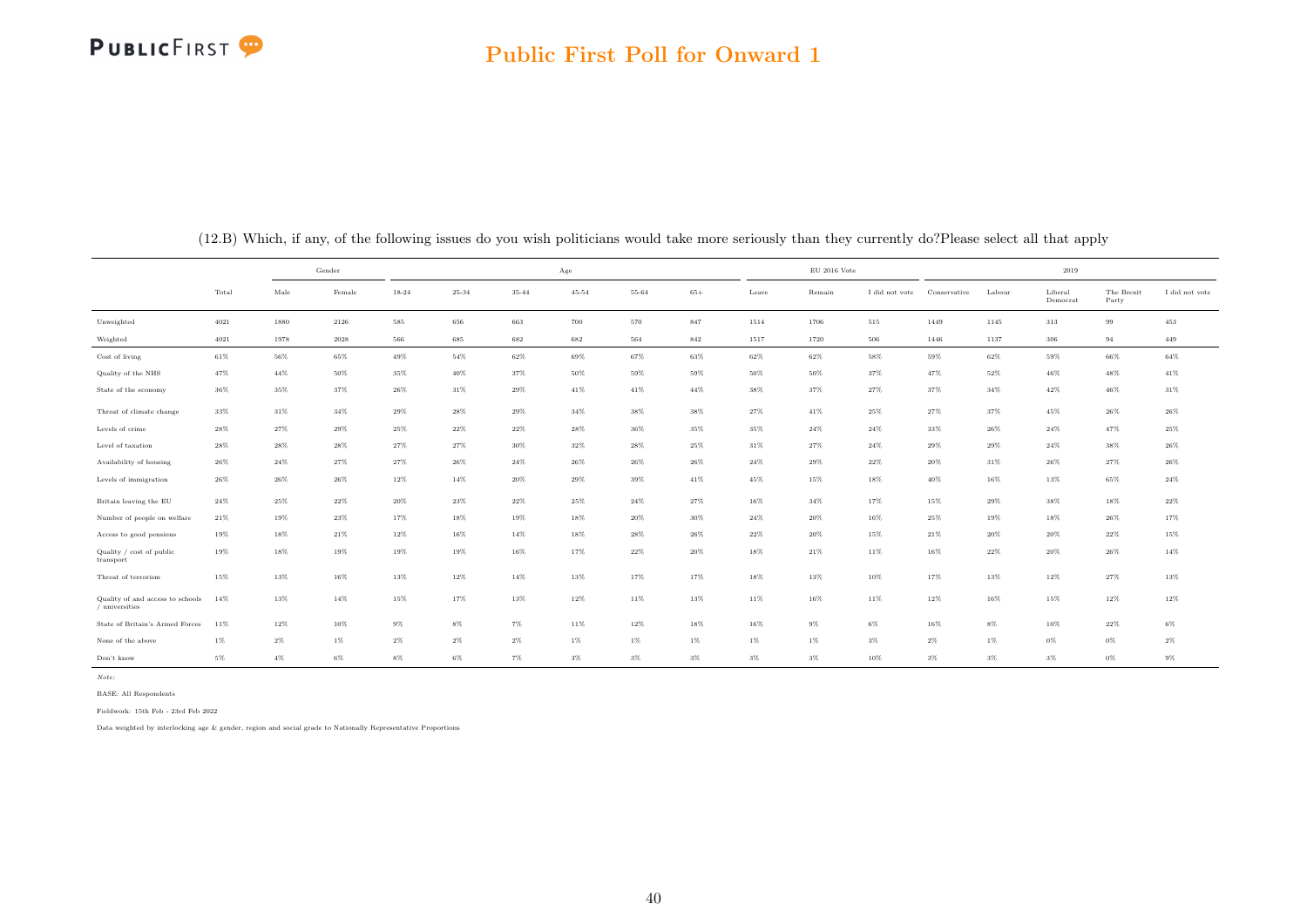# **PUBLICFIRST**

|                                                    |        | Voting Intention<br>Liberal<br>Conservative<br>Labour<br>Democrats |        |                    |                       | Education                |                                                     |                                                         |                          | Fiscal conservatives        |                                  | C2DE 2019 Conservatives |        | ABC1 2019 Conservatives |        |
|----------------------------------------------------|--------|--------------------------------------------------------------------|--------|--------------------|-----------------------|--------------------------|-----------------------------------------------------|---------------------------------------------------------|--------------------------|-----------------------------|----------------------------------|-------------------------|--------|-------------------------|--------|
|                                                    | Total  |                                                                    |        |                    | GCSE or<br>equivalent | A Level or<br>equivalent | University<br>Undergradu-<br>ate Degree<br>(BA/BSc) | University<br>Postgraduate<br>Degree<br>(MA/MSc/MPhill) | Doctorate<br>(PhD/DPHil) | Prioritise<br>spend and tax | Prioritise<br>balancing<br>books | C2DECon                 | Other  | ABC1Con                 | Other  |
| Unweighted                                         | 4021   | 971                                                                | 1321   | 274                | 974                   | 740                      | $\boldsymbol{931}$                                  | 398                                                     | 72                       | 2241                        | 1053                             | 633                     | 3388   | 815                     | 3206   |
| Weighted                                           | 4021   | 967                                                                | 1313   | $\boldsymbol{268}$ | $962\,$               | 747                      | 934                                                 | 398                                                     | $66\,$                   | 2253                        | 1055                             | 656                     | 3365   | 790                     | 3231   |
| Cost of living                                     | 61%    | $53\%$                                                             | 64%    | 59%                | 65%                   | 60%                      | $58\%$                                              | 54%                                                     | 51%                      | 66%                         | $52\%$                           | 63%                     | 60%    | 56%                     | 62%    |
| Quality of the NHS                                 | 47%    | 45%                                                                | 50%    | 46%                | 48%                   | 45%                      | 47%                                                 | 44%                                                     | 44%                      | 53%                         | 42%                              | 47%                     | 47%    | 47%                     | 47%    |
| State of the economy                               | $36\%$ | 35%                                                                | 36%    | $42\%$             | $34\%$                | $36\%$                   | $34\%$                                              | $33\%$                                                  | 53%                      | 38%                         | $36\%$                           | $40\%$                  | 35%    | 35%                     | $36\%$ |
| Threat of climate change                           | 33%    | $24\%$                                                             | 36%    | 45%                | 26%                   | 33%                      | 37%                                                 | 37%                                                     | 40%                      | 36%                         | 29%                              | 25%                     | 34%    | 28%                     | 34%    |
| Levels of crime                                    | $28\%$ | $33\%$                                                             | 26%    | 23%                | 32%                   | 29%                      | 23%                                                 | 25%                                                     | 25%                      | 29%                         | 29%                              | 36%                     | $27\%$ | 31%                     | $28\%$ |
| Level of taxation                                  | 28%    | 26%                                                                | 30%    | 26%                | 25%                   | 28%                      | 31%                                                 | 27%                                                     | 31%                      | 32%                         | 25%                              | 30%                     | 28%    | 28%                     | 28%    |
| Availability of housing                            | 26%    | 19%                                                                | 30%    | 25%                | 25%                   | 26%                      | 26%                                                 | 25%                                                     | 26%                      | 29%                         | 21%                              | 24%                     | 26%    | 17%                     | 28%    |
| Levels of immigration                              | $26\%$ | $39\%$                                                             | 18%    | 18%                | 35%                   | $22\%$                   | 19%                                                 | 19%                                                     | 16%                      | 24%                         | $34\%$                           | $48\%$                  | $22\%$ | 33%                     | $25\%$ |
| Britain leaving the EU                             | $24\%$ | 15%                                                                | 29%    | 39%                | 19%                   | $22\%$                   | $27\%$                                              | 32%                                                     | 27%                      | 26%                         | 22%                              | 15%                     | 25%    | 16%                     | 26%    |
| Number of people on welfare                        | $21\%$ | 25%                                                                | 19%    | 14%                | 20%                   | 20%                      | 19%                                                 | 21%                                                     | 18%                      | 21%                         | 24%                              | 26%                     | 20%    | 23%                     | 20%    |
| Access to good pensions                            | 19%    | 19%                                                                | 19%    | 21%                | $21\%$                | 17%                      | 18%                                                 | 20%                                                     | 20%                      | 21%                         | 18%                              | 24%                     | 18%    | 18%                     | 20%    |
| Quality / cost of public<br>transport              | 19%    | 15%                                                                | 21%    | 19%                | 15%                   | 20%                      | 19%                                                 | 22%                                                     | 30%                      | 21%                         | 17%                              | 15%                     | 19%    | 17%                     | 19%    |
| Threat of terrorism                                | 15%    | 17%                                                                | 13%    | 12%                | 16%                   | 16%                      | 11%                                                 | 15%                                                     | 15%                      | 16%                         | 14%                              | 19%                     | 14%    | 15%                     | 14%    |
| Quality of and access to schools<br>/ universities | 14%    | 11%                                                                | $16\%$ | $12\%$             | $10\%$                | 13%                      | 17%                                                 | $16\%$                                                  | $27\%$                   | 15%                         | $12\%$                           | $11\%$                  | 14%    | 13%                     | 14%    |
| State of Britain's Armed Forces                    | 11%    | 15%                                                                | $8\%$  | 11%                | 10%                   | 10%                      | 10%                                                 | 13%                                                     | 20%                      | 11%                         | 15%                              | 14%                     | 11%    | 17%                     | 10%    |
| None of the above                                  | $1\%$  | $2\%$                                                              | $1\%$  | $0\%$              | $2\%$                 | $1\%$                    | $1\%$                                               | $2\%$                                                   | $1\%$                    | $1\%$                       | 1%                               | $1\%$                   | $2\%$  | $2\%$                   | $1\%$  |
| Don't know                                         | 5%     | $3\%$                                                              | $3\%$  | $3\%$              | $7\%$                 | 5%                       | $3\%$                                               | $2\%$                                                   | $1\%$                    | $2\%$                       | $2\%$                            | $3\%$                   | $5\%$  | $3\%$                   | $5\%$  |

(12.C) Which, if any, of the following issues do you wish politicians would take more seriously than they currently do?Please select all that apply

Note:

BASE: All Respondents

Fieldwork: 15th Feb - 23rd Feb 2022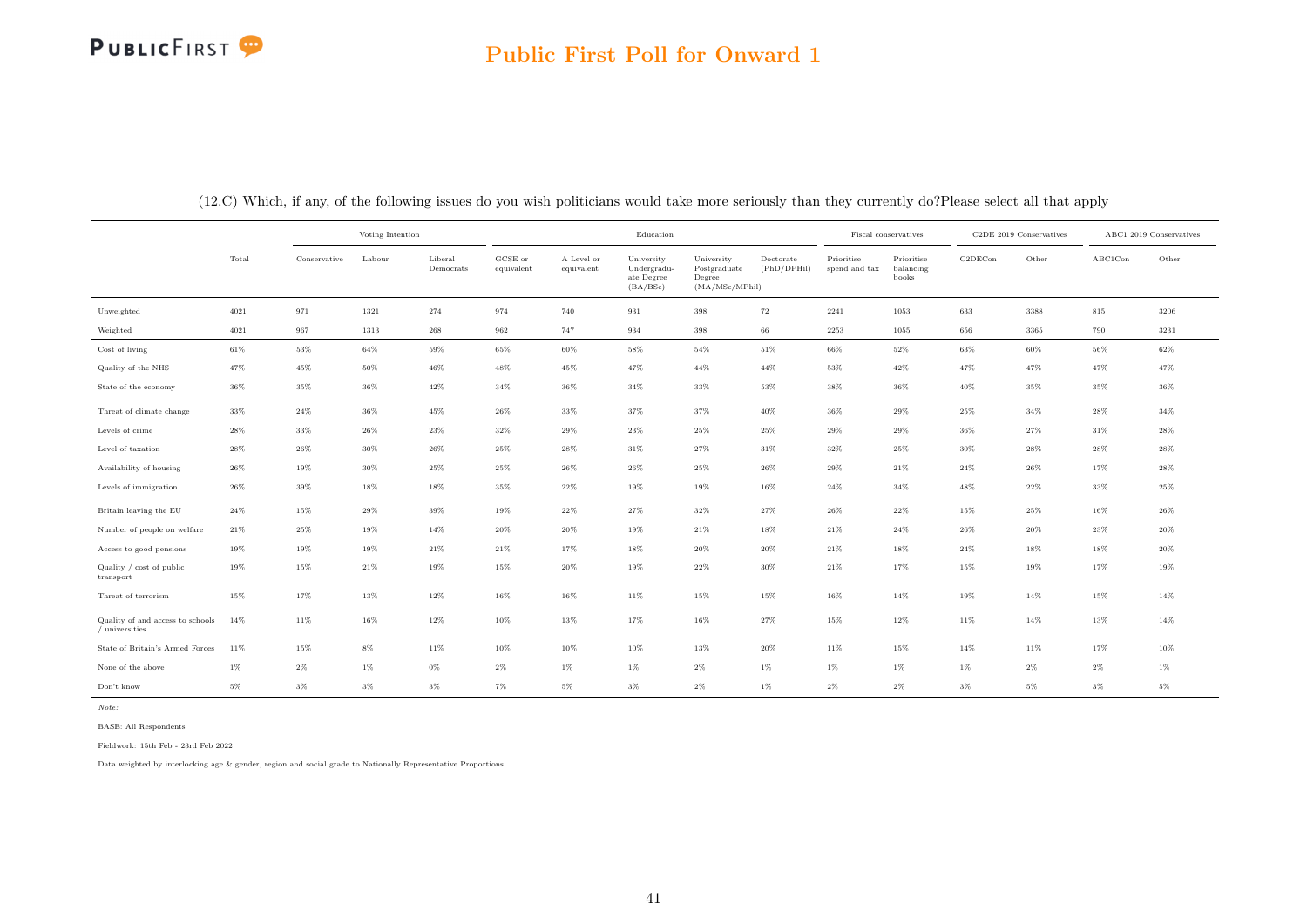#### Public First Poll for Onward 1

|                                                    |        |         |            |            |                    |               | Region           |                             |            |            |          |       |                     |                      | Social Grade |             |        |
|----------------------------------------------------|--------|---------|------------|------------|--------------------|---------------|------------------|-----------------------------|------------|------------|----------|-------|---------------------|----------------------|--------------|-------------|--------|
|                                                    | Total  | London  | South East | South West | East of<br>England | East Midlands | West<br>Midlands | Yorkshire and<br>the Humber | North East | North West | Scotland | Wales | Northern<br>Ireland | $\mathbf A\mathbf B$ | C1           | $_{\rm C2}$ | DE     |
| Unweighted                                         | 4021   | $532\,$ | 557        | 339        | 350                | 303           | 355              | 356                         | 175        | 474        | 311      | 202   | $67\,$              | 1120                 | 1038         | 795         | 1054   |
| Weighted                                           | 4021   | 563     | 523        | 322        | 362                | 281           | $362\,$          | 322                         | 161        | 442        | 362      | 201   | 120                 | 1082                 | 1042         | 881         | 1002   |
| Access to good pensions                            | $9\%$  | $8\%$   | $9\%$      | $9\%$      | $8\%$              | 12%           | $8\%$            | 12%                         | 12%        | $9\%$      | 11%      | 11%   | 10%                 | 10%                  | 10%          | 10%         | $7\%$  |
| Threat of terrorism                                | $8\%$  | 10%     | $6\%$      | 10%        | 11%                | 10%           | $6\%$            | 10%                         | $9\%$      | 10%        | 6%       | $6\%$ | 2%                  | 8%                   | $8\%$        | $8\%$       | $10\%$ |
| Number of people on welfare                        | $6\%$  | $7\%$   | $6\%$      | $5\%$      | $5\%$              | $6\%$         | $4\%$            | $5\%$                       | $3\%$      | $5\%$      | $7\%$    | $5\%$ | 7%                  | 6%                   | $5\%$        | $7\%$       | $5\%$  |
| Quality / cost of public<br>transport              | $5\%$  | $7\%$   | $3\%$      | $6\%$      | $4\%$              | 4%            | $5\%$            | $5\%$                       | $4\%$      | $4\%$      | $3\%$    | $7\%$ | $5\%$               | 4%                   | $5\%$        | $4\%$       | $5\%$  |
| Cost of living                                     | 42%    | 36%     | 42%        | 43%        | 46%                | 42%           | 49%              | $40\%$                      | 45%        | 44%        | 43%      | 39%   | 50%                 | 38%                  | 45%          | 42%         | 46%    |
| State of Britain's Armed Forces                    | $4\%$  | 7%      | $3\%$      | $3\%$      | $3\%$              | $5\%$         | $3\%$            | $2\%$                       | $3\%$      | $3\%$      | $2\%$    | $4\%$ | $4\%$               | $5\%$                | $4\%$        | $4\%$       | $3\%$  |
| Threat of climate change                           | 37%    | 37%     | 39%        | $34\%$     | 41%                | 36%           | $34\%$           | 38%                         | 35%        | 36%        | 41%      | 32%   | 27%                 | 45%                  | 38%          | 32%         | 31%    |
| Quality of the NHS                                 | 32%    | 26%     | 30%        | 32%        | 37%                | 34%           | 37%              | 37%                         | 23%        | 32%        | 32%      | 31%   | 47%                 | 33%                  | 33%          | 30%         | $32\%$ |
| Availability of housing                            | 25%    | $25\%$  | $26\%$     | $31\%$     | $23\%$             | $23\%$        | 25%              | $22\%$                      | $23\%$     | 24%        | $26\%$   | 28%   | $22\%$              | 23%                  | 24%          | $26\%$      | $27\%$ |
| State of the economy                               | 23%    | $22\%$  | 26%        | $21\%$     | $21\%$             | $21\%$        | 24%              | 21%                         | $24\%$     | 22%        | 27%      | 25%   | 36%                 | 25%                  | 23%          | 24%         | $21\%$ |
| Quality of and access to schools<br>/ universities | 14%    | 14%     | 12%        | 12%        | 13%                | 13%           | 14%              | 13%                         | 11%        | 16%        | 18%      | 14%   | 9%                  | 15%                  | 13%          | 14%         | $12\%$ |
| Levels of immigration                              | $14\%$ | 11%     | 16%        | $12\%$     | $14\%$             | 15%           | 16%              | 17%                         | 14%        | 14%        | 12%      | 14%   | 6%                  | 11%                  | 12%          | 18%         | $15\%$ |
| Levels of crime                                    | 13%    | 18%     | 11%        | $12\%$     | $12\%$             | 17%           | $14\%$           | 14%                         | $13\%$     | $14\%$     | $8\%$    | 11%   | $6\%$               | $12\%$               | 12%          | $14\%$      | $14\%$ |
| Level of taxation                                  | 12%    | 12%     | 13%        | 12%        | 13%                | 12%           | 11%              | 11%                         | 13%        | $9\%$      | 15%      | 12%   | 19%                 | 13%                  | 11%          | $14\%$      | 11%    |
| Britain leaving the EU                             | 11%    | 16%     | 10%        | 12%        | 10%                | 10%           | 11%              | $7\%$                       | 10%        | 7%         | 13%      | 12%   | 14%                 | 14%                  | 13%          | 10%         | $7\%$  |
| None of the above                                  | $2\%$  | $2\%$   | $2\%$      | $1\%$      | $1\%$              | $1\%$         | $1\%$            | $3\%$                       | $3\%$      | $2\%$      | $1\%$    | $2\%$ | 3%                  | 2%                   | $1\%$        | $2\%$       | $2\%$  |
| Don't know                                         | $6\%$  | 5%      | $7\%$      | $9\%$      | $6\%$              | $6\%$         | $5\%$            | $6\%$                       | $8\%$      | $7\%$      | $6\%$    | $6\%$ | $4\%$               | $4\%$                | $8\%$        | $5\%$       | $9\%$  |

(13.A) Thinking further ahead, to the future lives of your children and grandchildren, which issues do you think are most important facing the country?Please tick up to three

Note:

BASE: All Respondents Fieldwork: 15th Feb - 23rd Feb 2022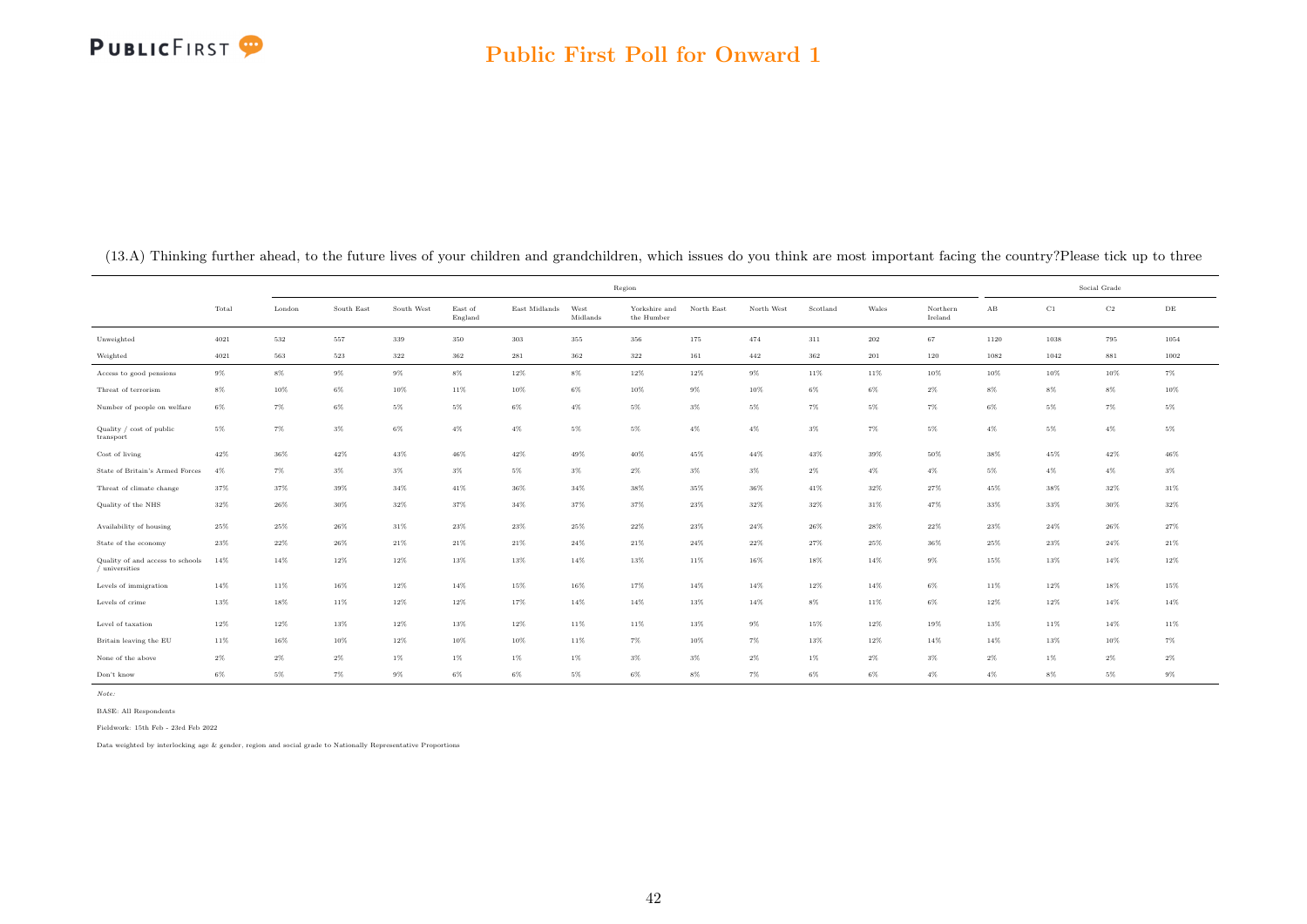# **PUBLICFIRST**

#### Public First Poll for Onward 1

|                                                    | Gender<br>Total<br>Male<br>Female<br>4021<br>1880<br>2126<br>4021<br>1978<br>$2028\,$<br>$9\%$<br>$9\%$<br>$9\%$<br>$8\%$<br>$8\%$<br>$9\%$<br>$6\%$<br>$5\%$<br>$6\%$<br>$5\%$<br>$4\%$<br>$5\%$<br>47%<br>42%<br>38%<br>$2\%$<br>4%<br>$5\%$<br>37%<br>36%<br>37%<br>35%<br>32%<br>29%<br>$25\%$<br>$24\%$<br>27%<br>$23\%$<br>$24\%$<br>23%<br>12%<br>15%<br>14% |        |        |        |           |           | Age       |        |        |        | $\mathrm{EU}$ 2016 Vote |                |              |        | 2019                |                     |                |
|----------------------------------------------------|---------------------------------------------------------------------------------------------------------------------------------------------------------------------------------------------------------------------------------------------------------------------------------------------------------------------------------------------------------------------|--------|--------|--------|-----------|-----------|-----------|--------|--------|--------|-------------------------|----------------|--------------|--------|---------------------|---------------------|----------------|
|                                                    |                                                                                                                                                                                                                                                                                                                                                                     |        |        | 18-24  | $25 - 34$ | $35 - 44$ | $45 - 54$ | 55-64  | $65+$  | Leave  | Remain                  | I did not vote | Conservative | Labour | Liberal<br>Democrat | The Brexit<br>Party | I did not vote |
| Unweighted                                         |                                                                                                                                                                                                                                                                                                                                                                     |        |        | 585    | 656       | 663       | 700       | 570    | 847    | 1514   | 1706                    | 515            | 1449         | 1145   | 313                 | 99                  | 453            |
| Weighted                                           |                                                                                                                                                                                                                                                                                                                                                                     |        |        | 566    | 685       | 682       | 682       | 564    | 842    | 1517   | 1720                    | 506            | 1446         | 1137   | 306                 | 94                  | 449            |
| Access to good pensions                            |                                                                                                                                                                                                                                                                                                                                                                     |        |        | $8\%$  | $9\%$     | $9\%$     | $8\%$     | $10\%$ | 13%    | $10\%$ | 10%                     | $8\%$          | 11%          | $9\%$  | 10%                 | $7\%$               | $6\%$          |
| Threat of terrorism                                |                                                                                                                                                                                                                                                                                                                                                                     |        |        | $10\%$ | $9\%$     | $9\%$     | $5\%$     | $10\%$ | $8\%$  | $11\%$ | $7\%$                   | $6\%$          | 10%          | $7\%$  | $7\%$               | 16%                 | $7\%$          |
| Number of people on welfare                        |                                                                                                                                                                                                                                                                                                                                                                     |        |        | $5\%$  | $7\%$     | $6\%$     | $5\%$     | $4\%$  | 7%     | $7\%$  | $5\%$                   | $5\%$          | $7\%$        | $5\%$  | $5\%$               | $5\%$               | $5\%$          |
| Quality / cost of public<br>transport              |                                                                                                                                                                                                                                                                                                                                                                     |        |        | $9\%$  | $6\%$     | $6\%$     | $3\%$     | $2\%$  | $2\%$  | $4\%$  | $5\%$                   | $5\%$          | $3\%$        | $5\%$  | $5\%$               | $4\%$               | $4\%$          |
| Cost of living                                     |                                                                                                                                                                                                                                                                                                                                                                     |        |        | 42%    | $44\%$    | $46\%$    | 48%       | 38%    | 38%    | $42\%$ | 41%                     | 45%            | 42%          | 44%    | 33%                 | $40\%$              | 48%            |
| State of Britain's Armed Forces                    |                                                                                                                                                                                                                                                                                                                                                                     |        |        | $6\%$  | $6\%$     | $4\%$     | $2\%$     | $2\%$  | $3\%$  | $4\%$  | $4\%$                   | $3\%$          | $5\%$        | $4\%$  | $4\%$               | $5\%$               | $1\%$          |
| Threat of climate change                           |                                                                                                                                                                                                                                                                                                                                                                     |        |        | 34%    | 32%       | 35%       | 32%       | 41%    | $44\%$ | 31%    | 43%                     | 31%            | 34%          | 38%    | 50%                 | 24%                 | 34%            |
| Quality of the NHS                                 |                                                                                                                                                                                                                                                                                                                                                                     |        |        | 24%    | 29%       | $30\%$    | $34\%$    | 36%    | 39%    | $34\%$ | $34\%$                  | 28%            | 32%          | 37%    | 28%                 | 33%                 | $29\%$         |
| Availability of housing                            |                                                                                                                                                                                                                                                                                                                                                                     |        |        | 25%    | $24\%$    | 19%       | $26\%$    | 26%    | $29\%$ | $26\%$ | $25\%$                  | $22\%$         | 27%          | 26%    | 22%                 | 25%                 | $23\%$         |
| State of the economy                               |                                                                                                                                                                                                                                                                                                                                                                     |        |        | 16%    | 21%       | 23%       | $26\%$    | 28%    | 26%    | $23\%$ | $26\%$                  | 21%            | 25%          | 21%    | 25%                 | 23%                 | $24\%$         |
| Quality of and access to schools<br>/ universities |                                                                                                                                                                                                                                                                                                                                                                     |        |        | 14%    | 12%       | 13%       | 11%       | 13%    | 17%    | 13%    | 14%                     | 13%            | 15%          | $14\%$ | 14%                 | $8\%$               | 13%            |
| Levels of immigration                              | $14\%$                                                                                                                                                                                                                                                                                                                                                              | $15\%$ | $12\%$ | $8\%$  | $9\%$     | $13\%$    | $14\%$    | 19%    | 18%    | $24\%$ | 6%                      | 10%            | $22\%$       | $6\%$  | $7\%$               | $41\%$              | $11\%$         |
| Levels of crime                                    | 13%                                                                                                                                                                                                                                                                                                                                                                 | $14\%$ | 13%    | $15\%$ | 13%       | $12\%$    | 15%       | 13%    | $12\%$ | $15\%$ | 11%                     | 14%            | 13%          | $14\%$ | 11%                 | 19%                 | $14\%$         |
| Level of taxation                                  | $12\%$                                                                                                                                                                                                                                                                                                                                                              | $14\%$ | $10\%$ | 13%    | $18\%$    | $13\%$    | $10\%$    | $9\%$  | $9\%$  | $14\%$ | 11%                     | $11\%$         | 14%          | 13%    | $10\%$              | $9\%$               | $10\%$         |
| Britain leaving the EU                             | $11\%$                                                                                                                                                                                                                                                                                                                                                              | 12%    | 10%    | 11%    | 13%       | 13%       | 11%       | $9\%$  | $9\%$  | $6\%$  | 17%                     | $8\%$          | $6\%$        | 15%    | 20%                 | $7\%$               | $9\%$          |
| None of the above                                  | $2\%$                                                                                                                                                                                                                                                                                                                                                               | $2\%$  | $2\%$  | $1\%$  | $2\%$     | $2\%$     | $2\%$     | $3\%$  | $2\%$  | $2\%$  | $1\%$                   | $3\%$          | $2\%$        | $1\%$  | 2%                  | $0\%$               | $1\%$          |
| Don't know                                         | 6%                                                                                                                                                                                                                                                                                                                                                                  | $6\%$  | $7\%$  | $8\%$  | $6\%$     | $7\%$     | 7%        | $8\%$  | $3\%$  | $5\%$  | $5\%$                   | 11%            | $4\%$        | $5\%$  | $7\%$               | $5\%$               | 11%            |

(13.B) Thinking further ahead, to the future lives of your children and grandchildren, which issues do you think are most important facing the country?Please tick up to three

Note:

BASE: All Respondents

Fieldwork: 15th Feb - 23rd Feb 2022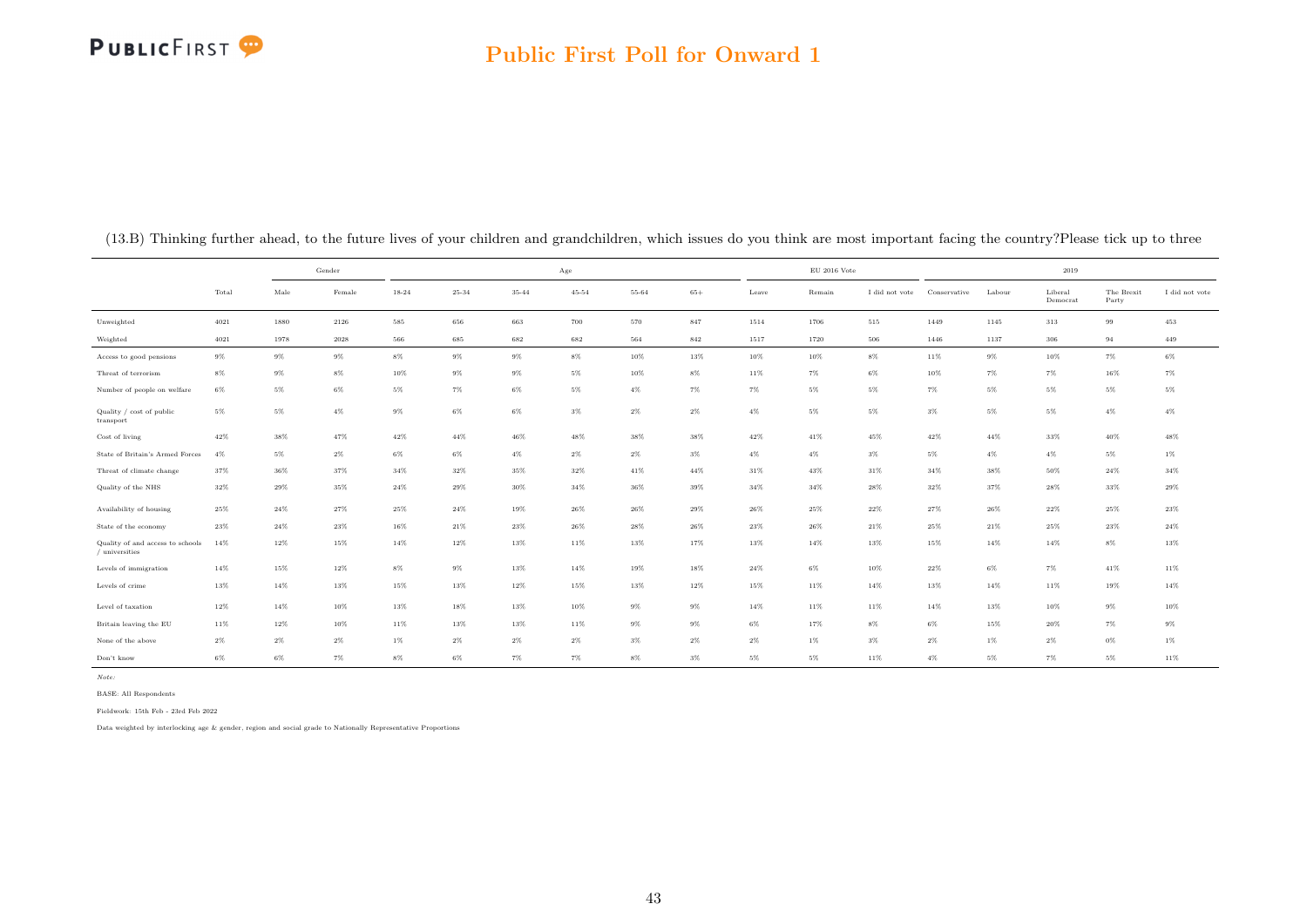# **PUBLICFIRST**

### Public First Poll for Onward 1

(13.C) Thinking further ahead, to the future lives of your children and grandchildren, which issues do you think are most important facing the country?Please tick up to three

|                                                    |       | Voting Intention<br>Conservative<br>Labour<br>Liberal |        |           |                       | Education                |                                                     |                                                         |                          | Fiscal conservatives        |                                  | C2DE 2019 Conservatives |       | ABC1 2019 Conservatives |        |
|----------------------------------------------------|-------|-------------------------------------------------------|--------|-----------|-----------------------|--------------------------|-----------------------------------------------------|---------------------------------------------------------|--------------------------|-----------------------------|----------------------------------|-------------------------|-------|-------------------------|--------|
|                                                    | Total |                                                       |        | Democrats | GCSE or<br>equivalent | A Level or<br>equivalent | University<br>Undergradu-<br>ate Degree<br>(BA/BSc) | University<br>Postgraduate<br>Degree<br>(MA/MSc/MPhill) | Doctorate<br>(PhD/DPHil) | Prioritise<br>spend and tax | Prioritise<br>balancing<br>books | C2DECon                 | Other | ABC1Con                 | Other  |
| Unweighted                                         | 4021  | 971                                                   | 1321   | 274       | 974                   | 740                      | 931                                                 | $398\,$                                                 | $\scriptstyle{72}$       | 2241                        | 1053                             | 633                     | 3388  | $815\,$                 | 3206   |
| Weighted                                           | 4021  | 967                                                   | 1313   | 268       | 962                   | 747                      | 934                                                 | 398                                                     | $66\,$                   | 2253                        | 1055                             | 656                     | 3365  | 790                     | 3231   |
| Access to good pensions                            | $9\%$ | 11%                                                   | $9\%$  | $9\%$     | $9\%$                 | $9\%$                    | $10\%$                                              | $10\%$                                                  | $7\%$                    | $9\%$                       | 11%                              | 11%                     | $9\%$ | 11%                     | $9\%$  |
| Threat of terrorism                                | $8\%$ | $12\%$                                                | 8%     | $9\%$     | $9\%$                 | 10%                      | $6\%$                                               | 10%                                                     | 6%                       | 9%                          | $9\%$                            | 10%                     | $8\%$ | 11%                     | 8%     |
| Number of people on welfare                        | $6\%$ | $8\%$                                                 | $5\%$  | $5\%$     | $6\%$                 | $4\%$                    | $6\%$                                               | $7\%$                                                   | $3\%$                    | $5\%$                       | $7\%$                            | $7\%$                   | $6\%$ | $7\%$                   | $5\%$  |
| Quality / cost of public<br>transport              | $5\%$ | $4\%$                                                 | $5\%$  | $4\%$     | $4\%$                 | $5\%$                    | $5\%$                                               | $7\%$                                                   | 11%                      | $5\%$                       | $6\%$                            | $3\%$                   | $5\%$ | $4\%$                   | $5\%$  |
| Cost of living                                     | 42%   | 40%                                                   | 45%    | 36%       | 47%                   | 43%                      | 41%                                                 | 38%                                                     | 33%                      | 46%                         | 37%                              | 45%                     | 42%   | 40%                     | 43%    |
| State of Britain's Armed Forces                    | $4\%$ | $5\%$                                                 | $3\%$  | $6\%$     | $2\%$                 | $4\%$                    | $5\%$                                               | $7\%$                                                   | $6\%$                    | $3\%$                       | $6\%$                            | $4\%$                   | $4\%$ | 5%                      | $3\%$  |
| Threat of climate change                           | 37%   | 33%                                                   | 38%    | 51%       | 32%                   | 36%                      | $42\%$                                              | $40\%$                                                  | 41%                      | 40%                         | 35%                              | $30\%$                  | 38%   | 38%                     | 36%    |
| Quality of the NHS                                 | 32%   | 29%                                                   | 37%    | 27%       | 34%                   | 29%                      | 33%                                                 | 33%                                                     | 27%                      | 35%                         | 29%                              | 30%                     | 33%   | 32%                     | 32%    |
| Availability of housing                            | 25%   | 24%                                                   | 28%    | 22%       | $26\%$                | 28%                      | 23%                                                 | 22%                                                     | 28%                      | 26%                         | 27%                              | 31%                     | 24%   | 24%                     | 25%    |
| State of the economy                               | 23%   | 28%                                                   | $22\%$ | 24%       | $21\%$                | 24%                      | 24%                                                 | $25\%$                                                  | 29%                      | 23%                         | 26%                              | 25%                     | 23%   | 26%                     | $23\%$ |
| Quality of and access to schools<br>/ universities | 14%   | 14%                                                   | 13%    | 12%       | 11%                   | 14%                      | 15%                                                 | $12\%$                                                  | 16%                      | 14%                         | 15%                              | 14%                     | 13%   | 15%                     | $13\%$ |
| Levels of immigration                              | 14%   | $23\%$                                                | $7\%$  | $8\%$     | 20%                   | 13%                      | $9\%$                                               | $9\%$                                                   | $8\%$                    | 12%                         | 19%                              | $25\%$                  | 11%   | 20%                     | $12\%$ |
| Levels of crime                                    | 13%   | 14%                                                   | 13%    | 13%       | $16\%$                | 12%                      | $10\%$                                              | 13%                                                     | 19%                      | 14%                         | 14%                              | 13%                     | 13%   | 13%                     | 13%    |
| Level of taxation                                  | 12%   | 13%                                                   | 14%    | 12%       | 11%                   | 13%                      | 12%                                                 | 12%                                                     | 14%                      | 14%                         | 12%                              | 16%                     | 11%   | 12%                     | 12%    |
| Britain leaving the EU                             | 11%   | $7\%$                                                 | 15%    | 21%       | $8\%$                 | 11%                      | 14%                                                 | 15%                                                     | 16%                      | 11%                         | 12%                              | $5\%$                   | 12%   | 7%                      | 12%    |
| None of the above                                  | $2\%$ | $3\%$                                                 | $1\%$  | $2\%$     | $2\%$                 | $1\%$                    | $2\%$                                               | $2\%$                                                   | $3\%$                    | $1\%$                       | $2\%$                            | $2\%$                   | $2\%$ | $3\%$                   | $2\%$  |
| Don't know                                         | $6\%$ | $4\%$                                                 | $5\%$  | $5\%$     | $7\%$                 | $7\%$                    | $6\%$                                               | $4\%$                                                   | $6\%$                    | $4\%$                       | $3\%$                            | $4\%$                   | $7\%$ | $4\%$                   | 7%     |

Note:

BASE: All Respondents

Fieldwork: 15th Feb - 23rd Feb 2022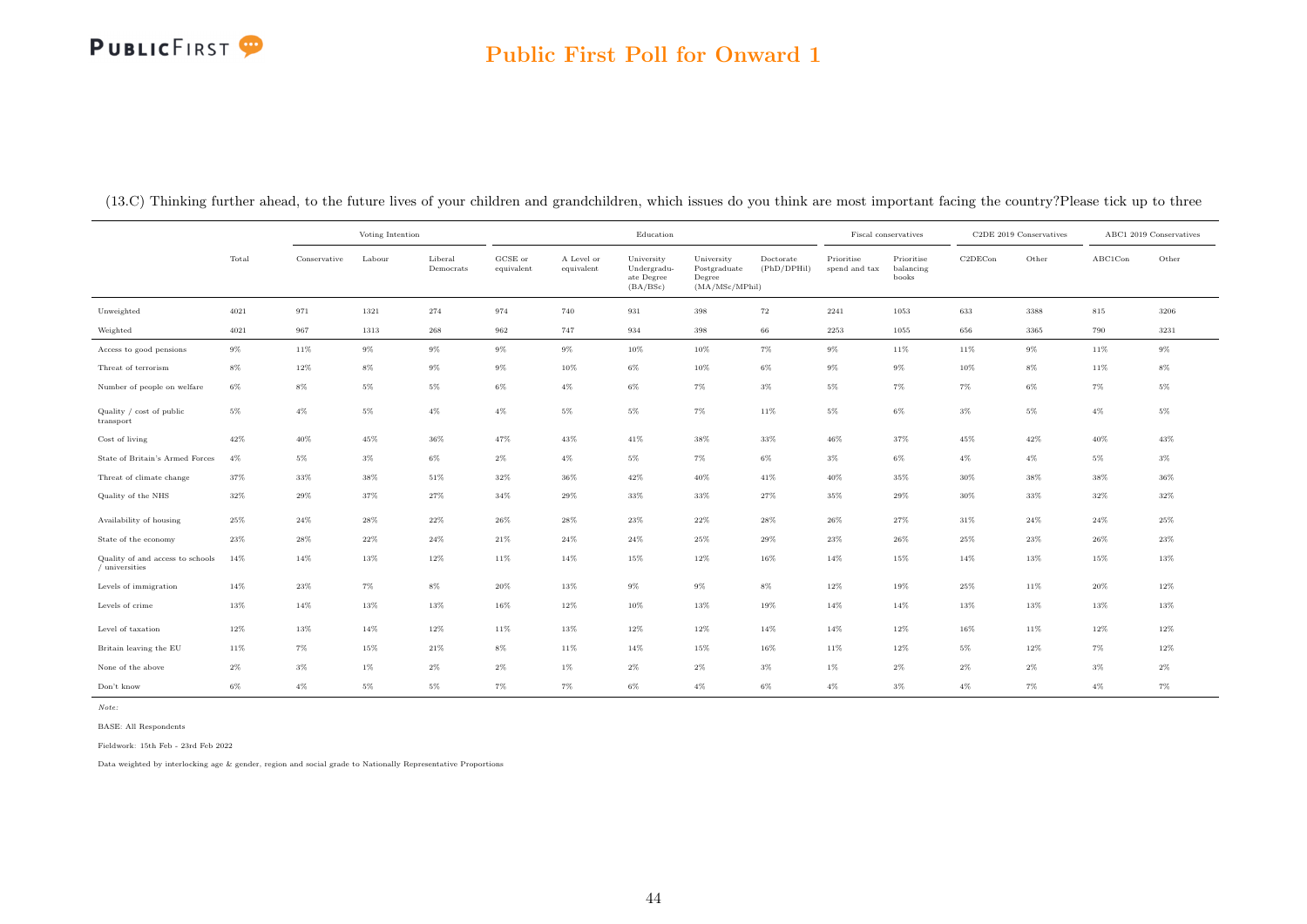|                                                             |        |        |            |            |                    |               | Region           |                             |            |            |          |        |                     |                         | Social Grade |             |           |
|-------------------------------------------------------------|--------|--------|------------|------------|--------------------|---------------|------------------|-----------------------------|------------|------------|----------|--------|---------------------|-------------------------|--------------|-------------|-----------|
|                                                             | Total  | London | South East | South West | East of<br>England | East Midlands | West<br>Midlands | Yorkshire and<br>the Humber | North East | North West | Scotland | Wales  | Northern<br>Ireland | $\mathbf A\, \mathbf B$ | C1           | $_{\rm C2}$ | $\rm{DE}$ |
| Unweighted                                                  | 4021   | 532    | 557        | 339        | 350                | 303           | 355              | 356                         | 175        | 474        | 311      | 202    | 67                  | 1120                    | 1038         | 795         | 1054      |
| Weighted                                                    | 4021   | 563    | 523        | 322        | 362                | 281           | 362              | $322\,$                     | 161        | 442        | 362      | 201    | 120                 | 1082                    | 1042         | 881         | 1002      |
| Quality and availability of<br>education                    | $8\%$  | 14%    | $6\%$      | 10%        | $7\%$              | 5%            | 7%               | $9\%$                       | $8\%$      | $9\%$      | $7\%$    | 8%     | $1\%$               | 10%                     | 8%           | $8\%$       | $7\%$     |
| Political division                                          | $8\%$  | 10%    | $8\%$      | $9\%$      | $8\%$              | $9\%$         | $7\%$            | $8\%$                       | $7\%$      | $8\%$      | $7\%$    | 10%    | $14\%$              | 10%                     | $9\%$        | $8\%$       | $7\%$     |
| Loss of jobs from automation<br>and Artificial Intelligence | $8\%$  | $8\%$  | $7\%$      | $7\%$      | $5\%$              | 10%           | 11%              | $8\%$                       | $8\%$      | $6\%$      | $7\%$    | $9\%$  | $7\%$               | $6\%$                   | $8\%$        | 10%         | $8\%$     |
| Threat of climate change                                    | 43%    | 41%    | 42%        | 44%        | $50\%$             | 40%           | 40%              | 42%                         | 42%        | 43%        | 45%      | 44%    | $44\%$              | 48%                     | 45%          | 41%         | 38%       |
| Poverty                                                     | 31%    | 30%    | 26%        | 31%        | 29%                | 32%           | 34%              | 32%                         | 31%        | 33%        | 35%      | 29%    | 34%                 | 27%                     | 30%          | 31%         | 37%       |
| Food shortages and hunger                                   | 30%    | 28%    | 26%        | 26%        | 32%                | 27%           | 30%              | 31%                         | 33%        | 32%        | 35%      | 33%    | 33%                 | 30%                     | 29%          | 26%         | 35%       |
| Damage to wildlife and nature                               | 21%    | 19%    | 21%        | 25%        | $24\%$             | 19%           | 21%              | 20%                         | 19%        | 17%        | 20%      | 26%    | 13%                 | 19%                     | 20%          | 22%         | $21\%$    |
| Threat of international warfare                             | 20%    | 19%    | $21\%$     | $23\%$     | $17\%$             | 19%           | 17%              | 17%                         | $20\%$     | 19%        | 22%      | $23\%$ | $23\%$              | $24\%$                  | 20%          | 17%         | $17\%$    |
| <b>Disease</b>                                              | 20%    | 21%    | 21%        | $16\%$     | $24\%$             | 22%           | 19%              | 24%                         | 12%        | 16%        | 20%      | 18%    | 26%                 | 20%                     | 20%          | 21%         | 20%       |
| Threat of terrorism                                         | 18%    | 18%    | 18%        | 18%        | 18%                | 20%           | 15%              | 17%                         | 18%        | $24\%$     | 16%      | 16%    | 16%                 | 18%                     | 19%          | 20%         | 15%       |
| Threat of financial collapse                                | 15%    | 14%    | 16%        | 15%        | 13%                | 18%           | 14%              | 15%                         | 13%        | $14\%$     | 16%      | 11%    | 16%                 | 14%                     | 14%          | 16%         | 14%       |
| Migration                                                   | $12\%$ | $10\%$ | $14\%$     | 12%        | $13\%$             | 10%           | 16%              | 12%                         | 13%        | 10%        | $9\%$    | $9\%$  | 7%                  | 12%                     | 10%          | 14%         | $11\%$    |
| Inequality between countries                                | 11%    | 14%    | $10\%$     | $11\%$     | 11%                | 11%           | $10\%$           | 10%                         | 13%        | 12%        | 11%      | 10%    | 13%                 | 13%                     | 13%          | $8\%$       | $10\%$    |
| Loss of traditional values                                  | 10%    | 10%    | 12%        | 11%        | $8\%$              | $9\%$         | 14%              | 11%                         | 11%        | 10%        | $8\%$    | 11%    | 12%                 | 11%                     | $8\%$        | 12%         | $11\%$    |
| Proliferation of nuclear weapons                            | 10%    | 10%    | 11%        | 11%        | 10%                | 12%           | $9\%$            | 11%                         | $8\%$      | 11%        | 12%      | 10%    | 7%                  | 10%                     | 11%          | 12%         | $9\%$     |
| None of the above                                           | $1\%$  | $0\%$  | $1\%$      | $0\%$      | $0\%$              | $0\%$         | 1%               | $2\%$                       | $3\%$      | $1\%$      | 1%       | $2\%$  | $2\%$               | 1%                      | $0\%$        | $1\%$       | $2\%$     |
| Don't Know                                                  | $4\%$  | $4\%$  | 5%         | $4\%$      | $4\%$              | $4\%$         | 5%               | $3\%$                       | $5\%$      | $4\%$      | $4\%$    | $2\%$  | $1\%$               | $2\%$                   | 5%           | $3\%$       | $6\%$     |

(14.A) Which of the following challenges facing the world do you think are the most serious?Please select up to three

Note:

BASE: All Respondents Fieldwork: 15th Feb - 23rd Feb 2022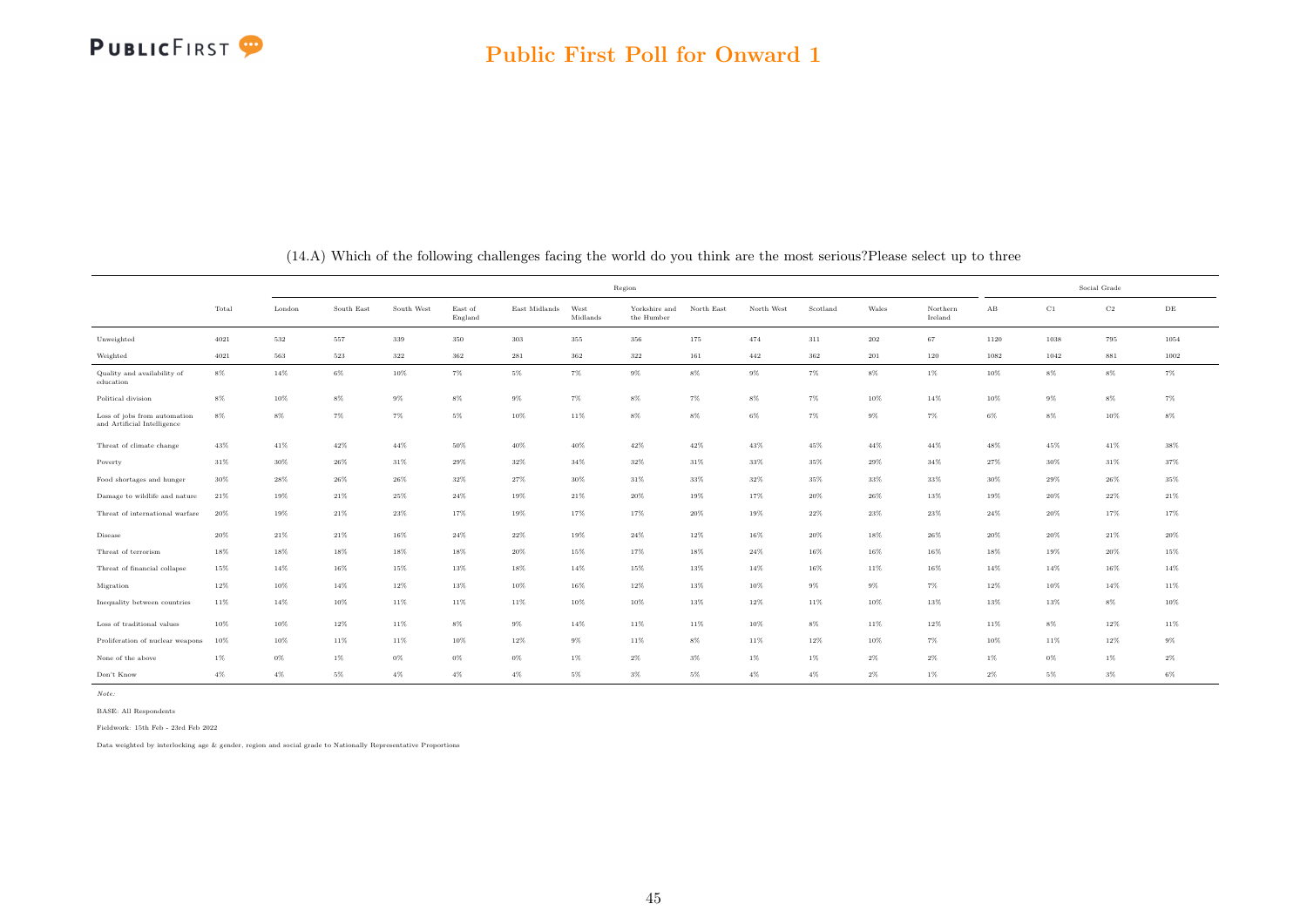

#### Public First Poll for Onward 1

|                                                             |        |        | Gender   |       |           |           | Age       |       |        |        | $\mathrm{EU}$ 2016 Vote |                |              |        | 2019                |                     |                |
|-------------------------------------------------------------|--------|--------|----------|-------|-----------|-----------|-----------|-------|--------|--------|-------------------------|----------------|--------------|--------|---------------------|---------------------|----------------|
|                                                             | Total  | Male   | Female   | 18-24 | $25 - 34$ | $35 - 44$ | $45 - 54$ | 55-64 | $65+$  | Leave  | Remain                  | I did not vote | Conservative | Labour | Liberal<br>Democrat | The Brexit<br>Party | I did not vote |
| Unweighted                                                  | 4021   | 1880   | 2126     | 585   | 656       | 663       | 700       | 570   | 847    | 1514   | 1706                    | $515\,$        | 1449         | 1145   | 313                 | 99                  | 453            |
| Weighted                                                    | 4021   | 1978   | $2028\,$ | 566   | 685       | 682       | 682       | 564   | 842    | 1517   | 1720                    | 506            | 1446         | 1137   | 306                 | 94                  | 449            |
| Quality and availability of<br>education                    | $8\%$  | $8\%$  | $8\%$    | 11%   | 12%       | $11\%$    | $6\%$     | $5\%$ | $6\%$  | 7%     | 10%                     | $8\%$          | $7\%$        | 10%    | $9\%$               | $9\%$               | $6\%$          |
| Political division                                          | $8\%$  | 10%    | $7\%$    | 9%    | 11%       | 10%       | $8\%$     | $6\%$ | $7\%$  | $7\%$  | 10%                     | 7%             | 7%           | 11%    | 12%                 | $9\%$               | $9\%$          |
| Loss of jobs from automation<br>and Artificial Intelligence | $8\%$  | 8%     | $7\%$    | 10%   | $10\%$    | $10\%$    | 7%        | $6\%$ | $5\%$  | $9\%$  | $6\%$                   | $7\%$          | $8\%$        | $8\%$  | $6\%$               | $9\%$               | $10\%$         |
| Threat of climate change                                    | 43%    | 42%    | 44%      | 33%   | 37%       | 39%       | 45%       | 49%   | 52%    | 39%    | 50%                     | 38%            | 39%          | 46%    | 60%                 | 36%                 | 38%            |
| Poverty                                                     | 31%    | 26%    | 36%      | 37%   | 35%       | 31%       | 32%       | 28%   | 25%    | 26%    | 33%                     | 36%            | 23%          | 38%    | 27%                 | 33%                 | 36%            |
| Food shortages and hunger                                   | 30%    | 28%    | 32%      | 28%   | 29%       | 28%       | 32%       | 30%   | 32%    | 27%    | 33%                     | 30%            | 26%          | 38%    | 29%                 | 17%                 | 32%            |
| Damage to wildlife and nature                               | 21%    | 20%    | $21\%$   | 18%   | 18%       | 19%       | 23%       | 23%   | $22\%$ | 23%    | 20%                     | 17%            | 23%          | 19%    | 20%                 | 19%                 | 20%            |
| Threat of international warfare                             | 20%    | 22%    | 18%      | 10%   | 13%       | 14%       | 18%       | 23%   | 36%    | 24%    | 19%                     | 15%            | $26\%$       | 14%    | 23%                 | 21%                 | 15%            |
| Disease                                                     | $20\%$ | 20%    | 20%      | 19%   | 18%       | 18%       | 19%       | 26%   | 21%    | 20%    | 20%                     | 23%            | 22%          | 20%    | 18%                 | 21%                 | 22%            |
| Threat of terrorism                                         | 18%    | 18%    | 19%      | 14%   | 15%       | 16%       | 18%       | 21%   | 23%    | 23%    | 16%                     | 15%            | 25%          | 14%    | 12%                 | 21%                 | 17%            |
| Threat of financial collapse                                | 15%    | 14%    | 16%      | 18%   | 18%       | 17%       | 15%       | 13%   | $9\%$  | $14\%$ | 15%                     | 15%            | 15%          | 14%    | 15%                 | 17%                 | 14%            |
| Migration                                                   | $12\%$ | $14\%$ | $9\%$    | $7\%$ | $8\%$     | $10\%$    | $12\%$    | 16%   | 15%    | 20%    | $6\%$                   | 7%             | 19%          | $5\%$  | 5%                  | 36%                 | $8\%$          |
| Inequality between countries                                | 11%    | 12%    | 11%      | 12%   | 13%       | 12%       | 11%       | 10%   | 10%    | $8\%$  | 15%                     | $8\%$          | $9\%$        | 14%    | $14\%$              | $3\%$               | $9\%$          |
| Loss of traditional values                                  | 10%    | 12%    | $9\%$    | $8\%$ | $9\%$     | 10%       | 11%       | 13%   | 12%    | 15%    | $7\%$                   | $8\%$          | 14%          | $9\%$  | $8\%$               | 21%                 | $8\%$          |
| Proliferation of nuclear weapons                            | 10%    | 11%    | 10%      | 13%   | 10%       | 11%       | 7%        | 10%   | 12%    | 12%    | 10%                     | $8\%$          | 11%          | 11%    | $9\%$               | $9\%$               | $9\%$          |
| None of the above                                           | $1\%$  | 1%     | $1\%$    | $2\%$ | $1\%$     | $2\%$     | $0\%$     | $1\%$ | $0\%$  | $1\%$  | 0%                      | $2\%$          | $1\%$        | $0\%$  | $1\%$               | $0\%$               | $1\%$          |
| Don't Know                                                  | $4\%$  | $4\%$  | $4\%$    | $7\%$ | $6\%$     | $5\%$     | $4\%$     | $2\%$ | $1\%$  | $2\%$  | $3\%$                   | $8\%$          | $2\%$        | $3\%$  | $3\%$               | $1\%$               | $8\%$          |

(14.B) Which of the following challenges facing the world do you think are the most serious?Please select up to three

Note:

BASE: All Respondents

Fieldwork: 15th Feb - 23rd Feb 2022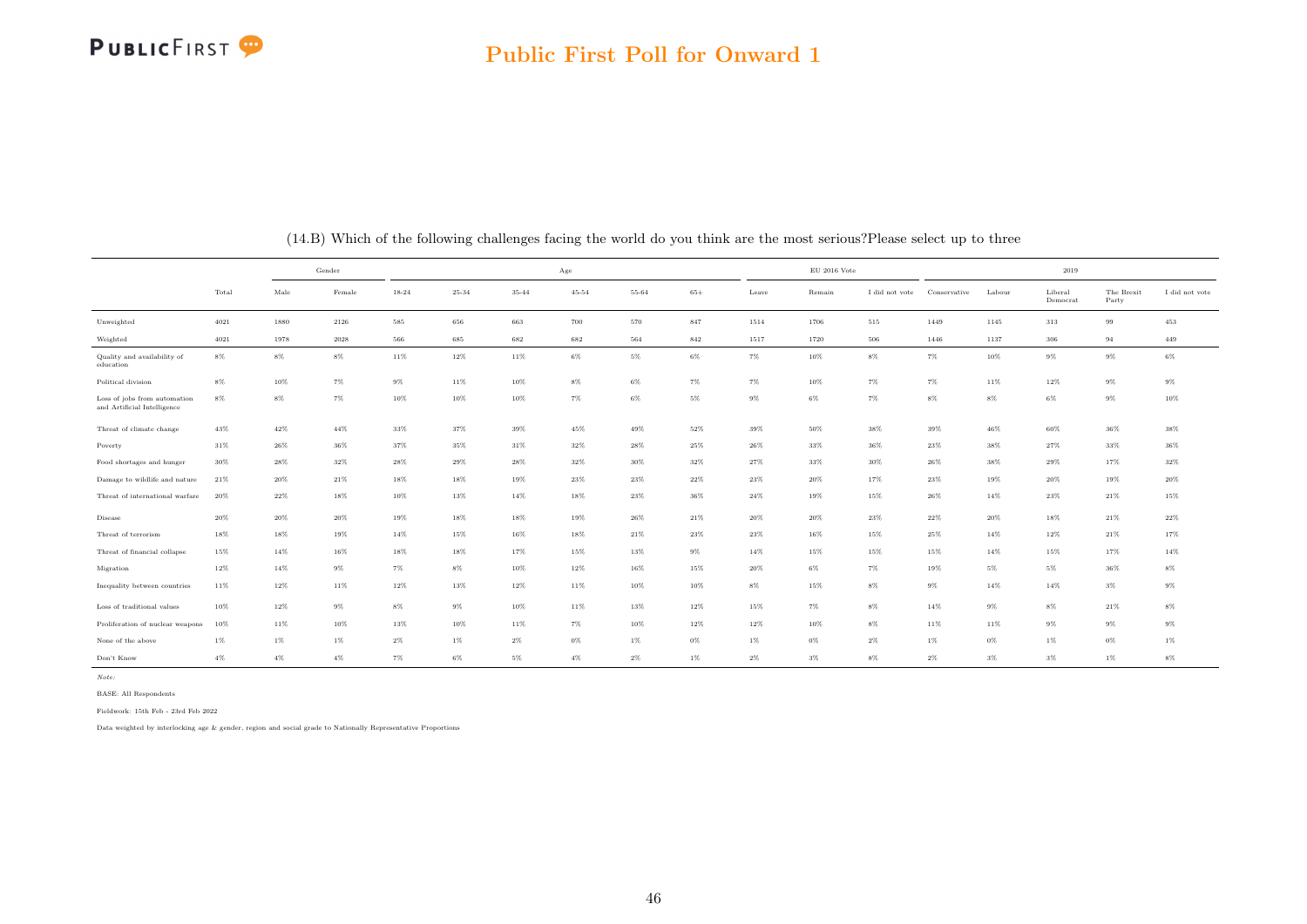|                                                             |        | Voting Intention<br>Conservative<br>Labour<br>Liberal<br>Democrats |       |        |                       |                          | Education                                           |                                                         |                          |                             | Fiscal conservatives             |         | C2DE 2019 Conservatives |         | ABC1 2019 Conservatives |
|-------------------------------------------------------------|--------|--------------------------------------------------------------------|-------|--------|-----------------------|--------------------------|-----------------------------------------------------|---------------------------------------------------------|--------------------------|-----------------------------|----------------------------------|---------|-------------------------|---------|-------------------------|
|                                                             | Total  |                                                                    |       |        | GCSE or<br>equivalent | A Level or<br>equivalent | University<br>Undergradu-<br>ate Degree<br>(BA/BSc) | University<br>Postgraduate<br>Degree<br>(MA/MSc/MPhill) | Doctorate<br>(PhD/DPHil) | Prioritise<br>spend and tax | Prioritise<br>balancing<br>books | C2DECon | Other                   | ABC1Con | Other                   |
| Unweighted                                                  | 4021   | 971                                                                | 1321  | 274    | 974                   | 740                      | 931                                                 | 398                                                     | 72                       | 2241                        | 1053                             | 633     | 3388                    | 815     | 3206                    |
| Weighted                                                    | 4021   | 967                                                                | 1313  | 268    | 962                   | 747                      | 934                                                 | 398                                                     | 66                       | 2253                        | 1055                             | 656     | 3365                    | 790     | 3231                    |
| Quality and availability of<br>education                    | $8\%$  | $9\%$                                                              | $9\%$ | $6\%$  | $5\%$                 | $9\%$                    | $9\%$                                               | 15%                                                     | $6\%$                    | $9\%$                       | $9\%$                            | $7\%$   | $9\%$                   | 8%      | $8\%$                   |
| Political division                                          | $8\%$  | $7\%$                                                              | 10%   | 10%    | $7\%$                 | $8\%$                    | 10%                                                 | 10%                                                     | 18%                      | $8\%$                       | 11%                              | $5\%$   | $9\%$                   | 8%      | $9\%$                   |
| Loss of jobs from automation<br>and Artificial Intelligence | $8\%$  | $9\%$                                                              | $8\%$ | 5%     | $8\%$                 | $7\%$                    | $7\%$                                               | $8\%$                                                   | $6\%$                    | 7%                          | 10%                              | $8\%$   | $8\%$                   | 7%      | 8%                      |
| Threat of climate change                                    | 43%    | 39%                                                                | 46%   | 57%    | 39%                   | 41%                      | 52%                                                 | 42%                                                     | 51%                      | 46%                         | 40%                              | 38%     | 44%                     | 40%     | 44%                     |
| Poverty                                                     | 31%    | 23%                                                                | 38%   | 29%    | 34%                   | 34%                      | 30%                                                 | 26%                                                     | 27%                      | 35%                         | 24%                              | 27%     | 32%                     | 20%     | 34%                     |
| Food shortages and hunger                                   | 30%    | 23%                                                                | 37%   | 29%    | 33%                   | 30%                      | 29%                                                 | $26\%$                                                  | 24%                      | 33%                         | 26%                              | 26%     | $31\%$                  | 25%     | $31\%$                  |
| Damage to wildlife and nature                               | 21%    | $21\%$                                                             | 19%   | 22%    | 22%                   | 24%                      | 20%                                                 | 16%                                                     | 19%                      | 21%                         | 20%                              | 24%     | 20%                     | 22%     | 20%                     |
| Threat of international warfare                             | 20%    | 25%                                                                | 15%   | 26%    | 20%                   | 16%                      | 20%                                                 | 22%                                                     | 27%                      | 18%                         | 26%                              | $22\%$  | 19%                     | 30%     | $17\%$                  |
| Disease                                                     | 20%    | 22%                                                                | 21%   | 20%    | 22%                   | 19%                      | 19%                                                 | 17%                                                     | 23%                      | 21%                         | 19%                              | 23%     | 19%                     | 21%     | $20\%$                  |
| Threat of terrorism                                         | 18%    | 28%                                                                | 15%   | 12%    | 22%                   | 17%                      | 14%                                                 | 17%                                                     | 17%                      | 18%                         | 21%                              | 23%     | 17%                     | 27%     | 16%                     |
| Threat of financial collapse                                | 15%    | 16%                                                                | 15%   | 15%    | 12%                   | 16%                      | 14%                                                 | 18%                                                     | 14%                      | 15%                         | 16%                              | 15%     | 15%                     | 15%     | 15%                     |
| Migration                                                   | 12%    | 19%                                                                | $7\%$ | $6\%$  | 13%                   | 11%                      | 10%                                                 | $9\%$                                                   | 17%                      | 10%                         | 17%                              | 20%     | 10%                     | 18%     | 10%                     |
| Inequality between countries                                | $11\%$ | $9\%$                                                              | 14%   | 11%    | $8\%$                 | $12\%$                   | $16\%$                                              | 15%                                                     | 20%                      | 12%                         | 11%                              | $9\%$   | $12\%$                  | 8%      | $12\%$                  |
| Loss of traditional values                                  | 10%    | 15%                                                                | $9\%$ | $9\%$  | 10%                   | $9\%$                    | 10%                                                 | 13%                                                     | $6\%$                    | 10%                         | 13%                              | 15%     | 10%                     | 13%     | 10%                     |
| Proliferation of nuclear weapons                            | 10%    | 11%                                                                | 11%   | $11\%$ | 10%                   | 10%                      | 11%                                                 | $13\%$                                                  | $12\%$                   | 11%                         | 11%                              | 13%     | 10%                     | 10%     | $10\%$                  |
| None of the above                                           | $1\%$  | $1\%$                                                              | $0\%$ | $1\%$  | $1\%$                 | $0\%$                    | $1\%$                                               | $1\%$                                                   | $2\%$                    | $1\%$                       | $1\%$                            | $1\%$   | $1\%$                   | 1%      | $1\%$                   |
| Don't Know                                                  | $4\%$  | $2\%$                                                              | $3\%$ | $3\%$  | $5\%$                 | $5\%$                    | $3\%$                                               | $2\%$                                                   | $0\%$                    | $2\%$                       | $1\%$                            | $3\%$   | $4\%$                   | $2\%$   | $5\%$                   |

(14.C) Which of the following challenges facing the world do you think are the most serious?Please select up to three

Note:

BASE: All Respondents

Fieldwork: 15th Feb - 23rd Feb 2022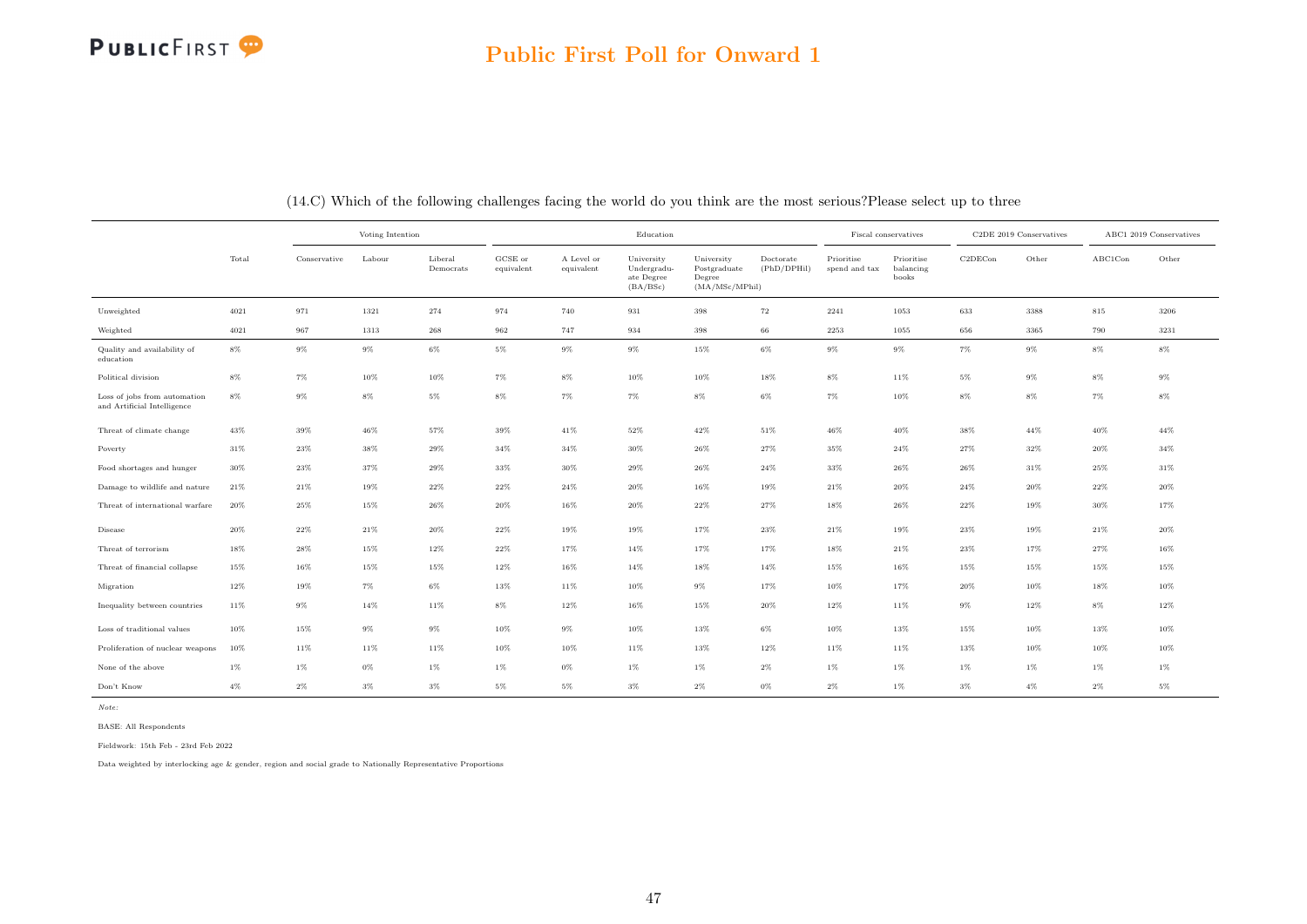

(15.A) If you had to choose, who do you think would make the better Prime Minister: current Prime MInister Boris Johnson, or Labour Leader Keir Starmer?

|               |       |        |               |               |                    |                  |                  | Region                         |               |               |          |       |                     |      |      | Social Grade   |      |
|---------------|-------|--------|---------------|---------------|--------------------|------------------|------------------|--------------------------------|---------------|---------------|----------|-------|---------------------|------|------|----------------|------|
|               | Total | London | South<br>East | South<br>West | East of<br>England | East<br>Midlands | West<br>Midlands | Yorkshire<br>and the<br>Humber | North<br>East | North<br>West | Scotland | Wales | Northern<br>Ireland | AB   | C1   | C <sub>2</sub> | DE   |
| Unweighted    | 4021  | 532    | 557           | 339           | 350                | 303              | 355              | 356                            | 175           | 474           | 311      | 202   | 67                  | 1120 | 1038 | 795            | 1054 |
| Weighted      | 4021  | 563    | 523           | 322           | 362                | 281              | 362              | 322                            | 161           | 442           | 362      | 201   | 120                 | 1082 | 1042 | 881            | 1002 |
| Boris Johnson | 45%   | 45%    | 51%           | 48%           | 51%                | 49%              | 46%              | 46\%                           | 43%           | 41\%          | 34%      | 35%   | 42%                 | 44%  | 42%  | 51%            | 43%  |
| Keir Starmer  | 55%   | 55%    | 49%           | 52%           | 49%                | 51\%             | 54%              | 54%                            | 57%           | 59%           | 66%      | 65%   | 58%                 | 56%  | 58%  | 49%            | 57%  |

Note:

BASE: All Respondents

Fieldwork: 15th Feb - 23rd Feb 2022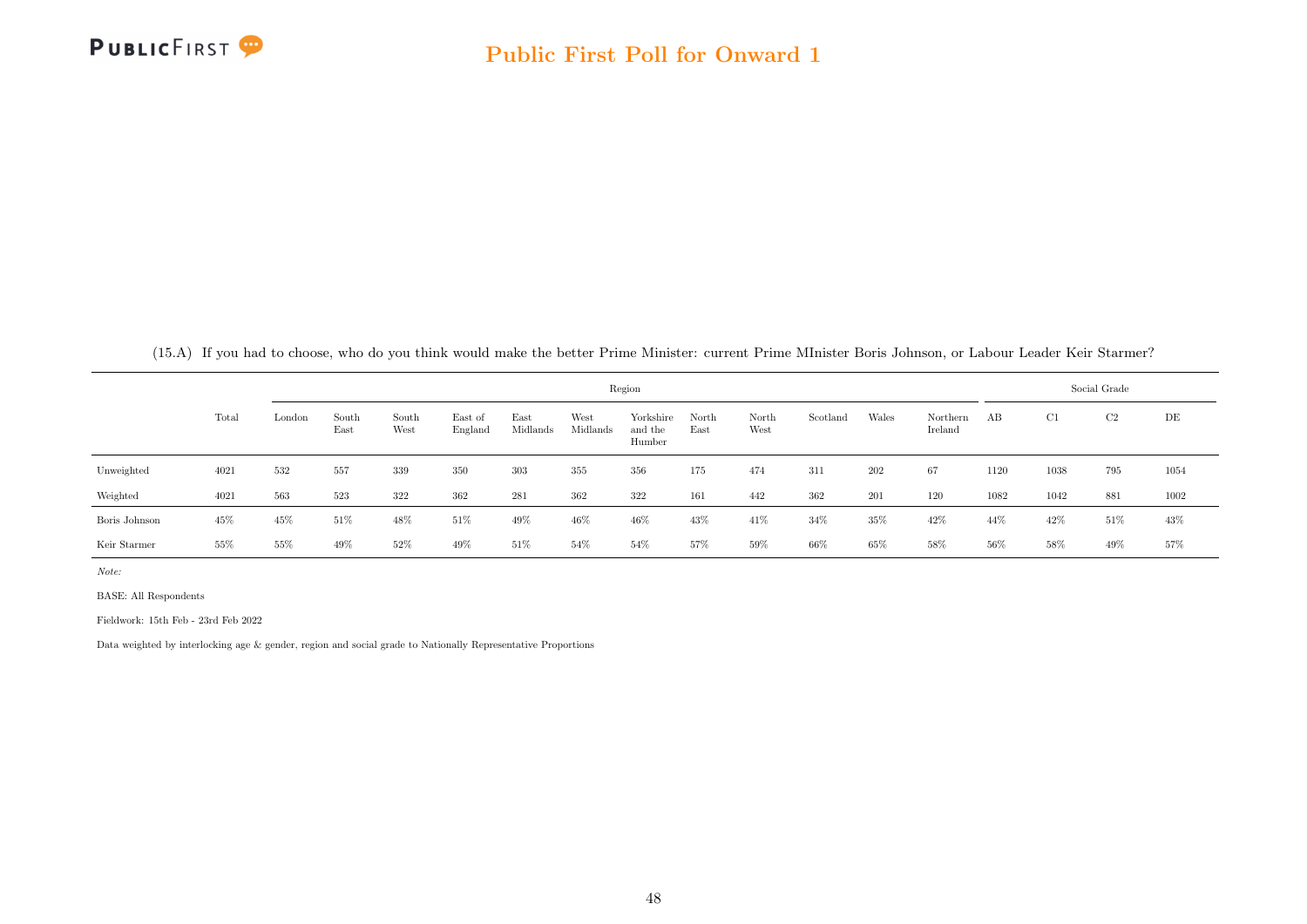#### Public First Poll for Onward 1

|               |       |      | Gender |       |       |       | Age       |       |       |       | $EU$ 2016 Vote |                   |      |                     | 2019                |                               |                   |
|---------------|-------|------|--------|-------|-------|-------|-----------|-------|-------|-------|----------------|-------------------|------|---------------------|---------------------|-------------------------------|-------------------|
|               | Total | Male | Female | 18-24 | 25-34 | 35-44 | $45 - 54$ | 55-64 | $65+$ | Leave | Remain         | I did not<br>vote |      | Conservative Labour | Liberal<br>Democrat | The<br><b>Brexit</b><br>Party | I did not<br>vote |
| Unweighted    | 4021  | 1880 | 2126   | 585   | 656   | 663   | 700       | 570   | 847   | 1514  | 1706           | 515               | 1449 | 1145                | 313                 | 99                            | 453               |
| Weighted      | 4021  | 1978 | 2028   | 566   | 685   | 682   | 682       | 564   | 842   | 1517  | 1720           | 506               | 1446 | 1137                | 306                 | 94                            | 449               |
| Boris Johnson | 45%   | 49%  | 41\%   | 40%   | 35%   | 41\%  | 43%       | 52%   | 56%   | 64%   | 30%            | 42\%              | 79%  | 14%                 | 25%                 | 64%                           | 39%               |
| Keir Starmer  | 55%   | 51\% | 59%    | 60%   | 65%   | 59%   | 57%       | 48%   | 44\%  | 36\%  | 70%            | 58%               | 21\% | 86%                 | 75%                 | 36%                           | 61\%              |

(15.B) If you had to choose, who do you think would make the better Prime Minister: current Prime MInister Boris Johnson, or Labour Leader Keir Starmer?

Note:

BASE: All Respondents

Fieldwork: 15th Feb - 23rd Feb 2022

Data weighted by interlocking age & gender, region and social grade to Nationally Representative Proportions

|               |       |     | Voting Intention    |         |                                 |                          | Education                                              |                                                             |                                   |                            | Fiscal conservatives             |         | C <sub>2</sub> DE 2019 Conservatives |               | ABC1 2019 Conservatives |
|---------------|-------|-----|---------------------|---------|---------------------------------|--------------------------|--------------------------------------------------------|-------------------------------------------------------------|-----------------------------------|----------------------------|----------------------------------|---------|--------------------------------------|---------------|-------------------------|
|               | Total |     | Conservative Labour | Liberal | GCSE or<br>Democrats equivalent | A Level or<br>equivalent | University<br>Under-<br>graduate<br>Degree<br>(BA/BSc) | University<br>Postgrad-<br>uate<br>Degree<br>(MA/MSc/MPhil) | Doctorate<br>(PhD/DPHil)spend and | Prioritise<br>$_{\rm tax}$ | Prioritise<br>balancing<br>books | C2DECon | Other                                | ABC1Con Other |                         |
| Unweighted    | 4021  | 971 | 1321                | 274     | 974                             | 740                      | 931                                                    | 398                                                         | 72                                | 2241                       | 1053                             | 633     | 3388                                 | 815           | 3206                    |
| Weighted      | 4021  | 967 | 1313                | 268     | 962                             | 747                      | 934                                                    | 398                                                         | 66                                | 2253                       | 1055                             | 656     | 3365                                 | 790           | 3231                    |
| Boris Johnson | 45%   | 94% | 12%                 | 25%     | 53%                             | 43%                      | 38%                                                    | 39%                                                         | 46%                               | 40%                        | 56%                              | 79%     | 38%                                  | 79%           | 37%                     |
| Keir Starmer  | 55%   | 6%  | 88%                 | 75%     | 47%                             | 57%                      | 62\%                                                   | 61\%                                                        | 54%                               | 60%                        | 44\%                             | 21\%    | 62%                                  | 21\%          | 63%                     |

#### (15.C) If you had to choose, who do you think would make the better Prime Minister: current Prime MInister Boris Johnson, or Labour Leader Keir Starmer?

Note:

BASE: All Respondents

Fieldwork: 15th Feb - 23rd Feb 2022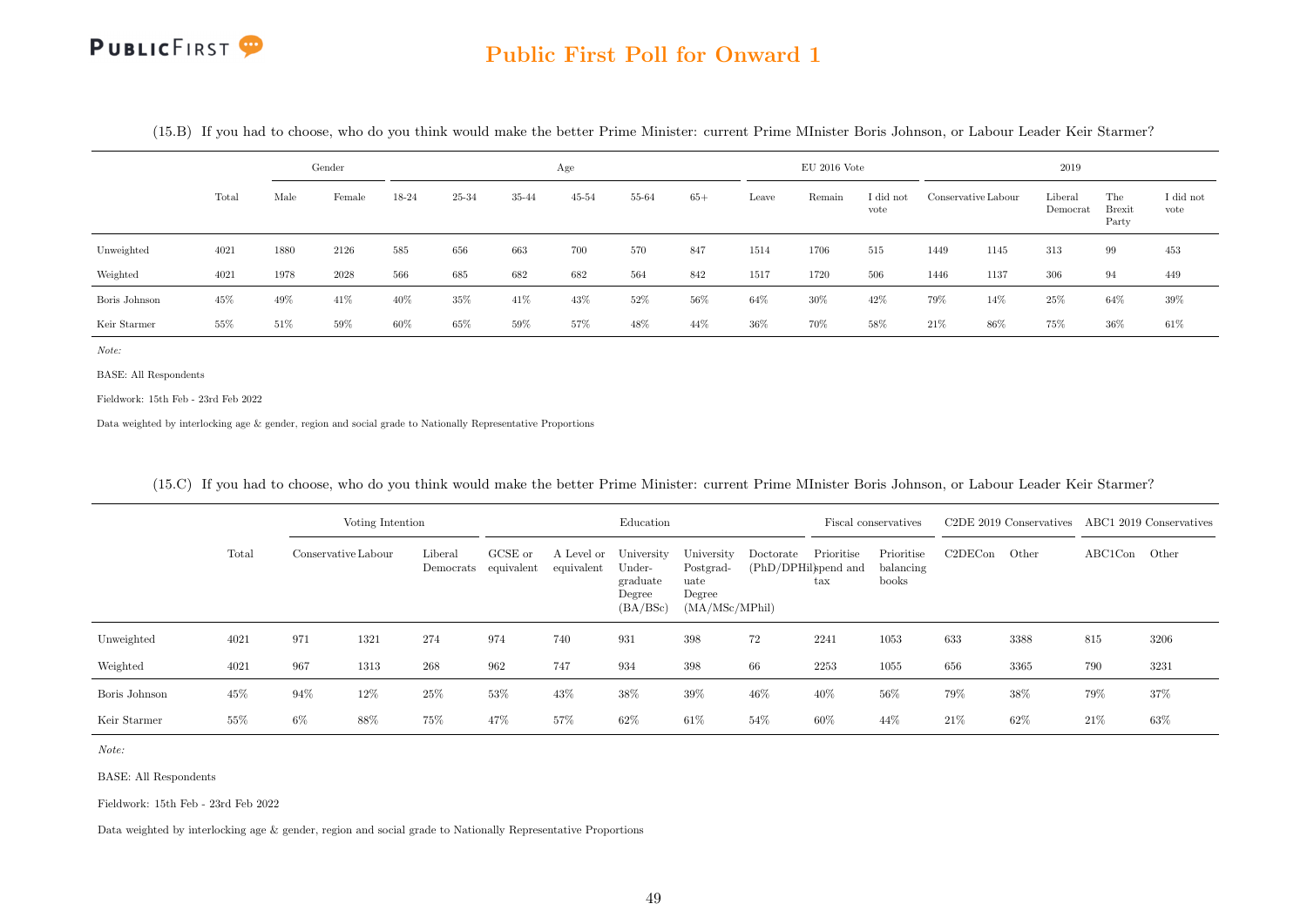

|  |  |  | $(16.A)$ Do you think Boris Johnson should resign as Prime Minister or carry on? |  |  |
|--|--|--|----------------------------------------------------------------------------------|--|--|
|--|--|--|----------------------------------------------------------------------------------|--|--|

|                                                       |       |        |               |               |                    |                  |                  |                                |               | Social Grade  |          |       |                     |        |      |     |      |
|-------------------------------------------------------|-------|--------|---------------|---------------|--------------------|------------------|------------------|--------------------------------|---------------|---------------|----------|-------|---------------------|--------|------|-----|------|
|                                                       | Total | London | South<br>East | South<br>West | East of<br>England | East<br>Midlands | West<br>Midlands | Yorkshire<br>and the<br>Humber | North<br>East | North<br>West | Scotland | Wales | Northern<br>Ireland | AB     | C1   | C2  | DE   |
| Unweighted                                            | 4020  | 532    | 557           | 339           | 350                | 303              | 355              | 355                            | 175           | 474           | 311      | 202   | 67                  | 1120   | 1038 | 795 | 1053 |
| Weighted                                              | 4020  | 563    | 523           | 322           | 362                | 281              | 362              | 321                            | 161           | 442           | 362      | 201   | 120                 | 1082   | 1042 | 881 | 1001 |
| Boris Johnson should<br>resign as Prime<br>Minister   | 57%   | 58%    | 52%           | 54%           | 50%                | 56%              | 52%              | 58%                            | 57%           | 58%           | 72%      | 59%   | 63%                 | 60%    | 59%  | 53% | 55%  |
| Boris Johnson should<br>carry on as Prime<br>Minister | 30%   | 32%    | 33%           | 32%           | 34\%               | 30%              | 31%              | 30%                            | 28\%          | 28%           | 17%      | 28\%  | $24\%$              | 29%    | 28%  | 34% | 27%  |
| Don't Know                                            | 13%   | 10%    | 15%           | 14%           | 16%                | 14%              | 17%              | 12%                            | 15%           | 14%           | 11%      | 13%   | 13%                 | $11\%$ | 13%  | 13% | 17%  |

Note:

BASE: Question randomly assigned to respondents

Fieldwork: 15th Feb - 23rd Feb 2022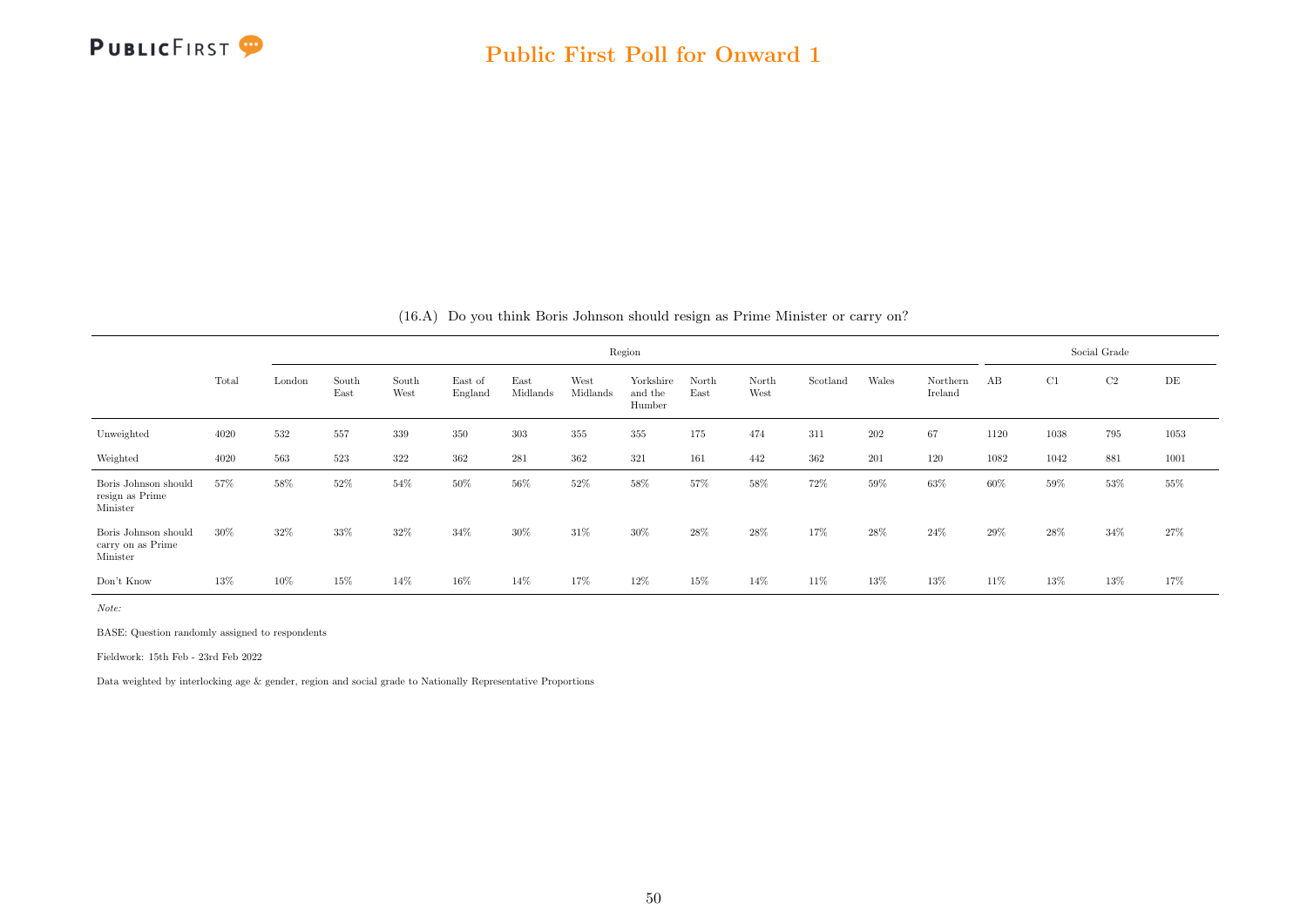

|                                                       |       |      | Gender |       |       |        | Age       |       |       |       | $EU$ 2016 Vote |                   |                     |      | 2019                |                               |                   |
|-------------------------------------------------------|-------|------|--------|-------|-------|--------|-----------|-------|-------|-------|----------------|-------------------|---------------------|------|---------------------|-------------------------------|-------------------|
|                                                       | Total | Male | Female | 18-24 | 25-34 | 35-44  | $45 - 54$ | 55-64 | $65+$ | Leave | Remain         | I did not<br>vote | Conservative Labour |      | Liberal<br>Democrat | The<br><b>Brexit</b><br>Party | I did not<br>vote |
| Unweighted                                            | 4020  | 1880 | 2125   | 585   | 655   | 663    | 700       | 570   | 847   | 1514  | 1705           | 515               | 1449                | 1144 | 313                 | 99                            | 453               |
| Weighted                                              | 4020  | 1978 | 2027   | 566   | 684   | 682    | 682       | 564   | 842   | 1517  | 1719           | 506               | 1446                | 1136 | 306                 | 94                            | 449               |
| Boris Johnson should<br>resign as Prime<br>Minister   | 57%   | 56%  | 58%    | 64%   | 66%   | 56%    | 57%       | 50%   | 51%   | 42%   | 71%            | 52%               | 31%                 | 82%  | 74%                 | 44%                           | 55%               |
| Boris Johnson should<br>carry on as Prime<br>Minister | 30%   | 33%  | $26\%$ | 21\%  | 22%   | $28\%$ | 29%       | 37%   | 39%   | 45%   | 20%            | 23%               | 57%                 | 10%  | 18%                 | 37%                           | $19\%$            |
| Don't Know                                            | 13%   | 11%  | 16%    | 16%   | 12%   | 16%    | 14%       | 14%   | 10%   | 12%   | $9\%$          | 25%               | 12%                 | 8%   | 8%                  | 19%                           | $26\%$            |

#### (16.B) Do you think Boris Johnson should resign as Prime Minister or carry on?

Note:

BASE: Question randomly assigned to respondents

Fieldwork: 15th Feb - 23rd Feb 2022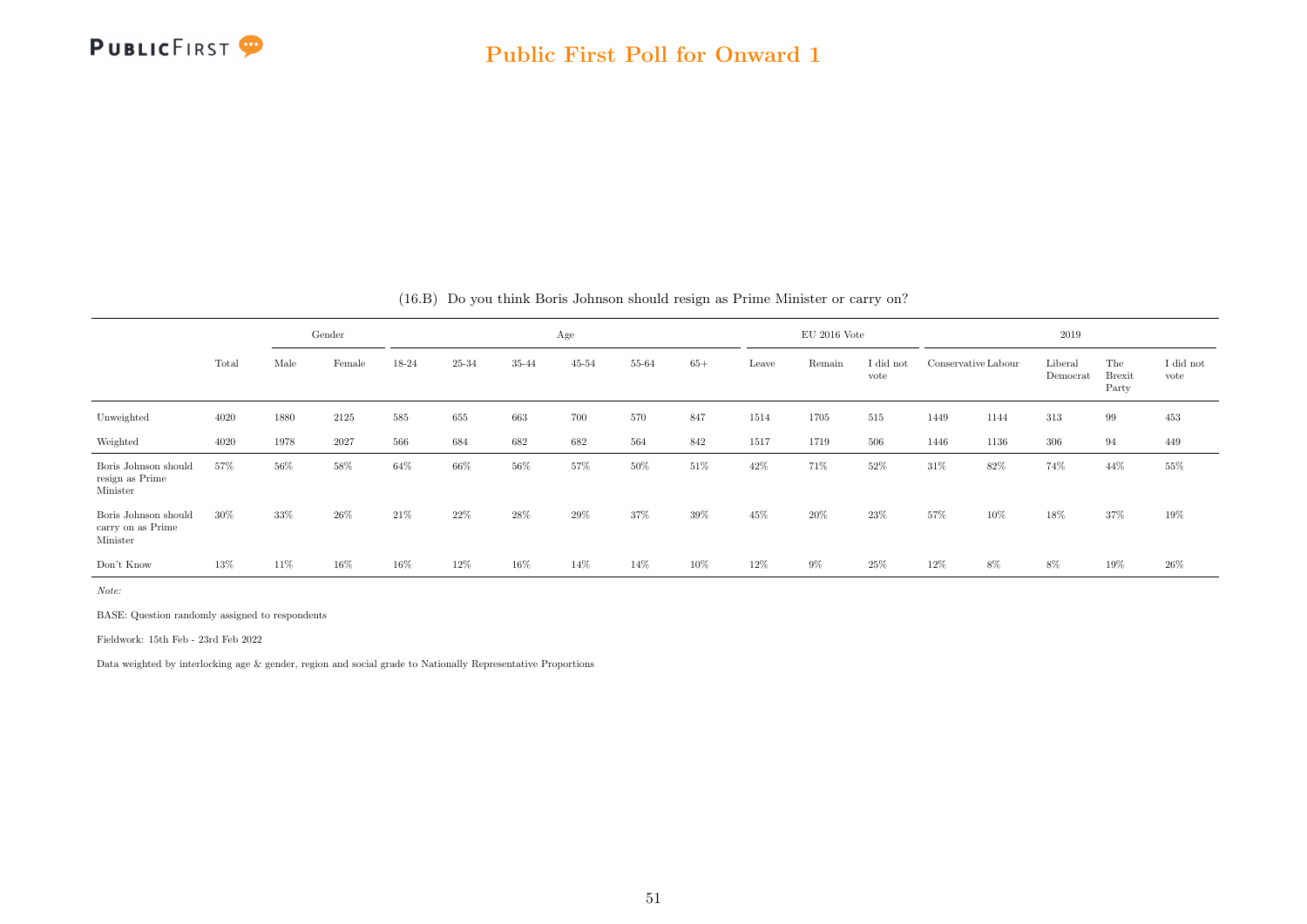

|                                                       |       |                     | Voting Intention |                      |                       |                          | Education                                              |                                                             |                                   |                            | Fiscal conservatives             |         | C2DE 2019 Conservatives ABC1 2019 Conservatives |               |      |
|-------------------------------------------------------|-------|---------------------|------------------|----------------------|-----------------------|--------------------------|--------------------------------------------------------|-------------------------------------------------------------|-----------------------------------|----------------------------|----------------------------------|---------|-------------------------------------------------|---------------|------|
|                                                       | Total | Conservative Labour |                  | Liberal<br>Democrats | GCSE or<br>equivalent | A Level or<br>equivalent | University<br>Under-<br>graduate<br>Degree<br>(BA/BSc) | University<br>Postgrad-<br>uate<br>Degree<br>(MA/MSc/MPhil) | Doctorate<br>(PhD/DPHil)spend and | Prioritise<br>$\text{tax}$ | Prioritise<br>balancing<br>books | C2DECon | Other                                           | ABC1Con Other |      |
| Unweighted                                            | 4020  | 971                 | 1320             | 274                  | $\mathbf{0}$          | $\overline{0}$           | 931                                                    | 398                                                         | 72                                | 2240                       | 1053                             | 633     | 3387                                            | 815           | 3205 |
| Weighted                                              | 4020  | 967                 | 1312             | $268\,$              | $\overline{0}$        | $\overline{0}$           | 934                                                    | 398                                                         | 66                                | 2252                       | 1055                             | 656     | 3365                                            | 790           | 3231 |
| Boris Johnson should<br>resign as Prime<br>Minister   | 57%   | 16%                 | 85%              | 75%                  | $51\%$                | 58%                      | 65%                                                    | 60%                                                         | 53%                               | 64%                        | 49%                              | 29%     | 62%                                             | 32%           | 63%  |
| Boris Johnson should<br>carry on as Prime<br>Minister | 30%   | 77%                 | $9\%$            | 18%                  | $34\%$                | 29%                      | $24\%$                                                 | 28%                                                         | 36%                               | 27%                        | 41\%                             | 59%     | 24%                                             | 55%           | 23%  |
| Don't Know                                            | 13%   | $7\%$               | $6\%$            | 7%                   | 16%                   | 13%                      | 11\%                                                   | 12%                                                         | 11\%                              | $9\%$                      | 10%                              | 12%     | 14%                                             | 12%           | 14%  |

#### (16.C) Do you think Boris Johnson should resign as Prime Minister or carry on?

Note:

BASE: Question randomly assigned to respondents

Fieldwork: 15th Feb - 23rd Feb 2022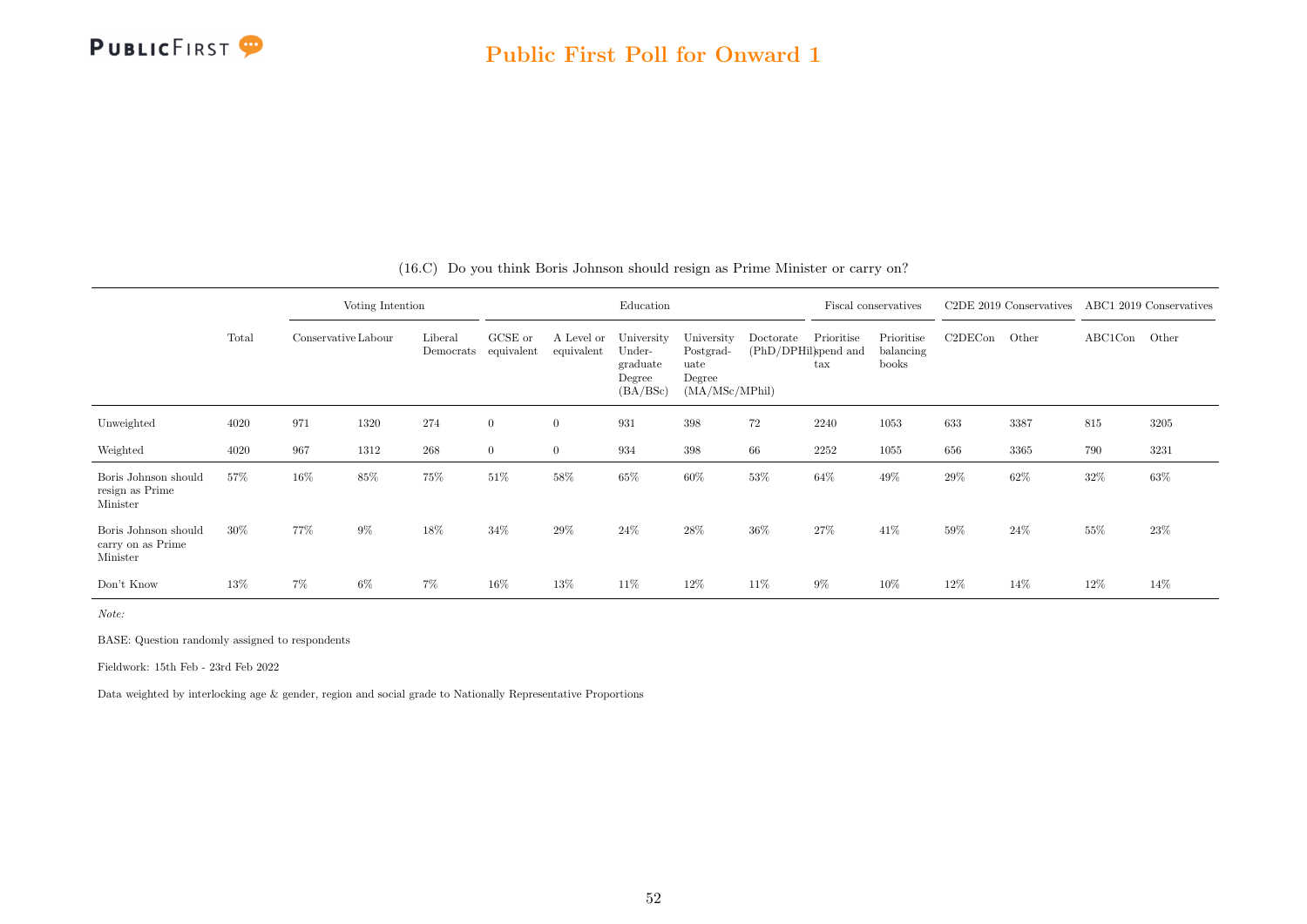#### Public First Poll for Onward 1

|                                                                                              |       |         |               |               |                    |                  |                  |                                |               |               | Social Grade |       |                     |        |        |        |           |
|----------------------------------------------------------------------------------------------|-------|---------|---------------|---------------|--------------------|------------------|------------------|--------------------------------|---------------|---------------|--------------|-------|---------------------|--------|--------|--------|-----------|
|                                                                                              | Total | London  | South<br>East | South<br>West | East of<br>England | East<br>Midlands | West<br>Midlands | Yorkshire<br>and the<br>Humber | North<br>East | North<br>West | Scotland     | Wales | Northern<br>Ireland | AB     | C1     | C2     | $\rm{DE}$ |
| Unweighted                                                                                   | 4021  | 532     | 557           | 339           | 350                | 303              | 355              | 356                            | 175           | 474           | 311          | 202   | 67                  | 1120   | 1038   | 795    | 1054      |
| Weighted                                                                                     | 4021  | $563\,$ | 523           | $322\,$       | 362                | 281              | $362\,$          | $322\,$                        | 161           | 442           | 362          | 201   | 120                 | 1082   | 1042   | 881    | 1002      |
| I would be much more<br>likely to vote<br>Conservative at the<br>next election               | 11\%  | 16%     | 12%           | 8%            | $10\%$             | $8\%$            | 12%              | $10\%$                         | $9\%$         | 10%           | $9\%$        | $8\%$ | 11%                 | 15%    | $9\%$  | 12%    | $8\%$     |
| I would be somewhat<br>more likely to vote<br>Conservative at the<br>next election           | 13%   | 19%     | 11\%          | 15%           | 12%                | 13%              | 15%              | 12%                            | 11%           | 12%           | 11%          | 11%   | $7\%$               | 17%    | 13%    | 12%    | 11%       |
| It would have no<br>impact, I would be just<br>as likely or unlikely to<br>vote Conservative | 48%   | 40%     | 48%           | 54%           | $52\%$             | 50%              | $47\%$           | 47%                            | 48%           | 48%           | $52\%$       | 48%   | 51%                 | $52\%$ | $51\%$ | $45\%$ | 44%       |
| I would be somewhat<br>less likely to vote<br>Conservative at the<br>next election           | $5\%$ | 6%      | 5%            | 5%            | 6%                 | $5\%$            | $6\%$            | $6\%$                          | $3\%$         | $4\%$         | $2\%$        | $6\%$ | $4\%$               | $3\%$  | $4\%$  | 6%     | 7%        |
| I would be much less<br>likely to vote<br>Conservative at the<br>next election               | 11%   | 10%     | 10%           | 6%            | 8%                 | $9\%$            | $9\%$            | 11%                            | 11\%          | 14%           | 16%          | 16%   | 11\%                | 7%     | 11\%   | 12%    | 13%       |
| Don't Know                                                                                   | 12%   | $9\%$   | 14\%          | 12%           | 13%                | 14%              | 11%              | 14%                            | 18%           | 11%           | 10%          | 11%   | 16%                 | 7%     | 13%    | 13%    | 17%       |

(17.A) Let us assume that Boris Johnson resigned as Prime Minister and was replaced by another leading member of the Conservative Government. Would you be more or less likely to vote Conservative at the next election, or would it make no difference?

Note:

BASE: All Respondents

Fieldwork: 15th Feb - 23rd Feb 2022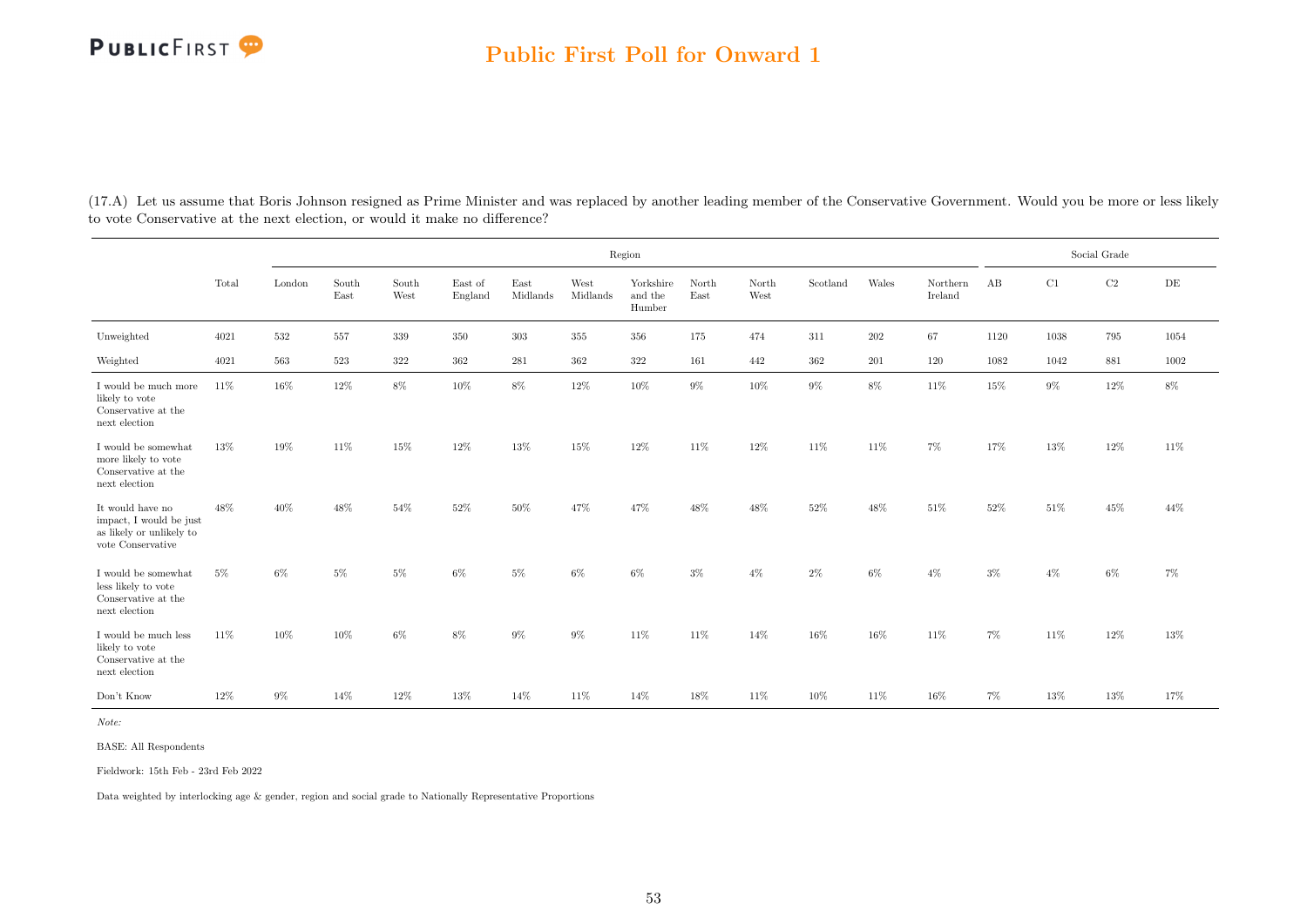#### Public First Poll for Onward 1

|                                                                                                     |       | Gender<br>Female<br>Male |       |         |         |        | Age    |        |         |        | $\rm EU$ 2016 Vote |                   |                     |       | $2019\,$            |                               |                   |
|-----------------------------------------------------------------------------------------------------|-------|--------------------------|-------|---------|---------|--------|--------|--------|---------|--------|--------------------|-------------------|---------------------|-------|---------------------|-------------------------------|-------------------|
|                                                                                                     | Total |                          |       | 18-24   | 25-34   | 35-44  | 45-54  | 55-64  | $65+$   | Leave  | Remain             | I did not<br>vote | Conservative Labour |       | Liberal<br>Democrat | The<br><b>Brexit</b><br>Party | I did not<br>vote |
| Unweighted                                                                                          | 4021  | 1880                     | 2126  | $585\,$ | 656     | 663    | 700    | 570    | 847     | 1514   | 1706               | $515\,$           | 1449                | 1145  | $313\,$             | 99                            | $453\,$           |
| Weighted                                                                                            | 4021  | 1978                     | 2028  | 566     | $685\,$ | 682    | 682    | 564    | $842\,$ | 1517   | 1720               | $506\,$           | 1446                | 1137  | 306                 | 94                            | 449               |
| I would be much more<br>likely to vote<br>Conservative at the<br>next election                      | 11\%  | 13%                      | $8\%$ | $12\%$  | $12\%$  | $13\%$ | $8\%$  | $10\%$ | $10\%$  | $13\%$ | $10\%$             | $6\%$             | $19\%$              | $6\%$ | $10\%$              | $5\%$                         | $3\%$             |
| I would be somewhat<br>more likely to vote<br>Conservative at the<br>next election                  | 13%   | 15%                      | 11%   | 15%     | 15%     | 16%    | 12%    | $9\%$  | 11%     | 14%    | 14%                | 10%               | 17%                 | 12%   | 18%                 | $4\%$                         | $9\%$             |
| It would have no<br>impact, I would be just<br>as likely or unlikely to<br>vote Conservative        | 48%   | 48%                      | 48%   | 35%     | $41\%$  | 42%    | $51\%$ | 57%    | 60%     | 47%    | $54\%$             | 41\%              | 45%                 | 54%   | 53%                 | 57%                           | 45%               |
| I would be somewhat<br>less likely to vote<br>Conservative at the<br>$\operatorname{next}$ election | 5%    | $4\%$                    | 6%    | 6%      | $7\%$   | $4\%$  | $5\%$  | $4\%$  | $4\%$   | $6\%$  | $4\%$              | $5\%$             | $5\%$               | $5\%$ | $4\%$               | 9%                            | $5\%$             |
| I would be much less<br>likely to vote<br>Conservative at the<br>next election                      | 11\%  | 10%                      | 12%   | 15%     | 13%     | 10%    | 12%    | 9%     | 7%      | $9\%$  | 12%                | 11%               | $4\%$               | 19%   | 10%                 | 15%                           | $9\%$             |
| Don't Know                                                                                          | 12%   | $9\%$                    | 15%   | 16%     | 13%     | 15%    | 12%    | 11%    | $8\%$   | 11%    | $6\%$              | 28%               | 10%                 | $5\%$ | $5\%$               | 10%                           | $30\%$            |

(17.B) Let us assume that Boris Johnson resigned as Prime Minister and was replaced by another leading member of the Conservative Government. Would you be more or less likely to vote Conservative at the next election, or would it make no difference?

Note:

BASE: All Respondents

Fieldwork: 15th Feb - 23rd Feb 2022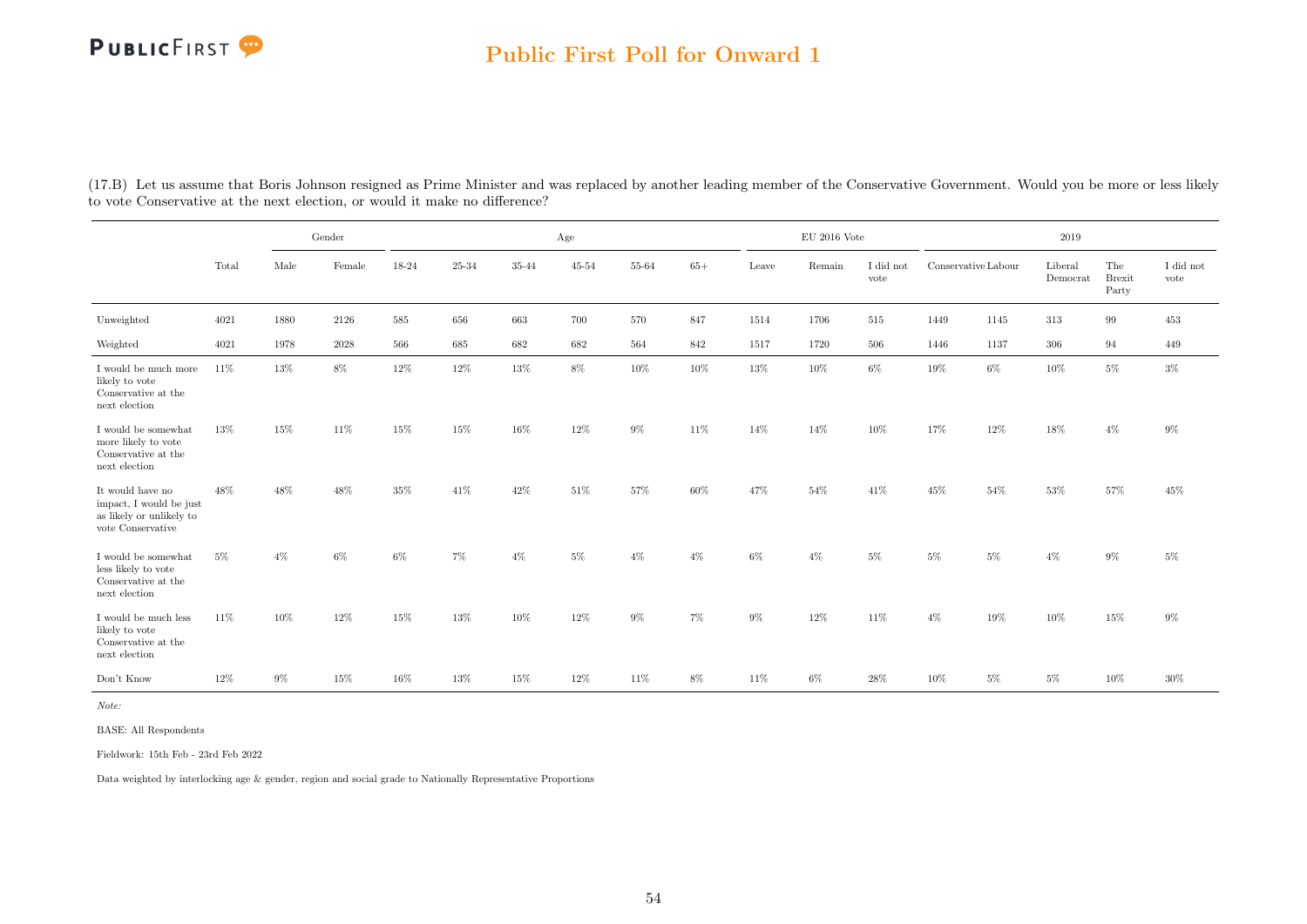### Public First Poll for Onward 1

(17.C) Let us assume that Boris Johnson resigned as Prime Minister and was replaced by another leading member of the Conservative Government. Would you be more or less likely to vote Conservative at the next election, or would it make no difference?

|                                                                                              |       |                     | Voting Intention |                                 |         |                          | Education                                              |                                                             |                                   | Fiscal conservatives |                                  |         | C2DE 2019 Conservatives |         | ABC1 2019 Conservatives |
|----------------------------------------------------------------------------------------------|-------|---------------------|------------------|---------------------------------|---------|--------------------------|--------------------------------------------------------|-------------------------------------------------------------|-----------------------------------|----------------------|----------------------------------|---------|-------------------------|---------|-------------------------|
|                                                                                              | Total | Conservative Labour |                  | Liberal<br>Democrats equivalent | GCSE or | A Level or<br>equivalent | University<br>Under-<br>graduate<br>Degree<br>(BA/BSc) | University<br>Postgrad-<br>uate<br>Degree<br>(MA/MSc/MPhil) | Doctorate<br>(PhD/DPHil)spend and | Prioritise<br>tax    | Prioritise<br>balancing<br>books | C2DECon | Other                   | ABC1Con | Other                   |
| Unweighted                                                                                   | 4021  | 971                 | 1321             | 274                             | 974     | 740                      | 931                                                    | $398\,$                                                     | 72                                | 2241                 | 1053                             | 633     | 3388                    | 815     | 3206                    |
| Weighted                                                                                     | 4021  | 967                 | 1313             | $268\,$                         | 962     | 747                      | 934                                                    | $398\,$                                                     | 66                                | $2253\,$             | 1055                             | 656     | 3365                    | 790     | 3231                    |
| I would be much more<br>likely to vote<br>Conservative at the<br>next election               | 11%   | $22\%$              | $6\%$            | $11\%$                          | $9\%$   | $9\%$                    | $11\%$                                                 | $19\%$                                                      | 18%                               | $11\%$               | 14%                              | 16%     | 10%                     | $21\%$  | $8\%$                   |
| I would be somewhat<br>more likely to vote<br>Conservative at the<br>next election           | 13%   | 14%                 | 13%              | $20\%$                          | 10%     | $12\%$                   | $15\%$                                                 | 18%                                                         | 10%                               | 14%                  | 15%                              | 16%     | 13%                     | 17%     | 12%                     |
| It would have no<br>impact, I would be just<br>as likely or unlikely to<br>vote Conservative | 48%   | 52%                 | $52\%$           | $52\%$                          | 48%     | 50%                      | $52\%$                                                 | $41\%$                                                      | 56%                               | $49\%$               | 49%                              | 45%     | 49%                     | 46%     | 49%                     |
| I would be somewhat<br>less likely to vote<br>Conservative at the<br>next election           | $5\%$ | $5\%$               | $5\%$            | 3%                              | $6\%$   | $5\%$                    | $4\%$                                                  | $4\%$                                                       | $4\%$                             | $5\%$                | 6%                               | 7%      | $5\%$                   | $4\%$   | $5\%$                   |
| I would be much less<br>likely to vote<br>Conservative at the<br>next election               | 11%   | $2\%$               | 19%              | $9\%$                           | 11%     | 12%                      | $9\%$                                                  | 10%                                                         | $9\%$                             | 12%                  | $9\%$                            | $5\%$   | 12%                     | $3\%$   | 13%                     |
| Don't Know                                                                                   | 12%   | $5\%$               | $5\%$            | $5\%$                           | 16%     | 13%                      | 8%                                                     | $9\%$                                                       | $4\%$                             | $8\%$                | 8%                               | 12%     | $12\%$                  | $9\%$   | 13%                     |

Note:

BASE: All Respondents

Fieldwork: 15th Feb - 23rd Feb 2022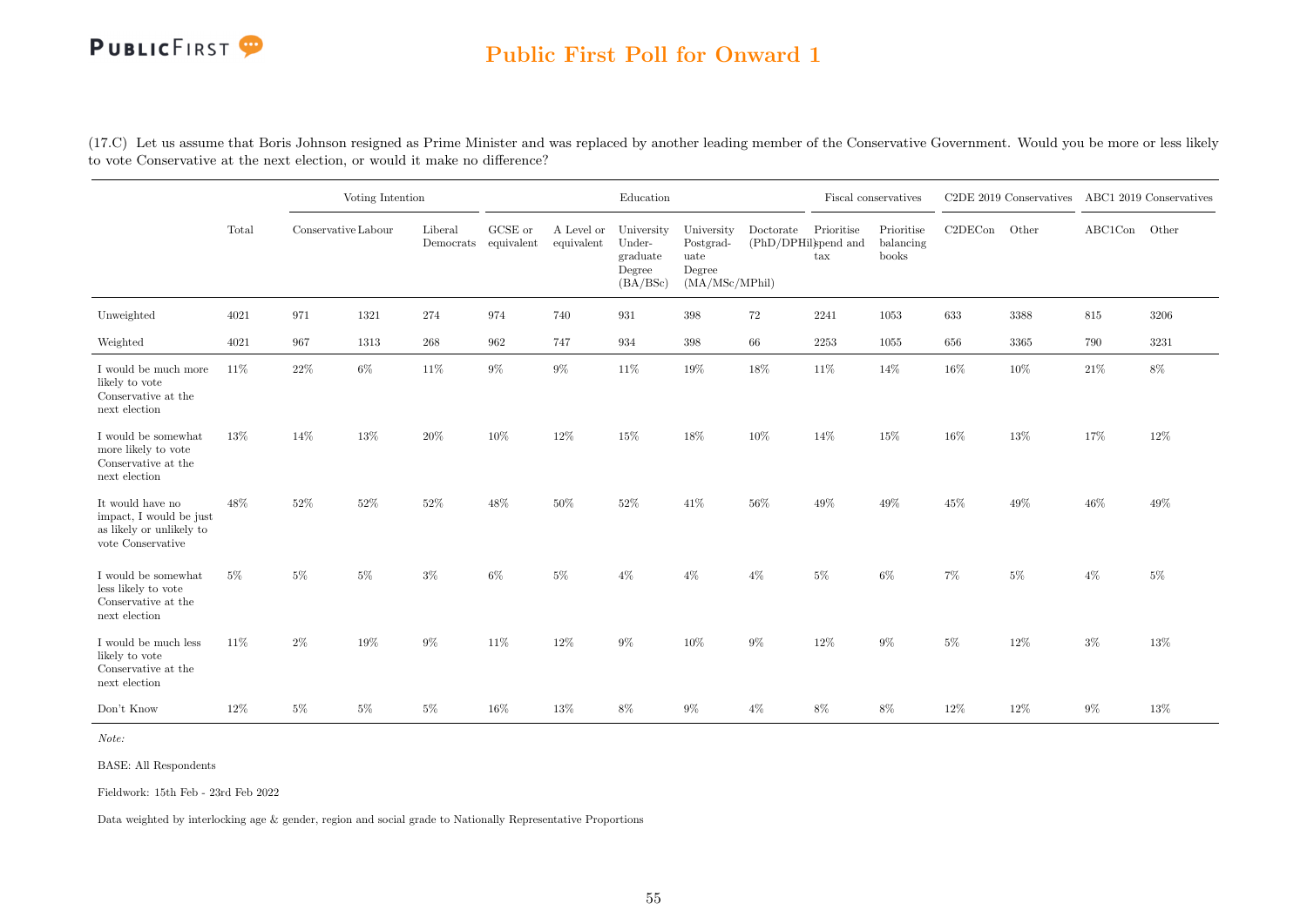(18.A) Let us assume that Boris Johnson resigned as Prime Minister and was replaced by another leading member of the Conservative Government.Who would you expect to vote for at the next election?

|                                          |        |        | Region<br>East of<br>East<br>West<br>South<br>South<br>Yorkshire<br>North<br>North<br>Scotland |        |         |          |          |                   |       |        |       |       |                     |       |       | Social Grade |       |
|------------------------------------------|--------|--------|------------------------------------------------------------------------------------------------|--------|---------|----------|----------|-------------------|-------|--------|-------|-------|---------------------|-------|-------|--------------|-------|
|                                          | Total  | London | East                                                                                           | West   | England | Midlands | Midlands | and the<br>Humber | East  | West   |       | Wales | Northern<br>Ireland | AB    | C1    | $\rm C2$     | DE    |
| Unweighted                               | 4021   | 532    | 557                                                                                            | 339    | 350     | 303      | $355\,$  | 356               | 175   | 474    | 311   | 202   | 67                  | 1120  | 1038  | 795          | 1054  |
| Weighted                                 | 4021   | 563    | 523                                                                                            | 322    | 362     | 281      | 362      | 322               | 161   | 442    | 362   | 201   | 120                 | 1082  | 1042  | 881          | 1002  |
| Conservative                             | $25\%$ | 26%    | 29%                                                                                            | $28\%$ | $30\%$  | $27\%$   | $25\%$   | $26\%$            | 18%   | $22\%$ | 19%   | 21\%  | 20%                 | 31%   | 24%   | 27%          | 19%   |
| Labour                                   | 31%    | 37%    | 24%                                                                                            | 27%    | 27%     | 33%      | 34%      | 36%               | 36%   | 41%    | 20%   | 33%   | 17%                 | 29%   | 34%   | 29%          | 33%   |
| Liberal Democrats                        | $7\%$  | 8%     | $9\%$                                                                                          | 10%    | 5%      | $9\%$    | $8\%$    | $4\%$             | $6\%$ | $5\%$  | 6%    | $9\%$ | $2\%$               | 10%   | $6\%$ | 6%           | $5\%$ |
| The Green Party                          | $6\%$  | 7%     | $6\%$                                                                                          | 8%     | 7%      | $4\%$    | 5%       | $6\%$             | 5%    | $6\%$  | $3\%$ | $5\%$ | $3\%$               | $6\%$ | $6\%$ | $5\%$        | $6\%$ |
| Reform UK $/$ The<br><b>Brexit Party</b> | $4\%$  | $4\%$  | $6\%$                                                                                          | $4\%$  | 7%      | $5\%$    | $4\%$    | $5\%$             | $7\%$ | $5\%$  | $2\%$ | $3\%$ | $0\%$               | $3\%$ | $3\%$ | $6\%$        | $6\%$ |
| Another party                            | $5\%$  | 1%     | 1%                                                                                             | $1\%$  | 1%      | $2\%$    | $1\%$    | $1\%$             | 1%    | $1\%$  | 32%   | $8\%$ | 40%                 | $5\%$ | $6\%$ | $6\%$        | $5\%$ |
| $\rm I$ would not vote                   | $5\%$  | 5%     | $6\%$                                                                                          | 5%     | 5%      | $4\%$    | $4\%$    | $4\%$             | $7\%$ | $4\%$  | $5\%$ | $5\%$ | $9\%$               | $3\%$ | $4\%$ | 6%           | $6\%$ |
| Don't Know                               | 16%    | 12%    | 19%                                                                                            | 18%    | 18%     | 16%      | 19%      | 17%               | 19%   | 15%    | 13%   | 16%   | 10%                 | 12%   | 17%   | 16%          | 20%   |

Note:

BASE: All Respondents

Fieldwork: 15th Feb - 23rd Feb 2022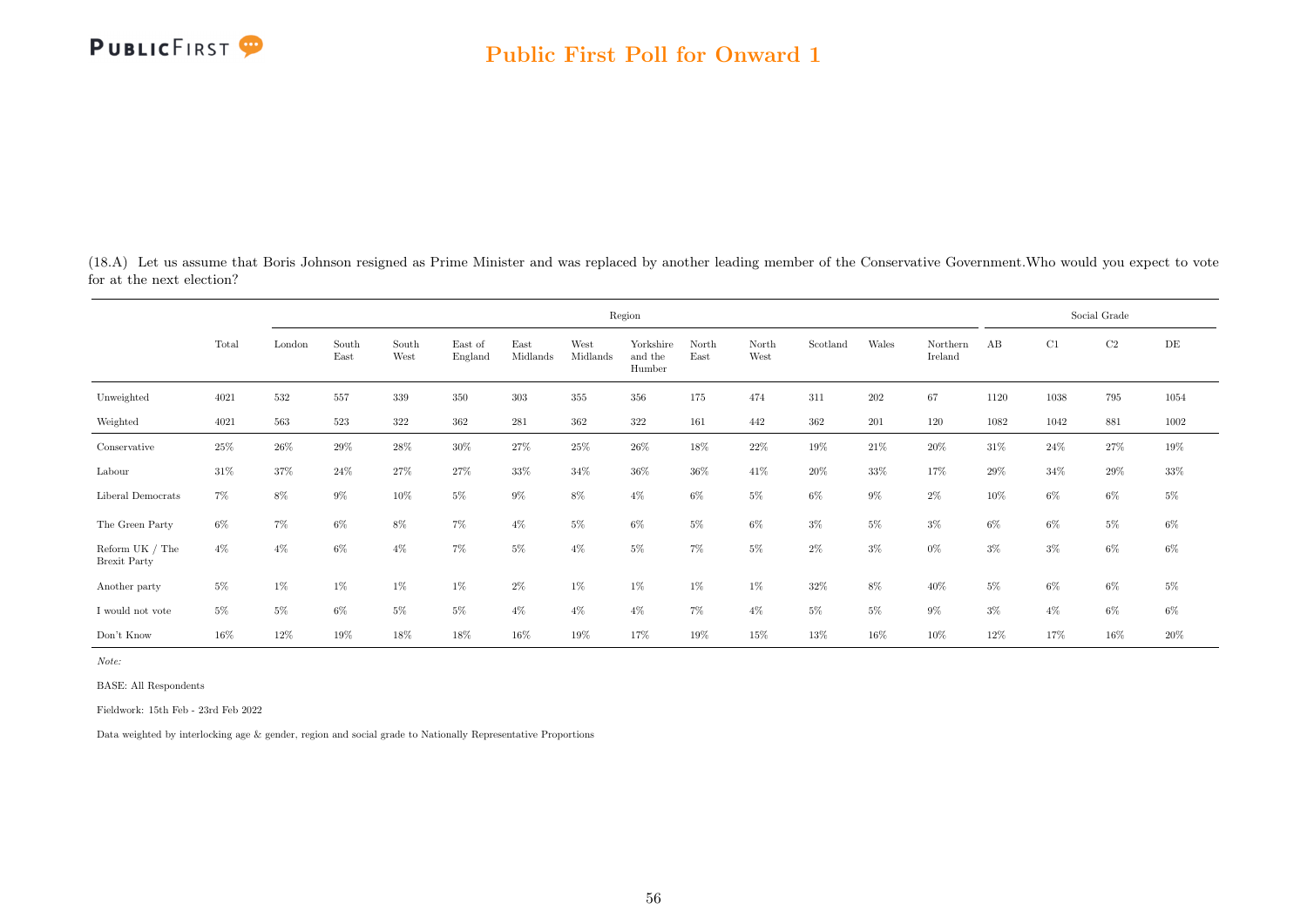#### Public First Poll for Onward 1

(18.B) Let us assume that Boris Johnson resigned as Prime Minister and was replaced by another leading member of the Conservative Government.Who would you expect to vote for at the next election?

|                                          |        |        | Gender |       |       |       | Age       |       |       |       | $\rm EU$ 2016 Vote |                   |                     |       | 2019                |                               |                   |
|------------------------------------------|--------|--------|--------|-------|-------|-------|-----------|-------|-------|-------|--------------------|-------------------|---------------------|-------|---------------------|-------------------------------|-------------------|
|                                          | Total  | Male   | Female | 18-24 | 25-34 | 35-44 | $45 - 54$ | 55-64 | $65+$ | Leave | Remain             | I did not<br>vote | Conservative Labour |       | Liberal<br>Democrat | The<br><b>Brexit</b><br>Party | I did not<br>vote |
| Unweighted                               | 4021   | 1880   | 2126   | 585   | 656   | 663   | 700       | 570   | 847   | 1514  | 1706               | 515               | 1449                | 1145  | 313                 | 99                            | 453               |
| Weighted                                 | 4021   | 1978   | 2028   | 566   | 685   | 682   | 682       | 564   | 842   | 1517  | 1720               | 506               | 1446                | 1137  | 306                 | 94                            | 449               |
| Conservative                             | $25\%$ | $30\%$ | 21\%   | 14%   | 17%   | 21%   | 22%       | 31\%  | 42%   | 40%   | 19%                | 11%               | 61\%                | $4\%$ | $5\%$               | $10\%$                        | $7\%$             |
| Labour                                   | 31%    | 29%    | 33%    | 44%   | 44%   | 31\%  | 30%       | 22%   | 19%   | 20%   | 42%                | 27%               | 8%                  | 79%   | 18%                 | 8%                            | $20\%$            |
| Liberal Democrats                        | $7\%$  | 7%     | 7%     | $7\%$ | 6%    | $9\%$ | $6\%$     | $5\%$ | 8%    | $4\%$ | 11%                | $6\%$             | $2\%$               | $3\%$ | 54%                 | $1\%$                         | $5\%$             |
| The Green Party                          | $6\%$  | 5%     | $6\%$  | 7%    | 8%    | 8%    | $5\%$     | $5\%$ | $2\%$ | $4\%$ | $7\%$              | $6\%$             | $2\%$               | $4\%$ | $4\%$               | $4\%$                         | $5\%$             |
| Reform UK $/$ The<br><b>Brexit Party</b> | $4\%$  | 6%     | $3\%$  | $4\%$ | $4\%$ | $3\%$ | $5\%$     | $5\%$ | $4\%$ | $9\%$ | $1\%$              | $2\%$             | $5\%$               | $1\%$ | $1\%$               | $56\%$                        | $3\%$             |
| Another party                            | $5\%$  | 6%     | 5%     | $4\%$ | 5%    | 6%    | $7\%$     | $6\%$ | $5\%$ | $4\%$ | $7\%$              | $4\%$             | $1\%$               | $1\%$ | $1\%$               | $3\%$                         | $4\%$             |
| I would not vote                         | $5\%$  | $4\%$  | $6\%$  | $6\%$ | $6\%$ | $5\%$ | $6\%$     | $5\%$ | $3\%$ | $3\%$ | $2\%$              | $18\%$            | $2\%$               | $1\%$ | $1\%$               | $3\%$                         | $28\%$            |
| Don't Know                               | 16%    | 12%    | 20%    | 14%   | 12%   | 17%   | 19%       | 20%   | 16%   | 17%   | 11%                | 25%               | 18%                 | $6\%$ | 14%                 | 15%                           | 28%               |

Note:

BASE: All Respondents

Fieldwork: 15th Feb - 23rd Feb 2022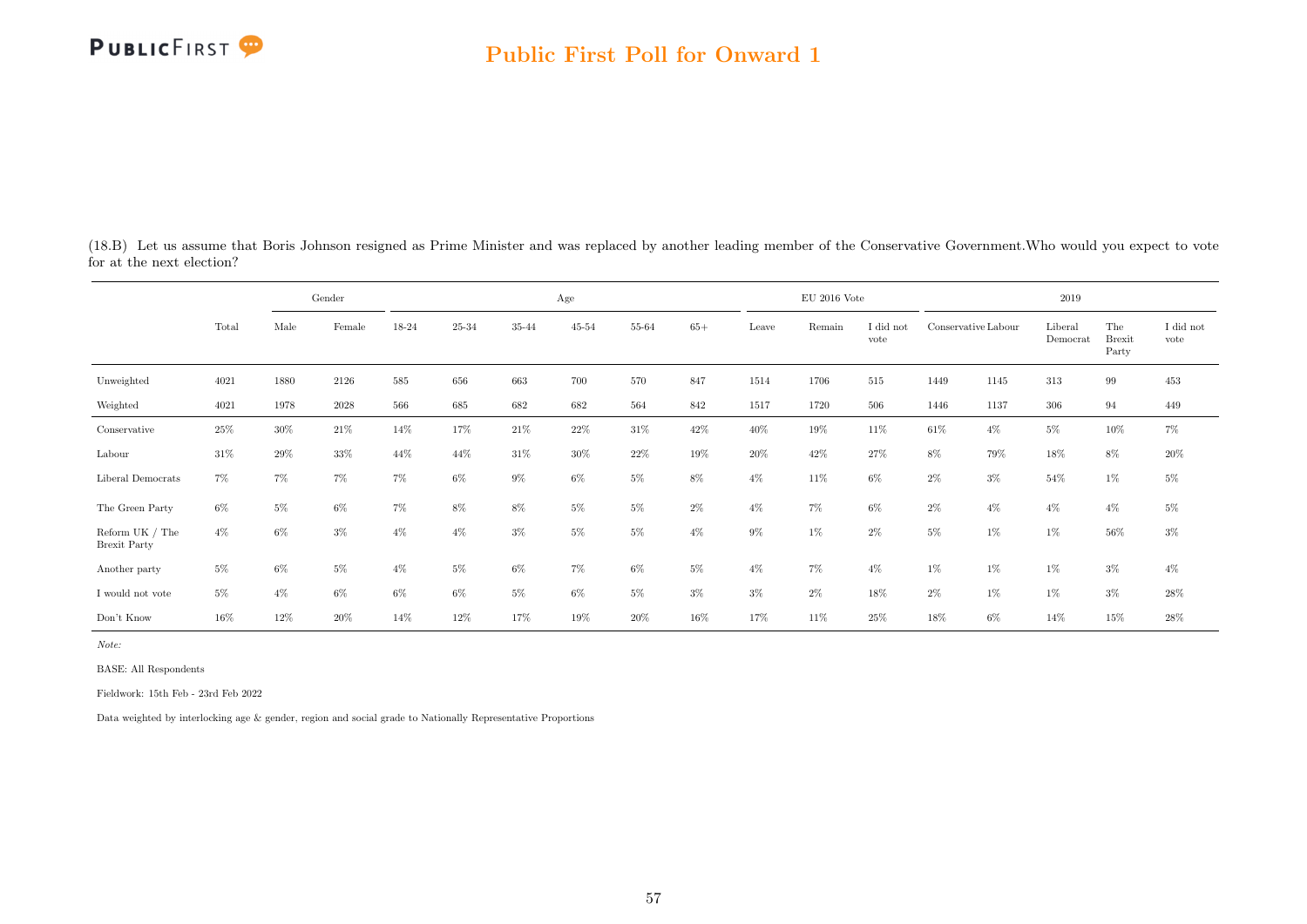| (18.C) Let us assume that Boris Johnson resigned as Prime Minister and was replaced by another leading member of the Conservative Government. Who would you expect to vote |  |  |  |  |  |
|----------------------------------------------------------------------------------------------------------------------------------------------------------------------------|--|--|--|--|--|
| for at the next election?                                                                                                                                                  |  |  |  |  |  |

|                                          |        | Voting Intention    |       |                      |                               |                          | Education                                              |                                                             |                                   |                                    | Fiscal conservatives             |         | C2DE 2019 Conservatives |         | ABC1 2019 Conservatives |
|------------------------------------------|--------|---------------------|-------|----------------------|-------------------------------|--------------------------|--------------------------------------------------------|-------------------------------------------------------------|-----------------------------------|------------------------------------|----------------------------------|---------|-------------------------|---------|-------------------------|
|                                          | Total  | Conservative Labour |       | Liberal<br>Democrats | ${\rm GCSE}$ or<br>equivalent | A Level or<br>equivalent | University<br>Under-<br>graduate<br>Degree<br>(BA/BSc) | University<br>Postgrad-<br>uate<br>Degree<br>(MA/MSc/MPhil) | Doctorate<br>(PhD/DPHil)spend and | Prioritise<br>$\operatorname{tax}$ | Prioritise<br>balancing<br>books | C2DECon | Other                   | ABC1Con | Other                   |
| Unweighted                               | 4021   | 971                 | 1321  | 274                  | 974                           | 740                      | 931                                                    | 398                                                         | $72\,$                            | 2241                               | 1053                             | 633     | 3388                    | 815     | 3206                    |
| Weighted                                 | 4021   | 967                 | 1313  | 268                  | 962                           | 747                      | 934                                                    | 398                                                         | 66                                | 2253                               | 1055                             | 656     | 3365                    | 790     | 3231                    |
| Conservative                             | $25\%$ | $83\%$              | $4\%$ | $7\%$                | 27%                           | 23%                      | 23%                                                    | 23\%                                                        | $27\%$                            | 23\%                               | 37%                              | $56\%$  | $19\%$                  | 66%     | 15%                     |
| Labour                                   | $31\%$ | $2\%$               | 88%   | $3\%$                | 28\%                          | 36%                      | 35%                                                    | $33\%$                                                      | $30\%$                            | 37%                                | 23%                              | $9\%$   | $36\%$                  | $7\%$   | 37%                     |
| Liberal Democrats                        | 7%     | $2\%$               | $1\%$ | 83%                  | $4\%$                         | $6\%$                    | 10%                                                    | 11\%                                                        | $12\%$                            | 7%                                 | $9\%$                            | $3\%$   | 8%                      | $2\%$   | $8\%$                   |
| The Green Party                          | 6%     | 1%                  | $1\%$ | $2\%$                | $5\%$                         | $5\%$                    | 6%                                                     | 8%                                                          | $5\%$                             | $6\%$                              | $5\%$                            | $2\%$   | 6%                      | $2\%$   | 7%                      |
| Reform UK $/$ The<br><b>Brexit Party</b> | $4\%$  | $2\%$               | $1\%$ | 1%                   | $7\%$                         | $4\%$                    | $2\%$                                                  | 3%                                                          | $5\%$                             | $4\%$                              | $5\%$                            | $7\%$   | $4\%$                   | $4\%$   | $5\%$                   |
| Another party                            | $5\%$  | 1%                  | $0\%$ | $0\%$                | $5\%$                         | $4\%$                    | $6\%$                                                  | $7\%$                                                       | $9\%$                             | 7%                                 | $4\%$                            | $2\%$   | 6%                      | 1%      | 7%                      |
| I would not vote                         | $5\%$  | $2\%$               | $1\%$ | $0\%$                | 7%                            | $7\%$                    | $3\%$                                                  | $4\%$                                                       | $2\%$                             | $4\%$                              | $4\%$                            | $2\%$   | $6\%$                   | $2\%$   | $6\%$                   |
| Don't Know                               | 16%    | 8%                  | $5\%$ | $4\%$                | 19%                           | 15%                      | 14%                                                    | 10%                                                         | 10%                               | 13%                                | 12%                              | 20%     | 15%                     | 17%     | 16%                     |

Note:

BASE: All Respondents

Fieldwork: 15th Feb - 23rd Feb 2022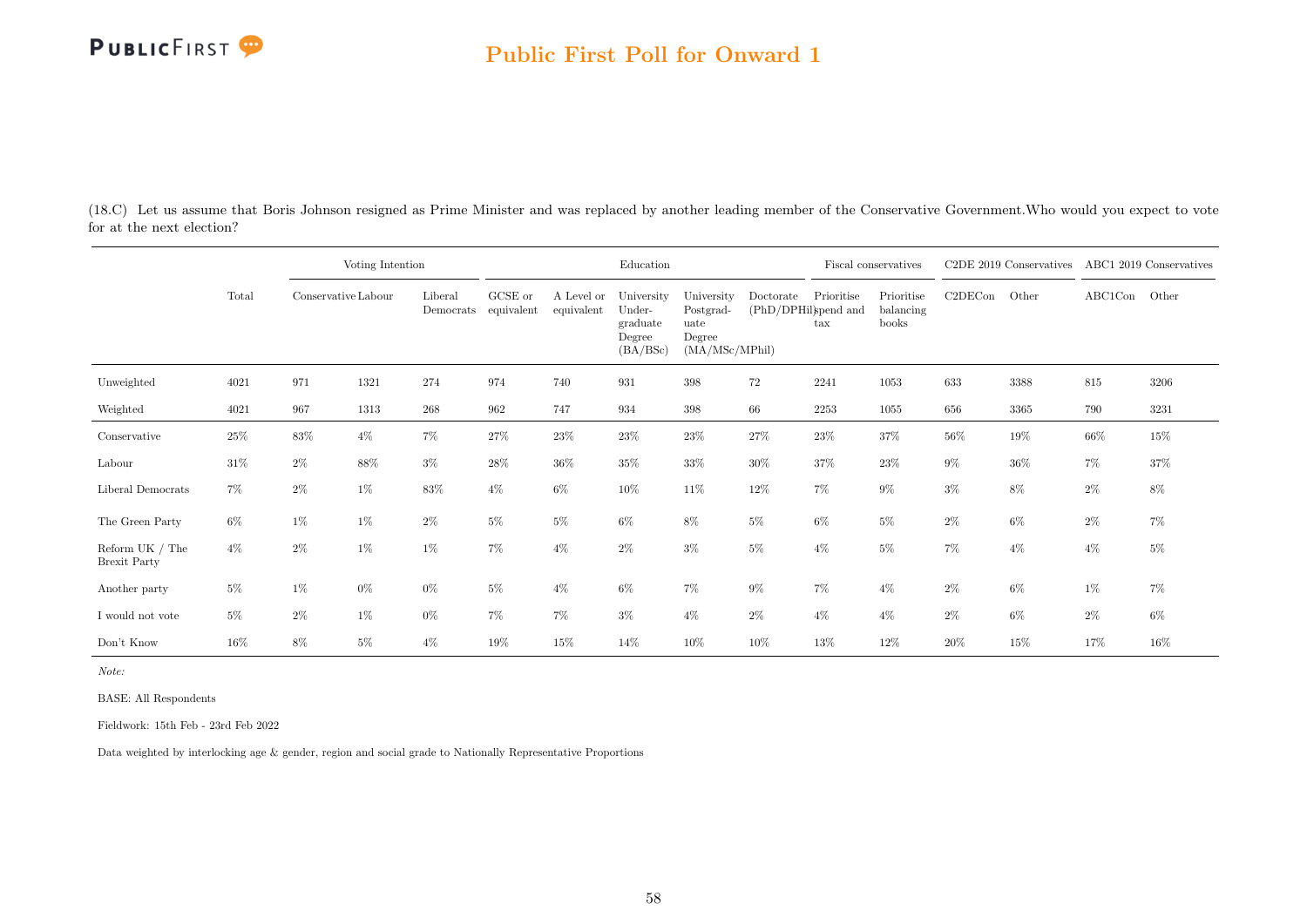### Public First Poll for Onward 1

|                                                    |       |         |            |            |                    |               |                  | Region                      |            |            |          |           |                     |                      |       | Social Grade |           |
|----------------------------------------------------|-------|---------|------------|------------|--------------------|---------------|------------------|-----------------------------|------------|------------|----------|-----------|---------------------|----------------------|-------|--------------|-----------|
|                                                    | Total | London  | South East | South West | East of<br>England | East Midlands | West<br>Midlands | Yorkshire and<br>the Humber | North East | North West | Scotland | Wales     | Northern<br>Ireland | $\mathbf A\mathbf B$ | C1    | $_{\rm C2}$  | $\rm{DE}$ |
| Unweighted                                         | 4021  | $532\,$ | 557        | $339\,$    | $350\,$            | 303           | 355              | $356\,$                     | 175        | 474        | 311      | $\bf 202$ | 67                  | 1120                 | 1038  | 795          | 1054      |
| Weighted                                           | 4021  | 563     | 523        | $322\,$    | 362                | 281           | 362              | $322\,$                     | 161        | 442        | 362      | 201       | 120                 | 1082                 | 1042  | 881          | 1002      |
| Access to good pensions                            | $9\%$ | 7%      | 10%        | 10%        | $8\%$              | $8\%$         | $8\%$            | $8\%$                       | $9\%$      | $9\%$      | $9\%$    | 12%       | 11%                 | 8%                   | $9\%$ | 10%          | $8\%$     |
| Number of people on welfare                        | $8\%$ | $9\%$   | $9\%$      | $9\%$      | 5%                 | $7\%$         | 6%               | $7\%$                       | 11%        | 10%        | $9\%$    | $8\%$     | 8%                  | 9%                   | $7\%$ | 10%          | $7\%$     |
| Threat of terrorism                                | $7\%$ | $9\%$   | $5\%$      | $9\%$      | 8%                 | $10\%$        | 6%               | $6\%$                       | $6\%$      | 10%        | 5%       | 6%        | $2\%$               | 8%                   | $6\%$ | $8\%$        | $7\%$     |
| Quality / cost of public<br>transport              | $6\%$ | $9\%$   | $5\%$      | $6\%$      | $5\%$              | $4\%$         | $7\%$            | $5\%$                       | $5\%$      | 7%         | $2\%$    | $6\%$     | $5\%$               | 7%                   | $5\%$ | $5\%$        | $6\%$     |
| Quality of and access to schools<br>/ universities | 6%    | 10%     | $3\%$      | $6\%$      | $4\%$              | $5\%$         | $4\%$            | $8\%$                       | $6\%$      | $6\%$      | $5\%$    | $4\%$     | 4%                  | 7%                   | $6\%$ | $5\%$        | $4\%$     |
| Cost of living                                     | 59%   | $48\%$  | 61%        | 57%        | $64\%$             | $56\%$        | $61\%$           | $64\%$                      | 61%        | 58%        | 63%      | 62%       | 63%                 | 53%                  | 61%   | 58%          | $63\%$    |
| State of Britain's Armed Forces                    | $5\%$ | 7%      | $4\%$      | $5\%$      | $3\%$              | 5%            | $3\%$            | $4\%$                       | $5\%$      | $4\%$      | $4\%$    | $4\%$     | $4\%$               | $5\%$                | $4\%$ | $6\%$        | $3\%$     |
| Quality of the NHS                                 | 43%   | $35\%$  | 40%        | 46%        | 46%                | $42\%$        | $42\%$           | 47%                         | 33%        | 47%        | 43%      | 46%       | 52%                 | 45%                  | 42%   | $41\%$       | $42\%$    |
| State of the economy                               | 32%   | 27%     | 31%        | 35%        | 31%                | 35%           | 34%              | 37%                         | 31%        | 25%        | 37%      | 35%       | 32%                 | 34%                  | 33%   | $30\%$       | 30%       |
| Threat of climate change                           | 24%   | $23\%$  | 24%        | 20%        | 33%                | $22\%$        | 25%              | 20%                         | 18%        | 22%        | 30%      | 20%       | 21%                 | 28%                  | 25%   | 21%          | 20%       |
| Levels of immigration                              | 18%   | 14%     | 20%        | 17%        | 21%                | 17%           | 22%              | 21%                         | 25%        | 20%        | 10%      | 19%       | $9\%$               | 15%                  | 15%   | $22\%$       | 22%       |
| Level of taxation                                  | 18%   | 19%     | 21%        | 15%        | 18%                | 16%           | 18%              | 17%                         | 18%        | 18%        | 18%      | 22%       | 15%                 | 20%                  | 20%   | 17%          | 16%       |
| Britain leaving the EU                             | 15%   | 20%     | 13%        | 15%        | 11%                | 14%           | 18%              | 12%                         | 14%        | 12%        | 20%      | 17%       | 18%                 | 20%                  | 15%   | 15%          | 11%       |
| Availability of housing                            | 15%   | 20%     | 12%        | 18%        | 13%                | $16\%$        | 15%              | 10%                         | 13%        | 16%        | 10%      | 13%       | $20\%$              | 12%                  | 14%   | 16%          | 17%       |
| Levels of crime                                    | 14%   | 19%     | 14%        | 11%        | 11%                | 16%           | 17%              | 15%                         | $14\%$     | 17%        | $9\%$    | 10%       | 5%                  | 12%                  | 13%   | 17%          | 15%       |
| None of the above                                  | $2\%$ | $1\%$   | $1\%$      | $2\%$      | $1\%$              | $2\%$         | $0\%$            | $1\%$                       | $3\%$      | $1\%$      | $2\%$    | $2\%$     | 6%                  | 2%                   | $1\%$ | $1\%$        | $2\%$     |
| Don't Know                                         | $4\%$ | $4\%$   | $5\%$      | $5\%$      | $3\%$              | 5%            | $5\%$            | $5\%$                       | $6\%$      | $4\%$      | $3\%$    | $3\%$     | $4\%$               | 2%                   | $4\%$ | $4\%$        | $6\%$     |

(19.A) Thinking about the next General Election, which of the following would be most important for a political party to focus on in order to get your vote?Please select up to three

Note:

BASE: All Respondents Fieldwork: 15th Feb - 23rd Feb 2022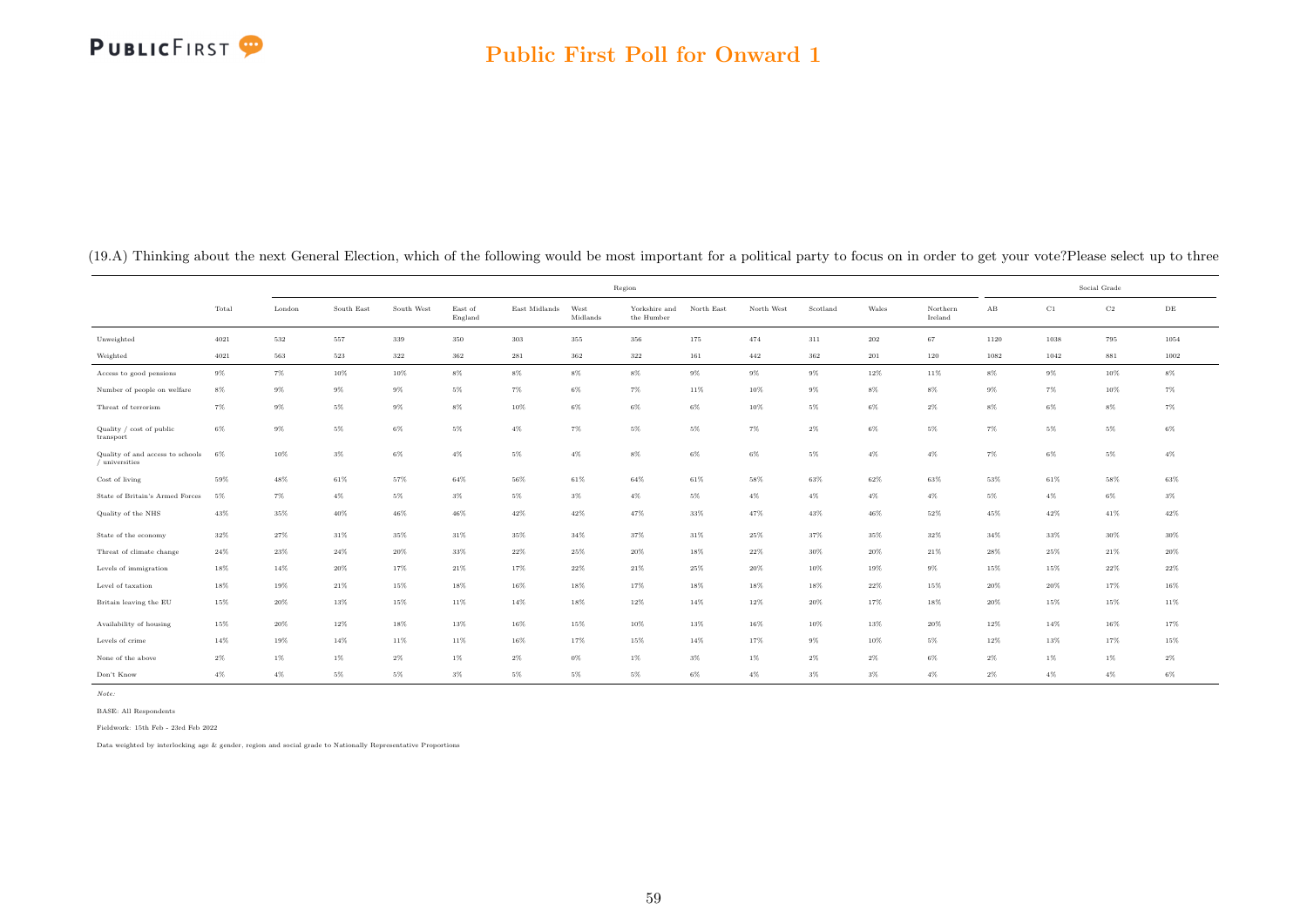#### Public First Poll for Onward 1

|                                                    |        |        | Gender |        |           |        | $_{\rm Age}$ |        |        |        | $\mathrm{EU}$ 2016 Vote |                |              |        | 2019                |                     |                |
|----------------------------------------------------|--------|--------|--------|--------|-----------|--------|--------------|--------|--------|--------|-------------------------|----------------|--------------|--------|---------------------|---------------------|----------------|
|                                                    | Total  | Male   | Female | 18-24  | $25 - 34$ | 35-44  | $45 - 54$    | 55-64  | $65+$  | Leave  | Remain                  | I did not vote | Conservative | Labour | Liberal<br>Democrat | The Brexit<br>Party | I did not vote |
| Unweighted                                         | 4021   | 1880   | 2126   | 585    | 656       | 663    | 700          | 570    | 847    | 1514   | 1706                    | 515            | 1449         | 1145   | 313                 | 99                  | 453            |
| Weighted                                           | 4021   | 1978   | 2028   | 566    | 685       | 682    | 682          | 564    | 842    | 1517   | 1720                    | 506            | 1446         | 1137   | 306                 | 94                  | 449            |
| Access to good pensions                            | $9\%$  | $9\%$  | $9\%$  | $6\%$  | $8\%$     | $6\%$  | $8\%$        | $11\%$ | $13\%$ | $9\%$  | $9\%$                   | $8\%$          | $9\%$        | $9\%$  | $9\%$               | $4\%$               | $9\%$          |
| Number of people on welfare                        | $8\%$  | $9\%$  | $8\%$  | $8\%$  | $9\%$     | $8\%$  | $6\%$        | $8\%$  | $9\%$  | $9\%$  | $8\%$                   | $6\%$          | 10%          | $7\%$  | $8\%$               | $9\%$               | $7\%$          |
| Threat of terrorism                                | $7\%$  | $7\%$  | $7\%$  | $9\%$  | $10\%$    | $8\%$  | $6\%$        | $6\%$  | $5\%$  | $8\%$  | $7\%$                   | $5\%$          | $9\%$        | $6\%$  | $7\%$               | 15%                 | $5\%$          |
| Quality / cost of public<br>transport              | $6\%$  | 6%     | $5\%$  | $11\%$ | $7\%$     | $7\%$  | $4\%$        | $4\%$  | $3\%$  | 5%     | $6\%$                   | 6%             | $4\%$        | $7\%$  | $6\%$               | $2\%$               | $5\%$          |
| Quality of and access to schools<br>/ universities | 6%     | $5\%$  | $6\%$  | $9\%$  | $9\%$     | $7\%$  | $4\%$        | $2\%$  | $3\%$  | $4\%$  | $6\%$                   | $6\%$          | $5\%$        | $7\%$  | $7\%$               | $2\%$               | $5\%$          |
| Cost of living                                     | 59%    | 52%    | 65%    | 52%    | 61%       | 65%    | 66%          | 58%    | 53%    | 57%    | 61%                     | 59%            | 55%          | 62%    | 61%                 | 63%                 | 63%            |
| State of Britain's Armed Forces                    | 5%     | 6%     | $3\%$  | $7\%$  | 5%        | 5%     | $3\%$        | $4\%$  | 5%     | $6\%$  | $4\%$                   | $2\%$          | 6%           | $4\%$  | $4\%$               | $5\%$               | $2\%$          |
| Quality of the NHS                                 | 43%    | $40\%$ | 46%    | 32%    | 35%       | 36%    | 42%          | 52%    | 56%    | $44\%$ | 46%                     | 34%            | 43%          | 48%    | 46%                 | 29%                 | $36\%$         |
| State of the economy                               | $32\%$ | $34\%$ | 30%    | $23\%$ | $26\%$    | $28\%$ | $32\%$       | 39%    | $41\%$ | 35%    | $32\%$                  | 27%            | 39%          | $26\%$ | 39%                 | $30\%$              | $29\%$         |
| Threat of climate change                           | 24%    | 23%    | 25%    | 25%    | 22%       | $23\%$ | 24%          | 24%    | 25%    | 19%    | 29%                     | 21%            | 19%          | 27%    | 33%                 | 18%                 | 19%            |
| Levels of immigration                              | 18%    | 20%    | 16%    | $8\%$  | 11%       | 12%    | 19%          | 25%    | 29%    | 34%    | $8\%$                   | 11%            | 31%          | $9\%$  | 6%                  | 49%                 | 14%            |
| Level of taxation                                  | 18%    | 20%    | 17%    | 20%    | $24\%$    | $21\%$ | $18\%$       | 16%    | 13%    | 19%    | 18%                     | 19%            | $20\%$       | 18%    | 20%                 | 17%                 | 19%            |
| Britain leaving the EU                             | $15\%$ | $17\%$ | 13%    | $14\%$ | 15%       | $16\%$ | $18\%$       | 15%    | 14%    | 11%    | $21\%$                  | 11%            | $11\%$       | $18\%$ | 28%                 | $11\%$              | $14\%$         |
| Availability of housing                            | 15%    | $14\%$ | 15%    | $21\%$ | $20\%$    | $15\%$ | $12\%$       | 11%    | 10%    | $12\%$ | $16\%$                  | 16%            | 11%          | $20\%$ | $12\%$              | $9\%$               | 17%            |
| Levels of crime                                    | $14\%$ | $15\%$ | $14\%$ | $15\%$ | 11%       | $14\%$ | $15\%$       | $14\%$ | $15\%$ | 17%    | $12\%$                  | 14%            | 17%          | 13%    | 10%                 | 26%                 | $14\%$         |
| None of the above                                  | $2\%$  | 2%     | $1\%$  | $1\%$  | $1\%$     | $2\%$  | $2\%$        | $2\%$  | 1%     | $1\%$  | $1\%$                   | $4\%$          | $1\%$        | 1%     | $1\%$               | $0\%$               | 5%             |
| Don't Know                                         | 4%     | $4\%$  | 5%     | $8\%$  | $6\%$     | $5\%$  | $4\%$        | $3\%$  | $2\%$  | $2\%$  | $2\%$                   | 9%             | $2\%$        | $4\%$  | 1%                  | $0\%$               | $9\%$          |

#### (19.B) Thinking about the next General Election, which of the following would be most important for a political party to focus on in order to get your vote?Please select up to three

Note:

BASE: All Respondents

Fieldwork: 15th Feb - 23rd Feb 2022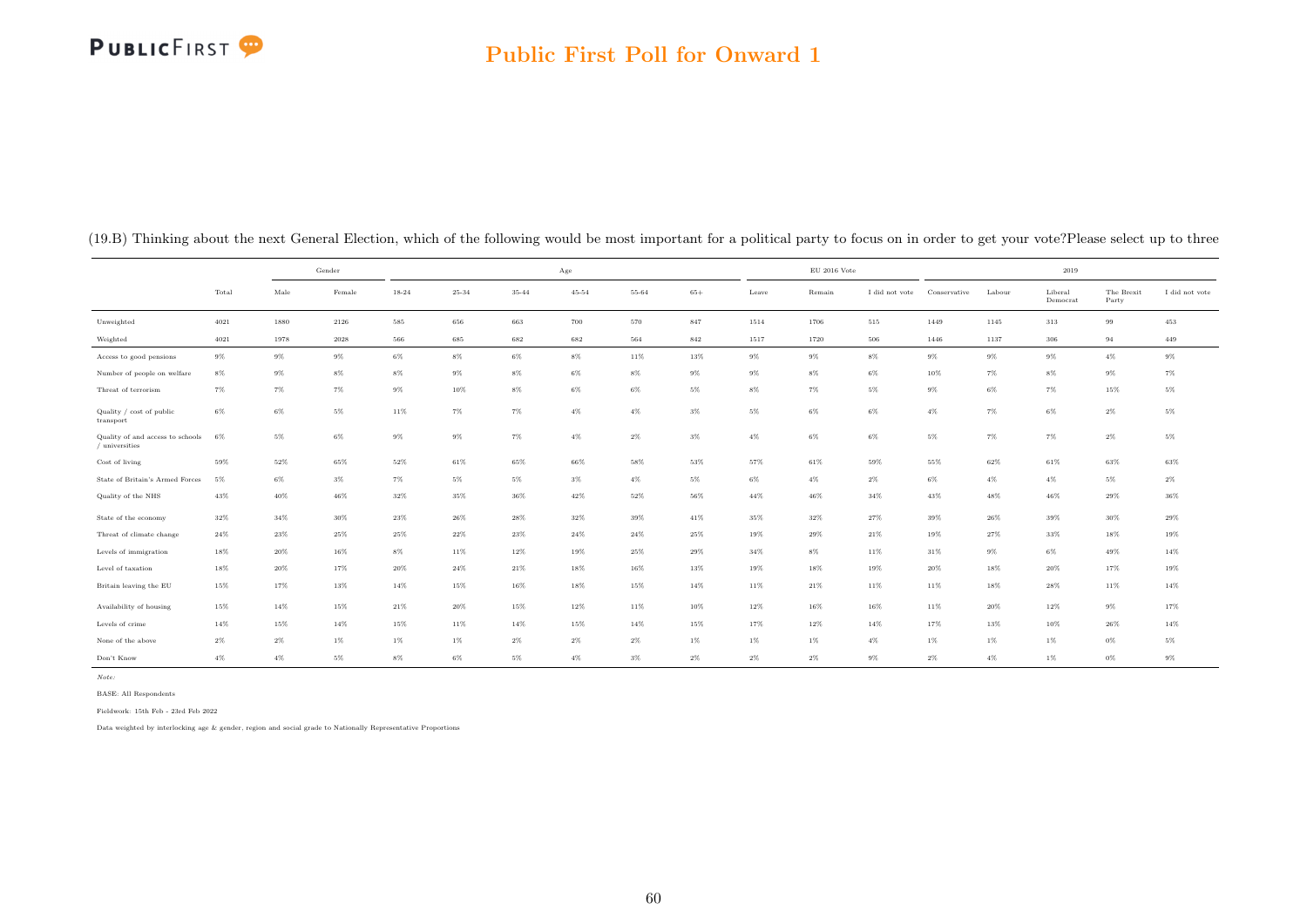# **PUBLICFIRST**

### Public First Poll for Onward 1

(19.C) Thinking about the next General Election, which of the following would be most important for a political party to focus on in order to get your vote?Please select up to three

|                                                    |        |              | Voting Intention |                      |                       |                          | Education                                           |                                                        |                          |                             | Fiscal conservatives             |         | C2DE 2019 Conservatives |         | ABC1 2019 Conservatives |
|----------------------------------------------------|--------|--------------|------------------|----------------------|-----------------------|--------------------------|-----------------------------------------------------|--------------------------------------------------------|--------------------------|-----------------------------|----------------------------------|---------|-------------------------|---------|-------------------------|
|                                                    | Total  | Conservative | Labour           | Liberal<br>Democrats | GCSE or<br>equivalent | A Level or<br>equivalent | University<br>Undergradu-<br>ate Degree<br>(BA/BSc) | University<br>Postgraduate<br>Degree<br>(MA/MSc/MPhil) | Doctorate<br>(PhD/DPHil) | Prioritise<br>spend and tax | Prioritise<br>balancing<br>books | C2DECon | Other                   | ABC1Con | Other                   |
| Unweighted                                         | 4021   | 971          | 1321             | 274                  | 974                   | 740                      | 931                                                 | 398                                                    | 72                       | 2241                        | 1053                             | 633     | 3388                    | 815     | 3206                    |
| Weighted                                           | 4021   | 967          | 1313             | $\boldsymbol{268}$   | 962                   | 747                      | 934                                                 | 398                                                    | $_{\rm 66}$              | 2253                        | 1055                             | 656     | 3365                    | 790     | 3231                    |
| Access to good pensions                            | $9\%$  | $9\%$        | $9\%$            | 10%                  | 10%                   | $6\%$                    | $9\%$                                               | $8\%$                                                  | 15%                      | $9\%$                       | $9\%$                            | 10%     | $9\%$                   | $8\%$   | $9\%$                   |
| Number of people on welfare                        | $8\%$  | 11%          | $7\%$            | $8\%$                | $8\%$                 | $9\%$                    | $9\%$                                               | $9\%$                                                  | $9\%$                    | $8\%$                       | 10%                              | $8\%$   | $8\%$                   | $11\%$  | $8\%$                   |
| Threat of terrorism                                | $7\%$  | $9\%$        | $6\%$            | $8\%$                | $8\%$                 | $7\%$                    | $6\%$                                               | $7\%$                                                  | 10%                      | $7\%$                       | $8\%$                            | $9\%$   | $7\%$                   | $9\%$   | $7\%$                   |
| Quality / cost of public<br>transport              | $6\%$  | $5\%$        | $7\%$            | $7\%$                | $4\%$                 | $6\%$                    | $7\%$                                               | $9\%$                                                  | $14\%$                   | $6\%$                       | $6\%$                            | $4\%$   | $6\%$                   | $4\%$   | $6\%$                   |
| Quality of and access to schools<br>/ universities | 6%     | $5\%$        | $7\%$            | $5\%$                | $3\%$                 | $9\%$                    | $5\%$                                               | 10%                                                    | $8\%$                    | $6\%$                       | $5\%$                            | $3\%$   | $6\%$                   | $6\%$   | $6\%$                   |
| Cost of living                                     | 59%    | $51\%$       | 63%              | 57%                  | 59%                   | 59%                      | 60%                                                 | 52%                                                    | 56%                      | 64%                         | 51%                              | 60%     | $59\%$                  | 51%     | $61\%$                  |
| State of Britain's Armed Forces                    | 5%     | $6\%$        | $4\%$            | $7\%$                | $4\%$                 | $3\%$                    | $4\%$                                               | $7\%$                                                  | $9\%$                    | $4\%$                       | $7\%$                            | $6\%$   | $4\%$                   | $6\%$   | $4\%$                   |
| Quality of the NHS                                 | 43%    | $42\%$       | 47%              | 43%                  | 45%                   | 39%                      | 44%                                                 | 41%                                                    | 38%                      | 48%                         | 37%                              | 41%     | 43%                     | 43%     | $43\%$                  |
| State of the economy                               | 32%    | $40\%$       | $29\%$           | 38%                  | 30%                   | 32%                      | $33\%$                                              | $32\%$                                                 | 24%                      | 31%                         | 38%                              | $36\%$  | $31\%$                  | $41\%$  | 30%                     |
| Threat of climate change                           | $24\%$ | 19%          | 25%              | 35%                  | 19%                   | 25%                      | $29\%$                                              | 26%                                                    | $32\%$                   | $26\%$                      | 23%                              | 19%     | 25%                     | 19%     | 25%                     |
| Levels of immigration                              | 18%    | $31\%$       | $9\%$            | $9\%$                | 25%                   | 14%                      | 13%                                                 | 12%                                                    | 10%                      | 16%                         | 24%                              | 37%     | 14%                     | 26%     | 16%                     |
| Level of taxation                                  | 18%    | $20\%$       | 19%              | 19%                  | 17%                   | 17%                      | $21\%$                                              | $21\%$                                                 | 26%                      | 21%                         | 18%                              | 17%     | 19%                     | 22%     | 18%                     |
| Britain leaving the EU                             | 15%    | $12\%$       | 17%              | 29%                  | 11%                   | $14\%$                   | 18%                                                 | 23%                                                    | 20%                      | 16%                         | 17%                              | $10\%$  | 16%                     | 11%     | 16%                     |
| Availability of housing                            | 15%    | $12\%$       | $20\%$           | 11%                  | 13%                   | 19%                      | 15%                                                 | 16%                                                    | 17%                      | 15%                         | 14%                              | 14%     | 15%                     | $8\%$   | 16%                     |
| Levels of crime                                    | 14%    | 17%          | 13%              | 12%                  | 17%                   | 16%                      | $9\%$                                               | $13\%$                                                 | 15%                      | 14%                         | 15%                              | 17%     | 13%                     | 16%     | 14%                     |
| None of the above                                  | $2\%$  | $1\%$        | $1\%$            | $1\%$                | $2\%$                 | $2\%$                    | $1\%$                                               | $1\%$                                                  | $2\%$                    | $1\%$                       | $1\%$                            | $1\%$   | $2\%$                   | $1\%$   | $2\%$                   |
| Don't Know                                         | $4\%$  | $2\%$        | $3\%$            | $2\%$                | $5\%$                 | $5\%$                    | $2\%$                                               | $3\%$                                                  | $3\%$                    | $2\%$                       | $1\%$                            | $2\%$   | $5\%$                   | $2\%$   | $5\%$                   |

Note:

BASE: All Respondents

Fieldwork: 15th Feb - 23rd Feb 2022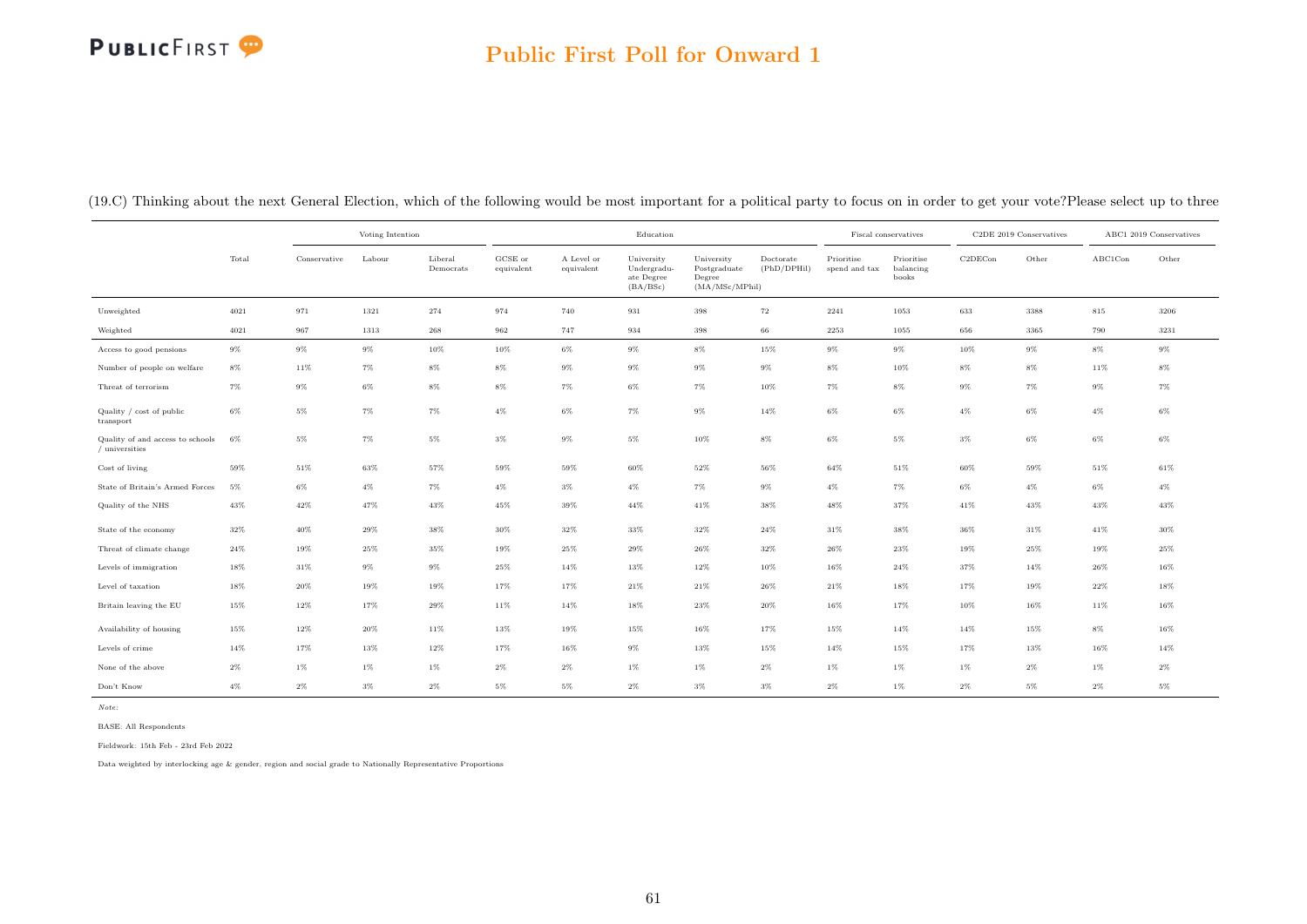

|                                      |       |        |                                                                                                                                                                                                                                                                    |      | zu.A) Do you think Labour or the Conservative Party has the best policies on the ionowing issues!! Wellare [20 |     |     |        |     |     |     |                     |     |      |      |              |        |
|--------------------------------------|-------|--------|--------------------------------------------------------------------------------------------------------------------------------------------------------------------------------------------------------------------------------------------------------------------|------|----------------------------------------------------------------------------------------------------------------|-----|-----|--------|-----|-----|-----|---------------------|-----|------|------|--------------|--------|
|                                      |       |        |                                                                                                                                                                                                                                                                    |      |                                                                                                                |     |     | Region |     |     |     |                     |     |      |      | Social Grade |        |
|                                      | Total | London | South<br>West<br>East of<br>North<br>Scotland<br>Wales<br>South<br>East<br>Yorkshire<br>North<br>Midlands<br>Midlands<br>East<br>East<br>West<br>England<br>and the<br>West<br>Humber<br>202<br>532<br>557<br>339<br>350<br>303<br>355<br>356<br>175<br>474<br>311 |      |                                                                                                                |     |     |        |     |     |     | Northern<br>Ireland | AB  | C1   | C2   | DE           |        |
| Unweighted                           | 4021  |        |                                                                                                                                                                                                                                                                    |      |                                                                                                                |     |     |        |     |     |     |                     | 67  | 1120 | 1038 | 795          | 1054   |
| Weighted                             | 4021  | 563    | 523                                                                                                                                                                                                                                                                | 322  | 362                                                                                                            | 281 | 362 | 322    | 161 | 442 | 362 | 201                 | 120 | 1082 | 1042 | 881          | 1002   |
| Labour Party                         | 38%   | 45%    | 33%                                                                                                                                                                                                                                                                | 34%  | 38%                                                                                                            | 36% | 38% | 36%    | 41% | 41% | 37% | 41%                 | 33% | 39%  | 41\% | 36%          | $36\%$ |
| Conservative Party                   | 20%   | 22%    | $21\%$                                                                                                                                                                                                                                                             | 21\% | 21%                                                                                                            | 23% | 20% | $24\%$ | 19% | 17% | 13% | 18%                 | 21% | 23\% | 18%  | 22%          | 16%    |
| Neither has good<br>policies on this | 23%   | 17%    | $24\%$                                                                                                                                                                                                                                                             | 25%  | 23%                                                                                                            | 19% | 25% | 23%    | 23% | 24% | 29% | 20%                 | 32% | 23%  | 22%  | 24%          | 24\%   |
| Don't Know                           | 19%   | 16%    | 23%                                                                                                                                                                                                                                                                | 20%  | 19%                                                                                                            | 22% | 17% | 17%    | 17% | 17% | 20% | 21%                 | 15% | 15%  | 18%  | 18%          | 24%    |

(20.A) Do you think Labour or the Conservative Party has the best policies on the following issues?: Welfare

Note:

BASE: All Respondents

Fieldwork: 15th Feb - 23rd Feb 2022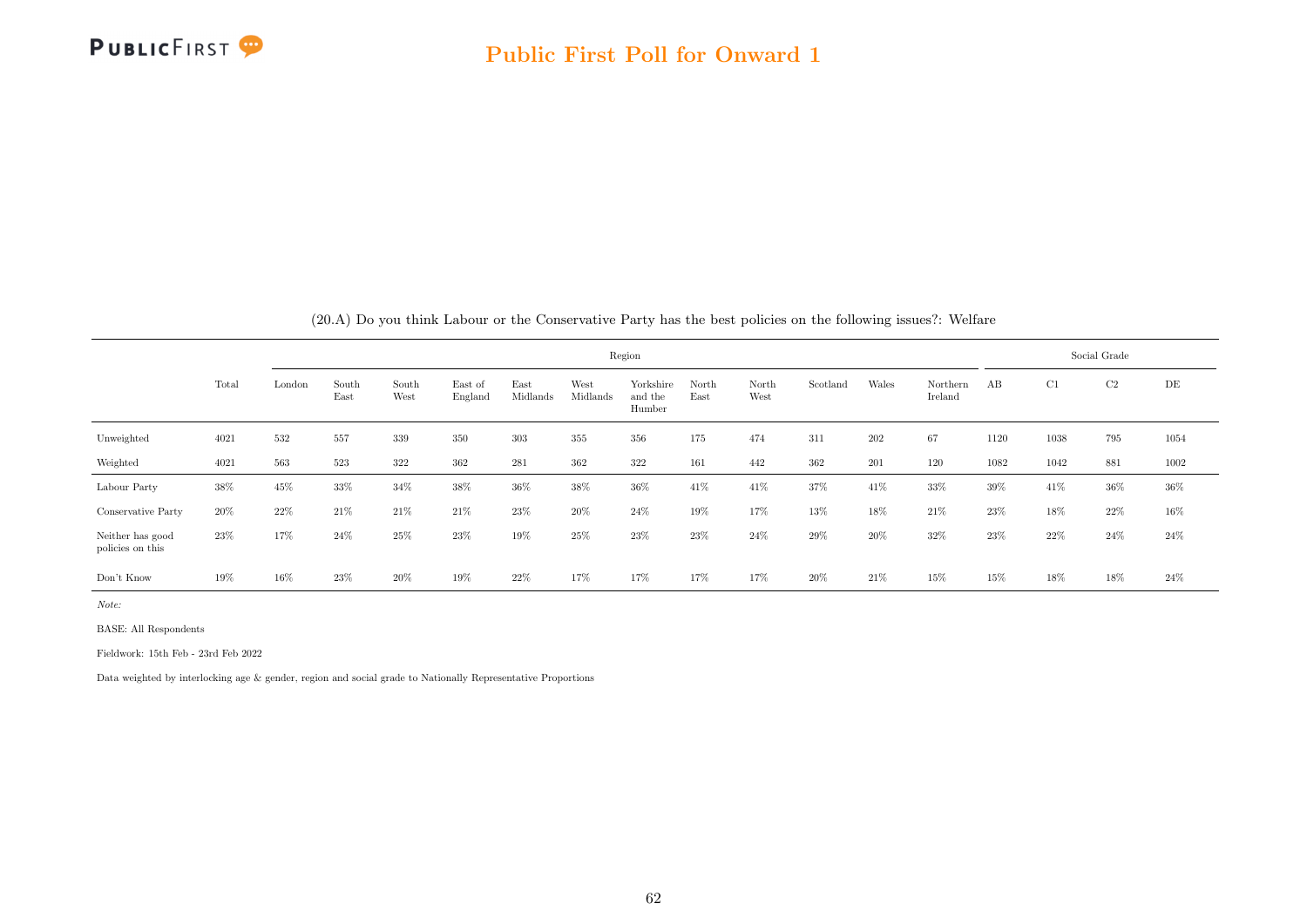

|                                      |        |        | Gender |       |       |        | Age       |       |       |       | $EU$ 2016 Vote |                   |        |                     | 2019                |                               |                   |
|--------------------------------------|--------|--------|--------|-------|-------|--------|-----------|-------|-------|-------|----------------|-------------------|--------|---------------------|---------------------|-------------------------------|-------------------|
|                                      | Total  | Male   | Female | 18-24 | 25-34 | 35-44  | $45 - 54$ | 55-64 | $65+$ | Leave | Remain         | I did not<br>vote |        | Conservative Labour | Liberal<br>Democrat | The<br><b>Brexit</b><br>Party | I did not<br>vote |
| Unweighted                           | 4021   | 1880   | 2126   | 585   | 656   | 663    | 700       | 570   | 847   | 1514  | 1706           | 515               | 1449   | 1145                | 313                 | 99                            | 453               |
| Weighted                             | 4021   | 1978   | 2028   | 566   | 685   | 682    | 682       | 564   | 842   | 1517  | 1720           | 506               | 1446   | 1137                | 306                 | 94                            | 449               |
| Labour Party                         | 38%    | 40%    | $36\%$ | 47%   | 46%   | 37%    | 35%       | 35%   | 32%   | 27%   | 52%            | 27%               | 17%    | 74%                 | 45%                 | 20%                           | $24\%$            |
| Conservative Party                   | $20\%$ | $24\%$ | 16%    | 11%   | 17%   | $20\%$ | 19%       | 24%   | 27%   | 30%   | 16%            | 9%                | 44%    | $5\%$               | 12%                 | 15%                           | $4\%$             |
| Neither has good<br>policies on this | 23%    | 23%    | $24\%$ | 18%   | 19%   | 23\%   | 27%       | 26\%  | 25%   | 27%   | 19%            | 26%               | $24\%$ | 11%                 | 26%                 | 56%                           | 29%               |
| Don't Know                           | 19%    | 13%    | 24%    | 24%   | 18%   | 21%    | 20%       | 15%   | 16%   | 16%   | 13%            | 38%               | 15%    | 10%                 | 17%                 | 9%                            | 43%               |

(20.B) Do you think Labour or the Conservative Party has the best policies on the following issues?: Welfare

Note:

BASE: All Respondents

Fieldwork: 15th Feb - 23rd Feb 2022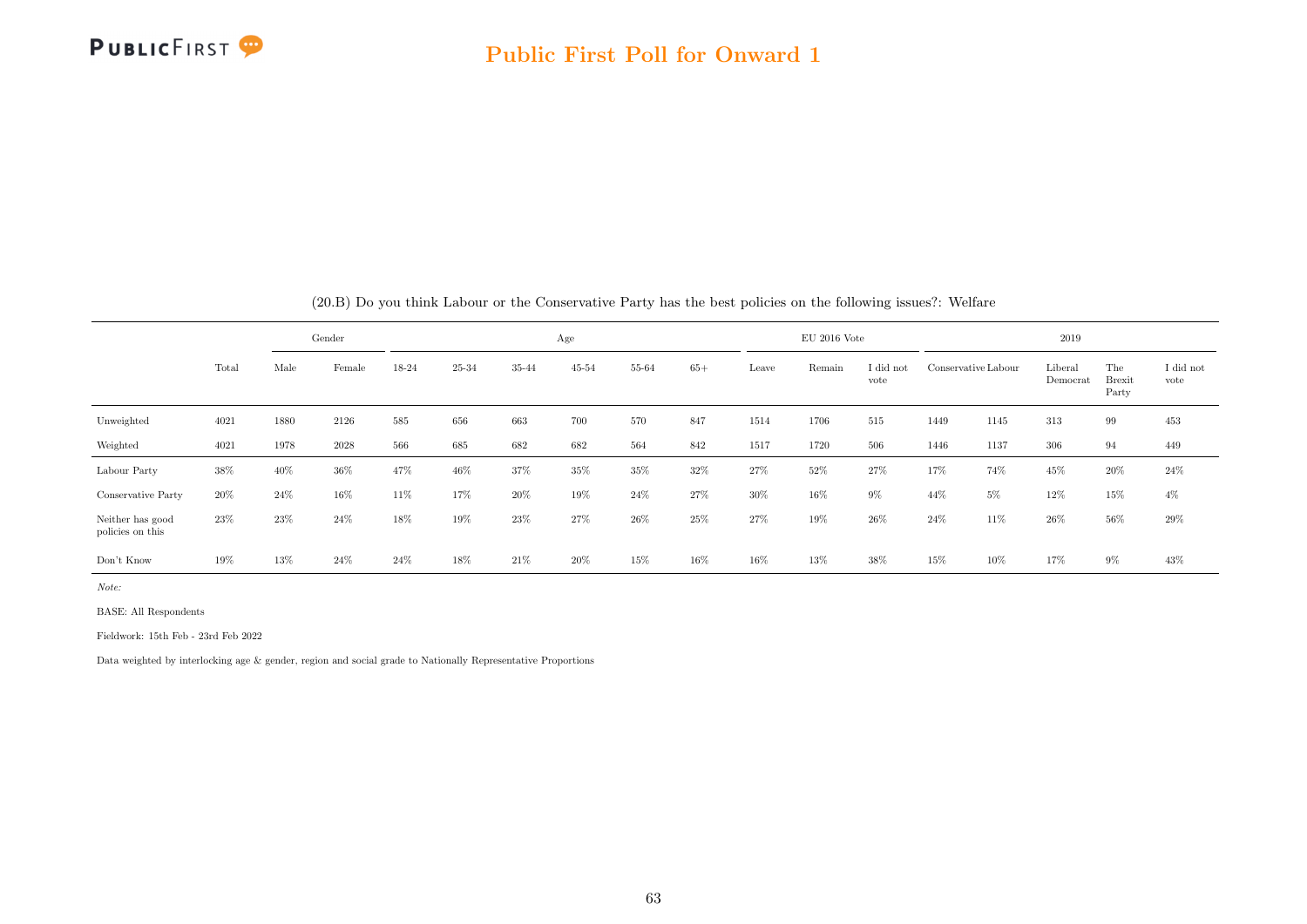

|                                      |       |                     | Voting Intention |                      |                       |                          | Education                                              |                                                             |           |                                                    | Fiscal conservatives             |         | C2DE 2019 Conservatives |         | ABC1 2019 Conservatives |
|--------------------------------------|-------|---------------------|------------------|----------------------|-----------------------|--------------------------|--------------------------------------------------------|-------------------------------------------------------------|-----------|----------------------------------------------------|----------------------------------|---------|-------------------------|---------|-------------------------|
|                                      | Total | Conservative Labour |                  | Liberal<br>Democrats | GCSE or<br>equivalent | A Level or<br>equivalent | University<br>Under-<br>graduate<br>Degree<br>(BA/BSc) | University<br>Postgrad-<br>uate<br>Degree<br>(MA/MSc/MPhil) | Doctorate | Prioritise<br>(PhD/DPHil)spend and<br>$_{\rm tax}$ | Prioritise<br>balancing<br>books | C2DECon | Other                   | ABC1Con | Other                   |
| Unweighted                           | 4021  | 971                 | 1321             | 274                  | 974                   | 740                      | 931                                                    | 398                                                         | 72        | 2241                                               | 1053                             | 633     | 3388                    | 815     | 3206                    |
| Weighted                             | 4021  | 967                 | 1313             | 268                  | 962                   | 747                      | 934                                                    | 398                                                         | 66        | 2253                                               | 1055                             | 656     | 3365                    | 790     | 3231                    |
| Labour Party                         | 38%   | 11%                 | 75%              | 40%                  | 31\%                  | 39%                      | 45%                                                    | 44%                                                         | 40%       | 45%                                                | 33%                              | 17%     | 42%                     | 17%     | 43%                     |
| Conservative Party                   | 20%   | 61%                 | $4\%$            | 14%                  | 21\%                  | 19%                      | 19%                                                    | 22%                                                         | 18%       | 20%                                                | 29%                              | 42%     | 16%                     | 45%     | 14%                     |
| Neither has good<br>policies on this | 23\%  | 18%                 | 9%               | 28%                  | 25%                   | 24%                      | 20%                                                    | 22%                                                         | 28%       | 21%                                                | 26%                              | 24\%    | 23%                     | 24%     | 23\%                    |
| Don't Know                           | 19%   | 10%                 | 11%              | 17%                  | 23\%                  | 18%                      | 16%                                                    | 12%                                                         | 14%       | 14%                                                | 12%                              | 17%     | 19%                     | 13%     | 20%                     |

(20.C) Do you think Labour or the Conservative Party has the best policies on the following issues?: Welfare

Note:

BASE: All Respondents

Fieldwork: 15th Feb - 23rd Feb 2022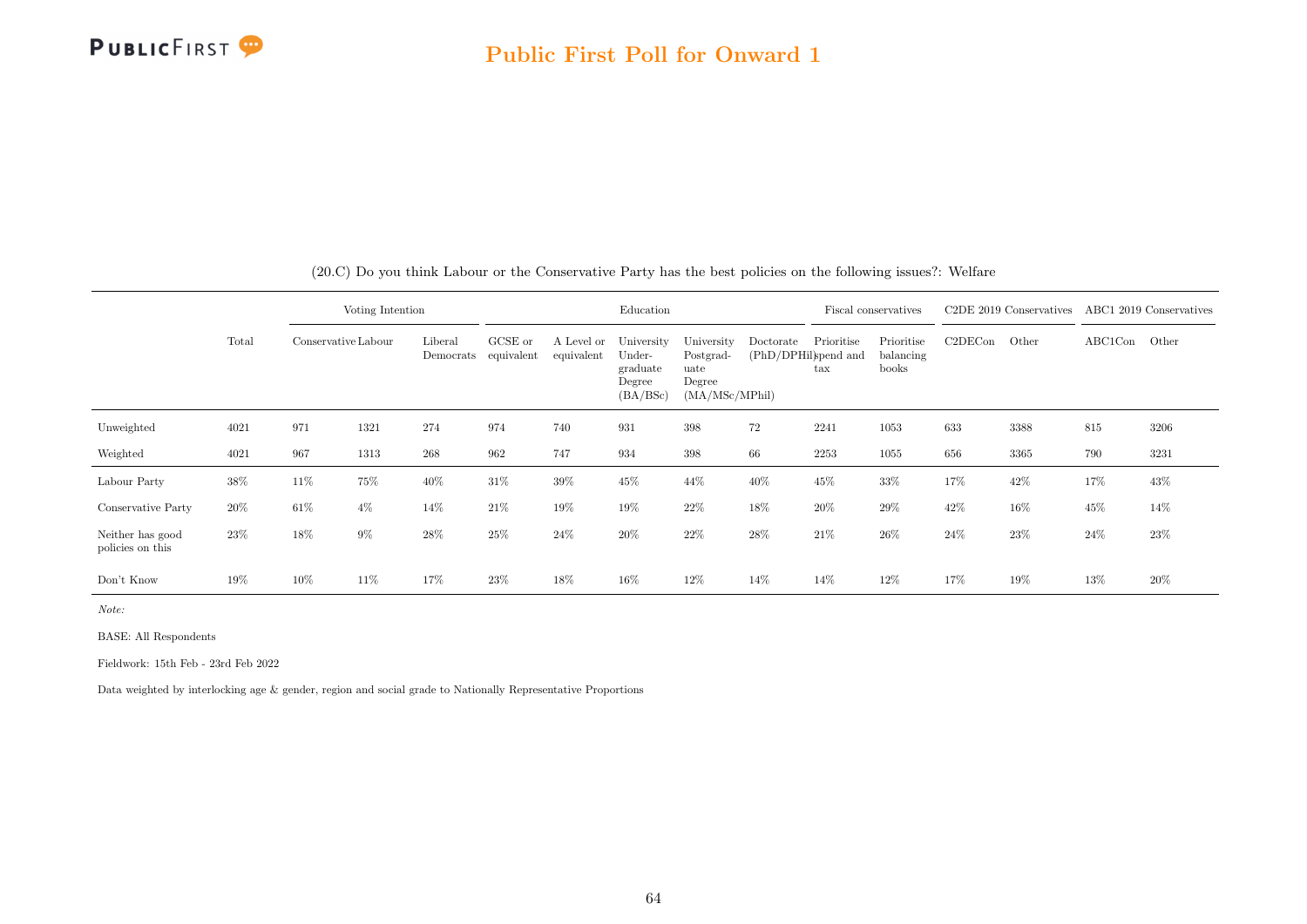

|  |  | (21.A) Do you think Labour or the Conservative Party has the best policies on the following issues?: Climate change / the environment |
|--|--|---------------------------------------------------------------------------------------------------------------------------------------|
|  |  |                                                                                                                                       |

|                                      |        |        |               |               |                    |                  |                  | Region                         |               |               |          |        |                     |      |        | Social Grade |           |
|--------------------------------------|--------|--------|---------------|---------------|--------------------|------------------|------------------|--------------------------------|---------------|---------------|----------|--------|---------------------|------|--------|--------------|-----------|
|                                      | Total  | London | South<br>East | South<br>West | East of<br>England | East<br>Midlands | West<br>Midlands | Yorkshire<br>and the<br>Humber | North<br>East | North<br>West | Scotland | Wales  | Northern<br>Ireland | AB   | C1     | C2           | $\rm{DE}$ |
| Unweighted                           | 4021   | 532    | 557           | 339           | 350                | 303              | 355              | 356                            | 175           | 474           | 311      | 202    | 67                  | 1120 | 1038   | 795          | 1054      |
| Weighted                             | 4021   | 563    | 523           | 322           | 362                | 281              | 362              | 322                            | 161           | 442           | 362      | 201    | 120                 | 1082 | 1042   | 881          | 1002      |
| Labour Party                         | 27%    | 32%    | 21%           | 24%           | 20%                | 24%              | 31%              | 29%                            | 31%           | 30%           | $25\%$   | 33%    | 25%                 | 28\% | $30\%$ | 25%          | $25\%$    |
| Conservative Party                   | $20\%$ | 23%    | 21%           | $22\%$        | 22%                | 23%              | 20%              | 18%                            | 16%           | 19%           | 12%      | 15%    | 19%                 | 23%  | 18%    | $21\%$       | 17%       |
| Neither has good<br>policies on this | 31\%   | 25%    | 35%           | 33%           | 33%                | 33%              | 28%              | 24\%                           | 33%           | 29%           | 39%      | 27%    | 40%                 | 33%  | 31%    | 31%          | $30\%$    |
| Don't Know                           | 22%    | 20%    | 23%           | 21\%          | $25\%$             | 21%              | 20%              | 28\%                           | 20%           | 22\%          | 24%      | $26\%$ | 17%                 | 17%  | $22\%$ | $23\%$       | 28%       |

Note:

BASE: All Respondents

Fieldwork: 15th Feb - 23rd Feb 2022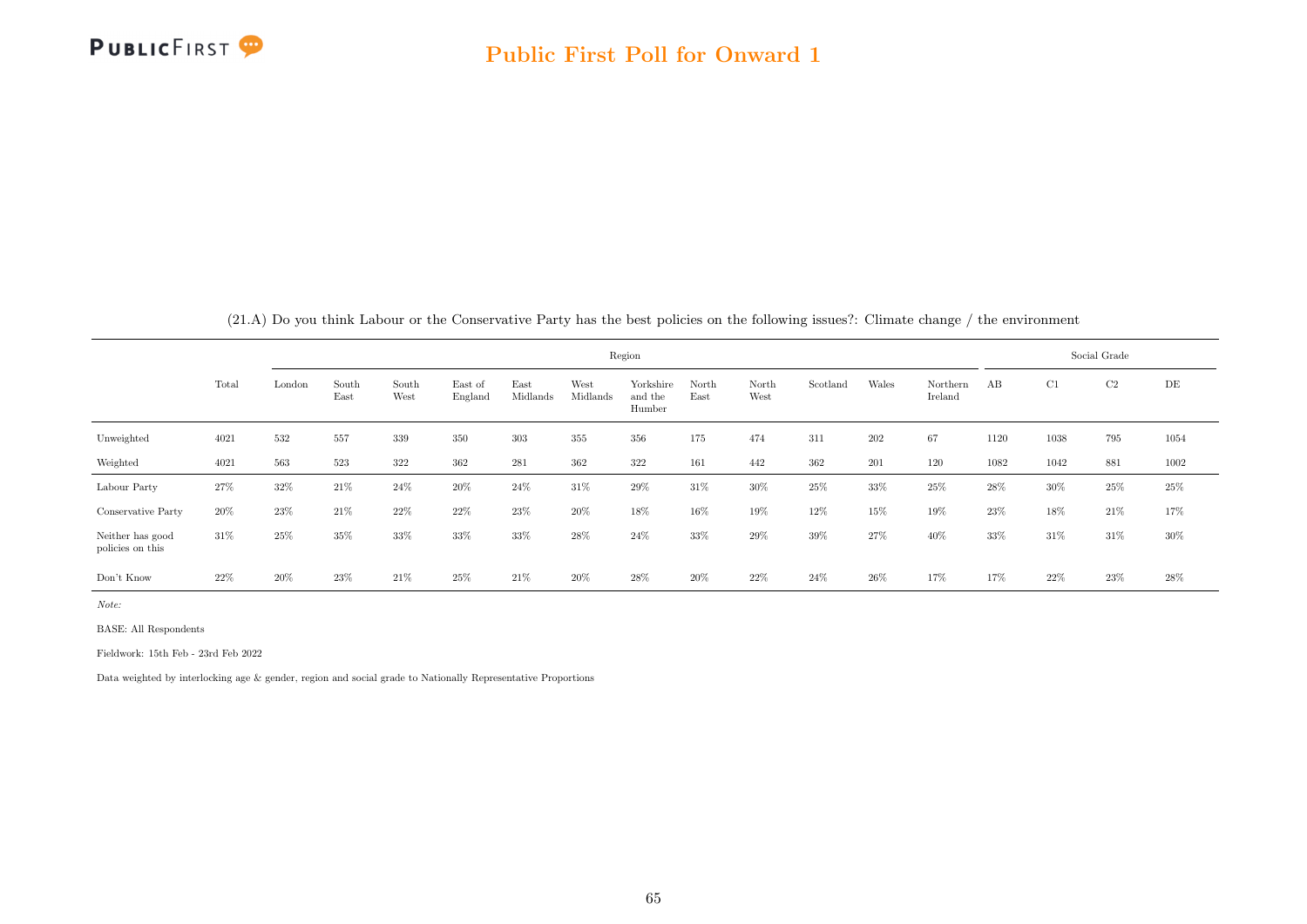

|                                      |       |      | Gender |       |       |       | Age       |       |       |       | $EU$ 2016 Vote |                   |        |                     | 2019                |                               |                   |
|--------------------------------------|-------|------|--------|-------|-------|-------|-----------|-------|-------|-------|----------------|-------------------|--------|---------------------|---------------------|-------------------------------|-------------------|
|                                      | Total | Male | Female | 18-24 | 25-34 | 35-44 | $45 - 54$ | 55-64 | $65+$ | Leave | Remain         | I did not<br>vote |        | Conservative Labour | Liberal<br>Democrat | The<br><b>Brexit</b><br>Party | I did not<br>vote |
| Unweighted                           | 4021  | 1880 | 2126   | 585   | 656   | 663   | 700       | 570   | 847   | 1514  | 1706           | 515               | 1449   | 1145                | 313                 | 99                            | 453               |
| Weighted                             | 4021  | 1978 | 2028   | 566   | 685   | 682   | 682       | 564   | 842   | 1517  | 1720           | 506               | 1446   | 1137                | 306                 | 94                            | 449               |
| Labour Party                         | 27%   | 28\% | 26%    | 39%   | 37%   | 30%   | $26\%$    | 19%   | 15%   | 16%   | 39%            | 18%               | $7\%$  | 61%                 | 33%                 | 14%                           | 11\%              |
| Conservative Party                   | 20%   | 22%  | 17%    | 12%   | 17%   | 19%   | 17%       | 25%   | 26%   | 30%   | 15%            | 10%               | 43%    | 5%                  | 8%                  | 14%                           | 7%                |
| Neither has good<br>policies on this | 31\%  | 34%  | 29%    | 26%   | 25%   | 29%   | 34%       | 34%   | 37%   | 35%   | 30%            | 29%               | $30\%$ | 22\%                | 37%                 | 58%                           | $34\%$            |
| Don't Know                           | 22%   | 16%  | 28%    | 24%   | 21%   | 23%   | 23%       | 22%   | 22%   | 20%   | 16%            | 42%               | 19%    | 13%                 | 22%                 | 14%                           | 49%               |

(21.B) Do you think Labour or the Conservative Party has the best policies on the following issues?: Climate change / the environment

Note:

BASE: All Respondents

Fieldwork: 15th Feb - 23rd Feb 2022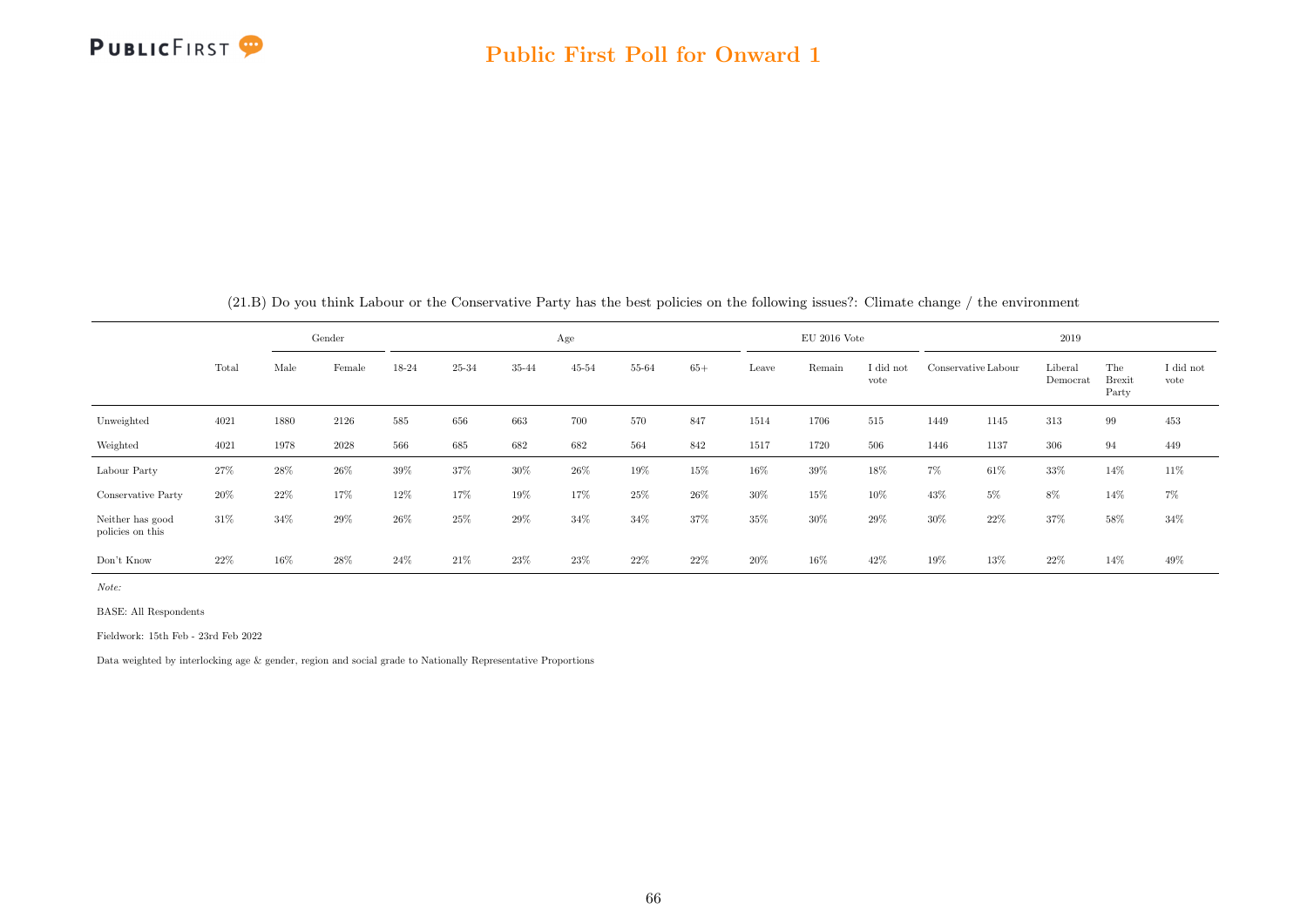

|                                      |       |                     | Voting Intention |                      |                       |                          | Education                                              |                                                             |                                   |                            | Fiscal conservatives             |         | C <sub>2</sub> DE 2019 Conservatives |               | ABC1 2019 Conservatives |
|--------------------------------------|-------|---------------------|------------------|----------------------|-----------------------|--------------------------|--------------------------------------------------------|-------------------------------------------------------------|-----------------------------------|----------------------------|----------------------------------|---------|--------------------------------------|---------------|-------------------------|
|                                      | Total | Conservative Labour |                  | Liberal<br>Democrats | GCSE or<br>equivalent | A Level or<br>equivalent | University<br>Under-<br>graduate<br>Degree<br>(BA/BSc) | University<br>Postgrad-<br>uate<br>Degree<br>(MA/MSc/MPhil) | Doctorate<br>(PhD/DPHil)spend and | Prioritise<br>$\text{tax}$ | Prioritise<br>balancing<br>books | C2DECon | Other                                | ABC1Con Other |                         |
| Unweighted                           | 4021  | 971                 | 1321             | 274                  | 974                   | 740                      | 931                                                    | 398                                                         | 72                                | 2241                       | 1053                             | 633     | 3388                                 | 815           | 3206                    |
| Weighted                             | 4021  | 967                 | 1313             | 268                  | 962                   | 747                      | 934                                                    | 398                                                         | 66                                | 2253                       | 1055                             | 656     | 3365                                 | 790           | 3231                    |
| Labour Party                         | 27%   | $4\%$               | 60%              | 33%                  | 21%                   | 31%                      | 32%                                                    | 35%                                                         | 33%                               | 33%                        | 21\%                             | 8%      | $31\%$                               | $7\%$         | 32%                     |
| Conservative Party                   | 20%   | 60%                 | $4\%$            | 8%                   | 22%                   | 17%                      | 19%                                                    | 21\%                                                        | 21\%                              | 20%                        | 27%                              | 42%     | 15%                                  | 45%           | 13%                     |
| Neither has good<br>policies on this | 31%   | 22%                 | 21\%             | 42%                  | 29%                   | 32%                      | 31%                                                    | $30\%$                                                      | 36%                               | 30%                        | 37%                              | 29%     | 32%                                  | 32%           | 31%                     |
| Don't Know                           | 22%   | 14%                 | 15%              | 17%                  | 28\%                  | 20%                      | 18%                                                    | 14%                                                         | 10%                               | 18%                        | 15%                              | 22%     | 22%                                  | 16%           | 24%                     |

(21.C) Do you think Labour or the Conservative Party has the best policies on the following issues?: Climate change / the environment

Note:

BASE: All Respondents

Fieldwork: 15th Feb - 23rd Feb 2022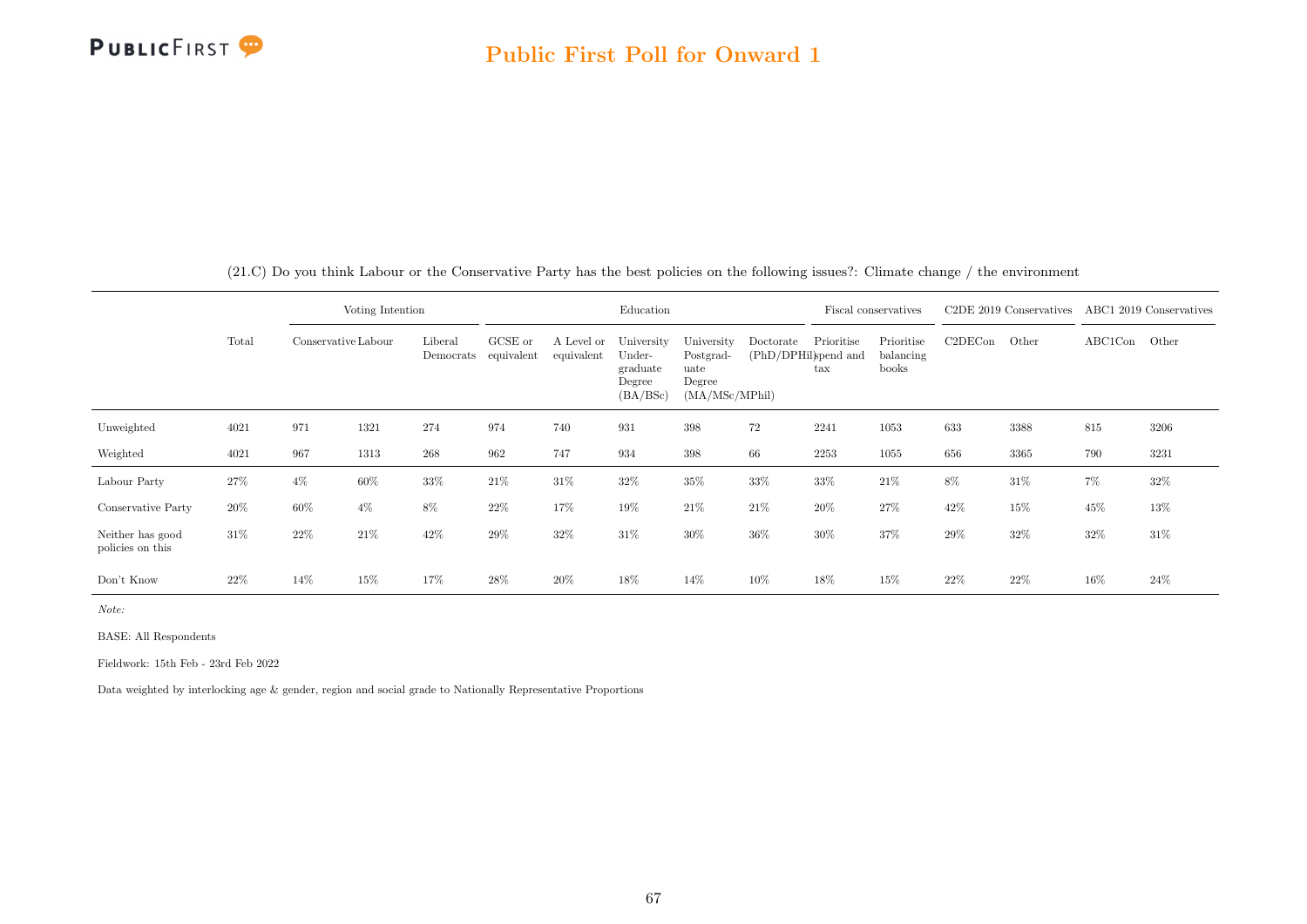

|  | (22.A) Do you think Labour or the Conservative Party has the best policies on the following issues?: Healthcare / the NHS |  |  |  |  |
|--|---------------------------------------------------------------------------------------------------------------------------|--|--|--|--|
|--|---------------------------------------------------------------------------------------------------------------------------|--|--|--|--|

|                                      |       | Region                         |               |               |                    |                  |                  |                                |               |               |          |        |                     |      | Social Grade |                |        |  |  |
|--------------------------------------|-------|--------------------------------|---------------|---------------|--------------------|------------------|------------------|--------------------------------|---------------|---------------|----------|--------|---------------------|------|--------------|----------------|--------|--|--|
|                                      | Total | $\mathop{\rm London}\nolimits$ | South<br>East | South<br>West | East of<br>England | East<br>Midlands | West<br>Midlands | Yorkshire<br>and the<br>Humber | North<br>East | North<br>West | Scotland | Wales  | Northern<br>Ireland | AB   | C1           | C <sub>2</sub> | DE     |  |  |
| Unweighted                           | 4021  | 532                            | 557           | 339           | 350                | 303              | 355              | 356                            | 175           | 474           | 311      | 202    | 67                  | 1120 | 1038         | 795            | 1054   |  |  |
| Weighted                             | 4021  | 563                            | 523           | 322           | 362                | 281              | 362              | 322                            | 161           | 442           | 362      | 201    | 120                 | 1082 | 1042         | 881            | 1002   |  |  |
| Labour Party                         | 38%   | 46%                            | 31%           | 33%           | 37%                | 34%              | 36%              | 38%                            | 39%           | 43%           | 36%      | 41%    | 35%                 | 38%  | 41\%         | 36%            | $35\%$ |  |  |
| Conservative Party                   | 23%   | 24%                            | 23%           | $29\%$        | 24%                | 27%              | 27%              | $23\%$                         | 21\%          | 21%           | 12%      | 18%    | 22%                 | 27%  | 20%          | 25%            | 19%    |  |  |
| Neither has good<br>policies on this | 23%   | 17%                            | 26%           | 22%           | 20%                | 20%              | 23%              | $21\%$                         | 23%           | 20%           | 33%      | 21\%   | 29%                 | 23%  | 22%          | 23%            | 23%    |  |  |
| Don't Know                           | 17%   | 14%                            | 19%           | 16%           | 19%                | 19%              | 15%              | 18%                            | 16%           | 15%           | 19%      | $20\%$ | 14%                 | 12%  | 17%          | 16%            | 23%    |  |  |

Note:

BASE: All Respondents

Fieldwork: 15th Feb - 23rd Feb 2022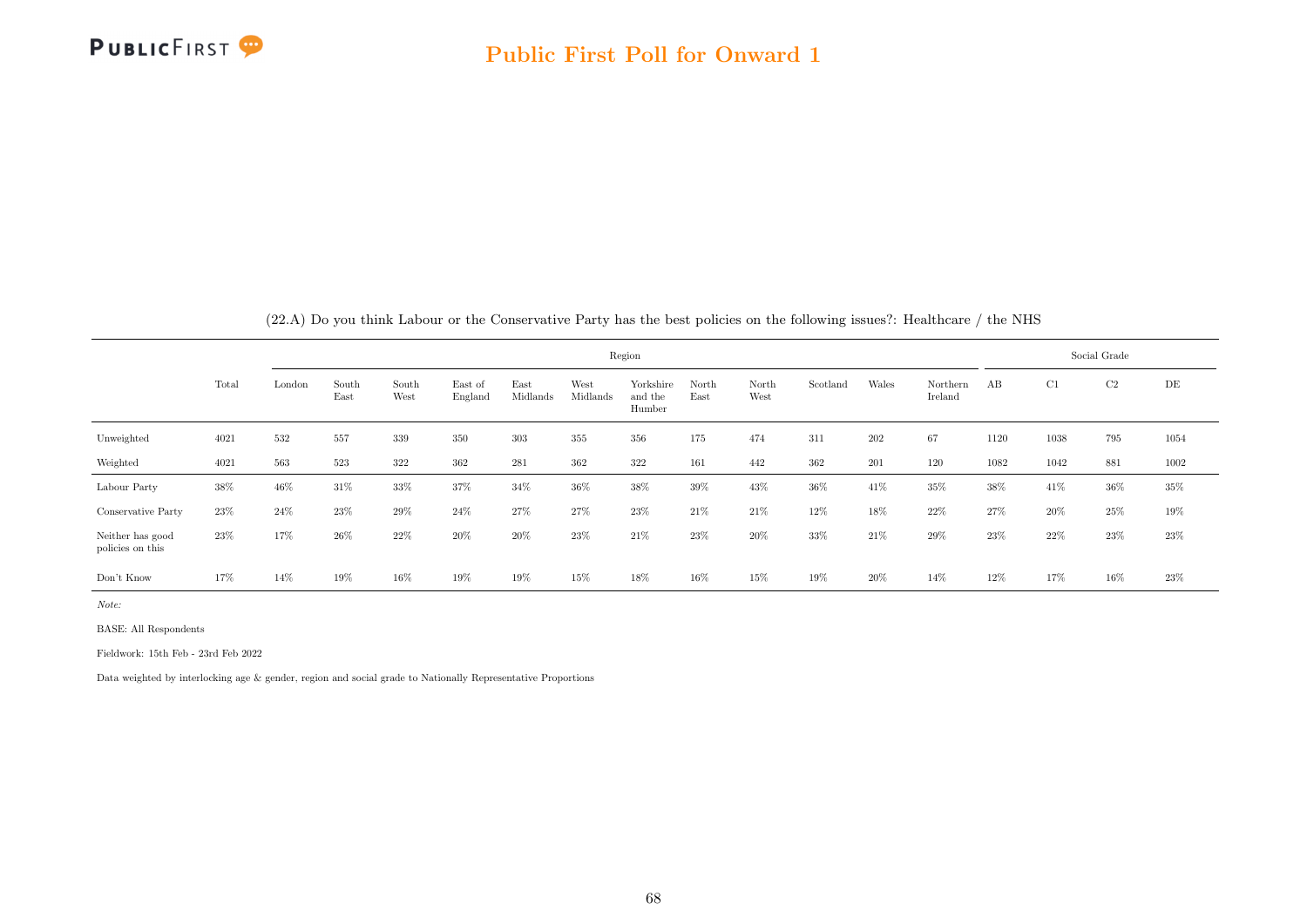

|                                      | Gender |        |          |       |       |       | Age       |       |       |        | $EU$ 2016 Vote |                   | 2019 |                                            |         |                               |                   |
|--------------------------------------|--------|--------|----------|-------|-------|-------|-----------|-------|-------|--------|----------------|-------------------|------|--------------------------------------------|---------|-------------------------------|-------------------|
|                                      | Total  | Male   | Female   | 18-24 | 25-34 | 35-44 | $45 - 54$ | 55-64 | $65+$ | Leave  | Remain         | I did not<br>vote |      | Liberal<br>Conservative Labour<br>Democrat |         | The<br><b>Brexit</b><br>Party | I did not<br>vote |
| Unweighted                           | 4021   | 1880   | 2126     | 585   | 656   | 663   | 700       | 570   | 847   | 1514   | 1706           | 515               | 1449 | 1145                                       | 313     | 99                            | 453               |
| Weighted                             | 4021   | 1978   | $2028\,$ | 566   | 685   | 682   | 682       | 564   | 842   | 1517   | 1720           | 506               | 1446 | 1137                                       | $306\,$ | 94                            | 449               |
| Labour Party                         | 38%    | 40%    | 35%      | 49%   | 47%   | 37%   | 36%       | 31%   | 29%   | 25%    | 52%            | 26\%              | 14%  | 74%                                        | 48%     | 25%                           | 24\%              |
| Conservative Party                   | 23%    | 26%    | 19%      | 15%   | 17%   | 20%   | 21%       | 27%   | 33%   | 35%    | 17%            | 11%               | 50%  | $5\%$                                      | 11%     | 21\%                          | 7%                |
| Neither has good<br>policies on this | 23%    | $22\%$ | 23%      | 16%   | 18%   | 22%   | 26%       | 27%   | 25%   | 27%    | 19%            | 28%               | 24\% | 12%                                        | 24\%    | 44%                           | $28\%$            |
| Don't Know                           | 17%    | 12%    | 22%      | 20%   | 18%   | 20%   | 18%       | 15%   | 13%   | $13\%$ | 12%            | 36%               | 12%  | 9%                                         | 17%     | 11%                           | 41\%              |

(22.B) Do you think Labour or the Conservative Party has the best policies on the following issues?: Healthcare / the NHS

Note:

BASE: All Respondents

Fieldwork: 15th Feb - 23rd Feb 2022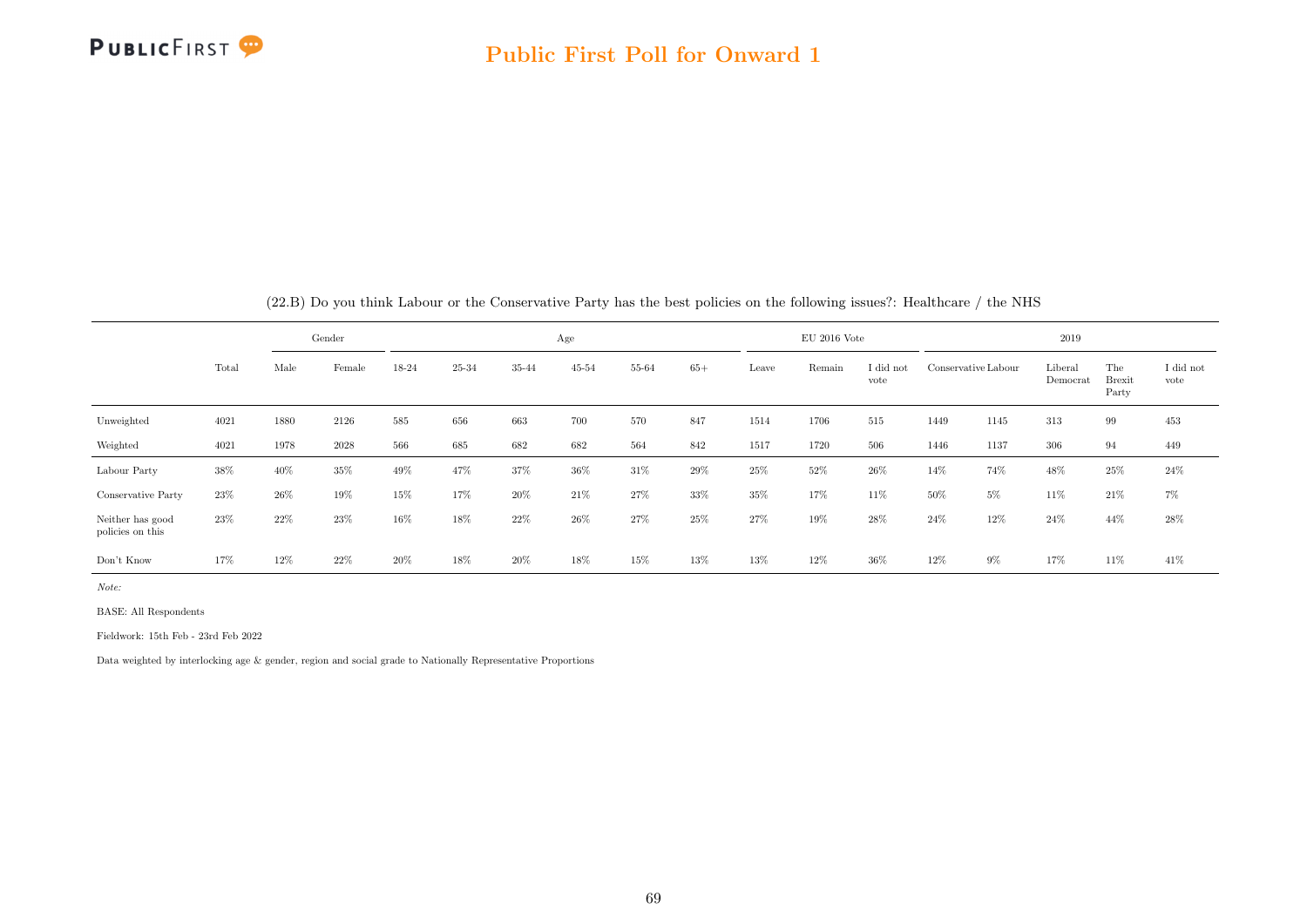

|                                      |       |                     | Voting Intention |                      |                       |                          | Education                                              |                                                             |                                   | Fiscal conservatives       |                                  | C <sub>2</sub> DE 2019 Conservatives |       | ABC1 2019 Conservatives |      |
|--------------------------------------|-------|---------------------|------------------|----------------------|-----------------------|--------------------------|--------------------------------------------------------|-------------------------------------------------------------|-----------------------------------|----------------------------|----------------------------------|--------------------------------------|-------|-------------------------|------|
|                                      | Total | Conservative Labour |                  | Liberal<br>Democrats | GCSE or<br>equivalent | A Level or<br>equivalent | University<br>Under-<br>graduate<br>Degree<br>(BA/BSc) | University<br>Postgrad-<br>uate<br>Degree<br>(MA/MSc/MPhil) | Doctorate<br>(PhD/DPHil)spend and | Prioritise<br>$\text{tax}$ | Prioritise<br>balancing<br>books | C2DECon                              | Other | ABC1Con Other           |      |
| Unweighted                           | 4021  | 971                 | 1321             | 274                  | 974                   | 740                      | 931                                                    | 398                                                         | 72                                | 2241                       | 1053                             | 633                                  | 3388  | 815                     | 3206 |
| Weighted                             | 4021  | 967                 | 1313             | 268                  | 962                   | 747                      | 934                                                    | 398                                                         | 66                                | 2253                       | 1055                             | 656                                  | 3365  | 790                     | 3231 |
| Labour Party                         | 38%   | $7\%$               | 77%              | 43%                  | $31\%$                | 40%                      | 45%                                                    | 46%                                                         | 42%                               | 45%                        | 29%                              | 14%                                  | 42%   | 14%                     | 44%  |
| Conservative Party                   | 23%   | 69%                 | $5\%$            | 13%                  | 25%                   | 22%                      | 20%                                                    | 23%                                                         | 25%                               | 22%                        | 33%                              | 48%                                  | 18%   | 51%                     | 16%  |
| Neither has good<br>policies on this | 23%   | 17%                 | 10%              | 28%                  | 22%                   | 22%                      | $22\%$                                                 | 20%                                                         | 24%                               | 20%                        | 28%                              | 23%                                  | 22%   | 25%                     | 22%  |
| Don't Know                           | 17%   | 8%                  | 8%               | 15%                  | $22\%$                | 16%                      | 14%                                                    | $11\%$                                                      | $9\%$                             | 13%                        | 10%                              | 14%                                  | 18%   | 11\%                    | 19%  |

(22.C) Do you think Labour or the Conservative Party has the best policies on the following issues?: Healthcare / the NHS

Note:

BASE: All Respondents

Fieldwork: 15th Feb - 23rd Feb 2022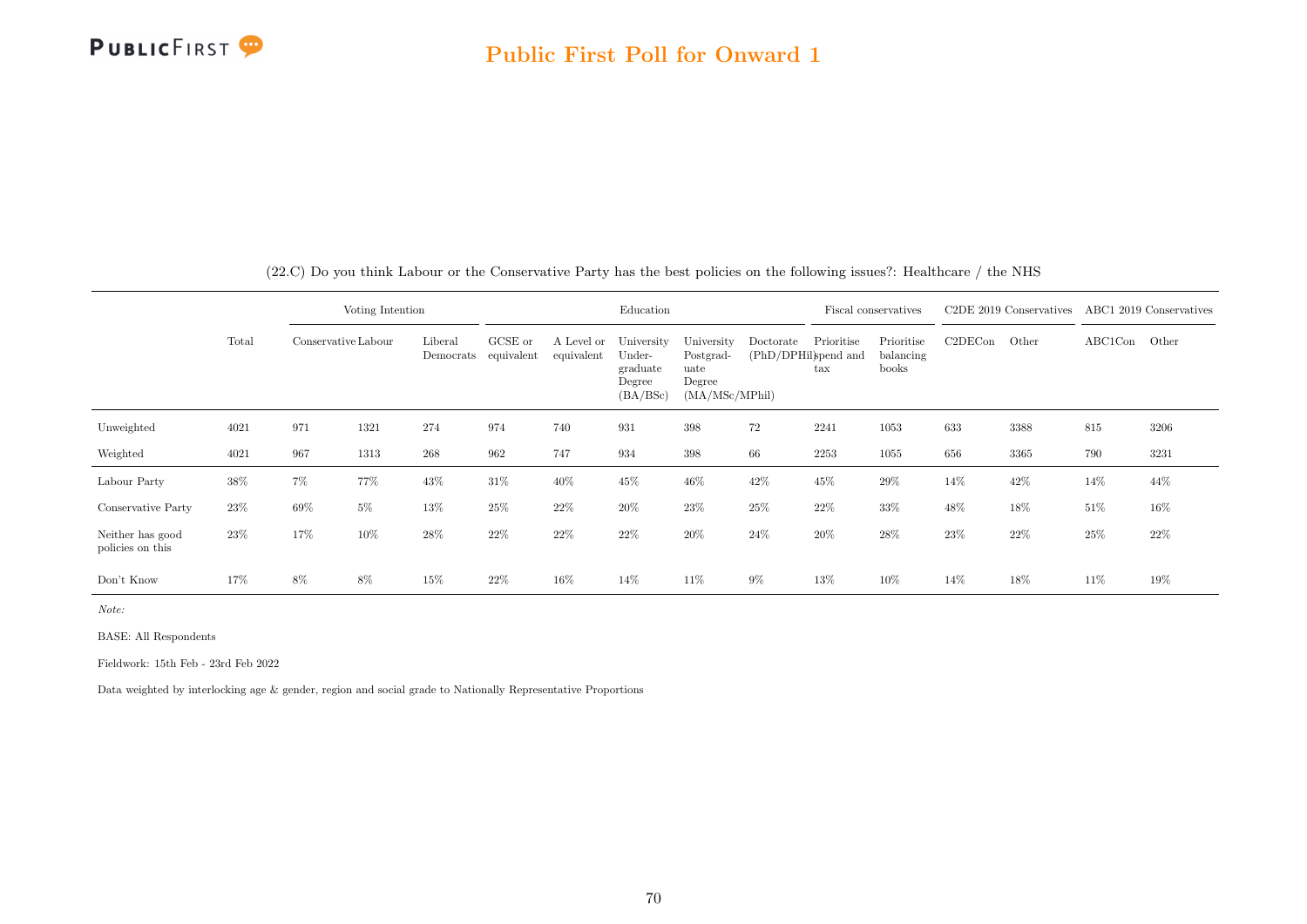

|                                      | $(20.4)$ DO you think Labour of the Conservative Farty has the best policies on the following issues:. Thinngfation |        |               |               |                    |                  |                  |                                |               |               |          |       |                     |      |      |              |      |  |  |  |  |
|--------------------------------------|---------------------------------------------------------------------------------------------------------------------|--------|---------------|---------------|--------------------|------------------|------------------|--------------------------------|---------------|---------------|----------|-------|---------------------|------|------|--------------|------|--|--|--|--|
|                                      |                                                                                                                     | Region |               |               |                    |                  |                  |                                |               |               |          |       |                     |      |      | Social Grade |      |  |  |  |  |
|                                      | Total                                                                                                               | London | South<br>East | South<br>West | East of<br>England | East<br>Midlands | West<br>Midlands | Yorkshire<br>and the<br>Humber | North<br>East | North<br>West | Scotland | Wales | Northern<br>Ireland | AB   | C1   | C2           | DE   |  |  |  |  |
| Unweighted                           | 4021                                                                                                                | 532    | 557           | 339           | 350                | 303              | 355              | 356                            | 175           | 474           | 311      | 202   | 67                  | 1120 | 1038 | 795          | 1054 |  |  |  |  |
| Weighted                             | 4021                                                                                                                | 563    | 523           | 322           | 362                | 281              | 362              | 322                            | 161           | 442           | 362      | 201   | 120                 | 1082 | 1042 | 881          | 1002 |  |  |  |  |
| Labour Party                         | 26%                                                                                                                 | 34%    | 23%           | 21%           | 20%                | $26\%$           | 27%              | 26%                            | 30%           | 31%           | 23%      | 28%   | 19%                 | 27%  | 29%  | $25\%$       | 23%  |  |  |  |  |
| Conservative Party                   | 22%                                                                                                                 | $26\%$ | 21%           | 23%           | 26%                | 24%              | 23%              | 22%                            | 18%           | 20%           | 17%      | 21%   | 28%                 | 25%  | 22%  | 23%          | 18%  |  |  |  |  |
| Neither has good<br>policies on this | 32%                                                                                                                 | 23%    | 35%           | 36%           | 33%                | 31\%             | 32%              | 30%                            | 35%           | 32%           | 42\%     | 27%   | 39%                 | 33%  | 28%  | 34%          | 34%  |  |  |  |  |
| Don't Know                           | 19%                                                                                                                 | 17%    | 22%           | 20%           | 21\%               | 19%              | 18%              | 21\%                           | 17%           | 17%           | 18%      | 24%   | 14\%                | 14%  | 20%  | 17%          | 25%  |  |  |  |  |

(23.A) Do you think Labour or the Conservative Party has the best policies on the following issues?: Immigration

Note:

BASE: All Respondents

Fieldwork: 15th Feb - 23rd Feb 2022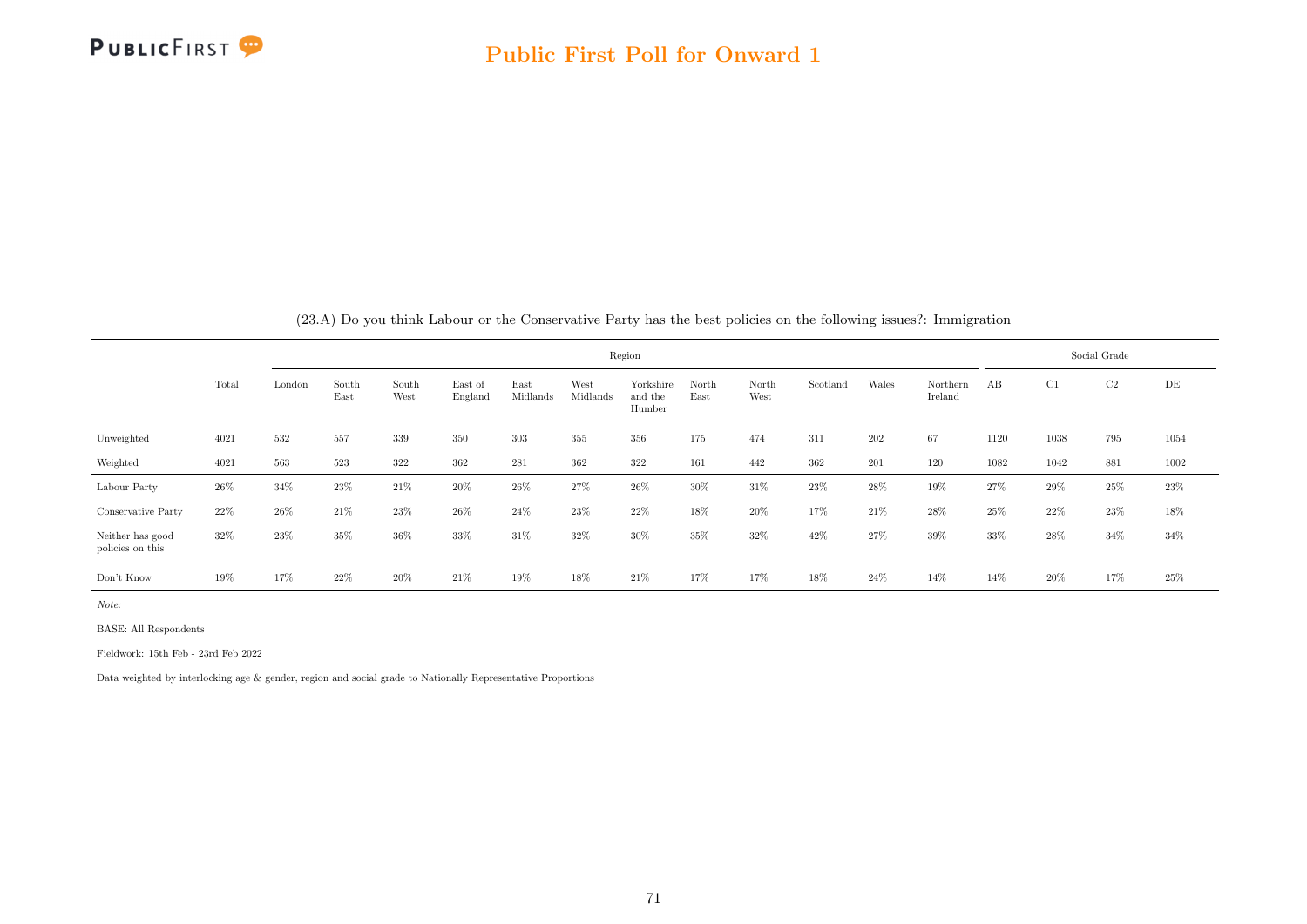

|                                      |       |        | Gender |       |       |        | Age       |       |       |       | $EU$ 2016 Vote |                   |       |                     | 2019                |                               |                   |
|--------------------------------------|-------|--------|--------|-------|-------|--------|-----------|-------|-------|-------|----------------|-------------------|-------|---------------------|---------------------|-------------------------------|-------------------|
|                                      | Total | Male   | Female | 18-24 | 25-34 | 35-44  | $45 - 54$ | 55-64 | $65+$ | Leave | Remain         | I did not<br>vote |       | Conservative Labour | Liberal<br>Democrat | The<br><b>Brexit</b><br>Party | I did not<br>vote |
| Unweighted                           | 4021  | 1880   | 2126   | 585   | 656   | 663    | 700       | 570   | 847   | 1514  | 1706           | 515               | 1449  | 1145                | 313                 | 99                            | $453\,$           |
| Weighted                             | 4021  | 1978   | 2028   | 566   | 685   | 682    | 682       | 564   | 842   | 1517  | 1720           | 506               | 1446  | 1137                | 306                 | 94                            | 449               |
| Labour Party                         | 26%   | $27\%$ | 25%    | 39%   | 38%   | 29%    | 22%       | 18%   | 14%   | 15%   | 38%            | 17%               | $7\%$ | 59%                 | 27%                 | 11%                           | 13%               |
| Conservative Party                   | 22%   | 27%    | 18%    | 17%   | 18%   | 21\%   | 21%       | 26\%  | 30%   | 33%   | 17%            | 13%               | 47%   | $7\%$               | 11%                 | 18%                           | 8%                |
| Neither has good<br>policies on this | 32%   | 33%    | 31%    | 21%   | 24%   | 28%    | 37%       | 38%   | 42%   | 38%   | 29%            | 29%               | 34%   | 20%                 | 42%                 | 62%                           | 36%               |
| Don't Know                           | 19%   | 13%    | 25%    | 23%   | 21\%  | $22\%$ | 20%       | 18%   | 14%   | 13%   | 15%            | 41\%              | 12%   | 14%                 | 20%                 | $9\%$                         | 44%               |

(23.B) Do you think Labour or the Conservative Party has the best policies on the following issues?: Immigration

Note:

BASE: All Respondents

Fieldwork: 15th Feb - 23rd Feb 2022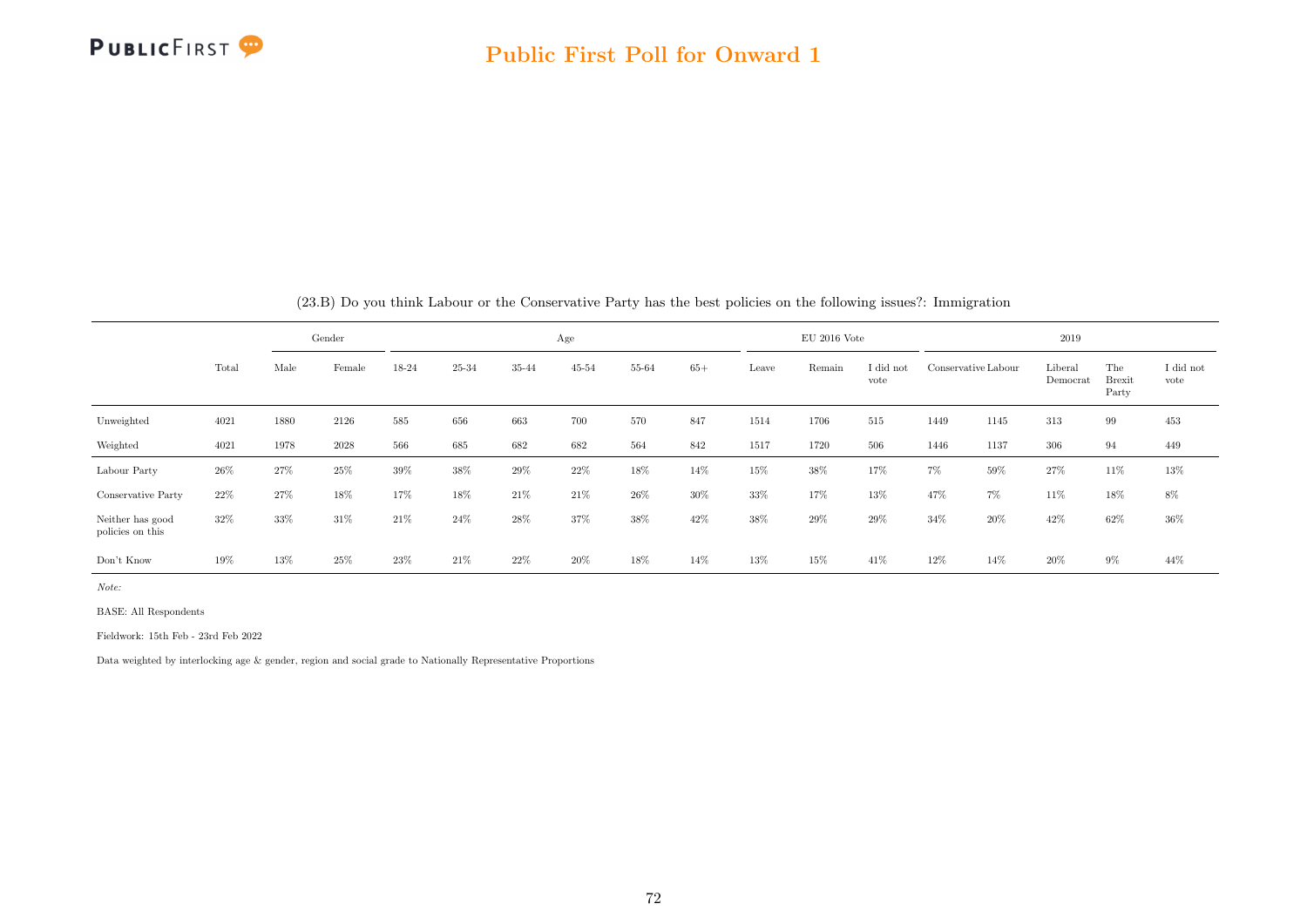

|                                      |        |                     | Voting Intention |                      |                       |                          | Education                                              |                                                             |                                   |                            | Fiscal conservatives             |         | C <sub>2</sub> DE 2019 Conservatives |         | ABC1 2019 Conservatives |
|--------------------------------------|--------|---------------------|------------------|----------------------|-----------------------|--------------------------|--------------------------------------------------------|-------------------------------------------------------------|-----------------------------------|----------------------------|----------------------------------|---------|--------------------------------------|---------|-------------------------|
|                                      | Total  | Conservative Labour |                  | Liberal<br>Democrats | GCSE or<br>equivalent | A Level or<br>equivalent | University<br>Under-<br>graduate<br>Degree<br>(BA/BSc) | University<br>Postgrad-<br>uate<br>Degree<br>(MA/MSc/MPhil) | Doctorate<br>(PhD/DPHil)spend and | Prioritise<br>$_{\rm tax}$ | Prioritise<br>balancing<br>books | C2DECon | Other                                | ABC1Con | Other                   |
| Unweighted                           | 4021   | 971                 | 1321             | 274                  | 974                   | 740                      | 931                                                    | 398                                                         | 72                                | 2241                       | 1053                             | 633     | 3388                                 | 815     | 3206                    |
| Weighted                             | 4021   | 967                 | 1313             | 268                  | 962                   | 747                      | 934                                                    | 398                                                         | 66                                | 2253                       | 1055                             | 656     | 3365                                 | 790     | 3231                    |
| Labour Party                         | 26%    | 5%                  | 58%              | 27%                  | 19%                   | 30%                      | 32%                                                    | 35%                                                         | 30%                               | 32%                        | 21\%                             | $6\%$   | 30%                                  | $7\%$   | $31\%$                  |
| Conservative Party                   | 22\%   | 62%                 | $7\%$            | 13%                  | 24\%                  | 21%                      | 22%                                                    | 24%                                                         | 21%                               | 22%                        | 31%                              | 43%     | 18%                                  | 50%     | $16\%$                  |
| Neither has good<br>policies on this | 32%    | $26\%$              | 20%              | 43%                  | $35\%$                | 29%                      | 30%                                                    | $30\%$                                                      | 35%                               | 31%                        | 36%                              | 37%     | 31\%                                 | 33%     | 32%                     |
| Don't Know                           | $19\%$ | 8%                  | 14%              | 16%                  | 23%                   | 19%                      | 17%                                                    | 11%                                                         | 14%                               | 15%                        | 12%                              | 14%     | 20%                                  | 10%     | 21\%                    |

(23.C) Do you think Labour or the Conservative Party has the best policies on the following issues?: Immigration

Note:

BASE: All Respondents

Fieldwork: 15th Feb - 23rd Feb 2022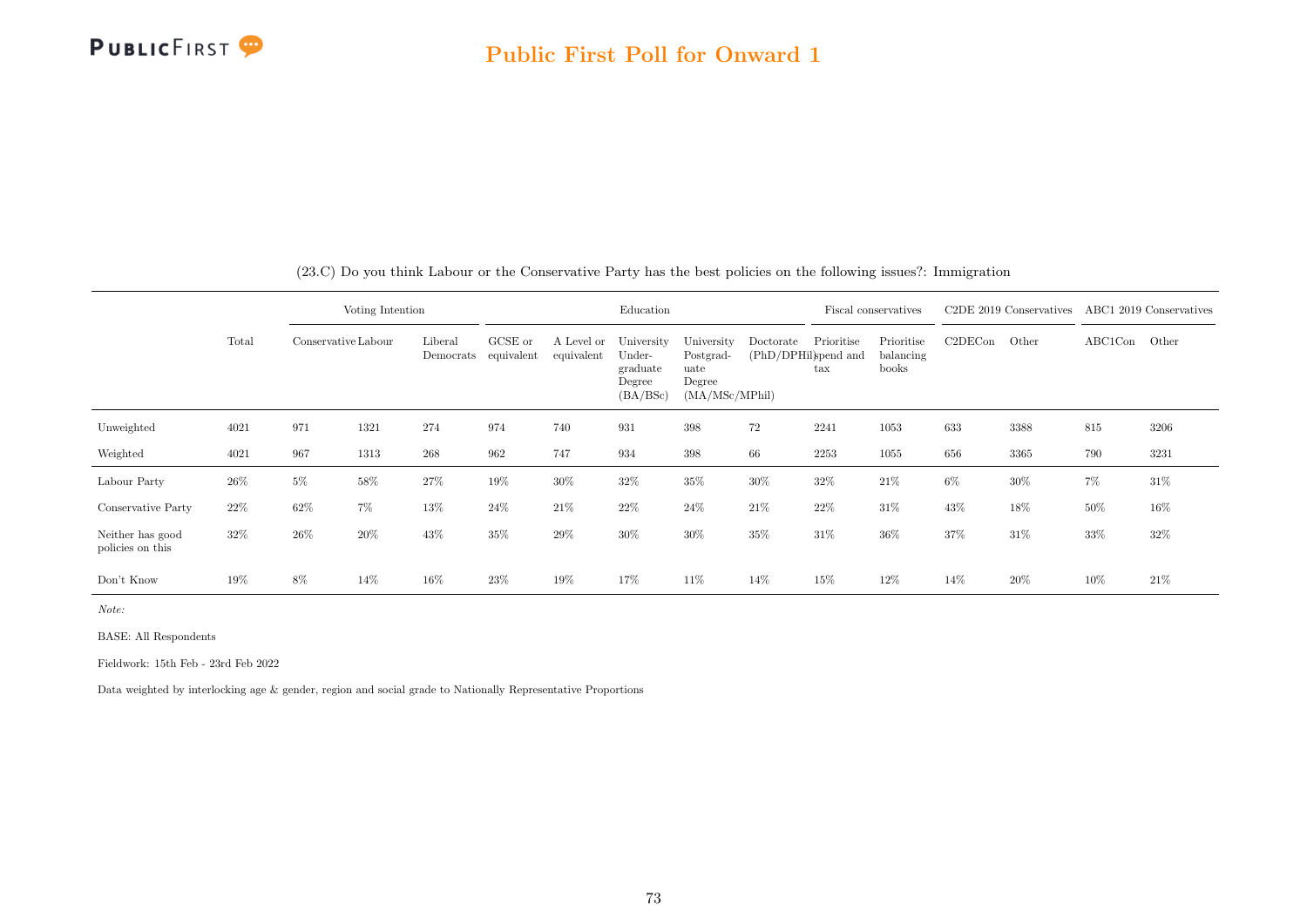

|                                      |        |        |               |               |                    |                  |                  |                                |               |               |          |       | (24.A) Do you think Labour or the Conservative Party has the best policies on the following issues!: Crime |        |      |              |      |
|--------------------------------------|--------|--------|---------------|---------------|--------------------|------------------|------------------|--------------------------------|---------------|---------------|----------|-------|------------------------------------------------------------------------------------------------------------|--------|------|--------------|------|
|                                      |        |        |               |               |                    |                  |                  | Region                         |               |               |          |       |                                                                                                            |        |      | Social Grade |      |
|                                      | Total  | London | South<br>East | South<br>West | East of<br>England | East<br>Midlands | West<br>Midlands | Yorkshire<br>and the<br>Humber | North<br>East | North<br>West | Scotland | Wales | Northern<br>Ireland                                                                                        | AB     | C1   | C2           | DE   |
| Unweighted                           | 4021   | 532    | 557           | 339           | 350                | 303              | 355              | 356                            | 175           | 474           | 311      | 202   | 67                                                                                                         | 1120   | 1038 | 795          | 1054 |
| Weighted                             | 4021   | 563    | 523           | 322           | 362                | 281              | 362              | 322                            | 161           | 442           | 362      | 201   | 120                                                                                                        | 1082   | 1042 | 881          | 1002 |
| Labour Party                         | 26\%   | $34\%$ | 20%           | 22%           | 21\%               | 27%              | 27%              | 27%                            | 27%           | 29%           | $23\%$   | 28%   | 19%                                                                                                        | 24\%   | 30%  | $26\%$       | 23%  |
| Conservative Party                   | $25\%$ | 25%    | 26%           | 25%           | 27%                | 27%              | 29%              | 24%                            | 24%           | 24\%          | 17%      | 21%   | 27%                                                                                                        | $29\%$ | 25%  | 26%          | 18%  |
| Neither has good<br>policies on this | 28\%   | 24%    | 30%           | 30%           | 30%                | 23%              | 26%              | 27%                            | 31%           | 26%           | 37%      | 25%   | 39%                                                                                                        | 30%    | 24%  | 28%          | 31\% |
| Don't Know                           | 21\%   | 17%    | $24\%$        | 23%           | 23\%               | 23%              | 19%              | 23%                            | 18%           | 21\%          | 23%      | 26%   | 15%                                                                                                        | 17%    | 21\% | 19%          | 28%  |

(24.A) Do you think Labour or the Conservative Party has the best policies on the following issues?: Crime

Note:

BASE: All Respondents

Fieldwork: 15th Feb - 23rd Feb 2022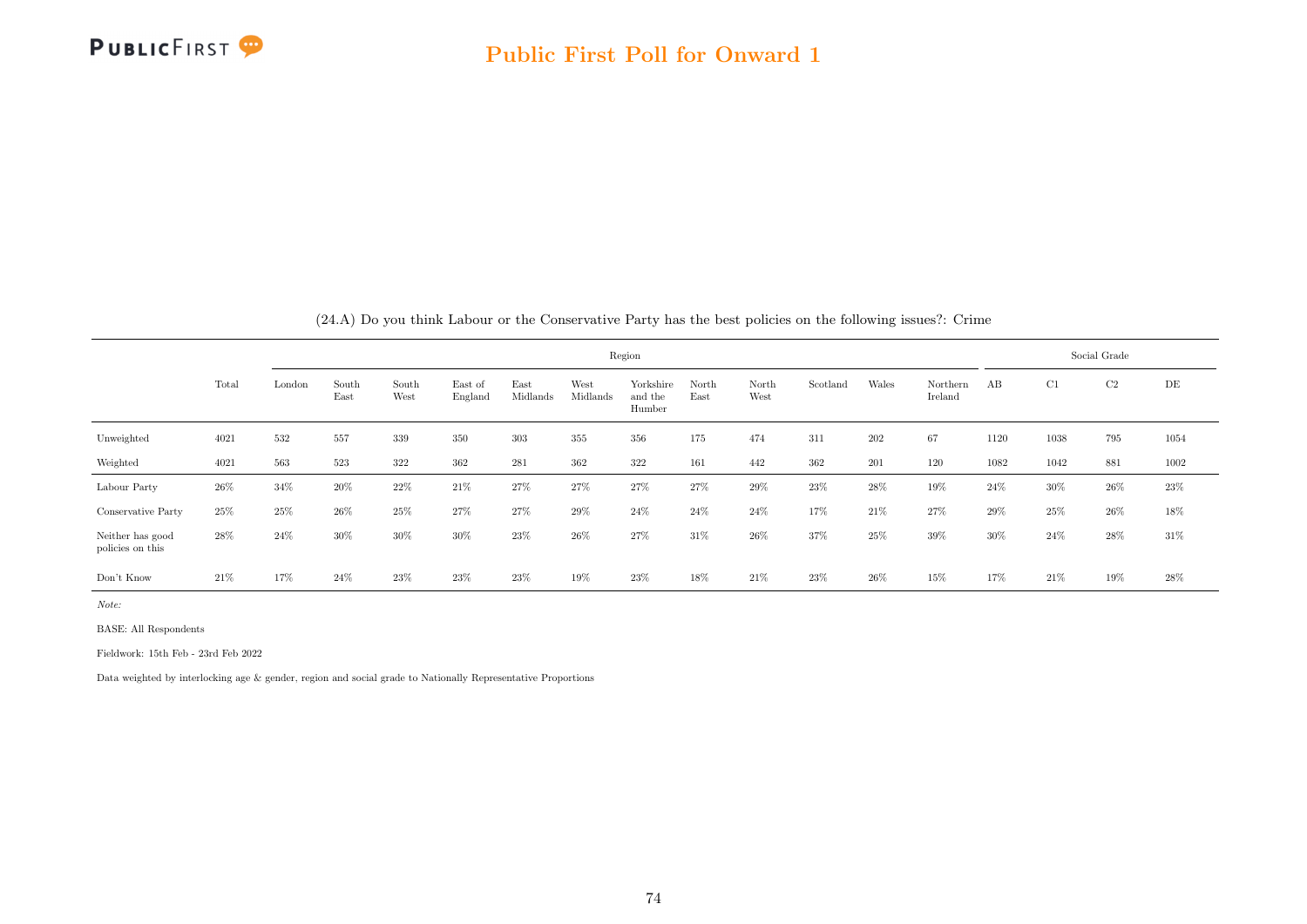

|                                      |       |      | Gender   |       |       |       | Age       |       |       |       | $EU$ 2016 Vote |                   |       |                     | 2019                |                               |                   |
|--------------------------------------|-------|------|----------|-------|-------|-------|-----------|-------|-------|-------|----------------|-------------------|-------|---------------------|---------------------|-------------------------------|-------------------|
|                                      | Total | Male | Female   | 18-24 | 25-34 | 35-44 | $45 - 54$ | 55-64 | $65+$ | Leave | Remain         | I did not<br>vote |       | Conservative Labour | Liberal<br>Democrat | The<br><b>Brexit</b><br>Party | I did not<br>vote |
| Unweighted                           | 4021  | 1880 | 2126     | 585   | 656   | 663   | 700       | 570   | 847   | 1514  | 1706           | 515               | 1449  | 1145                | 313                 | 99                            | 453               |
| Weighted                             | 4021  | 1978 | $2028\,$ | 566   | 685   | 682   | 682       | 564   | 842   | 1517  | 1720           | 506               | 1446  | 1137                | 306                 | 94                            | 449               |
| Labour Party                         | 26%   | 26%  | 25%      | 38%   | 35%   | 28%   | 25%       | 17%   | 14%   | 15%   | 37%            | 17%               | $6\%$ | 60%                 | 23%                 | 11%                           | $11\%$            |
| Conservative Party                   | 25%   | 31%  | 19%      | 14%   | 22%   | 22%   | 22%       | 30%   | 34%   | 37%   | 20%            | 13%               | 52%   | 6%                  | 15%                 | $24\%$                        | $10\%$            |
| Neither has good<br>policies on this | 28%   | 29%  | 28%      | 20%   | 22%   | 26\%  | 32%       | 34%   | 33%   | 33%   | 26\%           | 28%               | 27%   | 19%                 | 38%                 | 54%                           | 32%               |
| Don't Know                           | 21\%  | 14%  | 28%      | 27%   | 21\%  | 24%   | 21\%      | 18%   | 18%   | 16%   | 17%            | 42%               | 15%   | 15%                 | 24%                 | 10%                           | 47%               |

(24.B) Do you think Labour or the Conservative Party has the best policies on the following issues?: Crime

Note:

BASE: All Respondents

Fieldwork: 15th Feb - 23rd Feb 2022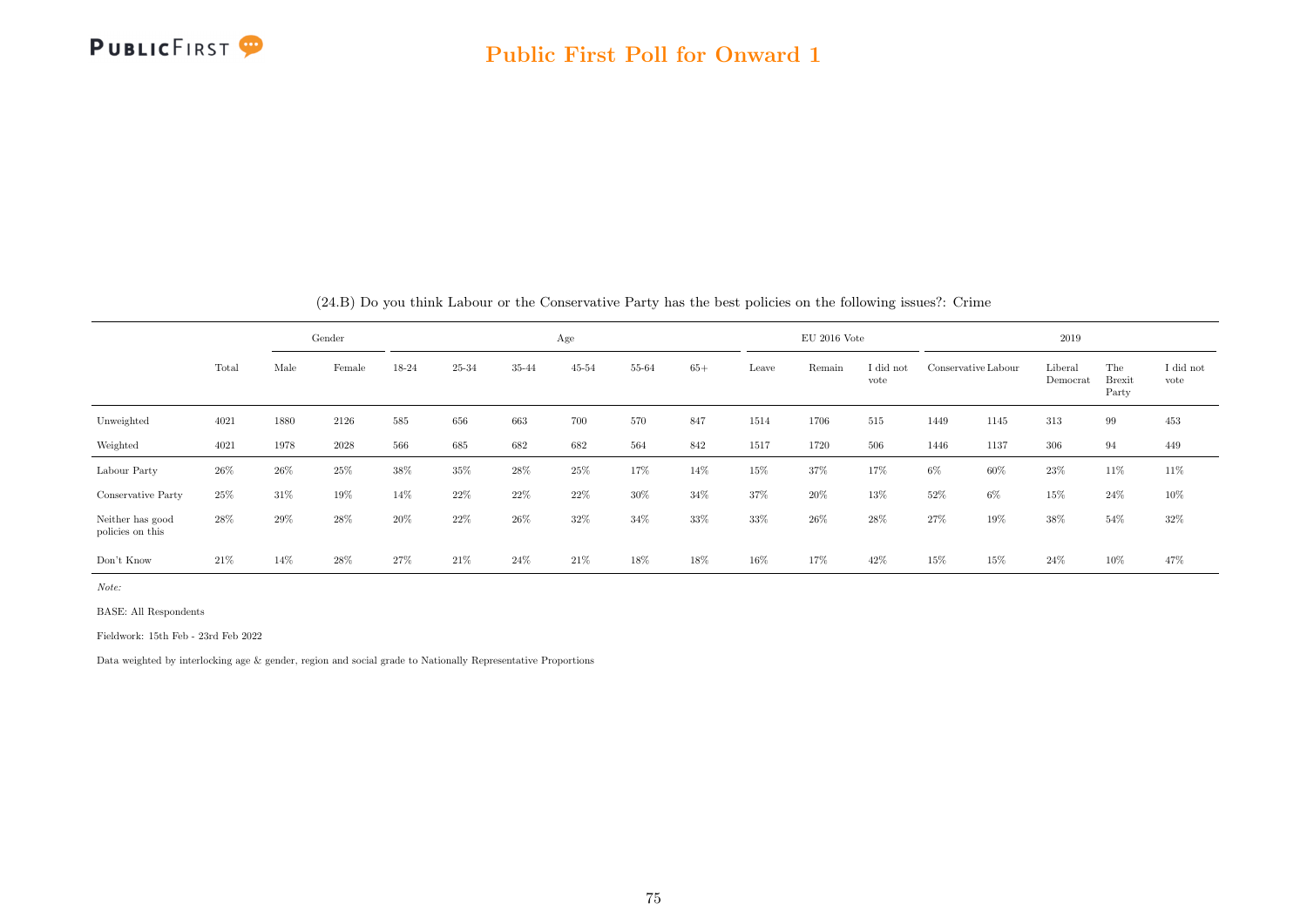

|                                      |        |                     | Voting Intention |                      |                       |                          | Education                                              |                                                             |                                   | Fiscal conservatives       |                                  |         | C2DE 2019 Conservatives ABC1 2019 Conservatives |               |       |
|--------------------------------------|--------|---------------------|------------------|----------------------|-----------------------|--------------------------|--------------------------------------------------------|-------------------------------------------------------------|-----------------------------------|----------------------------|----------------------------------|---------|-------------------------------------------------|---------------|-------|
|                                      | Total  | Conservative Labour |                  | Liberal<br>Democrats | GCSE or<br>equivalent | A Level or<br>equivalent | University<br>Under-<br>graduate<br>Degree<br>(BA/BSc) | University<br>Postgrad-<br>uate<br>Degree<br>(MA/MSc/MPhil) | Doctorate<br>(PhD/DPHil)spend and | Prioritise<br>$\text{tax}$ | Prioritise<br>balancing<br>books | C2DECon | Other                                           | $\rm ABC1Con$ | Other |
| Unweighted                           | 4021   | 971                 | 1321             | 274                  | 974                   | 740                      | 931                                                    | 398                                                         | 72                                | 2241                       | 1053                             | 633     | 3388                                            | 815           | 3206  |
| Weighted                             | 4021   | 967                 | 1313             | 268                  | 962                   | 747                      | 934                                                    | 398                                                         | 66                                | 2253                       | 1055                             | 656     | 3365                                            | 790           | 3231  |
| Labour Party                         | $26\%$ | $4\%$               | 60%              | 23%                  | 20%                   | 30%                      | 29%                                                    | 31\%                                                        | 28%                               | 32%                        | 20%                              | 6%      | 29%                                             | $7\%$         | 30%   |
| Conservative Party                   | 25%    | 68%                 | 7%               | 19%                  | 24%                   | 25%                      | 25%                                                    | 25%                                                         | 24%                               | 24%                        | 36%                              | 50%     | 20%                                             | 55%           | 17%   |
| Neither has good<br>policies on this | 28%    | 19%                 | 18%              | 36%                  | 29%                   | 26%                      | 26%                                                    | 32%                                                         | 31%                               | 28%                        | 30%                              | 28%     | 28%                                             | 26%           | 29%   |
| Don't Know                           | 21\%   | 10%                 | 15%              | 22\%                 | 26%                   | 19%                      | 19%                                                    | 13%                                                         | 17%                               | 17%                        | 13%                              | 17%     | 22%                                             | 13%           | 23%   |

(24.C) Do you think Labour or the Conservative Party has the best policies on the following issues?: Crime

Note:

BASE: All Respondents

Fieldwork: 15th Feb - 23rd Feb 2022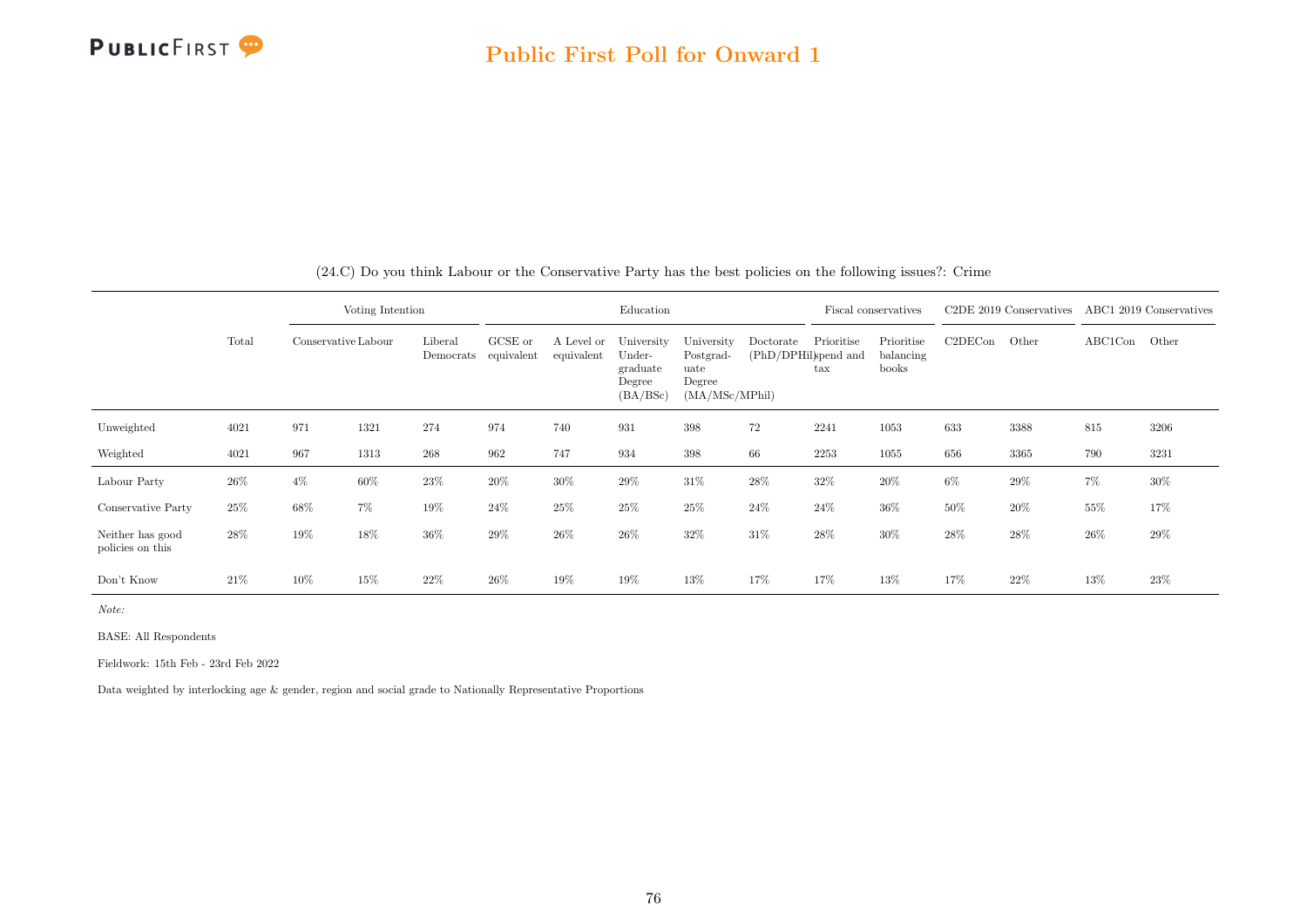

|                                      |       |        |               |               |                    |                  |                  |                                |               |               |          |       | (20.A) Do you think Labour of the Conservative Farty has the best policies on the following issues: . Defence |        |      |              |        |
|--------------------------------------|-------|--------|---------------|---------------|--------------------|------------------|------------------|--------------------------------|---------------|---------------|----------|-------|---------------------------------------------------------------------------------------------------------------|--------|------|--------------|--------|
|                                      |       |        |               |               |                    |                  |                  | Region                         |               |               |          |       |                                                                                                               |        |      | Social Grade |        |
|                                      | Total | London | South<br>East | South<br>West | East of<br>England | East<br>Midlands | West<br>Midlands | Yorkshire<br>and the<br>Humber | North<br>East | North<br>West | Scotland | Wales | Northern<br>Ireland                                                                                           | AB     | C1   | C2           | DE     |
| Unweighted                           | 4020  | 532    | 557           | 339           | 349                | 303              | 355              | 356                            | 175           | 474           | 311      | 202   | 67                                                                                                            | 1120   | 1037 | 795          | 1054   |
| Weighted                             | 4020  | 563    | 523           | 322           | 361                | 281              | 362              | 322                            | 161           | 442           | 362      | 201   | 120                                                                                                           | 1082   | 1041 | 881          | 1002   |
| Labour Party                         | 22%   | 30%    | 16%           | 19%           | 17%                | 23%              | 22%              | 22%                            | $25\%$        | 26%           | 20%      | 28%   | 20%                                                                                                           | $21\%$ | 24\% | 22%          | 22\%   |
| Conservative Party                   | 29%   | 31\%   | 32%           | 35%           | 30%                | 35%              | 28%              | 30%                            | 24%           | 26\%          | 21%      | 23%   | 29%                                                                                                           | 34%    | 29%  | 32%          | $21\%$ |
| Neither has good<br>policies on this | 25%   | 21\%   | $26\%$        | 22%           | 30%                | 18%              | 25%              | 23%                            | 25%           | 25%           | 33%      | 19%   | 34%                                                                                                           | 26%    | 24%  | 24\%         | $26\%$ |
| Don't Know                           | 24\%  | 18%    | 26%           | 24%           | 23%                | 24%              | 25%              | 26%                            | 26%           | 23%           | 25%      | 29%   | 18%                                                                                                           | 20%    | 23%  | 21%          | 31\%   |

(25.A) Do you think Labour or the Conservative Party has the best policies on the following issues?: Defence

Note:

BASE: Question randomly assigned to respondents

Fieldwork: 15th Feb - 23rd Feb 2022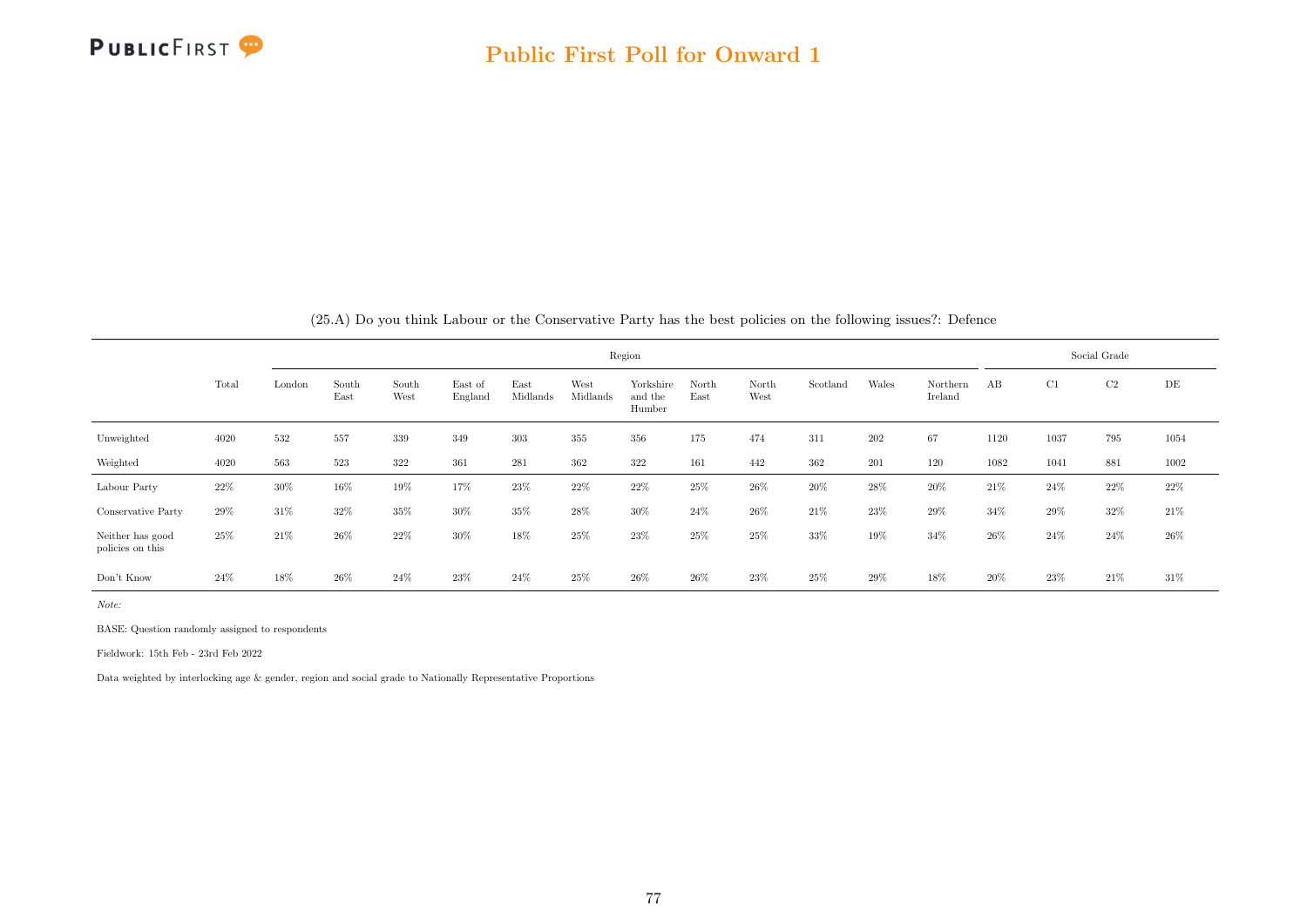

|                                      |       |      | Gender |       |       |       | Age       |       |       |       | $EU$ 2016 Vote |                   |        |                     | 2019                |                               |                   |
|--------------------------------------|-------|------|--------|-------|-------|-------|-----------|-------|-------|-------|----------------|-------------------|--------|---------------------|---------------------|-------------------------------|-------------------|
|                                      | Total | Male | Female | 18-24 | 25-34 | 35-44 | $45 - 54$ | 55-64 | $65+$ | Leave | Remain         | I did not<br>vote |        | Conservative Labour | Liberal<br>Democrat | The<br><b>Brexit</b><br>Party | I did not<br>vote |
| Unweighted                           | 4020  | 1880 | 2125   | 585   | 656   | 663   | 700       | 570   | 846   | 1513  | 1706           | 515               | 1448   | 1145                | 313                 | 99                            | 453               |
| Weighted                             | 4020  | 1978 | 2027   | 566   | 685   | 682   | 682       | 564   | 841   | 1516  | 1720           | 506               | 1445   | 1137                | 306                 | 94                            | 449               |
| Labour Party                         | 22%   | 23%  | 21%    | 31%   | 33%   | 26%   | 21%       | 15%   | 11%   | 14%   | 33%            | 14%               | $6\%$  | 53%                 | 21\%                | 7%                            | 10%               |
| Conservative Party                   | 29%   | 36%  | 23%    | 21\%  | 22%   | 24%   | 27%       | 37%   | 42%   | 42%   | $24\%$         | 17%               | 59%    | $9\%$               | 18%                 | $28\%$                        | 13%               |
| Neither has good<br>policies on this | 25%   | 24\% | 25%    | 20%   | 21\%  | 22%   | 31%       | 26%   | 28%   | 26%   | 24%            | 25%               | $20\%$ | 20%                 | 34%                 | 50%                           | 28%               |
| Don't Know                           | 24%   | 17%  | 31\%   | 28%   | 24%   | 28%   | 22%       | 22%   | 19%   | 18%   | 19%            | 45%               | 16%    | 18%                 | 27%                 | 15%                           | 50%               |

(25.B) Do you think Labour or the Conservative Party has the best policies on the following issues?: Defence

Note:

BASE: Question randomly assigned to respondents

Fieldwork: 15th Feb - 23rd Feb 2022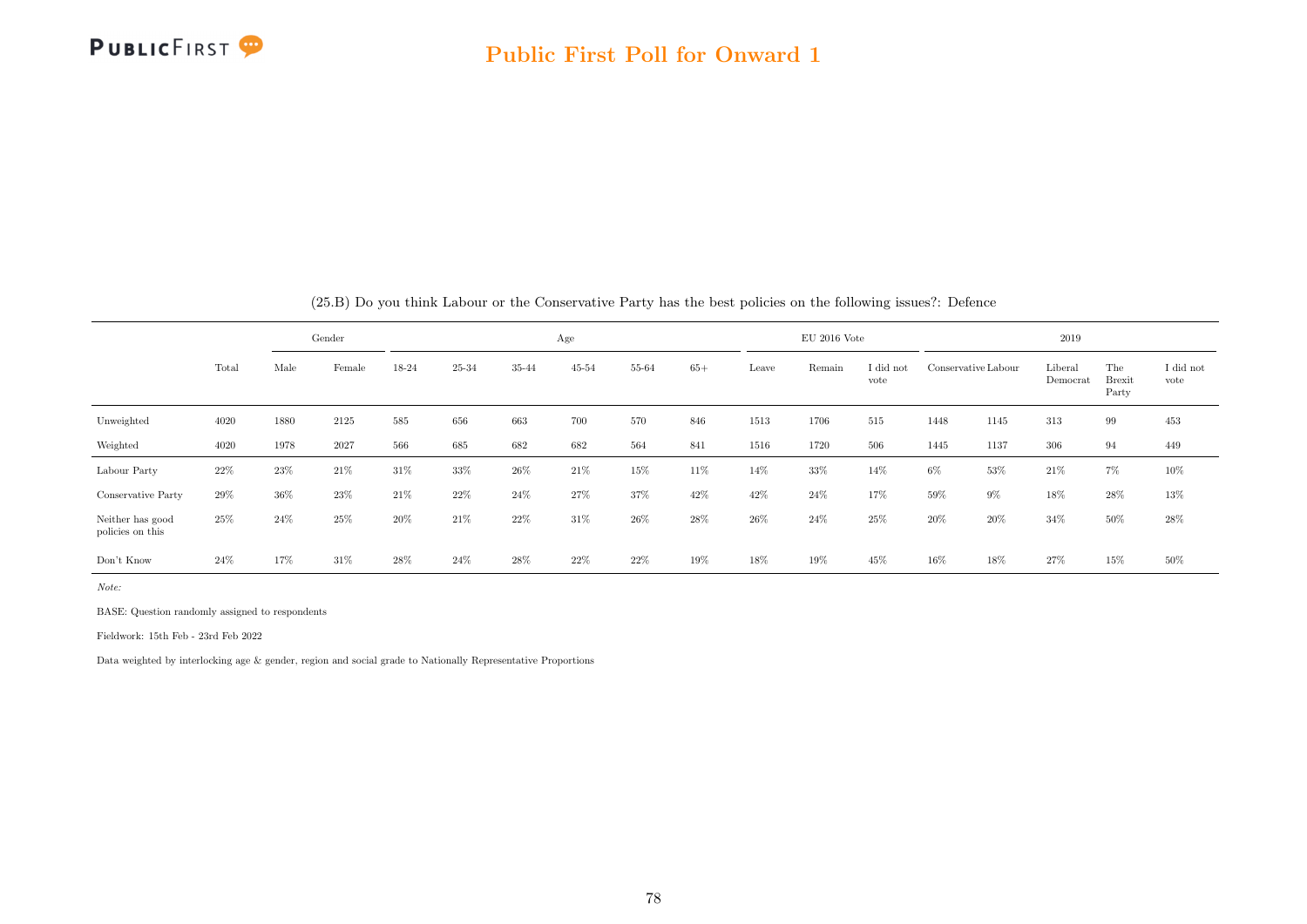

|                                      |       |                     | Voting Intention |                      |                       |                          | Education                                              |                                                              |                                   | Fiscal conservatives       |                                  |         | C <sub>2</sub> DE 2019 Conservatives |               | ABC1 2019 Conservatives |
|--------------------------------------|-------|---------------------|------------------|----------------------|-----------------------|--------------------------|--------------------------------------------------------|--------------------------------------------------------------|-----------------------------------|----------------------------|----------------------------------|---------|--------------------------------------|---------------|-------------------------|
|                                      | Total | Conservative Labour |                  | Liberal<br>Democrats | GCSE or<br>equivalent | A Level or<br>equivalent | University<br>Under-<br>graduate<br>Degree<br>(BA/BSc) | University<br>Postgrad-<br>uate<br>Degree<br>(MA/MSc/MPhill) | Doctorate<br>(PhD/DPHil)spend and | Prioritise<br>$_{\rm tax}$ | Prioritise<br>balancing<br>books | C2DECon | Other                                | $\rm ABC1Con$ | Other                   |
| Unweighted                           | 4020  | 971                 | 1321             | 274                  | $\overline{0}$        | $\overline{0}$           | 931                                                    | 398                                                          | 72                                | 2240                       | 1053                             | 633     | 3387                                 | 814           | 3206                    |
| Weighted                             | 4020  | 967                 | 1313             | $268\,$              | $\overline{0}$        | $\overline{0}$           | 934                                                    | 398                                                          | 66                                | 2252                       | 1055                             | 656     | 3364                                 | 789           | 3231                    |
| Labour Party                         | 22\%  | $4\%$               | 52%              | 19%                  | 19%                   | 25%                      | 26%                                                    | 29%                                                          | 23%                               | 28%                        | 17%                              | $6\%$   | 26%                                  | 5%            | 26\%                    |
| Conservative Party                   | 29%   | 75%                 | 10%              | 22%                  | 30%                   | 29%                      | 27%                                                    | 29%                                                          | 34%                               | 28\%                       | 43%                              | 56%     | 24%                                  | 62%           | 21\%                    |
| Neither has good<br>policies on this | 25%   | 12%                 | 19%              | $36\%$               | 24\%                  | 23%                      | $25\%$                                                 | 27%                                                          | $28\%$                            | 25%                        | 25%                              | 20%     | $26\%$                               | 19%           | 26%                     |
| Don't Know                           | 24%   | $9\%$               | 19%              | $23\%$               | $28\%$                | 22%                      | 22%                                                    | 15%                                                          | 15%                               | 19%                        | 15%                              | 18%     | 25%                                  | 14%           | 26%                     |

(25.C) Do you think Labour or the Conservative Party has the best policies on the following issues?: Defence

Note:

BASE: Question randomly assigned to respondents

Fieldwork: 15th Feb - 23rd Feb 2022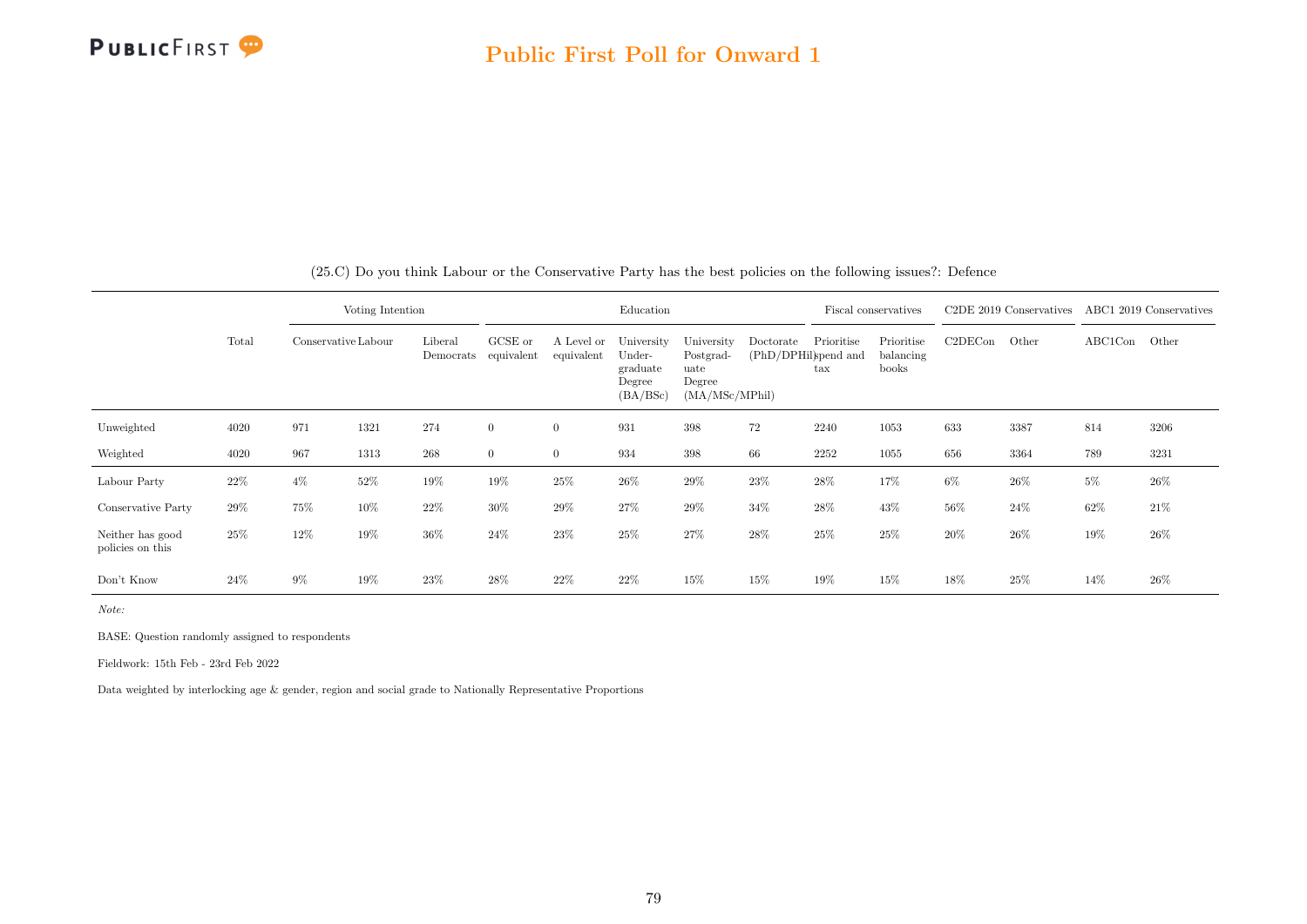

(26.A) Thinking about what you know of the Conservative Party's current policies on the following issues, do you think they have the right policies or the wrong policies?: Welfare

|                    |       |        |               |               |                    |                  |                  | Region                         |               |               |          |       |                     |        | Social Grade |                |        |
|--------------------|-------|--------|---------------|---------------|--------------------|------------------|------------------|--------------------------------|---------------|---------------|----------|-------|---------------------|--------|--------------|----------------|--------|
|                    | Total | London | South<br>East | South<br>West | East of<br>England | East<br>Midlands | West<br>Midlands | Yorkshire<br>and the<br>Humber | North<br>East | North<br>West | Scotland | Wales | Northern<br>Ireland | AB     | C1           | C <sub>2</sub> | DE     |
| Unweighted         | 4021  | 532    | 557           | 339           | 350                | 303              | 355              | 356                            | 175           | 474           | 311      | 202   | 67                  | 1120   | 1038         | 795            | 1054   |
| Weighted           | 4021  | 563    | 523           | 322           | 362                | 281              | 362              | 322                            | 161           | 442           | 362      | 201   | 120                 | 1082   | 1042         | 881            | 1002   |
| The right policies | 25%   | 29%    | 26\%          | 28%           | $24\%$             | 30%              | 25%              | 25%                            | 19%           | 22\%          | 16%      | 21%   | 25%                 | 29%    | 22%          | $27\%$         | $20\%$ |
| The wrong policies | 49%   | 48%    | 44%           | 44%           | 51%                | 43%              | 47%              | 48%                            | 54%           | 51\%          | 62%      | 55%   | 41%                 | $51\%$ | 50%          | 47%            | 47%    |
| Don't Know         | 26%   | 23%    | 29%           | 28%           | 26\%               | 27%              | 28%              | 28%                            | 27%           | 27%           | 22\%     | 24%   | 34%                 | 20%    | 28%          | 26\%           | 32%    |

Note:

BASE: All Respondents

Fieldwork: 15th Feb - 23rd Feb 2022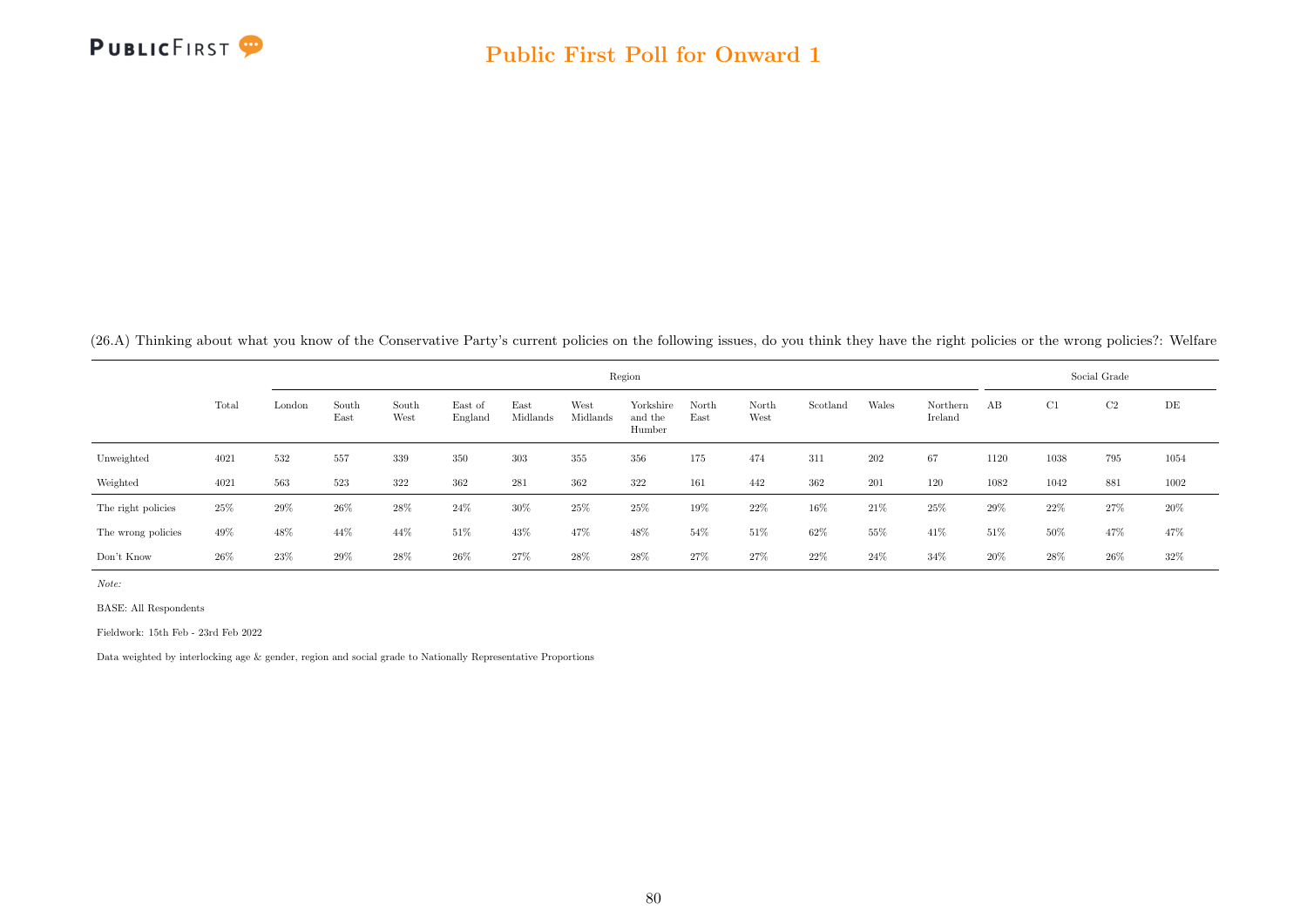#### Public First Poll for Onward 1

(26.B) Thinking about what you know of the Conservative Party's current policies on the following issues, do you think they have the right policies or the wrong policies?: Welfare

|                    |       |        | Gender |       |       |        | Age       |       |        |       | $EU$ 2016 Vote |                   |                     |      | 2019                |                               |                   |
|--------------------|-------|--------|--------|-------|-------|--------|-----------|-------|--------|-------|----------------|-------------------|---------------------|------|---------------------|-------------------------------|-------------------|
|                    | Total | Male   | Female | 18-24 | 25-34 | 35-44  | $45 - 54$ | 55-64 | $65+$  | Leave | Remain         | I did not<br>vote | Conservative Labour |      | Liberal<br>Democrat | The<br><b>Brexit</b><br>Party | I did not<br>vote |
| Unweighted         | 4021  | 1880   | 2126   | 585   | 656   | 663    | 700       | 570   | 847    | 1514  | 1706           | 515               | 1449                | 1145 | 313                 | 99                            | 453               |
| Weighted           | 4021  | 1978   | 2028   | 566   | 685   | 682    | 682       | 564   | 842    | 1517  | 1720           | 506               | 1446                | 1137 | 306                 | 94                            | 449               |
| The right policies | 25%   | 29%    | 20%    | 19%   | 25%   | $23\%$ | 21%       | 26%   | 31%    | 34%   | $21\%$         | 15%               | 45%                 | 14%  | 18%                 | 22%                           | 10%               |
| The wrong policies | 49%   | $50\%$ | 48%    | 46%   | 48%   | 47%    | 54%       | 51\%  | 48%    | 43%   | 59%            | 38%               | 31%                 | 69%  | 60%                 | 55%                           | $38\%$            |
| Don't Know         | 26%   | 21\%   | 32%    | 35%   | 26%   | 31%    | 26%       | 22%   | $21\%$ | 23%   | 19%            | 47%               | $23\%$              | 17%  | 22%                 | 24%                           | 52%               |

Note:

BASE: All Respondents

Fieldwork: 15th Feb - 23rd Feb 2022

Data weighted by interlocking age & gender, region and social grade to Nationally Representative Proportions

(26.C) Thinking about what you know of the Conservative Party's current policies on the following issues, do you think they have the right policies or the wrong policies?: Welfare

|                    |       |                     | Voting Intention |                                 |         |                          | Education                                              |                                                              |                                   |                            | Fiscal conservatives             |         | C <sub>2</sub> DE 2019 Conservatives ABC1 2019 Conservatives |               |      |
|--------------------|-------|---------------------|------------------|---------------------------------|---------|--------------------------|--------------------------------------------------------|--------------------------------------------------------------|-----------------------------------|----------------------------|----------------------------------|---------|--------------------------------------------------------------|---------------|------|
|                    | Total | Conservative Labour |                  | Liberal<br>Democrats equivalent | GCSE or | A Level or<br>equivalent | University<br>Under-<br>graduate<br>Degree<br>(BA/BSc) | University<br>Postgrad-<br>uate<br>Degree<br>(MA/MSc/MPhill) | Doctorate<br>(PhD/DPHil)spend and | Prioritise<br>$_{\rm tax}$ | Prioritise<br>balancing<br>books | C2DECon | Other                                                        | ABC1Con Other |      |
| Unweighted         | 4021  | 971                 | 1321             | 274                             | 974     | 740                      | 931                                                    | 398                                                          | 72                                | 2241                       | 1053                             | 633     | 3388                                                         | 815           | 3206 |
| Weighted           | 4021  | 967                 | 1313             | 268                             | 962     | 747                      | 934                                                    | 398                                                          | 66                                | 2253                       | 1055                             | 656     | 3365                                                         | 790           | 3231 |
| The right policies | 25%   | 60%                 | 13%              | 18%                             | 25\%    | 23%                      | 23%                                                    | 29%                                                          | 25%                               | 24\%                       | 35%                              | 44%     | 21\%                                                         | 47%           | 19%  |
| The wrong policies | 49%   | 21\%                | 69%              | 58%                             | 44%     | 50%                      | 53%                                                    | 54%                                                          | 56%                               | 55%                        | 44%                              | 32%     | 52%                                                          | 31%           | 53%  |
| Don't Know         | 26%   | $19\%$              | 18%              | 24%                             | 32%     | 27\%                     | 23%                                                    | 17%                                                          | 19%                               | 21\%                       | 20%                              | 24\%    | 27%                                                          | 22%           | 27%  |

Note:

BASE: All Respondents

Fieldwork: 15th Feb - 23rd Feb 2022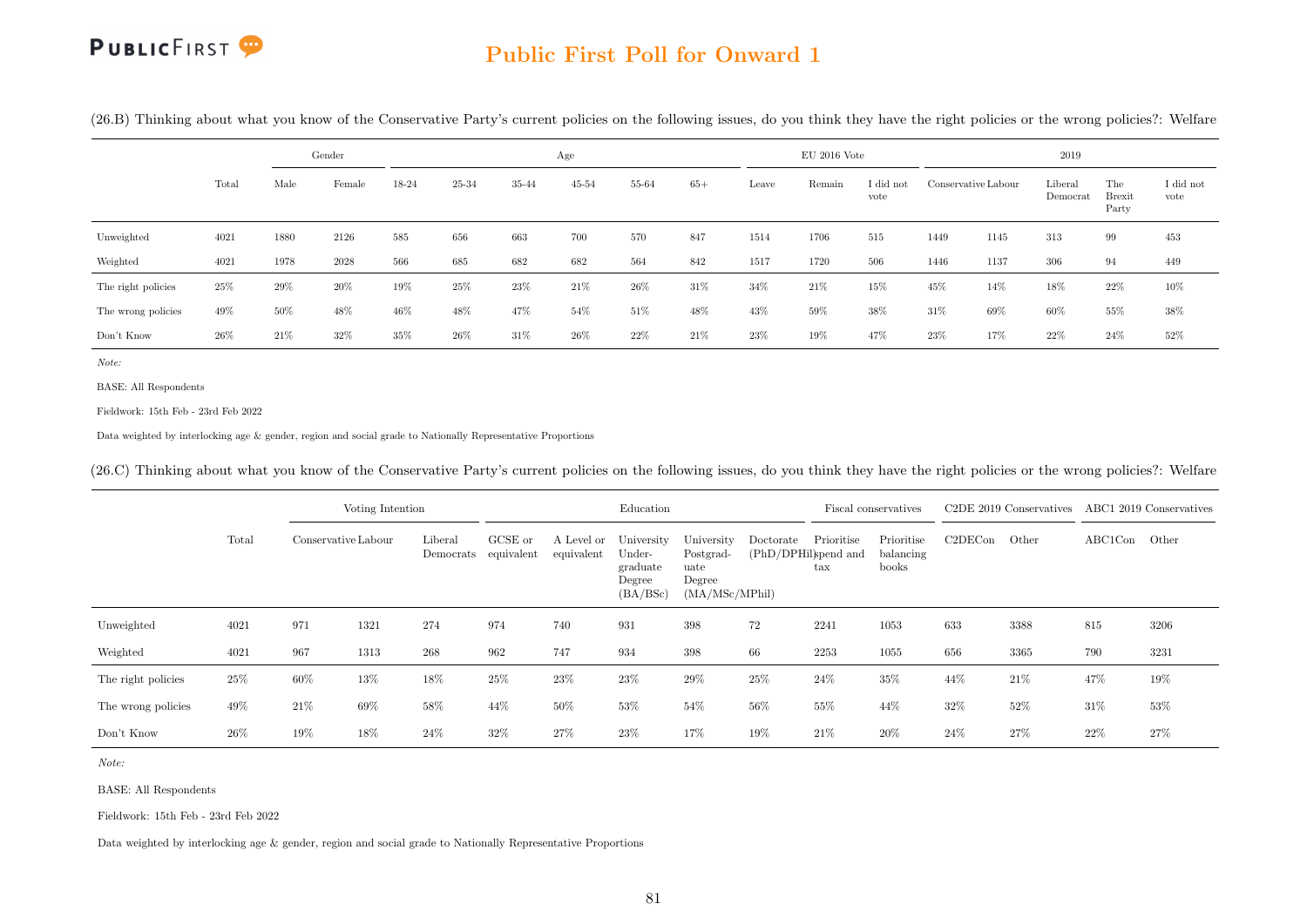

(27.A) Thinking about what you know of the Conservative Party's current policies on the following issues, do you think they have the right policies or the wrong policies?: Climate change / the environment

|                    |       |        |               |               |                    |                  |                  | Region                         |               |               |          |       |                     |      |        | Social Grade |      |
|--------------------|-------|--------|---------------|---------------|--------------------|------------------|------------------|--------------------------------|---------------|---------------|----------|-------|---------------------|------|--------|--------------|------|
|                    | Total | London | South<br>East | South<br>West | East of<br>England | East<br>Midlands | West<br>Midlands | Yorkshire<br>and the<br>Humber | North<br>East | North<br>West | Scotland | Wales | Northern<br>Ireland | AB   | C1     | C2           | DE   |
| Unweighted         | 4021  | 532    | 557           | 339           | 350                | 303              | 355              | 356                            | 175           | 474           | 311      | 202   | 67                  | 1120 | 1038   | 795          | 1054 |
| Weighted           | 4021  | 563    | 523           | 322           | 362                | 281              | 362              | 322                            | 161           | 442           | 362      | 201   | 120                 | 1082 | 1042   | 881          | 1002 |
| The right policies | 27%   | 33%    | 27%           | $22\%$        | 25%                | 31%              | 30%              | 28%                            | 29%           | $27\%$        | 18%      | 24%   | $26\%$              | 29%  | $25\%$ | 30%          | 24%  |
| The wrong policies | 43%   | 41\%   | 39%           | 47%           | 39%                | 42%              | 38%              | 40%                            | 41\%          | 45%           | 55%      | 46%   | 37%                 | 47%  | 45%    | 41\%         | 38%  |
| Don't Know         | 30%   | 25%    | 34%           | 31\%          | 35%                | 27%              | 32%              | 32%                            | 30%           | 28%           | 27%      | 30%   | 37%                 | 24\% | 30%    | $30\%$       | 38%  |

Note:

BASE: All Respondents

Fieldwork: 15th Feb - 23rd Feb 2022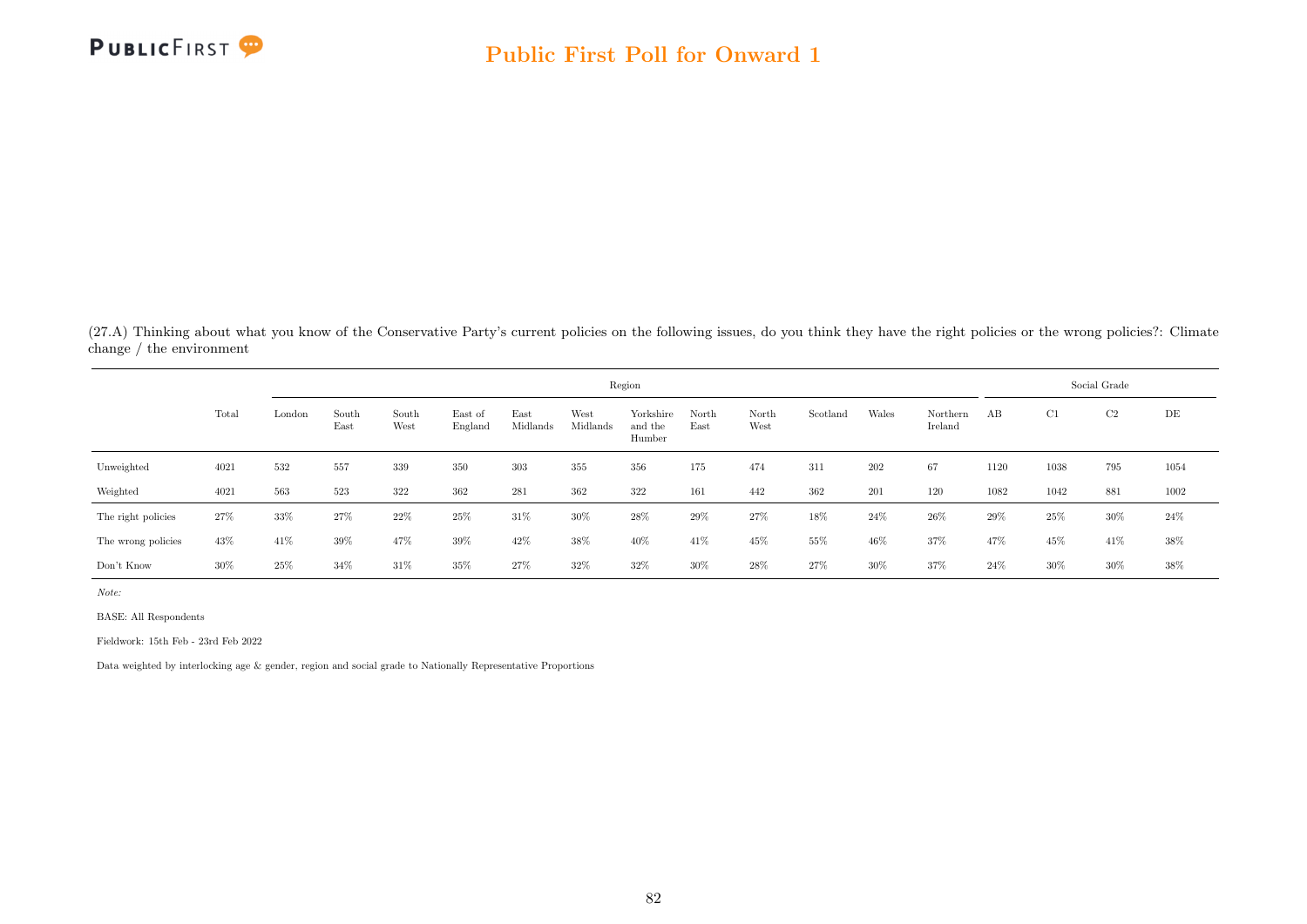

(27.B) Thinking about what you know of the Conservative Party's current policies on the following issues, do you think they have the right policies or the wrong policies?: Climate change / the environment

|                    |       |      | Gender |        |       |       | Age       |        |        |       | $EU$ 2016 Vote |                   |      |                     | 2019                |                               |                   |
|--------------------|-------|------|--------|--------|-------|-------|-----------|--------|--------|-------|----------------|-------------------|------|---------------------|---------------------|-------------------------------|-------------------|
|                    | Total | Male | Female | 18-24  | 25-34 | 35-44 | $45 - 54$ | 55-64  | $65+$  | Leave | Remain         | I did not<br>vote |      | Conservative Labour | Liberal<br>Democrat | The<br><b>Brexit</b><br>Party | I did not<br>vote |
| Unweighted         | 4021  | 1880 | 2126   | 585    | 656   | 663   | 700       | 570    | 847    | 1514  | 1706           | 515               | 1449 | 1145                | 313                 | 99                            | 453               |
| Weighted           | 4021  | 1978 | 2028   | 566    | 685   | 682   | 682       | 564    | 842    | 1517  | 1720           | 506               | 1446 | 1137                | 306                 | 94                            | 449               |
| The right policies | 27%   | 29%  | 25%    | $24\%$ | 25%   | 25%   | 23%       | 31\%   | 32%    | 35%   | 25%            | 18%               | 45%  | 17%                 | 22%                 | 22%                           | 14%               |
| The wrong policies | 43%   | 46%  | 39%    | 45%    | 47%   | 42%   | 45%       | $39\%$ | $40\%$ | 37%   | 52%            | 31%               | 27%  | 61%                 | 53%                 | 45%                           | $30\%$            |
| Don't Know         | 30%   | 25%  | 35%    | 31%    | 28%   | 33%   | 32%       | 30%    | 28%    | 29%   | 23%            | 51%               | 28\% | 22%                 | 24\%                | 33%                           | $56\%$            |

Note:

BASE: All Respondents

Fieldwork: 15th Feb - 23rd Feb 2022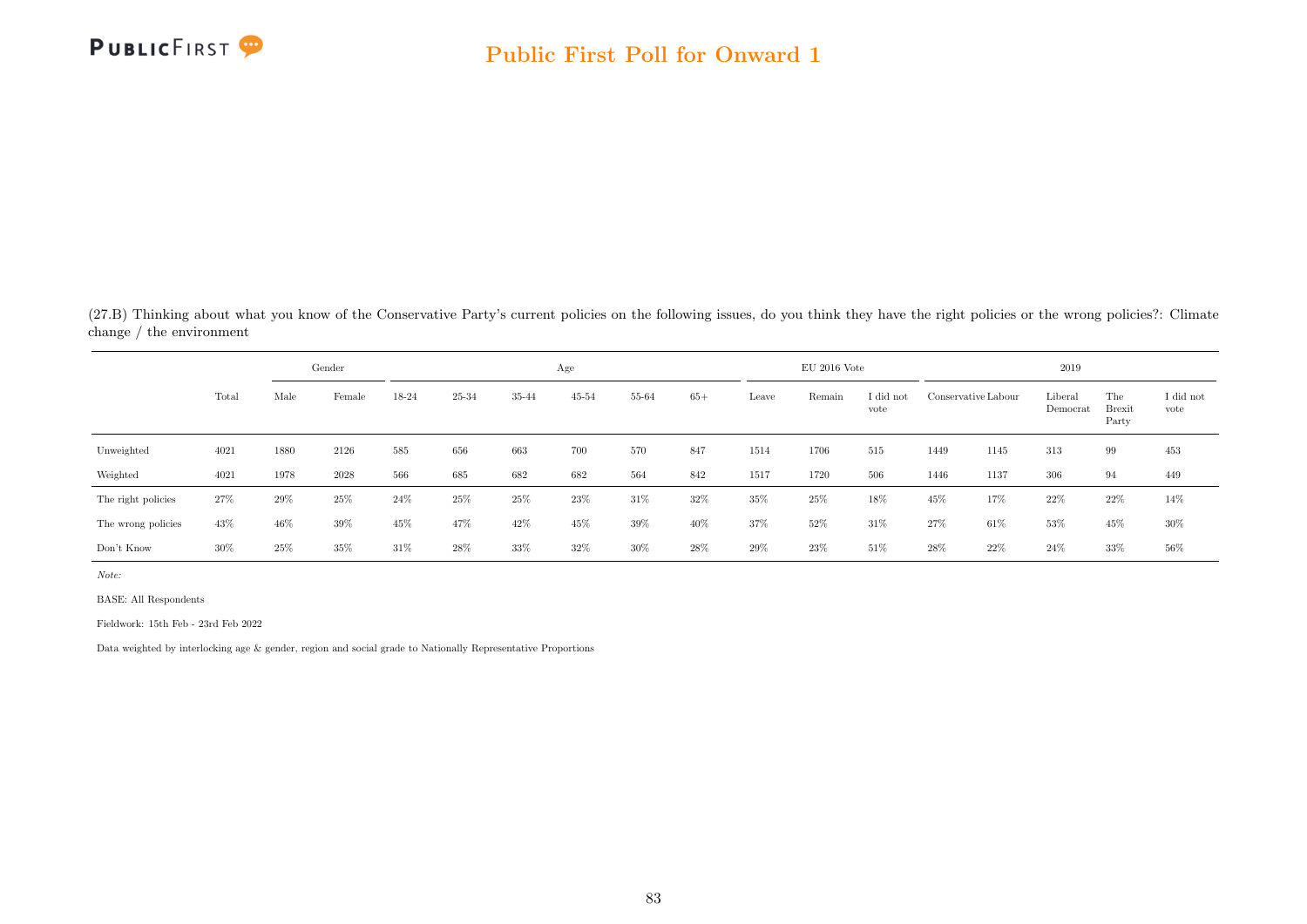

(27.C) Thinking about what you know of the Conservative Party's current policies on the following issues, do you think they have the right policies or the wrong policies?: Climate change / the environment

|                    |       |                     | Voting Intention |                                 |         |                          | Education                                              |                                                             |                                  |                   | Fiscal conservatives             |         | C <sub>2</sub> DE 2019 Conservatives |               | ABC1 2019 Conservatives |
|--------------------|-------|---------------------|------------------|---------------------------------|---------|--------------------------|--------------------------------------------------------|-------------------------------------------------------------|----------------------------------|-------------------|----------------------------------|---------|--------------------------------------|---------------|-------------------------|
|                    | Total | Conservative Labour |                  | Liberal<br>Democrats equivalent | GCSE or | A Level or<br>equivalent | University<br>Under-<br>graduate<br>Degree<br>(BA/BSc) | University<br>Postgrad-<br>uate<br>Degree<br>(MA/MSc/MPhil) | Doctorate<br>(PhD/DPHilspend and | Prioritise<br>tax | Prioritise<br>balancing<br>books | C2DECon | Other                                | $\rm ABC1Con$ | Other                   |
| Unweighted         | 4021  | 971                 | 1321             | 274                             | 974     | 740                      | 931                                                    | 398                                                         | 72                               | 2241              | 1053                             | 633     | 3388                                 | 815           | 3206                    |
| Weighted           | 4021  | 967                 | 1313             | 268                             | 962     | 747                      | 934                                                    | 398                                                         | 66                               | 2253              | 1055                             | 656     | 3365                                 | 790           | 3231                    |
| The right policies | 27%   | 58%                 | 17%              | $23\%$                          | 28%     | 25%                      | 26%                                                    | 28%                                                         | 37%                              | 28%               | 36%                              | 45%     | 24%                                  | 45%           | 23\%                    |
| The wrong policies | 43%   | $20\%$              | 60%              | 54%                             | 35%     | 43%                      | 49%                                                    | 49%                                                         | 48%                              | 47%               | 41%                              | 24\%    | 46%                                  | 30%           | 46%                     |
| Don't Know         | 30%   | 23%                 | 23%              | 23%                             | 37%     | 31%                      | 25%                                                    | 23%                                                         | 16%                              | 25%               | 23%                              | 31\%    | 30%                                  | 25%           | 32\%                    |

Note:

BASE: All Respondents

Fieldwork: 15th Feb - 23rd Feb 2022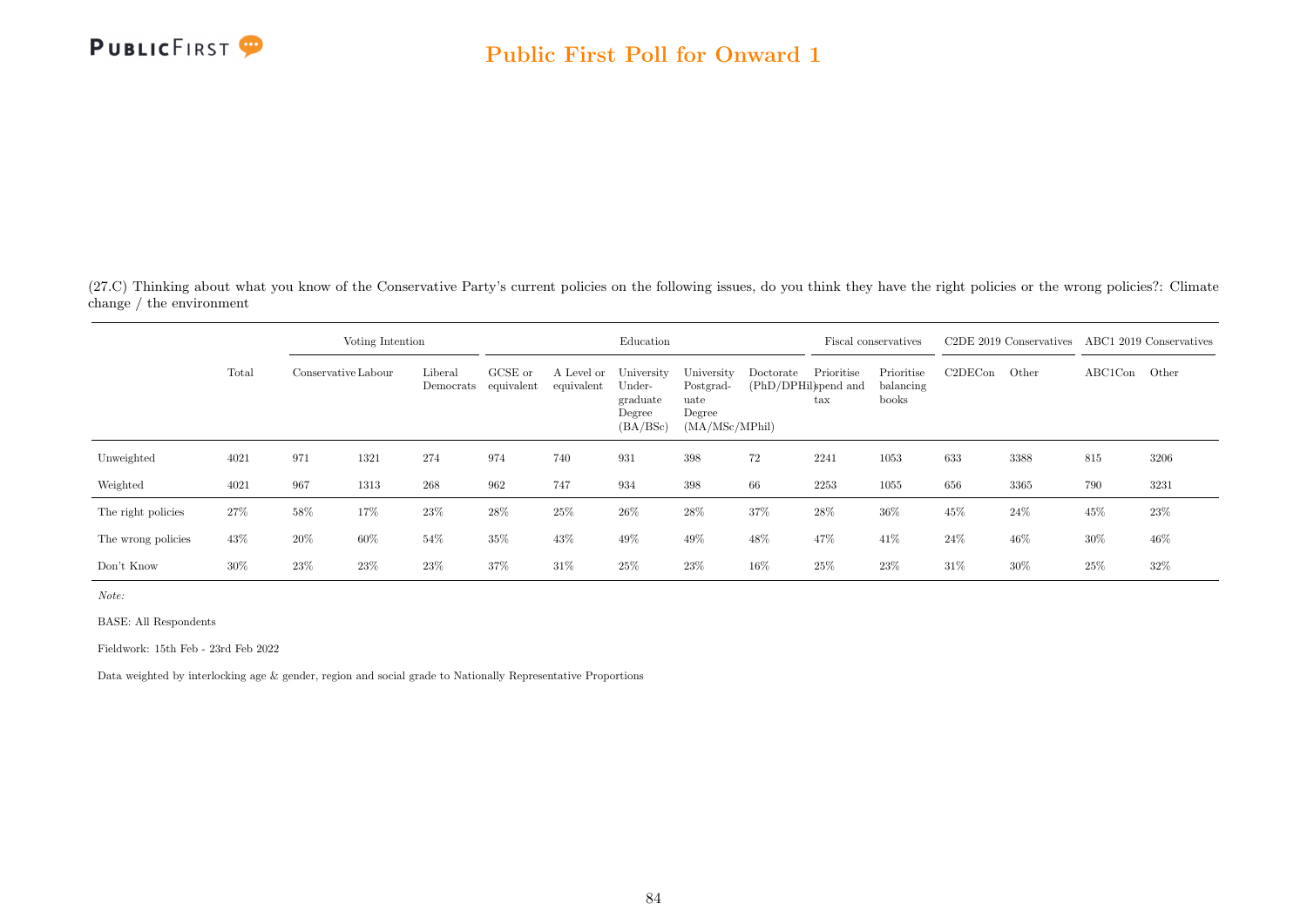

(28.A) Thinking about what you know of the Conservative Party's current policies on the following issues, do you think they have the right policies or the wrong policies?: Healthcare / the NHS

|                    |        |                         |               |               |                    |                  |                  | Region                         |               |               |          |       |                     |      |      | Social Grade   |      |
|--------------------|--------|-------------------------|---------------|---------------|--------------------|------------------|------------------|--------------------------------|---------------|---------------|----------|-------|---------------------|------|------|----------------|------|
|                    | Total  | $\operatorname{London}$ | South<br>East | South<br>West | East of<br>England | East<br>Midlands | West<br>Midlands | Yorkshire<br>and the<br>Humber | North<br>East | North<br>West | Scotland | Wales | Northern<br>Ireland | AB   | C1   | C <sub>2</sub> | DE   |
| Unweighted         | 4021   | 532                     | 557           | 339           | 350                | 303              | 355              | 356                            | 175           | 474           | 311      | 202   | 67                  | 1120 | 1038 | 795            | 1054 |
| Weighted           | 4021   | 563                     | 523           | 322           | 362                | 281              | 362              | 322                            | 161           | 442           | 362      | 201   | 120                 | 1082 | 1042 | 881            | 1002 |
| The right policies | 28%    | 34%                     | 29%           | 29%           | 27%                | 33%              | 32%              | 28%                            | 28%           | 26%           | 18%      | 23%   | 24%                 | 31%  | 26\% | $32\%$         | 25%  |
| The wrong policies | 50%    | 48%                     | 46%           | 47%           | 48%                | 48%              | 45%              | 50%                            | 51\%          | 52%           | 63%      | 58%   | 47%                 | 53%  | 51%  | 46%            | 49%  |
| Don't Know         | $22\%$ | 18%                     | 26%           | 24%           | 25%                | 19%              | 22%              | 22%                            | 20%           | 22\%          | 19%      | 20%   | 29%                 | 16%  | 23\% | 22%            | 26%  |

Note:

BASE: All Respondents

Fieldwork: 15th Feb - 23rd Feb 2022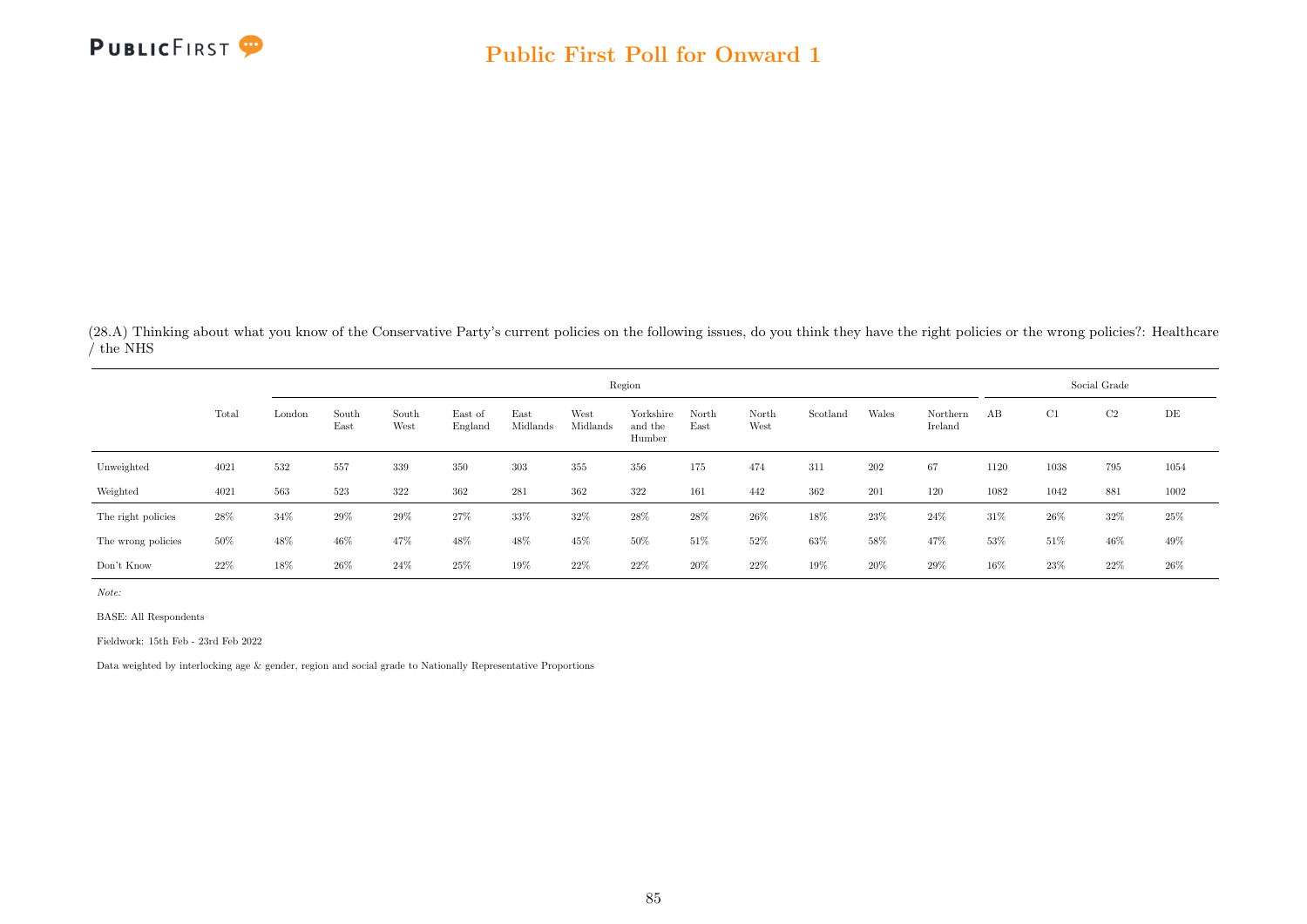

(28.B) Thinking about what you know of the Conservative Party's current policies on the following issues, do you think they have the right policies or the wrong policies?: Healthcare / the NHS

|                    |       |      | Gender |       |       |       | Age       |       |       |       | $EU$ 2016 Vote |                   |      |                     | 2019                |                               |                   |
|--------------------|-------|------|--------|-------|-------|-------|-----------|-------|-------|-------|----------------|-------------------|------|---------------------|---------------------|-------------------------------|-------------------|
|                    | Total | Male | Female | 18-24 | 25-34 | 35-44 | $45 - 54$ | 55-64 | $65+$ | Leave | Remain         | I did not<br>vote |      | Conservative Labour | Liberal<br>Democrat | The<br><b>Brexit</b><br>Party | I did not<br>vote |
| Unweighted         | 4021  | 1880 | 2126   | 585   | 656   | 663   | 700       | 570   | 847   | 1514  | 1706           | 515               | 1449 | 1145                | 313                 | 99                            | 453               |
| Weighted           | 4021  | 1978 | 2028   | 566   | 685   | 682   | 682       | 564   | 842   | 1517  | 1720           | 506               | 1446 | 1137                | 306                 | 94                            | 449               |
| The right policies | 28%   | 32%  | $24\%$ | 26%   | 26%   | 25%   | 24%       | 30%   | 36%   | 39%   | 24%            | 17%               | 50%  | 15%                 | 19%                 | 24%                           | 17%               |
| The wrong policies | 50%   | 50%  | 49%    | 48%   | 52%   | 48%   | 54%       | 49%   | 48%   | 43%   | 60%            | 40%               | 31%  | 71%                 | 63%                 | 58%                           | 38%               |
| Don't Know         | 22%   | 17%  | 27%    | 26%   | 22%   | 27%   | 21%       | 21\%  | 16%   | 19%   | 16%            | 43%               | 19%  | 13%                 | 18%                 | 18%                           | 46%               |

Note:

BASE: All Respondents

Fieldwork: 15th Feb - 23rd Feb 2022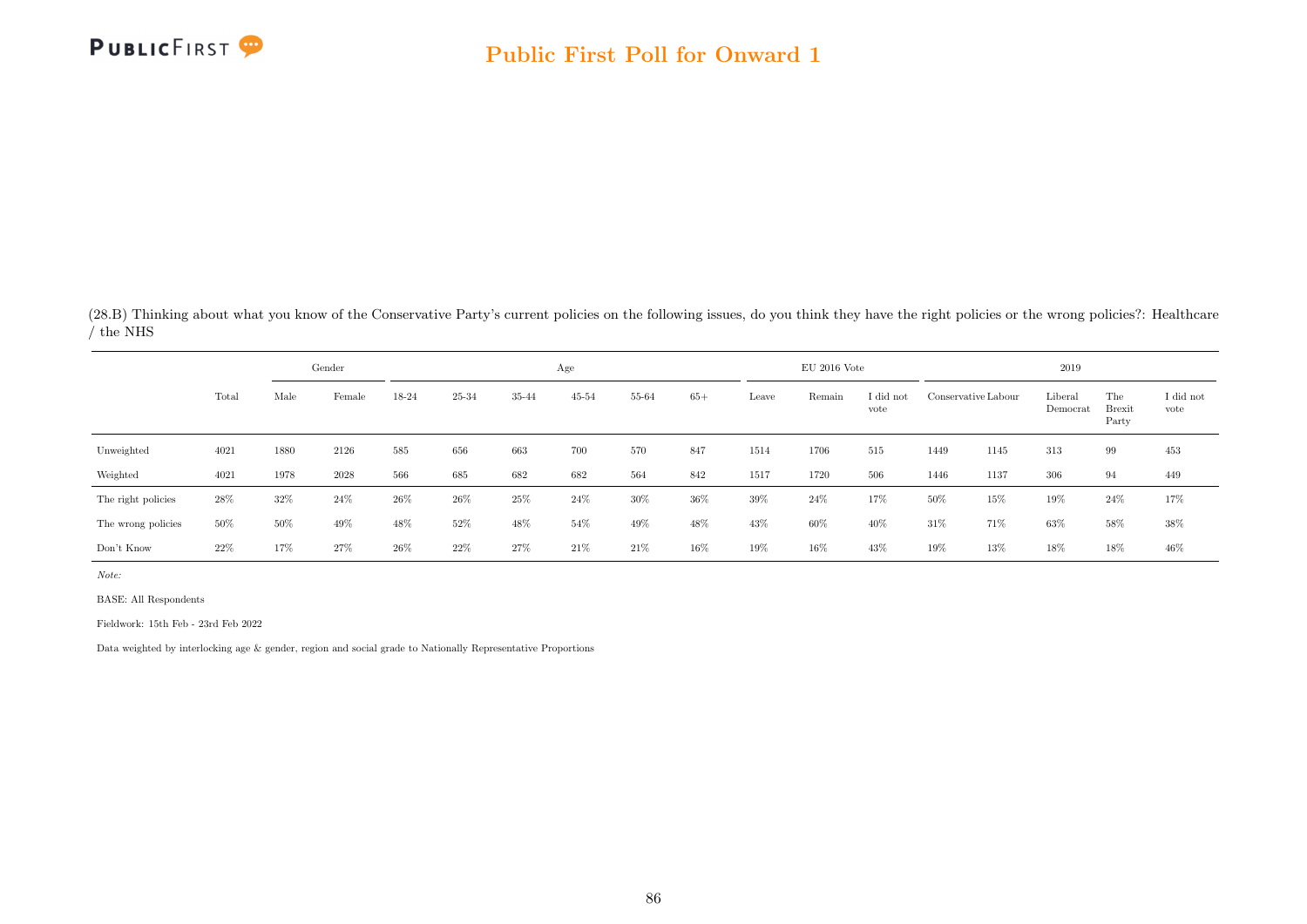

(28.C) Thinking about what you know of the Conservative Party's current policies on the following issues, do you think they have the right policies or the wrong policies?: Healthcare / the NHS

|                    |       |                     | Voting Intention |                      |                       |                          | Education                                              |                                                             |                                   |                                    | Fiscal conservatives             |         | C <sub>2</sub> DE 2019 Conservatives ABC1 2019 Conservatives |               |        |
|--------------------|-------|---------------------|------------------|----------------------|-----------------------|--------------------------|--------------------------------------------------------|-------------------------------------------------------------|-----------------------------------|------------------------------------|----------------------------------|---------|--------------------------------------------------------------|---------------|--------|
|                    | Total | Conservative Labour |                  | Liberal<br>Democrats | GCSE or<br>equivalent | A Level or<br>equivalent | University<br>Under-<br>graduate<br>Degree<br>(BA/BSc) | University<br>Postgrad-<br>uate<br>Degree<br>(MA/MSc/MPhil) | Doctorate<br>(PhD/DPHil)spend and | Prioritise<br>$\operatorname{tax}$ | Prioritise<br>balancing<br>books | C2DECon | Other                                                        | ABC1Con Other |        |
| Unweighted         | 4021  | 971                 | 1321             | 274                  | 974                   | 740                      | 931                                                    | 398                                                         | 72                                | 2241                               | 1053                             | 633     | 3388                                                         | 815           | 3206   |
| Weighted           | 4021  | 967                 | 1313             | 268                  | 962                   | 747                      | 934                                                    | 398                                                         | 66                                | 2253                               | 1055                             | 656     | 3365                                                         | 790           | 3231   |
| The right policies | 28\%  | 66%                 | 15%              | 23\%                 | 28%                   | 30%                      | 27%                                                    | 29%                                                         | 37%                               | 28%                                | 39%                              | 51%     | 24\%                                                         | 49%           | $23\%$ |
| The wrong policies | 50%   | 19%                 | 72%              | 61\%                 | 45%                   | 49%                      | 56%                                                    | 54%                                                         | 56%                               | 56%                                | 45%                              | 29%     | 54%                                                          | 33%           | 54%    |
| Don't Know         | 22%   | 15%                 | 13%              | 16%                  | 27%                   | 21\%                     | 18%                                                    | 17%                                                         | $7\%$                             | 16%                                | 16%                              | 20%     | 22\%                                                         | 18%           | $23\%$ |

Note:

BASE: All Respondents

Fieldwork: 15th Feb - 23rd Feb 2022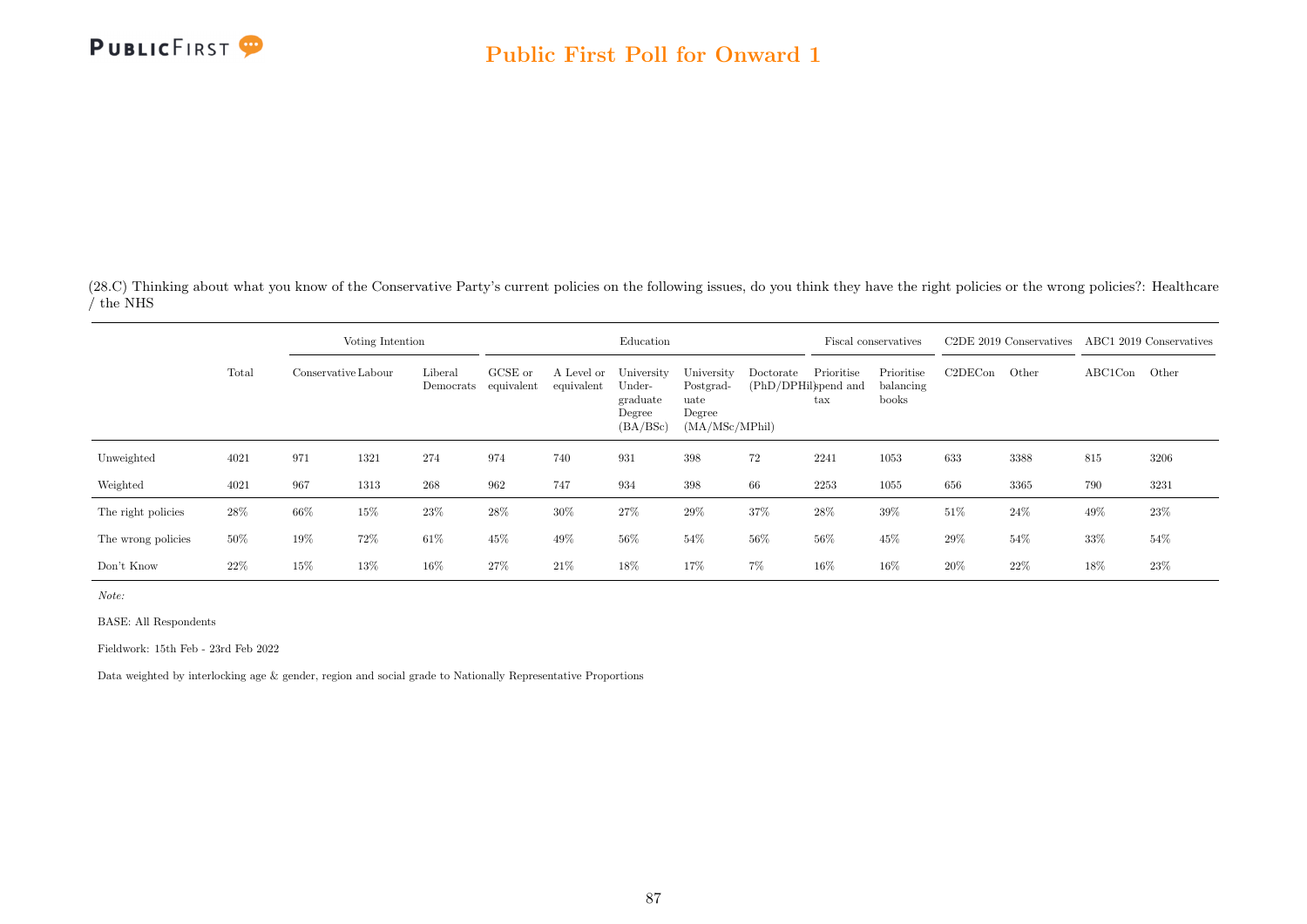

(29.A) Thinking about what you know of the Conservative Party's current policies on the following issues, do you think they have the right policies or the wrong policies?: Immigration

|                    |       |        |               |               |                    |                  |                  | Region                         |               |               |          |        |                     |      |      | Social Grade   |      |
|--------------------|-------|--------|---------------|---------------|--------------------|------------------|------------------|--------------------------------|---------------|---------------|----------|--------|---------------------|------|------|----------------|------|
|                    | Total | London | South<br>East | South<br>West | East of<br>England | East<br>Midlands | West<br>Midlands | Yorkshire<br>and the<br>Humber | North<br>East | North<br>West | Scotland | Wales  | Northern<br>Ireland | AB   | C1   | C <sub>2</sub> | DE   |
| Unweighted         | 4021  | 532    | 557           | 339           | 350                | 303              | 355              | 356                            | 175           | 474           | 311      | 202    | 67                  | 1120 | 1038 | 795            | 1054 |
| Weighted           | 4021  | 563    | 523           | 322           | 362                | 281              | 362              | 322                            | 161           | 442           | 362      | 201    | 120                 | 1082 | 1042 | 881            | 1002 |
| The right policies | 23%   | 28%    | $20\%$        | $20\%$        | $28\%$             | $26\%$           | 25%              | $23\%$                         | 17%           | 22%           | 20%      | $22\%$ | $20\%$              | 27%  | 22\% | 24\%           | 19%  |
| The wrong policies | 52%   | 52%    | $53\%$        | 51%           | 47%                | 49%              | 46%              | 50%                            | 58%           | 54%           | 58%      | 50%    | 49%                 | 54%  | 51\% | 52%            | 49%  |
| Don't Know         | 25%   | $20\%$ | 27%           | 29%           | 25%                | 25%              | 29%              | 26%                            | 25%           | 25%           | 22\%     | 28%    | 31\%                | 19%  | 27%  | 23%            | 32%  |

Note:

BASE: All Respondents

Fieldwork: 15th Feb - 23rd Feb 2022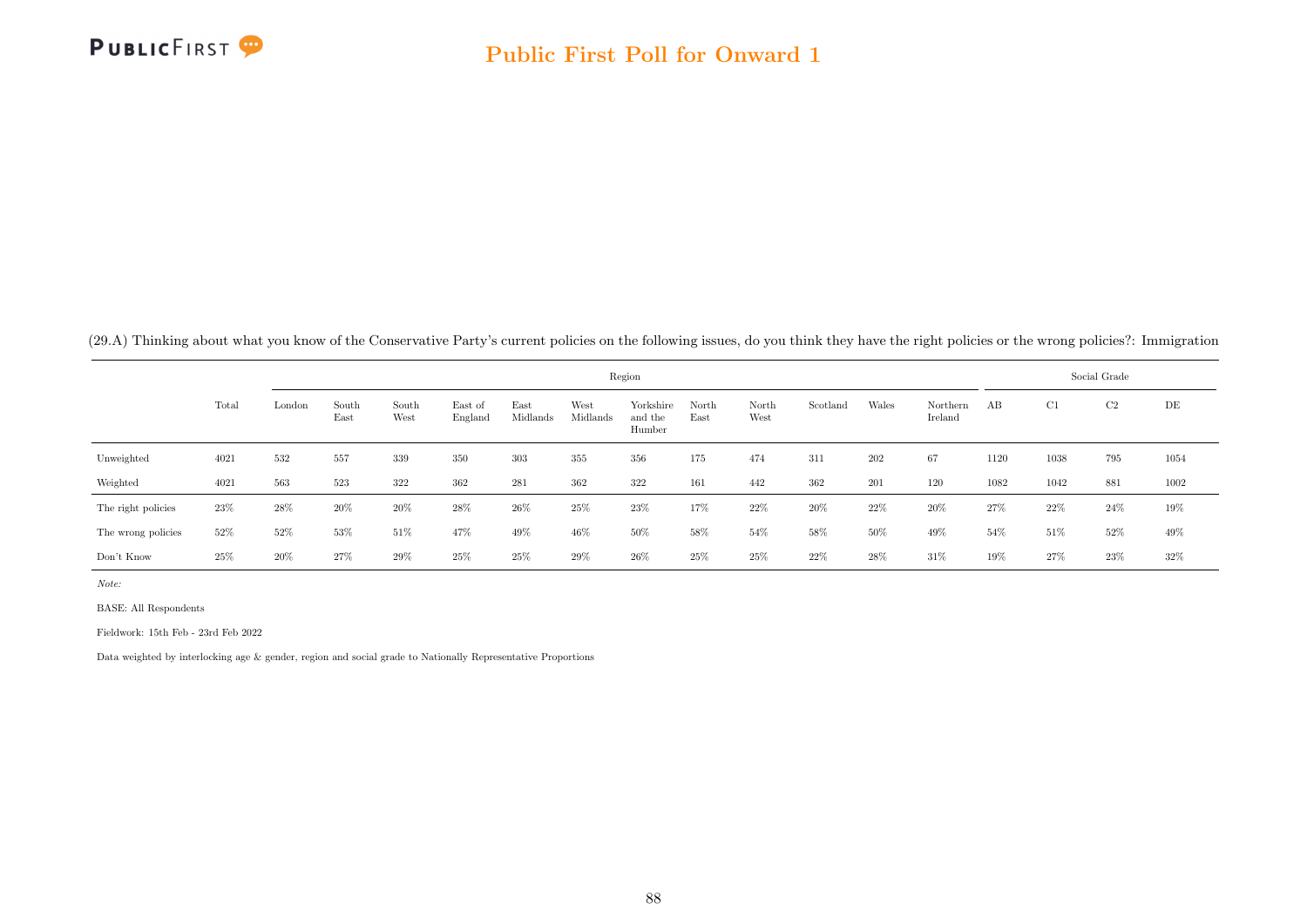#### Public First Poll for Onward 1

(29.B) Thinking about what you know of the Conservative Party's current policies on the following issues, do you think they have the right policies or the wrong policies?: Immigration

|                    |       |      | Gender |        |       |       | Age       |       |       |       | $EU$ 2016 Vote |                   |                     |      | 2019                |                               |                   |
|--------------------|-------|------|--------|--------|-------|-------|-----------|-------|-------|-------|----------------|-------------------|---------------------|------|---------------------|-------------------------------|-------------------|
|                    | Total | Male | Female | 18-24  | 25-34 | 35-44 | $45 - 54$ | 55-64 | $65+$ | Leave | Remain         | I did not<br>vote | Conservative Labour |      | Liberal<br>Democrat | The<br><b>Brexit</b><br>Party | I did not<br>vote |
| Unweighted         | 4021  | 1880 | 2126   | 585    | 656   | 663   | 700       | 570   | 847   | 1514  | 1706           | 515               | 1449                | 1145 | 313                 | 99                            | 453               |
| Weighted           | 4021  | 1978 | 2028   | 566    | 685   | 682   | 682       | 564   | 842   | 1517  | 1720           | 506               | 1446                | 1137 | 306                 | 94                            | 449               |
| The right policies | 23%   | 27%  | 20%    | $21\%$ | 22%   | 24%   | $20\%$    | 25%   | 26%   | 31\%  | 20%            | 17%               | 41%                 | 14%  | 19%                 | 19%                           | $9\%$             |
| The wrong policies | 52%   | 54%  | 49%    | 49%    | 50%   | 46%   | 53%       | 54%   | 56%   | 49%   | 60%            | 35%               | 39%                 | 66%  | 60%                 | 62%                           | 41%               |
| Don't Know         | 25%   | 19%  | 31%    | 30%    | 28%   | 29%   | 27%       | 21\%  | 18%   | 21\%  | $20\%$         | 48%               | 20%                 | 19%  | 21%                 | 18%                           | 50%               |

Note:

BASE: All Respondents

Fieldwork: 15th Feb - 23rd Feb 2022

Data weighted by interlocking age & gender, region and social grade to Nationally Representative Proportions

(29.C) Thinking about what you know of the Conservative Party's current policies on the following issues, do you think they have the right policies or the wrong policies?: Immigration

|                    |       |                     | Voting Intention |         |                                 |                          | Education                                              |                                                              |                                   |                            | Fiscal conservatives             |         | C2DE 2019 Conservatives ABC1 2019 Conservatives |               |      |
|--------------------|-------|---------------------|------------------|---------|---------------------------------|--------------------------|--------------------------------------------------------|--------------------------------------------------------------|-----------------------------------|----------------------------|----------------------------------|---------|-------------------------------------------------|---------------|------|
|                    | Total | Conservative Labour |                  | Liberal | GCSE or<br>Democrats equivalent | A Level or<br>equivalent | University<br>Under-<br>graduate<br>Degree<br>(BA/BSc) | University<br>Postgrad-<br>uate<br>Degree<br>(MA/MSc/MPhill) | Doctorate<br>(PhD/DPHil)spend and | Prioritise<br>$_{\rm tax}$ | Prioritise<br>balancing<br>books | C2DECon | Other                                           | ABC1Con Other |      |
| Unweighted         | 4021  | 971                 | 1321             | 274     | 974                             | 740                      | 931                                                    | 398                                                          | 72                                | 2241                       | 1053                             | 633     | 3388                                            | 815           | 3206 |
| Weighted           | 4021  | 967                 | 1313             | 268     | 962                             | 747                      | 934                                                    | 398                                                          | 66                                | 2253                       | 1055                             | 656     | 3365                                            | 790           | 3231 |
| The right policies | 23%   | 53%                 | 14%              | 21\%    | 24%                             | 21\%                     | 23%                                                    | 28%                                                          | 28%                               | $24\%$                     | 31\%                             | 37%     | 20%                                             | 43%           | 18%  |
| The wrong policies | 52%   | 31%                 | 67%              | 59%     | 47%                             | 53%                      | 55%                                                    | 56%                                                          | 55%                               | 56%                        | 51\%                             | 42%     | 53%                                             | 37%           | 55%  |
| Don't Know         | 25%   | 16%                 | 19%              | 21%     | 29%                             | 26%                      | 22%                                                    | 16%                                                          | 16%                               | 20%                        | 18%                              | 20%     | 26%                                             | 20%           | 27%  |

Note:

BASE: All Respondents

Fieldwork: 15th Feb - 23rd Feb 2022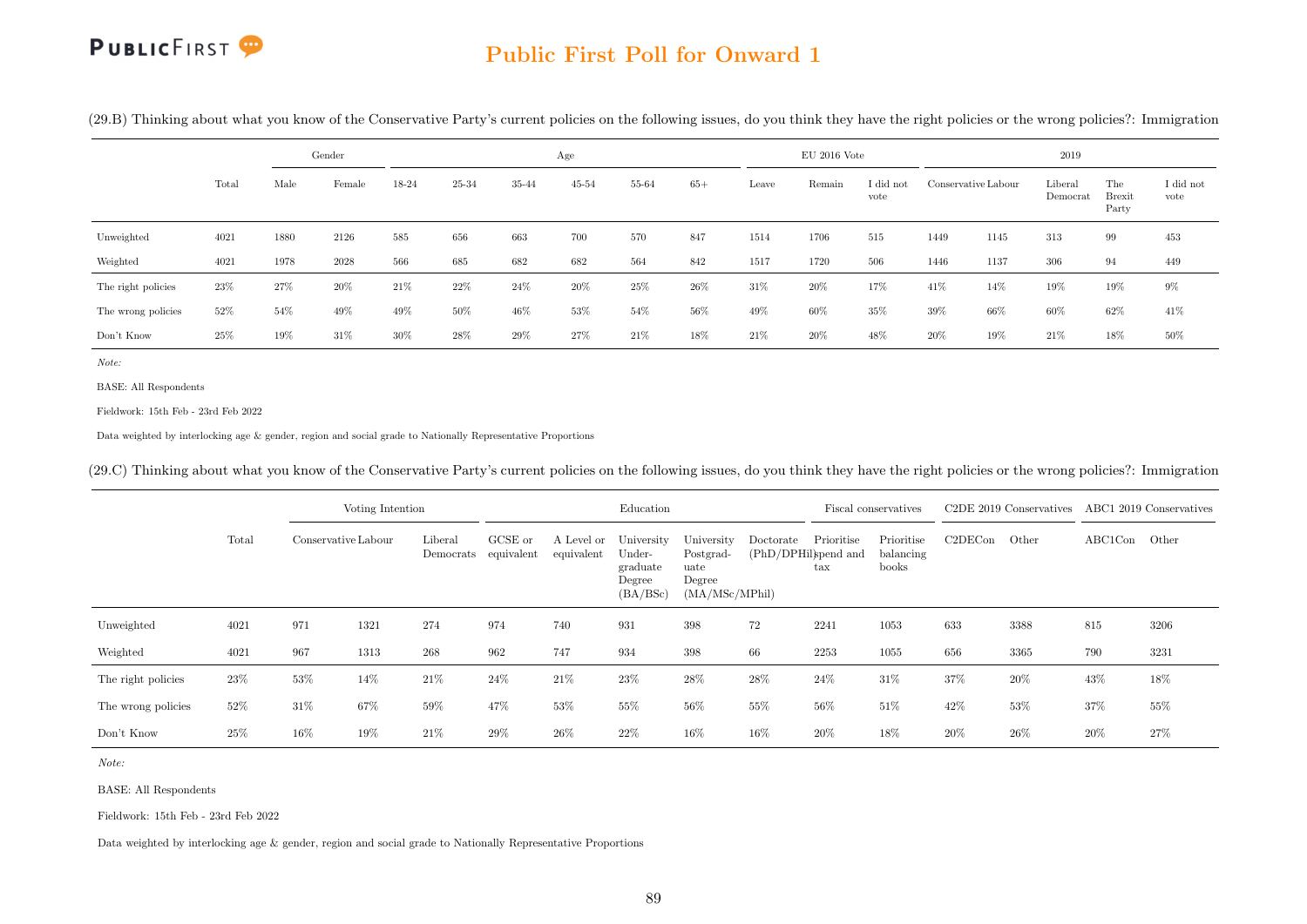

(30.A) Thinking about what you know of the Conservative Party's current policies on the following issues, do you think they have the right policies or the wrong policies?: Crime

|                    |       |        |               |               |                    |                  |                  | Region                         |               |               |          |       |                     |      | Social Grade |                |        |
|--------------------|-------|--------|---------------|---------------|--------------------|------------------|------------------|--------------------------------|---------------|---------------|----------|-------|---------------------|------|--------------|----------------|--------|
|                    | Total | London | South<br>East | South<br>West | East of<br>England | East<br>Midlands | West<br>Midlands | Yorkshire<br>and the<br>Humber | North<br>East | North<br>West | Scotland | Wales | Northern<br>Ireland | AB   | C1           | C <sub>2</sub> | DE     |
| Unweighted         | 4021  | 532    | 557           | 339           | 350                | 303              | 355              | 356                            | 175           | 474           | 311      | 202   | 67                  | 1120 | 1038         | 795            | 1054   |
| Weighted           | 4021  | 563    | 523           | 322           | 362                | 281              | 362              | 322                            | 161           | 442           | 362      | 201   | 120                 | 1082 | 1042         | 881            | 1002   |
| The right policies | 28%   | 32%    | 26%           | 30%           | 29%                | 31%              | $30\%$           | 28%                            | 20%           | 25%           | 23%      | 28%   | 29%                 | 32%  | 28%          | 29%            | $23\%$ |
| The wrong policies | 44%   | 45%    | 45%           | 40%           | 40%                | 39%              | 41%              | 44%                            | 50%           | 45%           | 51%      | 45%   | 36%                 | 46%  | 44%          | 43%            | 42\%   |
| Don't Know         | 28%   | 23\%   | 29%           | 30%           | 31\%               | 30%              | 29%              | 29%                            | 30%           | $30\%$        | 26%      | 27%   | 35%                 | 23%  | 28%          | 28%            | 35%    |

Note:

BASE: All Respondents

Fieldwork: 15th Feb - 23rd Feb 2022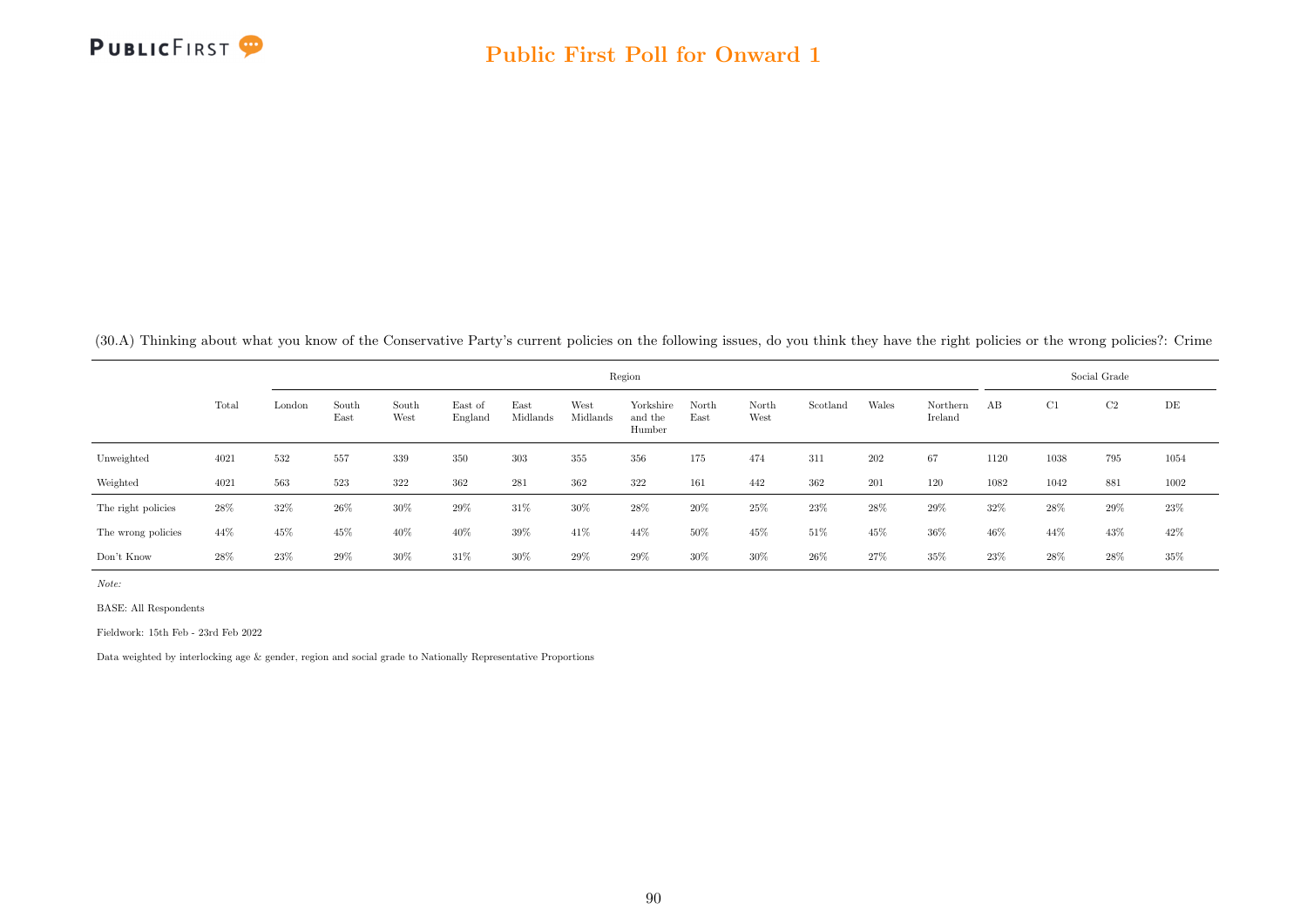

#### Public First Poll for Onward 1

(30.B) Thinking about what you know of the Conservative Party's current policies on the following issues, do you think they have the right policies or the wrong policies?: Crime

|                    | Gender |      |        |         |        |        | Age       |        |        |        | $EU$ 2016 Vote |                   |                     |      | 2019                |                               |                   |
|--------------------|--------|------|--------|---------|--------|--------|-----------|--------|--------|--------|----------------|-------------------|---------------------|------|---------------------|-------------------------------|-------------------|
|                    | Total  | Male | Female | 18-24   | 25-34  | 35-44  | $45 - 54$ | 55-64  | $65+$  | Leave  | Remain         | I did not<br>vote | Conservative Labour |      | Liberal<br>Democrat | The<br><b>Brexit</b><br>Party | I did not<br>vote |
| Unweighted         | 4021   | 1880 | 2126   | $585\,$ | 656    | 663    | 700       | 570    | 847    | 1514   | 1706           | 515               | 1449                | 1145 | 313                 | 99                            | 453               |
| Weighted           | 4021   | 1978 | 2028   | 566     | 685    | 682    | 682       | 564    | 842    | 1517   | 1720           | 506               | 1446                | 1137 | 306                 | 94                            | 449               |
| The right policies | 28%    | 32%  | 23%    | $26\%$  | $26\%$ | $28\%$ | $23\%$    | $29\%$ | $34\%$ | $36\%$ | $25\%$         | $20\%$            | 48%                 | 17%  | 18%                 | 23%                           | 15%               |
| The wrong policies | 44%    | 47%  | 41\%   | 42%     | 45%    | 39%    | 48%       | 45%    | 44%    | 40%    | 53%            | 29%               | 29%                 | 61%  | 55%                 | 48%                           | 32%               |
| Don't Know         | 28%    | 21\% | $36\%$ | 32%     | $29\%$ | 32%    | $29\%$    | 26%    | 23%    | 24%    | $23\%$         | 51%               | 22%                 | 22%  | 27%                 | 29%                           | 53%               |

Note:

BASE: All Respondents

Fieldwork: 15th Feb - 23rd Feb 2022

Data weighted by interlocking age & gender, region and social grade to Nationally Representative Proportions

(30.C) Thinking about what you know of the Conservative Party's current policies on the following issues, do you think they have the right policies or the wrong policies?: Crime

|                    |       |                     | Voting Intention |         |                                 |                          | Education                                              |                                                              |                                   |                            | Fiscal conservatives             |         | C <sub>2</sub> DE 2019 Conservatives |               | ABC1 2019 Conservatives |
|--------------------|-------|---------------------|------------------|---------|---------------------------------|--------------------------|--------------------------------------------------------|--------------------------------------------------------------|-----------------------------------|----------------------------|----------------------------------|---------|--------------------------------------|---------------|-------------------------|
|                    | Total | Conservative Labour |                  | Liberal | GCSE or<br>Democrats equivalent | A Level or<br>equivalent | University<br>Under-<br>graduate<br>Degree<br>(BA/BSc) | University<br>Postgrad-<br>uate<br>Degree<br>(MA/MSc/MPhill) | Doctorate<br>(PhD/DPHil)spend and | Prioritise<br>$_{\rm tax}$ | Prioritise<br>balancing<br>books | C2DECon | Other                                | ABC1Con Other |                         |
| Unweighted         | 4021  | 971                 | 1321             | 274     | 974                             | 740                      | 931                                                    | 398                                                          | 72                                | 2241                       | 1053                             | 633     | 3388                                 | 815           | 3206                    |
| Weighted           | 4021  | 967                 | 1313             | 268     | 962                             | 747                      | 934                                                    | 398                                                          | 66                                | 2253                       | 1055                             | 656     | 3365                                 | 790           | 3231                    |
| The right policies | 28%   | 62%                 | 18%              | 18%     | 27%                             | 28%                      | 27%                                                    | 30%                                                          | 36%                               | 28%                        | 39%                              | 46\%    | 24%                                  | 50%           | 22%                     |
| The wrong policies | 44\%  | 19%                 | 60%              | 57%     | 40%                             | 44%                      | 47%                                                    | 49%                                                          | 44%                               | 49%                        | 40%                              | 30%     | 46%                                  | 29%           | 47%                     |
| Don't Know         | 28%   | 19%                 | $22\%$           | 25%     | 33%                             | 28%                      | 26%                                                    | 20%                                                          | 20%                               | 23\%                       | 21\%                             | 24\%    | 29%                                  | 21%           | 30%                     |

Note:

BASE: All Respondents

Fieldwork: 15th Feb - 23rd Feb 2022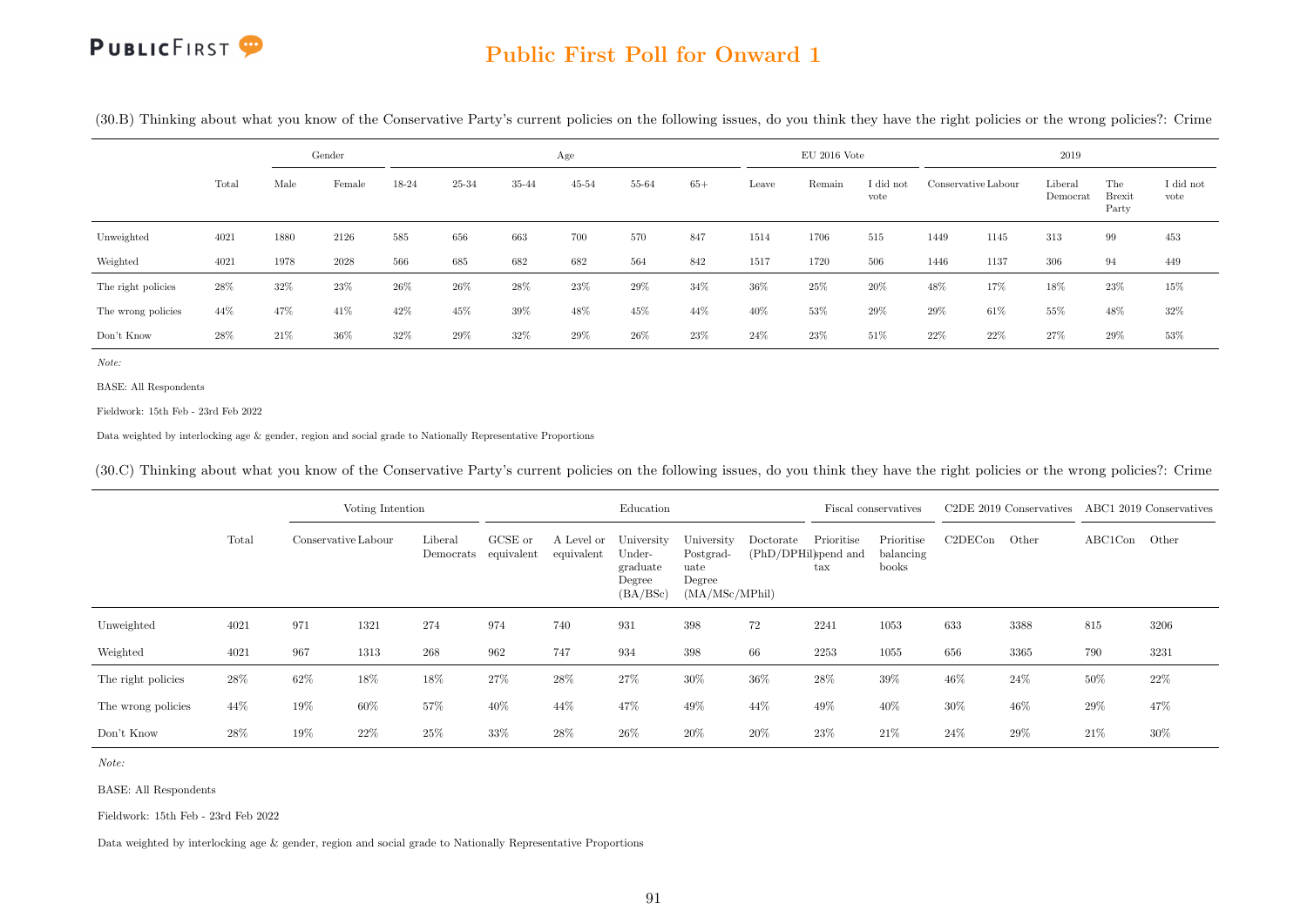

(31.A) Thinking about what you know of the Conservative Party's current policies on the following issues, do you think they have the right policies or the wrong policies?: Defence

|                    |       |        |               |               |                    |                  |                  | Region                         |               |               |          |       |                     |      |      | Social Grade   |      |
|--------------------|-------|--------|---------------|---------------|--------------------|------------------|------------------|--------------------------------|---------------|---------------|----------|-------|---------------------|------|------|----------------|------|
|                    | Total | London | South<br>East | South<br>West | East of<br>England | East<br>Midlands | West<br>Midlands | Yorkshire<br>and the<br>Humber | North<br>East | North<br>West | Scotland | Wales | Northern<br>Ireland | AB   | C1   | C <sub>2</sub> | DE   |
| Unweighted         | 4021  | 532    | 557           | 339           | 350                | 303              | 355              | 356                            | 175           | 474           | 311      | 202   | 67                  | 1120 | 1038 | 795            | 1054 |
| Weighted           | 4021  | 563    | 523           | 322           | 362                | 281              | 362              | 322                            | 161           | 442           | 362      | 201   | 120                 | 1082 | 1042 | 881            | 1002 |
| The right policies | 32%   | 35%    | 31%           | 31%           | 35%                | 36%              | 35%              | 32%                            | 23\%          | 31%           | 28%      | 30%   | 30%                 | 37%  | 31%  | 34%            | 25%  |
| The wrong policies | 35%   | 37%    | 32%           | 35%           | 31%                | 33%              | 28%              | 34%                            | 42%           | 36%           | 43%      | 33%   | 36%                 | 36%  | 36%  | 34%            | 33%  |
| Don't Know         | 33%   | 28%    | 37%           | 34%           | 33%                | 31%              | 37%              | 34%                            | 35%           | 33%           | 30%      | 37%   | 34%                 | 27%  | 33%  | 32%            | 42%  |

Note:

BASE: All Respondents

Fieldwork: 15th Feb - 23rd Feb 2022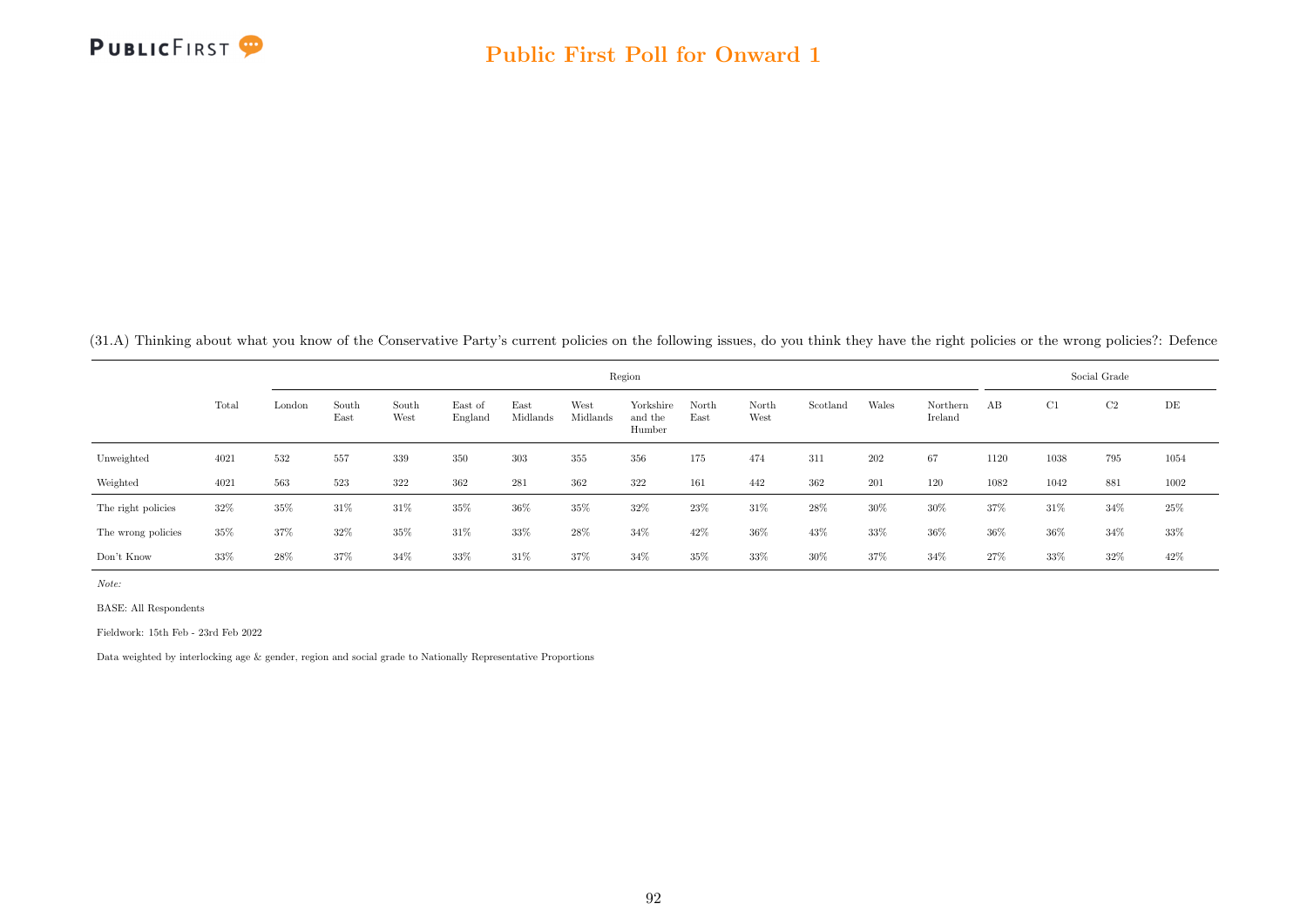#### Public First Poll for Onward 1

(31.B) Thinking about what you know of the Conservative Party's current policies on the following issues, do you think they have the right policies or the wrong policies?: Defence

|                    |       |      | Gender |       |       |        | Age       |       |       |       | $EU$ 2016 Vote |                   |                     |      | 2019                |                               |                   |
|--------------------|-------|------|--------|-------|-------|--------|-----------|-------|-------|-------|----------------|-------------------|---------------------|------|---------------------|-------------------------------|-------------------|
|                    | Total | Male | Female | 18-24 | 25-34 | 35-44  | $45 - 54$ | 55-64 | $65+$ | Leave | Remain         | I did not<br>vote | Conservative Labour |      | Liberal<br>Democrat | The<br><b>Brexit</b><br>Party | I did not<br>vote |
| Unweighted         | 4021  | 1880 | 2126   | 585   | 656   | 663    | 700       | 570   | 847   | 1514  | 1706           | 515               | 1449                | 1145 | 313                 | 99                            | 453               |
| Weighted           | 4021  | 1978 | 2028   | 566   | 685   | 682    | 682       | 564   | 842   | 1517  | 1720           | 506               | 1446                | 1137 | 306                 | 94                            | 449               |
| The right policies | 32%   | 38%  | 26%    | 28%   | 28%   | $28\%$ | 30%       | 35%   | 40%   | 42%   | 28%            | $22\%$            | 54%                 | 19%  | 23%                 | 24%                           | 18%               |
| The wrong policies | 35%   | 37%  | 32%    | 33%   | 38%   | 35%    | 35%       | 35%   | 33%   | 30%   | 44%            | 24%               | 21\%                | 51%  | 45%                 | 46%                           | $22\%$            |
| Don't Know         | 33%   | 24%  | 42%    | 39%   | 34%   | $38\%$ | 34%       | 30%   | 27%   | 28%   | 28%            | 55%               | 25%                 | 30%  | 33%                 | 31%                           | 60%               |

Note:

BASE: All Respondents

Fieldwork: 15th Feb - 23rd Feb 2022

Data weighted by interlocking age & gender, region and social grade to Nationally Representative Proportions

(31.C) Thinking about what you know of the Conservative Party's current policies on the following issues, do you think they have the right policies or the wrong policies?: Defence

|                    |       |                     | Voting Intention |                                 |         |                          | Education                                              |                                                              |                                   |                            | Fiscal conservatives             |         | C2DE 2019 Conservatives ABC1 2019 Conservatives |               |      |
|--------------------|-------|---------------------|------------------|---------------------------------|---------|--------------------------|--------------------------------------------------------|--------------------------------------------------------------|-----------------------------------|----------------------------|----------------------------------|---------|-------------------------------------------------|---------------|------|
|                    | Total | Conservative Labour |                  | Liberal<br>Democrats equivalent | GCSE or | A Level or<br>equivalent | University<br>Under-<br>graduate<br>Degree<br>(BA/BSc) | University<br>Postgrad-<br>uate<br>Degree<br>(MA/MSc/MPhill) | Doctorate<br>(PhD/DPHil)spend and | Prioritise<br>$_{\rm tax}$ | Prioritise<br>balancing<br>books | C2DECon | Other                                           | ABC1Con Other |      |
| Unweighted         | 4021  | 971                 | 1321             | 274                             | 974     | 740                      | 931                                                    | 398                                                          | 72                                | 2241                       | 1053                             | 633     | 3388                                            | 815           | 3206 |
| Weighted           | 4021  | 967                 | 1313             | 268                             | 962     | 747                      | 934                                                    | 398                                                          | 66                                | 2253                       | 1055                             | 656     | 3365                                            | 790           | 3231 |
| The right policies | 32%   | 68%                 | 20%              | 30%                             | 32%     | 29%                      | 32%                                                    | 37%                                                          | 45%                               | 33%                        | 42%                              | 51%     | 28%                                             | 57%           | 26%  |
| The wrong policies | 35%   | 13%                 | 51%              | 37%                             | 31%     | 35%                      | 39%                                                    | 38%                                                          | 39%                               | 38%                        | 35%                              | 21\%    | 38%                                             | 21%           | 38%  |
| Don't Know         | 33%   | 18%                 | 29%              | 33%                             | 37%     | $36\%$                   | 29%                                                    | 25%                                                          | 16%                               | 29%                        | 23\%                             | 28%     | 34\%                                            | 22%           | 36%  |

Note:

BASE: All Respondents

Fieldwork: 15th Feb - 23rd Feb 2022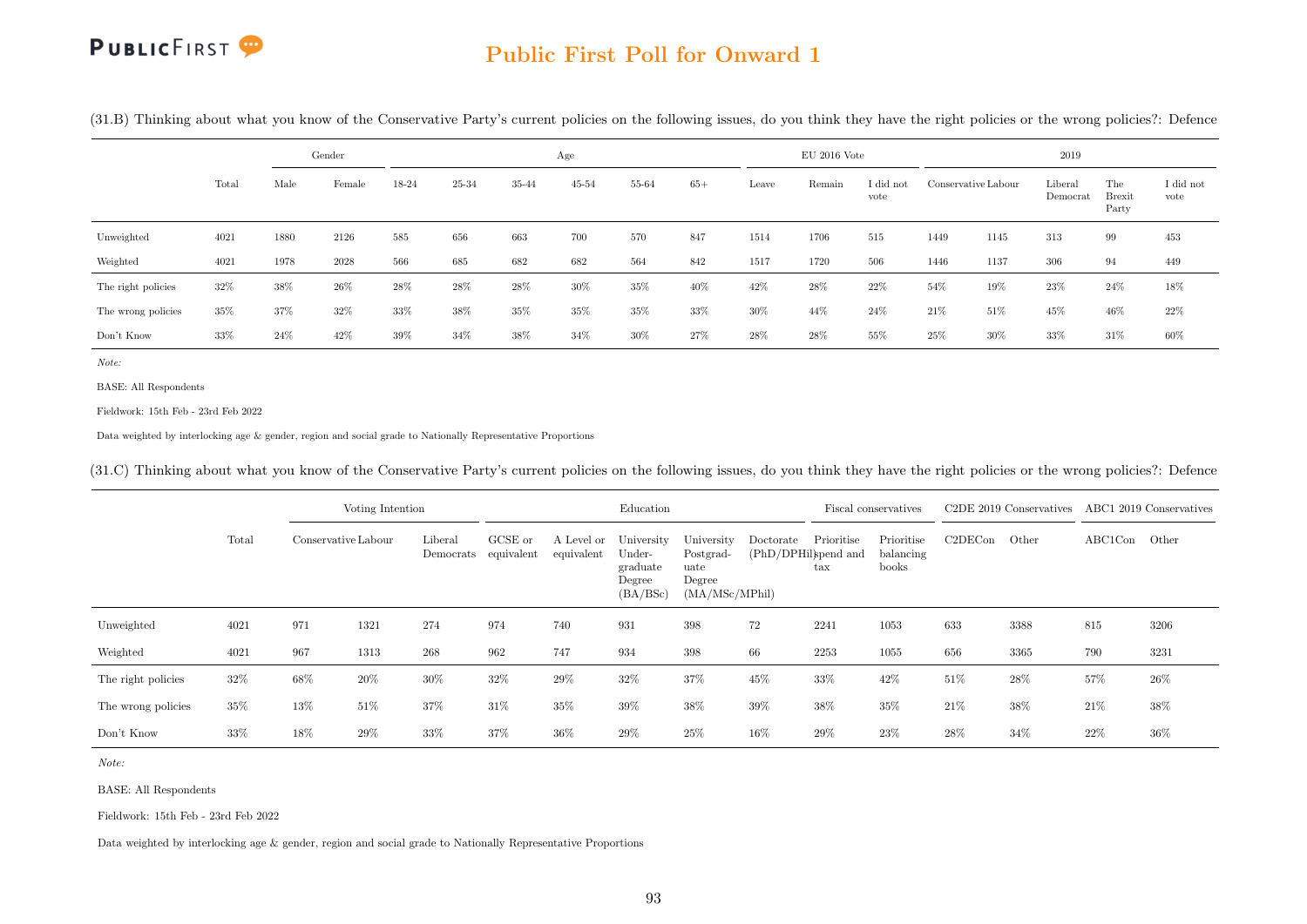#### Public First Poll for Onward 1

|                                                                                                                     |        |         |            |            |                    |               | Region           |                             |            |            |          |        |                     |                      | Social Grade |             |           |
|---------------------------------------------------------------------------------------------------------------------|--------|---------|------------|------------|--------------------|---------------|------------------|-----------------------------|------------|------------|----------|--------|---------------------|----------------------|--------------|-------------|-----------|
|                                                                                                                     | Total  | London  | South East | South West | East of<br>England | East Midlands | West<br>Midlands | Yorkshire and<br>the Humber | North East | North West | Scotland | Wales  | Northern<br>Ireland | $\mathbf A\mathbf B$ | C1           | $_{\rm C2}$ | $\rm{DE}$ |
| Unweighted                                                                                                          | 4021   | 532     | 557        | 339        | 350                | 303           | 355              | 356                         | 175        | 474        | 311      | 202    | 67                  | 1120                 | 1038         | 795         | 1054      |
| Weighted                                                                                                            | 4021   | $563\,$ | 523        | $322\,$    | 362                | 281           | 362              | 322                         | 161        | 442        | 362      | 201    | 120                 | 1082                 | 1042         | 881         | 1002      |
| Cuts on corporation/business<br>taxes                                                                               | $5\%$  | $8\%$   | $6\%$      | $5\%$      | $5\%$              | $4\%$         | $8\%$            | $3\%$                       | $8\%$      | $4\%$      | $2\%$    | $5\%$  | $1\%$               | $7\%$                | $5\%$        | $4\%$       | $5\%$     |
| Limits on domestic energy bills                                                                                     | 47%    | 38%     | 50%        | 45%        | 52%                | 44%           | 44%              | 49%                         | 48%        | 49%        | 51%      | 52%    | 44%                 | 46%                  | 47%          | 46%         | 50%       |
| Cuts to council tax                                                                                                 | $34\%$ | $31\%$  | $39\%$     | $31\%$     | 38%                | $34\%$        | 33%              | 38%                         | 36%        | 31%        | 29%      | $42\%$ | 20%                 | 29%                  | 38%          | 34%         | $35\%$    |
| Cuts to VAT                                                                                                         | 26%    | 26%     | 30%        | 24%        | 27%                | 25%           | 25%              | 26%                         | 25%        | 23%        | 25%      | 24%    | 28%                 | 29%                  | 28%          | 26%         | 21%       |
| Cut income tax                                                                                                      | $24\%$ | $27\%$  | $23\%$     | $28\%$     | $23\%$             | $22\%$        | $22\%$           | 23%                         | 19%        | $21\%$     | 20%      | $21\%$ | 38%                 | 26%                  | 24%          | $24\%$      | $21\%$    |
| Reducing the environmental<br>levies on energy bills, sometimes<br>called "green taxes"                             | 22%    | 19%     | 23%        | 23%        | $25\%$             | 19%           | 25%              | 25%                         | 20%        | 23%        | 25%      | 24%    | 15%                 | 26%                  | 20%          | 23%         | 21%       |
| None of the above - I don't<br>support any of these                                                                 | $2\%$  | $3\%$   | $2\%$      | $3\%$      | $2\%$              | $2\%$         | $1\%$            | $3\%$                       | $4\%$      | $2\%$      | $4\%$    | $2\%$  | 5%                  | $2\%$                | $3\%$        | $3\%$       | $2\%$     |
| Cut National Insurance<br>Contributions                                                                             | 18%    | 17%     | 18%        | 20%        | $20\%$             | 15%           | 17%              | 20%                         | 18%        | 19%        | 19%      | 16%    | 21%                 | 20%                  | 20%          | 17%         | 15%       |
| Reverse the cuts to Universal<br>Credit                                                                             | 18%    | 17%     | $17\%$     | 15%        | $14\%$             | 20%           | 18%              | 13%                         | 18%        | 19%        | 25%      | 17%    | 20%                 | 17%                  | 16%          | 16%         | 21%       |
| Controls on rent levels                                                                                             | 18%    | $22\%$  | $18\%$     | 20%        | $16\%$             | 21%           | 16%              | 14%                         | 22%        | 20%        | 17%      | 19%    | 12%                 | 17%                  | 19%          | 18%         | 20%       |
| Reduce unemployment benefit /<br>Jobseekers' Allowance by<br>encouraging those people back<br>to work that can work | 16%    | 17%     | 15%        | 19%        | 18%                | 17%           | 18%              | 19%                         | 17%        | 15%        | 15%      | 14%    | $8\%$               | 17%                  | 16%          | 19%         | 14%       |
| Expanded social security<br>schemes, such as Universal<br>Credit, so more people receive<br>them                    | 11%    | 16%     | 10%        | 11%        | 8%                 | 11%           | 11%              | $9\%$                       | $8\%$      | 13%        | 11%      | 10%    | 11%                 | 11%                  | 10%          | 11%         | 13%       |
| Offering more rebates, grants<br>and loans to households                                                            | 11%    | 15%     | $9\%$      | 13%        | $9\%$              | 13%           | $9\%$            | $9\%$                       | $7\%$      | 13%        | $9\%$    | 10%    | $8\%$               | 10%                  | 10%          | 11%         | 13%       |
| Don't Know                                                                                                          | $6\%$  | $5\%$   | 6%         | 5%         | 5%                 | $8\%$         | $8\%$            | 7%                          | $6\%$      | $7\%$      | $6\%$    | $5\%$  | 10%                 | $4\%$                | $6\%$        | $7\%$       | $8\%$     |

(32.A) The Government is being encouraged to find ways to cut the cost of living. Which of the following policies or measures would you most support the Government introducing to help with the cost of living?Please select up to three

Note:

BASE: All Respondents

Fieldwork: 15th Feb - 23rd Feb 2022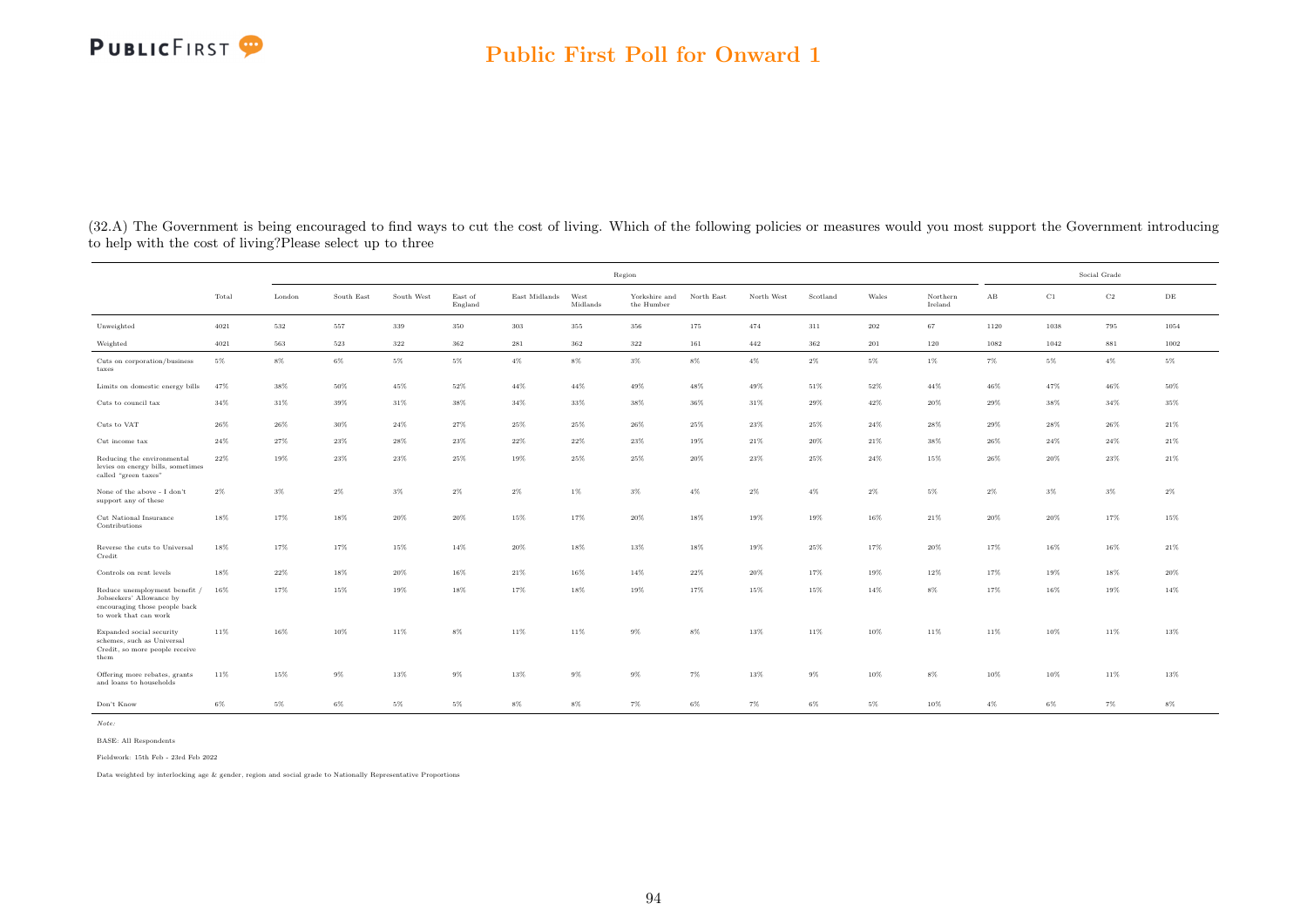#### Public First Poll for Onward 1

|                                                                                                                     |        | Gender |                     |        |           |        | Age       |       |       |       | $\mathrm{EU}$ 2016 Vote |                |              |        | 2019                |                     |                |
|---------------------------------------------------------------------------------------------------------------------|--------|--------|---------------------|--------|-----------|--------|-----------|-------|-------|-------|-------------------------|----------------|--------------|--------|---------------------|---------------------|----------------|
|                                                                                                                     | Total  | Male   | Female              | 18-24  | $25 - 34$ | 35-44  | $45 - 54$ | 55-64 | $65+$ | Leave | Remain                  | I did not vote | Conservative | Labour | Liberal<br>Democrat | The Brexit<br>Party | I did not vote |
| Unweighted                                                                                                          | 4021   | 1880   | 2126                | 585    | 656       | 663    | 700       | 570   | 847   | 1514  | 1706                    | 515            | 1449         | 1145   | 313                 | 99                  | 453            |
| Weighted                                                                                                            | 4021   | 1978   | $\boldsymbol{2028}$ | 566    | 685       | 682    | 682       | 564   | 842   | 1517  | 1720                    | 506            | 1446         | 1137   | 306                 | 94                  | 449            |
| Cuts on corporation/business<br>taxes                                                                               | $5\%$  | $6\%$  | $4\%$               | $9\%$  | $8\%$     | $6\%$  | $2\%$     | $3\%$ | $3\%$ | $6\%$ | $5\%$                   | $3\%$          | $5\%$        | $6\%$  | $7\%$               | $6\%$               | $4\%$          |
| Limits on domestic energy bills                                                                                     | 47%    | 42%    | $52\%$              | $29\%$ | $33\%$    | $46\%$ | $51\%$    | 58%   | 60%   | 51%   | 48%                     | 40%            | $52\%$       | 45%    | 49%                 | 34%                 | $45\%$         |
| Cuts to council tax                                                                                                 | 34%    | 32%    | 36%                 | 28%    | 36%       | 38%    | 35%       | 35%   | 31%   | 34%   | 34%                     | 35%            | 36%          | 33%    | 28%                 | 35%                 | 37%            |
| Cuts to VAT                                                                                                         | 26%    | 29%    | 23%                 | 18%    | 25%       | 23%    | 27%       | 28%   | 33%   | 28%   | 27%                     | 19%            | 30%          | 25%    | 29%                 | $24\%$              | 19%            |
| Cut income tax                                                                                                      | 24%    | 25%    | $22\%$              | 28%    | $27\%$    | 24%    | 26%       | 21%   | 16%   | 23%   | 23%                     | 23%            | 25%          | 23%    | 20%                 | 28%                 | 23%            |
| Reducing the environmental<br>levies on energy bills, sometimes<br>called "green taxes"                             | $22\%$ | 24%    | 21%                 | 14%    | 17%       | 16%    | 20%       | 26%   | 37%   | 31%   | 19%                     | 16%            | 30%          | 18%    | 20%                 | 33%                 | 16%            |
| None of the above - I don't<br>support any of these                                                                 | $2\%$  | $3\%$  | $2\%$               | $3\%$  | $1\%$     | $3\%$  | $2\%$     | $2\%$ | $2\%$ | $2\%$ | $2\%$                   | $4\%$          | $2\%$        | $2\%$  | $2\%$               | $5\%$               | $4\%$          |
| Cut National Insurance<br>Contributions                                                                             | 18%    | 18%    | 19%                 | 12%    | 17%       | $22\%$ | $24\%$    | 18%   | 15%   | 19%   | 18%                     | 17%            | 19%          | 19%    | 18%                 | 19%                 | 15%            |
| Reverse the cuts to Universal<br>Credit                                                                             | 18%    | 18%    | $17\%$              | $20\%$ | 18%       | 18%    | 17%       | 18%   | 15%   | 15%   | 21%                     | 16%            | 11%          | 23%    | 21%                 | 23%                 | 16%            |
| Controls on rent levels                                                                                             | 18%    | 16%    | 21%                 | 27%    | $23\%$    | 17%    | 14%       | 14%   | 16%   | 17%   | 19%                     | 18%            | 15%          | 23%    | 19%                 | 18%                 | 18%            |
| Reduce unemployment benefit /<br>Jobseekers' Allowance by<br>encouraging those people back<br>to work that can work | 16%    | 16%    | 17%                 | 15%    | 18%       | 14%    | 15%       | 16%   | 20%   | 20%   | 15%                     | 14%            | 23%          | 12%    | 15%                 | 17%                 | $14\%$         |
| Expanded social security<br>schemes, such as Universal<br>Credit, so more people receive<br>them                    | 11%    | 12%    | 11%                 | 17%    | 13%       | 12%    | 10%       | 10%   | $7\%$ | $8\%$ | 14%                     | $9\%$          | 7%           | 16%    | 12%                 | 11%                 | 11%            |
| Offering more rebates, grants<br>and loans to households                                                            | 11%    | 10%    | 11%                 | 15%    | $12\%$    | 14%    | 10%       | $8\%$ | $7\%$ | $8\%$ | 12%                     | 12%            | $8\%$        | 15%    | 12%                 | 7%                  | 11%            |
| Don't Know                                                                                                          | $6\%$  | $5\%$  | 7%                  | 10%    | $8\%$     | 7%     | $5\%$     | $5\%$ | $3\%$ | $4\%$ | 5%                      | 13%            | $4\%$        | 5%     | $5\%$               | $5\%$               | 13%            |

(32.B) The Government is being encouraged to find ways to cut the cost of living. Which of the following policies or measures would you most support the Government introducing to help with the cost of living?Please select up to three

Note:

BASE: All Respondents

Fieldwork: 15th Feb - 23rd Feb 2022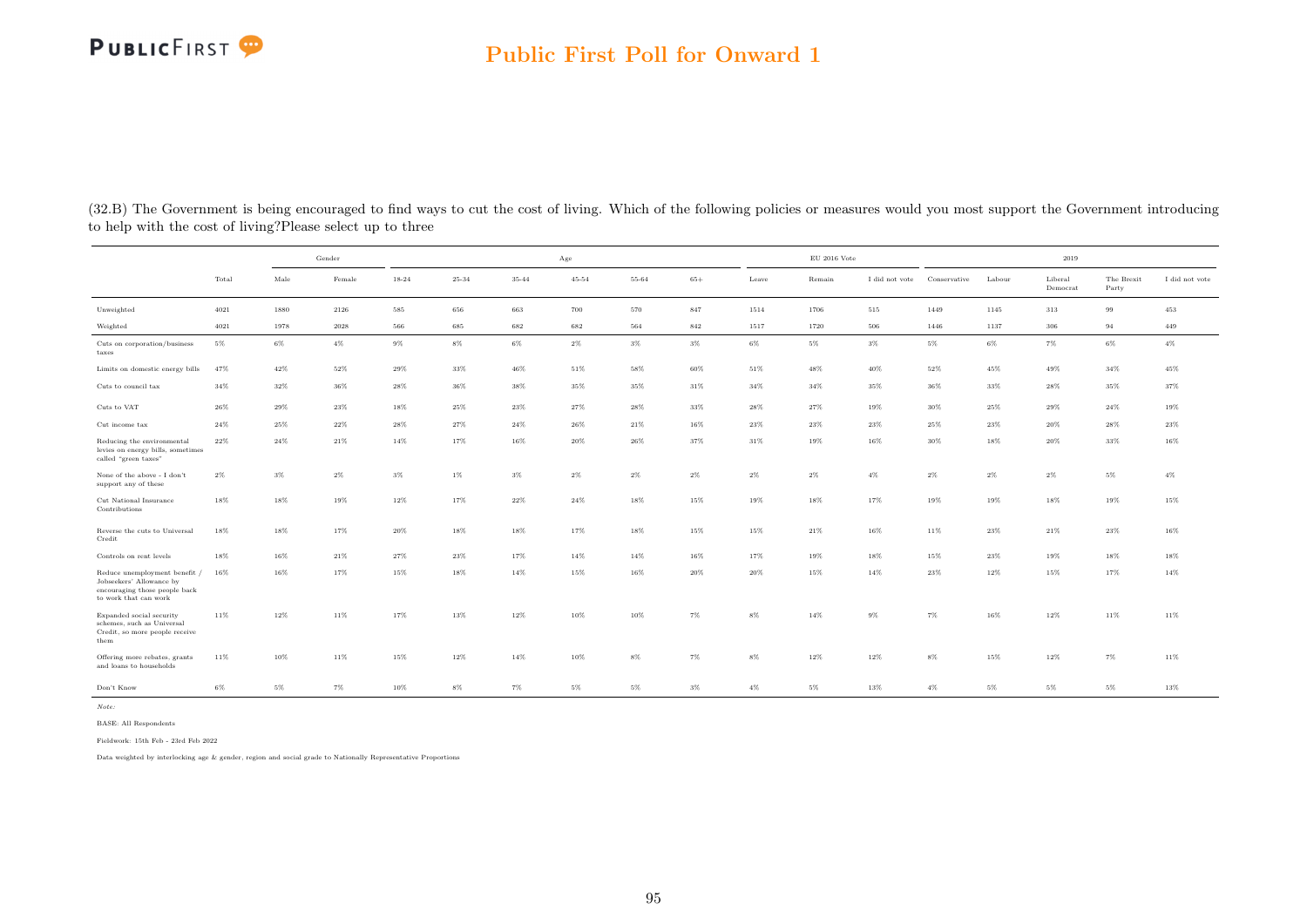#### Public First Poll for Onward 1

(32.C) The Government is being encouraged to find ways to cut the cost of living. Which of the following policies or measures would you most support the Government introducing to help with the cost of living?Please select up to three

|                                                                                                                     |        |              | Voting Intention |                      |                       |                          | Education                                           |                                                         |                          |                             | Fiscal conservatives             |         | C2DE 2019 Conservatives |         | ABC1 2019 Conservatives |
|---------------------------------------------------------------------------------------------------------------------|--------|--------------|------------------|----------------------|-----------------------|--------------------------|-----------------------------------------------------|---------------------------------------------------------|--------------------------|-----------------------------|----------------------------------|---------|-------------------------|---------|-------------------------|
|                                                                                                                     | Total  | Conservative | Labour           | Liberal<br>Democrats | GCSE or<br>equivalent | A Level or<br>equivalent | University<br>Undergradu-<br>ate Degree<br>(BA/BSc) | University<br>Postgraduate<br>Degree<br>(MA/MSc/MPhill) | Doctorate<br>(PhD/DPHil) | Prioritise<br>spend and tax | Prioritise<br>balancing<br>books | C2DECon | Other                   | ABC1Con | Other                   |
| Unweighted                                                                                                          | 4021   | 971          | 1321             | 274                  | 974                   | 740                      | 931                                                 | 398                                                     | 72                       | 2241                        | 1053                             | 633     | 3388                    | 815     | 3206                    |
| Weighted                                                                                                            | 4021   | 967          | 1313             | 268                  | 962                   | 747                      | 934                                                 | 398                                                     | 66                       | 2253                        | 1055                             | 656     | 3365                    | 790     | 3231                    |
| Cuts on corporation/business<br>taxes                                                                               | $5\%$  | $6\%$        | $5\%$            | $7\%$                | $5\%$                 | $5\%$                    | $5\%$                                               | 10%                                                     | $8\%$                    | $5\%$                       | $7\%$                            | $4\%$   | $6\%$                   | $6\%$   | $5\%$                   |
| Limits on domestic energy bills                                                                                     | 47%    | 48%          | 47%              | 51%                  | 51%                   | 43%                      | 47%                                                 | 41%                                                     | 47%                      | 49%                         | 44%                              | 54%     | 46%                     | 50%     | 46%                     |
| Cuts to council tax                                                                                                 | 34%    | 34%          | 34%              | 31%                  | 36%                   | 33%                      | 33%                                                 | 27%                                                     | 23%                      | 37%                         | 31%                              | 35%     | 34%                     | 36%     | 33%                     |
| Cuts to VAT                                                                                                         | 26%    | 31%          | 26%              | 25%                  | 26%                   | 27%                      | 25%                                                 | 24%                                                     | 17%                      | 27%                         | 29%                              | 28%     | 25%                     | 32%     | 24%                     |
| Cut income tax                                                                                                      | 24%    | 25%          | $24\%$           | 21%                  | 23%                   | 23%                      | 25%                                                 | 28%                                                     | 24%                      | 27%                         | 22%                              | 23%     | 24%                     | 27%     | 23%                     |
| Reducing the environmental<br>levies on energy bills, sometimes<br>called "green taxes"                             | 22%    | 30%          | 20%              | 23%                  | 22%                   | 22%                      | 19%                                                 | 23%                                                     | 26%                      | 22%                         | 29%                              | 29%     | 21%                     | 31%     | 20%                     |
| None of the above - I don't<br>support any of these                                                                 | $2\%$  | $2\%$        | $2\%$            | $2\%$                | $2\%$                 | $2\%$                    | $3\%$                                               | $2\%$                                                   | $3\%$                    | $2\%$                       | $3\%$                            | $2\%$   | $3\%$                   | $2\%$   | $3\%$                   |
| Cut National Insurance<br>Contributions                                                                             | 18%    | 17%          | 19%              | 17%                  | 18%                   | 15%                      | 21%                                                 | $21\%$                                                  | 15%                      | $20\%$                      | 17%                              | 17%     | 18%                     | 20%     | 18%                     |
| Reverse the cuts to Universal<br>Credit                                                                             | 18%    | 11%          | $23\%$           | $22\%$               | 18%                   | 18%                      | 18%                                                 | 18%                                                     | 25%                      | 20%                         | 15%                              | 13%     | 18%                     | $9\%$   | 20%                     |
| Controls on rent levels                                                                                             | 18%    | 15%          | $22\%$           | $22\%$               | 18%                   | $22\%$                   | 17%                                                 | $20\%$                                                  | $22\%$                   | 19%                         | 16%                              | 17%     | 19%                     | 14%     | 19%                     |
| Reduce unemployment benefit /<br>Jobseekers' Allowance by<br>encouraging those people back<br>to work that can work | $16\%$ | 24%          | 13%              | 17%                  | 15%                   | 16%                      | 16%                                                 | 16%                                                     | 20%                      | 16%                         | 21%                              | 23%     | 15%                     | $22\%$  | 15%                     |
| Expanded social security<br>schemes, such as Universal<br>Credit, so more people receive<br>them                    | 11%    | 8%           | 15%              | 12%                  | 9%                    | 11%                      | 14%                                                 | 15%                                                     | 16%                      | 13%                         | 10%                              | 8%      | 12%                     | 6%      | 13%                     |
| Offering more rebates, grants<br>and loans to households                                                            | 11%    | $9\%$        | 14%              | 11%                  | $9\%$                 | 11%                      | 11%                                                 | 13%                                                     | 11%                      | 12%                         | 10%                              | $9\%$   | 11%                     | $7\%$   | 12%                     |
| Don't Know                                                                                                          | $6\%$  | $3\%$        | $4\%$            | $3\%$                | $8\%$                 | $7\%$                    | $5\%$                                               | $4\%$                                                   | $4\%$                    | $3\%$                       | $3\%$                            | $4\%$   | $6\%$                   | $3\%$   | $7\%$                   |

Note:

BASE: All Respondents

Fieldwork: 15th Feb - 23rd Feb 2022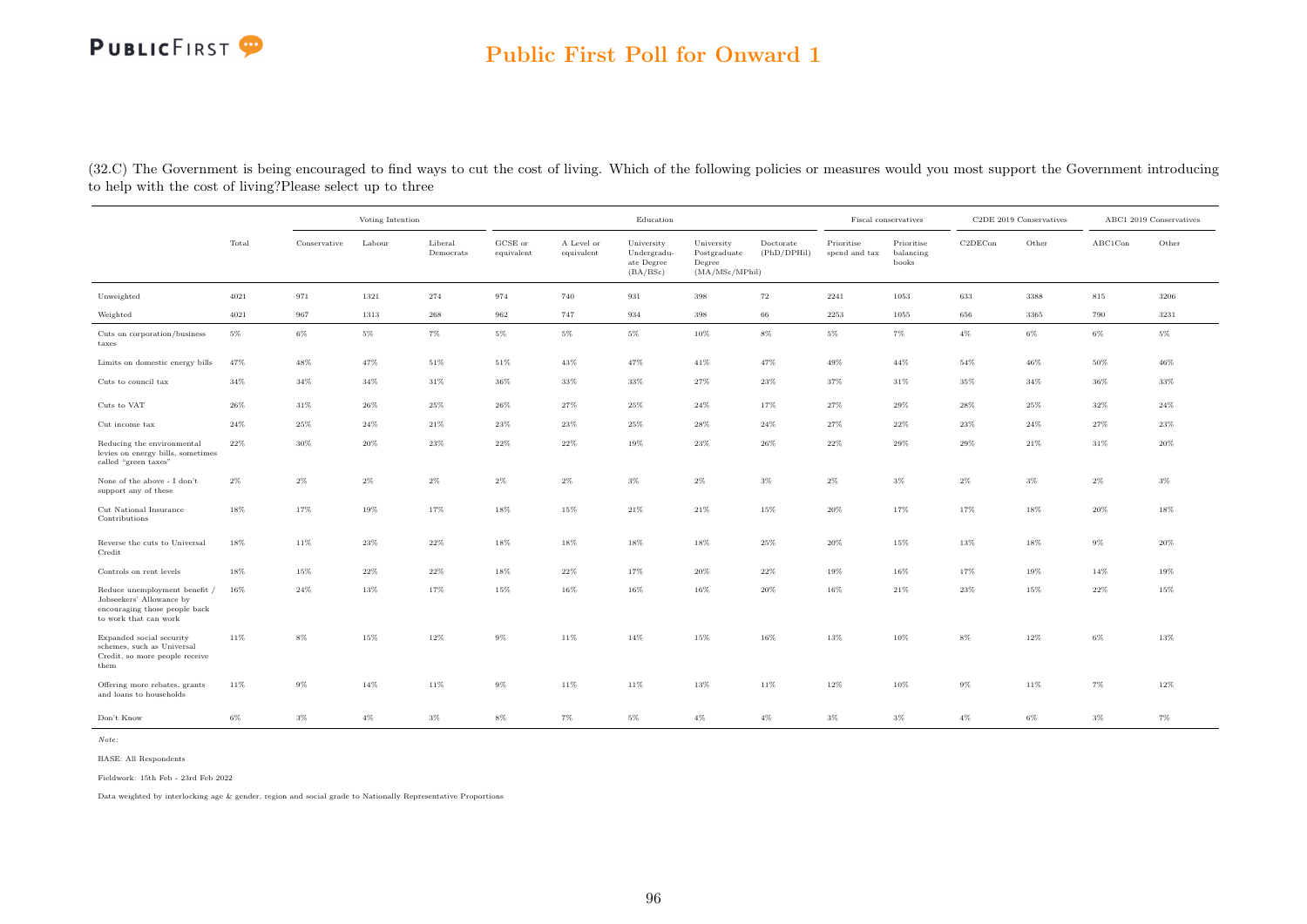

|                                                                                                                                                                        |       |        |               |               |                    |                  |                  | Region                         |                                |               |          |         |                     |        |      | Social Grade |           |
|------------------------------------------------------------------------------------------------------------------------------------------------------------------------|-------|--------|---------------|---------------|--------------------|------------------|------------------|--------------------------------|--------------------------------|---------------|----------|---------|---------------------|--------|------|--------------|-----------|
|                                                                                                                                                                        | Total | London | South<br>East | South<br>West | East of<br>England | East<br>Midlands | West<br>Midlands | Yorkshire<br>and the<br>Humber | $\operatorname{North}$<br>East | North<br>West | Scotland | Wales   | Northern<br>Ireland | AB     | C1   | $\rm{C2}$    | $\rm{DE}$ |
| Unweighted                                                                                                                                                             | 4021  | 532    | 557           | 339           | 350                | 303              | 355              | 356                            | 175                            | 474           | 311      | $202\,$ | 67                  | 1120   | 1038 | 795          | 1054      |
| Weighted                                                                                                                                                               | 4021  | 563    | 523           | 322           | 362                | 281              | 362              | 322                            | 161                            | 442           | $362\,$  | 201     | 120                 | 1082   | 1042 | 881          | 1002      |
| The Government<br>should not spend more<br>money than it makes,<br>even if that means<br>raising taxes or cutting<br>spending on things like<br>the NHS                | 26%   | 27%    | $26\%$        | $31\%$        | $24\%$             | $27\%$           | $28\%$           | $27\%$                         | $22\%$                         | $22\%$        | $27\%$   | $26\%$  | $25\%$              | $30\%$ | 26%  | 27%          | 22%       |
| The Government<br>should prioritise<br>keeping taxes low and<br>spending on things like<br>the NHS high, even if<br>that means spending<br>more money than it<br>makes | 56%   | $58\%$ | 54%           | $54\%$        | $56\%$             | $53\%$           | $56\%$           | $55\%$                         | 57%                            | $60\%$        | $57\%$   | $53\%$  | $59\%$              | $57\%$ | 56%  | $58\%$       | $53\%$    |
| Don't Know                                                                                                                                                             | 18%   | 14%    | $20\%$        | 15%           | $20\%$             | 19%              | $16\%$           | $18\%$                         | 22%                            | 17%           | 17%      | 21\%    | $16\%$              | 13%    | 17%  | 16%          | $25\%$    |

(33.A) Which of the following comes closest to your view?

Note:

BASE: All Respondents

Fieldwork: 15th Feb - 23rd Feb 2022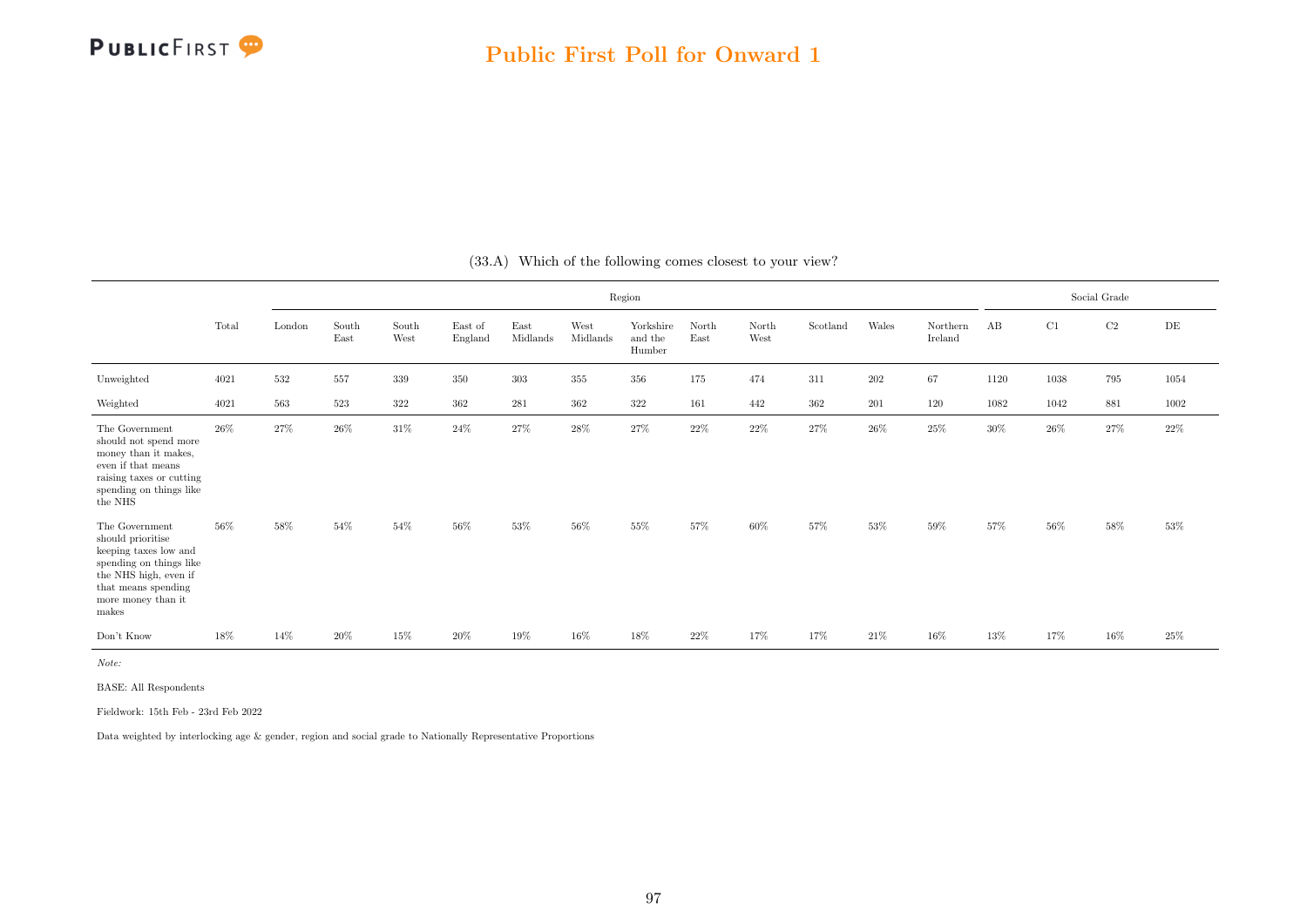

|                                                                                                                                                                        |       |      | Gender   |        |           |           | Age            |       |        |       | $\rm EU$ 2016 Vote |                               |                     |      | 2019                |                               |                               |
|------------------------------------------------------------------------------------------------------------------------------------------------------------------------|-------|------|----------|--------|-----------|-----------|----------------|-------|--------|-------|--------------------|-------------------------------|---------------------|------|---------------------|-------------------------------|-------------------------------|
|                                                                                                                                                                        | Total | Male | Female   | 18-24  | $25 - 34$ | $35 - 44$ | $45\hbox{-}54$ | 55-64 | $65+$  | Leave | Remain             | $\rm I$ did $\rm not$<br>vote | Conservative Labour |      | Liberal<br>Democrat | The<br><b>Brexit</b><br>Party | $\rm I$ did $\rm not$<br>vote |
| Unweighted                                                                                                                                                             | 4021  | 1880 | 2126     | 585    | 656       | 663       | 700            | 570   | 847    | 1514  | 1706               | 515                           | 1449                | 1145 | 313                 | 99                            | 453                           |
| Weighted                                                                                                                                                               | 4021  | 1978 | $2028\,$ | 566    | 685       | 682       | 682            | 564   | 842    | 1517  | 1720               | 506                           | 1446                | 1137 | 306                 | 94                            | 449                           |
| The Government<br>should not spend more<br>money than it makes,<br>even if that means<br>raising taxes or cutting<br>spending on things like<br>the NHS                | 26\%  | 32%  | 21%      | 20%    | $22\%$    | 24\%      | 25%            | 28%   | $36\%$ | 32%   | 25%                | 20%                           | 35%                 | 21\% | 31%                 | 35%                           | 16%                           |
| The Government<br>should prioritise<br>keeping taxes low and<br>spending on things like<br>the NHS high, even if<br>that means spending<br>more money than it<br>makes | 56%   | 55%  | 57%      | 62%    | 63%       | 55%       | 54%            | 54%   | $50\%$ | 54%   | 60%                | 50%                           | 52%                 | 65%  | 55%                 | 50%                           | 52%                           |
| Don't Know                                                                                                                                                             | 18%   | 14%  | $22\%$   | $18\%$ | $15\%$    | $22\%$    | 20%            | 18%   | 14%    | 14%   | 15%                | 31%                           | 13%                 | 14%  | 14%                 | 16%                           | $32\%$                        |

(33.B) Which of the following comes closest to your view?

Note:

BASE: All Respondents

Fieldwork: 15th Feb - 23rd Feb 2022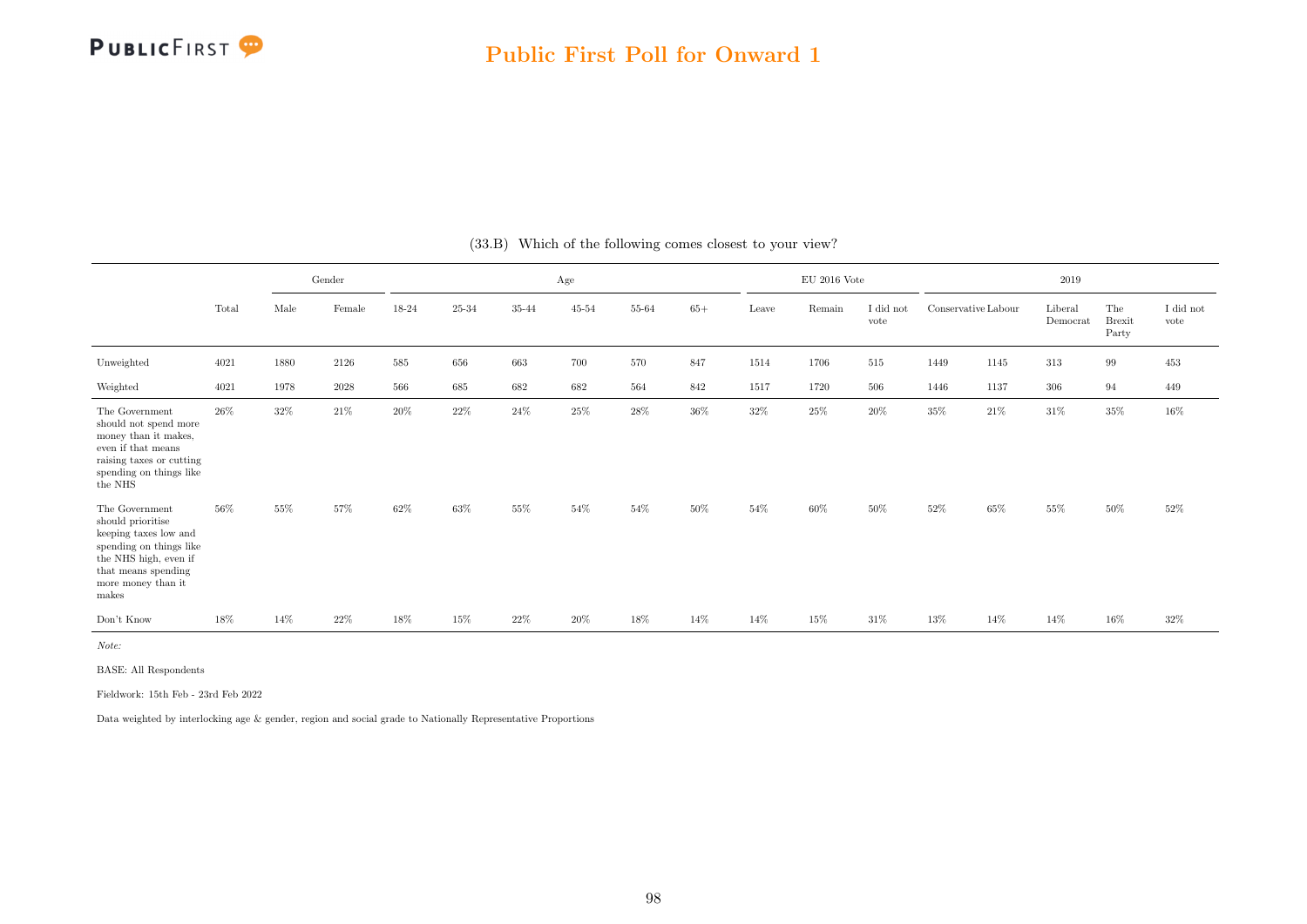

#### Public First Poll for Onward 1

|                                                                                                                                                                        |       |                     | Voting Intention |                                 |         |                          | Education                                              |                                                             |                                   |                            | Fiscal conservatives             |         | C <sub>2</sub> DE 2019 Conservatives ABC1 2019 Conservatives |         |       |
|------------------------------------------------------------------------------------------------------------------------------------------------------------------------|-------|---------------------|------------------|---------------------------------|---------|--------------------------|--------------------------------------------------------|-------------------------------------------------------------|-----------------------------------|----------------------------|----------------------------------|---------|--------------------------------------------------------------|---------|-------|
|                                                                                                                                                                        | Total | Conservative Labour |                  | Liberal<br>Democrats equivalent | GCSE or | A Level or<br>equivalent | University<br>Under-<br>graduate<br>Degree<br>(BA/BSc) | University<br>Postgrad-<br>uate<br>Degree<br>(MA/MSc/MPhil) | Doctorate<br>(PhD/DPHil)spend and | Prioritise<br>$_{\rm tax}$ | Prioritise<br>balancing<br>books | C2DECon | Other                                                        | ABC1Con | Other |
| Unweighted                                                                                                                                                             | 4021  | 971                 | 1321             | 274                             | 974     | 740                      | 931                                                    | 398                                                         | $72\,$                            | 2241                       | 1053                             | 633     | 3388                                                         | $815\,$ | 3206  |
| Weighted                                                                                                                                                               | 4021  | 967                 | 1313             | $268\,$                         | 962     | 747                      | 934                                                    | 398                                                         | 66                                | 2253                       | 1055                             | 656     | 3365                                                         | 790     | 3231  |
| The Government<br>should not spend more<br>money than it makes,<br>even if that means<br>raising taxes or cutting<br>spending on things like<br>the NHS                | 26%   | 39%                 | $21\%$           | $31\%$                          | 24%     | $25\%$                   | 27%                                                    | 29%                                                         | $28\%$                            | $0\%$                      | 100%                             | $32\%$  | 25%                                                          | 37%     | 24\%  |
| The Government<br>should prioritise<br>keeping taxes low and<br>spending on things like<br>the NHS high, even if<br>that means spending<br>more money than it<br>makes | 56%   | 51%                 | 66%              | $56\%$                          | 53%     | 58%                      | 57%                                                    | 59%                                                         | $60\%$                            | 100%                       | $0\%$                            | 52%     | 57%                                                          | $51\%$  | 57%   |
| Don't Know                                                                                                                                                             | 18%   | 11%                 | 13%              | 13%                             | 23\%    | 17%                      | 16%                                                    | $11\%$                                                      | 12%                               | $0\%$                      | $0\%$                            | 15%     | 18%                                                          | 12%     | 19%   |

(33.C) Which of the following comes closest to your view?

Note:

BASE: All Respondents

Fieldwork: 15th Feb - 23rd Feb 2022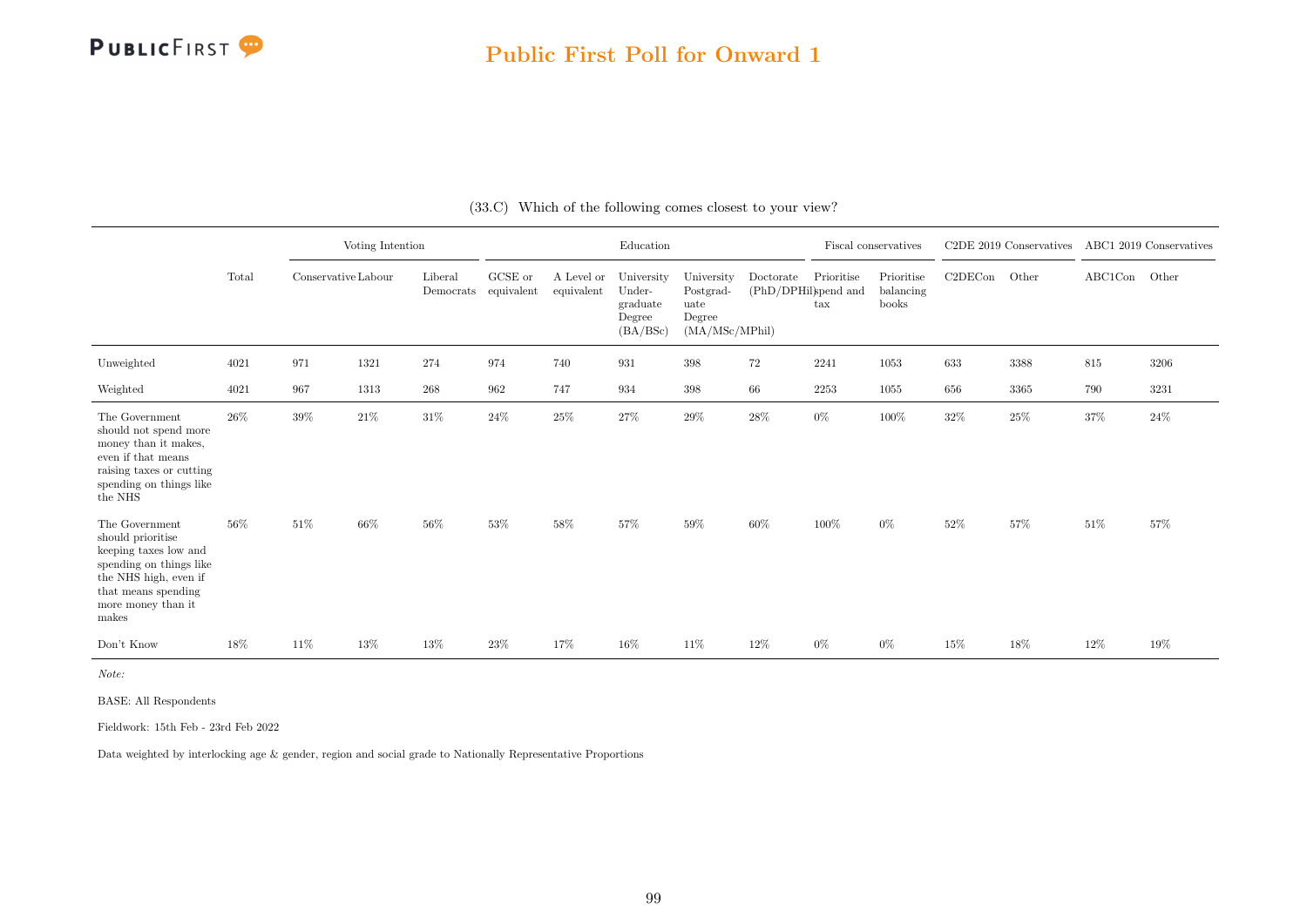#### Public First Poll for Onward 1

|                |       |        |            |            |                    |               |                  | Region                      |            |            |          |       |                     |        |             | Social Grade |           |
|----------------|-------|--------|------------|------------|--------------------|---------------|------------------|-----------------------------|------------|------------|----------|-------|---------------------|--------|-------------|--------------|-----------|
|                | Total | London | South East | South West | East of<br>England | East Midlands | West<br>Midlands | Yorkshire and<br>the Humber | North East | North West | Scotland | Wales | Northern<br>Ireland | AB     | $_{\rm C1}$ | $_{\rm C2}$  | $\rm{DE}$ |
| Unweighted     | 4021  | 532    | 557        | 339        | 350                | 303           | $355\,$          | 356                         | 175        | 474        | 311      | 202   | 67                  | 1120   | 1038        | 795          | 1054      |
| Weighted       | 4021  | 563    | $523\,$    | $322\,$    | $362\,$            | $\bf 281$     | $362\,$          | $322\,$                     | 161        | $442\,$    | 362      | 201   | 120                 | 1082   | 1042        | 881          | 1002      |
| Energy         | $8\%$ | 12%    | $6\%$      | 7%         | $8\%$              | $8\%$         | $9\%$            | $8\%$                       | $9\%$      | $8\%$      | $4\%$    | $9\%$ | $8\%$               | 10%    | 7%          | $9\%$        | $7\%$     |
| Compromise     | 7%    | $6\%$  | $7\%$      | $6\%$      | $6\%$              | 5%            | $9\%$            | $7\%$                       | $8\%$      | 7%         | $8\%$    | 6%    | $6\%$               | 7%     | 6%          | $8\%$        | $7\%$     |
| Tolerance      | $7\%$ | 11%    | $6\%$      | $7\%$      | $5\%$              | 8%            | $6\%$            | 6%                          | $6\%$      | $7\%$      | $8\%$    | $7\%$ | $9\%$               | $8\%$  | 7%          | $7\%$        | $6\%$     |
| Scientific     | $6\%$ | $8\%$  | $5\%$      | $5\%$      | $5\%$              | 5%            | $5\%$            | $3\%$                       | $7\%$      | $5\%$      | $5\%$    | $4\%$ | $8\%$               | $7\%$  | 7%          | $5\%$        | $3\%$     |
| Charisma       | $6\%$ | $9\%$  | $7\%$      | $5\%$      | $4\%$              | 5%            | $7\%$            | $7\%$                       | $5\%$      | $7\%$      | $8\%$    | $5\%$ | $4\%$               | $7\%$  | 7%          | $7\%$        | $4\%$     |
| Honesty        | 54%   | 47%    | 57%        | 59%        | 59%                | 50%           | 49%              | $56\%$                      | $54\%$     | 57%        | 57%      | 53%   | 59%                 | 55%    | 56%         | 53%          | 53%       |
| Humour         | $5\%$ | $4\%$  | $3\%$      | $6\%$      | $5\%$              | 5%            | $6\%$            | $6\%$                       | $6\%$      | $6\%$      | $4\%$    | $6\%$ | $3\%$               | 5%     | $4\%$       | $4\%$        | $6\%$     |
| Gentleness     | $4\%$ | $8\%$  | $2\%$      | $2\%$      | $2\%$              | $3\%$         | 5%               | $4\%$                       | $6\%$      | $3\%$      | $4\%$    | 1%    | 11%                 | 5%     | 5%          | $3\%$        | $3\%$     |
| Intelligence   | 36%   | $34\%$ | 37%        | 38%        | 42%                | 35%           | 36%              | 33%                         | $32\%$     | 33%        | $34\%$   | 46%   | 39%                 | 39%    | 39%         | 35%          | $32\%$    |
| Strength       | 25%   | 20%    | $24\%$     | 26%        | $26\%$             | $26\%$        | $25\%$           | 23%                         | 25%        | $25\%$     | $29\%$   | 27%   | 23%                 | $24\%$ | 24%         | $24\%$       | $27\%$    |
| Compassion     | 24%   | 22%    | 23%        | 21%        | $26\%$             | 28%           | $24\%$           | 28%                         | 28%        | $24\%$     | 25%      | 27%   | 19%                 | $22\%$ | 26%         | $24\%$       | $25\%$    |
| Decisiveness   | 23%   | 18%    | $25\%$     | 24%        | 24%                | 26%           | $21\%$           | 22%                         | 26%        | $24\%$     | 26%      | 25%   | 24%                 | $25\%$ | 24%         | $24\%$       | $20\%$    |
| Confidence     | 23%   | 26%    | 23%        | 23%        | $22\%$             | $23\%$        | $25\%$           | 27%                         | 15%        | $20\%$     | 22%      | 18%   | 19%                 | $22\%$ | 21%         | $25\%$       | $23\%$    |
| Eccentricity   | $2\%$ | $4\%$  | $3\%$      | $2\%$      | $2\%$              | $1\%$         | $2\%$            | $1\%$                       | $4\%$      | $2\%$      | $1\%$    | $2\%$ | $1\%$               | $2\%$  | 2%          | $2\%$        | $3\%$     |
| Thoughtfulness | 16%   | $18\%$ | $16\%$     | $16\%$     | $16\%$             | $14\%$        | $15\%$           | $14\%$                      | 16%        | 17%        | 16%      | 16%   | 14%                 | 17%    | 16%         | 14%          | $16\%$    |
| Seriousness    | 16%   | 20%    | 16%        | 13%        | 16%                | 17%           | 17%              | 15%                         | 13%        | $14\%$     | 17%      | 17%   | 16%                 | 18%    | 15%         | 14%          | 17%       |
| Patriotic      | 10%   | 10%    | 12%        | 13%        | $8\%$              | 12%           | 10%              | 8%                          | 11%        | 11%        | $9\%$    | 11%   | 7%                  | 9%     | 9%          | 12%          | 11%       |
| Don't Know     | $5\%$ | $4\%$  | $6\%$      | $4\%$      | $4\%$              | $6\%$         | $6\%$            | $6\%$                       | $8\%$      | $5\%$      | 5%       | $3\%$ | $4\%$               | $2\%$  | 5%          | $5\%$        | $8\%$     |

(34.A) Which of the following characteristics would you most like to see in a new Prime Minister?Please select up to five of the following

Note:

Fieldwork: 15th Feb - 23rd Feb 2022

BASE: All Respondents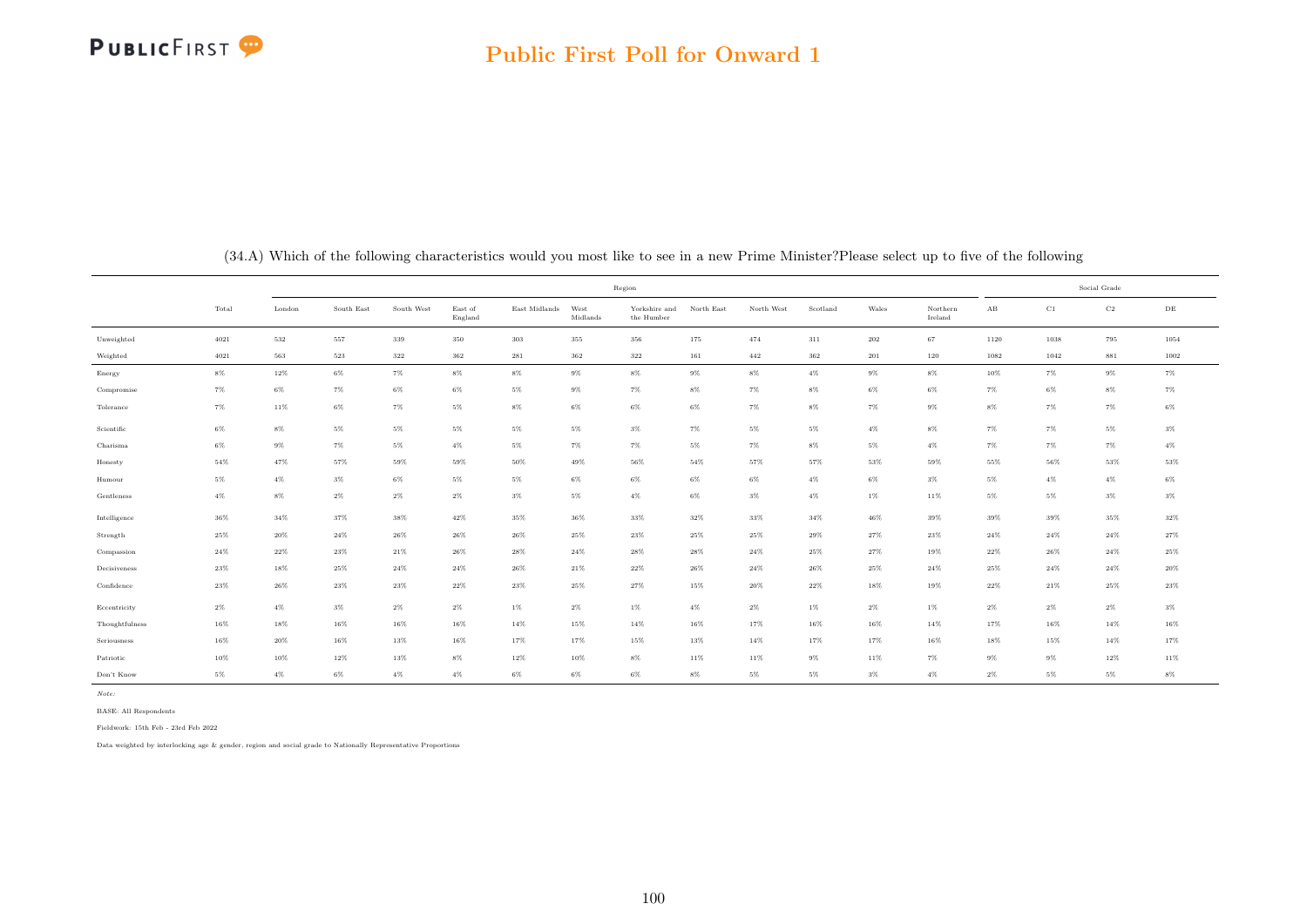#### Public First Poll for Onward 1

|                |        |        | Gender |           |           |        | Age       |         |        |        | $\mathrm{EU}$ 2016 Vote |                             |        |        | 2019                |                     |                |
|----------------|--------|--------|--------|-----------|-----------|--------|-----------|---------|--------|--------|-------------------------|-----------------------------|--------|--------|---------------------|---------------------|----------------|
|                | Total  | Male   | Female | $18 - 24$ | $25 - 34$ | 35-44  | $45 - 54$ | 55-64   | $65+$  | Leave  | Remain                  | I did not vote Conservative |        | Labour | Liberal<br>Democrat | The Brexit<br>Party | I did not vote |
| Unweighted     | 4021   | 1880   | 2126   | $585\,$   | 656       | 663    | 700       | $570\,$ | 847    | 1514   | 1706                    | $515\,$                     | 1449   | 1145   | 313                 | $\boldsymbol{99}$   | 453            |
| Weighted       | 4021   | 1978   | 2028   | 566       | 685       | 682    | 682       | 564     | 842    | 1517   | 1720                    | 506                         | 1446   | 1137   | 306                 | 94                  | 449            |
| Energy         | $8\%$  | $9\%$  | $7\%$  | $11\%$    | $12\%$    | $8\%$  | $6\%$     | $6\%$   | $7\%$  | $9\%$  | $7\%$                   | $8\%$                       | $9\%$  | $8\%$  | $7\%$               | $6\%$               | $8\%$          |
| Compromise     | 7%     | $7\%$  | $7\%$  | $9\%$     | $8\%$     | $8\%$  | $6\%$     | $6\%$   | $5\%$  | $6\%$  | $8\%$                   | $7\%$                       | 5%     | $8\%$  | $8\%$               | $7\%$               | $9\%$          |
| Tolerance      | $7\%$  | $8\%$  | $6\%$  | $9\%$     | $8\%$     | $9\%$  | $5\%$     | $8\%$   | $5\%$  | $7\%$  | $8\%$                   | $6\%$                       | $6\%$  | $8\%$  | 14%                 | $3\%$               | $6\%$          |
| Scientific     | 6%     | $7\%$  | $4\%$  | $9\%$     | 11%       | $6\%$  | $4\%$     | $2\%$   | $2\%$  | $3\%$  | $7\%$                   | $7\%$                       | $4\%$  | $7\%$  | $8\%$               | $5\%$               | $6\%$          |
| Charisma       | 6%     | $9\%$  | $4\%$  | $8\%$     | $7\%$     | $9\%$  | $6\%$     | $4\%$   | $4\%$  | $6\%$  | $7\%$                   | $5\%$                       | $8\%$  | 7%     | $6\%$               | $6\%$               | $5\%$          |
| Honesty        | $54\%$ | 50%    | 59%    | 41%       | 45%       | 50%    | 56%       | 66%     | 65%    | 55%    | 57%                     | 50%                         | 53%    | 55%    | 61%                 | 62%                 | 56%            |
| Humour         | 5%     | $6\%$  | $4\%$  | $9\%$     | $5\%$     | $5\%$  | $3\%$     | $3\%$   | $4\%$  | 5%     | $4\%$                   | $6\%$                       | 5%     | $5\%$  | $3\%$               | $5\%$               | $5\%$          |
| Gentleness     | $4\%$  | $5\%$  | $4\%$  | $7\%$     | $8\%$     | $6\%$  | $2\%$     | $1\%$   | $1\%$  | $3\%$  | $5\%$                   | $4\%$                       | $3\%$  | $6\%$  | $4\%$               | $2\%$               | $4\%$          |
| Intelligence   | 36%    | 35%    | 37%    | 33%       | $32\%$    | $34\%$ | 36%       | 37%     | $43\%$ | $36\%$ | 38%                     | 32%                         | 36%    | 36%    | 42%                 | $25\%$              | $38\%$         |
| Strength       | 25%    | 23%    | 27%    | 15%       | 20%       | 24%    | 28%       | 28%     | 31%    | 31%    | 22%                     | $20\%$                      | 32%    | 21%    | $21\%$              | 41%                 | 19%            |
| Compassion     | 24%    | 21%    | 28%    | 23%       | $28\%$    | 25%    | 27%       | $25\%$  | 19%    | $20\%$ | 28%                     | $24\%$                      | 17%    | 32%    | $28\%$              | $21\%$              | $24\%$         |
| Decisiveness   | $23\%$ | $23\%$ | 23%    | $15\%$    | $17\%$    | 16%    | $25\%$    | $29\%$  | $34\%$ | $30\%$ | $21\%$                  | 16%                         | $31\%$ | 17%    | 19%                 | $31\%$              | $18\%$         |
| Confidence     | $23\%$ | $21\%$ | 24%    | $21\%$    | $20\%$    | 25%    | 23%       | $23\%$  | $24\%$ | $26\%$ | $20\%$                  | $24\%$                      | $28\%$ | 20%    | $20\%$              | 13%                 | $22\%$         |
| Eccentricity   | $2\%$  | $3\%$  | $1\%$  | $4\%$     | $5\%$     | $3\%$  | $2\%$     | $0\%$   | $0\%$  | $2\%$  | $2\%$                   | $3\%$                       | $2\%$  | $3\%$  | $3\%$               | $1\%$               | $2\%$          |
| Thoughtfulness | $16\%$ | 15%    | 17%    | $20\%$    | $18\%$    | 16%    | 17%       | $15\%$  | $12\%$ | $11\%$ | 19%                     | 18%                         | $12\%$ | 20%    | 19%                 | $17\%$              | $17\%$         |
| Seriousness    | 16%    | 17%    | 16%    | 17%       | 15%       | 17%    | 17%       | 15%     | 17%    | 14%    | 19%                     | 16%                         | 15%    | 19%    | 17%                 | 15%                 | $16\%$         |
| Patriotic      | 10%    | 13%    | $8\%$  | $5\%$     | $8\%$     | 10%    | $12\%$    | 12%     | $14\%$ | 18%    | $7\%$                   | $5\%$                       | 17%    | 7%     | 5%                  | 30%                 | $5\%$          |
| Don't Know     | 5%     | 5%     | $5\%$  | 10%       | $5\%$     | $6\%$  | $5\%$     | $3\%$   | $2\%$  | $3\%$  | $3\%$                   | 10%                         | $3\%$  | $4\%$  | $2\%$               | $2\%$               | $9\%$          |

(34.B) Which of the following characteristics would you most like to see in a new Prime Minister?Please select up to five of the following

Note:

BASE: All Respondents

Fieldwork: 15th Feb - 23rd Feb 2022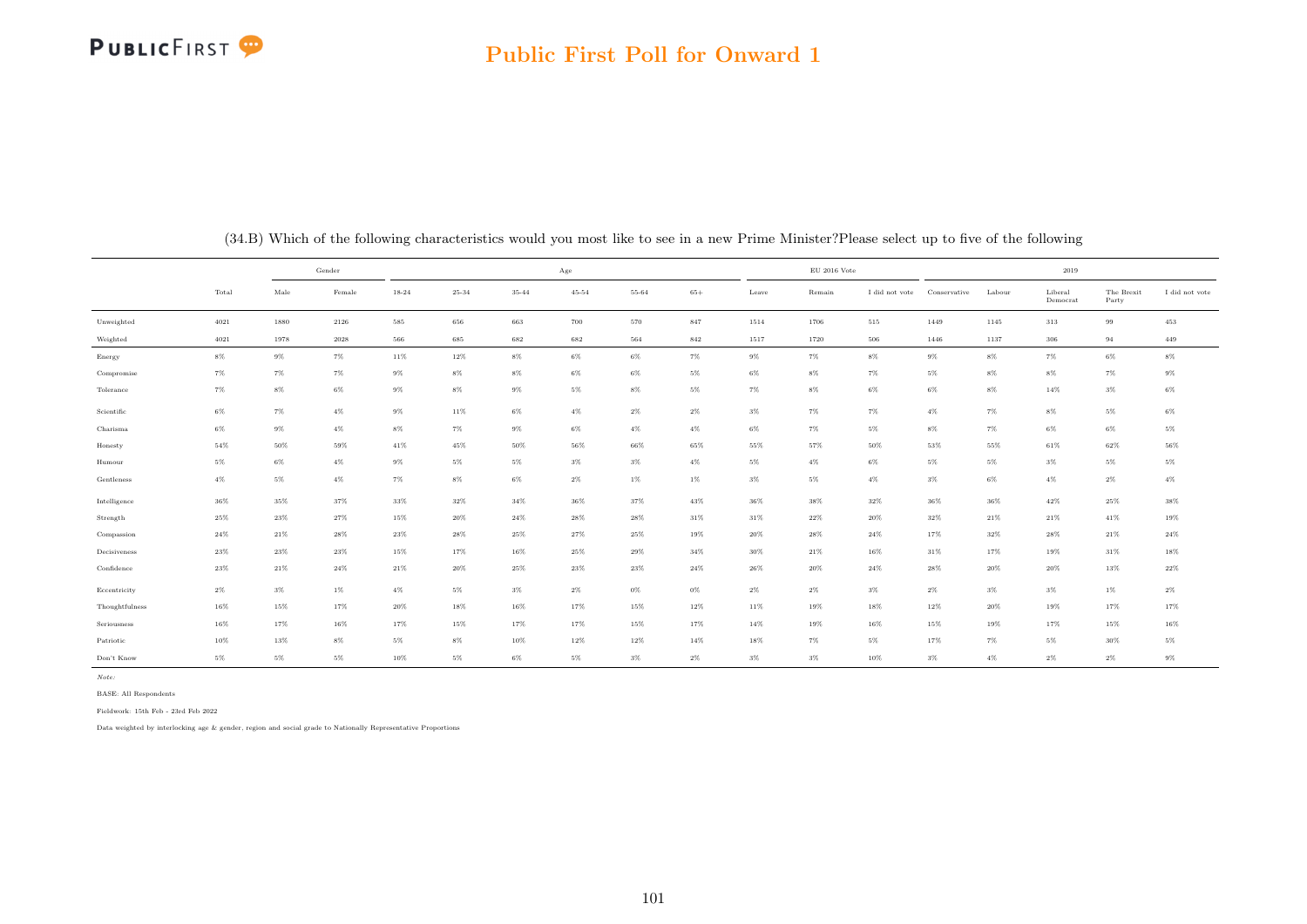#### Public First Poll for Onward 1

|                |       |              | Voting Intention |                      |                               |                          | Education                                           |                                                        |                          | Fiscal conservatives        |                                  |         | C2DE 2019 Conservatives | ABC1 2019 Conservatives |        |
|----------------|-------|--------------|------------------|----------------------|-------------------------------|--------------------------|-----------------------------------------------------|--------------------------------------------------------|--------------------------|-----------------------------|----------------------------------|---------|-------------------------|-------------------------|--------|
|                | Total | Conservative | Labour           | Liberal<br>Democrats | ${\bf GCSE}$ or<br>equivalent | A Level or<br>equivalent | University<br>Undergradu-<br>ate Degree<br>(BA/BSc) | University<br>Postgraduate<br>Degree<br>(MA/MSc/MPhil) | Doctorate<br>(PhD/DPHil) | Prioritise<br>spend and tax | Prioritise<br>balancing<br>books | C2DECon | Other                   | ${\rm ABC1Con}$         | Other  |
| Unweighted     | 4021  | 971          | 1321             | 274                  | 974                           | 740                      | $\boldsymbol{931}$                                  | $398\,$                                                | $\scriptstyle{72}$       | 2241                        | 1053                             | 633     | 3388                    | 815                     | 3206   |
| Weighted       | 4021  | 967          | 1313             | 268                  | 962                           | 747                      | 934                                                 | 398                                                    | 66                       | 2253                        | 1055                             | 656     | 3365                    | 790                     | 3231   |
| Energy         | $8\%$ | $10\%$       | $8\%$            | $6\%$                | $7\%$                         | 10%                      | $6\%$                                               | 10%                                                    | $12\%$                   | $9\%$                       | $8\%$                            | $8\%$   | $8\%$                   | $9\%$                   | $8\%$  |
| Compromise     | $7\%$ | $5\%$        | $9\%$            | $7\%$                | $7\%$                         | $7\%$                    | $6\%$                                               | $8\%$                                                  | $8\%$                    | $8\%$                       | $6\%$                            | $5\%$   | $7\%$                   | $5\%$                   | $7\%$  |
| Tolerance      | $7\%$ | $8\%$        | $8\%$            | $12\%$               | $7\%$                         | $7\%$                    | $8\%$                                               | $9\%$                                                  | 11%                      | $8\%$                       | $8\%$                            | $7\%$   | $7\%$                   | $5\%$                   | $8\%$  |
| Scientific     | 6%    | $4\%$        | $7\%$            | 8%                   | $3\%$                         | $6\%$                    | $7\%$                                               | $9\%$                                                  | $12\%$                   | $5\%$                       | $7\%$                            | $2\%$   | $6\%$                   | $4\%$                   | $6\%$  |
| Charisma       | $6\%$ | 11%          | $5\%$            | $7\%$                | $5\%$                         | $8\%$                    | $8\%$                                               | $5\%$                                                  | 10%                      | $6\%$                       | $8\%$                            | $6\%$   | $6\%$                   | 10%                     | $6\%$  |
| Honesty        | 54%   | 47%          | 57%              | 59%                  | 53%                           | 53%                      | 56%                                                 | 50%                                                    | 60%                      | 57%                         | 52%                              | 54%     | 54%                     | 52%                     | 55%    |
| Humour         | $5\%$ | $7\%$        | $5\%$            | $3\%$                | $6\%$                         | $4\%$                    | $4\%$                                               | $5\%$                                                  | 11%                      | $5\%$                       | $5\%$                            | $5\%$   | $5\%$                   | 5%                      | $5\%$  |
| Gentleness     | $4\%$ | $4\%$        | $5\%$            | 5%                   | $3\%$                         | $5\%$                    | $5\%$                                               | $6\%$                                                  | $3\%$                    | $4\%$                       | $4\%$                            | $2\%$   | $4\%$                   | $3\%$                   | $4\%$  |
| Intelligence   | 36%   | 35%          | 37%              | $45\%$               | 32%                           | 38%                      | 39%                                                 | $39\%$                                                 | $50\%$                   | 39%                         | 34%                              | 35%     | 36%                     | 37%                     | 36%    |
| Strength       | 25%   | 32%          | 23%              | 20%                  | 28%                           | 23%                      | 23%                                                 | 19%                                                    | 6%                       | 25%                         | 28%                              | 33%     | $23\%$                  | 31%                     | $23\%$ |
| Compassion     | 24%   | 16%          | $30\%$           | 28%                  | $24\%$                        | 24%                      | 27%                                                 | $23\%$                                                 | 30%                      | 28%                         | 18%                              | 18%     | 25%                     | $16\%$                  | $26\%$ |
| Decisiveness   | 23%   | 31%          | 18%              | 22%                  | 23%                           | 21%                      | 26%                                                 | $21\%$                                                 | 23%                      | 23%                         | 27%                              | 28%     | 22%                     | 35%                     | $20\%$ |
| Confidence     | 23%   | $30\%$       | $22\%$           | 19%                  | 25%                           | 24%                      | $21\%$                                              | 19%                                                    | 12%                      | 23%                         | 26%                              | $30\%$  | 21%                     | 26%                     | $22\%$ |
| Eccentricity   | $2\%$ | $3\%$        | $2\%$            | $3\%$                | $2\%$                         | $2\%$                    | $2\%$                                               | $3\%$                                                  | $2\%$                    | $2\%$                       | $4\%$                            | $2\%$   | $2\%$                   | $2\%$                   | $2\%$  |
| Thoughtfulness | 16%   | 12%          | 19%              | 18%                  | 13%                           | 18%                      | 17%                                                 | 18%                                                    | 21%                      | 17%                         | 14%                              | 11%     | 17%                     | 12%                     | 17%    |
| Seriousness    | 16%   | 14%          | $18\%$           | 16%                  | 16%                           | 16%                      | 16%                                                 | 17%                                                    | 13%                      | 17%                         | 17%                              | 15%     | 17%                     | 15%                     | 17%    |
| Patriotic      | 10%   | 18%          | $6\%$            | 6%                   | 14%                           | $9\%$                    | 8%                                                  | $9\%$                                                  | 7%                       | 9%                          | 14%                              | 18%     | $9\%$                   | 16%                     | $9\%$  |
| Don't Know     | $5\%$ | $2\%$        | $3\%$            | $3\%$                | $6\%$                         | $5\%$                    | $3\%$                                               | $4\%$                                                  | $0\%$                    | $2\%$                       | $2\%$                            | $4\%$   | $5\%$                   | $3\%$                   | $6\%$  |

(34.C) Which of the following characteristics would you most like to see in a new Prime Minister?Please select up to five of the following

Note:

BASE: All Respondents

Fieldwork: 15th Feb - 23rd Feb 2022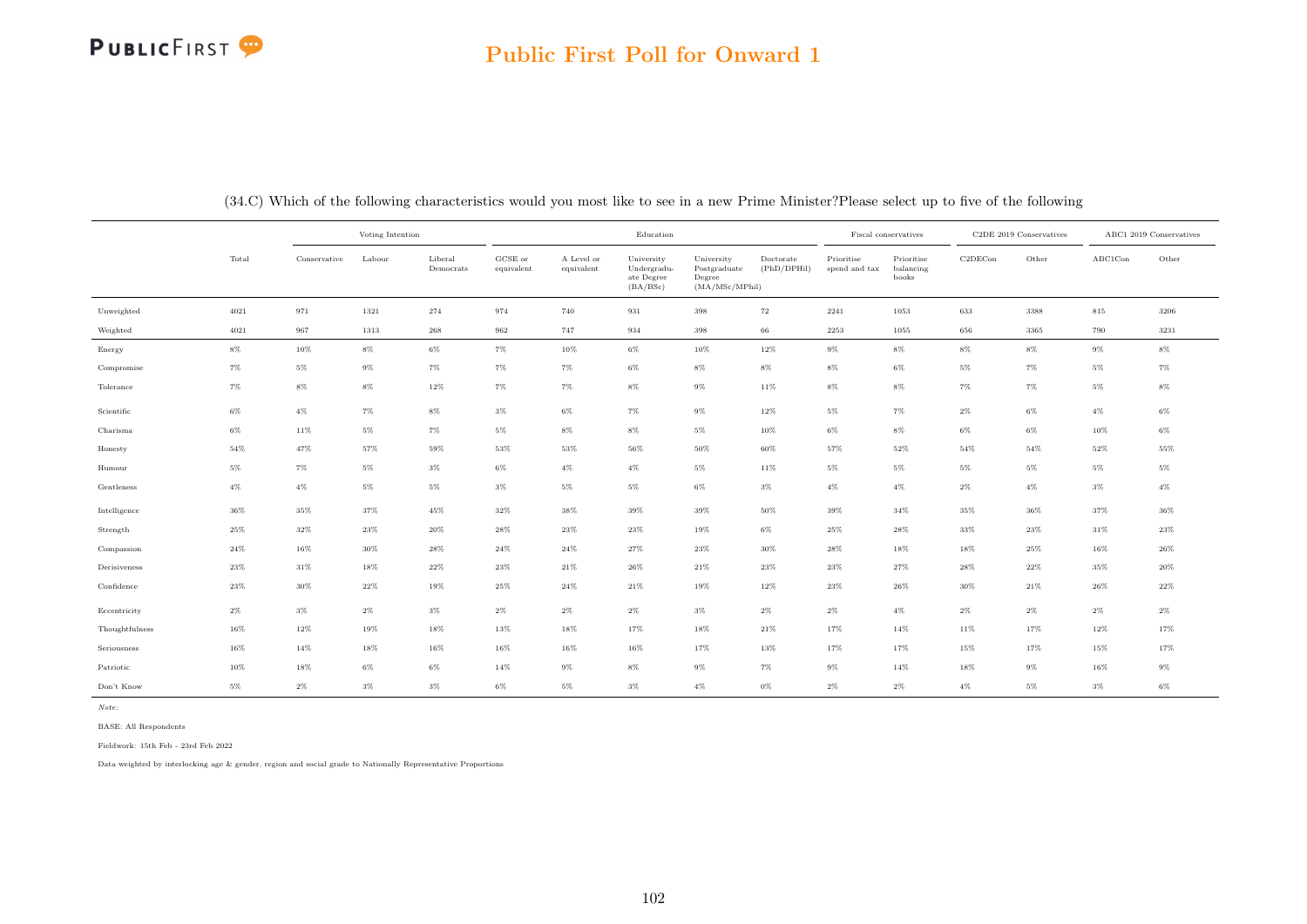

|                                            |       |        |               |               |                    |                  |                  | Region                         |               |               |          |       |                     |        |       | Social Grade |       |
|--------------------------------------------|-------|--------|---------------|---------------|--------------------|------------------|------------------|--------------------------------|---------------|---------------|----------|-------|---------------------|--------|-------|--------------|-------|
|                                            | Total | London | South<br>East | South<br>West | East of<br>England | East<br>Midlands | West<br>Midlands | Yorkshire<br>and the<br>Humber | North<br>East | North<br>West | Scotland | Wales | Northern<br>Ireland | AB     | C1    | C2           | DE    |
| Unweighted                                 | 4021  | 532    | 557           | $339\,$       | 350                | 303              | 355              | 356                            | 175           | 474           | 311      | 202   | 67                  | 1120   | 1038  | 795          | 1054  |
| Weighted                                   | 4021  | 563    | 523           | 322           | 362                | 281              | 362              | 322                            | 161           | 442           | 362      | 201   | 120                 | 1082   | 1042  | 881          | 1002  |
| Yes, definitely heard of<br>it             | 37%   | 35%    | $36\%$        | $39\%$        | 39%                | 38%              | 39%              | 38%                            | 40%           | 34%           | $39\%$   | 39%   | 31%                 | 47%    | 35%   | 33%          | 32%   |
| Yes, I am fairly sure I<br>had heard of it | 36%   | 35%    | 38%           | 38%           | 44%                | 33%              | 35%              | 34%                            | 27%           | 35%           | 39%      | 36%   | 39%                 | $36\%$ | 39%   | 36%          | 35%   |
| No, I don't think I've<br>heard of it      | 12%   | 15%    | 11\%          | 10%           | 6%                 | 11%              | 13%              | 12%                            | 14%           | 13%           | 12%      | 13%   | 13%                 | 8%     | 13%   | 15%          | 12%   |
| No. I definitely have<br>not heard of it   | $9\%$ | 8%     | 9%            | 7%            | 7%                 | 11%              | 8%               | 10%                            | $9\%$         | 12%           | $7\%$    | 8%    | 10%                 | $6\%$  | $7\%$ | 10%          | 13%   |
| Don't Know                                 | $6\%$ | $6\%$  | 6%            | 6%            | $3\%$              | 7%               | $6\%$            | 6%                             | $9\%$         | 6%            | $4\%$    | $5\%$ | 7%                  | $3\%$  | $6\%$ | 6%           | $8\%$ |

(35.A) The Government has announced plans to achieve Net Zero in the UK by 2050. Prior to taking this poll, had you heard of this plan?

Note:

BASE: All Respondents

Fieldwork: 15th Feb - 23rd Feb 2022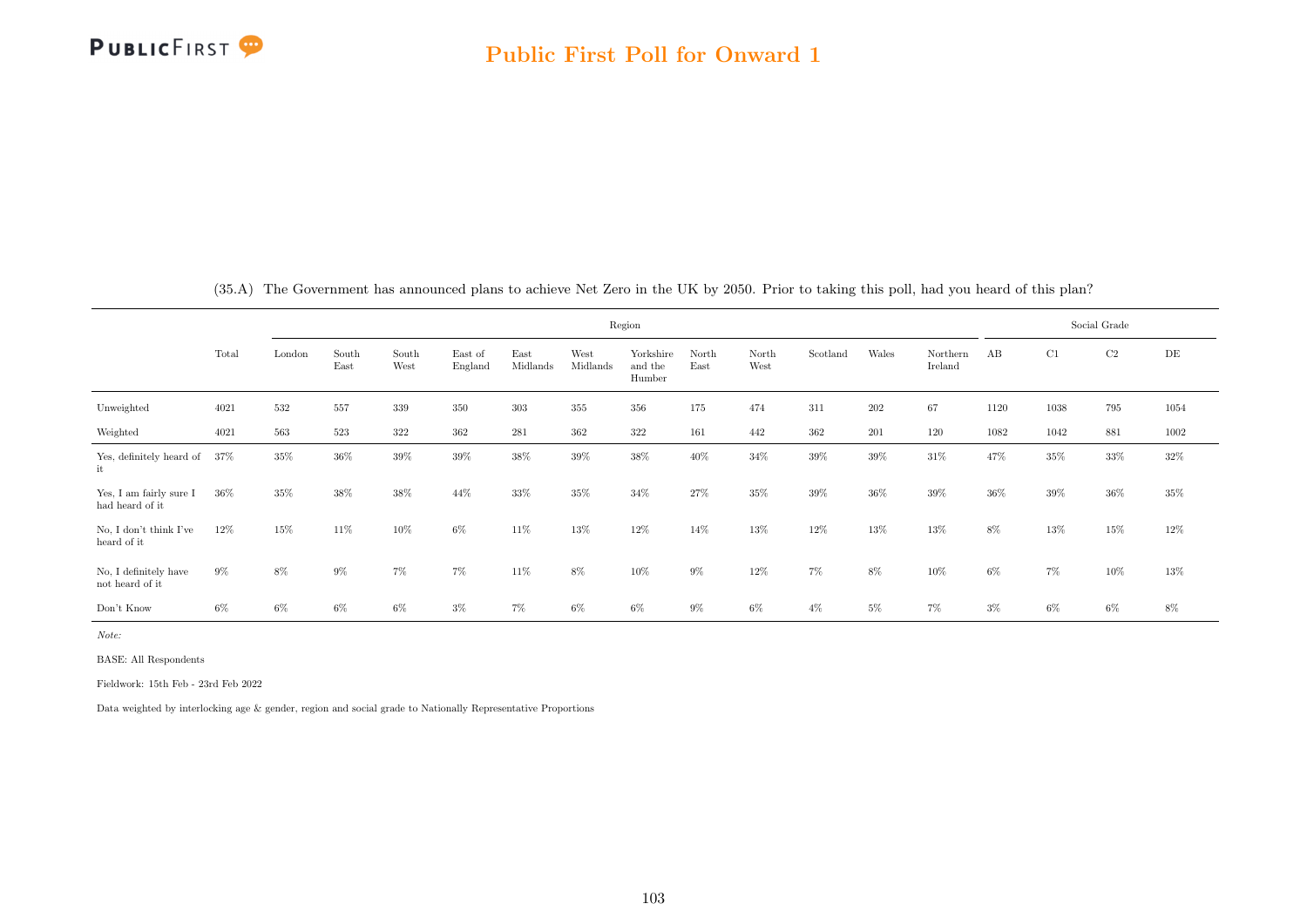

|                                            |       |       | Gender   |       | Age   |       |           |       |       |       | $EU$ 2016 Vote |                   | 2019                |       |                     |                               |                               |
|--------------------------------------------|-------|-------|----------|-------|-------|-------|-----------|-------|-------|-------|----------------|-------------------|---------------------|-------|---------------------|-------------------------------|-------------------------------|
|                                            | Total | Male  | Female   | 18-24 | 25-34 | 35-44 | $45 - 54$ | 55-64 | $65+$ | Leave | Remain         | I did not<br>vote | Conservative Labour |       | Liberal<br>Democrat | The<br><b>Brexit</b><br>Party | $\rm I$ did $\rm not$<br>vote |
| Unweighted                                 | 4021  | 1880  | 2126     | 585   | 656   | 663   | 700       | 570   | 847   | 1514  | 1706           | 515               | 1449                | 1145  | 313                 | 99                            | 453                           |
| Weighted                                   | 4021  | 1978  | $2028\,$ | 566   | 685   | 682   | 682       | 564   | 842   | 1517  | 1720           | 506               | 1446                | 1137  | 306                 | 94                            | 449                           |
| Yes, definitely heard of<br>it             | 37%   | 44%   | 31%      | 22%   | 30%   | 32%   | 40%       | 40%   | 53%   | 43%   | 40%            | 20%               | 46%                 | 34%   | 46%                 | 40%                           | $21\%$                        |
| Yes, I am fairly sure I<br>had heard of it | 36%   | 36%   | 37%      | 26%   | 37%   | 38%   | 39%       | 43%   | 36%   | 38%   | 39%            | 32%               | 38%                 | 37%   | 40%                 | 38%                           | 35%                           |
| No, I don't think I've<br>heard of it      | 12%   | $9\%$ | 14%      | 22%   | 15%   | 13%   | 11%       | 8%    | $5\%$ | $9\%$ | 12%            | 18%               | 8%                  | 16%   | $7\%$               | 8%                            | $15\%$                        |
| No, I definitely have<br>not heard of it   | $9\%$ | 6%    | 11\%     | 16%   | 11%   | 10%   | $6\%$     | 7%    | $5\%$ | $8\%$ | $6\%$          | 15%               | $6\%$               | 8%    | $5\%$               | 10%                           | 17%                           |
| Don't Know                                 | $6\%$ | $4\%$ | 7%       | 14%   | 7%    | $7\%$ | $5\%$     | $2\%$ | 1%    | $3\%$ | $3\%$          | 15%               | $2\%$               | $5\%$ | $3\%$               | $4\%$                         | 12%                           |

(35.B) The Government has announced plans to achieve Net Zero in the UK by 2050. Prior to taking this poll, had you heard of this plan?

Note:

BASE: All Respondents

Fieldwork: 15th Feb - 23rd Feb 2022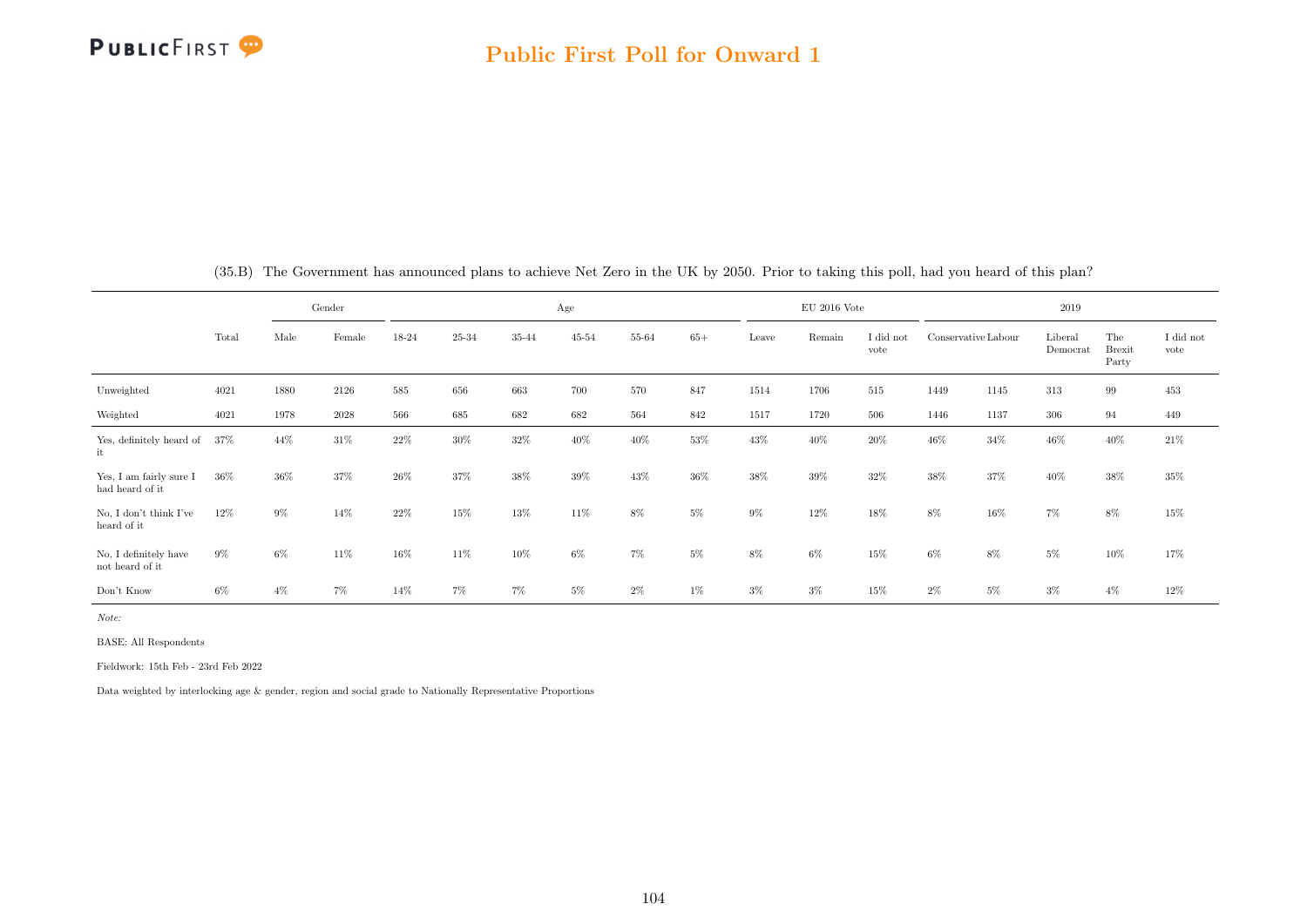|                                            |       | Voting Intention    |       |                      |                       |                          | Education                                              |                                                             |                                   | Fiscal conservatives |                                  | $C2DE$ 2019 Conservatives |        | ABC1 2019 Conservatives |        |
|--------------------------------------------|-------|---------------------|-------|----------------------|-----------------------|--------------------------|--------------------------------------------------------|-------------------------------------------------------------|-----------------------------------|----------------------|----------------------------------|---------------------------|--------|-------------------------|--------|
|                                            | Total | Conservative Labour |       | Liberal<br>Democrats | GCSE or<br>equivalent | A Level or<br>equivalent | University<br>Under-<br>graduate<br>Degree<br>(BA/BSc) | University<br>Postgrad-<br>uate<br>Degree<br>(MA/MSc/MPhil) | Doctorate<br>(PhD/DPHil)spend and | Prioritise<br>tax    | Prioritise<br>balancing<br>books | C2DECon                   | Other  | ABC1Con Other           |        |
| Unweighted                                 | 4021  | 971                 | 1321  | 274                  | 974                   | 740                      | 931                                                    | 398                                                         | $72\,$                            | 2241                 | 1053                             | 633                       | 3388   | 815                     | 3206   |
| Weighted                                   | 4021  | 967                 | 1313  | 268                  | 962                   | 747                      | 934                                                    | 398                                                         | 66                                | 2253                 | 1055                             | 656                       | 3365   | 790                     | 3231   |
| Yes, definitely heard of<br>it             | 37%   | 45%                 | 34%   | 45%                  | $32\%$                | 34%                      | 41%                                                    | 47%                                                         | 55%                               | 38%                  | $45\%$                           | 43%                       | $36\%$ | 49%                     | $34\%$ |
| Yes, I am fairly sure I<br>had heard of it | 36%   | 38%                 | 37%   | 39%                  | 38%                   | 36%                      | 38%                                                    | 34%                                                         | 26%                               | 38%                  | 36%                              | 37%                       | 36%    | $38\%$                  | 36%    |
| No. I don't think I've<br>heard of it      | 12%   | $9\%$               | 15%   | $6\%$                | 12%                   | 14%                      | 11%                                                    | 11%                                                         | 8%                                | $12\%$               | 11\%                             | $9\%$                     | $12\%$ | 8%                      | 13%    |
| No, I definitely have<br>not heard of it   | $9\%$ | $6\%$               | $9\%$ | $7\%$                | 11\%                  | 10%                      | 6%                                                     | $6\%$                                                       | $6\%$                             | $9\%$                | $7\%$                            | $9\%$                     | $9\%$  | $3\%$                   | 10%    |
| Don't Know                                 | $6\%$ | $2\%$               | $5\%$ | $3\%$                | 8%                    | 6%                       | $4\%$                                                  | $2\%$                                                       | $5\%$                             | $3\%$                | $2\%$                            | $2\%$                     | $6\%$  | $2\%$                   | 7%     |

(35.C) The Government has announced plans to achieve Net Zero in the UK by 2050. Prior to taking this poll, had you heard of this plan?

Note:

BASE: All Respondents

Fieldwork: 15th Feb - 23rd Feb 2022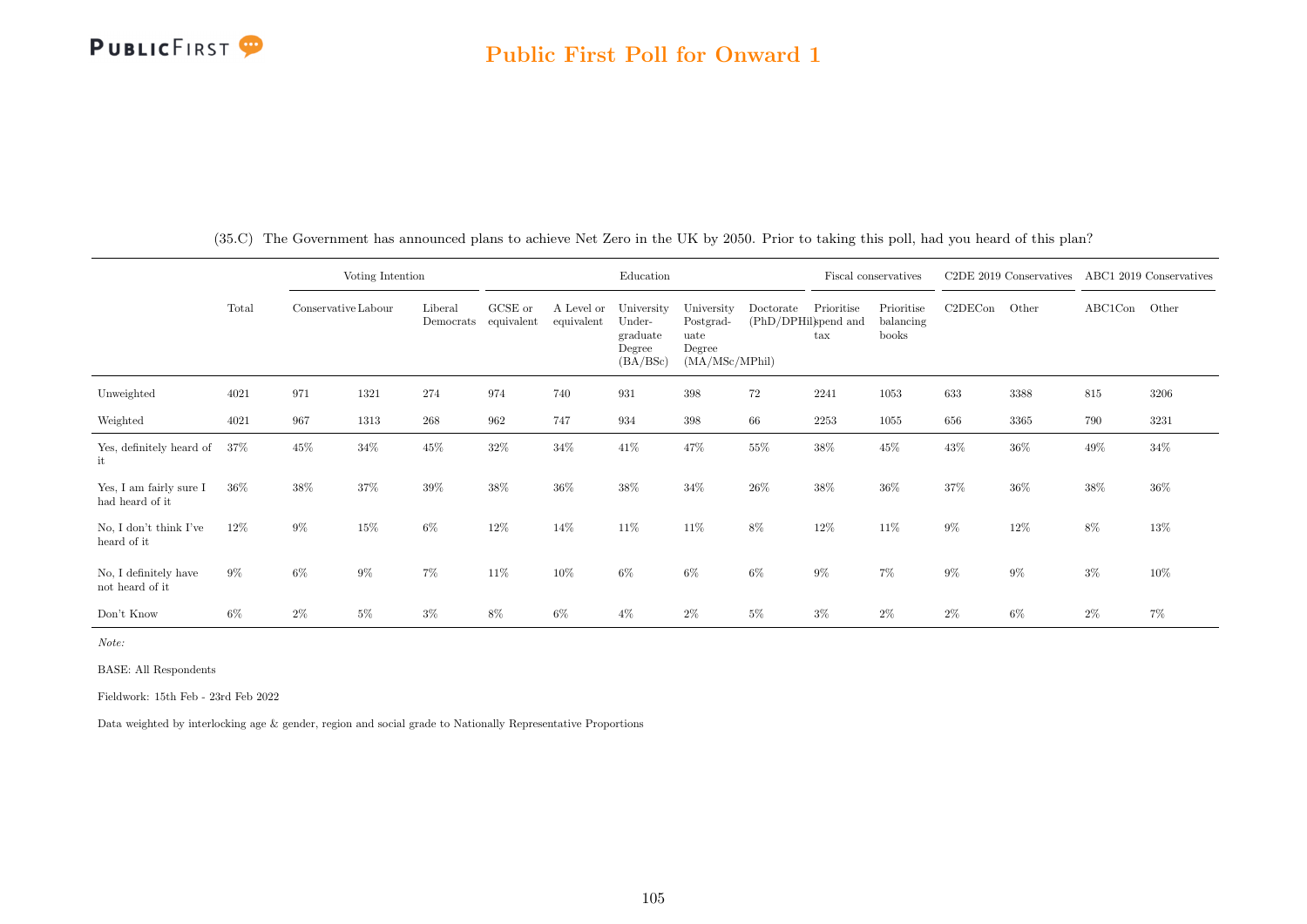|                                     |       | Region |               |               |                    |                  |                  |                                |               |               |          |       |                     |       | Social Grade |       |           |  |  |
|-------------------------------------|-------|--------|---------------|---------------|--------------------|------------------|------------------|--------------------------------|---------------|---------------|----------|-------|---------------------|-------|--------------|-------|-----------|--|--|
|                                     | Total | London | South<br>East | South<br>West | East of<br>England | East<br>Midlands | West<br>Midlands | Yorkshire<br>and the<br>Humber | North<br>East | North<br>West | Scotland | Wales | Northern<br>Ireland | AB    | C1           | C2    | $\rm{DE}$ |  |  |
| Unweighted                          | 4021  | 532    | 557           | 339           | 350                | $303\,$          | 355              | 356                            | 175           | 474           | 311      | 202   | 67                  | 1120  | 1038         | 795   | 1054      |  |  |
| Weighted                            | 4021  | 563    | 523           | $322\,$       | 362                | 281              | 362              | 322                            | 161           | 442           | 362      | 201   | 120                 | 1082  | 1042         | 881   | 1002      |  |  |
| Strongly Support                    | 24%   | $30\%$ | 23%           | $22\%$        | $26\%$             | $26\%$           | 24%              | 23%                            | $20\%$        | 23%           | 26%      | 19%   | 17%                 | 28%   | 23%          | 22%   | $23\%$    |  |  |
| Support                             | 35%   | 35%    | 34%           | 34%           | $36\%$             | 35%              | 35%              | 37%                            | 40%           | 35%           | 32%      | 38%   | 42\%                | 37%   | 39%          | 34%   | $31\%$    |  |  |
| Neither support nor<br>oppose       | 23%   | 22%    | 25%           | $22\%$        | $25\%$             | $21\%$           | $22\%$           | $20\%$                         | $23\%$        | $25\%$        | $26\%$   | 23%   | $19\%$              | 21\%  | 21\%         | 25%   | $25\%$    |  |  |
| Oppose                              | 5%    | $5\%$  | $6\%$         | $6\%$         | $5\%$              | $6\%$            | $5\%$            | $6\%$                          | $6\%$         | $3\%$         | $4\%$    | 6%    | $5\%$               | $6\%$ | $5\%$        | $5\%$ | $5\%$     |  |  |
| <b>Strongly Oppose</b>              | $5\%$ | $4\%$  | $6\%$         | $6\%$         | $4\%$              | $4\%$            | $6\%$            | $6\%$                          | $4\%$         | $6\%$         | 6%       | $6\%$ | $4\%$               | $5\%$ | $4\%$        | $6\%$ | $5\%$     |  |  |
| $\mathrm{Don't}$<br>$\mathrm{Know}$ | $7\%$ | $5\%$  | $7\%$         | 10%           | $4\%$              | $8\%$            | $8\%$            | $9\%$                          | 7%            | $8\%$         | 5%       | $9\%$ | 11\%                | $3\%$ | $7\%$        | 8%    | $11\%$    |  |  |
| Total Support:                      | 60%   | 65%    | 57%           | 56%           | 62%                | 61%              | 60%              | 60%                            | 60%           | 58%           | 58%      | 57%   | 59%                 | 65%   | 63%          | 56%   | $54\%$    |  |  |
| Total Oppose:                       | 10%   | $8\%$  | 11%           | 12%           | 8%                 | $9\%$            | 10%              | 12%                            | 10%           | $9\%$         | 10%      | 12%   | 10%                 | 11%   | $9\%$        | 11%   | $10\%$    |  |  |
| Net:                                | 49%   | 56%    | 46%           | 43%           | 54%                | 51%              | 49%              | 48%                            | 50%           | 49%           | 48%      | 45%   | 50%                 | 54%   | 54%          | 45%   | 44%       |  |  |

(36.A) The Net Zero target is a target to reach zero greenhouse gas emissions in the UK, balancing any carbon emissions that are produced with carbon reducing measures, in order to reduce the risks from climate change.Do you support or oppose the UK plan to reach Net Zero by 2050?

Note:

BASE: All Respondents

Fieldwork: 15th Feb - 23rd Feb 2022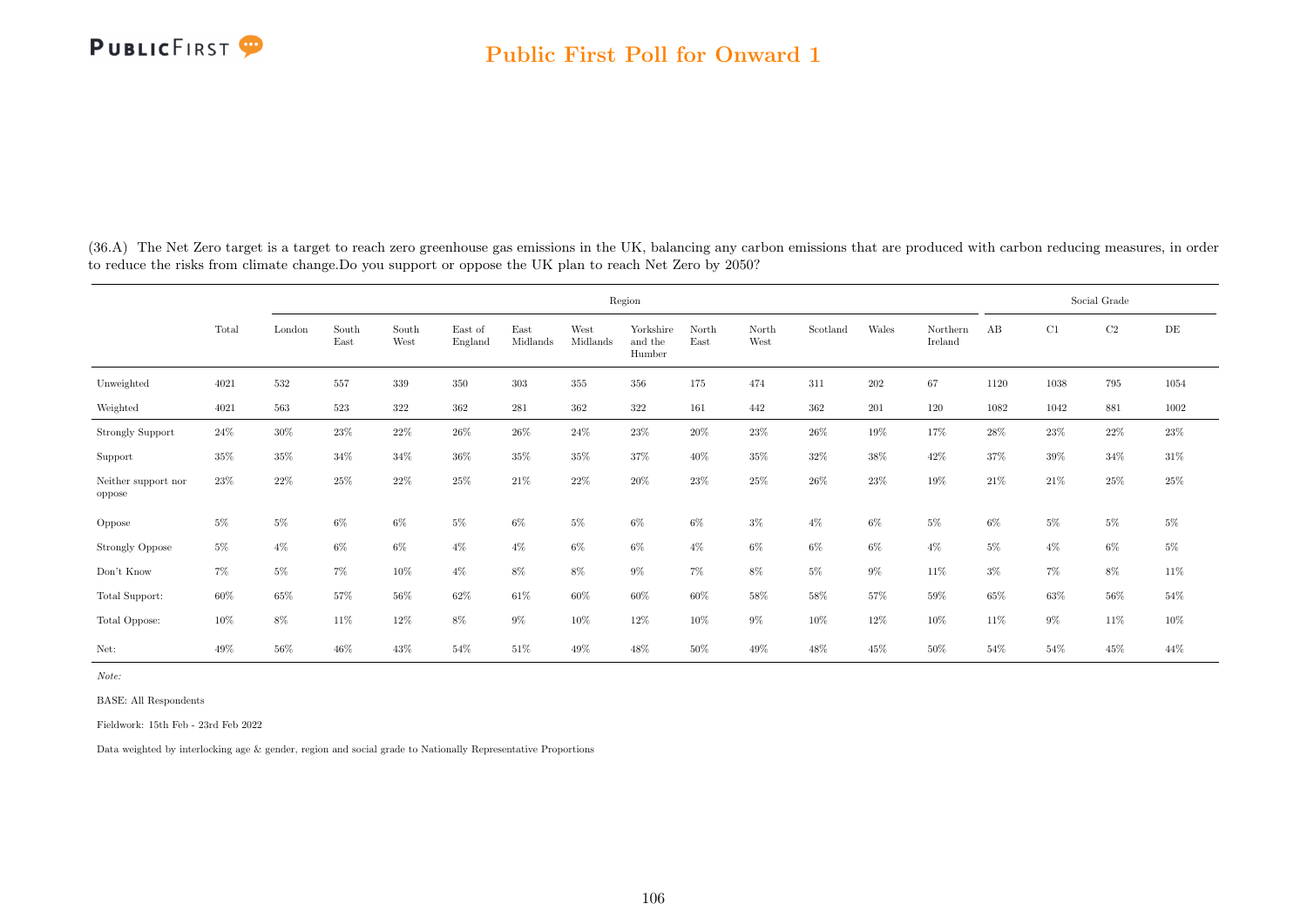#### Public First Poll for Onward 1

|                               | Gender |        |                 | Age     |           |       |           |       |       |       | $\mathrm{EU}$ 2016 Vote |                   | 2019                |       |                     |                               |                               |
|-------------------------------|--------|--------|-----------------|---------|-----------|-------|-----------|-------|-------|-------|-------------------------|-------------------|---------------------|-------|---------------------|-------------------------------|-------------------------------|
|                               | Total  | Male   | $\mbox{Female}$ | 18-24   | $25 - 34$ | 35-44 | $45 - 54$ | 55-64 | $65+$ | Leave | Remain                  | I did not<br>vote | Conservative Labour |       | Liberal<br>Democrat | The<br><b>Brexit</b><br>Party | $\rm I$ did $\rm not$<br>vote |
| Unweighted                    | 4021   | 1880   | 2126            | $585\,$ | 656       | 663   | 700       | 570   | 847   | 1514  | 1706                    | 515               | 1449                | 1145  | 313                 | 99                            | 453                           |
| Weighted                      | 4021   | 1978   | 2028            | 566     | 685       | 682   | 682       | 564   | 842   | 1517  | 1720                    | 506               | 1446                | 1137  | 306                 | 94                            | 449                           |
| <b>Strongly Support</b>       | 24%    | 26%    | 23%             | 29%     | 29%       | 25%   | 22%       | 22%   | 20%   | 20%   | $30\%$                  | 18%               | 19%                 | 28\%  | $33\%$              | 16%                           | 22%                           |
| Support                       | 35%    | $36\%$ | $35\%$          | 31%     | $36\%$    | 38%   | 35%       | 35%   | 35%   | 32%   | 40%                     | $35\%$            | 35%                 | 41\%  | $39\%$              | 22%                           | $30\%$                        |
| Neither support nor<br>oppose | 23%    | 21\%   | 25%             | 19%     | 20%       | 21\%  | 24%       | 25%   | 27%   | 26%   | 20%                     | 27%               | 27%                 | 20%   | 20%                 | 26%                           | 28%                           |
| Oppose                        | $5\%$  | $7\%$  | $3\%$           | $5\%$   | $3\%$     | $3\%$ | $5\%$     | $6\%$ | $9\%$ | $8\%$ | $3\%$                   | $3\%$             | 8%                  | $3\%$ | $3\%$               | 13%                           | $3\%$                         |
| <b>Strongly Oppose</b>        | $5\%$  | $7\%$  | $3\%$           | $2\%$   | $3\%$     | $4\%$ | 8%        | $6\%$ | $7\%$ | 10%   | $2\%$                   | $2\%$             | $8\%$               | $2\%$ | $1\%$               | 18%                           | $3\%$                         |
| Don't Know                    | $7\%$  | $4\%$  | $10\%$          | $13\%$  | $9\%$     | $9\%$ | $6\%$     | $5\%$ | $3\%$ | $5\%$ | $5\%$                   | $15\%$            | $3\%$               | $6\%$ | $4\%$               | $5\%$                         | 14%                           |
| Total Support:                | 60%    | 61\%   | 58%             | $60\%$  | 66%       | 63%   | 57%       | 57%   | 55%   | 52%   | 70%                     | 53%               | 54%                 | 69%   | 72%                 | 38%                           | $52\%$                        |
| Total Oppose:                 | 10%    | 14%    | $7\%$           | 7%      | $5\%$     | $7\%$ | 12%       | 13%   | 15%   | 18%   | $5\%$                   | $6\%$             | 16%                 | $5\%$ | $4\%$               | 31\%                          | $6\%$                         |
| Net:                          | 49%    | 48%    | 51%             | 53%     | 60%       | 56%   | 45%       | 44%   | 40%   | 34%   | 65%                     | 47%               | 38%                 | 64%   | 67%                 | $7\%$                         | 45%                           |

(36.B) The Net Zero target is a target to reach zero greenhouse gas emissions in the UK, balancing any carbon emissions that are produced with carbon reducing measures, in order to reduce the risks from climate change.Do you support or oppose the UK plan to reach Net Zero by 2050?

Note:

BASE: All Respondents

Fieldwork: 15th Feb - 23rd Feb 2022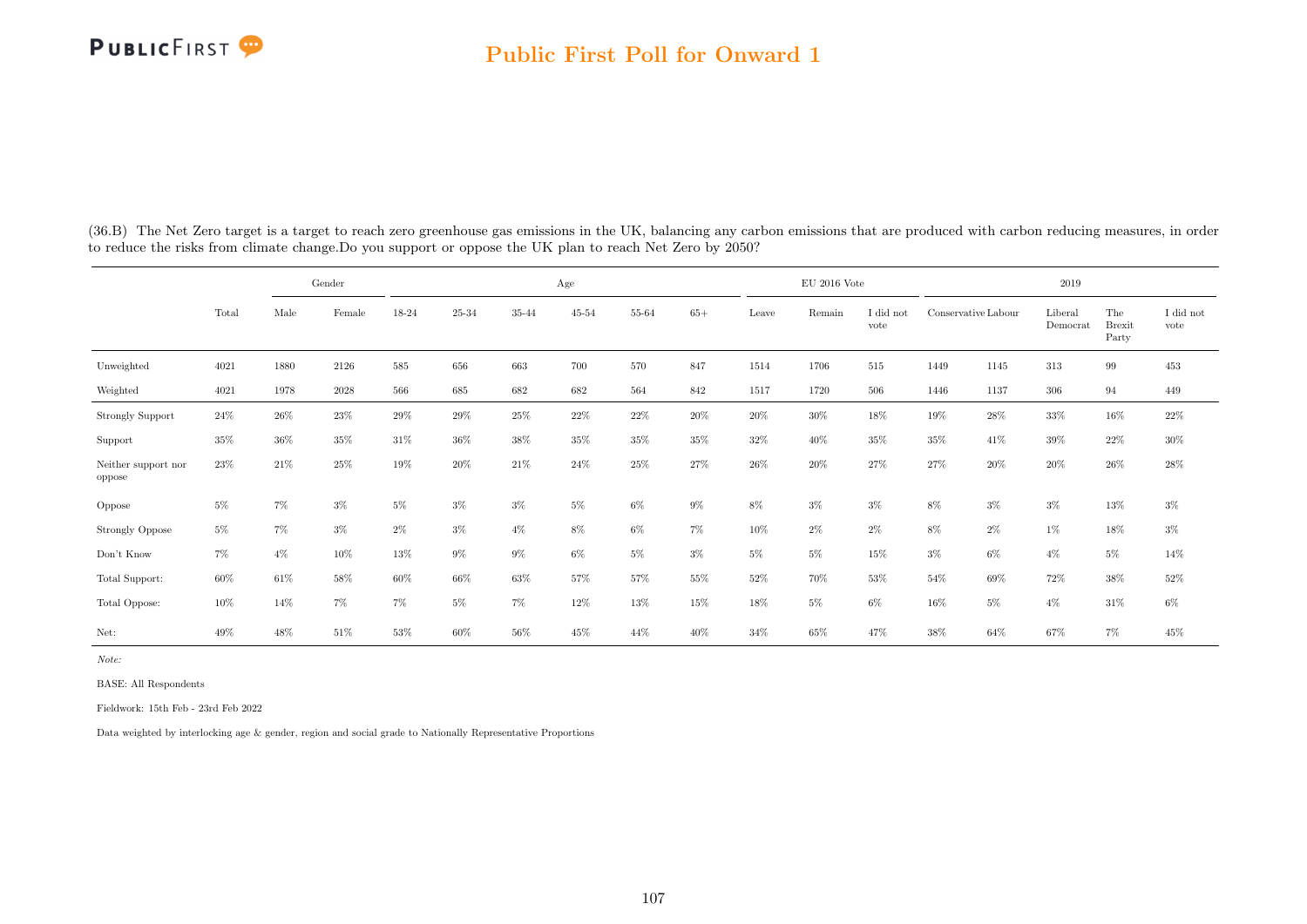#### Public First Poll for Onward 1

|                               |        |                     | Voting Intention |         |                                                                   |                          | Education                                              |                                                             |                                   |                   | Fiscal conservatives             |         | C2DE 2019 Conservatives ABC1 2019 Conservatives |         |        |
|-------------------------------|--------|---------------------|------------------|---------|-------------------------------------------------------------------|--------------------------|--------------------------------------------------------|-------------------------------------------------------------|-----------------------------------|-------------------|----------------------------------|---------|-------------------------------------------------|---------|--------|
|                               | Total  | Conservative Labour |                  | Liberal | GCSE or<br>$\label{lem:1} {\rm Demoncrats}\quad {\rm equivalent}$ | A Level or<br>equivalent | University<br>Under-<br>graduate<br>Degree<br>(BA/BSc) | University<br>Postgrad-<br>uate<br>Degree<br>(MA/MSc/MPhil) | Doctorate<br>(PhD/DPHil)spend and | Prioritise<br>tax | Prioritise<br>balancing<br>books | C2DECon | Other                                           | ABC1Con | Other  |
| Unweighted                    | 4021   | 971                 | 1321             | 274     | 974                                                               | 740                      | 931                                                    | 398                                                         | $72\,$                            | 2241              | 1053                             | 633     | 3388                                            | 815     | 3206   |
| Weighted                      | 4021   | 967                 | 1313             | $268\,$ | 962                                                               | 747                      | 934                                                    | 398                                                         | 66                                | 2253              | 1055                             | 656     | 3365                                            | 790     | 3231   |
| <b>Strongly Support</b>       | $24\%$ | $20\%$              | $29\%$           | $32\%$  | 19%                                                               | $25\%$                   | $28\%$                                                 | $33\%$                                                      | $42\%$                            | $28\%$            | 22%                              | 19%     | $25\%$                                          | $20\%$  | 25%    |
| Support                       | $35\%$ | 36%                 | $40\%$           | $43\%$  | 33%                                                               | 35%                      | $38\%$                                                 | $39\%$                                                      | $25\%$                            | $38\%$            | $36\%$                           | 34%     | $35\%$                                          | 35%     | 35%    |
| Neither support nor<br>oppose | $23\%$ | 26%                 | $20\%$           | $18\%$  | 27%                                                               | $25\%$                   | $20\%$                                                 | 17%                                                         | 17%                               | $21\%$            | 23%                              | 28%     | $22\%$                                          | $26\%$  | $23\%$ |
| Oppose                        | $5\%$  | $8\%$               | $3\%$            | $3\%$   | $6\%$                                                             | $4\%$                    | 5%                                                     | $4\%$                                                       | $3\%$                             | $4\%$             | 8%                               | $6\%$   | $5\%$                                           | $9\%$   | $4\%$  |
| <b>Strongly Oppose</b>        | $5\%$  | $7\%$               | $2\%$            | $1\%$   | $6\%$                                                             | $4\%$                    | $4\%$                                                  | $5\%$                                                       | $5\%$                             | $4\%$             | $8\%$                            | 8%      | $4\%$                                           | $8\%$   | $4\%$  |
| Don't Know                    | $7\%$  | $3\%$               | $6\%$            | $3\%$   | 10%                                                               | 7%                       | 5%                                                     | $3\%$                                                       | $7\%$                             | $5\%$             | $3\%$                            | $4\%$   | 8%                                              | $2\%$   | 8%     |
| Total Support:                | $60\%$ | 56%                 | $68\%$           | 75%     | $51\%$                                                            | 60%                      | $66\%$                                                 | 71%                                                         | 67%                               | $65\%$            | $59\%$                           | 53%     | 61%                                             | 55%     | 61%    |
| Total Oppose:                 | $10\%$ | 15%                 | $5\%$            | $3\%$   | 12%                                                               | 8%                       | $9\%$                                                  | $9\%$                                                       | $8\%$                             | $8\%$             | 15%                              | 14%     | $9\%$                                           | 17%     | $8\%$  |
| Net:                          | 49%    | 41%                 | $63\%$           | $72\%$  | 39%                                                               | 52%                      | $58\%$                                                 | $63\%$                                                      | $59\%$                            | $57\%$            | $43\%$                           | 39%     | $52\%$                                          | 38%     | 52%    |

(36.C) The Net Zero target is a target to reach zero greenhouse gas emissions in the UK, balancing any carbon emissions that are produced with carbon reducing measures, in order to reduce the risks from climate change.Do you support or oppose the UK plan to reach Net Zero by 2050?

Note:

BASE: All Respondents

Fieldwork: 15th Feb - 23rd Feb 2022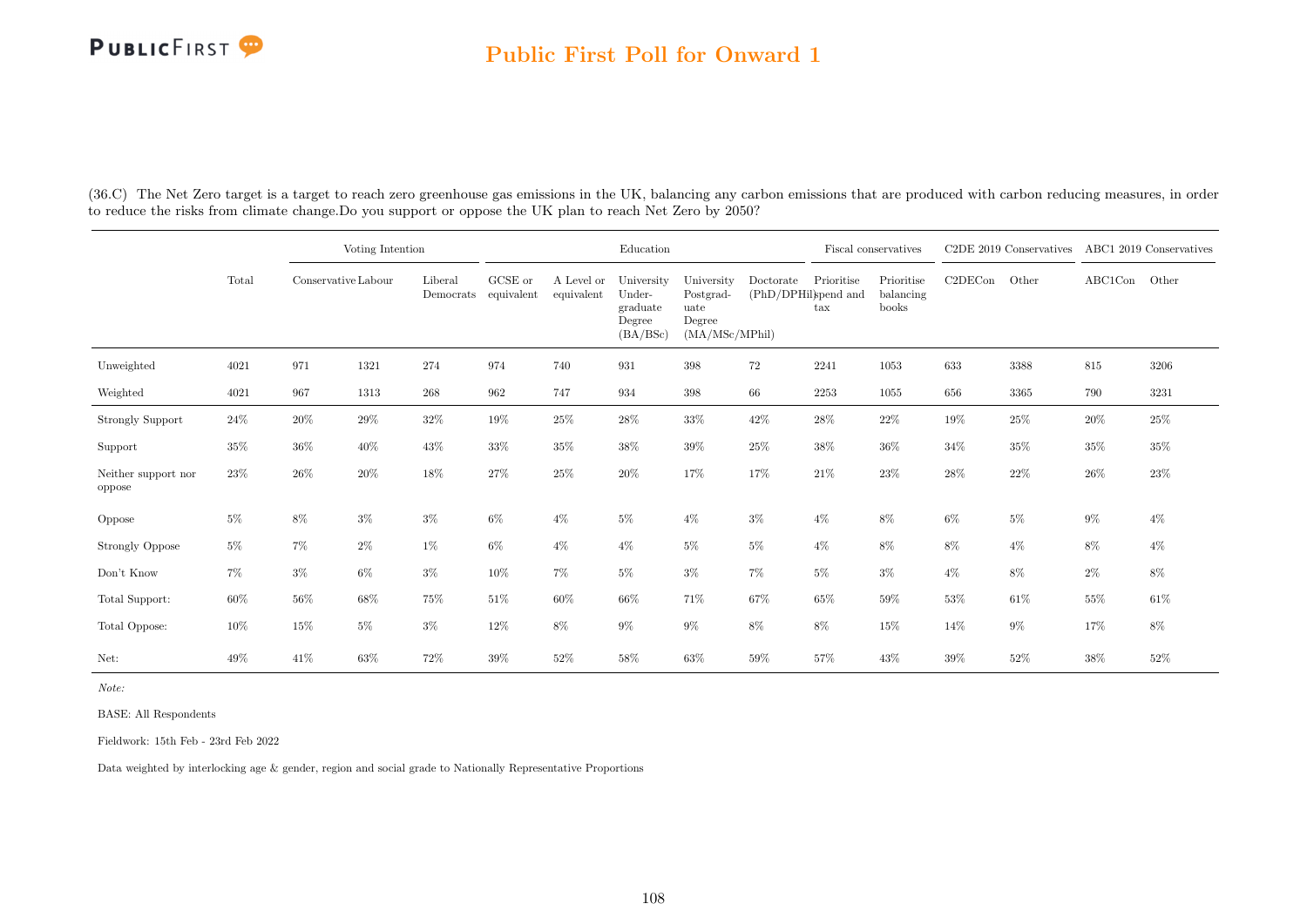(37.A) If a political party said they were going to get rid of the target to reach Net Zero greenhouse gas emissions, how would this impact your likelihood to vote for this party if at all?

|                                                                                            |        |        |               |               |                    |                  |                  | Region                         |               |               |          |       |                     |      |         | Social Grade |           |
|--------------------------------------------------------------------------------------------|--------|--------|---------------|---------------|--------------------|------------------|------------------|--------------------------------|---------------|---------------|----------|-------|---------------------|------|---------|--------------|-----------|
|                                                                                            | Total  | London | South<br>East | South<br>West | East of<br>England | East<br>Midlands | West<br>Midlands | Yorkshire<br>and the<br>Humber | North<br>East | North<br>West | Scotland | Wales | Northern<br>Ireland | AB   | C1      | $\rm C2$     | $\rm{DE}$ |
| Unweighted                                                                                 | 831    | 110    | 118           | $66\,$        | 73                 | 74               | 84               | 76                             | 30            | 97            | 51       | 41    | 11                  | 223  | 225     | 162          | 219       |
| Weighted                                                                                   | 828    | 121    | 111           | 63            | 76                 | 67               | 86               | 66                             | 27            | 88            | 60       | 42    | 20                  | 214  | $226\,$ | 179          | $207\,$   |
| I would not consider<br>voting for a party that<br>said this at all                        | $16\%$ | 15%    | 13%           | 24%           | $19\%$             | 22%              | 13%              | $10\%$                         | 17%           | 13%           | $19\%$   | 8%    | 17%                 | 20%  | 12%     | 14%          | 17%       |
| $\rm I$ would be much less<br>likely to consider<br>voting for a party that<br>said this   | 19%    | 23%    | 22%           | 14%           | 10%                | 24\%             | 19%              | 22%                            | 13%           | 18%           | 18%      | 27%   | $0\%$               | 19%  | 23%     | 14%          | 18%       |
| I would be slightly less<br>likely to consider<br>voting for a party that<br>said this     | 12%    | 11\%   | 13%           | 15%           | 10%                | 14%              | 11\%             | 14%                            | 15%           | 16%           | 8%       | 12%   | $0\%$               | 10%  | 16%     | 15%          | $7\%$     |
| A party saying this<br>would have no real<br>impact on how likely I<br>am to vote for them | 23%    | 22%    | 20%           | 18%           | 29%                | 15%              | 26\%             | $25\%$                         | 19%           | 27%           | 26\%     | 22%   | 19%                 | 22%  | 20%     | $26\%$       | $24\%$    |
| I would be slightly<br>more likely to consider<br>voting for a party that<br>said this     | $8\%$  | 7%     | $7\%$         | $6\%$         | 13%                | $4\%$            | $6\%$            | 11%                            | 7%            | $6\%$         | 7%       | 11%   | 16%                 | 11\% | 7%      | $8\%$        | 6%        |
| I would be much more<br>likely to consider<br>voting for a party that<br>said this         | $4\%$  | 5%     | $2\%$         | $4\%$         | $4\%$              | 1%               | $4\%$            | $3\%$                          | $3\%$         | $4\%$         | $4\%$    | $4\%$ | 9%                  | 3%   | 5%      | $3\%$        | $2\%$     |
| I would definitely vote<br>for a party that said<br>this                                   | $4\%$  | 7%     | $4\%$         | $4\%$         | 1%                 | 1%               | $4\%$            | 1%                             | 11%           | $2\%$         | $4\%$    | $2\%$ | $9\%$               | 5%   | $4\%$   | 1%           | $3\%$     |
| Don't Know                                                                                 | 16%    | 11\%   | 20%           | 16%           | 13%                | 18%              | 18%              | 13%                            | 16%           | 14%           | 15%      | 14%   | 31\%                | 9%   | 13%     | 20%          | 23%       |

Note:

BASE: Question randomly assigned to respondents

Fieldwork: 15th Feb - 23rd Feb 2022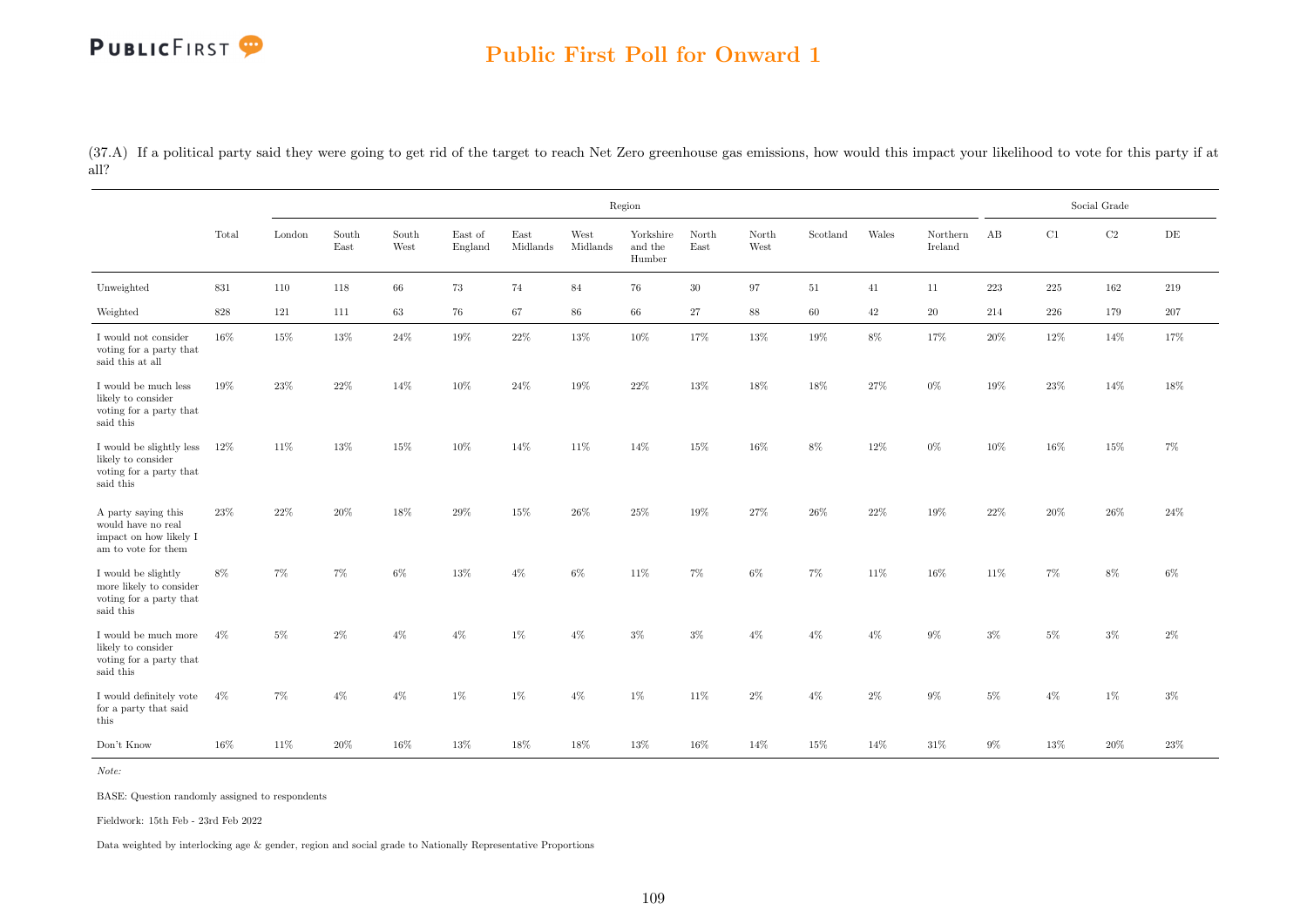### Public First Poll for Onward 1

(37.B) If a political party said they were going to get rid of the target to reach Net Zero greenhouse gas emissions, how would this impact your likelihood to vote for this party if at all?

|                                                                                            |        |        | Gender |        |        |       | Age       |        |        |        | $\rm EU$ 2016 Vote |                   |                     |         | 2019                |                               |                   |
|--------------------------------------------------------------------------------------------|--------|--------|--------|--------|--------|-------|-----------|--------|--------|--------|--------------------|-------------------|---------------------|---------|---------------------|-------------------------------|-------------------|
|                                                                                            | Total  | Male   | Female | 18-24  | 25-34  | 35-44 | $45 - 54$ | 55-64  | $65+$  | Leave  | Remain             | I did not<br>vote | Conservative Labour |         | Liberal<br>Democrat | The<br><b>Brexit</b><br>Party | I did not<br>vote |
| Unweighted                                                                                 | 831    | 371    | 455    | 118    | 138    | 141   | 152       | 121    | 161    | 309    | 357                | 110               | 292                 | 231     | 70                  | 24                            | 98                |
| Weighted                                                                                   | 828    | 393    | 430    | 115    | 143    | 143   | 148       | 119    | 160    | 311    | 362                | 103               | 291                 | $228\,$ | 71                  | $\bf 23$                      | 95                |
| I would not consider<br>voting for a party that<br>said this at all                        | 16%    | 15%    | 16%    | 19%    | 14%    | 14%   | 13%       | 19%    | 17%    | 13%    | 18%                | 12%               | 12%                 | 17%     | 19%                 | 16%                           | 20%               |
| I would be much less<br>likely to consider<br>voting for a party that<br>said this         | 19%    | 21\%   | 17%    | 15%    | 29%    | 13%   | 19%       | 21\%   | $16\%$ | 17%    | $23\%$             | 12%               | 17%                 | $24\%$  | 23%                 | $12\%$                        | 12%               |
| I would be slightly less<br>likely to consider<br>voting for a party that<br>said this     | $12\%$ | 12%    | 12%    | 20%    | 14%    | 13%   | $9\%$     | $7\%$  | 11%    | 11%    | 14%                | $8\%$             | 11%                 | 13%     | 18%                 | $5\%$                         | $9\%$             |
| A party saying this<br>would have no real<br>impact on how likely I<br>am to vote for them | 23%    | 22%    | 24%    | 16%    | 13%    | 20%   | 25%       | 26%    | 34%    | 29%    | 18%                | 23%               | 30%                 | 19%     | 19%                 | 51%                           | 18%               |
| I would be slightly<br>more likely to consider<br>voting for a party that<br>said this     | $8\%$  | 10%    | $6\%$  | $4\%$  | 9%     | 12%   | $6\%$     | $7\%$  | $8\%$  | $9\%$  | $9\%$              | $5\%$             | $9\%$               | 7%      | 11%                 | $4\%$                         | $8\%$             |
| I would be much more<br>likely to consider<br>voting for a party that<br>said this         | $4\%$  | $5\%$  | 3%     | 5%     | 2%     | $4\%$ | 6%        | $2\%$  | $2\%$  | $4\%$  | $3\%$              | $3\%$             | $5\%$               | $4\%$   | 1%                  | $0\%$                         | $1\%$             |
| I would definitely vote<br>for a party that said<br>this                                   | $4\%$  | 4%     | 3%     | $2\%$  | 4%     | 7%    | 5%        | $2\%$  | 1%     | 5%     | $2\%$              | $4\%$             | $4\%$               | $4\%$   | $2\%$               | $4\%$                         | $4\%$             |
| Don't Know                                                                                 | 16%    | $11\%$ | 20%    | $20\%$ | $16\%$ | 17%   | 17%       | $16\%$ | $10\%$ | $11\%$ | 12%                | $33\%$            | $13\%$              | $11\%$  | $7\%$               | $8\%$                         | 30%               |

Note:

BASE: Question randomly assigned to respondents

Fieldwork: 15th Feb - 23rd Feb 2022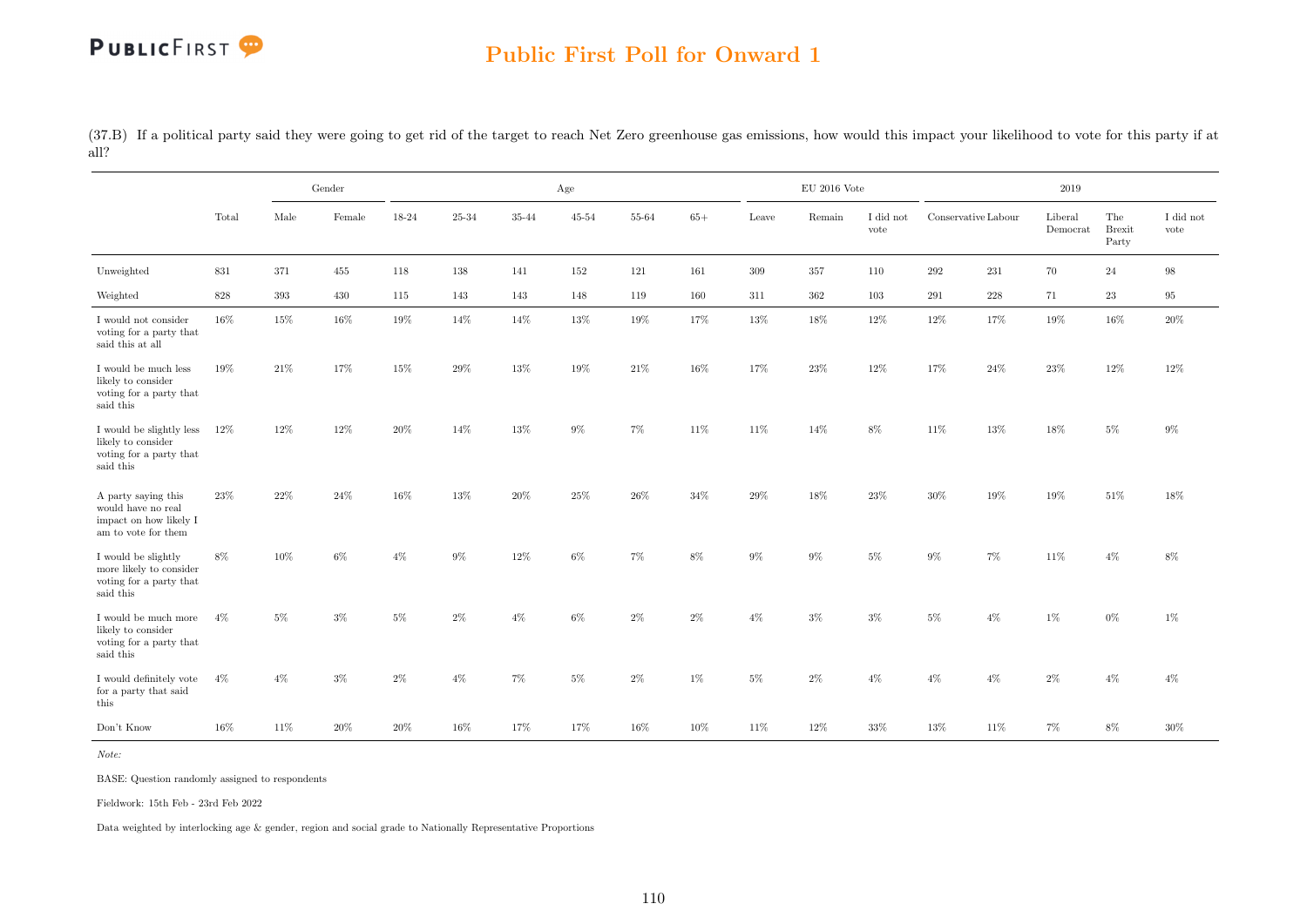### Public First Poll for Onward 1

(37.C) If a political party said they were going to get rid of the target to reach Net Zero greenhouse gas emissions, how would this impact your likelihood to vote for this party if at all?

|                                                                                            |       |                     | Voting Intention |                                 |                  |                          | Education                                              |                                                             |                                   |                   | Fiscal conservatives             |         | C2DE 2019 Conservatives ABC1 2019 Conservatives |               |       |
|--------------------------------------------------------------------------------------------|-------|---------------------|------------------|---------------------------------|------------------|--------------------------|--------------------------------------------------------|-------------------------------------------------------------|-----------------------------------|-------------------|----------------------------------|---------|-------------------------------------------------|---------------|-------|
|                                                                                            | Total | Conservative Labour |                  | Liberal<br>Democrats equivalent | GCSE or          | A Level or<br>equivalent | University<br>Under-<br>graduate<br>Degree<br>(BA/BSc) | University<br>Postgrad-<br>uate<br>Degree<br>(MA/MSc/MPhil) | Doctorate<br>(PhD/DPHil)spend and | Prioritise<br>tax | Prioritise<br>balancing<br>books | C2DECon | Other                                           | ABC1Con Other |       |
| Unweighted                                                                                 | 831   | 201                 | 270              | 65                              | $\boldsymbol{0}$ | $\overline{0}$           | 182                                                    | 83                                                          | 16                                | 493               | 205                              | 121     | 710                                             | 171           | 660   |
| Weighted                                                                                   | 828   | 199                 | 266              | 66                              | $\overline{0}$   | $\overline{0}$           | 182                                                    | $82\,$                                                      | 15                                | 493               | 204                              | 124     | 704                                             | 166           | 662   |
| I would not consider<br>voting for a party that<br>said this at all                        | 16%   | $12\%$              | 17%              | 15%                             | 13%              | 16%                      | $16\%$                                                 | $14\%$                                                      | 44%                               | $19\%$            | 11%                              | 13%     | $16\%$                                          | 11%           | 17%   |
| I would be much less<br>likely to consider<br>voting for a party that<br>said this         | 19%   | 15%                 | 24\%             | 20%                             | 16%              | 22%                      | 14%                                                    | 30%                                                         | 12%                               | 20%               | 22%                              | 16%     | 19%                                             | 17%           | 19%   |
| I would be slightly less<br>likely to consider<br>voting for a party that<br>said this     | 12%   | 10%                 | 14%              | 18%                             | 13%              | 13%                      | 14%                                                    | 14%                                                         | $4\%$                             | 11\%              | 17%                              | 7%      | 13%                                             | 14%           | 12%   |
| A party saying this<br>would have no real<br>impact on how likely I<br>am to vote for them | 23%   | $32\%$              | $21\%$           | $25\%$                          | 25%              | 21\%                     | $26\%$                                                 | $12\%$                                                      | 12%                               | 23%               | 27%                              | 35%     | $21\%$                                          | 26%           | 22%   |
| I would be slightly<br>more likely to consider<br>voting for a party that<br>said this     | 8%    | 10%                 | 6%               | $13\%$                          | $9\%$            | 8%                       | 7%                                                     | 7%                                                          | 18%                               | 8%                | 8%                               | $5\%$   | 8%                                              | 12%           | 7%    |
| I would be much more<br>likely to consider<br>voting for a party that<br>said this         | $4\%$ | $4\%$               | $5\%$            | $1\%$                           | $3\%$            | $1\%$                    | 5%                                                     | $7\%$                                                       | $5\%$                             | $4\%$             | $3\%$                            | $3\%$   | $4\%$                                           | $7\%$         | $3\%$ |
| I would definitely vote<br>for a party that said<br>this                                   | $4\%$ | 6%                  | $3\%$            | $0\%$                           | $3\%$            | $4\%$                    | $4\%$                                                  | $5\%$                                                       | $0\%$                             | $4\%$             | 3%                               | $4\%$   | $4\%$                                           | $4\%$         | $3\%$ |
| Don't Know                                                                                 | 16%   | 11%                 | 10%              | $8\%$                           | 19%              | 16%                      | 14%                                                    | 12%                                                         | $4\%$                             | 11%               | $9\%$                            | 17%     | 15%                                             | 10%           | 17%   |

Note:

BASE: Question randomly assigned to respondents

Fieldwork: 15th Feb - 23rd Feb 2022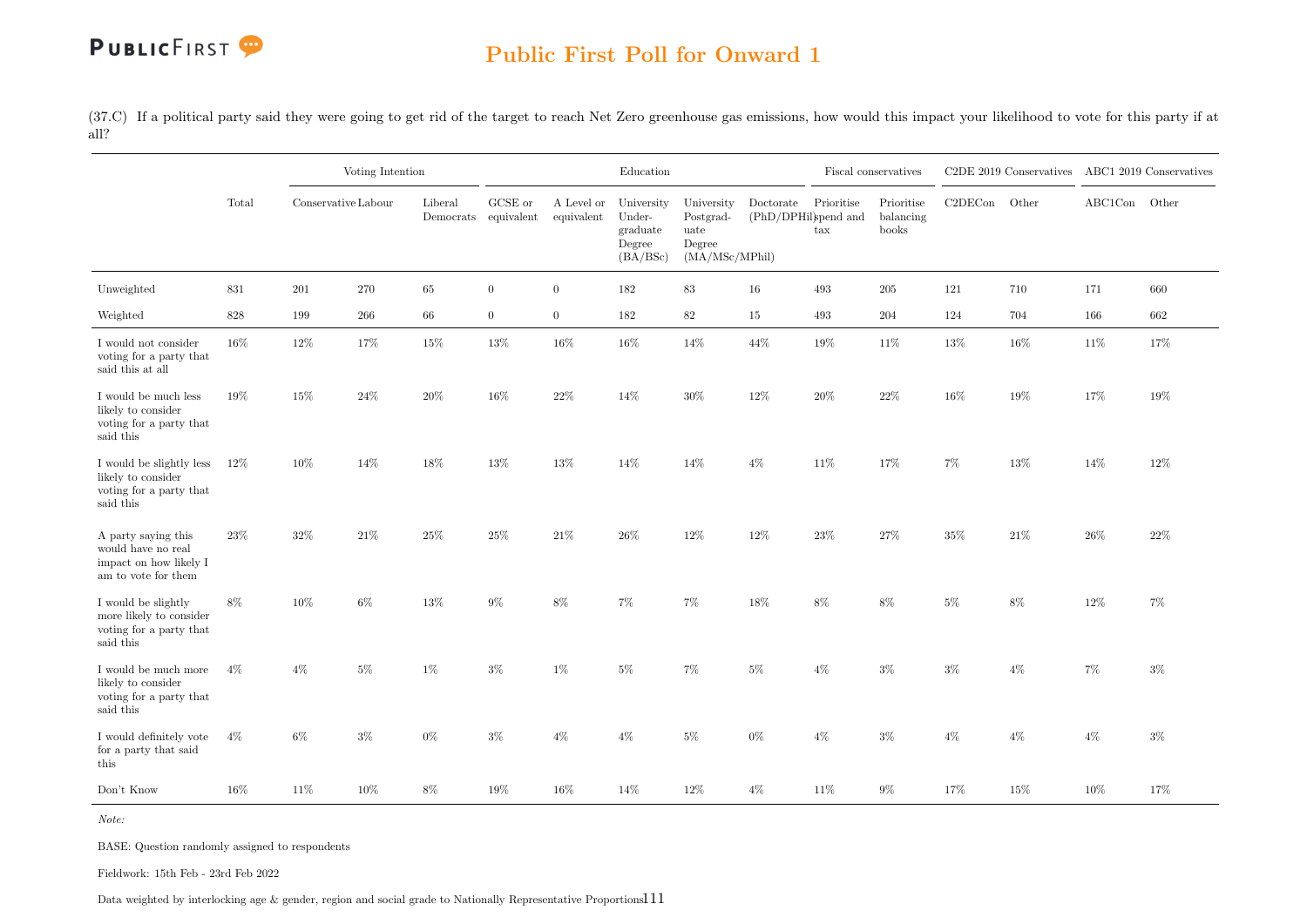### Public First Poll for Onward 1

(38.A) If a political party said they were going to bring forward the target to reach Net Zero greenhouse gas emissions to 2035, instead of the current target of 2050, how would this impact your likelihood to vote for this party if at all?

|                                                                                            |       |        |               |               |                    |                  |                  | Region                         |               |               |          |        |                     |         |       | Social Grade |           |
|--------------------------------------------------------------------------------------------|-------|--------|---------------|---------------|--------------------|------------------|------------------|--------------------------------|---------------|---------------|----------|--------|---------------------|---------|-------|--------------|-----------|
|                                                                                            | Total | London | South<br>East | South<br>West | East of<br>England | East<br>Midlands | West<br>Midlands | Yorkshire<br>and the<br>Humber | North<br>East | North<br>West | Scotland | Wales  | Northern<br>Ireland | AB      | C1    | $\rm{C2}$    | $\rm{DE}$ |
| Unweighted                                                                                 | 811   | 106    | 119           | 69            | 64                 | 48               | 75               | 74                             | 39            | 89            | 72       | 39     | 17                  | 214     | 206   | 189          | 200       |
| Weighted                                                                                   | 814   | 107    | 113           | 67            | 65                 | 45               | 77               | 66                             | $36\,$        | $83\,$        | $85\,$   | 38     | 32                  | $206\,$ | 211   | 207          | 188       |
| I would not consider<br>voting for a party that<br>said this at all                        | $9\%$ | $4\%$  | $9\%$         | 11%           | 16%                | $4\%$            | 18%              | $5\%$                          | $0\%$         | $9\%$         | 10%      | 14%    | $0\%$               | $8\%$   | 7%    | 11\%         | 10%       |
| I would be much less<br>likely to consider<br>voting for a party that<br>said this         | $8\%$ | $8\%$  | $8\%$         | $8\%$         | 9%                 | $4\%$            | $6\%$            | $8\%$                          | $5\%$         | 7%            | 10%      | $10\%$ | 19%                 | $9\%$   | $8\%$ | $9\%$        | $6\%$     |
| I would be slightly less<br>likely to consider<br>voting for a party that<br>said this     | 11%   | 12%    | 7%            | 12%           | $2\%$              | 20%              | $7\%$            | 11%                            | 21\%          | 11%           | 13%      | $8\%$  | 20%                 | 7%      | 18%   | 8%           | $9\%$     |
| A party saying this<br>would have no real<br>impact on how likely I<br>am to vote for them | 29%   | 31%    | 31%           | $23\%$        | 29%                | 29%              | 25%              | 32%                            | 35%           | 31%           | 34%      | 24\%   | 12%                 | 26%     | 27%   | 33%          | 30%       |
| I would be slightly<br>more likely to consider<br>voting for a party that<br>said this     | 14%   | 11%    | 16%           | 17%           | 16%                | 17%              | 15%              | $9\%$                          | 12%           | 16%           | 11%      | 15%    | $9\%$               | 18%     | 12%   | 14%          | 12%       |
| I would be much more<br>likely to consider<br>voting for a party that<br>said this         | $9\%$ | 11\%   | 10%           | $9\%$         | 13%                | 8%               | 11%              | 12%                            | $0\%$         | $2\%$         | $9\%$    | $5\%$  | 11\%                | 13%     | 10%   | $6\%$        | 7%        |
| I would definitely vote<br>for a party that said<br>this                                   | $4\%$ | 6%     | 3%            | $3\%$         | $3\%$              | 0%               | 8%               | $1\%$                          | 12%           | 5%            | $1\%$    | $3\%$  | $6\%$               | 5%      | $5\%$ | $3\%$        | $3\%$     |
| Don't Know                                                                                 | 16%   | 17%    | 16%           | 17%           | 13%                | 17%              | 10%              | 21\%                           | 16%           | 19%           | 12%      | 22%    | $22\%$              | 13%     | 13%   | 17%          | 22%       |

Note:

BASE: Question randomly assigned to respondents

Fieldwork: 15th Feb - 23rd Feb 2022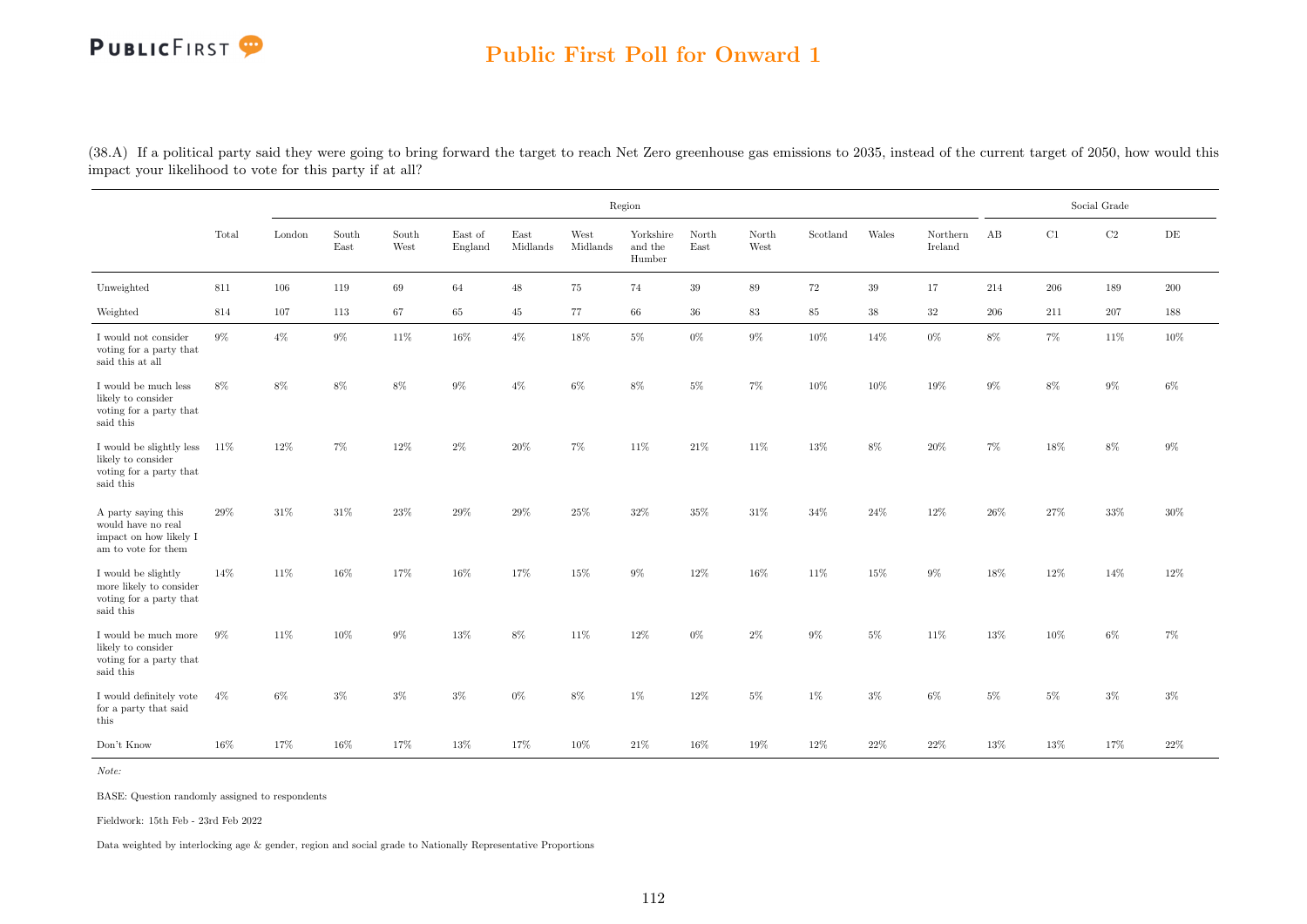### Public First Poll for Onward 1

|                                                                                               |       |         | Gender |       |         |       | Age       |        |        |         | $\rm EU$ 2016 Vote |                   |                    |                     | 2019                |                               |                   |
|-----------------------------------------------------------------------------------------------|-------|---------|--------|-------|---------|-------|-----------|--------|--------|---------|--------------------|-------------------|--------------------|---------------------|---------------------|-------------------------------|-------------------|
|                                                                                               | Total | Male    | Female | 18-24 | 25-34   | 35-44 | $45 - 54$ | 55-64  | $65+$  | Leave   | Remain             | I did not<br>vote |                    | Conservative Labour | Liberal<br>Democrat | The<br><b>Brexit</b><br>Party | I did not<br>vote |
| Unweighted                                                                                    | 811   | $353\,$ | 457    | 134   | $108\,$ | 131   | 139       | 124    | 175    | $324\,$ | $320\,$            | 102               | $\boldsymbol{288}$ | $233\,$             | $66\,$              | 21                            | $82\,$            |
| Weighted                                                                                      | 814   | 373     | 440    | 131   | 110     | 136   | 140       | 123    | 174    | 325     | 326                | 99                | 288                | 232                 | 63                  | $20\,$                        | 79                |
| I would not consider<br>voting for a party that<br>said this at all                           | $9\%$ | 12%     | $6\%$  | $4\%$ | $6\%$   | 7%    | $9\%$     | $12\%$ | $13\%$ | 16%     | $4\%$              | $4\%$             | 14%                | $5\%$               | 9%                  | 26%                           | $4\%$             |
| I would be much less<br>likely to consider<br>voting for a party that<br>said this            | 8%    | $9\%$   | $7\%$  | 12%   | 12%     | $6\%$ | $5\%$     | $6\%$  | 8%     | $9\%$   | $9\%$              | $5\%$             | 11\%               | $9\%$               | $5\%$               | 0%                            | 7%                |
| I would be slightly less $11\%$<br>likely to consider<br>voting for a party that<br>said this |       | 11%     | 11%    | 15%   | 18%     | 15%   | $5\%$     | $5\%$  | 9%     | $9\%$   | 11\%               | 15%               | 10%                | 10%                 | 11%                 | 13%                           | 10%               |
| A party saying this<br>would have no real<br>impact on how likely I<br>am to vote for them    | 29%   | 25%     | 32%    | 15%   | 17%     | 26%   | 37%       | 37%    | 37%    | 33%     | 29%                | 27%               | 36%                | 28%                 | 35%                 | 23%                           | 21\%              |
| I would be slightly<br>more likely to consider<br>voting for a party that<br>said this        | 14%   | 16%     | 12%    | 20%   | 18%     | $9\%$ | 13%       | 11\%   | 12%    | $8\%$   | 18%                | 17%               | $6\%$              | 19%                 | 22%                 | 19%                           | 18%               |
| I would be much more<br>likely to consider<br>voting for a party that<br>said this            | - 9%  | 10%     | 8%     | 11%   | 8%      | 13%   | $5\%$     | $6\%$  | 10%    | 7%      | 11\%               | $4\%$             | $6\%$              | 11%                 | $8\%$               | $0\%$                         | 6%                |
| I would definitely vote<br>for a party that said<br>this                                      | $4\%$ | 5%      | $3\%$  | $8\%$ | $4\%$   | $7\%$ | $2\%$     | $3\%$  | $2\%$  | $3\%$   | $5\%$              | $2\%$             | $4\%$              | $5\%$               | $3\%$               | $0\%$                         | $4\%$             |
| Don't Know                                                                                    | 16%   | 12%     | 20%    | 15%   | $16\%$  | 16%   | 23%       | 18%    | 10%    | 14%     | 13%                | 26\%              | 14%                | 13%                 | $8\%$               | 19%                           | 30%               |

(38.B) If a political party said they were going to bring forward the target to reach Net Zero greenhouse gas emissions to 2035, instead of the current target of 2050, how would this impact your likelihood to vote for this party if at all?

Note:

BASE: Question randomly assigned to respondents

Fieldwork: 15th Feb - 23rd Feb 2022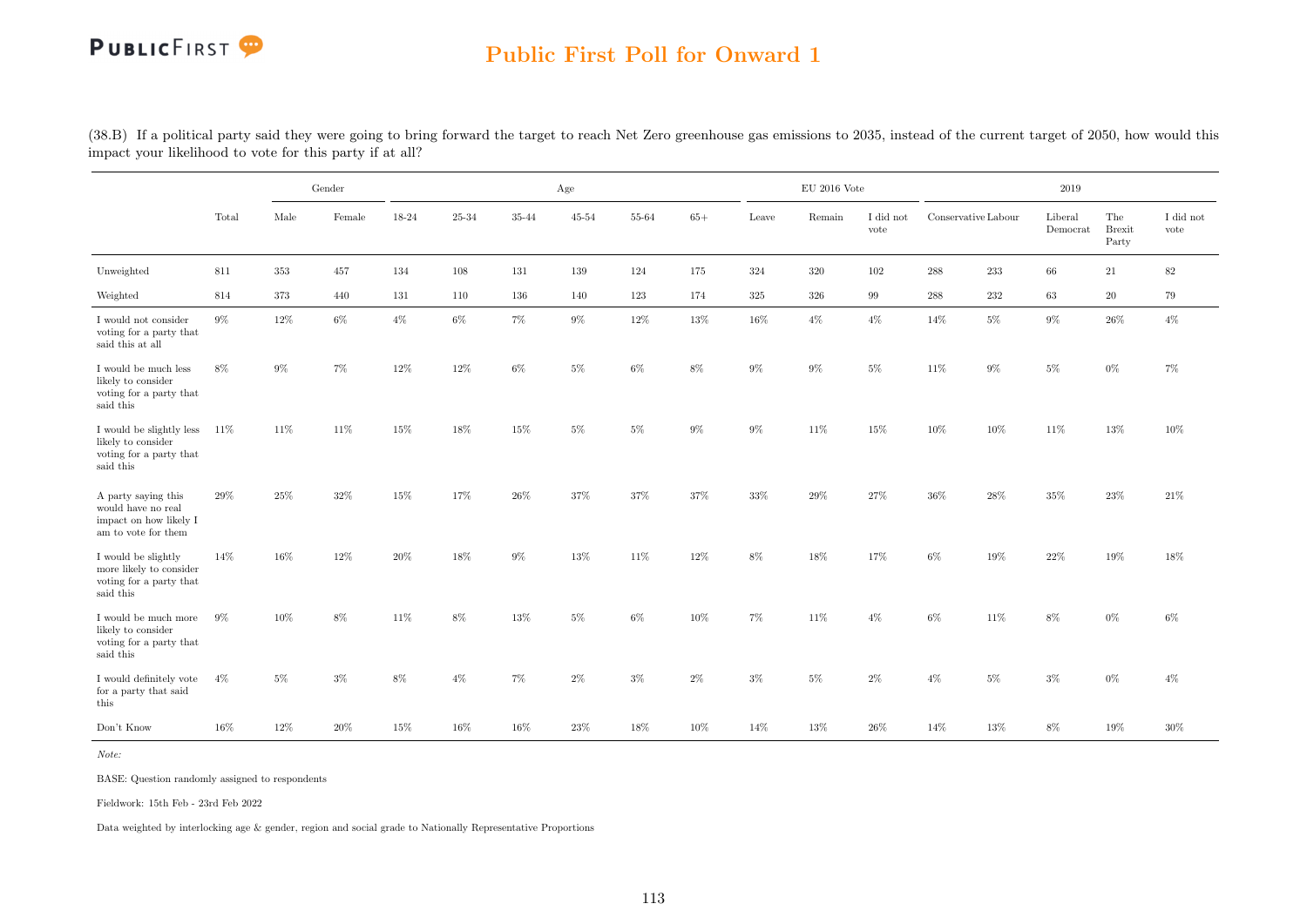

(38.C) If a political party said they were going to bring forward the target to reach Net Zero greenhouse gas emissions to 2035, instead of the current target of 2050, how would this impact your likelihood to vote for this party if at all?

|                                                                                            |       |                     | Voting Intention |         |                                         |                          | Education                                              |                                                             |                                   |                   | Fiscal conservatives             |               | C2DE 2019 Conservatives ABC1 2019 Conservatives |         |       |
|--------------------------------------------------------------------------------------------|-------|---------------------|------------------|---------|-----------------------------------------|--------------------------|--------------------------------------------------------|-------------------------------------------------------------|-----------------------------------|-------------------|----------------------------------|---------------|-------------------------------------------------|---------|-------|
|                                                                                            | Total | Conservative Labour |                  | Liberal | ${\rm GCSE}$ or<br>Democrats equivalent | A Level or<br>equivalent | University<br>Under-<br>graduate<br>Degree<br>(BA/BSc) | University<br>Postgrad-<br>uate<br>Degree<br>(MA/MSc/MPhil) | Doctorate<br>(PhD/DPHil)spend and | Prioritise<br>tax | Prioritise<br>balancing<br>books | C2DECon Other |                                                 | ABC1Con | Other |
| Unweighted                                                                                 | 811   | 190                 | 279              | $65\,$  | $\overline{0}$                          | $\overline{0}$           | 188                                                    | $71\,$                                                      | 11                                | 439               | 206                              | 139           | 672                                             | 148     | 663   |
| Weighted                                                                                   | 814   | 191                 | 278              | 62      | $\overline{0}$                          | $\overline{0}$           | 188                                                    | 76                                                          | 9                                 | 442               | 209                              | 144           | 670                                             | 144     | 670   |
| I would not consider<br>voting for a party that<br>said this at all                        | $9\%$ | $11\%$              | $6\%$            | 7%      | 10%                                     | $6\%$                    | $8\%$                                                  | $8\%$                                                       | $0\%$                             | $9\%$             | $11\%$                           | 17%           | $7\%$                                           | 10%     | $9\%$ |
| I would be much less<br>likely to consider<br>voting for a party that<br>said this         | 8%    | 12%                 | $7\%$            | $5\%$   | 8%                                      | $9\%$                    | 10%                                                    | $6\%$                                                       | 13%                               | 7%                | 13%                              | 10%           | $8\%$                                           | 12%     | 7%    |
| I would be slightly less<br>likely to consider<br>voting for a party that<br>said this     | 11\%  | 13%                 | 10%              | 12%     | $9\%$                                   | 13%                      | 11%                                                    | $16\%$                                                      | 8%                                | 10%               | 16%                              | 8%            | 11%                                             | 12%     | 10%   |
| A party saying this<br>would have no real<br>impact on how likely I<br>am to vote for them | 29%   | $37\%$              | $28\%$           | $34\%$  | $37\%$                                  | $31\%$                   | 29%                                                    | $13\%$                                                      | $32\%$                            | $31\%$            | 29%                              | 38%           | $27\%$                                          | $34\%$  | 28%   |
| I would be slightly<br>more likely to consider<br>voting for a party that<br>said this     | 14%   | $5\%$               | $20\%$           | $23\%$  | $8\%$                                   | 13%                      | 15%                                                    | $16\%$                                                      | $26\%$                            | 16%               | 10%                              | $3\%$         | 16%                                             | $9\%$   | 15%   |
| I would be much more<br>likely to consider<br>voting for a party that<br>said this         | 9%    | 6%                  | 11%              | 9%      | $4\%$                                   | 8%                       | 12%                                                    | 17%                                                         | 21\%                              | 12%               | 6%                               | 6%            | 10%                                             | 6%      | 10%   |
| I would definitely vote<br>for a party that said<br>this                                   | $4\%$ | $4\%$               | $5\%$            | $5\%$   | $2\%$                                   | $6\%$                    | $4\%$                                                  | 11\%                                                        | $0\%$                             | $5\%$             | $3\%$                            | 3%            | $4\%$                                           | $5\%$   | $4\%$ |
| Don't Know                                                                                 | 16%   | $13\%$              | $13\%$           | $5\%$   | 23%                                     | 14%                      | 12%                                                    | $12\%$                                                      | $0\%$                             | 10%               | 11\%                             | $16\%$        | 16%                                             | 12%     | 17%   |

Note:

BASE: Question randomly assigned to respondents

Fieldwork: 15th Feb - 23rd Feb 2022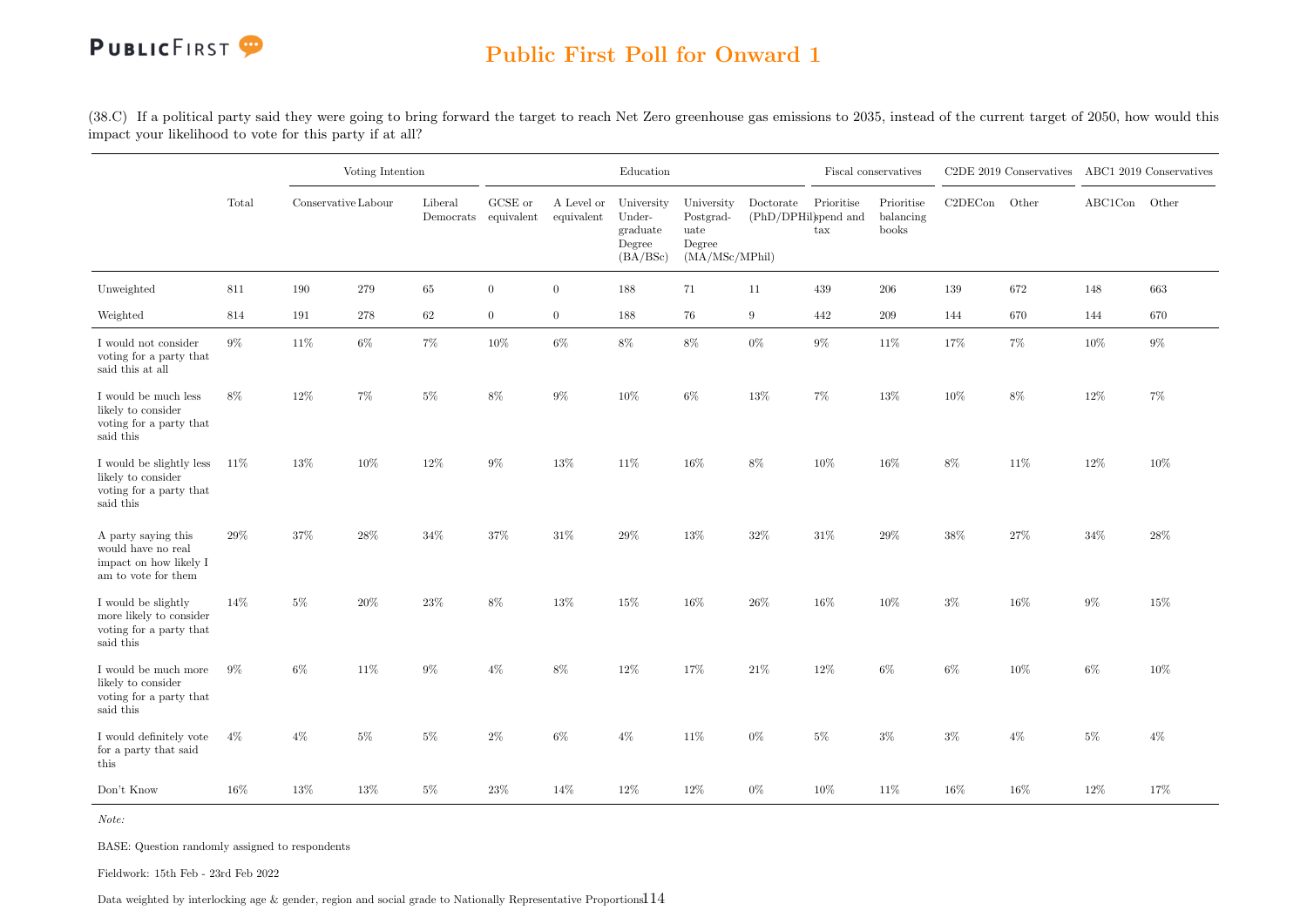### Public First Poll for Onward 1

(39.A) If a political party said they were going to bring forward the target to reach Net Zero greenhouse gas emissions to 2045, instead of the current target of 2050, how would this impact your likelihood to vote for this party if at all?

|                                                                                              |       |        |               |               |                    |                  |                  | Region                         |                                |               |          |       |                     |       |        | Social Grade |           |
|----------------------------------------------------------------------------------------------|-------|--------|---------------|---------------|--------------------|------------------|------------------|--------------------------------|--------------------------------|---------------|----------|-------|---------------------|-------|--------|--------------|-----------|
|                                                                                              | Total | London | South<br>East | South<br>West | East of<br>England | East<br>Midlands | West<br>Midlands | Yorkshire<br>and the<br>Humber | North<br>$\operatorname{East}$ | North<br>West | Scotland | Wales | Northern<br>Ireland | AB    | C1     | $\rm C2$     | $\rm{DE}$ |
| Unweighted                                                                                   | 804   | 106    | 107           | 69            | 80                 | 59               | 63               | 67                             | 28                             | 93            | 72       | 47    | 13                  | 217   | 210    | 155          | 218       |
| Weighted                                                                                     | 808   | 112    | 99            | 65            | 86                 | 54               | 65               | 63                             | 26                             | 88            | 82       | 47    | 21                  | 212   | 211    | 171          | 210       |
| I would not consider<br>voting for a party that<br>said this at all                          | $9\%$ | 7%     | 11%           | $10\%$        | 11%                | 11%              | $9\%$            | 14%                            | 17%                            | $2\%$         | 10%      | $6\%$ | 8%                  | 10%   | 7%     | $8\%$        | 11\%      |
| I would be much less<br>likely to consider<br>voting for a party that<br>said this           | $8\%$ | 18%    | 8%            | $5\%$         | 7%                 | $8\%$            | $3\%$            | 8%                             | 11%                            | $6\%$         | $6\%$    | $9\%$ | $0\%$               | 12%   | $5\%$  | 10%          | 7%        |
| I would be slightly less $8\%$<br>likely to consider<br>voting for a party that<br>said this |       | 12%    | $8\%$         | 7%            | $3\%$              | $6\%$            | $6\%$            | 13%                            | $6\%$                          | 11%           | $6\%$    | $3\%$ | 15%                 | $9\%$ | $8\%$  | $10\%$       | $6\%$     |
| A party saying this<br>would have no real<br>impact on how likely I<br>am to vote for them   | 34%   | 22%    | 36%           | 42\%          | 49%                | 37%              | 34%              | 15%                            | 37%                            | 30%           | 35%      | 34%   | 44%                 | 34%   | 37%    | 32%          | 32%       |
| I would be slightly<br>more likely to consider<br>voting for a party that<br>said this       | 13%   | 11\%   | 10%           | 11\%          | $9\%$              | 12%              | 18%              | 17%                            | 14%                            | 11\%          | 15%      | 20%   | $0\%$               | 12%   | 14%    | 14%          | 11\%      |
| I would be much more<br>likely to consider<br>voting for a party that<br>said this           | $8\%$ | 7%     | 7%            | 7%            | $5\%$              | $4\%$            | 8%               | 16%                            | $0\%$                          | 10%           | 12%      | $8\%$ | $9\%$               | 8%    | $9\%$  | 10%          | $6\%$     |
| I would definitely vote<br>for a party that said<br>this                                     | $5\%$ | 6%     | $5\%$         | $4\%$         | 7%                 | $5\%$            | 6%               | 1%                             | $7\%$                          | 9%            | $2\%$    | $4\%$ | 0%                  | $6\%$ | 7%     | 1%           | $6\%$     |
| Don't Know                                                                                   | 15%   | 17%    | $15\%$        | 13%           | $9\%$              | 17%              | $15\%$           | 14%                            | $10\%$                         | $20\%$        | 15%      | 15%   | 23%                 | $9\%$ | $15\%$ | $16\%$       | $21\%$    |

Note:

BASE: Question randomly assigned to respondents

Fieldwork: 15th Feb - 23rd Feb 2022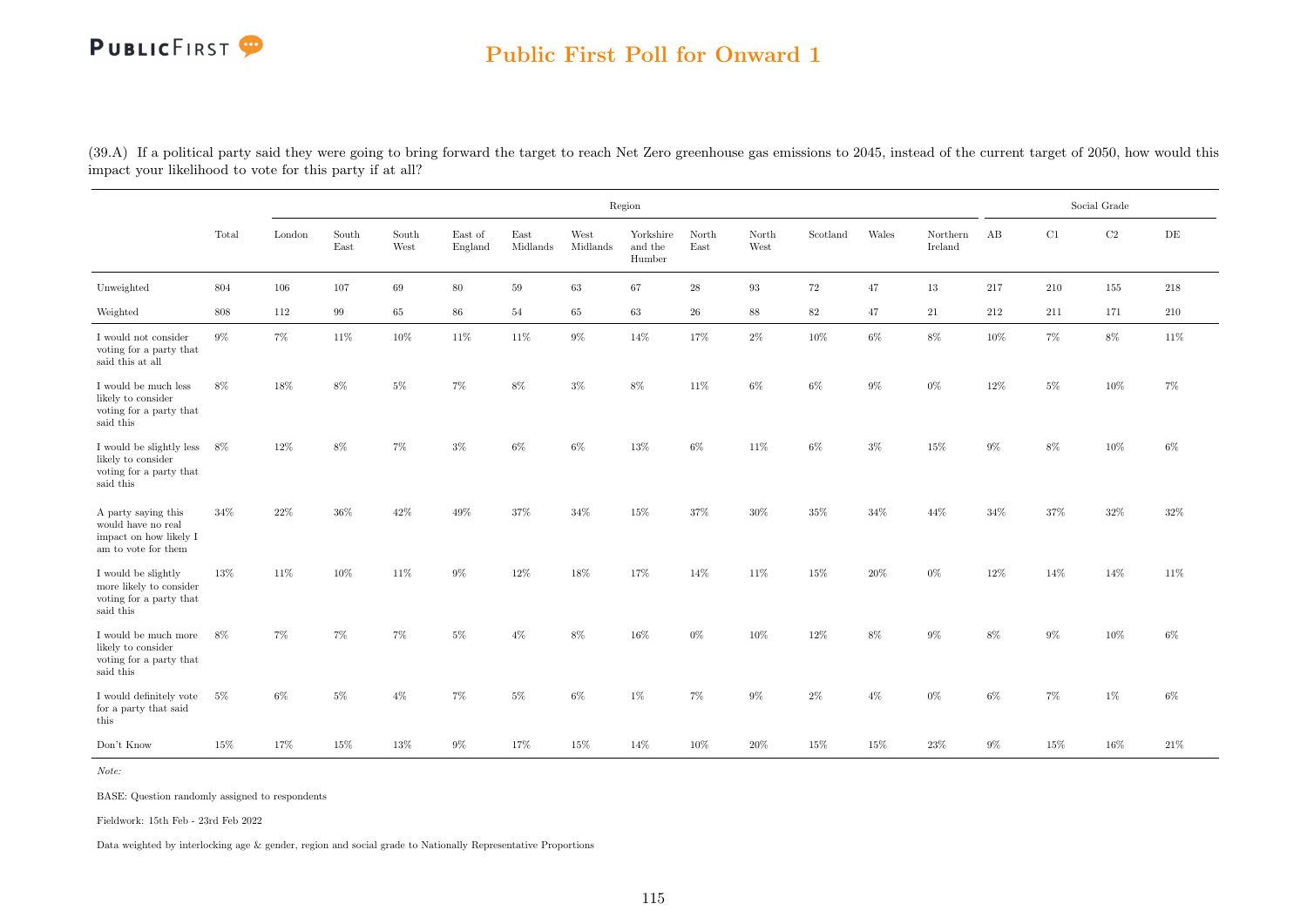### Public First Poll for Onward 1

|                                                                                            |        |       | Gender |       |           |       | Age       |        |        |       | $\rm EU$ 2016 Vote |                   |         |                     | 2019                |                               |                   |
|--------------------------------------------------------------------------------------------|--------|-------|--------|-------|-----------|-------|-----------|--------|--------|-------|--------------------|-------------------|---------|---------------------|---------------------|-------------------------------|-------------------|
|                                                                                            | Total  | Male  | Female | 18-24 | $25 - 34$ | 35-44 | $45 - 54$ | 55-64  | $65+$  | Leave | Remain             | I did not<br>vote |         | Conservative Labour | Liberal<br>Democrat | The<br><b>Brexit</b><br>Party | I did not<br>vote |
| Unweighted                                                                                 | 804    | 382   | 420    | 115   | 130       | 142   | 141       | 96     | 180    | 311   | 341                | 90                | 304     | 217                 | 63                  | 20                            | 94                |
| Weighted                                                                                   | 808    | 400   | 406    | 112   | 137       | 147   | 137       | 96     | 180    | 312   | 345                | 92                | $302\,$ | $216\,$             | $64\,$              | 19                            | 96                |
| I would not consider<br>voting for a party that<br>said this at all                        | $9\%$  | 12%   | $6\%$  | $7\%$ | $7\%$     | $7\%$ | $10\%$    | $12\%$ | $12\%$ | 13%   | $6\%$              | 10%               | $12\%$  | $6\%$               | $4\%$               | 29%                           | $9\%$             |
| I would be much less<br>likely to consider<br>voting for a party that<br>said this         | 8%     | 10%   | $6\%$  | 16%   | 8%        | 8%    | $4\%$     | $5\%$  | 9%     | 10%   | $8\%$              | $5\%$             | 11\%    | $9\%$               | 10%                 | $5\%$                         | 3%                |
| I would be slightly less 8%<br>likely to consider<br>voting for a party that<br>said this  |        | $9\%$ | 7%     | 6%    | 18%       | 8%    | $6\%$     | $3\%$  | 6%     | 10%   | $7\%$              | $6\%$             | $9\%$   | $9\%$               | $4\%$               | 10%                           | $4\%$             |
| A party saying this<br>would have no real<br>impact on how likely I<br>am to vote for them | 34%    | 32%   | 36%    | 17%   | $27\%$    | 27%   | 39%       | 44%    | 45%    | 34%   | $39\%$             | 28%               | 38%     | 29%                 | 46%                 | $28\%$                        | $36\%$            |
| I would be slightly<br>more likely to consider<br>voting for a party that<br>said this     | 13%    | 12%   | 13%    | 18%   | 14%       | 12%   | 13%       | $9\%$  | 10%    | $8\%$ | 16%                | $9\%$             | 10%     | 17%                 | 14%                 | $4\%$                         | 11%               |
| I would be much more<br>likely to consider<br>voting for a party that<br>said this         | 8%     | $9\%$ | $7\%$  | 10%   | $5\%$     | 11%   | $9\%$     | $9\%$  | $5\%$  | $8\%$ | 8%                 | $6\%$             | $6\%$   | $9\%$               | $8\%$               | $0\%$                         | $7\%$             |
| I would definitely vote<br>for a party that said<br>this                                   | $5\%$  | $6\%$ | $4\%$  | 7%    | 7%        | $7\%$ | $4\%$     | $5\%$  | $3\%$  | $4\%$ | $8\%$              | $2\%$             | $5\%$   | $7\%$               | $5\%$               | $5\%$                         | $3\%$             |
| Don't Know                                                                                 | $15\%$ | 10%   | $20\%$ | 19%   | $15\%$    | 19%   | 15%       | 14%    | $11\%$ | 13%   | 9%                 | $34\%$            | 10%     | $15\%$              | 9%                  | 20%                           | 27%               |

(39.B) If a political party said they were going to bring forward the target to reach Net Zero greenhouse gas emissions to 2045, instead of the current target of 2050, how would this impact your likelihood to vote for this party if at all?

Note:

BASE: Question randomly assigned to respondents

Fieldwork: 15th Feb - 23rd Feb 2022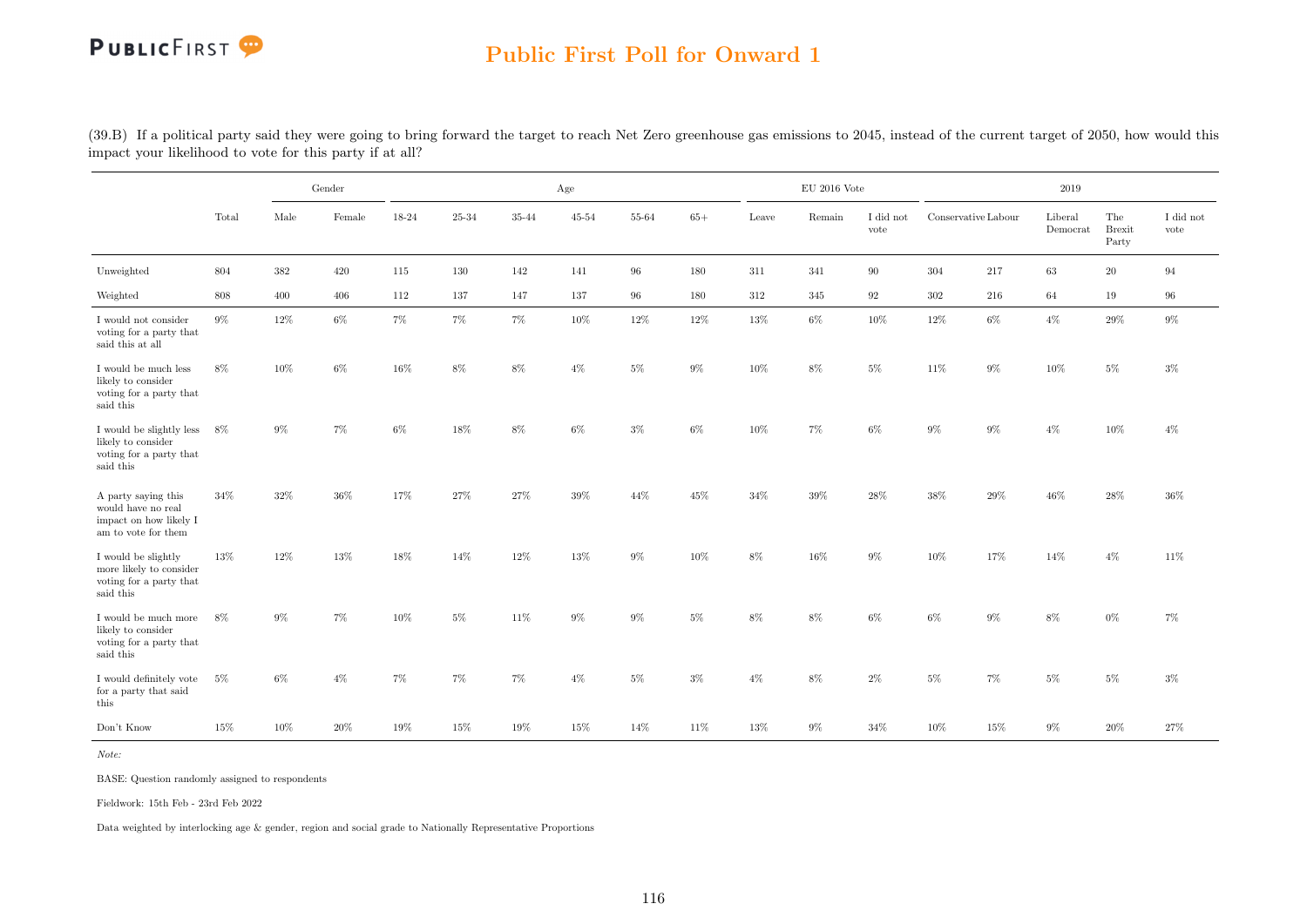

(39.C) If a political party said they were going to bring forward the target to reach Net Zero greenhouse gas emissions to 2045, instead of the current target of 2050, how would this impact your likelihood to vote for this party if at all?

|                                                                                                                           |       |                     | Voting Intention |         |                                         |                          | Education                                              |                                                             |                                   |                            | Fiscal conservatives             |               | C2DE 2019 Conservatives ABC1 2019 Conservatives |         |        |
|---------------------------------------------------------------------------------------------------------------------------|-------|---------------------|------------------|---------|-----------------------------------------|--------------------------|--------------------------------------------------------|-------------------------------------------------------------|-----------------------------------|----------------------------|----------------------------------|---------------|-------------------------------------------------|---------|--------|
|                                                                                                                           | Total | Conservative Labour |                  | Liberal | ${\rm GCSE}$ or<br>Democrats equivalent | A Level or<br>equivalent | University<br>Under-<br>graduate<br>Degree<br>(BA/BSc) | University<br>Postgrad-<br>uate<br>Degree<br>(MA/MSc/MPhil) | Doctorate<br>(PhD/DPHil)spend and | Prioritise<br>$_{\rm tax}$ | Prioritise<br>balancing<br>books | C2DECon Other |                                                 | ABC1Con | Other  |
| Unweighted                                                                                                                | 804   | 209                 | 244              | $45\,$  | $\boldsymbol{0}$                        | $\overline{0}$           | 196                                                    | 73                                                          | 15                                | 446                        | 221                              | 138           | 666                                             | 166     | 638    |
| Weighted                                                                                                                  | 808   | 207                 | 242              | 45      | $\overline{0}$                          | $\overline{0}$           | 201                                                    | 74                                                          | 13                                | 454                        | 221                              | 139           | 669                                             | 162     | 646    |
| I would not consider<br>voting for a party that<br>said this at all                                                       | 9%    | $8\%$               | $6\%$            | $4\%$   | $12\%$                                  | $8\%$                    | $6\%$                                                  | $12\%$                                                      | $13\%$                            | $8\%$                      | $12\%$                           | $11\%$        | $9\%$                                           | $13\%$  | $8\%$  |
| I would be much less<br>likely to consider<br>voting for a party that<br>said this                                        | 8%    | 11\%                | $9\%$            | 16%     | $6\%$                                   | 11%                      | 9%                                                     | 10%                                                         | $0\%$                             | $9\%$                      | 10%                              | $9\%$         | $8\%$                                           | 12%     | 7%     |
| I would be slightly less<br>likely to consider<br>voting for a party that $% \left\vert \cdot \right\rangle$<br>said this | 8%    | 10%                 | $9\%$            | $7\%$   | $5\%$                                   | 8%                       | $7\%$                                                  | $9\%$                                                       | $0\%$                             | $6\%$                      | 14%                              | 8%            | $8\%$                                           | 9%      | 8%     |
| A party saying this<br>would have no real<br>impact on how likely $\rm I$<br>am to vote for them                          | 34%   | $42\%$              | $34\%$           | $32\%$  | $38\%$                                  | $33\%$                   | 34%                                                    | $27\%$                                                      | $40\%$                            | $34\%$                     | $36\%$                           | $39\%$        | $33\%$                                          | 38%     | $33\%$ |
| I would be slightly<br>more likely to consider<br>voting for a party that<br>said this                                    | 13%   | 10%                 | 14%              | 18%     | 8%                                      | 12%                      | 15%                                                    | 18%                                                         | 13%                               | 15%                        | $9\%$                            | 12%           | 13%                                             | 9%      | 13%    |
| I would be much more<br>likely to consider<br>voting for a party that<br>said this                                        | 8%    | $6\%$               | 10%              | $5\%$   | $5\%$                                   | 7%                       | 10%                                                    | 11%                                                         | 20%                               | 9%                         | 7%                               | 6%            | $9\%$                                           | 6%      | $9\%$  |
| I would definitely vote<br>for a party that said<br>this                                                                  | $5\%$ | $5\%$               | $6\%$            | 7%      | $3\%$                                   | $4\%$                    | 7%                                                     | 10%                                                         | 15%                               | $6\%$                      | 6%                               | $4\%$         | $5\%$                                           | $5\%$   | $5\%$  |
| Don't Know                                                                                                                | 15%   | $9\%$               | $13\%$           | 12%     | $23\%$                                  | $18\%$                   | 12%                                                    | $4\%$                                                       | $0\%$                             | 13%                        | $6\%$                            | $12\%$        | 16%                                             | $8\%$   | 17%    |

Note:

BASE: Question randomly assigned to respondents

Fieldwork: 15th Feb - 23rd Feb 2022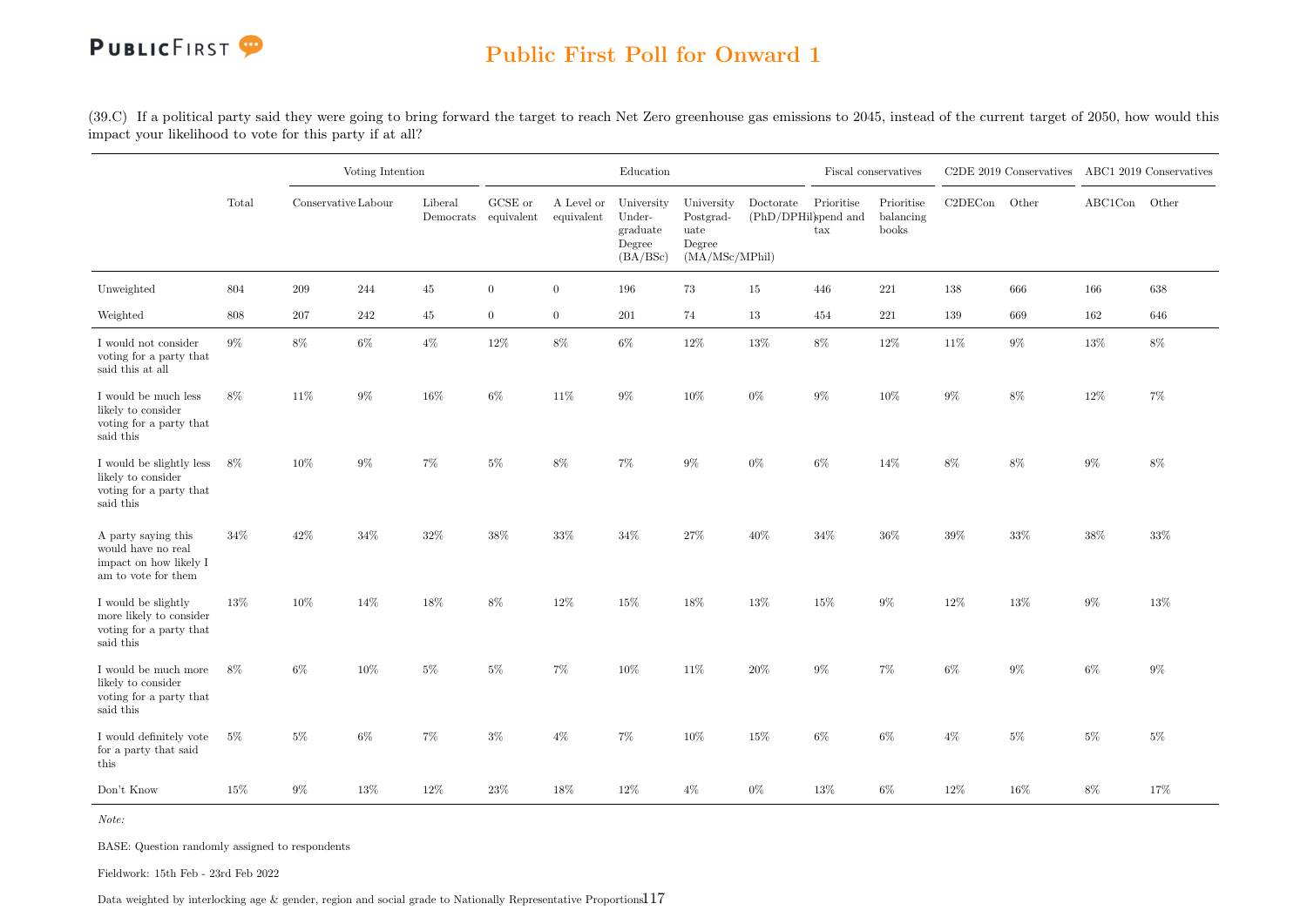### Public First Poll for Onward 1

(40.A) If a political party said they were going to delay the target to reach Net Zero greenhouse gas emissions to 2055, instead of the current target of 2050, how would this impact your likelihood to vote for this party if at all?

|                                                                                            |       |        |               |               |                    |                  |                  | Region                         |                                |               |          |        |                     |        |        | Social Grade |           |
|--------------------------------------------------------------------------------------------|-------|--------|---------------|---------------|--------------------|------------------|------------------|--------------------------------|--------------------------------|---------------|----------|--------|---------------------|--------|--------|--------------|-----------|
|                                                                                            | Total | London | South<br>East | South<br>West | East of<br>England | East<br>Midlands | West<br>Midlands | Yorkshire<br>and the<br>Humber | North<br>$\operatorname{East}$ | North<br>West | Scotland | Wales  | Northern<br>Ireland | AB     | C1     | $\rm C2$     | $\rm{DE}$ |
| Unweighted                                                                                 | 757   | 109    | 98            | 65            | 72                 | 59               | 64               | 65                             | 38                             | 88            | 58       | 31     | 10                  | 227    | 212    | 122          | 194       |
| Weighted                                                                                   | 756   | 119    | 90            | 62            | 72                 | 55               | 66               | 58                             | 34                             | 84            | 69       | 30     | 18                  | 221    | 211    | 136          | 185       |
| I would not consider<br>voting for a party that<br>said this at all                        | $9\%$ | 19%    | 7%            | $8\%$         | $6\%$              | $6\%$            | $5\%$            | $7\%$                          | $9\%$                          | $9\%$         | $9\%$    | $3\%$  | $0\%$               | 10%    | $6\%$  | 9%           | $9\%$     |
| I would be much less<br>likely to consider<br>voting for a party that<br>said this         | 15%   | 18%    | 14%           | 9%            | 15%                | 12%              | 8%               | 18%                            | 8%                             | 10%           | 22%      | 15%    | 36%                 | 16%    | 18%    | 15%          | 10%       |
| I would be slightly less 15%<br>likely to consider<br>voting for a party that<br>said this |       | 13%    | 12%           | 14%           | $10\%$             | 14%              | 22%              | 15%                            | $15\%$                         | 19%           | $10\%$   | $16\%$ | 28%                 | $15\%$ | 17%    | $16\%$       | 10%       |
| A party saying this<br>would have no real<br>impact on how likely I<br>am to vote for them | 34%   | 28%    | 41\%          | 44\%          | 35%                | 36%              | 37%              | 23%                            | 35%                            | 25%           | 37%      | 45%    | 9%                  | 31%    | $34\%$ | 35%          | 36%       |
| I would be slightly<br>more likely to consider<br>voting for a party that<br>said this     | $7\%$ | 8%     | 5%            | 10%           | 6%                 | $7\%$            | $7\%$            | 10%                            | $4\%$                          | 8%            | 8%       | $3\%$  | $9\%$               | 10%    | 6%     | 5%           | 8%        |
| I would be much more<br>likely to consider<br>voting for a party that<br>said this         | $3\%$ | $3\%$  | 2%            | $0\%$         | $4\%$              | $2\%$            | $5\%$            | $5\%$                          | $3\%$                          | 6%            | $4\%$    | $0\%$  | $0\%$               | $3\%$  | $3\%$  | 3%           | $3\%$     |
| I would definitely vote<br>for a party that said<br>this                                   | $3\%$ | $4\%$  | 1%            | 1%            | $0\%$              | $3\%$            | $7\%$            | $4\%$                          | $7\%$                          | 3%            | $2\%$    | $0\%$  | 0%                  | $4\%$  | 2%     | 2%           | $4\%$     |
| Don't Know                                                                                 | 15%   | $8\%$  | 19%           | 13%           | 23%                | 20%              | $9\%$            | 18%                            | $19\%$                         | 19%           | $9\%$    | 18%    | 18%                 | 12%    | 14\%   | $15\%$       | 20%       |

Note:

BASE: Question randomly assigned to respondents

Fieldwork: 15th Feb - 23rd Feb 2022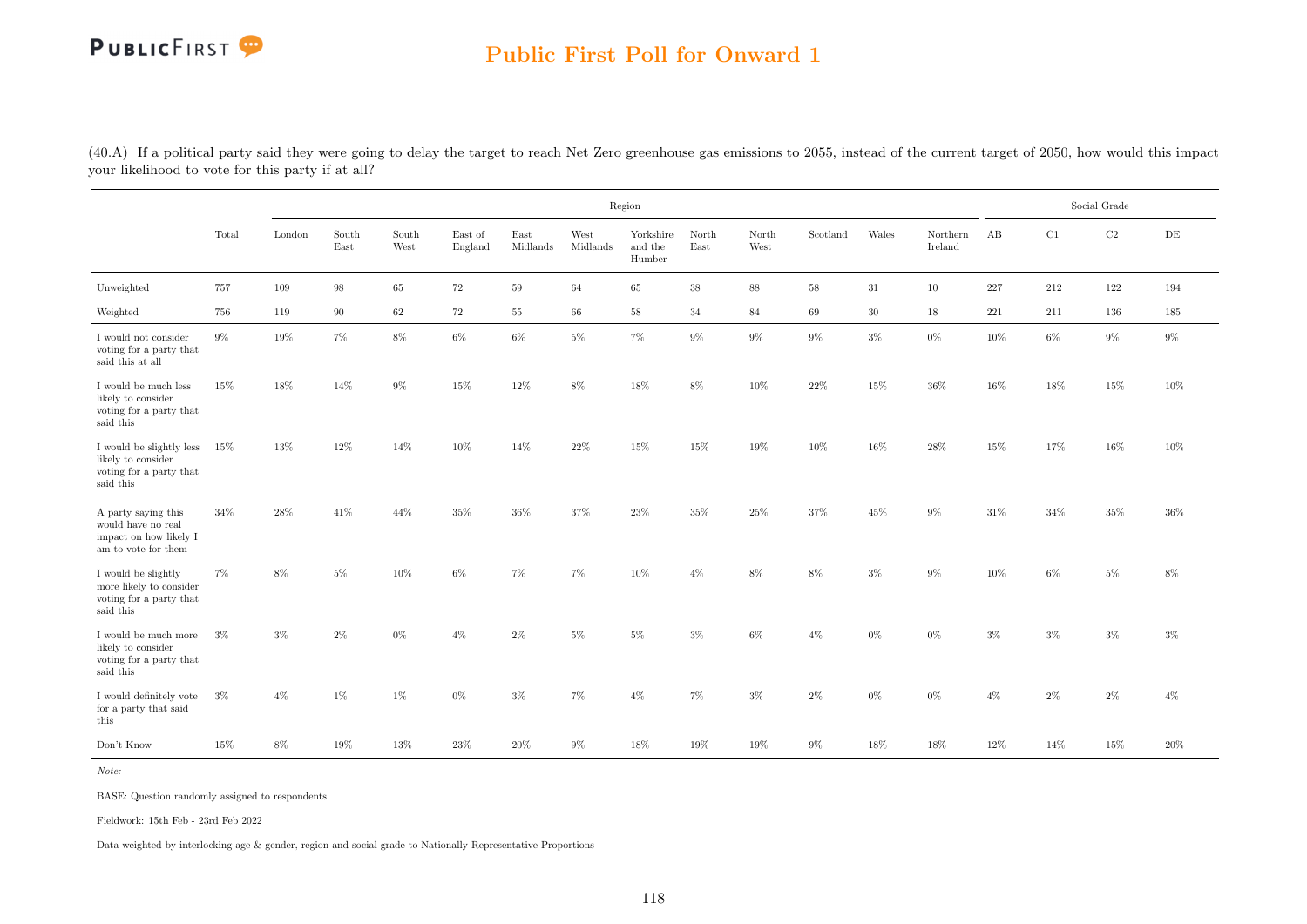### Public First Poll for Onward 1

|                                                                                             |       |       | Gender |        |        |       | Age    |        |        |        | $\mathop{\rm EU}$ 2016 Vote |                   |           |                     | 2019                |                               |                   |
|---------------------------------------------------------------------------------------------|-------|-------|--------|--------|--------|-------|--------|--------|--------|--------|-----------------------------|-------------------|-----------|---------------------|---------------------|-------------------------------|-------------------|
|                                                                                             | Total | Male  | Female | 18-24  | 25-34  | 35-44 | 45-54  | 55-64  | $65+$  | Leave  | Remain                      | I did not<br>vote |           | Conservative Labour | Liberal<br>Democrat | The<br><b>Brexit</b><br>Party | I did not<br>vote |
| Unweighted                                                                                  | 757   | 367   | 387    | 91     | 133    | 128   | 138    | 106    | 161    | 287    | 329                         | 96                | 280       | 232                 | 56                  | 14                            | 80                |
| Weighted                                                                                    | 756   | 384   | 369    | 87     | 145    | 130   | 132    | 104    | 159    | 287    | $329\,$                     | 97                | $\bf 282$ | $232\,$             | 54                  | 12                            | 79                |
| I would not consider<br>voting for a party that<br>said this at all                         | 9%    | 10%   | 7%     | 9%     | 14%    | 10%   | $6\%$  | 9%     | $5\%$  | $4\%$  | 12%                         | 14%               | $5\%$     | 13%                 | 16%                 | 0%                            | 10%               |
| I would be much less<br>likely to consider<br>voting for a party that<br>said this          | 15%   | 19%   | 10%    | 19%    | 20%    | 15%   | 15%    | 11\%   | 9%     | 13%    | 17%                         | 12%               | 14%       | 13%                 | 14%                 | 8%                            | 11%               |
| I would be slightly less<br>likely to consider<br>voting for a party that<br>said this      | 15%   | 16%   | 13%    | $22\%$ | $18\%$ | $8\%$ | $21\%$ | 16%    | $7\%$  | $13\%$ | $18\%$                      | $7\%$             | $11\%$    | 19%                 | $17\%$              | $21\%$                        | $9\%$             |
| A party saying this<br>would have no real<br>impact on how likely I<br>am to vote for them  | 34\%  | 29%   | 38%    | 20%    | $27\%$ | 28%   | $33\%$ | $36\%$ | $50\%$ | 39%    | $32\%$                      | $31\%$            | 41\%      | 33%                 | 32%                 | 57%                           | $29\%$            |
| I would be slightly<br>more likely to consider<br>voting for a party that<br>said this      | $7\%$ | 8%    | 7%     | 1%     | 7%     | 13%   | $3\%$  | 11%    | 9%     | 11%    | $7\%$                       | 1%                | 12%       | 7%                  | $0\%$               | $0\%$                         | $3\%$             |
| I would be much more $~\,$ 3%<br>likely to consider<br>voting for a party that<br>said this |       | 5%    | 1%     | $6\%$  | $1\%$  | $4\%$ | $4\%$  | $2\%$  | $3\%$  | $4\%$  | $3\%$                       | $2\%$             | $3\%$     | $2\%$               | $2\%$               | 7%                            | 6%                |
| I would definitely vote<br>for a party that said<br>this                                    | $3\%$ | $3\%$ | $2\%$  | $4\%$  | $3\%$  | $2\%$ | $2\%$  | $3\%$  | $4\%$  | $3\%$  | $3\%$                       | $2\%$             | $2\%$     | $4\%$               | $7\%$               | $6\%$                         | 1%                |
| Don't Know                                                                                  | 15%   | 11%   | 20%    | 19%    | 11\%   | 21\%  | 16%    | 13%    | 13%    | 13%    | 10%                         | 31\%              | 11\%      | 10%                 | 12%                 | $0\%$                         | 30%               |

(40.B) If a political party said they were going to delay the target to reach Net Zero greenhouse gas emissions to 2055, instead of the current target of 2050, how would this impact your likelihood to vote for this party if at all?

Note:

BASE: Question randomly assigned to respondents

Fieldwork: 15th Feb - 23rd Feb 2022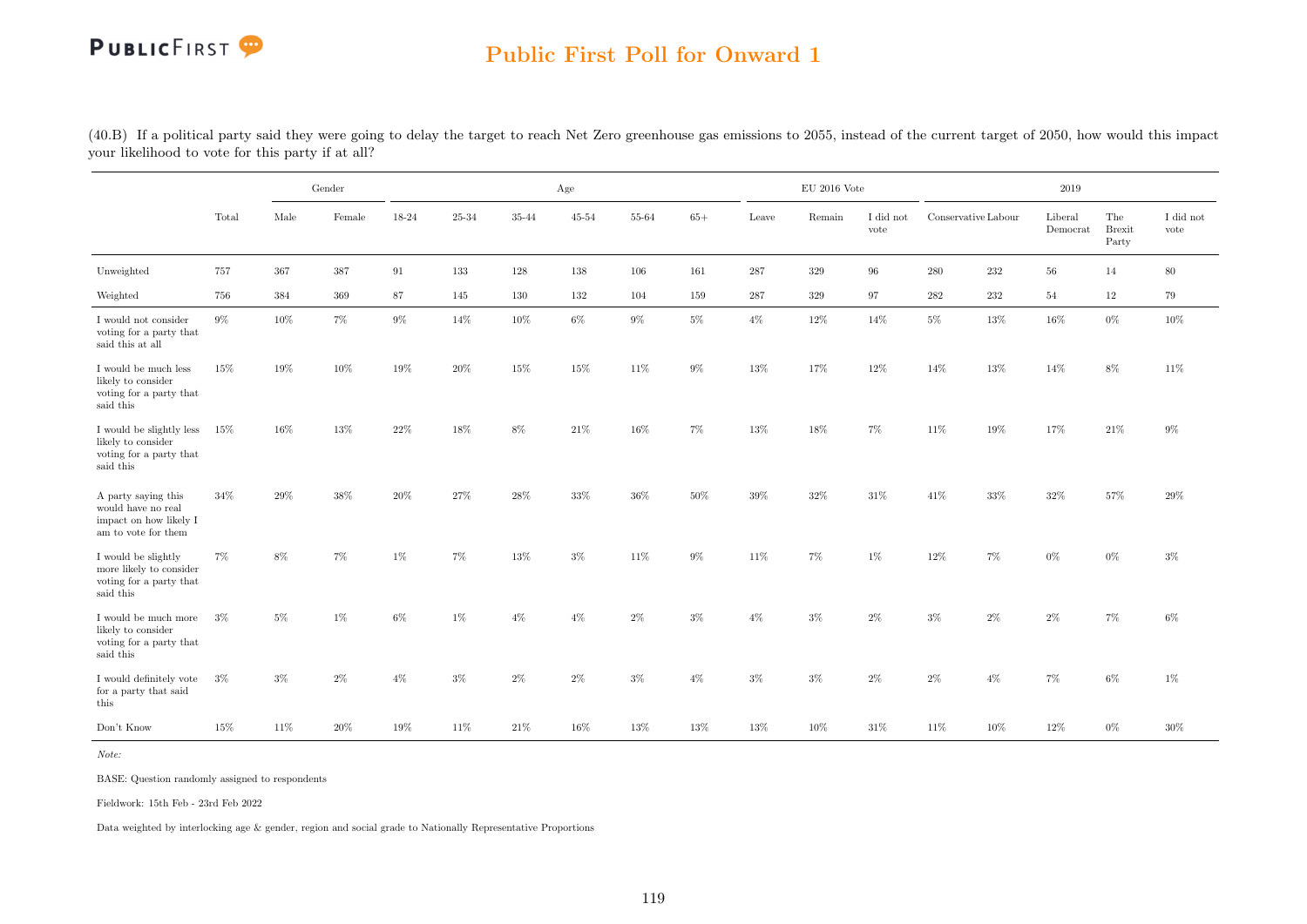### Public First Poll for Onward 1

(40.C) If a political party said they were going to delay the target to reach Net Zero greenhouse gas emissions to 2055, instead of the current target of 2050, how would this impact your likelihood to vote for this party if at all?

|                                                                                            |       |                     | Voting Intention |                                 |                  |                          | Education                                              |                                                             |                                   |                   | Fiscal conservatives             |         | C2DE 2019 Conservatives ABC1 2019 Conservatives |               |       |
|--------------------------------------------------------------------------------------------|-------|---------------------|------------------|---------------------------------|------------------|--------------------------|--------------------------------------------------------|-------------------------------------------------------------|-----------------------------------|-------------------|----------------------------------|---------|-------------------------------------------------|---------------|-------|
|                                                                                            | Total | Conservative Labour |                  | Liberal<br>Democrats equivalent | GCSE or          | A Level or<br>equivalent | University<br>Under-<br>graduate<br>Degree<br>(BA/BSc) | University<br>Postgrad-<br>uate<br>Degree<br>(MA/MSc/MPhil) | Doctorate<br>(PhD/DPHil)spend and | Prioritise<br>tax | Prioritise<br>balancing<br>books | C2DECon | Other                                           | ABC1Con Other |       |
| Unweighted                                                                                 | 757   | 185                 | 254              | $46\,$                          | $\boldsymbol{0}$ | $\overline{0}$           | 187                                                    | $82\,$                                                      | $15\,$                            | 405               | 200                              | 95      | 662                                             | 185           | 572   |
| Weighted                                                                                   | 756   | 186                 | 256              | 43                              | $\overline{0}$   | $\overline{0}$           | 188                                                    | 78                                                          | 14                                | 409               | 198                              | 103     | 653                                             | 179           | 577   |
| I would not consider<br>voting for a party that<br>said this at all                        | $9\%$ | $6\%$               | 10%              | 15%                             | 10%              | $6\%$                    | $9\%$                                                  | 14%                                                         | 15%                               | $10\%$            | $7\%$                            | $6\%$   | $9\%$                                           | $4\%$         | 10%   |
| I would be much less<br>likely to consider<br>voting for a party that<br>said this         | 15%   | 14%                 | $16\%$           | $20\%$                          | 10%              | 18%                      | $20\%$                                                 | $15\%$                                                      | $5\%$                             | $16\%$            | 16%                              | 15%     | 15%                                             | 14%           | 15%   |
| I would be slightly less<br>likely to consider<br>voting for a party that<br>said this     | 15%   | 11%                 | $20\%$           | 15%                             | 14%              | 18%                      | 15%                                                    | $21\%$                                                      | $0\%$                             | 15%               | 18%                              | 11%     | $15\%$                                          | 12%           | 15%   |
| A party saying this<br>would have no real<br>impact on how likely I<br>am to vote for them | 34%   | 43%                 | $33\%$           | 32%                             | 33%              | 40%                      | 30%                                                    | 23\%                                                        | $26\%$                            | $35\%$            | 37%                              | 43%     | 32%                                             | 40%           | 32%   |
| I would be slightly<br>more likely to consider<br>voting for a party that<br>said this     | 7%    | 11%                 | 6%               | 0%                              | 8%               | $4\%$                    | 11%                                                    | $4\%$                                                       | 21\%                              | 8%                | 6%                               | 11%     | $7\%$                                           | 13%           | 6%    |
| I would be much more<br>likely to consider<br>voting for a party that<br>said this         | $3\%$ | $3\%$               | $2\%$            | $5\%$                           | $3\%$            | $3\%$                    | $2\%$                                                  | $9\%$                                                       | $0\%$                             | $2\%$             | 6%                               | $2\%$   | $3\%$                                           | $4\%$         | $3\%$ |
| I would definitely vote<br>for a party that said<br>this                                   | $3\%$ | $3\%$               | $3\%$            | $7\%$                           | 2%               | $2\%$                    | 3%                                                     | $4\%$                                                       | 16%                               | $3\%$             | $4\%$                            | $2\%$   | $3\%$                                           | $2\%$         | $3\%$ |
| Don't Know                                                                                 | 15%   | $9\%$               | 10%              | $6\%$                           | 21\%             | $9\%$                    | 10%                                                    | $12\%$                                                      | 18%                               | 10%               | $6\%$                            | 11%     | 16%                                             | 11%           | 17%   |

Note:

BASE: Question randomly assigned to respondents

Fieldwork: 15th Feb - 23rd Feb 2022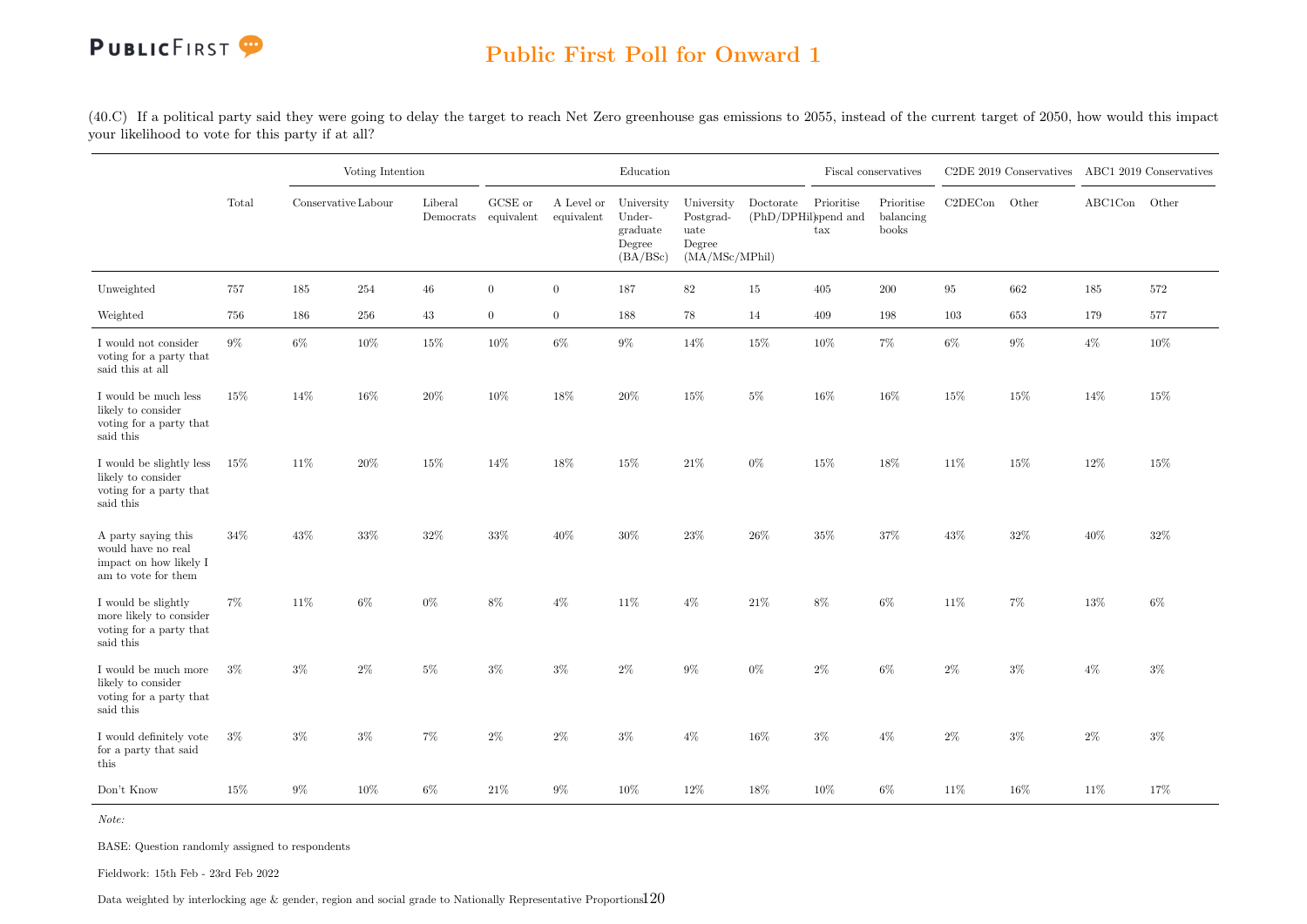### Public First Poll for Onward 1

(41.A) If a political party said they were going to delay the target to reach Net Zero greenhouse gas emissions to 2065, instead of the current target of 2050, how would this impact your likelihood to vote for this party if at all?

|                                                                                            |        |        |               |               |                    |                  |                  | Region                         |               |               |          |        |                     |         |        | Social Grade |           |
|--------------------------------------------------------------------------------------------|--------|--------|---------------|---------------|--------------------|------------------|------------------|--------------------------------|---------------|---------------|----------|--------|---------------------|---------|--------|--------------|-----------|
|                                                                                            | Total  | London | South<br>East | South<br>West | East of<br>England | East<br>Midlands | West<br>Midlands | Yorkshire<br>and the<br>Humber | North<br>East | North<br>West | Scotland | Wales  | Northern<br>Ireland | AB      | C1     | $\rm C2$     | $\rm{DE}$ |
| Unweighted                                                                                 | 830    | 105    | 115           | 70            | 69                 | 63               | 69               | 74                             | 40            | 107           | 58       | 44     | 16                  | 243     | 189    | 167          | 227       |
| Weighted                                                                                   | 827    | 109    | 110           | 65            | 71                 | 59               | 69               | 68                             | 38            | 99            | 66       | 44     | 29                  | $233\,$ | 187    | 187          | 216       |
| I would not consider<br>voting for a party that<br>said this at all                        | 12%    | 15%    | $13\%$        | $8\%$         | 14%                | $6\%$            | $9\%$            | $8\%$                          | $5\%$         | 10%           | 15%      | 15%    | 18%                 | 11%     | 12%    | 10%          | 13%       |
| I would be much less<br>likely to consider<br>voting for a party that<br>said this         | 15%    | 18%    | $13\%$        | $12\%$        | 14%                | $22\%$           | $16\%$           | 14%                            | $5\%$         | $16\%$        | 15%      | $20\%$ | 13%                 | 16%     | $16\%$ | $15\%$       | 13%       |
| I would be slightly less<br>likely to consider<br>voting for a party that<br>said this     | $16\%$ | 15%    | 16%           | 23%           | 19%                | 20%              | 14%              | 13%                            | 8%            | 12%           | 16%      | 16%    | 18%                 | 15%     | 17%    | 21\%         | 11%       |
| A party saying this<br>would have no real<br>impact on how likely I<br>am to vote for them | 25%    | 24%    | 31\%          | 18%           | 21\%               | 26%              | 19%              | 31%                            | 28%           | 23%           | 33%      | 23%    | 31\%                | 30%     | 25%    | 21\%         | 25%       |
| I would be slightly<br>more likely to consider<br>voting for a party that<br>said this     | $7\%$  | 10%    | 5%            | 13%           | $6\%$              | $3\%$            | 10%              | 7%                             | 14%           | $5\%$         | $4\%$    | $2\%$  | 6%                  | 8%      | $5\%$  | 8%           | $6\%$     |
| I would be much more<br>likely to consider<br>voting for a party that<br>said this         | $4\%$  | $5\%$  | $3\%$         | 3%            | 7%                 | $2\%$            | 9%               | $9\%$                          | $8\%$         | $3\%$         | $2\%$    | $2\%$  | $0\%$               | $6\%$   | $3\%$  | 6%           | $4\%$     |
| I would definitely vote<br>for a party that said<br>this                                   | $4\%$  | $2\%$  | $6\%$         | $2\%$         | $2\%$              | $2\%$            | $4\%$            | $3\%$                          | $7\%$         | $4\%$         | 7%       | $6\%$  | 7%                  | $4\%$   | $3\%$  | $6\%$        | $3\%$     |
| Don't Know                                                                                 | 17%    | 11%    | 14%           | 22%           | 16%                | 19%              | 19%              | 14%                            | $25\%$        | $26\%$        | $8\%$    | 15%    | 6%                  | $9\%$   | 19%    | $13\%$       | 25%       |

Note:

BASE: Question randomly assigned to respondents

Fieldwork: 15th Feb - 23rd Feb 2022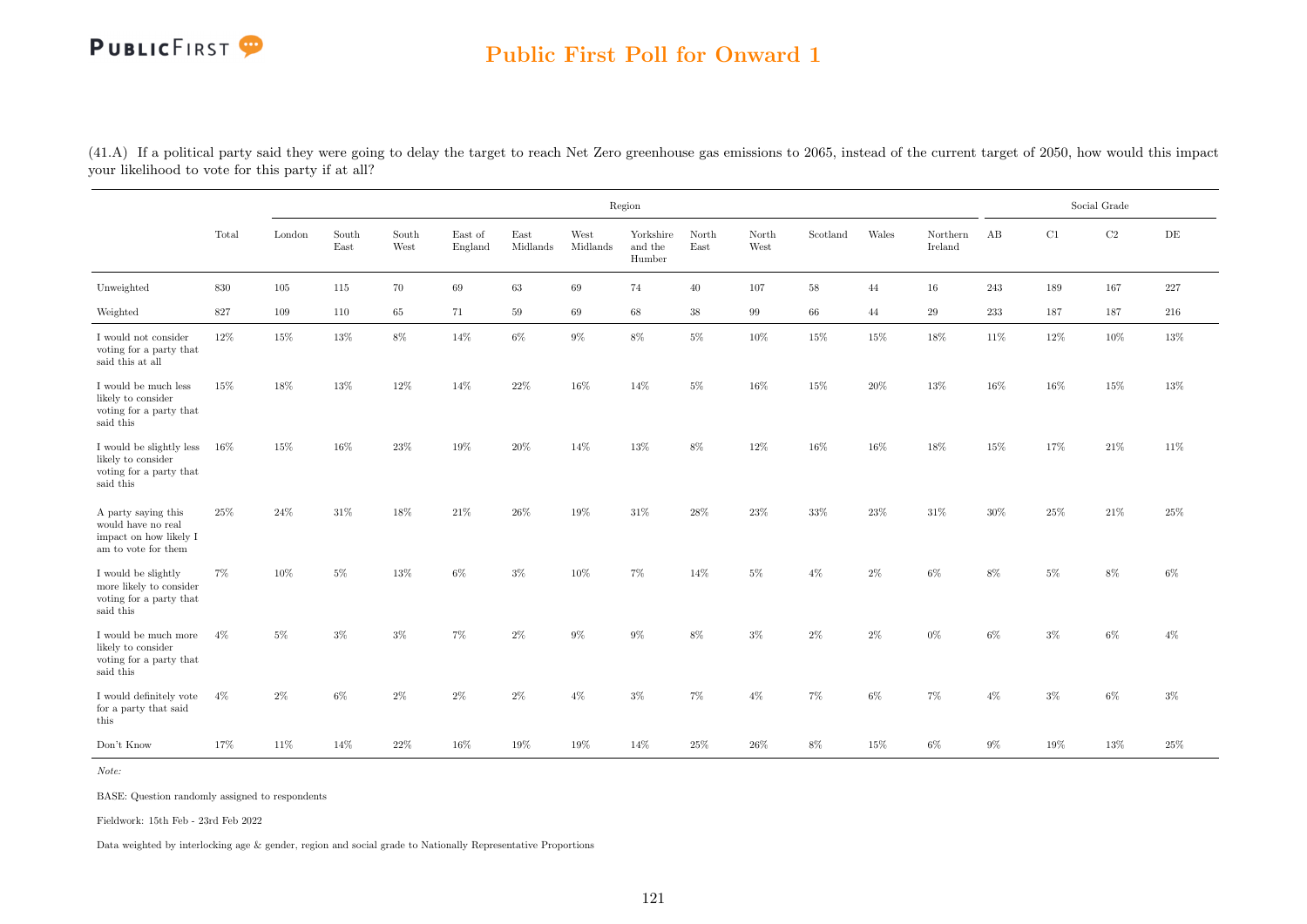### Public First Poll for Onward 1

(41.B) If a political party said they were going to delay the target to reach Net Zero greenhouse gas emissions to 2065, instead of the current target of 2050, how would this impact your likelihood to vote for this party if at all?

|                                                                                            |        |        | Gender  |        |        |        | Age       |        |        |        | $\mathop{\rm EU}$ 2016 Vote |                   |                     |       | 2019                |                               |                   |
|--------------------------------------------------------------------------------------------|--------|--------|---------|--------|--------|--------|-----------|--------|--------|--------|-----------------------------|-------------------|---------------------|-------|---------------------|-------------------------------|-------------------|
|                                                                                            | Total  | Male   | Female  | 18-24  | 25-34  | 35-44  | $45 - 54$ | 55-64  | $65+$  | Leave  | Remain                      | I did not<br>vote | Conservative Labour |       | Liberal<br>Democrat | The<br><b>Brexit</b><br>Party | I did not<br>vote |
| Unweighted                                                                                 | 830    | 419    | 407     | 127    | 147    | 129    | 130       | 123    | 174    | 287    | 363                         | 121               | 289                 | 232   | 62                  | 20                            | 103               |
| Weighted                                                                                   | 827    | 440    | $383\,$ | 122    | 150    | 134    | 125       | 122    | 173    | 288    | 361                         | 120               | 288                 | 228   | $58\,$              | 20                            | 104               |
| I would not consider<br>voting for a party that<br>said this at all                        | $12\%$ | 13%    | $10\%$  | 11%    | $8\%$  | 14%    | 11%       | $13\%$ | 12%    | $8\%$  | $15\%$                      | 11%               | $6\%$               | 16%   | 17%                 | 15%                           | 11\%              |
| I would be much less<br>likely to consider<br>voting for a party that<br>said this         | 15%    | 17%    | 13%     | 22%    | 20%    | 10%    | 13%       | 12%    | 13%    | 11%    | 18%                         | 12%               | 11%                 | 21\%  | 20%                 | $4\%$                         | $9\%$             |
| I would be slightly less<br>likely to consider<br>voting for a party that<br>said this     | $16\%$ | 14%    | 18%     | 17%    | 23%    | 17%    | 17%       | 13%    | $9\%$  | 16%    | 15%                         | 18%               | 14%                 | 18%   | $9\%$               | 14%                           | 15%               |
| A party saying this<br>would have no real<br>impact on how likely I<br>am to vote for them | 25%    | 25%    | 26%     | 14%    | 21\%   | 26\%   | 17%       | 40%    | 32%    | 29%    | 26%                         | 25%               | 34%                 | 20%   | 27%                 | 21\%                          | 26%               |
| I would be slightly<br>more likely to consider<br>voting for a party that<br>said this     | $7\%$  | 9%     | 5%      | 7%     | 8%     | 3%     | 7%        | $7\%$  | $9\%$  | 13%    | $4\%$                       | $3\%$             | 12%                 | $4\%$ | $4\%$               | 10%                           | $2\%$             |
| I would be much more<br>likely to consider<br>voting for a party that<br>said this         | $4\%$  | $5\%$  | 3%      | 3%     | $3\%$  | 3%     | 7%        | $3\%$  | 7%     | 8%     | $3\%$                       | 1%                | $5\%$               | 2%    | 9%                  | 28%                           | $3\%$             |
| I would definitely vote<br>for a party that said<br>this                                   | $4\%$  | 5%     | 3%      | $2\%$  | $0\%$  | $8\%$  | $6\%$     | $4\%$  | $4\%$  | $4\%$  | $4\%$                       | $4\%$             | $5\%$               | 2%    | 5%                  | $4\%$                         | $5\%$             |
| Don't Know                                                                                 | 17%    | $11\%$ | 22%     | $24\%$ | $16\%$ | $19\%$ | $23\%$    | $7\%$  | $12\%$ | $11\%$ | 15%                         | $27\%$            | $12\%$              | 17%   | $9\%$               | $4\%$                         | 30%               |

Note:

BASE: Question randomly assigned to respondents

Fieldwork: 15th Feb - 23rd Feb 2022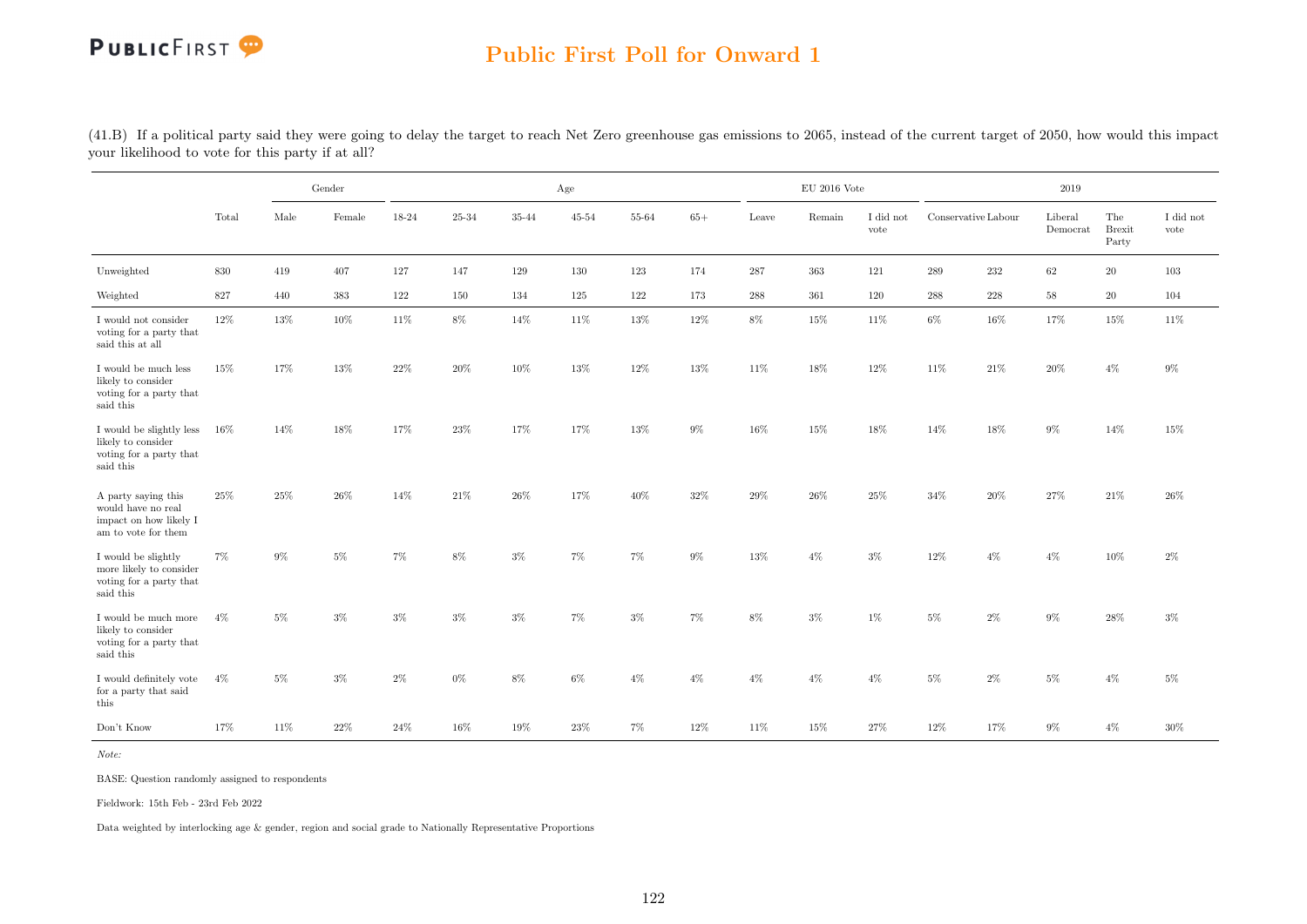

(41.C) If a political party said they were going to delay the target to reach Net Zero greenhouse gas emissions to 2065, instead of the current target of 2050, how would this impact your likelihood to vote for this party if at all?

|                                                                                            |       |                     | Voting Intention |                      |                               |                          | $\operatorname{Education}$                             |                                                             |                                   |                   | Fiscal conservatives             |         | C2DE 2019 Conservatives ABC1 2019 Conservatives |               |        |
|--------------------------------------------------------------------------------------------|-------|---------------------|------------------|----------------------|-------------------------------|--------------------------|--------------------------------------------------------|-------------------------------------------------------------|-----------------------------------|-------------------|----------------------------------|---------|-------------------------------------------------|---------------|--------|
|                                                                                            | Total | Conservative Labour |                  | Liberal<br>Democrats | ${\rm GCSE}$ or<br>equivalent | A Level or<br>equivalent | University<br>Under-<br>graduate<br>Degree<br>(BA/BSc) | University<br>Postgrad-<br>uate<br>Degree<br>(MA/MSc/MPhil) | Doctorate<br>(PhD/DPHil)spend and | Prioritise<br>tax | Prioritise<br>balancing<br>books | C2DECon | Other                                           | ABC1Con Other |        |
| Unweighted                                                                                 | 830   | 190                 | 274              | 61                   | $\boldsymbol{0}$              | $\overline{0}$           | 182                                                    | $89\,$                                                      | 15                                | $462\,$           | $225\,$                          | 140     | 690                                             | 149           | 681    |
| Weighted                                                                                   | 827   | 189                 | 271              | $60\,$               | $\boldsymbol{0}$              | $\overline{0}$           | 180                                                    | 87                                                          | 14                                | 459               | $227\,$                          | 146     | 681                                             | 143           | 684    |
| I would not consider<br>voting for a party that<br>said this at all                        | 12%   | $6\%$               | 13%              | 16%                  | 14%                           | 11%                      | 12%                                                    | $9\%$                                                       | 19%                               | 14%               | $9\%$                            | $8\%$   | 12%                                             | $5\%$         | $13\%$ |
| I would be much less<br>likely to consider<br>voting for a party that<br>said this         | 15%   | 10%                 | $21\%$           | $22\%$               | 11\%                          | 18%                      | 18%                                                    | 19%                                                         | $5\%$                             | 17%               | 17%                              | $9\%$   | 17%                                             | 14%           | 15%    |
| I would be slightly less<br>likely to consider<br>voting for a party that<br>said this     | 16%   | 15%                 | $19\%$           | 17%                  | 13%                           | $20\%$                   | $16\%$                                                 | $18\%$                                                      | $27\%$                            | 17%               | 14%                              | $13\%$  | $16\%$                                          | 15%           | $16\%$ |
| A party saying this<br>would have no real<br>impact on how likely I<br>am to vote for them | 25%   | $36\%$              | $22\%$           | 21\%                 | $23\%$                        | 27%                      | $25\%$                                                 | $24\%$                                                      | $26\%$                            | 23%               | $32\%$                           | 36%     | 23%                                             | $31\%$        | 24\%   |
| I would be slightly<br>more likely to consider<br>voting for a party that<br>said this     | 7%    | 12%                 | $5\%$            | $3\%$                | $4\%$                         | $5\%$                    | 10%                                                    | 6%                                                          | $7\%$                             | $6\%$             | 10%                              | 11%     | 6%                                              | 13%           | 6%     |
| I would be much more<br>likely to consider<br>voting for a party that<br>said this         | $4\%$ | 6%                  | $2\%$            | 10%                  | 6%                            | $4\%$                    | $4\%$                                                  | 5%                                                          | $0\%$                             | $4\%$             | 6%                               | $6\%$   | $4\%$                                           | $5\%$         | $4\%$  |
| I would definitely vote<br>for a party that said<br>this                                   | $4\%$ | 7%                  | $2\%$            | $3\%$                | $4\%$                         | $5\%$                    | $3\%$                                                  | $5\%$                                                       | $8\%$                             | $5\%$             | $4\%$                            | $4\%$   | $4\%$                                           | $5\%$         | $4\%$  |
| Don't Know                                                                                 | 17%   | $10\%$              | 16%              | $8\%$                | $25\%$                        | 11%                      | 12%                                                    | 14%                                                         | $7\%$                             | 14%               | 7%                               | $13\%$  | 17%                                             | 11%           | 18%    |

Note:

BASE: Question randomly assigned to respondents

Fieldwork: 15th Feb - 23rd Feb 2022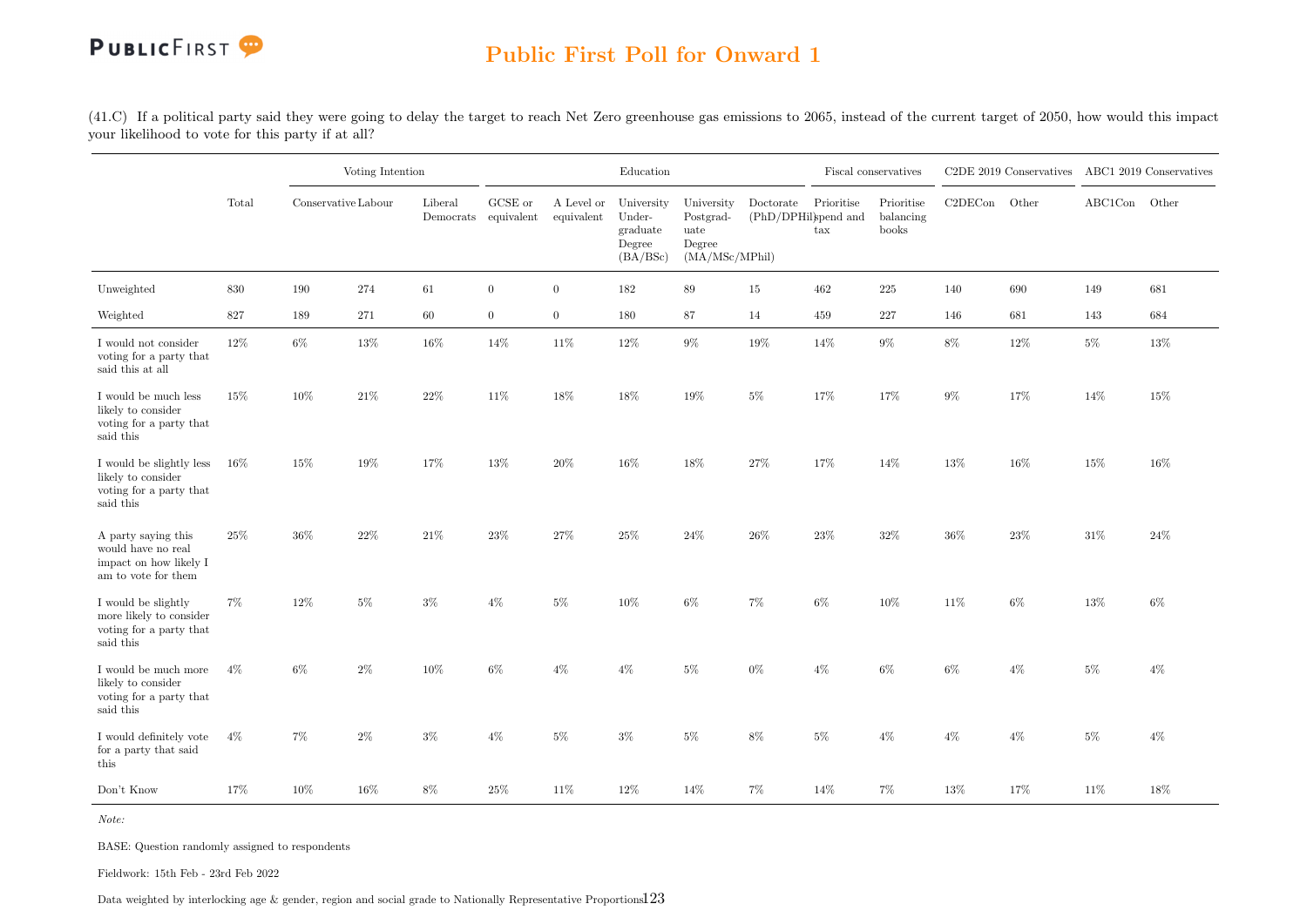

|                                                                                                                                                                       |       |        |               |               |                    |                  |                  | Region                         |               |               |          |       |                     |      |      | Social Grade |           |
|-----------------------------------------------------------------------------------------------------------------------------------------------------------------------|-------|--------|---------------|---------------|--------------------|------------------|------------------|--------------------------------|---------------|---------------|----------|-------|---------------------|------|------|--------------|-----------|
|                                                                                                                                                                       | Total | London | South<br>East | South<br>West | East of<br>England | East<br>Midlands | West<br>Midlands | Yorkshire<br>and the<br>Humber | North<br>East | North<br>West | Scotland | Wales | Northern<br>Ireland | AB   | C1   | $\rm{C2}$    | $\rm{DE}$ |
| Unweighted                                                                                                                                                            | 4021  | 532    | 557           | 339           | 350                | $303\,$          | $355\,$          | $356\,$                        | 175           | 474           | 311      | 202   | 67                  | 1120 | 1038 | 795          | 1054      |
| Weighted                                                                                                                                                              | 4021  | 563    | 523           | $322\,$       | 362                | 281              | 362              | 322                            | 161           | 442           | 362      | 201   | 120                 | 1082 | 1042 | 881          | 1002      |
| The UK should keep<br>it's plan to reach Net<br>Zero by 2050, even if<br>it's going to be<br>expensive, as we need<br>to stop damaging the<br>environment             | 55%   | 58%    | 53%           | 52%           | 57%                | $55\%$           | 52%              | 54%                            | 54%           | $55\%$        | 60%      | 53%   | 52%                 | 59%  | 55%  | 52%          | 53%       |
| The UK should scrap<br>its plan to reach Net<br>Zero by 2050, even if<br>it's going to be<br>damaging to the<br>environment, as it is<br>going to be too<br>expensive | 25%   | 26%    | 27%           | 27%           | $23\%$             | $25\%$           | 29%              | $23\%$                         | 24%           | 23%           | 23%      | 28%   | $23\%$              | 27%  | 24%  | 28%          | 23%       |
| Don't Know                                                                                                                                                            | 20%   | 16%    | 20%           | 21\%          | 20%                | 21\%             | 19%              | 23%                            | 22%           | 21\%          | 17%      | 19%   | 25%                 | 14%  | 20%  | 20%          | 25%       |

(42.A) Which of the following comes closest to your view:

Note:

BASE: All Respondents

Fieldwork: 15th Feb - 23rd Feb 2022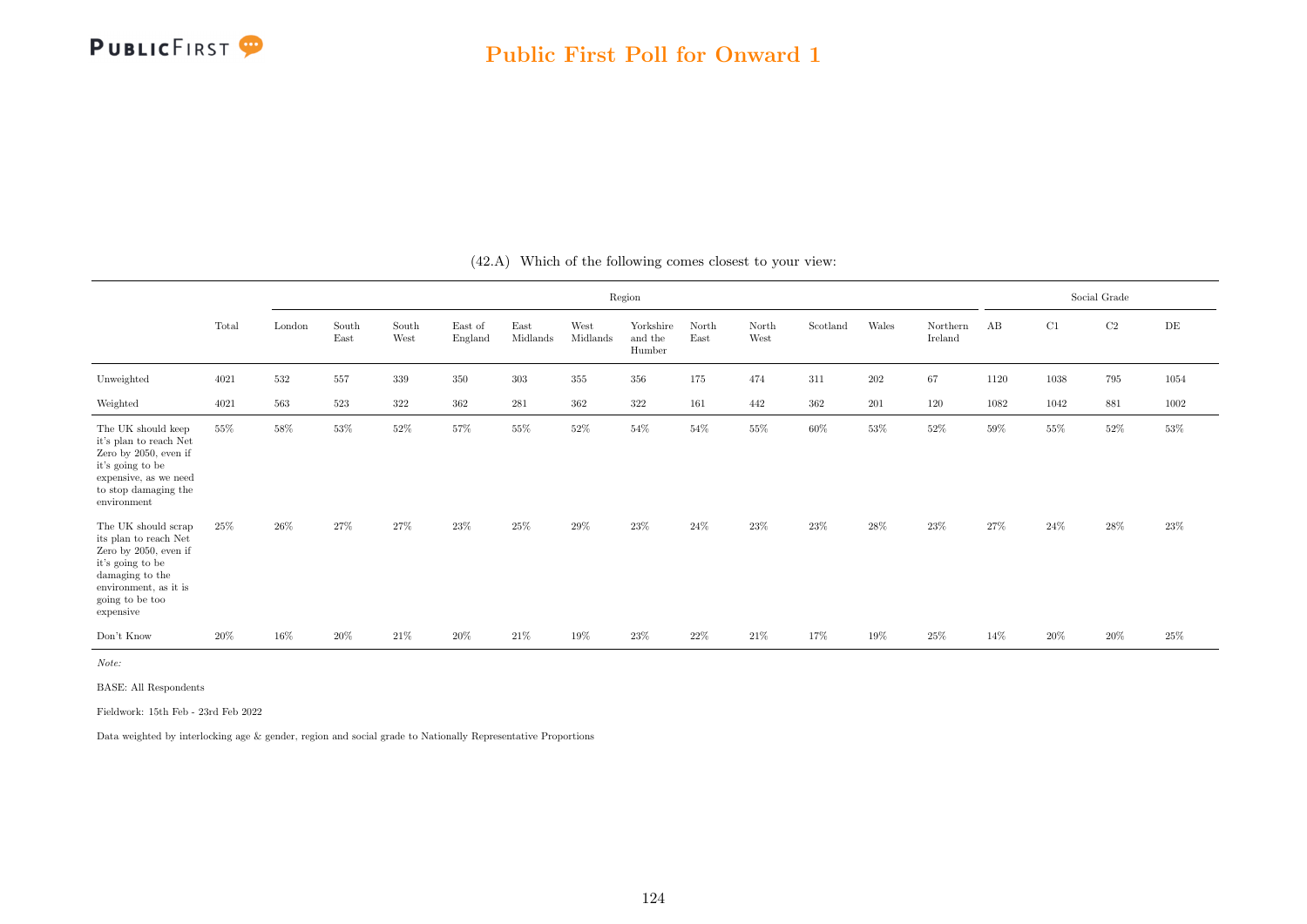

|                                                                                                                                                                       |        |        | Gender   |        |        |        | Age       |        |        |        | $\mathrm{EU}$ 2016 Vote |                   |                     |      | 2019                |                               |                               |
|-----------------------------------------------------------------------------------------------------------------------------------------------------------------------|--------|--------|----------|--------|--------|--------|-----------|--------|--------|--------|-------------------------|-------------------|---------------------|------|---------------------|-------------------------------|-------------------------------|
|                                                                                                                                                                       | Total  | Male   | Female   | 18-24  | 25-34  | 35-44  | $45 - 54$ | 55-64  | $65+$  | Leave  | Remain                  | I did not<br>vote | Conservative Labour |      | Liberal<br>Democrat | The<br><b>Brexit</b><br>Party | $\rm I$ did $\rm not$<br>vote |
| Unweighted                                                                                                                                                            | 4021   | 1880   | 2126     | 585    | 656    | 663    | 700       | 570    | 847    | 1514   | 1706                    | 515               | 1449                | 1145 | 313                 | 99                            | 453                           |
| Weighted                                                                                                                                                              | 4021   | 1978   | $2028\,$ | 566    | 685    | 682    | 682       | 564    | 842    | 1517   | 1720                    | 506               | 1446                | 1137 | 306                 | 94                            | 449                           |
| The UK should keep<br>it's plan to reach Net<br>Zero by 2050, even if<br>it's going to be<br>expensive, as we need<br>to stop damaging the<br>environment             | 55%    | 55%    | $55\%$   | 57%    | $56\%$ | $52\%$ | $55\%$    | 55%    | $55\%$ | 47%    | 64%                     | 50%               | 47%                 | 63%  | $70\%$              | 38%                           | 50%                           |
| The UK should scrap<br>its plan to reach Net<br>Zero by 2050, even if<br>it's going to be<br>damaging to the<br>environment, as it is<br>going to be too<br>expensive | 25%    | $30\%$ | $21\%$   | $21\%$ | $23\%$ | $26\%$ | $25\%$    | $27\%$ | $29\%$ | $35\%$ | $20\%$                  | $18\%$            | 35%                 | 21\% | $18\%$              | $50\%$                        | 19%                           |
| Don't Know                                                                                                                                                            | $20\%$ | 14%    | $25\%$   | $22\%$ | $21\%$ | $22\%$ | 20%       | 18%    | 16%    | 18%    | $16\%$                  | 32%               | 18%                 | 17%  | 12%                 | 12%                           | $31\%$                        |

(42.B) Which of the following comes closest to your view:

Note:

BASE: All Respondents

Fieldwork: 15th Feb - 23rd Feb 2022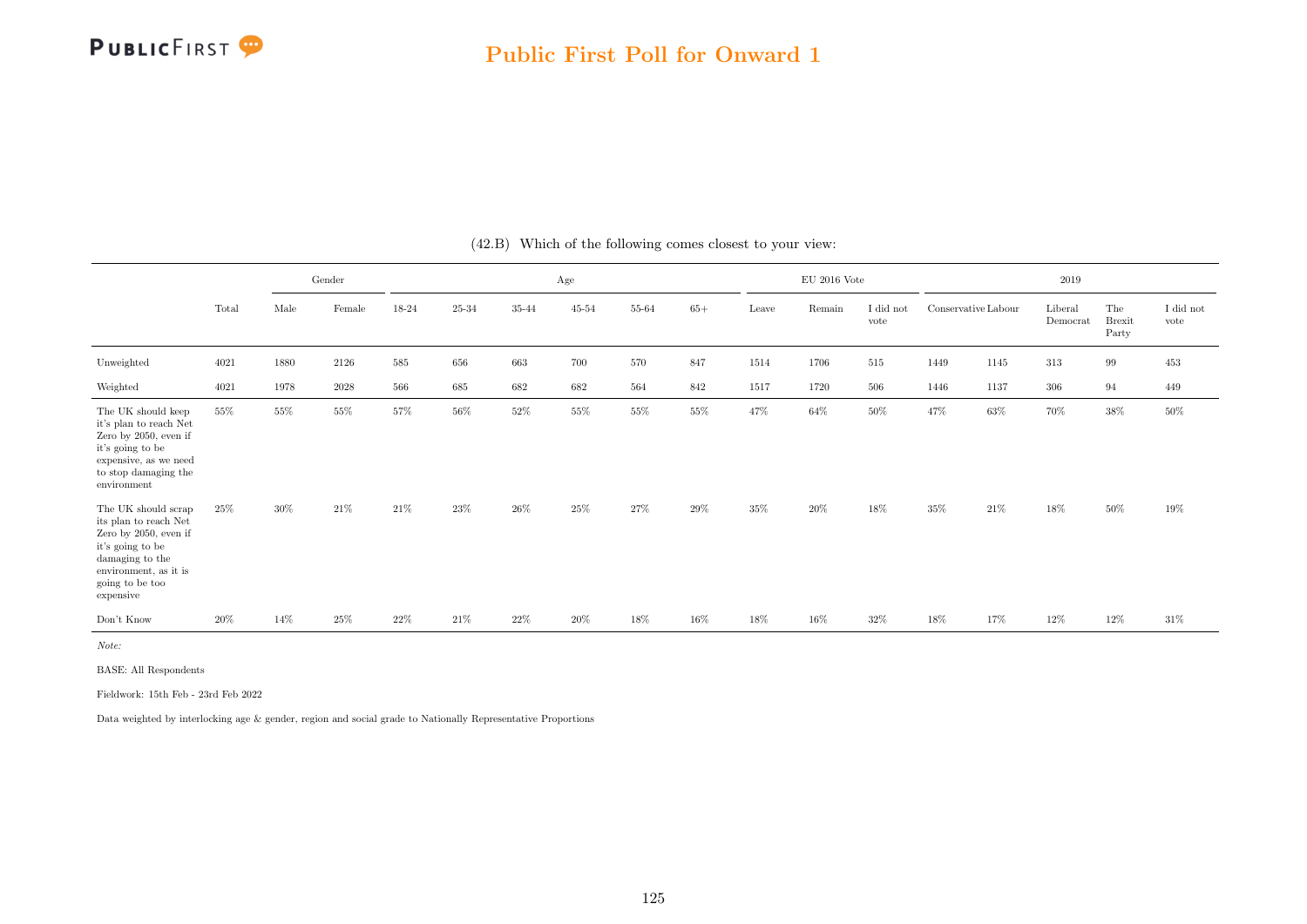

|                                                                                                                                                                          |       |     | Voting Intention<br>Conservative Labour |                      |                       |                          | Education                                              |                                                             |                                   | Fiscal conservatives       |                                  |         | C2DE 2019 Conservatives |         | ABC1 2019 Conservatives |
|--------------------------------------------------------------------------------------------------------------------------------------------------------------------------|-------|-----|-----------------------------------------|----------------------|-----------------------|--------------------------|--------------------------------------------------------|-------------------------------------------------------------|-----------------------------------|----------------------------|----------------------------------|---------|-------------------------|---------|-------------------------|
|                                                                                                                                                                          | Total |     |                                         | Liberal<br>Democrats | GCSE or<br>equivalent | A Level or<br>equivalent | University<br>Under-<br>graduate<br>Degree<br>(BA/BSc) | University<br>Postgrad-<br>uate<br>Degree<br>(MA/MSc/MPhil) | Doctorate<br>(PhD/DPHil)spend and | Prioritise<br>$\text{tax}$ | Prioritise<br>balancing<br>books | C2DECon | Other                   | ABC1Con | Other                   |
| Unweighted                                                                                                                                                               | 4021  | 971 | 1321                                    | 274                  | 974                   | 740                      | 931                                                    | 398                                                         | $72\,$                            | 2241                       | 1053                             | 633     | 3388                    | 815     | 3206                    |
| Weighted                                                                                                                                                                 | 4021  | 967 | 1313                                    | 268                  | 962                   | 747                      | 934                                                    | 398                                                         | 66                                | 2253                       | 1055                             | 656     | 3365                    | 790     | 3231                    |
| The UK should keep<br>it's plan to reach Net<br>Zero by 2050, even if<br>it's going to be<br>expensive, as we need<br>to stop damaging the<br>environment                | 55%   | 48% | 63%                                     | 71%                  | 47%                   | 58%                      | $61\%$                                                 | $62\%$                                                      | $66\%$                            | $61\%$                     | 55%                              | $49\%$  | $56\%$                  | 46%     | 57%                     |
| The UK should scrap<br>its plan to reach Net<br>Zero by $2050$ , even if<br>it's going to be<br>damaging to the<br>environment, as it is<br>going to be too<br>expensive | 25\%  | 38% | 20%                                     | 17%                  | 28%                   | $22\%$                   | $23\%$                                                 | $26\%$                                                      | $23\%$                            | $25\%$                     | 34%                              | 33%     | $24\%$                  | $37\%$  | 22%                     |
| Don't Know                                                                                                                                                               | 20%   | 15% | 16%                                     | 11%                  | 25%                   | 20%                      | 16%                                                    | 13%                                                         | 10%                               | 14%                        | 11%                              | 18%     | 20%                     | 17%     | 20%                     |

(42.C) Which of the following comes closest to your view:

Note:

BASE: All Respondents

Fieldwork: 15th Feb - 23rd Feb 2022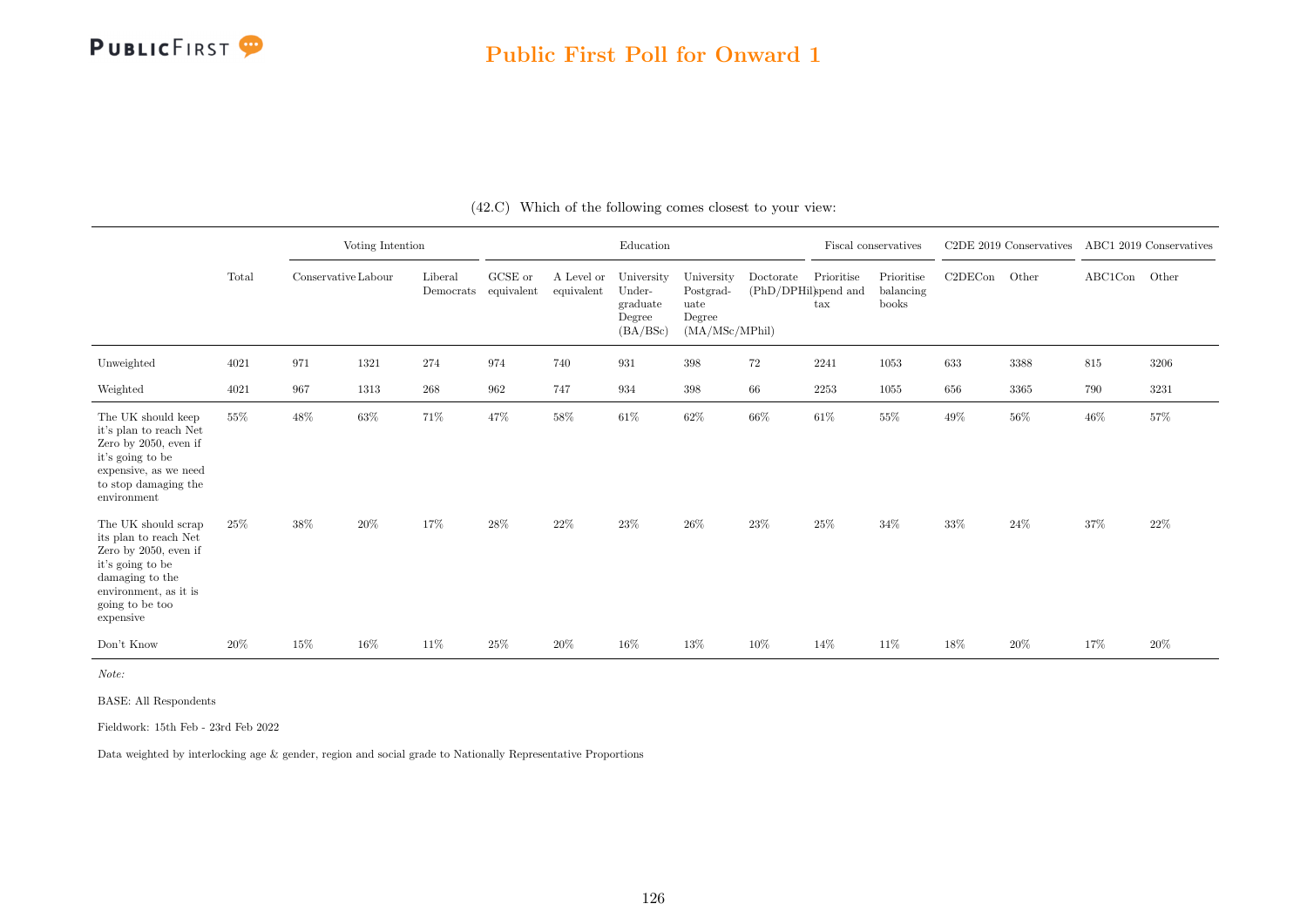### Public First Poll for Onward 1

(43.A) Some politicians have said they are in favour of getting rid of the Net Zero target in the UK. What do you think are the reasons they feel this way?Select as many as apply

|                                                                      |       |        |               |               |                    |                  |                  | Region                         |               |               |          |         |                     |        |        | Social Grade |           |
|----------------------------------------------------------------------|-------|--------|---------------|---------------|--------------------|------------------|------------------|--------------------------------|---------------|---------------|----------|---------|---------------------|--------|--------|--------------|-----------|
|                                                                      | Total | London | South<br>East | South<br>West | East of<br>England | East<br>Midlands | West<br>Midlands | Yorkshire<br>and the<br>Humber | North<br>East | North<br>West | Scotland | Wales   | Northern<br>Ireland | AB     | C1     | $\rm{C2}$    | $\rm{DE}$ |
| Unweighted                                                           | 4021  | 532    | 557           | 339           | 350                | 303              | $355\,$          | $356\,$                        | 175           | 474           | 311      | $202\,$ | 67                  | 1120   | 1038   | 795          | 1054      |
| Weighted                                                             | 4021  | 563    | 523           | $322\,$       | 362                | 281              | 362              | 322                            | 161           | 442           | 362      | 201     | 120                 | 1082   | 1042   | 881          | 1002      |
| They want to avoid<br>being held accountable<br>for missing a target | 37%   | 37%    | $38\%$        | $39\%$        | $39\%$             | $37\%$           | 36%              | $34\%$                         | $34\%$        | $35\%$        | $41\%$   | $38\%$  | $31\%$              | $38\%$ | $36\%$ | $38\%$       | 37%       |
| They just think climate 33%<br>change is less of an<br>issue         |       | 37%    | 34%           | 33%           | 34%                | $38\%$           | 29%              | 31\%                           | 28%           | 30%           | 36%      | 34%     | 31\%                | 35%    | 36%    | 31%          | 32%       |
| They think it will win<br>them elections                             | 30%   | 33%    | 29%           | 31%           | 35%                | 25%              | 30%              | 28%                            | 27%           | 27%           | 30%      | $30\%$  | 38%                 | 33%    | 28%    | $31\%$       | 28%       |
| They are being<br>persuaded to by fossil<br>fuel companies           | 29%   | $33\%$ | 31%           | 29%           | $31\%$             | $26\%$           | $30\%$           | $26\%$                         | $24\%$        | $24\%$        | $28\%$   | $32\%$  | $28\%$              | 33%    | $32\%$ | $25\%$       | $25\%$    |
| They think it will<br>generate faster<br>economic growth             | 25%   | 29%    | $23\%$        | 25%           | $24\%$             | $26\%$           | 27%              | $22\%$                         | $24\%$        | 24%           | 27%      | $23\%$  | 22%                 | $29\%$ | 26%    | $24\%$       | 20%       |
| They do not believe in<br>climate change                             | 25%   | 26%    | $23\%$        | $21\%$        | 24%                | 25%              | 27%              | 21\%                           | 21\%          | 25%           | 28%      | 27%     | 30%                 | 27%    | 27%    | $23\%$       | 22%       |
| They want to save<br>ordinary people money                           | 21%   | $19\%$ | $20\%$        | $20\%$        | $22\%$             | $22\%$           | $25\%$           | $24\%$                         | $20\%$        | $20\%$        | $18\%$   | $22\%$  | 16%                 | $23\%$ | $18\%$ | $23\%$       | 19%       |
| Other (Please Specify)                                               | $2\%$ | $1\%$  | $2\%$         | $3\%$         | $1\%$              | $2\%$            | $2\%$            | $1\%$                          | $1\%$         | $2\%$         | $2\%$    | $1\%$   | $4\%$               | $3\%$  | $2\%$  | $1\%$        | $1\%$     |
| Don't Know                                                           | 17%   | $13\%$ | $19\%$        | $19\%$        | 14%                | 17%              | $16\%$           | $17\%$                         | $19\%$        | $22\%$        | 18%      | $19\%$  | $25\%$              | $12\%$ | 17%    | 17%          | 24%       |

Note:

BASE: All Respondents

Fieldwork: 15th Feb - 23rd Feb 2022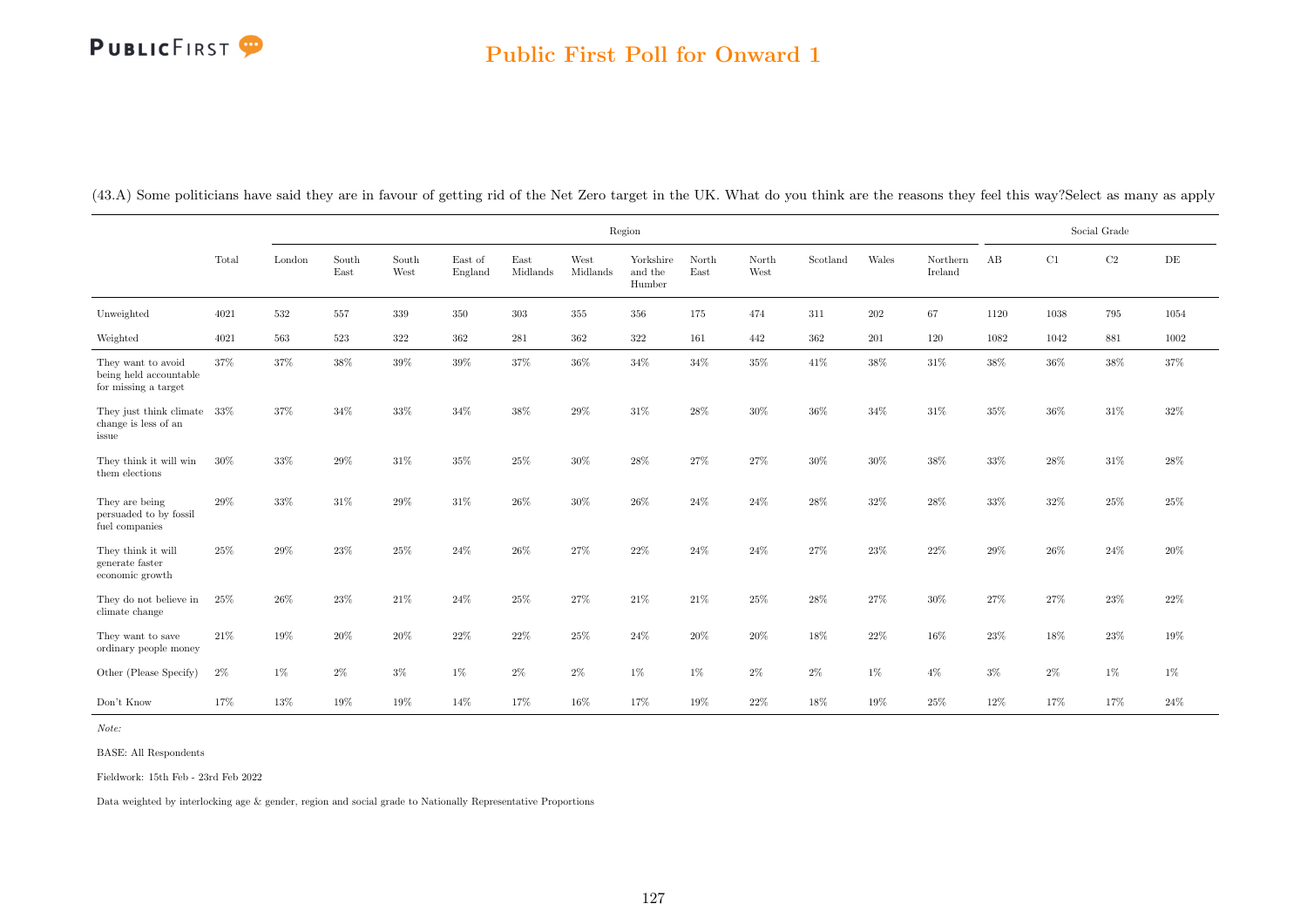#### Public First Poll for Onward 1

(43.B) Some politicians have said they are in favour of getting rid of the Net Zero target in the UK. What do you think are the reasons they feel this way?Select as many as apply

|                                                                      |       |        | Gender |        |        |       | Age       |        |        |        | $\mathrm{EU}$ 2016 Vote |                   |                     |        | $2019\,$            |                               |                   |
|----------------------------------------------------------------------|-------|--------|--------|--------|--------|-------|-----------|--------|--------|--------|-------------------------|-------------------|---------------------|--------|---------------------|-------------------------------|-------------------|
|                                                                      | Total | Male   | Female | 18-24  | 25-34  | 35-44 | $45 - 54$ | 55-64  | $65+$  | Leave  | Remain                  | I did not<br>vote | Conservative Labour |        | Liberal<br>Democrat | The<br><b>Brexit</b><br>Party | I did not<br>vote |
| Unweighted                                                           | 4021  | 1880   | 2126   | 585    | 656    | 663   | 700       | 570    | 847    | 1514   | 1706                    | 515               | 1449                | 1145   | 313                 | 99                            | 453               |
| Weighted                                                             | 4021  | 1978   | 2028   | 566    | 685    | 682   | 682       | 564    | 842    | 1517   | 1720                    | 506               | 1446                | 1137   | $306\,$             | 94                            | 449               |
| They want to avoid<br>being held accountable<br>for missing a target | 37%   | 35%    | 39%    | $39\%$ | $36\%$ | 32%   | 37%       | 38%    | 41%    | 37%    | $40\%$                  | 26\%              | 37%                 | $39\%$ | 38%                 | $34\%$                        | 34%               |
| They just think climate 33%<br>change is less of an<br>issue         |       | 34%    | 33%    | 39%    | 33%    | 29%   | 33%       | 32%    | 34%    | 31%    | 36%                     | 29%               | 31%                 | $35\%$ | 38%                 | $31\%$                        | $29\%$            |
| They think it will win<br>them elections                             | 30%   | 32%    | 28%    | 23%    | 27%    | 29%   | $30\%$    | 28%    | 40%    | 31%    | 33%                     | 24%               | 29%                 | 31%    | 42%                 | $30\%$                        | 24%               |
| They are being<br>persuaded to by fossil<br>fuel companies           | 29%   | $31\%$ | 27%    | 26%    | 32%    | 27%   | 29%       | 29%    | 30%    | 25%    | 35%                     | 22%               | 24%                 | $35\%$ | 41\%                | 20%                           | 22%               |
| They think it will<br>generate faster<br>economic growth             | 25%   | 27%    | 23%    | $25\%$ | 27%    | 26%   | 22\%      | 22%    | 26%    | 27%    | 26%                     | 19%               | 27%                 | 25%    | 29%                 | 28%                           | 17%               |
| They do not believe in<br>climate change                             | 25%   | 28%    | 22%    | 27%    | 29%    | 21\%  | 24%       | 23%    | 24%    | 21\%   | 29%                     | 20%               | 20%                 | $30\%$ | 27%                 | 20%                           | $21\%$            |
| They want to save<br>ordinary people money                           | 21\%  | $23\%$ | $19\%$ | $19\%$ | $20\%$ | 22%   | $21\%$    | $20\%$ | $22\%$ | $28\%$ | $16\%$                  | $16\%$            | 28%                 | 17%    | $15\%$              | $30\%$                        | 16%               |
| Other (Please Specify)                                               | 2%    | $2\%$  | $1\%$  | 1%     | 1%     | $2\%$ | $2\%$     | 2%     | $3\%$  | $2\%$  | 1%                      | 2%                | 2%                  | $1\%$  | 1%                  | $4\%$                         | $2\%$             |
| Don't Know                                                           | 17%   | 13%    | $22\%$ | 17%    | 14%    | 20%   | 16%       | $21\%$ | 16%    | 15%    | 14%                     | 29%               | 16%                 | 13%    | 10%                 | 13%                           | 29%               |

Note:

BASE: All Respondents

Fieldwork: 15th Feb - 23rd Feb 2022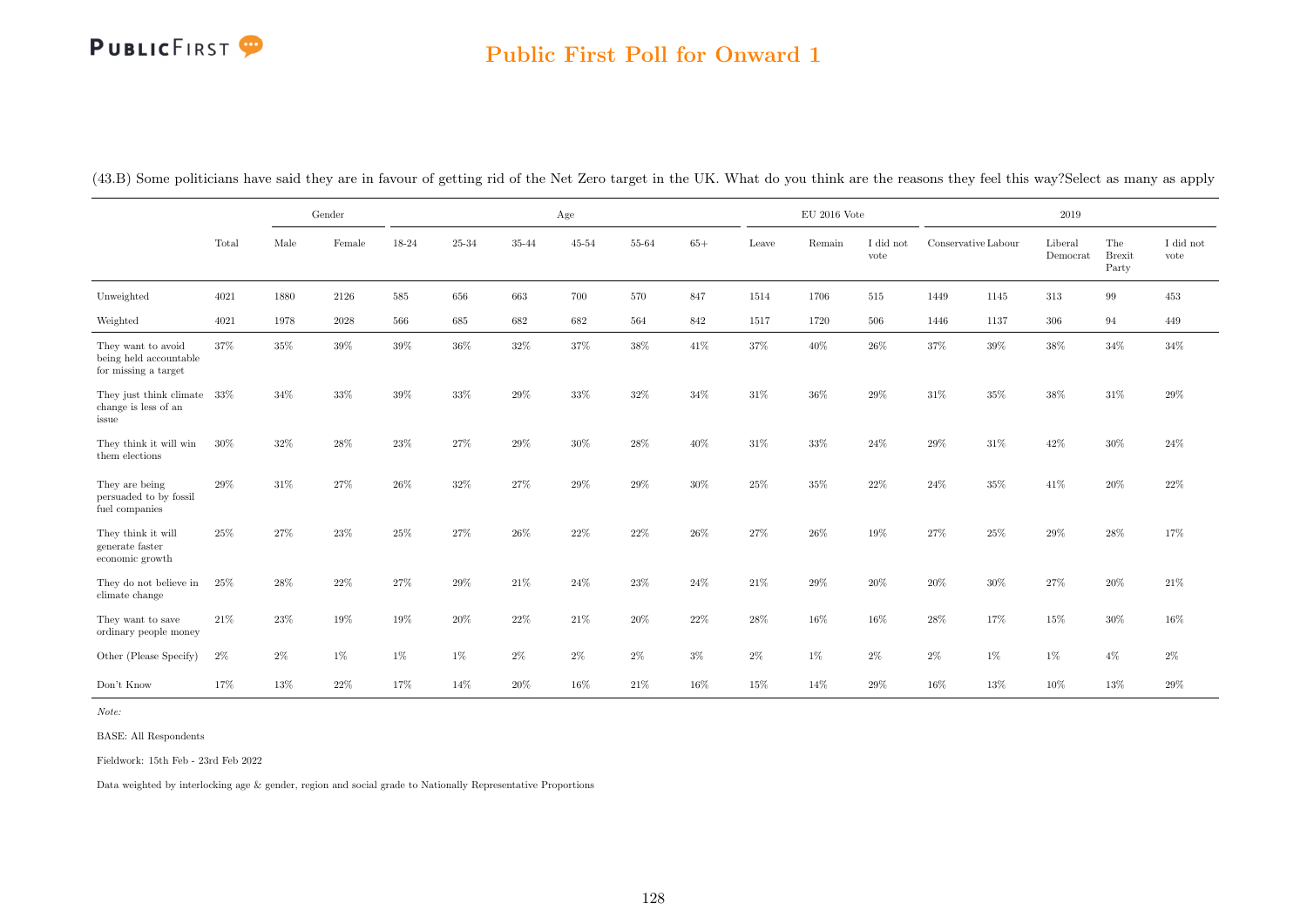

(43.C) Some politicians have said they are in favour of getting rid of the Net Zero target in the UK. What do you think are the reasons they feel this way?Select as many as apply

|                                                                      |        |                     | Voting Intention |                      |                               |                          | Education                                              |                                                             |                                   |                            | Fiscal conservatives             |         | C2DE 2019 Conservatives ABC1 2019 Conservatives |         |        |
|----------------------------------------------------------------------|--------|---------------------|------------------|----------------------|-------------------------------|--------------------------|--------------------------------------------------------|-------------------------------------------------------------|-----------------------------------|----------------------------|----------------------------------|---------|-------------------------------------------------|---------|--------|
|                                                                      | Total  | Conservative Labour |                  | Liberal<br>Democrats | ${\rm GCSE}$ or<br>equivalent | A Level or<br>equivalent | University<br>Under-<br>graduate<br>Degree<br>(BA/BSc) | University<br>Postgrad-<br>uate<br>Degree<br>(MA/MSc/MPhil) | Doctorate<br>(PhD/DPHil)spend and | Prioritise<br>$\text{tax}$ | Prioritise<br>balancing<br>books | C2DECon | Other                                           | ABC1Con | Other  |
| Unweighted                                                           | 4021   | 971                 | 1321             | 274                  | 974                           | 740                      | 931                                                    | $398\,$                                                     | 72                                | 2241                       | 1053                             | 633     | 3388                                            | $815\,$ | 3206   |
| Weighted                                                             | 4021   | 967                 | 1313             | 268                  | 962                           | 747                      | 934                                                    | 398                                                         | 66                                | 2253                       | 1055                             | 656     | 3365                                            | 790     | 3231   |
| They want to avoid<br>being held accountable<br>for missing a target | 37%    | $35\%$              | $39\%$           | 43%                  | 35%                           | $38\%$                   | 40%                                                    | $34\%$                                                      | $40\%$                            | 41\%                       | 36%                              | $38\%$  | $37\%$                                          | $36\%$  | $37\%$ |
| They just think climate<br>change is less of an<br>issue             | $33\%$ | $31\%$              | $35\%$           | 44%                  | $30\%$                        | $37\%$                   | 35%                                                    | $36\%$                                                      | $35\%$                            | $36\%$                     | $35\%$                           | $29\%$  | $34\%$                                          | $33\%$  | $34\%$ |
| They think it will win<br>them elections                             | 30%    | $27\%$              | $32\%$           | 36%                  | 27%                           | 31%                      | 31%                                                    | $34\%$                                                      | $37\%$                            | 32%                        | 32%                              | 29%     | $30\%$                                          | 29%     | 30%    |
| They are being<br>persuaded to by fossil<br>fuel companies           | 29%    | $22\%$              | $34\%$           | $39\%$               | 23\%                          | $27\%$                   | 34%                                                    | $36\%$                                                      | $38\%$                            | $32\%$                     | 28%                              | $22\%$  | $30\%$                                          | 25%     | $30\%$ |
| They think it will<br>generate faster<br>economic growth             | 25%    | $30\%$              | 24%              | 29%                  | 21\%                          | 24%                      | 31%                                                    | $29\%$                                                      | 32%                               | 27%                        | 29%                              | 25%     | 25\%                                            | 29%     | 24%    |
| They do not believe in<br>climate change                             | 25%    | $20\%$              | 28%              | 29%                  | 20%                           | 25%                      | 29%                                                    | $28\%$                                                      | $28\%$                            | $28\%$                     | 24\%                             | 19%     | $26\%$                                          | 20%     | 26%    |
| They want to save<br>ordinary people money                           | 21\%   | 30%                 | 19%              | 14%                  | 20%                           | 20%                      | 20%                                                    | 24%                                                         | $20\%$                            | 21\%                       | 25%                              | 28%     | 19%                                             | 28%     | 19%    |
| Other (Please Specify)                                               | $2\%$  | $2\%$               | $1\%$            | 1%                   | 1%                            | $2\%$                    | $2\%$                                                  | $2\%$                                                       | $3\%$                             | $2\%$                      | $2\%$                            | $1\%$   | $2\%$                                           | $3\%$   | $2\%$  |
| Don't Know                                                           | 17%    | $15\%$              | 14%              | 10%                  | 24%                           | 15%                      | 14%                                                    | 10%                                                         | $9\%$                             | $13\%$                     | 10%                              | 19%     | 17%                                             | 14%     | 18%    |

Note:

BASE: All Respondents

Fieldwork: 15th Feb - 23rd Feb 2022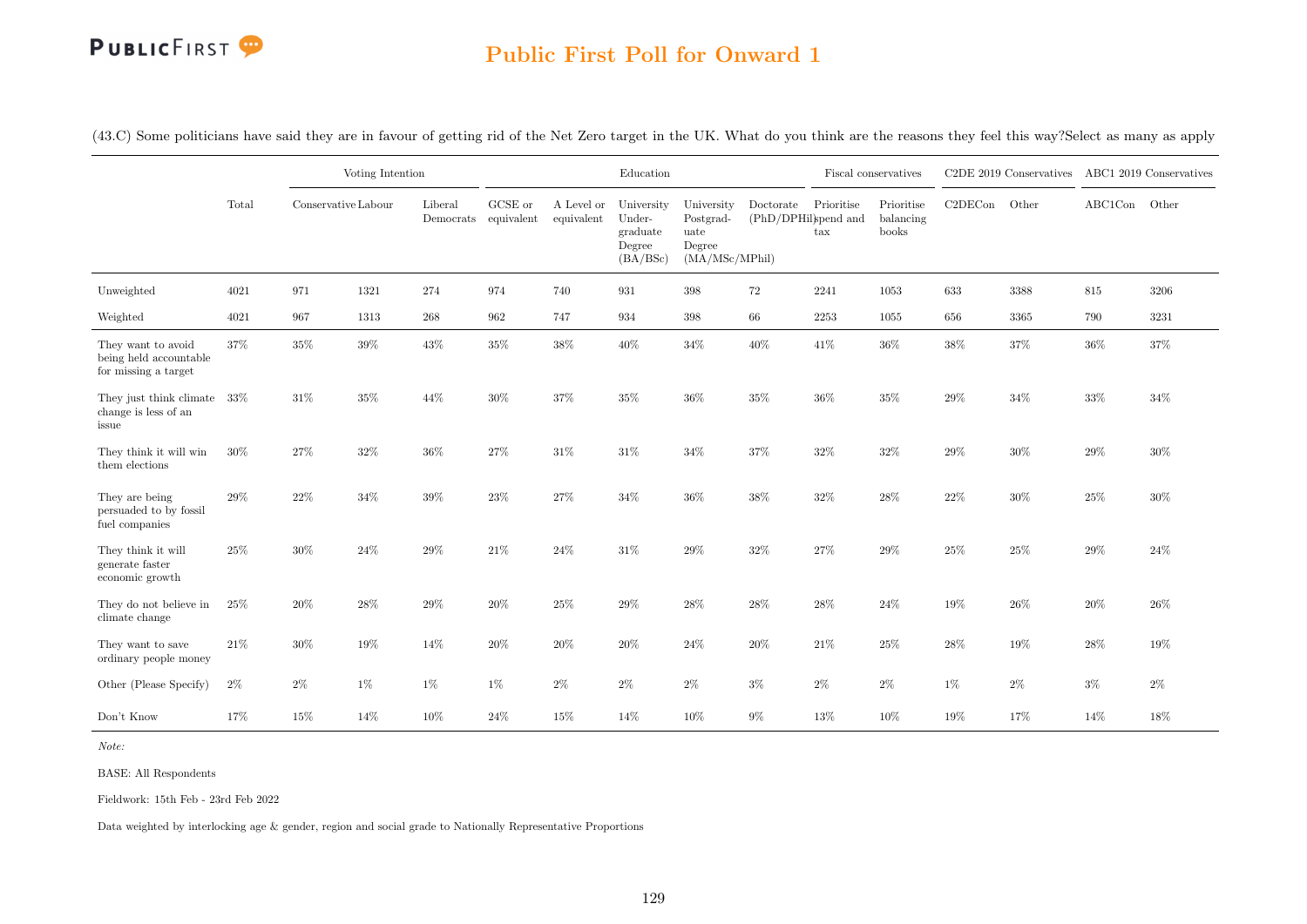

|                                     |        |        |               |               |                    |                  |                  | Region                         |               |               |          |         |                     |      |       | Social Grade |        |
|-------------------------------------|--------|--------|---------------|---------------|--------------------|------------------|------------------|--------------------------------|---------------|---------------|----------|---------|---------------------|------|-------|--------------|--------|
|                                     | Total  | London | South<br>East | South<br>West | East of<br>England | East<br>Midlands | West<br>Midlands | Yorkshire<br>and the<br>Humber | North<br>East | North<br>West | Scotland | Wales   | Northern<br>Ireland | AB   | C1    | C2           | DE     |
| Unweighted                          | 4021   | 532    | 557           | 339           | 350                | 303              | 355              | 356                            | 175           | 474           | 311      | $202\,$ | 67                  | 1120 | 1038  | 795          | 1054   |
| Weighted                            | 4021   | 563    | 523           | 322           | 362                | 281              | $362\,$          | 322                            | 161           | 442           | 362      | 201     | 120                 | 1082 | 1042  | 881          | 1002   |
| Strongly Agree                      | 19%    | 22\%   | 18%           | $20\%$        | 21\%               | 18%              | 20%              | 19%                            | 16%           | 19%           | 19%      | 19%     | 18%                 | 22%  | 20%   | 16%          | 18%    |
| Agree                               | $29\%$ | 31\%   | 27%           | 28%           | 33%                | 30%              | 28%              | 29%                            | 26%           | 31%           | 29%      | 31%     | $26\%$              | 33%  | 30%   | 30%          | 25%    |
| Neither Agree nor<br>Disagree       | 23%    | 24\%   | 26%           | 22%           | 20%                | 24\%             | 23%              | 22%                            | 24%           | 25%           | 24%      | 24%     | 21\%                | 21\% | 22%   | 25%          | 26\%   |
| Disagree                            | 11%    | 10%    | 11%           | 13%           | 12%                | 12%              | 11%              | 12%                            | 16%           | $8\%$         | $10\%$   | 10%     | 11%                 | 12%  | 11\%  | 11%          | $10\%$ |
| <b>Strongly Disagree</b>            | 7%     | $5\%$  | $7\%$         | $7\%$         | 6%                 | 6%               | 8%               | 8%                             | $7\%$         | $7\%$         | 10%      | $7\%$   | $7\%$               | 7%   | $6\%$ | 8%           | 7%     |
| $\mathrm{Don't}$<br>$\mathrm{Know}$ | 10%    | 8%     | 11%           | 11%           | $9\%$              | 11%              | $9\%$            | $9\%$                          | 12%           | 11%           | $8\%$    | $9\%$   | 17%                 | 5%   | 10%   | 10%          | $14\%$ |
| Total Agree:                        | 49%    | 53%    | 45%           | 48%           | 54%                | 48%              | 48%              | 49%                            | 42%           | 50%           | 48%      | 50%     | 43%                 | 55%  | 50%   | 46%          | 43%    |
| Total Disagree:                     | 18%    | 15%    | 18%           | 19%           | 17%                | 18%              | 19%              | 20%                            | 23%           | 15%           | 20%      | 17%     | 19%                 | 19%  | 18%   | 19%          | 16%    |
| Net:                                | 31\%   | 38%    | 27%           | 29%           | 36%                | 30%              | 30%              | 29%                            | 19%           | 35%           | 28%      | 33%     | $25\%$              | 36%  | 33%   | 27%          | 27%    |

(44.A) Do you agree or disagree with the following: There is no good reason to get rid of the UK's Net Zero target

Note:

BASE: All Respondents

Fieldwork: 15th Feb - 23rd Feb 2022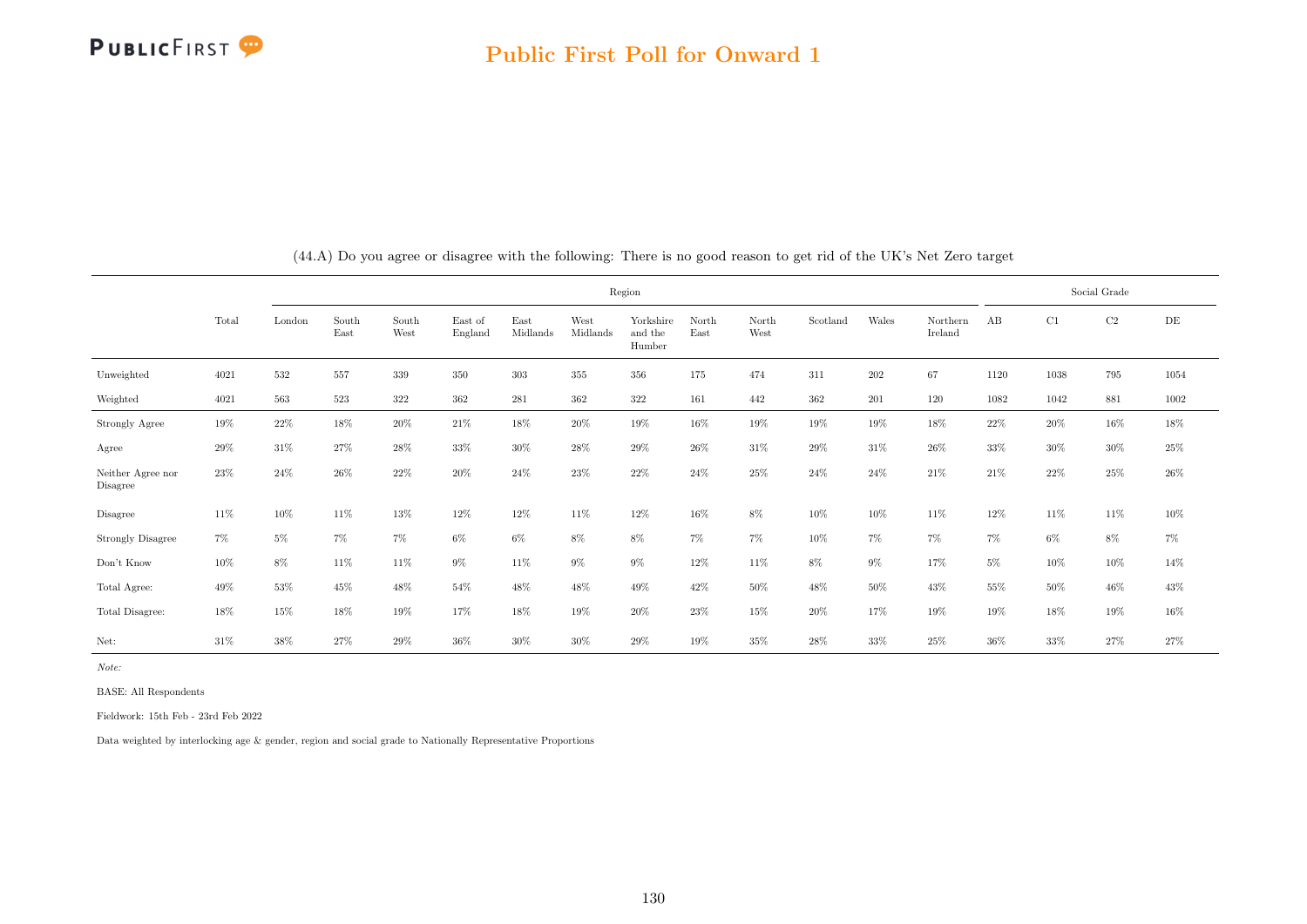

|                                     |        |        | Gender<br>Male<br>Female |       |        |        | Age       |       |        |        | $EU$ 2016 Vote |                   |       |                     | 2019                |                               |                   |
|-------------------------------------|--------|--------|--------------------------|-------|--------|--------|-----------|-------|--------|--------|----------------|-------------------|-------|---------------------|---------------------|-------------------------------|-------------------|
|                                     | Total  |        |                          | 18-24 | 25-34  | 35-44  | $45 - 54$ | 55-64 | $65+$  | Leave  | Remain         | I did not<br>vote |       | Conservative Labour | Liberal<br>Democrat | The<br><b>Brexit</b><br>Party | I did not<br>vote |
| Unweighted                          | 4021   | 1880   | 2126                     | 585   | 656    | 663    | 700       | 570   | 847    | 1514   | 1706           | 515               | 1449  | 1145                | 313                 | 99                            | 453               |
| Weighted                            | 4021   | 1978   | $2028\,$                 | 566   | 685    | 682    | 682       | 564   | 842    | 1517   | 1720           | 506               | 1446  | 1137                | $306\,$             | 94                            | 449               |
| Strongly Agree                      | 19%    | 21\%   | 17%                      | 19%   | $23\%$ | $21\%$ | $20\%$    | 17%   | 17%    | 16%    | 25%            | $12\%$            | 15%   | 24\%                | 25%                 | $18\%$                        | 14%               |
| Agree                               | 29%    | 30%    | 28%                      | 29%   | 31%    | 27%    | 29%       | 29%   | $30\%$ | $25\%$ | 34%            | 30%               | 28%   | 33%                 | 40%                 | 10%                           | $26\%$            |
| Neither Agree nor<br>Disagree       | 23%    | 22%    | 25%                      | 24%   | 23%    | 25%    | 24\%      | 24%   | 22%    | $25\%$ | 21\%           | 24\%              | 25%   | 23%                 | 17%                 | 23%                           | 27%               |
| Disagree                            | 11%    | 12%    | 10%                      | 10%   | $9\%$  | $10\%$ | $9\%$     | 12%   | 15%    | $15\%$ | $9\%$          | 8%                | 15%   | 8%                  | $9\%$               | 19%                           | $8\%$             |
| <b>Strongly Disagree</b>            | $7\%$  | 8%     | $6\%$                    | $4\%$ | $4\%$  | 5%     | 10%       | $9\%$ | $9\%$  | 11%    | $5\%$          | $4\%$             | $9\%$ | $5\%$               | $3\%$               | 22%                           | $5\%$             |
| $\mathrm{Don't}$<br>$\mathrm{Know}$ | $10\%$ | 6%     | 13%                      | 14%   | 9%     | $12\%$ | $9\%$     | $9\%$ | $8\%$  | $7\%$  | $7\%$          | 21\%              | $7\%$ | $7\%$               | $6\%$               | 8%                            | $20\%$            |
| Total Agree:                        | 49%    | 52%    | 46%                      | 48%   | 55%    | 48%    | 49%       | 46%   | 47%    | 42%    | 58%            | 42\%              | 44%   | 57%                 | 65%                 | 28%                           | 41\%              |
| Total Disagree:                     | 18%    | 20%    | 16%                      | 14%   | 13%    | 15%    | 19%       | 20%   | $23\%$ | $26\%$ | 14%            | 12%               | 24%   | 13%                 | 12%                 | 41\%                          | $13\%$            |
| Net:                                | 31\%   | $31\%$ | 30%                      | 34%   | 41\%   | 33%    | 29%       | 26%   | 24%    | 16%    | 45%            | $30\%$            | 19%   | 44%                 | 52%                 | $-13\%$                       | 28\%              |

(44.B) Do you agree or disagree with the following: There is no good reason to get rid of the UK's Net Zero target

Note:

BASE: All Respondents

Fieldwork: 15th Feb - 23rd Feb 2022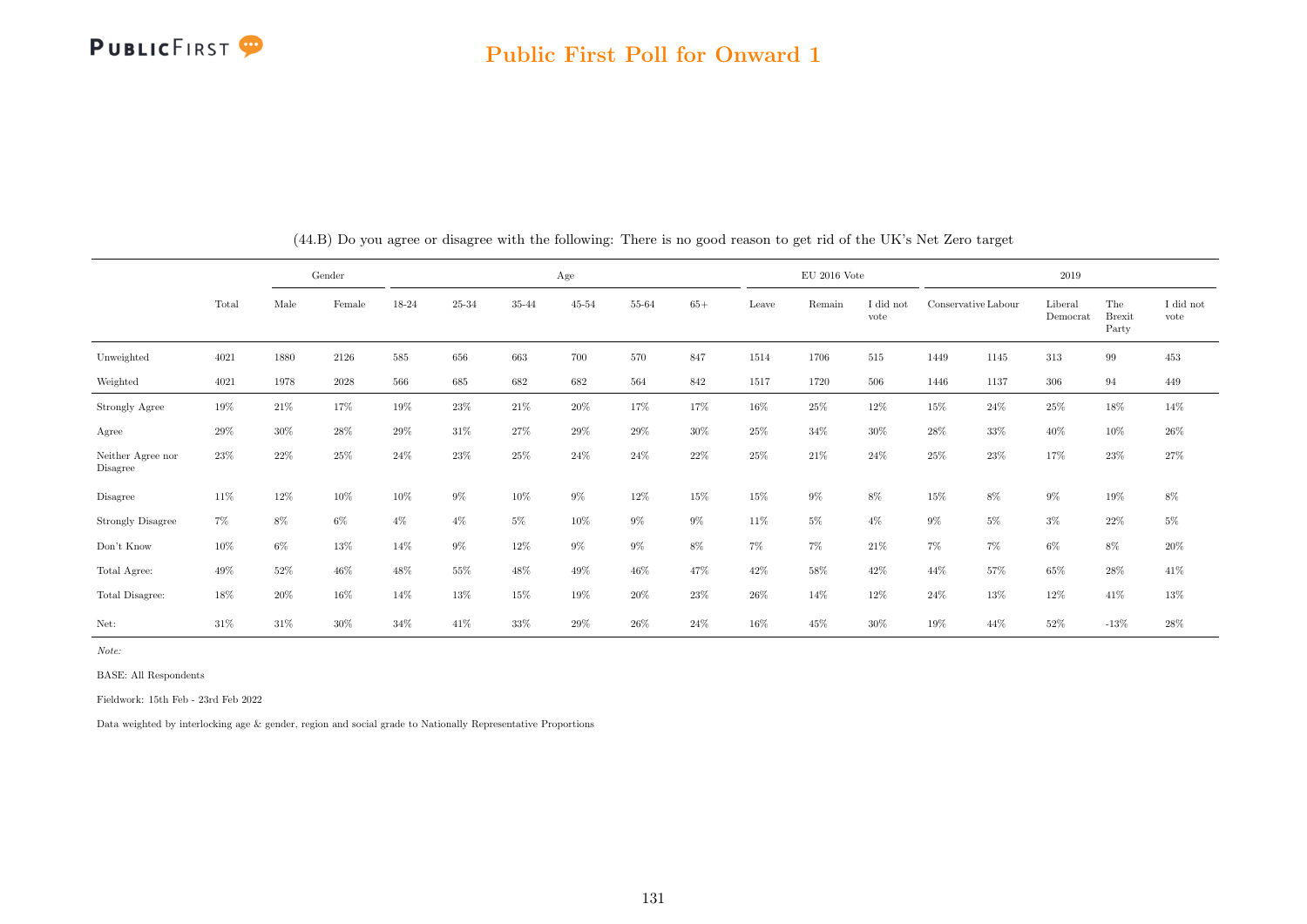### Public First Poll for Onward 1

|                               |        |                     | Voting Intention |                                 |         |                          | Education                                              |                                                             |                                   | Fiscal conservatives       |                                  |         | $C2DE$ 2019 Conservatives |               | ABC1 2019 Conservatives |
|-------------------------------|--------|---------------------|------------------|---------------------------------|---------|--------------------------|--------------------------------------------------------|-------------------------------------------------------------|-----------------------------------|----------------------------|----------------------------------|---------|---------------------------|---------------|-------------------------|
|                               | Total  | Conservative Labour |                  | Liberal<br>Democrats equivalent | GCSE or | A Level or<br>equivalent | University<br>Under-<br>graduate<br>Degree<br>(BA/BSc) | University<br>Postgrad-<br>uate<br>Degree<br>(MA/MSc/MPhil) | Doctorate<br>(PhD/DPHil)spend and | Prioritise<br>$\text{tax}$ | Prioritise<br>balancing<br>books | C2DECon | Other                     | ABC1Con Other |                         |
| Unweighted                    | 4021   | 971                 | 1321             | 274                             | 974     | 740                      | 931                                                    | $398\,$                                                     | 72                                | 2241                       | 1053                             | 633     | 3388                      | 815           | 3206                    |
| Weighted                      | 4021   | 967                 | 1313             | 268                             | 962     | 747                      | 934                                                    | $398\,$                                                     | 66                                | 2253                       | 1055                             | 656     | 3365                      | 790           | 3231                    |
| Strongly Agree                | $19\%$ | 14%                 | 24%              | $27\%$                          | 14%     | 18%                      | $26\%$                                                 | $26\%$                                                      | 37%                               | $23\%$                     | 17%                              | $16\%$  | $20\%$                    | $15\%$        | $21\%$                  |
| Agree                         | $29\%$ | $30\%$              | 33%              | $36\%$                          | 27%     | 32%                      | $31\%$                                                 | $32\%$                                                      | 28%                               | $31\%$                     | 30%                              | $26\%$  | $30\%$                    | 30%           | 29%                     |
| Neither Agree nor<br>Disagree | $23\%$ | $25\%$              | 24%              | 19%                             | 27%     | 25%                      | $20\%$                                                 | 19%                                                         | $8\%$                             | $22\%$                     | 23%                              | 25%     | 23\%                      | 25%           | $23\%$                  |
| Disagree                      | 11\%   | 16%                 | $9\%$            | 10%                             | 11%     | 10%                      | 10%                                                    | 12%                                                         | $11\%$                            | 11%                        | 15%                              | 13%     | 11%                       | 16%           | 10%                     |
| <b>Strongly Disagree</b>      | $7\%$  | $9\%$               | $4\%$            | $2\%$                           | 7%      | 6%                       | $6\%$                                                  | 7%                                                          | $9\%$                             | $6\%$                      | 10%                              | 10%     | $6\%$                     | $9\%$         | $6\%$                   |
| Don't Know                    | $10\%$ | $7\%$               | $7\%$            | $6\%$                           | 14%     | 8%                       | $8\%$                                                  | $5\%$                                                       | 7%                                | $6\%$                      | $5\%$                            | $9\%$   | 10%                       | $5\%$         | 11\%                    |
| Total Agree:                  | 49%    | 44%                 | 57%              | $63\%$                          | 40\%    | 51%                      | 57%                                                    | $57\%$                                                      | 65%                               | 55%                        | 48%                              | 43%     | $50\%$                    | 45%           | 50%                     |
| Total Disagree:               | 18%    | $24\%$              | 13%              | $13\%$                          | 19%     | 16%                      | $16\%$                                                 | 19%                                                         | $20\%$                            | 17%                        | 25%                              | $23\%$  | 17%                       | 25%           | 16%                     |
| Net:                          | $31\%$ | $20\%$              | 44%              | $50\%$                          | 22%     | 35%                      | 40%                                                    | 38%                                                         | 45%                               | 38%                        | 23%                              | 20%     | $33\%$                    | 19%           | 34%                     |

(44.C) Do you agree or disagree with the following: There is no good reason to get rid of the UK's Net Zero target

Note:

BASE: All Respondents

Fieldwork: 15th Feb - 23rd Feb 2022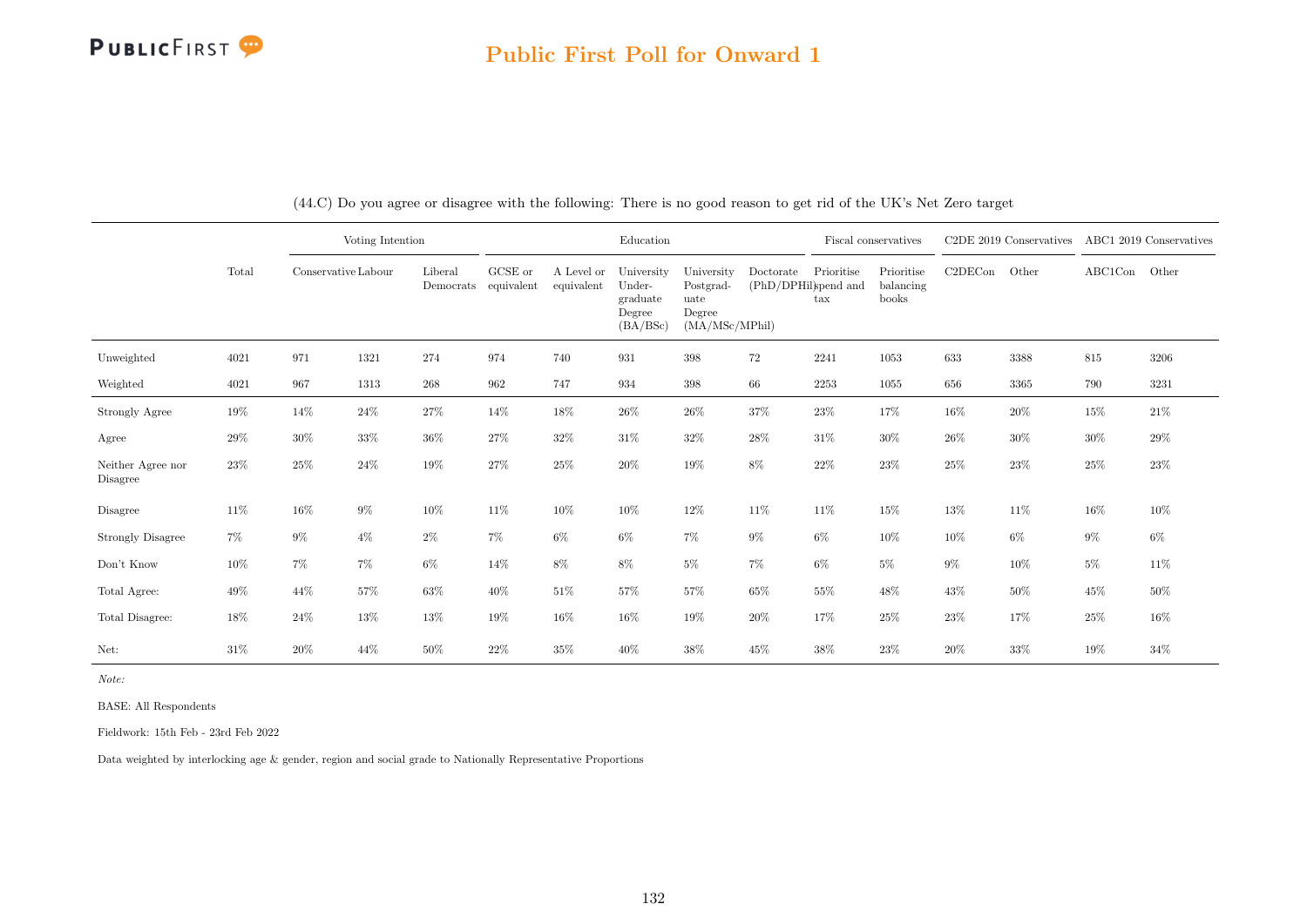|                               |        |        |               |               |                    |                  |                  | Region                         |               |               |          |       |                     |       |       | Social Grade |          |
|-------------------------------|--------|--------|---------------|---------------|--------------------|------------------|------------------|--------------------------------|---------------|---------------|----------|-------|---------------------|-------|-------|--------------|----------|
|                               | Total  | London | South<br>East | South<br>West | East of<br>England | East<br>Midlands | West<br>Midlands | Yorkshire<br>and the<br>Humber | North<br>East | North<br>West | Scotland | Wales | Northern<br>Ireland | AB    | C1    | C2           | DE       |
| Unweighted                    | 4021   | 532    | 557           | 339           | 350                | 303              | 355              | 356                            | 175           | 474           | 311      | 202   | 67                  | 1120  | 1038  | 795          | 1054     |
| Weighted                      | 4021   | 563    | 523           | 322           | 362                | 281              | 362              | 322                            | 161           | 442           | $362\,$  | 201   | 120                 | 1082  | 1042  | 881          | $1002\,$ |
| Strongly Agree                | 12%    | 15%    | 11%           | 12%           | 13%                | 10%              | 10%              | 10%                            | 11%           | 14%           | 11\%     | 11%   | 11\%                | 14%   | 13%   | 10%          | 10%      |
| Agree                         | 24\%   | 29%    | 25%           | 23%           | 22%                | 22%              | 27%              | 18%                            | 25%           | 22%           | 23%      | 28%   | 28\%                | 27%   | 25%   | 23%          | $22\%$   |
| Neither Agree nor<br>Disagree | 32%    | 30%    | 31\%          | 31%           | 32%                | 32%              | 31\%             | 36%                            | 37%           | 31%           | 34%      | 31\%  | $30\%$              | 30%   | 29%   | $36\%$       | 34\%     |
| Disagree                      | 10%    | 8%     | 8%            | 11%           | 11%                | 12%              | 10%              | 10%                            | $8\%$         | 11%           | 11%      | $9\%$ | $3\%$               | 11\%  | 11\%  | 10%          | 7%       |
| <b>Strongly Disagree</b>      | $5\%$  | $4\%$  | $6\%$         | 7%            | 6%                 | $4\%$            | 5%               | $6\%$                          | $3\%$         | $4\%$         | $5\%$    | $5\%$ | $4\%$               | $6\%$ | $5\%$ | $5\%$        | $5\%$    |
| Don't Know                    | 17%    | 14%    | 19%           | 15%           | 16%                | 20%              | 15%              | 19%                            | 16%           | 17%           | 15%      | 16%   | $24\%$              | 12%   | 18%   | 16%          | $22\%$   |
| Total Agree:                  | $36\%$ | 45%    | 35%           | 35%           | 34%                | 33%              | $38\%$           | $28\%$                         | $36\%$        | 36%           | 35%      | 39%   | 39%                 | 41\%  | 37%   | 34%          | $32\%$   |
| Total Disagree:               | 15%    | 12%    | 14%           | 18%           | 17%                | 16%              | 15%              | 16%                            | 11%           | 15%           | 17%      | 14%   | 7%                  | 17%   | 16%   | 15%          | $12\%$   |
| Net:                          | 22%    | 33%    | 21%           | 17%           | 18%                | 17%              | 22\%             | 12%                            | 25%           | 21%           | 18%      | 25%   | 32%                 | 25%   | 22%   | 19%          | 21%      |

(45.A) Do you agree or disagree with the following: Politicians who oppose Net Zero have been bought out by fossil fuel companies

Note:

BASE: All Respondents

Fieldwork: 15th Feb - 23rd Feb 2022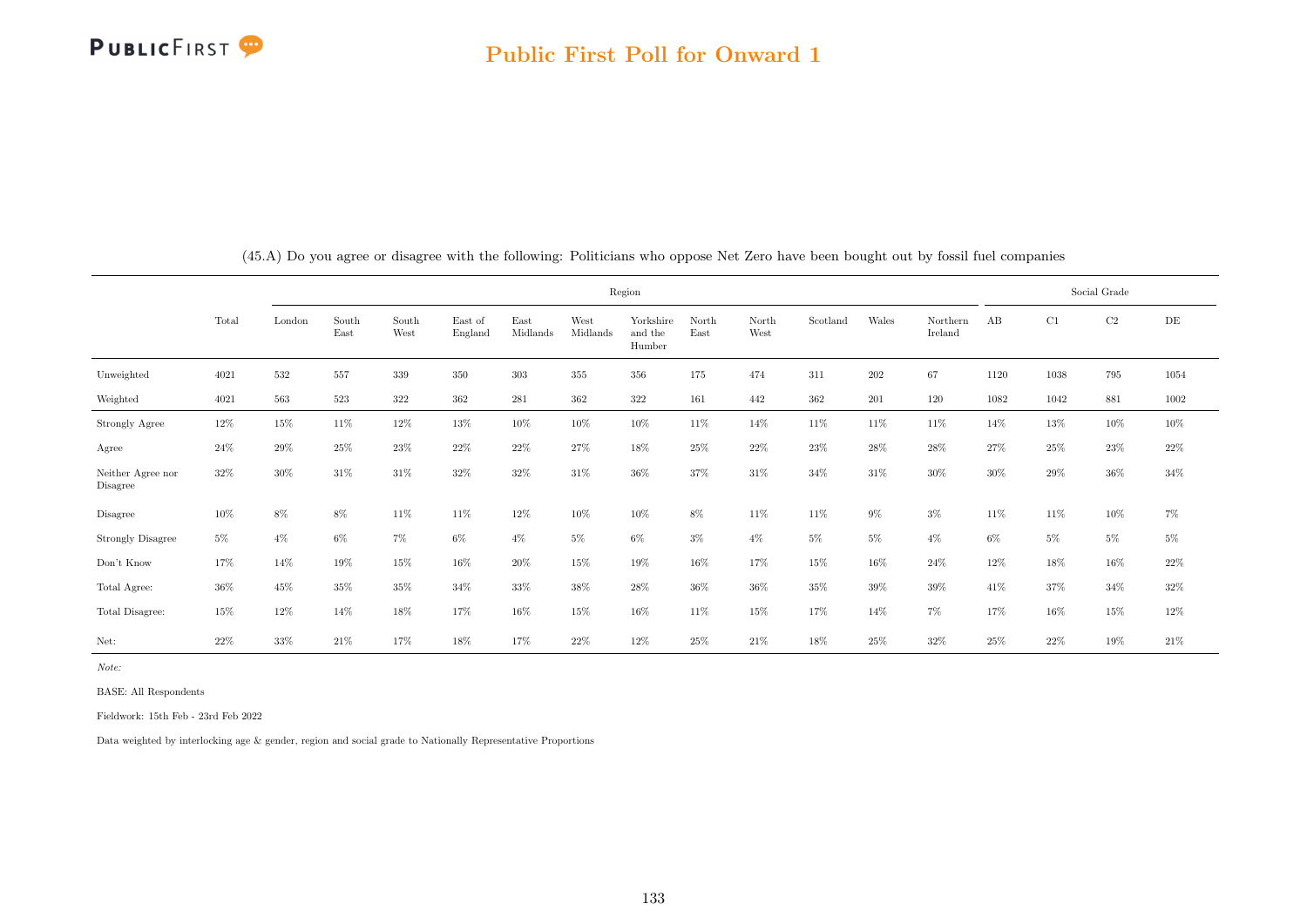

|                               |        |        | Gender |        |        |        | Age       |        |       |       | $EU$ 2016 Vote |                   |       |                     | 2019                |                               |                   |
|-------------------------------|--------|--------|--------|--------|--------|--------|-----------|--------|-------|-------|----------------|-------------------|-------|---------------------|---------------------|-------------------------------|-------------------|
|                               | Total  | Male   | Female | 18-24  | 25-34  | 35-44  | $45 - 54$ | 55-64  | $65+$ | Leave | Remain         | I did not<br>vote |       | Conservative Labour | Liberal<br>Democrat | The<br><b>Brexit</b><br>Party | I did not<br>vote |
| Unweighted                    | 4021   | 1880   | 2126   | 585    | 656    | 663    | 700       | 570    | 847   | 1514  | 1706           | 515               | 1449  | 1145                | 313                 | 99                            | 453               |
| Weighted                      | 4021   | 1978   | 2028   | 566    | 685    | 682    | 682       | 564    | 842   | 1517  | 1720           | 506               | 1446  | 1137                | 306                 | 94                            | 449               |
| Strongly Agree                | $12\%$ | 14%    | $10\%$ | 14%    | $18\%$ | $13\%$ | $13\%$    | $7\%$  | $8\%$ | $9\%$ | 16%            | $7\%$             | $9\%$ | 17%                 | $13\%$              | $7\%$                         | $8\%$             |
| Agree                         | 24\%   | 27%    | 22%    | $26\%$ | 30%    | 25%    | 21\%      | 24\%   | 21%   | 22%   | 29%            | 18%               | 20%   | 32%                 | 32%                 | 23%                           | $19\%$            |
| Neither Agree nor<br>Disagree | 32%    | $30\%$ | 34%    | 31%    | 30%    | 31\%   | 34\%      | 35%    | 32%   | 31%   | 30%            | 39%               | 33%   | 28%                 | 32%                 | $30\%$                        | 38%               |
| Disagree                      | 10%    | 11%    | $9\%$  | $9\%$  | $6\%$  | $9\%$  | $8\%$     | $12\%$ | 14%   | 13%   | $9\%$          | 6%                | 15%   | $7\%$               | $7\%$               | $12\%$                        | $5\%$             |
| <b>Strongly Disagree</b>      | $5\%$  | 7%     | 3%     | $3\%$  | $3\%$  | $4\%$  | 7%        | $5\%$  | 8%    | $9\%$ | $3\%$          | $2\%$             | $9\%$ | $3\%$               | $1\%$               | 14%                           | $2\%$             |
| Don't Know                    | 17%    | 11%    | 23%    | 17%    | 13%    | $19\%$ | $19\%$    | 17%    | 17%   | 15%   | 13%            | $28\%$            | 15%   | 12%                 | 14%                 | $14\%$                        | $29\%$            |
| Total Agree:                  | 36%    | 41\%   | 32%    | 40%    | 48%    | 38%    | $33\%$    | 31\%   | 29%   | 32%   | 45%            | 25%               | 28%   | 49%                 | 46%                 | $30\%$                        | $26\%$            |
| Total Disagree:               | 15%    | 18%    | 12%    | 12%    | $9\%$  | 12%    | 14%       | 17%    | 22%   | 22%   | 12%            | $8\%$             | 24%   | 10%                 | $9\%$               | 26%                           | 7%                |
| Net:                          | 22%    | $23\%$ | 20%    | 28%    | 39%    | 25%    | 19%       | 14%    | 8%    | 10%   | 33%            | 17%               | $5\%$ | 39%                 | 37%                 | $4\%$                         | 19%               |

(45.B) Do you agree or disagree with the following: Politicians who oppose Net Zero have been bought out by fossil fuel companies

Note:

BASE: All Respondents

Fieldwork: 15th Feb - 23rd Feb 2022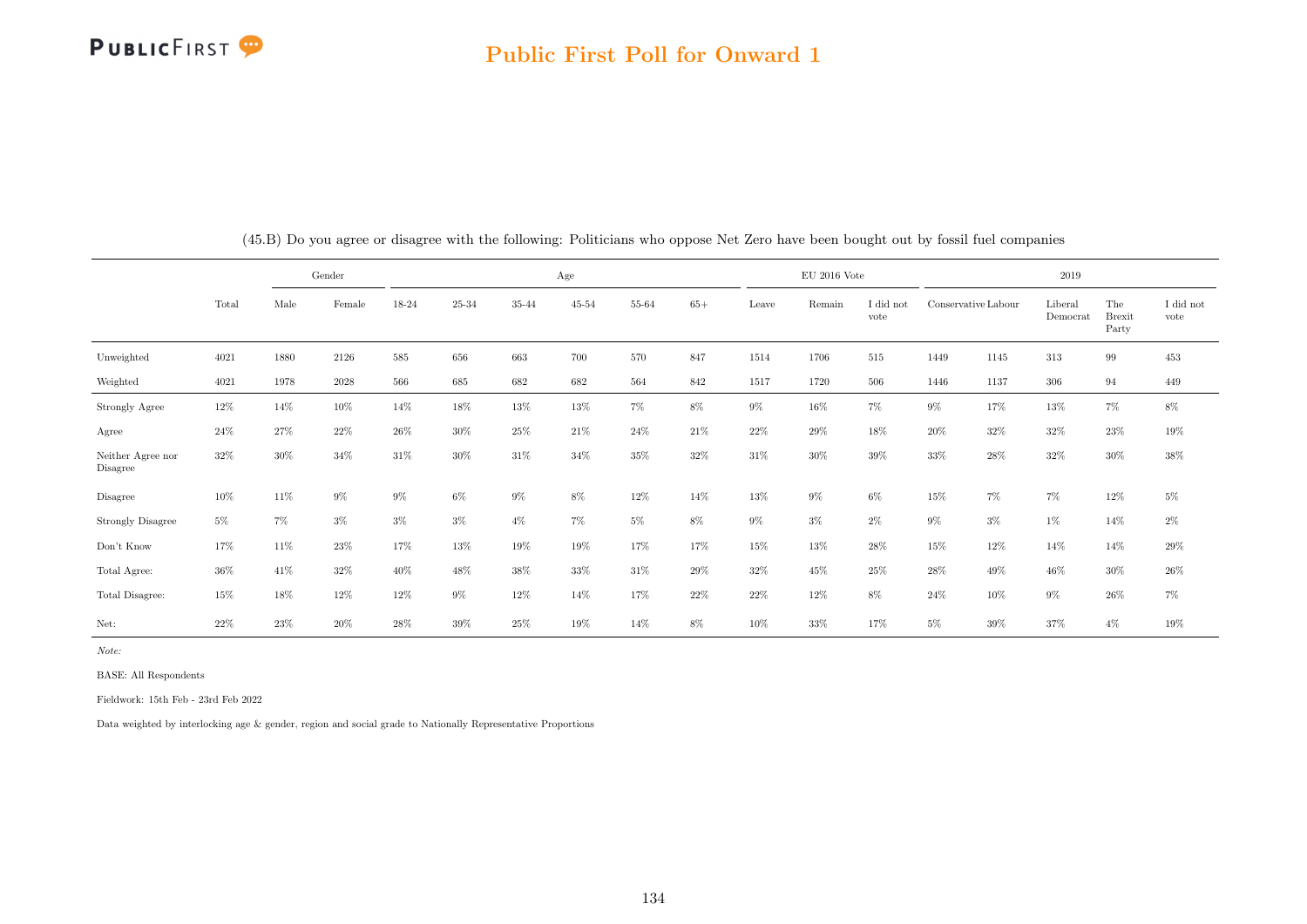### Public First Poll for Onward 1

|                               |        |                     | Voting Intention |                      |                       |                          | Education                                              |                                                             |                                   | Fiscal conservatives       |                                  |         | C <sub>2</sub> DE 2019 Conservatives |               | ABC1 2019 Conservatives |
|-------------------------------|--------|---------------------|------------------|----------------------|-----------------------|--------------------------|--------------------------------------------------------|-------------------------------------------------------------|-----------------------------------|----------------------------|----------------------------------|---------|--------------------------------------|---------------|-------------------------|
|                               | Total  | Conservative Labour |                  | Liberal<br>Democrats | GCSE or<br>equivalent | A Level or<br>equivalent | University<br>Under-<br>graduate<br>Degree<br>(BA/BSc) | University<br>Postgrad-<br>uate<br>Degree<br>(MA/MSc/MPhil) | Doctorate<br>(PhD/DPHil)spend and | Prioritise<br>$\text{tax}$ | Prioritise<br>balancing<br>books | C2DECon | Other                                | ABC1Con Other |                         |
| Unweighted                    | 4021   | 971                 | 1321             | 274                  | 974                   | 740                      | 931                                                    | 398                                                         | $72\,$                            | 2241                       | 1053                             | 633     | 3388                                 | 815           | 3206                    |
| Weighted                      | 4021   | 967                 | 1313             | $268\,$              | 962                   | 747                      | 934                                                    | 398                                                         | 66                                | $2253\,$                   | 1055                             | 656     | 3365                                 | 790           | 3231                    |
| Strongly Agree                | $12\%$ | $9\%$               | $16\%$           | $13\%$               | $8\%$                 | $10\%$                   | 14%                                                    | $20\%$                                                      | $22\%$                            | $15\%$                     | $10\%$                           | $8\%$   | $13\%$                               | $9\%$         | $13\%$                  |
| Agree                         | $24\%$ | $19\%$              | $30\%$           | $33\%$               | $20\%$                | $26\%$                   | $26\%$                                                 | $31\%$                                                      | 25%                               | $28\%$                     | 24\%                             | 19%     | 25%                                  | $20\%$        | 25%                     |
| Neither Agree nor<br>Disagree | 32%    | $34\%$              | $30\%$           | $29\%$               | 37%                   | $33\%$                   | $28\%$                                                 | $25\%$                                                      | 26%                               | $31\%$                     | 32%                              | 36%     | $31\%$                               | 31\%          | $32\%$                  |
| Disagree                      | $10\%$ | $16\%$              | $7\%$            | $8\%$                | $8\%$                 | 10%                      | $11\%$                                                 | $9\%$                                                       | 10%                               | $9\%$                      | 14%                              | 13%     | $9\%$                                | 17%           | $8\%$                   |
| <b>Strongly Disagree</b>      | 5%     | 10%                 | $3\%$            | $2\%$                | $6\%$                 | $5\%$                    | $5\%$                                                  | $4\%$                                                       | $5\%$                             | $4\%$                      | $9\%$                            | 8%      | $5\%$                                | $9\%$         | $4\%$                   |
| Don't Know                    | 17%    | 12%                 | 13%              | $15\%$               | $21\%$                | 15%                      | $15\%$                                                 | $11\%$                                                      | 12%                               | $13\%$                     | 12%                              | 17%     | 17%                                  | 13%           | $18\%$                  |
| Total Agree:                  | 36%    | 28%                 | 47%              | 46%                  | 28\%                  | 37%                      | 41\%                                                   | $51\%$                                                      | 47%                               | 43%                        | 34%                              | 27%     | $38\%$                               | 30%           | 38%                     |
| Total Disagree:               | 15%    | $26\%$              | $10\%$           | $10\%$               | 14%                   | 15%                      | $16\%$                                                 | $13\%$                                                      | 15%                               | 13%                        | 23%                              | 20%     | 14%                                  | 26\%          | 12%                     |
| Net:                          | 22%    | $3\%$               | 36%              | 36%                  | 14%                   | 22\%                     | 25%                                                    | 38%                                                         | 32%                               | $30\%$                     | 11\%                             | 7%      | 25%                                  | $3\%$         | 26%                     |

(45.C) Do you agree or disagree with the following: Politicians who oppose Net Zero have been bought out by fossil fuel companies

Note:

BASE: All Respondents

Fieldwork: 15th Feb - 23rd Feb 2022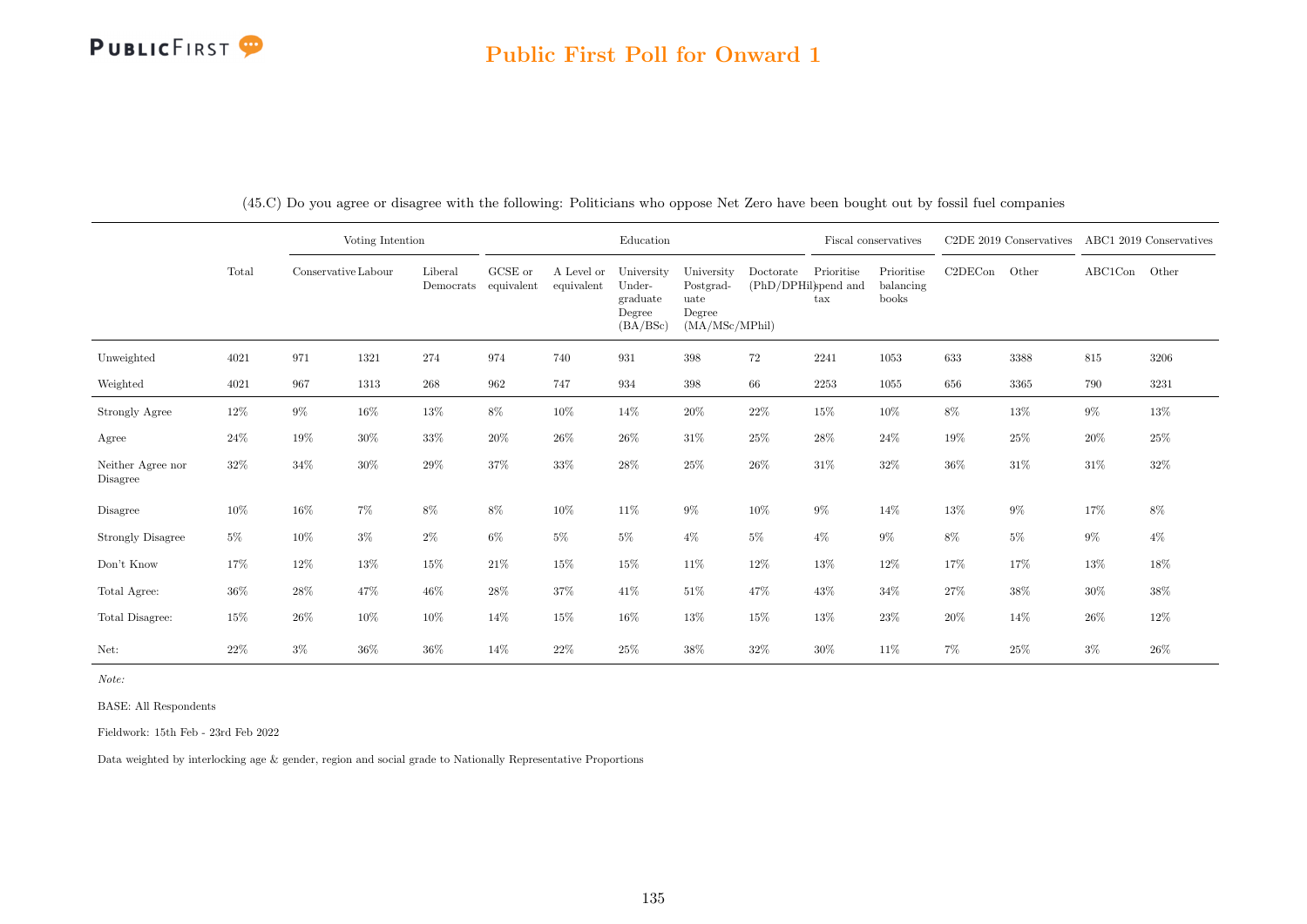|                                     |       |        |               |               |                    |                  |                  | Region                         |               |               |          |         |                     |       |       | Social Grade |           |
|-------------------------------------|-------|--------|---------------|---------------|--------------------|------------------|------------------|--------------------------------|---------------|---------------|----------|---------|---------------------|-------|-------|--------------|-----------|
|                                     | Total | London | South<br>East | South<br>West | East of<br>England | East<br>Midlands | West<br>Midlands | Yorkshire<br>and the<br>Humber | North<br>East | North<br>West | Scotland | Wales   | Northern<br>Ireland | AB    | C1    | $\rm{C2}$    | $\rm{DE}$ |
| Unweighted                          | 4021  | 532    | 557           | 339           | 350                | 303              | 355              | 356                            | 175           | 474           | 311      | $202\,$ | 67                  | 1120  | 1038  | 795          | 1054      |
| Weighted                            | 4021  | 563    | 523           | 322           | 362                | 281              | 362              | 322                            | 161           | 442           | 362      | 201     | 120                 | 1082  | 1042  | 881          | 1002      |
| Strongly Agree                      | 21\%  | 25%    | 20%           | 19%           | 23%                | 18%              | 18%              | 19%                            | 20%           | $22\%$        | 21\%     | 19%     | 21%                 | 22\%  | 19%   | $19\%$       | 22%       |
| Agree                               | 38%   | 36%    | 38%           | 34%           | 39%                | 41\%             | 41\%             | 36%                            | 39%           | 34%           | 41\%     | 38%     | $35\%$              | 38%   | 38%   | $39\%$       | $34\%$    |
| Neither Agree nor<br>Disagree       | 24\%  | 22%    | 25%           | 27%           | 22%                | 24\%             | 24%              | 24\%                           | 24%           | 25%           | 21%      | 23%     | 22%                 | 24%   | 22%   | $25\%$       | 24\%      |
| Disagree                            | 7%    | 8%     | 8%            | $9\%$         | $4\%$              | 7%               | $6\%$            | $9\%$                          | 8%            | $7\%$         | 7%       | 10%     | $6\%$               | 7%    | $9\%$ | 7%           | $6\%$     |
| <b>Strongly Disagree</b>            | $3\%$ | $3\%$  | $2\%$         | $2\%$         | $3\%$              | $3\%$            | $3\%$            | $4\%$                          | $2\%$         | $3\%$         | $4\%$    | $3\%$   | $3\%$               | $3\%$ | $3\%$ | $3\%$        | $3\%$     |
| $\mathrm{Don't}$<br>$\mathrm{Know}$ | $8\%$ | $7\%$  | $8\%$         | $9\%$         | $9\%$              | $7\%$            | $7\%$            | $8\%$                          | $7\%$         | $8\%$         | $6\%$    | $8\%$   | 13%                 | $5\%$ | 8%    | $7\%$        | $12\%$    |
| Total Agree:                        | 58%   | 61\%   | 57%           | 53%           | 61%                | 59%              | 59%              | 54%                            | 58%           | 56%           | 62%      | 57%     | 56%                 | 61\%  | 57%   | 58%          | $56\%$    |
| Total Disagree:                     | 10%   | 11\%   | 10%           | 11%           | 7%                 | 10%              | 10%              | 13%                            | 10%           | 11%           | 11%      | 12%     | $9\%$               | 11\%  | 12%   | 10%          | $9\%$     |
| Net:                                | 48%   | 50%    | 47%           | 42%           | 54%                | 49%              | 50%              | 42\%                           | 48%           | 45%           | 51%      | 44%     | 47%                 | 50%   | 45%   | 48%          | 47%       |

(46.A) Do you agree or disagree with the following: Ordinary people in the UK tend to care more about the environment than politicians do

Note:

BASE: All Respondents

Fieldwork: 15th Feb - 23rd Feb 2022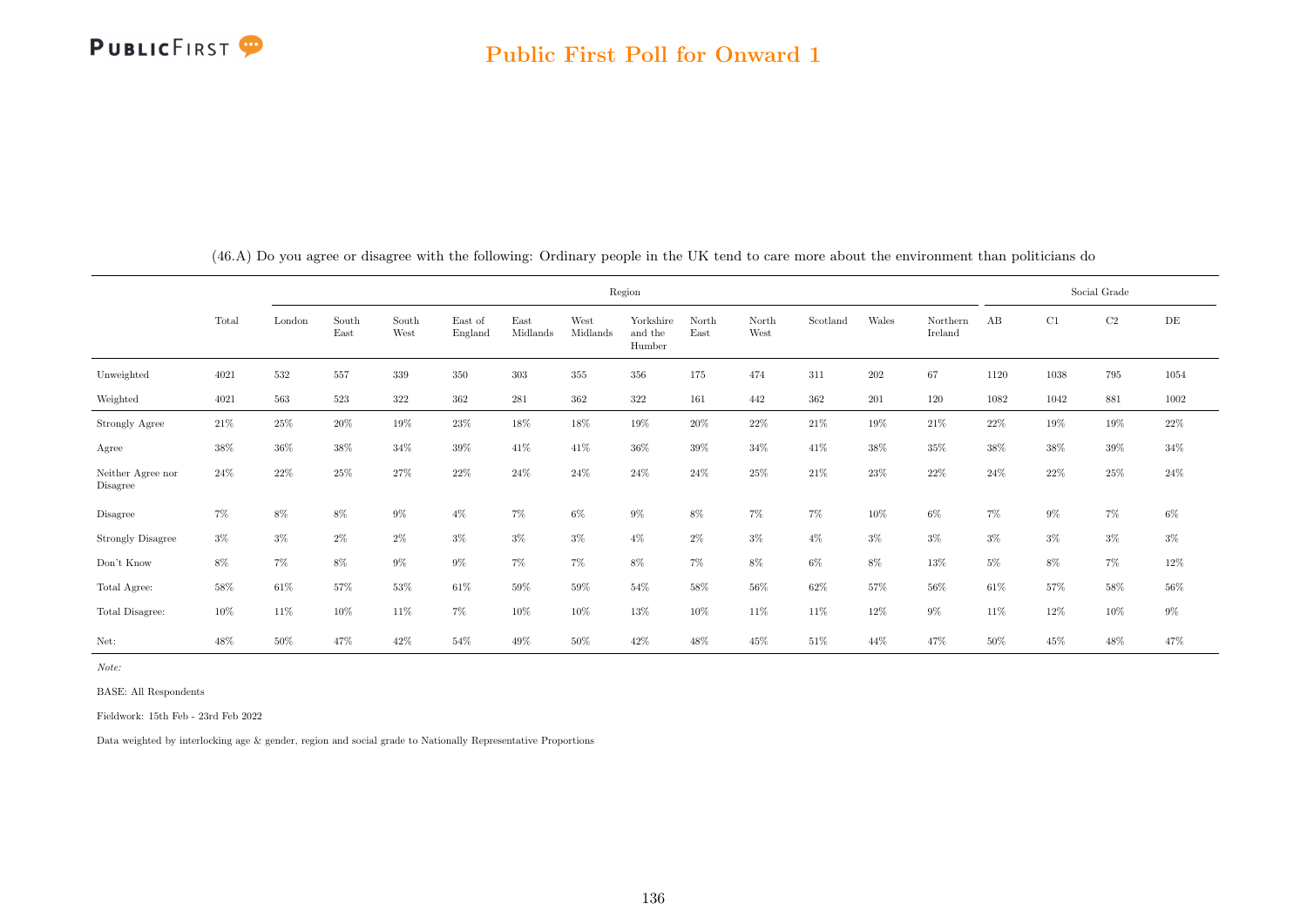#### Public First Poll for Onward 1

|                                     |        |        | Gender |        |        |        | Age       |       |       |        | $EU$ 2016 Vote |                   |        |                     | 2019                |                               |                   |
|-------------------------------------|--------|--------|--------|--------|--------|--------|-----------|-------|-------|--------|----------------|-------------------|--------|---------------------|---------------------|-------------------------------|-------------------|
|                                     | Total  | Male   | Female | 18-24  | 25-34  | 35-44  | $45 - 54$ | 55-64 | $65+$ | Leave  | Remain         | I did not<br>vote |        | Conservative Labour | Liberal<br>Democrat | The<br><b>Brexit</b><br>Party | I did not<br>vote |
| Unweighted                          | 4021   | 1880   | 2126   | 585    | 656    | 663    | 700       | 570   | 847   | 1514   | 1706           | 515               | 1449   | 1145                | 313                 | 99                            | 453               |
| Weighted                            | 4021   | 1978   | 2028   | 566    | 685    | 682    | 682       | 564   | 842   | 1517   | 1720           | 506               | 1446   | 1137                | 306                 | 94                            | 449               |
| Strongly Agree                      | $21\%$ | $20\%$ | $21\%$ | $23\%$ | $27\%$ | $23\%$ | $21\%$    | 15%   | 15%   | $18\%$ | $24\%$         | 16%               | 15%    | $27\%$              | $20\%$              | $24\%$                        | $16\%$            |
| Agree                               | 38%    | 37%    | 38%    | $35\%$ | 38%    | $36\%$ | 36%       | 40%   | 40%   | $36\%$ | 41\%           | 36%               | 37%    | 39%                 | 49%                 | 28%                           | $35\%$            |
| Neither Agree nor<br>Disagree       | 24%    | 24%    | 23%    | 18%    | 20%    | 23%    | 25%       | 28%   | 26%   | $26\%$ | 21\%           | 24\%              | 27%    | 21\%                | 18%                 | 22%                           | $26\%$            |
| Disagree                            | 7%     | $8\%$  | $6\%$  | $8\%$  | $6\%$  | $6\%$  | $7\%$     | 8%    | $9\%$ | $9\%$  | 6%             | $5\%$             | 10%    | $5\%$               | $5\%$               | 13%                           | $5\%$             |
| Strongly Disagree                   | $3\%$  | $4\%$  | $2\%$  | $4\%$  | $2\%$  | $2\%$  | $4\%$     | $3\%$ | $3\%$ | $5\%$  | $2\%$          | $2\%$             | $4\%$  | $2\%$               | $1\%$               | 8%                            | $2\%$             |
| $\mathrm{Don't}$<br>$\mathrm{Know}$ | $8\%$  | 6%     | 10%    | 11\%   | $6\%$  | $9\%$  | $7\%$     | $7\%$ | $7\%$ | $6\%$  | $6\%$          | 15%               | $6\%$  | $6\%$               | $6\%$               | $5\%$                         | $15\%$            |
| Total Agree:                        | 58%    | 58%    | 59%    | 58%    | 65%    | 59%    | 57%       | 55%   | 55%   | 54%    | 65%            | 52%               | $53\%$ | 66%                 | 69%                 | 53%                           | $52\%$            |
| Total Disagree:                     | 10%    | 12%    | 8%     | 12%    | $9\%$  | $8\%$  | 11\%      | 11\%  | 12%   | 14%    | 8%             | $8\%$             | 15%    | $7\%$               | $6\%$               | 21\%                          | $8\%$             |
| Net:                                | 48%    | 45%    | 50%    | 46%    | 56%    | $50\%$ | 46%       | 44%   | 43%   | $39\%$ | 57%            | 44%               | 38%    | 59%                 | $63\%$              | 32%                           | 44%               |

(46.B) Do you agree or disagree with the following: Ordinary people in the UK tend to care more about the environment than politicians do

Note:

BASE: All Respondents

Fieldwork: 15th Feb - 23rd Feb 2022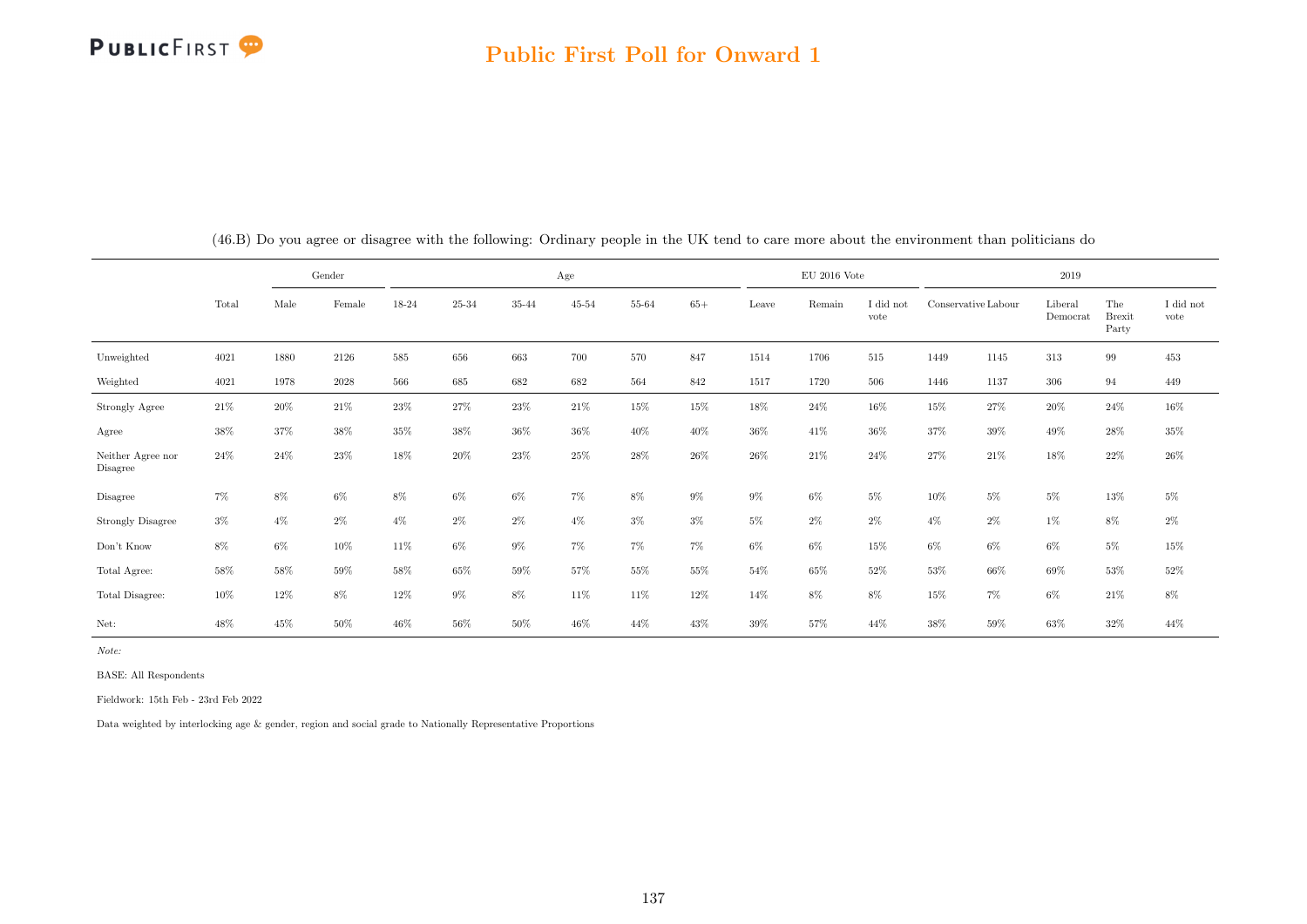### Public First Poll for Onward 1

|                               |        |                     | Voting Intention |                      |                       |                          | Education                                              |                                                             |                                   |                            | Fiscal conservatives             |         | C2DE 2019 Conservatives ABC1 2019 Conservatives |               |        |
|-------------------------------|--------|---------------------|------------------|----------------------|-----------------------|--------------------------|--------------------------------------------------------|-------------------------------------------------------------|-----------------------------------|----------------------------|----------------------------------|---------|-------------------------------------------------|---------------|--------|
|                               | Total  | Conservative Labour |                  | Liberal<br>Democrats | GCSE or<br>equivalent | A Level or<br>equivalent | University<br>Under-<br>graduate<br>Degree<br>(BA/BSc) | University<br>Postgrad-<br>uate<br>Degree<br>(MA/MSc/MPhil) | Doctorate<br>(PhD/DPHil)spend and | Prioritise<br>$\text{tax}$ | Prioritise<br>balancing<br>books | C2DECon | Other                                           | ABC1Con Other |        |
| Unweighted                    | 4021   | 971                 | 1321             | 274                  | 974                   | 740                      | 931                                                    | 398                                                         | 72                                | 2241                       | 1053                             | 633     | 3388                                            | 815           | 3206   |
| Weighted                      | 4021   | 967                 | 1313             | 268                  | 962                   | 747                      | 934                                                    | $398\,$                                                     | 66                                | 2253                       | 1055                             | 656     | 3365                                            | 790           | 3231   |
| Strongly Agree                | $21\%$ | 16%                 | $26\%$           | $23\%$               | 19%                   | 19%                      | $22\%$                                                 | $28\%$                                                      | $23\%$                            | 25%                        | 17%                              | 17%     | $21\%$                                          | 14%           | $22\%$ |
| Agree                         | $38\%$ | 35%                 | 41\%             | 47%                  | $36\%$                | 41\%                     | 38%                                                    | $35\%$                                                      | 35%                               | 40%                        | 38%                              | 37%     | 38%                                             | $37\%$        | 38%    |
| Neither Agree nor<br>Disagree | 24%    | $29\%$              | $20\%$           | $20\%$               | $26\%$                | 22%                      | $24\%$                                                 | $19\%$                                                      | $27\%$                            | 21\%                       | 26\%                             | 25%     | 23\%                                            | 29%           | 22%    |
| Disagree                      | 7%     | 11%                 | $5\%$            | $4\%$                | $7\%$                 | 7%                       | 7%                                                     | $8\%$                                                       | $5\%$                             | $6\%$                      | 11%                              | $9\%$   | $7\%$                                           | 11%           | 6%     |
| <b>Strongly Disagree</b>      | $3\%$  | $4\%$               | $2\%$            | 1%                   | $2\%$                 | $3\%$                    | $2\%$                                                  | $4\%$                                                       | $7\%$                             | $3\%$                      | $4\%$                            | $5\%$   | $3\%$                                           | $4\%$         | $3\%$  |
| Don't Know                    | $8\%$  | $5\%$               | $5\%$            | $5\%$                | 10%                   | 7%                       | 7%                                                     | $5\%$                                                       | $3\%$                             | $4\%$                      | $5\%$                            | 7%      | $8\%$                                           | $4\%$         | $9\%$  |
| Total Agree:                  | $58\%$ | $51\%$              | 67%              | $70\%$               | 55%                   | 60%                      | $60\%$                                                 | 64%                                                         | 59%                               | $65\%$                     | 55%                              | $54\%$  | $59\%$                                          | $51\%$        | 60%    |
| Total Disagree:               | 10%    | 16%                 | $7\%$            | $5\%$                | $9\%$                 | 11%                      | $9\%$                                                  | 12%                                                         | 12%                               | $9\%$                      | 15%                              | 14%     | $10\%$                                          | 15%           | $9\%$  |
| Net:                          | 48%    | 35%                 | 60%              | 65%                  | 45%                   | 49%                      | $51\%$                                                 | 51\%                                                        | 47%                               | 56%                        | 40%                              | 40%     | 49%                                             | 36%           | 51%    |

(46.C) Do you agree or disagree with the following: Ordinary people in the UK tend to care more about the environment than politicians do

Note:

BASE: All Respondents

Fieldwork: 15th Feb - 23rd Feb 2022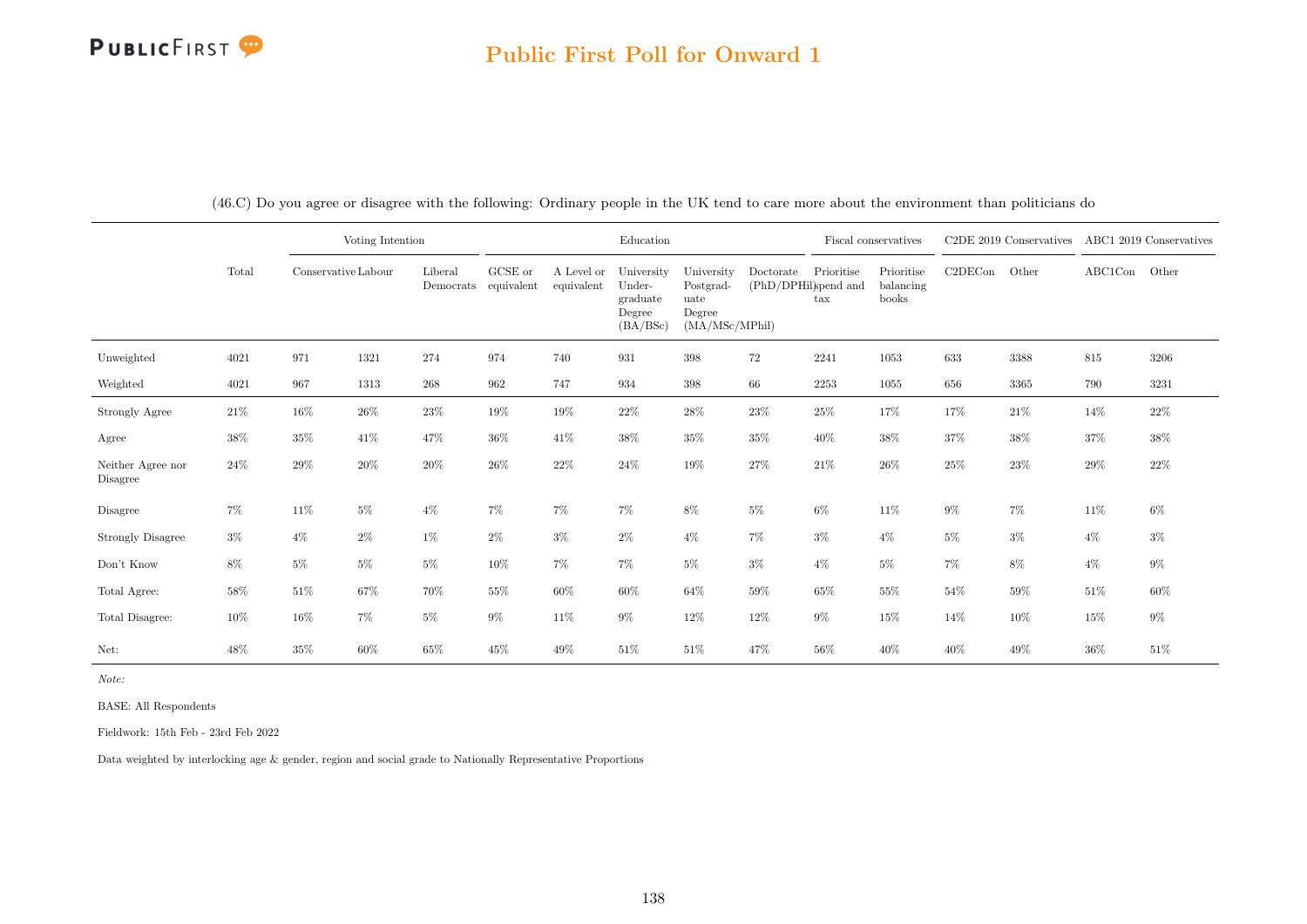|                               |       |        |               |               |                    |                  |                  | Region                         |               |               |          |         |                     |        |       | Social Grade |           |
|-------------------------------|-------|--------|---------------|---------------|--------------------|------------------|------------------|--------------------------------|---------------|---------------|----------|---------|---------------------|--------|-------|--------------|-----------|
|                               | Total | London | South<br>East | South<br>West | East of<br>England | East<br>Midlands | West<br>Midlands | Yorkshire<br>and the<br>Humber | North<br>East | North<br>West | Scotland | Wales   | Northern<br>Ireland | AB     | C1    | $\rm C2$     | $\rm{DE}$ |
| Unweighted                    | 4021  | 532    | 557           | 339           | 350                | $303\,$          | $355\,$          | 356                            | 175           | 474           | 311      | $202\,$ | 67                  | 1120   | 1038  | 795          | 1054      |
| Weighted                      | 4021  | 563    | 523           | 322           | 362                | $\bf 281$        | 362              | 322                            | 161           | 442           | 362      | $201\,$ | 120                 | 1082   | 1042  | 881          | 1002      |
| Strongly Agree                | 10%   | 14%    | $9\%$         | 8%            | 10%                | $9\%$            | 10%              | $9\%$                          | 12%           | 12%           | 9%       | $9\%$   | 17%                 | 11\%   | 10%   | 9%           | 11%       |
| Agree                         | 23%   | 25%    | 23%           | 22%           | 28%                | 24\%             | 24%              | 21%                            | 19%           | 23%           | 25%      | 21%     | 19%                 | 25%    | 22%   | $25\%$       | 21%       |
| Neither Agree nor<br>Disagree | 33%   | 33%    | 33%           | 37%           | 30%                | 30%              | 32%              | 32%                            | 36%           | 35%           | $35\%$   | $35\%$  | 24%                 | $33\%$ | 34%   | 33%          | 33%       |
| Disagree                      | 14%   | $11\%$ | $15\%$        | 13%           | 15%                | 14%              | 16%              | 17%                            | 12%           | 11%           | 15%      | 14%     | $9\%$               | 14%    | 15%   | 14%          | $12\%$    |
| Strongly Disagree             | $5\%$ | $4\%$  | $4\%$         | $6\%$         | $5\%$              | $5\%$            | $5\%$            | $5\%$                          | $5\%$         | $4\%$         | $4\%$    | $6\%$   | $3\%$               | $6\%$  | $4\%$ | $5\%$        | $4\%$     |
| Don't Know                    | 15%   | 13%    | $15\%$        | 14%           | 13%                | 17%              | 13%              | 16%                            | 16%           | 15%           | 11%      | 15%     | 28%                 | 11%    | 15%   | 14%          | $19\%$    |
| Total Agree:                  | 34%   | 39%    | 32%           | 30%           | 38%                | 33%              | 34%              | 29%                            | 31\%          | 34%           | 34%      | $30\%$  | $36\%$              | 37%    | 33%   | 34%          | 32%       |
| Total Disagree:               | 18%   | 15%    | 20%           | 19%           | 19%                | $20\%$           | 21%              | 22%                            | 17%           | 16%           | 20%      | $20\%$  | 12%                 | $20\%$ | 19%   | 19%          | $17\%$    |
| Net:                          | 15%   | 24\%   | 12%           | 11%           | 19%                | 13%              | 13%              | $7\%$                          | 14%           | 19%           | 15%      | 10%     | 24%                 | 17%    | 14%   | 15%          | 15%       |

(47.A) Do you agree or disagree with the following: A political party that got rid of the UK plans to reach Net Zero would not win an election

Note:

BASE: All Respondents

Fieldwork: 15th Feb - 23rd Feb 2022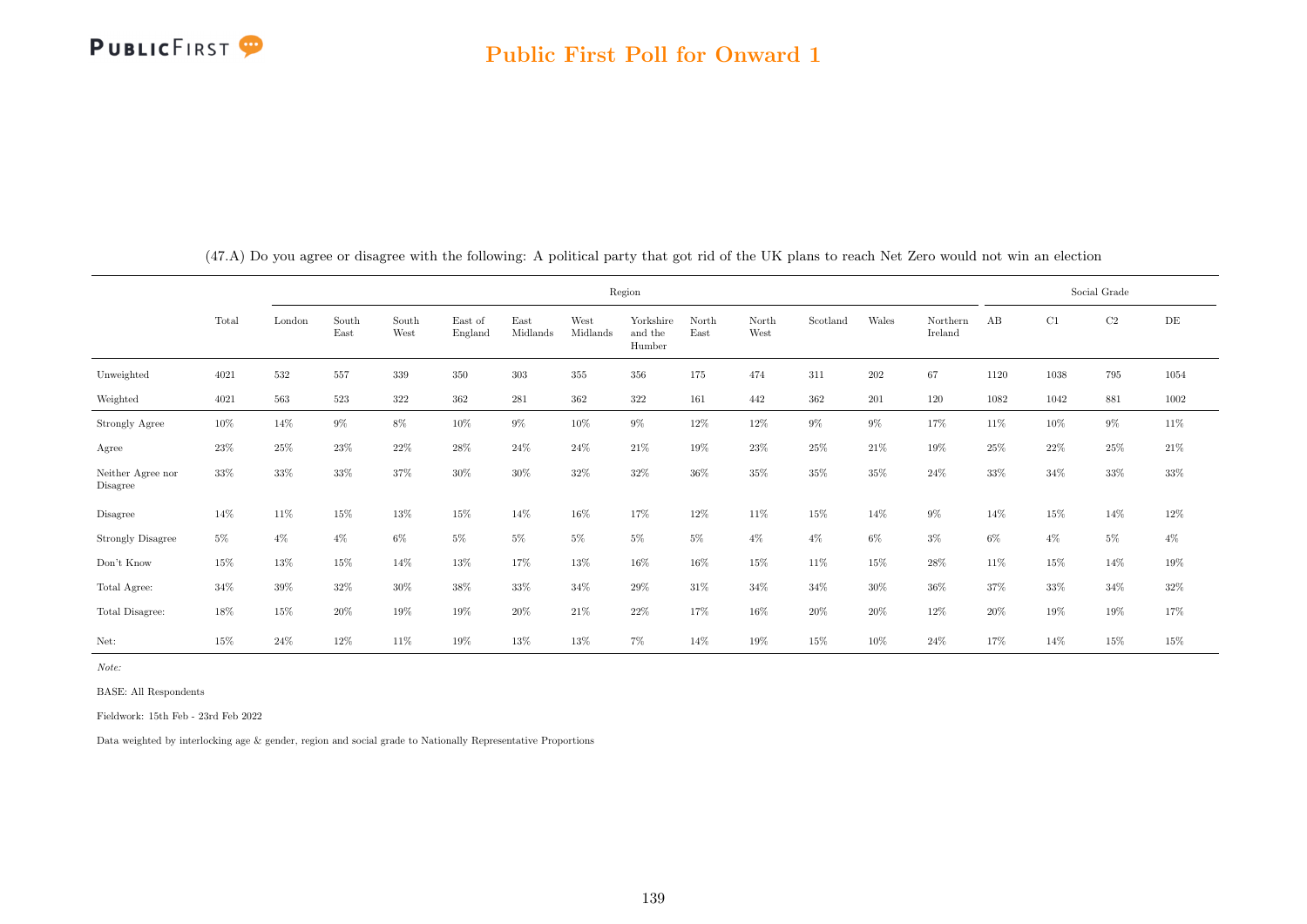#### Public First Poll for Onward 1

|                                     |        |        | Gender |       |        |        | Age       |       |       |        | $EU$ 2016 Vote |                   |                     |        | 2019                |                               |                               |
|-------------------------------------|--------|--------|--------|-------|--------|--------|-----------|-------|-------|--------|----------------|-------------------|---------------------|--------|---------------------|-------------------------------|-------------------------------|
|                                     | Total  | Male   | Female | 18-24 | 25-34  | 35-44  | $45 - 54$ | 55-64 | $65+$ | Leave  | Remain         | I did not<br>vote | Conservative Labour |        | Liberal<br>Democrat | The<br><b>Brexit</b><br>Party | $\rm I$ did $\rm not$<br>vote |
| Unweighted                          | 4021   | 1880   | 2126   | 585   | 656    | 663    | 700       | 570   | 847   | 1514   | 1706           | 515               | 1449                | 1145   | 313                 | 99                            | 453                           |
| Weighted                            | 4021   | 1978   | 2028   | 566   | 685    | 682    | 682       | 564   | 842   | 1517   | 1720           | 506               | 1446                | 1137   | 306                 | 94                            | 449                           |
| <b>Strongly Agree</b>               | 10%    | 12%    | $9\%$  | 12%   | 14%    | $13\%$ | 11%       | $7\%$ | $7\%$ | 10%    | 13%            | $6\%$             | $10\%$              | $13\%$ | 11\%                | 11%                           | 7%                            |
| Agree                               | 23%    | 25%    | 22%    | 29%   | $28\%$ | 22\%   | 22%       | 19%   | 21\%  | $22\%$ | 25%            | 21\%              | 22\%                | 27%    | 31\%                | 22%                           | $18\%$                        |
| Neither Agree nor<br>Disagree       | 33%    | 31%    | 35%    | 30%   | 31\%   | 33%    | 34%       | 34%   | 35%   | 32%    | 34%            | 34%               | 34%                 | 33%    | 31\%                | 23%                           | 34%                           |
| Disagree                            | 14%    | 15%    | 12%    | 10%   | 14%    | $12\%$ | 13%       | 17%   | 17%   | 16%    | 13%            | 10%               | 16%                 | 13%    | 13%                 | 19%                           | $12\%$                        |
| Strongly Disagree                   | $5\%$  | 6%     | $3\%$  | $4\%$ | $2\%$  | $4\%$  | 6%        | $6\%$ | $6\%$ | 8%     | $3\%$          | $3\%$             | 7%                  | $3\%$  | $2\%$               | 13%                           | $2\%$                         |
| $\mathrm{Don't}$<br>$\mathrm{Know}$ | 15%    | 11\%   | 18%    | 16%   | 11\%   | 15%    | 14%       | 17%   | 15%   | 11%    | 12%            | 26%               | 11\%                | 11\%   | 12%                 | 11%                           | $27\%$                        |
| Total Agree:                        | $34\%$ | $36\%$ | $32\%$ | 41\%  | $42\%$ | $36\%$ | 33%       | 26%   | 27%   | $32\%$ | $38\%$         | 27%               | 31\%                | 40%    | 42\%                | 33%                           | $24\%$                        |
| Total Disagree:                     | 18%    | 22%    | 15%    | 13%   | 16%    | 16%    | 19%       | 22%   | 23%   | 24%    | 16%            | 13%               | 23%                 | 16%    | 15%                 | 33%                           | $15\%$                        |
| Net:                                | 15%    | 14%    | 17%    | 27%   | 26\%   | 20%    | 14%       | $4\%$ | $4\%$ | 8%     | 22%            | 15%               | 8%                  | 24\%   | 27%                 | $0\%$                         | 10%                           |

(47.B) Do you agree or disagree with the following: A political party that got rid of the UK plans to reach Net Zero would not win an election

Note:

BASE: All Respondents

Fieldwork: 15th Feb - 23rd Feb 2022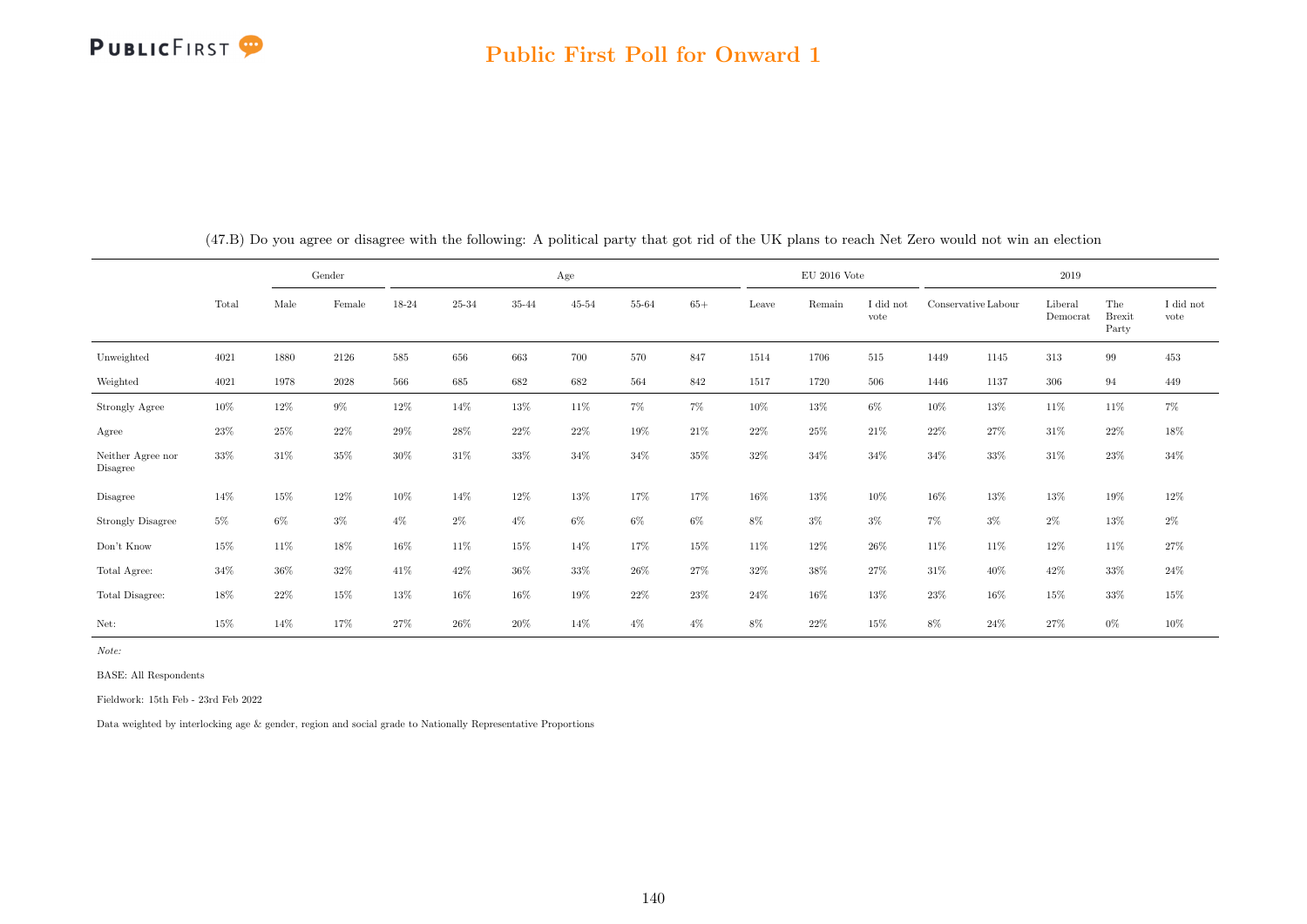|                               |        |        | Voting Intention    |                      |                       |                          | Education                                              |                                                             |           |                                                            | Fiscal conservatives             |         | C2DE 2019 Conservatives |         | ABC1 2019 Conservatives |
|-------------------------------|--------|--------|---------------------|----------------------|-----------------------|--------------------------|--------------------------------------------------------|-------------------------------------------------------------|-----------|------------------------------------------------------------|----------------------------------|---------|-------------------------|---------|-------------------------|
|                               | Total  |        | Conservative Labour | Liberal<br>Democrats | GCSE or<br>equivalent | A Level or<br>equivalent | University<br>Under-<br>graduate<br>Degree<br>(BA/BSc) | University<br>Postgrad-<br>uate<br>Degree<br>(MA/MSc/MPhil) | Doctorate | Prioritise<br>(PhD/DPHil)spend and<br>$\operatorname{tax}$ | Prioritise<br>balancing<br>books | C2DECon | Other                   | ABC1Con | Other                   |
| Unweighted                    | 4021   | 971    | 1321                | 274                  | 974                   | 740                      | 931                                                    | 398                                                         | 72        | 2241                                                       | 1053                             | 633     | 3388                    | 815     | 3206                    |
| Weighted                      | 4021   | 967    | 1313                | 268                  | 962                   | 747                      | 934                                                    | 398                                                         | 66        | 2253                                                       | 1055                             | 656     | $3365\,$                | 790     | 3231                    |
| Strongly Agree                | $10\%$ | 11%    | 12%                 | 14%                  | $9\%$                 | $9\%$                    | 11%                                                    | $18\%$                                                      | $18\%$    | 12%                                                        | 10%                              | 10%     | $11\%$                  | $9\%$   | $11\%$                  |
| Agree                         | 23\%   | $22\%$ | 27%                 | $31\%$               | 19%                   | $26\%$                   | $25\%$                                                 | $28\%$                                                      | $21\%$    | 26%                                                        | $24\%$                           | 20%     | $24\%$                  | 23%     | 23%                     |
| Neither Agree nor<br>Disagree | $33\%$ | $33\%$ | 34%                 | $31\%$               | 37%                   | 33%                      | $32\%$                                                 | $30\%$                                                      | $31\%$    | 33%                                                        | 31%                              | 35%     | $33\%$                  | $34\%$  | $33\%$                  |
| Disagree                      | 14%    | 17%    | 12%                 | 13%                  | 14%                   | 14%                      | 14%                                                    | 11%                                                         | $15\%$    | 14%                                                        | 17%                              | 15%     | 14%                     | 17%     | 13%                     |
| <b>Strongly Disagree</b>      | $5\%$  | $6\%$  | $3\%$               | $1\%$                | $4\%$                 | $5\%$                    | $4\%$                                                  | $5\%$                                                       | $6\%$     | $4\%$                                                      | $7\%$                            | 7%      | $4\%$                   | $7\%$   | $4\%$                   |
| Don't Know                    | 15%    | 10%    | 11%                 | 10%                  | 17%                   | 13%                      | 14%                                                    | $9\%$                                                       | $9\%$     | $11\%$                                                     | $9\%$                            | 13%     | $15\%$                  | 10%     | 16%                     |
| Total Agree:                  | 34%    | 33%    | $39\%$              | $45\%$               | 28%                   | 35%                      | 37%                                                    | $45\%$                                                      | $39\%$    | 38%                                                        | 35%                              | 30%     | $35\%$                  | 32%     | 34%                     |
| Total Disagree:               | $18\%$ | 24%    | 16%                 | 14%                  | 18%                   | 19%                      | 18%                                                    | 16%                                                         | $21\%$    | 18%                                                        | 24%                              | 22%     | 18%                     | 24%     | 17%                     |
| Net:                          | 15%    | $10\%$ | $23\%$              | $30\%$               | $9\%$                 | 16%                      | 19%                                                    | 30%                                                         | $18\%$    | 21%                                                        | 10%                              | 8%      | 17%                     | 8%      | 17%                     |

(47.C) Do you agree or disagree with the following: A political party that got rid of the UK plans to reach Net Zero would not win an election

Note:

BASE: All Respondents

Fieldwork: 15th Feb - 23rd Feb 2022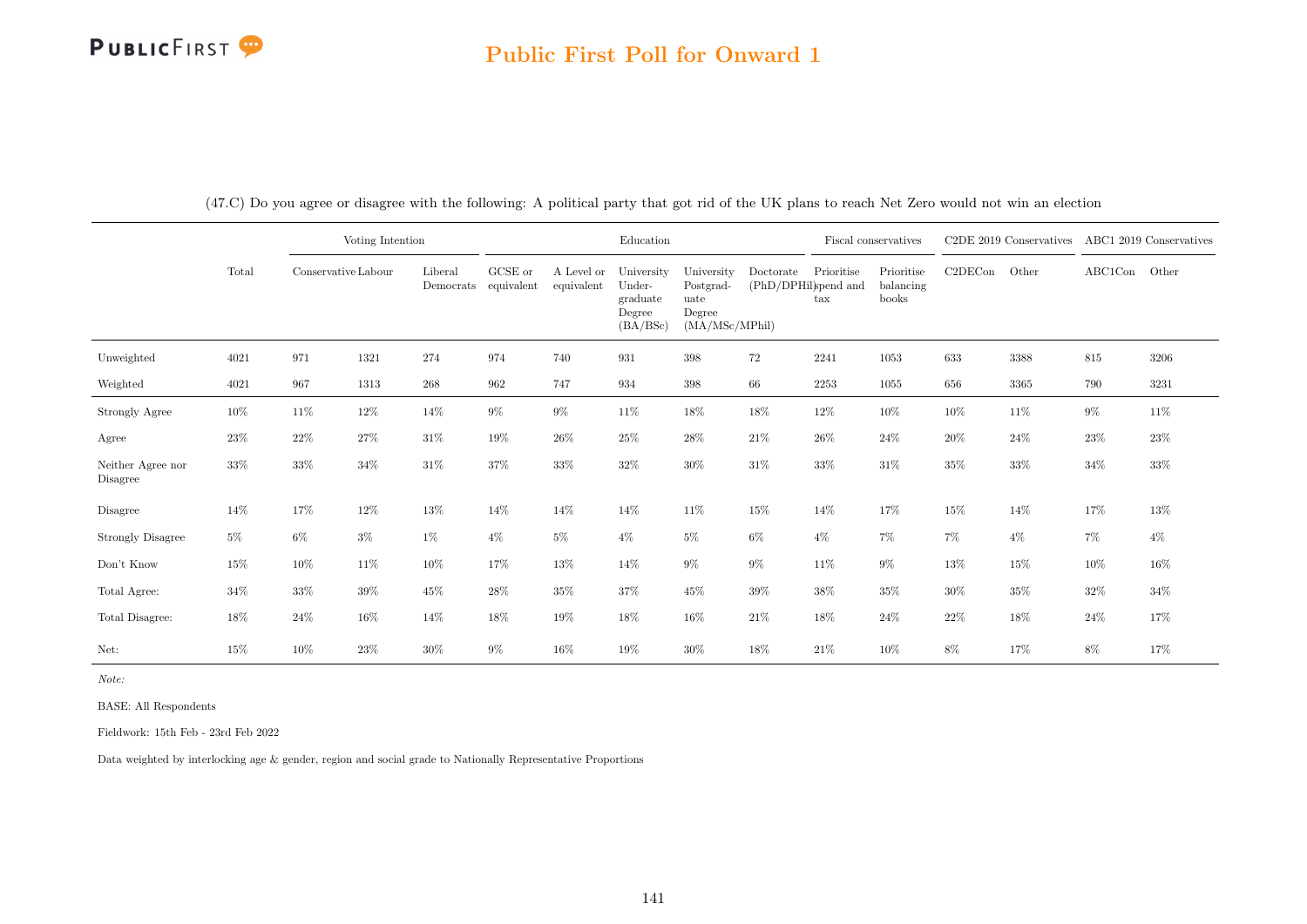|                                                                                           |        |        |               |               |                    |                  |                  | Region                         |               |               |          |         |                     |       |          | Social Grade |           |
|-------------------------------------------------------------------------------------------|--------|--------|---------------|---------------|--------------------|------------------|------------------|--------------------------------|---------------|---------------|----------|---------|---------------------|-------|----------|--------------|-----------|
|                                                                                           | Total  | London | South<br>East | South<br>West | East of<br>England | East<br>Midlands | West<br>Midlands | Yorkshire<br>and the<br>Humber | North<br>East | North<br>West | Scotland | Wales   | Northern<br>Ireland | AB    | C1       | $\rm{C2}$    | $\rm{DE}$ |
| Unweighted                                                                                | 4021   | 532    | 557           | 339           | $350\,$            | 303              | 355              | 356                            | 175           | 474           | 311      | $202\,$ | 67                  | 1120  | $1038\,$ | 795          | 1054      |
| Weighted                                                                                  | 4021   | 563    | $523\,$       | $322\,$       | 362                | 281              | 362              | $322\,$                        | 161           | 442           | 362      | 201     | 120                 | 1082  | 1042     | 881          | 1002      |
| Climate Change is the<br>single most important<br>issue at the moment                     | 13%    | 19%    | 12%           | 11%           | 12%                | 13%              | 11%              | 10%                            | 12%           | 12%           | 13%      | 11\%    | 13%                 | 17%   | 11%      | 10%          | 13%       |
| Climate Change is one<br>of the most pressing<br>issues of our time                       | 43%    | 45%    | 41\%          | 42\%          | 45%                | 42%              | 43%              | 46%                            | 42%           | 45%           | 42%      | 46%     | 41\%                | 47%   | 46%      | 42%          | $38\%$    |
| Climate Change is a<br>concern but other<br>issues are more<br>important at the<br>moment | $30\%$ | 24%    | 32%           | 34%           | 31\%               | 32%              | 31%              | 29%                            | 31%           | 32%           | 33%      | 26%     | 32%                 | 26%   | 30%      | 34%          | $32\%$    |
| Climate Change is not<br>that much of a concern                                           | 5%     | $5\%$  | $3\%$         | 3%            | 6%                 | $4\%$            | $5\%$            | $7\%$                          | $4\%$         | $2\%$         | $4\%$    | 10%     | 3%                  | $4\%$ | $5\%$    | $5\%$        | $5\%$     |
| Climate Change is not<br>a concern at all                                                 | $4\%$  | $3\%$  | $5\%$         | $4\%$         | $3\%$              | $3\%$            | $5\%$            | $3\%$                          | $3\%$         | $4\%$         | $5\%$    | $6\%$   | $3\%$               | $3\%$ | $3\%$    | $5\%$        | $5\%$     |
| Don't Know                                                                                | 5%     | $5\%$  | 6%            | 5%            | $4\%$              | 6%               | $5\%$            | $5\%$                          | 7%            | $5\%$         | $3\%$    | $3\%$   | 9%                  | $2\%$ | $5\%$    | $5\%$        | 7%        |

|  |  | (48.A) How seriously do you take the issue of climate change? |  |  |  |  |  |  |  |  |
|--|--|---------------------------------------------------------------|--|--|--|--|--|--|--|--|
|--|--|---------------------------------------------------------------|--|--|--|--|--|--|--|--|

Note:

BASE: All Respondents

Fieldwork: 15th Feb - 23rd Feb 2022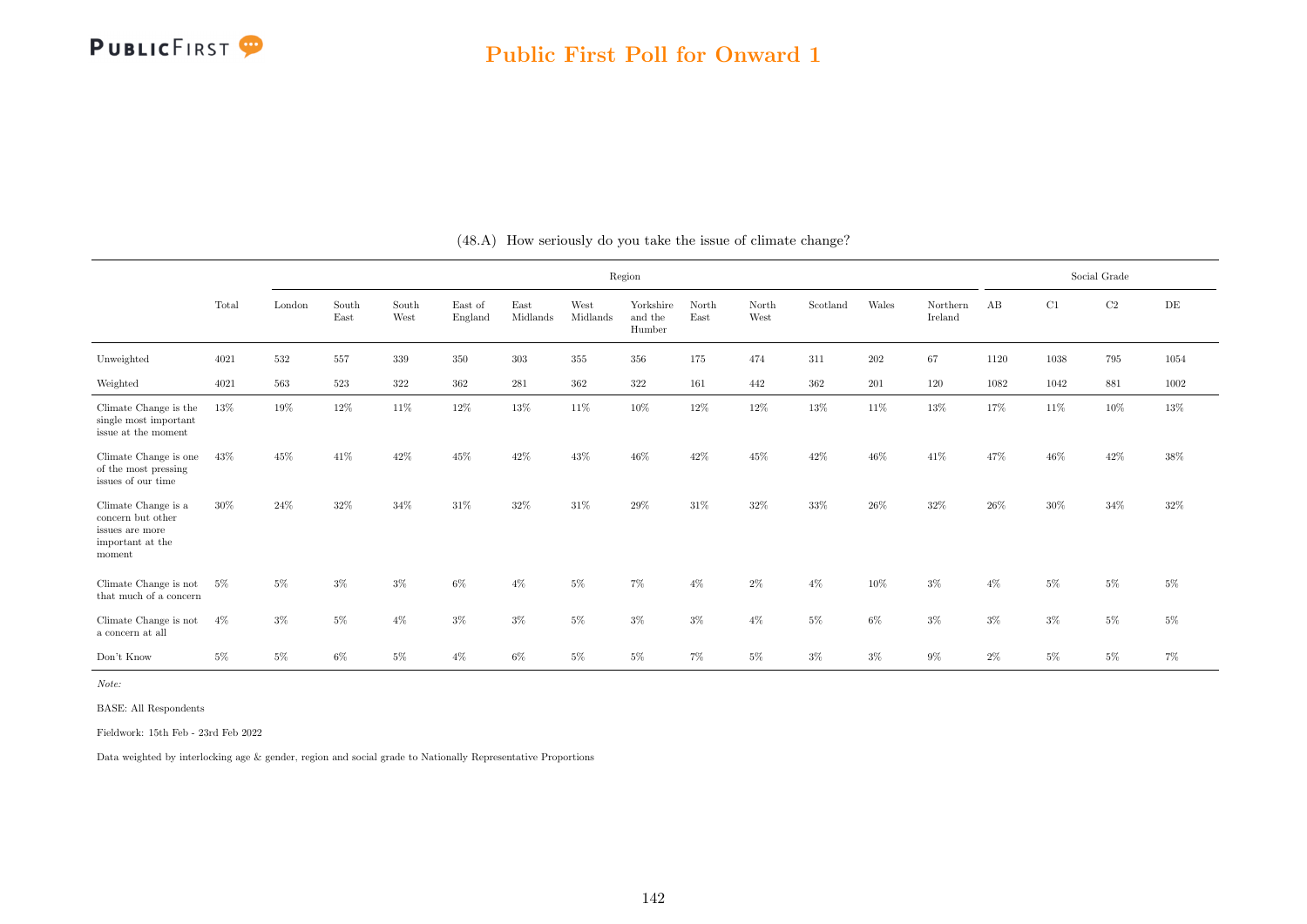|                                                                                           |       | Gender |                     | Age   |       |       |           |       |       | $EU$ 2016 Vote |        |                   | 2019                |       |                     |                               |                   |
|-------------------------------------------------------------------------------------------|-------|--------|---------------------|-------|-------|-------|-----------|-------|-------|----------------|--------|-------------------|---------------------|-------|---------------------|-------------------------------|-------------------|
|                                                                                           | Total | Male   | Female              | 18-24 | 25-34 | 35-44 | $45 - 54$ | 55-64 | $65+$ | Leave          | Remain | I did not<br>vote | Conservative Labour |       | Liberal<br>Democrat | The<br><b>Brexit</b><br>Party | I did not<br>vote |
| Unweighted                                                                                | 4021  | 1880   | 2126                | 585   | 656   | 663   | 700       | 570   | 847   | 1514           | 1706   | 515               | 1449                | 1145  | 313                 | 99                            | 453               |
| Weighted                                                                                  | 4021  | 1978   | $\boldsymbol{2028}$ | 566   | 685   | 682   | 682       | 564   | 842   | 1517           | 1720   | 506               | 1446                | 1137  | 306                 | 94                            | 449               |
| Climate Change is the<br>single most important<br>issue at the moment                     | 13%   | 16%    | $10\%$              | 14%   | 14%   | 15%   | 11\%      | 13%   | 11\%  | 10%            | 17%    | $9\%$             | 10%                 | 16%   | $21\%$              | 11%                           | 8%                |
| Climate Change is one<br>of the most pressing<br>issues of our time                       | 43%   | 42%    | 45%                 | 44%   | 48%   | 42%   | 41\%      | 41\%  | 44%   | 38%            | $50\%$ | 37%               | 37%                 | 50%   | 52%                 | $32\%$                        | 43%               |
| Climate Change is a<br>concern but other<br>issues are more<br>important at the<br>moment | 30%   | 27%    | 34\%                | 23%   | 24%   | 29%   | 34%       | 34%   | 36%   | 37%            | $25\%$ | 33%               | 39%                 | 24%   | 22%                 | 31\%                          | 30%               |
| Climate Change is not<br>that much of a concern                                           | 5%    | 5%     | $4\%$               | $5\%$ | $4\%$ | $4\%$ | $5\%$     | $5\%$ | $4\%$ | $6\%$          | $3\%$  | $6\%$             | $6\%$               | $3\%$ | $3\%$               | 10%                           | 7%                |
| Climate Change is not<br>a concern at all                                                 | $4\%$ | 6%     | $2\%$               | $3\%$ | $3\%$ | $3\%$ | $5\%$     | $5\%$ | $4\%$ | 7%             | $2\%$  | $3\%$             | $6\%$               | $2\%$ | $1\%$               | 15%                           | $4\%$             |
| Don't Know                                                                                | $5\%$ | $4\%$  | $6\%$               | 12%   | $6\%$ | $7\%$ | $3\%$     | $3\%$ | 1%    | $3\%$          | $3\%$  | 12%               | $2\%$               | $4\%$ | $2\%$               | $1\%$                         | $9\%$             |

(48.B) How seriously do you take the issue of climate change?

Note:

BASE: All Respondents

Fieldwork: 15th Feb - 23rd Feb 2022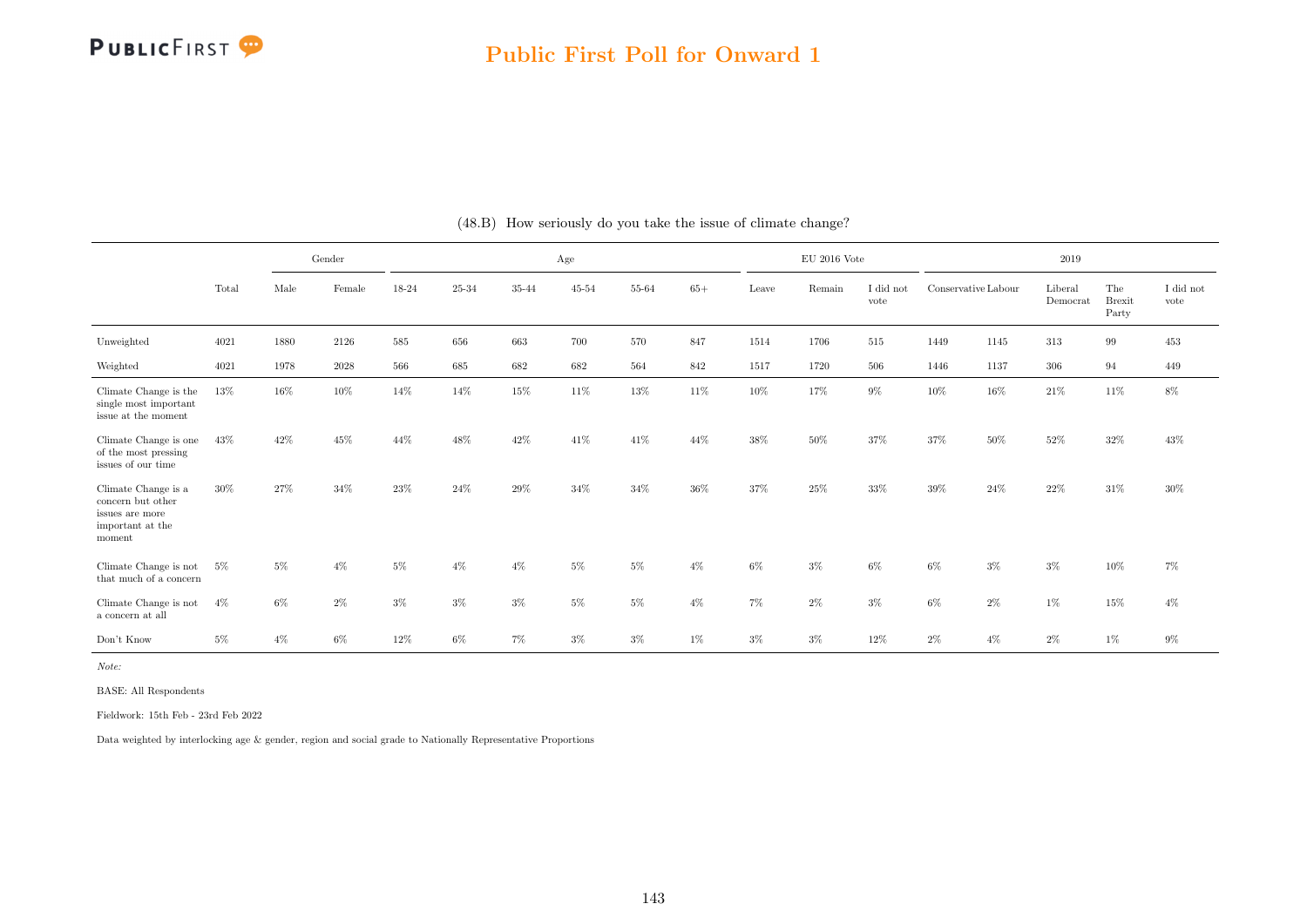

#### Public First Poll for Onward 1

|                                                                                           |       | Voting Intention<br>Conservative Labour |       |                      |                       |                          | Education                                              |                                                             |                                   |                                    | Fiscal conservatives             |         | C2DE 2019 Conservatives ABC1 2019 Conservatives |         |        |
|-------------------------------------------------------------------------------------------|-------|-----------------------------------------|-------|----------------------|-----------------------|--------------------------|--------------------------------------------------------|-------------------------------------------------------------|-----------------------------------|------------------------------------|----------------------------------|---------|-------------------------------------------------|---------|--------|
|                                                                                           | Total |                                         |       | Liberal<br>Democrats | GCSE or<br>equivalent | A Level or<br>equivalent | University<br>Under-<br>graduate<br>Degree<br>(BA/BSc) | University<br>Postgrad-<br>uate<br>Degree<br>(MA/MSc/MPhil) | Doctorate<br>(PhD/DPHil)spend and | Prioritise<br>$\operatorname{tax}$ | Prioritise<br>balancing<br>books | C2DECon | Other                                           | ABC1Con | Other  |
| Unweighted                                                                                | 4021  | 971                                     | 1321  | 274                  | 974                   | 740                      | 931                                                    | $398\,$                                                     | 72                                | 2241                               | 1053                             | 633     | 3388                                            | $815\,$ | 3206   |
| Weighted                                                                                  | 4021  | 967                                     | 1313  | $268\,$              | 962                   | 747                      | 934                                                    | $398\,$                                                     | 66                                | 2253                               | 1055                             | 656     | 3365                                            | 790     | 3231   |
| Climate Change is the<br>single most important<br>issue at the moment                     | 13%   | $11\%$                                  | 16%   | 19%                  | $9\%$                 | $11\%$                   | 16%                                                    | 19%                                                         | $28\%$                            | $14\%$                             | 14%                              | 10%     | 13%                                             | $10\%$  | $14\%$ |
| Climate Change is one<br>of the most pressing<br>issues of our time                       | 43%   | 37%                                     | 50%   | 55%                  | 37%                   | 45%                      | 49%                                                    | 47%                                                         | 46%                               | 47%                                | 40%                              | 34%     | 45%                                             | 40%     | 44%    |
| Climate Change is a<br>concern but other<br>issues are more<br>important at the<br>moment | 30%   | 39%                                     | 26\%  | 19%                  | 37%                   | 30%                      | 26%                                                    | 26%                                                         | 14%                               | 30%                                | 32%                              | 41\%    | 28%                                             | 38%     | 28%    |
| Climate Change is not<br>that much of a concern                                           | $5\%$ | $6\%$                                   | $3\%$ | $2\%$                | $4\%$                 | $5\%$                    | $4\%$                                                  | $3\%$                                                       | $3\%$                             | $4\%$                              | $7\%$                            | $5\%$   | $4\%$                                           | $6\%$   | $4\%$  |
| Climate Change is not<br>a concern at all                                                 | $4\%$ | $5\%$                                   | $2\%$ | $2\%$                | $5\%$                 | $3\%$                    | $2\%$                                                  | $4\%$                                                       | $5\%$                             | $4\%$                              | $5\%$                            | $7\%$   | $3\%$                                           | $4\%$   | $4\%$  |
| Don't Know                                                                                | $5\%$ | $2\%$                                   | $4\%$ | $2\%$                | 7%                    | $6\%$                    | $4\%$                                                  | $2\%$                                                       | $3\%$                             | $2\%$                              | $2\%$                            | $2\%$   | $6\%$                                           | $2\%$   | $6\%$  |

#### (48.C) How seriously do you take the issue of climate change?

Note:

BASE: All Respondents

Fieldwork: 15th Feb - 23rd Feb 2022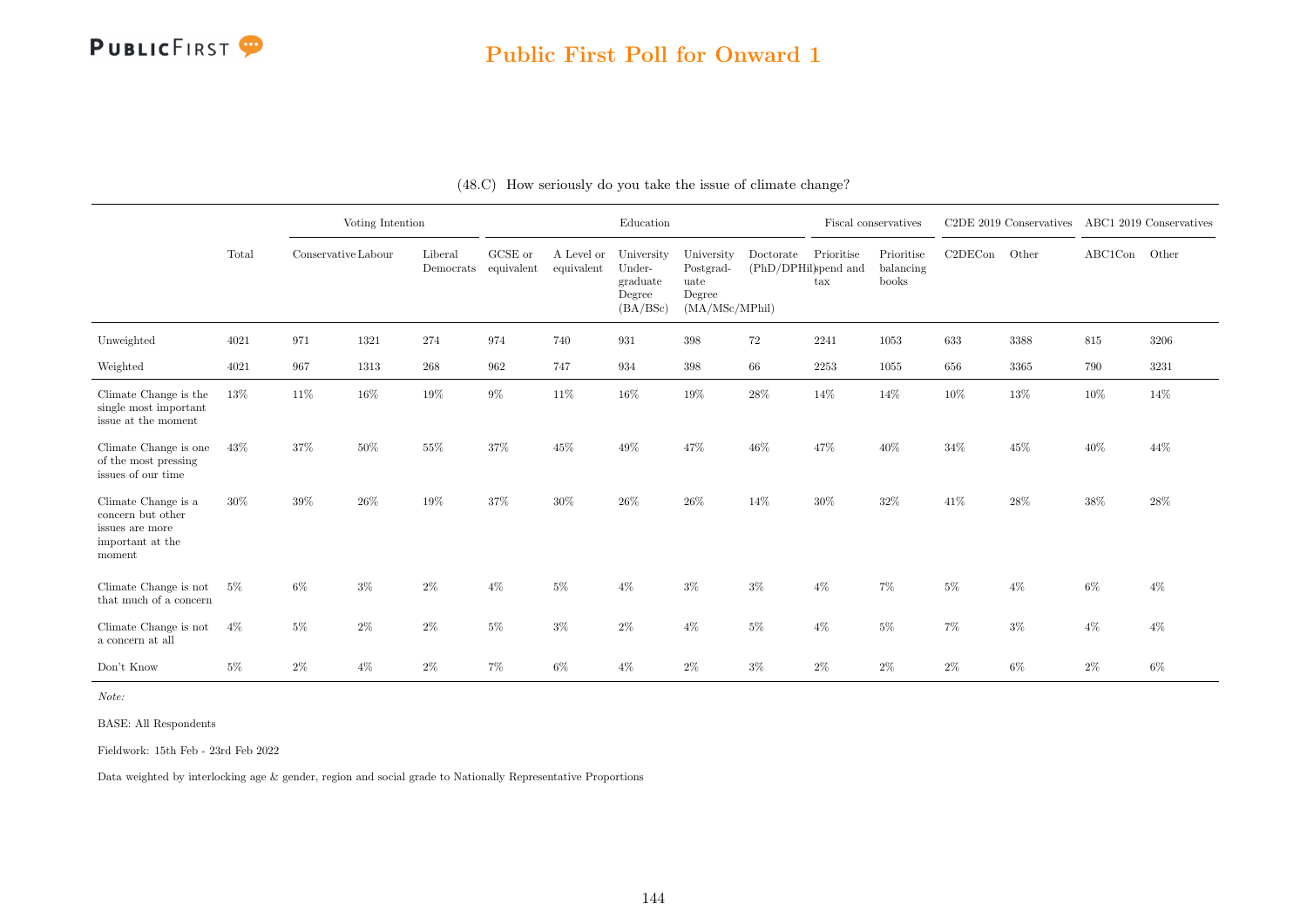

|                               |       |        |               |               |                    |                  |                  | Region                         |               |               |          |       |                     |       |       | Social Grade |           |
|-------------------------------|-------|--------|---------------|---------------|--------------------|------------------|------------------|--------------------------------|---------------|---------------|----------|-------|---------------------|-------|-------|--------------|-----------|
|                               | Total | London | South<br>East | South<br>West | East of<br>England | East<br>Midlands | West<br>Midlands | Yorkshire<br>and the<br>Humber | North<br>East | North<br>West | Scotland | Wales | Northern<br>Ireland | AB    | C1    | $\rm{C2}$    | $\rm{DE}$ |
| Unweighted                    | 4021  | 532    | 557           | 339           | 350                | 303              | 355              | 356                            | 175           | 474           | 311      | 202   | 67                  | 1120  | 1038  | 795          | 1054      |
| Weighted                      | 4021  | 563    | 523           | $322\,$       | 362                | 281              | 362              | 322                            | 161           | 442           | 362      | 201   | 120                 | 1082  | 1042  | 881          | 1002      |
| Strongly Agree                | 31\%  | 28\%   | 27%           | 31%           | 34%                | 32%              | 27%              | $33\%$                         | 36%           | 34%           | 31\%     | 34%   | $31\%$              | 33%   | 30%   | 29%          | 31\%      |
| Agree                         | 43%   | 43%    | 46%           | 41%           | 45%                | 43%              | 45%              | 41\%                           | 43%           | $39\%$        | 41\%     | 43%   | 34%                 | 43%   | 45%   | 42%          | 40%       |
| Neither agree nor<br>disagree | 16%   | 18%    | 15%           | 17%           | 13%                | 14%              | 14%              | 14%                            | 14%           | 14%           | 19%      | 13%   | 22%                 | 14%   | 14%   | 19%          | 16%       |
| Disagree                      | 5%    | $4\%$  | $5\%$         | $6\%$         | $5\%$              | $4\%$            | $8\%$            | $5\%$                          | $3\%$         | $7\%$         | $5\%$    | $6\%$ | $7\%$               | $5\%$ | $6\%$ | $5\%$        | $6\%$     |
| <b>Strongly Disagree</b>      | $2\%$ | $3\%$  | $2\%$         | $2\%$         | 0%                 | $3\%$            | $2\%$            | $2\%$                          | 1%            | $2\%$         | $1\%$    | $2\%$ | $3\%$               | 2%    | $2\%$ | $2\%$        | $2\%$     |
| Don't Know                    | $3\%$ | $4\%$  | $4\%$         | $3\%$         | $2\%$              | $4\%$            | $4\%$            | $4\%$                          | $3\%$         | $4\%$         | 2%       | $2\%$ | $3\%$               | 2%    | $2\%$ | $3\%$        | $6\%$     |
| Total Agree:                  | 73%   | 70%    | 73%           | 72%           | 79%                | 75%              | 72%              | 74%                            | 79%           | 73%           | 73%      | 77%   | 65%                 | 76%   | 75%   | 71%          | 71%       |
| Total Disagree:               | 8%    | 8%     | $7\%$         | 8%            | 6%                 | 7%               | 10%              | 8%                             | $4\%$         | $9\%$         | 6%       | 8%    | 10%                 | 8%    | 8%    | 7%           | $7\%$     |
| Net:                          | 66%   | 62%    | 66%           | 64%           | 74%                | 68%              | 62%              | 66%                            | 75%           | 64%           | 66%      | 69%   | 56%                 | 69%   | 67%   | 64%          | 63%       |

(49.A) Do you agree or disagree with the following: I have noticed changes in weather patterns in the UK in my lifetime

Note:

BASE: All Respondents

Fieldwork: 15th Feb - 23rd Feb 2022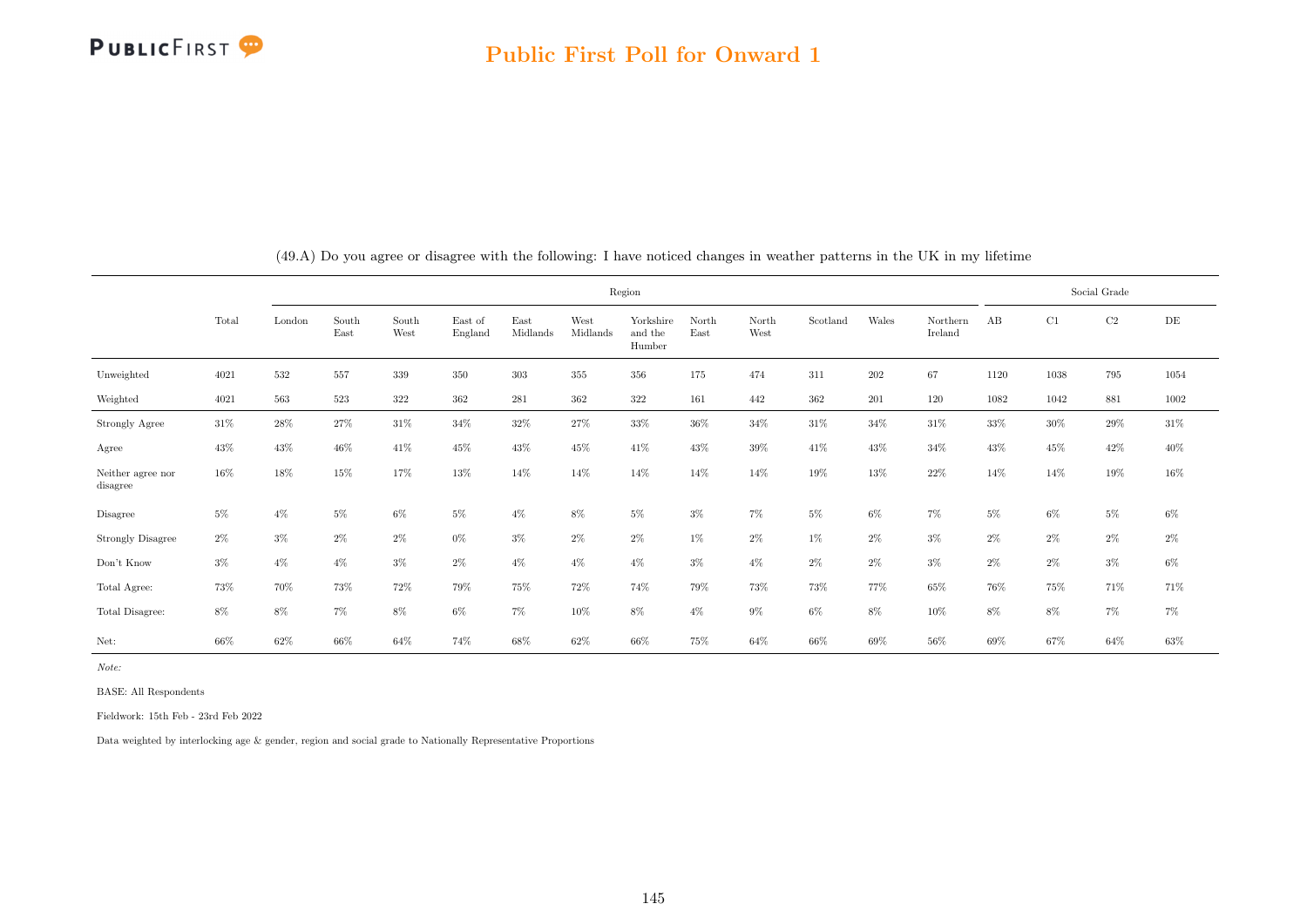

#### Public First Poll for Onward 1

|                               |        | Gender |          |         |        |        | Age       |        |       |       | $EU$ 2016 Vote |                               |       |                     | 2019                |                               |                   |
|-------------------------------|--------|--------|----------|---------|--------|--------|-----------|--------|-------|-------|----------------|-------------------------------|-------|---------------------|---------------------|-------------------------------|-------------------|
|                               | Total  | Male   | Female   | 18-24   | 25-34  | 35-44  | $45 - 54$ | 55-64  | $65+$ | Leave | Remain         | $\rm I$ did $\rm not$<br>vote |       | Conservative Labour | Liberal<br>Democrat | The<br><b>Brexit</b><br>Party | I did not<br>vote |
| Unweighted                    | 4021   | 1880   | 2126     | $585\,$ | 656    | 663    | 700       | 570    | 847   | 1514  | 1706           | 515                           | 1449  | 1145                | 313                 | 99                            | 453               |
| Weighted                      | 4021   | 1978   | $2028\,$ | 566     | 685    | 682    | 682       | 564    | 842   | 1517  | 1720           | 506                           | 1446  | 1137                | 306                 | 94                            | 449               |
| Strongly Agree                | 31\%   | $29\%$ | 33%      | 25%     | 28%    | $30\%$ | $32\%$    | $31\%$ | 37%   | 31%   | 34%            | 22%                           | 28%   | $35\%$              | 37%                 | $32\%$                        | $25\%$            |
| Agree                         | 43%    | 41\%   | 44%      | 35%     | 43%    | 45%    | 42\%      | 44%    | 45%   | 41\%  | 46%            | 41\%                          | 45%   | 43%                 | 46%                 | 30%                           | $42\%$            |
| Neither agree nor<br>disagree | 16%    | 18%    | 13%      | 22%     | 17%    | 13%    | 16%       | 17%    | 11%   | 16%   | 13%            | 21%                           | 16%   | 13%                 | 12%                 | $24\%$                        | 19%               |
| Disagree                      | $5\%$  | $7\%$  | $4\%$    | $6\%$   | $6\%$  | $5\%$  | 5%        | $4\%$  | $6\%$ | $7\%$ | $4\%$          | $5\%$                         | $7\%$ | $5\%$               | $3\%$               | $8\%$                         | $4\%$             |
| <b>Strongly Disagree</b>      | $2\%$  | $3\%$  | $1\%$    | $3\%$   | $2\%$  | $2\%$  | $3\%$     | $1\%$  | $1\%$ | $3\%$ | $1\%$          | $1\%$                         | $3\%$ | $1\%$               | $1\%$               | $3\%$                         | $2\%$             |
| Don't Know                    | $3\%$  | $3\%$  | $4\%$    | $9\%$   | $3\%$  | $4\%$  | $2\%$     | $3\%$  | $1\%$ | $2\%$ | $1\%$          | $9\%$                         | $1\%$ | $2\%$               | $1\%$               | $2\%$                         | $8\%$             |
| Total Agree:                  | $73\%$ | 70%    | 77%      | $60\%$  | 71%    | 75%    | 74%       | 75%    | 82%   | 72%   | 81\%           | 64%                           | 73%   | 79%                 | 83%                 | 62%                           | 67%               |
| Total Disagree:               | $8\%$  | $9\%$  | $6\%$    | 10%     | $8\%$  | $7\%$  | $8\%$     | $6\%$  | $7\%$ | 10%   | $5\%$          | $6\%$                         | 10%   | $6\%$               | $4\%$               | $12\%$                        | $6\%$             |
| Net:                          | 66%    | $61\%$ | $71\%$   | $50\%$  | $63\%$ | $68\%$ | 66%       | $69\%$ | 75%   | 61%   | $75\%$         | 57%                           | 63%   | $72\%$              | 79%                 | $51\%$                        | $61\%$            |

(49.B) Do you agree or disagree with the following: I have noticed changes in weather patterns in the UK in my lifetime

Note:

BASE: All Respondents

Fieldwork: 15th Feb - 23rd Feb 2022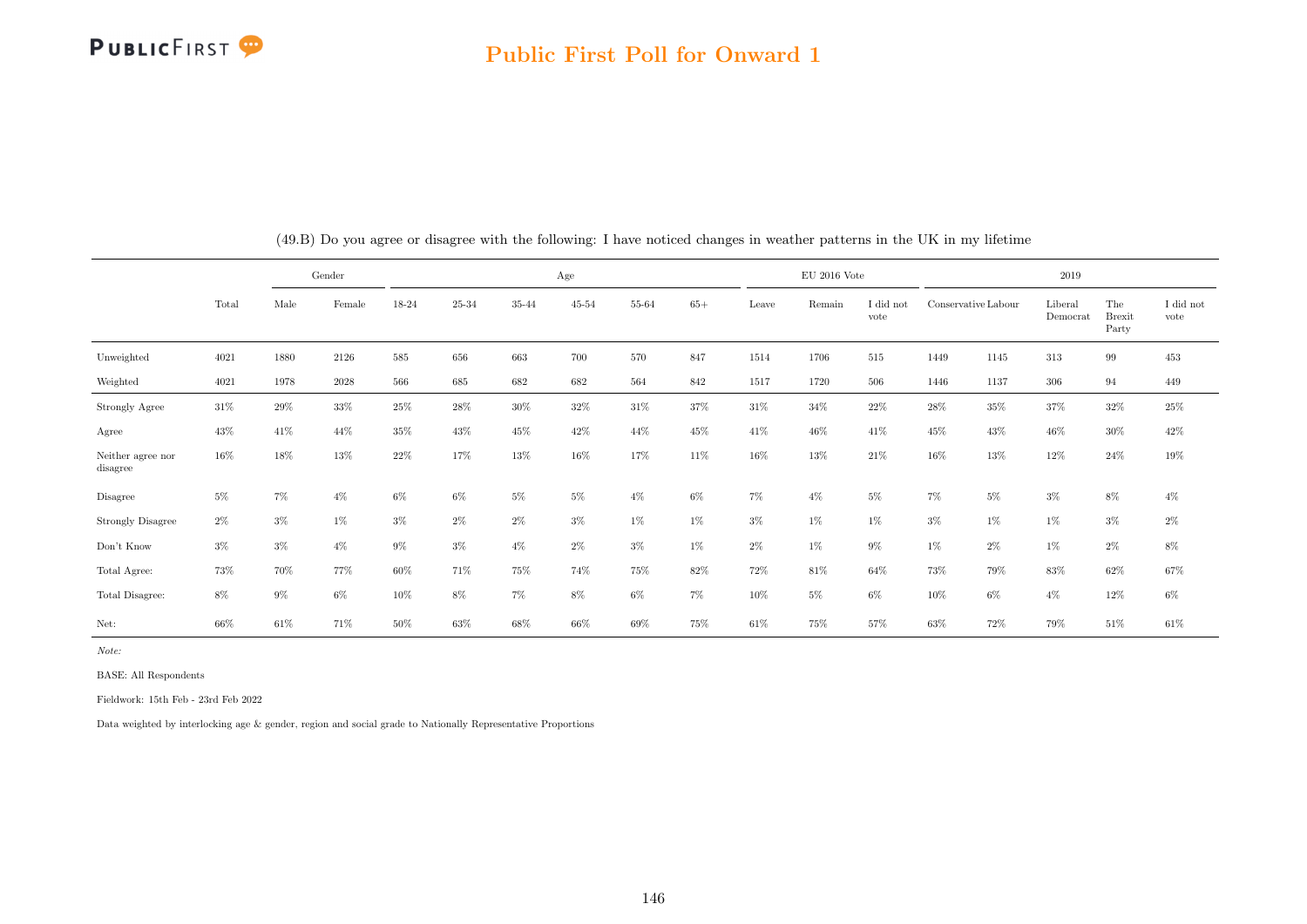# Public First Poll for Onward 1

|                               |        |                     | Voting Intention |                      |                       |                          | Education                                              |                                                             |                                   |                            | Fiscal conservatives             |         | C2DE 2019 Conservatives |                                           | ABC1 2019 Conservatives |
|-------------------------------|--------|---------------------|------------------|----------------------|-----------------------|--------------------------|--------------------------------------------------------|-------------------------------------------------------------|-----------------------------------|----------------------------|----------------------------------|---------|-------------------------|-------------------------------------------|-------------------------|
|                               | Total  | Conservative Labour |                  | Liberal<br>Democrats | GCSE or<br>equivalent | A Level or<br>equivalent | University<br>Under-<br>graduate<br>Degree<br>(BA/BSc) | University<br>Postgrad-<br>uate<br>Degree<br>(MA/MSc/MPhil) | Doctorate<br>(PhD/DPHil)spend and | Prioritise<br>$\text{tax}$ | Prioritise<br>balancing<br>books | C2DECon | Other                   | $\operatorname{ABC1Con}\quad\text{Other}$ |                         |
| Unweighted                    | 4021   | 971                 | 1321             | 274                  | 974                   | 740                      | 931                                                    | 398                                                         | 72                                | 2241                       | 1053                             | 633     | 3388                    | 815                                       | 3206                    |
| Weighted                      | 4021   | 967                 | 1313             | 268                  | 962                   | 747                      | 934                                                    | 398                                                         | 66                                | 2253                       | 1055                             | 656     | 3365                    | 790                                       | 3231                    |
| Strongly Agree                | $31\%$ | $27\%$              | $36\%$           | $40\%$               | $29\%$                | 27%                      | 33%                                                    | 33%                                                         | 43%                               | $34\%$                     | 29%                              | 29%     | $31\%$                  | $27\%$                                    | $32\%$                  |
| Agree                         | 43%    | 45%                 | 44\%             | 44%                  | 43%                   | 43%                      | 43%                                                    | 43%                                                         | 34%                               | 44%                        | 43%                              | 44%     | 42\%                    | 46%                                       | 42%                     |
| Neither agree nor<br>disagree | 16%    | 18%                 | 13%              | 11%                  | 16%                   | 18%                      | 14%                                                    | 14%                                                         | 14%                               | 14%                        | 16%                              | 17%     | $15\%$                  | 15%                                       | 16%                     |
| Disagree                      | $5\%$  | $7\%$               | $4\%$            | $3\%$                | $5\%$                 | $6\%$                    | $5\%$                                                  | $5\%$                                                       | $4\%$                             | $5\%$                      | 8%                               | $6\%$   | $5\%$                   | $8\%$                                     | $5\%$                   |
| <b>Strongly Disagree</b>      | $2\%$  | $2\%$               | 1%               | $0\%$                | $2\%$                 | $2\%$                    | $2\%$                                                  | $2\%$                                                       | $4\%$                             | $2\%$                      | $2\%$                            | $2\%$   | $2\%$                   | $3\%$                                     | $2\%$                   |
| Don't Know                    | $3\%$  | 1%                  | $2\%$            | $2\%$                | $5\%$                 | $4\%$                    | $3\%$                                                  | $2\%$                                                       | 1%                                | $1\%$                      | $2\%$                            | $2\%$   | $4\%$                   | $1\%$                                     | $4\%$                   |
| Total Agree:                  | 73%    | 72%                 | 80%              | 84%                  | 72%                   | 70%                      | 76%                                                    | 77%                                                         | 77%                               | 78%                        | 71%                              | 73%     | 74%                     | 73%                                       | 73%                     |
| Total Disagree:               | $8\%$  | $9\%$               | $5\%$            | $3\%$                | 8%                    | 8%                       | $7\%$                                                  | $7\%$                                                       | $8\%$                             | $7\%$                      | 10%                              | 8%      | $7\%$                   | 11%                                       | $7\%$                   |
| Net:                          | 66%    | 62%                 | 74%              | 81\%                 | $65\%$                | 62%                      | 68%                                                    | 70%                                                         | 69%                               | 71%                        | 61\%                             | $65\%$  | $66\%$                  | $62\%$                                    | 67%                     |

(49.C) Do you agree or disagree with the following: I have noticed changes in weather patterns in the UK in my lifetime

Note:

BASE: All Respondents

Fieldwork: 15th Feb - 23rd Feb 2022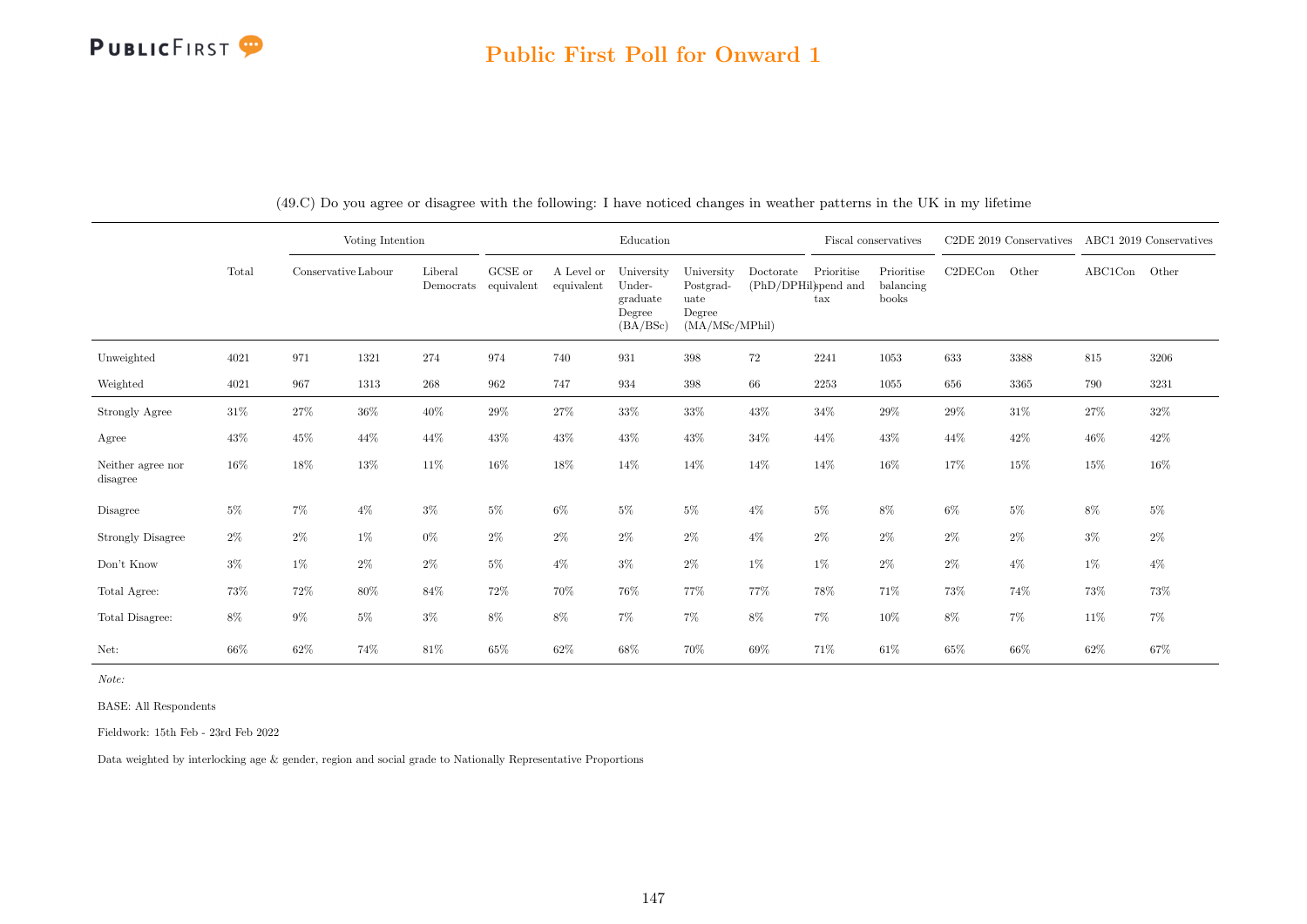|                               |        |        |               |               |                    |                  |                  | Region                         |               |               |          |        |                     |        |         | Social Grade |        |
|-------------------------------|--------|--------|---------------|---------------|--------------------|------------------|------------------|--------------------------------|---------------|---------------|----------|--------|---------------------|--------|---------|--------------|--------|
|                               | Total  | London | South<br>East | South<br>West | East of<br>England | East<br>Midlands | West<br>Midlands | Yorkshire<br>and the<br>Humber | North<br>East | North<br>West | Scotland | Wales  | Northern<br>Ireland | AB     | C1      | C2           | DE     |
| Unweighted                    | 4021   | 532    | 557           | 339           | 350                | 303              | 355              | 356                            | 175           | 474           | 311      | 202    | 67                  | 1120   | 1038    | 795          | 1054   |
| Weighted                      | 4021   | 563    | 523           | 322           | 362                | 281              | 362              | 322                            | 161           | 442           | 362      | 201    | 120                 | 1082   | 1042    | 881          | 1002   |
| Strongly Agree                | $5\%$  | 10%    | $4\%$         | $4\%$         | $3\%$              | $5\%$            | $6\%$            | $6\%$                          | $5\%$         | $5\%$         | $2\%$    | $4\%$  | $6\%$               | $7\%$  | $4\%$   | $6\%$        | $4\%$  |
| Agree                         | 14%    | 18%    | 14%           | 14%           | 13%                | 10%              | 14%              | 13%                            | 13%           | 13%           | 12%      | 13%    | 13%                 | 15%    | 13%     | 15%          | 12%    |
| Neither agree nor<br>disagree | 15%    | 19%    | 14%           | 16%           | 14%                | 15%              | 15%              | 12%                            | 15%           | 15%           | 16%      | 15%    | 22\%                | 15%    | 15%     | 16%          | 16%    |
| Disagree                      | 33%    | 27%    | 33%           | 32%           | 38%                | 33%              | 33%              | 36%                            | 32%           | 33%           | 37%      | 34%    | 29%                 | 32%    | 37%     | 33%          | 31\%   |
| <b>Strongly Disagree</b>      | 28%    | 22%    | 29%           | 29%           | 29%                | 33%              | $26\%$           | 30%                            | 29%           | 30%           | 31%      | 31%    | 24%                 | 28%    | 28\%    | 27%          | $30\%$ |
| Don't Know                    | $4\%$  | $5\%$  | $6\%$         | $4\%$         | $4\%$              | $4\%$            | $5\%$            | $4\%$                          | $5\%$         | $5\%$         | $3\%$    | $2\%$  | $7\%$               | $2\%$  | $4\%$   | $4\%$        | $6\%$  |
| Total Agree:                  | 19%    | 27%    | 18%           | 18%           | 16%                | 15%              | $20\%$           | $19\%$                         | 18%           | 18%           | 14%      | 18%    | 18%                 | 22%    | 17%     | 21%          | 16%    |
| Total Disagree:               | 61%    | 49%    | 62%           | 62%           | 67%                | 65%              | 59%              | 65%                            | 61%           | 63%           | 67%      | 65%    | 53%                 | 60%    | 64%     | 59%          | $61\%$ |
| Net:                          | $-42%$ | $-22%$ | $-44%$        | $-44%$        | $-51\%$            | $-50\%$          | $-39%$           | $-47%$                         | $-43%$        | $-45%$        | $-53\%$  | $-47%$ | $-35%$              | $-38%$ | $-48\%$ | $-38\%$      | $-45%$ |

(50.A) Do you agree or disagree with the following: The weather now is the same as it was when I was a child

Note:

BASE: All Respondents

Fieldwork: 15th Feb - 23rd Feb 2022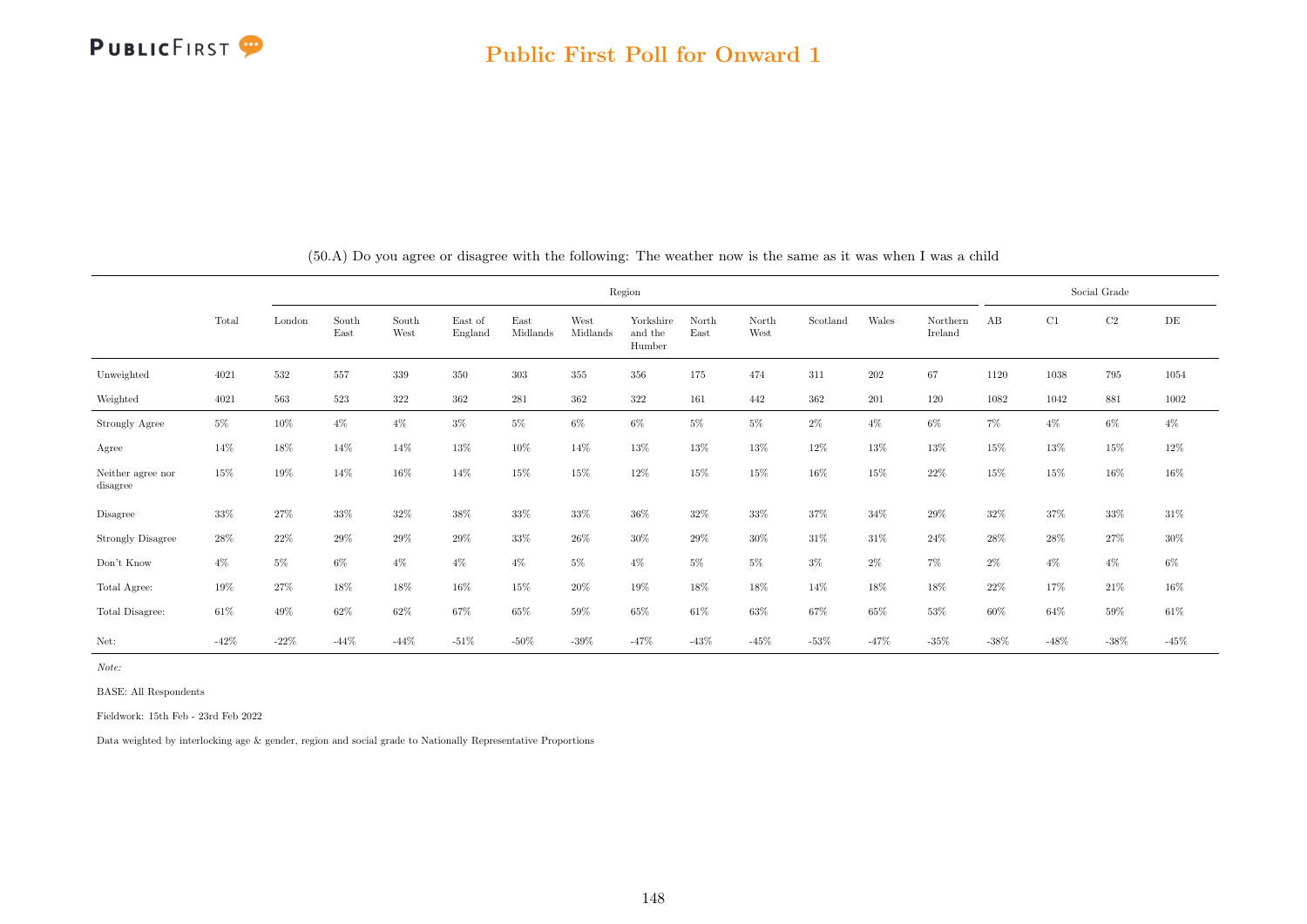

#### Public First Poll for Onward 1

|                               |        | Gender<br>Male<br>Female |        |         |         |         | Age       |         |         |         | $EU$ 2016 Vote |                   |         |                     | 2019                |                               |                               |
|-------------------------------|--------|--------------------------|--------|---------|---------|---------|-----------|---------|---------|---------|----------------|-------------------|---------|---------------------|---------------------|-------------------------------|-------------------------------|
|                               | Total  |                          |        | 18-24   | 25-34   | 35-44   | $45 - 54$ | 55-64   | $65+$   | Leave   | Remain         | I did not<br>vote |         | Conservative Labour | Liberal<br>Democrat | The<br><b>Brexit</b><br>Party | $\rm I$ did $\rm not$<br>vote |
| Unweighted                    | 4021   | 1880                     | 2126   | 585     | 656     | 663     | 700       | 570     | 847     | 1514    | 1706           | 515               | 1449    | 1145                | 313                 | 99                            | 453                           |
| Weighted                      | 4021   | 1978                     | 2028   | 566     | 685     | 682     | 682       | 564     | 842     | 1517    | 1720           | 506               | 1446    | 1137                | 306                 | 94                            | 449                           |
| Strongly Agree                | $5\%$  | $7\%$                    | $3\%$  | $6\%$   | $9\%$   | $6\%$   | $4\%$     | $4\%$   | $2\%$   | $6\%$   | 5%             | $2\%$             | $6\%$   | $6\%$               | $5\%$               | $7\%$                         | $3\%$                         |
| Agree                         | 14%    | 18%                      | 10%    | 17%     | 18%     | 17%     | 12%       | $10\%$  | $9\%$   | 15%     | 14%            | 10%               | 15%     | 15%                 | 13%                 | 19%                           | $8\%$                         |
| Neither agree nor<br>disagree | 15%    | 17%                      | 14%    | 19%     | 19%     | 15%     | 14%       | 14%     | 12%     | 16%     | 14%            | 19%               | 17%     | $14\%$              | $9\%$               | 14%                           | 19%                           |
| Disagree                      | 33%    | $31\%$                   | 35%    | 29%     | 27%     | 34%     | 33%       | 36%     | 38%     | 31%     | 35%            | 34%               | 35%     | 33%                 | $37\%$              | $20\%$                        | $31\%$                        |
| <b>Strongly Disagree</b>      | 28%    | 24\%                     | 32%    | 18%     | 22%     | 23%     | 34%       | 34%     | 37%     | 29%     | 30%            | 25%               | 25%     | 29%                 | $35\%$              | 37%                           | $30\%$                        |
| Don't Know                    | $4\%$  | $4\%$                    | $5\%$  | 11%     | $5\%$   | $5\%$   | $3\%$     | $3\%$   | $2\%$   | $3\%$   | 2%             | 10%               | $2\%$   | $2\%$               | $2\%$               | $3\%$                         | $10\%$                        |
| Total Agree:                  | 19%    | 25%                      | 13%    | 23%     | 27%     | 23%     | 16%       | 13%     | 11%     | 21\%    | 19%            | 12%               | 22%     | $21\%$              | 17%                 | 26%                           | 11%                           |
| Total Disagree:               | 61%    | 55%                      | 68%    | 47%     | 49%     | 57%     | 67%       | 70%     | 74%     | 60%     | 65%            | 59%               | 60%     | 62%                 | 72%                 | 57%                           | $61\%$                        |
| Net:                          | $-42%$ | $-30\%$                  | $-54%$ | $-23\%$ | $-23\%$ | $-33\%$ | $-50\%$   | $-57\%$ | $-63\%$ | $-39\%$ | $-46\%$        | $-47%$            | $-38\%$ | $-40\%$             | $-55%$              | $-31\%$                       | $-50\%$                       |

(50.B) Do you agree or disagree with the following: The weather now is the same as it was when I was a child

Note:

BASE: All Respondents

Fieldwork: 15th Feb - 23rd Feb 2022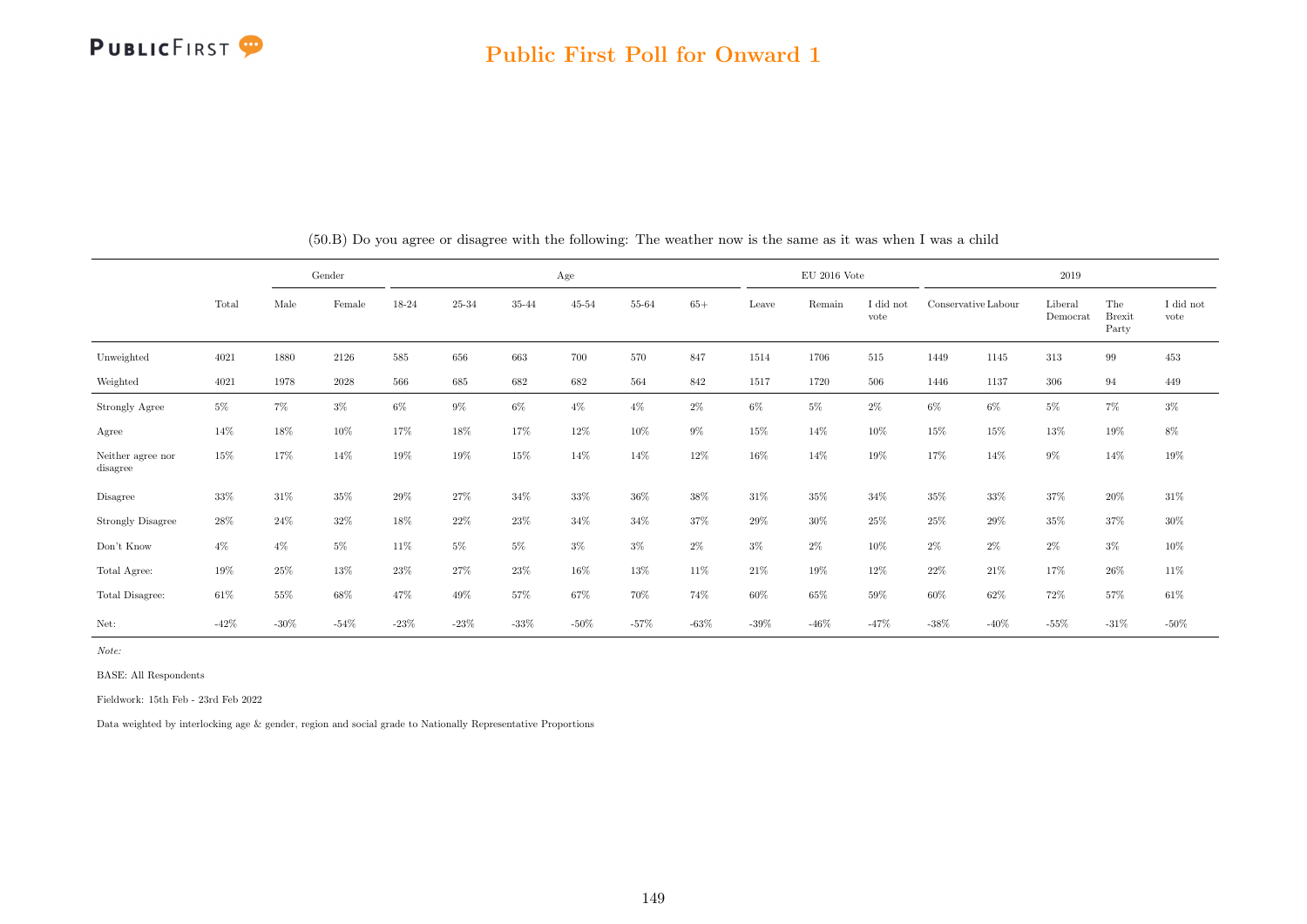# Public First Poll for Onward 1

|                               |        |         | Voting Intention<br>Conservative Labour |                                 |         |                          | Education                                              |                                                             |                                   | Fiscal conservatives               |                                  |         | $C2DE$ 2019 Conservatives |         | ABC1 2019 Conservatives |
|-------------------------------|--------|---------|-----------------------------------------|---------------------------------|---------|--------------------------|--------------------------------------------------------|-------------------------------------------------------------|-----------------------------------|------------------------------------|----------------------------------|---------|---------------------------|---------|-------------------------|
|                               | Total  |         |                                         | Liberal<br>Democrats equivalent | GCSE or | A Level or<br>equivalent | University<br>Under-<br>graduate<br>Degree<br>(BA/BSc) | University<br>Postgrad-<br>uate<br>Degree<br>(MA/MSc/MPhil) | Doctorate<br>(PhD/DPHil)spend and | Prioritise<br>$\operatorname{tax}$ | Prioritise<br>balancing<br>books | C2DECon | Other                     | ABC1Con | Other                   |
| Unweighted                    | 4021   | 971     | 1321                                    | 274                             | 974     | 740                      | 931                                                    | 398                                                         | 72                                | 2241                               | 1053                             | 633     | 3388                      | 815     | 3206                    |
| Weighted                      | 4021   | 967     | 1313                                    | 268                             | 962     | 747                      | 934                                                    | 398                                                         | 66                                | 2253                               | 1055                             | 656     | 3365                      | 790     | 3231                    |
| Strongly Agree                | $5\%$  | $7\%$   | $5\%$                                   | $5\%$                           | $3\%$   | $4\%$                    | $7\%$                                                  | $9\%$                                                       | $7\%$                             | $6\%$                              | $6\%$                            | $6\%$   | $5\%$                     | $6\%$   | $5\%$                   |
| Agree                         | 14%    | 16%     | 14%                                     | $13\%$                          | 13%     | 14%                      | $12\%$                                                 | $19\%$                                                      | 11%                               | $13\%$                             | 17%                              | 15%     | 13%                       | 16%     | $13\%$                  |
| Neither agree nor<br>disagree | 15%    | 17%     | 14%                                     | 11\%                            | $16\%$  | 15%                      | 15%                                                    | $16\%$                                                      | 17%                               | 14%                                | 17%                              | 17%     | $15\%$                    | 16%     | $15\%$                  |
| Disagree                      | 33%    | $35\%$  | $33\%$                                  | $33\%$                          | 33%     | 36%                      | $34\%$                                                 | $25\%$                                                      | $22\%$                            | 34%                                | 33%                              | 34%     | 33%                       | 35%     | $32\%$                  |
| <b>Strongly Disagree</b>      | $28\%$ | $22\%$  | $31\%$                                  | 35%                             | 28%     | 26%                      | $27\%$                                                 | $27\%$                                                      | 38%                               | $31\%$                             | 24%                              | 26%     | 29%                       | 24%     | $29\%$                  |
| Don't Know                    | $4\%$  | $3\%$   | $3\%$                                   | $2\%$                           | $6\%$   | $5\%$                    | $4\%$                                                  | $4\%$                                                       | $4\%$                             | $2\%$                              | $3\%$                            | $2\%$   | $5\%$                     | $2\%$   | $5\%$                   |
| Total Agree:                  | 19%    | $24\%$  | 19%                                     | 19%                             | 17%     | 18%                      | 20%                                                    | 28%                                                         | 18%                               | 19%                                | 23%                              | 21\%    | 18%                       | 22%     | $18\%$                  |
| Total Disagree:               | $61\%$ | 57%     | 64%                                     | $68\%$                          | 61\%    | $62\%$                   | $62\%$                                                 | $52\%$                                                      | $61\%$                            | 65%                                | 57%                              | $60\%$  | 62%                       | 59%     | 62%                     |
| Net:                          | $-42%$ | $-33\%$ | $-45%$                                  | $-49\%$                         | $-45%$  | $-44\%$                  | $-42%$                                                 | $-23%$                                                      | $-43%$                            | $-46%$                             | $-34%$                           | $-38\%$ | $-43\%$                   | $-37%$  | $-44\%$                 |

(50.C) Do you agree or disagree with the following: The weather now is the same as it was when I was a child

Note:

BASE: All Respondents

Fieldwork: 15th Feb - 23rd Feb 2022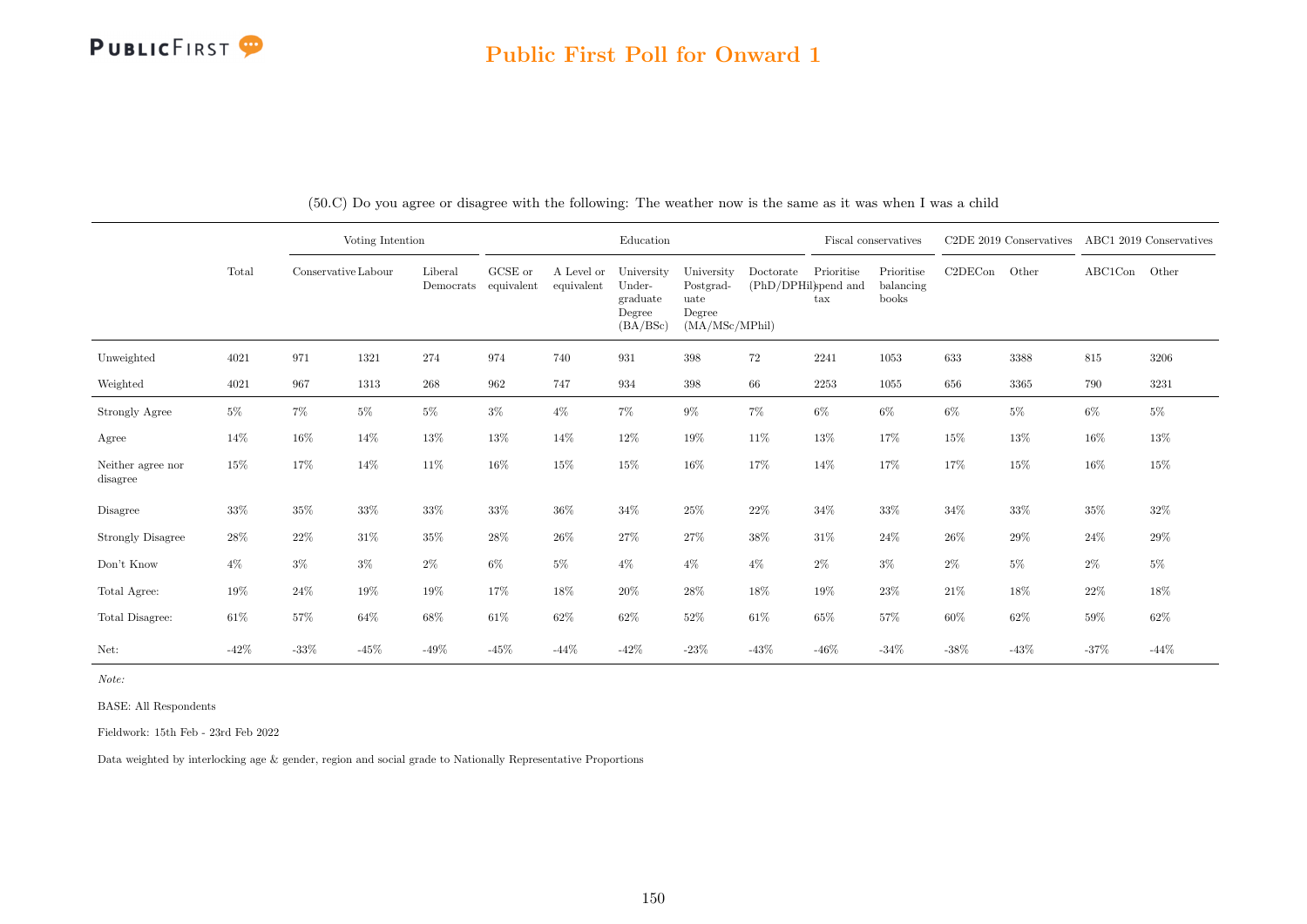|                               |        |        |               |               |                    |                  | Region           |                                |               |               |          |         |                     |        | Social Grade |          |           |
|-------------------------------|--------|--------|---------------|---------------|--------------------|------------------|------------------|--------------------------------|---------------|---------------|----------|---------|---------------------|--------|--------------|----------|-----------|
|                               | Total  | London | South<br>East | South<br>West | East of<br>England | East<br>Midlands | West<br>Midlands | Yorkshire<br>and the<br>Humber | North<br>East | North<br>West | Scotland | Wales   | Northern<br>Ireland | AB     | C1           | $\rm C2$ | $\rm{DE}$ |
| Unweighted                    | 4021   | 532    | 557           | 339           | 350                | $303\,$          | 355              | 356                            | 175           | 474           | 311      | $202\,$ | 67                  | 1120   | 1038         | 795      | 1054      |
| Weighted                      | 4021   | 563    | 523           | 322           | 362                | 281              | 362              | 322                            | 161           | 442           | 362      | 201     | 120                 | 1082   | 1042         | 881      | 1002      |
| Strongly Agree                | $35\%$ | $34\%$ | $34\%$        | $32\%$        | $33\%$             | 37%              | 33%              | $34\%$                         | $36\%$        | 37%           | $38\%$   | 35%     | $27\%$              | $39\%$ | $35\%$       | $32\%$   | $32\%$    |
| Agree                         | 42%    | $38\%$ | 43%           | 41\%          | 46%                | 43%              | 43%              | 42%                            | 43%           | 42\%          | 41\%     | 45%     | 46%                 | 41\%   | 43%          | 44%      | 41\%      |
| Neither agree nor<br>disagree | 14%    | 16%    | 14%           | 18%           | 12%                | 11%              | 14%              | 12%                            | 13%           | 12%           | 15%      | 13%     | 19%                 | 13%    | 14%          | 15%      | $15\%$    |
| Disagree                      | $4\%$  | $4\%$  | $3\%$         | $3\%$         | $6\%$              | 2%               | $5\%$            | $5\%$                          | $5\%$         | $5\%$         | $3\%$    | $4\%$   | $0\%$               | $4\%$  | $4\%$        | $4\%$    | $5\%$     |
| Strongly Disagree             | $2\%$  | 2%     | $2\%$         | $1\%$         | $1\%$              | $2\%$            | $1\%$            | $2\%$                          | $1\%$         | $2\%$         | $1\%$    | $2\%$   | $3\%$               | $1\%$  | $2\%$        | $2\%$    | $2\%$     |
| Don't Know                    | $3\%$  | $4\%$  | $4\%$         | $5\%$         | $2\%$              | $4\%$            | $3\%$            | $4\%$                          | $2\%$         | $3\%$         | $2\%$    | $2\%$   | $4\%$               | $2\%$  | $3\%$        | $4\%$    | $6\%$     |
| Total Agree:                  | 77%    | 73%    | 77%           | 73%           | 79%                | 80%              | 77%              | 77%                            | 79%           | 78%           | 79%      | 80%     | 73%                 | 80%    | 78%          | 76%      | 73%       |
| Total Disagree:               | $6\%$  | 7%     | $5\%$         | $4\%$         | $7\%$              | $5\%$            | 6%               | $7\%$                          | $6\%$         | $6\%$         | $4\%$    | $6\%$   | $3\%$               | $5\%$  | $5\%$        | 6%       | 7%        |
| Net:                          | 71%    | 66%    | 72%           | 69%           | 72%                | 75%              | 70%              | 70%                            | 73%           | 72%           | 76%      | 74%     | 70%                 | 75%    | 73%          | 70%      | 66%       |

(51.A) Do you agree or disagree with the following: I have seen more stories about extreme weather events (such as flooding, forest fires) in the last few years than ever before

Note:

BASE: All Respondents

Fieldwork: 15th Feb - 23rd Feb 2022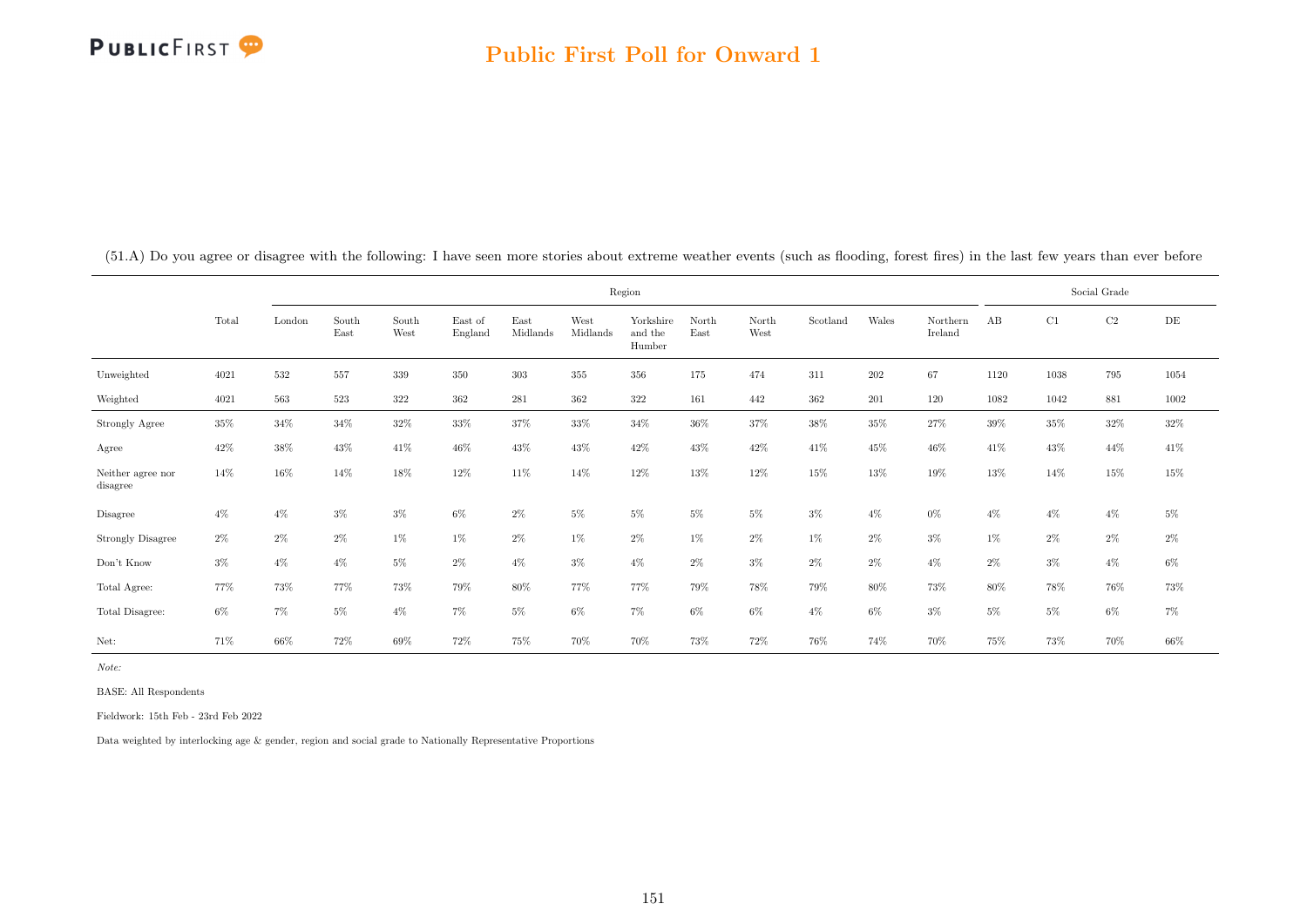#### Public First Poll for Onward 1

|                               |        |       | Gender   |       |       |       | Age       |       |       |       | EU 2016 Vote |                   |       |                     | 2019                |                               |                               |
|-------------------------------|--------|-------|----------|-------|-------|-------|-----------|-------|-------|-------|--------------|-------------------|-------|---------------------|---------------------|-------------------------------|-------------------------------|
|                               | Total  | Male  | Female   | 18-24 | 25-34 | 35-44 | $45 - 54$ | 55-64 | $65+$ | Leave | Remain       | I did not<br>vote |       | Conservative Labour | Liberal<br>Democrat | The<br><b>Brexit</b><br>Party | $\rm I$ did $\rm not$<br>vote |
| Unweighted                    | 4021   | 1880  | 2126     | 585   | 656   | 663   | 700       | 570   | 847   | 1514  | 1706         | $515\,$           | 1449  | 1145                | 313                 | 99                            | $453\,$                       |
| Weighted                      | 4021   | 1978  | $2028\,$ | 566   | 685   | 682   | 682       | 564   | 842   | 1517  | 1720         | 506               | 1446  | 1137                | 306                 | 94                            | 449                           |
| Strongly Agree                | 35%    | 32%   | 37%      | 32%   | 34%   | 32%   | 34%       | 37%   | 38%   | 32%   | 39%          | 26%               | 31\%  | 41\%                | 39%                 | 31\%                          | 31\%                          |
| Agree                         | 42%    | 42%   | 42%      | 36%   | 40%   | 44%   | 41\%      | 44%   | 47%   | 42%   | 44%          | 45%               | 47%   | 41\%                | 44%                 | 34%                           | 41\%                          |
| Neither agree nor<br>disagree | $14\%$ | 16%   | 12%      | 15%   | 17%   | 14%   | 17%       | 12%   | 10%   | 16%   | 12%          | 16%               | 14%   | 13%                 | 13%                 | $23\%$                        | 15%                           |
| Disagree                      | $4\%$  | $4\%$ | $3\%$    | $6\%$ | $4\%$ | $4\%$ | $4\%$     | $4\%$ | $3\%$ | $6\%$ | $3\%$        | $3\%$             | $5\%$ | $3\%$               | $2\%$               | 10%                           | $4\%$                         |
| <b>Strongly Disagree</b>      | $2\%$  | $2\%$ | $1\%$    | $1\%$ | $2\%$ | $2\%$ | $2\%$     | $2\%$ | $1\%$ | $3\%$ | $1\%$        | $1\%$             | $2\%$ | $1\%$               | $1\%$               | $2\%$                         | $2\%$                         |
| Don't Know                    | $3\%$  | $3\%$ | $4\%$    | 9%    | $3\%$ | $4\%$ | $2\%$     | $2\%$ | $1\%$ | $2\%$ | $1\%$        | $9\%$             | $2\%$ | 2%                  | $1\%$               | $1\%$                         | $8\%$                         |
| Total Agree:                  | 77%    | 74%   | 79%      | 69%   | 74%   | 75%   | 75%       | 81\%  | 84%   | 74%   | 83%          | 71%               | 77%   | 81\%                | 83%                 | 65%                           | $72\%$                        |
| Total Disagree:               | $6\%$  | $7\%$ | $5\%$    | 7%    | 5%    | 6%    | $6\%$     | $5\%$ | $4\%$ | $8\%$ | $4\%$        | $4\%$             | 7%    | $4\%$               | $3\%$               | 12%                           | $6\%$                         |
| Net:                          | 71%    | 68%   | 75%      | 61\%  | 68%   | 69%   | 69%       | 76%   | 80%   | 66%   | 79%          | 67%               | 70%   | 77%                 | 80%                 | $53\%$                        | 66%                           |

(51.B) Do you agree or disagree with the following: I have seen more stories about extreme weather events (such as flooding, forest fires) in the last few years than ever before

Note:

BASE: All Respondents

Fieldwork: 15th Feb - 23rd Feb 2022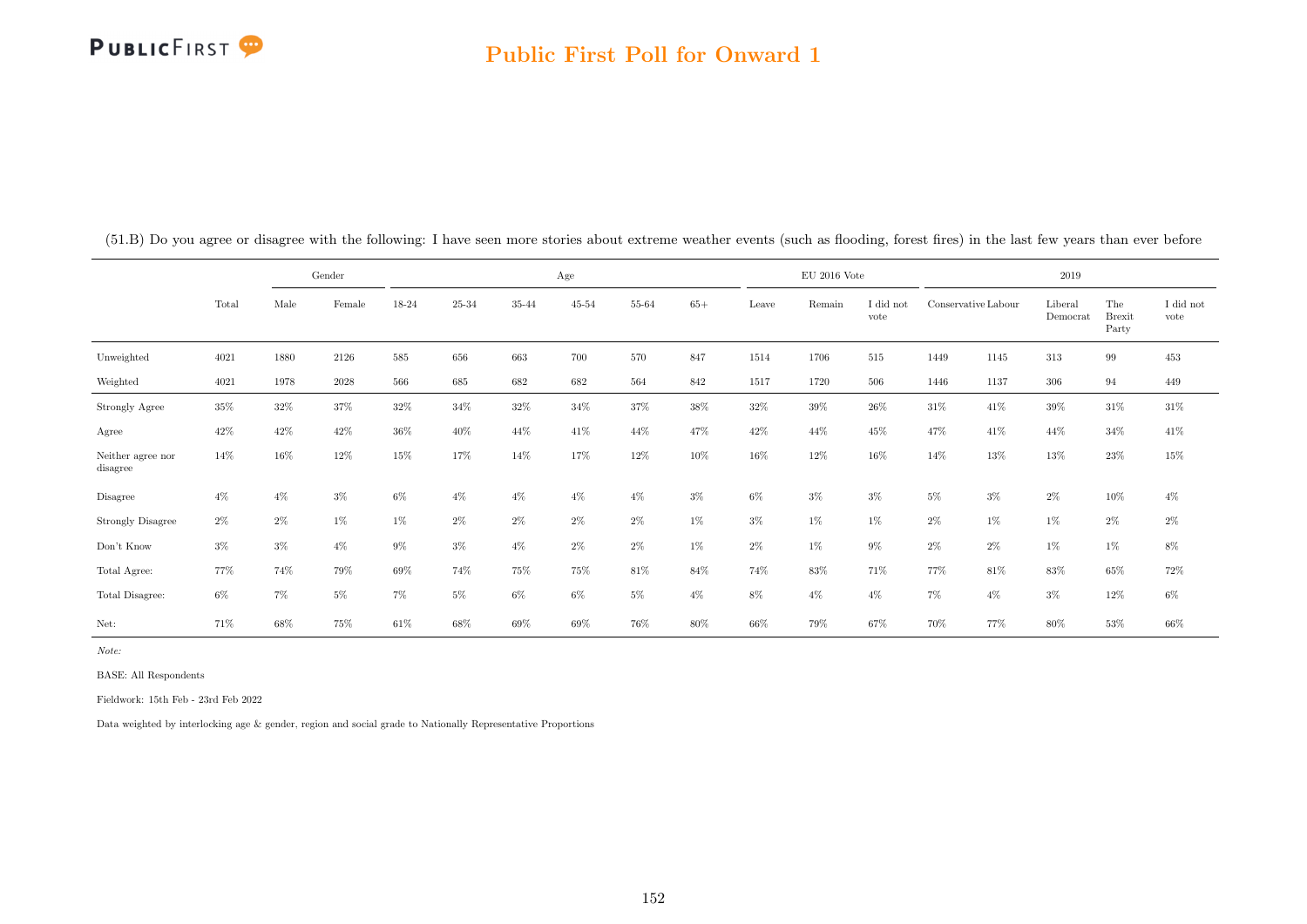# Public First Poll for Onward 1

(51.C) Do you agree or disagree with the following: I have seen more stories about extreme weather events (such as flooding, forest fires) in the last few years than ever before

|                               |        | Voting Intention<br>Conservative Labour |        |                      |                       |                          | Education                                              |                                                             |                                   |                            | Fiscal conservatives             |         | C2DE 2019 Conservatives |               | ABC1 2019 Conservatives |
|-------------------------------|--------|-----------------------------------------|--------|----------------------|-----------------------|--------------------------|--------------------------------------------------------|-------------------------------------------------------------|-----------------------------------|----------------------------|----------------------------------|---------|-------------------------|---------------|-------------------------|
|                               | Total  |                                         |        | Liberal<br>Democrats | GCSE or<br>equivalent | A Level or<br>equivalent | University<br>Under-<br>graduate<br>Degree<br>(BA/BSc) | University<br>Postgrad-<br>uate<br>Degree<br>(MA/MSc/MPhil) | Doctorate<br>(PhD/DPHil)spend and | Prioritise<br>$\text{tax}$ | Prioritise<br>balancing<br>books | C2DECon | Other                   | ABC1Con Other |                         |
| Unweighted                    | 4021   | 971                                     | 1321   | 274                  | 974                   | 740                      | 931                                                    | 398                                                         | 72                                | 2241                       | 1053                             | 633     | 3388                    | 815           | 3206                    |
| Weighted                      | 4021   | 967                                     | 1313   | 268                  | 962                   | 747                      | 934                                                    | $398\,$                                                     | 66                                | 2253                       | 1055                             | 656     | 3365                    | 790           | 3231                    |
| Strongly Agree                | $35\%$ | $30\%$                                  | $41\%$ | $40\%$               | 30%                   | 33%                      | $38\%$                                                 | $38\%$                                                      | 49%                               | 39%                        | 29%                              | $31\%$  | $35\%$                  | $31\%$        | $35\%$                  |
| Agree                         | $42\%$ | 47%                                     | 41\%   | $43\%$               | 44%                   | 43\%                     | $42\%$                                                 | $40\%$                                                      | 32%                               | $42\%$                     | 47%                              | 45%     | $42\%$                  | 48%           | 41\%                    |
| Neither agree nor<br>disagree | $14\%$ | 14%                                     | $12\%$ | $13\%$               | 17%                   | 13%                      | $12\%$                                                 | 15%                                                         | $9\%$                             | $12\%$                     | 14%                              | 15%     | $14\%$                  | 14%           | 14%                     |
| Disagree                      | $4\%$  | $6\%$                                   | $3\%$  | $2\%$                | $4\%$                 | $5\%$                    | $3\%$                                                  | $3\%$                                                       | $4\%$                             | $3\%$                      | $6\%$                            | $6\%$   | $4\%$                   | $5\%$         | $4\%$                   |
| <b>Strongly Disagree</b>      | $2\%$  | $2\%$                                   | $1\%$  | $1\%$                | $2\%$                 | $2\%$                    | $2\%$                                                  | $2\%$                                                       | $4\%$                             | $2\%$                      | $2\%$                            | $2\%$   | $2\%$                   | $2\%$         | $2\%$                   |
| Don't Know                    | $3\%$  | $1\%$                                   | $2\%$  | $2\%$                | $5\%$                 | $4\%$                    | $2\%$                                                  | $2\%$                                                       | $2\%$                             | $1\%$                      | $1\%$                            | $2\%$   | $4\%$                   | $1\%$         | $4\%$                   |
| Total Agree:                  | 77%    | 77%                                     | 82%    | 83%                  | 73%                   | 76%                      | $80\%$                                                 | 78%                                                         | 80%                               | 82%                        | 76%                              | 76%     | 77%                     | 78%           | 76%                     |
| Total Disagree:               | $6\%$  | 8%                                      | $4\%$  | $3\%$                | $5\%$                 | $7\%$                    | $5\%$                                                  | $5\%$                                                       | $8\%$                             | $5\%$                      | $8\%$                            | 8%      | $5\%$                   | $7\%$         | $5\%$                   |
| Net:                          | 71%    | 69%                                     | $78\%$ | 80%                  | 68%                   | 69%                      | $75\%$                                                 | 73%                                                         | $72\%$                            | 76%                        | 68%                              | 68%     | 72%                     | $72\%$        | 71%                     |

Note:

BASE: All Respondents

Fieldwork: 15th Feb - 23rd Feb 2022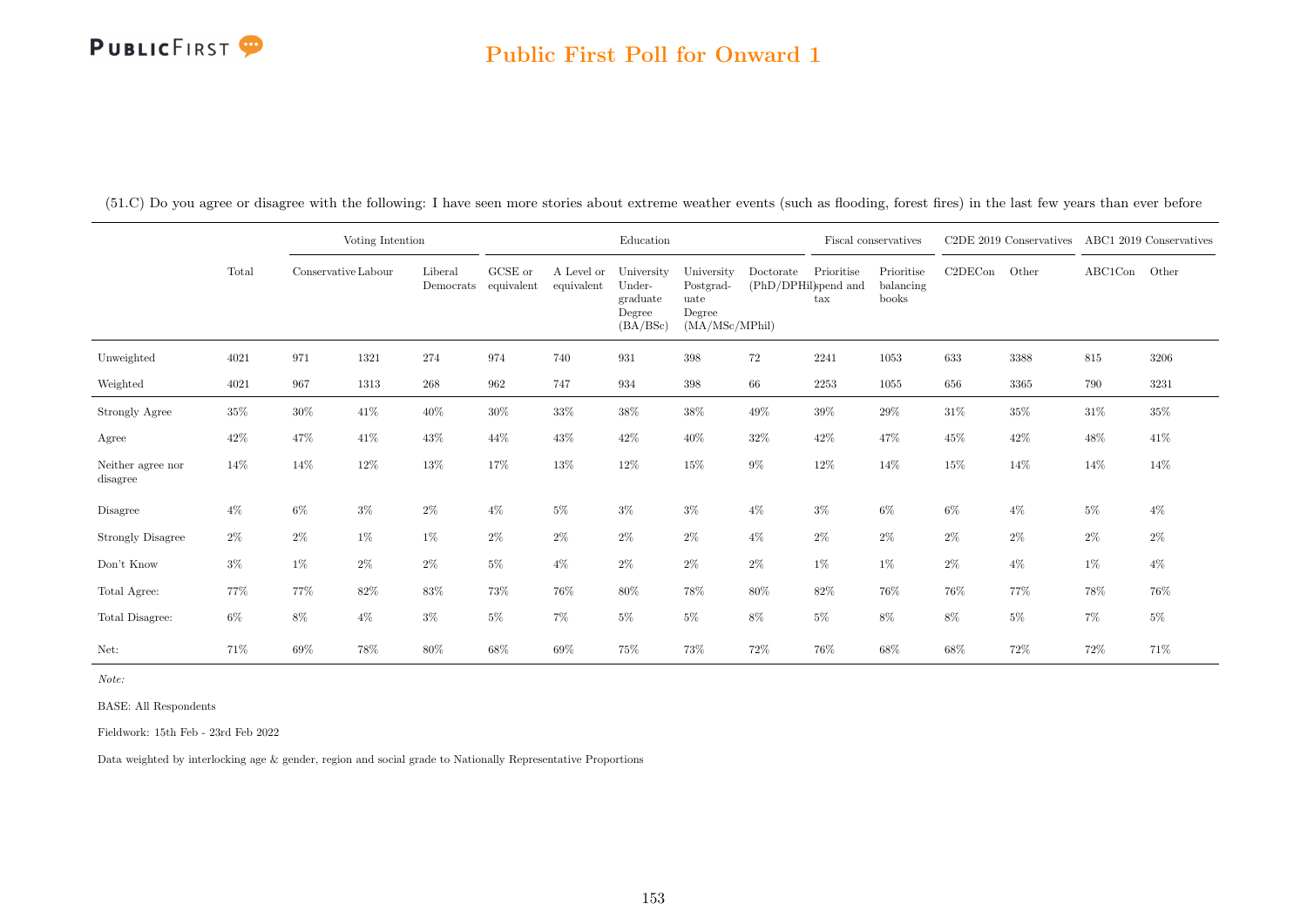

|                                                |        |        |            |            |                    |               |                  | Region                      |            |            |          |         |                     |         |        | Social Grade |           |
|------------------------------------------------|--------|--------|------------|------------|--------------------|---------------|------------------|-----------------------------|------------|------------|----------|---------|---------------------|---------|--------|--------------|-----------|
|                                                | Total  | London | South East | South West | East of<br>England | East Midlands | West<br>Midlands | Yorkshire and<br>the Humber | North East | North West | Scotland | Wales   | Northern<br>Ireland | AB      | C1     | $_{\rm C2}$  | $\rm{DE}$ |
| Unweighted                                     | 2966   | 377    | 408        | $\bf 243$  | $278\,$            | $\bf 226$     | 256              | 267                         | 137        | $348\,$    | $227\,$  | $155\,$ | $44\,$              | 858     | 785    | 566          | 747       |
| Weighted                                       | 2950   | 395    | 383        | 231        | 288                | 210           | 260              | 239                         | 127        | 322        | 262      | 155     | 78                  | $8\,25$ | 782    | 624          | 709       |
| There is more flooding from<br>very heavy rain | 66%    | $48\%$ | 64%        | 64%        | 70%                | 68%           | 63%              | 76%                         | 62%        | 70%        | 73%      | 74%     | 63%                 | 66%     | 65%    | 65%          | 67%       |
| Everything is more<br>unpredictable            | 60%    | 53%    | 60%        | 62%        | 61%                | 65%           | 57%              | 62%                         | 50%        | 66%        | 62%      | 70%     | 54%                 | 61%     | 59%    | 61%          | 61%       |
| We have less snow                              | 54%    | $43\%$ | 58%        | 53%        | 62%                | $59\%$        | $56\%$           | $62\%$                      | 55%        | $48\%$     | 54%      | 50%     | 51%                 | 52%     | 51%    | $57\%$       | 57%       |
| Winters aren't as cold                         | 46%    | 39%    | 54%        | 51%        | 53%                | 43%           | 45%              | 45%                         | $36\%$     | $44\%$     | $44\%$   | 41%     | 48%                 | 48%     | 43%    | 48%          | 45%       |
| There is less flooding from very<br>heavy rain | 4%     | $9\%$  | $3\%$      | $3\%$      | $3\%$              | $3\%$         | $4\%$            | $3\%$                       | $5\%$      | $2\%$      | $2\%$    | $8\%$   | $6\%$               | $5\%$   | $3\%$  | $4\%$        | $4\%$     |
| We have more snow                              | $4\%$  | $7\%$  | $2\%$      | $3\%$      | $2\%$              | 6%            | 5%               | $1\%$                       | $3\%$      | $7\%$      | 6%       | $2\%$   | $4\%$               | $5\%$   | $4\%$  | $3\%$        | $4\%$     |
| We have more very hot days in<br>the summer    | 34%    | 38%    | 36%        | 34%        | 38%                | 35%           | 35%              | $28\%$                      | $23\%$     | $31\%$     | 40%      | 30%     | 32%                 | 36%     | 35%    | $31\%$       | 33%       |
| Winters are shorter                            | 23%    | 24%    | 25%        | $22\%$     | 21%                | $26\%$        | 21%              | 22%                         | 21%        | 20%        | 25%      | 18%     | 21%                 | 28%     | 21%    | 23%          | 18%       |
| We have fewer very hot days in<br>the summer   | 22%    | 18%    | 21%        | $21\%$     | $21\%$             | $24\%$        | $22\%$           | $28\%$                      | $22\%$     | $26\%$     | $22\%$   | 26%     | $24\%$              | 19%     | $20\%$ | $24\%$       | 28%       |
| Winters are colder                             | $14\%$ | 20%    | 11%        | 10%        | $9\%$              | 15%           | 15%              | $9\%$                       | 15%        | 18%        | 15%      | $8\%$   | 13%                 | 13%     | 14%    | 13%          | 15%       |
| Winters are longer                             | 13%    | $17\%$ | $10\%$     | $8\%$      | 11%                | $15\%$        | 16%              | 11%                         | 15%        | 13%        | 14%      | 14%     | 26%                 | 11%     | 13%    | 14%          | 15%       |
| Don't know                                     | $1\%$  | $1\%$  | $1\%$      | $0\%$      | $0\%$              | $1\%$         | $0\%$            | $1\%$                       | $1\%$      | $1\%$      | 0%       | $3\%$   | $0\%$               | $0\%$   | $1\%$  | $1\%$        | $1\%$     |
| Other (Please Specify)                         | $2\%$  | $1\%$  | $1\%$      | $4\%$      | $1\%$              | $2\%$         | $1\%$            | $2\%$                       | $2\%$      | $1\%$      | $1\%$    | $1\%$   | $2\%$               | 2%      | 1%     | $1\%$        | $2\%$     |

(52.A) You said that you had noticed changes in weather patterns in the UK. Which of the following have you noticed?Please select any which apply

Note:

BASE: Agree that they have noticed changes in weather patterns

Fieldwork: 15th Feb - 23rd Feb 2022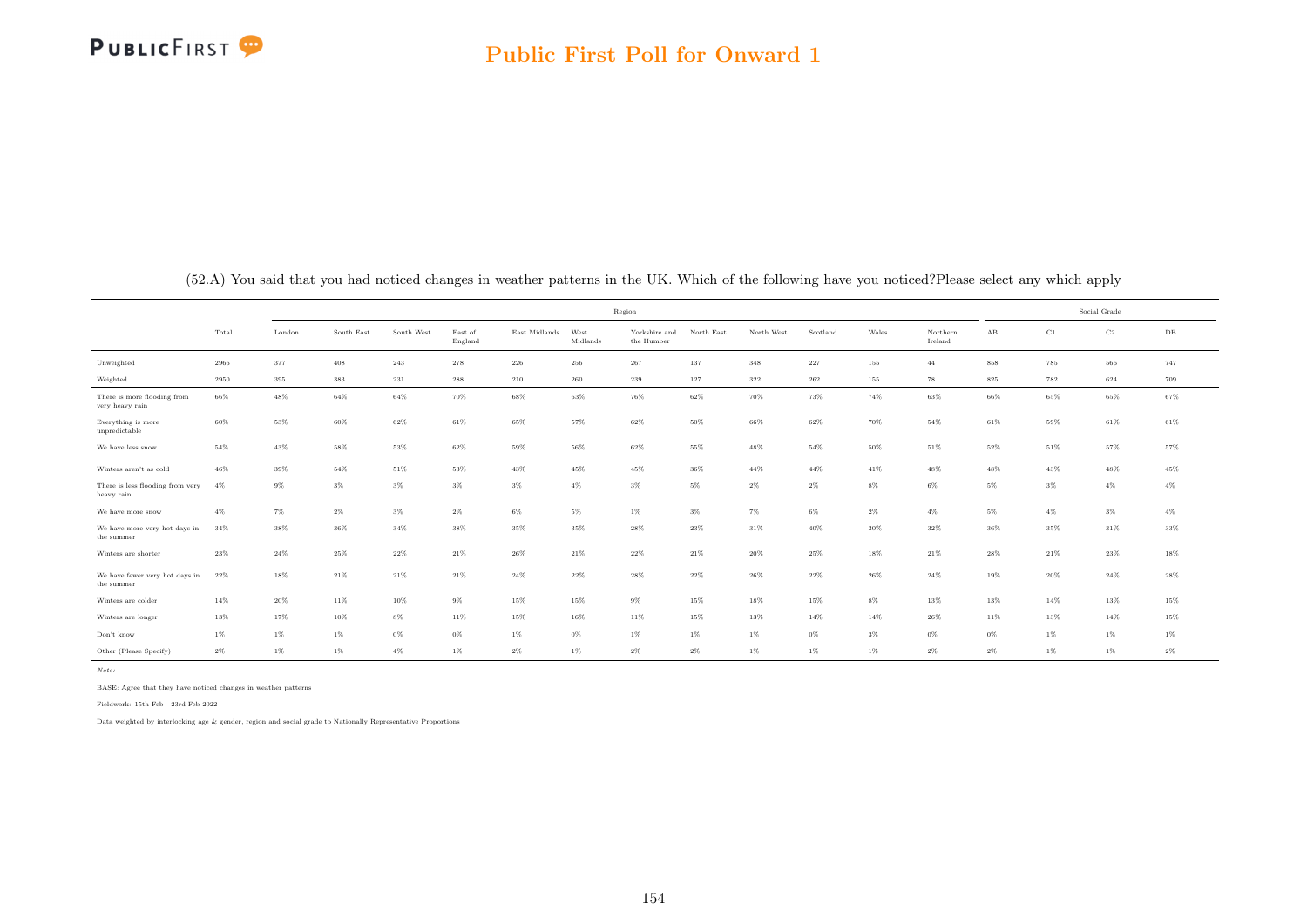

|                                                |        |        | Gender |           |           |        | Age       |           |        |        | $\mathrm{EU}$ 2016 Vote |                |              |        | 2019                |                     |                |
|------------------------------------------------|--------|--------|--------|-----------|-----------|--------|-----------|-----------|--------|--------|-------------------------|----------------|--------------|--------|---------------------|---------------------|----------------|
|                                                | Total  | Male   | Female | $18 - 24$ | $25 - 34$ | 35-44  | $45 - 54$ | $55 - 64$ | $65+$  | Leave  | Remain                  | I did not vote | Conservative | Labour | Liberal<br>Democrat | The Brexit<br>Party | I did not vote |
| Unweighted                                     | 2966   | 1325   | 1632   | 348       | 480       | 501    | 516       | 431       | 690    | 1088   | 1387                    | 333            | 1058         | 909    | 259                 | $61\,$              | 305            |
| Weighted                                       | 2950   | 1384   | 1558   | 338       | 486       | 514    | 503       | $423\,$   | 687    | 1090   | 1385                    | $322\,$        | 1053         | 896    | 254                 | 59                  | $300\,$        |
| There is more flooding from<br>very heavy rain | 66%    | $62\%$ | 69%    | $42\%$    | $51\%$    | $54\%$ | 71%       | 80%       | 83%    | 70%    | 66%                     | 57%            | 70%          | 62%    | 66%                 | 70%                 | $62\%$         |
| Everything is more<br>unpredictable            | 60%    | 58%    | 63%    | 55%       | 52%       | 61%    | 62%       | 70%       | 61%    | 58%    | 62%                     | 58%            | 58%          | 59%    | 64%                 | 56%                 | 64%            |
| We have less snow                              | $54\%$ | 54%    | 54%    | 43%       | 43%       | $44\%$ | 58%       | 62%       | 67%    | 60%    | $50\%$                  | 51%            | 57%          | 47%    | 56%                 | 70%                 | 55%            |
| Winters aren't as cold                         | 46%    | $46\%$ | $46\%$ | $23\%$    | $28\%$    | 37%    | 52%       | 56%       | 65%    | 50%    | $46\%$                  | 39%            | $51\%$       | 40%    | $54\%$              | 59%                 | 37%            |
| There is less flooding from very<br>heavy rain | $4\%$  | 5%     | $3\%$  | $6\%$     | $8\%$     | $7\%$  | $2\%$     | $1\%$     | $1\%$  | $3\%$  | $5\%$                   | 5%             | $4\%$        | 5%     | $4\%$               | $2\%$               | $3\%$          |
| We have more snow                              | $4\%$  | $5\%$  | $3\%$  | $8\%$     | $9\%$     | $6\%$  | $2\%$     | $2\%$     | $1\%$  | $4\%$  | $5\%$                   | $2\%$          | $3\%$        | 5%     | $6\%$               | $3\%$               | $3\%$          |
| We have more very hot days in<br>the summer    | 34%    | 32%    | 36%    | 37%       | 37%       | 32%    | 33%       | 32%       | 35%    | $30\%$ | 37%                     | 33%            | $31\%$       | 36%    | 39%                 | 32%                 | $34\%$         |
| Winters are shorter                            | $23\%$ | 27%    | 19%    | 15%       | 18%       | 19%    | 25%       | 27%       | $28\%$ | $23\%$ | $24\%$                  | 19%            | $24\%$       | $22\%$ | $22\%$              | $26\%$              | $21\%$         |
| We have fewer very hot days in<br>the summer   | 22%    | 20%    | 25%    | 25%       | $20\%$    | $23\%$ | 24%       | $24\%$    | $21\%$ | $25\%$ | $20\%$                  | 25%            | $22\%$       | $22\%$ | 17%                 | $24\%$              | $26\%$         |
| Winters are colder                             | 14%    | 13%    | 14%    | 30%       | 21%       | 17%    | 10%       | $7\%$     | $4\%$  | 11%    | 14%                     | 16%            | $9\%$        | 18%    | $9\%$               | $9\%$               | 16%            |
| Winters are longer                             | 13%    | 12%    | 14%    | $25\%$    | $20\%$    | 14%    | 11%       | 10%       | 7%     | 13%    | 12%                     | 15%            | 12%          | 15%    | $6\%$               | 18%                 | $14\%$         |
| Don't know                                     | $1\%$  | $1\%$  | $1\%$  | $0\%$     | $2\%$     | $2\%$  | $0\%$     | $0\%$     | $0\%$  | $1\%$  | 1%                      | $2\%$          | $1\%$        | $1\%$  | $1\%$               | $0\%$               | $1\%$          |
| Other (Please Specify)                         | $2\%$  | $1\%$  | $2\%$  | $0\%$     | $0\%$     | $1\%$  | $2\%$     | $3\%$     | $2\%$  | $2\%$  | $1\%$                   | $1\%$          | $2\%$        | $1\%$  | $2\%$               | 6%                  | $2\%$          |

(52.B) You said that you had noticed changes in weather patterns in the UK. Which of the following have you noticed?Please select any which apply

Note:

BASE: Agree that they have noticed changes in weather patterns

Fieldwork: 15th Feb - 23rd Feb 2022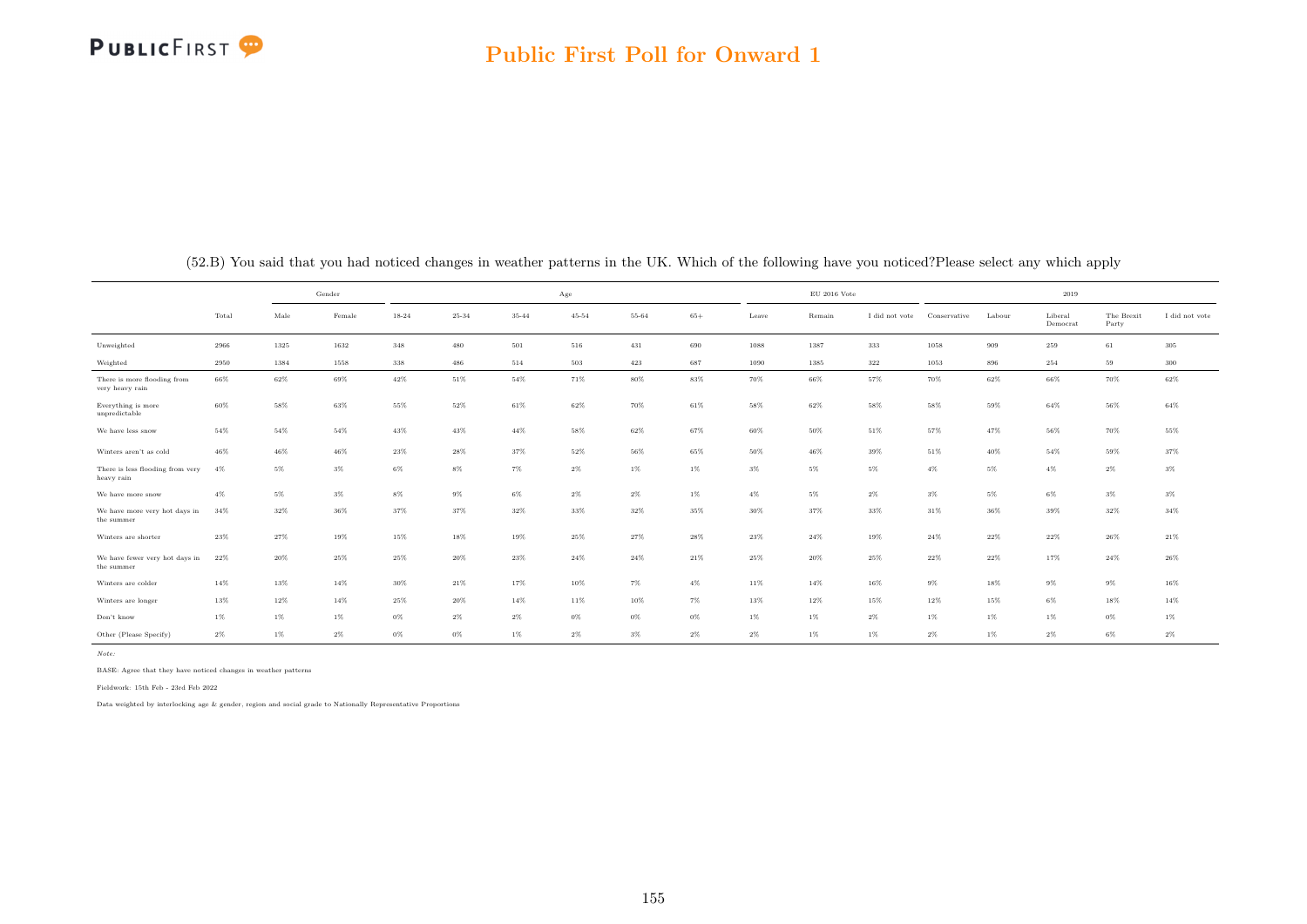#### Public First Poll for Onward 1

|                                                |        | Voting Intention<br>Labour<br>Conservative |       |                      |                       |                          | Education                                           |                                                         |                          |                             | Fiscal conservatives             |         | C2DE 2019 Conservatives |                 | ABC1 2019 Conservatives |
|------------------------------------------------|--------|--------------------------------------------|-------|----------------------|-----------------------|--------------------------|-----------------------------------------------------|---------------------------------------------------------|--------------------------|-----------------------------|----------------------------------|---------|-------------------------|-----------------|-------------------------|
|                                                | Total  |                                            |       | Liberal<br>Democrats | GCSE or<br>equivalent | A Level or<br>equivalent | University<br>Undergradu-<br>ate Degree<br>(BA/BSc) | University<br>Postgraduate<br>Degree<br>(MA/MSc/MPhill) | Doctorate<br>(PhD/DPHil) | Prioritise<br>spend and tax | Prioritise<br>balancing<br>books | C2DECon | Other                   | ${\rm ABC1Con}$ | Other                   |
| Unweighted                                     | 2966   | 699                                        | 1055  | 230                  | $\Omega$              | $\overline{0}$           | 713                                                 | 309                                                     | $55\,$                   | 1757                        | 758                              | 458     | 2508                    | 599             | 2367                    |
| Weighted                                       | 2950   | 692                                        | 1045  | 225                  | $\overline{0}$        | $\overline{0}$           | 707                                                 | 306                                                     | 51                       | 1758                        | 754                              | 476     | 2474                    | 576             | 2375                    |
| There is more flooding from<br>very heavy rain | 66%    | 67%                                        | 60%   | 68%                  | 69%                   | 62%                      | 65%                                                 | 54%                                                     | 65%                      | 65%                         | 65%                              | 69%     | 65%                     | 70%             | 64%                     |
| Everything is more<br>unpredictable            | $60\%$ | $53\%$                                     | 60%   | 66%                  | 60%                   | 58%                      | $61\%$                                              | 55%                                                     | 65%                      | 61%                         | 56%                              | 59%     | $61\%$                  | 57%             | $61\%$                  |
| We have less snow                              | 54%    | $56\%$                                     | 49%   | 56%                  | 58%                   | 56%                      | $49\%$                                              | $44\%$                                                  | 49%                      | 51%                         | 58%                              | 61%     | 53%                     | 54%             | 54%                     |
| Winters aren't as cold                         | 46%    | 49%                                        | 41%   | 52%                  | 47%                   | 43%                      | 47%                                                 | 38%                                                     | 38%                      | 43%                         | 52%                              | 53%     | 45%                     | 50%             | 45%                     |
| There is less flooding from very<br>heavy rain | 4%     | 5%                                         | $4\%$ | $4\%$                | $3\%$                 | 5%                       | $4\%$                                               | 7%                                                      | $9\%$                    | $4\%$                       | $6\%$                            | $4\%$   | $4\%$                   | $4\%$           | $4\%$                   |
| We have more snow                              | 4%     | $4\%$                                      | $5\%$ | 7%                   | $3\%$                 | $4\%$                    | 5%                                                  | $6\%$                                                   | 14%                      | 5%                          | $4\%$                            | $2\%$   | 5%                      | $4\%$           | $4\%$                   |
| We have more very hot days in<br>the summer    | 34%    | 32%                                        | 35%   | 35%                  | 28%                   | 36%                      | 41%                                                 | 37%                                                     | 35%                      | 35%                         | 33%                              | 30%     | 35%                     | 31%             | 35%                     |
| Winters are shorter                            | $23\%$ | 26%                                        | 22%   | 24%                  | 18%                   | 22%                      | 26%                                                 | $27\%$                                                  | 40%                      | 22%                         | 27%                              | 21%     | 23%                     | 27%             | 22%                     |
| We have fewer very hot days in<br>the summer   | 22%    | 22%                                        | 22%   | 18%                  | 26%                   | 24%                      | 17%                                                 | 20%                                                     | 16%                      | 24%                         | 20%                              | $26\%$  | $22\%$                  | 19%             | $23\%$                  |
| Winters are colder                             | 14%    | 10%                                        | 17%   | 11%                  | 13%                   | 16%                      | 11%                                                 | 17%                                                     | 27%                      | 16%                         | 11%                              | $9\%$   | 15%                     | 9%              | 15%                     |
| Winters are longer                             | 13%    | 14%                                        | 15%   | $9\%$                | 16%                   | 13%                      | 11%                                                 | 16%                                                     | 15%                      | 15%                         | 11%                              | 14%     | 13%                     | 10%             | 14%                     |
| Don't know                                     | $1\%$  | $0\%$                                      | $1\%$ | $1\%$                | $1\%$                 | $1\%$                    | $1\%$                                               | $0\%$                                                   | $0\%$                    | $1\%$                       | $0\%$                            | $0\%$   | $1\%$                   | $1\%$           | $1\%$                   |
| Other (Please Specify)                         | $2\%$  | $2\%$                                      | $1\%$ | 1%                   | $1\%$                 | $1\%$                    | $2\%$                                               | $2\%$                                                   | $3\%$                    | $1\%$                       | $2\%$                            | $1\%$   | $2\%$                   | $2\%$           | $1\%$                   |

(52.C) You said that you had noticed changes in weather patterns in the UK. Which of the following have you noticed?Please select any which apply

Note:

BASE: Agree that they have noticed changes in weather patterns

Fieldwork: 15th Feb - 23rd Feb 2022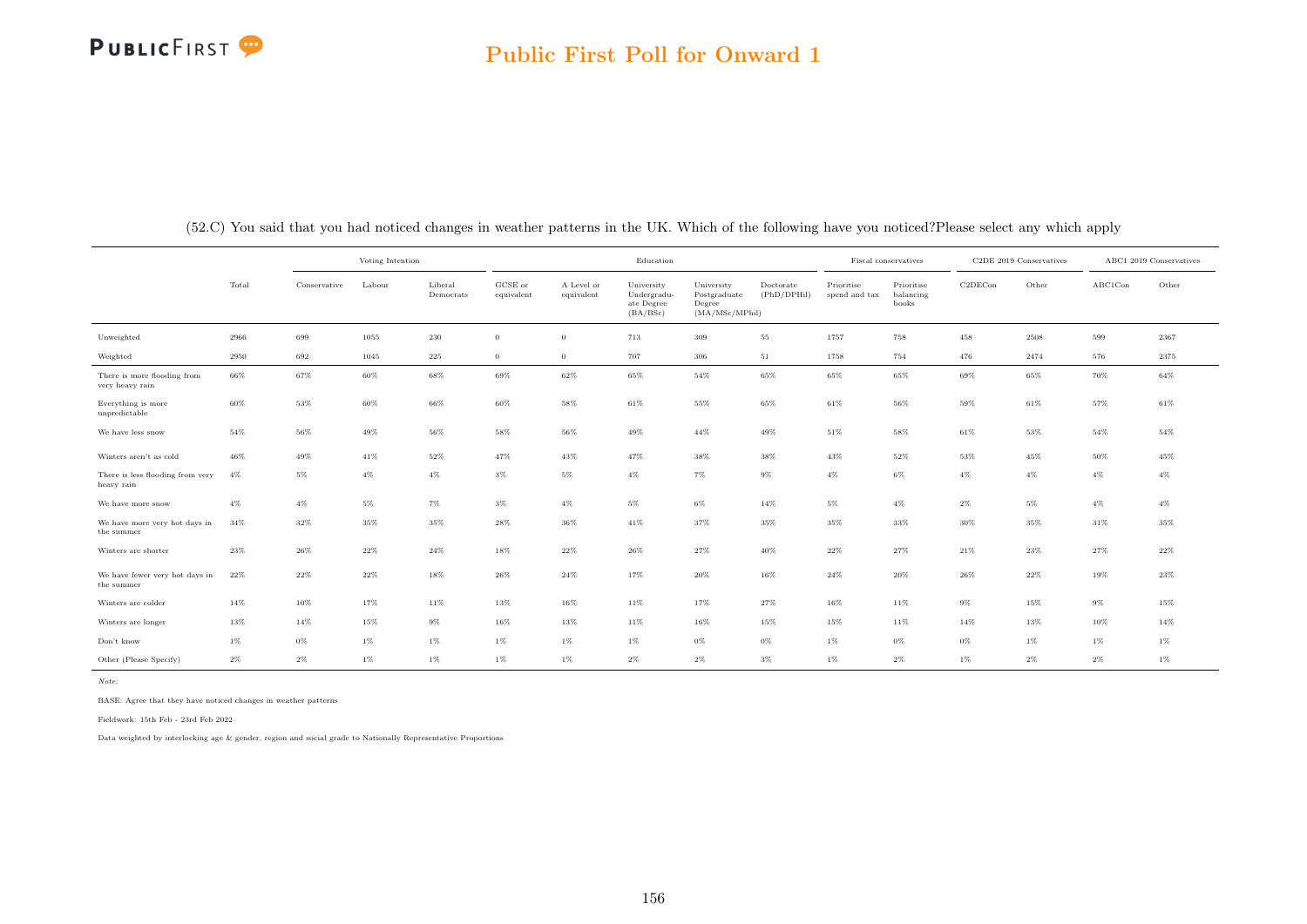

|                                              |       |        |               |               |                    |                  |                  | Region                         |               |               |          |       |                     |       |       | Social Grade |           |
|----------------------------------------------|-------|--------|---------------|---------------|--------------------|------------------|------------------|--------------------------------|---------------|---------------|----------|-------|---------------------|-------|-------|--------------|-----------|
|                                              | Total | London | South<br>East | South<br>West | East of<br>England | East<br>Midlands | West<br>Midlands | Yorkshire<br>and the<br>Humber | North<br>East | North<br>West | Scotland | Wales | Northern<br>Ireland | AB    | C1    | C2           | $\rm{DE}$ |
| Unweighted                                   | 4021  | 532    | 557           | 339           | 350                | 303              | 355              | 356                            | 175           | 474           | 311      | 202   | 67                  | 1120  | 1038  | 795          | 1054      |
| Weighted                                     | 4021  | 563    | 523           | 322           | 362                | 281              | 362              | 322                            | 161           | 442           | 362      | 201   | 120                 | 1082  | 1042  | 881          | 1002      |
| Much more                                    | 22%   | 31%    | 20%           | 18%           | 21%                | 19%              | 17%              | 20%                            | 23%           | $23\%$        | 26%      | 23%   | 24%                 | 24\%  | 23%   | 19%          | $22\%$    |
| More                                         | 31%   | $30\%$ | 30%           | 32%           | 33%                | 32%              | 33%              | 31%                            | 30%           | 34%           | 28%      | 33%   | 31%                 | 36%   | 33%   | 30%          | 26%       |
| The amount the UK is<br>doing is about right | 29%   | $26\%$ | 33%           | 30%           | 30%                | 32%              | 31\%             | 31%                            | 29%           | 28\%          | 31%      | 25%   | 27%                 | 27%   | 28%   | 33%          | 31\%      |
| Less                                         | 6%    | 5%     | $4\%$         | 8%            | 5%                 | $7\%$            | 7%               | $6\%$                          | $7\%$         | 5%            | 7%       | 9%    | $3\%$               | $7\%$ | 5%    | $6\%$        | $5\%$     |
| Much Less                                    | 4%    | $3\%$  | $5\%$         | $4\%$         | $4\%$              | $4\%$            | 5%               | $4\%$                          | $3\%$         | $4\%$         | $3\%$    | $3\%$ | $1\%$               | $4\%$ | $3\%$ | $4\%$        | $4\%$     |
| Don't Know                                   | $7\%$ | $5\%$  | $8\%$         | $9\%$         | $7\%$              | $7\%$            | $6\%$            | $9\%$                          | 8%            | 7%            | 6%       | 6%    | 14%                 | $3\%$ | 7%    | 7%           | 11%       |

(53.A) In your view, should the UK be taking more or less action on climate change?

Note:

BASE: All Respondents

Fieldwork: 15th Feb - 23rd Feb 2022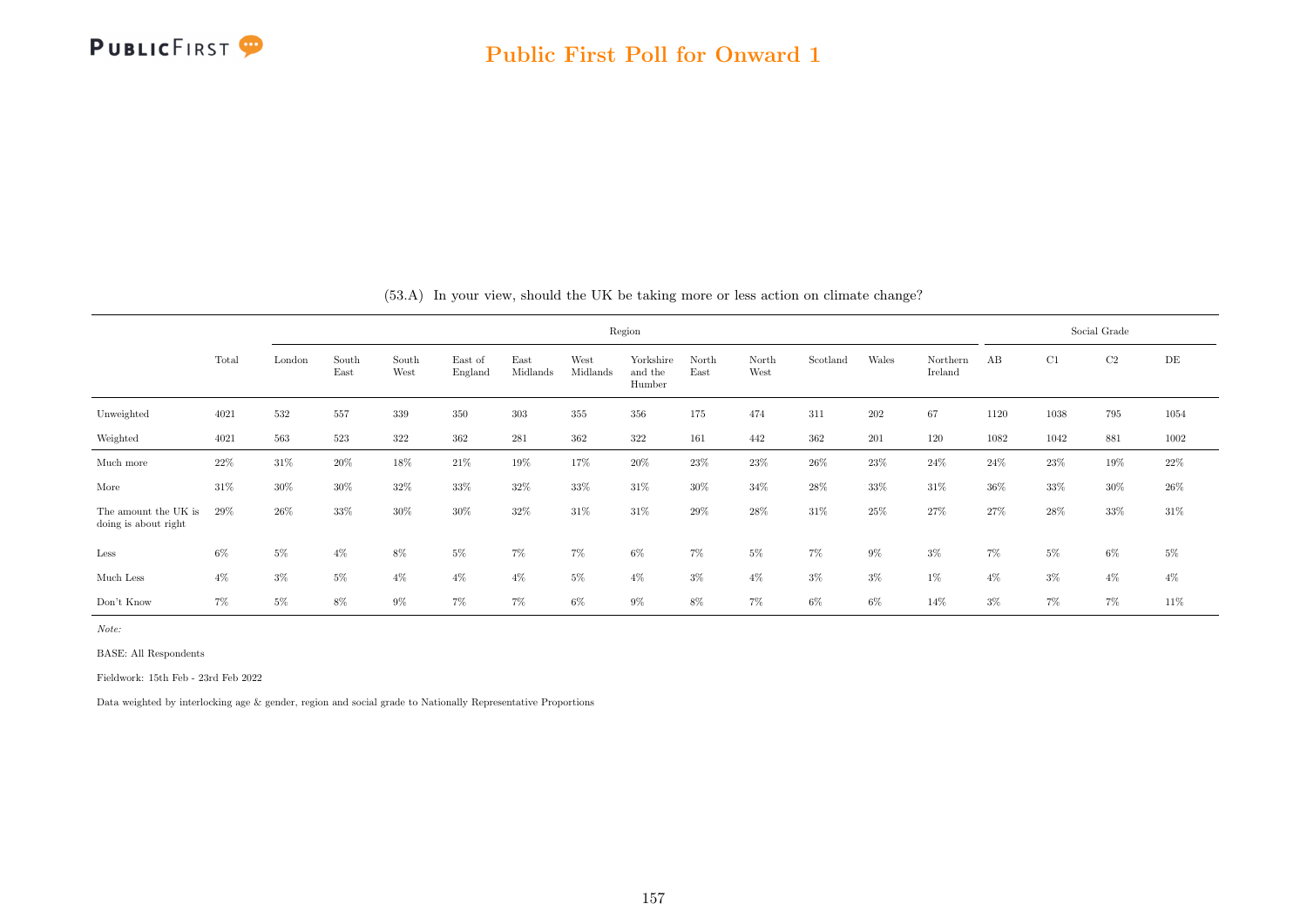

|                                              |       |      | Gender |        |       |        | Age       |       |       |       | $EU$ 2016 Vote |                   |                     |        | $2019\,$           |                               |                   |
|----------------------------------------------|-------|------|--------|--------|-------|--------|-----------|-------|-------|-------|----------------|-------------------|---------------------|--------|--------------------|-------------------------------|-------------------|
|                                              | Total | Male | Female | 18-24  | 25-34 | 35-44  | $45 - 54$ | 55-64 | $65+$ | Leave | Remain         | I did not<br>vote | Conservative Labour |        | Liberal<br>Democra | The<br><b>Brexit</b><br>Party | I did not<br>vote |
| Unweighted                                   | 4021  | 1880 | 2126   | 585    | 656   | 663    | 700       | 570   | 847   | 1514  | 1706           | 515               | 1449                | 1145   | 313                | 99                            | 453               |
| Weighted                                     | 4021  | 1978 | 2028   | 566    | 685   | 682    | 682       | 564   | 842   | 1517  | 1720           | 506               | 1446                | 1137   | 306                | 94                            | 449               |
| Much more                                    | 22%   | 22%  | 22%    | $28\%$ | 27%   | 24%    | $22\%$    | 19%   | 16%   | 17%   | 28%            | 19%               | 13%                 | $30\%$ | 27%                | $24\%$                        | $21\%$            |
| More                                         | 31%   | 31\% | 32%    | 34%    | 36%   | $30\%$ | 30%       | 31%   | 28%   | 26%   | 36%            | 32%               | 26%                 | 37%    | 40%                | 13%                           | $33\%$            |
| The amount the UK is<br>doing is about right | 29%   | 29%  | $30\%$ | 18%    | 24%   | 29%    | 32%       | 34%   | 37%   | 37%   | 25%            | 28%               | 42\%                | 22%    | 22%                | 30%                           | 26%               |
| Less                                         | 6%    | 7%   | 5%     | $7\%$  | $4\%$ | $4\%$  | $5\%$     | $6\%$ | 10%   | $9\%$ | $4\%$          | $5\%$             | $9\%$               | $4\%$  | $3\%$              | 12%                           | $4\%$             |
| Much Less                                    | 4%    | 5%   | 2%     | $3\%$  | $3\%$ | $4\%$  | $5\%$     | $4\%$ | $4\%$ | $7\%$ | $2\%$          | $3\%$             | $5\%$               | $2\%$  | $2\%$              | 16%                           | $2\%$             |
| Don't Know                                   | 7%    | 5%   | 9%     | 11%    | 7%    | 9%     | 6%        | 6%    | $4\%$ | 5%    | $4\%$          | 15%               | $4\%$               | 5%     | 5%                 | 5%                            | 15%               |

(53.B) In your view, should the UK be taking more or less action on climate change?

Note:

BASE: All Respondents

Fieldwork: 15th Feb - 23rd Feb 2022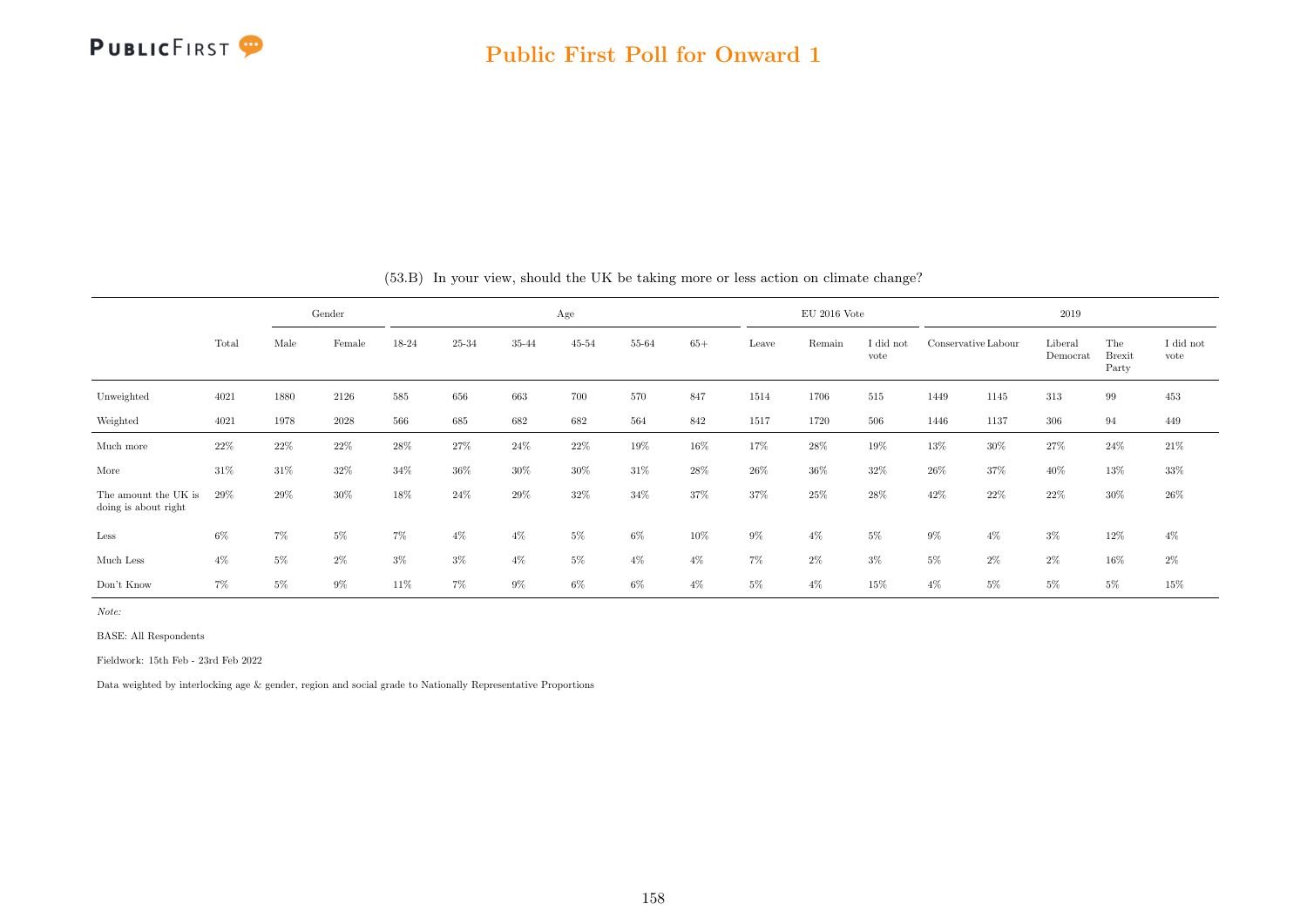

|                                              |        |                     | Voting Intention |                      |                       |                          | Education                                              |                                                             |                                   |                            | Fiscal conservatives             |         | C <sub>2</sub> DE 2019 Conservatives |               | ABC1 2019 Conservatives |
|----------------------------------------------|--------|---------------------|------------------|----------------------|-----------------------|--------------------------|--------------------------------------------------------|-------------------------------------------------------------|-----------------------------------|----------------------------|----------------------------------|---------|--------------------------------------|---------------|-------------------------|
|                                              | Total  | Conservative Labour |                  | Liberal<br>Democrats | GCSE or<br>equivalent | A Level or<br>equivalent | University<br>Under-<br>graduate<br>Degree<br>(BA/BSc) | University<br>Postgrad-<br>uate<br>Degree<br>(MA/MSc/MPhil) | Doctorate<br>(PhD/DPHil)spend and | Prioritise<br>$\text{tax}$ | Prioritise<br>balancing<br>books | C2DECon | Other                                | ABC1Con Other |                         |
| Unweighted                                   | 4021   | 971                 | 1321             | 274                  | 974                   | 740                      | 931                                                    | 398                                                         | 72                                | 2241                       | 1053                             | 633     | 3388                                 | 815           | 3206                    |
| Weighted                                     | 4021   | 967                 | 1313             | 268                  | 962                   | 747                      | 934                                                    | 398                                                         | 66                                | 2253                       | 1055                             | 656     | 3365                                 | 790           | 3231                    |
| Much more                                    | $22\%$ | 12%                 | 29%              | 29%                  | 17%                   | 23%                      | $27\%$                                                 | 29%                                                         | 41%                               | 26%                        | 19%                              | 14%     | 24%                                  | 12%           | 25%                     |
| More                                         | 31%    | 27%                 | 38%              | 40%                  | 28\%                  | 33%                      | $34\%$                                                 | $36\%$                                                      | 32%                               | 34%                        | 29%                              | 24%     | 33%                                  | 29%           | 32%                     |
| The amount the UK is<br>doing is about right | 29%    | 44%                 | 23%              | 23%                  | 34%                   | 27%                      | 27%                                                    | 21\%                                                        | 18%                               | 28%                        | 33%                              | 46%     | 26%                                  | 40%           | 27%                     |
| Less                                         | 6%     | $9\%$               | $4\%$            | $2\%$                | 8%                    | $6\%$                    | 6%                                                     | $5\%$                                                       | $3\%$                             | $5\%$                      | $9\%$                            | 7%      | 6%                                   | 10%           | $5\%$                   |
| Much Less                                    | $4\%$  | $5\%$               | $2\%$            | 1%                   | $5\%$                 | $4\%$                    | $3\%$                                                  | $4\%$                                                       | $4\%$                             | $3\%$                      | 6%                               | $5\%$   | $3\%$                                | $5\%$         | $3\%$                   |
| Don't Know                                   | 7%     | $3\%$               | $5\%$            | $4\%$                | 10%                   | $7\%$                    | $4\%$                                                  | $4\%$                                                       | $2\%$                             | $4\%$                      | $3\%$                            | $4\%$   | 8%                                   | $5\%$         | 8%                      |

(53.C) In your view, should the UK be taking more or less action on climate change?

Note:

BASE: All Respondents

Fieldwork: 15th Feb - 23rd Feb 2022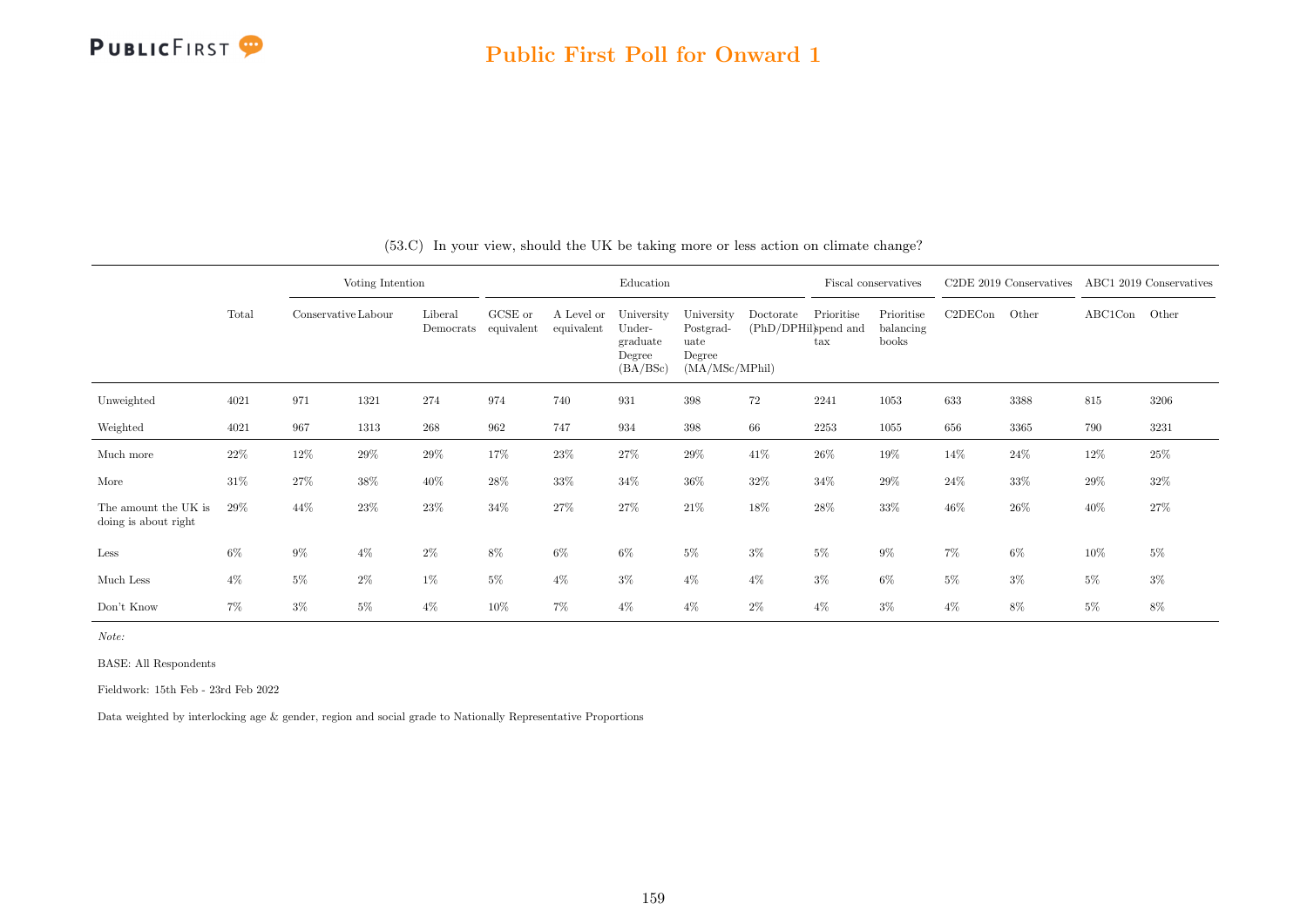# Public First Poll for Onward 1

|                                                              |        |        |               |               |                    |                  |                  | Region                         |               |               |             |        |                     |        |        | Social Grade |       |
|--------------------------------------------------------------|--------|--------|---------------|---------------|--------------------|------------------|------------------|--------------------------------|---------------|---------------|-------------|--------|---------------------|--------|--------|--------------|-------|
|                                                              | Total  | London | South<br>East | South<br>West | East of<br>England | East<br>Midlands | West<br>Midlands | Yorkshire<br>and the<br>Humber | North<br>East | North<br>West | Scotland    | Wales  | Northern<br>Ireland | AB     | C1     | $\rm{C2}$    | DE    |
| Unweighted                                                   | 398    | $46\,$ | 56            | 40            | $33\,$             | 31               | 44               | 33                             | 17            | 42            | $\sqrt{28}$ | 25     | 3                   | 126    | 87     | $83\,$       | 101   |
| Weighted                                                     | 393    | 49     | 51            | 38            | 33                 | 29               | 44               | 30                             | 16            | 40            | 33          | 24     | $\overline{5}$      | 119    | 87     | 91           | 95    |
| The problems with the<br>environment are<br>already resolved | 9%     | 12%    | $3\%$         | $6\%$         | $6\%$              | $0\%$            | 11%              | $3\%$                          | $15\%$        | $23\%$        | $7\%$       | 8%     | $0\%$               | 10%    | $9\%$  | $9\%$        | $7\%$ |
| It is costing too much<br>money                              | $59\%$ | $56\%$ | $62\%$        | 66%           | 76%                | $41\%$           | $52\%$           | $75\%$                         | $51\%$        | $60\%$        | $54\%$      | 48%    | $71\%$              | $60\%$ | $64\%$ | $55\%$       | 58%   |
| The actions being<br>taken are too extreme                   | 45%    | 31%    | 46%           | 56%           | 58%                | 46%              | 46%              | 37%                            | 42%           | 44%           | 45%         | 38%    | 71%                 | 44%    | 50%    | 45%          | 41\%  |
| The concern about<br>climate change is<br>overstated         | 44\%   | 32%    | 56%           | 43%           | 42\%               | 28%              | 43%              | 41\%                           | 41\%          | 45%           | 54%         | 48%    | 71%                 | 44%    | 48%    | 37%          | 46%   |
| It is not effective<br>anyway                                | 40%    | $38\%$ | 48%           | $45\%$        | $50\%$             | $26\%$           | 44%              | $33\%$                         | $52\%$        | $36\%$        | $31\%$      | $45\%$ | 29%                 | $44\%$ | 46%    | 37%          | 34\%  |
| Other countries are<br>doing less                            | 36%    | 28%    | 32%           | 45%           | 44\%               | 41\%             | 43%              | 42%                            | 23%           | 26%           | 19%         | 56%    | 38%                 | 32\%   | 38%    | 45%          | 31\%  |
| It is costing jobs in the<br>UK                              | 31%    | 29%    | 22%           | 40%           | 41\%               | 36\%             | 25%              | $40\%$                         | 48%           | 24%           | 25%         | 34%    | $0\%$               | 35%    | $35\%$ | 22%          | 31\%  |
| It is making the UK<br>less viable for<br>businesses         | 27%    | $25\%$ | 34%           | 34%           | 27%                | $20\%$           | $21\%$           | 34%                            | 19%           | 39%           | $20\%$      | $23\%$ | $0\%$               | 27%    | 33%    | 35%          | 16%   |
| Other (Please Specify)                                       | $5\%$  | $0\%$  | $8\%$         | $2\%$         | $0\%$              | $9\%$            | $4\%$            | $18\%$                         | $0\%$         | $10\%$        | $0\%$       | $4\%$  | 33%                 | $9\%$  | $4\%$  | $4\%$        | $3\%$ |
| Don't Know                                                   | $3\%$  | $6\%$  | $5\%$         | $2\%$         | $3\%$              | $3\%$            | $7\%$            | $0\%$                          | $0\%$         | $0\%$         | $3\%$       | $3\%$  | $0\%$               | $1\%$  | $4\%$  | $4\%$        | $5\%$ |

(54.A) You said the UK should be taking less action on climate change. What are the reasons for this?Please select any which apply

Note:

BASE: UK should be taking less action

Fieldwork: 15th Feb - 23rd Feb 2022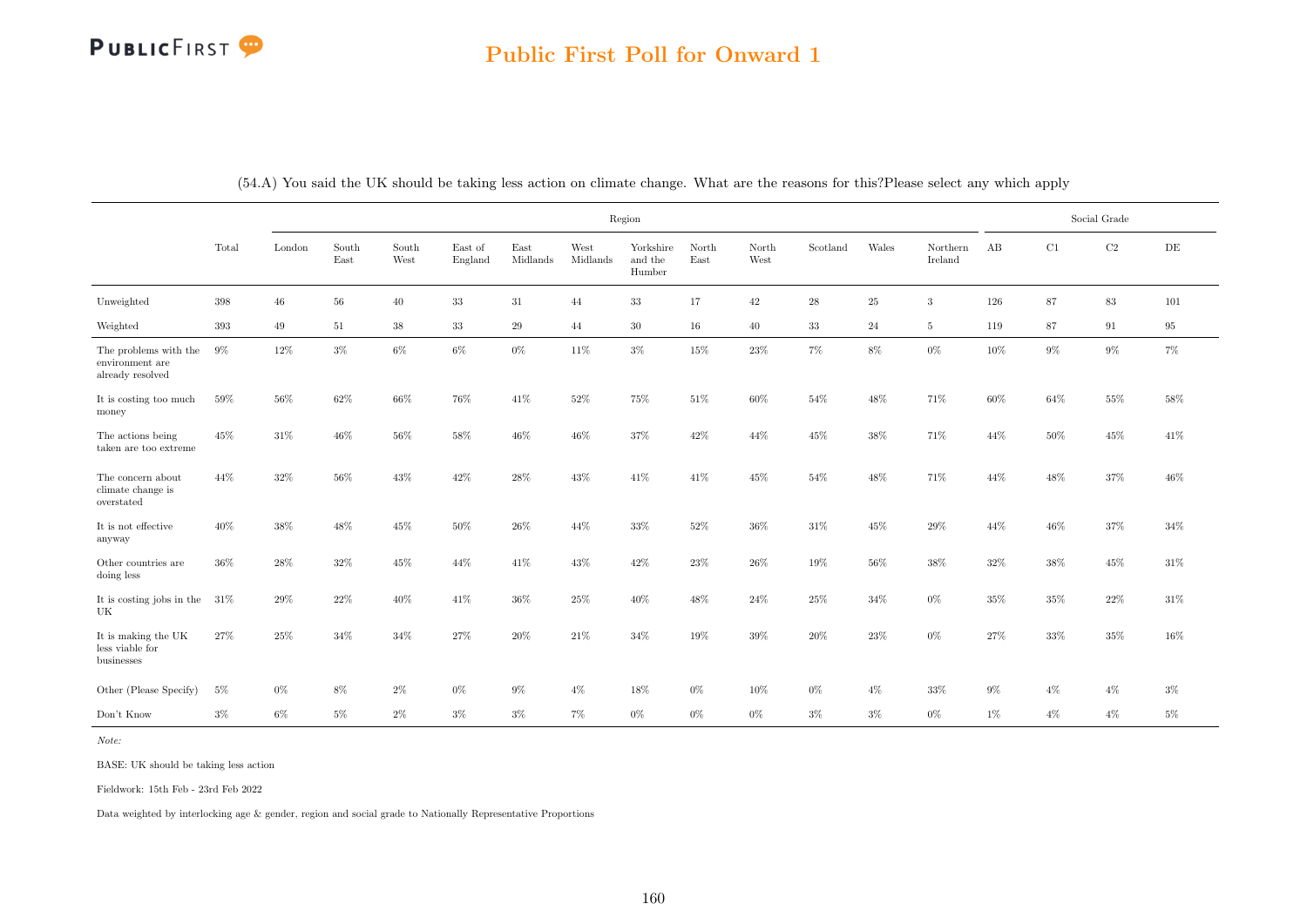

# Public First Poll for Onward 1

|                                                              |         | Gender |        |        |        |        | Age    |       |         |         | $\mathrm{EU}$ 2016 Vote |                   |                     |            | 2019                |                               |                   |
|--------------------------------------------------------------|---------|--------|--------|--------|--------|--------|--------|-------|---------|---------|-------------------------|-------------------|---------------------|------------|---------------------|-------------------------------|-------------------|
|                                                              | Total   | Male   | Female | 18-24  | 25-34  | 35-44  | 45-54  | 55-64 | $65+$   | Leave   | Remain                  | I did not<br>vote | Conservative Labour |            | Liberal<br>Democrat | The<br><b>Brexit</b><br>Party | I did not<br>vote |
| Unweighted                                                   | 398     | 248    | 150    | $56\,$ | $43\,$ | 49     | 70     | 61    | 119     | 237     | 105                     | $36\,$            | 206                 | ${\bf 76}$ | 17                  | $\sqrt{28}$                   | $\,29$            |
| Weighted                                                     | $393\,$ | 252    | 142    | 53     | 48     | 51     | 68     | 58    | $115\,$ | $235\,$ | $102\,$                 | $36\,$            | 203                 | 74         | $16\,$              | $\sqrt{26}$                   | $\bf 28$          |
| The problems with the<br>environment are<br>already resolved | 9%      | 8%     | $9\%$  | $24\%$ | 16%    | $7\%$  | $3\%$  | $5\%$ | $4\%$   | $4\%$   | $15\%$                  | $15\%$            | 5%                  | $15\%$     | 14%                 | $8\%$                         | $7\%$             |
| It is costing too much<br>money                              | 59%     | 59%    | 59%    | 35%    | 38%    | $50\%$ | 73%    | 65%   | 72%     | 65%     | 53%                     | 53%               | 65%                 | 41\%       | 56%                 | 86%                           | 61\%              |
| The actions being<br>taken are too extreme                   | 45%     | 44%    | 45%    | 29%    | 35%    | $39\%$ | 41%    | 46%   | 60%     | 49%     | $39\%$                  | 41\%              | 50%                 | 36%        | 38%                 | 46%                           | 46%               |
| The concern about<br>climate change is<br>overstated         | 44%     | 47%    | 38%    | $26\%$ | $26\%$ | $44\%$ | $54\%$ | 50%   | 50%     | $51\%$  | 39%                     | $21\%$            | 48%                 | 33%        | 27%                 | 57%                           | $42\%$            |
| It is not effective<br>anyway                                | 40%     | 45%    | 33%    | 20%    | 30%    | $30\%$ | 47%    | 54%   | 48%     | 44%     | 36%                     | 43%               | 46%                 | 25%        | 30%                 | 62%                           | 45%               |
| Other countries are<br>doing less                            | 36%     | 35%    | $38\%$ | 34%    | 22\%   | 19%    | 34%    | 40%   | 49%     | 42%     | 27%                     | 23%               | $42\%$              | $28\%$     | 27%                 | 47%                           | 32%               |
| It is costing jobs in the $31\%$<br>UK                       |         | $32\%$ | $30\%$ | $33\%$ | $35\%$ | 33%    | $24\%$ | 26%   | 35%     | 34%     | 25%                     | 36%               | 31%                 | 27%        | 47%                 | 50%                           | $38\%$            |
| It is making the UK<br>less viable for<br>businesses         | 27%     | 31%    | 22%    | 19%    | 22%    | 25%    | 35%    | 27%   | 30%     | 33%     | 23%                     | 13%               | 28%                 | 22%        | 30%                 | 54%                           | 18%               |
| Other (Please Specify)                                       | 5%      | 7%     | $3\%$  | $4\%$  | $0\%$  | $6\%$  | 8%     | $3\%$ | 8%      | $7\%$   | $3\%$                   | $5\%$             | 6%                  | $4\%$      | $0\%$               | 10%                           | $3\%$             |
| Don't Know                                                   | $3\%$   | $3\%$  | $4\%$  | $3\%$  | $7\%$  | $4\%$  | $2\%$  | $8\%$ | $0\%$   | $3\%$   | $3\%$                   | $2\%$             | $3\%$               | $2\%$      | $0\%$               | $0\%$                         | $0\%$             |

(54.B) You said the UK should be taking less action on climate change. What are the reasons for this?Please select any which apply

Note:

BASE: UK should be taking less action

Fieldwork: 15th Feb - 23rd Feb 2022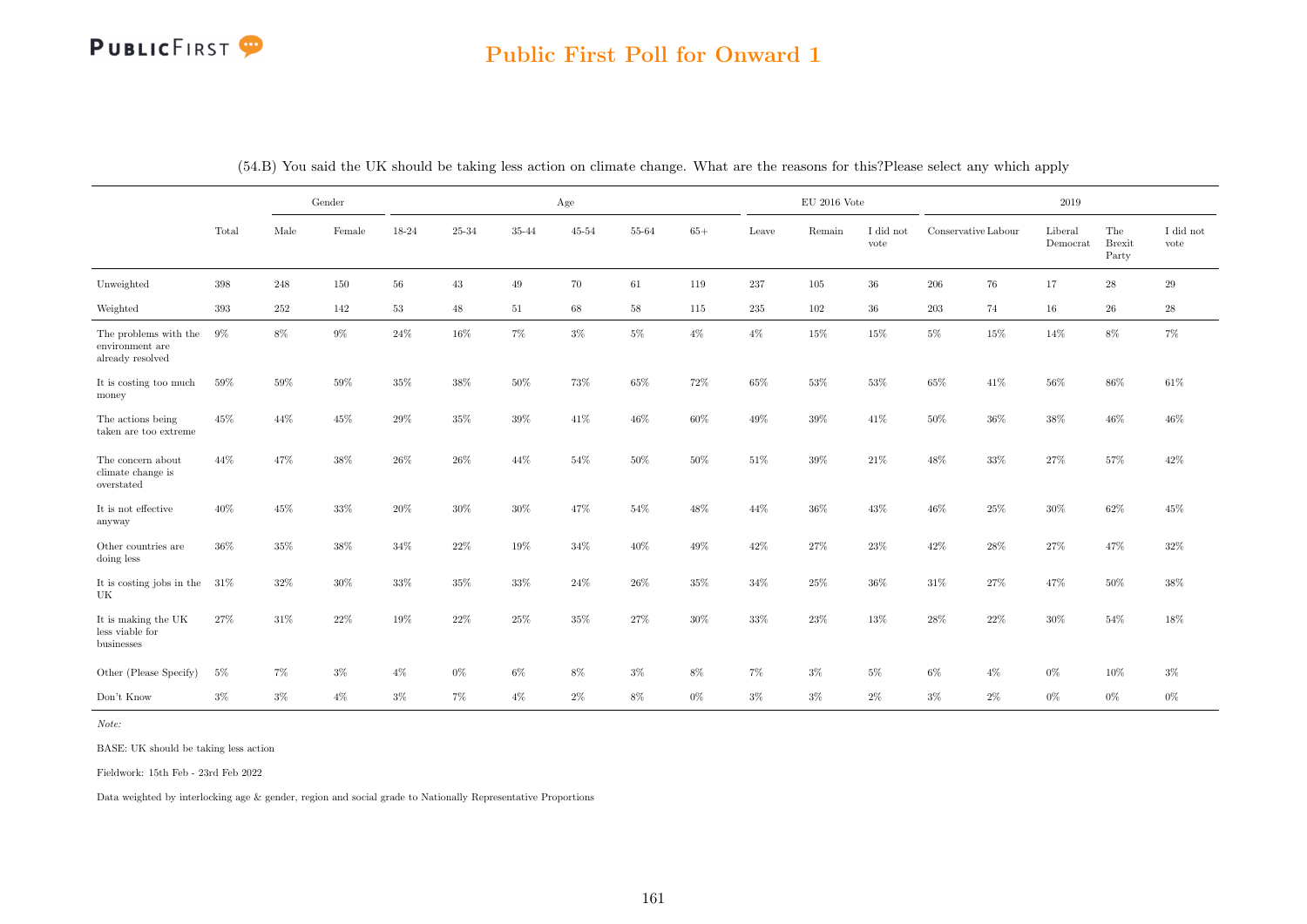

(54.C) You said the UK should be taking less action on climate change. What are the reasons for this?Please select any which apply

|                                                              |        |                     | Voting Intention |         |                                 |                          | Education                                              |                                                             |                                   |                            | Fiscal conservatives             |         | C2DE 2019 Conservatives ABC1 2019 Conservatives |               |        |
|--------------------------------------------------------------|--------|---------------------|------------------|---------|---------------------------------|--------------------------|--------------------------------------------------------|-------------------------------------------------------------|-----------------------------------|----------------------------|----------------------------------|---------|-------------------------------------------------|---------------|--------|
|                                                              | Total  | Conservative Labour |                  | Liberal | GCSE or<br>Democrats equivalent | A Level or<br>equivalent | University<br>Under-<br>graduate<br>Degree<br>(BA/BSc) | University<br>Postgrad-<br>uate<br>Degree<br>(MA/MSc/MPhil) | Doctorate<br>(PhD/DPHil)spend and | Prioritise<br>$\text{tax}$ | Prioritise<br>balancing<br>books | C2DECon | Other                                           | ABC1Con Other |        |
| Unweighted                                                   | 398    | 132                 | 81               | 11      | $\overline{0}$                  | $\overline{0}$           | 78                                                     | $38\,$                                                      | $\overline{5}$                    | 183                        | 162                              | 83      | 315                                             | 123           | 275    |
| Weighted                                                     | 393    | 130                 | 78               | 10      | $\overline{0}$                  | $\overline{0}$           | 77                                                     | $36\,$                                                      | $\overline{4}$                    | 180                        | 160                              | 85      | 308                                             | 118           | 275    |
| The problems with the<br>environment are<br>already resolved | 9%     | $5\%$               | $17\%$           | $23\%$  | $6\%$                           | 10%                      | 8%                                                     | 11%                                                         | $0\%$                             | $9\%$                      | 8%                               | $3\%$   | 10%                                             | $7\%$         | $9\%$  |
| It is costing too much<br>money                              | 59%    | 61\%                | $55\%$           | 77%     | 56%                             | 63%                      | $59\%$                                                 | 47%                                                         | $66\%$                            | $59\%$                     | 65%                              | 60%     | 59%                                             | 68%           | 56%    |
| The actions being<br>taken are too extreme                   | 45%    | 49%                 | $33\%$           | 48%     | 51%                             | 37%                      | $50\%$                                                 | $33\%$                                                      | 84%                               | $45\%$                     | 45%                              | 44%     | 45%                                             | 54%           | 41\%   |
| The concern about<br>climate change is<br>overstated         | 44%    | 51%                 | 33%              | 26%     | 44%                             | 40%                      | 40%                                                    | 28%                                                         | 100%                              | 42%                        | 48%                              | 50%     | 42%                                             | 47%           | 42%    |
| It is not effective<br>anyway                                | 40%    | 44%                 | $33\%$           | 48%     | $38\%$                          | 37%                      | $33\%$                                                 | 45%                                                         | 42%                               | $40\%$                     | 46%                              | 41\%    | 40%                                             | $50\%$        | 36%    |
| Other countries are<br>doing less                            | $36\%$ | 40%                 | $30\%$           | $31\%$  | 40%                             | 39%                      | $30\%$                                                 | 18%                                                         | $0\%$                             | $31\%$                     | 41\%                             | 47%     | $33\%$                                          | $38\%$        | $35\%$ |
| It is costing jobs in the<br>UK                              | 31\%   | $31\%$              | $30\%$           | $51\%$  | 27%                             | 35%                      | $25\%$                                                 | $48\%$                                                      | 40%                               | $32\%$                     | 34%                              | 28%     | $32\%$                                          | $33\%$        | 30%    |
| It is making the UK<br>less viable for<br>businesses         | 27%    | $27\%$              | $18\%$           | $21\%$  | 19%                             | 22%                      | $32\%$                                                 | $37\%$                                                      | 40%                               | $26\%$                     | 32%                              | 24%     | $28\%$                                          | $31\%$        | 26\%   |
| Other (Please Specify)                                       | $5\%$  | $4\%$               | $4\%$            | $9\%$   | $2\%$                           | $2\%$                    | $9\%$                                                  | $0\%$                                                       | $0\%$                             | $4\%$                      | $6\%$                            | $3\%$   | $6\%$                                           | 7%            | $5\%$  |
| Don't Know                                                   | $3\%$  | $2\%$               | $2\%$            | $0\%$   | $5\%$                           | $3\%$                    | $4\%$                                                  | 0%                                                          | $0\%$                             | $2\%$                      | $2\%$                            | $4\%$   | $3\%$                                           | $2\%$         | $4\%$  |

Note:

BASE: UK should be taking less action

Fieldwork: 15th Feb - 23rd Feb 2022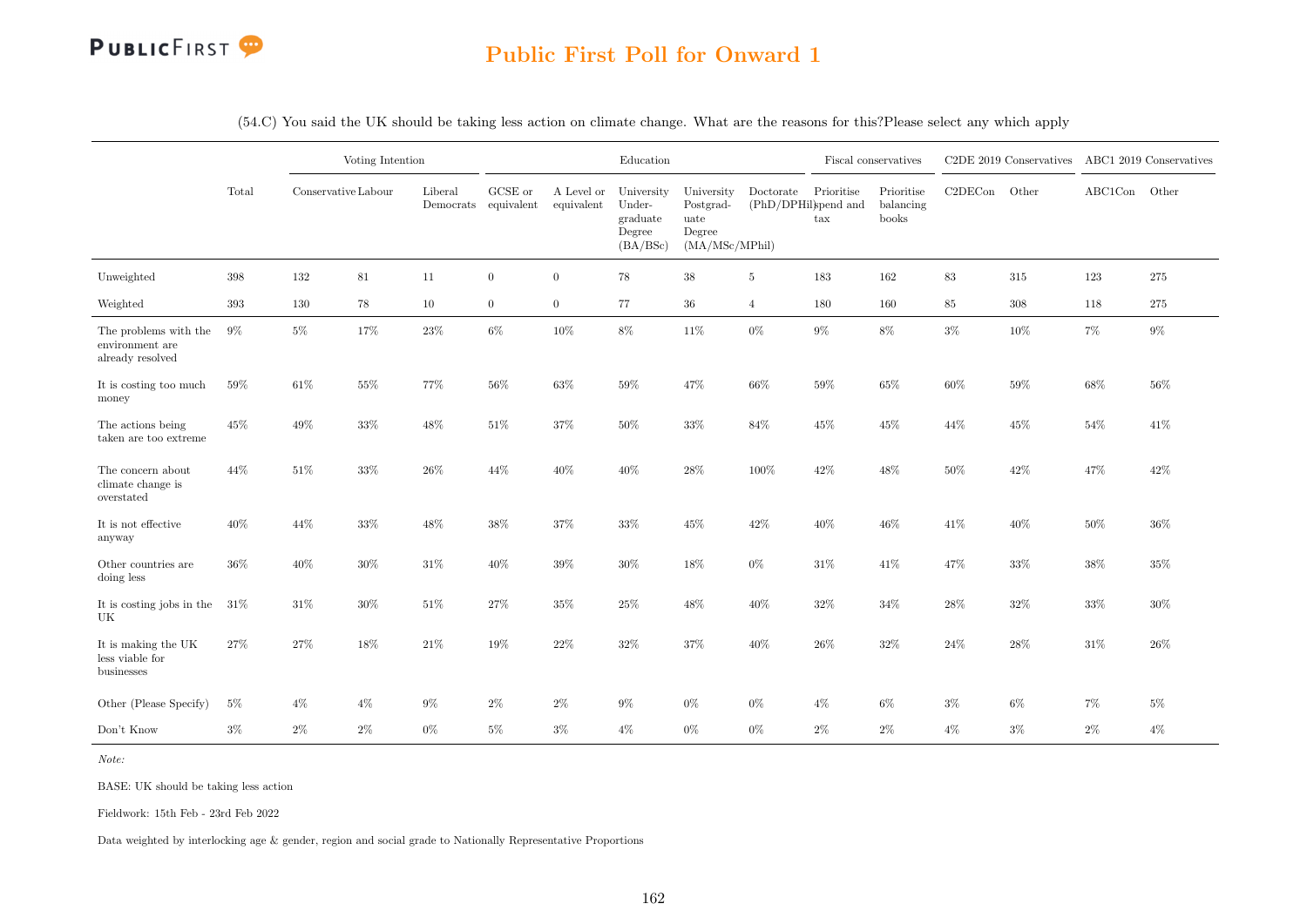# Public First Poll for Onward 1

|                                                                                                                |        |        |               |               |                    |                  |                  | Region                         |               |               |          |        |                     |        |        | Social Grade |           |
|----------------------------------------------------------------------------------------------------------------|--------|--------|---------------|---------------|--------------------|------------------|------------------|--------------------------------|---------------|---------------|----------|--------|---------------------|--------|--------|--------------|-----------|
|                                                                                                                | Total  | London | South<br>East | South<br>West | East of<br>England | East<br>Midlands | West<br>Midlands | Yorkshire<br>and the<br>Humber | North<br>East | North<br>West | Scotland | Wales  | Northern<br>Ireland | AB     | C1     | $\rm{C2}$    | $\rm{DE}$ |
| Unweighted                                                                                                     | 2149   | 325    | 275           | 168           | 189                | 155              | 178              | 180                            | 91            | 267           | 170      | 114    | 37                  | 665    | 582    | 388          | 505       |
| Weighted                                                                                                       | 2156   | 343    | 259           | 160           | 195                | 144              | 182              | 163                            | 85            | 249           | 196      | 114    | 66                  | 645    | 584    | 433          | 485       |
| The impacts of climate<br>change are getting<br>worse                                                          | $61\%$ | $53\%$ | $62\%$        | $61\%$        | $61\%$             | 66\%             | $52\%$           | $65\%$                         | 68%           | $61\%$        | $63\%$   | $65\%$ | $63\%$              | $60\%$ | $62\%$ | $58\%$       | $61\%$    |
| Developing<br>home-grown renewable<br>sources of energy would<br>increase the security of<br>our energy supply | 48%    | 44%    | $48\%$        | $51\%$        | $51\%$             | $53\%$           | $44\%$           | $46\%$                         | 50%           | $43\%$        | $53\%$   | $55\%$ | 47%                 | $52\%$ | $47\%$ | $48\%$       | $45\%$    |
| It would improve air<br>quality in the UK                                                                      | 47%    | 48%    | $46\%$        | $52\%$        | $40\%$             | 45%              | $50\%$           | 41\%                           | 33%           | $52\%$        | 41\%     | $50\%$ | $60\%$              | 44%    | 49%    | $48\%$       | $46\%$    |
| The actions being<br>taken so far are too<br>minimal                                                           | $46\%$ | $39\%$ | 47%           | $51\%$        | $49\%$             | 47%              | 42%              | $40\%$                         | 45%           | $43\%$        | $60\%$   | $41\%$ | $46\%$              | $45\%$ | $48\%$ | $42\%$       | 47%       |
| The UK should be<br>leading other countries<br>on climate action                                               | 45%    | 48%    | 42%           | 46%           | $46\%$             | 45%              | 46%              | 42%                            | 37%           | 45%           | 48%      | 43%    | 52%                 | 49%    | 44%    | 44%          | 43%       |
| It provides the<br>opportunity for the UK<br>to develop new<br>technologies and<br>industries                  | $38\%$ | $34\%$ | $37\%$        | $41\%$        | 37%                | 41\%             | $40\%$           | $38\%$                         | $31\%$        | $35\%$        | 43%      | 38%    | $43\%$              | $43\%$ | $37\%$ | $34\%$       | $34\%$    |
| It would provide<br>employment<br>opportunities in the<br>UK                                                   | 37%    | 38%    | 37%           | 37%           | 36%                | 38%              | 37%              | 29%                            | 32%           | 34%           | 43%      | 41\%   | 35%                 | 40%    | 36%    | 36%          | 33%       |
| The UK has more of a<br>responsibility to take<br>action than other<br>countries                               | 19%    | 25%    | 21\%          | 18%           | 16%                | 18%              | 23%              | $13\%$                         | 15%           | 18%           | 21\%     | 18%    | 17%                 | 22%    | 19%    | 18%          | 18%       |
| Other (Please Specify)                                                                                         | $1\%$  | 1%     | $0\%$         | 1%            | $1\%$              | $1\%$            | $0\%$            | $0\%$                          | $0\%$         | $1\%$         | $0\%$    | $2\%$  | $0\%$               | $1\%$  | $0\%$  | $0\%$        | $1\%$     |
| Don't Know                                                                                                     | $2\%$  | $2\%$  | 5%            | $4\%$         | $0\%$              | 1%               | $2\%$            | $2\%$                          | $2\%$         | $3\%$         | $1\%$    | 3%     | $0\%$               | $1\%$  | $3\%$  | $3\%$        | $2\%$     |

(55.A) You said the UK should be taking more action on climate change. What are the reasons for this?Please select any which apply

Note:

BASE: UK should be taking more action

Fieldwork: 15th Feb - 23rd Feb 2022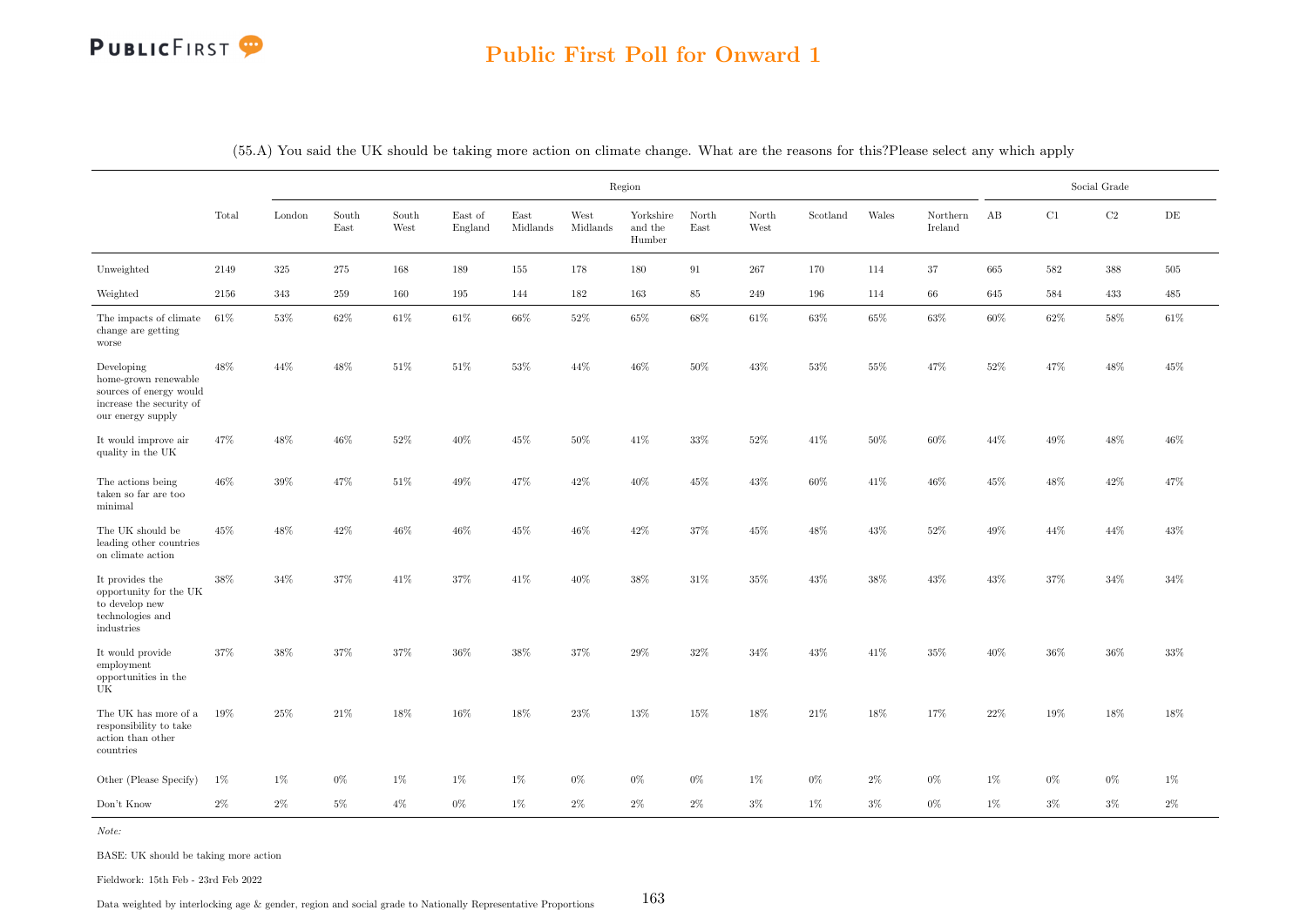

# Public First Poll for Onward 1

|                                                                                                                |       |        | Gender |        |           |         | Age       |        |        |        | $EU$ 2016 Vote |                   |        |                     | 2019                        |                               |                   |
|----------------------------------------------------------------------------------------------------------------|-------|--------|--------|--------|-----------|---------|-----------|--------|--------|--------|----------------|-------------------|--------|---------------------|-----------------------------|-------------------------------|-------------------|
|                                                                                                                | Total | Male   | Female | 18-24  | $25 - 34$ | 35-44   | $45 - 54$ | 55-64  | $65+$  | Leave  | Remain         | I did not<br>vote |        | Conservative Labour | Liberal<br>${\rm Democrat}$ | The<br><b>Brexit</b><br>Party | I did not<br>vote |
| Unweighted                                                                                                     | 2149  | 986    | 1152   | 359    | 410       | $362\,$ | 363       | 286    | 369    | 639    | 1089           | 260               | 565    | 762                 | 211                         | 37                            | 242               |
| Weighted                                                                                                       | 2156  | 1054   | 1091   | 349    | 428       | 371     | 352       | 282    | 374    | 642    | 1105           | 254               | 566    | 758                 | 206                         | 35                            | 240               |
| The impacts of climate $61\%$<br>change are getting<br>worse                                                   |       | 56%    | 65%    | $55\%$ | 52%       | 53%     | 65%       | 68%    | 73%    | 59%    | 61\%           | 61%               | 58%    | 59%                 | 61%                         | 68%                           | 62%               |
| Developing<br>home-grown renewable<br>sources of energy would<br>increase the security of<br>our energy supply | 48%   | $48\%$ | 48%    | $33\%$ | $37\%$    | $43\%$  | 54%       | $55\%$ | 69%    | $51\%$ | $50\%$         | 37%               | 52%    | 43%                 | $54\%$                      | $49\%$                        | $45\%$            |
| It would improve air<br>quality in the UK                                                                      | 47%   | $46\%$ | 48%    | $41\%$ | $39\%$    | $46\%$  | $51\%$    | $51\%$ | $54\%$ | 48%    | $48\%$         | $40\%$            | $44\%$ | 46%                 | 52%                         | $45\%$                        | 47%               |
| The actions being<br>taken so far are too<br>minimal                                                           | 46%   | 44%    | $46\%$ | $46\%$ | $41\%$    | 44%     | 47%       | 47%    | $49\%$ | $40\%$ | $49\%$         | 42%               | $35\%$ | 49%                 | 51%                         | $53\%$                        | $39\%$            |
| The UK should be<br>leading other countries<br>on climate action                                               | 45%   | 49%    | $41\%$ | $42\%$ | $40\%$    | 44%     | 51%       | 47%    | $49\%$ | 46%    | $48\%$         | 36%               | 44%    | 45%                 | 51%                         | $53\%$                        | 37%               |
| It provides the<br>opportunity for the UK<br>to develop new<br>technologies and<br>industries                  | 38%   | 42%    | 33%    | $27\%$ | 33%       | $31\%$  | 42%       | 42%    | 53%    | 38%    | 41\%           | 27%               | 41\%   | 34%                 | 48%                         | $33\%$                        | 27%               |
| It would provide<br>employment<br>opportunities in the<br>UK                                                   | 37%   | 41%    | 32%    | 27%    | 28%       | $40\%$  | 40%       | 39%    | 49%    | 37%    | 40%            | 29%               | 36%    | 36%                 | 47%                         | 25%                           | 33%               |
| The UK has more of a<br>responsibility to take<br>action than other<br>countries                               | 19%   | 24%    | 15%    | 22%    | 24%       | $25\%$  | 21\%      | 12%    | 11%    | 18%    | $21\%$         | 15%               | 18%    | 21%                 | 21%                         | 18%                           | 14%               |
| Other (Please Specify)                                                                                         | $1\%$ | $0\%$  | 1%     | 1%     | $0\%$     | $0\%$   | 1%        | $2\%$  | $0\%$  | 1%     | 1%             | $0\%$             | $1\%$  | 1%                  | $0\%$                       | $0\%$                         | $0\%$             |
| Don't Know                                                                                                     | $2\%$ | 1%     | 3%     | $3\%$  | $3\%$     | $2\%$   | 1%        | $3\%$  | 2%     | $2\%$  | $2\%$          | $4\%$             | 2%     | 2%                  | $2\%$                       | 0%                            | 4%                |

(55.B) You said the UK should be taking more action on climate change. What are the reasons for this?Please select any which apply

Note:

BASE: UK should be taking more action

Fieldwork: 15th Feb - 23rd Feb 2022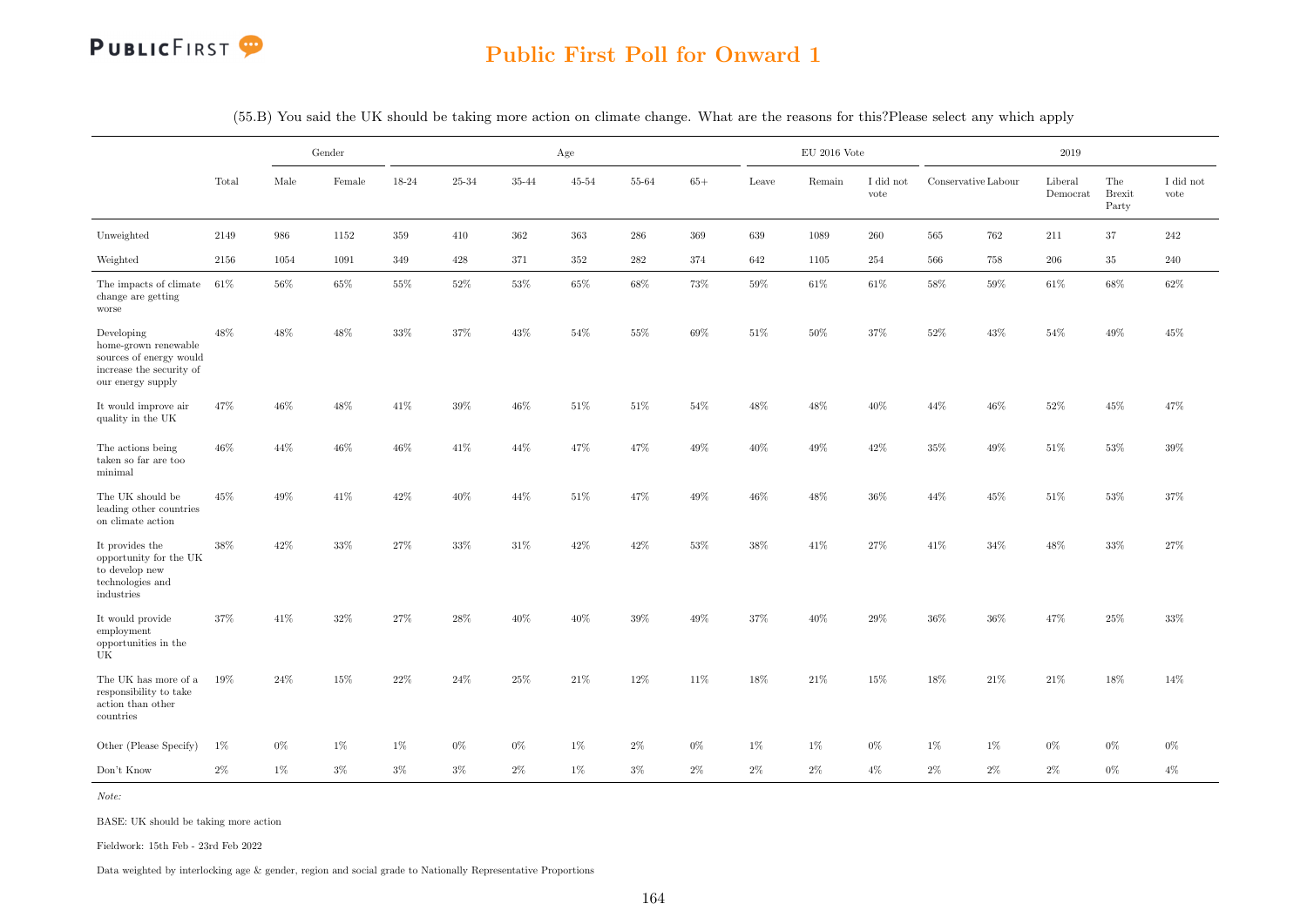

|                                                                                                                |       |                     | Voting Intention |         |                                 |                          | Education                                              |                                                             |                                                  |                   | Fiscal conservatives             |         | C2DE 2019 Conservatives ABC1 2019 Conservatives |         |       |
|----------------------------------------------------------------------------------------------------------------|-------|---------------------|------------------|---------|---------------------------------|--------------------------|--------------------------------------------------------|-------------------------------------------------------------|--------------------------------------------------|-------------------|----------------------------------|---------|-------------------------------------------------|---------|-------|
|                                                                                                                | Total | Conservative Labour |                  | Liberal | GCSE or<br>Democrats equivalent | A Level or<br>equivalent | University<br>Under-<br>graduate<br>Degree<br>(BA/BSc) | University<br>Postgrad-<br>uate<br>Degree<br>(MA/MSc/MPhil) | Doctorate<br>$(\mathrm{PhD}/\mathrm{DPHil})$ and | Prioritise<br>tax | Prioritise<br>balancing<br>books | C2DECon | Other                                           | ABC1Con | Other |
| Unweighted                                                                                                     | 2149  | 378                 | 874              | 188     | $\overline{0}$                  | $\overline{0}$           | 551                                                    | 262                                                         | 54                                               | 1344              | 503                              | 233     | 1916                                            | $332\,$ | 1817  |
| Weighted                                                                                                       | 2156  | 375                 | 872              | 185     | $\overline{0}$                  | $\overline{0}$           | 561                                                    | 261                                                         | 48                                               | 1349              | 512                              | 244     | 1912                                            | 322     | 1833  |
| The impacts of climate<br>change are getting<br>worse                                                          | 61\%  | 57%                 | 58%              | 66%     | 61\%                            | 64%                      | 59%                                                    | 55%                                                         | 53%                                              | 64%               | $52\%$                           | 58%     | 61%                                             | 59%     | 61%   |
| Developing<br>home-grown renewable<br>sources of energy would<br>increase the security of<br>our energy supply | 48%   | 49%                 | 44%              | 55%     | 46%                             | 42\%                     | 54%                                                    | 45%                                                         | 53%                                              | 49%               | 46%                              | $53\%$  | 47%                                             | 51%     | 47%   |
| It would improve air<br>quality in the UK                                                                      | 47%   | 43\%                | 46\%             | $53\%$  | 47%                             | 46%                      | $46\%$                                                 | 44%                                                         | 37%                                              | 47%               | 47%                              | 47%     | 47%                                             | 42\%    | 48%   |
| The actions being<br>taken so far are too<br>minimal                                                           | 46%   | 31%                 | 47%              | 52%     | 41\%                            | 50%                      | 46%                                                    | 45%                                                         | 51%                                              | 47%               | 44%                              | $35\%$  | 47%                                             | 36%     | 47%   |
| The UK should be $\,$<br>leading other countries<br>on climate action                                          | 45%   | 47%                 | 44%              | 50%     | 42%                             | 44%                      | 49%                                                    | 45%                                                         | 51%                                              | 47%               | 45%                              | $39\%$  | 46%                                             | 47%     | 45%   |
| It provides the<br>opportunity for the UK<br>to develop new<br>technologies and<br>industries                  | 38%   | 38%                 | 35%              | 47%     | 32%                             | 33%                      | 43%                                                    | 40%                                                         | 64%                                              | 38%               | 40%                              | 43%     | 37%                                             | 40%     | 37%   |
| It would provide<br>employment<br>opportunities in the<br>UK                                                   | 37%   | $31\%$              | 35%              | 44%     | 35%                             | $32\%$                   | $38\%$                                                 | $43\%$                                                      | 49%                                              | 37%               | $37\%$                           | $36\%$  | 37%                                             | $35\%$  | 37%   |
| The UK has more of a<br>responsibility to take<br>action than other<br>countries                               | 19%   | 20%                 | 19%              | 20%     | 14%                             | $20\%$                   | 17%                                                    | 30%                                                         | $28\%$                                           | $19\%$            | 21\%                             | 18%     | 20%                                             | 18%     | 20%   |
| Other (Please Specify)                                                                                         | $1\%$ | 1%                  | $1\%$            | $0\%$   | $0\%$                           | $0\%$                    | $0\%$                                                  | $1\%$                                                       | $2\%$                                            | $0\%$             | $0\%$                            | $1\%$   | $1\%$                                           | $1\%$   | $1\%$ |
| Don't Know                                                                                                     | $2\%$ | $1\%$               | $2\%$            | $2\%$   | $3\%$                           | $2\%$                    | $2\%$                                                  | $1\%$                                                       | $0\%$                                            | $1\%$             | $2\%$                            | $3\%$   | $2\%$                                           | $1\%$   | $2\%$ |
| Note:                                                                                                          |       |                     |                  |         |                                 |                          |                                                        |                                                             |                                                  |                   |                                  |         |                                                 |         |       |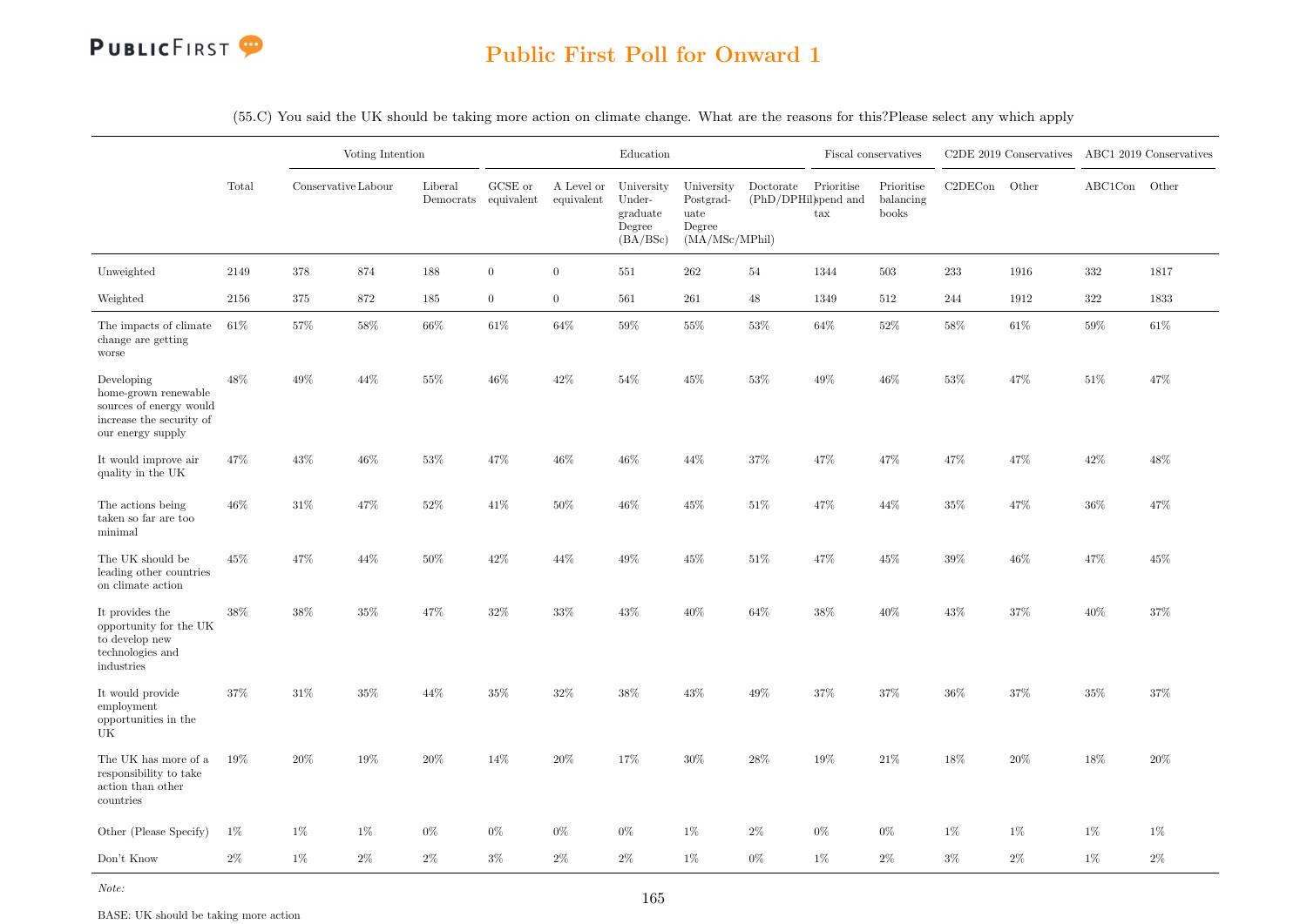

|            | Region |        |               |               |                    |                  |                  |                                |                                |               |          |       |                     |      |      | Social Grade |      |
|------------|--------|--------|---------------|---------------|--------------------|------------------|------------------|--------------------------------|--------------------------------|---------------|----------|-------|---------------------|------|------|--------------|------|
|            | Total  | London | South<br>East | South<br>West | East of<br>England | East<br>Midlands | West<br>Midlands | Yorkshire<br>and the<br>Humber | North<br>$\operatorname{East}$ | North<br>West | Scotland | Wales | Northern<br>Ireland | AB   | - C1 | C2           | DE   |
| Unweighted | 4021   | 532    | 557           | 339           | 350                | 303              | 355              | 356                            | 175                            | 474           | 311      | 202   | 67                  | 1120 | 1038 | 795          | 1054 |

Weighted 4021 563 523 322 362 281 362 322 161 442 362 201 120 1082 1042 881 1002 A very positive effect 25% 31% 25% 23% 22% 21% 24% 25% 20% 27% 23% 20% 27% 26% 27% 25% 21% A positive effect  $42\%$   $38\%$   $39\%$   $36\%$   $47\%$   $46\%$   $43\%$   $42\%$   $47\%$   $43\%$   $42\%$   $48\%$   $48\%$   $48\%$   $48\%$   $41\%$   $40\%$   $40\%$ 

A negative effect  $4\%$  5%  $2\%$   $2\%$   $3\%$   $3\%$   $5\%$   $4\%$   $5\%$   $3\%$   $4\%$   $4\%$   $3\%$   $4\%$   $4\%$   $4\%$ A very negative effect  $1\%$  3%  $1\%$   $1\%$   $1\%$   $0\%$   $3\%$   $2\%$   $1\%$   $0\%$   $1\%$   $2\%$   $1\%$   $1\%$   $1\%$   $1\%$   $1\%$ Don't Know 7% 6% 9% 10% 6% 7% 6% 6% 11% 7% 8% 5% 6% 4% 7% 8% 11%

 $21\% \qquad \qquad 17\% \qquad \qquad 24\% \qquad \qquad 28\% \qquad \qquad 21\% \qquad \qquad 20\% \qquad \qquad 21\% \qquad \qquad 17\% \qquad \qquad 18\% \qquad \qquad 21\% \qquad \qquad 21\% \qquad \qquad 22\% \qquad \qquad 14\% \qquad \qquad 19\% \qquad \qquad 20\% \qquad \qquad 23\% \qquad \qquad 23\% \qquad \qquad 24\% \qquad \qquad 24\% \qquad \qquad 24\% \qquad \qquad$ 

(56.A) Do you think taking action to address climate change in the UK will have a positive or negative effect on the following?: The quality of the air in the UK

Note:

BASE: All Respondents

Neither a positive nor negative effect

Fieldwork: 15th Feb - 23rd Feb 2022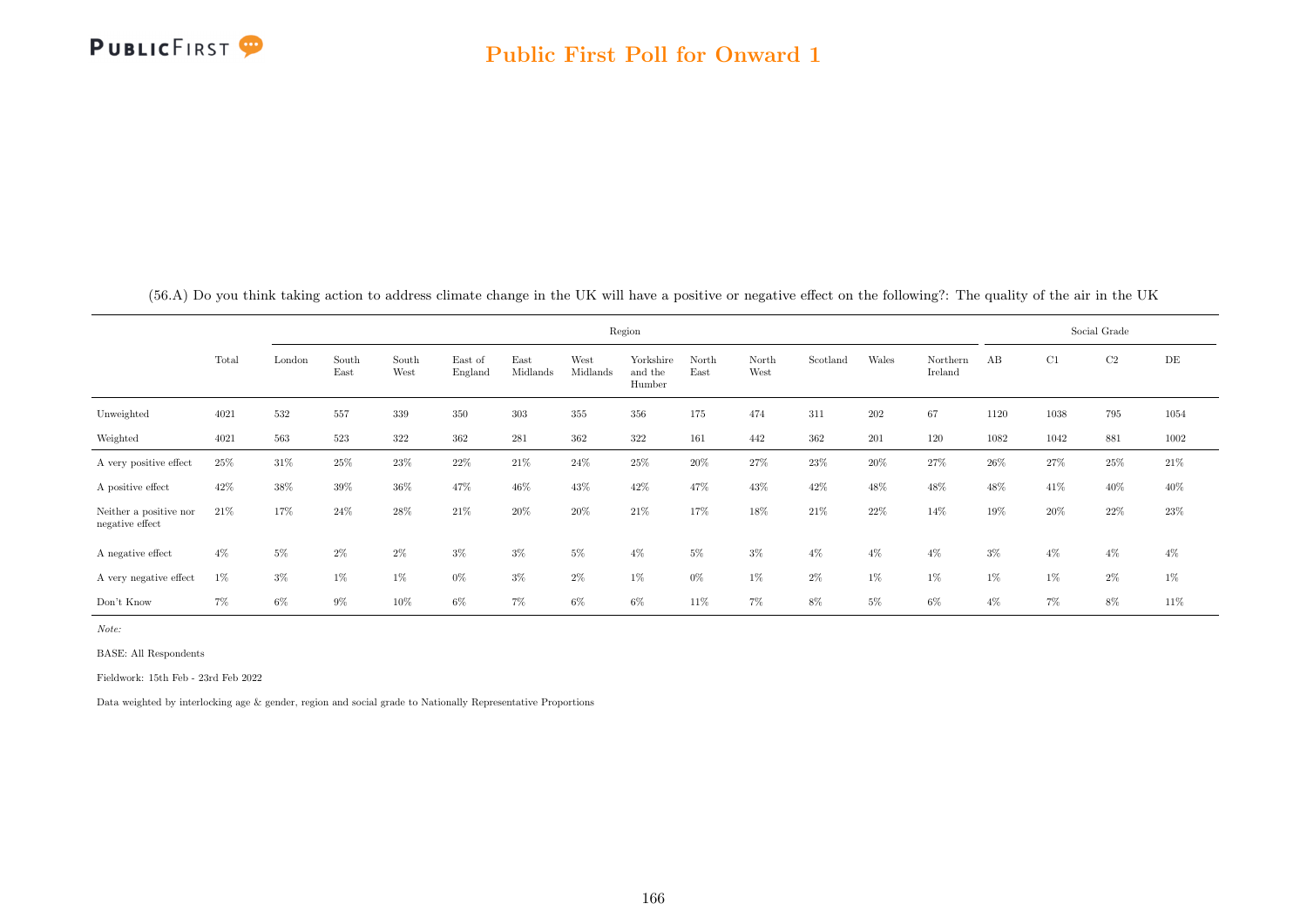

|                                           |       |       | Gender |       |       |        | Age   |       |       |       | $\rm EU$ 2016 Vote |                   |       |                     | 2019                |                               |                   |
|-------------------------------------------|-------|-------|--------|-------|-------|--------|-------|-------|-------|-------|--------------------|-------------------|-------|---------------------|---------------------|-------------------------------|-------------------|
|                                           | Total | Male  | Female | 18-24 | 25-34 | 35-44  | 45-54 | 55-64 | $65+$ | Leave | Remain             | I did not<br>vote |       | Conservative Labour | Liberal<br>Democrat | The<br><b>Brexit</b><br>Party | I did not<br>vote |
| Unweighted                                | 4021  | 1880  | 2126   | 585   | 656   | 663    | 700   | 570   | 847   | 1514  | 1706               | 515               | 1449  | 1145                | 313                 | 99                            | 453               |
| Weighted                                  | 4021  | 1978  | 2028   | 566   | 685   | 682    | 682   | 564   | 842   | 1517  | 1720               | 506               | 1446  | 1137                | 306                 | 94                            | 449               |
| A very positive effect                    | 25%   | 23%   | $26\%$ | 33%   | 29%   | 24\%   | 22%   | 20%   | 21\%  | 21%   | 28%                | 20%               | 18%   | 31\%                | $26\%$              | 23%                           | 22%               |
| A positive effect                         | 42\%  | 42%   | 42\%   | 31\%  | 38%   | $39\%$ | 43%   | 50%   | 50%   | 43%   | 44%                | 41\%              | 47%   | 41\%                | $50\%$              | 27%                           | $40\%$            |
| Neither a positive nor<br>negative effect | 21\%  | 22%   | 19%    | 17%   | 18%   | 20%    | 23%   | 23%   | 23%   | 26%   | 17%                | 18%               | 25%   | 17%                 | 15%                 | 37%                           | 20%               |
| A negative effect                         | $4\%$ | $5\%$ | $3\%$  | 6%    | 6%    | 5%     | $3\%$ | $2\%$ | $1\%$ | $3\%$ | $4\%$              | 5%                | $3\%$ | $4\%$               | $3\%$               | 7%                            | $2\%$             |
| A very negative effect                    | 1%    | $2\%$ | $1\%$  | $2\%$ | 2%    | 2%     | $2\%$ | $1\%$ | $0\%$ | $1\%$ | $2\%$              | $0\%$             | $2\%$ | $2\%$               | 1%                  | $1\%$                         | $0\%$             |
| Don't Know                                | 7%    | $6\%$ | $9\%$  | 12%   | $7\%$ | 10%    | $8\%$ | $4\%$ | $4\%$ | $5\%$ | 5%                 | 16%               | $5\%$ | 5%                  | $5\%$               | $4\%$                         | 16%               |

(56.B) Do you think taking action to address climate change in the UK will have a positive or negative effect on the following?: The quality of the air in the UK

Note:

BASE: All Respondents

Fieldwork: 15th Feb - 23rd Feb 2022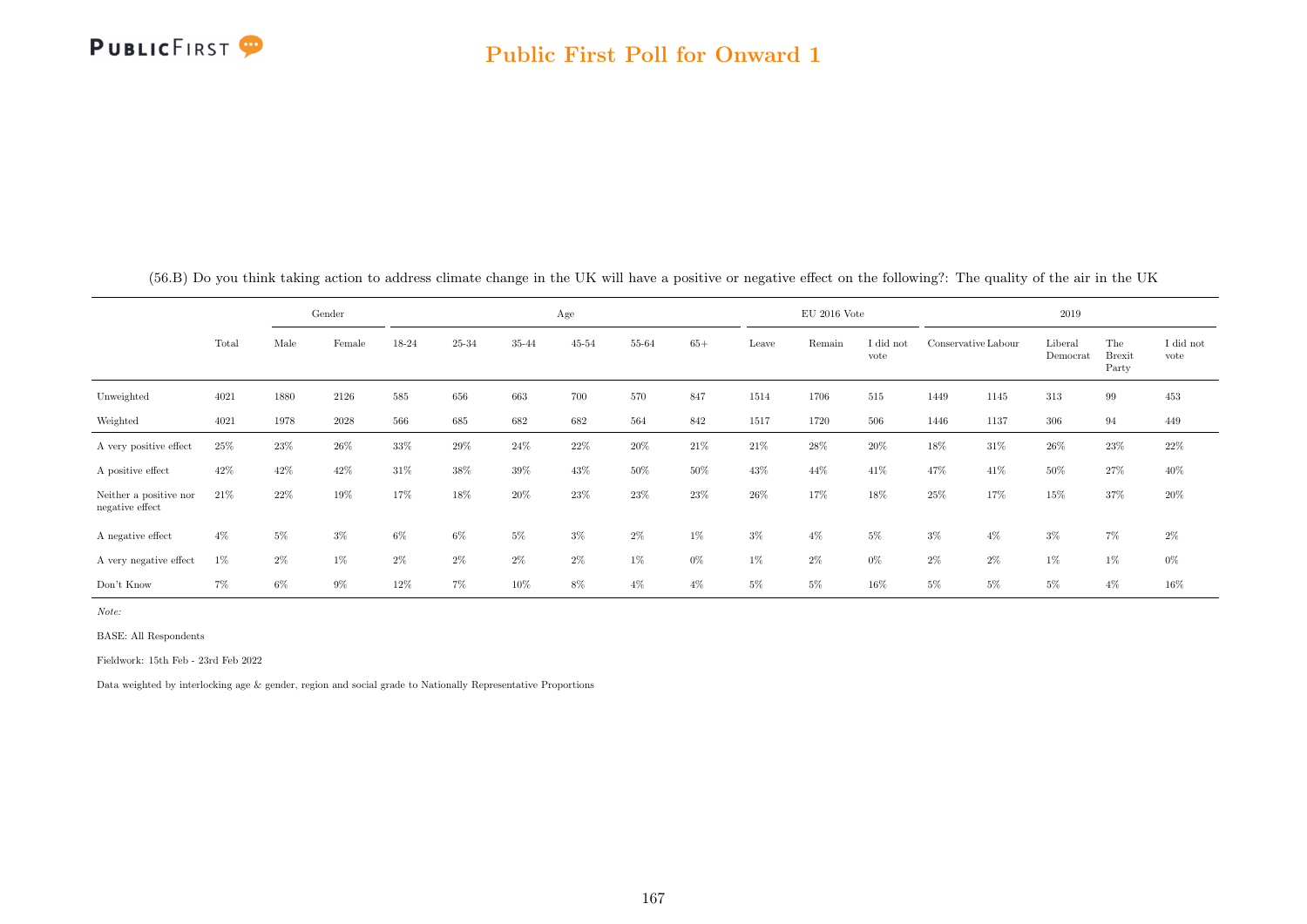#### Public First Poll for Onward 1

|                                           |       |                     | Voting Intention |                      |                       |                          | Education                                              |                                                             |           |                                                    | Fiscal conservatives             |         | C <sub>2</sub> DE 2019 Conservatives |               | ABC1 2019 Conservatives |
|-------------------------------------------|-------|---------------------|------------------|----------------------|-----------------------|--------------------------|--------------------------------------------------------|-------------------------------------------------------------|-----------|----------------------------------------------------|----------------------------------|---------|--------------------------------------|---------------|-------------------------|
|                                           | Total | Conservative Labour |                  | Liberal<br>Democrats | GCSE or<br>equivalent | A Level or<br>equivalent | University<br>Under-<br>graduate<br>Degree<br>(BA/BSc) | University<br>Postgrad-<br>uate<br>Degree<br>(MA/MSc/MPhil) | Doctorate | Prioritise<br>(PhD/DPHil)spend and<br>$_{\rm tax}$ | Prioritise<br>balancing<br>books | C2DECon | Other                                | $\rm ABC1Con$ | Other                   |
| Unweighted                                | 4021  | 971                 | 1321             | 274                  | 974                   | 740                      | 931                                                    | 398                                                         | 72        | 2241                                               | 1053                             | 633     | 3388                                 | 815           | 3206                    |
| Weighted                                  | 4021  | 967                 | 1313             | $268\,$              | 962                   | 747                      | 934                                                    | $398\,$                                                     | 66        | 2253                                               | 1055                             | 656     | 3365                                 | 790           | 3231                    |
| A very positive effect                    | 25%   | 18%                 | $31\%$           | 29%                  | 20%                   | 28%                      | 27%                                                    | $30\%$                                                      | $42\%$    | $30\%$                                             | 19%                              | 19%     | 26%                                  | $18\%$        | 26%                     |
| A positive effect                         | 42\%  | 49%                 | $42\%$           | 50%                  | 41\%                  | 40%                      | 45%                                                    | $45\%$                                                      | $33\%$    | 44%                                                | 46%                              | 45%     | $42\%$                               | 49%           | 41\%                    |
| Neither a positive nor<br>negative effect | 21\%  | 24%                 | 18%              | 15%                  | 25%                   | 20%                      | 18%                                                    | 16%                                                         | 14%       | 18%                                                | 24\%                             | 26%     | 20%                                  | 25%           | 20%                     |
| A negative effect                         | $4\%$ | $4\%$               | $4\%$            | $2\%$                | $4\%$                 | $4\%$                    | $3\%$                                                  | $3\%$                                                       | $5\%$     | $3\%$                                              | 6%                               | $2\%$   | $4\%$                                | $4\%$         | $4\%$                   |
| A very negative effect                    | $1\%$ | $1\%$               | $2\%$            | 0%                   | $1\%$                 | $2\%$                    | 1%                                                     | $2\%$                                                       | $3\%$     | $1\%$                                              | $2\%$                            | $2\%$   | $1\%$                                | $2\%$         | $1\%$                   |
| Don't Know                                | 7%    | $4\%$               | $5\%$            | $4\%$                | 10%                   | 7%                       | 5%                                                     | $4\%$                                                       | $4\%$     | $4\%$                                              | $3\%$                            | $6\%$   | 8%                                   | $3\%$         | 8%                      |

(56.C) Do you think taking action to address climate change in the UK will have a positive or negative effect on the following?: The quality of the air in the UK

Note:

BASE: All Respondents

Fieldwork: 15th Feb - 23rd Feb 2022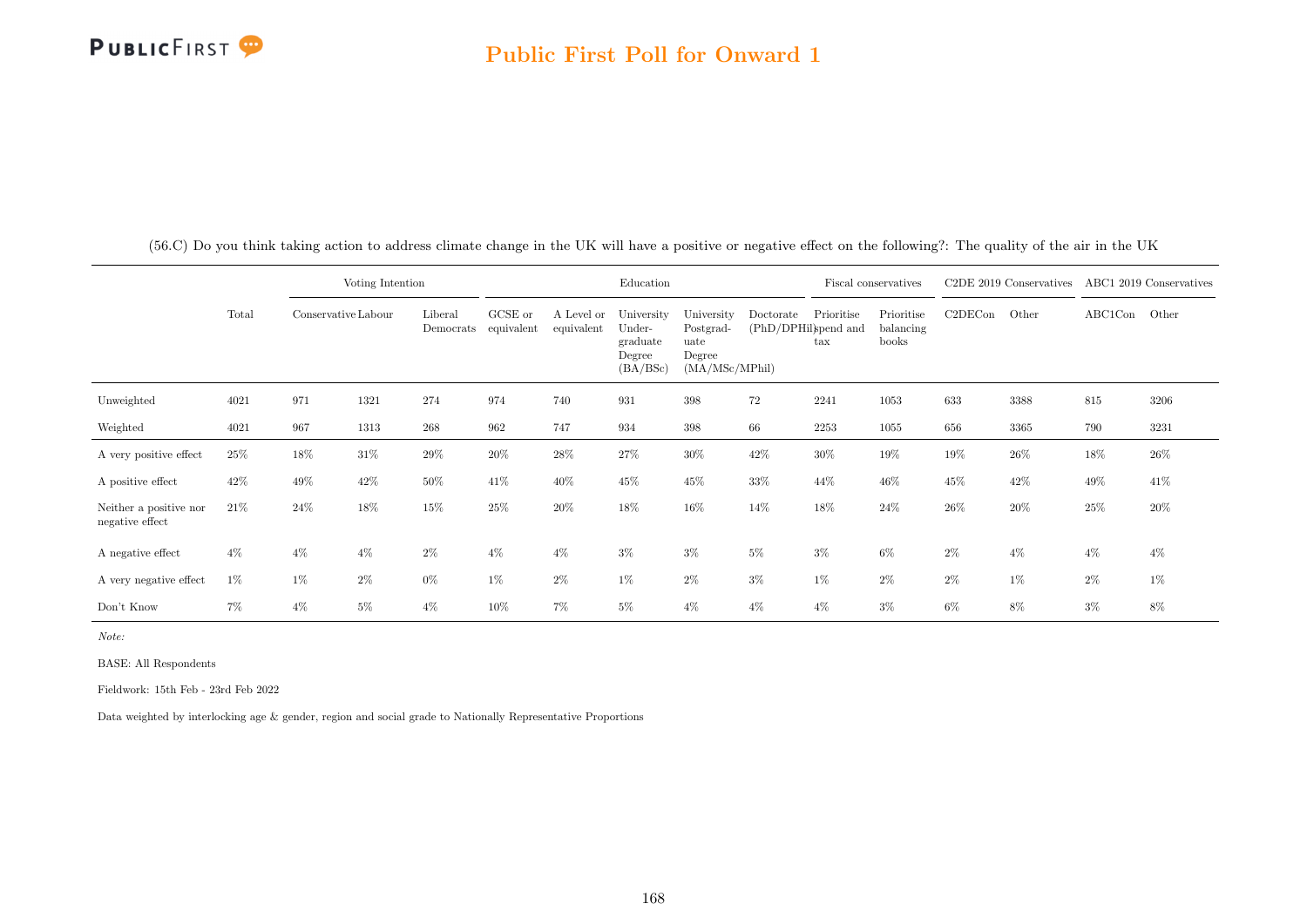

|                                           |       |        |               |               |                    |                  |                  | Region                         |               |               |          |       |                     |        |       | Social Grade |       |
|-------------------------------------------|-------|--------|---------------|---------------|--------------------|------------------|------------------|--------------------------------|---------------|---------------|----------|-------|---------------------|--------|-------|--------------|-------|
|                                           | Total | London | South<br>East | South<br>West | East of<br>England | East<br>Midlands | West<br>Midlands | Yorkshire<br>and the<br>Humber | North<br>East | North<br>West | Scotland | Wales | Northern<br>Ireland | AB     | C1    | C2           | DE    |
| Unweighted                                | 4021  | 532    | 557           | 339           | 350                | 303              | 355              | 356                            | 175           | 474           | 311      | 202   | 67                  | 1120   | 1038  | 795          | 1054  |
| Weighted                                  | 4021  | 563    | 523           | 322           | 362                | 281              | 362              | 322                            | 161           | 442           | 362      | 201   | 120                 | 1082   | 1042  | 881          | 1002  |
| A very positive effect                    | 11%   | 14%    | 10%           | 10%           | 9%                 | 9%               | 14%              | 11%                            | 11%           | 12%           | $9\%$    | 9%    | 13%                 | 12%    | 11%   | 10%          | 10%   |
| A positive effect                         | 31\%  | 37%    | 27%           | 24%           | 28%                | 34%              | 32%              | 31%                            | 33%           | 30%           | 34%      | 30%   | 27%                 | $36\%$ | 31%   | 29%          | 27%   |
| Neither a positive nor<br>negative effect | 36%   | 28%    | 39%           | 40%           | 42%                | 31%              | 33%              | 37%                            | 37%           | 37%           | 37%      | 40%   | 40%                 | 34%    | 38%   | 39%          | 36%   |
| A negative effect                         | 7%    | 7%     | $7\%$         | 8%            | 7%                 | 8%               | 6%               | $6\%$                          | $4\%$         | 7%            | 5%       | 7%    | $2\%$               | $6\%$  | 6%    | 7%           | 6%    |
| A very negative effect                    | $2\%$ | $2\%$  | $2\%$         | 2%            | $1\%$              | 2%               | $3\%$            | $4\%$                          | $3\%$         | $2\%$         | $2\%$    | $4\%$ | $3\%$               | $2\%$  | $2\%$ | $2\%$        | $3\%$ |
| Don't Know                                | 13%   | 11%    | 14%           | 15%           | 13%                | 17%              | 12%              | 12%                            | 11\%          | 12%           | 12%      | 10%   | 16%                 | $9\%$  | 12%   | 12%          | 18%   |

(57.A) Do you think taking action to address climate change in the UK will have a positive or negative effect on the following?: The availability of well-paid jobs in the UK

Note:

BASE: All Respondents

Fieldwork: 15th Feb - 23rd Feb 2022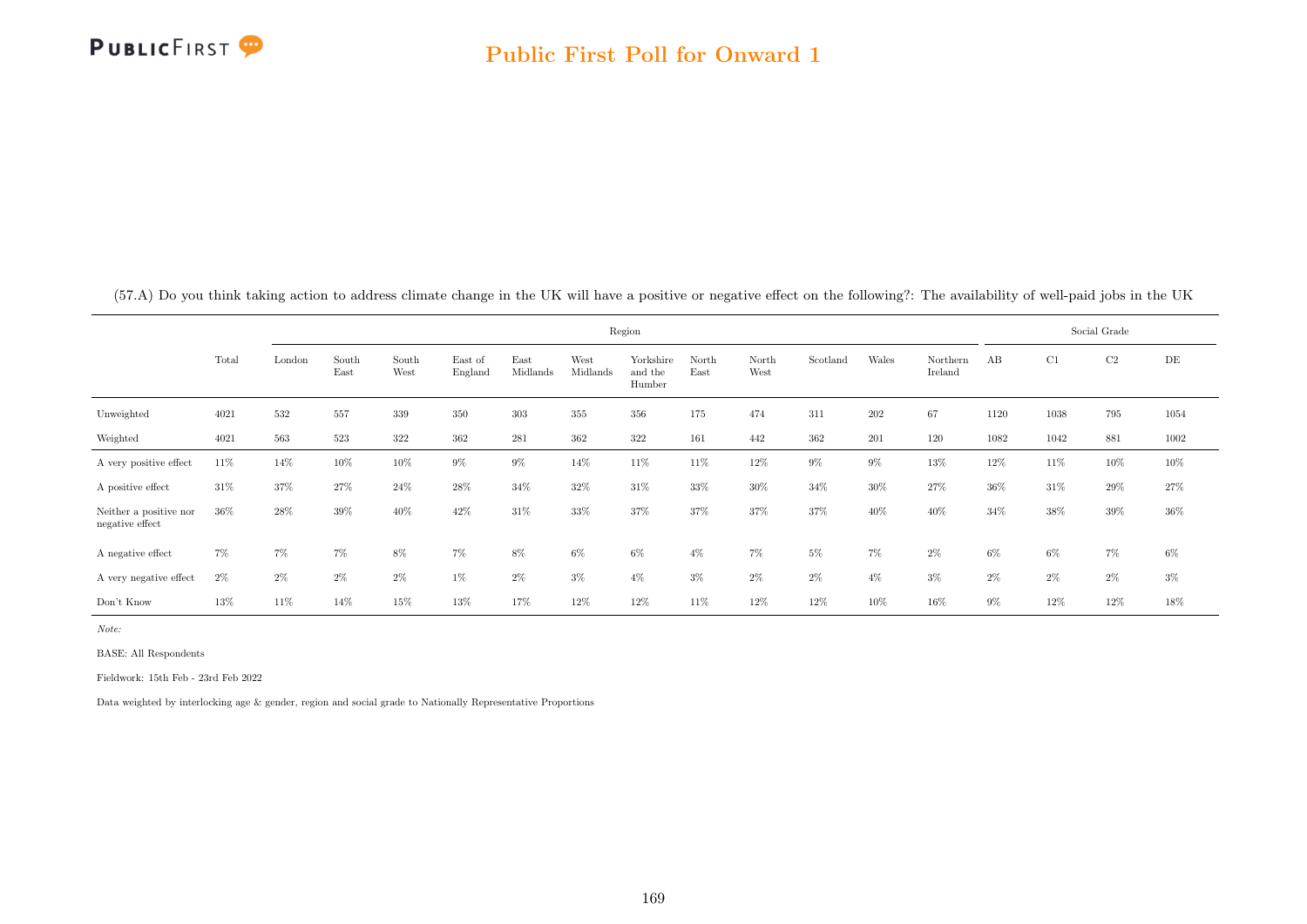

|                                           |        |       | Gender |       |       |       | Age       |       |       |       | $\rm EU$ 2016 Vote |                   |                     |       | 2019                |                               |                   |
|-------------------------------------------|--------|-------|--------|-------|-------|-------|-----------|-------|-------|-------|--------------------|-------------------|---------------------|-------|---------------------|-------------------------------|-------------------|
|                                           | Total  | Male  | Female | 18-24 | 25-34 | 35-44 | $45 - 54$ | 55-64 | $65+$ | Leave | Remain             | I did not<br>vote | Conservative Labour |       | Liberal<br>Democrat | The<br><b>Brexit</b><br>Party | I did not<br>vote |
| Unweighted                                | 4021   | 1880  | 2126   | 585   | 656   | 663   | 700       | 570   | 847   | 1514  | 1706               | 515               | 1449                | 1145  | 313                 | 99                            | 453               |
| Weighted                                  | 4021   | 1978  | 2028   | 566   | 685   | 682   | 682       | 564   | 842   | 1517  | 1720               | 506               | 1446                | 1137  | 306                 | 94                            | 449               |
| A very positive effect                    | 11\%   | 12%   | 10%    | 14%   | 16%   | 15%   | $10\%$    | $6\%$ | $6\%$ | $9\%$ | 14%                | $9\%$             | 8%                  | 15%   | 12%                 | $9\%$                         | $9\%$             |
| A positive effect                         | 31\%   | 33%   | 30%    | 35%   | 33%   | 32%   | 30%       | 29%   | 29%   | 27%   | 35%                | 27%               | 29%                 | 38%   | 33%                 | 23%                           | $26\%$            |
| Neither a positive nor<br>negative effect | $36\%$ | 36%   | 37%    | 27%   | 31%   | 32%   | 38%       | 44%   | 45%   | 41\%  | 34%                | 33%               | 42\%                | 31%   | 38%                 | 42%                           | 34%               |
| A negative effect                         | 7%     | $7\%$ | $6\%$  | 8%    | 8%    | 5%    | 5%        | $5\%$ | $7\%$ | 8%    | $5\%$              | $6\%$             | $9\%$               | $6\%$ | $3\%$               | 10%                           | $4\%$             |
| A very negative effect                    | $2\%$  | $3\%$ | $2\%$  | $2\%$ | $2\%$ | 2%    | $4\%$     | $2\%$ | $2\%$ | $4\%$ | $2\%$              | $1\%$             | $3\%$               | $2\%$ | $2\%$               | $9\%$                         | $1\%$             |
| Don't Know                                | 13%    | $9\%$ | 16%    | 14%   | $9\%$ | 15%   | 13%       | 14%   | 12%   | 11%   | 10%                | 22%               | $9\%$               | $9\%$ | 12%                 | 8%                            | 25%               |

(57.B) Do you think taking action to address climate change in the UK will have a positive or negative effect on the following?: The availability of well-paid jobs in the UK

Note:

BASE: All Respondents

Fieldwork: 15th Feb - 23rd Feb 2022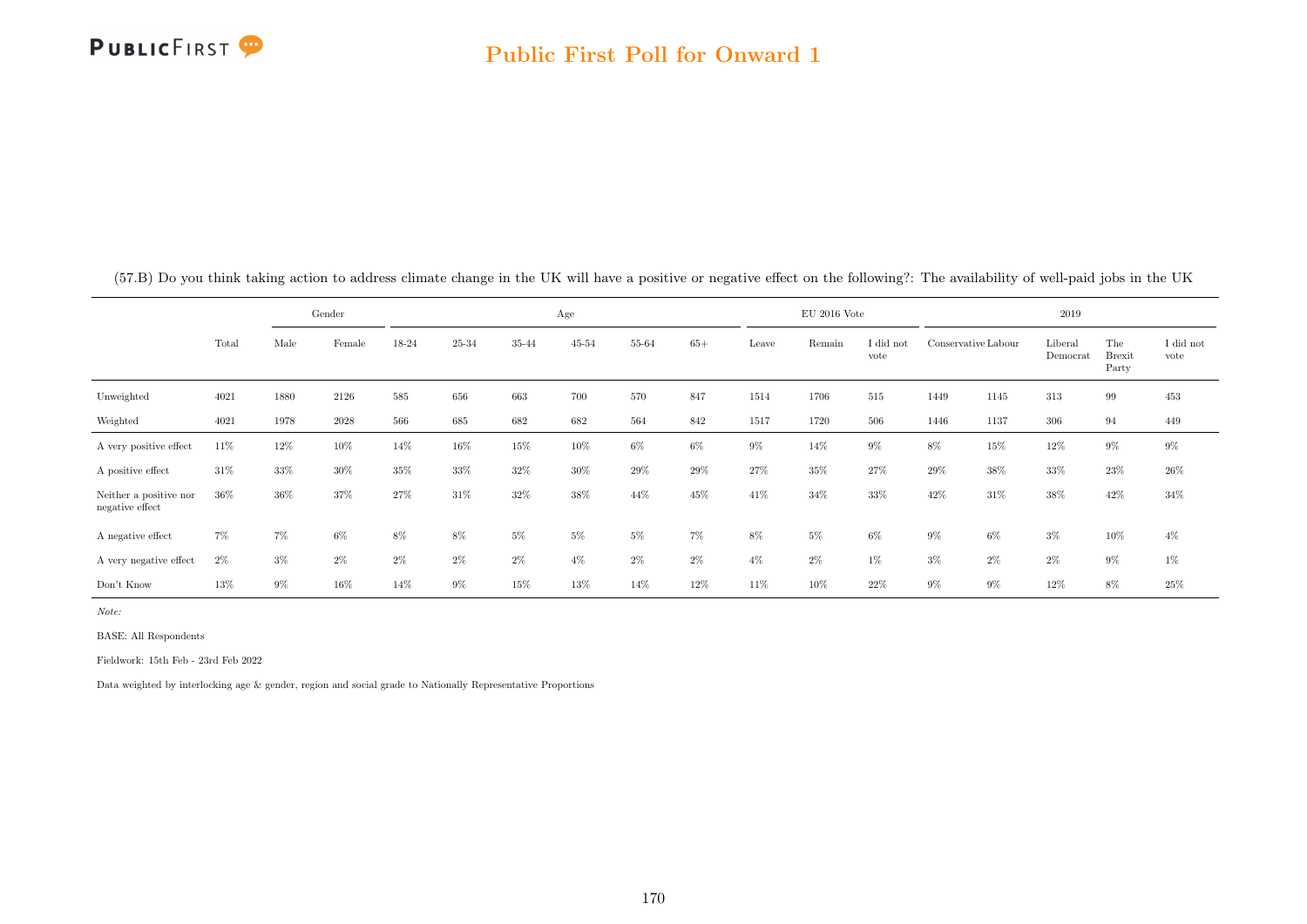#### Public First Poll for Onward 1

|                                           |        |                     | Voting Intention |                      |                       |                          | Education                                              |                                                             |           |                                                    | Fiscal conservatives             |         | C <sub>2</sub> DE 2019 Conservatives |         | ABC1 2019 Conservatives |
|-------------------------------------------|--------|---------------------|------------------|----------------------|-----------------------|--------------------------|--------------------------------------------------------|-------------------------------------------------------------|-----------|----------------------------------------------------|----------------------------------|---------|--------------------------------------|---------|-------------------------|
|                                           | Total  | Conservative Labour |                  | Liberal<br>Democrats | GCSE or<br>equivalent | A Level or<br>equivalent | University<br>Under-<br>graduate<br>Degree<br>(BA/BSc) | University<br>Postgrad-<br>uate<br>Degree<br>(MA/MSc/MPhil) | Doctorate | Prioritise<br>(PhD/DPHil)spend and<br>$_{\rm tax}$ | Prioritise<br>balancing<br>books | C2DECon | Other                                | ABC1Con | Other                   |
| Unweighted                                | 4021   | 971                 | 1321             | 274                  | 974                   | 740                      | 931                                                    | 398                                                         | 72        | 2241                                               | 1053                             | 633     | 3388                                 | 815     | 3206                    |
| Weighted                                  | 4021   | 967                 | 1313             | $268\,$              | 962                   | 747                      | 934                                                    | 398                                                         | 66        | 2253                                               | 1055                             | 656     | 3365                                 | 790     | 3231                    |
| A very positive effect                    | 11\%   | $9\%$               | $15\%$           | 12%                  | 8%                    | 12%                      | $12\%$                                                 | 17%                                                         | $29\%$    | $13\%$                                             | 10%                              | 8%      | $12\%$                               | $8\%$   | 12%                     |
| A positive effect                         | $31\%$ | 29%                 | $36\%$           | 37%                  | 27%                   | 33%                      | 34%                                                    | $38\%$                                                      | 20%       | 35%                                                | 30%                              | 28%     | 32%                                  | 30%     | 31%                     |
| Neither a positive nor<br>negative effect | 36%    | 43%                 | $32\%$           | 35%                  | 38%                   | 36%                      | 35%                                                    | $28\%$                                                      | $31\%$    | $36\%$                                             | 39%                              | 42%     | 35%                                  | 42%     | 35%                     |
| A negative effect                         | 7%     | 8%                  | 6%               | $4\%$                | 7%                    | $5\%$                    | 7%                                                     | $6\%$                                                       | $8\%$     | $5\%$                                              | 11%                              | 8%      | $6\%$                                | $9\%$   | $6\%$                   |
| A very negative effect                    | $2\%$  | $3\%$               | 1%               | $1\%$                | $2\%$                 | $2\%$                    | $2\%$                                                  | $3\%$                                                       | $1\%$     | $2\%$                                              | $3\%$                            | $3\%$   | $2\%$                                | $2\%$   | $2\%$                   |
| Don't Know                                | 13%    | $9\%$               | 10%              | 11%                  | 18%                   | 12%                      | $9\%$                                                  | 8%                                                          | 10%       | 8%                                                 | 8%                               | 11%     | 13%                                  | 8%      | 14%                     |

(57.C) Do you think taking action to address climate change in the UK will have a positive or negative effect on the following?: The availability of well-paid jobs in the UK

Note:

BASE: All Respondents

Fieldwork: 15th Feb - 23rd Feb 2022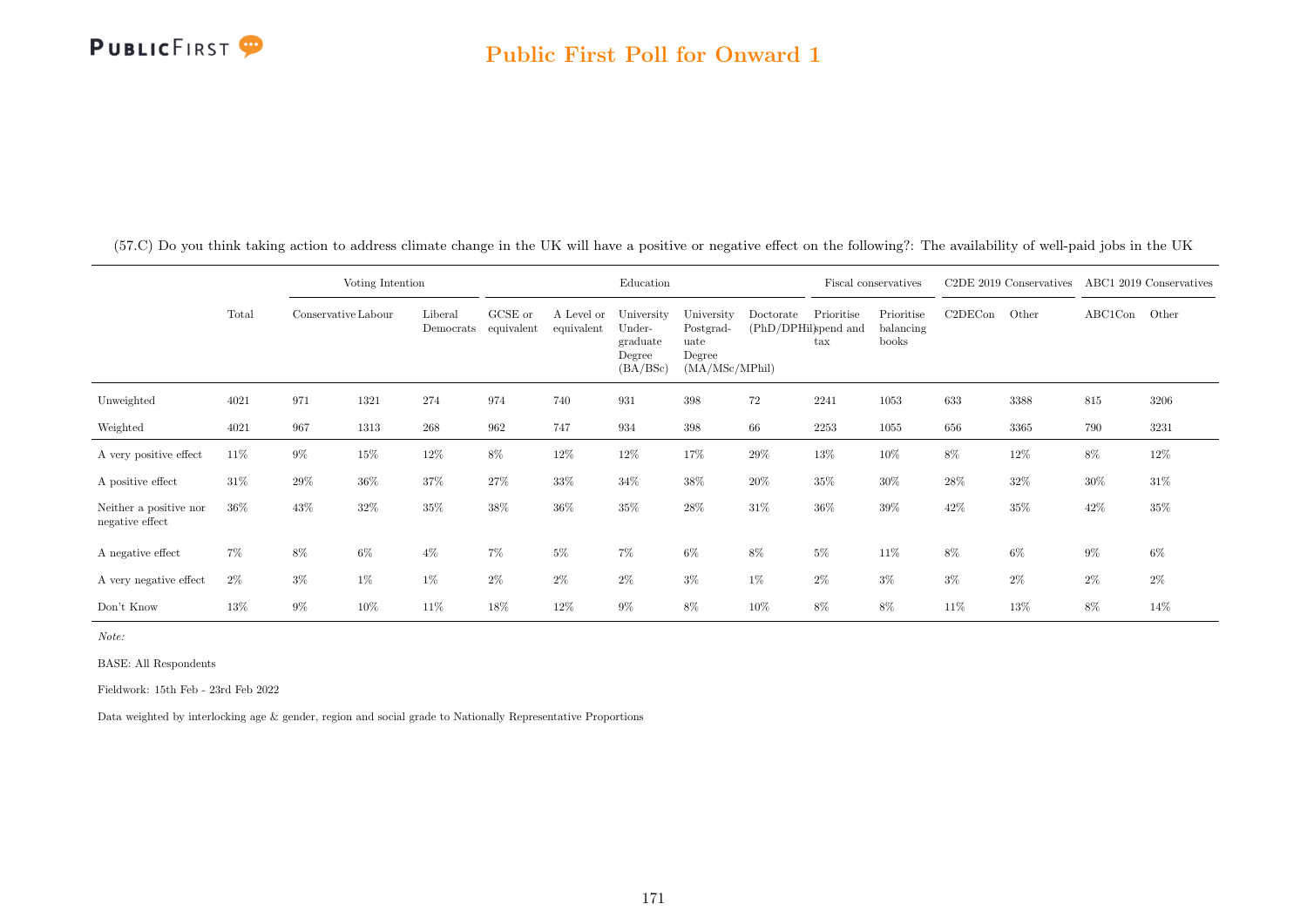

|                                           |       |        |               |               |                    |                  |                  | Region                         |               |               |          |        |                     |        |       | Social Grade |       |
|-------------------------------------------|-------|--------|---------------|---------------|--------------------|------------------|------------------|--------------------------------|---------------|---------------|----------|--------|---------------------|--------|-------|--------------|-------|
|                                           | Total | London | South<br>East | South<br>West | East of<br>England | East<br>Midlands | West<br>Midlands | Yorkshire<br>and the<br>Humber | North<br>East | North<br>West | Scotland | Wales  | Northern<br>Ireland | AB     | C1    | $\rm C2$     | DE    |
| Unweighted                                | 4021  | 532    | 557           | 339           | 350                | 303              | 355              | 356                            | 175           | 474           | 311      | 202    | 67                  | 1120   | 1038  | 795          | 1054  |
| Weighted                                  | 4021  | 563    | 523           | $322\,$       | 362                | 281              | $362\,$          | $322\,$                        | 161           | 442           | 362      | 201    | 120                 | 1082   | 1042  | 881          | 1002  |
| A very positive effect                    | 16%   | 20%    | 15%           | 15%           | 15%                | 15%              | 15%              | 13%                            | 11%           | 16%           | 17%      | 15%    | 14%                 | 18%    | 16%   | 15%          | 13%   |
| A positive effect                         | 33%   | 37%    | 31%           | 29%           | 32%                | 34%              | 32%              | 31%                            | 31\%          | 37%           | 31%      | 38%    | 31%                 | 38%    | 34%   | 30%          | 29%   |
| Neither a positive nor<br>negative effect | 26\%  | 25%    | 26%           | 29%           | 28%                | 27%              | 25%              | 30%                            | 28%           | 24%           | 28%      | $20\%$ | 30%                 | $25\%$ | 25%   | 27%          | 28%   |
| A negative effect                         | $8\%$ | 8%     | 8%            | 8%            | 8%                 | 8%               | $9\%$            | $8\%$                          | $9\%$         | $8\%$         | 8%       | 11%    | $3\%$               | $6\%$  | $9\%$ | 11%          | $7\%$ |
| A very negative effect                    | $4\%$ | $3\%$  | 5%            | $4\%$         | $3\%$              | $4\%$            | $6\%$            | $6\%$                          | $6\%$         | $3\%$         | $5\%$    | 5%     | $4\%$               | $4\%$  | $4\%$ | $5\%$        | $4\%$ |
| Don't Know                                | 12%   | 8%     | $13\%$        | 15%           | 13%                | 13%              | 12%              | 12%                            | 15%           | 13%           | 11%      | 10%    | 18%                 | 8%     | 12%   | 12%          | 17%   |

(58.A) Do you think taking action to address climate change in the UK will have a positive or negative effect on the following?: The security of energy supplies in the UK

Note:

BASE: All Respondents

Fieldwork: 15th Feb - 23rd Feb 2022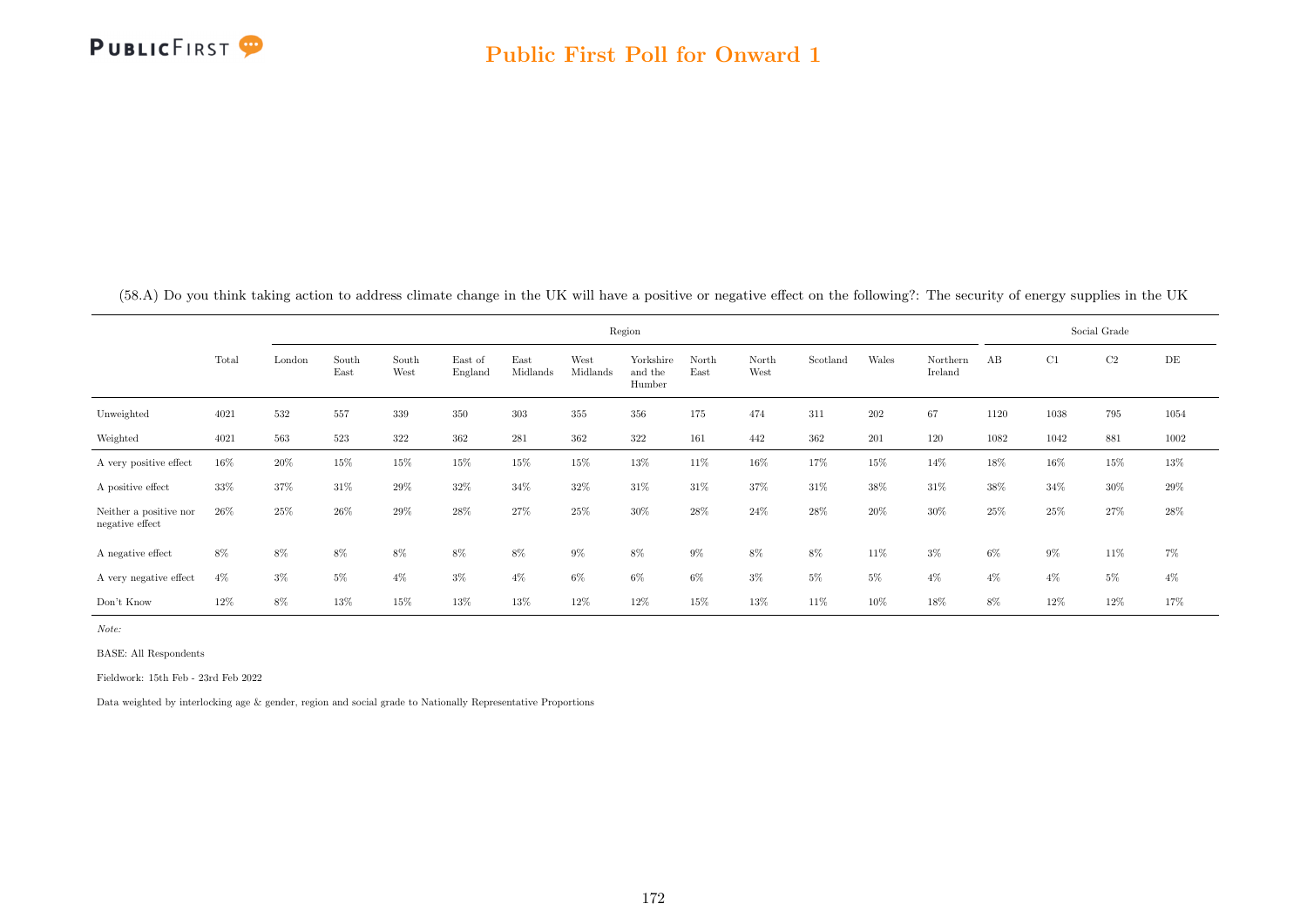

|                                           |        |       | Gender |       |       |       | Age       |       |       |       | $EU$ 2016 Vote |                   |                     |       | 2019                |                               |                   |
|-------------------------------------------|--------|-------|--------|-------|-------|-------|-----------|-------|-------|-------|----------------|-------------------|---------------------|-------|---------------------|-------------------------------|-------------------|
|                                           | Total  | Male  | Female | 18-24 | 25-34 | 35-44 | $45 - 54$ | 55-64 | $65+$ | Leave | Remain         | I did not<br>vote | Conservative Labour |       | Liberal<br>Democrat | The<br><b>Brexit</b><br>Party | I did not<br>vote |
| Unweighted                                | 4021   | 1880  | 2126   | 585   | 656   | 663   | 700       | 570   | 847   | 1514  | 1706           | $515\,$           | 1449                | 1145  | 313                 | 99                            | 453               |
| Weighted                                  | 4021   | 1978  | 2028   | 566   | 685   | 682   | 682       | 564   | 842   | 1517  | 1720           | 506               | 1446                | 1137  | 306                 | 94                            | 449               |
| A very positive effect                    | 16%    | 17%   | 14%    | 19%   | 18%   | 18%   | 14%       | 13%   | 13%   | 14%   | 19%            | 11%               | 13%                 | 19%   | 18%                 | 15%                           | 12%               |
| A positive effect                         | 33%    | 34%   | 32%    | 33%   | 37%   | 30%   | 33%       | 34%   | 32%   | 28%   | 38%            | 30%               | 31\%                | 39%   | 38%                 | 20%                           | 28%               |
| Neither a positive nor<br>negative effect | $26\%$ | 26%   | 27%    | 23%   | 27%   | 26%   | 28%       | 28%   | 27%   | 29%   | 24%            | $29\%$            | $29\%$              | 23%   | 24\%                | 28%                           | 28%               |
| A negative effect                         | 8%     | 10%   | 7%     | 8%    | 7%    | 7%    | 7%        | $9\%$ | 11%   | 11%   | $6\%$          | $7\%$             | 12%                 | $6\%$ | $7\%$               | 13%                           | 5%                |
| A very negative effect                    | $4\%$  | $5\%$ | $3\%$  | $4\%$ | $3\%$ | $4\%$ | 6%        | $4\%$ | $5\%$ | $7\%$ | $3\%$          | $3\%$             | 6%                  | $3\%$ | $3\%$               | 13%                           | $2\%$             |
| Don't Know                                | 12%    | 8%    | 17%    | 15%   | 9%    | 15%   | 12%       | 12%   | 11%   | 11%   | 10%            | 20%               | 9%                  | 10%   | 10%                 | 12%                           | 25%               |

(58.B) Do you think taking action to address climate change in the UK will have a positive or negative effect on the following?: The security of energy supplies in the UK

Note:

BASE: All Respondents

Fieldwork: 15th Feb - 23rd Feb 2022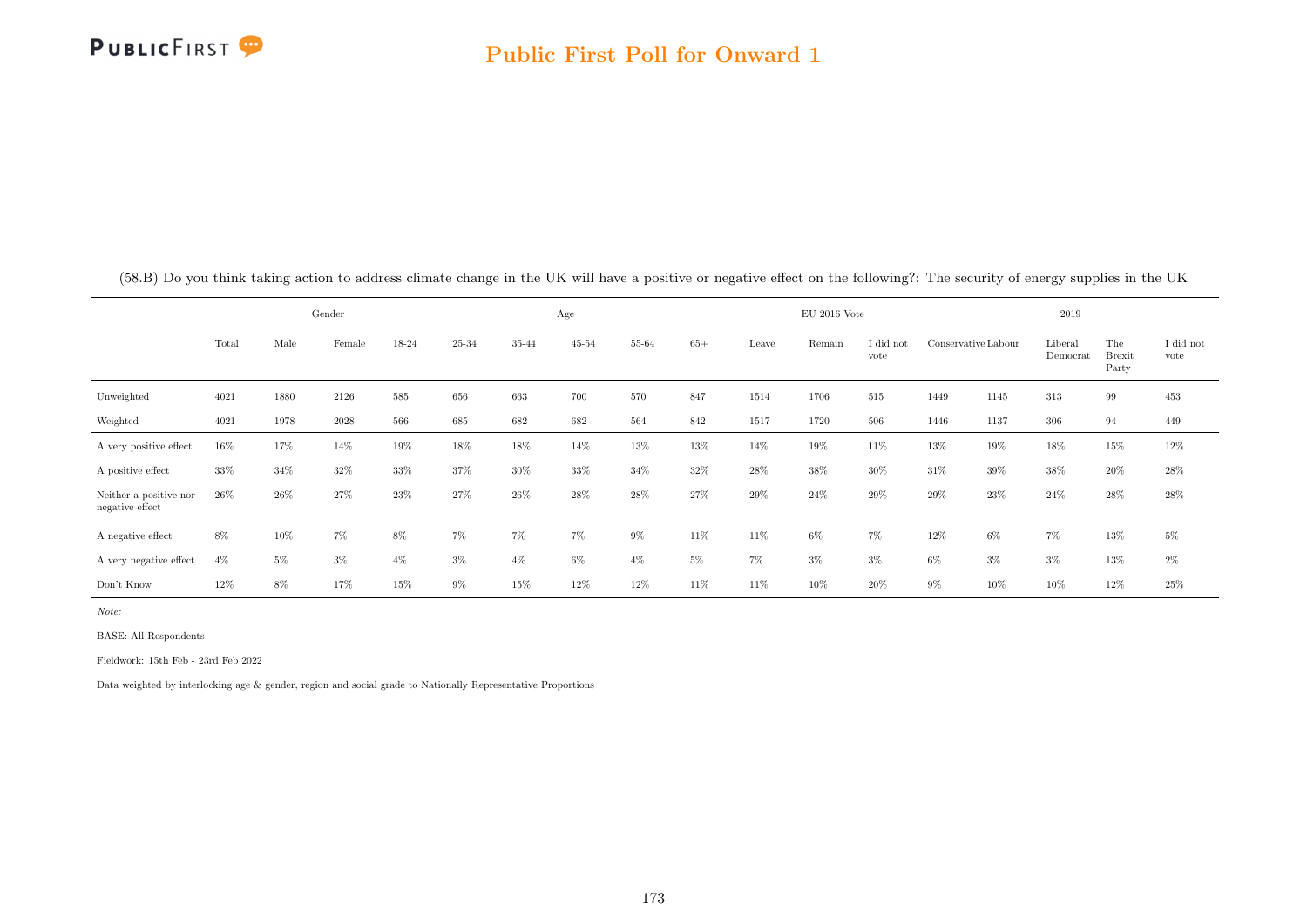#### Public First Poll for Onward 1

|                                           |       |                     | Voting Intention |                      |                       |                          | Education                                              |                                                             |           |                                                            | Fiscal conservatives             |         | C <sub>2</sub> DE 2019 Conservatives |         | ABC1 2019 Conservatives |
|-------------------------------------------|-------|---------------------|------------------|----------------------|-----------------------|--------------------------|--------------------------------------------------------|-------------------------------------------------------------|-----------|------------------------------------------------------------|----------------------------------|---------|--------------------------------------|---------|-------------------------|
|                                           | Total | Conservative Labour |                  | Liberal<br>Democrats | GCSE or<br>equivalent | A Level or<br>equivalent | University<br>Under-<br>graduate<br>Degree<br>(BA/BSc) | University<br>Postgrad-<br>uate<br>Degree<br>(MA/MSc/MPhil) | Doctorate | Prioritise<br>(PhD/DPHil)spend and<br>$\operatorname{tax}$ | Prioritise<br>balancing<br>books | C2DECon | Other                                | ABC1Con | Other                   |
| Unweighted                                | 4021  | 971                 | 1321             | 274                  | 974                   | 740                      | 931                                                    | 398                                                         | 72        | 2241                                                       | 1053                             | 633     | 3388                                 | 815     | 3206                    |
| Weighted                                  | 4021  | 967                 | 1313             | 268                  | 962                   | 747                      | 934                                                    | 398                                                         | 66        | 2253                                                       | 1055                             | 656     | 3365                                 | 790     | 3231                    |
| A very positive effect                    | 16%   | 12%                 | $20\%$           | 19%                  | 11%                   | 15%                      | 18%                                                    | $21\%$                                                      | 36%       | 19%                                                        | 13%                              | 13%     | 16%                                  | 12%     | 16%                     |
| A positive effect                         | 33%   | $33\%$              | $37\%$           | $38\%$               | 29%                   | 35%                      | 36%                                                    | $39\%$                                                      | $23\%$    | $36\%$                                                     | 34%                              | 29%     | $34\%$                               | 33%     | 33%                     |
| Neither a positive nor<br>negative effect | 26\%  | $30\%$              | $25\%$           | 26\%                 | 28%                   | 25%                      | $25\%$                                                 | $24\%$                                                      | $26\%$    | 26%                                                        | 28%                              | 30%     | $26\%$                               | 29%     | $26\%$                  |
| A negative effect                         | 8%    | 12%                 | $6\%$            | 7%                   | $9\%$                 | 8%                       | 7%                                                     | $5\%$                                                       | $3\%$     | 7%                                                         | 12%                              | 12%     | $8\%$                                | 12%     | 7%                      |
| A very negative effect                    | $4\%$ | $5\%$               | $3\%$            | $2\%$                | $4\%$                 | $4\%$                    | $4\%$                                                  | $4\%$                                                       | $6\%$     | $3\%$                                                      | $7\%$                            | 6%      | $4\%$                                | $5\%$   | $4\%$                   |
| Don't Know                                | 12%   | $8\%$               | 10%              | 8%                   | 18%                   | 13%                      | 10%                                                    | $6\%$                                                       | $5\%$     | $9\%$                                                      | 6%                               | 10%     | 13%                                  | 8%      | 13%                     |

(58.C) Do you think taking action to address climate change in the UK will have a positive or negative effect on the following?: The security of energy supplies in the UK

Note:

BASE: All Respondents

Fieldwork: 15th Feb - 23rd Feb 2022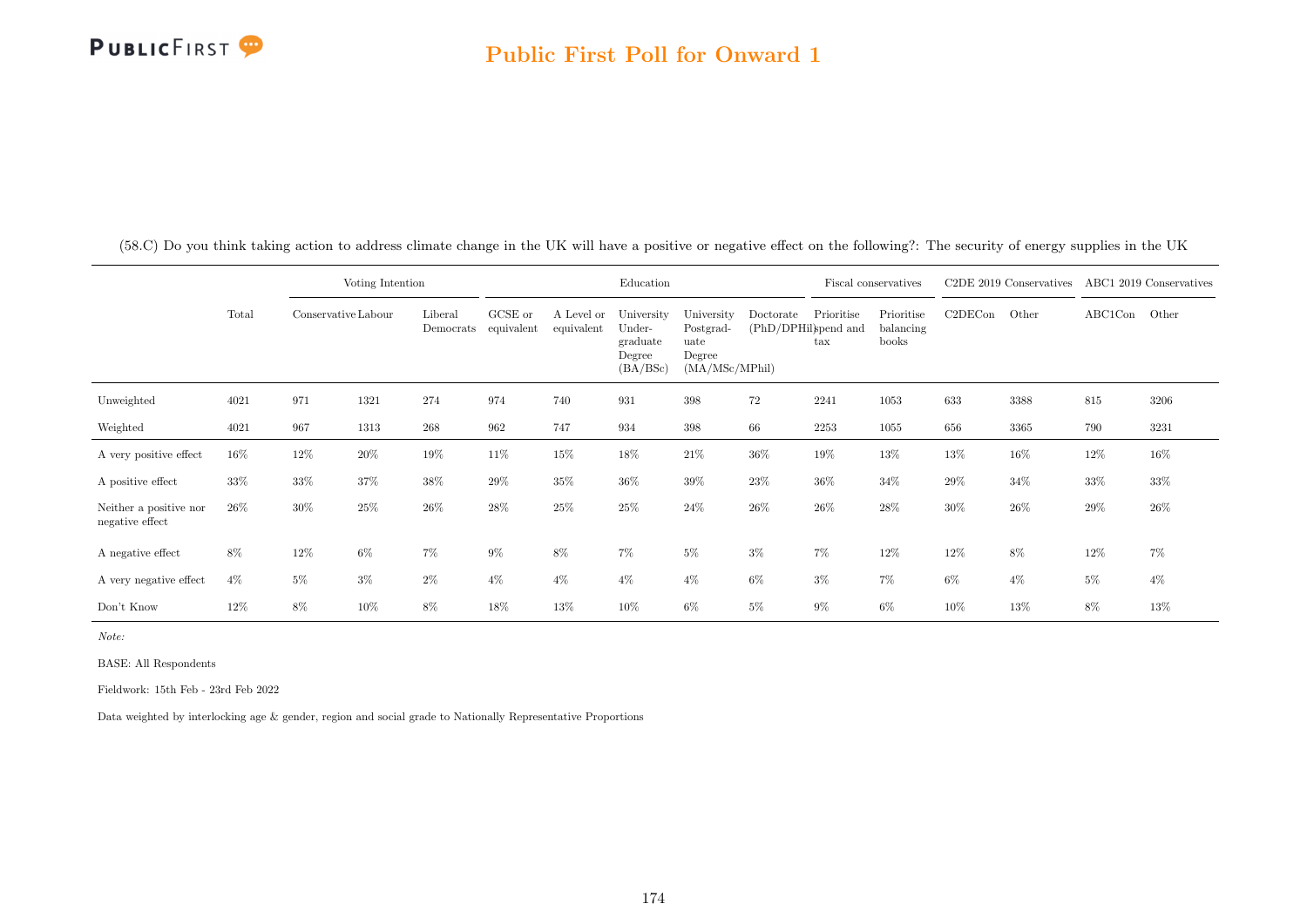

|                                           |       |        |               |               |                    |                  |                  | Region                         |               |               |          |       |                     |       |       | Social Grade |        |
|-------------------------------------------|-------|--------|---------------|---------------|--------------------|------------------|------------------|--------------------------------|---------------|---------------|----------|-------|---------------------|-------|-------|--------------|--------|
|                                           | Total | London | South<br>East | South<br>West | East of<br>England | East<br>Midlands | West<br>Midlands | Yorkshire<br>and the<br>Humber | North<br>East | North<br>West | Scotland | Wales | Northern<br>Ireland | AB    | C1    | C2           | DE     |
| Unweighted                                | 4021  | 532    | 557           | 339           | 350                | 303              | 355              | 356                            | 175           | 474           | 311      | 202   | 67                  | 1120  | 1038  | 795          | 1054   |
| Weighted                                  | 4021  | 563    | 523           | 322           | 362                | 281              | 362              | 322                            | 161           | 442           | 362      | 201   | 120                 | 1082  | 1042  | 881          | 1002   |
| A very positive effect                    | 29%   | 32%    | 27%           | 25%           | $30\%$             | 27%              | 27%              | 28%                            | 28%           | 31%           | 30%      | 30%   | 27%                 | 33%   | 30%   | 27%          | $26\%$ |
| A positive effect                         | 36%   | 34%    | 35%           | 36%           | 38%                | 39%              | $39\%$           | 38%                            | 33%           | 39%           | 34%      | 34%   | 39%                 | 39%   | 37%   | 35%          | 34%    |
| Neither a positive nor<br>negative effect | 20%   | 20%    | 22%           | 23%           | $20\%$             | 18%              | 17%              | 20%                            | 24%           | 17%           | $21\%$   | 21\%  | 21%                 | 18%   | 20%   | 21\%         | 22\%   |
| A negative effect                         | $5\%$ | $6\%$  | 5%            | 3%            | $4\%$              | 5%               | $6\%$            | $5\%$                          | $3\%$         | $4\%$         | $5\%$    | $5\%$ | $3\%$               | $4\%$ | $5\%$ | 6%           | $5\%$  |
| A very negative effect                    | $2\%$ | $2\%$  | $2\%$         | 1%            | 1%                 | $3\%$            | $3\%$            | $2\%$                          | $3\%$         | $2\%$         | $1\%$    | $1\%$ | $3\%$               | $2\%$ | $2\%$ | $2\%$        | $2\%$  |
| Don't Know                                | 8%    | $6\%$  | $9\%$         | 12%           | 6%                 | 8%               | $8\%$            | $7\%$                          | $9\%$         | $6\%$         | $9\%$    | $8\%$ | $7\%$               | $5\%$ | 7%    | 8%           | 12%    |

(59.A) Do you think taking action to address climate change in the UK will have a positive or negative effect on the following?: Children in the UK's future

Note:

BASE: All Respondents

Fieldwork: 15th Feb - 23rd Feb 2022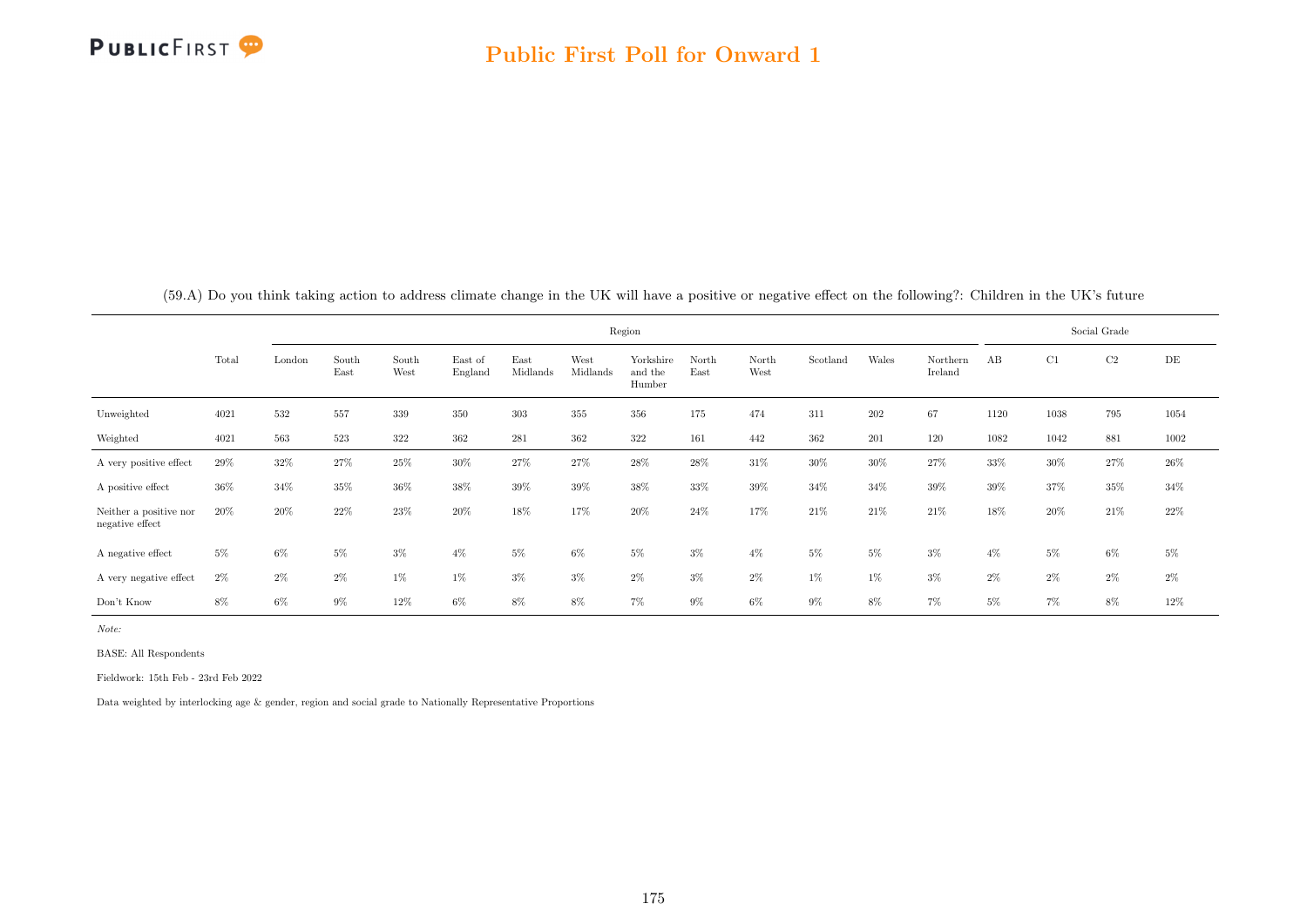

|                                           |       |       | Gender |       |       |        | Age   |       |        |       | $EU$ 2016 Vote |                   |                     |        | 2019                |                               |                   |
|-------------------------------------------|-------|-------|--------|-------|-------|--------|-------|-------|--------|-------|----------------|-------------------|---------------------|--------|---------------------|-------------------------------|-------------------|
|                                           | Total | Male  | Female | 18-24 | 25-34 | 35-44  | 45-54 | 55-64 | $65+$  | Leave | Remain         | I did not<br>vote | Conservative Labour |        | Liberal<br>Democrat | The<br><b>Brexit</b><br>Party | I did not<br>vote |
| Unweighted                                | 4021  | 1880  | 2126   | 585   | 656   | 663    | 700   | 570   | 847    | 1514  | 1706           | 515               | 1449                | 1145   | 313                 | 99                            | 453               |
| Weighted                                  | 4021  | 1978  | 2028   | 566   | 685   | 682    | 682   | 564   | 842    | 1517  | 1720           | 506               | 1446                | 1137   | 306                 | 94                            | 449               |
| A very positive effect                    | 29%   | 26%   | $31\%$ | 33%   | 31\%  | 30%    | 26%   | 26%   | $28\%$ | 25%   | 34\%           | 26%               | 21\%                | 35%    | $36\%$              | 21%                           | $30\%$            |
| A positive effect                         | 36%   | 37%   | 36%    | 29%   | 35%   | 34%    | 38%   | 40%   | 41\%   | 36%   | 39%            | 34%               | 41\%                | $36\%$ | $39\%$              | 26%                           | 31\%              |
| Neither a positive nor<br>negative effect | 20%   | 23%   | 18%    | 17%   | 19%   | $20\%$ | 22%   | 24%   | 21%    | 25%   | 16%            | 21\%              | 26\%                | 17%    | 15%                 | 31%                           | 20%               |
| A negative effect                         | $5\%$ | $6\%$ | $4\%$  | 7%    | 8%    | $4\%$  | $3\%$ | $4\%$ | $3\%$  | $6\%$ | $4\%$          | $4\%$             | $5\%$               | $5\%$  | $3\%$               | $7\%$                         | $3\%$             |
| A very negative effect                    | $2\%$ | $2\%$ | $2\%$  | $2\%$ | 1%    | 2%     | $3\%$ | $2\%$ | $2\%$  | $3\%$ | $2\%$          | $0\%$             | $2\%$               | $1\%$  | 1%                  | 8%                            | $0\%$             |
| Don't Know                                | 8%    | $6\%$ | $9\%$  | 13%   | $7\%$ | 10%    | 8%    | $5\%$ | $5\%$  | $6\%$ | $5\%$          | 15%               | $5\%$               | $5\%$  | $6\%$               | 8%                            | 16%               |

(59.B) Do you think taking action to address climate change in the UK will have a positive or negative effect on the following?: Children in the UK's future

Note:

BASE: All Respondents

Fieldwork: 15th Feb - 23rd Feb 2022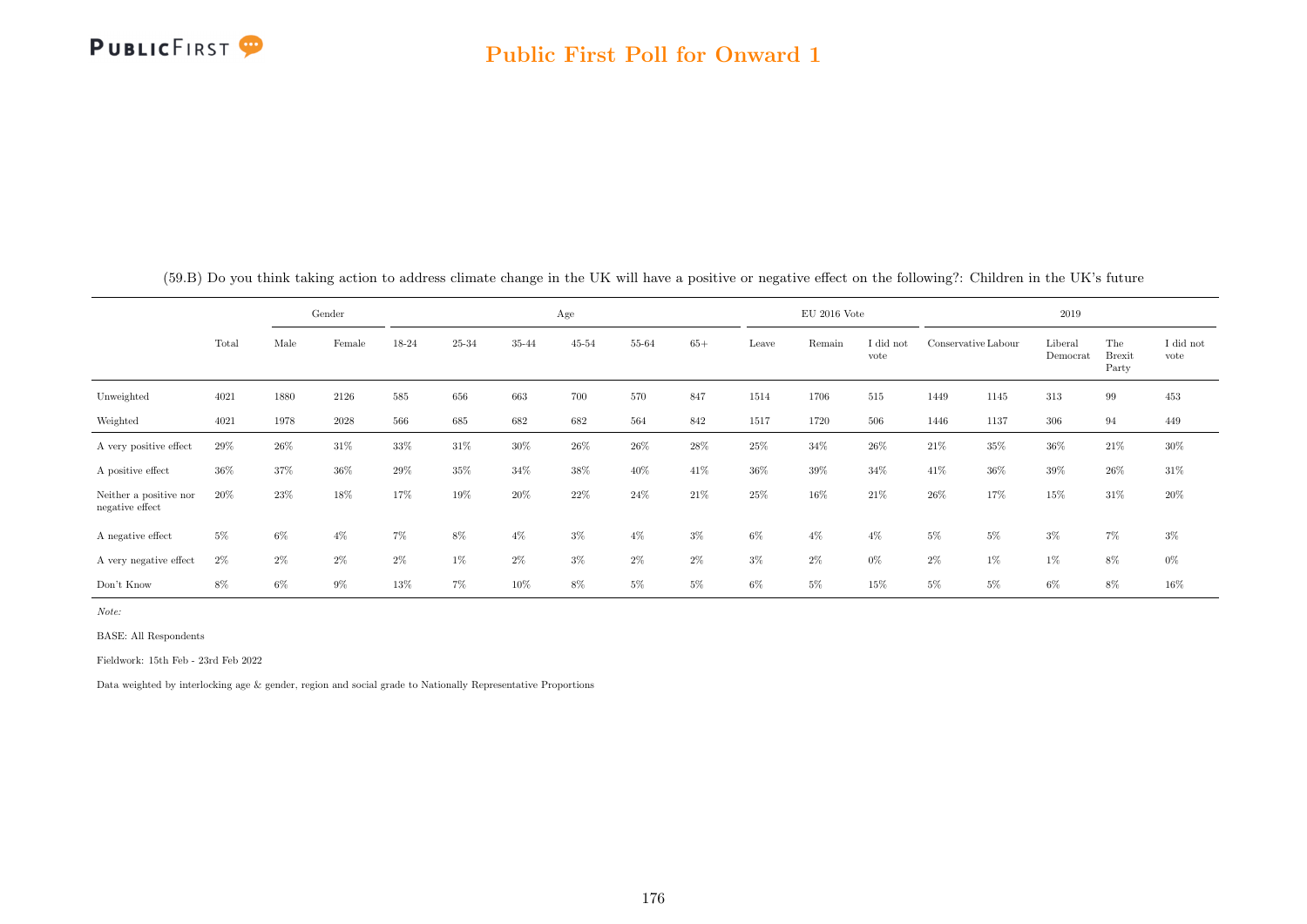#### Public First Poll for Onward 1

|                                           |       |                     | Voting Intention |                      |                       |                          | Education                                              |                                                              |           |                                                    | Fiscal conservatives             |         | C2DE 2019 Conservatives ABC1 2019 Conservatives |         |        |
|-------------------------------------------|-------|---------------------|------------------|----------------------|-----------------------|--------------------------|--------------------------------------------------------|--------------------------------------------------------------|-----------|----------------------------------------------------|----------------------------------|---------|-------------------------------------------------|---------|--------|
|                                           | Total | Conservative Labour |                  | Liberal<br>Democrats | GCSE or<br>equivalent | A Level or<br>equivalent | University<br>Under-<br>graduate<br>Degree<br>(BA/BSc) | University<br>Postgrad-<br>uate<br>Degree<br>(MA/MSc/MPhill) | Doctorate | Prioritise<br>(PhD/DPHil)spend and<br>$_{\rm tax}$ | Prioritise<br>balancing<br>books | C2DECon | Other                                           | ABC1Con | Other  |
| Unweighted                                | 4021  | 971                 | 1321             | 274                  | 974                   | 740                      | 931                                                    | 398                                                          | $72\,$    | 2241                                               | 1053                             | 633     | 3388                                            | 815     | 3206   |
| Weighted                                  | 4021  | 967                 | 1313             | $268\,$              | 962                   | 747                      | 934                                                    | $398\,$                                                      | 66        | 2253                                               | 1055                             | 656     | 3365                                            | 790     | 3231   |
| A very positive effect                    | 29%   | 20%                 | $36\%$           | 36%                  | 23%                   | 31\%                     | 33%                                                    | 37%                                                          | 43%       | 34%                                                | 23%                              | 22%     | 30%                                             | 20%     | $31\%$ |
| A positive effect                         | 36%   | 44%                 | $36\%$           | 42%                  | 36%                   | 33%                      | 38%                                                    | $35\%$                                                       | $31\%$    | 37%                                                | 40%                              | 38%     | $36\%$                                          | 44%     | 34%    |
| Neither a positive nor<br>negative effect | 20%   | $25\%$              | 16%              | 14%                  | 23%                   | 22%                      | 19%                                                    | $16\%$                                                       | 13%       | 19%                                                | $23\%$                           | 26%     | 19%                                             | 25%     | 19%    |
| A negative effect                         | $5\%$ | $4\%$               | $5\%$            | $2\%$                | $4\%$                 | $5\%$                    | $3\%$                                                  | $5\%$                                                        | 10%       | $4\%$                                              | 8%                               | $5\%$   | $5\%$                                           | $5\%$   | $5\%$  |
| A very negative effect                    | $2\%$ | $2\%$               | 1%               | $1\%$                | $2\%$                 | 1%                       | $2\%$                                                  | $2\%$                                                        | 1%        | $2\%$                                              | $3\%$                            | $3\%$   | $2\%$                                           | $2\%$   | $2\%$  |
| Don't Know                                | 8%    | $4\%$               | $5\%$            | $5\%$                | 11%                   | 8%                       | $5\%$                                                  | 5%                                                           | $3\%$     | $4\%$                                              | $4\%$                            | $7\%$   | 8%                                              | $4\%$   | 9%     |

(59.C) Do you think taking action to address climate change in the UK will have a positive or negative effect on the following?: Children in the UK's future

Note:

BASE: All Respondents

Fieldwork: 15th Feb - 23rd Feb 2022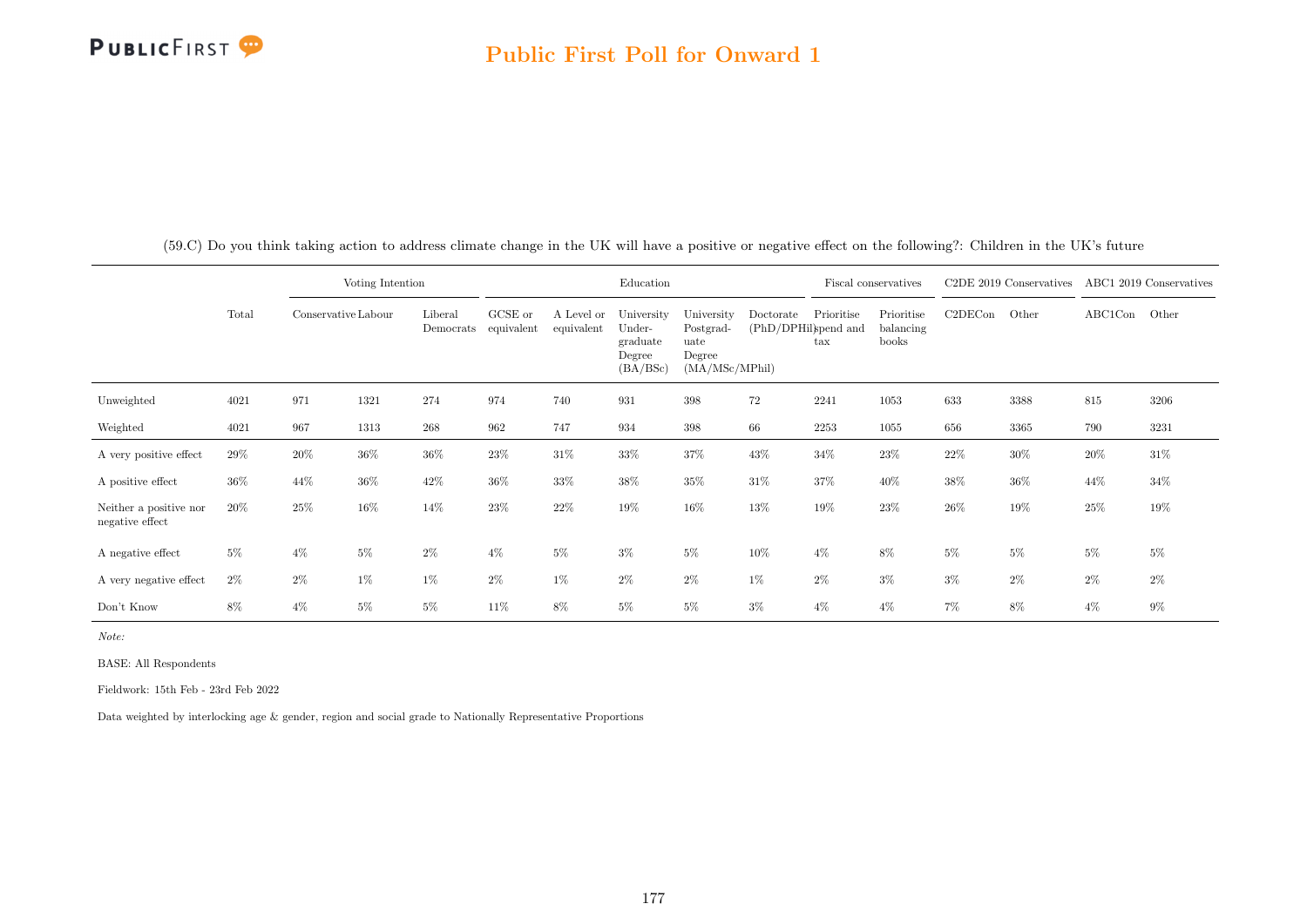

|                                           |       |        |               |               |                    |                  |                  | Region                         |               |               |          |       |                     |       |       | Social Grade |       |
|-------------------------------------------|-------|--------|---------------|---------------|--------------------|------------------|------------------|--------------------------------|---------------|---------------|----------|-------|---------------------|-------|-------|--------------|-------|
|                                           | Total | London | South<br>East | South<br>West | East of<br>England | East<br>Midlands | West<br>Midlands | Yorkshire<br>and the<br>Humber | North<br>East | North<br>West | Scotland | Wales | Northern<br>Ireland | AB    | C1    | C2           | DE    |
| Unweighted                                | 4021  | 532    | 557           | 339           | 350                | 303              | 355              | 356                            | 175           | 474           | 311      | 202   | 67                  | 1120  | 1038  | 795          | 1054  |
| Weighted                                  | 4021  | 563    | 523           | 322           | 362                | 281              | 362              | 322                            | 161           | 442           | 362      | 201   | 120                 | 1082  | 1042  | 881          | 1002  |
| A very positive effect                    | 22%   | 29%    | 20%           | 16%           | $20\%$             | 20%              | 24%              | 23%                            | 21%           | 28%           | 19%      | 23%   | 18%                 | 24%   | 23%   | 21\%         | 21%   |
| A positive effect                         | 38%   | 34%    | 38%           | 40%           | 43%                | 40%              | 39%              | 36%                            | 37%           | 38%           | 38%      | 40%   | 44%                 | 43%   | 40%   | 35%          | 35%   |
| Neither a positive nor<br>negative effect | 24\%  | 20%    | 26%           | 28%           | 23%                | 26%              | 20%              | 25%                            | 30%           | 20%           | 25%      | 23%   | 27%                 | 22\%  | 23%   | $26\%$       | 25%   |
| A negative effect                         | $6\%$ | 7%     | 5%            | $4\%$         | 6%                 | $5\%$            | $7\%$            | 5%                             | $2\%$         | $6\%$         | 7%       | $5\%$ | $0\%$               | $5\%$ | $5\%$ | $7\%$        | $5\%$ |
| A very negative effect                    | $2\%$ | $2\%$  | $3\%$         | 2%            | 1%                 | $2\%$            | $3\%$            | $4\%$                          | $2\%$         | $2\%$         | $3\%$    | $2\%$ | $4\%$               | $2\%$ | $2\%$ | $3\%$        | $2\%$ |
| Don't Know                                | 8%    | $7\%$  | $8\%$         | 10%           | 7%                 | $8\%$            | $6\%$            | $8\%$                          | $9\%$         | $6\%$         | $8\%$    | $8\%$ | $7\%$               | 5%    | $6\%$ | 8%           | 11%   |

(60.A) Do you think taking action to address climate change in the UK will have a positive or negative effect on the following?: The world in general

Note:

BASE: All Respondents

Fieldwork: 15th Feb - 23rd Feb 2022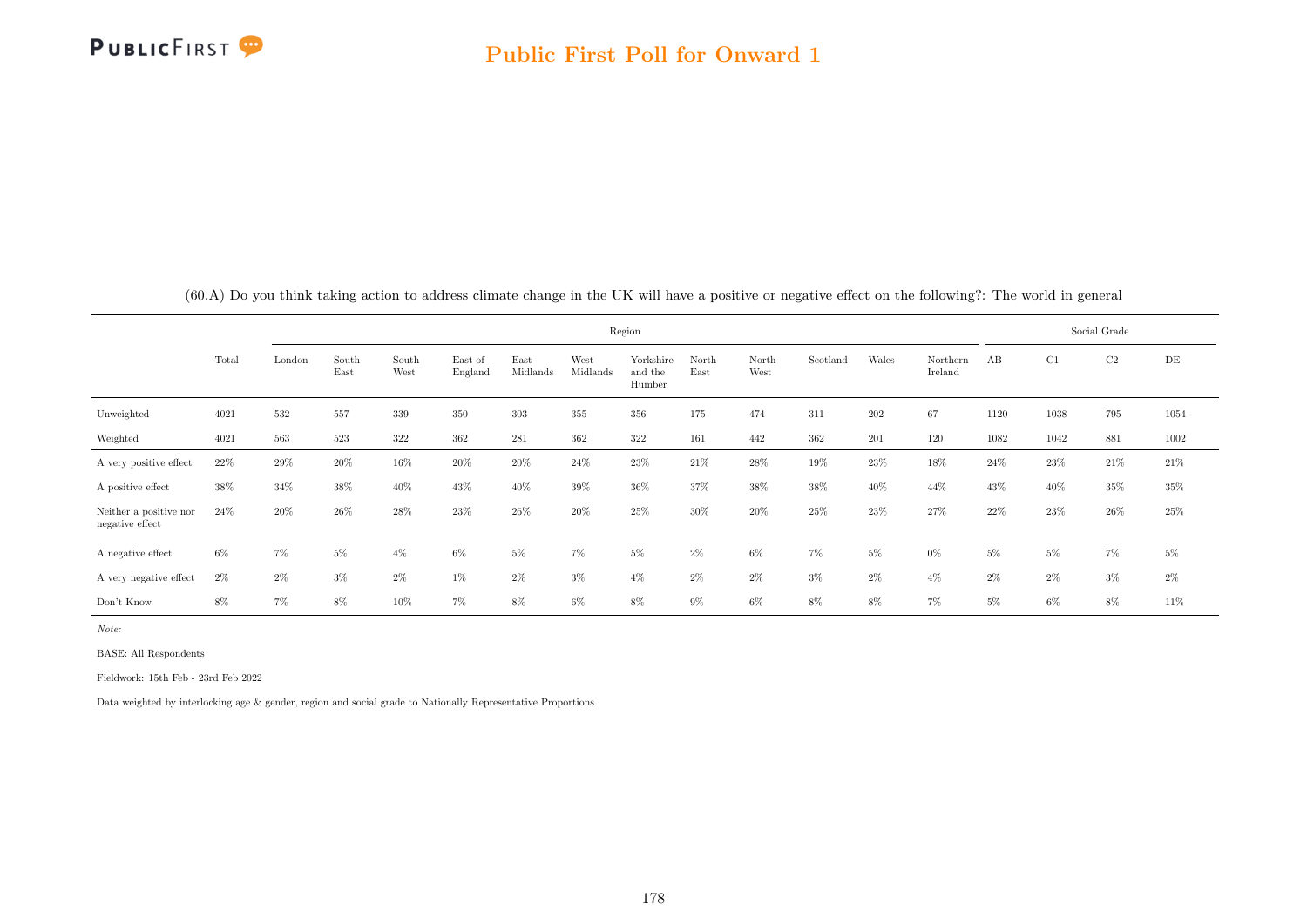

|                                           |       | Gender |        |        | Age   |        |           |       |       |       | $\rm EU$ 2016 Vote |                   |                     | 2019   |                     |                               |                   |  |
|-------------------------------------------|-------|--------|--------|--------|-------|--------|-----------|-------|-------|-------|--------------------|-------------------|---------------------|--------|---------------------|-------------------------------|-------------------|--|
|                                           | Total | Male   | Female | 18-24  | 25-34 | 35-44  | $45 - 54$ | 55-64 | $65+$ | Leave | Remain             | I did not<br>vote | Conservative Labour |        | Liberal<br>Democrat | The<br><b>Brexit</b><br>Party | I did not<br>vote |  |
| Unweighted                                | 4021  | 1880   | 2126   | 585    | 656   | 663    | 700       | 570   | 847   | 1514  | 1706               | 515               | 1449                | 1145   | 313                 | 99                            | 453               |  |
| Weighted                                  | 4021  | 1978   | 2028   | 566    | 685   | 682    | 682       | 564   | 842   | 1517  | 1720               | 506               | 1446                | 1137   | 306                 | 94                            | 449               |  |
| A very positive effect                    | 22%   | 20%    | $24\%$ | 32%    | 29%   | 24\%   | 19%       | 18%   | 15%   | 20%   | 26%                | 19%               | 16%                 | 30%    | 25%                 | $20\%$                        | $22\%$            |  |
| A positive effect                         | 38%   | 38%    | 39%    | $30\%$ | 33%   | $39\%$ | 41\%      | 43%   | 42%   | 36%   | 42\%               | 38%               | 41\%                | $39\%$ | 45%                 | 21%                           | $34\%$            |  |
| Neither a positive nor<br>negative effect | 24\%  | 27%    | 21%    | 17%    | 20%   | 21\%   | 24\%      | 29%   | 29%   | 30%   | 20%                | 22%               | 30%                 | 19%    | 19%                 | 38%                           | 24\%              |  |
| A negative effect                         | 6%    | $6\%$  | $5\%$  | 7%     | 7%    | 5%     | $4\%$     | $4\%$ | $6\%$ | $6\%$ | $5\%$              | $6\%$             | $7\%$               | $5\%$  | $4\%$               | 10%                           | $5\%$             |  |
| A very negative effect                    | $2\%$ | $3\%$  | $2\%$  | $3\%$  | $3\%$ | 2%     | $4\%$     | $1\%$ | $2\%$ | $3\%$ | $2\%$              | $2\%$             | $2\%$               | $2\%$  | 2%                  | 7%                            | 1%                |  |
| Don't Know                                | 8%    | $6\%$  | $9\%$  | 11%    | $7\%$ | 10%    | $7\%$     | $5\%$ | $5\%$ | $5\%$ | $6\%$              | 13%               | $5\%$               | $6\%$  | $5\%$               | $4\%$                         | 14%               |  |

(60.B) Do you think taking action to address climate change in the UK will have a positive or negative effect on the following?: The world in general

Note:

BASE: All Respondents

Fieldwork: 15th Feb - 23rd Feb 2022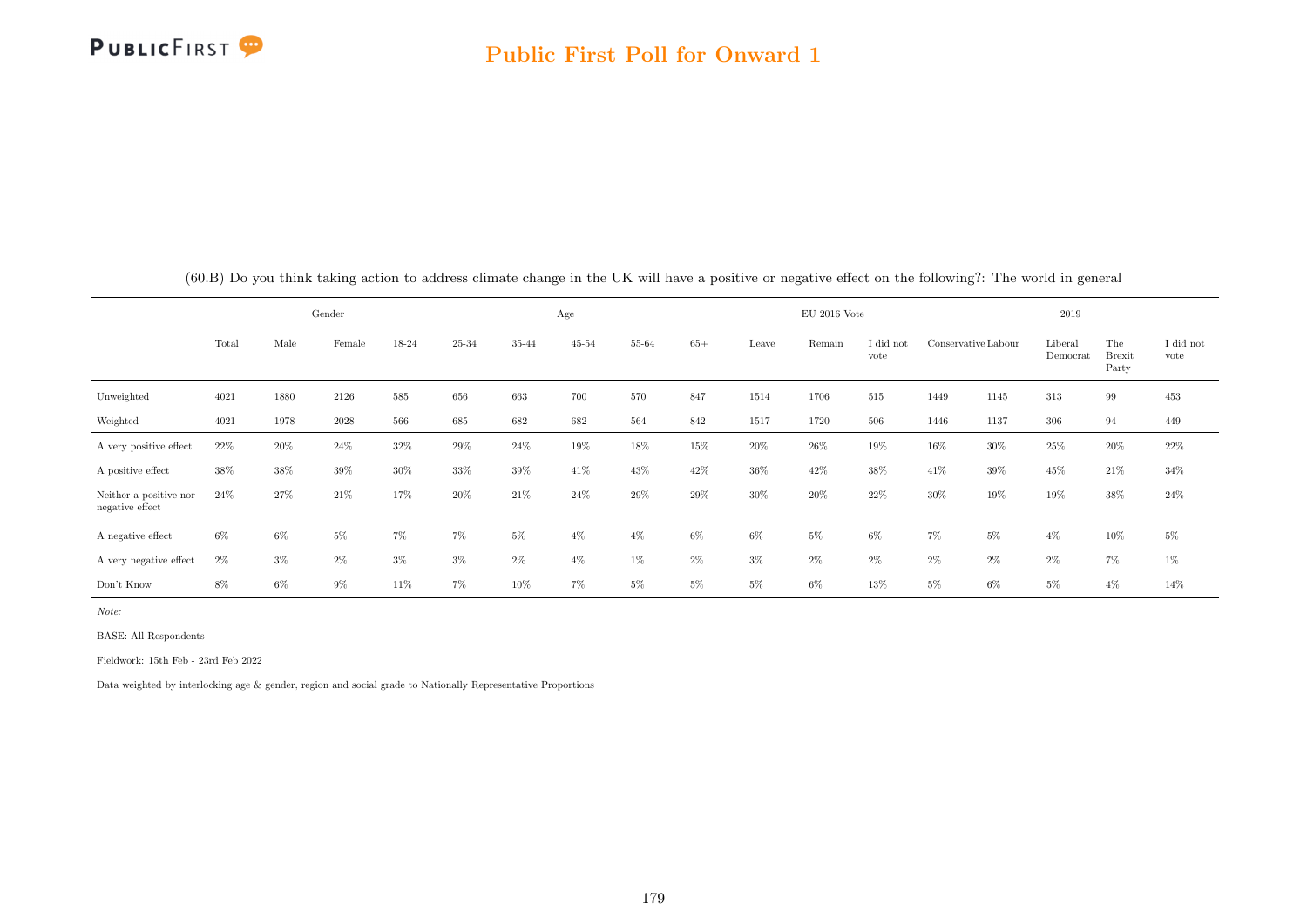## PUBLICFIRST<sup>9</sup>

### Public First Poll for Onward 1

|                                           |       |                     | Voting Intention |                                 |         |                          | Education                                              |                                                             |                                   |                            | Fiscal conservatives             |         | C <sub>2</sub> DE 2019 Conservatives |         | ABC1 2019 Conservatives |
|-------------------------------------------|-------|---------------------|------------------|---------------------------------|---------|--------------------------|--------------------------------------------------------|-------------------------------------------------------------|-----------------------------------|----------------------------|----------------------------------|---------|--------------------------------------|---------|-------------------------|
|                                           | Total | Conservative Labour |                  | Liberal<br>Democrats equivalent | GCSE or | A Level or<br>equivalent | University<br>Under-<br>graduate<br>Degree<br>(BA/BSc) | University<br>Postgrad-<br>uate<br>Degree<br>(MA/MSc/MPhil) | Doctorate<br>(PhD/DPHil)spend and | Prioritise<br>$\text{tax}$ | Prioritise<br>balancing<br>books | C2DECon | Other                                | ABC1Con | Other                   |
| Unweighted                                | 4021  | 971                 | 1321             | 274                             | 974     | 740                      | 931                                                    | 398                                                         | 72                                | 2241                       | 1053                             | 633     | 3388                                 | 815     | 3206                    |
| Weighted                                  | 4021  | 967                 | 1313             | 268                             | 962     | 747                      | 934                                                    | 398                                                         | 66                                | 2253                       | 1055                             | 656     | 3365                                 | 790     | 3231                    |
| A very positive effect                    | 22%   | 16%                 | 30%              | $26\%$                          | 17%     | 25%                      | 26%                                                    | 28%                                                         | 29%                               | 27%                        | 17%                              | 17%     | 24%                                  | $15\%$  | 24%                     |
| A positive effect                         | 38%   | 41\%                | 39%              | 48%                             | 37%     | 38%                      | 41%                                                    | 43%                                                         | 39%                               | 40%                        | 39%                              | 37%     | 39%                                  | 44%     | 37%                     |
| Neither a positive nor<br>negative effect | 24\%  | 30%                 | 19%              | 18%                             | 26\%    | 24\%                     | 21%                                                    | 18%                                                         | 20%                               | 22%                        | 29%                              | 30%     | $22\%$                               | 29%     | 22%                     |
| A negative effect                         | $6\%$ | $6\%$               | $5\%$            | $3\%$                           | 7%      | $4\%$                    | $5\%$                                                  | 6%                                                          | 7%                                | $5\%$                      | $9\%$                            | 7%      | $5\%$                                | $6\%$   | $5\%$                   |
| A very negative effect                    | $2\%$ | $2\%$               | $2\%$            | $1\%$                           | $2\%$   | $2\%$                    | $2\%$                                                  | $2\%$                                                       | $2\%$                             | $2\%$                      | $3\%$                            | $3\%$   | $2\%$                                | $2\%$   | $2\%$                   |
| Don't Know                                | 8%    | $4\%$               | $5\%$            | $4\%$                           | 11%     | 7%                       | $5\%$                                                  | $4\%$                                                       | $4\%$                             | $4\%$                      | $4\%$                            | 7%      | 8%                                   | $4\%$   | 8%                      |

(60.C) Do you think taking action to address climate change in the UK will have a positive or negative effect on the following?: The world in general

Note:

BASE: All Respondents

Fieldwork: 15th Feb - 23rd Feb 2022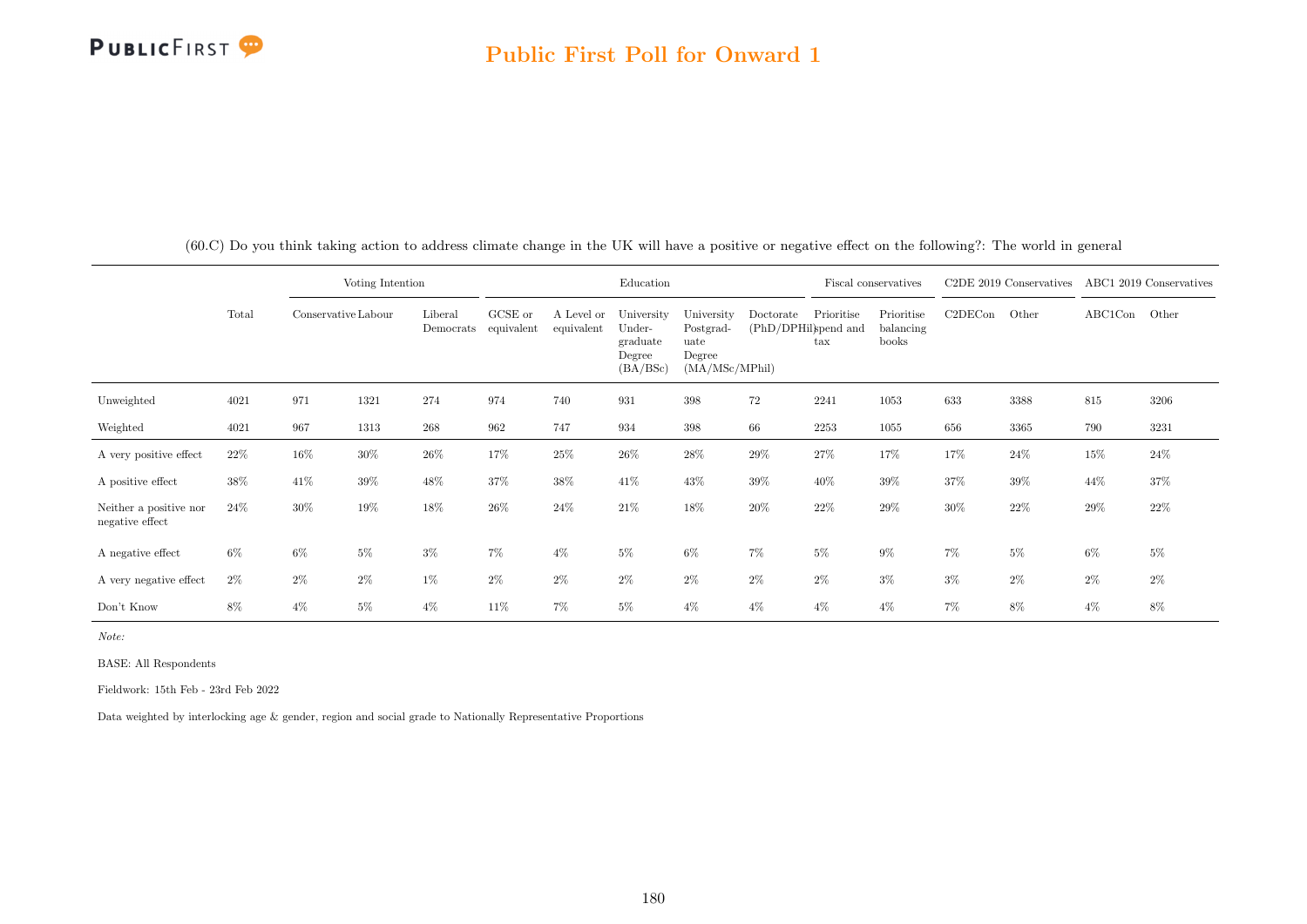

|                                           |       |        |               |               |                    |                  |                  | Region                         |               |               |          |       |                     |       |       | Social Grade |           |
|-------------------------------------------|-------|--------|---------------|---------------|--------------------|------------------|------------------|--------------------------------|---------------|---------------|----------|-------|---------------------|-------|-------|--------------|-----------|
|                                           | Total | London | South<br>East | South<br>West | East of<br>England | East<br>Midlands | West<br>Midlands | Yorkshire<br>and the<br>Humber | North<br>East | North<br>West | Scotland | Wales | Northern<br>Ireland | AB    | C1    | $\rm C2$     | $\rm{DE}$ |
| Unweighted                                | 4021  | 532    | 557           | 339           | 350                | 303              | 355              | 356                            | 175           | 474           | 311      | 202   | 67                  | 1120  | 1038  | 795          | 1054      |
| Weighted                                  | 4021  | 563    | 523           | 322           | 362                | 281              | 362              | 322                            | 161           | 442           | 362      | 201   | 120                 | 1082  | 1042  | 881          | 1002      |
| A very positive effect                    | 12%   | 16%    | $9\%$         | 10%           | 9%                 | 10%              | 14%              | 14%                            | $9\%$         | 13%           | 14%      | $8\%$ | 12%                 | 13%   | 12%   | 11\%         | 11\%      |
| A positive effect                         | 33%   | 37%    | 29%           | 31%           | 33%                | 33%              | 35%              | 30%                            | 31\%          | 37%           | 30%      | 37%   | 27%                 | 39%   | 32%   | 31\%         | 29%       |
| Neither a positive nor<br>negative effect | 28%   | 23%    | 33%           | 25%           | 30%                | 27%              | 28%              | 27%                            | 33%           | 27%           | 28%      | 28%   | 32%                 | 26%   | 27%   | 30%          | $29\%$    |
| A negative effect                         | 12%   | 10%    | 12%           | 16%           | 15%                | 14%              | 11%              | 14%                            | 12%           | 11%           | 14%      | 13%   | $4\%$               | 11%   | 14%   | 14%          | 11%       |
| A very negative effect                    | $4\%$ | $4\%$  | $5\%$         | $4\%$         | $4\%$              | $4\%$            | $5\%$            | $5\%$                          | $3\%$         | $3\%$         | $5\%$    | $3\%$ | $4\%$               | $4\%$ | $4\%$ | $4\%$        | $4\%$     |
| Don't Know                                | 11%   | $9\%$  | $13\%$        | 14%           | $9\%$              | $12\%$           | 8%               | $11\%$                         | 12%           | $9\%$         | 10%      | 10%   | 22%                 | 8%    | 10%   | 10%          | 15%       |

(61.A) Do you think taking action to address climate change in the UK will have a positive or negative effect on the following?: The UK economy

Note:

 $\overline{\phantom{a}}$ 

 $\overline{a}$ 

BASE: All Respondents

Fieldwork: 15th Feb - 23rd Feb 2022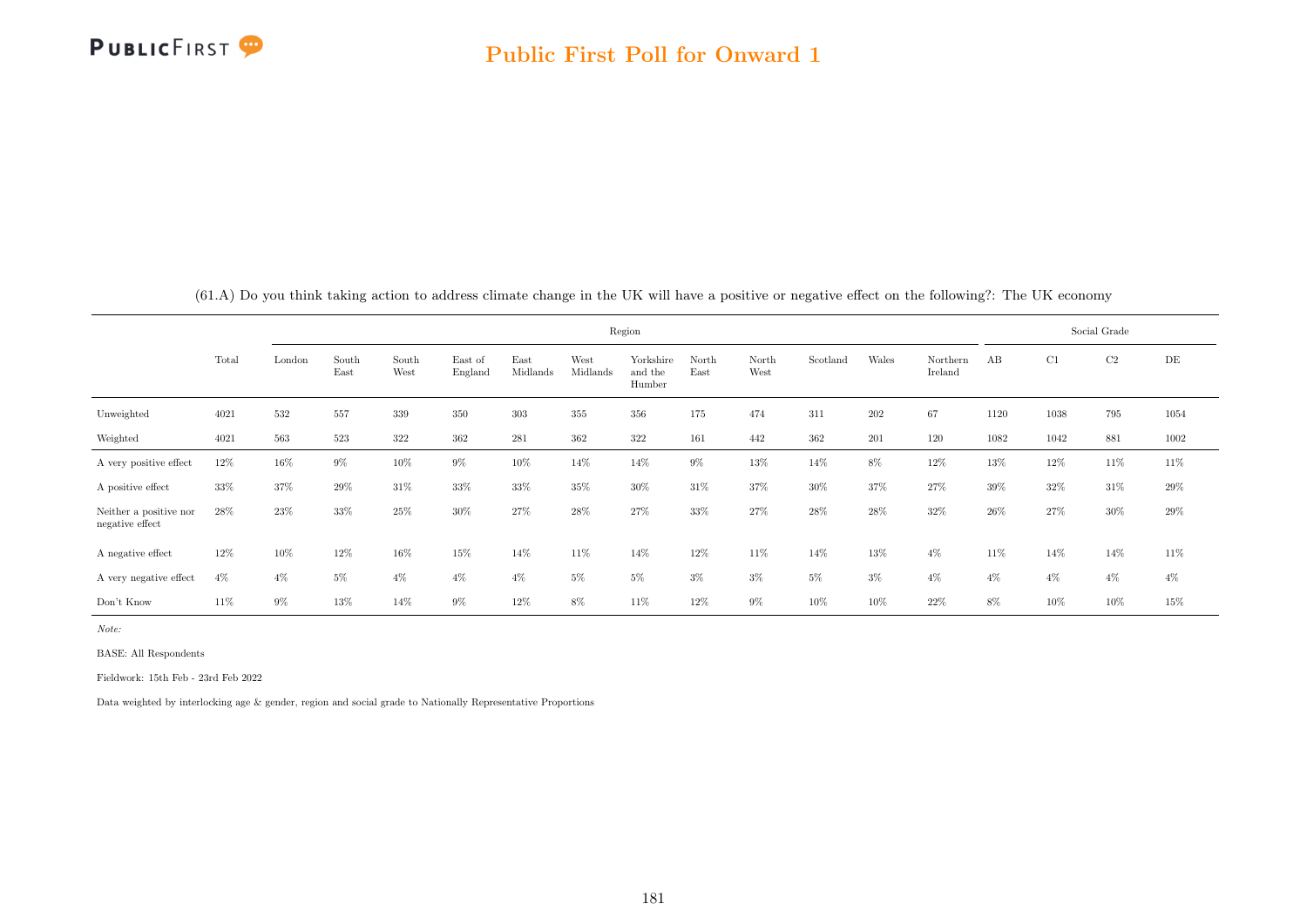

|                                           |       | Gender<br>Male<br>Female<br>18-24 |       |       |       |       | Age       |       |       |       | $EU$ 2016 Vote |                   |       |                     | 2019                |                               |                   |
|-------------------------------------------|-------|-----------------------------------|-------|-------|-------|-------|-----------|-------|-------|-------|----------------|-------------------|-------|---------------------|---------------------|-------------------------------|-------------------|
|                                           | Total |                                   |       |       | 25-34 | 35-44 | $45 - 54$ | 55-64 | $65+$ | Leave | Remain         | I did not<br>vote |       | Conservative Labour | Liberal<br>Democrat | The<br><b>Brexit</b><br>Party | I did not<br>vote |
| Unweighted                                | 4021  | 1880                              | 2126  | 585   | 656   | 663   | 700       | 570   | 847   | 1514  | 1706           | 515               | 1449  | 1145                | 313                 | 99                            | 453               |
| Weighted                                  | 4021  | 1978                              | 2028  | 566   | 685   | 682   | 682       | 564   | 842   | 1517  | 1720           | 506               | 1446  | 1137                | 306                 | 94                            | 449               |
| A very positive effect                    | 12%   | 11%                               | 12%   | 13%   | 16%   | 16%   | 11\%      | 10%   | $7\%$ | 11%   | 14%            | $9\%$             | $9\%$ | 15%                 | 12%                 | $13\%$                        | $10\%$            |
| A positive effect                         | 33%   | 34%                               | 32%   | 30%   | 38%   | 33%   | 33%       | 32%   | 30%   | 28%   | 39%            | 32%               | 31%   | 38%                 | 39%                 | 19%                           | 30%               |
| Neither a positive nor<br>negative effect | 28\%  | 28%                               | 28%   | 29%   | 22%   | 24\%  | 30%       | 30%   | 33%   | 30%   | 26%            | 27%               | 30%   | 25%                 | 28%                 | 28%                           | 28%               |
| A negative effect                         | 12%   | 14%                               | 11%   | 11%   | 11%   | 10%   | 10%       | 14%   | 17%   | 17%   | 10%            | $9\%$             | 18%   | 10%                 | 10%                 | 14%                           | 8%                |
| A very negative effect                    | $4\%$ | $6\%$                             | $3\%$ | $3\%$ | $4\%$ | 5%    | $5\%$     | $4\%$ | $4\%$ | $6\%$ | $3\%$          | $3\%$             | $5\%$ | $3\%$               | 2%                  | 16%                           | $2\%$             |
| Don't Know                                | 11%   | 7%                                | 14%   | 14%   | $9\%$ | 13%   | 11\%      | 10%   | $9\%$ | $8\%$ | $9\%$          | $20\%$            | 7%    | $9\%$               | 10%                 | 10%                           | 22%               |

(61.B) Do you think taking action to address climate change in the UK will have a positive or negative effect on the following?: The UK economy

Note:

BASE: All Respondents

Fieldwork: 15th Feb - 23rd Feb 2022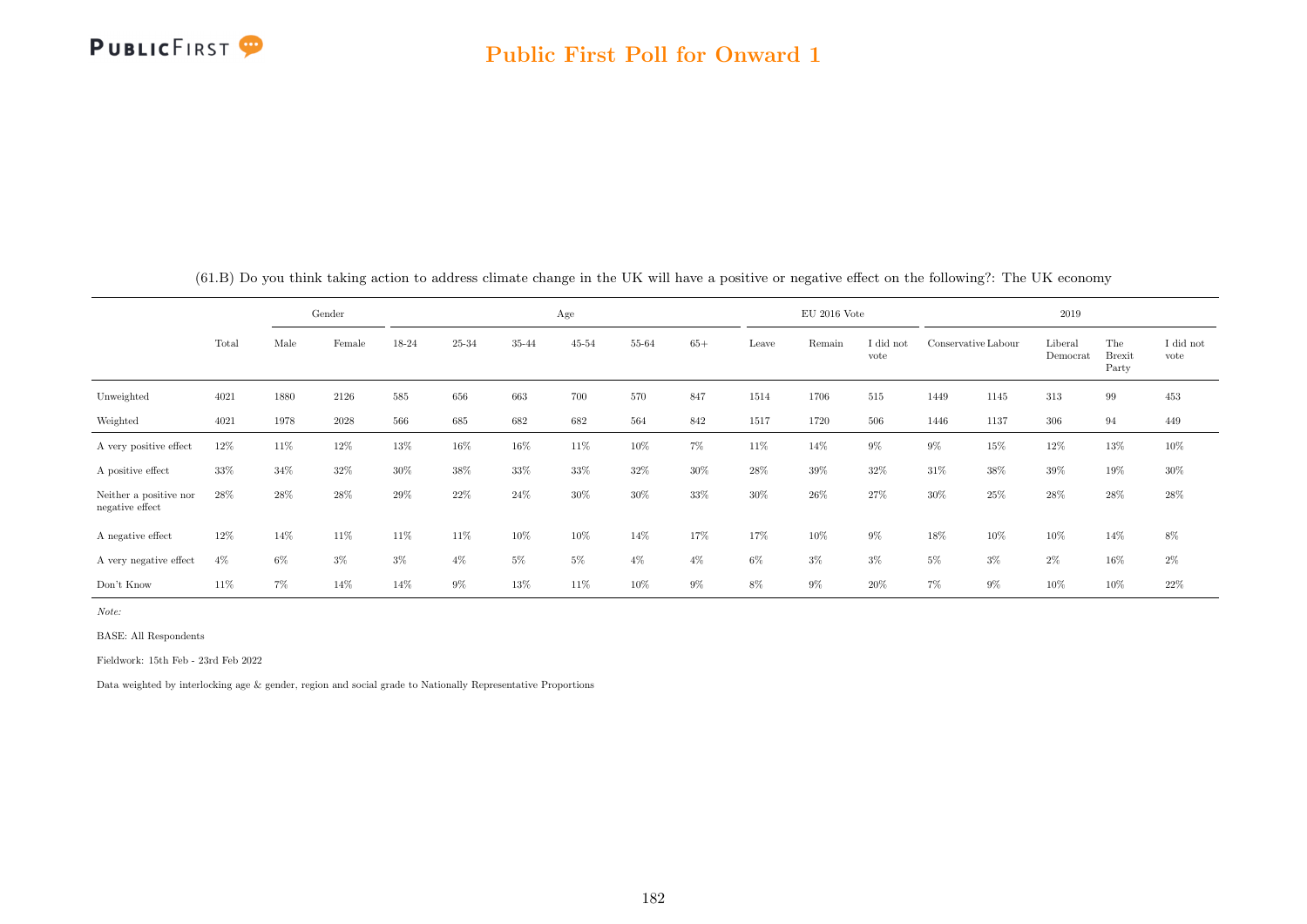## PUBLICFIRST<sup>9</sup>

|                                           |        |                     | Voting Intention |                      |                       |                          | Education                                              |                                                             |                                   | Fiscal conservatives       |                                  |         | C <sub>2</sub> DE 2019 Conservatives |         | ABC1 2019 Conservatives |
|-------------------------------------------|--------|---------------------|------------------|----------------------|-----------------------|--------------------------|--------------------------------------------------------|-------------------------------------------------------------|-----------------------------------|----------------------------|----------------------------------|---------|--------------------------------------|---------|-------------------------|
|                                           | Total  | Conservative Labour |                  | Liberal<br>Democrats | GCSE or<br>equivalent | A Level or<br>equivalent | University<br>Under-<br>graduate<br>Degree<br>(BA/BSc) | University<br>Postgrad-<br>uate<br>Degree<br>(MA/MSc/MPhil) | Doctorate<br>(PhD/DPHil)spend and | Prioritise<br>$\text{tax}$ | Prioritise<br>balancing<br>books | C2DECon | Other                                | ABC1Con | Other                   |
| Unweighted                                | 4021   | 971                 | 1321             | 274                  | 974                   | 740                      | 931                                                    | 398                                                         | 72                                | 2241                       | 1053                             | 633     | 3388                                 | 815     | 3206                    |
| Weighted                                  | 4021   | 967                 | 1313             | 268                  | 962                   | 747                      | 934                                                    | 398                                                         | 66                                | 2253                       | 1055                             | 656     | 3365                                 | 790     | 3231                    |
| A very positive effect                    | 12%    | $9\%$               | 15%              | $12\%$               | 10%                   | 12%                      | $13\%$                                                 | 17%                                                         | 24%                               | 15%                        | $9\%$                            | $9\%$   | $12\%$                               | 8%      | 13%                     |
| A positive effect                         | 33%    | 33%                 | 38%              | 39%                  | 28%                   | 33%                      | 36%                                                    | 41%                                                         | 35%                               | 36%                        | 33%                              | 29%     | 34%                                  | 34%     | 33%                     |
| Neither a positive nor<br>negative effect | 28\%   | 31%                 | 26%              | 27%                  | 29%                   | 30%                      | 25%                                                    | 21%                                                         | 23%                               | 27%                        | 29%                              | 33%     | 27%                                  | 29%     | 28%                     |
| A negative effect                         | $12\%$ | 17%                 | 10%              | 11\%                 | 15%                   | 10%                      | 12%                                                    | 10%                                                         | 10%                               | 11%                        | 19%                              | 16%     | 12%                                  | 19%     | 11%                     |
| A very negative effect                    | $4\%$  | $4\%$               | $3\%$            | $2\%$                | $4\%$                 | $5\%$                    | $4\%$                                                  | $4\%$                                                       | 1%                                | $4\%$                      | $6\%$                            | 5%      | $4\%$                                | $4\%$   | $4\%$                   |
| Don't Know                                | 11\%   | $6\%$               | $9\%$            | $9\%$                | 15%                   | 11%                      | 10%                                                    | $6\%$                                                       | 7%                                | $7\%$                      | 5%                               | 7%      | 12%                                  | $6\%$   | 12%                     |

(61.C) Do you think taking action to address climate change in the UK will have a positive or negative effect on the following?: The UK economy

Note:

BASE: All Respondents

Fieldwork: 15th Feb - 23rd Feb 2022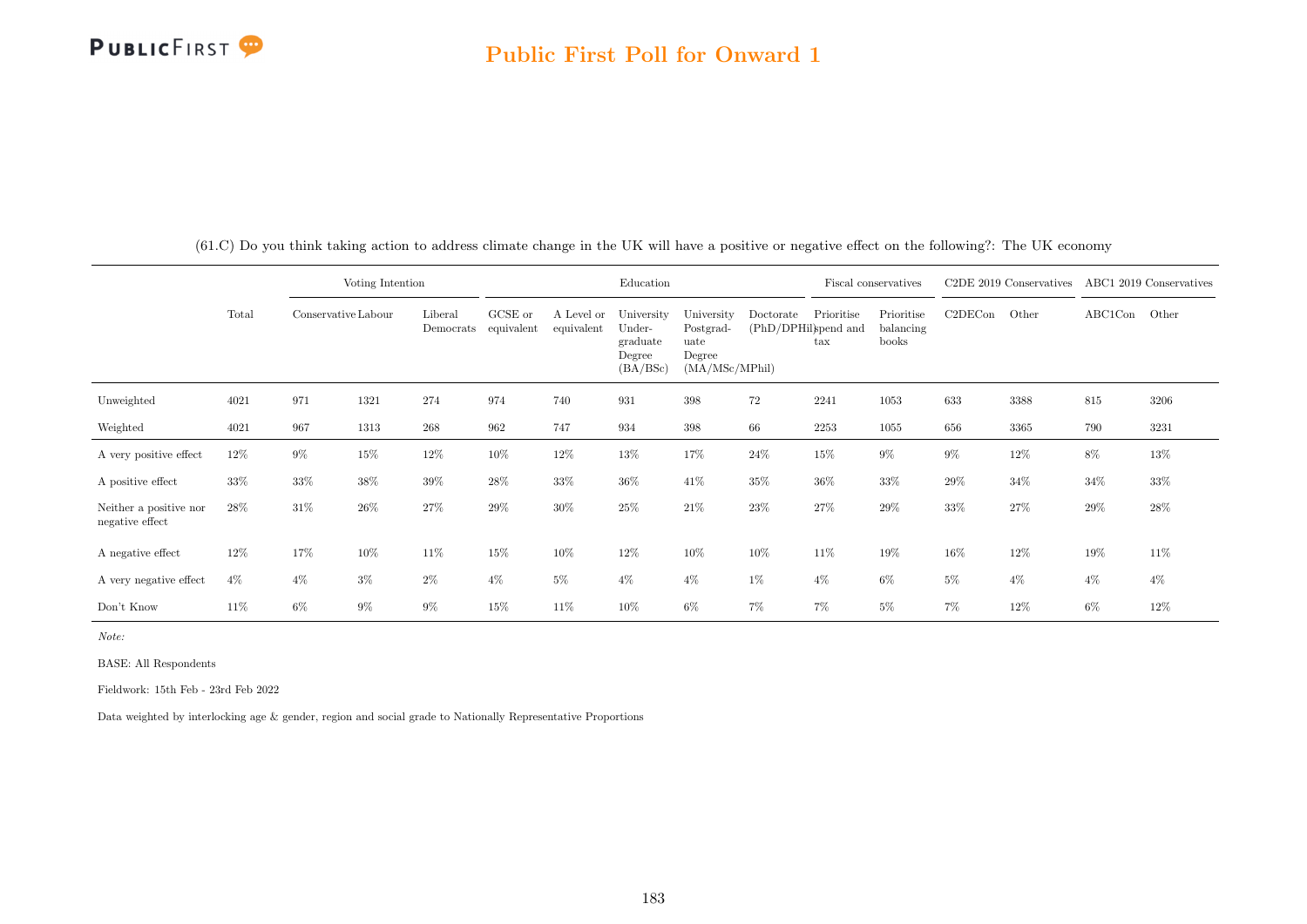# PUBLICFIRST<sup>9</sup>

|                                                                                  |        |        |            |            |                    |                  |                  | Region                         |            |            |          |        |                     |          |          | Social Grade |           |
|----------------------------------------------------------------------------------|--------|--------|------------|------------|--------------------|------------------|------------------|--------------------------------|------------|------------|----------|--------|---------------------|----------|----------|--------------|-----------|
|                                                                                  | Total  | London | South East | South West | East of<br>England | East<br>Midlands | West<br>Midlands | Yorkshire<br>and the<br>Humber | North East | North West | Scotland | Wales  | Northern<br>Ireland | $\rm AB$ | C1       | $\rm{C2}$    | $\rm{DE}$ |
| Unweighted                                                                       | 4021   | 532    | 557        | $339\,$    | $350\,$            | $303\,$          | 355              | 356                            | 175        | 474        | 311      | 202    | 67                  | 1120     | $1038\,$ | 795          | 1054      |
| Weighted                                                                         | 4021   | 563    | 523        | $322\,$    | 362                | 281              | 362              | 322                            | 161        | 442        | 362      | 201    | 120                 | 1082     | 1042     | 881          | 1002      |
| $N/A$ - there are no<br>advantages of the UK<br>moving to Net Zero               | $8\%$  | $5\%$  | 10%        | 12%        | $7\%$              | $6\%$            | $8\%$            | $8\%$                          | $12\%$     | $6\%$      | $9\%$    | $11\%$ | $7\%$               | $7\%$    | $7\%$    | $8\%$        | $9\%$     |
| It will make goods in the<br>UK cheaper                                          | $7\%$  | $10\%$ | $6\%$      | $7\%$      | $5\%$              | $6\%$            | $8\%$            | $6\%$                          | $6\%$      | $9\%$      | $6\%$    | $7\%$  | $3\%$               | $8\%$    | $7\%$    | $7\%$        | $7\%$     |
| It will help to stop climate<br>change                                           | 35%    | 36%    | 35%        | 33%        | 35%                | 36%              | 33%              | 31%                            | 33%        | 34%        | 38%      | 35%    | 37%                 | 39%      | 37%      | 31%          | 32%       |
| It will make the world a<br>better place for younger<br>generations              | $32\%$ | 33%    | 29%        | 35%        | 39%                | 32%              | 31%              | 32%                            | 29%        | 33%        | 30%      | 31%    | 34%                 | 35%      | 33%      | 32%          | 29%       |
| It will improve the quality<br>of air in the UK                                  | 31%    | 33%    | $30\%$     | $30\%$     | $31\%$             | $30\%$           | $34\%$           | $33\%$                         | $26\%$     | $31\%$     | $31\%$   | $30\%$ | 37%                 | 33%      | 33%      | $30\%$       | 31%       |
| It will make us less reliant<br>on foreign energy sources                        | 24%    | 22%    | 21\%       | 26%        | 27%                | 25%              | $26\%$           | 21%                            | 25%        | 27%        | 24%      | 25%    | 26%                 | 26%      | 25%      | 24%          | 23%       |
| It will reduce the threat of<br>flooding and extreme<br>weather events in the UK | $23\%$ | 27%    | $21\%$     | 17%        | $20\%$             | $24\%$           | $21\%$           | $24\%$                         | $23\%$     | $23\%$     | $23\%$   | 26%    | $24\%$              | 25%      | $24\%$   | $20\%$       | $22\%$    |
| It will create green job<br>opportunities in the UK                              | $22\%$ | 23%    | $22\%$     | 23%        | 20%                | 23%              | 23%              | $24\%$                         | 21%        | 24%        | 22%      | 17%    | 14%                 | 25%      | 22%      | $22\%$       | 19%       |
| It will set an example for<br>other countries around the<br>world                | 19%    | $21\%$ | $21\%$     | 19%        | 19%                | $21\%$           | $20\%$           | 18%                            | 18%        | $22\%$     | 18%      | 13%    | 11%                 | 20%      | 20%      | 20%          | 17%       |
| It will save animals from<br>going extinct                                       | 18%    | $22\%$ | 17%        | 16%        | 17%                | 17%              | $17\%$           | $20\%$                         | 18%        | 16%        | 17%      | $21\%$ | 13%                 | 18%      | 17%      | $18\%$       | $18\%$    |
| Other, please specify                                                            | $0\%$  | $0\%$  | $0\%$      | $0\%$      | $0\%$              | $0\%$            | $0\%$            | $0\%$                          | $1\%$      | $0\%$      | $0\%$    | $0\%$  | $2\%$               | $0\%$    | $0\%$    | $0\%$        | $1\%$     |
| Don't Know                                                                       | 11%    | $9\%$  | 12%        | 10%        | 10%                | 12%              | 12%              | $8\%$                          | 12%        | 10%        | 12%      | $9\%$  | 15%                 | $6\%$    | 10%      | 12%          | 15%       |

(62.A) What are the biggest advantages of the UK moving to Net Zero carbon emissions, if any?Select up to three of the following

Note:

BASE: All Respondents

Fieldwork: 15th Feb - 23rd Feb 2022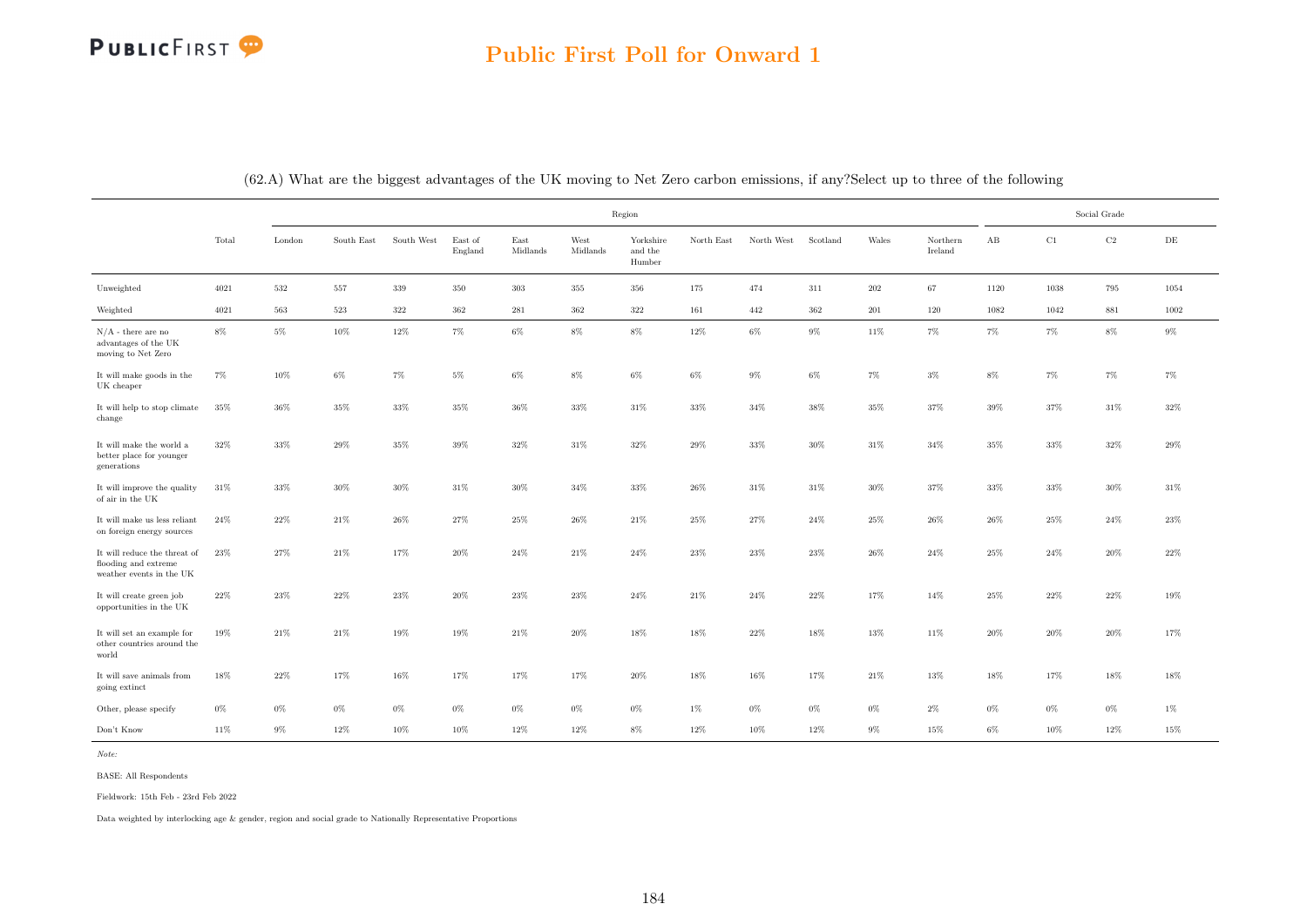### Public First Poll for Onward 1

|                                                                                  |        |        | Gender   |        |           |           | Age       |        |        |        | $\rm EU$ 2016 Vote |                               |                     |        | 2019                |                     |                   |
|----------------------------------------------------------------------------------|--------|--------|----------|--------|-----------|-----------|-----------|--------|--------|--------|--------------------|-------------------------------|---------------------|--------|---------------------|---------------------|-------------------|
|                                                                                  | Total  | Male   | Female   | 18-24  | $25 - 34$ | $35 - 44$ | $45 - 54$ | 55-64  | $65+$  | Leave  | Remain             | $\rm I$ did $\rm not$<br>vote | Conservative Labour |        | Liberal<br>Democrat | The Brexit<br>Party | I did not<br>vote |
| Unweighted                                                                       | 4021   | 1880   | $2126\,$ | 585    | 656       | 663       | 700       | 570    | 847    | 1514   | 1706               | 515                           | 1449                | 1145   | 313                 | 99                  | 453               |
| Weighted                                                                         | 4021   | 1978   | 2028     | 566    | 685       | 682       | 682       | 564    | 842    | 1517   | 1720               | 506                           | 1446                | 1137   | $306\,$             | 94                  | 449               |
| $N/A$ - there are no<br>advantages of the UK<br>moving to Net Zero               | $8\%$  | 10%    | $6\%$    | $4\%$  | $4\%$     | $5\%$     | 10%       | 12%    | 14%    | 15%    | $4\%$              | $7\%$                         | 13%                 | $4\%$  | $4\%$               | 24%                 | $8\%$             |
| It will make goods in the<br>UK cheaper                                          | $7\%$  | $8\%$  | $6\%$    | 11%    | 12%       | $9\%$     | $6\%$     | $3\%$  | $2\%$  | $7\%$  | $7\%$              | $6\%$                         | $6\%$               | $9\%$  | $7\%$               | $8\%$               | $6\%$             |
| It will help to stop climate<br>change                                           | $35\%$ | $34\%$ | $36\%$   | $32\%$ | $35\%$    | 36%       | $34\%$    | $35\%$ | $36\%$ | $31\%$ | $40\%$             | $32\%$                        | $31\%$              | 39%    | 43%                 | $24\%$              | $31\%$            |
| It will make the world a<br>better place for younger<br>generations              | 32%    | 29%    | 35%      | 33%    | 35%       | 29%       | 31%       | $32\%$ | 34%    | $29\%$ | 36%                | 29%                           | 31%                 | 35%    | 35%                 | $26\%$              | 32%               |
| It will improve the quality<br>of air in the UK                                  | $31\%$ | $31\%$ | $32\%$   | $28\%$ | $32\%$    | 32%       | $32\%$    | $29\%$ | $34\%$ | $30\%$ | $34\%$             | $30\%$                        | $31\%$              | $32\%$ | $35\%$              | $23\%$              | $32\%$            |
| It will make us less reliant<br>on foreign energy sources                        | $24\%$ | $27\%$ | $22\%$   | 16%    | $20\%$    | $21\%$    | $27\%$    | 26%    | $33\%$ | $26\%$ | 26%                | 18%                           | 28%                 | 22%    | 25%                 | 28%                 | $20\%$            |
| It will reduce the threat of<br>flooding and extreme<br>weather events in the UK | 23%    | $21\%$ | 25%      | 28%    | 22%       | 23%       | $19\%$    | $21\%$ | $24\%$ | $21\%$ | $26\%$             | 18%                           | $20\%$              | 25%    | 32%                 | 13%                 | $19\%$            |
| It will create green job<br>opportunities in the UK                              | $22\%$ | 24%    | 20%      | 22%    | 22%       | 22%       | 23%       | $21\%$ | $22\%$ | 18%    | 26%                | $21\%$                        | 20%                 | 26\%   | 25%                 | 17%                 | 18%               |
| It will set an example for<br>other countries around the<br>world                | 19%    | $21\%$ | 17%      | 22%    | 23%       | 19%       | 18%       | 19%    | 17%    | 18%    | 22%                | 15%                           | 19%                 | 22\%   | 21\%                | 13%                 | 16%               |
| It will save animals from<br>going extinct                                       | 18%    | 16%    | 20%      | 20%    | 20%       | 23%       | 17%       | 14%    | 14%    | 18%    | 19%                | 17%                           | 16%                 | 22%    | 19%                 | 15%                 | 18%               |
| Other, please specify                                                            | $0\%$  | $0\%$  | $0\%$    | $0\%$  | $0\%$     | $1\%$     | $0\%$     | $0\%$  | $0\%$  | $0\%$  | $0\%$              | $0\%$                         | $0\%$               | $0\%$  | $0\%$               | $0\%$               | $1\%$             |
| Don't Know                                                                       | 11%    | 8%     | 13%      | 14%    | 10%       | 12%       | 11%       | 11%    | $7\%$  | $9\%$  | $7\%$              | 20%                           | $8\%$               | $8\%$  | $5\%$               | 10%                 | 18%               |

(62.B) What are the biggest advantages of the UK moving to Net Zero carbon emissions, if any?Select up to three of the following

Note:

BASE: All Respondents

Fieldwork: 15th Feb - 23rd Feb 2022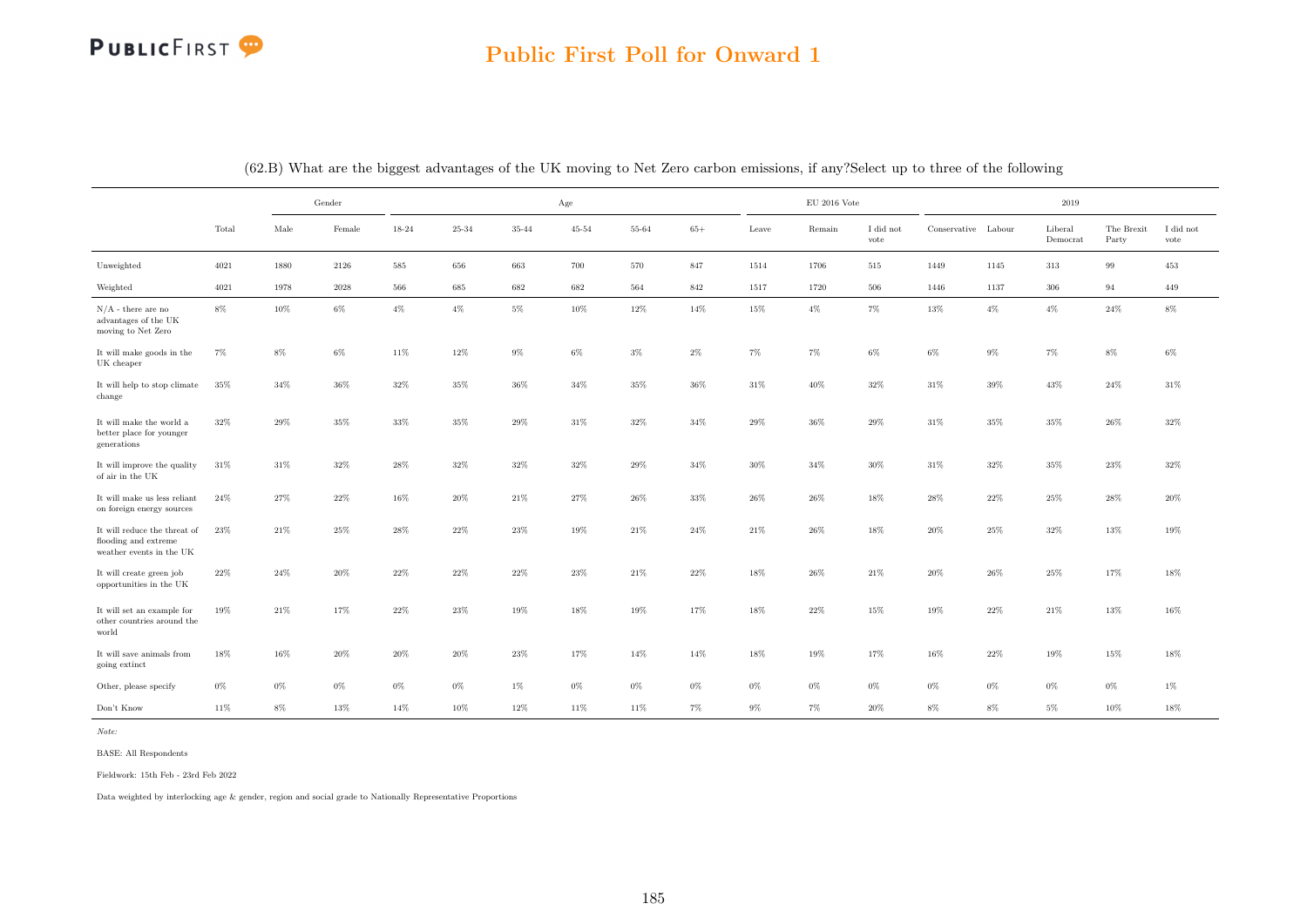

|                                                                                  |        |                     | Voting Intention |                      |                               |                          | Education                                           |                                                            |                                    |                                    | Fiscal conservatives             |         | C2DE 2019 Conservatives |         | ABC1 2019 Conservatives |
|----------------------------------------------------------------------------------|--------|---------------------|------------------|----------------------|-------------------------------|--------------------------|-----------------------------------------------------|------------------------------------------------------------|------------------------------------|------------------------------------|----------------------------------|---------|-------------------------|---------|-------------------------|
|                                                                                  | Total  | Conservative Labour |                  | Liberal<br>Democrats | ${\rm GCSE}$ or<br>equivalent | A Level or<br>equivalent | University<br>Undergradu-<br>ate Degree<br>(BA/BSc) | University<br>Postgradu-<br>ate $Degree$<br>(MA/MSc/MPhil) | Doctorate<br>(PhD/DPHil) spend and | Prioritise<br>$\operatorname{tax}$ | Prioritise<br>balancing<br>books | C2DECon | Other                   | ABC1Con | Other                   |
| Unweighted                                                                       | 4021   | 971                 | 1321             | 274                  | 974                           | 740                      | 931                                                 | 398                                                        | 72                                 | 2241                               | 1053                             | 633     | 3388                    | 815     | 3206                    |
| Weighted                                                                         | 4021   | 967                 | 1313             | 268                  | 962                           | 747                      | 934                                                 | $398\,$                                                    | 66                                 | 2253                               | 1055                             | 656     | 3365                    | 790     | 3231                    |
| $N/A$ - there are no<br>advantages of the UK<br>moving to Net Zero               | $8\%$  | 12%                 | $4\%$            | $4\%$                | $10\%$                        | 7%                       | $6\%$                                               | $5\%$                                                      | $8\%$                              | $7\%$                              | 11%                              | 14%     | $7\%$                   | $12\%$  | 7%                      |
| It will make goods in the<br>UK cheaper                                          | $7\%$  | 7%                  | $8\%$            | 8%                   | $7\%$                         | $8\%$                    | $8\%$                                               | $7\%$                                                      | 12%                                | $8\%$                              | 7%                               | $7\%$   | 7%                      | $6\%$   | 7%                      |
| It will help to stop climate<br>change                                           | 35%    | $32\%$              | 39%              | 42%                  | 31\%                          | $35\%$                   | $38\%$                                              | $40\%$                                                     | 33%                                | 38%                                | 33%                              | 29%     | $36\%$                  | 32%     | $35\%$                  |
| It will make the world a<br>better place for younger<br>generations              | $32\%$ | $31\%$              | $37\%$           | 32%                  | 30%                           | $33\%$                   | $32\%$                                              | $36\%$                                                     | 35%                                | $36\%$                             | $32\%$                           | $31\%$  | $33\%$                  | $31\%$  | $33\%$                  |
| It will improve the quality<br>of air in the UK                                  | 31%    | 33%                 | 34%              | 33%                  | 32%                           | 32%                      | 31%                                                 | 35%                                                        | 29%                                | 34%                                | 28%                              | 31%     | $31\%$                  | 31%     | 31\%                    |
| It will make us less reliant<br>on foreign energy sources                        | 24%    | 26\%                | 23%              | 30%                  | 23%                           | 25%                      | 27%                                                 | 21\%                                                       | 24%                                | 25%                                | 28%                              | 28%     | 24%                     | 29%     | 23%                     |
| It will reduce the threat of<br>flooding and extreme<br>weather events in the UK | 23%    | $23\%$              | $25\%$           | 32%                  | 20%                           | 23%                      | $24\%$                                              | $26\%$                                                     | 27%                                | 25%                                | 22%                              | 18%     | $24\%$                  | 22%     | 23\%                    |
| It will create green job<br>opportunities in the UK                              | 22%    | $20\%$              | 26%              | 26%                  | 17%                           | 22%                      | 28%                                                 | $26\%$                                                     | 25%                                | 23%                                | 24%                              | 18%     | 23%                     | 22%     | 22%                     |
| It will set an example for<br>other countries around the<br>world                | 19%    | $20\%$              | $21\%$           | 22%                  | $17\%$                        | $23\%$                   | 20%                                                 | $23\%$                                                     | 21\%                               | $22\%$                             | $21\%$                           | $18\%$  | 20%                     | 20%     | 19%                     |
| It will save animals from<br>going extinct                                       | 18%    | 17%                 | $21\%$           | 18%                  | 19%                           | 18%                      | 18%                                                 | $18\%$                                                     | 20%                                | 20%                                | 18%                              | 16%     | $18\%$                  | 15%     | 19%                     |
| Other, please specify                                                            | $0\%$  | $0\%$               | $0\%$            | 0%                   | $0\%$                         | $1\%$                    | $0\%$                                               | $0\%$                                                      | $0\%$                              | $0\%$                              | $0\%$                            | $1\%$   | $0\%$                   | $0\%$   | $0\%$                   |
| Don't Know                                                                       | 11%    | $8\%$               | $8\%$            | $6\%$                | 15%                           | 10%                      | $9\%$                                               | $5\%$                                                      | $2\%$                              | $7\%$                              | $6\%$                            | 10%     | 11%                     | $7\%$   | 11%                     |

(62.C) What are the biggest advantages of the UK moving to Net Zero carbon emissions, if any?Select up to three of the following

Note:

BASE: All Respondents

Fieldwork: 15th Feb - 23rd Feb 2022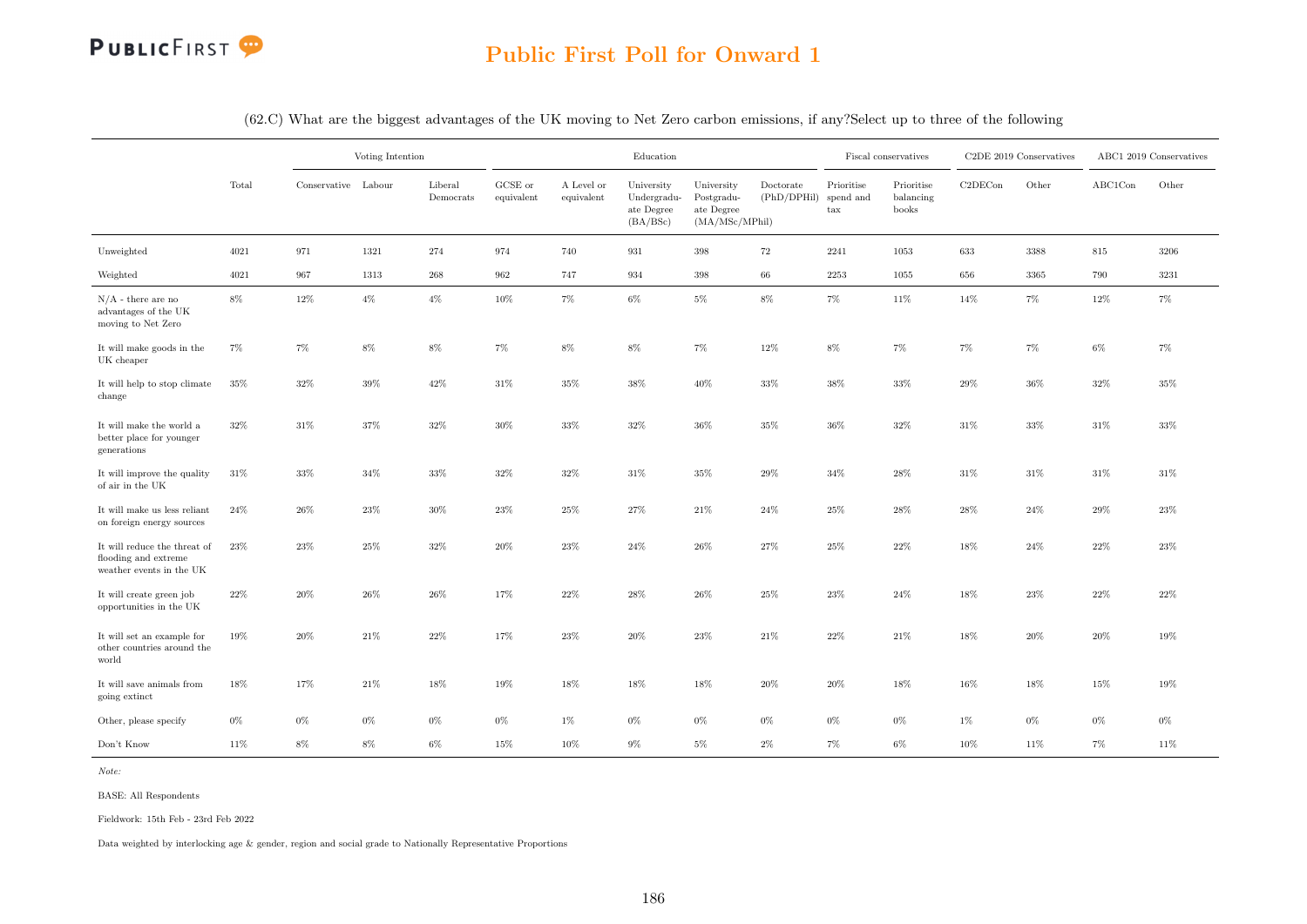

|                                                                        |       |        |               |               |                    |                  |                  | Region                         |               |               |          |       |                     |      |        | Social Grade |      |
|------------------------------------------------------------------------|-------|--------|---------------|---------------|--------------------|------------------|------------------|--------------------------------|---------------|---------------|----------|-------|---------------------|------|--------|--------------|------|
|                                                                        | Total | London | South<br>East | South<br>West | East of<br>England | East<br>Midlands | West<br>Midlands | Yorkshire<br>and the<br>Humber | North<br>East | North<br>West | Scotland | Wales | Northern<br>Ireland | AB   | C1     | C2           | DE   |
| Unweighted                                                             | 4021  | 532    | 557           | 339           | 350                | 303              | 355              | 356                            | 175           | 474           | 311      | 202   | 67                  | 1120 | 1038   | 795          | 1054 |
| Weighted                                                               | 4021  | 563    | 523           | 322           | 362                | 281              | 362              | 322                            | 161           | 442           | 362      | 201   | 120                 | 1082 | 1042   | 881          | 1002 |
| Moving to Net Zero in<br>the UK will create<br>more jobs than it loses | 21%   | 27%    | 19%           | 19%           | 16%                | 20%              | $20\%$           | 16%                            | 28%           | 24%           | 20%      | 18%   | 13%                 | 24%  | 21%    | 19%          | 18%  |
| Moving to Net Zero<br>will create around as<br>many jobs as it loses   | 31\%  | 32%    | 30%           | 30%           | 35%                | 34%              | 32%              | 34%                            | 27%           | 31%           | 31\%     | 29%   | 25%                 | 34%  | $33\%$ | 31%          | 27%  |
| Moving to Net Zero in<br>the UK will lose more<br>jobs than it creates | 12%   | 12%    | 12%           | 13%           | 9%                 | 12%              | 14%              | 12%                            | $7\%$         | 11%           | 14%      | 16%   | 15%                 | 14%  | 11%    | 14%          | 10%  |
| Don't Know                                                             | 36%   | 29%    | 39%           | 38%           | 40%                | 34%              | 34%              | 38%                            | 38%           | 34%           | 35%      | 37%   | 46%                 | 28\% | 35%    | 36%          | 44%  |

(63.A) In your view, would moving to Net Zero emissions in the UK create jobs or lose jobs?

Note:

BASE: All Respondents

Fieldwork: 15th Feb - 23rd Feb 2022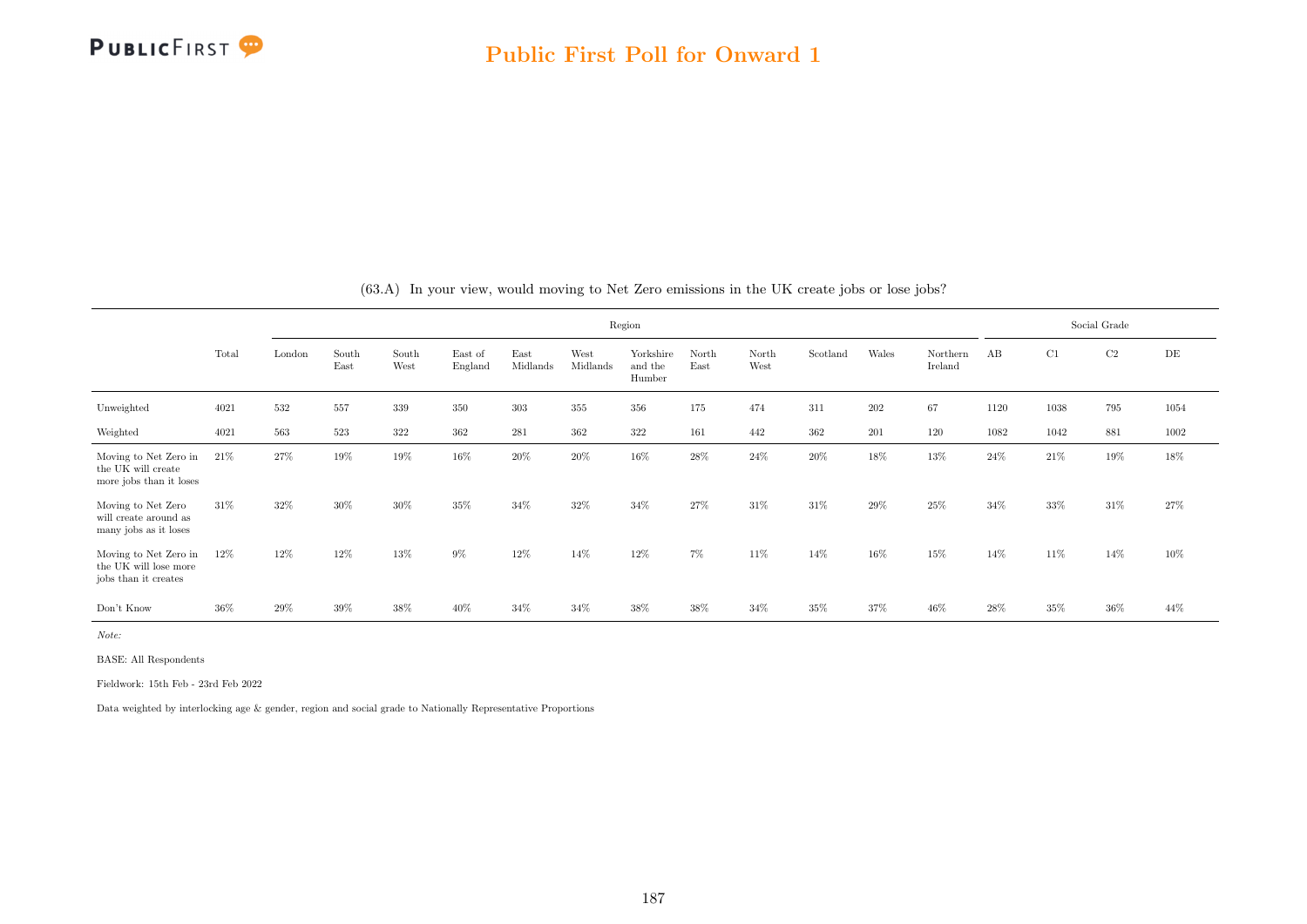

|                                                                        |       |      | Gender |        |        |       | Age       |        |       |       | $EU$ 2016 Vote |                   |                     |      | 2019                |                               |                               |
|------------------------------------------------------------------------|-------|------|--------|--------|--------|-------|-----------|--------|-------|-------|----------------|-------------------|---------------------|------|---------------------|-------------------------------|-------------------------------|
|                                                                        | Total | Male | Female | 18-24  | 25-34  | 35-44 | $45 - 54$ | 55-64  | $65+$ | Leave | Remain         | I did not<br>vote | Conservative Labour |      | Liberal<br>Democrat | The<br><b>Brexit</b><br>Party | $\rm I$ did $\rm not$<br>vote |
| Unweighted                                                             | 4021  | 1880 | 2126   | 585    | 656    | 663   | 700       | 570    | 847   | 1514  | 1706           | 515               | 1449                | 1145 | 313                 | 99                            | 453                           |
| Weighted                                                               | 4021  | 1978 | 2028   | 566    | 685    | 682   | 682       | 564    | 842   | 1517  | 1720           | 506               | 1446                | 1137 | 306                 | 94                            | 449                           |
| Moving to Net Zero in<br>the UK will create<br>more jobs than it loses | 21\%  | 23%  | 18%    | $22\%$ | $22\%$ | 24%   | $20\%$    | $20\%$ | 18%   | 16%   | 27%            | 15%               | 16%                 | 27%  | 25%                 | 16%                           | 17%                           |
| Moving to Net Zero<br>will create around as<br>many jobs as it loses   | 31\%  | 35%  | 28%    | 35%    | 38%    | 25%   | 31\%      | 27%    | 32%   | 31%   | 34%            | 26%               | 31\%                | 34%  | 35%                 | 29%                           | 24\%                          |
| Moving to Net Zero in<br>the UK will lose more<br>jobs than it creates | 12%   | 16%  | 8%     | 11\%   | 11%    | 14%   | 11%       | 12%    | 13%   | 17%   | 10%            | 8%                | 17%                 | 10%  | $7\%$               | 21%                           | 8%                            |
| Don't Know                                                             | 36%   | 26%  | 45%    | 32%    | 29%    | 38%   | 38%       | 41\%   | 37%   | 37%   | 30%            | 51%               | 36%                 | 29%  | 33%                 | 35%                           | 51%                           |

(63.B) In your view, would moving to Net Zero emissions in the UK create jobs or lose jobs?

Note:

BASE: All Respondents

Fieldwork: 15th Feb - 23rd Feb 2022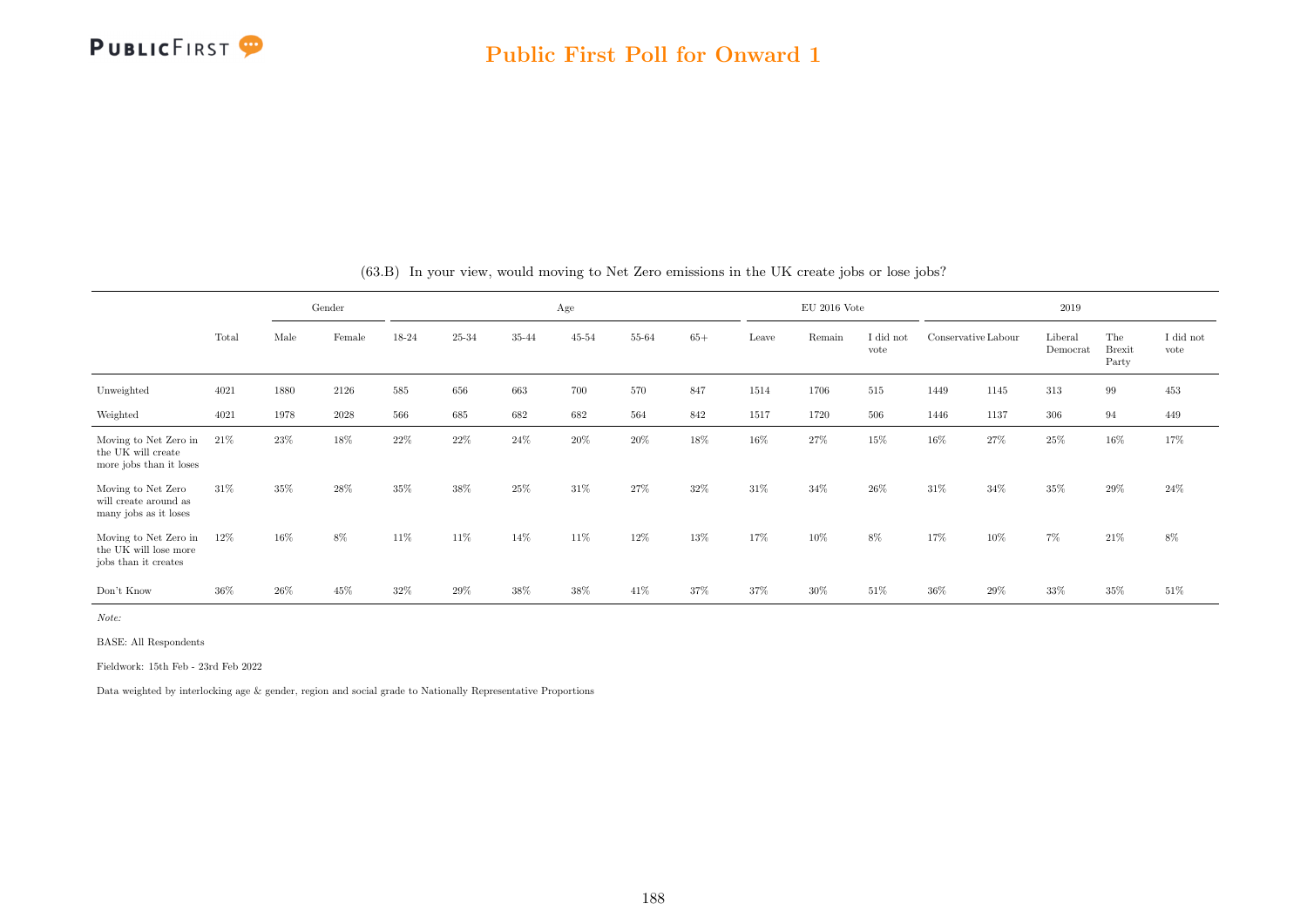

|                                                                        |        |                     | Voting Intention |                      |                       |                          | Education                                              |                                                             |           |                                           | Fiscal conservatives             |         | C2DE 2019 Conservatives |         | ABC1 2019 Conservatives |
|------------------------------------------------------------------------|--------|---------------------|------------------|----------------------|-----------------------|--------------------------|--------------------------------------------------------|-------------------------------------------------------------|-----------|-------------------------------------------|----------------------------------|---------|-------------------------|---------|-------------------------|
|                                                                        | Total  | Conservative Labour |                  | Liberal<br>Democrats | GCSE or<br>equivalent | A Level or<br>equivalent | University<br>Under-<br>graduate<br>Degree<br>(BA/BSc) | University<br>Postgrad-<br>uate<br>Degree<br>(MA/MSc/MPhil) | Doctorate | Prioritise<br>(PhD/DPHil)spend and<br>tax | Prioritise<br>balancing<br>books | C2DECon | Other                   | ABC1Con | Other                   |
| Unweighted                                                             | 4021   | 971                 | 1321             | 274                  | 974                   | 740                      | 931                                                    | 398                                                         | $72\,$    | 2241                                      | 1053                             | 633     | 3388                    | 815     | 3206                    |
| Weighted                                                               | 4021   | 967                 | 1313             | $268\,$              | 962                   | 747                      | 934                                                    | 398                                                         | 66        | 2253                                      | 1055                             | 656     | 3365                    | 790     | 3231                    |
| Moving to Net Zero in<br>the UK will create<br>more jobs than it loses | 21\%   | 17%                 | 25%              | 27%                  | 15%                   | 22%                      | 23%                                                    | $29\%$                                                      | 35%       | 23%                                       | $21\%$                           | 15%     | 22%                     | 18%     | 21\%                    |
| Moving to Net Zero<br>will create around as<br>many jobs as it loses   | $31\%$ | 33%                 | 35%              | 34%                  | 27%                   | 34%                      | 35%                                                    | 31%                                                         | $26\%$    | 33%                                       | 37%                              | 30%     | 32%                     | 32%     | 31\%                    |
| Moving to Net Zero in<br>the UK will lose more<br>jobs than it creates | 12\%   | 16%                 | $9\%$            | 8%                   | 12%                   | 11\%                     | 11\%                                                   | 16%                                                         | 10%       | 12%                                       | 17%                              | 15%     | 12%                     | 18%     | 11\%                    |
| Don't Know                                                             | 36%    | 34%                 | 31%              | 30%                  | 46%                   | 34%                      | 31\%                                                   | 24%                                                         | 29%       | 32%                                       | 26%                              | 40%     | 35%                     | 32%     | 37%                     |

(63.C) In your view, would moving to Net Zero emissions in the UK create jobs or lose jobs?

Note:

BASE: All Respondents

Fieldwork: 15th Feb - 23rd Feb 2022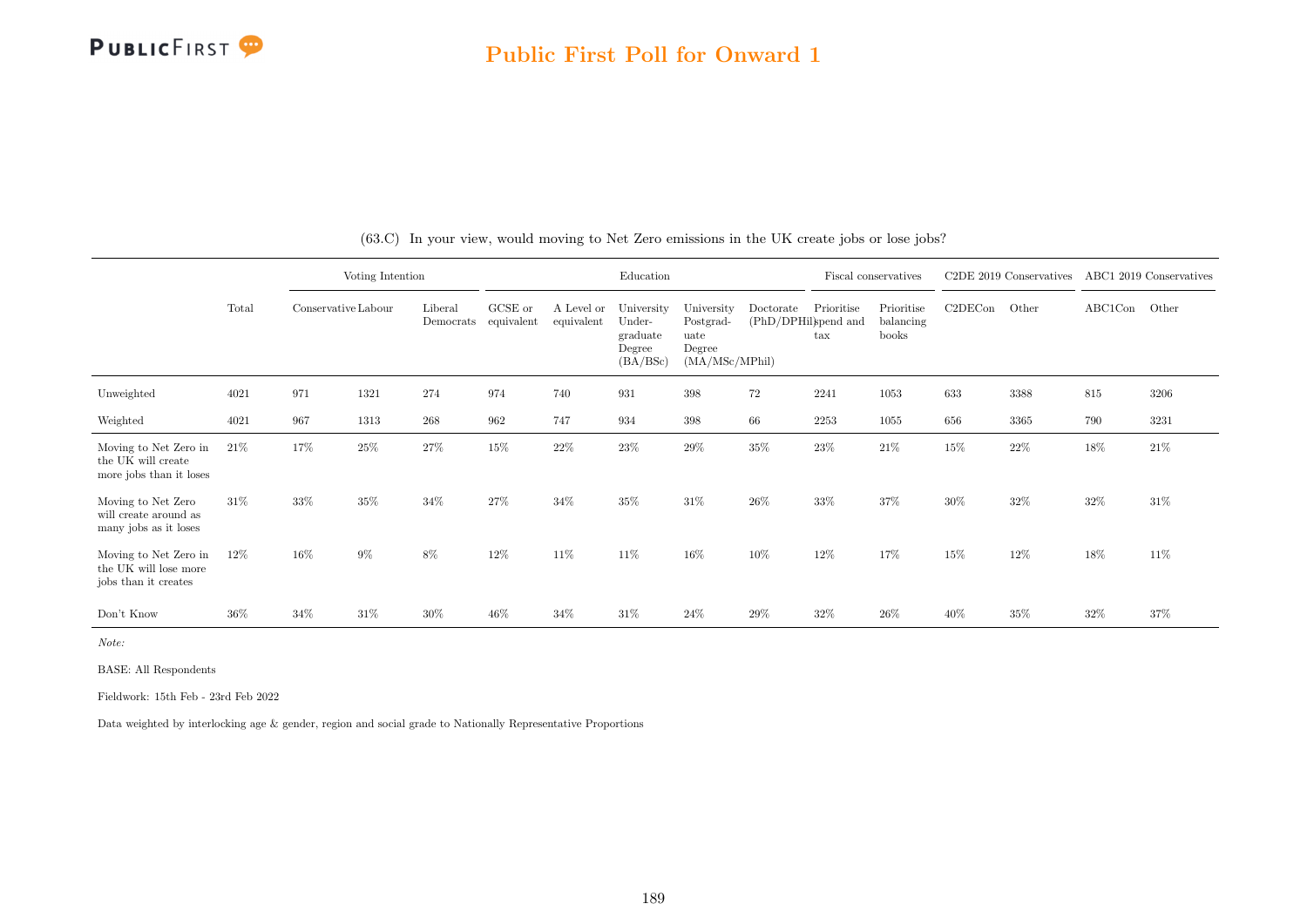

| $\lambda$                                                               |       |        | $\tilde{}$ |            |                    |               |                  | $\mathbf{v}$ $\mathbf{v}$   |            |            |          |        |                     |                      |             | $\mathbf{r}$ |           |
|-------------------------------------------------------------------------|-------|--------|------------|------------|--------------------|---------------|------------------|-----------------------------|------------|------------|----------|--------|---------------------|----------------------|-------------|--------------|-----------|
|                                                                         |       |        |            |            |                    |               |                  | Region                      |            |            |          |        |                     |                      |             | Social Grade |           |
|                                                                         | Total | London | South East | South West | East of<br>England | East Midlands | West<br>Midlands | Yorkshire and<br>the Humber | North East | North West | Scotland | Wales  | Northern<br>Ireland | $\mathbf A\mathbf B$ | $_{\rm C1}$ | $_{\rm C2}$  | $\rm{DE}$ |
| Unweighted                                                              | 4021  | 532    | 557        | 339        | 350                | 303           | 355              | 356                         | 175        | 474        | 311      | 202    | 67                  | 1120                 | 1038        | 795          | 1054      |
| Weighted                                                                | 4021  | 563    | 523        | $322\,$    | 362                | 281           | $362\,$          | $322\,$                     | 161        | $442\,$    | $362\,$  | 201    | 120                 | 1082                 | 1042        | 881          | 1002      |
| Yorkshire and the Humber                                                | $9\%$ | $7\%$  | $6\%$      | $5\%$      | $7\%$              | 11%           | $8\%$            | 35%                         | $9\%$      | $8\%$      | $5\%$    | $5\%$  | $3\%$               | $8\%$                | $9\%$       | $9\%$        | $10\%$    |
| South East                                                              | $8\%$ | $9\%$  | 26%        | 5%         | 5%                 | $4\%$         | $4\%$            | 5%                          | 8%         | $7\%$      | $4\%$    | $5\%$  | $1\%$               | $9\%$                | $8\%$       | $8\%$        | $8\%$     |
| Wales                                                                   | $8\%$ | $9\%$  | 7%         | $6\%$      | 5%                 | 5%            | $9\%$            | $4\%$                       | $5\%$      | $5\%$      | $8\%$    | 38%    | $8\%$               | $9\%$                | $8\%$       | $7\%$        | $9\%$     |
| $N/A$ - No jobs would be created $8\%$<br>by the transition to Net Zero |       | $5\%$  | $9\%$      | $10\%$     | $8\%$              | $6\%$         | $8\%$            | $9\%$                       | $6\%$      | $7\%$      | $8\%$    | $12\%$ | $9\%$               | $8\%$                | $7\%$       | $8\%$        | $8\%$     |
| South West                                                              | $7\%$ | 5%     | 6%         | 26%        | $3\%$              | 6%            | $4\%$            | $5\%$                       | $5\%$      | 6%         | $4\%$    | $3\%$  | 7%                  | 6%                   | $6\%$       | $8\%$        | $6\%$     |
| West Midlands                                                           | $7\%$ | $5\%$  | $4\%$      | $5\%$      | $4\%$              | $6\%$         | $34\%$           | 5%                          | $7\%$      | $4\%$      | $3\%$    | $5\%$  | $0\%$               | 7%                   | $8\%$       | $7\%$        | $7\%$     |
| East of England                                                         | $6\%$ | 10%    | $4\%$      | $1\%$      | 24%                | $9\%$         | $4\%$            | $4\%$                       | $3\%$      | $2\%$      | $4\%$    | $3\%$  | $1\%$               | 6%                   | $6\%$       | $6\%$        | 7%        |
| East Midlands                                                           | $5\%$ | $5\%$  | $3\%$      | $2\%$      | $1\%$              | $30\%$        | $4\%$            | $3\%$                       | $2\%$      | $2\%$      | $2\%$    | $2\%$  | $0\%$               | 4%                   | 5%          | $6\%$        | $4\%$     |
| Northern Ireland                                                        | $4\%$ | $6\%$  | $2\%$      | $1\%$      | $2\%$              | $3\%$         | $1\%$            | $1\%$                       | $3\%$      | $3\%$      | $6\%$    | $3\%$  | 39%                 | $3\%$                | $5\%$       | $5\%$        | $4\%$     |
| London                                                                  | 19%   | $48\%$ | 13%        | $11\%$     | 11%                | $14\%$        | $18\%$           | 18%                         | 13%        | 15%        | 13%      | 12%    | 15%                 | 22%                  | 18%         | 19%          | 16%       |
| North West                                                              | 12%   | $9\%$  | 6%         | 10%        | $8\%$              | 8%            | $7\%$            | 7%                          | 12%        | 43%        | $8\%$    | 7%     | $2\%$               | 12%                  | 11%         | 11%          | 12%       |
| Scotland                                                                | 11%   | 10%    | $7\%$      | $8\%$      | $9\%$              | $8\%$         | 10%              | $6\%$                       | $9\%$      | 10%        | 39%      | $9\%$  | $9\%$               | 12%                  | 11%         | 12%          | $10\%$    |
| North East                                                              | 11%   | $9\%$  | $12\%$     | 11%        | 10%                | $7\%$         | $7\%$            | 11%                         | 48%        | 11%        | 11%      | $3\%$  | 7%                  | 12%                  | 11%         | 12%          | $10\%$    |
| Don't Know                                                              | 37%   | 29%    | 42%        | 41%        | 46%                | 39%           | 37%              | 38%                         | $29\%$     | $34\%$     | 38%      | 38%    | 41%                 | 37%                  | 39%         | 35%          | 39%       |

(64.A) In your view, which regions of the UK would benefit the most from any jobs created by the UK's transition to Net Zero, if any?Please select up to three

Note:

BASE: All Respondents

Fieldwork: 15th Feb - 23rd Feb 2022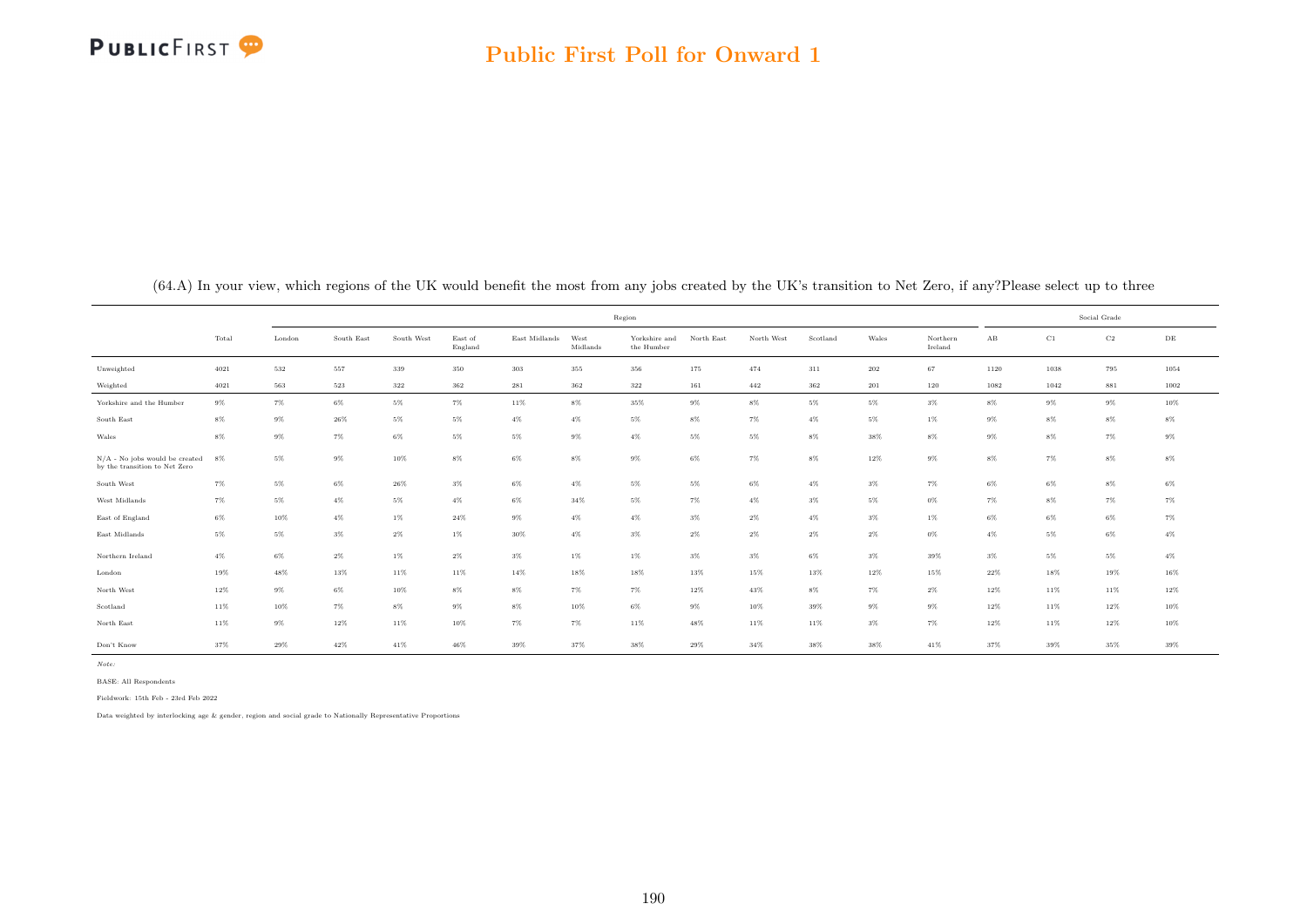

#### Public First Poll for Onward 1

|                                                                   |        |        | Gender |           |           |        | Age       |           |        |       | $\mathrm{EU}$ 2016 Vote |                |              |        | 2019                |                     |                |
|-------------------------------------------------------------------|--------|--------|--------|-----------|-----------|--------|-----------|-----------|--------|-------|-------------------------|----------------|--------------|--------|---------------------|---------------------|----------------|
|                                                                   | Total  | Male   | Female | $18 - 24$ | $25 - 34$ | 35-44  | $45 - 54$ | $55 - 64$ | $65+$  | Leave | Remain                  | I did not vote | Conservative | Labour | Liberal<br>Democrat | The Brexit<br>Party | I did not vote |
| Unweighted                                                        | 4021   | 1880   | 2126   | 585       | 656       | 663    | 700       | 570       | 847    | 1514  | 1706                    | 515            | 1449         | 1145   | 313                 | 99                  | 453            |
| Weighted                                                          | 4021   | 1978   | 2028   | 566       | 685       | 682    | 682       | 564       | 842    | 1517  | 1720                    | 506            | 1446         | 1137   | 306                 | 94                  | 449            |
| Yorkshire and the Humber                                          | $9\%$  | $9\%$  | $9\%$  | 11%       | $9\%$     | $8\%$  | $7\%$     | $9\%$     | 10%    | $9\%$ | 10%                     | 5%             | 10%          | 11%    | 10%                 | $9\%$               | $5\%$          |
| South East                                                        | $8\%$  | $9\%$  | $7\%$  | $10\%$    | $10\%$    | $8\%$  | $10\%$    | $6\%$     | $6\%$  | $7\%$ | $9\%$                   | $7\%$          | $8\%$        | 10%    | 10%                 | $5\%$               | $6\%$          |
| Wales                                                             | $8\%$  | $9\%$  | $8\%$  | $9\%$     | 10%       | $7\%$  | $8\%$     | $8\%$     | 7%     | $7\%$ | 10%                     | 7%             | $6\%$        | 11%    | 10%                 | $4\%$               | $7\%$          |
| $N/A$ - No jobs would be created<br>by the transition to Net Zero | 8%     | $9\%$  | $7\%$  | $3\%$     | $3\%$     | $6\%$  | $7\%$     | 12%       | 13%    | 13%   | $5\%$                   | $5\%$          | 13%          | $4\%$  | $4\%$               | 17%                 | $7\%$          |
| South West                                                        | 7%     | 7%     | $6\%$  | $9\%$     | $8\%$     | $6\%$  | 7%        | $5\%$     | $5\%$  | $6\%$ | 7%                      | $5\%$          | 7%           | 7%     | $8\%$               | $6\%$               | $5\%$          |
| West Midlands                                                     | $7\%$  | $8\%$  | $6\%$  | 11%       | $9\%$     | $6\%$  | 7%        | $4\%$     | $6\%$  | $8\%$ | 7%                      | 5%             | 7%           | $8\%$  | 6%                  | 11%                 | $5\%$          |
| East of England                                                   | $6\%$  | $8\%$  | 5%     | $8\%$     | $9\%$     | $7\%$  | $5\%$     | $5\%$     | $4\%$  | $6\%$ | $7\%$                   | $5\%$          | $6\%$        | $8\%$  | 7%                  | $7\%$               | $5\%$          |
| East Midlands                                                     | $5\%$  | $5\%$  | $4\%$  | $6\%$     | $7\%$     | $5\%$  | $4\%$     | $3\%$     | $3\%$  | $4\%$ | $5\%$                   | $4\%$          | $5\%$        | $6\%$  | $4\%$               | $4\%$               | $4\%$          |
| Northern Ireland                                                  | $4\%$  | $5\%$  | $3\%$  | $6\%$     | $5\%$     | $3\%$  | $4\%$     | $3\%$     | $3\%$  | $3\%$ | $4\%$                   | $4\%$          | $3\%$        | $4\%$  | 5%                  | $2\%$               | $3\%$          |
| London                                                            | 19%    | 21%    | 16%    | 33%       | $26\%$    | 22%    | 14%       | 12%       | $9\%$  | 17%   | 19%                     | 18%            | 17%          | 22%    | 18%                 | 19%                 | 16%            |
| North West                                                        | $12\%$ | $13\%$ | $10\%$ | $14\%$    | $13\%$    | $10\%$ | $11\%$    | $8\%$     | 13%    | 12%   | 12%                     | 10%            | 11%          | $14\%$ | 15%                 | $11\%$              | $9\%$          |
| Scotland                                                          | $11\%$ | $14\%$ | $9\%$  | 11%       | $12\%$    | $9\%$  | 12%       | 12%       | 12%    | 10%   | 14%                     | $8\%$          | 10%          | 11%    | 15%                 | $9\%$               | $8\%$          |
| North East                                                        | 11%    | 13%    | 10%    | 10%       | $11\%$    | $9\%$  | 10%       | 10%       | 15%    | 12%   | 12%                     | 7%             | 13%          | 10%    | 16%                 | 15%                 | $7\%$          |
| Don't Know                                                        | 37%    | 31%    | 44%    | $24\%$    | $28\%$    | 38%    | $40\%$    | 47%       | $46\%$ | 36%   | 36%                     | 47%            | 36%          | 33%    | 38%                 | 25%                 | 52%            |

(64.B) In your view, which regions of the UK would benefit the most from any jobs created by the UK's transition to Net Zero, if any?Please select up to three

Note:

BASE: All Respondents

Fieldwork: 15th Feb - 23rd Feb 2022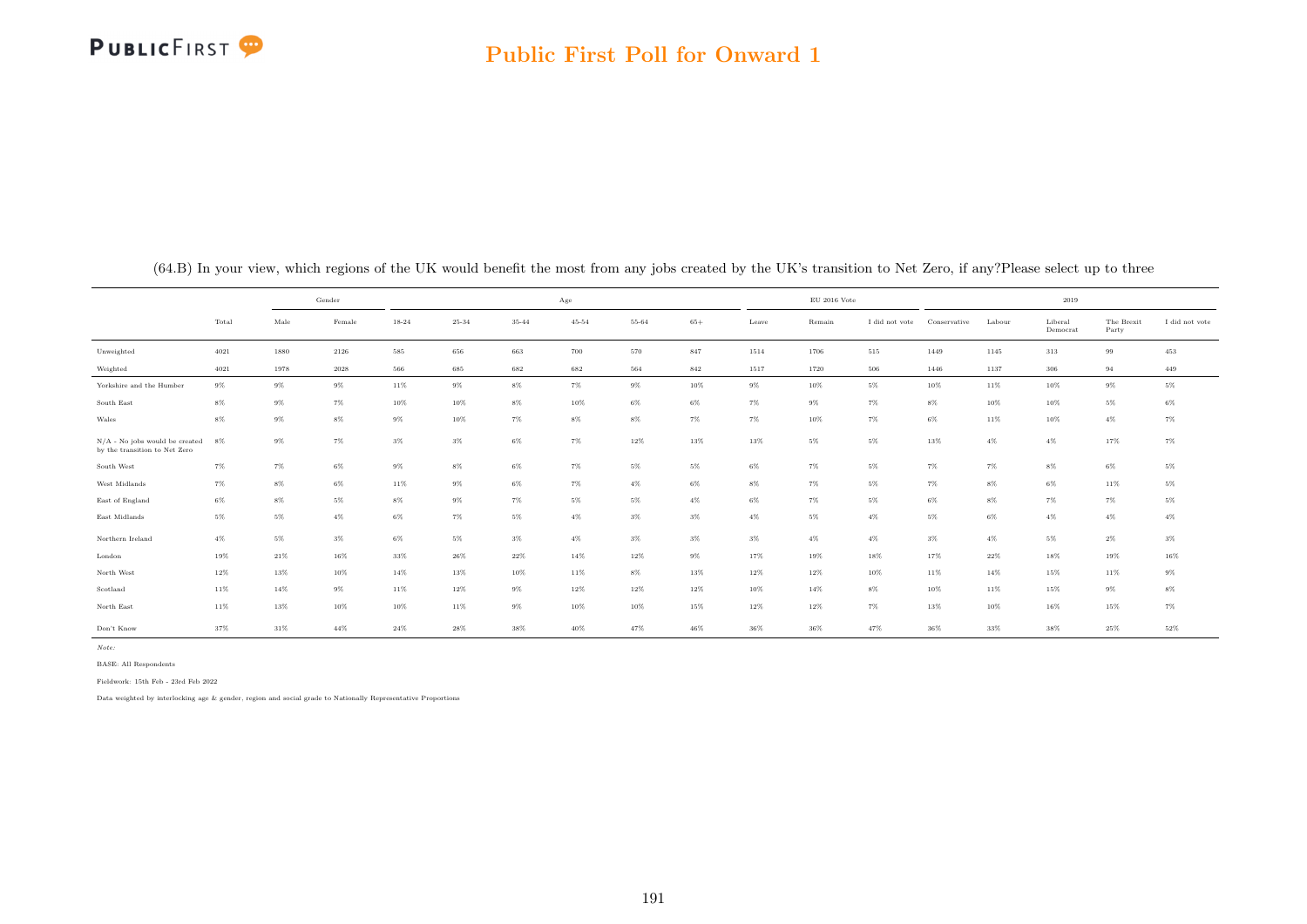## PUBLICFIRST<sup>9</sup>

### Public First Poll for Onward 1

|                                                                     |        |              | Voting Intention |                      |                       |                          | Education                                           |                                                         |                          | Fiscal conservatives        |                                  |         | C2DE 2019 Conservatives |                 | ABC1 2019 Conservatives |
|---------------------------------------------------------------------|--------|--------------|------------------|----------------------|-----------------------|--------------------------|-----------------------------------------------------|---------------------------------------------------------|--------------------------|-----------------------------|----------------------------------|---------|-------------------------|-----------------|-------------------------|
|                                                                     | Total  | Conservative | Labour           | Liberal<br>Democrats | GCSE or<br>equivalent | A Level or<br>equivalent | University<br>Undergradu-<br>ate Degree<br>(BA/BSc) | University<br>Postgraduate<br>Degree<br>(MA/MSc/MPhill) | Doctorate<br>(PhD/DPHil) | Prioritise<br>spend and tax | Prioritise<br>balancing<br>books | C2DECon | Other                   | ${\rm ABC1Con}$ | Other                   |
| Unweighted                                                          | 4021   | 971          | 1321             | 274                  | 974                   | 740                      | 931                                                 | 398                                                     | 72                       | 2241                        | 1053                             | 633     | 3388                    | 815             | 3206                    |
| Weighted                                                            | 4021   | 967          | 1313             | $\boldsymbol{268}$   | 962                   | 747                      | 934                                                 | 398                                                     | 66                       | 2253                        | 1055                             | 656     | 3365                    | 790             | 3231                    |
| Yorkshire and the Humber                                            | $9\%$  | $9\%$        | 12%              | 10%                  | $9\%$                 | $9\%$                    | 10%                                                 | $9\%$                                                   | $8\%$                    | 10%                         | 11%                              | 10%     | $9\%$                   | $9\%$           | $9\%$                   |
| South East                                                          | $8\%$  | $8\%$        | $9\%$            | $12\%$               | $7\%$                 | $9\%$                    | $9\%$                                               | $9\%$                                                   | $5\%$                    | $8\%$                       | 10%                              | $9\%$   | $8\%$                   | $8\%$           | $8\%$                   |
| Wales                                                               | $8\%$  | $6\%$        | 10%              | $12\%$               | $8\%$                 | $7\%$                    | $9\%$                                               | 11%                                                     | $11\%$                   | $9\%$                       | $10\%$                           | $5\%$   | $9\%$                   | $6\%$           | $9\%$                   |
| $N/A$ - $No$ jobs would be created<br>by the transition to Net Zero | 8%     | 13%          | $4\%$            | $4\%$                | 10%                   | $7\%$                    | $7\%$                                               | $5\%$                                                   | $5\%$                    | $7\%$                       | $11\%$                           | $12\%$  | $7\%$                   | 13%             | $6\%$                   |
| South West                                                          | $7\%$  | $7\%$        | $8\%$            | $7\%$                | $6\%$                 | $6\%$                    | $7\%$                                               | $7\%$                                                   | $5\%$                    | $8\%$                       | $7\%$                            | $8\%$   | $6\%$                   | $5\%$           | $7\%$                   |
| West Midlands                                                       | $7\%$  | $8\%$        | $8\%$            | $7\%$                | $7\%$                 | $8\%$                    | 6%                                                  | $8\%$                                                   | $11\%$                   | $7\%$                       | $8\%$                            | 6%      | $7\%$                   | 8%              | $7\%$                   |
| East of England                                                     | $6\%$  | $7\%$        | $7\%$            | $7\%$                | $5\%$                 | $5\%$                    | $7\%$                                               | $6\%$                                                   | $11\%$                   | $7\%$                       | $6\%$                            | $7\%$   | $6\%$                   | $5\%$           | $7\%$                   |
| East Midlands                                                       | $5\%$  | $5\%$        | $6\%$            | $5\%$                | $4\%$                 | $6\%$                    | $4\%$                                               | $6\%$                                                   | $5\%$                    | 5%                          | $5\%$                            | $4\%$   | $5\%$                   | $5\%$           | $5\%$                   |
| Northern Ireland                                                    | $4\%$  | $3\%$        | $4\%$            | $5\%$                | $4\%$                 | $5\%$                    | $4\%$                                               | $4\%$                                                   | $2\%$                    | $4\%$                       | $5\%$                            | $3\%$   | $4\%$                   | $2\%$           | $4\%$                   |
| London                                                              | $19\%$ | 17%          | 23%              | $18\%$               | $12\%$                | $20\%$                   | $23\%$                                              | $28\%$                                                  | $26\%$                   | $21\%$                      | 17%                              | 15%     | 19%                     | 18%             | 19%                     |
| North West                                                          | $12\%$ | 11%          | 14%              | $16\%$               | $12\%$                | $11\%$                   | 11%                                                 | 15%                                                     | 15%                      | 13%                         | $12\%$                           | $12\%$  | $12\%$                  | 10%             | $12\%$                  |
| Scotland                                                            | 11%    | $9\%$        | $12\%$           | $13\%$               | $9\%$                 | 12%                      | $12\%$                                              | $16\%$                                                  | 16%                      | 13%                         | $12\%$                           | $9\%$   | $12\%$                  | 11%             | $11\%$                  |
| North East                                                          | $11\%$ | $14\%$       | 11%              | $16\%$               | 10%                   | 10%                      | $12\%$                                              | 13%                                                     | $12\%$                   | 12%                         | 13%                              | 14%     | $11\%$                  | 13%             | $11\%$                  |
| Don't Know                                                          | 37%    | 35%          | 32%              | 36%                  | 42%                   | 36%                      | 37%                                                 | $27\%$                                                  | 31%                      | 35%                         | 31%                              | 36%     | 38%                     | 36%             | 38%                     |

(64.C) In your view, which regions of the UK would benefit the most from any jobs created by the UK's transition to Net Zero, if any?Please select up to three

Note:

BASE: All Respondents

Fieldwork: 15th Feb - 23rd Feb 2022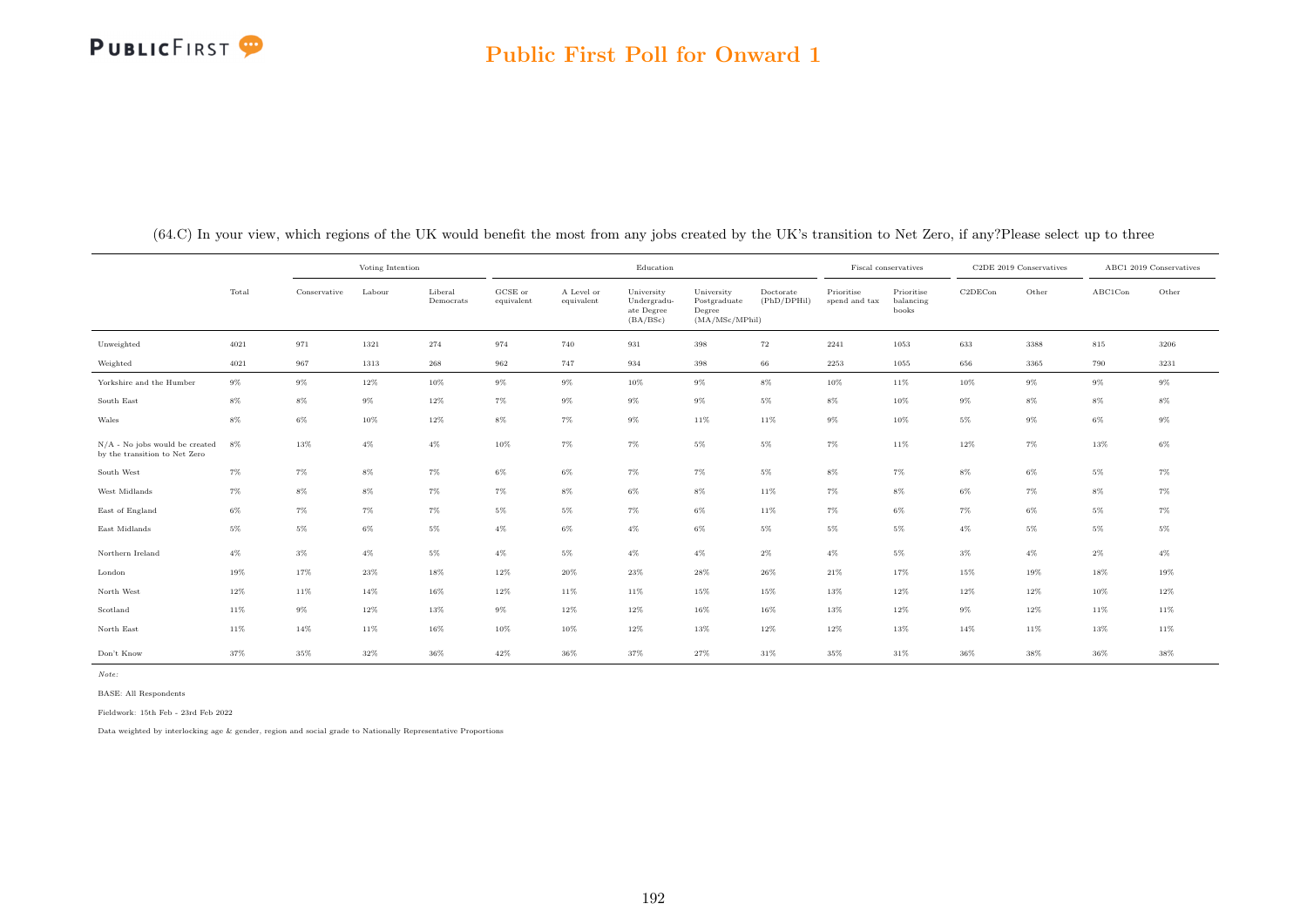

|                                                                                                                                         |        |        |               |               |                    |                  |                  | Region                         |               |               |          |        |                     |      |      | Social Grade |      |
|-----------------------------------------------------------------------------------------------------------------------------------------|--------|--------|---------------|---------------|--------------------|------------------|------------------|--------------------------------|---------------|---------------|----------|--------|---------------------|------|------|--------------|------|
|                                                                                                                                         | Total  | London | South<br>East | South<br>West | East of<br>England | East<br>Midlands | West<br>Midlands | Yorkshire<br>and the<br>Humber | North<br>East | North<br>West | Scotland | Wales  | Northern<br>Ireland | AB   | C1   | C2           | DE   |
| Unweighted                                                                                                                              | 4021   | 532    | 557           | 339           | 350                | $303\,$          | 355              | 356                            | 175           | 474           | 311      | 202    | 67                  | 1120 | 1038 | 795          | 1054 |
| Weighted                                                                                                                                | 4021   | 563    | 523           | 322           | 362                | 281              | 362              | 322                            | 161           | 442           | 362      | 201    | 120                 | 1082 | 1042 | 881          | 1002 |
| $1$ - $\mathbf{A}% ^{T}$ commitment to<br>Net Zero will bring jobs<br>into poorer parts of the<br>UK, which will reduce<br>unemployment | 23%    | 25%    | 23%           | 20%           | 21\%               | $25\%$           | $22\%$           | $22\%$                         | $25\%$        | 24%           | $25\%$   | 22%    | $20\%$              | 21\% | 23%  | 25%          | 23%  |
| $\overline{2}$                                                                                                                          | 40%    | $38\%$ | 44%           | 39%           | 45%                | 45%              | 37%              | 39%                            | 41%           | 38%           | 38%      | $38\%$ | 36%                 | 43%  | 42\% | $36\%$       | 39%  |
| 3                                                                                                                                       | $25\%$ | 25%    | 22%           | 30%           | 24\%               | 20%              | $28\%$           | 24\%                           | 27%           | 26%           | 22%      | 21%    | 33%                 | 24\% | 24\% | $26\%$       | 25%  |
| $4$ - $\mathbf{A}$ commitment to<br>Net Zero will take jobs<br>away from poorer parts<br>of the UK, increasing<br>unemployment          | 12%    | 12%    | 11%           | 12%           | $10\%$             | 10%              | 12%              | 14%                            | $7\%$         | 12%           | 14%      | 19%    | 11\%                | 11%  | 11%  | $12\%$       | 14%  |

(65.A) Which of the following arguments on the topic of Net Zero do you find more convincing?Please indicate on the scale from 1-4

Note:

BASE: All Respondents

Fieldwork: 15th Feb - 23rd Feb 2022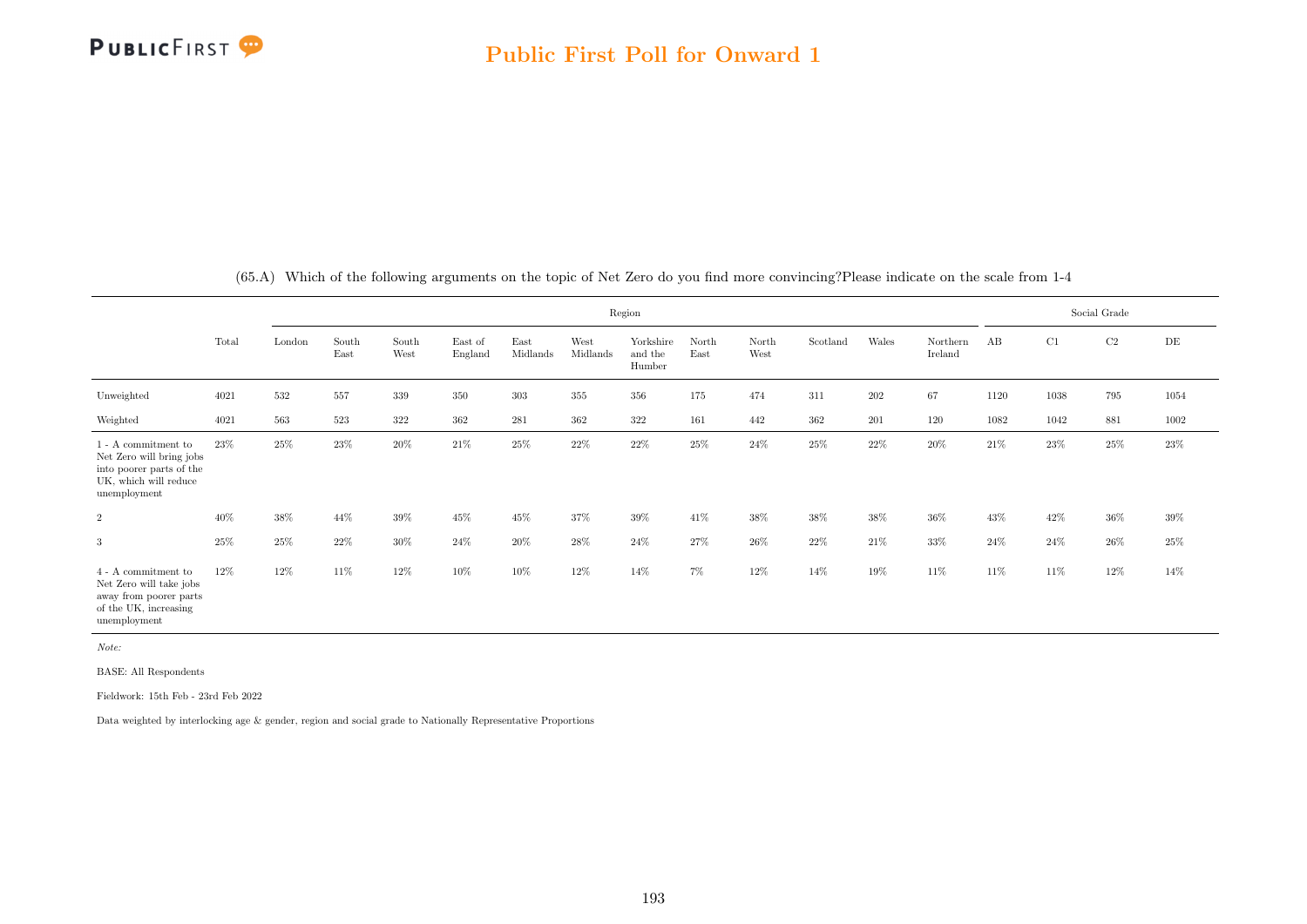|                                                                                                                      |       |      | Gender | Age    |        |        |           |        |        |       | $\rm EU$ 2016 Vote |                   |                     |      | 2019                |                               |                   |
|----------------------------------------------------------------------------------------------------------------------|-------|------|--------|--------|--------|--------|-----------|--------|--------|-------|--------------------|-------------------|---------------------|------|---------------------|-------------------------------|-------------------|
|                                                                                                                      | Total | Male | Female | 18-24  | 25-34  | 35-44  | $45 - 54$ | 55-64  | $65+$  | Leave | Remain             | I did not<br>vote | Conservative Labour |      | Liberal<br>Democrat | The<br><b>Brexit</b><br>Party | I did not<br>vote |
| Unweighted                                                                                                           | 4021  | 1880 | 2126   | 585    | 656    | 663    | 700       | 570    | 847    | 1514  | 1706               | 515               | 1449                | 1145 | 313                 | 99                            | 453               |
| Weighted                                                                                                             | 4021  | 1978 | 2028   | 566    | 685    | 682    | 682       | 564    | 842    | 1517  | 1720               | 506               | 1446                | 1137 | 306                 | 94                            | 449               |
| 1 - A commitment to<br>Net Zero will bring jobs<br>into poorer parts of the<br>UK, which will reduce<br>unemployment | 23%   | 22%  | 24%    | $30\%$ | $25\%$ | $24\%$ | 22%       | $19\%$ | $19\%$ | 20%   | $26\%$             | $19\%$            | 19%                 | 28%  | 22%                 | 20%                           | 21\%              |
| $\overline{2}$                                                                                                       | 40%   | 39%  | 41\%   | 33%    | 36%    | 38%    | 41\%      | 44%    | 47%    | 38%   | 43%                | 42\%              | 41\%                | 38%  | 45%                 | 28%                           | 44%               |
| 3                                                                                                                    | 25%   | 25%  | 25%    | 22%    | 27%    | 27%    | 24\%      | $26\%$ | $22\%$ | 26%   | 22%                | 26\%              | 27%                 | 23%  | 22%                 | $23\%$                        | 24\%              |
| 4 - A commitment to<br>Net Zero will take jobs<br>away from poorer parts<br>of the UK, increasing<br>unemployment    | 12%   | 14%  | 10%    | 15%    | $12\%$ | 11%    | 13%       | 11%    | $12\%$ | 16%   | $9\%$              | 13%               | 13%                 | 10%  | 12%                 | $28\%$                        | 11%               |

(65.B) Which of the following arguments on the topic of Net Zero do you find more convincing?Please indicate on the scale from 1-4

Note:

BASE: All Respondents

Fieldwork: 15th Feb - 23rd Feb 2022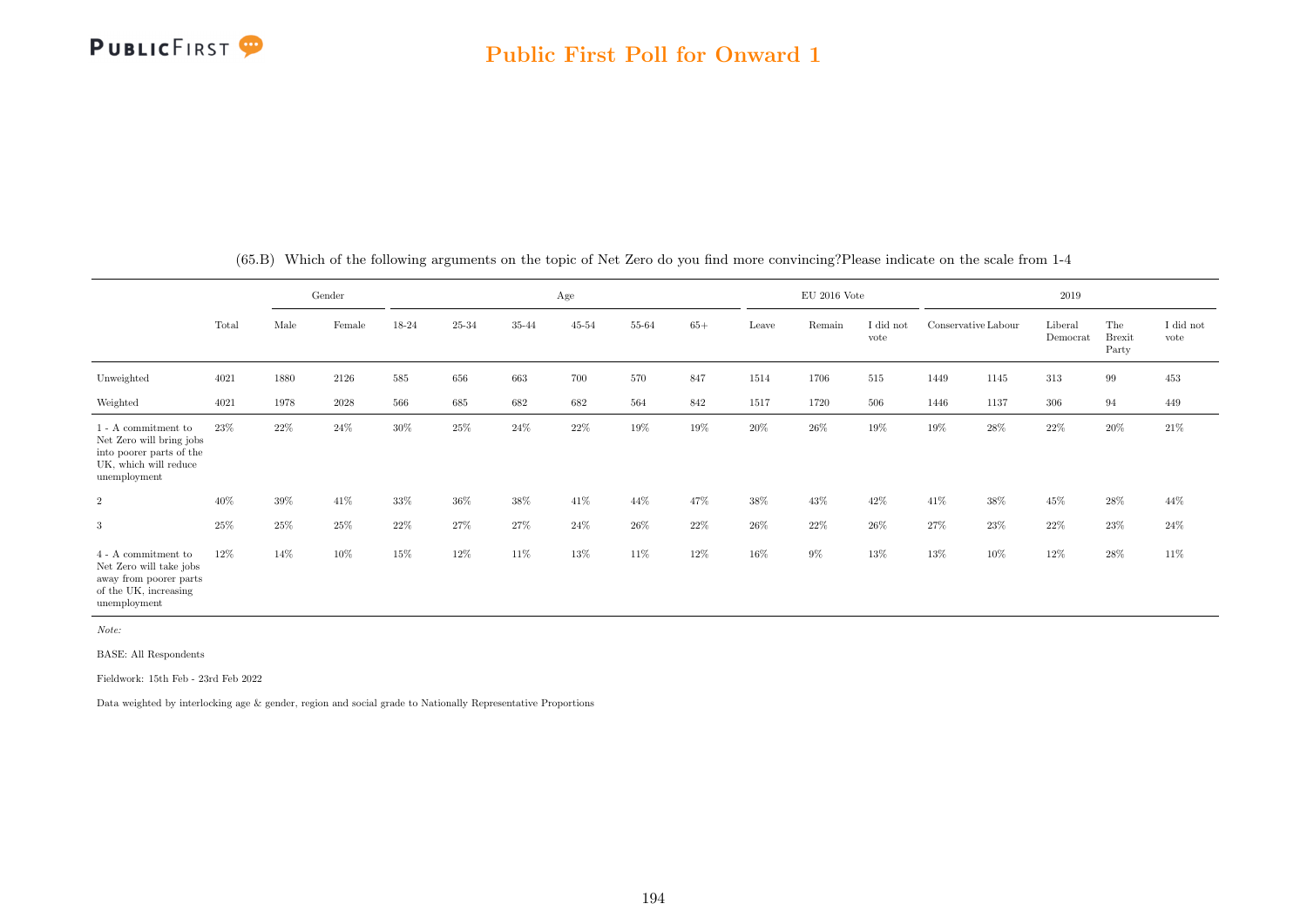|                                                                                                                      |       |                     | Voting Intention |                      |                       |                          | Education                                              |                                                             |           |                                                            | Fiscal conservatives             |         | $C2DE$ 2019 Conservatives |         | ABC1 2019 Conservatives |
|----------------------------------------------------------------------------------------------------------------------|-------|---------------------|------------------|----------------------|-----------------------|--------------------------|--------------------------------------------------------|-------------------------------------------------------------|-----------|------------------------------------------------------------|----------------------------------|---------|---------------------------|---------|-------------------------|
|                                                                                                                      | Total | Conservative Labour |                  | Liberal<br>Democrats | GCSE or<br>equivalent | A Level or<br>equivalent | University<br>Under-<br>graduate<br>Degree<br>(BA/BSc) | University<br>Postgrad-<br>uate<br>Degree<br>(MA/MSc/MPhil) | Doctorate | Prioritise<br>(PhD/DPHil)spend and<br>$\operatorname{tax}$ | Prioritise<br>balancing<br>books | C2DECon | Other                     | ABC1Con | Other                   |
| Unweighted                                                                                                           | 4021  | 971                 | 1321             | 274                  | 974                   | 740                      | 931                                                    | 398                                                         | $72\,$    | 2241                                                       | 1053                             | 633     | 3388                      | 815     | 3206                    |
| Weighted                                                                                                             | 4021  | 967                 | 1313             | 268                  | 962                   | 747                      | 934                                                    | 398                                                         | 66        | 2253                                                       | 1055                             | 656     | 3365                      | 790     | 3231                    |
| 1 - A commitment to<br>Net Zero will bring jobs<br>into poorer parts of the<br>UK, which will reduce<br>unemployment | 23%   | $21\%$              | 28%              | $23\%$               | 22%                   | 26%                      | 22%                                                    | 27%                                                         | 25%       | 26%                                                        | 21%                              | 23%     | 23%                       | 16%     | $25\%$                  |
| $\boldsymbol{2}$                                                                                                     | 40%   | $39\%$              | $39\%$           | 46%                  | 41\%                  | 41\%                     | 43%                                                    | 36%                                                         | 33%       | $39\%$                                                     | 38%                              | 36%     | $41\%$                    | 44%     | $39\%$                  |
| 3                                                                                                                    | 25%   | $25\%$              | $23\%$           | $22\%$               | 25%                   | 23%                      | 26%                                                    | $23\%$                                                      | $24\%$    | $23\%$                                                     | 25%                              | 27%     | $24\%$                    | 27%     | 24\%                    |
| 4 - A commitment to<br>Net Zero will take jobs<br>away from poorer parts<br>of the UK, increasing<br>unemployment    | 12%   | 15%                 | $10\%$           | $9\%$                | 13%                   | 11%                      | $9\%$                                                  | 15%                                                         | 17%       | 12%                                                        | 15%                              | 14%     | 12%                       | 13%     | $12\%$                  |

(65.C) Which of the following arguments on the topic of Net Zero do you find more convincing?Please indicate on the scale from 1-4

Note:

BASE: All Respondents

Fieldwork: 15th Feb - 23rd Feb 2022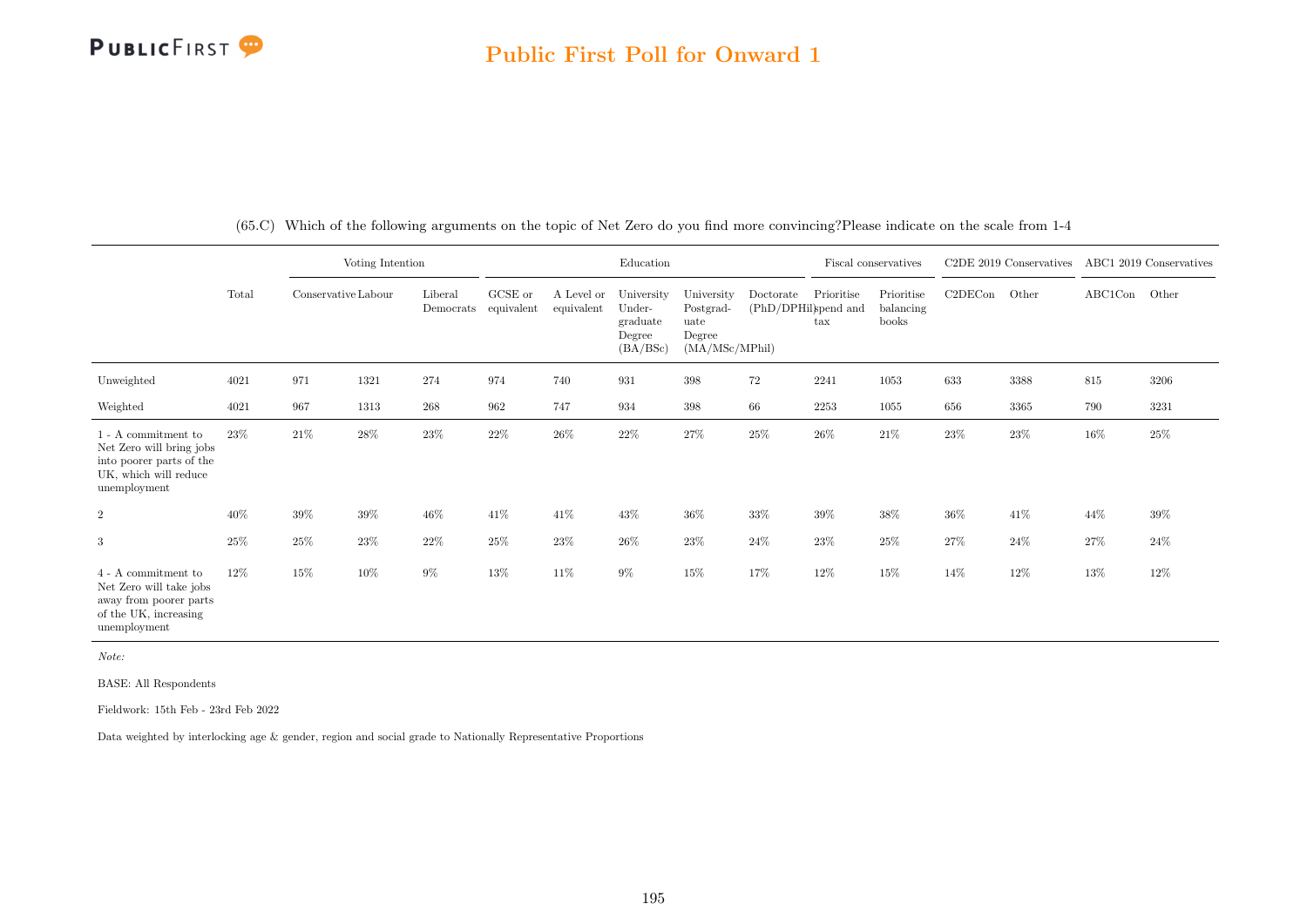|                                                                                                                                                                                        |        |        |               |               |                    |                  |                  | Region                         |               |               |          |         |                     |        |          | Social Grade |           |
|----------------------------------------------------------------------------------------------------------------------------------------------------------------------------------------|--------|--------|---------------|---------------|--------------------|------------------|------------------|--------------------------------|---------------|---------------|----------|---------|---------------------|--------|----------|--------------|-----------|
|                                                                                                                                                                                        | Total  | London | South<br>East | South<br>West | East of<br>England | East<br>Midlands | West<br>Midlands | Yorkshire<br>and the<br>Humber | North<br>East | North<br>West | Scotland | Wales   | Northern<br>Ireland | AB     | C1       | $\rm C2$     | $\rm{DE}$ |
| Unweighted                                                                                                                                                                             | 4021   | 532    | 557           | 339           | 350                | 303              | $355\,$          | 356                            | 175           | 474           | 311      | $202\,$ | 67                  | 1120   | $1038\,$ | 795          | 1054      |
| Weighted                                                                                                                                                                               | 4021   | 563    | 523           | 322           | 362                | 281              | 362              | 322                            | 161           | 442           | 362      | 201     | 120                 | 1082   | 1042     | 881          | 1002      |
| 1 - Building the<br>infrastructure and<br>technology for<br>renewable energy will<br>bring in new jobs in<br>manufacturing and<br>hard industries.<br>bringing in more jobs<br>overall | 29%    | 32%    | $28\%$        | $24\%$        | $25\%$             | $34\%$           | $30\%$           | 27%                            | $32\%$        | $33\%$        | $30\%$   | $25\%$  | 30%                 | 28%    | $28\%$   | 31%          | $30\%$    |
| $\overline{2}$                                                                                                                                                                         | $36\%$ | $32\%$ | $38\%$        | $39\%$        | $45\%$             | $35\%$           | $38\%$           | 37%                            | 35%           | $33\%$        | $34\%$   | $33\%$  | $28\%$              | $37\%$ | $38\%$   | 35%          | $34\%$    |
| 3                                                                                                                                                                                      | $21\%$ | $23\%$ | $20\%$        | $23\%$        | $21\%$             | $20\%$           | $20\%$           | $20\%$                         | 22%           | 22%           | 19%      | 22\%    | 32%                 | 23%    | 21\%     | 21%          | $21\%$    |
| 4 - Introducing more<br>renewable energy<br>sources will get rid of<br>jobs in the oil and gas<br>industries in the UK.<br>costing jobs overall                                        | 13%    | 13%    | 13%           | 13%           | $9\%$              | 11\%             | 13%              | 16%                            | 11%           | 12%           | 17%      | 19%     | 10%                 | 12%    | 13%      | 13%          | 15%       |

(66.A) Which of the following arguments on the topic of Net Zero do you find more convincing?Please indicate on the scale from 1-4

Note:

BASE: All Respondents

Fieldwork: 15th Feb - 23rd Feb 2022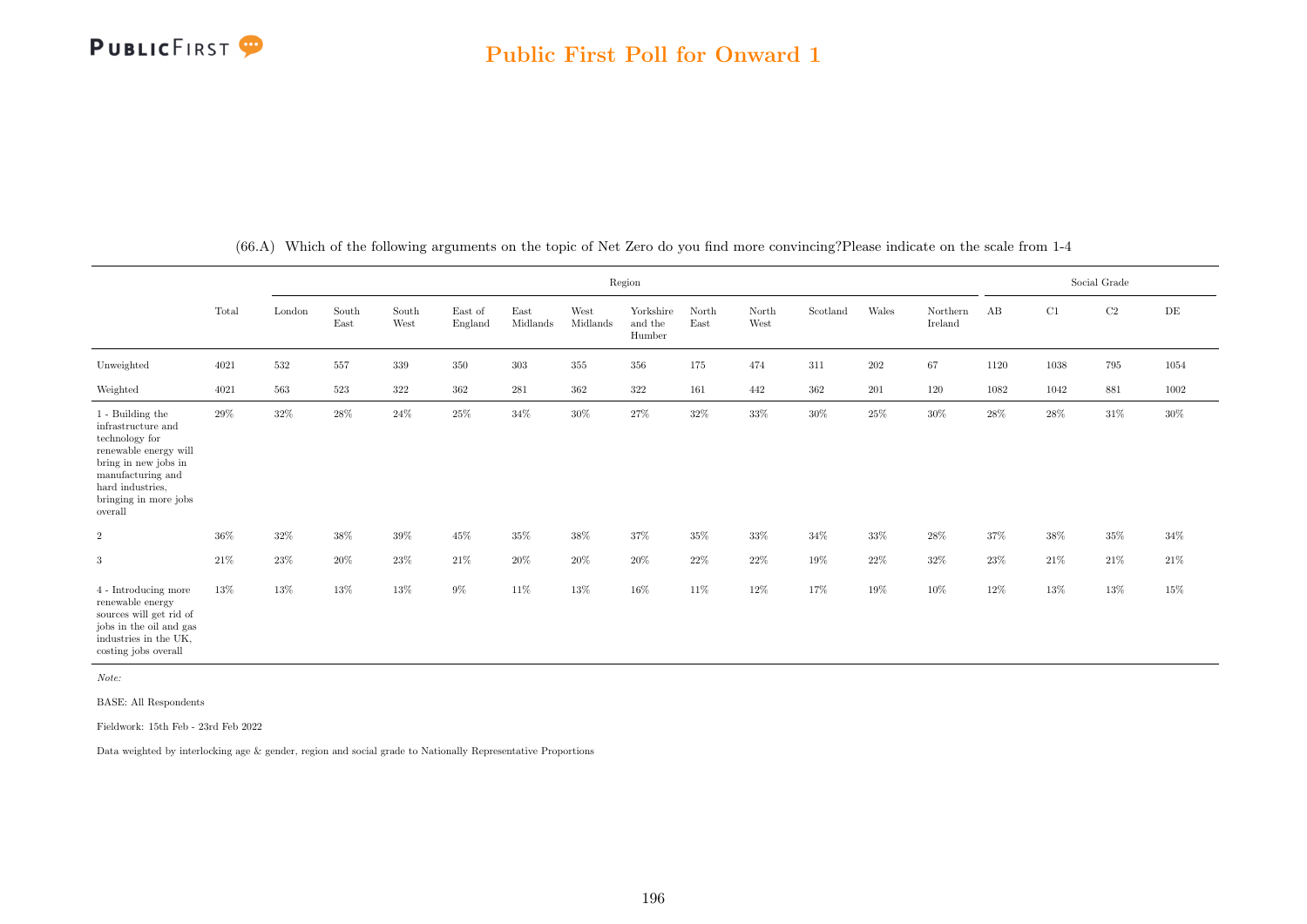### Public First Poll for Onward 1

|                                                                                                                                                                                               |        | Gender |          |         |           | Age    |           |         |        | $EU$ 2016 Vote |        |                   |                     | 2019 |                     |                               |                   |
|-----------------------------------------------------------------------------------------------------------------------------------------------------------------------------------------------|--------|--------|----------|---------|-----------|--------|-----------|---------|--------|----------------|--------|-------------------|---------------------|------|---------------------|-------------------------------|-------------------|
|                                                                                                                                                                                               | Total  | Male   | Female   | 18-24   | $25 - 34$ | 35-44  | $45 - 54$ | 55-64   | $65+$  | Leave          | Remain | I did not<br>vote | Conservative Labour |      | Liberal<br>Democrat | The<br><b>Brexit</b><br>Party | I did not<br>vote |
| Unweighted                                                                                                                                                                                    | 4021   | 1880   | 2126     | $585\,$ | 656       | 663    | 700       | $570\,$ | 847    | 1514           | 1706   | 515               | 1449                | 1145 | 313                 | $\,99$                        | 453               |
| Weighted                                                                                                                                                                                      | 4021   | 1978   | $2028\,$ | 566     | 685       | 682    | 682       | 564     | 842    | 1517           | 1720   | $506\,$           | 1446                | 1137 | $306\,$             | 94                            | 449               |
| $1$ - Building the $\,$<br>infrastructure and<br>technology for<br>renewable energy will<br>bring in new jobs in<br>manufacturing and<br>hard industries,<br>bringing in more jobs<br>overall | 29%    | 29%    | $30\%$   | 34%     | 29%       | 27%    | $29\%$    | $28\%$  | $29\%$ | $25\%$         | $34\%$ | $26\%$            | $26\%$              | 34%  | 31\%                | $24\%$                        | $29\%$            |
| $\overline{2}$                                                                                                                                                                                | $36\%$ | 35%    | 37%      | 32%     | 33%       | $35\%$ | $37\%$    | $40\%$  | $39\%$ | $35\%$         | $36\%$ | $39\%$            | 38%                 | 34%  | 39%                 | $21\%$                        | 41\%              |
| 3                                                                                                                                                                                             | 21\%   | 21\%   | $22\%$   | $20\%$  | $24\%$    | $26\%$ | $21\%$    | 19%     | $18\%$ | $23\%$         | 19%    | $23\%$            | $22\%$              | 20%  | 18%                 | $24\%$                        | $20\%$            |
| 4 - Introducing more<br>renewable energy<br>sources will get rid of<br>jobs in the oil and gas<br>industries in the UK,<br>costing jobs overall                                               | 13%    | 14%    | 12%      | 13%     | 13%       | $12\%$ | $12\%$    | $14\%$  | 13%    | 17%            | 11%    | $12\%$            | 15%                 | 12%  | 12%                 | 31\%                          | 11%               |

(66.B) Which of the following arguments on the topic of Net Zero do you find more convincing?Please indicate on the scale from 1-4

Note:

BASE: All Respondents

Fieldwork: 15th Feb - 23rd Feb 2022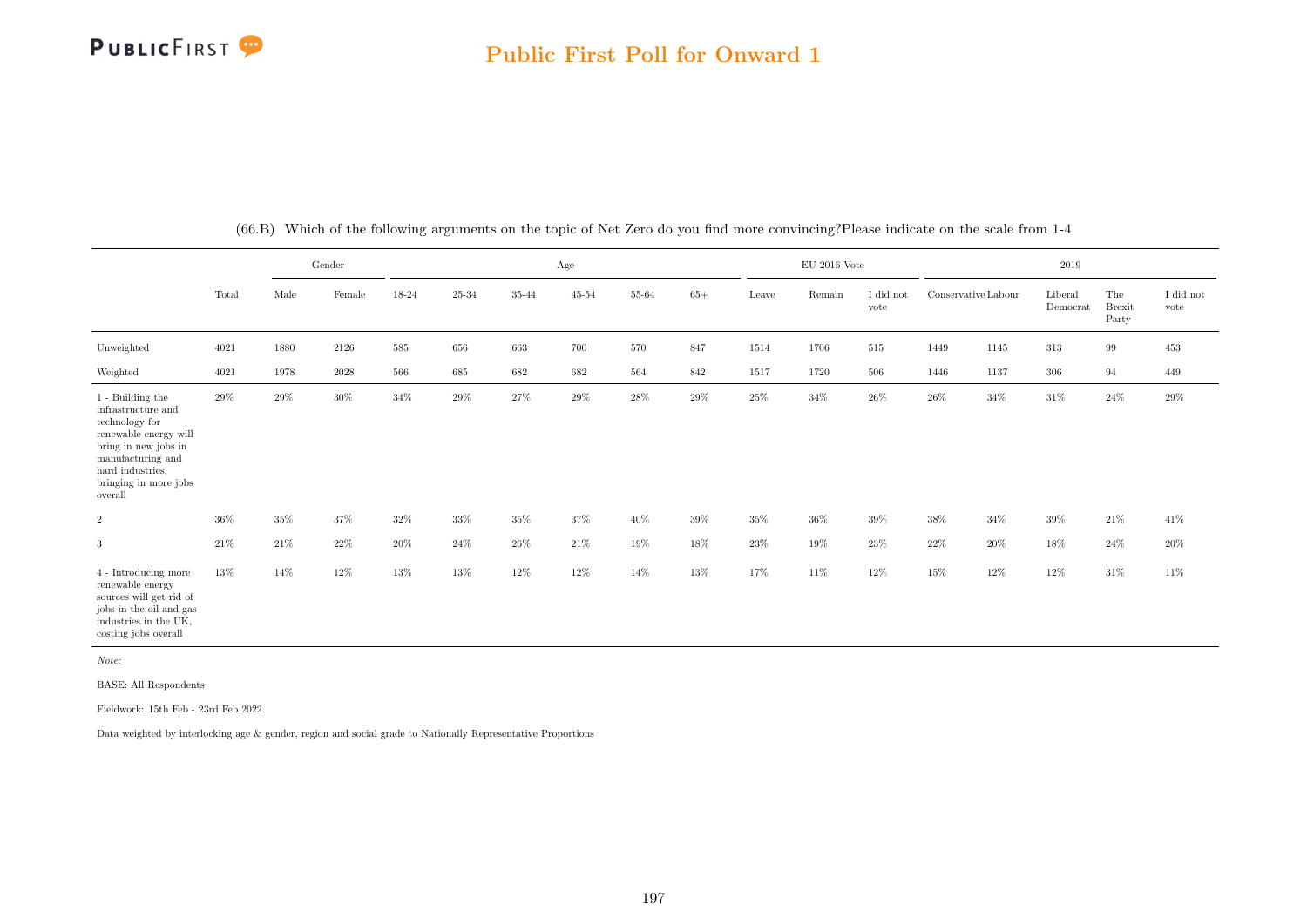### Public First Poll for Onward 1

|                                                                                                                                                                                        |       |                     | Voting Intention |                                                                            |         |                          | Education                                              |                                                             |                                   |                                    | Fiscal conservatives             |         | C2DE 2019 Conservatives |               | ABC1 2019 Conservatives |
|----------------------------------------------------------------------------------------------------------------------------------------------------------------------------------------|-------|---------------------|------------------|----------------------------------------------------------------------------|---------|--------------------------|--------------------------------------------------------|-------------------------------------------------------------|-----------------------------------|------------------------------------|----------------------------------|---------|-------------------------|---------------|-------------------------|
|                                                                                                                                                                                        | Total | Conservative Labour |                  | Liberal<br>$\label{eq:emocrats} \textbf{Democrats}\quad \text{equivalent}$ | GCSE or | A Level or<br>equivalent | University<br>Under-<br>graduate<br>Degree<br>(BA/BSc) | University<br>Postgrad-<br>uate<br>Degree<br>(MA/MSc/MPhil) | Doctorate<br>(PhD/DPHil)spend and | Prioritise<br>$\operatorname{tax}$ | Prioritise<br>balancing<br>books | C2DECon | Other                   | ABC1Con Other |                         |
| Unweighted                                                                                                                                                                             | 4021  | 971                 | 1321             | 274                                                                        | 974     | 740                      | 931                                                    | 398                                                         | $72\,$                            | 2241                               | 1053                             | 633     | 3388                    | $815\,$       | 3206                    |
| Weighted                                                                                                                                                                               | 4021  | 967                 | 1313             | $268\,$                                                                    | 962     | 747                      | 934                                                    | 398                                                         | 66                                | 2253                               | 1055                             | 656     | 3365                    | 790           | 3231                    |
| 1 - Building the<br>infrastructure and<br>technology for<br>renewable energy will<br>bring in new jobs in<br>manufacturing and<br>hard industries,<br>bringing in more jobs<br>overall | 29%   | 27%                 | $34\%$           | $37\%$                                                                     | $28\%$  | $30\%$                   | $30\%$                                                 | $33\%$                                                      | $31\%$                            | $33\%$                             | 27%                              | 29%     | $29\%$                  | $22\%$        | $31\%$                  |
| $\boldsymbol{2}$                                                                                                                                                                       | 36%   | $35\%$              | $35\%$           | $39\%$                                                                     | 34%     | 38%                      | $39\%$                                                 | $29\%$                                                      | $35\%$                            | $35\%$                             | 34%                              | 36%     | $36\%$                  | $39\%$        | 35%                     |
| 3                                                                                                                                                                                      | 21%   | 23%                 | $20\%$           | 15%                                                                        | 23%     | 22%                      | 20%                                                    | $23\%$                                                      | $12\%$                            | $19\%$                             | 23\%                             | 19%     | $22\%$                  | $25\%$        | 21\%                    |
| 4 - Introducing more<br>renewable energy<br>sources will get rid of<br>jobs in the oil and gas<br>industries in the UK,<br>costing jobs overall                                        | 13%   | 15%                 | $11\%$           | $9\%$                                                                      | 14%     | 11%                      | 11%                                                    | 15%                                                         | $21\%$                            | $13\%$                             | $16\%$                           | 15%     | 13%                     | 14%           | 13%                     |

(66.C) Which of the following arguments on the topic of Net Zero do you find more convincing?Please indicate on the scale from 1-4

Note:

BASE: All Respondents

Fieldwork: 15th Feb - 23rd Feb 2022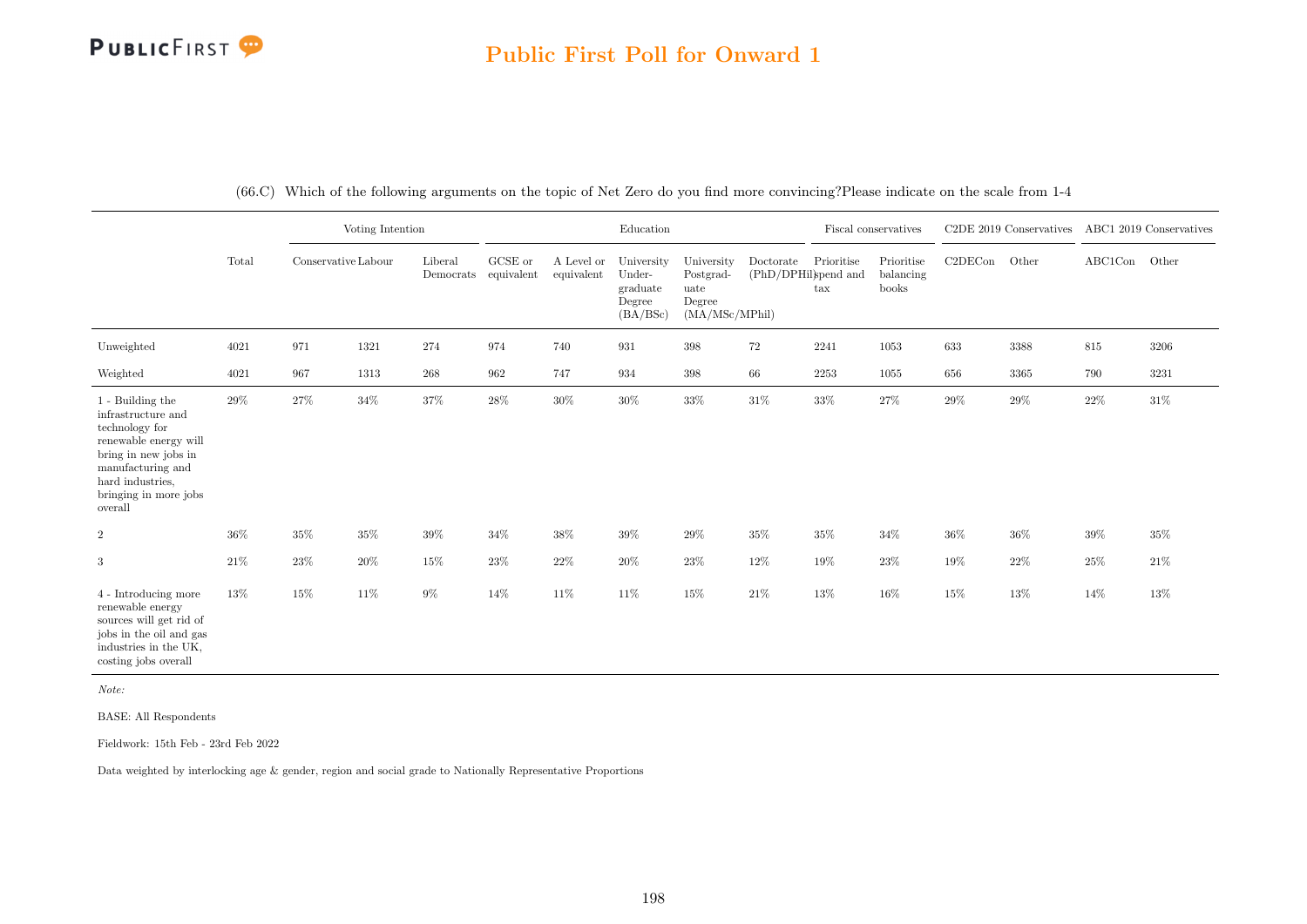|                                                                                                                                                                                           |        |         |               |               |                    |                  |                  | Region                         |               |                                |          |         |                     |        |          | Social Grade |           |
|-------------------------------------------------------------------------------------------------------------------------------------------------------------------------------------------|--------|---------|---------------|---------------|--------------------|------------------|------------------|--------------------------------|---------------|--------------------------------|----------|---------|---------------------|--------|----------|--------------|-----------|
|                                                                                                                                                                                           | Total  | London  | South<br>East | South<br>West | East of<br>England | East<br>Midlands | West<br>Midlands | Yorkshire<br>and the<br>Humber | North<br>East | $\operatorname{North}$<br>West | Scotland | Wales   | Northern<br>Ireland | AB     | C1       | $\rm C2$     | $\rm{DE}$ |
| Unweighted                                                                                                                                                                                | 4021   | $532\,$ | 557           | 339           | 350                | 303              | 355              | 356                            | 175           | 474                            | 311      | $202\,$ | 67                  | 1120   | $1038\,$ | 795          | 1054      |
| Weighted                                                                                                                                                                                  | 4021   | 563     | 523           | 322           | 362                | 281              | 362              | 322                            | 161           | 442                            | 362      | 201     | 120                 | 1082   | 1042     | 881          | 1002      |
| 1 - Working to prevent<br>climate change plays<br>into the UK's strengths<br>in science and<br>technology, and the UK<br>could become a world<br>leader in this area                      | $33\%$ | 34%     | $33\%$        | $31\%$        | $33\%$             | $34\%$           | $33\%$           | 30%                            | 35%           | $33\%$                         | $36\%$   | $29\%$  | $26\%$              | 34%    | 34%      | 32%          | $31\%$    |
| $\overline{2}$                                                                                                                                                                            | $39\%$ | $34\%$  | $38\%$        | $40\%$        | $39\%$             | 42%              | $40\%$           | 45%                            | $37\%$        | $39\%$                         | 37%      | $40\%$  | $42\%$              | $39\%$ | $39\%$   | 38%          | $39\%$    |
| 3                                                                                                                                                                                         | $19\%$ | $21\%$  | $19\%$        | $21\%$        | $22\%$             | $15\%$           | $16\%$           | 18%                            | $22\%$        | $17\%$                         | $18\%$   | $21\%$  | $21\%$              | $18\%$ | $18\%$   | $19\%$       | $20\%$    |
| 4 - Working to prevent<br>climate change does<br>not play into the UK's<br>strengths, and the UK<br>would fall behind other<br>countries who are<br>better placed to work<br>in this area | $10\%$ | 11%     | $10\%$        | $8\%$         | $6\%$              | $9\%$            | $11\%$           | $8\%$                          | $6\%$         | 12%                            | $10\%$   | $10\%$  | $11\%$              | $8\%$  | $9\%$    | 11%          | $10\%$    |

(67.A) Which of the following arguments on the topic of Net Zero do you find more convincing?Please indicate on the scale from 1-4

Note:

BASE: All Respondents

Fieldwork: 15th Feb - 23rd Feb 2022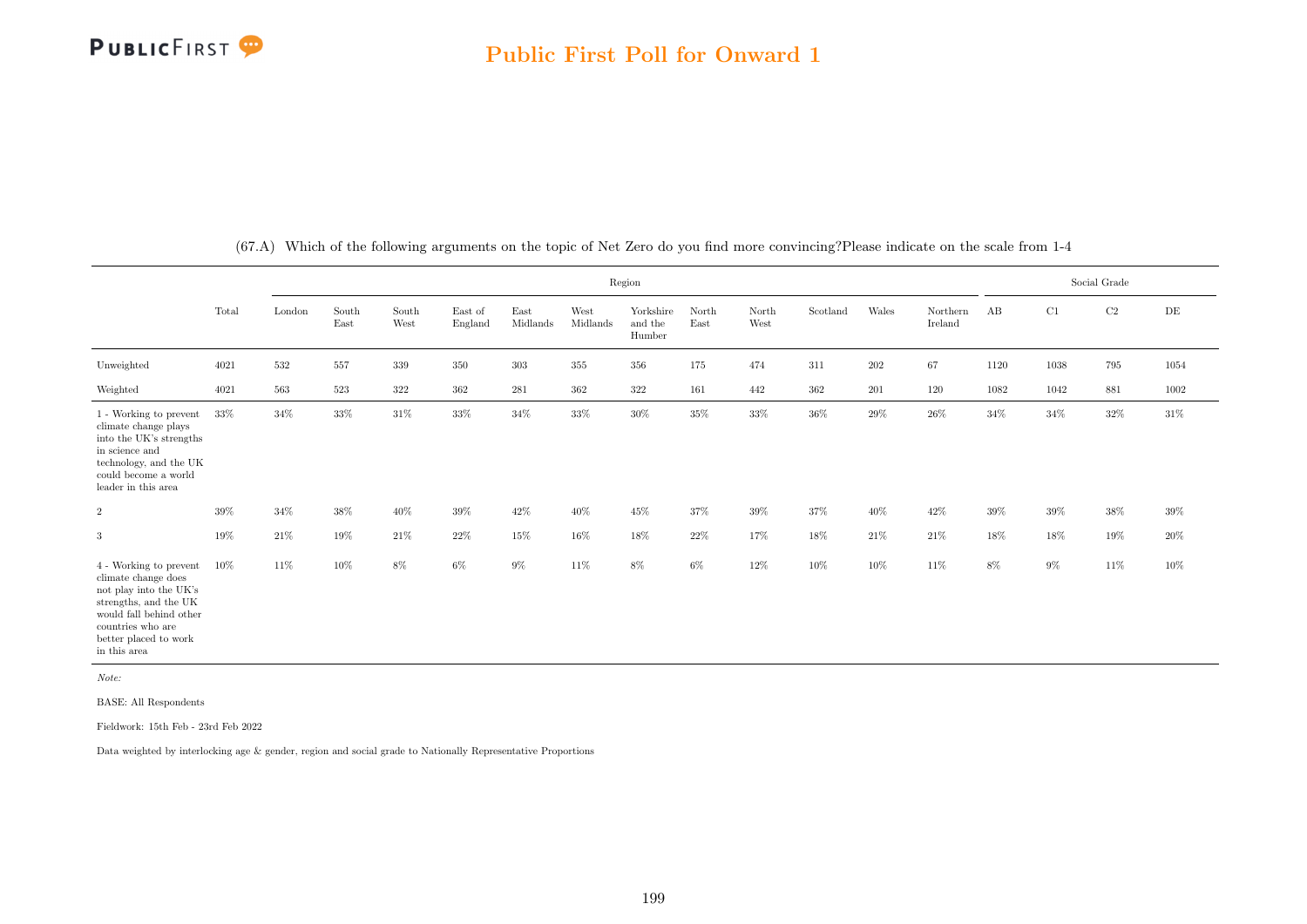### Public First Poll for Onward 1

|                                                                                                                                                                                           |        |      | Gender |         |           |           | Age       |           |        |        | $EU$ 2016 Vote |                   |                     |        | 2019                |                               |                   |
|-------------------------------------------------------------------------------------------------------------------------------------------------------------------------------------------|--------|------|--------|---------|-----------|-----------|-----------|-----------|--------|--------|----------------|-------------------|---------------------|--------|---------------------|-------------------------------|-------------------|
|                                                                                                                                                                                           | Total  | Male | Female | 18-24   | $25 - 34$ | $35 - 44$ | $45 - 54$ | $55 - 64$ | $65+$  | Leave  | Remain         | I did not<br>vote | Conservative Labour |        | Liberal<br>Democrat | The<br><b>Brexit</b><br>Party | I did not<br>vote |
| Unweighted                                                                                                                                                                                | 4021   | 1880 | 2126   | $585\,$ | 656       | 663       | 700       | 570       | 847    | 1514   | 1706           | $515\,$           | 1449                | 1145   | $313\,$             | 99                            | 453               |
| Weighted                                                                                                                                                                                  | 4021   | 1978 | 2028   | 566     | 685       | 682       | 682       | 564       | 842    | 1517   | 1720           | 506               | 1446                | 1137   | 306                 | 94                            | 449               |
| 1 - Working to prevent<br>climate change plays<br>into the UK's strengths<br>in science and<br>technology, and the UK<br>could become a world<br>$\!$ leader in this area                 | 33%    | 33%  | $33\%$ | $36\%$  | 33%       | $31\%$    | $33\%$    | $32\%$    | $32\%$ | $29\%$ | $38\%$         | 27%               | $29\%$              | 37%    | $39\%$              | $29\%$                        | $29\%$            |
| $\overline{2}$                                                                                                                                                                            | 39%    | 38%  | 40%    | 31%     | 35%       | 36%       | 40%       | 44%       | 45%    | 39%    | 38%            | 42\%              | 41\%                | $36\%$ | 37%                 | 31%                           | 42%               |
| 3                                                                                                                                                                                         | 19%    | 19%  | 19%    | 19%     | 23%       | 24\%      | 17%       | 17%       | 14%    | $20\%$ | 17%            | 22\%              | 20%                 | 17%    | 18%                 | $20\%$                        | $20\%$            |
| 4 - Working to prevent<br>climate change does<br>not play into the UK's<br>strengths, and the UK<br>would fall behind other<br>countries who are<br>better placed to work<br>in this area | $10\%$ | 10%  | $9\%$  | 14%     | 8%        | $9\%$     | 10%       | 8%        | 8%     | 12%    | $7\%$          | $9\%$             | $9\%$               | 10%    | 7%                  | 21\%                          | 8%                |

(67.B) Which of the following arguments on the topic of Net Zero do you find more convincing?Please indicate on the scale from 1-4

Note:

BASE: All Respondents

Fieldwork: 15th Feb - 23rd Feb 2022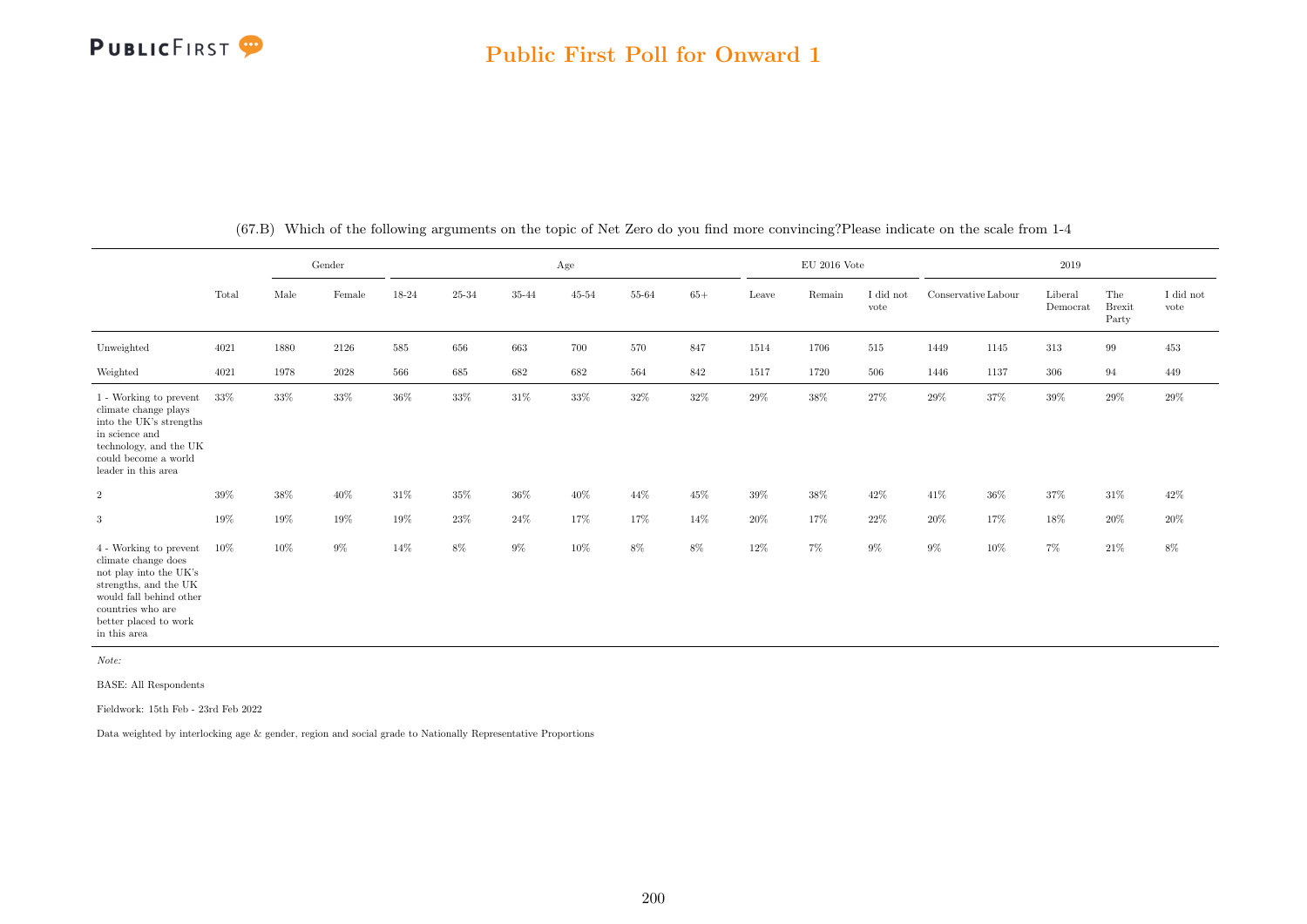### Public First Poll for Onward 1

|                                                                                                                                                                                           |       |                     | Voting Intention |         |                                                                   |                          | Education                                              |                                                             |                                   |                   | Fiscal conservatives             |         | C <sub>2</sub> DE 2019 Conservatives |               | ABC1 2019 Conservatives |
|-------------------------------------------------------------------------------------------------------------------------------------------------------------------------------------------|-------|---------------------|------------------|---------|-------------------------------------------------------------------|--------------------------|--------------------------------------------------------|-------------------------------------------------------------|-----------------------------------|-------------------|----------------------------------|---------|--------------------------------------|---------------|-------------------------|
|                                                                                                                                                                                           | Total | Conservative Labour |                  | Liberal | GCSE or<br>$\label{lem:1} {\rm Demoncrats}\quad {\rm equivalent}$ | A Level or<br>equivalent | University<br>Under-<br>graduate<br>Degree<br>(BA/BSc) | University<br>Postgrad-<br>uate<br>Degree<br>(MA/MSc/MPhil) | Doctorate<br>(PhD/DPHil)spend and | Prioritise<br>tax | Prioritise<br>balancing<br>books | C2DECon | Other                                | ABC1Con Other |                         |
| Unweighted                                                                                                                                                                                | 4021  | 971                 | 1321             | 274     | 974                                                               | 740                      | 931                                                    | 398                                                         | 72                                | 2241              | 1053                             | 633     | 3388                                 | $815\,$       | 3206                    |
| Weighted                                                                                                                                                                                  | 4021  | 967                 | 1313             | $268\,$ | 962                                                               | 747                      | 934                                                    | 398                                                         | 66                                | $2253\,$          | 1055                             | 656     | 3365                                 | 790           | $3231\,$                |
| 1 - Working to prevent<br>climate change plays<br>into the UK's strengths<br>in science and<br>technology, and the $\rm UK$<br>could become a world<br>leader in this area                | 33%   | 30%                 | $37\%$           | $46\%$  | 28%                                                               | 36%                      | $38\%$                                                 | $33\%$                                                      | $49\%$                            | 37%               | 30%                              | $31\%$  | 33%                                  | $28\%$        | 34%                     |
| $\boldsymbol{2}$                                                                                                                                                                          | 39%   | 41%                 | $36\%$           | $35\%$  | 40%                                                               | 37%                      | 39%                                                    | $36\%$                                                      | 23%                               | $37\%$            | 38%                              | 41%     | 38%                                  | $42\%$        | 38%                     |
| $\sqrt{3}$                                                                                                                                                                                | 19%   | 19%                 | $18\%$           | 14%     | $21\%$                                                            | 17%                      | 17%                                                    | 19%                                                         | $16\%$                            | 17%               | $19\%$                           | 19%     | $19\%$                               | $21\%$        | $18\%$                  |
| 4 - Working to prevent<br>climate change does<br>not play into the UK's<br>strengths, and the UK<br>would fall behind other<br>countries who are<br>better placed to work<br>in this area | 10%   | 10%                 | $9\%$            | $5\%$   | 11%                                                               | 9%                       | 7%                                                     | 12%                                                         | 11%                               | $9\%$             | $13\%$                           | $9\%$   | $10\%$                               | 10%           | 10%                     |

(67.C) Which of the following arguments on the topic of Net Zero do you find more convincing?Please indicate on the scale from 1-4

Note:

BASE: All Respondents

Fieldwork: 15th Feb - 23rd Feb 2022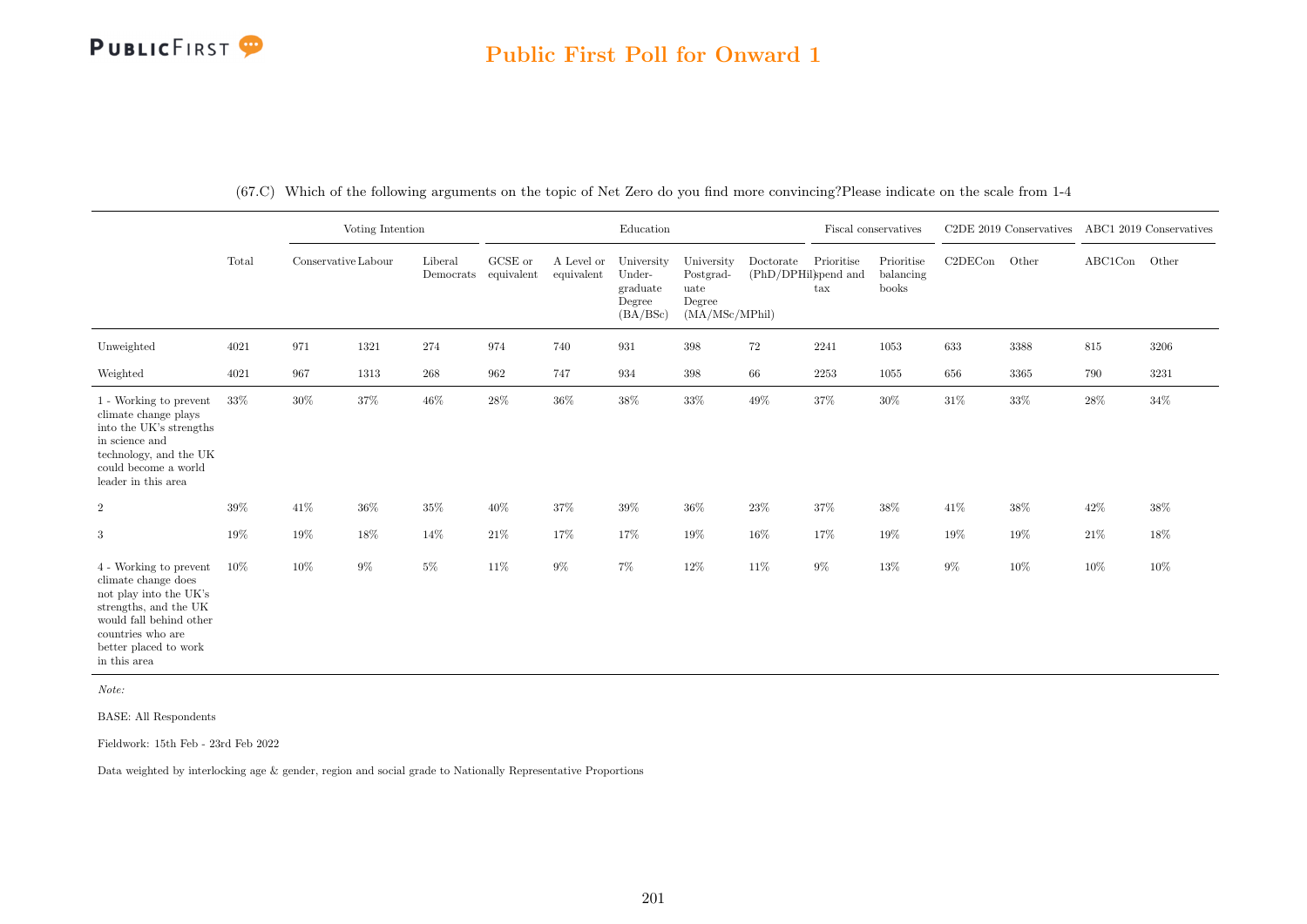

|                                                                                                                             |       |        |               |               |                    |                  |                  | Region                         |               |               |          |         |                     |      |        | Social Grade |          |
|-----------------------------------------------------------------------------------------------------------------------------|-------|--------|---------------|---------------|--------------------|------------------|------------------|--------------------------------|---------------|---------------|----------|---------|---------------------|------|--------|--------------|----------|
|                                                                                                                             | Total | London | South<br>East | South<br>West | East of<br>England | East<br>Midlands | West<br>Midlands | Yorkshire<br>and the<br>Humber | North<br>East | North<br>West | Scotland | Wales   | Northern<br>Ireland | AB   | C1     | C2           | DE       |
| Unweighted                                                                                                                  | 4021  | 532    | 557           | 339           | 350                | 303              | $355\,$          | 356                            | 175           | 474           | 311      | $202\,$ | 67                  | 1120 | 1038   | 795          | 1054     |
| Weighted                                                                                                                    | 4021  | 563    | 523           | 322           | 362                | 281              | 362              | 322                            | 161           | 442           | 362      | 201     | 120                 | 1082 | 1042   | 881          | $1002\,$ |
| $1 - A$ commitment to<br>Net Zero will damage<br>the UK economy and<br>cost too much money                                  | 14%   | 13%    | 15%           | $13\%$        | 14%                | $13\%$           | $14\%$           | 14%                            | $13\%$        | 13%           | $13\%$   | 17%     | 7%                  | 12%  | 12%    | $15\%$       | 16%      |
| $\overline{2}$                                                                                                              | 25%   | 21%    | $26\%$        | 31%           | 24\%               | 25%              | 21\%             | 27%                            | $28\%$        | 23%           | 27%      | 27%     | 21\%                | 22%  | 27%    | $26\%$       | $26\%$   |
| 3                                                                                                                           | 38%   | 39%    | 37%           | $36\%$        | 44%                | 42%              | 41\%             | $36\%$                         | $36\%$        | $38\%$        | 33%      | 31\%    | 48%                 | 42%  | $39\%$ | $37\%$       | $34\%$   |
| $4$ - $\Lambda$ commitment to<br>Net Zero will improve<br>the UK economy and<br>ultimately make more<br>money than it costs | 23%   | 27%    | 22%           | $20\%$        | $18\%$             | $20\%$           | 24\%             | 22%                            | $23\%$        | 26%           | 27%      | 25%     | 24\%                | 24%  | 22%    | $23\%$       | $24\%$   |

(68.A) Which of the following arguments on the topic of Net Zero do you find more convincing?Please indicate on the scale from 1-4

Note:

BASE: All Respondents

Fieldwork: 15th Feb - 23rd Feb 2022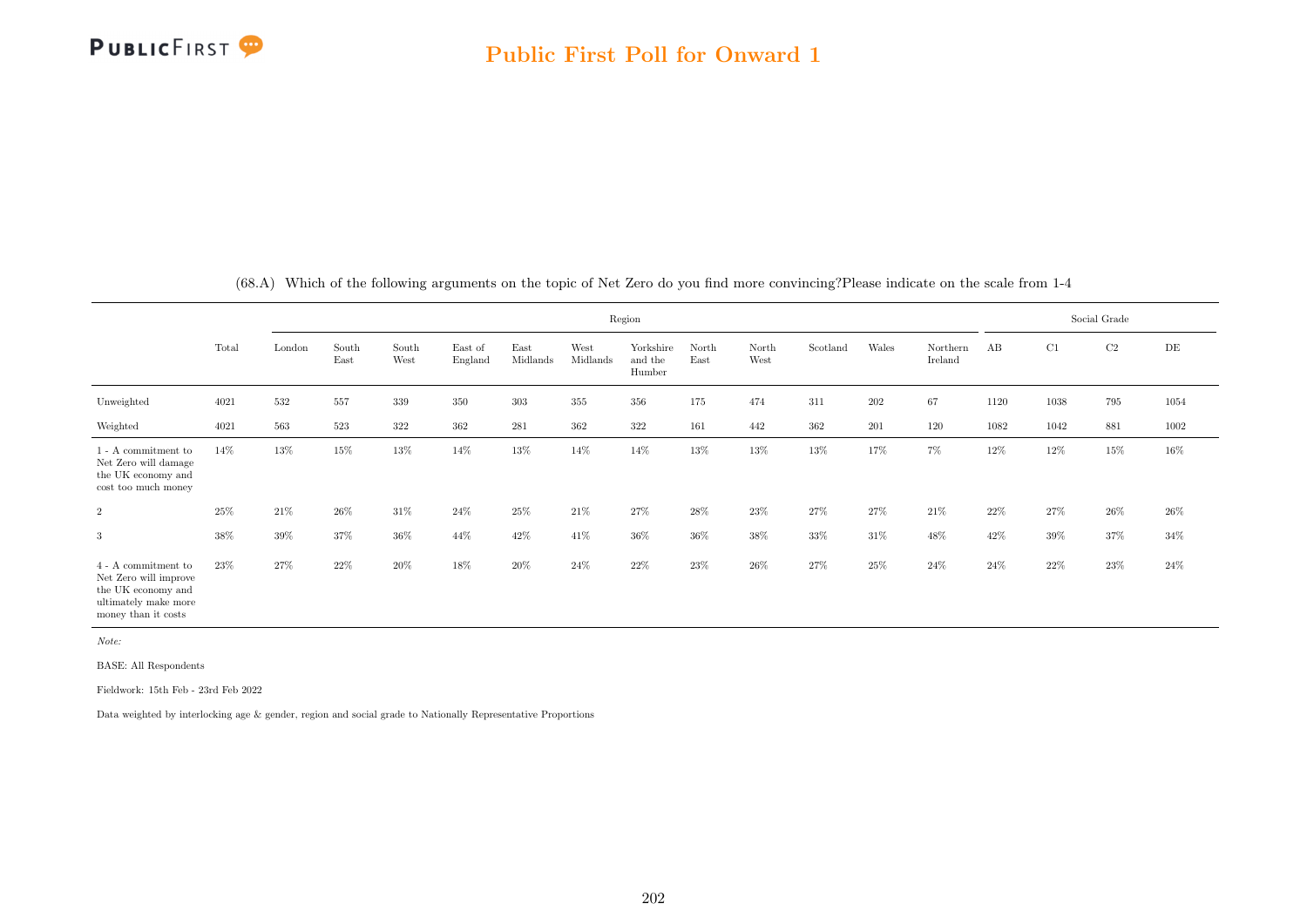|                                                                                                                   |       |      | Gender |       |       |       | Age       |       |        |       | $\mathrm{EU}$ 2016 Vote |                               |                     |      | 2019                |                               |                   |
|-------------------------------------------------------------------------------------------------------------------|-------|------|--------|-------|-------|-------|-----------|-------|--------|-------|-------------------------|-------------------------------|---------------------|------|---------------------|-------------------------------|-------------------|
|                                                                                                                   | Total | Male | Female | 18-24 | 25-34 | 35-44 | $45 - 54$ | 55-64 | $65+$  | Leave | Remain                  | $\rm I$ did $\rm not$<br>vote | Conservative Labour |      | Liberal<br>Democrat | The<br><b>Brexit</b><br>Party | I did not<br>vote |
| Unweighted                                                                                                        | 4021  | 1880 | 2126   | 585   | 656   | 663   | 700       | 570   | 847    | 1514  | 1706                    | 515                           | 1449                | 1145 | $313\,$             | 99                            | 453               |
| Weighted                                                                                                          | 4021  | 1978 | 2028   | 566   | 685   | 682   | 682       | 564   | 842    | 1517  | 1720                    | 506                           | 1446                | 1137 | 306                 | 94                            | 449               |
| $1 - A$ commitment to<br>Net Zero will damage<br>the UK economy and<br>cost too much money                        | 14%   | 15%  | 12%    | 13%   | 10%   | 13%   | 16%       | 14%   | 16%    | 19%   | 10%                     | 10%                           | 18%                 | 10%  | $9\%$               | 32%                           | 12%               |
| $\overline{2}$                                                                                                    | 25%   | 24\% | 26%    | 23%   | 24%   | 24\%  | 21\%      | 28%   | 27%    | 28%   | 21\%                    | 26\%                          | 29%                 | 22%  | 17%                 | 24%                           | 27%               |
| 3                                                                                                                 | 38%   | 38%  | 39%    | 34%   | 42%   | 41\%  | 41\%      | 36%   | $35\%$ | 33%   | 42%                     | 42\%                          | 36%                 | 39%  | 49%                 | 25%                           | 39%               |
| 4 - A commitment to<br>Net Zero will improve<br>the UK economy and<br>ultimately make more<br>money than it costs | 23%   | 23%  | 23%    | 30%   | 23%   | 22%   | $22\%$    | 22%   | 22%    | 19%   | $28\%$                  | 22%                           | 17%                 | 30%  | 25%                 | 19%                           | 22\%              |

(68.B) Which of the following arguments on the topic of Net Zero do you find more convincing?Please indicate on the scale from 1-4

Note:

BASE: All Respondents

Fieldwork: 15th Feb - 23rd Feb 2022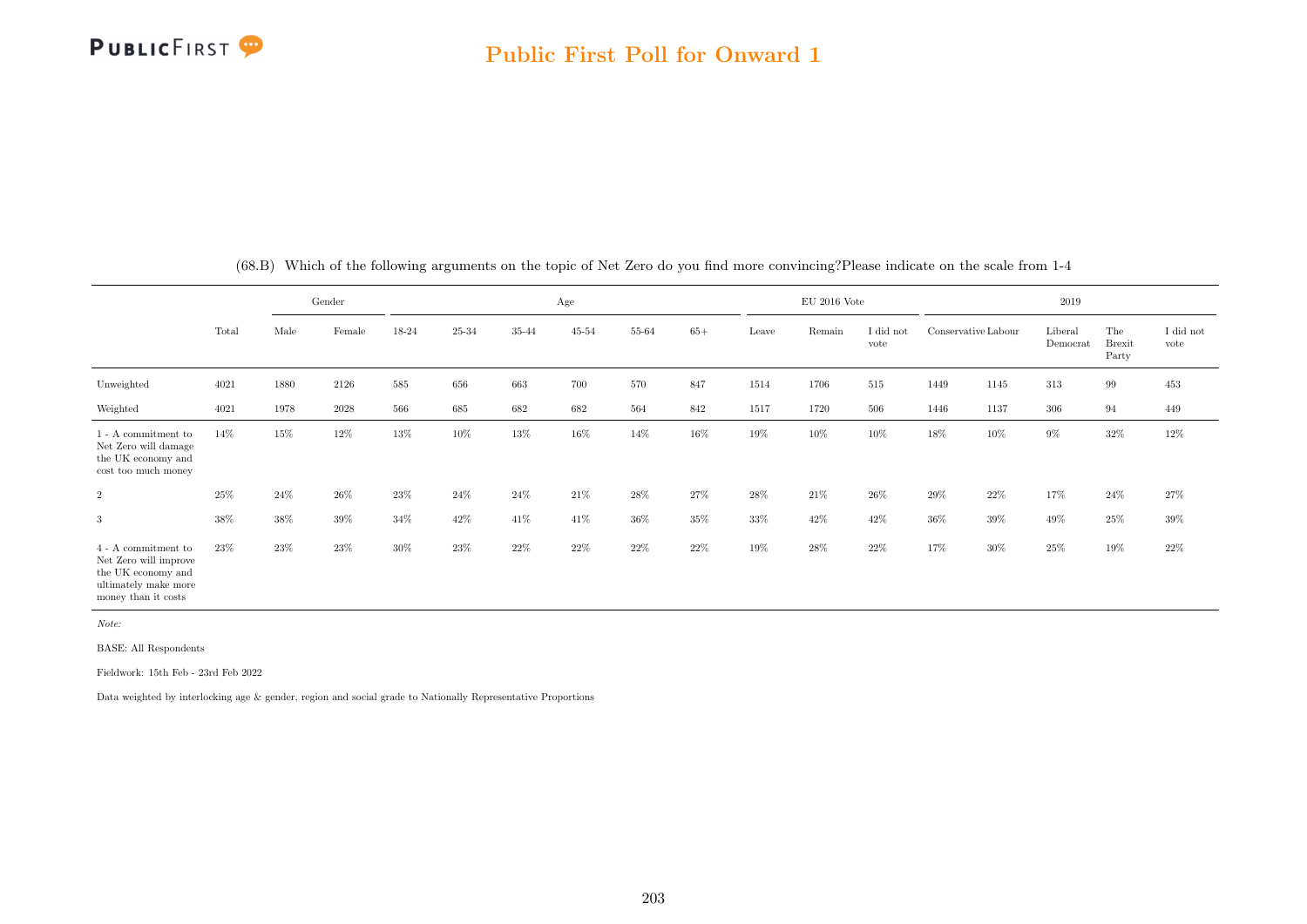## PUBLICFIRST<sup>9</sup>

### Public First Poll for Onward 1

|                                                                                                                   |       |                     | Voting Intention |                                 |         |                          | Education                                              |                                                             |                                   |                            | Fiscal conservatives             |         | C <sub>2</sub> DE 2019 Conservatives |         | ABC1 2019 Conservatives |
|-------------------------------------------------------------------------------------------------------------------|-------|---------------------|------------------|---------------------------------|---------|--------------------------|--------------------------------------------------------|-------------------------------------------------------------|-----------------------------------|----------------------------|----------------------------------|---------|--------------------------------------|---------|-------------------------|
|                                                                                                                   | Total | Conservative Labour |                  | Liberal<br>Democrats equivalent | GCSE or | A Level or<br>equivalent | University<br>Under-<br>graduate<br>Degree<br>(BA/BSc) | University<br>Postgrad-<br>uate<br>Degree<br>(MA/MSc/MPhil) | Doctorate<br>(PhD/DPHil)spend and | Prioritise<br>$\text{tax}$ | Prioritise<br>balancing<br>books | C2DECon | Other                                | ABC1Con | Other                   |
| Unweighted                                                                                                        | 4021  | 971                 | 1321             | 274                             | 974     | 740                      | 931                                                    | 398                                                         | $72\,$                            | 2241                       | 1053                             | 633     | 3388                                 | $815\,$ | 3206                    |
| Weighted                                                                                                          | 4021  | 967                 | 1313             | $268\,$                         | 962     | 747                      | 934                                                    | 398                                                         | 66                                | $2253\,$                   | 1055                             | 656     | 3365                                 | 790     | 3231                    |
| 1 - A commitment to<br>Net Zero will damage<br>the UK economy and<br>cost too much money                          | 14%   | 18%                 | 10%              | 7%                              | 17%     | 12%                      | 11%                                                    | 11%                                                         | 11%                               | 13%                        | 18%                              | 19%     | 13%                                  | 17%     | 13%                     |
| $\boldsymbol{2}$                                                                                                  | 25%   | 28%                 | 23%              | $20\%$                          | 28%     | $22\%$                   | 23%                                                    | 19%                                                         | $13\%$                            | $22\%$                     | $26\%$                           | 29%     | 24%                                  | $29\%$  | 24%                     |
| 3                                                                                                                 | 38%   | 35%                 | 39%              | $46\%$                          | 33%     | 41%                      | 43%                                                    | 41\%                                                        | 45%                               | $38\%$                     | 35%                              | 33%     | 39%                                  | $38\%$  | 38%                     |
| 4 - A commitment to<br>Net Zero will improve<br>the UK economy and<br>ultimately make more<br>money than it costs | 23%   | 19%                 | 28%              | $27\%$                          | $21\%$  | 24%                      | $23\%$                                                 | 28%                                                         | $31\%$                            | $26\%$                     | $20\%$                           | 19%     | 24%                                  | 15%     | 25%                     |

(68.C) Which of the following arguments on the topic of Net Zero do you find more convincing?Please indicate on the scale from 1-4

Note:

BASE: All Respondents

Fieldwork: 15th Feb - 23rd Feb 2022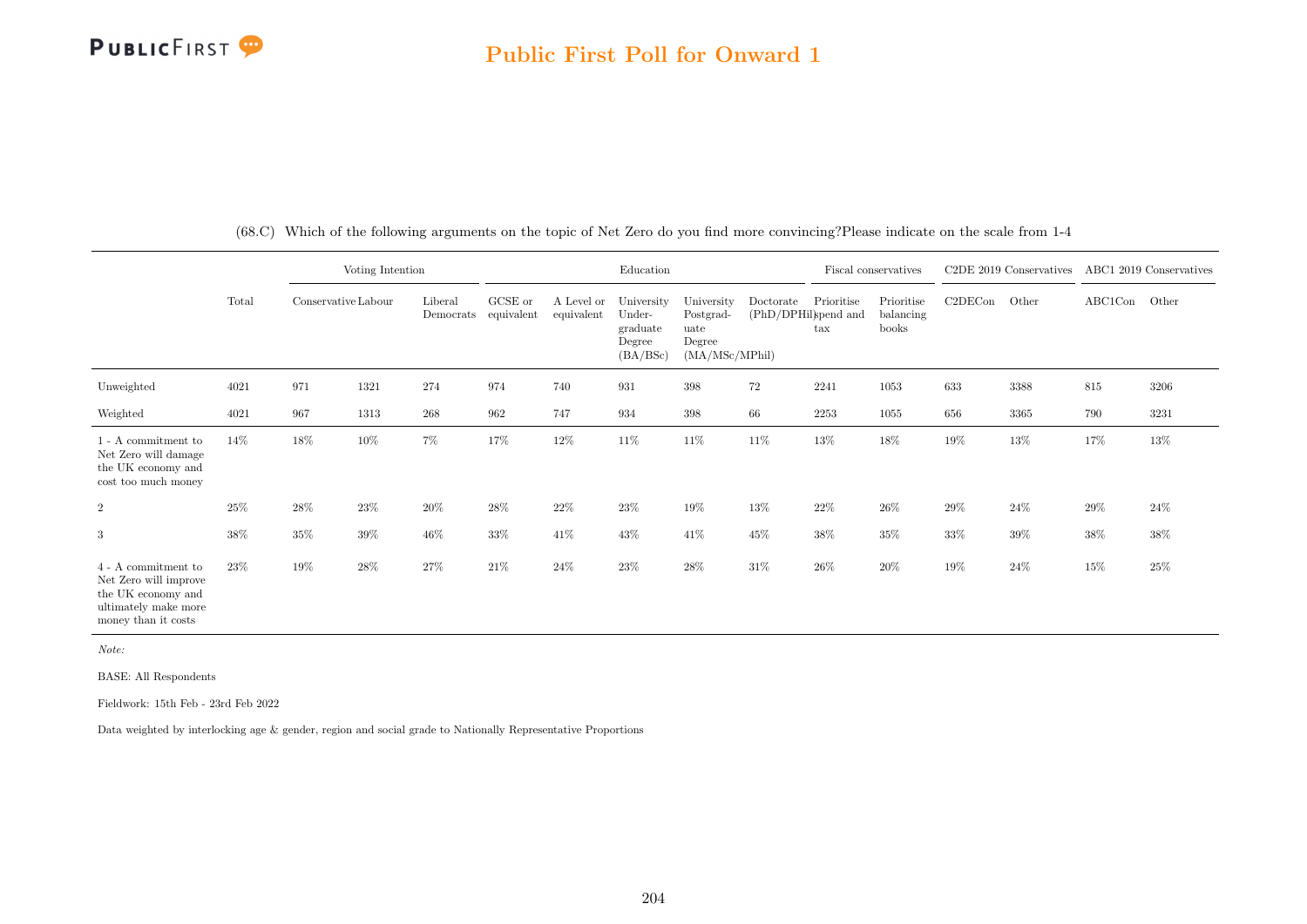

|                               |       |        |               |               |                    |                  |                  | Region                         |               |               |          |       |                     |        |       | Social Grade |        |
|-------------------------------|-------|--------|---------------|---------------|--------------------|------------------|------------------|--------------------------------|---------------|---------------|----------|-------|---------------------|--------|-------|--------------|--------|
|                               | Total | London | South<br>East | South<br>West | East of<br>England | East<br>Midlands | West<br>Midlands | Yorkshire<br>and the<br>Humber | North<br>East | North<br>West | Scotland | Wales | Northern<br>Ireland | AB     | C1    | C2           | DE     |
| Unweighted                    | 4021  | 532    | 557           | 339           | 350                | 303              | 355              | 356                            | 175           | 474           | 311      | 202   | 67                  | 1120   | 1038  | 795          | 1054   |
| Weighted                      | 4021  | 563    | 523           | 322           | 362                | 281              | 362              | 322                            | 161           | 442           | 362      | 201   | 120                 | 1082   | 1042  | 881          | 1002   |
| Strongly Agree                | 14%   | 19%    | 14%           | 12%           | 14%                | 15%              | 13%              | 11\%                           | 11%           | 15%           | 13%      | 15%   | $7\%$               | 16%    | 13%   | 14%          | 12%    |
| Agree                         | 33%   | 36%    | 31\%          | 31%           | 33%                | 36%              | 34%              | 33%                            | 35%           | 37%           | $28\%$   | 30%   | 28%                 | 35%    | 33%   | 32%          | 31\%   |
| Neither Agree nor<br>Disagree | 33%   | 27%    | 33%           | 38%           | 36%                | 31\%             | 32%              | 35%                            | 37%           | 30%           | 40%      | 31%   | 45%                 | 31%    | 34%   | 36%          | 34%    |
| Disagree                      | 8%    | 8%     | $8\%$         | $7\%$         | 7%                 | $9\%$            | $9\%$            | $10\%$                         | $8\%$         | $9\%$         | $9\%$    | 11%   | $6\%$               | $7\%$  | $8\%$ | $9\%$        | $9\%$  |
| <b>Strongly Disagree</b>      | $3\%$ | $4\%$  | $5\%$         | $3\%$         | 2%                 | $2\%$            | $4\%$            | 2%                             | $3\%$         | $2\%$         | $4\%$    | $3\%$ | $4\%$               | $3\%$  | $2\%$ | $3\%$        | $4\%$  |
| Don't Know                    | 8%    | $7\%$  | 10%           | 10%           | 8%                 | 8%               | 8%               | 9%                             | $6\%$         | $8\%$         | 6%       | 10%   | 10%                 | $7\%$  | $9\%$ | $6\%$        | 10%    |
| Total Agree:                  | 47%   | 55%    | 45%           | 42%           | 47%                | 50%              | 47%              | 44\%                           | 46%           | 51%           | 41\%     | 44%   | $35\%$              | $52\%$ | 47%   | 46%          | 43%    |
| Total Disagree:               | 11%   | 11\%   | 12%           | 10%           | $9\%$              | 11%              | 13%              | 12%                            | 10%           | 11%           | 13%      | 15%   | 10%                 | 11\%   | 11\%  | 12%          | $13\%$ |
| Net:                          | 35%   | 44\%   | 32%           | 32%           | 38%                | 39%              | 34%              | 31\%                           | 36%           | 41\%          | 29%      | 30%   | $25\%$              | 41\%   | 36%   | 33%          | 31%    |

(69.A) Do you tend to agree or disagree with the following: The quality of air in my area improved during lockdown

Note:

BASE: All Respondents

Fieldwork: 15th Feb - 23rd Feb 2022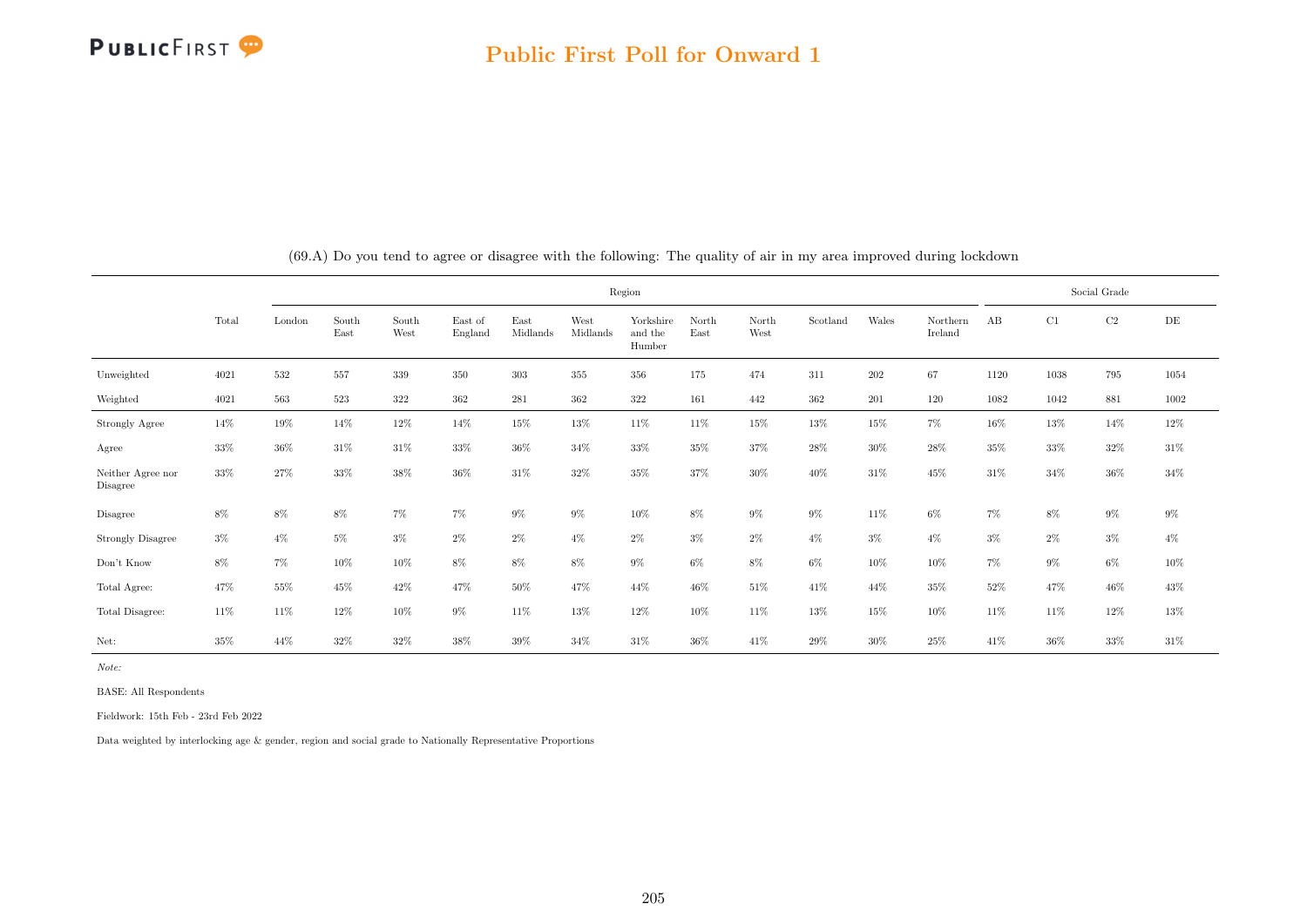

#### Public First Poll for Onward 1

|                               | Gender |        |        |        |       |        | Age       |        |       |       | $EU$ 2016 Vote |                   |       |                     | 2019                |                               |                               |
|-------------------------------|--------|--------|--------|--------|-------|--------|-----------|--------|-------|-------|----------------|-------------------|-------|---------------------|---------------------|-------------------------------|-------------------------------|
|                               | Total  | Male   | Female | 18-24  | 25-34 | 35-44  | $45 - 54$ | 55-64  | $65+$ | Leave | Remain         | I did not<br>vote |       | Conservative Labour | Liberal<br>Democrat | The<br><b>Brexit</b><br>Party | $\rm I$ did $\rm not$<br>vote |
| Unweighted                    | 4021   | 1880   | 2126   | 585    | 656   | 663    | 700       | 570    | 847   | 1514  | 1706           | 515               | 1449  | 1145                | 313                 | 99                            | 453                           |
| Weighted                      | 4021   | 1978   | 2028   | 566    | 685   | 682    | 682       | 564    | 842   | 1517  | 1720           | 506               | 1446  | 1137                | 306                 | 94                            | 449                           |
| Strongly Agree                | $14\%$ | 14%    | $13\%$ | $13\%$ | 17%   | $16\%$ | $14\%$    | $13\%$ | 11%   | 12%   | 17%            | 10%               | 13%   | 16%                 | 14%                 | 14%                           | 10%                           |
| Agree                         | 33%    | 32%    | 34%    | 33%    | 36%   | 35%    | 35%       | 29%    | 30%   | 31\%  | 37%            | 29%               | 31\%  | 38%                 | 41\%                | 21\%                          | 29%                           |
| Neither Agree nor<br>Disagree | $33\%$ | 35%    | 32%    | 27%    | 28%   | 30%    | 33%       | 38%    | 42%   | 38%   | 30%            | 33%               | 37%   | 29%                 | 29%                 | 35%                           | 33%                           |
| Disagree                      | 8%     | $8\%$  | 8%     | 12%    | $9\%$ | 8%     | 7%        | $9\%$  | $7\%$ | 8%    | 8%             | 10%               | $8\%$ | $7\%$               | 8%                  | 18%                           | 11\%                          |
| <b>Strongly Disagree</b>      | $3\%$  | $3\%$  | $3\%$  | $3\%$  | $2\%$ | 1%     | 5%        | $4\%$  | $4\%$ | $4\%$ | $2\%$          | $4\%$             | $4\%$ | $3\%$               | $3\%$               | $3\%$                         | $2\%$                         |
| Don't Know                    | $8\%$  | $8\%$  | $9\%$  | $12\%$ | $8\%$ | $10\%$ | $7\%$     | $7\%$  | $7\%$ | $7\%$ | $7\%$          | 14%               | $6\%$ | $7\%$               | $6\%$               | $9\%$                         | 15%                           |
| Total Agree:                  | 47%    | 46%    | 47%    | 46%    | 53%   | 51\%   | 49%       | 42\%   | 41%   | 43%   | 53%            | 39%               | 44%   | 54%                 | 56%                 | 35%                           | 39%                           |
| Total Disagree:               | 11%    | 11%    | 12%    | 14%    | 11%   | $9\%$  | 12%       | 13%    | 10%   | 12%   | 10%            | 14%               | 12%   | $9\%$               | 10%                 | 21\%                          | $13\%$                        |
| Net:                          | 35%    | $35\%$ | 36%    | 31\%   | 42%   | 42\%   | 37%       | 28%    | 31%   | 31%   | 43%            | 25%               | 32%   | 45%                 | 45%                 | 14%                           | 26\%                          |

(69.B) Do you tend to agree or disagree with the following: The quality of air in my area improved during lockdown

Note:

BASE: All Respondents

Fieldwork: 15th Feb - 23rd Feb 2022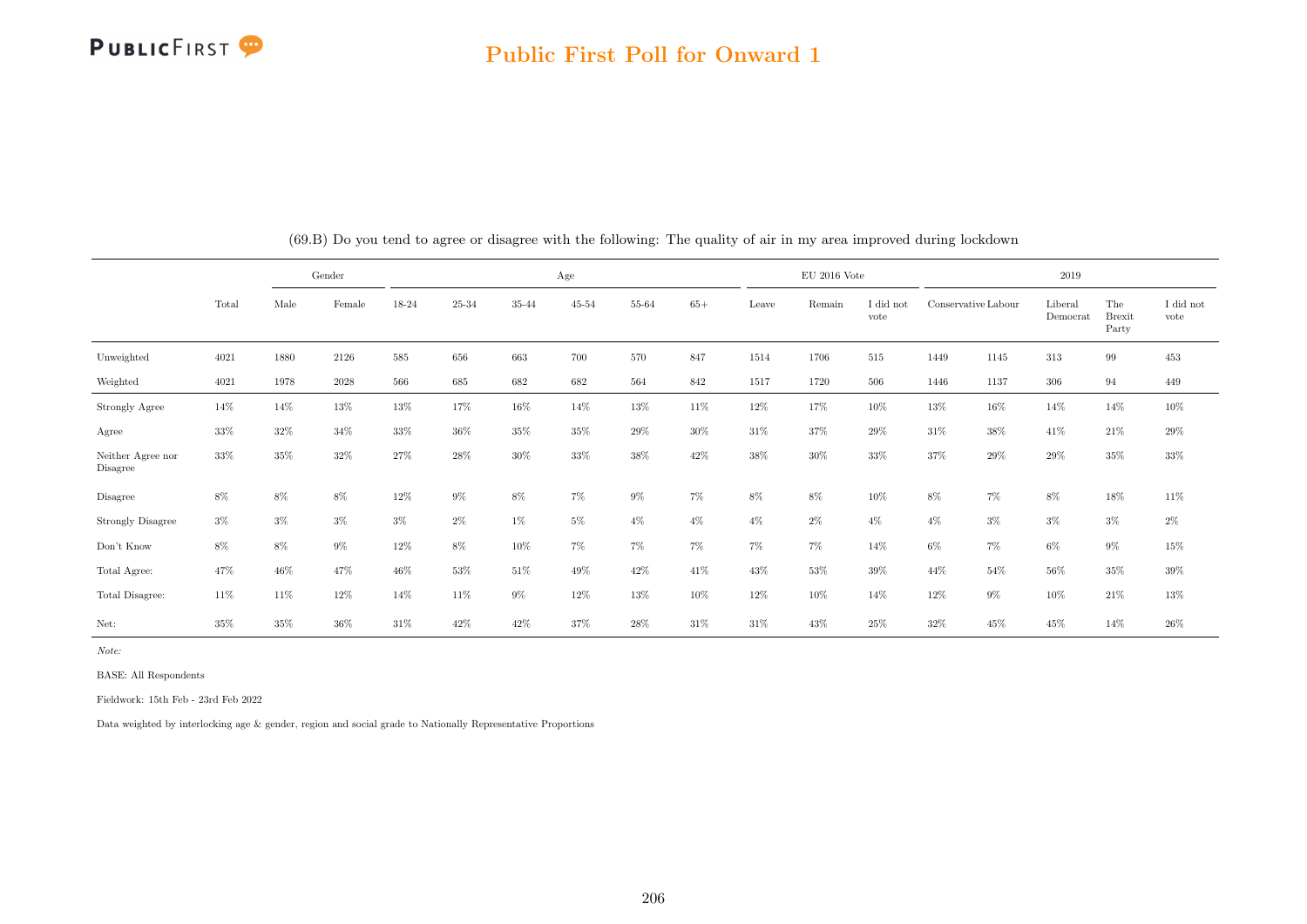### Public First Poll for Onward 1

|                               |        |                     | Voting Intention |                      |                       |                          | Education                                              |                                                             |                                   |                            | Fiscal conservatives             |         | C2DE 2019 Conservatives |               | ABC1 2019 Conservatives |
|-------------------------------|--------|---------------------|------------------|----------------------|-----------------------|--------------------------|--------------------------------------------------------|-------------------------------------------------------------|-----------------------------------|----------------------------|----------------------------------|---------|-------------------------|---------------|-------------------------|
|                               | Total  | Conservative Labour |                  | Liberal<br>Democrats | GCSE or<br>equivalent | A Level or<br>equivalent | University<br>Under-<br>graduate<br>Degree<br>(BA/BSc) | University<br>Postgrad-<br>uate<br>Degree<br>(MA/MSc/MPhil) | Doctorate<br>(PhD/DPHil)spend and | Prioritise<br>$\text{tax}$ | Prioritise<br>balancing<br>books | C2DECon | Other                   | ABC1Con Other |                         |
| Unweighted                    | 4021   | 971                 | 1321             | 274                  | 974                   | 740                      | 931                                                    | $398\,$                                                     | 72                                | 2241                       | 1053                             | 633     | 3388                    | 815           | 3206                    |
| Weighted                      | 4021   | 967                 | 1313             | $268\,$              | 962                   | 747                      | 934                                                    | $398\,$                                                     | 66                                | 2253                       | 1055                             | 656     | 3365                    | 790           | 3231                    |
| Strongly Agree                | 14%    | 13%                 | 16%              | 15%                  | 10%                   | 13%                      | $16\%$                                                 | $18\%$                                                      | $25\%$                            | 16%                        | 13%                              | 13%     | 14%                     | 13%           | 14%                     |
| Agree                         | $33\%$ | $31\%$              | 38%              | 39%                  | $30\%$                | 33%                      | $36\%$                                                 | 38%                                                         | 34%                               | $36\%$                     | 33%                              | 33%     | $33\%$                  | $30\%$        | 34%                     |
| Neither Agree nor<br>Disagree | $33\%$ | $38\%$              | $29\%$           | $31\%$               | $39\%$                | $32\%$                   | $30\%$                                                 | 26%                                                         | 18%                               | $32\%$                     | 33%                              | $37\%$  | $33\%$                  | 38%           | $32\%$                  |
| Disagree                      | 8%     | $8\%$               | $8\%$            | $6\%$                | $8\%$                 | $9\%$                    | 8%                                                     | $8\%$                                                       | $7\%$                             | $7\%$                      | 11%                              | 8%      | $8\%$                   | $9\%$         | $8\%$                   |
| <b>Strongly Disagree</b>      | $3\%$  | $4\%$               | $2\%$            | $3\%$                | $4\%$                 | $3\%$                    | $3\%$                                                  | $2\%$                                                       | $6\%$                             | $3\%$                      | $4\%$                            | $4\%$   | $3\%$                   | $4\%$         | $3\%$                   |
| Don't Know                    | $8\%$  | $6\%$               | $7\%$            | $7\%$                | $9\%$                 | $10\%$                   | 7%                                                     | 7%                                                          | 10%                               | $6\%$                      | $6\%$                            | $6\%$   | $9\%$                   | $6\%$         | $9\%$                   |
| Total Agree:                  | 47%    | 44%                 | 55%              | $54\%$               | 41%                   | 46%                      | $52\%$                                                 | $56\%$                                                      | 60%                               | 51\%                       | 46%                              | 45%     | 47%                     | 43%           | 48%                     |
| Total Disagree:               | 11%    | 12%                 | 10%              | $9\%$                | 12%                   | 12%                      | 10%                                                    | 10%                                                         | 12%                               | 10%                        | 15%                              | 12%     | $11\%$                  | 13%           | 11%                     |
| Net:                          | 35%    | 32%                 | 45%              | 45%                  | 29%                   | 35%                      | 41\%                                                   | 47%                                                         | 48%                               | 41\%                       | 31\%                             | 33%     | $36\%$                  | 31%           | 37%                     |

(69.C) Do you tend to agree or disagree with the following: The quality of air in my area improved during lockdown

Note:

BASE: All Respondents

Fieldwork: 15th Feb - 23rd Feb 2022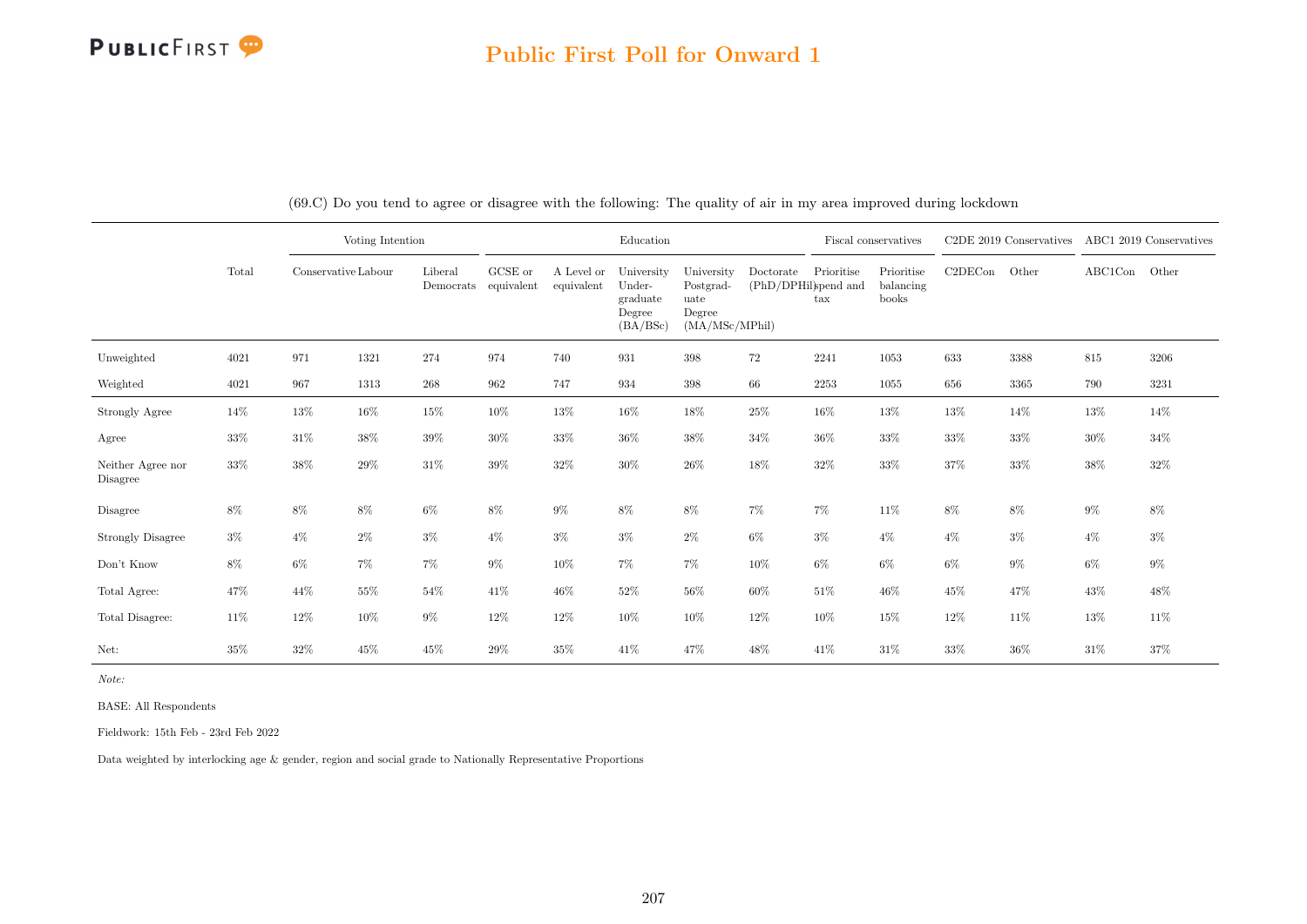|                                     |        |        |               |               |                    |                  |                  |                                | Social Grade  |               |          |         |                     |        |        |          |           |
|-------------------------------------|--------|--------|---------------|---------------|--------------------|------------------|------------------|--------------------------------|---------------|---------------|----------|---------|---------------------|--------|--------|----------|-----------|
|                                     | Total  | London | South<br>East | South<br>West | East of<br>England | East<br>Midlands | West<br>Midlands | Yorkshire<br>and the<br>Humber | North<br>East | North<br>West | Scotland | Wales   | Northern<br>Ireland | AB     | C1     | $\rm C2$ | $\rm{DE}$ |
| Unweighted                          | 4021   | 532    | 557           | 339           | 350                | $303\,$          | 355              | 356                            | 175           | 474           | 311      | $202\,$ | 67                  | 1120   | 1038   | 795      | 1054      |
| Weighted                            | 4021   | 563    | 523           | 322           | 362                | 281              | 362              | 322                            | 161           | 442           | 362      | 201     | 120                 | 1082   | 1042   | 881      | 1002      |
| Strongly Agree                      | $8\%$  | 11\%   | $8\%$         | $7\%$         | $6\%$              | $9\%$            | $9\%$            | 8%                             | 10%           | $7\%$         | $4\%$    | $5\%$   | $7\%$               | $9\%$  | $7\%$  | $7\%$    | $7\%$     |
| Agree                               | $23\%$ | 31\%   | 22%           | 20%           | 20%                | 25%              | 23%              | 19%                            | 17%           | 24\%          | 18%      | 24\%    | 17%                 | 24%    | 24%    | 21%      | 22%       |
| Neither Agree nor<br>Disagree       | $35\%$ | 30%    | 36%           | 36%           | 38%                | 34%              | 34%              | 34%                            | 41%           | 34%           | 37%      | 33%     | 43%                 | 34%    | 34%    | 38%      | 34%       |
| Disagree                            | $21\%$ | $17\%$ | $21\%$        | 23%           | $23\%$             | $22\%$           | 20%              | 22%                            | 18%           | $22\%$        | $24\%$   | 24%     | 16%                 | $22\%$ | $22\%$ | $20\%$   | $20\%$    |
| <b>Strongly Disagree</b>            | 8%     | 5%     | 8%            | $7\%$         | $7\%$              | $5\%$            | 7%               | $9\%$                          | $9\%$         | $7\%$         | 11%      | 8%      | 10%                 | $7\%$  | 8%     | 8%       | $9\%$     |
| $\mathrm{Don't}$<br>$\mathrm{Know}$ | $6\%$  | $6\%$  | $6\%$         | $6\%$         | $7\%$              | $5\%$            | $7\%$            | 8%                             | $6\%$         | $5\%$         | $5\%$    | $6\%$   | $6\%$               | $5\%$  | $5\%$  | 6%       | $8\%$     |
| Total Agree:                        | 30%    | 42\%   | 29%           | 27%           | 26%                | 34%              | 32%              | 27%                            | 26%           | 31\%          | 22%      | 29%     | 24%                 | 33%    | 31%    | 28%      | 29%       |
| Total Disagree:                     | 29%    | 22%    | 29%           | 30%           | 30%                | 27%              | 27%              | 31%                            | 27%           | 30%           | 35%      | 32%     | 27%                 | 29%    | 29%    | 28%      | $29\%$    |
| Net:                                | $1\%$  | 19%    | $0\%$         | $-3%$         | $-4%$              | $7\%$            | $5\%$            | $-4\%$                         | $0\%$         | $1\%$         | $-13\%$  | $-3%$   | $-3%$               | $4\%$  | 2%     | 0%       | $0\%$     |

(70.A) Do you tend to agree or disagree with the following: Since we have come out of lockdown, I have noticed the air is dirtier

Note:

BASE: All Respondents

Fieldwork: 15th Feb - 23rd Feb 2022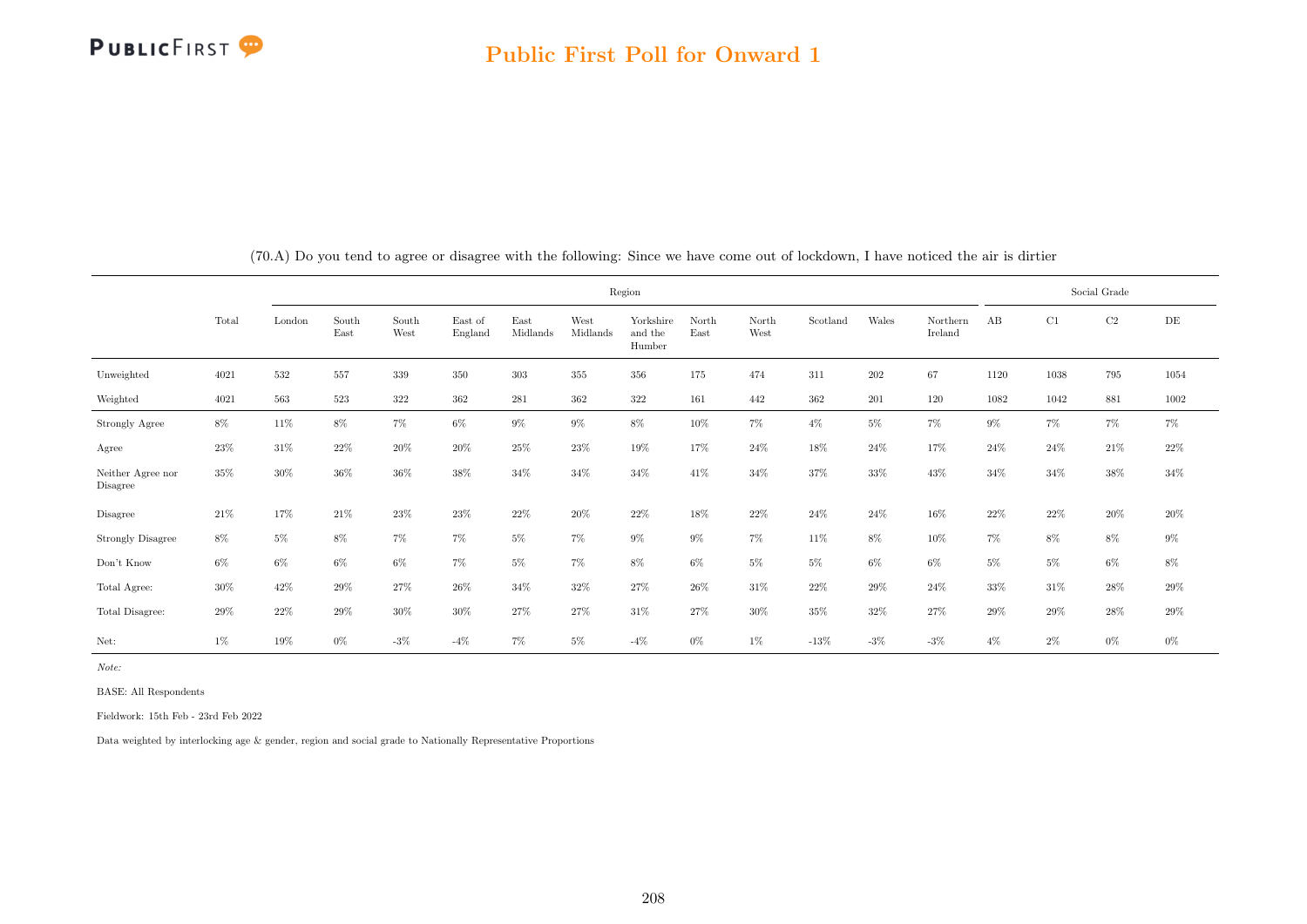

#### Public First Poll for Onward 1

|                                     |        | Gender |        |        |        |        | Age       |        |         |        | $EU$ 2016 Vote |                               |         |                     | 2019                |                               |                               |
|-------------------------------------|--------|--------|--------|--------|--------|--------|-----------|--------|---------|--------|----------------|-------------------------------|---------|---------------------|---------------------|-------------------------------|-------------------------------|
|                                     | Total  | Male   | Female | 18-24  | 25-34  | 35-44  | $45 - 54$ | 55-64  | $65+$   | Leave  | Remain         | $\rm I$ did $\rm not$<br>vote |         | Conservative Labour | Liberal<br>Democrat | The<br><b>Brexit</b><br>Party | $\rm I$ did $\rm not$<br>vote |
| Unweighted                          | 4021   | 1880   | 2126   | 585    | 656    | 663    | 700       | 570    | 847     | 1514   | 1706           | 515                           | 1449    | 1145                | 313                 | 99                            | 453                           |
| Weighted                            | 4021   | 1978   | 2028   | 566    | 685    | 682    | 682       | 564    | 842     | 1517   | 1720           | 506                           | 1446    | 1137                | 306                 | 94                            | 449                           |
| Strongly Agree                      | $8\%$  | $8\%$  | $7\%$  | 11\%   | $10\%$ | 12%    | $5\%$     | $5\%$  | $4\%$   | $6\%$  | 10%            | $5\%$                         | 6%      | 11%                 | $7\%$               | $6\%$                         | $4\%$                         |
| Agree                               | 23%    | 22%    | 23%    | 26\%   | 29%    | 24\%   | 25%       | 18%    | 15%     | 21\%   | 25%            | $20\%$                        | 19%     | 30%                 | 28\%                | 21\%                          | 18%                           |
| Neither Agree nor<br>Disagree       | 35%    | 35%    | 35%    | 28%    | 33%    | 32%    | 37%       | 40%    | 39%     | 36%    | 33%            | $39\%$                        | 36%     | 31%                 | 36%                 | 34%                           | 39%                           |
| Disagree                            | $21\%$ | $22\%$ | $21\%$ | 17%    | 17%    | 20%    | 20%       | $22\%$ | 29%     | 23%    | 21%            | 20%                           | 25%     | 17%                 | $21\%$              | $20\%$                        | $20\%$                        |
| Strongly Disagree                   | $8\%$  | $9\%$  | $6\%$  | $7\%$  | $4\%$  | $7\%$  | $8\%$     | 10%    | 10%     | 11\%   | $6\%$          | $6\%$                         | 10%     | $6\%$               | $4\%$               | 14%                           | $7\%$                         |
| $\mathrm{Don't}$<br>$\mathrm{Know}$ | $6\%$  | $5\%$  | $7\%$  | $12\%$ | $7\%$  | $6\%$  | $6\%$     | $4\%$  | $3\%$   | $4\%$  | $5\%$          | 10%                           | $3\%$   | 6%                  | $4\%$               | 6%                            | $12\%$                        |
| Total Agree:                        | $30\%$ | 30%    | 30%    | 37%    | 39%    | $36\%$ | 30%       | 23%    | 19%     | 27%    | 35%            | 25%                           | 25%     | 40%                 | 35%                 | 27%                           | $22\%$                        |
| Total Disagree:                     | 29%    | $30\%$ | 27%    | 24\%   | 21\%   | 27%    | 27%       | 33%    | 39%     | 33%    | 26%            | 26%                           | 35%     | 23%                 | $25\%$              | 34%                           | $27\%$                        |
| Net:                                | $1\%$  | $0\%$  | $3\%$  | $13\%$ | 18%    | $9\%$  | $3\%$     | $-9\%$ | $-20\%$ | $-6\%$ | 8%             | $-1\%$                        | $-10\%$ | 17%                 | 10%                 | $-7%$                         | $-5%$                         |

Note:

BASE: All Respondents

Fieldwork: 15th Feb - 23rd Feb 2022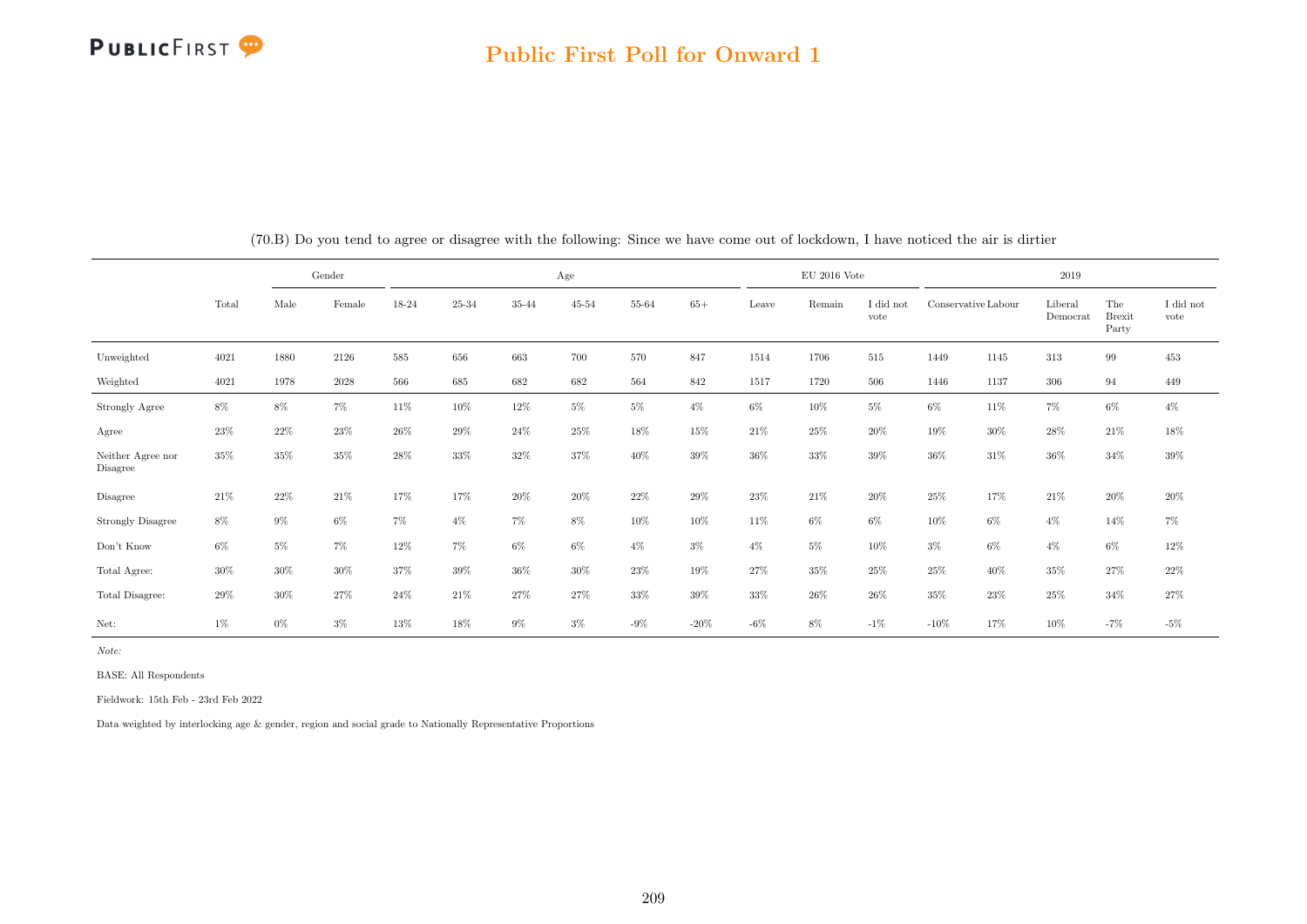### Public First Poll for Onward 1

|                               |        |                     | Voting Intention |                      |                       |                          | Education                                              |                                                             |                                   |                            | Fiscal conservatives             |         | C2DE 2019 Conservatives ABC1 2019 Conservatives |               |        |
|-------------------------------|--------|---------------------|------------------|----------------------|-----------------------|--------------------------|--------------------------------------------------------|-------------------------------------------------------------|-----------------------------------|----------------------------|----------------------------------|---------|-------------------------------------------------|---------------|--------|
|                               | Total  | Conservative Labour |                  | Liberal<br>Democrats | GCSE or<br>equivalent | A Level or<br>equivalent | University<br>Under-<br>graduate<br>Degree<br>(BA/BSc) | University<br>Postgrad-<br>uate<br>Degree<br>(MA/MSc/MPhil) | Doctorate<br>(PhD/DPHil)spend and | Prioritise<br>$_{\rm tax}$ | Prioritise<br>balancing<br>books | C2DECon | Other                                           | ABC1Con Other |        |
| Unweighted                    | 4021   | 971                 | 1321             | 274                  | 974                   | 740                      | 931                                                    | 398                                                         | 72                                | 2241                       | 1053                             | 633     | 3388                                            | 815           | 3206   |
| Weighted                      | 4021   | 967                 | 1313             | 268                  | 962                   | 747                      | 934                                                    | $398\,$                                                     | 66                                | 2253                       | 1055                             | 656     | 3365                                            | 790           | 3231   |
| Strongly Agree                | $8\%$  | $8\%$               | $9\%$            | $8\%$                | $6\%$                 | $7\%$                    | $8\%$                                                  | $12\%$                                                      | $20\%$                            | $9\%$                      | $7\%$                            | $5\%$   | $8\%$                                           | $7\%$         | $8\%$  |
| Agree                         | $23\%$ | 19%                 | $29\%$           | $26\%$               | $18\%$                | $23\%$                   | 27%                                                    | $25\%$                                                      | $21\%$                            | $25\%$                     | 22%                              | 19%     | 23\%                                            | $19\%$        | 23%    |
| Neither Agree nor<br>Disagree | 35%    | 35%                 | $32\%$           | $34\%$               | 37%                   | $34\%$                   | $30\%$                                                 | $35\%$                                                      | $31\%$                            | 34%                        | 33%                              | 38%     | $34\%$                                          | 35%           | 35%    |
| Disagree                      | 21\%   | $26\%$              | 18%              | $22\%$               | $24\%$                | 21%                      | $22\%$                                                 | $18\%$                                                      | 14%                               | $20\%$                     | 25%                              | $24\%$  | $21\%$                                          | 26%           | 20%    |
| <b>Strongly Disagree</b>      | $8\%$  | $10\%$              | $6\%$            | $5\%$                | $8\%$                 | $8\%$                    | $7\%$                                                  | $6\%$                                                       | $6\%$                             | $8\%$                      | $9\%$                            | $11\%$  | $7\%$                                           | $9\%$         | $7\%$  |
| Don't Know                    | $6\%$  | $2\%$               | $6\%$            | $6\%$                | $6\%$                 | $7\%$                    | 6%                                                     | $5\%$                                                       | $7\%$                             | $5\%$                      | $3\%$                            | $2\%$   | $7\%$                                           | $4\%$         | 7%     |
| Total Agree:                  | $30\%$ | $26\%$              | 38%              | 34%                  | 25%                   | 29%                      | $35\%$                                                 | $37\%$                                                      | 42%                               | $34\%$                     | 29%                              | 24\%    | $31\%$                                          | 26%           | 31%    |
| Total Disagree:               | $29\%$ | 36%                 | 24%              | $26\%$               | 32%                   | 29%                      | 29%                                                    | 23\%                                                        | 20%                               | $28\%$                     | 34%                              | 36%     | $27\%$                                          | 35%           | $27\%$ |
| Net:                          | 1%     | $-10%$              | 15%              | 8%                   | $-7%$                 | $0\%$                    | 6%                                                     | $13\%$                                                      | $21\%$                            | $6\%$                      | $-5%$                            | $-12\%$ | $4\%$                                           | $-9\%$        | $4\%$  |

(70.C) Do you tend to agree or disagree with the following: Since we have come out of lockdown, I have noticed the air is dirtier

Note:

BASE: All Respondents

Fieldwork: 15th Feb - 23rd Feb 2022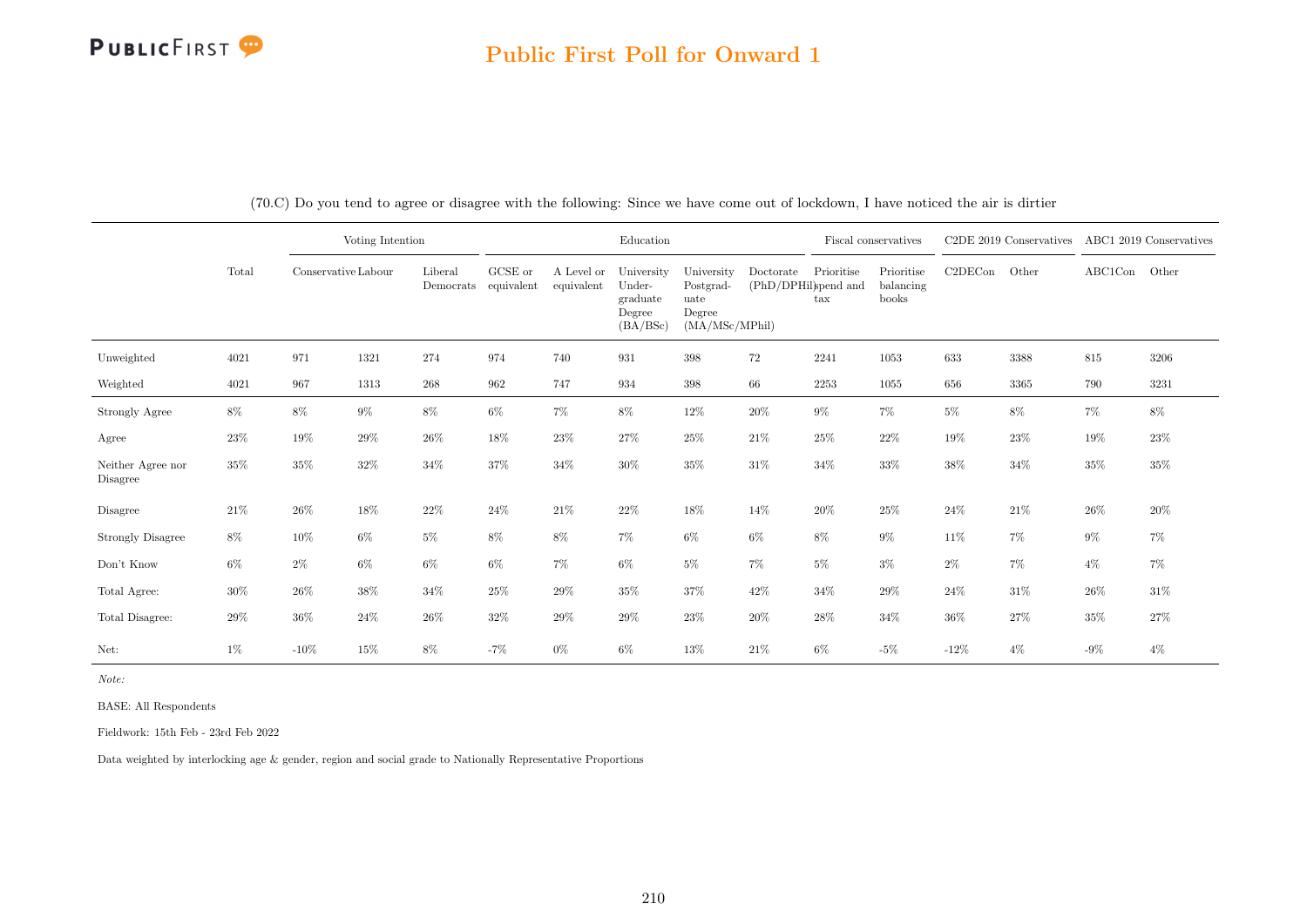

|                                     |        |        |               |               |                    |                  |                  | Region                         |               |               |          |         |                     |        |       | Social Grade |        |
|-------------------------------------|--------|--------|---------------|---------------|--------------------|------------------|------------------|--------------------------------|---------------|---------------|----------|---------|---------------------|--------|-------|--------------|--------|
|                                     | Total  | London | South<br>East | South<br>West | East of<br>England | East<br>Midlands | West<br>Midlands | Yorkshire<br>and the<br>Humber | North<br>East | North<br>West | Scotland | Wales   | Northern<br>Ireland | AB     | C1    | C2           | DE     |
| Unweighted                          | 4021   | 532    | 557           | 339           | 350                | 303              | 355              | 356                            | 175           | 474           | 311      | $202\,$ | 67                  | 1120   | 1038  | 795          | 1054   |
| Weighted                            | 4021   | 563    | 523           | 322           | 362                | 281              | $362\,$          | 322                            | 161           | 442           | 362      | 201     | 120                 | 1082   | 1042  | 881          | 1002   |
| Strongly Agree                      | 11%    | 11\%   | $9\%$         | 12%           | 11\%               | 8%               | 12%              | 11\%                           | 12%           | 12%           | 11%      | 13%     | 17%                 | 12%    | $9\%$ | 11%          | 12%    |
| Agree                               | $29\%$ | 29%    | 27%           | 32%           | 29%                | 28%              | 30%              | 28\%                           | 26%           | 25%           | 35%      | 28%     | 21\%                | 29%    | 31\%  | 28%          | 27%    |
| Neither Agree nor<br>Disagree       | 26%    | 21\%   | 28%           | $26\%$        | 26%                | 25%              | 24\%             | 29%                            | 29%           | 27%           | 27%      | 25%     | $33\%$              | $24\%$ | 26\%  | 29%          | 27%    |
| Disagree                            | 21\%   | 25%    | 20%           | 18%           | 20%                | 25%              | 21\%             | 19%                            | 22%           | 24%           | 18%      | 20%     | 11%                 | $23\%$ | 22\%  | 20%          | $19\%$ |
| <b>Strongly Disagree</b>            | $9\%$  | 10%    | 10%           | $9\%$         | 10%                | 11%              | $9\%$            | 8%                             | $5\%$         | $9\%$         | $7\%$    | $8\%$   | 10%                 | $9\%$  | $9\%$ | 8%           | $10\%$ |
| $\mathrm{Don't}$<br>$\mathrm{Know}$ | $4\%$  | $4\%$  | $5\%$         | $3\%$         | $4\%$              | $3\%$            | $4\%$            | $5\%$                          | $5\%$         | $3\%$         | $2\%$    | $7\%$   | 8%                  | $3\%$  | $4\%$ | $4\%$        | $5\%$  |
| Total Agree:                        | 40%    | 40%    | 36%           | 44%           | 40%                | 36%              | 42%              | 39%                            | 38%           | 37%           | 47%      | 41%     | $39\%$              | 41\%   | 40%   | 39%          | 39%    |
| Total Disagree:                     | 30%    | 35%    | 30%           | 27%           | 30%                | 36%              | 29%              | 27%                            | 27%           | 33%           | 25%      | 28%     | 21\%                | 32%    | 31\%  | 28%          | $29\%$ |
| Net:                                | 10%    | $5\%$  | $6\%$         | 17%           | $9\%$              | $-1\%$           | 13%              | 12%                            | 11%           | $4\%$         | 22%      | 13%     | 18%                 | $9\%$  | $9\%$ | 11%          | 10%    |

(71.A) Do you tend to agree or disagree with the following: I have never noticed any change in air quality in my area

Note:

BASE: All Respondents

Fieldwork: 15th Feb - 23rd Feb 2022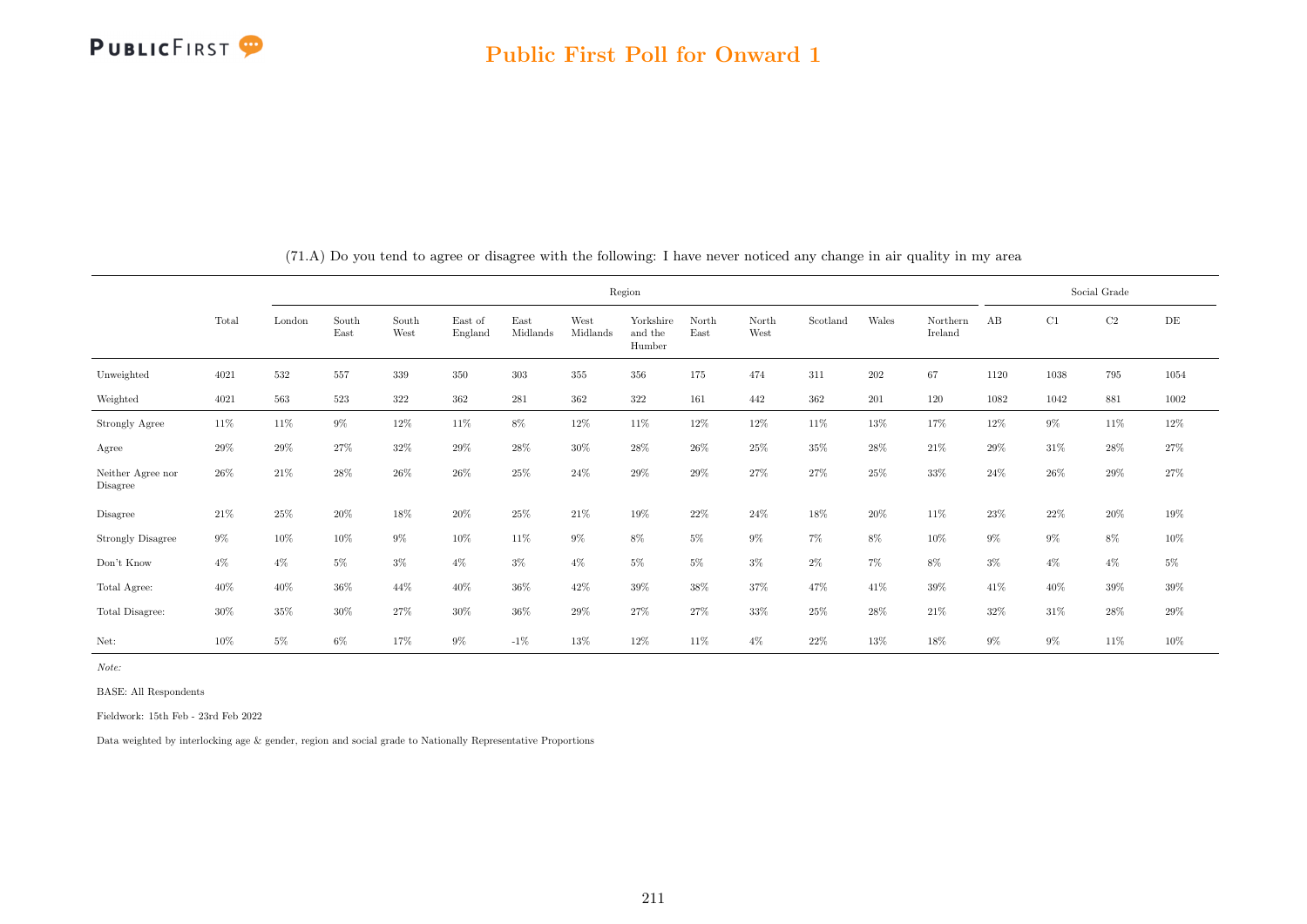

#### Public First Poll for Onward 1

|                               |        | Gender |          |        |         |        | Age       |        |        |       | $EU$ 2016 Vote |                   |        |                     | 2019                |                               |                   |
|-------------------------------|--------|--------|----------|--------|---------|--------|-----------|--------|--------|-------|----------------|-------------------|--------|---------------------|---------------------|-------------------------------|-------------------|
|                               | Total  | Male   | Female   | 18-24  | 25-34   | 35-44  | $45 - 54$ | 55-64  | $65+$  | Leave | Remain         | I did not<br>vote |        | Conservative Labour | Liberal<br>Democrat | The<br><b>Brexit</b><br>Party | I did not<br>vote |
| Unweighted                    | 4021   | 1880   | 2126     | 585    | 656     | 663    | 700       | 570    | 847    | 1514  | 1706           | 515               | 1449   | 1145                | 313                 | 99                            | 453               |
| Weighted                      | 4021   | 1978   | $2028\,$ | 566    | $685\,$ | 682    | 682       | 564    | 842    | 1517  | 1720           | 506               | 1446   | 1137                | 306                 | 94                            | 449               |
| Strongly Agree                | 11%    | 13%    | 9%       | 10%    | 11%     | 9%     | 9%        | $13\%$ | 13%    | 14%   | 10%            | $7\%$             | 14%    | 10%                 | 10%                 | 15%                           | $9\%$             |
| Agree                         | $29\%$ | 30%    | 27%      | 22%    | 28%     | 30%    | $26\%$    | 28%    | 34%    | 31\%  | 29%            | 25%               | 32%    | 27%                 | 30%                 | 29%                           | 28\%              |
| Neither Agree nor<br>Disagree | $26\%$ | $26\%$ | 26%      | 29%    | 29%     | 24\%   | 26%       | 27%    | 23%    | 25%   | 25%            | 31%               | 25%    | 25%                 | 26%                 | $22\%$                        | $28\%$            |
| Disagree                      | 21%    | $19\%$ | 23%      | $21\%$ | 21\%    | $22\%$ | $23\%$    | $22\%$ | 19%    | 19%   | $23\%$         | 21%               | 19%    | 24%                 | 21\%                | 19%                           | $20\%$            |
| <b>Strongly Disagree</b>      | $9\%$  | $8\%$  | 10%      | $8\%$  | $7\%$   | $10\%$ | 12%       | $8\%$  | $9\%$  | $8\%$ | $10\%$         | 8%                | $7\%$  | 10%                 | 11\%                | 13%                           | $8\%$             |
| Don't Know                    | $4\%$  | $4\%$  | $4\%$    | 10%    | $4\%$   | $4\%$  | $4\%$     | $3\%$  | $2\%$  | $2\%$ | $3\%$          | $7\%$             | $2\%$  | $4\%$               | $2\%$               | $2\%$                         | $7\%$             |
| Total Agree:                  | 40%    | 43%    | 36%      | $33\%$ | 40%     | 40%    | 36%       | 41\%   | 47%    | 45%   | $39\%$         | 32%               | 46%    | 37%                 | 40%                 | 44%                           | 37%               |
| Total Disagree:               | 30%    | 27%    | 33%      | $29\%$ | 28%     | $32\%$ | 34%       | $29\%$ | 28\%   | 27%   | $33\%$         | $30\%$            | $26\%$ | 34%                 | 32%                 | $32\%$                        | 28%               |
| Net:                          | 10%    | 17%    | $3\%$    | $3\%$  | $12\%$  | $7\%$  | $1\%$     | $12\%$ | $20\%$ | 18%   | $6\%$          | $2\%$             | 20%    | $4\%$               | 7%                  | $12\%$                        | $8\%$             |

(71.B) Do you tend to agree or disagree with the following: I have never noticed any change in air quality in my area

Note:

BASE: All Respondents

Fieldwork: 15th Feb - 23rd Feb 2022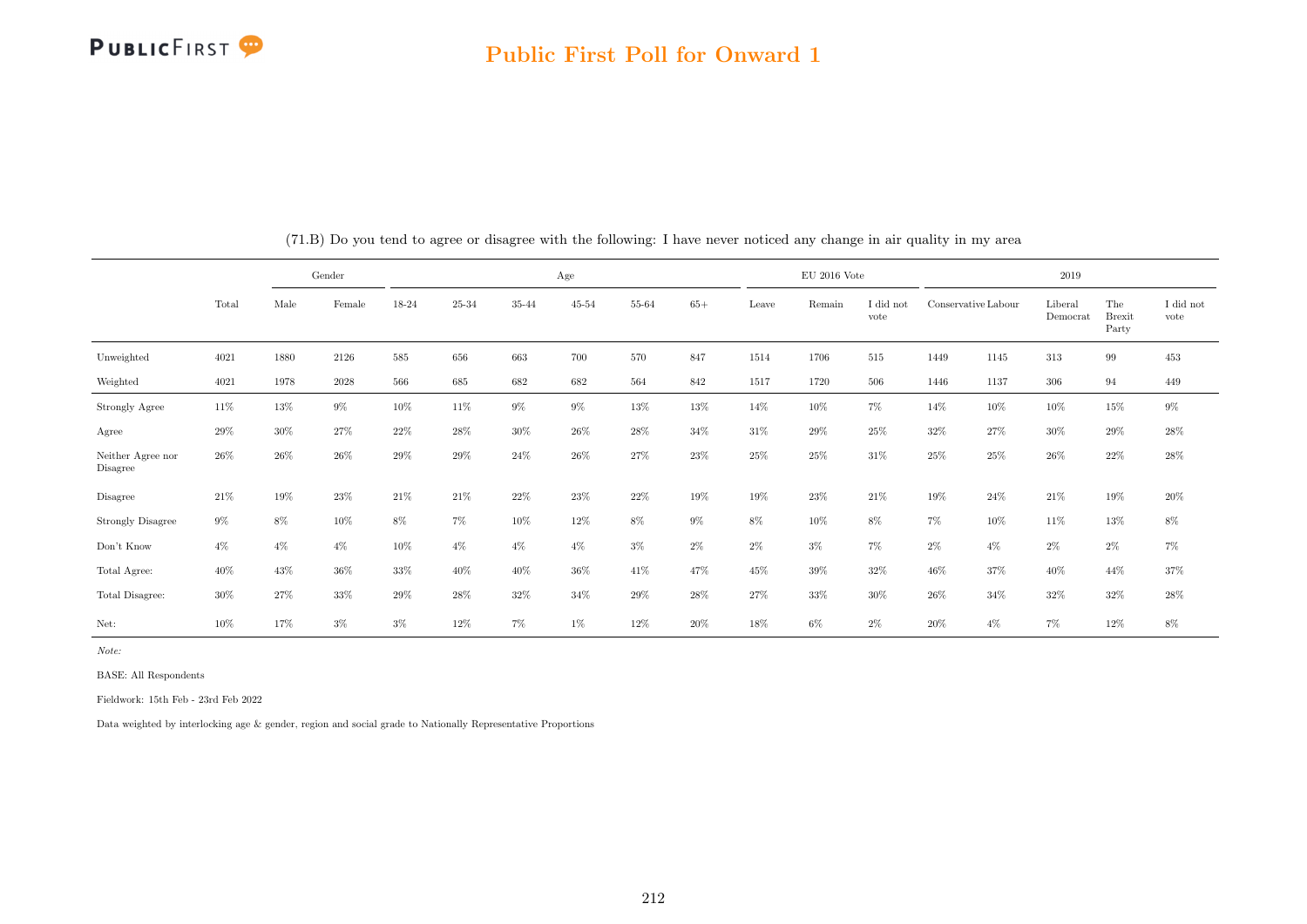### Public First Poll for Onward 1

|                               |        |                     | Voting Intention |                                 |         |                          | Education                                              |                                                             |                                   |                                    | Fiscal conservatives             |         | C <sub>2</sub> DE 2019 Conservatives |         | ABC1 2019 Conservatives |
|-------------------------------|--------|---------------------|------------------|---------------------------------|---------|--------------------------|--------------------------------------------------------|-------------------------------------------------------------|-----------------------------------|------------------------------------|----------------------------------|---------|--------------------------------------|---------|-------------------------|
|                               | Total  | Conservative Labour |                  | Liberal<br>Democrats equivalent | GCSE or | A Level or<br>equivalent | University<br>Under-<br>graduate<br>Degree<br>(BA/BSc) | University<br>Postgrad-<br>uate<br>Degree<br>(MA/MSc/MPhil) | Doctorate<br>(PhD/DPHil)spend and | Prioritise<br>$\operatorname{tax}$ | Prioritise<br>balancing<br>books | C2DECon | Other                                | ABC1Con | Other                   |
| Unweighted                    | 4021   | 971                 | 1321             | 274                             | 974     | 740                      | 931                                                    | 398                                                         | 72                                | 2241                               | 1053                             | 633     | 3388                                 | 815     | 3206                    |
| Weighted                      | 4021   | 967                 | 1313             | 268                             | 962     | 747                      | 934                                                    | 398                                                         | 66                                | 2253                               | 1055                             | 656     | 3365                                 | 790     | 3231                    |
| Strongly Agree                | 11\%   | $15\%$              | $9\%$            | 11\%                            | 12%     | 11\%                     | 11%                                                    | $12\%$                                                      | $9\%$                             | $12\%$                             | 12%                              | $15\%$  | 10%                                  | 13%     | $11\%$                  |
| Agree                         | 29%    | 34%                 | 28%              | 28\%                            | 29%     | 30%                      | 28\%                                                   | 29%                                                         | 18%                               | 29%                                | 33%                              | $31\%$  | 28%                                  | 34%     | 27%                     |
| Neither Agree nor<br>Disagree | 26\%   | $25\%$              | 26%              | 25%                             | 28%     | 26%                      | 23\%                                                   | 25%                                                         | 29%                               | 25%                                | 24%                              | 27%     | 26%                                  | 24%     | 27%                     |
| Disagree                      | $21\%$ | $18\%$              | 24%              | $21\%$                          | 19%     | $21\%$                   | 25\%                                                   | $22\%$                                                      | $15\%$                            | 23\%                               | $20\%$                           | 17%     | $22\%$                               | 20%     | $21\%$                  |
| <b>Strongly Disagree</b>      | $9\%$  | 7%                  | 10%              | 11\%                            | 8%      | 8%                       | $9\%$                                                  | 8%                                                          | $21\%$                            | $9\%$                              | $9\%$                            | 8%      | $9\%$                                | $7\%$   | 10%                     |
| Don't Know                    | $4\%$  | $2\%$               | $3\%$            | $3\%$                           | $5\%$   | $5\%$                    | $4\%$                                                  | $3\%$                                                       | $8\%$                             | $2\%$                              | $2\%$                            | $2\%$   | $5\%$                                | $2\%$   | $5\%$                   |
| Total Agree:                  | 40%    | 49%                 | 37%              | $39\%$                          | 41%     | 40%                      | 39%                                                    | 41\%                                                        | 27%                               | 40%                                | 45%                              | 46%     | 39%                                  | 47%     | 38%                     |
| Total Disagree:               | $30\%$ | 24%                 | $34\%$           | $33\%$                          | 27%     | 29%                      | $33\%$                                                 | $31\%$                                                      | 36%                               | 32%                                | 29%                              | 25%     | $31\%$                               | $27\%$  | $31\%$                  |
| Net:                          | 10%    | $25\%$              | $3\%$            | $6\%$                           | 14%     | 11%                      | $6\%$                                                  | 10%                                                         | $-9\%$                            | 8%                                 | 16%                              | 21\%    | 8%                                   | 20%     | $7\%$                   |

(71.C) Do you tend to agree or disagree with the following: I have never noticed any change in air quality in my area

Note:

BASE: All Respondents

Fieldwork: 15th Feb - 23rd Feb 2022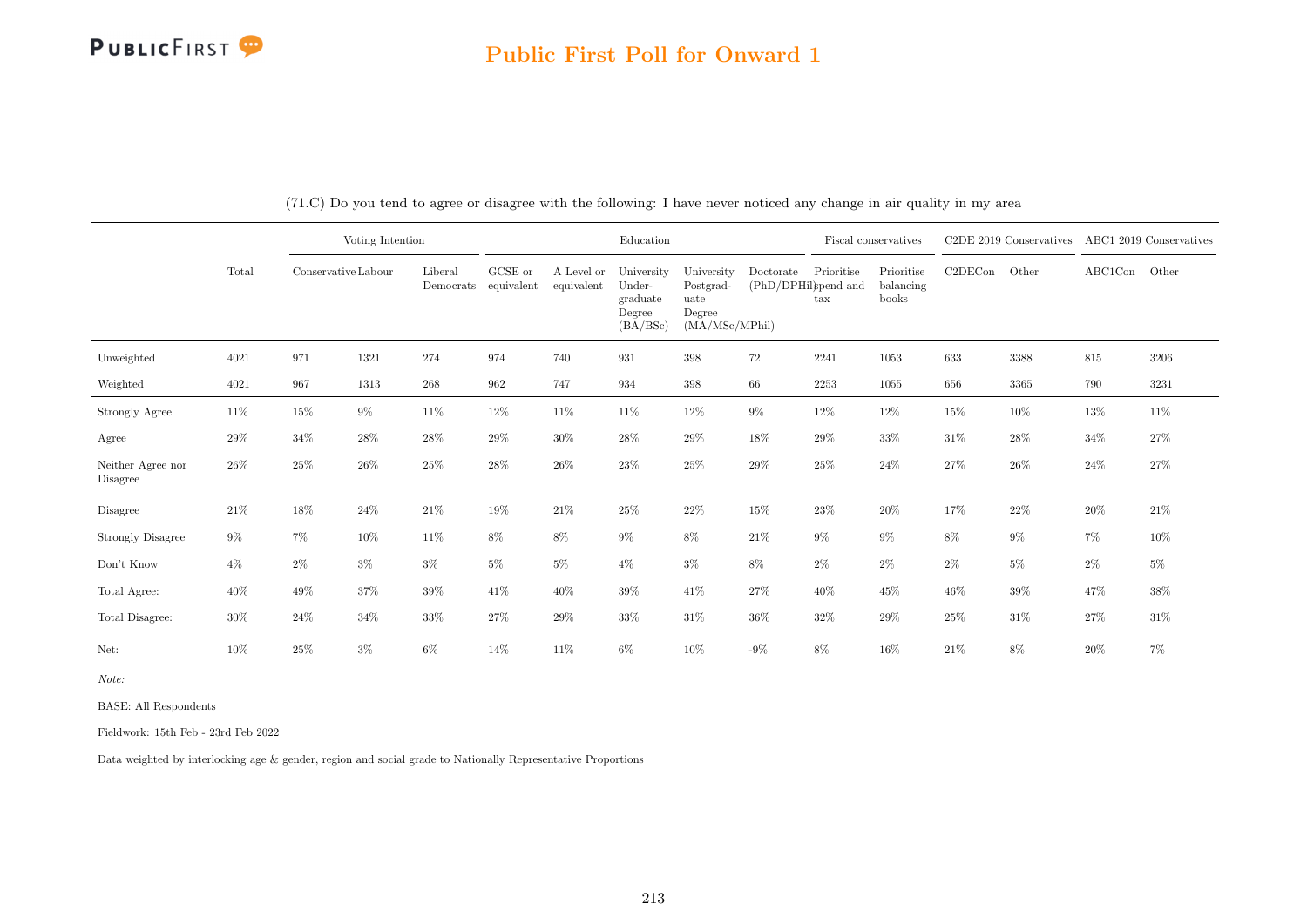## PUBLICFIRST<sup>9</sup>

|                               |        |        |               |               |                    |                  | Region           |                                |               |               |          |         |                     |       | Social Grade |          |           |
|-------------------------------|--------|--------|---------------|---------------|--------------------|------------------|------------------|--------------------------------|---------------|---------------|----------|---------|---------------------|-------|--------------|----------|-----------|
|                               | Total  | London | South<br>East | South<br>West | East of<br>England | East<br>Midlands | West<br>Midlands | Yorkshire<br>and the<br>Humber | North<br>East | North<br>West | Scotland | Wales   | Northern<br>Ireland | AB    | C1           | $\rm C2$ | $\rm{DE}$ |
| Unweighted                    | 4021   | 532    | 557           | 339           | 350                | 303              | 355              | 356                            | 175           | 474           | 311      | $202\,$ | 67                  | 1120  | 1038         | 795      | 1054      |
| Weighted                      | 4021   | 563    | 523           | 322           | 362                | 281              | 362              | 322                            | 161           | 442           | 362      | 201     | 120                 | 1082  | 1042         | 881      | 1002      |
| Strongly Agree                | $39\%$ | 41\%   | 37%           | 37%           | 41\%               | 37%              | 40%              | 38%                            | 43%           | 40\%          | 43%      | 37%     | 37%                 | 43%   | 38%          | $36\%$   | $39\%$    |
| Agree                         | 38%    | $35\%$ | $38\%$        | $40\%$        | 41\%               | 40%              | 35%              | 40%                            | 38%           | 38%           | 34%      | 41\%    | 42%                 | 38%   | 40%          | $39\%$   | $35\%$    |
| Neither Agree nor<br>Disagree | 15%    | 15%    | 17%           | 17%           | 13%                | 16%              | 17%              | 16%                            | 13%           | 14%           | 16%      | 15%     | 14%                 | 13%   | 14%          | 18%      | 17%       |
| Disagree                      | $3\%$  | $4\%$  | $2\%$         | $2\%$         | $2\%$              | $3\%$            | $4\%$            | $3\%$                          | $3\%$         | $3\%$         | $3\%$    | $5\%$   | $4\%$               | $2\%$ | $3\%$        | $4\%$    | $3\%$     |
| <b>Strongly Disagree</b>      | $1\%$  | 2%     | $2\%$         | $2\%$         | $1\%$              | $1\%$            | $2\%$            | $1\%$                          | $1\%$         | $2\%$         | 2%       | $1\%$   | $2\%$               | $1\%$ | 2%           | $1\%$    | $1\%$     |
| Don't Know                    | $3\%$  | $4\%$  | $4\%$         | $2\%$         | $2\%$              | $2\%$            | $3\%$            | $3\%$                          | $2\%$         | $3\%$         | $3\%$    | $2\%$   | $1\%$               | $2\%$ | 3%           | $2\%$    | $5\%$     |
| Total Agree:                  | 77%    | 75%    | 75%           | 77%           | 82%                | 77%              | 75%              | 77%                            | 81\%          | 79%           | 77%      | 78%     | 79%                 | 81\%  | 78%          | 75%      | 74%       |
| Total Disagree:               | $5\%$  | $6\%$  | $4\%$         | $4\%$         | $3\%$              | $5\%$            | $5\%$            | $4\%$                          | $4\%$         | $5\%$         | 5%       | $6\%$   | $6\%$               | $4\%$ | $5\%$        | $5\%$    | $4\%$     |
| Net:                          | 73%    | 69%    | 71%           | 73%           | 79%                | 73%              | 70%              | 73%                            | 77%           | 74%           | 72%      | 72%     | 74%                 | 78%   | 73%          | 70%      | 70%       |

(72.A) Do you tend to agree or disagree with the following: We have a duty to care for our planet and the environment to ensure our grandchildren can live comfortably

Note:

BASE: All Respondents

Fieldwork: 15th Feb - 23rd Feb 2022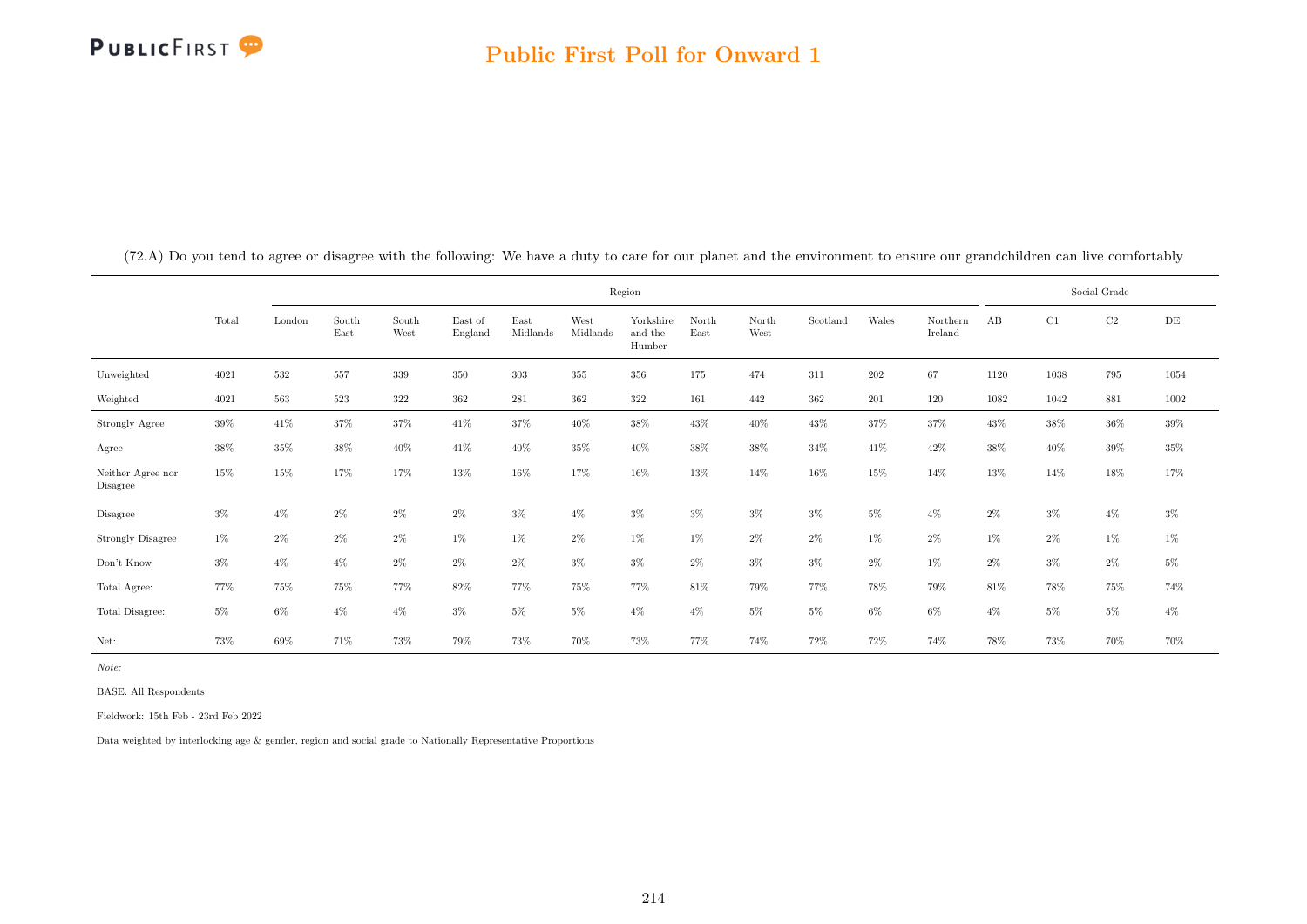# PUBLICFIRST<sup>9</sup>

### Public First Poll for Onward 1

|                               |        |       | Gender   |       | Age       |           |           |        |       |        | $\mathrm{EU}$ 2016 Vote |                   |                     | 2019  |                     |                               |                   |  |
|-------------------------------|--------|-------|----------|-------|-----------|-----------|-----------|--------|-------|--------|-------------------------|-------------------|---------------------|-------|---------------------|-------------------------------|-------------------|--|
|                               | Total  | Male  | Female   | 18-24 | $25 - 34$ | $35 - 44$ | $45 - 54$ | 55-64  | $65+$ | Leave  | Remain                  | I did not<br>vote | Conservative Labour |       | Liberal<br>Democrat | The<br><b>Brexit</b><br>Party | I did not<br>vote |  |
| Unweighted                    | 4021   | 1880  | 2126     | 585   | 656       | 663       | 700       | 570    | 847   | 1514   | 1706                    | $515\,$           | 1449                | 1145  | 313                 | $\,99$                        | $453\,$           |  |
| Weighted                      | 4021   | 1978  | $2028\,$ | 566   | 685       | 682       | 682       | 564    | 842   | 1517   | 1720                    | 506               | 1446                | 1137  | 306                 | 94                            | 449               |  |
| Strongly Agree                | $39\%$ | 36%   | 43%      | 34\%  | 37%       | $39\%$    | 38%       | $42\%$ | 43%   | $37\%$ | 44%                     | $34\%$            | 34%                 | 44%   | 47%                 | 35%                           | $38\%$            |  |
| Agree                         | 38%    | 39%   | 37%      | 31\%  | $36\%$    | $39\%$    | $39\%$    | 40%    | 42%   | $39\%$ | 39%                     | 37%               | 44%                 | 35%   | 40%                 | $33\%$                        | $36\%$            |  |
| Neither Agree nor<br>Disagree | 15%    | 16%   | 14%      | 18%   | 18%       | 14%       | 17%       | 14%    | 12%   | 18%    | 12%                     | 18%               | 17%                 | 14%   | $9\%$               | 21%                           | 17%               |  |
| Disagree                      | $3\%$  | $4\%$ | $2\%$    | 7%    | $4\%$     | $3\%$     | $2\%$     | $2\%$  | 2%    | $3\%$  | $3\%$                   | $3\%$             | $3\%$               | $3\%$ | $3\%$               | $4\%$                         | $1\%$             |  |
| <b>Strongly Disagree</b>      | $1\%$  | $2\%$ | $1\%$    | $2\%$ | 1%        | 1%        | $2\%$     | $1\%$  | $1\%$ | $2\%$  | $1\%$                   | $1\%$             | $1\%$               | 1%    | $1\%$               | $6\%$                         | $1\%$             |  |
| Don't Know                    | $3\%$  | $2\%$ | 3%       | 8%    | $4\%$     | $3\%$     | $2\%$     | $1\%$  | $1\%$ | $1\%$  | $2\%$                   | $7\%$             | $1\%$               | $3\%$ | $1\%$               | $2\%$                         | $6\%$             |  |
| Total Agree:                  | 77%    | 75%   | 79%      | 65%   | 73%       | 78%       | 77%       | 82%    | 85%   | 75%    | 83%                     | 71%               | 78%                 | 79%   | 87%                 | 68%                           | $74\%$            |  |
| Total Disagree:               | $5\%$  | $6\%$ | 3%       | 9%    | 5%        | $4\%$     | $4\%$     | $3\%$  | $2\%$ | $6\%$  | $4\%$                   | $3\%$             | $5\%$               | $4\%$ | $4\%$               | $9\%$                         | $2\%$             |  |
| Net:                          | 73%    | 69%   | 76%      | 56%   | 67%       | 73%       | 73%       | 79%    | 83%   | 70%    | 79%                     | 68%               | 73%                 | 74%   | 83%                 | $59\%$                        | 72%               |  |

(72.B) Do you tend to agree or disagree with the following: We have a duty to care for our planet and the environment to ensure our grandchildren can live comfortably

Note:

BASE: All Respondents

Fieldwork: 15th Feb - 23rd Feb 2022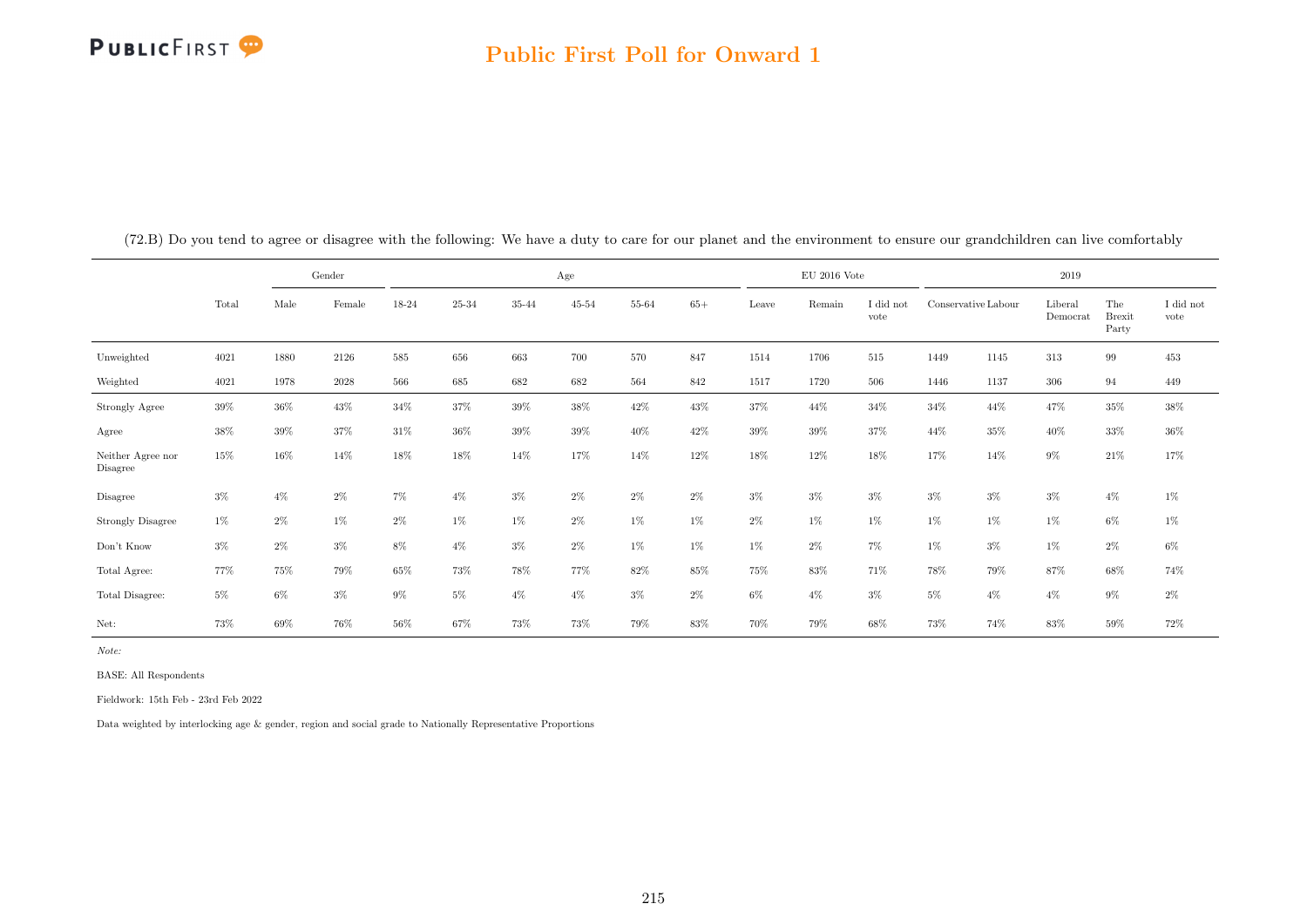#### Public First Poll for Onward 1

(72.C) Do you tend to agree or disagree with the following: We have a duty to care for our planet and the environment to ensure our grandchildren can live comfortably

|                               |        |        | Voting Intention<br>Conservative Labour |                      |                       |                          | Education                                              |                                                             |                                   |                                    | Fiscal conservatives             |         | C2DE 2019 Conservatives |               | ABC1 2019 Conservatives |
|-------------------------------|--------|--------|-----------------------------------------|----------------------|-----------------------|--------------------------|--------------------------------------------------------|-------------------------------------------------------------|-----------------------------------|------------------------------------|----------------------------------|---------|-------------------------|---------------|-------------------------|
|                               | Total  |        |                                         | Liberal<br>Democrats | GCSE or<br>equivalent | A Level or<br>equivalent | University<br>Under-<br>graduate<br>Degree<br>(BA/BSc) | University<br>Postgrad-<br>uate<br>Degree<br>(MA/MSc/MPhil) | Doctorate<br>(PhD/DPHil)spend and | Prioritise<br>$\operatorname{tax}$ | Prioritise<br>balancing<br>books | C2DECon | Other                   | ABC1Con Other |                         |
| Unweighted                    | 4021   | 971    | 1321                                    | 274                  | 974                   | 740                      | 931                                                    | 398                                                         | 72                                | 2241                               | 1053                             | 633     | 3388                    | 815           | 3206                    |
| Weighted                      | 4021   | 967    | 1313                                    | $268\,$              | 962                   | 747                      | 934                                                    | 398                                                         | 66                                | 2253                               | 1055                             | 656     | 3365                    | 790           | 3231                    |
| Strongly Agree                | $39\%$ | $33\%$ | 44\%                                    | $49\%$               | 34%                   | 38%                      | 44\%                                                   | $42\%$                                                      | $52\%$                            | $44\%$                             | $35\%$                           | 37%     | $40\%$                  | $32\%$        | $41\%$                  |
| Agree                         | 38%    | 43%    | $36\%$                                  | 37%                  | 39%                   | 38%                      | 38%                                                    | $37\%$                                                      | 32%                               | 37%                                | 41\%                             | 43%     | 37%                     | 45%           | 36%                     |
| Neither Agree nor<br>Disagree | 15%    | $18\%$ | $13\%$                                  | 10%                  | 17%                   | 17%                      | 13%                                                    | 13%                                                         | $6\%$                             | $13\%$                             | $16\%$                           | 15%     | $15\%$                  | 18%           | $15\%$                  |
| Disagree                      | $3\%$  | $3\%$  | $3\%$                                   | $2\%$                | $4\%$                 | $3\%$                    | $3\%$                                                  | $4\%$                                                       | $4\%$                             | $3\%$                              | $5\%$                            | $4\%$   | $3\%$                   | $3\%$         | $3\%$                   |
| Strongly Disagree             | 1%     | 1%     | $1\%$                                   | $2\%$                | $2\%$                 | $1\%$                    | $1\%$                                                  | $1\%$                                                       | $3\%$                             | $1\%$                              | $2\%$                            | 1%      | $2\%$                   | $2\%$         | $1\%$                   |
| Don't Know                    | $3\%$  | $1\%$  | $3\%$                                   | $1\%$                | $3\%$                 | $3\%$                    | $2\%$                                                  | $2\%$                                                       | $3\%$                             | $2\%$                              | $1\%$                            | $1\%$   | $3\%$                   | $1\%$         | $4\%$                   |
| Total Agree:                  | 77%    | 77%    | $80\%$                                  | $86\%$               | 73%                   | 76%                      | $81\%$                                                 | $80\%$                                                      | 84%                               | 81\%                               | 76%                              | 79%     | 77%                     | 76%           | 77%                     |
| Total Disagree:               | $5\%$  | $4\%$  | $4\%$                                   | $3\%$                | $6\%$                 | $4\%$                    | $4\%$                                                  | $5\%$                                                       | $7\%$                             | $4\%$                              | 7%                               | $5\%$   | $4\%$                   | $4\%$         | $5\%$                   |
| Net:                          | 73%    | 72%    | 76%                                     | 83%                  | 67%                   | 72%                      | 77%                                                    | 75%                                                         | 77%                               | 77%                                | 69%                              | 75%     | 72%                     | 72%           | 73%                     |

Note:

BASE: All Respondents

Fieldwork: 15th Feb - 23rd Feb 2022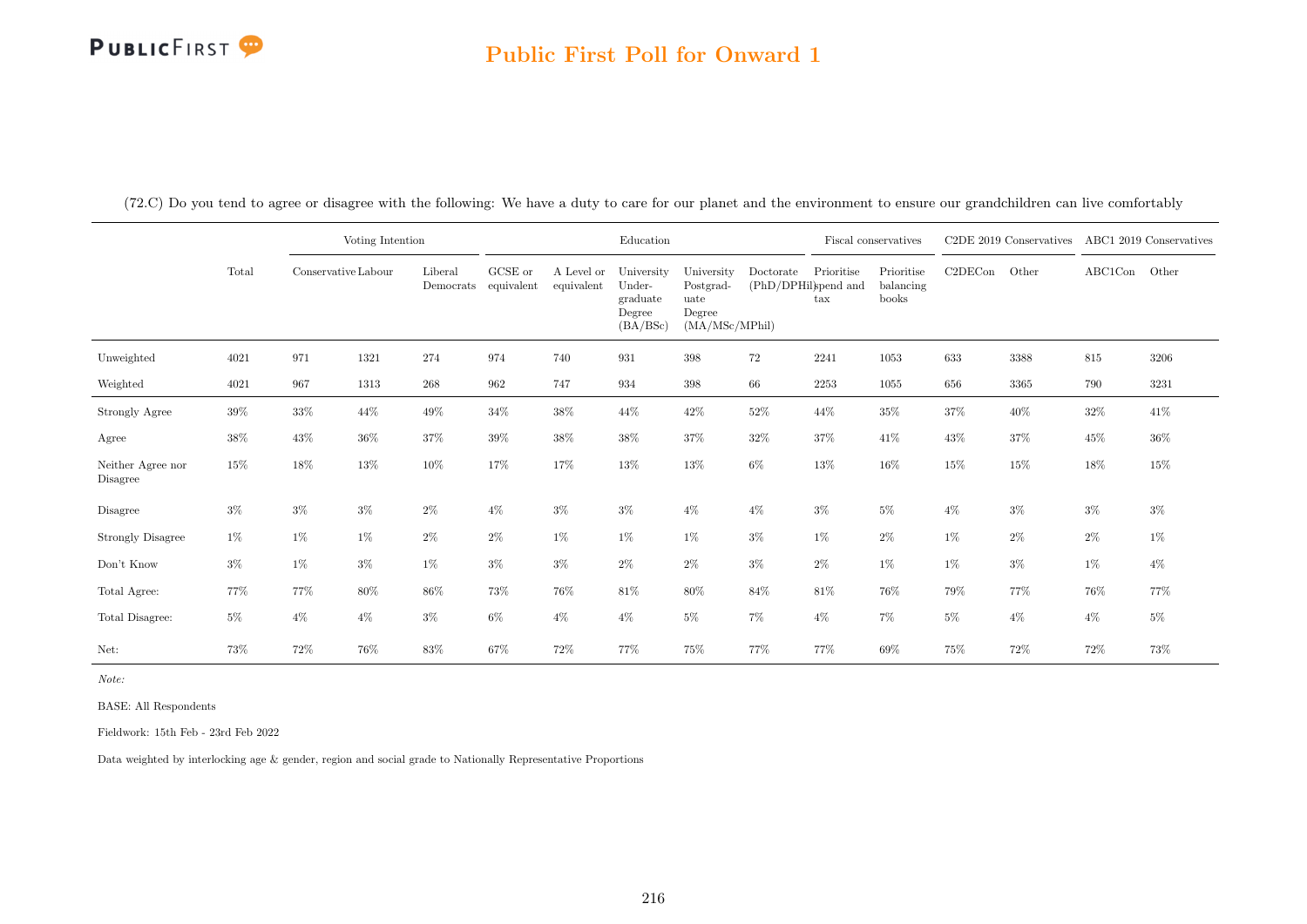(73.A) Do you tend to agree or disagree with the following: Politicians should tax the massive profits of energy companies to fund a tax cut for working class families to meet rising costs

|                               |        |        |               |               |                    |                  |                  | Region                         |               |               |          |         |                     |        |        | Social Grade |           |
|-------------------------------|--------|--------|---------------|---------------|--------------------|------------------|------------------|--------------------------------|---------------|---------------|----------|---------|---------------------|--------|--------|--------------|-----------|
|                               | Total  | London | South<br>East | South<br>West | East of<br>England | East<br>Midlands | West<br>Midlands | Yorkshire<br>and the<br>Humber | North<br>East | North<br>West | Scotland | Wales   | Northern<br>Ireland | AB     | C1     | C2           | $\rm{DE}$ |
| Unweighted                    | 4021   | 532    | 557           | 339           | 350                | 303              | 355              | 356                            | 175           | 474           | 311      | $202\,$ | 67                  | 1120   | 1038   | 795          | 1054      |
| Weighted                      | 4021   | 563    | 523           | $322\,$       | 362                | 281              | 362              | 322                            | 161           | 442           | 362      | 201     | 120                 | 1082   | 1042   | 881          | 1002      |
| Strongly Agree                | $32\%$ | $31\%$ | $29\%$        | 32%           | $33\%$             | $27\%$           | 33%              | $35\%$                         | $36\%$        | $35\%$        | $31\%$   | $35\%$  | $37\%$              | $30\%$ | $33\%$ | $32\%$       | $35\%$    |
| Agree                         | 37%    | 37%    | 37%           | 35%           | 38%                | 38%              | 38%              | 34%                            | 34%           | 34%           | 38%      | $39\%$  | 34\%                | 39%    | 37%    | 36%          | 34%       |
| Neither Agree nor<br>Disagree | 20%    | 19%    | 23%           | 24%           | 20%                | 22\%             | 17%              | 19%                            | $18\%$        | 20%           | 19%      | 15%     | 20%                 | 20%    | 19%    | 21\%         | 19%       |
| Disagree                      | $4\%$  | $4\%$  | $4\%$         | $4\%$         | $3\%$              | $3\%$            | $3\%$            | $5\%$                          | $7\%$         | $4\%$         | 7%       | $6\%$   | $1\%$               | $5\%$  | $4\%$  | $4\%$        | $3\%$     |
| <b>Strongly Disagree</b>      | $2\%$  | $4\%$  | $2\%$         | 1%            | $1\%$              | 1%               | $3\%$            | $1\%$                          | $0\%$         | $1\%$         | $2\%$    | 1%      | $0\%$               | $3\%$  | $2\%$  | $1\%$        | $1\%$     |
| Don't Know                    | $5\%$  | 5%     | $5\%$         | 5%            | 5%                 | 8%               | $7\%$            | $6\%$                          | $5\%$         | $5\%$         | $4\%$    | $5\%$   | 8%                  | $3\%$  | $5\%$  | $5\%$        | $8\%$     |
| Total Agree:                  | $69\%$ | 68%    | 66\%          | 66%           | 71%                | 65%              | 71%              | 70%                            | 70%           | 70%           | 69%      | 75%     | 71%                 | 69%    | 70%    | $68\%$       | $69\%$    |
| Total Disagree:               | $6\%$  | $8\%$  | $6\%$         | 5%            | $4\%$              | $4\%$            | $6\%$            | $5\%$                          | $7\%$         | $5\%$         | $8\%$    | $6\%$   | $1\%$               | 8%     | $6\%$  | $6\%$        | $4\%$     |
| Net:                          | 63%    | 61\%   | 59%           | 61%           | 67%                | 61\%             | 65%              | 64%                            | 62%           | 65%           | 61%      | 68%     | 70%                 | 61\%   | 64%    | 62%          | 65%       |

Note:

BASE: All Respondents

Fieldwork: 15th Feb - 23rd Feb 2022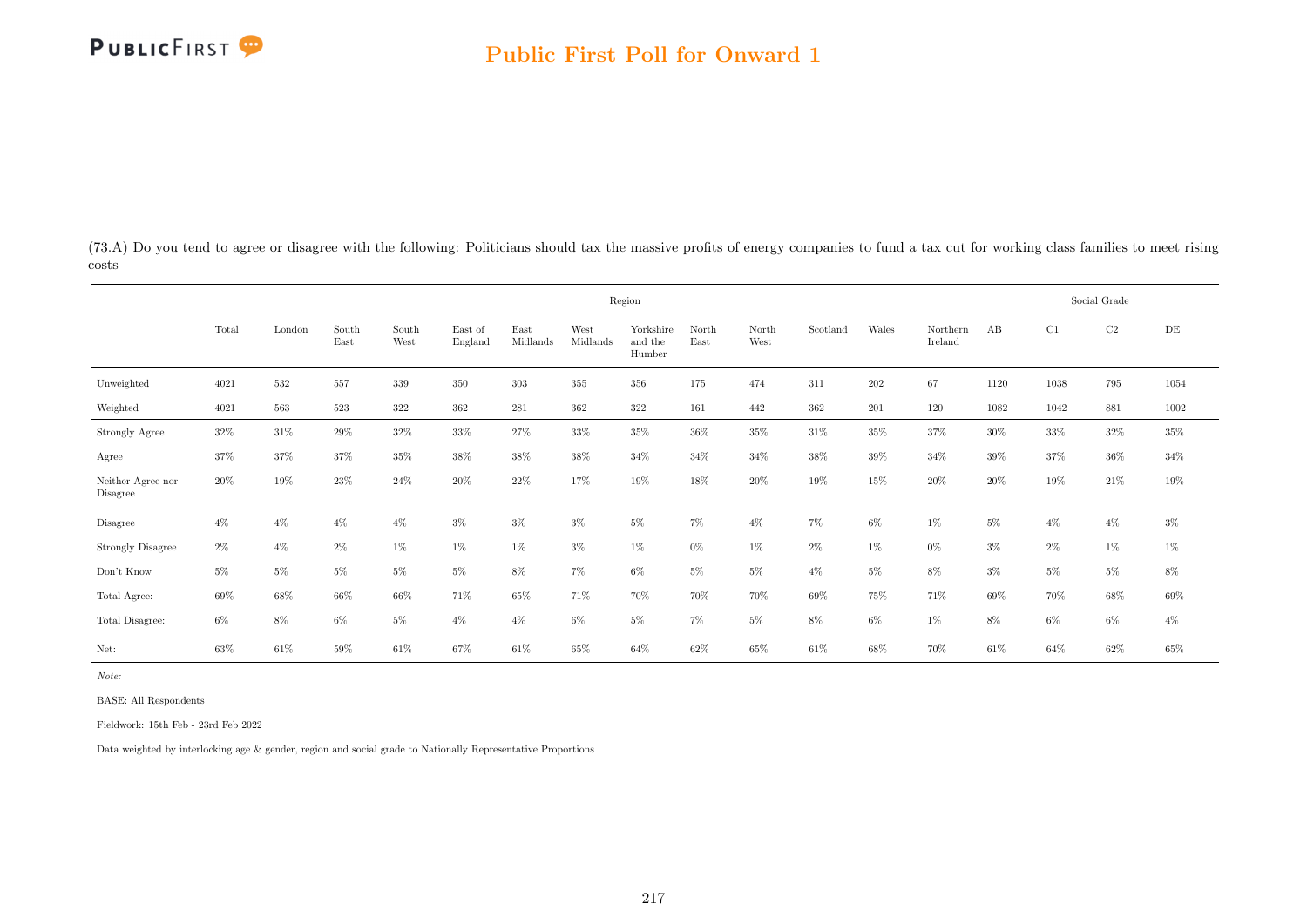## Public First Poll for Onward 1

(73.B) Do you tend to agree or disagree with the following: Politicians should tax the massive profits of energy companies to fund a tax cut for working class families to meet rising costs

|                               |       |       | Gender   |       |        |        | Age       |        |        |       | $\rm EU$ 2016 Vote |                   |                     |       | 2019                |                               |                               |
|-------------------------------|-------|-------|----------|-------|--------|--------|-----------|--------|--------|-------|--------------------|-------------------|---------------------|-------|---------------------|-------------------------------|-------------------------------|
|                               | Total | Male  | Female   | 18-24 | 25-34  | 35-44  | $45 - 54$ | 55-64  | $65+$  | Leave | Remain             | I did not<br>vote | Conservative Labour |       | Liberal<br>Democrat | The<br><b>Brexit</b><br>Party | $\rm I$ did $\rm not$<br>vote |
| Unweighted                    | 4021  | 1880  | 2126     | 585   | 656    | 663    | 700       | 570    | 847    | 1514  | 1706               | 515               | 1449                | 1145  | 313                 | 99                            | $453\,$                       |
| Weighted                      | 4021  | 1978  | $2028\,$ | 566   | 685    | 682    | 682       | 564    | 842    | 1517  | 1720               | 506               | 1446                | 1137  | 306                 | 94                            | 449                           |
| Strongly Agree                | 32%   | 30%   | 34%      | 24%   | 31%    | 33%    | $35\%$    | 35%    | 34%    | 34%   | 33%                | 29%               | 28\%                | 39%   | 31\%                | 42\%                          | $30\%$                        |
| Agree                         | 37%   | 37%   | 37%      | 33%   | $36\%$ | $35\%$ | $36\%$    | $39\%$ | $39\%$ | 36%   | 40%                | 33%               | 41\%                | 35%   | 44%                 | 25%                           | $35\%$                        |
| Neither Agree nor<br>Disagree | 20%   | 22%   | 18%      | 23%   | 22%    | 20%    | 20%       | 17%    | 17%    | 20%   | 18%                | 23%               | 21\%                | 17%   | 19%                 | 21%                           | $20\%$                        |
| Disagree                      | $4\%$ | $6\%$ | $2\%$    | $6\%$ | $4\%$  | $3\%$  | $3\%$     | $4\%$  | $5\%$  | $5\%$ | $4\%$              | $3\%$             | $6\%$               | $4\%$ | $3\%$               | $6\%$                         | $3\%$                         |
| <b>Strongly Disagree</b>      | $2\%$ | 2%    | $1\%$    | $2\%$ | $1\%$  | $2\%$  | $2\%$     | $1\%$  | $2\%$  | 2%    | $2\%$              | $1\%$             | $3\%$               | $1\%$ | $0\%$               | $4\%$                         | $1\%$                         |
| Don't Know                    | $5\%$ | 3%    | 7%       | 11%   | $6\%$  | 7%     | $4\%$     | $4\%$  | $2\%$  | $3\%$ | $4\%$              | 12%               | $3\%$               | $4\%$ | $3\%$               | $2\%$                         | $12\%$                        |
| Total Agree:                  | 69%   | 67%   | 71%      | 57%   | 67%    | 69%    | 71%       | 74%    | 73%    | 70%   | 73%                | 62%               | 68%                 | 74%   | 75%                 | 67%                           | $64\%$                        |
| Total Disagree:               | $6\%$ | 8%    | $4\%$    | $8\%$ | 5%     | $4\%$  | $5\%$     | $5\%$  | 8%     | $7\%$ | $5\%$              | $3\%$             | 8%                  | $5\%$ | $3\%$               | 10%                           | $4\%$                         |
| Net:                          | 63%   | 59%   | 67%      | 49%   | 62%    | 64%    | 66%       | 69%    | 66%    | 62%   | 68%                | 58%               | 60%                 | 69%   | 71%                 | 57%                           | 60%                           |

Note:

BASE: All Respondents

Fieldwork: 15th Feb - 23rd Feb 2022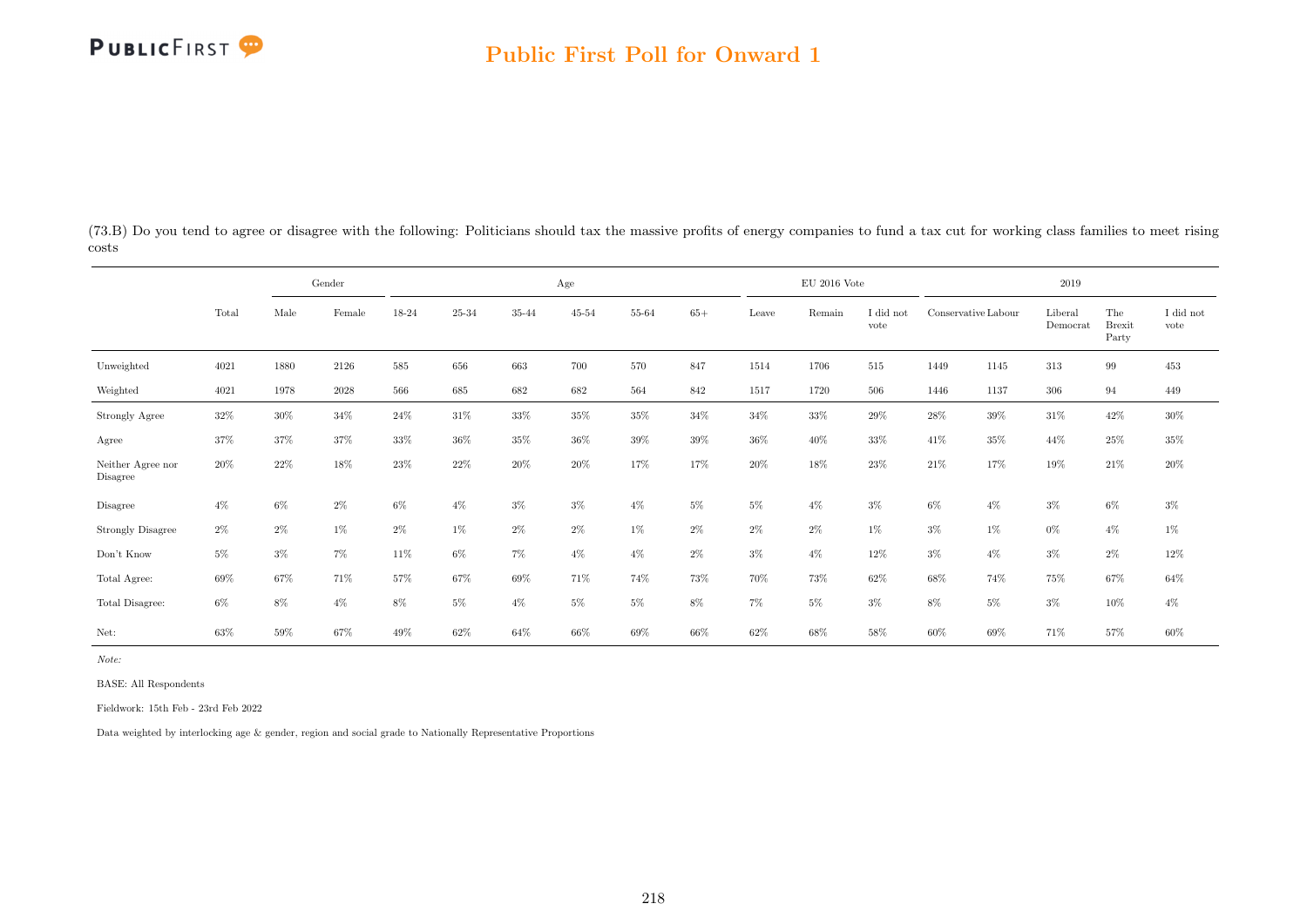### Public First Poll for Onward 1

(73.C) Do you tend to agree or disagree with the following: Politicians should tax the massive profits of energy companies to fund a tax cut for working class families to meet rising costs

|                               |        |                     | Voting Intention |         |                                 |                          | Education                                              |                                                             |           |                                                    | Fiscal conservatives             |         | C2DE 2019 Conservatives |         | ABC1 2019 Conservatives |
|-------------------------------|--------|---------------------|------------------|---------|---------------------------------|--------------------------|--------------------------------------------------------|-------------------------------------------------------------|-----------|----------------------------------------------------|----------------------------------|---------|-------------------------|---------|-------------------------|
|                               | Total  | Conservative Labour |                  | Liberal | GCSE or<br>Democrats equivalent | A Level or<br>equivalent | University<br>Under-<br>graduate<br>Degree<br>(BA/BSc) | University<br>Postgrad-<br>uate<br>Degree<br>(MA/MSc/MPhil) | Doctorate | Prioritise<br>(PhD/DPHil)spend and<br>$\text{tax}$ | Prioritise<br>balancing<br>books | C2DECon | Other                   | ABC1Con | Other                   |
| Unweighted                    | 4021   | 971                 | 1321             | 274     | 974                             | 740                      | 931                                                    | 398                                                         | $72\,$    | 2241                                               | 1053                             | 633     | 3388                    | 815     | 3206                    |
| Weighted                      | 4021   | 967                 | 1313             | 268     | 962                             | 747                      | 934                                                    | 398                                                         | 66        | 2253                                               | 1055                             | 656     | 3365                    | 790     | 3231                    |
| Strongly Agree                | $32\%$ | $25\%$              | $40\%$           | $32\%$  | 35%                             | 30%                      | $34\%$                                                 | $34\%$                                                      | $25\%$    | $38\%$                                             | 27%                              | 31\%    | $32\%$                  | $25\%$  | $34\%$                  |
| Agree                         | 37%    | $40\%$              | $35\%$           | 41\%    | 33%                             | 37%                      | $39\%$                                                 | 36%                                                         | $32\%$    | 38%                                                | 37%                              | 41\%    | $36\%$                  | 40%     | $36\%$                  |
| Neither Agree nor<br>Disagree | 20%    | $24\%$              | $16\%$           | 20%     | $21\%$                          | 20%                      | 17%                                                    | 20%                                                         | 27%       | 17%                                                | 22%                              | 18%     | $20\%$                  | 22%     | 19%                     |
| Disagree                      | $4\%$  | 6%                  | $3\%$            | $2\%$   | $4\%$                           | $5\%$                    | $4\%$                                                  | $5\%$                                                       | $4\%$     | $3\%$                                              | 8%                               | $5\%$   | $4\%$                   | $6\%$   | $3\%$                   |
| Strongly Disagree             | $2\%$  | $3\%$               | 1%               | $0\%$   | $1\%$                           | $2\%$                    | $2\%$                                                  | $2\%$                                                       | $6\%$     | $1\%$                                              | $3\%$                            | 1%      | 2%                      | $4\%$   | $1\%$                   |
| Don't Know                    | $5\%$  | $3\%$               | $4\%$            | $5\%$   | 7%                              | $6\%$                    | $4\%$                                                  | $3\%$                                                       | $5\%$     | $3\%$                                              | $3\%$                            | $4\%$   | 6%                      | $3\%$   | $6\%$                   |
| Total Agree:                  | 69%    | 65%                 | 75%              | 73%     | 68%                             | 67%                      | 72%                                                    | 69%                                                         | 57%       | 76%                                                | 64%                              | 72%     | 68%                     | 65%     | 70%                     |
| Total Disagree:               | $6\%$  | $9\%$               | $5\%$            | $2\%$   | $5\%$                           | $7\%$                    | $6\%$                                                  | 7%                                                          | $10\%$    | $4\%$                                              | 11%                              | $6\%$   | 6%                      | 10%     | $5\%$                   |
| Net:                          | 63%    | 56%                 | 70%              | 71%     | 63%                             | 60%                      | 66%                                                    | 62%                                                         | 47%       | 71%                                                | 53%                              | 66%     | 62%                     | 55%     | 65%                     |

Note:

BASE: All Respondents

Fieldwork: 15th Feb - 23rd Feb 2022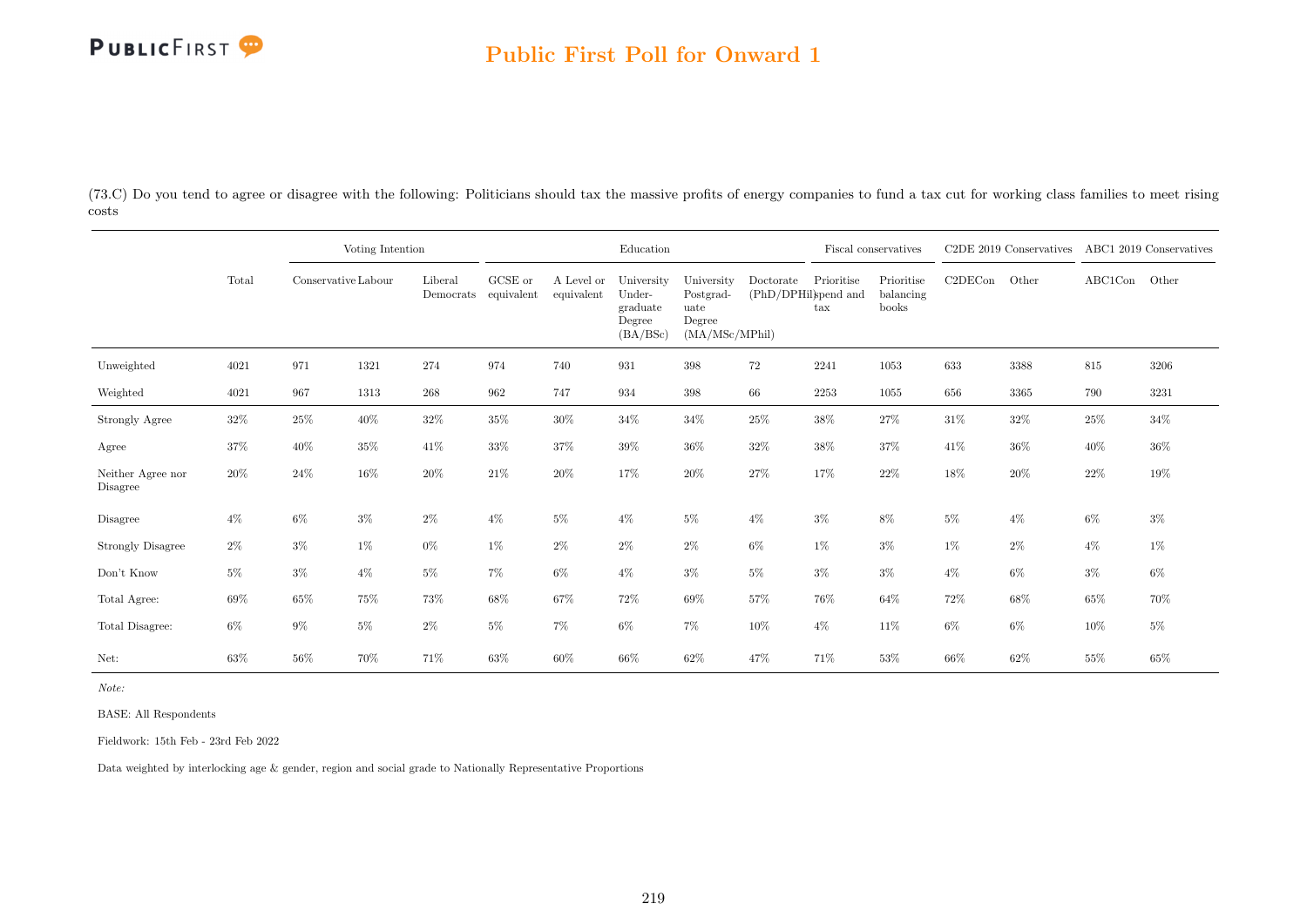|                               |       |        |               |               |                    |                  |                  | Region                         |               |               |          |        |                     |        |       | Social Grade |        |
|-------------------------------|-------|--------|---------------|---------------|--------------------|------------------|------------------|--------------------------------|---------------|---------------|----------|--------|---------------------|--------|-------|--------------|--------|
|                               | Total | London | South<br>East | South<br>West | East of<br>England | East<br>Midlands | West<br>Midlands | Yorkshire<br>and the<br>Humber | North<br>East | North<br>West | Scotland | Wales  | Northern<br>Ireland | AB     | C1    | $\rm C2$     | DE     |
| Unweighted                    | 4021  | 532    | 557           | 339           | 350                | 303              | 355              | 356                            | 175           | 474           | 311      | 202    | 67                  | 1120   | 1038  | 795          | 1054   |
| Weighted                      | 4021  | 563    | 523           | 322           | 362                | 281              | 362              | 322                            | 161           | 442           | 362      | 201    | 120                 | 1082   | 1042  | 881          | 1002   |
| Strongly Agree                | 13%   | 16%    | 13%           | 14%           | 13%                | 11%              | 12%              | 14%                            | 12%           | 13%           | 12%      | 12%    | 10%                 | 13%    | 13%   | 14%          | 13%    |
| Agree                         | 24\%  | 23%    | 24%           | 26%           | 27%                | $22\%$           | $28\%$           | 23%                            | 23%           | 23%           | 24%      | 31%    | 21\%                | 24\%   | 25%   | $25\%$       | 25%    |
| Neither Agree nor<br>Disagree | 28\%  | 25%    | 28%           | 29%           | 30%                | 34%              | 26%              | 27%                            | 33%           | 29%           | $26\%$   | 28%    | $36\%$              | 26\%   | 26%   | 29%          | 33%    |
| Disagree                      | 19%   | 20%    | 22%           | $18\%$        | 16%                | 19%              | 18%              | 21\%                           | 22%           | $19\%$        | $20\%$   | $16\%$ | $21\%$              | $23\%$ | 22%   | $18\%$       | 14%    |
| <b>Strongly Disagree</b>      | $9\%$ | 10%    | 8%            | 8%            | 9%                 | 8%               | 11%              | 8%                             | $6\%$         | 10%           | 13%      | $9\%$  | $6\%$               | 11\%   | 10%   | 8%           | $8\%$  |
| Don't Know                    | $5\%$ | $6\%$  | $5\%$         | $6\%$         | $4\%$              | $6\%$            | $5\%$            | 7%                             | $5\%$         | $6\%$         | $5\%$    | $5\%$  | $6\%$               | $3\%$  | $5\%$ | $6\%$        | $7\%$  |
| Total Agree:                  | 38%   | 39%    | 37%           | 40%           | 41%                | 33%              | 40%              | 37%                            | 34%           | $36\%$        | 36%      | 44%    | 31%                 | 37%    | 38%   | 39%          | $38\%$ |
| Total Disagree:               | 29%   | 31\%   | 30%           | $26\%$        | 26%                | 27%              | 28%              | 29%                            | 28%           | $29\%$        | 33%      | 24%    | 27%                 | 34%    | 32%   | $25\%$       | $22\%$ |
| Net:                          | $9\%$ | 8%     | 7%            | 14%           | 15%                | $6\%$            | 12%              | 8%                             | $7\%$         | $7\%$         | $3\%$    | 19%    | $4\%$               | $3\%$  | 6%    | 14%          | 16%    |

(74.A) Do you tend to agree or disagree with the following: "Going green" is too expensive

Note:

BASE: All Respondents

Fieldwork: 15th Feb - 23rd Feb 2022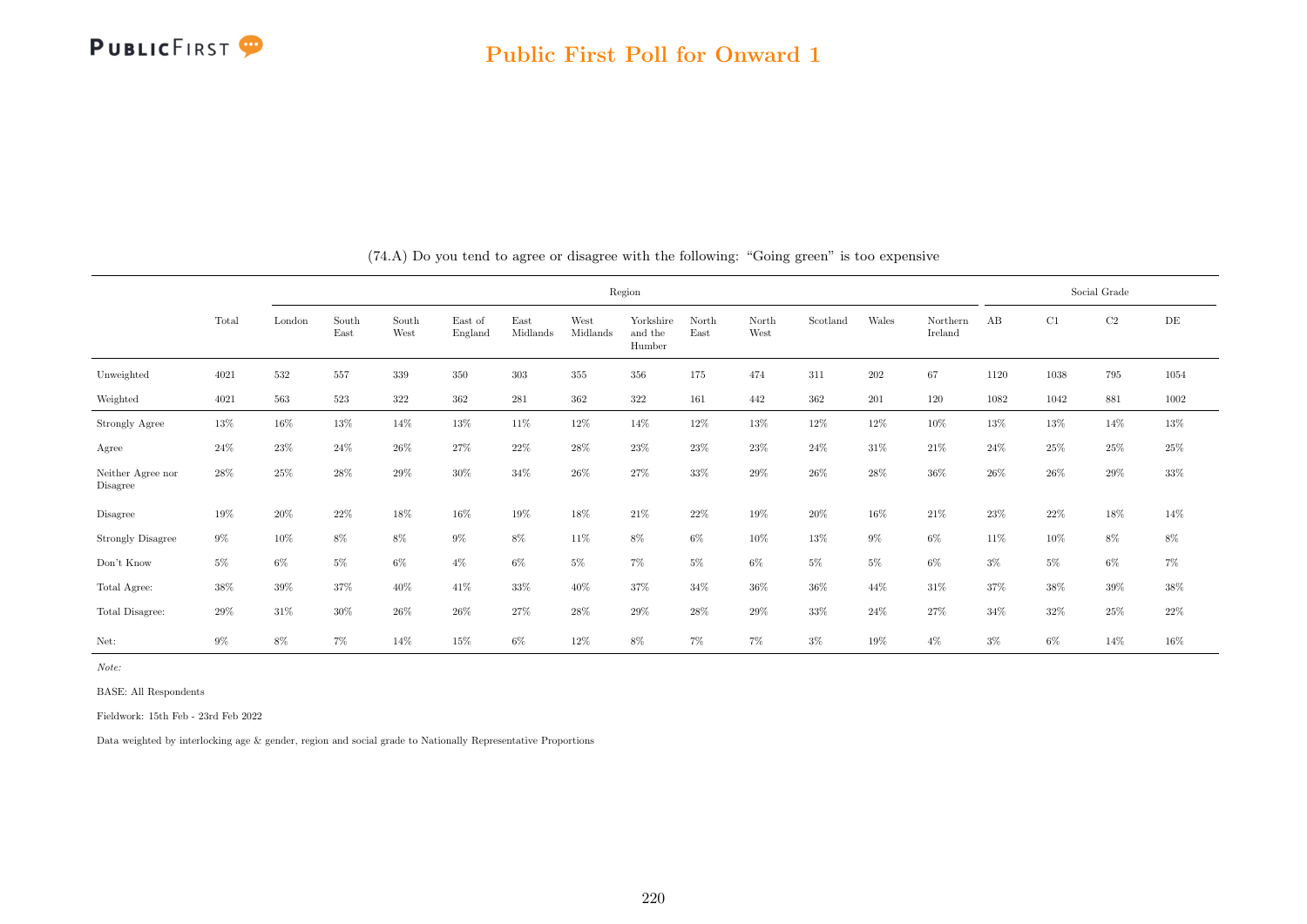

#### Public First Poll for Onward 1

|                                     |        |        | Gender |        |        |        | Age       |        |        |        | $EU$ 2016 Vote |                   |        |                     | 2019                |                               |                         |
|-------------------------------------|--------|--------|--------|--------|--------|--------|-----------|--------|--------|--------|----------------|-------------------|--------|---------------------|---------------------|-------------------------------|-------------------------|
|                                     | Total  | Male   | Female | 18-24  | 25-34  | 35-44  | $45 - 54$ | 55-64  | $65+$  | Leave  | Remain         | I did not<br>vote |        | Conservative Labour | Liberal<br>Democrat | The<br><b>Brexit</b><br>Party | $\rm I$ did not<br>vote |
| Unweighted                          | 4021   | 1880   | 2126   | 585    | 656    | 663    | 700       | 570    | 847    | 1514   | 1706           | 515               | 1449   | 1145                | 313                 | 99                            | 453                     |
| Weighted                            | 4021   | 1978   | 2028   | 566    | 685    | 682    | 682       | 564    | 842    | 1517   | 1720           | 506               | 1446   | 1137                | 306                 | 94                            | 449                     |
| Strongly Agree                      | $13\%$ | $15\%$ | $12\%$ | $9\%$  | $11\%$ | $13\%$ | $16\%$    | 14%    | $15\%$ | $20\%$ | $10\%$         | $8\%$             | 18%    | $9\%$               | $11\%$              | $33\%$                        | $9\%$                   |
| Agree                               | 24\%   | 25%    | 24%    | 22%    | 25%    | 27%    | 24\%      | 24%    | 24%    | 29%    | 22%            | 22%               | $30\%$ | 23%                 | 19%                 | 27%                           | 24\%                    |
| Neither Agree nor<br>Disagree       | 28%    | 27%    | 30%    | 27%    | 30%    | 26%    | 27%       | 32%    | 28%    | $25\%$ | 28%            | 35%               | 27%    | 27%                 | 27%                 | 21\%                          | 35%                     |
| Disagree                            | 19%    | 19%    | 20%    | 24%    | 18%    | 17%    | 20%       | 18%    | 19%    | 16%    | 23%            | 18%               | 16%    | 23%                 | 26\%                | 6%                            | 17%                     |
| <b>Strongly Disagree</b>            | $9\%$  | 10%    | $8\%$  | $8\%$  | 10%    | 11\%   | $9\%$     | $8\%$  | $9\%$  | $6\%$  | 13%            | 6%                | $5\%$  | 13%                 | 13%                 | 10%                           | $4\%$                   |
| $\mathrm{Don't}$<br>$\mathrm{Know}$ | $5\%$  | $4\%$  | 7%     | 10%    | $6\%$  | $6\%$  | $4\%$     | $4\%$  | $4\%$  | $3\%$  | $4\%$          | 11%               | $3\%$  | $5\%$               | $3\%$               | $3\%$                         | 10%                     |
| Total Agree:                        | 38%    | 40%    | 36%    | 31\%   | 36%    | 41\%   | 39%       | $38\%$ | 40%    | 49%    | 32%            | 30%               | 49%    | 32%                 | 31\%                | $60\%$                        | 33%                     |
| Total Disagree:                     | 29%    | 30%    | 28%    | 32%    | 28%    | $28\%$ | 30%       | $26\%$ | 28%    | 22%    | 36%            | 24%               | 21%    | 37%                 | 39%                 | 16%                           | $21\%$                  |
| Net:                                | $9\%$  | 10%    | 8%     | $-2\%$ | 8%     | 13%    | 10%       | 12%    | 11%    | 28%    | $-4%$          | 6%                | 28%    | $-5%$               | $-8\%$              | 44%                           | 12%                     |

(74.B) Do you tend to agree or disagree with the following: "Going green" is too expensive

Note:

BASE: All Respondents

Fieldwork: 15th Feb - 23rd Feb 2022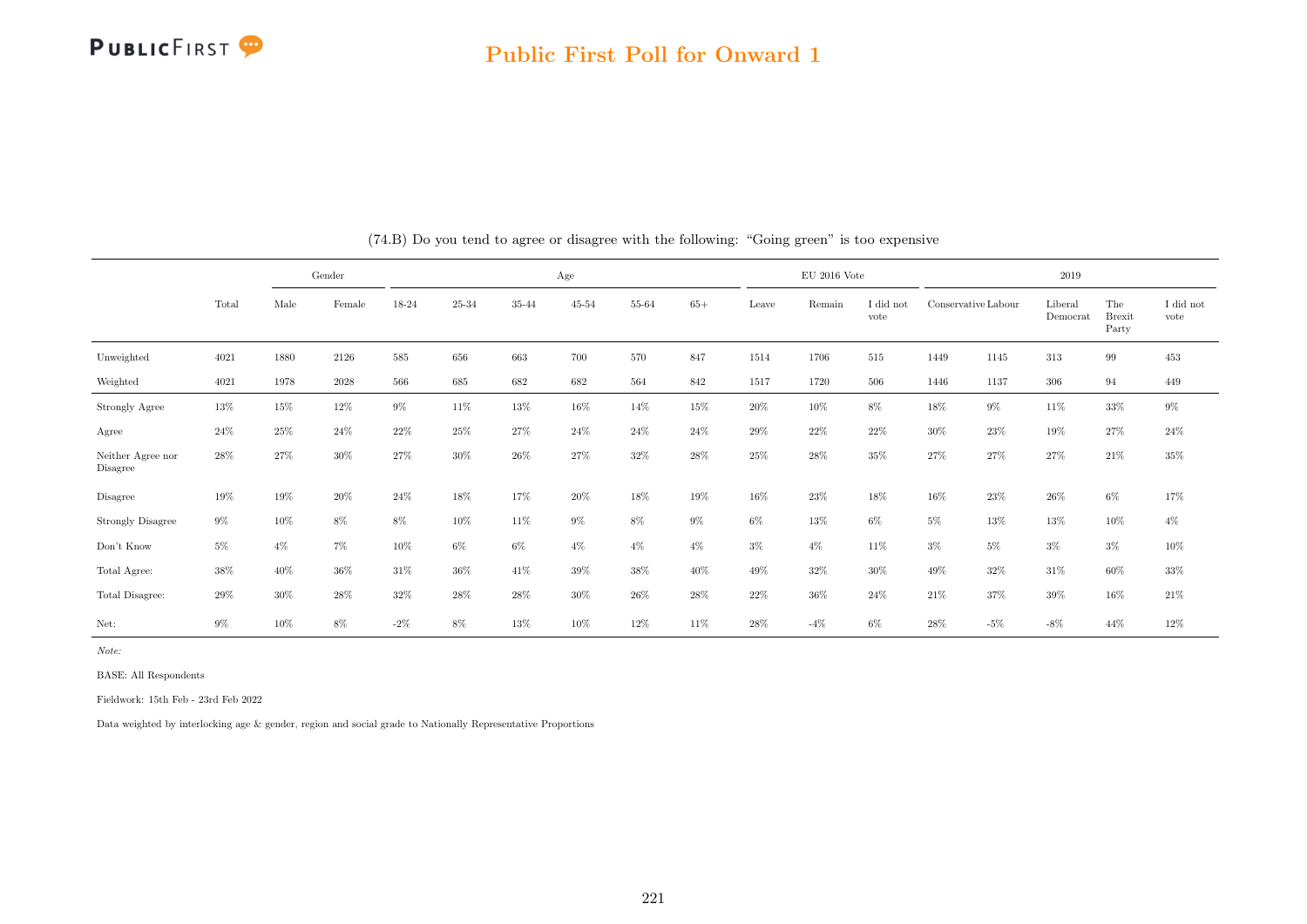#### Public First Poll for Onward 1

|                               |        |                     | Voting Intention |                                 |         |                          | Education                                              |                                                             |                                   |                   | Fiscal conservatives             |         | C2DE 2019 Conservatives ABC1 2019 Conservatives |         |        |
|-------------------------------|--------|---------------------|------------------|---------------------------------|---------|--------------------------|--------------------------------------------------------|-------------------------------------------------------------|-----------------------------------|-------------------|----------------------------------|---------|-------------------------------------------------|---------|--------|
|                               | Total  | Conservative Labour |                  | Liberal<br>Democrats equivalent | GCSE or | A Level or<br>equivalent | University<br>Under-<br>graduate<br>Degree<br>(BA/BSc) | University<br>Postgrad-<br>uate<br>Degree<br>(MA/MSc/MPhil) | Doctorate<br>(PhD/DPHil)spend and | Prioritise<br>tax | Prioritise<br>balancing<br>books | C2DECon | Other                                           | ABC1Con | Other  |
| Unweighted                    | 4021   | 971                 | 1321             | 274                             | 974     | 740                      | 931                                                    | $398\,$                                                     | 72                                | 2241              | 1053                             | 633     | 3388                                            | 815     | 3206   |
| Weighted                      | 4021   | 967                 | 1313             | $268\,$                         | 962     | 747                      | 934                                                    | 398                                                         | 66                                | 2253              | 1055                             | 656     | 3365                                            | 790     | 3231   |
| Strongly Agree                | $13\%$ | 17%                 | 11%              | $9\%$                           | 15%     | 11%                      | $12\%$                                                 | 14%                                                         | $12\%$                            | 14%               | 16%                              | $18\%$  | 12%                                             | $19\%$  | $12\%$ |
| Agree                         | $24\%$ | $32\%$              | 23%              | $18\%$                          | $25\%$  | $24\%$                   | $24\%$                                                 | $25\%$                                                      | 26%                               | $23\%$            | 27%                              | 31%     | $23\%$                                          | 30%     | 23%    |
| Neither Agree nor<br>Disagree | $28\%$ | 28%                 | $27\%$           | $28\%$                          | $30\%$  | $31\%$                   | $23\%$                                                 | $24\%$                                                      | 25%                               | $27\%$            | 26%                              | 29%     | $28\%$                                          | 25%     | $29\%$ |
| Disagree                      | 19%    | 15%                 | 23%              | 29%                             | $16\%$  | 20%                      | 24\%                                                   | 19%                                                         | 17%                               | $22\%$            | 19%                              | 13%     | $21\%$                                          | $18\%$  | $20\%$ |
| <b>Strongly Disagree</b>      | $9\%$  | $4\%$               | 12%              | 12%                             | 7%      | $9\%$                    | 11%                                                    | 15%                                                         | 17%                               | 10%               | $9\%$                            | $4\%$   | 10%                                             | $5\%$   | 10%    |
| Don't Know                    | $5\%$  | $3\%$               | $4\%$            | $4\%$                           | 7%      | $5\%$                    | $5\%$                                                  | $3\%$                                                       | $4\%$                             | $3\%$             | $3\%$                            | $4\%$   | $6\%$                                           | $3\%$   | $6\%$  |
| Total Agree:                  | $38\%$ | 49%                 | 34%              | 27%                             | 40%     | 35%                      | $36\%$                                                 | $39\%$                                                      | $37\%$                            | $37\%$            | 43%                              | 49%     | $35\%$                                          | $49\%$  | 35%    |
| Total Disagree:               | $29\%$ | $19\%$              | 35%              | 41\%                            | 23%     | 29%                      | $35\%$                                                 | $34\%$                                                      | $34\%$                            | $32\%$            | 27%                              | 18%     | $31\%$                                          | 23%     | 30%    |
| Net:                          | $9\%$  | 30%                 | $-1\%$           | $-14%$                          | 18%     | 6%                       | 1%                                                     | $5\%$                                                       | $3\%$                             | $5\%$             | 16%                              | 31%     | $5\%$                                           | 26%     | $5\%$  |

(74.C) Do you tend to agree or disagree with the following: "Going green" is too expensive

Note:

BASE: All Respondents

Fieldwork: 15th Feb - 23rd Feb 2022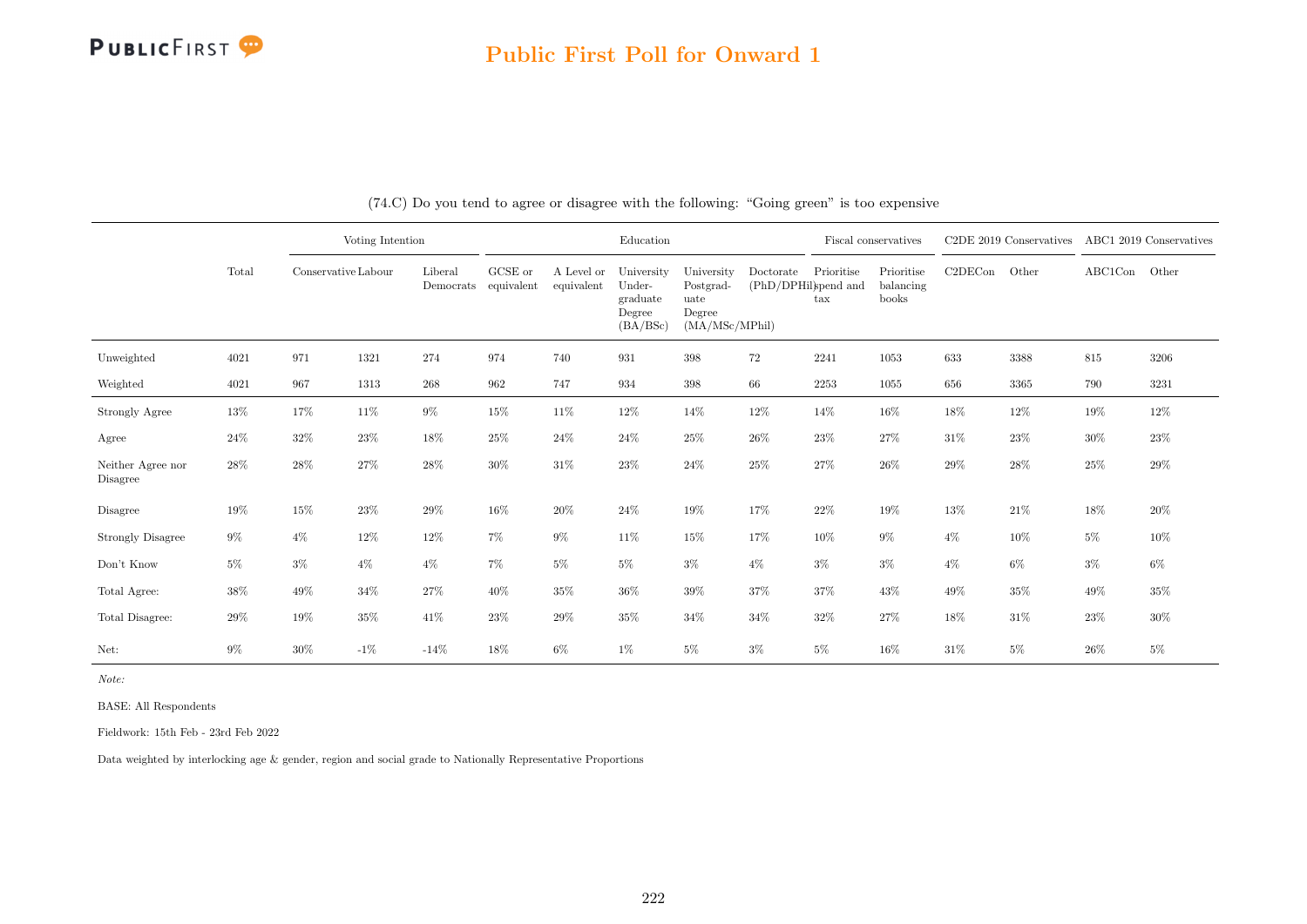|                               |        |        |               |               |                    |                  |                  | Region                         |               |               |          |        |                     |       |        | Social Grade |        |
|-------------------------------|--------|--------|---------------|---------------|--------------------|------------------|------------------|--------------------------------|---------------|---------------|----------|--------|---------------------|-------|--------|--------------|--------|
|                               | Total  | London | South<br>East | South<br>West | East of<br>England | East<br>Midlands | West<br>Midlands | Yorkshire<br>and the<br>Humber | North<br>East | North<br>West | Scotland | Wales  | Northern<br>Ireland | AB    | C1     | C2           | DE     |
| Unweighted                    | 4021   | 532    | 557           | 339           | 350                | 303              | 355              | 356                            | 175           | 474           | 311      | 202    | 67                  | 1120  | 1038   | 795          | 1054   |
| Weighted                      | 4021   | 563    | 523           | $322\,$       | 362                | 281              | 362              | $322\,$                        | 161           | 442           | 362      | 201    | 120                 | 1082  | 1042   | 881          | 1002   |
| Strongly Agree                | 16%    | 19%    | 15%           | 16%           | 19%                | 15%              | 15%              | 12%                            | 17%           | 18%           | 17%      | 15%    | 19%                 | 18%   | 17%    | 16%          | 15%    |
| Agree                         | $29\%$ | 31\%   | 29%           | $26\%$        | 31%                | 30%              | 31%              | 28%                            | 26%           | 28%           | 26%      | $33\%$ | 23%                 | 32%   | 29%    | 27%          | $27\%$ |
| Neither Agree nor<br>Disagree | 29%    | 28%    | $29\%$        | 27%           | 25%                | 29%              | 29%              | 33%                            | 31%           | 30%           | 32%      | 27%    | 29%                 | 26%   | $26\%$ | 33%          | 31\%   |
| Disagree                      | 10%    | 8%     | 10%           | 13%           | $8\%$              | 8%               | 10%              | 12%                            | 11%           | 10%           | 10%      | $9\%$  | $5\%$               | 11\%  | 12%    | $9\%$        | $7\%$  |
| <b>Strongly Disagree</b>      | $5\%$  | $4\%$  | $6\%$         | 6%            | 5%                 | 5%               | 5%               | $6\%$                          | $3\%$         | $4\%$         | 5%       | $5\%$  | 10%                 | $6\%$ | $5\%$  | $6\%$        | $4\%$  |
| Don't Know                    | 11\%   | 10%    | 11%           | 12%           | 11%                | 13%              | 10%              | 10%                            | 13%           | 11%           | $9\%$    | 11%    | 15%                 | 8%    | 11\%   | 10%          | 14%    |
| Total Agree:                  | 45%    | 50%    | 44%           | 42\%          | 50%                | 45%              | 46%              | $39\%$                         | 42%           | 46%           | 43%      | 48%    | 41\%                | 49%   | 46%    | $42\%$       | 43%    |
| Total Disagree:               | 15%    | 12%    | 17%           | 19%           | 13%                | 14%              | 14%              | 18%                            | 14%           | 14%           | 16%      | 14%    | 15%                 | 17%   | 17%    | 15%          | $11\%$ |
| Net:                          | 30%    | 38%    | 28%           | 23%           | 37%                | 31%              | 32%              | 21\%                           | 28%           | 31%           | 27%      | 33%    | $26\%$              | 32%   | 29%    | 28%          | 31%    |

(75.A) Do you tend to agree or disagree with the following: Politicians who want to stop Net Zero are only interested in helping big fossil fuel companies make money

Note:

BASE: All Respondents

Fieldwork: 15th Feb - 23rd Feb 2022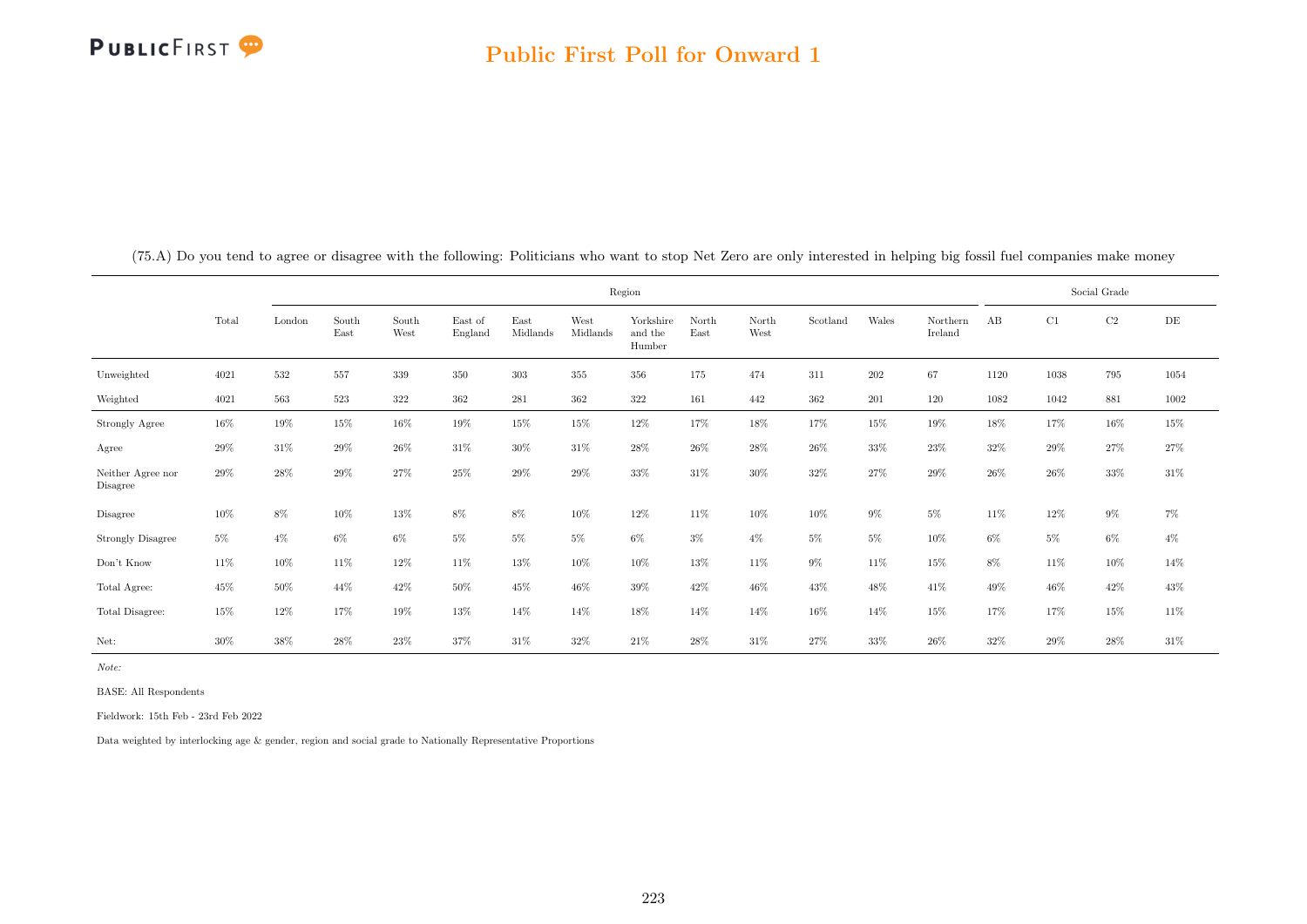#### Public First Poll for Onward 1

|                                     |        |            | Gender   |        |           |        | Age       |        |        |        | $\rm EU$ 2016 Vote |                   |                     |        | 2019                |                               |                   |
|-------------------------------------|--------|------------|----------|--------|-----------|--------|-----------|--------|--------|--------|--------------------|-------------------|---------------------|--------|---------------------|-------------------------------|-------------------|
|                                     | Total  | $\rm Male$ | Female   | 18-24  | $25 - 34$ | 35-44  | $45 - 54$ | 55-64  | $65+$  | Leave  | Remain             | I did not<br>vote | Conservative Labour |        | Liberal<br>Democrat | The<br><b>Brexit</b><br>Party | I did not<br>vote |
| Unweighted                          | 4021   | 1880       | 2126     | 585    | 656       | 663    | 700       | 570    | 847    | 1514   | 1706               | $515\,$           | 1449                | 1145   | 313                 | $\rm 99$                      | $453\,$           |
| Weighted                            | 4021   | 1978       | $2028\,$ | 566    | 685       | 682    | 682       | 564    | 842    | 1517   | 1720               | 506               | 1446                | 1137   | 306                 | 94                            | 449               |
| Strongly Agree                      | 16%    | 17%        | 16%      | 19%    | $19\%$    | $19\%$ | 15%       | $13\%$ | $13\%$ | $15\%$ | $20\%$             | 11%               | 11\%                | $22\%$ | 18%                 | $23\%$                        | 14%               |
| Agree                               | $29\%$ | $30\%$     | $28\%$   | $29\%$ | 33%       | $30\%$ | 28%       | $27\%$ | $26\%$ | $26\%$ | 33%                | 26%               | 25%                 | 34%    | 36%                 | $21\%$                        | $24\%$            |
| Neither Agree nor<br>Disagree       | 29%    | 28%        | 30%      | 27%    | 29%       | 25%    | 32%       | 31\%   | 30%    | 30%    | 26%                | 34%               | 33%                 | 26%    | 26%                 | 21\%                          | 29%               |
| Disagree                            | 10%    | 11%        | $8\%$    | 9%     | 8%        | 8%     | 10%       | 10%    | 13%    | 12%    | 10%                | $6\%$             | 14%                 | 8%     | 8%                  | 15%                           | $6\%$             |
| <b>Strongly Disagree</b>            | $5\%$  | 7%         | $3\%$    | 5%     | 2%        | $5\%$  | $5\%$     | $6\%$  | $7\%$  | 8%     | $3\%$              | $3\%$             | 8%                  | $3\%$  | $2\%$               | 12%                           | $3\%$             |
| $\mathrm{Don't}$<br>$\mathrm{Know}$ | 11%    | 7%         | 15%      | 12%    | 10%       | 13%    | 10%       | 12%    | $10\%$ | 9%     | $9\%$              | 20%               | $9\%$               | $7\%$  | $9\%$               | 8%                            | $23\%$            |
| Total Agree:                        | 45%    | 47%        | 44%      | 48%    | 51%       | 49%    | 43%       | 41\%   | 40%    | 40%    | 52%                | 38%               | $36\%$              | 56%    | 55%                 | 44%                           | $38\%$            |
| Total Disagree:                     | 15%    | 18%        | 12%      | 13%    | 10%       | 13%    | 15%       | 16%    | 20%    | $20\%$ | 13%                | $9\%$             | 22%                 | 11\%   | 10%                 | 27%                           | $9\%$             |
| Net:                                | 30%    | 29%        | 32%      | 35%    | 41\%      | 36%    | 28%       | 24\%   | 20%    | 20%    | 40%                | 29%               | 14%                 | 45%    | 44%                 | 17%                           | 29%               |

(75.B) Do you tend to agree or disagree with the following: Politicians who want to stop Net Zero are only interested in helping big fossil fuel companies make money

Note:

BASE: All Respondents

Fieldwork: 15th Feb - 23rd Feb 2022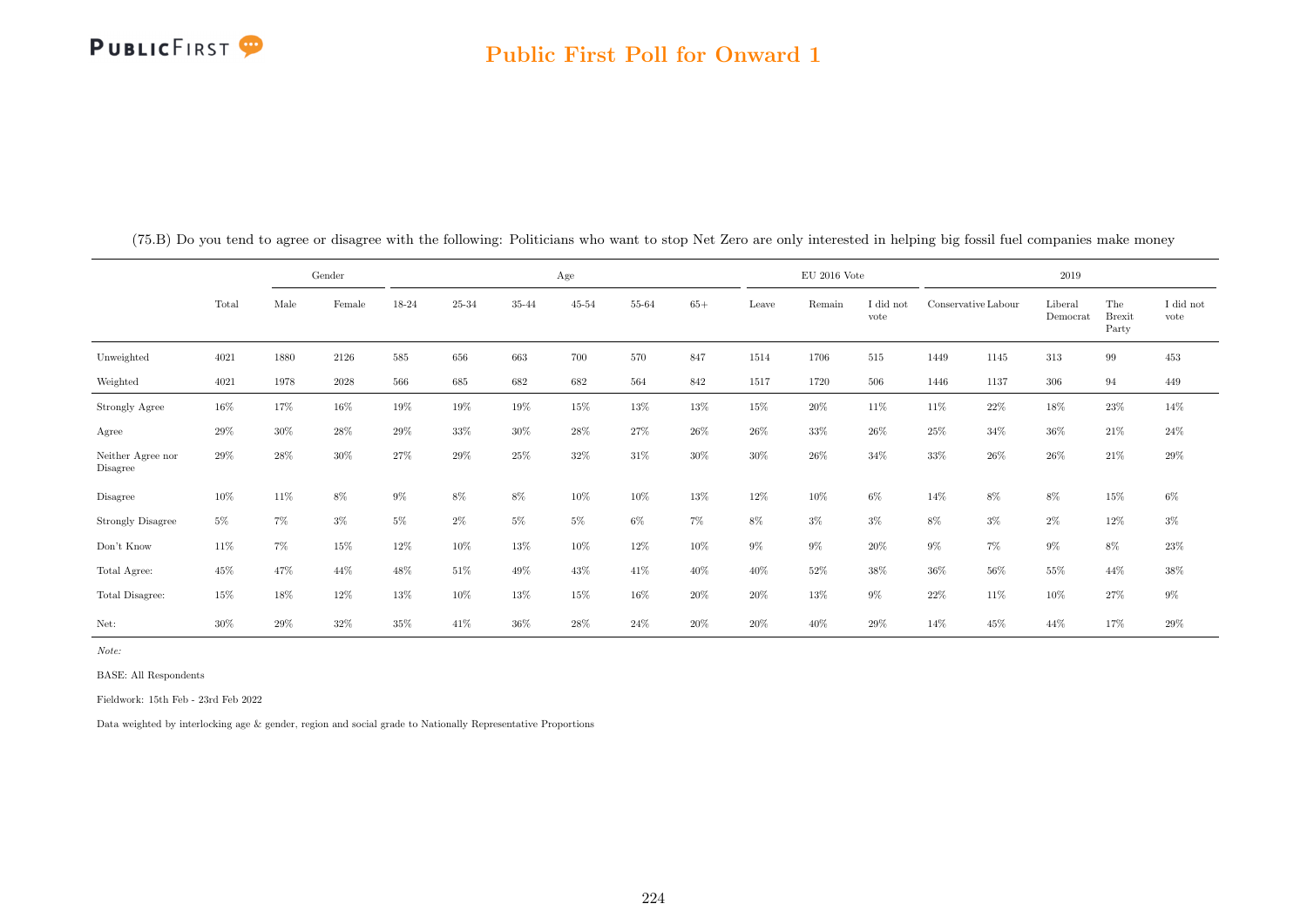#### Public First Poll for Onward 1

(75.C) Do you tend to agree or disagree with the following: Politicians who want to stop Net Zero are only interested in helping big fossil fuel companies make money

|                               |        |        | Voting Intention<br>Conservative Labour |                                                                   |         |                          | Education                                              |                                                             |                                   |                                    | Fiscal conservatives             |         | C <sub>2</sub> DE 2019 Conservatives |               | ABC1 2019 Conservatives |
|-------------------------------|--------|--------|-----------------------------------------|-------------------------------------------------------------------|---------|--------------------------|--------------------------------------------------------|-------------------------------------------------------------|-----------------------------------|------------------------------------|----------------------------------|---------|--------------------------------------|---------------|-------------------------|
|                               | Total  |        |                                         | Liberal<br>$\label{lem:1} {\rm Demoncrats}\quad {\rm equivalent}$ | GCSE or | A Level or<br>equivalent | University<br>Under-<br>graduate<br>Degree<br>(BA/BSc) | University<br>Postgrad-<br>uate<br>Degree<br>(MA/MSc/MPhil) | Doctorate<br>(PhD/DPHil)spend and | Prioritise<br>$\operatorname{tax}$ | Prioritise<br>balancing<br>books | C2DECon | Other                                | ABC1Con Other |                         |
| Unweighted                    | 4021   | 971    | 1321                                    | 274                                                               | 974     | 740                      | 931                                                    | 398                                                         | 72                                | 2241                               | 1053                             | 633     | 3388                                 | 815           | 3206                    |
| Weighted                      | 4021   | 967    | 1313                                    | $268\,$                                                           | 962     | 747                      | 934                                                    | 398                                                         | 66                                | 2253                               | 1055                             | 656     | 3365                                 | 790           | 3231                    |
| Strongly Agree                | 16%    | $10\%$ | $21\%$                                  | $16\%$                                                            | 13%     | 17%                      | 17%                                                    | $23\%$                                                      | $34\%$                            | $20\%$                             | $13\%$                           | 11%     | $18\%$                               | 11%           | 18%                     |
| Agree                         | $29\%$ | 25%    | 34%                                     | $36\%$                                                            | 28%     | 28\%                     | 30%                                                    | $29\%$                                                      | 17%                               | 32%                                | 27%                              | 24%     | $30\%$                               | 26%           | 29%                     |
| Neither Agree nor<br>Disagree | $29\%$ | $33\%$ | $27\%$                                  | $29\%$                                                            | 32%     | 29%                      | $26\%$                                                 | $27\%$                                                      | $21\%$                            | 26%                                | 31\%                             | 37%     | $27\%$                               | 30%           | 29%                     |
| Disagree                      | $10\%$ | $15\%$ | $8\%$                                   | $8\%$                                                             | 8%      | 10%                      | $12\%$                                                 | $10\%$                                                      | $9\%$                             | $9\%$                              | 14%                              | $11\%$  | $10\%$                               | 16%           | 8%                      |
| Strongly Disagree             | $5\%$  | 8%     | $3\%$                                   | $3\%$                                                             | $5\%$   | $5\%$                    | $4\%$                                                  | $5\%$                                                       | $9\%$                             | $4\%$                              | 8%                               | 8%      | $5\%$                                | $9\%$         | $4\%$                   |
| Don't Know                    | $11\%$ | 8%     | $7\%$                                   | $8\%$                                                             | 13%     | $11\%$                   | $10\%$                                                 | $6\%$                                                       | $10\%$                            | 8%                                 | $7\%$                            | 10%     | $11\%$                               | $9\%$         | 12%                     |
| Total Agree:                  | 45%    | 35%    | $55\%$                                  | $52\%$                                                            | 41\%    | 45\%                     | 47%                                                    | 52%                                                         | 51%                               | $52\%$                             | 40%                              | 34%     | 47%                                  | 37%           | 47%                     |
| Total Disagree:               | 15%    | 23\%   | 11%                                     | $10\%$                                                            | 14%     | 15%                      | $16\%$                                                 | $15\%$                                                      | $18\%$                            | 14%                                | 22%                              | 19%     | $14\%$                               | 25%           | 12%                     |
| Net:                          | 30%    | 11%    | 44%                                     | 42\%                                                              | 28%     | 30%                      | $31\%$                                                 | $37\%$                                                      | 33%                               | $39\%$                             | 17%                              | 16%     | 33%                                  | 12%           | 35%                     |

Note:

BASE: All Respondents

Fieldwork: 15th Feb - 23rd Feb 2022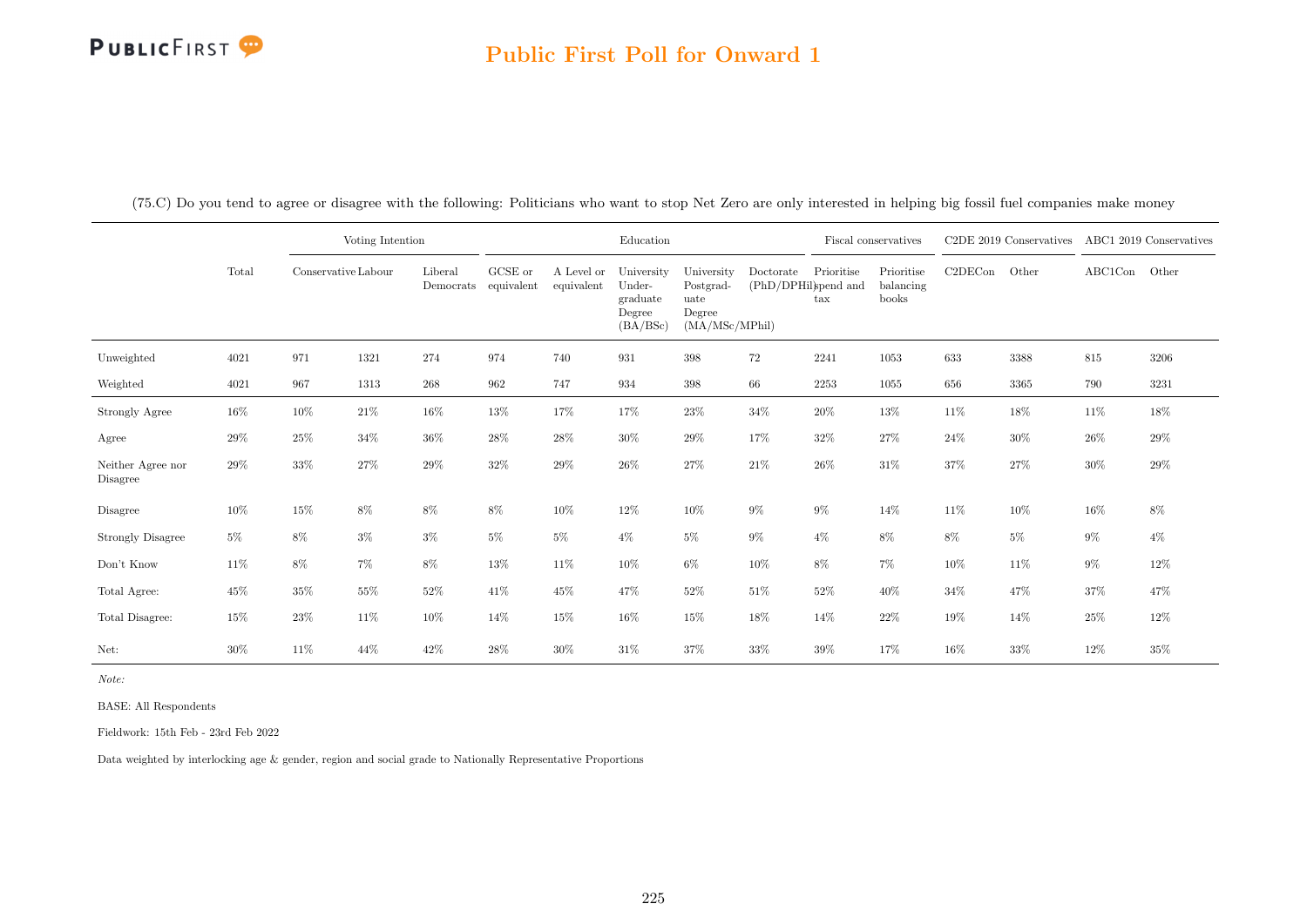

|                                                                                                                      |        |        |               |               |                    |                  |                  | Region                         |               |               |          |       |                     |      |       | Social Grade |           |
|----------------------------------------------------------------------------------------------------------------------|--------|--------|---------------|---------------|--------------------|------------------|------------------|--------------------------------|---------------|---------------|----------|-------|---------------------|------|-------|--------------|-----------|
|                                                                                                                      | Total  | London | South<br>East | South<br>West | East of<br>England | East<br>Midlands | West<br>Midlands | Yorkshire<br>and the<br>Humber | North<br>East | North<br>West | Scotland | Wales | Northern<br>Ireland | AB   | C1    | C2           | $\rm{DE}$ |
| Unweighted                                                                                                           | 4021   | 532    | 557           | 339           | 350                | $303\,$          | 355              | 356                            | 175           | 474           | 311      | 202   | 67                  | 1120 | 1038  | 795          | 1054      |
| Weighted                                                                                                             | 4021   | 563    | 523           | 322           | 362                | 281              | 362              | 322                            | 161           | 442           | 362      | 201   | 120                 | 1082 | 1042  | 881          | 1002      |
| The UK should do less<br>than other countries<br>when it comes to<br>climate change                                  | 6%     | 8%     | 7%            | $5\%$         | $5\%$              | $7\%$            | $9\%$            | $5\%$                          | $7\%$         | 6%            | $3\%$    | 8%    | 8%                  | 6%   | 6%    | 7%           | $6\%$     |
| The UK should do<br>about the same amount<br>as other countries when<br>it comes to climate<br>change                | 52%    | 44%    | 50%           | 57%           | 58%                | 48%              | 52%              | 58%                            | 54%           | 53%           | 50%      | 52%   | 55%                 | 50%  | 52%   | 54%          | $51\%$    |
| The UK should do<br>more than other $% \left\vert \cdot \right\vert$<br>countries when it comes<br>to climate change | $33\%$ | 40%    | 33%           | 27%           | 30%                | 34%              | 31%              | 26%                            | 31%           | 33%           | 39%      | 29%   | 29%                 | 38%  | 33%   | 29%          | 29%       |
| Don't Know                                                                                                           | $9\%$  | $8\%$  | $10\%$        | $10\%$        | 7%                 | 11%              | $9\%$            | 11%                            | $9\%$         | $9\%$         | 9%       | 10%   | $8\%$               | 6%   | $8\%$ | $9\%$        | 14%       |

(76.A) Which of the following comes closest to your view

Note:

BASE: All Respondents

Fieldwork: 15th Feb - 23rd Feb 2022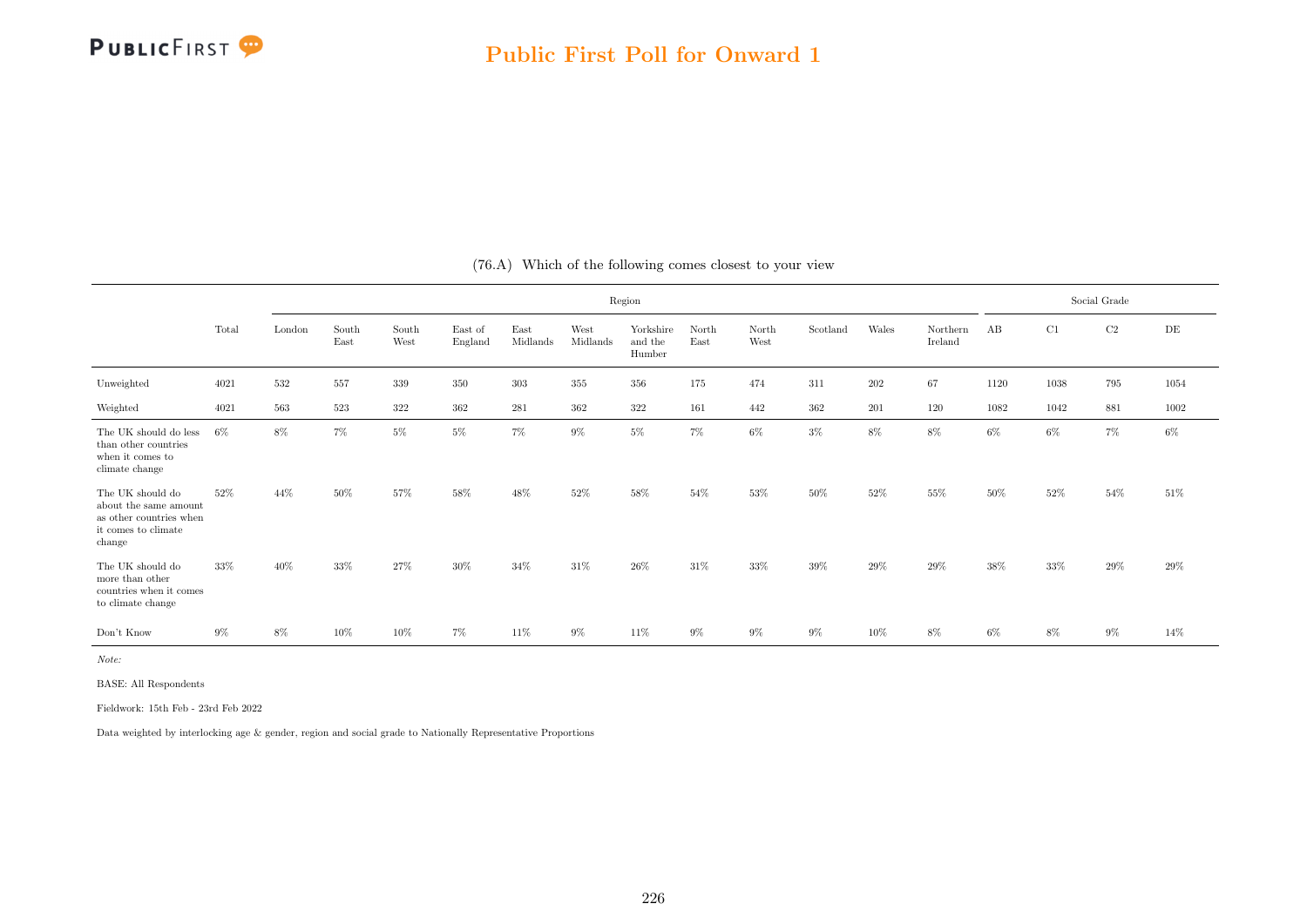

|                                                                                                       |       |      | Gender |       |       |       | Age       |       |        |       | $EU$ 2016 Vote |                   |                     |      | 2019                |                               |                               |
|-------------------------------------------------------------------------------------------------------|-------|------|--------|-------|-------|-------|-----------|-------|--------|-------|----------------|-------------------|---------------------|------|---------------------|-------------------------------|-------------------------------|
|                                                                                                       | Total | Male | Female | 18-24 | 25-34 | 35-44 | $45 - 54$ | 55-64 | $65+$  | Leave | Remain         | I did not<br>vote | Conservative Labour |      | Liberal<br>Democrat | The<br><b>Brexit</b><br>Party | $\rm I$ did $\rm not$<br>vote |
| Unweighted                                                                                            | 4021  | 1880 | 2126   | 585   | 656   | 663   | 700       | 570   | 847    | 1514  | 1706           | 515               | 1449                | 1145 | 313                 | 99                            | 453                           |
| Weighted                                                                                              | 4021  | 1978 | 2028   | 566   | 685   | 682   | 682       | 564   | 842    | 1517  | 1720           | 506               | 1446                | 1137 | 306                 | 94                            | 449                           |
| The UK should do less<br>than other countries<br>when it comes to<br>climate change                   | 6%    | 8%   | 5%     | $9\%$ | $9\%$ | 6%    | $6\%$     | $4\%$ | $6\%$  | 8%    | $5\%$          | $5\%$             | 7%                  | 6%   | $3\%$               | $23\%$                        | $5\%$                         |
| The UK should do<br>about the same amount<br>as other countries when<br>it comes to climate<br>change | 52%   | 50%  | 54%    | 37%   | 46%   | 48%   | 54%       | 63%   | 61%    | 59%   | 50%            | 45%               | 62%                 | 47%  | 51%                 | 52%                           | 50%                           |
| The UK should do<br>more than other<br>countries when it comes<br>to climate change                   | 33%   | 35%  | 30%    | 38%   | 37%   | 36\%  | 31%       | 27%   | $29\%$ | 26%   | 39%            | 32%               | 25%                 | 39%  | 41\%                | 22%                           | 29%                           |
| Don't Know                                                                                            | $9\%$ | 7%   | 11%    | 17%   | $9\%$ | 11%   | 9%        | $6\%$ | $5\%$  | 7%    | 6%             | 19%               | $6\%$               | 8%   | $5\%$               | $4\%$                         | 16%                           |

#### (76.B) Which of the following comes closest to your view

Note:

BASE: All Respondents

Fieldwork: 15th Feb - 23rd Feb 2022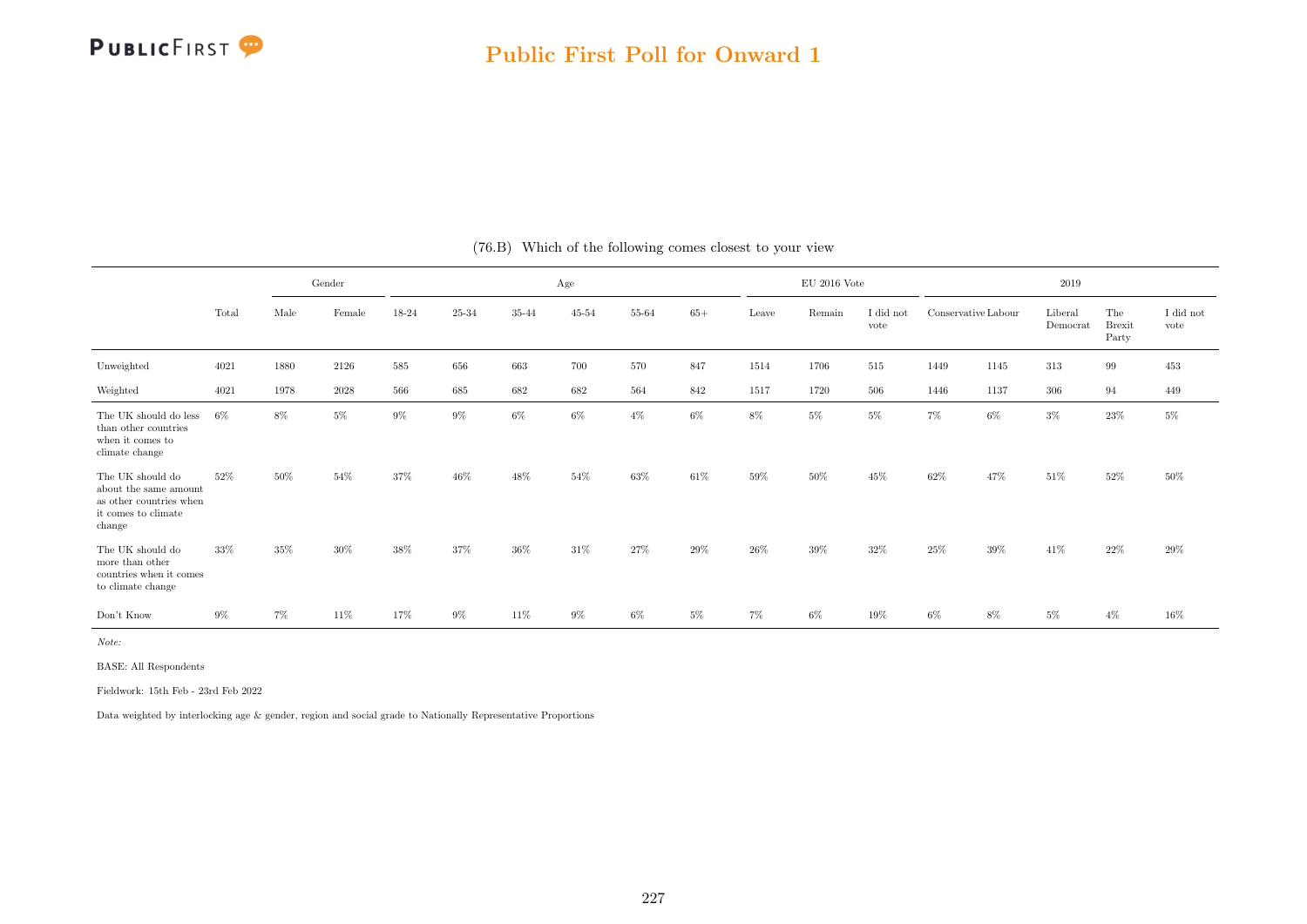

#### Public First Poll for Onward 1

|                                                                                                       |       |        | Voting Intention<br>Conservative Labour<br>Liberal |           |                       |                          | Education                                              |                                                             |                                   | Fiscal conservatives               |                                  |         | C <sub>2</sub> DE 2019 Conservatives |               | ABC1 2019 Conservatives |
|-------------------------------------------------------------------------------------------------------|-------|--------|----------------------------------------------------|-----------|-----------------------|--------------------------|--------------------------------------------------------|-------------------------------------------------------------|-----------------------------------|------------------------------------|----------------------------------|---------|--------------------------------------|---------------|-------------------------|
|                                                                                                       | Total |        |                                                    | Democrats | GCSE or<br>equivalent | A Level or<br>equivalent | University<br>Under-<br>graduate<br>Degree<br>(BA/BSc) | University<br>Postgrad-<br>uate<br>Degree<br>(MA/MSc/MPhil) | Doctorate<br>(PhD/DPHil)spend and | Prioritise<br>$\operatorname{tax}$ | Prioritise<br>balancing<br>books | C2DECon | Other                                | ABC1Con Other |                         |
| Unweighted                                                                                            | 4021  | 971    | 1321                                               | 274       | 974                   | 740                      | 931                                                    | 398                                                         | 72                                | 2241                               | 1053                             | 633     | 3388                                 | 815           | 3206                    |
| Weighted                                                                                              | 4021  | 967    | 1313                                               | 268       | 962                   | 747                      | 934                                                    | 398                                                         | 66                                | 2253                               | 1055                             | 656     | 3365                                 | 790           | 3231                    |
| The UK should do less<br>than other countries<br>when it comes to<br>climate change                   | 6%    | 8%     | $5\%$                                              | $2\%$     | 7%                    | 6%                       | $6\%$                                                  | 7%                                                          | 6%                                | $6\%$                              | 8%                               | 7%      | $6\%$                                | 8%            | $6\%$                   |
| The UK should do<br>about the same amount<br>as other countries when<br>it comes to climate<br>change | 52\%  | 62%    | 49%                                                | 45%       | 57%                   | 50%                      | 48%                                                    | 46%                                                         | 38%                               | 52%                                | 59%                              | $61\%$  | 50%                                  | $63\%$        | 49%                     |
| The UK should do<br>more than other<br>countries when it comes<br>to climate change                   | 33%   | $25\%$ | 38%                                                | 47%       | $24\%$                | 35%                      | 39%                                                    | 43%                                                         | 50%                               | $38\%$                             | $28\%$                           | 25%     | $34\%$                               | 25%           | $35\%$                  |
| Don't Know                                                                                            | $9\%$ | $5\%$  | 8%                                                 | $5\%$     | $13\%$                | $9\%$                    | 6%                                                     | 5%                                                          | 7%                                | $5\%$                              | $5\%$                            | 7%      | 9%                                   | $5\%$         | $10\%$                  |

(76.C) Which of the following comes closest to your view

Note:

BASE: All Respondents

Fieldwork: 15th Feb - 23rd Feb 2022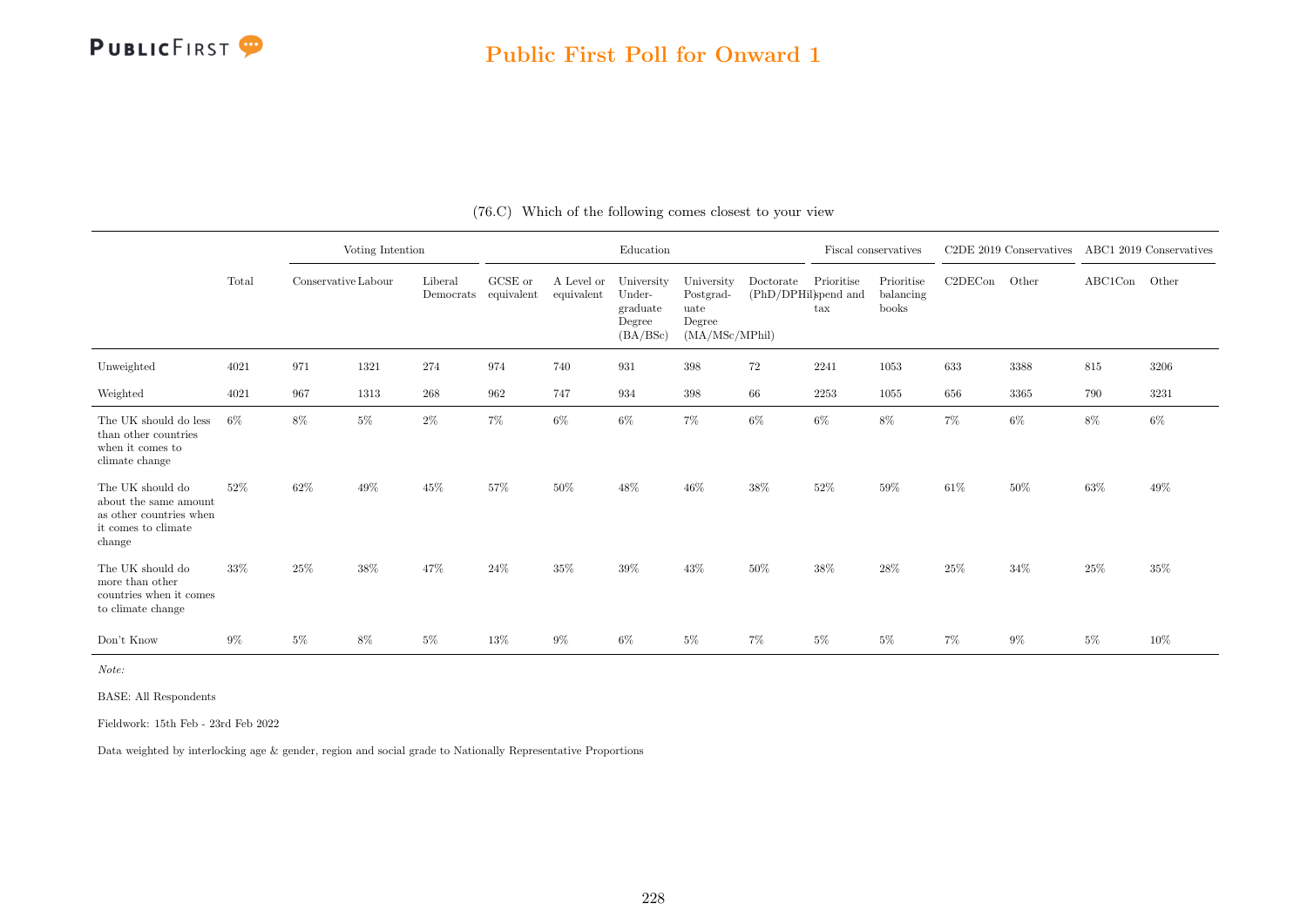

(77.A) You said that you would vote Conservative if there was a general election. If the Conservatives stated before the next election that they wanted to get rid of the UK's Net Zero target of 2050 as it was too expensive, how would this impact your likelihood to vote for them?

|                                              |        |        |               |                   |                    |                  |                  | Region                         |               |               |          |       |                     |       |        | Social Grade |           |
|----------------------------------------------|--------|--------|---------------|-------------------|--------------------|------------------|------------------|--------------------------------|---------------|---------------|----------|-------|---------------------|-------|--------|--------------|-----------|
|                                              | Total  | London | South<br>East | South<br>West     | East of<br>England | East<br>Midlands | West<br>Midlands | Yorkshire<br>and the<br>Humber | North<br>East | North<br>West | Scotland | Wales | Northern<br>Ireland | AB    | C1     | C2           | $\rm{DE}$ |
| Unweighted                                   | 971    | 127    | 152           | $\boldsymbol{92}$ | 103                | $86\,$           | 90               | 85                             | $38\,$        | $105\,$       | $42\,$   | 40    | 11                  | 316   | 244    | 207          | $203\,$   |
| Weighted                                     | 967    | 136    | 142           | $88\,$            | 107                | 79               | 92               | 80                             | $35\,$        | 97            | 51       | 40    | 20                  | 301   | 243    | $230\,$      | 191       |
| I would definitely not<br>$\,$ vote for them | 7%     | 14%    | 6%            | $2\%$             | 7%                 | 12%              | 8%               | $6\%$                          | $9\%$         | $5\%$         | $3\%$    | $5\%$ | $0\%$               | 8%    | $7\%$  | $6\%$        | 8%        |
| I would probably not<br>vote for them        | 14%    | 22%    | 11%           | 12%               | 12%                | $12\%$           | 18%              | 18%                            | $7\%$         | 11%           | $5\%$    | 17%   | 32%                 | 14%   | 17%    | 13%          | 13%       |
| I would probably still<br>vote for them      | 37%    | 29%    | 37%           | 36%               | 46%                | 38%              | 30%              | 38%                            | 43%           | 48%           | 42%      | 26%   | 25%                 | 39%   | 33%    | 39%          | 36%       |
| I would definitely still<br>vote for them    | $31\%$ | 26%    | 37%           | 35%               | 26%                | 29%              | 32%              | 26%                            | 22%           | 28%           | 48%      | 47%   | 16%                 | 32%   | 33%    | 28%          | 31\%      |
| Don't Know                                   | 11%    | $9\%$  | $9\%$         | 15%               | $10\%$             | $9\%$            | 13%              | $13\%$                         | $18\%$        | $9\%$         | $3\%$    | $5\%$ | $28\%$              | $8\%$ | $10\%$ | $13\%$       | 13%       |

Note:

BASE: Would vote Conservative

Fieldwork: 15th Feb - 23rd Feb 2022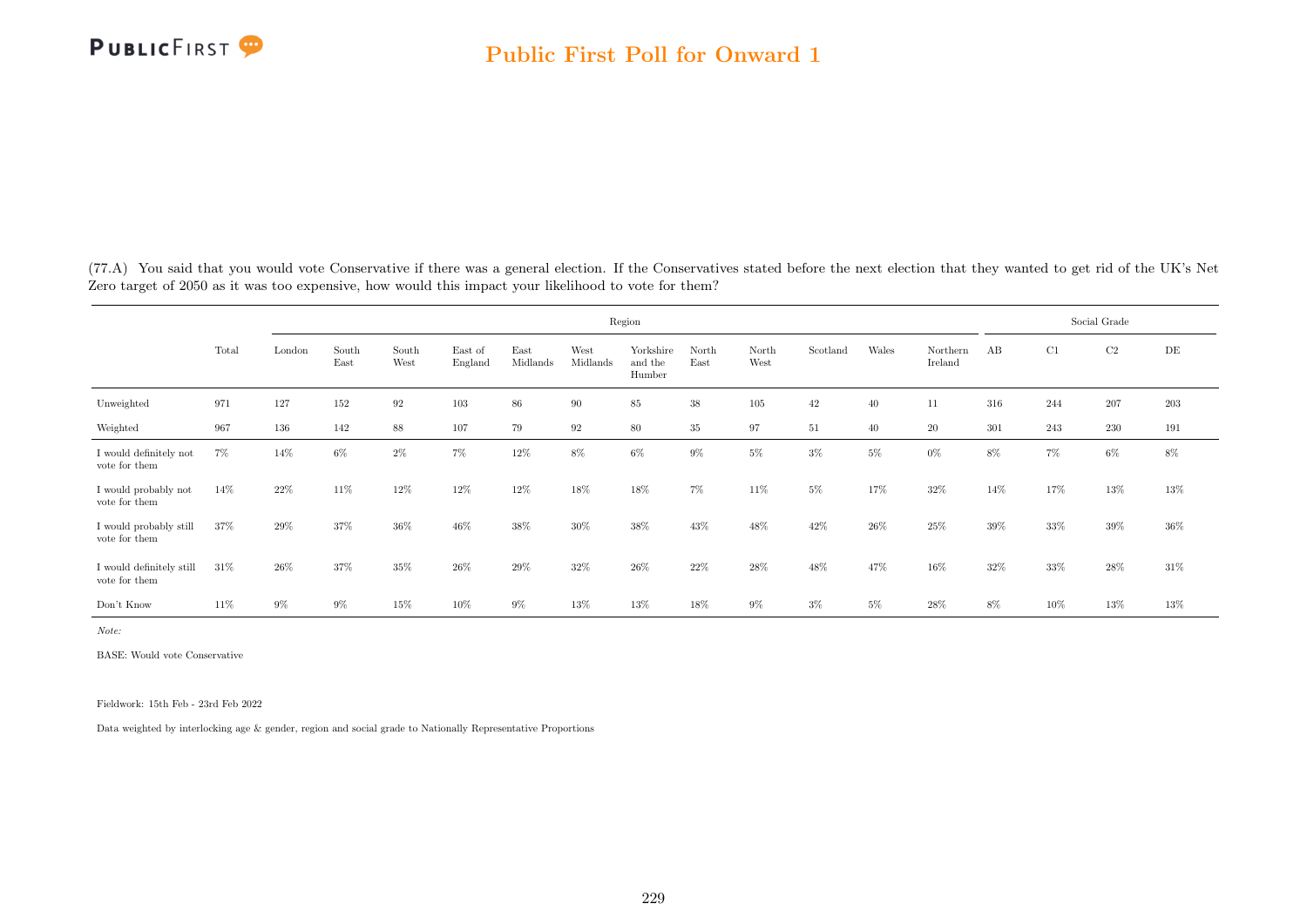

|                                           |       |      | Gender |       |           |       | Age       |       |       |       | $EU$ 2016 Vote |                   |                     |        | 2019                |                               |                   |
|-------------------------------------------|-------|------|--------|-------|-----------|-------|-----------|-------|-------|-------|----------------|-------------------|---------------------|--------|---------------------|-------------------------------|-------------------|
|                                           | Total | Male | Female | 18-24 | $25 - 34$ | 35-44 | $45 - 54$ | 55-64 | $65+$ | Leave | Remain         | I did not<br>vote | Conservative Labour |        | Liberal<br>Democrat | The<br><b>Brexit</b><br>Party | I did not<br>vote |
| Unweighted                                | 971   | 538  | 432    | 60    | 99        | 139   | 162       | 171   | 340   | 588   | 302            | 59                | 892                 | 19     | $\overline{7}$      | 8                             | 30                |
| Weighted                                  | 967   | 549  | 417    | 60    | 111       | 143   | 155       | 168   | 330   | 583   | 303            | 59                | 890                 | 20     | $\overline{7}$      | $\overline{7}$                | $\sqrt{28}$       |
| I would definitely not<br>vote for them   | 7%    | 7%   | 8%     | 23%   | 12%       | 10%   | $4\%$     | $4\%$ | $4\%$ | $6\%$ | 9%             | $6\%$             | $7\%$               | 14%    | $0\%$               | $0\%$                         | 13%               |
| I would probably not<br>vote for them     | 14%   | 15%  | 13%    | 30%   | 30%       | 21\%  | $9\%$     | 12%   | $6\%$ | 11%   | 18%            | 24\%              | 13%                 | $30\%$ | $15\%$              | 14%                           | 23%               |
| I would probably still<br>vote for them   | 37%   | 37%  | 37%    | 26%   | 29%       | 27%   | 50%       | 38%   | 40%   | 38%   | 36%            | 35%               | 37%                 | 29%    | 41\%                | 25%                           | 46%               |
| I would definitely still<br>vote for them | 31\%  | 33%  | 28%    | 8%    | 17%       | 25%   | 29%       | 32%   | 43%   | 36%   | $27\%$         | 10%               | 33%                 | 17%    | $0\%$               | 60%                           | $4\%$             |
| Don't Know                                | 11%   | 8%   | 14%    | 12%   | $12\%$    | 16%   | $9\%$     | 14%   | $6\%$ | $9\%$ | 10%            | 25%               | 10%                 | 10%    | 44%                 | $0\%$                         | 15%               |

(77.B) You said that you would vote Conservative if there was a general election. If the Conservatives stated before the next election that they wanted to get rid of the UK's Net Zero target of 2050 as it was too expensive, how would this impact your likelihood to vote for them?

Note:

BASE: Would vote Conservative

Fieldwork: 15th Feb - 23rd Feb 2022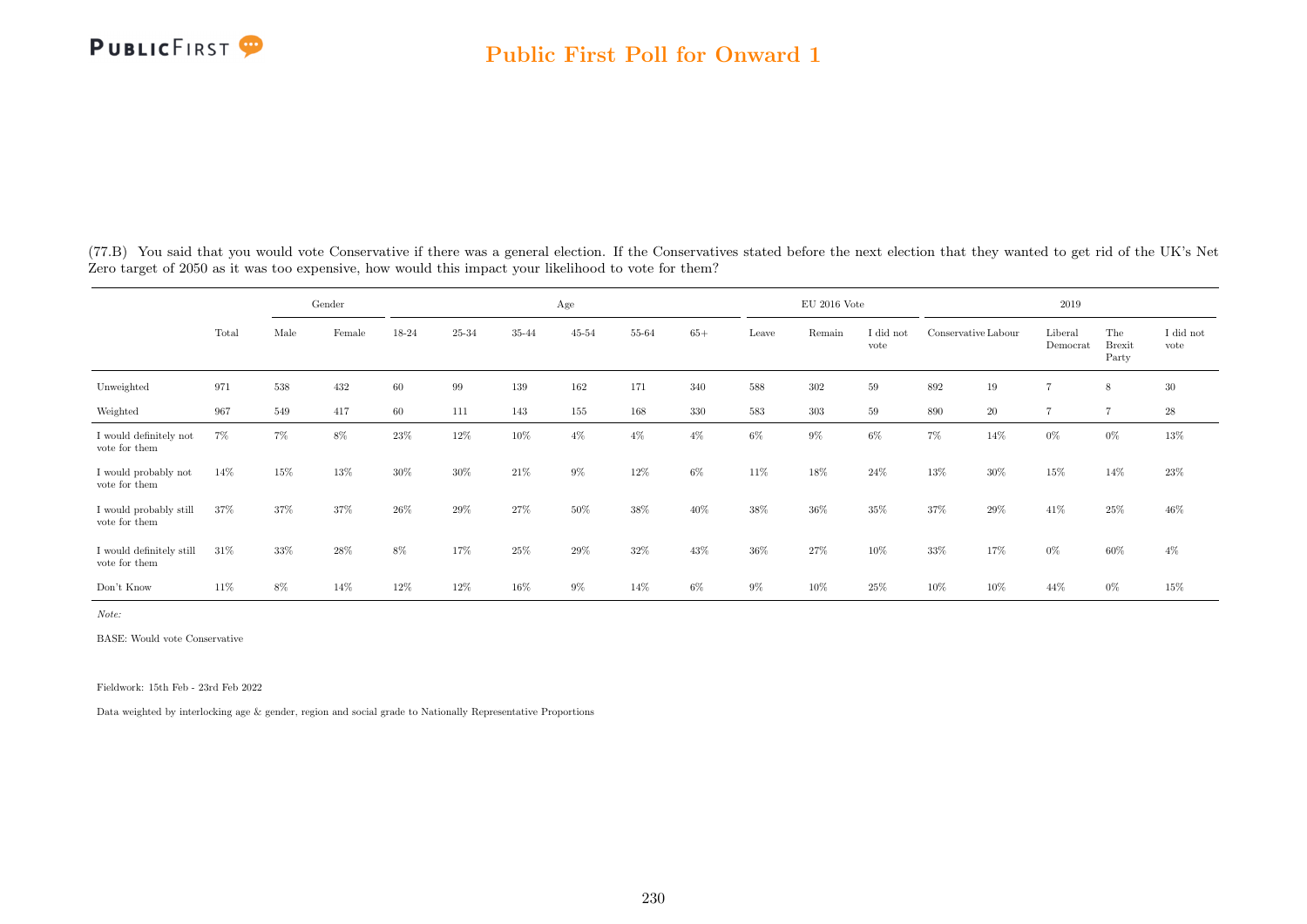

(77.C) You said that you would vote Conservative if there was a general election. If the Conservatives stated before the next election that they wanted to get rid of the UK's Net Zero target of 2050 as it was too expensive, how would this impact your likelihood to vote for them?

|                                           |        |                     | Voting Intention |                      |                       |                          | Education                                              |                                                             |           |                                           | Fiscal conservatives             |         | C <sub>2</sub> DE 2019 Conservatives |         | ABC1 2019 Conservatives |
|-------------------------------------------|--------|---------------------|------------------|----------------------|-----------------------|--------------------------|--------------------------------------------------------|-------------------------------------------------------------|-----------|-------------------------------------------|----------------------------------|---------|--------------------------------------|---------|-------------------------|
|                                           | Total  | Conservative Labour |                  | Liberal<br>Democrats | GCSE or<br>equivalent | A Level or<br>equivalent | University<br>Under-<br>graduate<br>Degree<br>(BA/BSc) | University<br>Postgrad-<br>uate<br>Degree<br>(MA/MSc/MPhil) | Doctorate | Prioritise<br>(PhD/DPHil)spend and<br>tax | Prioritise<br>balancing<br>books | C2DECon | Other                                | ABC1Con | Other                   |
| Unweighted                                | 971    | 971                 | $\overline{0}$   | $\theta$             | $\overline{0}$        | $\overline{0}$           | 201                                                    | 94                                                          | 18        | 492                                       | 373                              | 368     | 603                                  | 523     | 448                     |
| Weighted                                  | 967    | 967                 | $\overline{0}$   | $\overline{0}$       | $\overline{0}$        | $\overline{0}$           | 198                                                    | 92                                                          | 18        | 492                                       | 373                              | 381     | 586                                  | 509     | 458                     |
| I would definitely not<br>vote for them   | 7%     | $7\%$               | $\ast$           |                      | $5\%$                 | 8%                       | $7\%$                                                  | 8%                                                          | 11%       | $8\%$                                     | 7%                               | $6\%$   | 8%                                   | $8\%$   | $7\%$                   |
| I would probably not<br>vote for them     | 14%    | 14%                 | $*$              | $\ast$               | $9\%$                 | 12%                      | 18%                                                    | 23%                                                         | 23%       | 15%                                       | 15%                              | 13%     | 15%                                  | 14%     | 14%                     |
| I would probably still<br>vote for them   | 37%    | 37%                 | $\ast$           | *                    | 38%                   | 36%                      | 38%                                                    | 32%                                                         | 31%       | 39%                                       | 34%                              | 38%     | 36%                                  | 36%     | 38%                     |
| I would definitely still<br>vote for them | $31\%$ | 31%                 | $\ast$           | $\ast$               | 34%                   | 30%                      | 29%                                                    | 29%                                                         | 34%       | 27%                                       | 37%                              | 31%     | 31%                                  | $34\%$  | 28%                     |
| Don't Know                                | 11%    | 11%                 | $\ast$           | $\ast$               | 13%                   | 14%                      | $9\%$                                                  | $9\%$                                                       | $0\%$     | 12%                                       | 6%                               | 12%     | $9\%$                                | 8%      | 13%                     |

Note:

BASE: Would vote Conservative

Fieldwork: 15th Feb - 23rd Feb 2022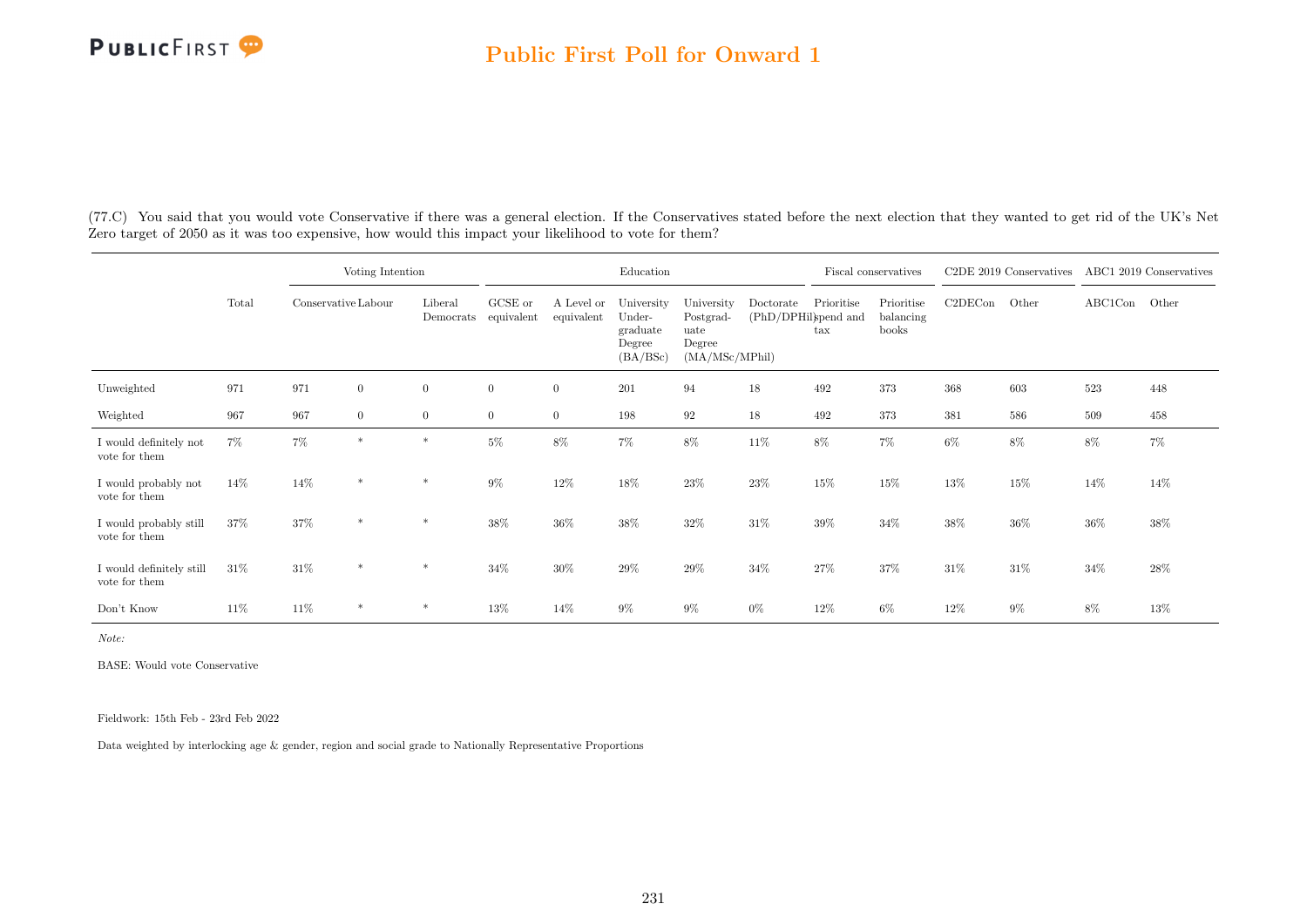

(78.A) You said that you would vote Labour if there was a general election. If the Labour party stated before the next election that they wanted to get rid of the UK's Net Zero target of 2050 as it was too expensive, how would this impact your likelihood to vote for them?

|                                           |       |        |               |               |                    |                  |                  | Region                         |               |               |          |       |                     |        |      | Social Grade |           |
|-------------------------------------------|-------|--------|---------------|---------------|--------------------|------------------|------------------|--------------------------------|---------------|---------------|----------|-------|---------------------|--------|------|--------------|-----------|
|                                           | Total | London | South<br>East | South<br>West | East of<br>England | East<br>Midlands | West<br>Midlands | Yorkshire<br>and the<br>Humber | North<br>East | North<br>West | Scotland | Wales | Northern<br>Ireland | AB     | C1   | C2           | $\rm{DE}$ |
| Unweighted                                | 1321  | 203    | 143           | 93            | 102                | 107              | 130              | 140                            | 63            | 199           | 66       | 67    | 8                   | 333    | 373  | 245          | 363       |
| Weighted                                  | 1313  | 220    | 136           | $88\,$        | 106                | 99               | 134              | 123                            | 58            | 187           | 77       | 68    | $15\,$              | 326    | 370  | 268          | 342       |
| I would definitely not<br>vote for them   | 12%   | 17%    | 12%           | 12%           | $9\%$              | 15%              | 12%              | 10%                            | $8\%$         | 10%           | $7\%$    | 12%   | 13%                 | 12%    | 14%  | 10%          | 11\%      |
| I would probably not<br>vote for them     | 25%   | 28%    | 25%           | 32%           | 26%                | $25\%$           | 30%              | 23%                            | 22%           | 18%           | 27%      | 24\%  | 24\%                | $25\%$ | 24\% | 31%          | 22%       |
| I would probably still<br>vote for them   | 32%   | 31%    | 38%           | 23%           | 30%                | 28\%             | 33%              | 32%                            | 31%           | 35%           | 33%      | 40%   | 11\%                | 33%    | 34%  | 30%          | 33%       |
| I would definitely still<br>vote for them | 16%   | 11%    | 10%           | 15%           | 23%                | 10%              | 14%              | 20%                            | 22%           | $21\%$        | 16%      | 14%   | 30%                 | 18%    | 12%  | 18%          | 17%       |
| Don't Know                                | 15%   | 13%    | $16\%$        | 18%           | 13%                | 22\%             | 10%              | 15%                            | 18%           | 15%           | $16\%$   | $9\%$ | 23%                 | 13%    | 16%  | 12%          | 17%       |

Note:

BASE: Would vote Labour

Fieldwork: 15th Feb - 23rd Feb 2022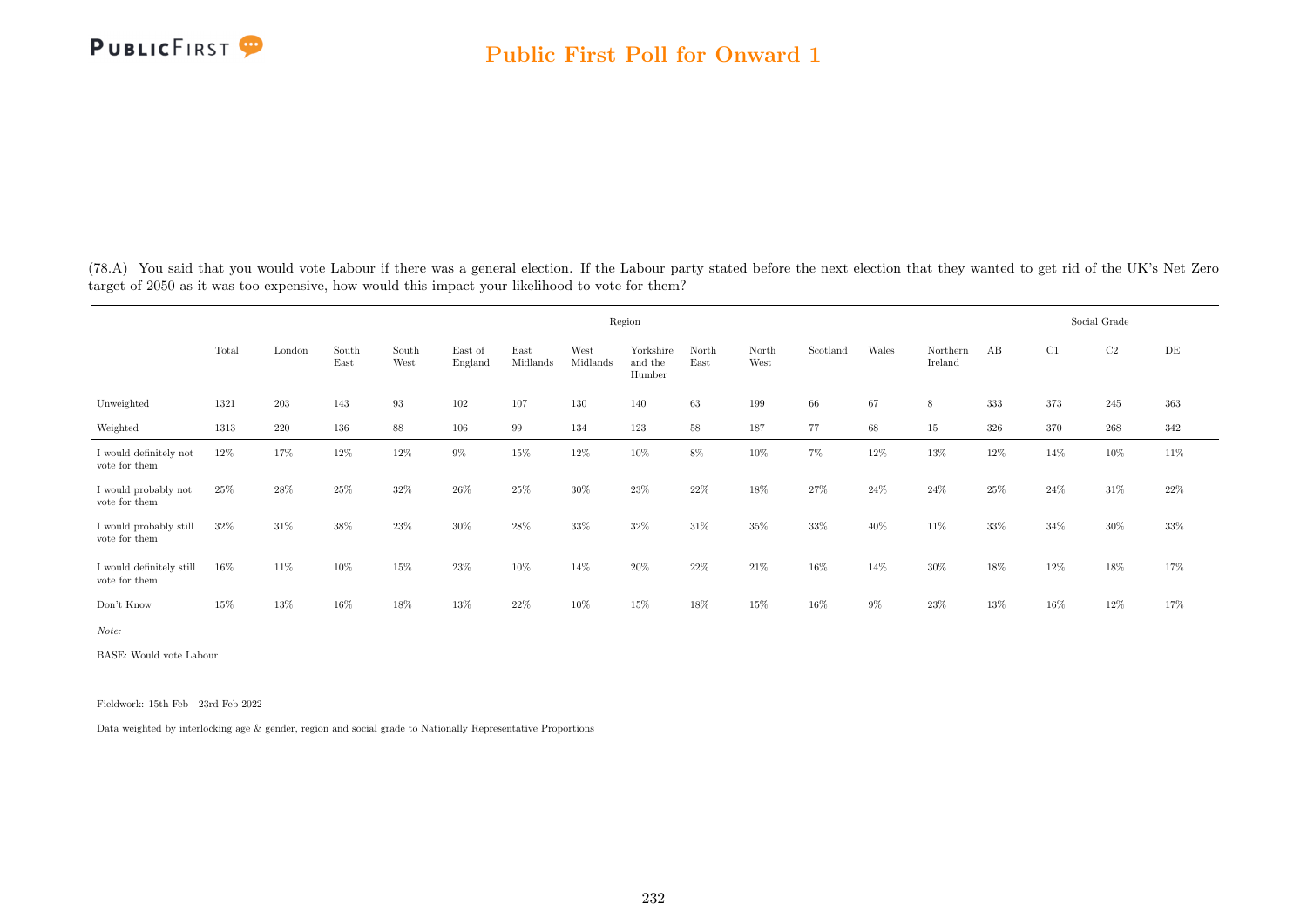

|                                           |       |      | Gender |       |           |         | Age       |       |       |       | $EU$ 2016 Vote |                   |                     |      | 2019                |                               |                   |
|-------------------------------------------|-------|------|--------|-------|-----------|---------|-----------|-------|-------|-------|----------------|-------------------|---------------------|------|---------------------|-------------------------------|-------------------|
|                                           | Total | Male | Female | 18-24 | $25 - 34$ | 35-44   | $45 - 54$ | 55-64 | $65+$ | Leave | Remain         | I did not<br>vote | Conservative Labour |      | Liberal<br>Democrat | The<br><b>Brexit</b><br>Party | I did not<br>vote |
| Unweighted                                | 1321  | 570  | 748    | 288   | 287       | $223\,$ | 212       | 135   | 176   | 317   | 741            | 147               | 126                 | 942  | 58                  | 8                             | 100               |
| Weighted                                  | 1313  | 611  | 699    | 278   | 301       | 224     | 206       | 131   | 174   | 318   | 744            | 141               | 127                 | 940  | 57                  | 8                             | 99                |
| I would definitely not<br>vote for them   | 12%   | 14%  | 10%    | 20%   | 12%       | 11%     | 11%       | $4\%$ | $6\%$ | 10%   | 13%            | 8%                | $7\%$               | 13%  | 16%                 | $0\%$                         | 11\%              |
| I would probably not<br>vote for them     | 25%   | 27%  | 24%    | 31%   | 30%       | 23%     | 20%       | 20%   | 23%   | 24%   | 25%            | 27%               | 27%                 | 24\% | 23%                 | 32%                           | 26%               |
| I would probably still<br>vote for them   | 32%   | 31\% | 33%    | 28%   | 32%       | 31\%    | 30%       | 45%   | 34%   | 33%   | 33%            | 31\%              | 32%                 | 32%  | 40%                 | 24\%                          | 30%               |
| I would definitely still<br>vote for them | 16%   | 16%  | 16%    | 8%    | 14%       | 17%     | 18%       | 21\%  | 24%   | 20%   | 16%            | 11\%              | 20%                 | 18%  | $3\%$               | 15%                           | 9%                |
| Don't Know                                | 15%   | 11%  | 18%    | 13%   | 12%       | $18\%$  | 21%       | 10%   | 14%   | 13%   | 13%            | 23%               | 14%                 | 14%  | 18%                 | 29%                           | 24%               |

(78.B) You said that you would vote Labour if there was a general election. If the Labour party stated before the next election that they wanted to get rid of the UK's Net Zero target of 2050 as it was too expensive, how would this impact your likelihood to vote for them?

Note:

BASE: Would vote Labour

Fieldwork: 15th Feb - 23rd Feb 2022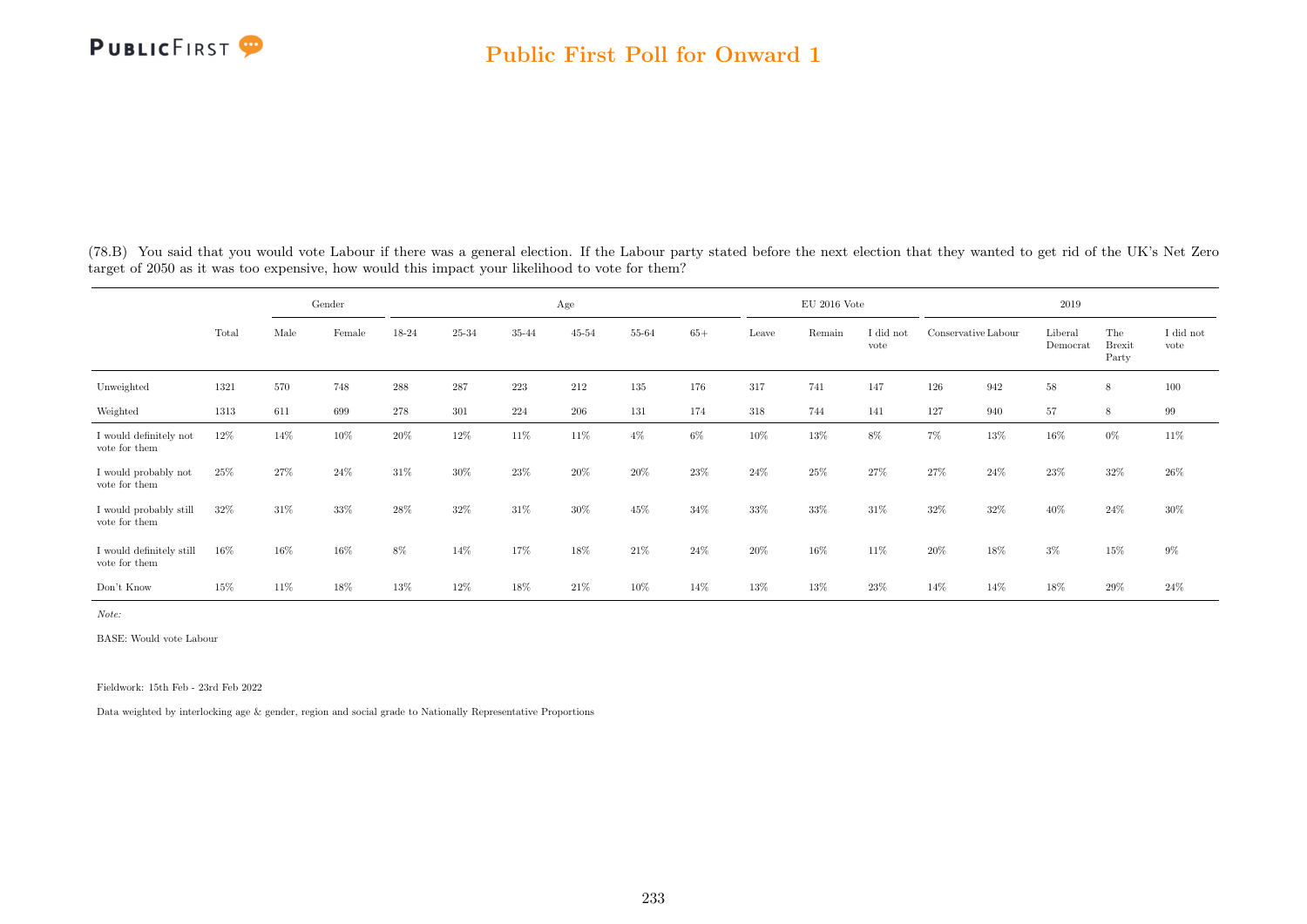

(78.C) You said that you would vote Labour if there was a general election. If the Labour party stated before the next election that they wanted to get rid of the UK's Net Zero target of 2050 as it was too expensive, how would this impact your likelihood to vote for them?

|                                           |        |                     | Voting Intention |                      |                       |                          | Education                                              |                                                             |                                   |                            | Fiscal conservatives             |         | C2DE 2019 Conservatives |         | ABC1 2019 Conservatives |
|-------------------------------------------|--------|---------------------|------------------|----------------------|-----------------------|--------------------------|--------------------------------------------------------|-------------------------------------------------------------|-----------------------------------|----------------------------|----------------------------------|---------|-------------------------|---------|-------------------------|
|                                           | Total  | Conservative Labour |                  | Liberal<br>Democrats | GCSE or<br>equivalent | A Level or<br>equivalent | University<br>Under-<br>graduate<br>Degree<br>(BA/BSc) | University<br>Postgrad-<br>uate<br>Degree<br>(MA/MSc/MPhil) | Doctorate<br>(PhD/DPHil)spend and | Prioritise<br>$\text{tax}$ | Prioritise<br>balancing<br>books | C2DECon | Other                   | ABC1Con | Other                   |
| Unweighted                                | 1321   | $\overline{0}$      | 1321             | $\overline{0}$       | $\overline{0}$        | $\overline{0}$           | 340                                                    | 132                                                         | 25                                | 872                        | 267                              | 62      | 1259                    | 64      | 1257                    |
| Weighted                                  | 1313   | $\overline{0}$      | 1313             | $\overline{0}$       | $\overline{0}$        | $\overline{0}$           | 344                                                    | 133                                                         | $22\,$                            | 866                        | 271                              | 64      | 1249                    | 63      | 1250                    |
| I would definitely not<br>vote for them   | 12%    | $\ast$              | 12%              | $\ast$               | 10%                   | 11%                      | 13%                                                    | 13%                                                         | 23%                               | 13%                        | 13%                              | 8%      | 12%                     | $7\%$   | $12\%$                  |
| I would probably not<br>vote for them     | 25%    | $\ast$              | 25%              | $*$                  | $20\%$                | 30%                      | 23%                                                    | 25%                                                         | 44%                               | 25%                        | 33%                              | 24%     | 25%                     | 29%     | 25%                     |
| I would probably still<br>vote for them   | $32\%$ | $\ast$              | 32%              | $\ast$               | 35%                   | $31\%$                   | 32%                                                    | 35%                                                         | 25%                               | 33%                        | 31%                              | 35%     | 32%                     | 29%     | 32%                     |
| I would definitely still<br>vote for them | 16%    | $\ast$              | 16%              | $\ast$               | 18%                   | 12%                      | 19%                                                    | 15%                                                         | $0\%$                             | 15%                        | 17%                              | 23%     | 15%                     | 17%     | 16%                     |
| Don't Know                                | 15%    | $\ast$              | 15%              | $\ast$               | 17%                   | 17%                      | 12%                                                    | 12%                                                         | 8%                                | 13%                        | 6%                               | 10%     | 15%                     | 18%     | 15%                     |

Note:

BASE: Would vote Labour

Fieldwork: 15th Feb - 23rd Feb 2022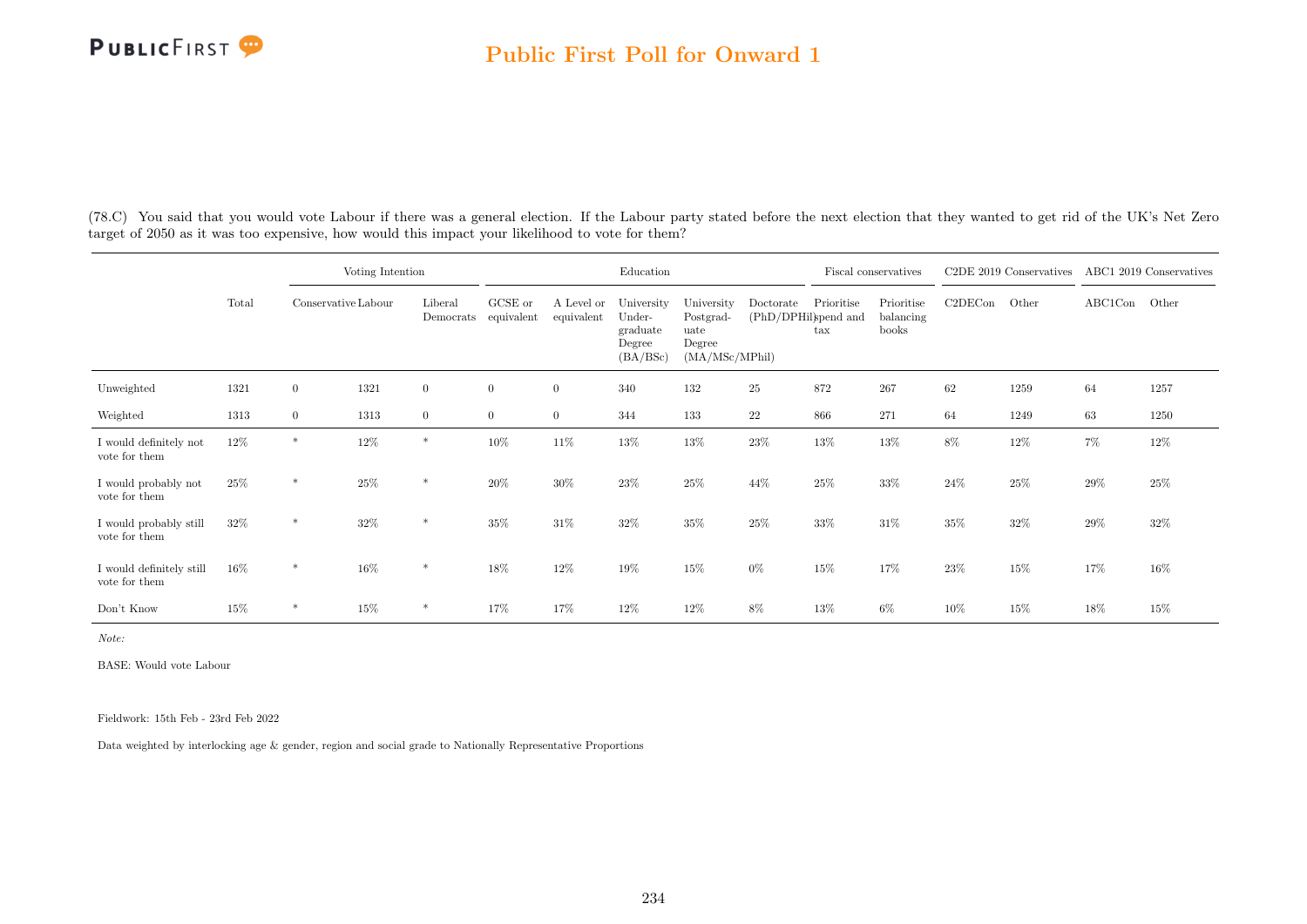(79.A) And if there was a general election in which the Conservative party ran with a promise to remove the UK's target to reach Net Zero by 2050, how do you think you would vote?

|                                     |        |        |               |               |                    |                  |                  | Region                         |               |               |          |        |                     |        |        | Social Grade |        |
|-------------------------------------|--------|--------|---------------|---------------|--------------------|------------------|------------------|--------------------------------|---------------|---------------|----------|--------|---------------------|--------|--------|--------------|--------|
|                                     | Total  | London | South<br>East | South<br>West | East of<br>England | East<br>Midlands | West<br>Midlands | Yorkshire<br>and the<br>Humber | North<br>East | North<br>West | Scotland | Wales  | Northern<br>Ireland | AB     | C1     | C2           | DE     |
| Unweighted                          | 4021   | 532    | 557           | 339           | 350                | $303\,$          | 355              | 356                            | 175           | 474           | 311      | 202    | 67                  | 1120   | 1038   | 795          | 1054   |
| Weighted                            | 4021   | 563    | 523           | 322           | 362                | 281              | $362\,$          | $322\,$                        | 161           | 442           | $362\,$  | 201    | 120                 | 1082   | 1042   | 881          | 1002   |
| Conservative                        | 22%    | 20%    | 25%           | 25%           | 24%                | 21\%             | 24%              | 22%                            | 19%           | 20%           | 18%      | 19%    | 16%                 | 24\%   | 22\%   | 24\%         | $16\%$ |
| Labour                              | 27%    | $36\%$ | 21%           | 22%           | $24\%$             | $28\%$           | 31\%             | $33\%$                         | 24%           | 34%           | 19%      | $28\%$ | 14%                 | 28\%   | 29%    | $26\%$       | $27\%$ |
| Liberal Democrats                   | $7\%$  | $8\%$  | 11%           | $9\%$         | 7%                 | $7\%$            | $6\%$            | $4\%$                          | $7\%$         | $7\%$         | $6\%$    | 8%     | $3\%$               | 11\%   | $6\%$  | $5\%$        | $6\%$  |
| Green Party                         | $9\%$  | 10%    | $8\%$         | 11%           | $11\%$             | $8\%$            | 11%              | $8\%$                          | $7\%$         | $8\%$         | $5\%$    | 6%     | 8%                  | 8%     | 10%    | $8\%$        | $9\%$  |
| Reform UK/The Brexit $4\%$<br>Party |        | $4\%$  | $4\%$         | 3%            | 6%                 | $4\%$            | $3\%$            | $6\%$                          | 6%            | $5\%$         | $1\%$    | $5\%$  | $0\%$               | $3\%$  | $4\%$  | $4\%$        | $5\%$  |
| Another party (Please<br>specify)   | $4\%$  | 1%     | 1%            | $0\%$         | 1%                 | $1\%$            | $1\%$            | $1\%$                          | $1\%$         | $0\%$         | $26\%$   | $7\%$  | 34%                 | $5\%$  | $5\%$  | 5%           | $3\%$  |
| $\rm I$ would not vote              | $7\%$  | $7\%$  | $8\%$         | 5%            | $6\%$              | $8\%$            | $5\%$            | $6\%$                          | 10%           | $5\%$         | $6\%$    | $8\%$  | $7\%$               | $5\%$  | $5\%$  | $8\%$        | $9\%$  |
| Don't Know                          | $20\%$ | 14%    | $23\%$        | $24\%$        | $22\%$             | $22\%$           | $20\%$           | $22\%$                         | 26%           | $21\%$        | $18\%$   | $18\%$ | $17\%$              | $17\%$ | $20\%$ | $20\%$       | $25\%$ |

Note:

BASE: All Respondents

Fieldwork: 15th Feb - 23rd Feb 2022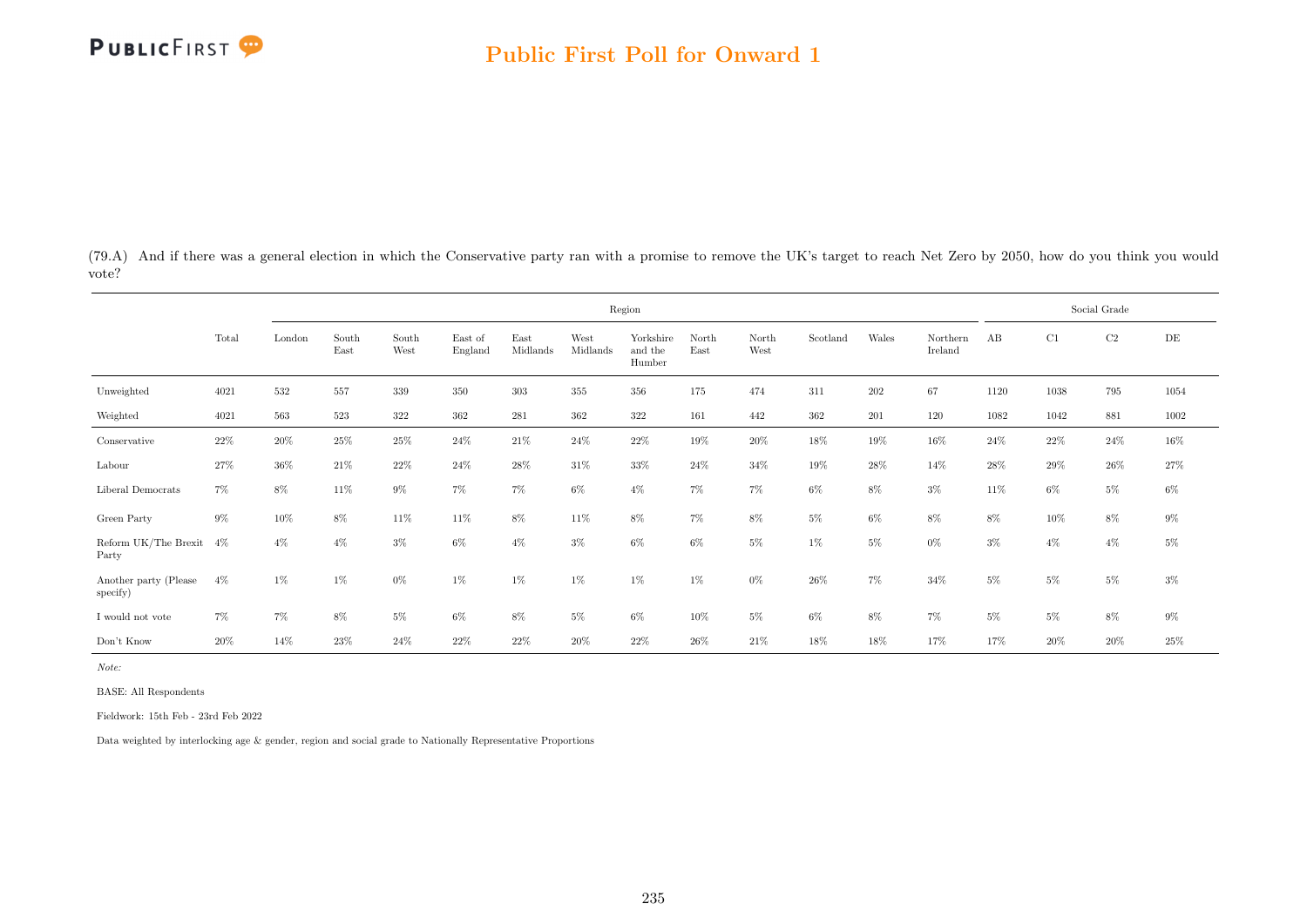#### Public First Poll for Onward 1

(79.B) And if there was a general election in which the Conservative party ran with a promise to remove the UK's target to reach Net Zero by 2050, how do you think you would vote?

|                                   |       |       | Gender |       |           |        | Age       |       |        |       | $\rm EU$ 2016 Vote |                   |                     |       | 2019                |                               |                         |
|-----------------------------------|-------|-------|--------|-------|-----------|--------|-----------|-------|--------|-------|--------------------|-------------------|---------------------|-------|---------------------|-------------------------------|-------------------------|
|                                   | Total | Male  | Female | 18-24 | $25 - 34$ | 35-44  | $45 - 54$ | 55-64 | $65+$  | Leave | Remain             | I did not<br>vote | Conservative Labour |       | Liberal<br>Democrat | The<br><b>Brexit</b><br>Party | $\rm I$ did not<br>vote |
| Unweighted                        | 4021  | 1880  | 2126   | 585   | 656       | 663    | 700       | 570   | 847    | 1514  | 1706               | $515\,$           | 1449                | 1145  | 313                 | 99                            | 453                     |
| Weighted                          | 4021  | 1978  | 2028   | 566   | 685       | 682    | 682       | 564   | 842    | 1517  | 1720               | 506               | 1446                | 1137  | 306                 | 94                            | 449                     |
| Conservative                      | 22%   | 26%   | 17%    | 12%   | 15%       | $18\%$ | 22%       | 25%   | 34%    | 35%   | 16%                | $9\%$             | 52%                 | $4\%$ | $3\%$               | 11%                           | $5\%$                   |
| Labour                            | 27%   | 27%   | 28%    | 37%   | 38%       | 27%    | 25%       | 20%   | 19%    | 18%   | 36%                | 22\%              | 8%                  | 68%   | 18%                 | 11%                           | $16\%$                  |
| Liberal Democrats                 | 7%    | 8%    | $7\%$  | $7\%$ | $6\%$     | $9\%$  | 8%        | $6\%$ | $9\%$  | $4\%$ | 11%                | $6\%$             | $4\%$               | $4\%$ | 51%                 | $2\%$                         | $5\%$                   |
| Green Party                       | $9\%$ | $8\%$ | 8%     | 14%   | $11\%$    | $10\%$ | $7\%$     | $8\%$ | $4\%$  | $6\%$ | 10%                | $8\%$             | $5\%$               | $8\%$ | $9\%$               | $8\%$                         | $8\%$                   |
| Reform UK/The Brexit 4%<br>Party  |       | 5%    | $3\%$  | $4\%$ | $4\%$     | $4\%$  | $4\%$     | $4\%$ | $3\%$  | 7%    | $2\%$              | $4\%$             | $4\%$               | $2\%$ | $3\%$               | 44\%                          | $3\%$                   |
| Another party (Please<br>specify) | $4\%$ | $5\%$ | $4\%$  | 2%    | $4\%$     | $4\%$  | $5\%$     | $5\%$ | $6\%$  | $3\%$ | $6\%$              | $1\%$             | $1\%$               | $1\%$ | $0\%$               | $2\%$                         | $1\%$                   |
| I would not vote                  | $7\%$ | $6\%$ | $7\%$  | $9\%$ | 7%        | $7\%$  | $6\%$     | $7\%$ | $5\%$  | $5\%$ | $3\%$              | 23%               | $4\%$               | $3\%$ | $1\%$               | $3\%$                         | $32\%$                  |
| Don't Know                        | 20%   | 15%   | 25%    | 15%   | 16%       | 22%    | 23%       | 26%   | $20\%$ | 22%   | 15%                | 27%               | $24\%$              | 11\%  | 15%                 | 19%                           | $30\%$                  |

Note:

BASE: All Respondents

Fieldwork: 15th Feb - 23rd Feb 2022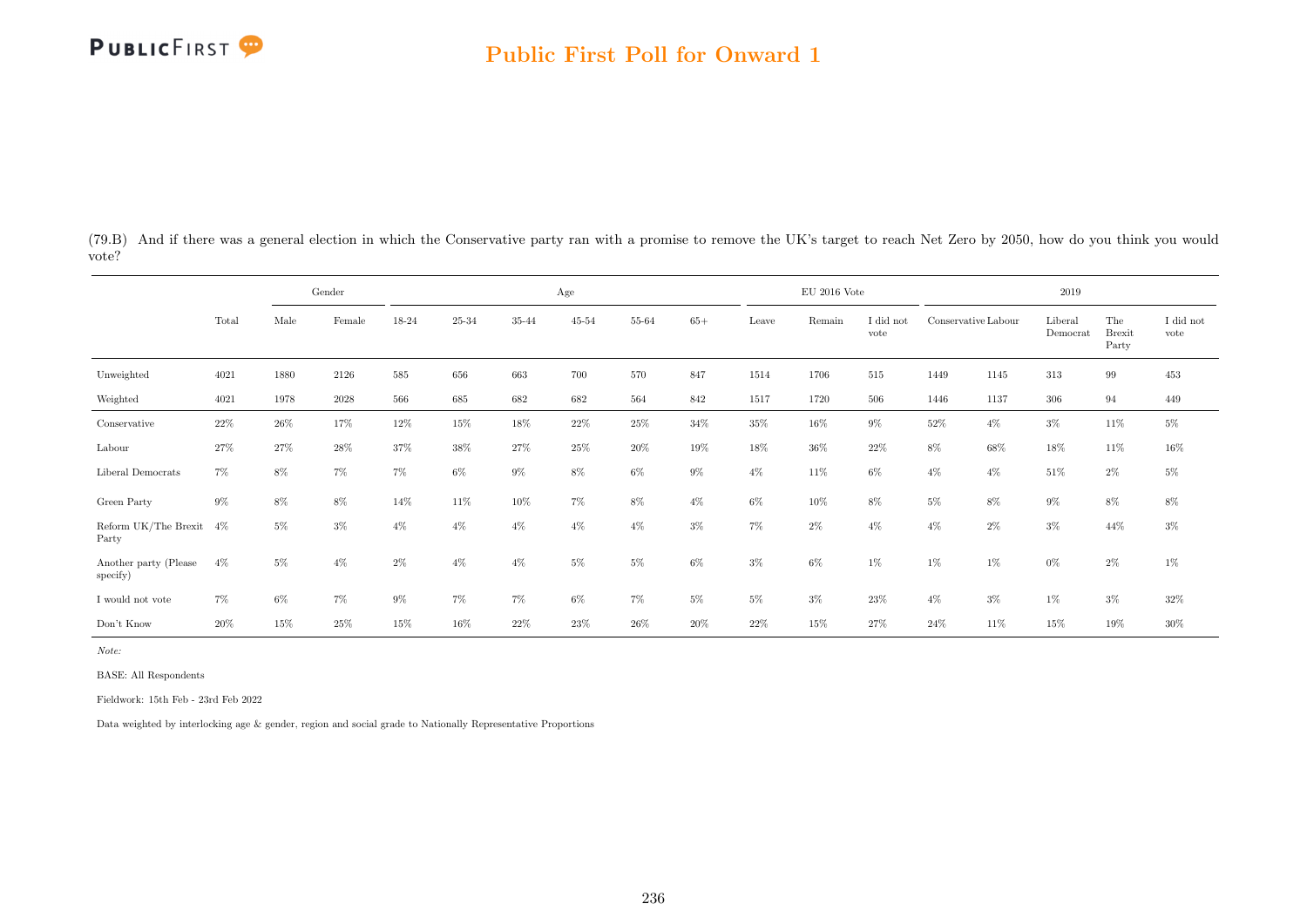### Public First Poll for Onward 1

(79.C) And if there was a general election in which the Conservative party ran with a promise to remove the UK's target to reach Net Zero by 2050, how do you think you would vote?

|                                   |        |                     | Voting Intention |                      |                       |                          | Education                                              |                                                             |                                   |                            | Fiscal conservatives             |         | C <sub>2</sub> DE 2019 Conservatives ABC1 2019 Conservatives |               |       |
|-----------------------------------|--------|---------------------|------------------|----------------------|-----------------------|--------------------------|--------------------------------------------------------|-------------------------------------------------------------|-----------------------------------|----------------------------|----------------------------------|---------|--------------------------------------------------------------|---------------|-------|
|                                   | Total  | Conservative Labour |                  | Liberal<br>Democrats | GCSE or<br>equivalent | A Level or<br>equivalent | University<br>Under-<br>graduate<br>Degree<br>(BA/BSc) | University<br>Postgrad-<br>uate<br>Degree<br>(MA/MSc/MPhil) | Doctorate<br>(PhD/DPHil)spend and | Prioritise<br>$\text{tax}$ | Prioritise<br>balancing<br>books | C2DECon | Other                                                        | ABC1Con Other |       |
| Unweighted                        | 4021   | 971                 | 1321             | 274                  | 974                   | 740                      | 931                                                    | 398                                                         | 72                                | 2241                       | 1053                             | 633     | 3388                                                         | 815           | 3206  |
| Weighted                          | 4021   | 967                 | 1313             | 268                  | 962                   | 747                      | 934                                                    | 398                                                         | 66                                | $2253\,$                   | 1055                             | 656     | 3365                                                         | 790           | 3231  |
| Conservative                      | $22\%$ | $72\%$              | $4\%$            | $4\%$                | $24\%$                | $21\%$                   | $18\%$                                                 | $21\%$                                                      | $25\%$                            | $19\%$                     | $33\%$                           | 47%     | 17%                                                          | $55\%$        | 13%   |
| Labour                            | 27%    | $3\%$               | 74%              | $5\%$                | 25%                   | 30%                      | $32\%$                                                 | $31\%$                                                      | $26\%$                            | $33\%$                     | 21%                              | $9\%$   | $31\%$                                                       | $7\%$         | 32%   |
| Liberal Democrats                 | $7\%$  | $3\%$               | $3\%$            | 73%                  | $4\%$                 | $7\%$                    | $9\%$                                                  | 12%                                                         | $12\%$                            | $7\%$                      | 11\%                             | $3\%$   | $8\%$                                                        | $4\%$         | $8\%$ |
| Green Party                       | $9\%$  | $3\%$               | $6\%$            | $7\%$                | 7%                    | $9\%$                    | 11%                                                    | 10%                                                         | $9\%$                             | $10\%$                     | 8%                               | 5%      | $9\%$                                                        | $4\%$         | 10%   |
| Reform UK/The Brexit<br>Party     | 4%     | $2\%$               | $1\%$            | $2\%$                | $4\%$                 | $5\%$                    | $2\%$                                                  | $3\%$                                                       | $7\%$                             | $4\%$                      | $5\%$                            | $4\%$   | $4\%$                                                        | $3\%$         | $4\%$ |
| Another party (Please<br>specify) | $4\%$  | 0%                  | $0\%$            | 0%                   | $3\%$                 | $3\%$                    | $4\%$                                                  | 6%                                                          | 8%                                | 5%                         | $2\%$                            | $1\%$   | $5\%$                                                        | 1%            | 5%    |
| I would not vote                  | 7%     | $3\%$               | $3\%$            | 1%                   | $9\%$                 | $6\%$                    | $6\%$                                                  | $4\%$                                                       | $3\%$                             | $6\%$                      | $4\%$                            | $4\%$   | 7%                                                           | $3\%$         | 7%    |
| Don't Know                        | 20%    | 14%                 | 10%              | 8%                   | 23%                   | 20%                      | 17%                                                    | 12%                                                         | 11%                               | 17%                        | 15%                              | 25%     | 19%                                                          | 22%           | 20%   |

Note:

BASE: All Respondents

Fieldwork: 15th Feb - 23rd Feb 2022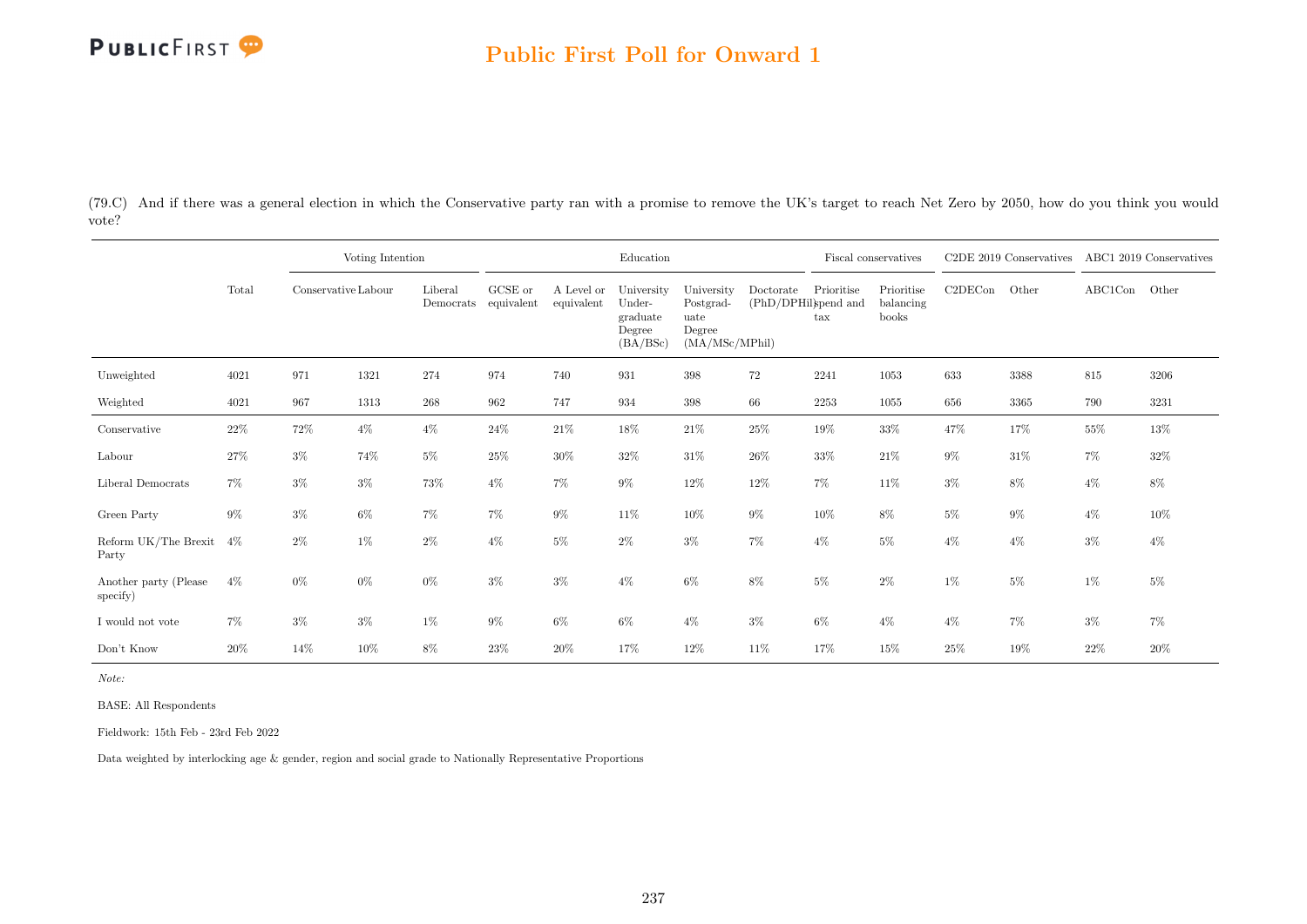

(80.A) You said you did not know how you would vote if there was a general election in which the Conservative party ran with a promise to remove the UK's target to reach Net Zero by 2050. If you had to vote, which way would you vote?

|                                   |       |        |               |               |                    |                  |                  | Region                         |               |               |          |       |                     |       |       | Social Grade |        |
|-----------------------------------|-------|--------|---------------|---------------|--------------------|------------------|------------------|--------------------------------|---------------|---------------|----------|-------|---------------------|-------|-------|--------------|--------|
|                                   | Total | London | South<br>East | South<br>West | East of<br>England | East<br>Midlands | West<br>Midlands | Yorkshire<br>and the<br>Humber | North<br>East | North<br>West | Scotland | Wales | Northern<br>Ireland | AB    | C1    | C2           | DE     |
| Unweighted                        | 835   | 73     | 127           | 84            | 77                 | 66               | 74               | 79                             | $46\,$        | $102\,$       | 57       | 38    | 12                  | 191   | 212   | 161          | 267    |
| Weighted                          | 817   | 77     | 120           | 79            | 79                 | 61               | 73               | 70                             | 42            | 95            | 65       | 37    | 20                  | 183   | 206   | 172          | 252    |
| Conservative                      | 29%   | 25%    | 33%           | 32%           | 27%                | 29%              | 30%              | $30\%$                         | 35%           | 27%           | 26%      | 20%   | 45%                 | 37%   | 27%   | 30%          | $26\%$ |
| Labour                            | 26%   | 24\%   | 19%           | 21\%          | 23%                | 35%              | 25%              | 31\%                           | $20\%$        | 37%           | 24%      | 30%   | 21\%                | 18%   | 32%   | 19%          | $30\%$ |
| Liberal Democrats                 | 11%   | 16%    | 12%           | 23%           | 16%                | 12%              | $7\%$            | 14%                            | $2\%$         | $5\%$         | 11%      | $6\%$ | $0\%$               | 18%   | 12%   | 10%          | $8\%$  |
| Green Party                       | 14%   | 19%    | 13%           | 10%           | 17%                | 11%              | $20\%$           | 15%                            | 19%           | 12%           | 11%      | 10%   | $9\%$               | 15%   | 16%   | 14%          | 12%    |
| Reform UK/The Brexit 8%<br>Party  |       | $6\%$  | 11%           | 6%            | 7%                 | 6%               | $6\%$            | $4\%$                          | 11%           | 11%           | 10%      | 14%   | $9\%$               | $2\%$ | $4\%$ | 16%          | 11\%   |
| Another party (Please<br>specify) | 11%   | 10%    | 11%           | 9%            | 10%                | 7%               | 12%              | $7\%$                          | 13%           | $9\%$         | 20%      | 20%   | 17%                 | $9\%$ | $9\%$ | 12%          | 13%    |

Note:

BASE: Don't Know how they would vote if Conservatives ran to end NZ

Fieldwork: 15th Feb - 23rd Feb 2022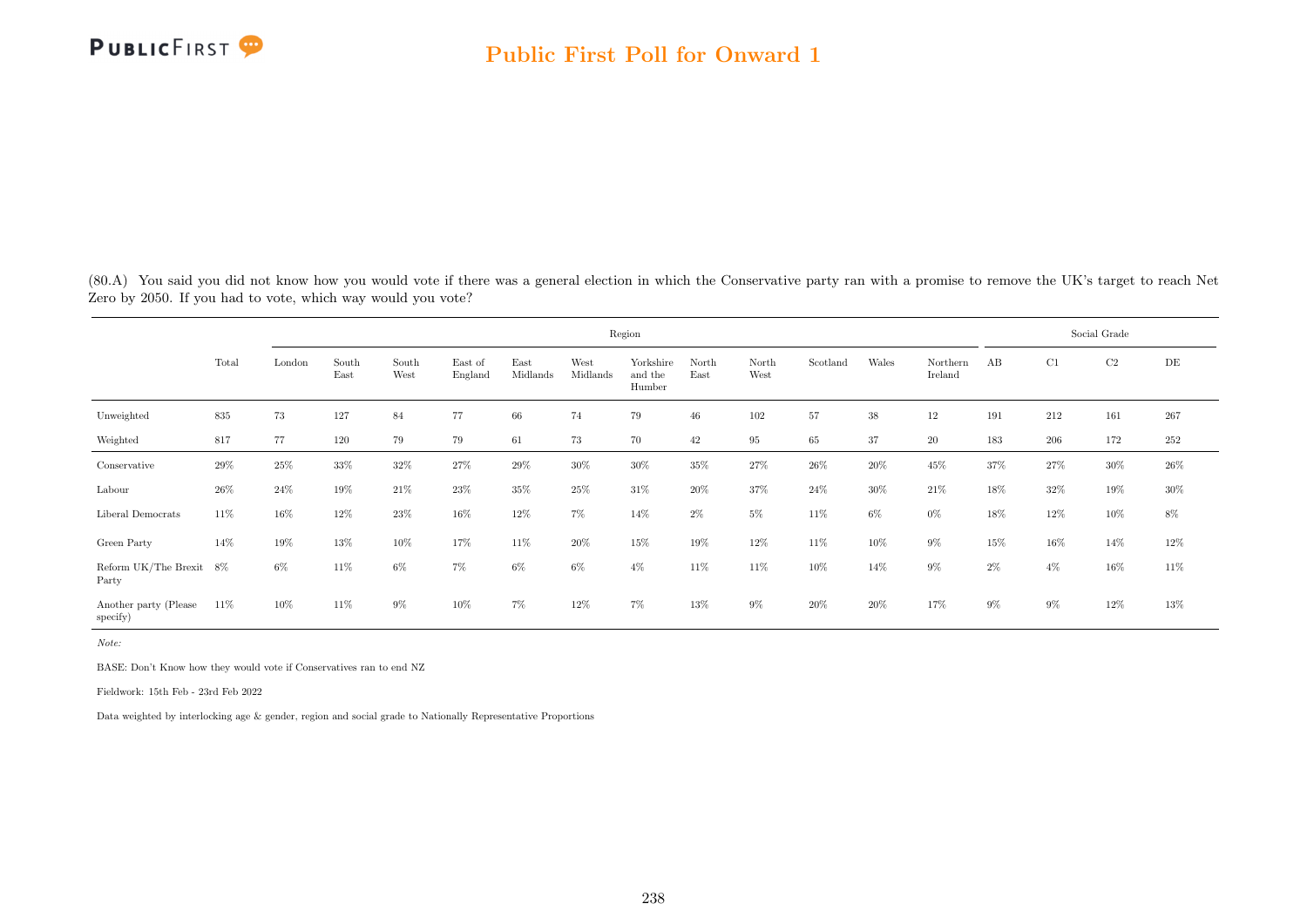(80.B) You said you did not know how you would vote if there was a general election in which the Conservative party ran with a promise to remove the UK's target to reach Net Zero by 2050. If you had to vote, which way would you vote?

|                                   |        |         | Gender |       |        |       | Age       |        |        |       | $EU$ 2016 Vote |                 |                     |       | 2019                |                               |                   |
|-----------------------------------|--------|---------|--------|-------|--------|-------|-----------|--------|--------|-------|----------------|-----------------|---------------------|-------|---------------------|-------------------------------|-------------------|
|                                   | Total  | Male    | Female | 18-24 | 25-34  | 35-44 | $45 - 54$ | 55-64  | $65+$  | Leave | Remain         | did not<br>vote | Conservative Labour |       | Liberal<br>Democrat | The<br><b>Brexit</b><br>Party | I did not<br>vote |
| Unweighted                        | 835    | $300\,$ | 533    | 91    | 116    | 143   | 162       | 149    | 174    | 339   | 273            | 140             | $348\,$             | 130   | 46                  | 18                            | 136               |
| Weighted                          | 817    | 301     | 515    | 86    | 108    | 148   | 158       | 145    | 172    | 337   | 261            | 138             | 341                 | 122   | 45                  | 18                            | 132               |
| Conservative                      | $29\%$ | 31%     | 28%    | 18%   | $20\%$ | 30%   | 27%       | $39\%$ | 34%    | 37%   | 24%            | 27%             | 49%                 | $9\%$ | 11%                 | 18%                           | $22\%$            |
| Labour                            | $26\%$ | 25%     | 27%    | 37%   | 36%    | 30%   | $23\%$    | 18%    | 20%    | 17%   | 33%            | 33%             | 13%                 | 73%   | 25%                 | $6\%$                         | $29\%$            |
| Liberal Democrats                 | 11%    | 14%     | 10%    | 8%    | 12%    | 8%    | 10%       | 14%    | $15\%$ | $9\%$ | 18%            | $4\%$           | $12\%$              | $3\%$ | 47%                 | $0\%$                         | $8\%$             |
| Green Party                       | 14%    | 12%     | 15%    | 19%   | 12%    | 11%   | 14%       | 12%    | 17%    | 14%   | 14%            | 16%             | 11%                 | 10%   | 8%                  | 11%                           | 19%               |
| Reform UK/The Brexit 8%<br>Party  |        | 7%      | $9\%$  | 7%    | 5%     | $9\%$ | 12%       | $7\%$  | $7\%$  | 13%   | $2\%$          | $5\%$           | 8%                  | $1\%$ | $4\%$               | 42%                           | $8\%$             |
| Another party (Please<br>specify) | 11\%   | 11%     | 11%    | 11%   | 15%    | 12%   | 12%       | $9\%$  | $8\%$  | 10%   | $9\%$          | 15%             | 7%                  | $4\%$ | $4\%$               | 23%                           | $13\%$            |

Note:

BASE: Don't Know how they would vote if Conservatives ran to end NZ

Fieldwork: 15th Feb - 23rd Feb 2022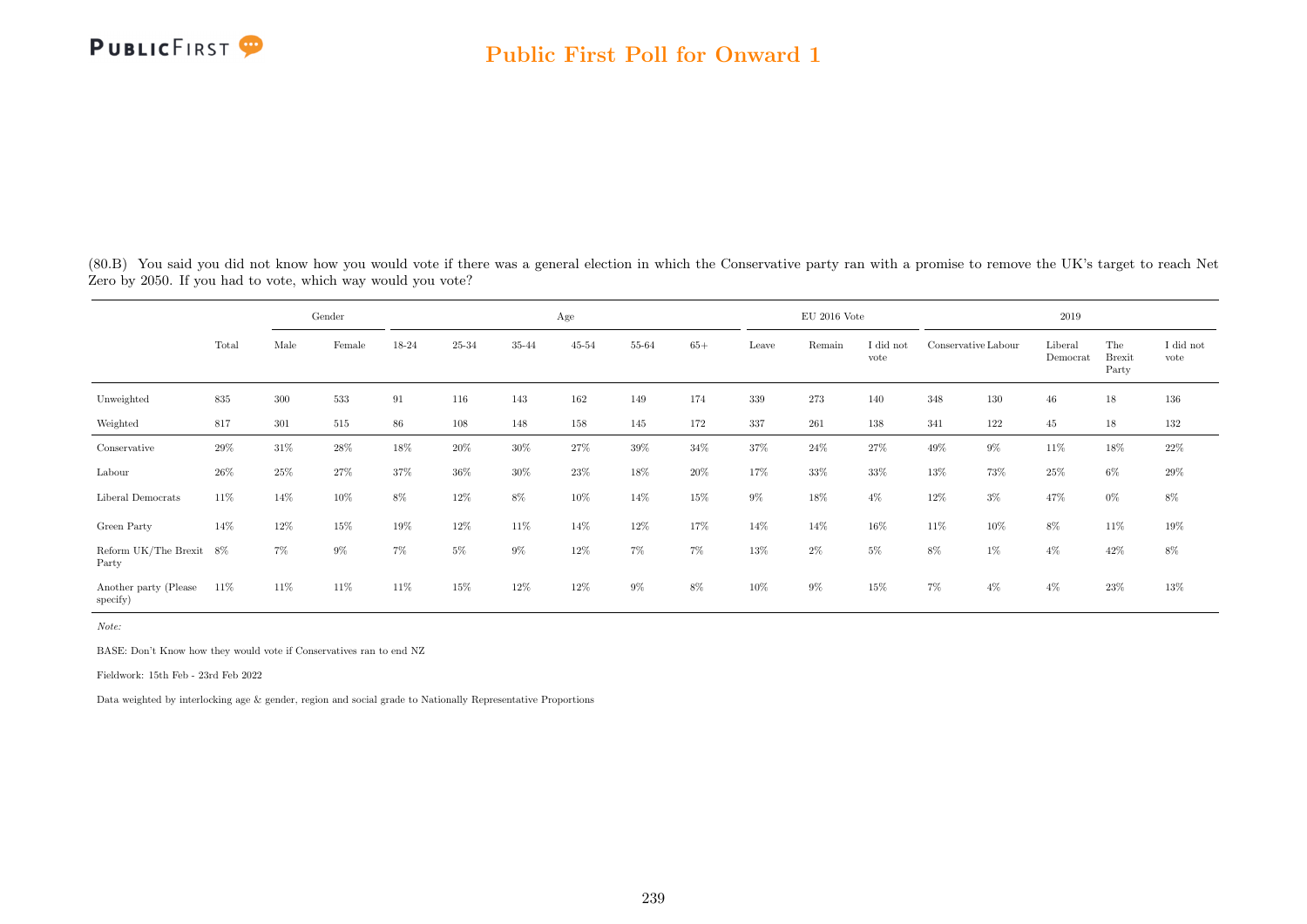(80.C) You said you did not know how you would vote if there was a general election in which the Conservative party ran with a promise to remove the UK's target to reach Net Zero by 2050. If you had to vote, which way would you vote?

|                                   |       |                     | Voting Intention |                      |                       |                          | Education                                              |                                                             |           |                                                    | Fiscal conservatives             |         | C <sub>2</sub> DE 2019 Conservatives |               | ABC1 2019 Conservatives |
|-----------------------------------|-------|---------------------|------------------|----------------------|-----------------------|--------------------------|--------------------------------------------------------|-------------------------------------------------------------|-----------|----------------------------------------------------|----------------------------------|---------|--------------------------------------|---------------|-------------------------|
|                                   | Total | Conservative Labour |                  | Liberal<br>Democrats | GCSE or<br>equivalent | A Level or<br>equivalent | University<br>Under-<br>graduate<br>Degree<br>(BA/BSc) | University<br>Postgrad-<br>uate<br>Degree<br>(MA/MSc/MPhil) | Doctorate | Prioritise<br>(PhD/DPHil)spend and<br>$\text{tax}$ | Prioritise<br>balancing<br>books | C2DECon | Other                                | ABC1Con Other |                         |
| Unweighted                        | 835   | 140                 | 132              | $21\,$               | $\mathbf{0}$          | $\overline{0}$           | 163                                                    | 50                                                          | 10        | 394                                                | 162                              | 161     | 674                                  | 187           | 648                     |
| Weighted                          | 817   | 136                 | 125              | $20\,$               | $\mathbf{0}$          | $\overline{0}$           | 160                                                    | 49                                                          | 8         | 386                                                | 160                              | 165     | 653                                  | 177           | 641                     |
| Conservative                      | 29%   | 63%                 | $4\%$            | $9\%$                | 28%                   | 30%                      | $29\%$                                                 | 30%                                                         | 40%       | 31%                                                | 30%                              | 48%     | $25\%$                               | 49%           | $24\%$                  |
| Labour                            | 26%   | $7\%$               | 84%              | $5\%$                | 27%                   | 26%                      | 26%                                                    | 25%                                                         | $34\%$    | $28\%$                                             | 25%                              | 13%     | $29\%$                               | 13%           | $29\%$                  |
| Liberal Democrats                 | 11%   | 11\%                | $3\%$            | 82\%                 | $9\%$                 | $9\%$                    | 14%                                                    | 13%                                                         | 18%       | 9%                                                 | 14%                              | 7%      | $12\%$                               | 16%           | 10%                     |
| Green Party                       | 14%   | 14%                 | $6\%$            | $4\%$                | 11\%                  | 17%                      | 11%                                                    | 13%                                                         | $0\%$     | 14%                                                | 13%                              | 10%     | 15%                                  | 12%           | 14%                     |
| Reform UK/The Brexit<br>Party     | -8%   | $5\%$               | $3\%$            | $0\%$                | 13%                   | $5\%$                    | $6\%$                                                  | $2\%$                                                       | $0\%$     | 8%                                                 | $9\%$                            | 13%     | 7%                                   | $3\%$         | 10%                     |
| Another party (Please<br>specify) | 11\%  | $1\%$               | 1%               | $0\%$                | 10%                   | 13%                      | 14%                                                    | 17%                                                         | $9\%$     | 10%                                                | $9\%$                            | 8%      | 12%                                  | 7%            | 12%                     |

Note:

BASE: Don't Know how they would vote if Conservatives ran to end NZ

Fieldwork: 15th Feb - 23rd Feb 2022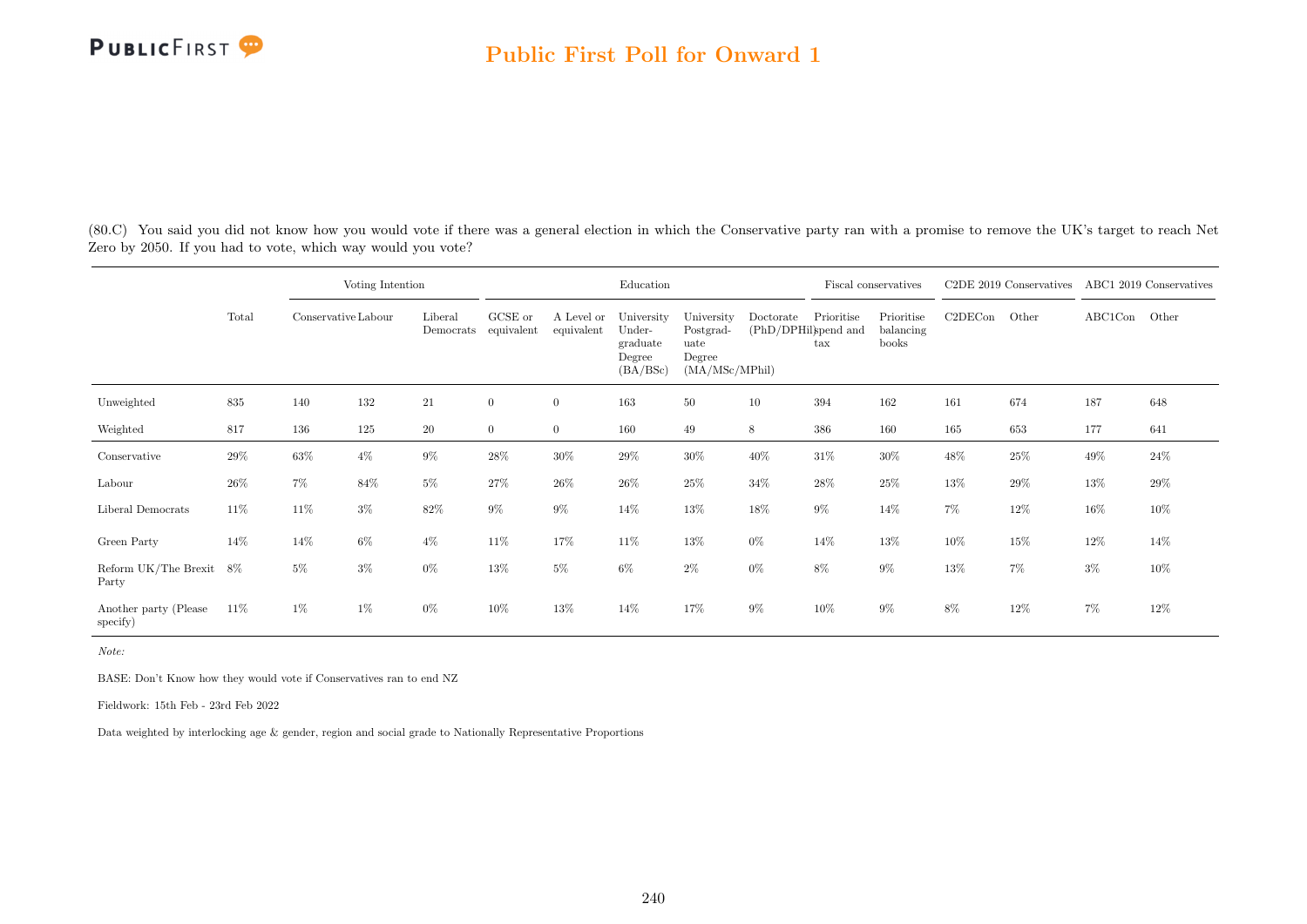

(81.A) If the UK was to get rid of the national target of reaching Net Zero by 2050, which of the following, if any, do you think would happen as a result?: The UK would have more money to spend on other areas

|                                                                  |       |        |               |               |                    |                  |                  | Region                         |               |               |          |        |                     |      |        | Social Grade |           |
|------------------------------------------------------------------|-------|--------|---------------|---------------|--------------------|------------------|------------------|--------------------------------|---------------|---------------|----------|--------|---------------------|------|--------|--------------|-----------|
|                                                                  | Total | London | South<br>East | South<br>West | East of<br>England | East<br>Midlands | West<br>Midlands | Yorkshire<br>and the<br>Humber | North<br>East | North<br>West | Scotland | Wales  | Northern<br>Ireland | AB   | C1     | C2           | $\rm{DE}$ |
| Unweighted                                                       | 4021  | 532    | 557           | 339           | 350                | 303              | 355              | 356                            | 175           | 474           | 311      | 202    | 67                  | 1120 | 1038   | 795          | 1054      |
| Weighted                                                         | 4021  | 563    | 523           | 322           | 362                | 281              | 362              | 322                            | 161           | 442           | 362      | 201    | 120                 | 1082 | 1042   | 881          | 1002      |
| This would happen if<br>we got rid of the Net<br>Zero target     | 40\%  | 40%    | 38%           | 47%           | 39%                | 43%              | 37%              | 45%                            | 39%           | 42%           | 39%      | 40%    | 34%                 | 44%  | $39\%$ | 41\%         | 38%       |
| This would NOT<br>happen if we got rid of<br>the Net Zero target | 25%   | 29%    | 27%           | 21\%          | 24%                | 22%              | 27%              | 23%                            | 21%           | 25%           | 29%      | 24\%   | 22%                 | 27%  | 28%    | 24%          | 23%       |
| Don't Know                                                       | 34%   | 31%    | 35%           | 31\%          | 37%                | 35%              | 36%              | 33%                            | 39%           | 34%           | 32%      | $36\%$ | 44%                 | 29%  | 34%    | 35%          | 39%       |

Note:

BASE: All Respondents

Fieldwork: 15th Feb - 23rd Feb 2022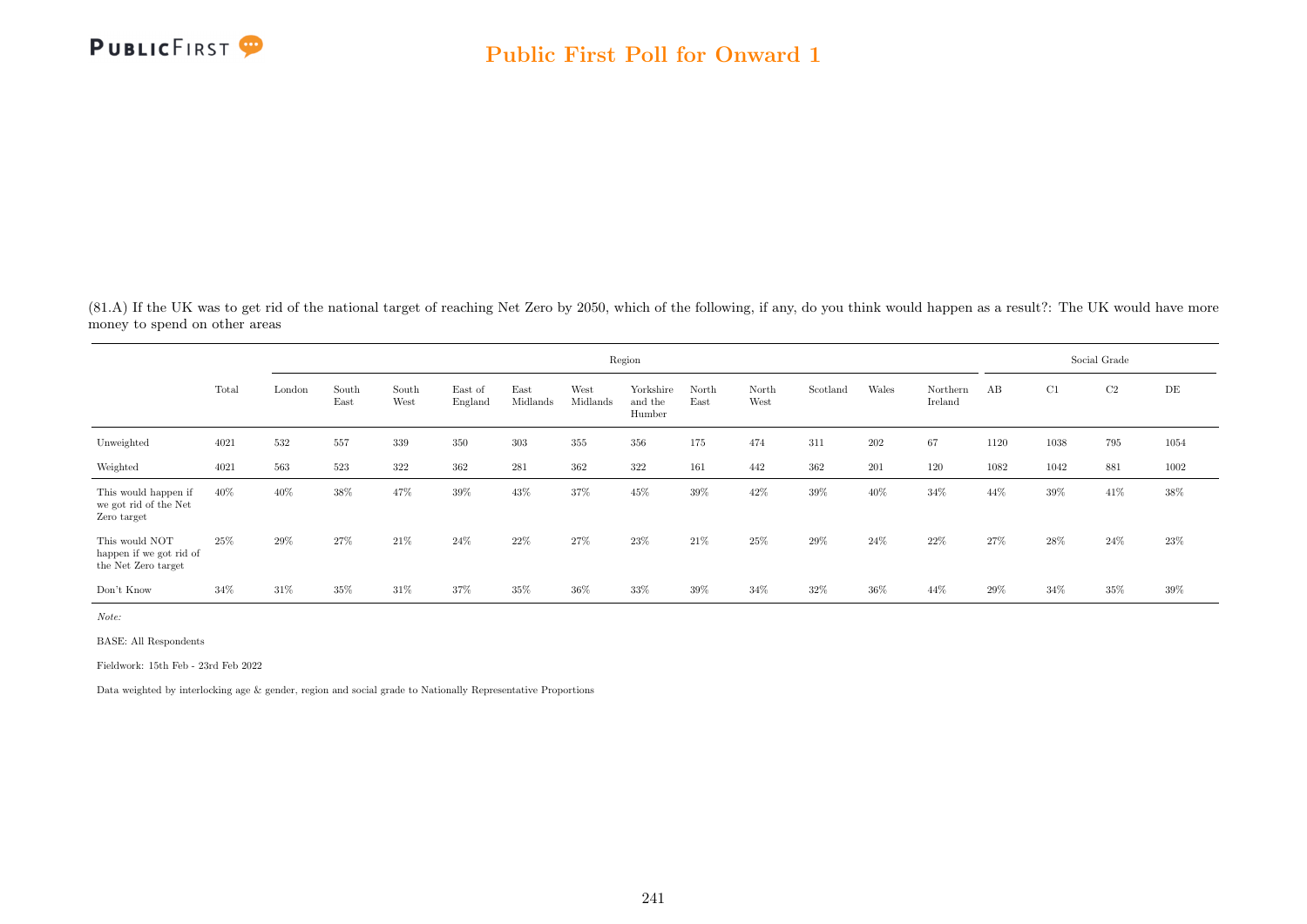

(81.B) If the UK was to get rid of the national target of reaching Net Zero by 2050, which of the following, if any, do you think would happen as a result?: The UK would have more money to spend on other areas

|                                                                  |       |      | Gender |       |        |       | Age       |       |        |       | $\rm EU$ 2016 Vote |                   |                     |      | 2019                |                               |                   |
|------------------------------------------------------------------|-------|------|--------|-------|--------|-------|-----------|-------|--------|-------|--------------------|-------------------|---------------------|------|---------------------|-------------------------------|-------------------|
|                                                                  | Total | Male | Female | 18-24 | 25-34  | 35-44 | $45 - 54$ | 55-64 | $65+$  | Leave | Remain             | I did not<br>vote | Conservative Labour |      | Liberal<br>Democrat | The<br><b>Brexit</b><br>Party | I did not<br>vote |
| Unweighted                                                       | 4021  | 1880 | 2126   | 585   | 656    | 663   | 700       | 570   | 847    | 1514  | 1706               | 515               | 1449                | 1145 | 313                 | 99                            | 453               |
| Weighted                                                         | 4021  | 1978 | 2028   | 566   | 685    | 682   | 682       | 564   | 842    | 1517  | 1720               | 506               | 1446                | 1137 | 306                 | 94                            | 449               |
| This would happen if<br>we got rid of the Net<br>Zero target     | 40%   | 45%  | 36%    | 40%   | 42%    | 37%   | 39%       | 39%   | 44%    | 47%   | 38%                | $30\%$            | 49%                 | 38%  | 37%                 | 53%                           | 30%               |
| This would NOT<br>happen if we got rid of<br>the Net Zero target | 25%   | 28%  | 23%    | 27%   | $26\%$ | 24\%  | 25%       | 24\%  | $26\%$ | 23%   | 30%                | 20%               | $22\%$              | 31\% | 31%                 | 22%                           | 18%               |
| Don't Know                                                       | 34%   | 27%  | 42%    | 33%   | 32%    | 40%   | 36%       | 37%   | 30%    | 29%   | 32%                | 50%               | $29\%$              | 31%  | 32%                 | 25%                           | 53%               |

Note:

BASE: All Respondents

Fieldwork: 15th Feb - 23rd Feb 2022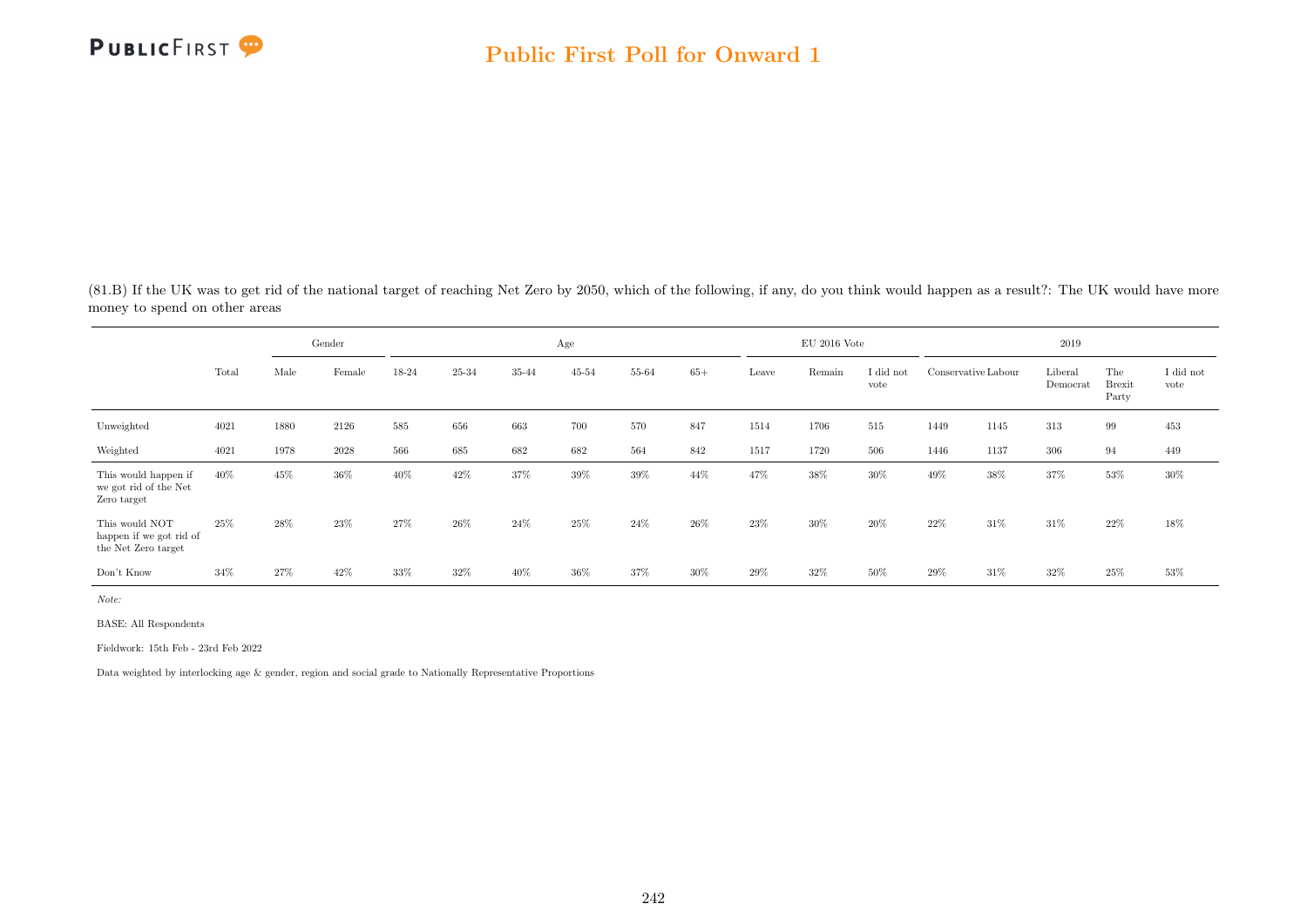

(81.C) If the UK was to get rid of the national target of reaching Net Zero by 2050, which of the following, if any, do you think would happen as a result?: The UK would have more money to spend on other areas

|                                                                  |       |                     | Voting Intention |                      |                       |                          | Education                                              |                                                              |                                   |                   | Fiscal conservatives             |         | C <sub>2</sub> DE 2019 Conservatives |               | ABC1 2019 Conservatives |
|------------------------------------------------------------------|-------|---------------------|------------------|----------------------|-----------------------|--------------------------|--------------------------------------------------------|--------------------------------------------------------------|-----------------------------------|-------------------|----------------------------------|---------|--------------------------------------|---------------|-------------------------|
|                                                                  | Total | Conservative Labour |                  | Liberal<br>Democrats | GCSE or<br>equivalent | A Level or<br>equivalent | University<br>Under-<br>graduate<br>Degree<br>(BA/BSc) | University<br>Postgrad-<br>uate<br>Degree<br>(MA/MSc/MPhill) | Doctorate<br>(PhD/DPHil)spend and | Prioritise<br>tax | Prioritise<br>balancing<br>books | C2DECon | Other                                | ABC1Con Other |                         |
| Unweighted                                                       | 4021  | 971                 | 1321             | 274                  | 974                   | 740                      | 931                                                    | 398                                                          | 72                                | 2241              | 1053                             | 633     | 3388                                 | 815           | 3206                    |
| Weighted                                                         | 4021  | 967                 | 1313             | 268                  | 962                   | 747                      | 934                                                    | 398                                                          | 66                                | 2253              | 1055                             | 656     | 3365                                 | 790           | 3231                    |
| This would happen if<br>we got rid of the Net<br>Zero target     | 40%   | 52%                 | 40%              | 37%                  | 40%                   | 41\%                     | 42\%                                                   | 38%                                                          | 43%                               | 42%               | 48%                              | 47%     | 39%                                  | 50%           | 38%                     |
| This would NOT<br>happen if we got rid of<br>the Net Zero target | 25%   | 22%                 | 29%              | 29%                  | 21\%                  | 24%                      | 28%                                                    | 35%                                                          | 36%                               | 28%               | 27%                              | 23%     | 26%                                  | 22%           | 26%                     |
| Don't Know                                                       | 34%   | 26%                 | 31%              | 34%                  | 39%                   | 36%                      | 31\%                                                   | 27%                                                          | 21%                               | 30%               | 25%                              | 30%     | 35%                                  | 28%           | 36%                     |

Note:

BASE: All Respondents

Fieldwork: 15th Feb - 23rd Feb 2022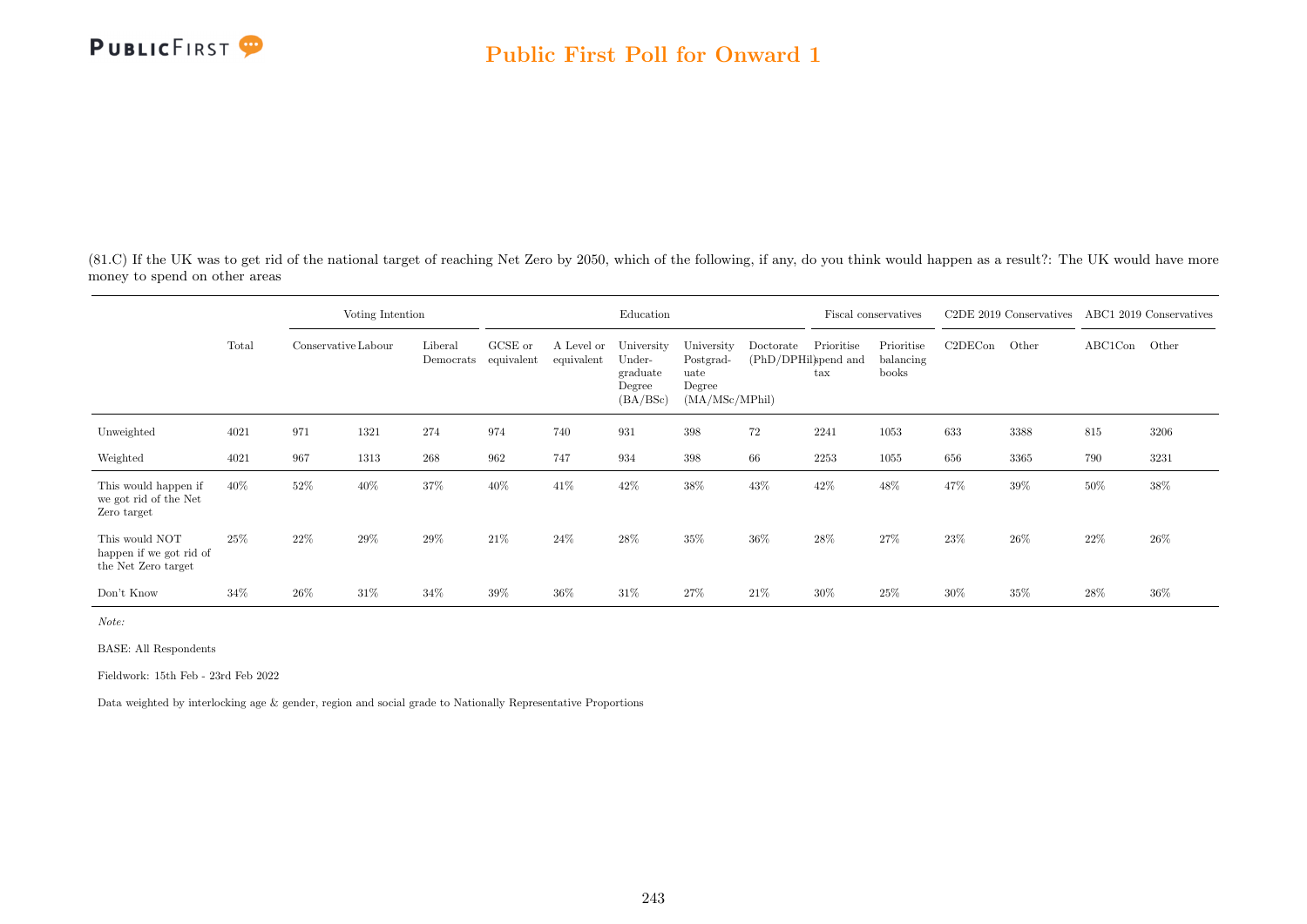

(82.A) If the UK was to get rid of the national target of reaching Net Zero by 2050, which of the following, if any, do you think would happen as a result?: There would be more incidences of flooding in the UK

|                                                                  |       |        |               |               |                    |                  |                  | Region                         |               |               |          |        |                     |      |      | Social Grade |           |
|------------------------------------------------------------------|-------|--------|---------------|---------------|--------------------|------------------|------------------|--------------------------------|---------------|---------------|----------|--------|---------------------|------|------|--------------|-----------|
|                                                                  | Total | London | South<br>East | South<br>West | East of<br>England | East<br>Midlands | West<br>Midlands | Yorkshire<br>and the<br>Humber | North<br>East | North<br>West | Scotland | Wales  | Northern<br>Ireland | AB   | C1   | C2           | $\rm{DE}$ |
| Unweighted                                                       | 4021  | 532    | 557           | 339           | 350                | 303              | 355              | 356                            | 175           | 474           | 311      | 202    | 67                  | 1120 | 1038 | 795          | 1054      |
| Weighted                                                         | 4021  | 563    | 523           | 322           | 362                | 281              | 362              | 322                            | 161           | 442           | 362      | 201    | 120                 | 1082 | 1042 | 881          | 1002      |
| This would happen if<br>we got rid of the Net<br>Zero target     | 47%   | 47%    | 46%           | 42\%          | 51%                | 47%              | 46%              | 47%                            | 44%           | 49%           | 49%      | 46%    | 46%                 | 50%  | 48%  | 44%          | 44%       |
| This would NOT<br>happen if we got rid of<br>the Net Zero target | 21%   | 24%    | 21%           | 23%           | 17%                | 20%              | 24%              | 21%                            | 21%           | 19%           | 19%      | 24%    | 12%                 | 23%  | 19%  | 22\%         | 19%       |
| Don't Know                                                       | 32%   | 29%    | 34%           | 35%           | 31\%               | 32%              | 30%              | 32%                            | 35%           | 32%           | 32%      | $30\%$ | 43%                 | 26%  | 32%  | 34%          | 37%       |

Note:

BASE: All Respondents

Fieldwork: 15th Feb - 23rd Feb 2022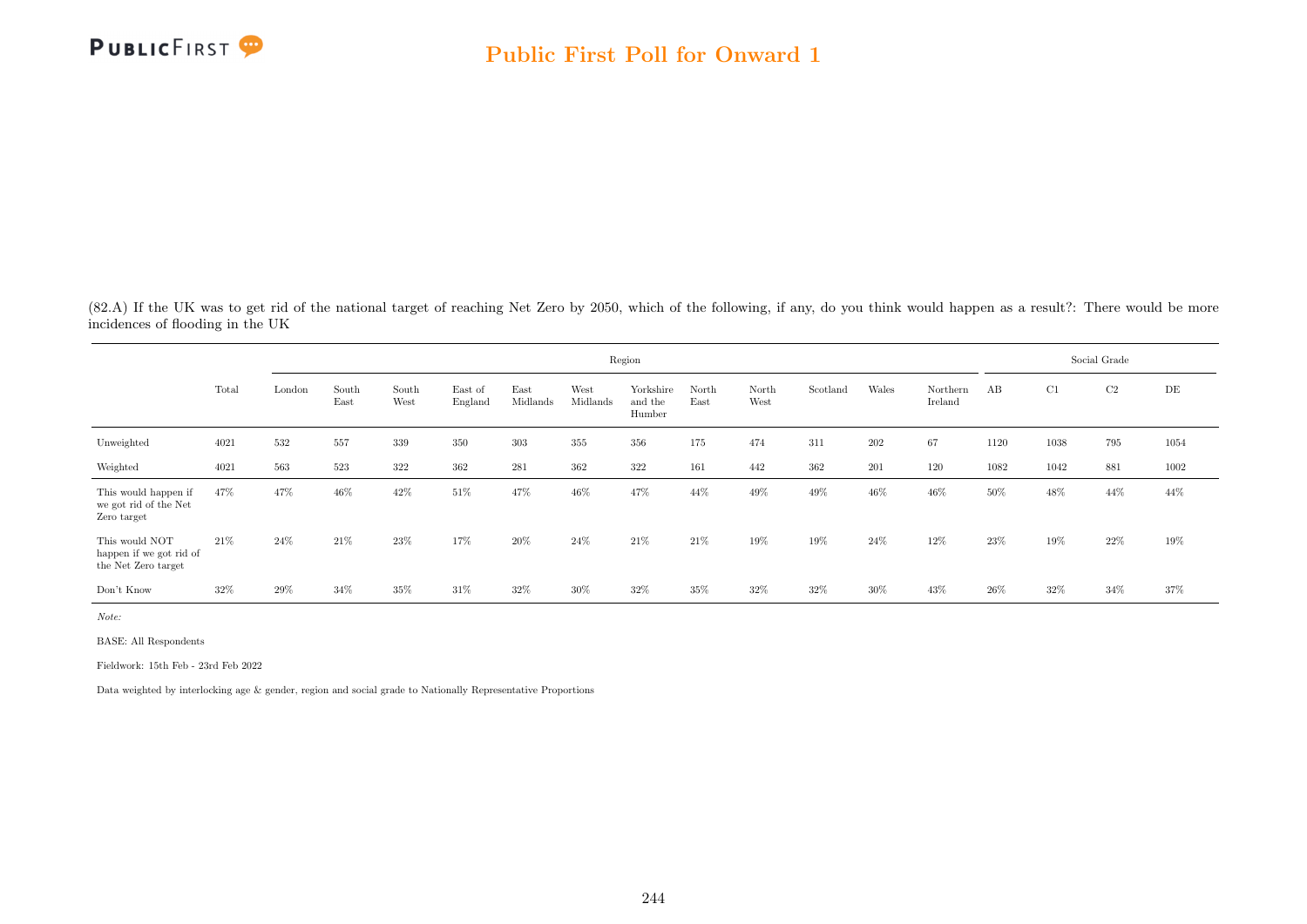

(82.B) If the UK was to get rid of the national target of reaching Net Zero by 2050, which of the following, if any, do you think would happen as a result?: There would be more incidences of flooding in the UK

|                                                                  |       |      | Gender |        |       |       | Age       |       |       |       | $EU$ 2016 Vote |                   |                     |      | 2019                |                               |                   |
|------------------------------------------------------------------|-------|------|--------|--------|-------|-------|-----------|-------|-------|-------|----------------|-------------------|---------------------|------|---------------------|-------------------------------|-------------------|
|                                                                  | Total | Male | Female | 18-24  | 25-34 | 35-44 | $45 - 54$ | 55-64 | $65+$ | Leave | Remain         | I did not<br>vote | Conservative Labour |      | Liberal<br>Democrat | The<br><b>Brexit</b><br>Party | I did not<br>vote |
| Unweighted                                                       | 4021  | 1880 | 2126   | 585    | 656   | 663   | 700       | 570   | 847   | 1514  | 1706           | 515               | 1449                | 1145 | 313                 | 99                            | 453               |
| Weighted                                                         | 4021  | 1978 | 2028   | 566    | 685   | 682   | 682       | 564   | 842   | 1517  | 1720           | 506               | 1446                | 1137 | 306                 | 94                            | 449               |
| This would happen if<br>we got rid of the Net<br>Zero target     | 47%   | 48%  | 46%    | 49%    | 50%   | 45%   | 44%       | 46%   | 47%   | 42%   | $53\%$         | 41\%              | 43%                 | 53%  | 60%                 | 37%                           | 38%               |
| This would NOT<br>happen if we got rid of<br>the Net Zero target | 21\%  | 25%  | 17%    | $22\%$ | 21\%  | 19%   | 23%       | 20%   | 21\%  | 27%   | 19%            | 13%               | $26\%$              | 20%  | 18%                 | 37%                           | 10%               |
| Don't Know                                                       | 32%   | 27%  | 37%    | $29\%$ | 30%   | 36%   | 33%       | 34%   | 31\%  | 31%   | 27%            | 46%               | 31\%                | 27%  | 22%                 | $26\%$                        | 52%               |

Note:

BASE: All Respondents

Fieldwork: 15th Feb - 23rd Feb 2022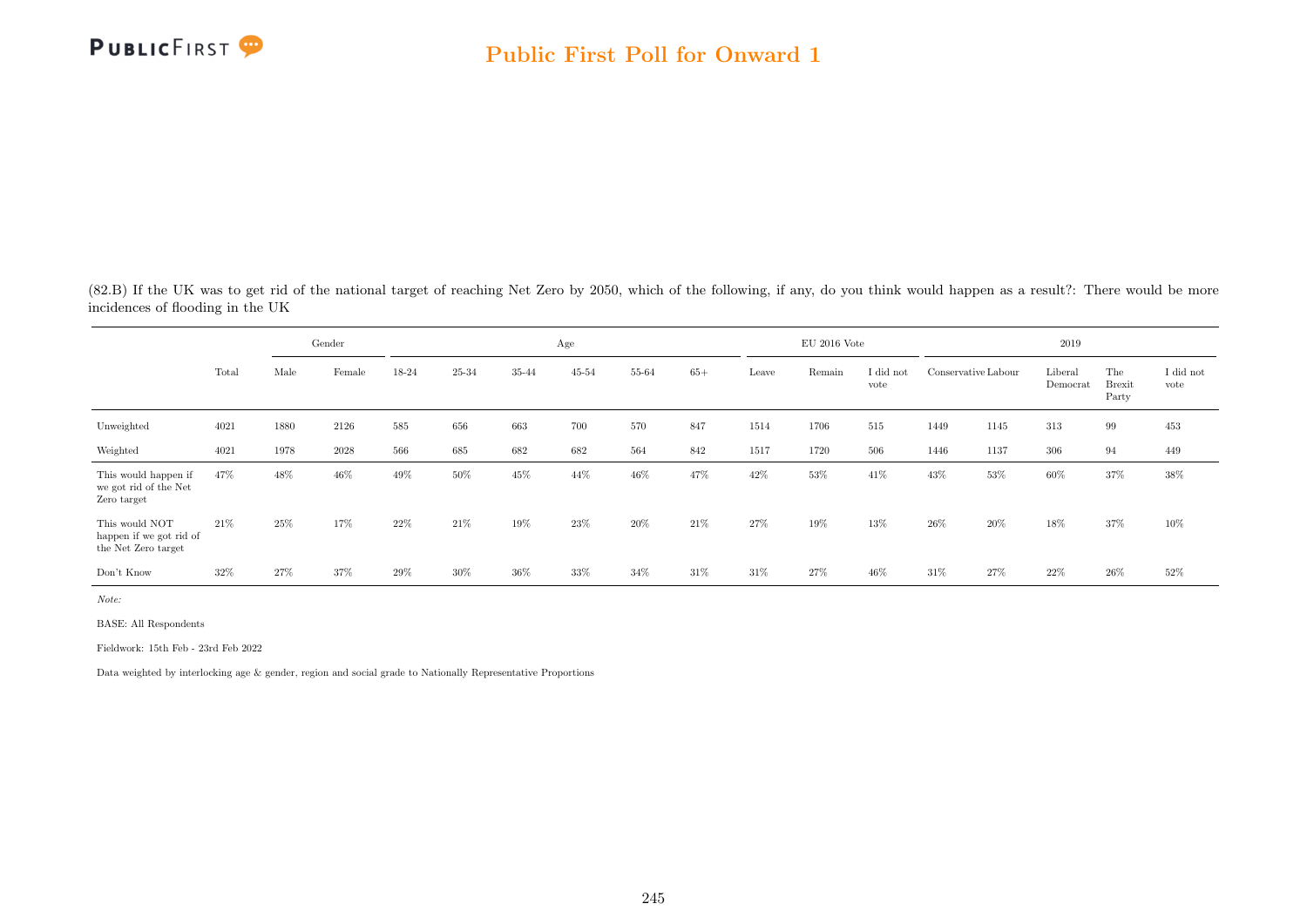(82.C) If the UK was to get rid of the national target of reaching Net Zero by 2050, which of the following, if any, do you think would happen as a result?: There would be more incidences of flooding in the UK

|                                                                  |       |                     | Voting Intention |                      |                       |                          | Education                                              |                                                             |                                   |                            | Fiscal conservatives             |         | C <sub>2</sub> DE 2019 Conservatives |               | ABC1 2019 Conservatives |
|------------------------------------------------------------------|-------|---------------------|------------------|----------------------|-----------------------|--------------------------|--------------------------------------------------------|-------------------------------------------------------------|-----------------------------------|----------------------------|----------------------------------|---------|--------------------------------------|---------------|-------------------------|
|                                                                  | Total | Conservative Labour |                  | Liberal<br>Democrats | GCSE or<br>equivalent | A Level or<br>equivalent | University<br>Under-<br>graduate<br>Degree<br>(BA/BSc) | University<br>Postgrad-<br>uate<br>Degree<br>(MA/MSc/MPhil) | Doctorate<br>(PhD/DPHil)spend and | Prioritise<br>$_{\rm tax}$ | Prioritise<br>balancing<br>books | C2DECon | Other                                | ABC1Con Other |                         |
| Unweighted                                                       | 4021  | 971                 | 1321             | 274                  | 974                   | 740                      | 931                                                    | 398                                                         | 72                                | 2241                       | 1053                             | 633     | 3388                                 | 815           | 3206                    |
| Weighted                                                         | 4021  | 967                 | 1313             | 268                  | 962                   | 747                      | 934                                                    | 398                                                         | 66                                | 2253                       | 1055                             | 656     | 3365                                 | 790           | 3231                    |
| This would happen if<br>we got rid of the Net<br>Zero target     | 47%   | 44%                 | 53%              | 58%                  | 42%                   | 47%                      | 52%                                                    | 51%                                                         | 60%                               | 53%                        | 45%                              | 42%     | 48%                                  | 44%           | 48%                     |
| This would NOT<br>happen if we got rid of<br>the Net Zero target | 21\%  | 26%                 | 20%              | 18%                  | 18%                   | 22%                      | 20%                                                    | 23%                                                         | 23%                               | 22%                        | 27%                              | 26%     | 20%                                  | 27%           | 20%                     |
| Don't Know                                                       | 32%   | 30%                 | 27%              | 23%                  | 40%                   | 31\%                     | 28%                                                    | 25%                                                         | 17%                               | 25%                        | 28%                              | 32%     | 32%                                  | 30%           | 33%                     |

Note:

BASE: All Respondents

Fieldwork: 15th Feb - 23rd Feb 2022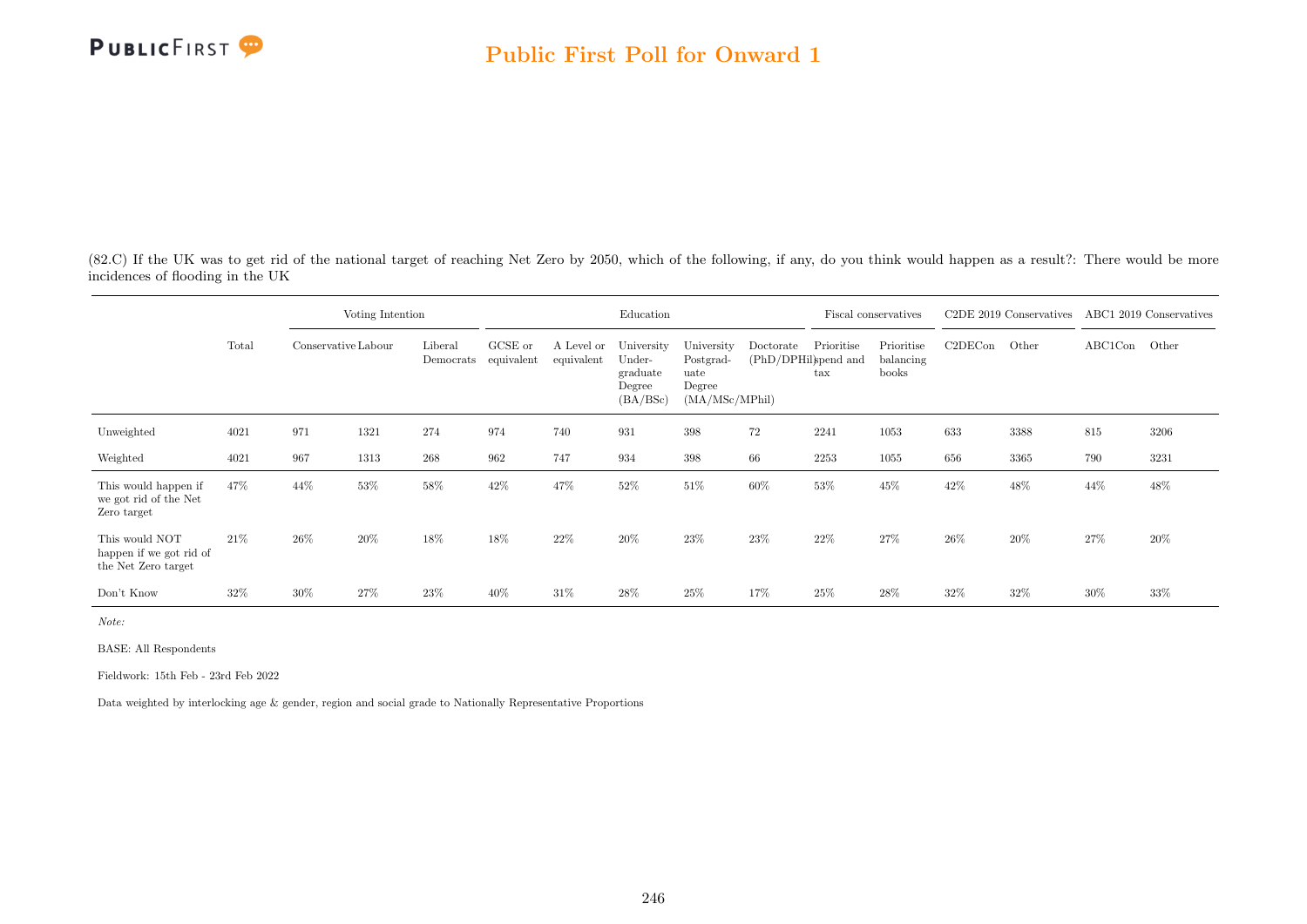

(83.A) If the UK was to get rid of the national target of reaching Net Zero by 2050, which of the following, if any, do you think would happen as a result?: The world would be less safe

|                                                                  |       |        |               |               |                    |                  |                  | Region                         |               |               |          |        |                     |      |      | Social Grade |           |
|------------------------------------------------------------------|-------|--------|---------------|---------------|--------------------|------------------|------------------|--------------------------------|---------------|---------------|----------|--------|---------------------|------|------|--------------|-----------|
|                                                                  | Total | London | South<br>East | South<br>West | East of<br>England | East<br>Midlands | West<br>Midlands | Yorkshire<br>and the<br>Humber | North<br>East | North<br>West | Scotland | Wales  | Northern<br>Ireland | AB   | C1   | C2           | $\rm{DE}$ |
| Unweighted                                                       | 4021  | 532    | 557           | 339           | 350                | 303              | 355              | 356                            | 175           | 474           | 311      | 202    | 67                  | 1120 | 1038 | 795          | 1054      |
| Weighted                                                         | 4021  | 563    | 523           | 322           | 362                | 281              | 362              | 322                            | 161           | 442           | 362      | 201    | 120                 | 1082 | 1042 | 881          | 1002      |
| This would happen if<br>we got rid of the Net<br>Zero target     | 39%   | 43%    | 32%           | 36%           | 44%                | 38%              | 37%              | 42%                            | 39%           | 38%           | 42\%     | $36\%$ | 46%                 | 43%  | 40%  | 37%          | 36%       |
| This would NOT<br>happen if we got rid of<br>the Net Zero target | 27%   | 27%    | 30%           | 27%           | 24%                | 27%              | 29%              | 25%                            | 26%           | 27%           | 25%      | 32%    | 16%                 | 28%  | 26\% | 30%          | 24\%      |
| Don't Know                                                       | 34%   | 30%    | 38%           | 37%           | 32%                | 34%              | 34%              | 32%                            | 35%           | 35%           | 33%      | 32%    | 38%                 | 28%  | 34%  | 34%          | 41\%      |

Note:

BASE: All Respondents

Fieldwork: 15th Feb - 23rd Feb 2022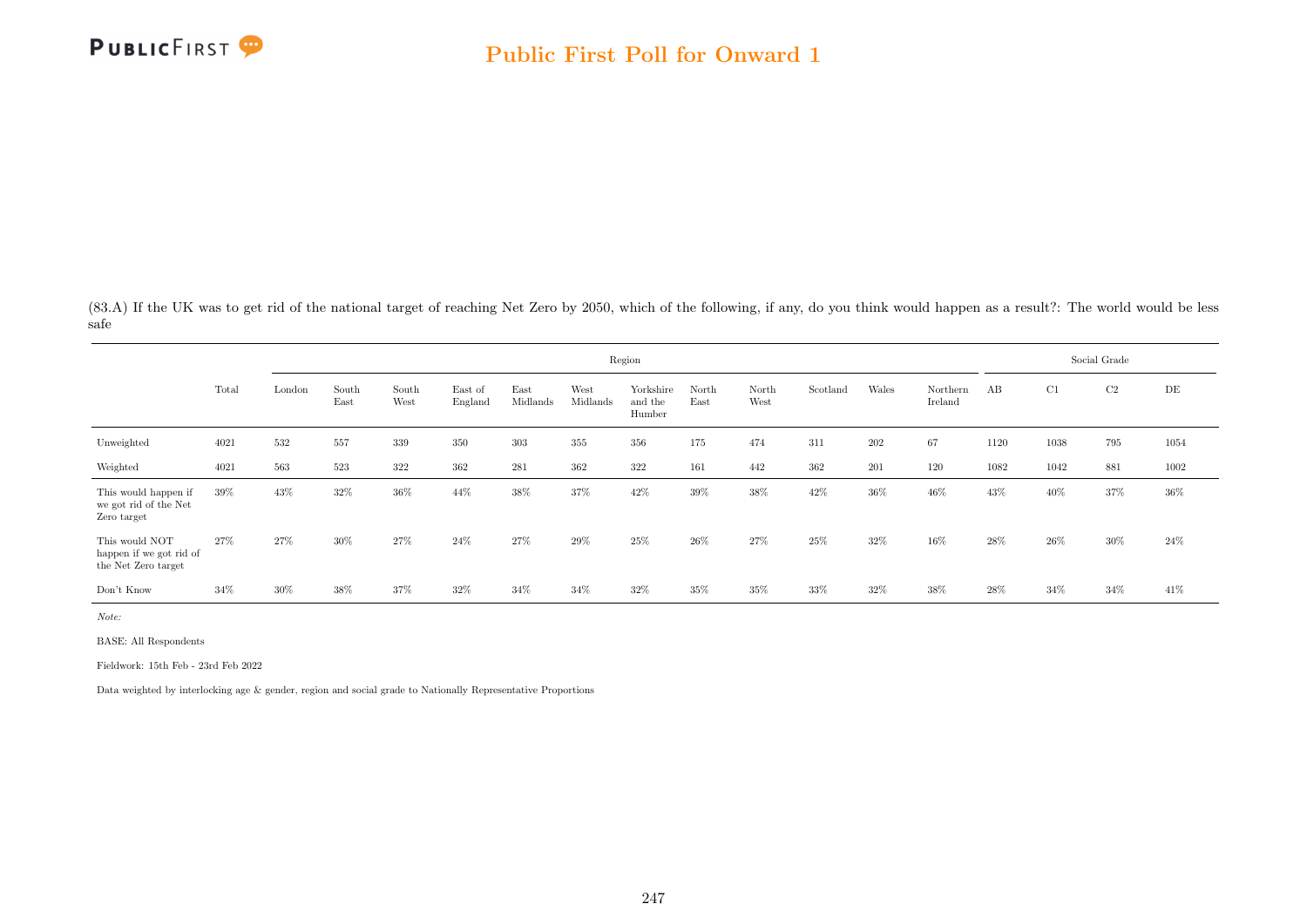

(83.B) If the UK was to get rid of the national target of reaching Net Zero by 2050, which of the following, if any, do you think would happen as a result?: The world would be less safe

|                                                                  |       |      | Gender |        |       |       | Age       |        |       |       | $EU$ 2016 Vote |                   |                     |      | 2019                |                               |                   |
|------------------------------------------------------------------|-------|------|--------|--------|-------|-------|-----------|--------|-------|-------|----------------|-------------------|---------------------|------|---------------------|-------------------------------|-------------------|
|                                                                  | Total | Male | Female | 18-24  | 25-34 | 35-44 | $45 - 54$ | 55-64  | $65+$ | Leave | Remain         | I did not<br>vote | Conservative Labour |      | Liberal<br>Democrat | The<br><b>Brexit</b><br>Party | I did not<br>vote |
| Unweighted                                                       | 4021  | 1880 | 2126   | 585    | 656   | 663   | 700       | 570    | 847   | 1514  | 1706           | 515               | 1449                | 1145 | 313                 | 99                            | 453               |
| Weighted                                                         | 4021  | 1978 | 2028   | 566    | 685   | 682   | 682       | 564    | 842   | 1517  | 1720           | 506               | 1446                | 1137 | 306                 | 94                            | 449               |
| This would happen if<br>we got rid of the Net<br>Zero target     | 39%   | 42%  | 36%    | 42\%   | 42%   | 39%   | 37%       | 34%    | 39%   | 35%   | 45%            | 34%               | 33%                 | 46%  | 52%                 | 27%                           | $33\%$            |
| This would NOT<br>happen if we got rid of<br>the Net Zero target | 27%   | 31%  | 23%    | $26\%$ | 25%   | 24%   | 26%       | $30\%$ | 30%   | 33%   | 25%            | 19%               | 34%                 | 25%  | 20%                 | 45%                           | 19%               |
| Don't Know                                                       | 34%   | 28%  | 41%    | 32%    | 32%   | 37%   | 37%       | 36%    | 31%   | 32%   | 30%            | 48%               | 33%                 | 29%  | 28%                 | 28%                           | 48%               |

Note:

BASE: All Respondents

Fieldwork: 15th Feb - 23rd Feb 2022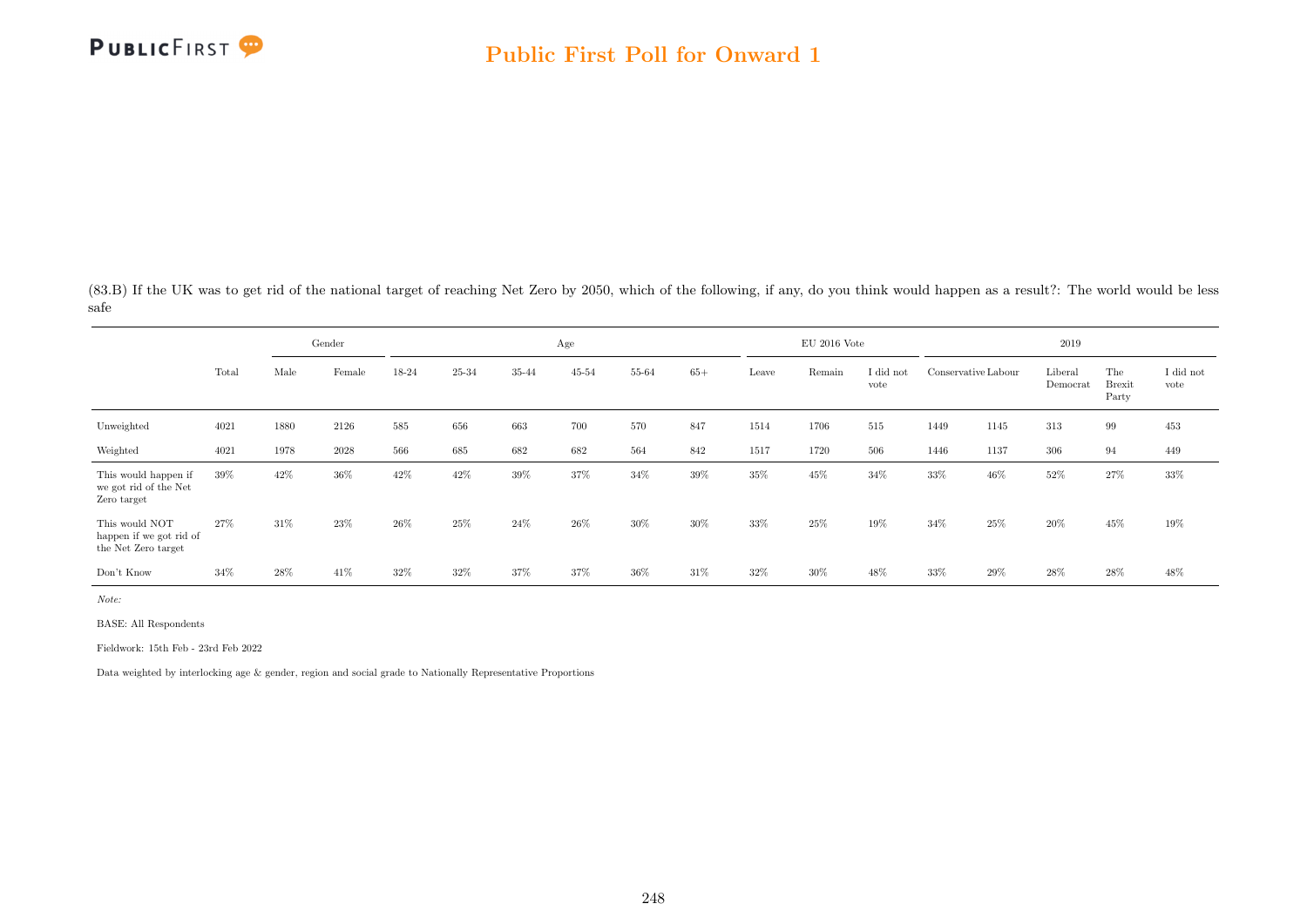

(83.C) If the UK was to get rid of the national target of reaching Net Zero by 2050, which of the following, if any, do you think would happen as a result?: The world would be less safe

|                                                                  |       |                     | Voting Intention |                      |                       |                          | Education                                              |                                                             |           |                                                    | Fiscal conservatives             |         | C <sub>2</sub> DE 2019 Conservatives |               | ABC1 2019 Conservatives |
|------------------------------------------------------------------|-------|---------------------|------------------|----------------------|-----------------------|--------------------------|--------------------------------------------------------|-------------------------------------------------------------|-----------|----------------------------------------------------|----------------------------------|---------|--------------------------------------|---------------|-------------------------|
|                                                                  | Total | Conservative Labour |                  | Liberal<br>Democrats | GCSE or<br>equivalent | A Level or<br>equivalent | University<br>Under-<br>graduate<br>Degree<br>(BA/BSc) | University<br>Postgrad-<br>uate<br>Degree<br>(MA/MSc/MPhil) | Doctorate | Prioritise<br>(PhD/DPHil)spend and<br>$_{\rm tax}$ | Prioritise<br>balancing<br>books | C2DECon | Other                                | ABC1Con Other |                         |
| Unweighted                                                       | 4021  | 971                 | 1321             | 274                  | 974                   | 740                      | 931                                                    | 398                                                         | 72        | 2241                                               | 1053                             | 633     | 3388                                 | 815           | 3206                    |
| Weighted                                                         | 4021  | 967                 | 1313             | 268                  | 962                   | 747                      | 934                                                    | 398                                                         | 66        | 2253                                               | 1055                             | 656     | 3365                                 | 790           | 3231                    |
| This would happen if<br>we got rid of the Net<br>Zero target     | 39%   | 35%                 | 45%              | 52%                  | 32%                   | 41\%                     | 44%                                                    | 50%                                                         | 55%       | 44%                                                | 39%                              | 34%     | 40%                                  | 33%           | 40%                     |
| This would NOT<br>happen if we got rid of<br>the Net Zero target | 27%   | 35%                 | 26%              | 21\%                 | 27%                   | 28%                      | 25%                                                    | 24%                                                         | $28\%$    | 27%                                                | 34%                              | 33%     | 26%                                  | 34%           | 25%                     |
| Don't Know                                                       | 34%   | 30%                 | 29%              | 27%                  | 41\%                  | 31\%                     | 31%                                                    | 26%                                                         | 17%       | 29%                                                | 28%                              | 33%     | 34%                                  | 33%           | $35\%$                  |

Note:

BASE: All Respondents

Fieldwork: 15th Feb - 23rd Feb 2022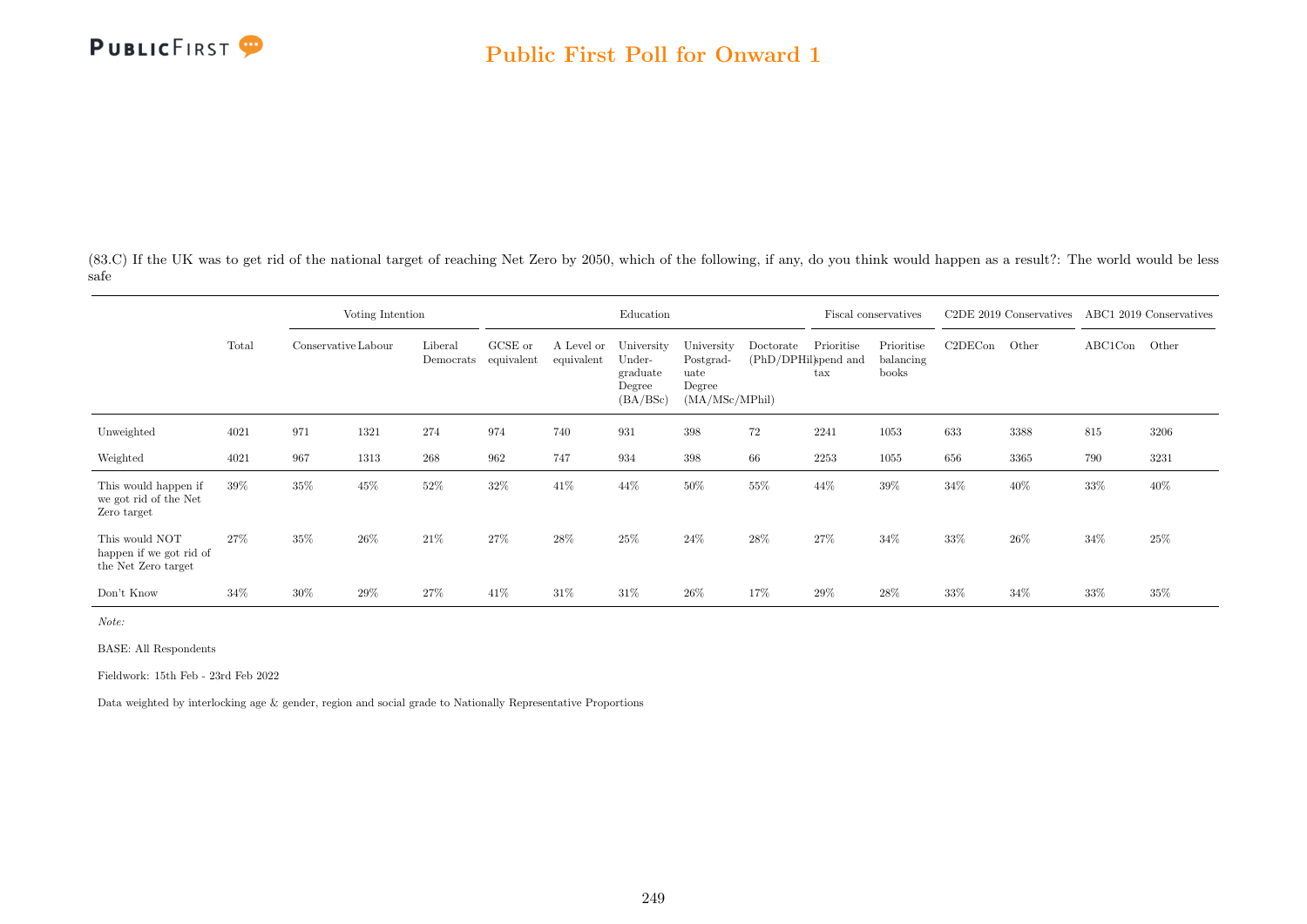

(84.A) If the UK was to get rid of the national target of reaching Net Zero by 2050, which of the following, if any, do you think would happen as a result?: It would damage the UK's reputation on the world stage

|                                                                  |       |        |               |               |                    |                  |                  | Region                         |               |               |          |       |                     |      |        | Social Grade |           |
|------------------------------------------------------------------|-------|--------|---------------|---------------|--------------------|------------------|------------------|--------------------------------|---------------|---------------|----------|-------|---------------------|------|--------|--------------|-----------|
|                                                                  | Total | London | South<br>East | South<br>West | East of<br>England | East<br>Midlands | West<br>Midlands | Yorkshire<br>and the<br>Humber | North<br>East | North<br>West | Scotland | Wales | Northern<br>Ireland | AB   | C1     | C2           | $\rm{DE}$ |
| Unweighted                                                       | 4021  | 532    | 557           | 339           | 350                | 303              | 355              | 356                            | 175           | 474           | 311      | 202   | 67                  | 1120 | 1038   | 795          | 1054      |
| Weighted                                                         | 4021  | 563    | 523           | 322           | 362                | 281              | 362              | 322                            | 161           | 442           | 362      | 201   | 120                 | 1082 | 1042   | 881          | 1002      |
| This would happen if<br>we got rid of the Net<br>Zero target     | 50%   | 51%    | 49%           | 49%           | 53%                | 50%              | 45%              | 48%                            | 51%           | 49%           | 56%      | 49%   | 48%                 | 54%  | 52%    | 47%          | 46%       |
| This would NOT<br>happen if we got rid of<br>the Net Zero target | 22%   | 26%    | 22%           | 21%           | 18%                | 24%              | 27%              | 22%                            | 20%           | 22%           | 20%      | 20%   | 18%                 | 24%  | $21\%$ | 24\%         | 20%       |
| Don't Know                                                       | 28%   | 23%    | 29%           | $29\%$        | 28%                | 27%              | 28%              | $29\%$                         | 30%           | 30%           | 24%      | 30%   | 34%                 | 22%  | 27%    | 29%          | 34%       |

Note:

BASE: All Respondents

Fieldwork: 15th Feb - 23rd Feb 2022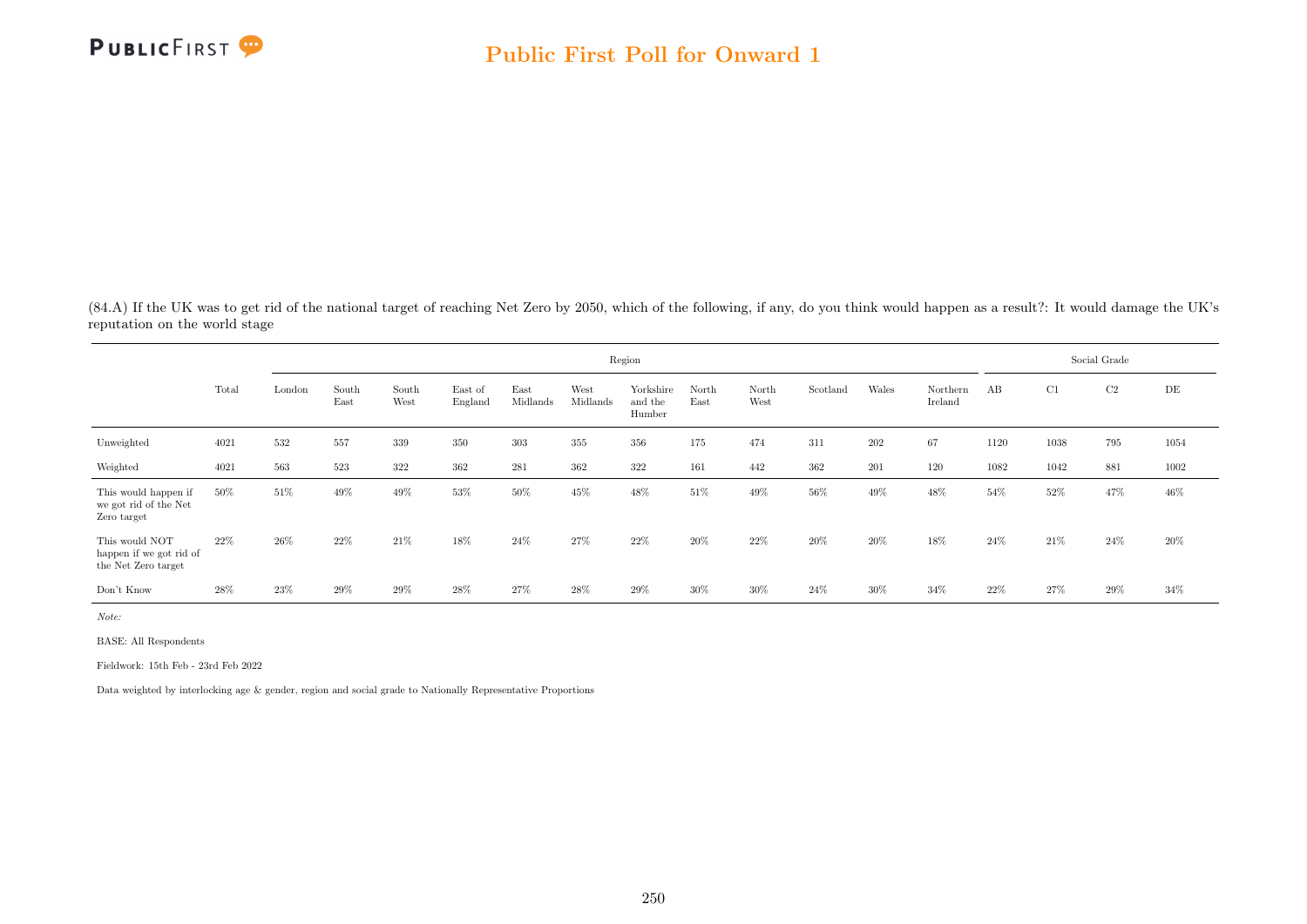

(84.B) If the UK was to get rid of the national target of reaching Net Zero by 2050, which of the following, if any, do you think would happen as a result?: It would damage the UK's reputation on the world stage

|                                                                  |       |      | Gender |       |       |       | Age       |       |       |       | $\rm EU$ 2016 Vote |                   |                     |        | 2019                |                               |                   |
|------------------------------------------------------------------|-------|------|--------|-------|-------|-------|-----------|-------|-------|-------|--------------------|-------------------|---------------------|--------|---------------------|-------------------------------|-------------------|
|                                                                  | Total | Male | Female | 18-24 | 25-34 | 35-44 | $45 - 54$ | 55-64 | $65+$ | Leave | Remain             | I did not<br>vote | Conservative Labour |        | Liberal<br>Democrat | The<br><b>Brexit</b><br>Party | I did not<br>vote |
| Unweighted                                                       | 4021  | 1880 | 2126   | 585   | 656   | 663   | 700       | 570   | 847   | 1514  | 1706               | 515               | 1449                | 1145   | 313                 | 99                            | 453               |
| Weighted                                                         | 4021  | 1978 | 2028   | 566   | 685   | 682   | 682       | 564   | 842   | 1517  | 1720               | 506               | 1446                | 1137   | 306                 | 94                            | 449               |
| This would happen if<br>we got rid of the Net<br>Zero target     | 50%   | 52%  | 48%    | 47%   | 50%   | 47%   | 50%       | 50%   | 54%   | 46%   | 57%                | 40%               | 47%                 | $54\%$ | 64%                 | 39%                           | 41\%              |
| This would NOT<br>happen if we got rid of<br>the Net Zero target | 22%   | 26%  | 19%    | 25%   | 23\%  | 20%   | 22%       | 22%   | 22\%  | 28%   | 20%                | 15%               | 27\%                | 22%    | 16%                 | 42%                           | 16%               |
| Don't Know                                                       | 28%   | 23%  | 33%    | 28%   | 26%   | 33%   | 28%       | 28%   | 25%   | 26%   | 22%                | 45%               | $26\%$              | 24\%   | 20%                 | 19%                           | 43%               |

Note:

BASE: All Respondents

Fieldwork: 15th Feb - 23rd Feb 2022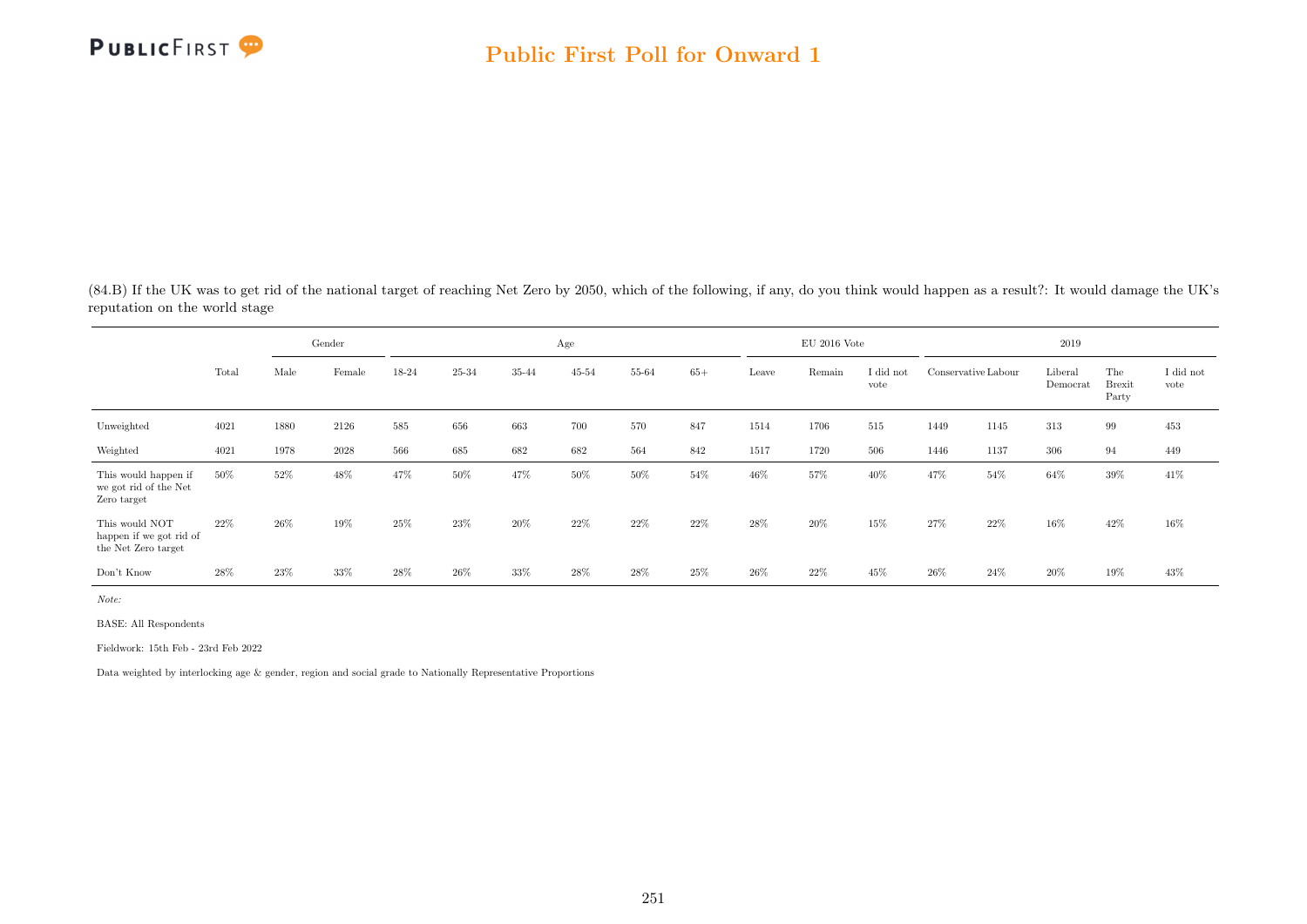

(84.C) If the UK was to get rid of the national target of reaching Net Zero by 2050, which of the following, if any, do you think would happen as a result?: It would damage the UK's reputation on the world stage

|                                                                  |       | Voting Intention<br>Conservative Labour |      |                      |                       |                          | Education                                              |                                                              |                                   |                            | Fiscal conservatives             |         | C <sub>2</sub> DE 2019 Conservatives |               | ABC1 2019 Conservatives |
|------------------------------------------------------------------|-------|-----------------------------------------|------|----------------------|-----------------------|--------------------------|--------------------------------------------------------|--------------------------------------------------------------|-----------------------------------|----------------------------|----------------------------------|---------|--------------------------------------|---------------|-------------------------|
|                                                                  | Total |                                         |      | Liberal<br>Democrats | GCSE or<br>equivalent | A Level or<br>equivalent | University<br>Under-<br>graduate<br>Degree<br>(BA/BSc) | University<br>Postgrad-<br>uate<br>Degree<br>(MA/MSc/MPhill) | Doctorate<br>(PhD/DPHil)spend and | Prioritise<br>$\text{tax}$ | Prioritise<br>balancing<br>books | C2DECon | Other                                | ABC1Con Other |                         |
| Unweighted                                                       | 4021  | 971                                     | 1321 | 274                  | 974                   | 740                      | 931                                                    | 398                                                          | 72                                | 2241                       | 1053                             | 633     | 3388                                 | 815           | 3206                    |
| Weighted                                                         | 4021  | 967                                     | 1313 | 268                  | 962                   | 747                      | 934                                                    | 398                                                          | 66                                | 2253                       | 1055                             | 656     | 3365                                 | 790           | 3231                    |
| This would happen if<br>we got rid of the Net<br>Zero target     | 50%   | 48%                                     | 54%  | 64%                  | 43%                   | 52%                      | 55%                                                    | 55%                                                          | 71%                               | 55%                        | 51%                              | 46%     | 51%                                  | 49%           | 50%                     |
| This would NOT<br>happen if we got rid of<br>the Net Zero target | 22%   | 27%                                     | 22%  | 15%                  | 21%                   | 23%                      | 21\%                                                   | 25%                                                          | 20%                               | 23\%                       | 28%                              | 28%     | 21\%                                 | 26%           | 21\%                    |
| Don't Know                                                       | 28%   | 25%                                     | 24%  | 21\%                 | 36%                   | 25%                      | 24%                                                    | $20\%$                                                       | 10%                               | 22%                        | 21\%                             | 27%     | 28%                                  | 26%           | 28%                     |

Note:

BASE: All Respondents

Fieldwork: 15th Feb - 23rd Feb 2022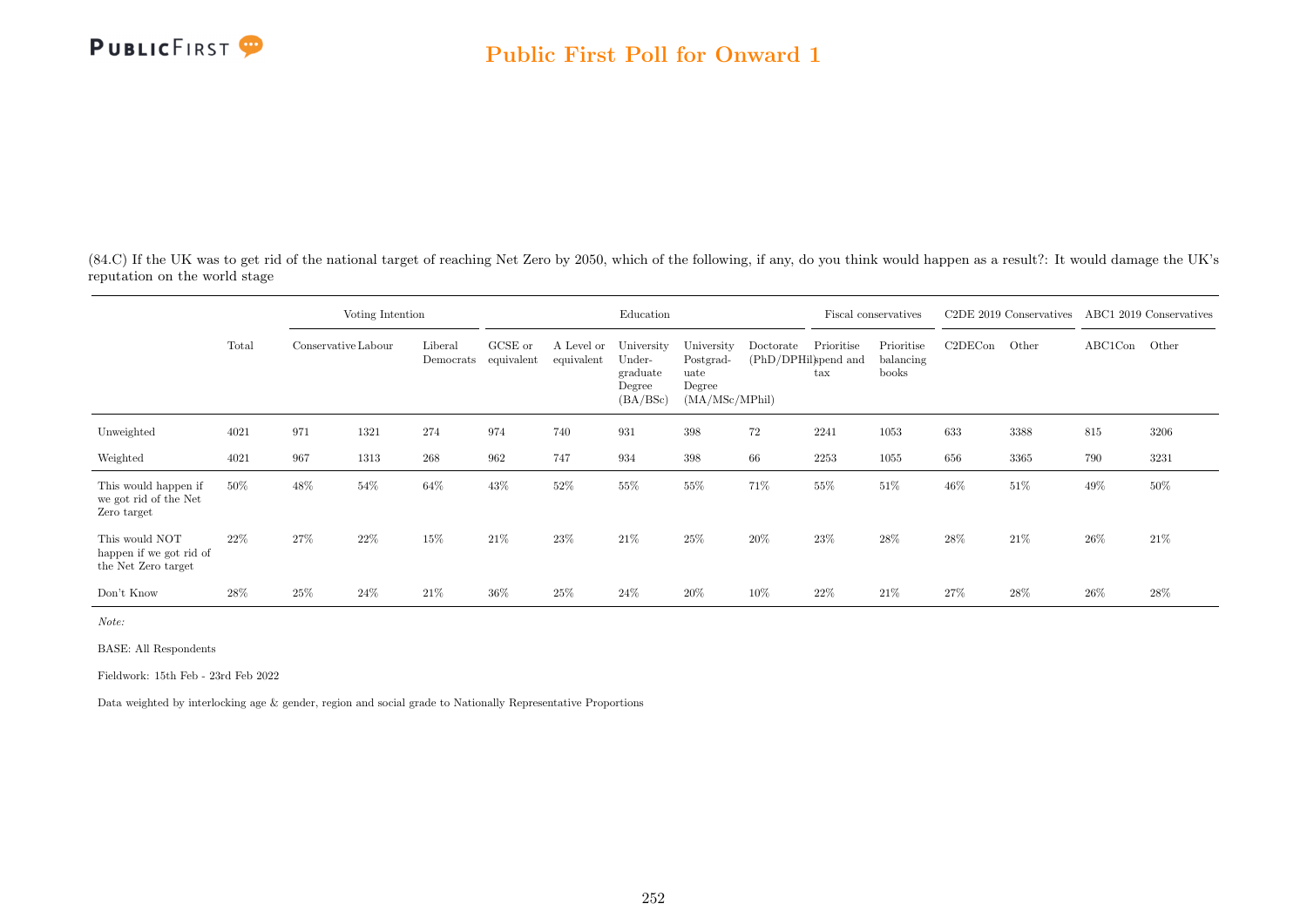

(85.A) If the UK was to get rid of the national target of reaching Net Zero by 2050, which of the following, if any, do you think would happen as a result?: Other countries around the world would follow suit and get rid of their own targets

|                                                                  |       |        |               |               |                    |                  |                  | Region                         |               |               |          |       |                     |      |        | Social Grade |           |
|------------------------------------------------------------------|-------|--------|---------------|---------------|--------------------|------------------|------------------|--------------------------------|---------------|---------------|----------|-------|---------------------|------|--------|--------------|-----------|
|                                                                  | Total | London | South<br>East | South<br>West | East of<br>England | East<br>Midlands | West<br>Midlands | Yorkshire<br>and the<br>Humber | North<br>East | North<br>West | Scotland | Wales | Northern<br>Ireland | AB   | C1     | C2           | $\rm{DE}$ |
| Unweighted                                                       | 4021  | 532    | 557           | 339           | 350                | 303              | 355              | 356                            | 175           | 474           | 311      | 202   | 67                  | 1120 | 1038   | 795          | 1054      |
| Weighted                                                         | 4021  | 563    | 523           | 322           | 362                | 281              | 362              | 322                            | 161           | 442           | 362      | 201   | 120                 | 1082 | 1042   | 881          | 1002      |
| This would happen if<br>we got rid of the Net<br>Zero target     | 43%   | 45%    | 43%           | 35%           | 45%                | 40%              | 47%              | 42%                            | 37%           | 40%           | 45%      | 44%   | 49%                 | 44%  | 45%    | 43%          | 39%       |
| This would NOT<br>happen if we got rid of<br>the Net Zero target | 21\%  | 26%    | 20%           | 25%           | 20%                | 26%              | 21\%             | 20%                            | 20%           | 19%           | 20%      | 21\%  | 13%                 | 23%  | $20\%$ | 22%          | 20%       |
| Don't Know                                                       | 36%   | 29%    | 37%           | 40%           | 34%                | 34%              | 32%              | 37%                            | 44%           | 40%           | 35%      | 34%   | 38%                 | 32%  | 35%    | 35%          | 41\%      |

Note:

BASE: All Respondents

Fieldwork: 15th Feb - 23rd Feb 2022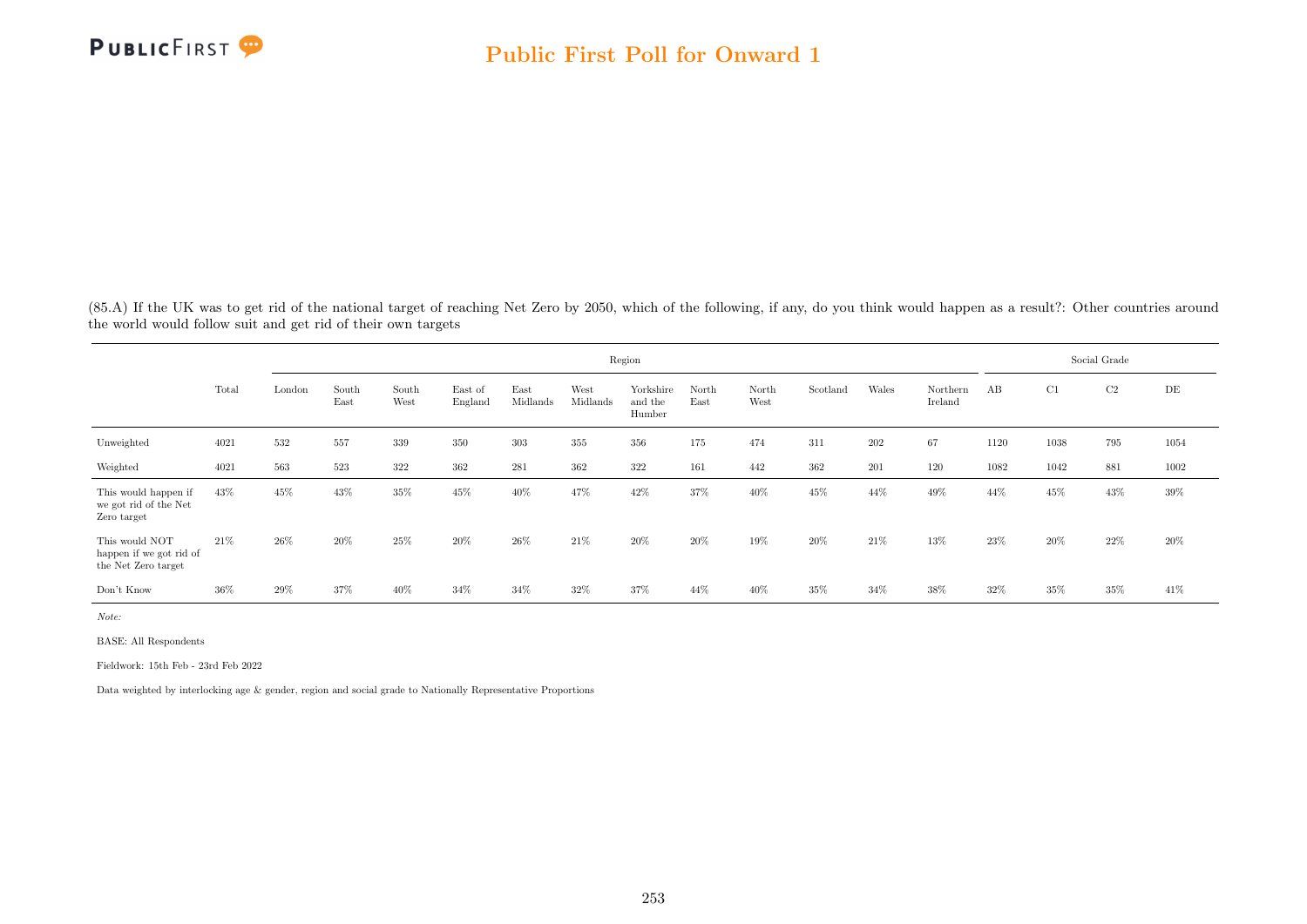

(85.B) If the UK was to get rid of the national target of reaching Net Zero by 2050, which of the following, if any, do you think would happen as a result?: Other countries around the world would follow suit and get rid of their own targets

|                                                                  | Gender<br>Male<br>Total<br>Female |      |      |       |       |       | Age       |       |       |       | $\rm EU$ 2016 Vote |                   |                     |      | 2019                |                               |                   |
|------------------------------------------------------------------|-----------------------------------|------|------|-------|-------|-------|-----------|-------|-------|-------|--------------------|-------------------|---------------------|------|---------------------|-------------------------------|-------------------|
|                                                                  |                                   |      |      | 18-24 | 25-34 | 35-44 | $45 - 54$ | 55-64 | $65+$ | Leave | Remain             | I did not<br>vote | Conservative Labour |      | Liberal<br>Democrat | The<br><b>Brexit</b><br>Party | I did not<br>vote |
| Unweighted                                                       | 4021                              | 1880 | 2126 | 585   | 656   | 663   | 700       | 570   | 847   | 1514  | 1706               | 515               | 1449                | 1145 | 313                 | 99                            | 453               |
| Weighted                                                         | 4021                              | 1978 | 2028 | 566   | 685   | 682   | 682       | 564   | 842   | 1517  | 1720               | 506               | 1446                | 1137 | 306                 | 94                            | 449               |
| This would happen if<br>we got rid of the Net<br>Zero target     | 43%                               | 45%  | 41%  | 45%   | 44%   | 42%   | 46%       | 43%   | 38%   | 41\%  | 48%                | 33%               | 41\%                | 47%  | 49%                 | 35%                           | 35%               |
| This would NOT<br>happen if we got rid of<br>the Net Zero target | 21%                               | 24%  | 19%  | 25%   | 25%   | 19%   | 16%       | 20%   | 23%   | 24%   | 21\%               | 20%               | 24\%                | 22%  | 19%                 | 34%                           | 15%               |
| Don't Know                                                       | 36%                               | 30%  | 41%  | 30%   | 30%   | 39%   | 37%       | 37%   | 39%   | 35%   | 31%                | 48%               | 35%                 | 31\% | 31%                 | 32%                           | 50%               |

Note:

BASE: All Respondents

Fieldwork: 15th Feb - 23rd Feb 2022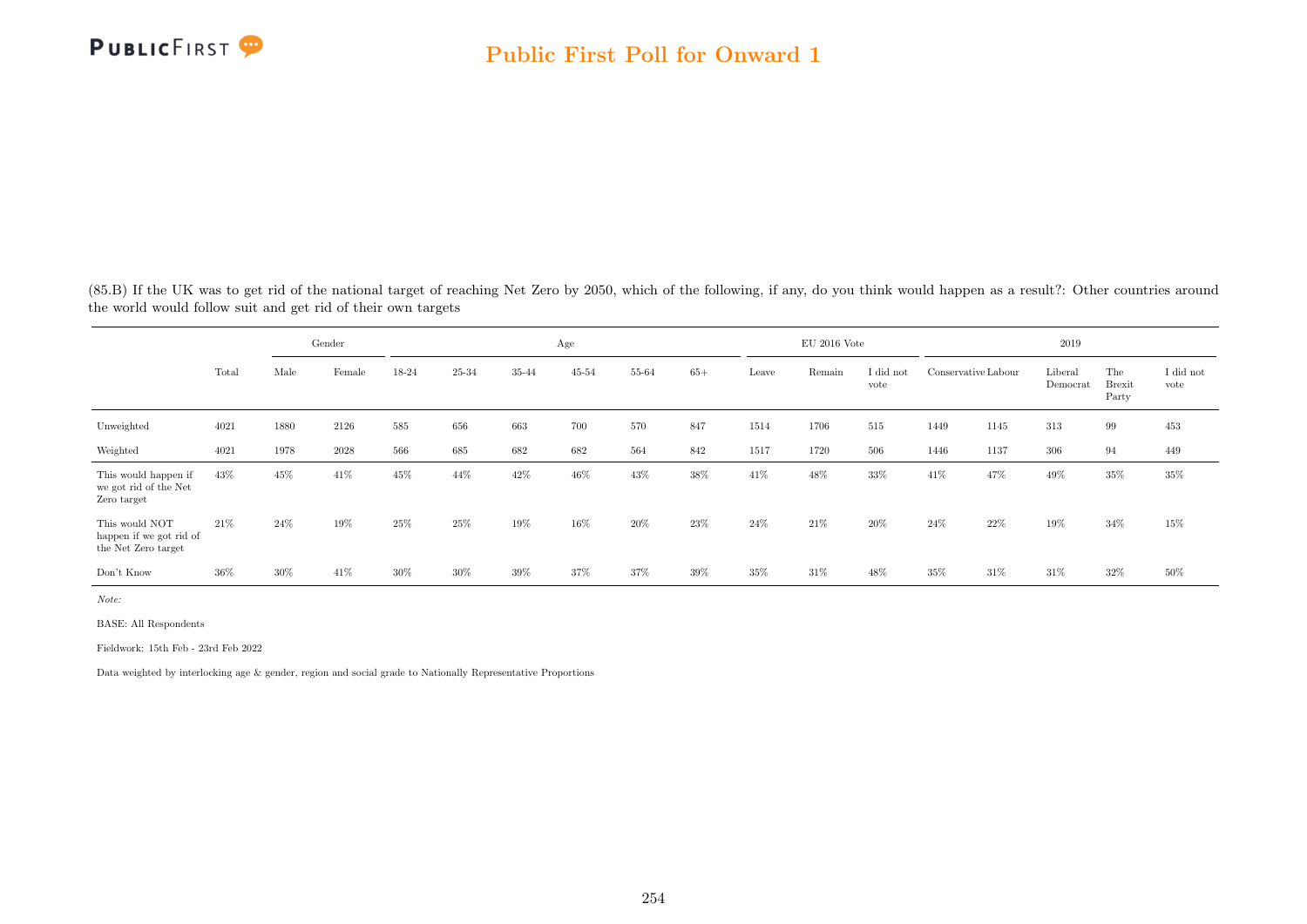(85.C) If the UK was to get rid of the national target of reaching Net Zero by 2050, which of the following, if any, do you think would happen as a result?: Other countries around the world would follow suit and get rid of their own targets

|                                                                  |       | Voting Intention    |      |                      |                       |                          | Education                                              |                                                             |                                   |                            | Fiscal conservatives             |         | C <sub>2</sub> DE 2019 Conservatives |               | ABC1 2019 Conservatives |
|------------------------------------------------------------------|-------|---------------------|------|----------------------|-----------------------|--------------------------|--------------------------------------------------------|-------------------------------------------------------------|-----------------------------------|----------------------------|----------------------------------|---------|--------------------------------------|---------------|-------------------------|
|                                                                  | Total | Conservative Labour |      | Liberal<br>Democrats | GCSE or<br>equivalent | A Level or<br>equivalent | University<br>Under-<br>graduate<br>Degree<br>(BA/BSc) | University<br>Postgrad-<br>uate<br>Degree<br>(MA/MSc/MPhil) | Doctorate<br>(PhD/DPHil)spend and | Prioritise<br>$_{\rm tax}$ | Prioritise<br>balancing<br>books | C2DECon | Other                                | ABC1Con Other |                         |
| Unweighted                                                       | 4021  | 971                 | 1321 | 274                  | 974                   | 740                      | 931                                                    | 398                                                         | 72                                | 2241                       | 1053                             | 633     | 3388                                 | 815           | 3206                    |
| Weighted                                                         | 4021  | 967                 | 1313 | 268                  | 962                   | 747                      | 934                                                    | 398                                                         | 66                                | 2253                       | 1055                             | 656     | 3365                                 | 790           | 3231                    |
| This would happen if<br>we got rid of the Net<br>Zero target     | 43%   | 42\%                | 48%  | 49%                  | 38%                   | 43%                      | 47%                                                    | 51%                                                         | 58%                               | 49%                        | 42%                              | 41%     | 43%                                  | 41\%          | 43%                     |
| This would NOT<br>happen if we got rid of<br>the Net Zero target | 21\%  | 24%                 | 22%  | 22%                  | 20%                   | 24%                      | 20%                                                    | 23%                                                         | 22%                               | 22%                        | 27%                              | 24%     | $21\%$                               | 23%           | 21\%                    |
| Don't Know                                                       | 36%   | 33%                 | 30%  | 30%                  | 42%                   | 33%                      | 33%                                                    | 26%                                                         | 21\%                              | 29%                        | 31%                              | 34%     | 36%                                  | 36%           | $36\%$                  |

Note:

BASE: All Respondents

Fieldwork: 15th Feb - 23rd Feb 2022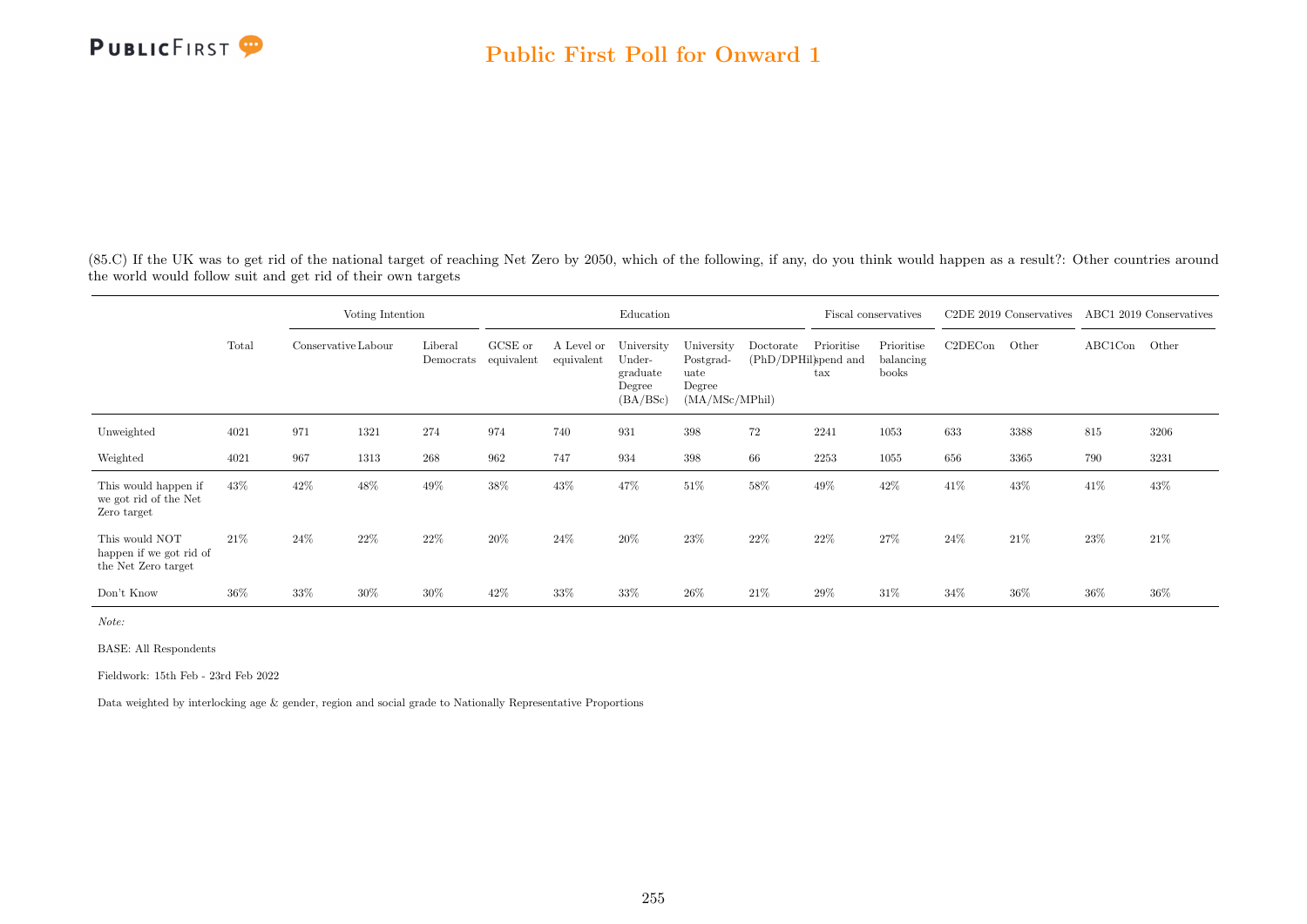

(86.A) If the UK was to get rid of the national target of reaching Net Zero by 2050, which of the following, if any, do you think would happen as a result?: More animal and plant species would go extinct

|                                                                  |       |        |               |               |                    |                  |                  | Region                         |               |               |          |       |                     |      |      | Social Grade |           |
|------------------------------------------------------------------|-------|--------|---------------|---------------|--------------------|------------------|------------------|--------------------------------|---------------|---------------|----------|-------|---------------------|------|------|--------------|-----------|
|                                                                  | Total | London | South<br>East | South<br>West | East of<br>England | East<br>Midlands | West<br>Midlands | Yorkshire<br>and the<br>Humber | North<br>East | North<br>West | Scotland | Wales | Northern<br>Ireland | AB   | C1   | C2           | $\rm{DE}$ |
| Unweighted                                                       | 4021  | 532    | 557           | 339           | 350                | 303              | 355              | 356                            | 175           | 474           | 311      | 202   | 67                  | 1120 | 1038 | 795          | 1054      |
| Weighted                                                         | 4021  | 563    | 523           | 322           | 362                | 281              | 362              | 322                            | 161           | 442           | 362      | 201   | 120                 | 1082 | 1042 | 881          | 1002      |
| This would happen if<br>we got rid of the Net<br>Zero target     | 49%   | 53%    | 45%           | 47%           | 48%                | 48%              | 48%              | 48%                            | 55%           | 48%           | 49%      | 51\%  | 51%                 | 54%  | 50%  | 46%          | 45%       |
| This would NOT<br>happen if we got rid of<br>the Net Zero target | 21%   | 22%    | 20%           | 21%           | 20%                | 21%              | 23\%             | 22%                            | 19%           | 21%           | 18%      | 21\%  | 13%                 | 22%  | 19%  | 22\%         | 20%       |
| Don't Know                                                       | 31%   | 25%    | 35%           | 32%           | 32%                | 31%              | 29%              | 30%                            | 26\%          | 31%           | 33%      | 28%   | 36%                 | 24%  | 31%  | 32%          | 36%       |

Note:

BASE: All Respondents

Fieldwork: 15th Feb - 23rd Feb 2022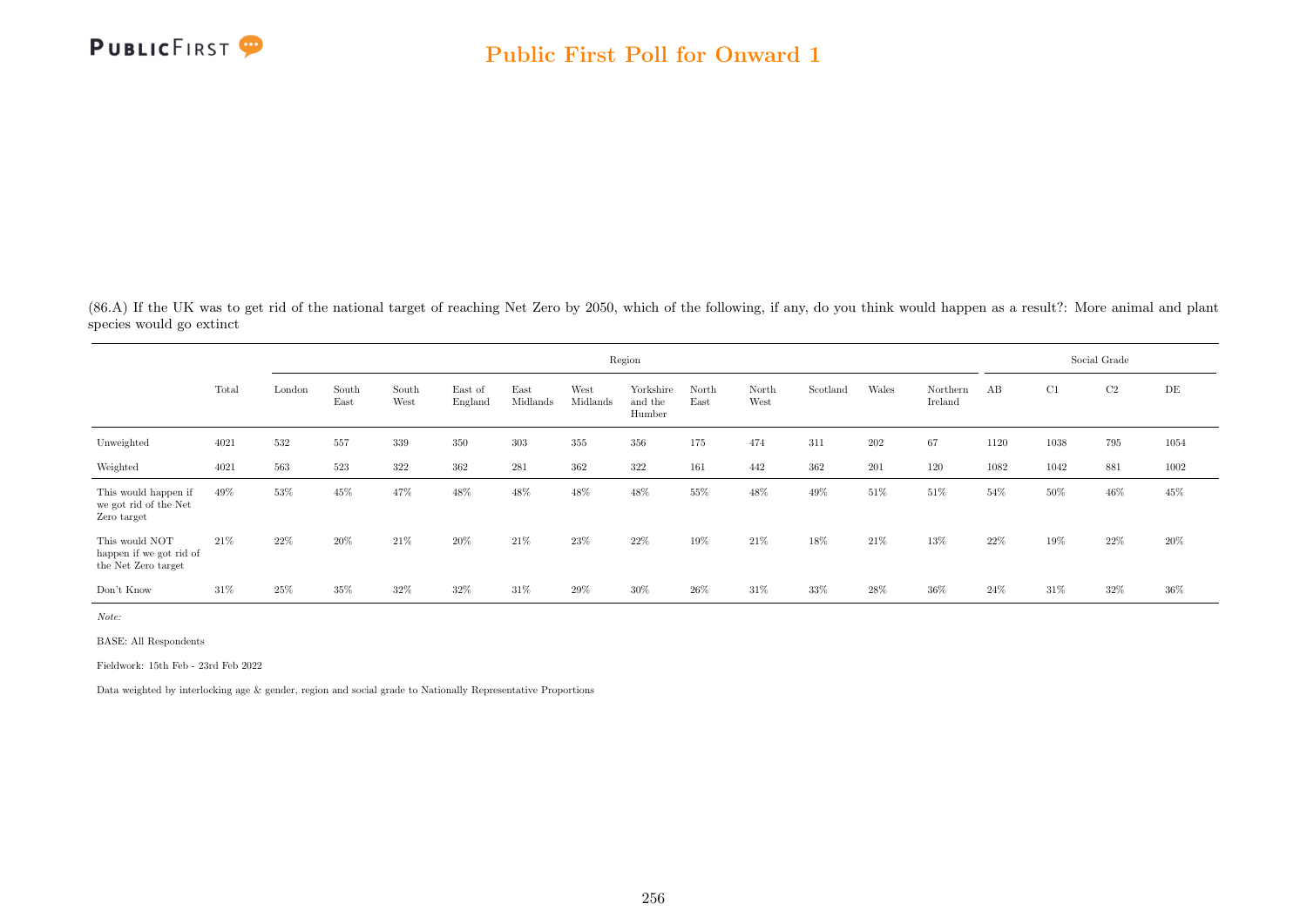

(86.B) If the UK was to get rid of the national target of reaching Net Zero by 2050, which of the following, if any, do you think would happen as a result?: More animal and plant species would go extinct

|                                                                  |       |      | Gender |       |       |       | Age       |       |        |       | $\rm EU$ 2016 Vote |                   |                     |      | 2019                |                               |                   |
|------------------------------------------------------------------|-------|------|--------|-------|-------|-------|-----------|-------|--------|-------|--------------------|-------------------|---------------------|------|---------------------|-------------------------------|-------------------|
|                                                                  | Total | Male | Female | 18-24 | 25-34 | 35-44 | $45 - 54$ | 55-64 | $65+$  | Leave | Remain             | I did not<br>vote | Conservative Labour |      | Liberal<br>Democrat | The<br><b>Brexit</b><br>Party | I did not<br>vote |
| Unweighted                                                       | 4021  | 1880 | 2126   | 585   | 656   | 663   | 700       | 570   | 847    | 1514  | 1706               | 515               | 1449                | 1145 | 313                 | 99                            | 453               |
| Weighted                                                         | 4021  | 1978 | 2028   | 566   | 685   | 682   | 682       | 564   | 842    | 1517  | 1720               | 506               | 1446                | 1137 | 306                 | 94                            | 449               |
| This would happen if<br>we got rid of the Net<br>Zero target     | 49%   | 49%  | 49%    | 52%   | 55%   | 46%   | 48%       | 44%   | 48%    | 44%   | 55%                | 43%               | 44%                 | 54%  | 63%                 | 37%                           | 45%               |
| This would NOT<br>happen if we got rid of<br>the Net Zero target | 21%   | 25%  | 17%    | 21\%  | 18%   | 21\%  | 20%       | 22%   | $22\%$ | 26%   | 19%                | 13%               | 25%                 | 22%  | 14%                 | 38%                           | 12%               |
| Don't Know                                                       | 31%   | 26%  | 35%    | 27%   | 27%   | 33%   | 32%       | 34%   | 31%    | 30%   | 26\%               | 43%               | 31\%                | 24\% | 23%                 | 25%                           | 44%               |

Note:

BASE: All Respondents

Fieldwork: 15th Feb - 23rd Feb 2022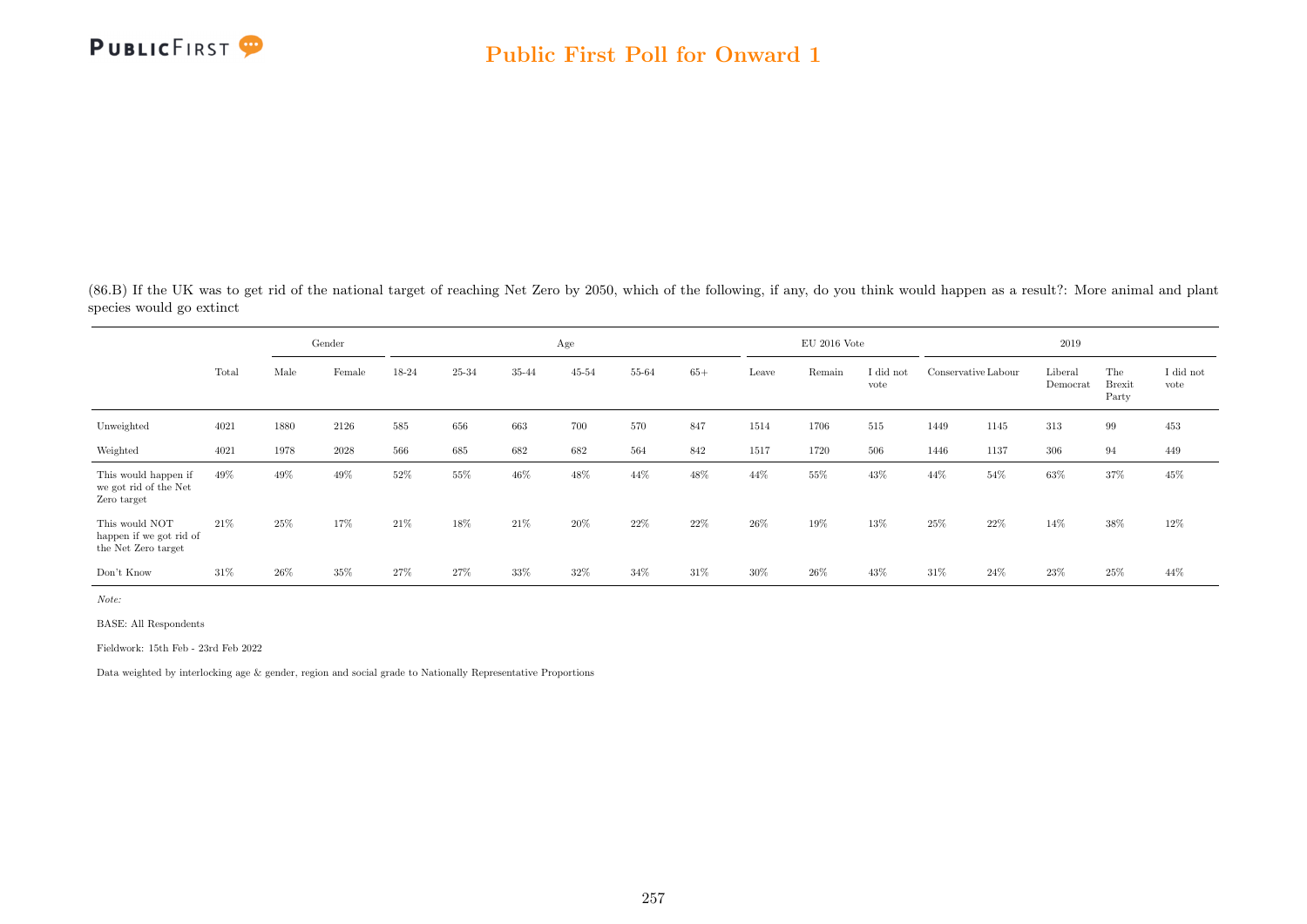

(86.C) If the UK was to get rid of the national target of reaching Net Zero by 2050, which of the following, if any, do you think would happen as a result?: More animal and plant species would go extinct

|                                                                  |       |                     | Voting Intention |                      |                       |                          | Education                                              |                                                              |                                   |                            | Fiscal conservatives             |         | C2DE 2019 Conservatives |               | ABC1 2019 Conservatives |
|------------------------------------------------------------------|-------|---------------------|------------------|----------------------|-----------------------|--------------------------|--------------------------------------------------------|--------------------------------------------------------------|-----------------------------------|----------------------------|----------------------------------|---------|-------------------------|---------------|-------------------------|
|                                                                  | Total | Conservative Labour |                  | Liberal<br>Democrats | GCSE or<br>equivalent | A Level or<br>equivalent | University<br>Under-<br>graduate<br>Degree<br>(BA/BSc) | University<br>Postgrad-<br>uate<br>Degree<br>(MA/MSc/MPhill) | Doctorate<br>(PhD/DPHil)spend and | Prioritise<br>$\text{tax}$ | Prioritise<br>balancing<br>books | C2DECon | Other                   | ABC1Con Other |                         |
| Unweighted                                                       | 4021  | 971                 | 1321             | 274                  | 974                   | 740                      | 931                                                    | 398                                                          | 72                                | 2241                       | 1053                             | 633     | 3388                    | 815           | 3206                    |
| Weighted                                                         | 4021  | 967                 | 1313             | 268                  | 962                   | 747                      | 934                                                    | 398                                                          | 66                                | 2253                       | 1055                             | 656     | 3365                    | 790           | 3231                    |
| This would happen if<br>we got rid of the Net<br>Zero target     | 49%   | 45%                 | 54%              | 64%                  | 44%                   | 49%                      | 54%                                                    | 56%                                                          | 68%                               | 54%                        | 49%                              | 42%     | 50%                     | 45%           | 50%                     |
| This would NOT<br>happen if we got rid of<br>the Net Zero target | 21\%  | 25%                 | 21\%             | 14%                  | 19%                   | 22%                      | 19%                                                    | 22%                                                          | 18%                               | 21\%                       | $26\%$                           | 25%     | 20%                     | 25%           | 20%                     |
| Don't Know                                                       | 31%   | 30%                 | 24%              | 22%                  | 37%                   | 29%                      | 27%                                                    | 23\%                                                         | 14%                               | 25%                        | 25%                              | 32\%    | 30%                     | $30\%$        | 31%                     |

Note:

BASE: All Respondents

Fieldwork: 15th Feb - 23rd Feb 2022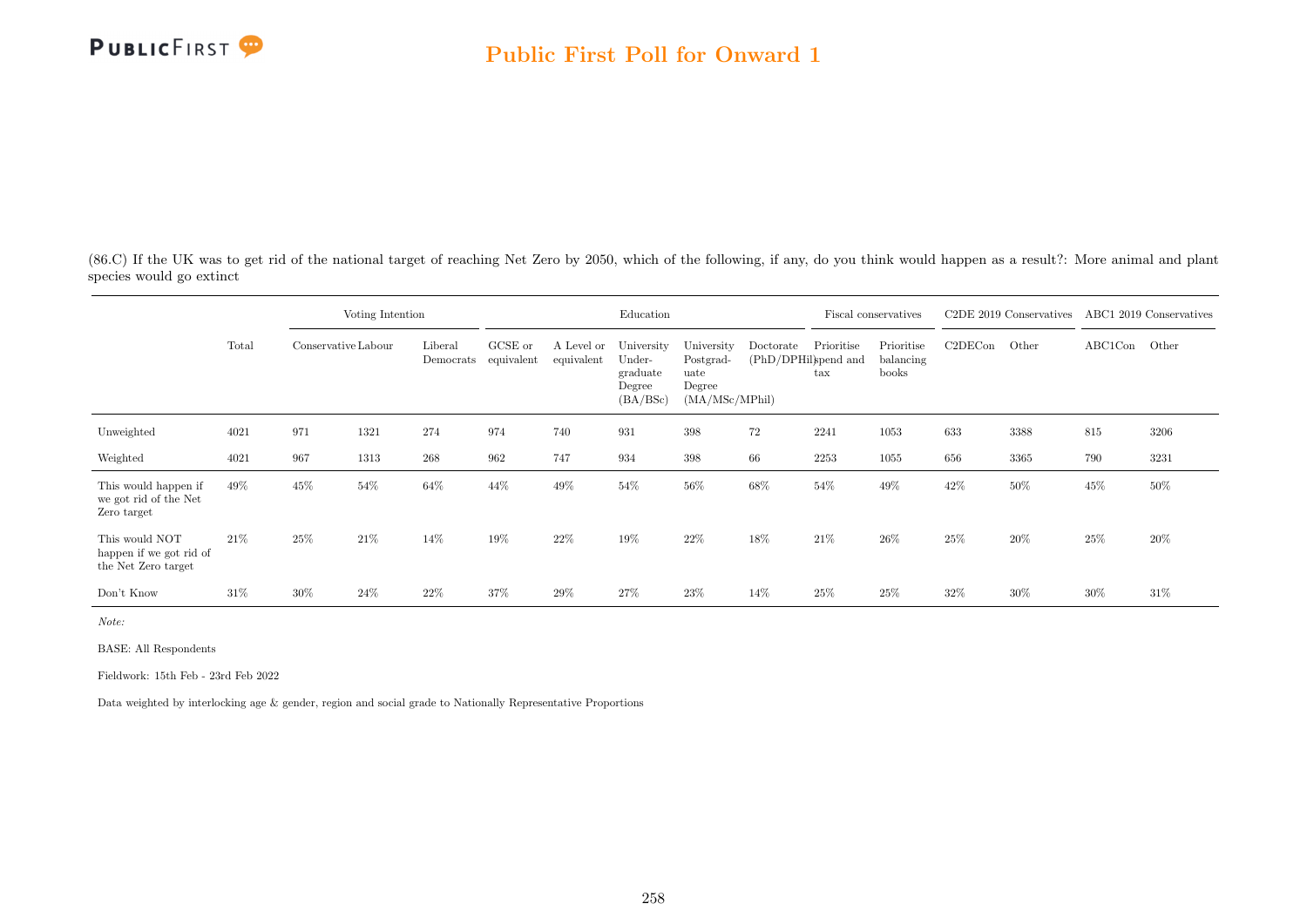

(87.A) If the UK was to get rid of the national target of reaching Net Zero by 2050, which of the following, if any, do you think would happen as a result?: Parts of the world will become unbearably hot

|                                                                  |       |        |               |               |                    |                  |                  | Region                         |               |               |          |       |                     |      |        | Social Grade |      |
|------------------------------------------------------------------|-------|--------|---------------|---------------|--------------------|------------------|------------------|--------------------------------|---------------|---------------|----------|-------|---------------------|------|--------|--------------|------|
|                                                                  | Total | London | South<br>East | South<br>West | East of<br>England | East<br>Midlands | West<br>Midlands | Yorkshire<br>and the<br>Humber | North<br>East | North<br>West | Scotland | Wales | Northern<br>Ireland | AB   | C1     | C2           | DE   |
| Unweighted                                                       | 4021  | 532    | 557           | 339           | 350                | 303              | 355              | 356                            | 175           | 474           | 311      | 202   | 67                  | 1120 | 1038   | 795          | 1054 |
| Weighted                                                         | 4021  | 563    | 523           | 322           | 362                | 281              | 362              | 322                            | 161           | 442           | 362      | 201   | 120                 | 1082 | 1042   | 881          | 1002 |
| This would happen if<br>we got rid of the Net<br>Zero target     | 42%   | 45%    | 38%           | 39%           | 45%                | 42%              | 41\%             | 39%                            | 40%           | 44%           | 46%      | 45%   | 45%                 | 48%  | 44%    | 38%          | 39%  |
| This would NOT<br>happen if we got rid of<br>the Net Zero target | 23%   | 24%    | 23%           | 25%           | 22%                | 23\%             | 27%              | 23%                            | 21\%          | 22%           | 18%      | 26\%  | 15%                 | 22%  | $22\%$ | 25%          | 22\% |
| Don't Know                                                       | 35%   | 31\%   | 40%           | 36%           | 34%                | 35%              | 31%              | 38%                            | 39%           | 35%           | 36%      | 30%   | 40%                 | 30%  | 34%    | 37%          | 39%  |

Note:

BASE: All Respondents

Fieldwork: 15th Feb - 23rd Feb 2022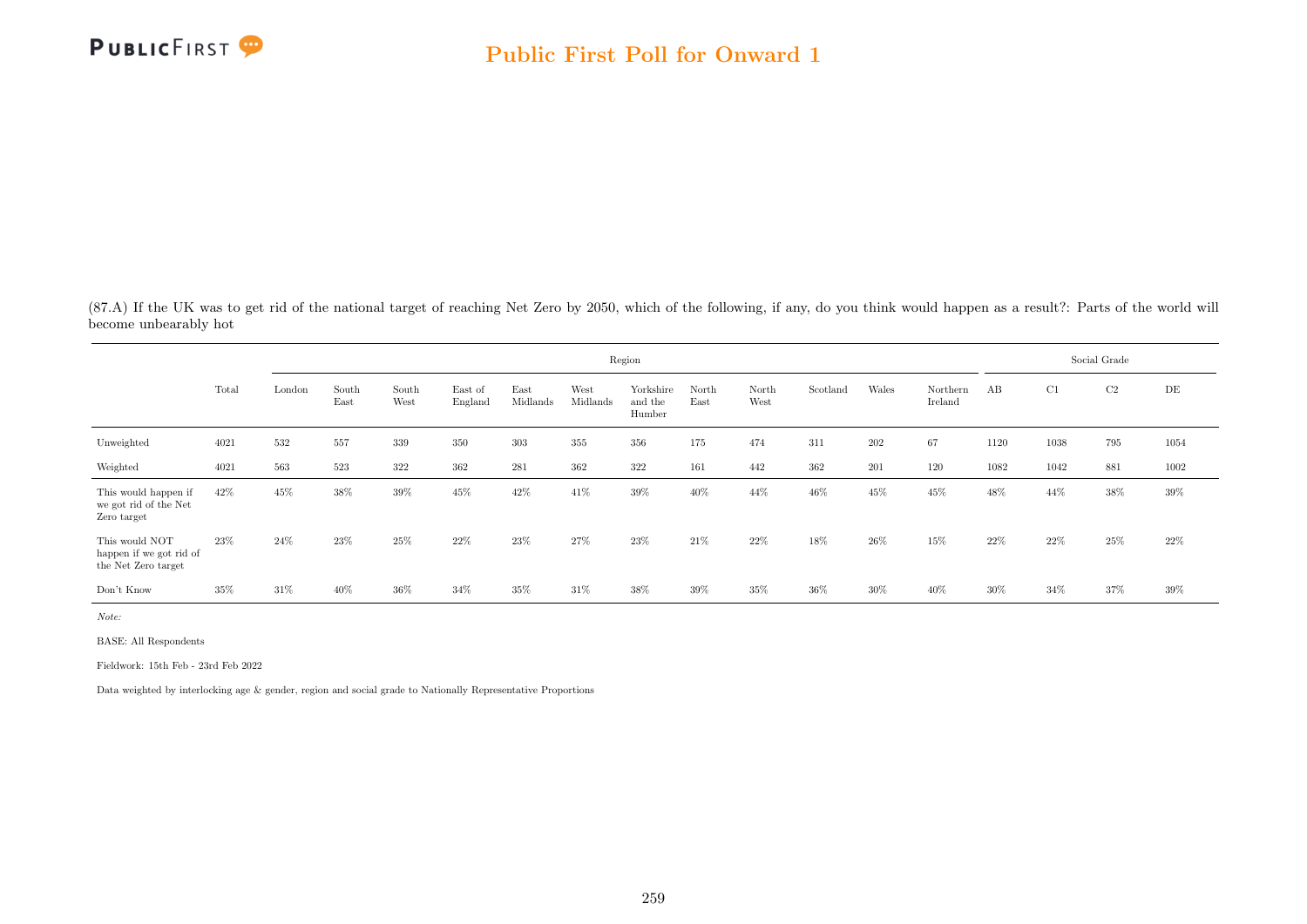

(87.B) If the UK was to get rid of the national target of reaching Net Zero by 2050, which of the following, if any, do you think would happen as a result?: Parts of the world will become unbearably hot

|                                                                  |       |      | Gender |       |       |       | Age       |       |       |        | $\rm EU$ 2016 Vote |                   |                     |      | 2019                |                               |                   |
|------------------------------------------------------------------|-------|------|--------|-------|-------|-------|-----------|-------|-------|--------|--------------------|-------------------|---------------------|------|---------------------|-------------------------------|-------------------|
|                                                                  | Total | Male | Female | 18-24 | 25-34 | 35-44 | $45 - 54$ | 55-64 | $65+$ | Leave  | Remain             | I did not<br>vote | Conservative Labour |      | Liberal<br>Democrat | The<br><b>Brexit</b><br>Party | I did not<br>vote |
| Unweighted                                                       | 4021  | 1880 | 2126   | 585   | 656   | 663   | 700       | 570   | 847   | 1514   | 1706               | 515               | 1449                | 1145 | 313                 | 99                            | 453               |
| Weighted                                                         | 4021  | 1978 | 2028   | 566   | 685   | 682   | 682       | 564   | 842   | 1517   | 1720               | 506               | 1446                | 1137 | 306                 | 94                            | 449               |
| This would happen if<br>we got rid of the Net<br>Zero target     | 42%   | 44%  | 41%    | 43%   | 46%   | 41\%  | 42%       | 38%   | 43%   | 38%    | 49%                | 38%               | 37%                 | 48%  | 55%                 | 36%                           | 36%               |
| This would NOT<br>happen if we got rid of<br>the Net Zero target | 23%   | 27%  | 19%    | 27%   | 20%   | 21\%  | 22%       | 25%   | 22%   | $29\%$ | 21\%               | 14%               | $28\%$              | 22%  | 17%                 | 38%                           | 14%               |
| Don't Know                                                       | 35%   | 29%  | 41%    | 30%   | 34%   | 37%   | 36%       | 37%   | 35%   | 34%    | 31%                | 48%               | 34%                 | 30%  | 28%                 | 26%                           | 50%               |

Note:

BASE: All Respondents

Fieldwork: 15th Feb - 23rd Feb 2022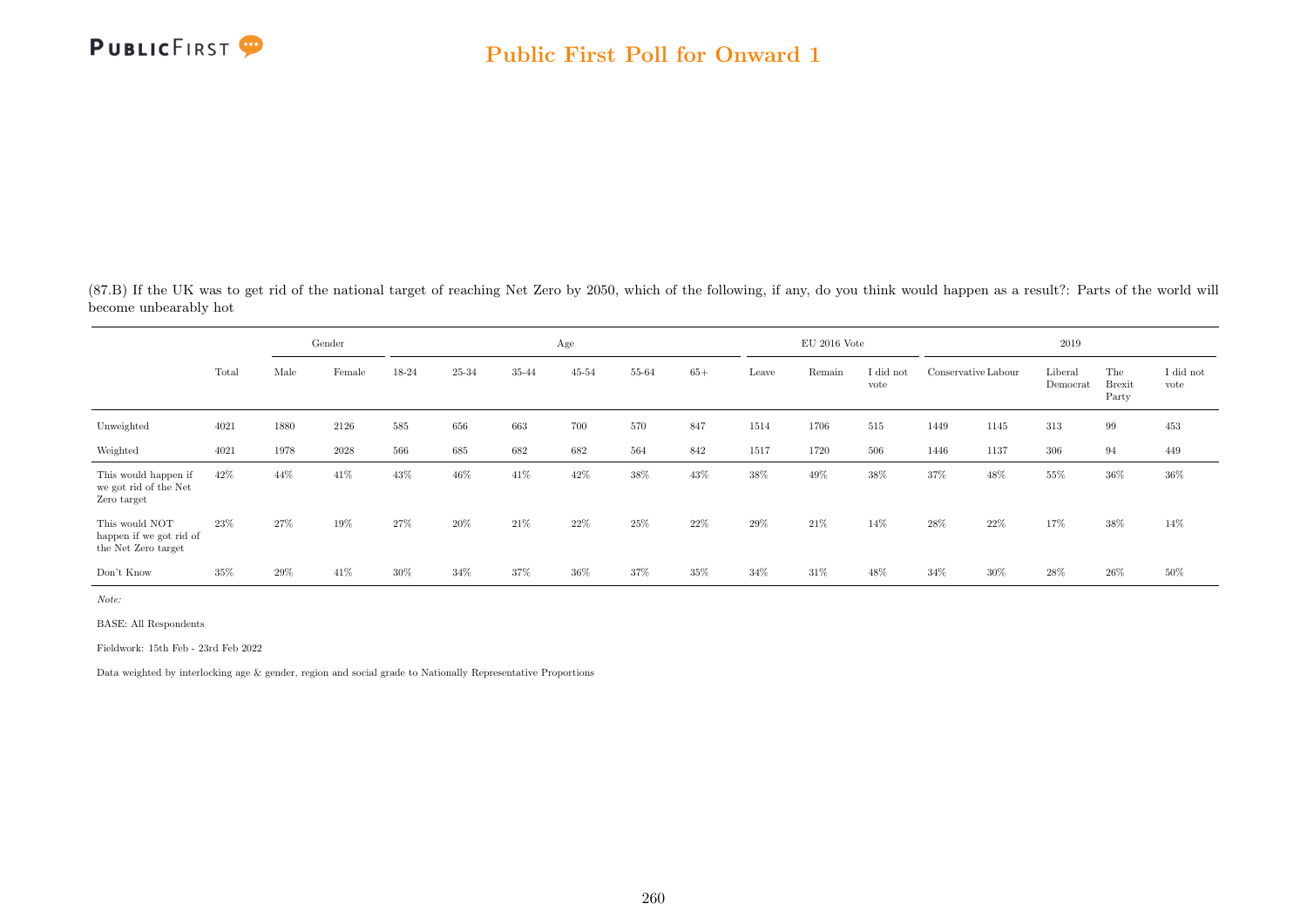

(87.C) If the UK was to get rid of the national target of reaching Net Zero by 2050, which of the following, if any, do you think would happen as a result?: Parts of the world will become unbearably hot

|                                                                  |       |                     | Voting Intention |                      |                       |                          | Education                                              |                                                             |           |                                                    | Fiscal conservatives             |         | C2DE 2019 Conservatives |               | ABC1 2019 Conservatives |
|------------------------------------------------------------------|-------|---------------------|------------------|----------------------|-----------------------|--------------------------|--------------------------------------------------------|-------------------------------------------------------------|-----------|----------------------------------------------------|----------------------------------|---------|-------------------------|---------------|-------------------------|
|                                                                  | Total | Conservative Labour |                  | Liberal<br>Democrats | GCSE or<br>equivalent | A Level or<br>equivalent | University<br>Under-<br>graduate<br>Degree<br>(BA/BSc) | University<br>Postgrad-<br>uate<br>Degree<br>(MA/MSc/MPhil) | Doctorate | Prioritise<br>(PhD/DPHil)spend and<br>$_{\rm tax}$ | Prioritise<br>balancing<br>books | C2DECon | Other                   | ABC1Con Other |                         |
| Unweighted                                                       | 4021  | 971                 | 1321             | 274                  | 974                   | 740                      | 931                                                    | 398                                                         | 72        | 2241                                               | 1053                             | 633     | 3388                    | 815           | 3206                    |
| Weighted                                                         | 4021  | 967                 | 1313             | 268                  | 962                   | 747                      | 934                                                    | 398                                                         | 66        | 2253                                               | 1055                             | 656     | 3365                    | 790           | 3231                    |
| This would happen if<br>we got rid of the Net<br>Zero target     | 42%   | 37%                 | 49%              | 56%                  | 38%                   | 42%                      | 47%                                                    | 51\%                                                        | 55%       | 48%                                                | 41\%                             | 36%     | 44%                     | 39%           | 43%                     |
| This would NOT<br>happen if we got rid of<br>the Net Zero target | 23%   | 30%                 | 22%              | 16%                  | 21\%                  | 27%                      | 22%                                                    | 20%                                                         | 27%       | 23%                                                | 30%                              | 29%     | 22%                     | 28%           | 21\%                    |
| Don't Know                                                       | 35%   | 33%                 | 29%              | 27%                  | 41\%                  | 32%                      | 32%                                                    | 30%                                                         | 18%       | 29%                                                | $29\%$                           | 36%     | 35%                     | 33%           | $35\%$                  |

Note:

BASE: All Respondents

Fieldwork: 15th Feb - 23rd Feb 2022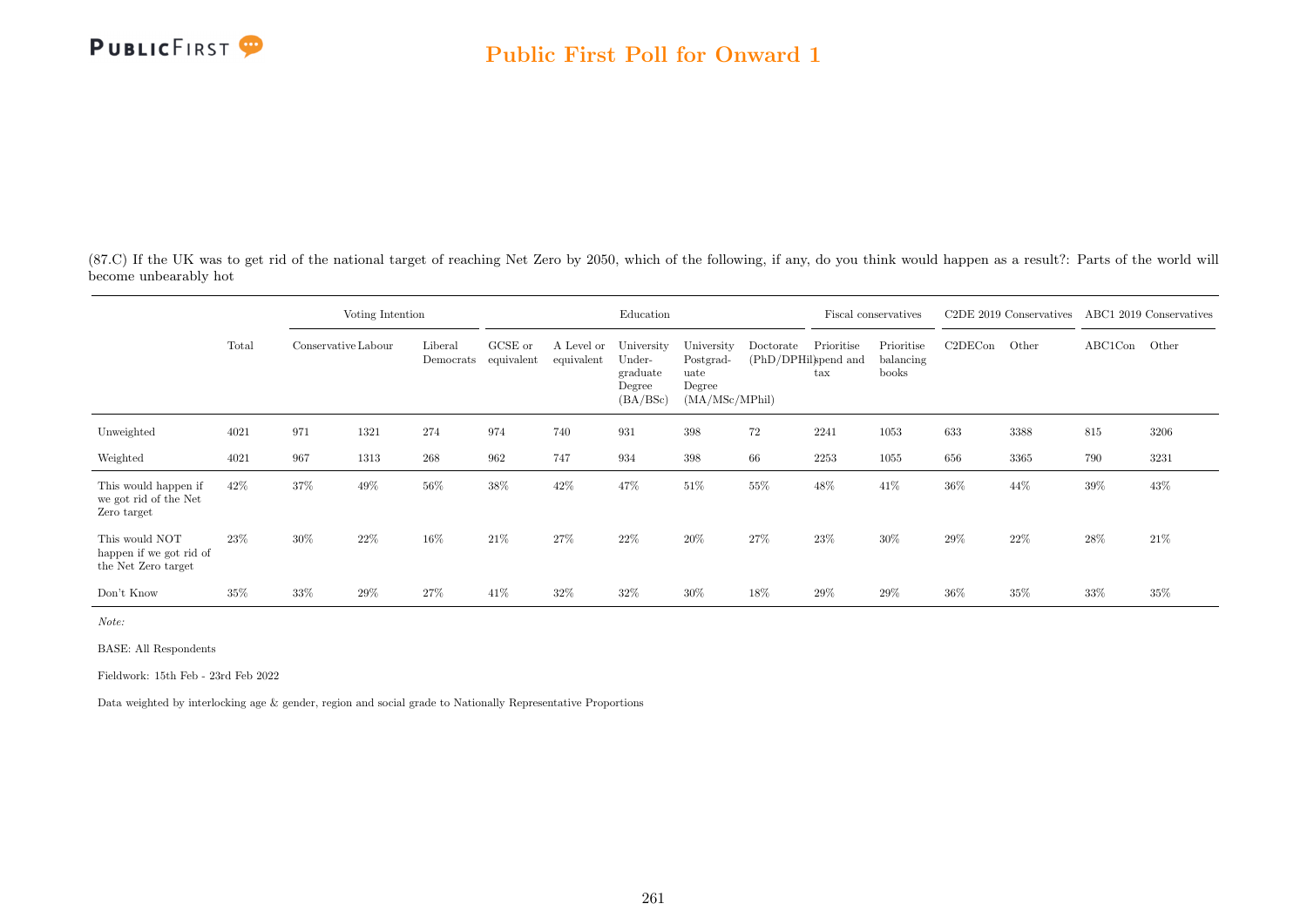(88.A) Imagine a politician gave a speech on their views on climate change.Below is an excerpt from that speech. Please read it carefully:"We have no idea if the climate is changing - we can't even predict the weather accurately tomorrow. So-called scientific models kept getting Covid wrong. They told us we'd be destroyed by the Millenium bug, when nothing happened. Climate change is just another excuse for rich elites to lecture the rest of us on how to live our lives. They can afford to make the changes to their lives which they recommend, while the rest of us cannot. Trying to reach Net Zero will just leave us all worse-off, and we'll get nothing for our efforts. We need to stop this madness now before it runs our economy into the ground."In general, would you say that you agree or disagree with what the politician said in this speech?

|                               |        |        |               |               |                    |                  |                  | Region                         |               |               |          |        |                     |        |         | Social Grade |        |
|-------------------------------|--------|--------|---------------|---------------|--------------------|------------------|------------------|--------------------------------|---------------|---------------|----------|--------|---------------------|--------|---------|--------------|--------|
|                               | Total  | London | South<br>East | South<br>West | East of<br>England | East<br>Midlands | West<br>Midlands | Yorkshire<br>and the<br>Humber | North<br>East | North<br>West | Scotland | Wales  | Northern<br>Ireland | AB     | C1      | $\rm C2$     | DE     |
| Unweighted                    | 1041   | 149    | 157           | 91            | $\boldsymbol{92}$  | $75\,$           | 76               | 93                             | 43            | 116           | 76       | $50\,$ | $23\,$              | 304    | 262     | $200\,$      | 270    |
| Weighted                      | 1045   | 157    | 146           | 87            | 96                 | 69               | 78               | 84                             | 39            | 106           | 89       | 50     | 43                  | 291    | 268     | 225          | 257    |
| Strongly Agree                | $9\%$  | $11\%$ | $6\%$         | $12\%$        | $12\%$             | $9\%$            | $7\%$            | $7\%$                          | 11%           | 11%           | $9\%$    | 16%    | $3\%$               | 11%    | $7\%$   | $9\%$        | $10\%$ |
| Agree                         | 21\%   | 27%    | 20%           | $25\%$        | $20\%$             | $20\%$           | $20\%$           | 24\%                           | 20%           | 19%           | 13%      | 28\%   | 8%                  | 17%    | 21\%    | 27%          | 20%    |
| Neither Agree nor<br>Disagree | 21\%   | 19%    | 19%           | 17%           | 17%                | 22%              | 27%              | 22%                            | 27%           | 20%           | 22%      | 14%    | 41\%                | 18%    | 19%     | 23%          | 24\%   |
| Disagree                      | 22%    | 17%    | 23%           | 25%           | 22%                | 21%              | 22%              | 22%                            | 19%           | 27%           | 25%      | 18%    | 16%                 | 21\%   | 23%     | 22%          | $22\%$ |
| <b>Strongly Disagree</b>      | 22%    | 22%    | 28%           | 18%           | 28%                | 23%              | 19%              | 20%                            | 18%           | 18%           | 25%      | 13%    | 31\%                | 31%    | $25\%$  | 16%          | $16\%$ |
| Don't Know                    | $5\%$  | $4\%$  | $4\%$         | $3\%$         | 2%                 | $5\%$            | $5\%$            | $5\%$                          | $4\%$         | $4\%$         | $7\%$    | 11%    | $0\%$               | $2\%$  | $4\%$   | $3\%$        | $9\%$  |
| Total Agree:                  | 30%    | 38%    | 26%           | $36\%$        | $32\%$             | $29\%$           | 27%              | 31%                            | $32\%$        | 30%           | $22\%$   | 44%    | 12%                 | 29%    | $28\%$  | 36%          | $30\%$ |
| Total Disagree:               | 44%    | 39%    | 51\%          | 44%           | 50%                | 44%              | 42%              | 42\%                           | 37%           | 46%           | 49%      | 31%    | 48%                 | 51%    | 48%     | 38%          | $38\%$ |
| Net:                          | $-14%$ | $-1\%$ | $-24\%$       | $-8\%$        | $-18%$             | $-15%$           | $-15%$           | $-12%$                         | $-5%$         | $-16%$        | $-28\%$  | 13%    | $-36\%$             | $-22%$ | $-20\%$ | $-2\%$       | $-8\%$ |

Note:

BASE: Question randomly assigned to respondents

Fieldwork: 15th Feb - 23rd Feb 2022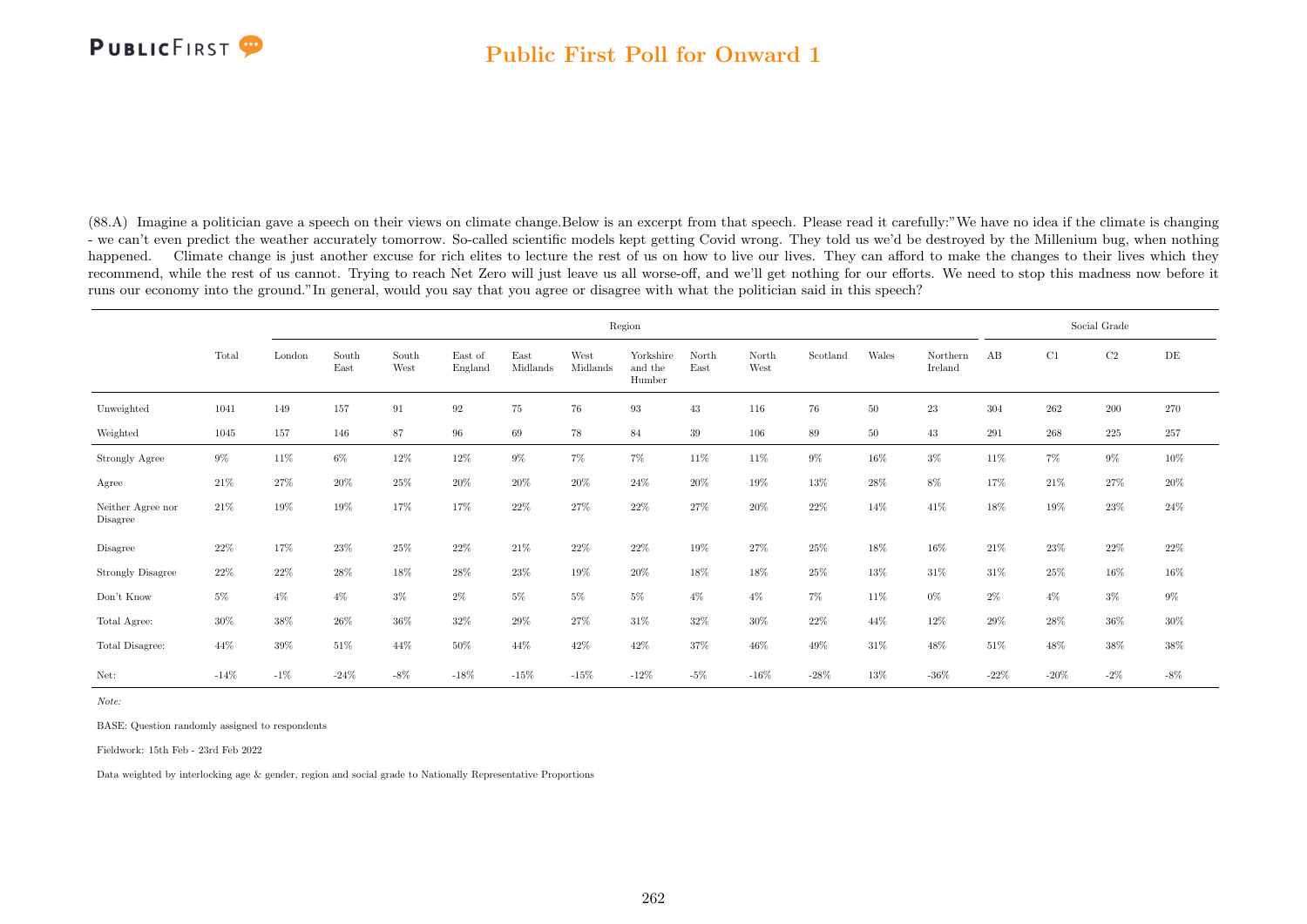#### Public First Poll for Onward 1

(88.B) Imagine a politician gave a speech on their views on climate change.Below is an excerpt from that speech. Please read it carefully:"We have no idea if the climate is changing - we can't even predict the weather accurately tomorrow. So-called scientific models kept getting Covid wrong. They told us we'd be destroyed by the Millenium bug, when nothing happened. Climate change is just another excuse for rich elites to lecture the rest of us on how to live our lives. They can afford to make the changes to their lives which they recommend, while the rest of us cannot. Trying to reach Net Zero will just leave us all worse-off, and we'll get nothing for our efforts. We need to stop this madness now before it runs our economy into the ground."In general, would you say that you agree or disagree with what the politician said in this speech?

|                               |        |        | Gender |       | Age<br>25-34<br>$65+$<br>35-44<br>$45 - 54$<br>55-64 |        |        |       |         |        | $EU$ 2016 Vote |                   |                     |        | $2019\,$            |                               |                               |
|-------------------------------|--------|--------|--------|-------|------------------------------------------------------|--------|--------|-------|---------|--------|----------------|-------------------|---------------------|--------|---------------------|-------------------------------|-------------------------------|
|                               | Total  | Male   | Female | 18-24 |                                                      |        |        |       |         | Leave  | Remain         | I did not<br>vote | Conservative Labour |        | Liberal<br>Democrat | The<br><b>Brexit</b><br>Party | $\rm I$ did $\rm not$<br>vote |
| Unweighted                    | 1041   | 496    | 538    | 150   | 166                                                  | 153    | 194    | 179   | 199     | 388    | 439            | 144               | 373                 | 301    | 90                  | $22\,$                        | 116                           |
| Weighted                      | 1045   | 526    | 513    | 145   | 180                                                  | 158    | 188    | 176   | 198     | 389    | 447            | 142               | $372\,$             | 298    | $86\,$              | $21\,$                        | 116                           |
| Strongly Agree                | $9\%$  | 12%    | $6\%$  | 10%   | $12\%$                                               | $9\%$  | $8\%$  | $9\%$ | $8\%$   | 14%    | $7\%$          | $5\%$             | 15%                 | $7\%$  | 5%                  | $12\%$                        | $5\%$                         |
| Agree                         | 21%    | 24\%   | 17%    | 31\%  | 26%                                                  | 21\%   | 15%    | 16%   | 19%     | 23%    | 19%            | 22\%              | 25%                 | 23%    | 11%                 | 35%                           | 18%                           |
| Neither Agree nor<br>Disagree | 21%    | 19%    | 23%    | 21\%  | 24%                                                  | 25%    | 22%    | 18%   | 16%     | 21\%   | 19%            | 25%               | 20%                 | 19%    | 14%                 | 16%                           | 36%                           |
| Disagree                      | 22%    | 18%    | $25\%$ | 15%   | $19\%$                                               | $18\%$ | $27\%$ | 29%   | $22\%$  | $22\%$ | $21\%$         | $25\%$            | 22%                 | 21%    | $26\%$              | $24\%$                        | $19\%$                        |
| <b>Strongly Disagree</b>      | 22%    | 22%    | 23%    | 17%   | 13%                                                  | 21%    | 24%    | 26\%  | 32%     | 16%    | 31\%           | 13%               | 16%                 | 26%    | 43%                 | $9\%$                         | 13%                           |
| Don't Know                    | 5%     | $3\%$  | $6\%$  | $6\%$ | 6%                                                   | $7\%$  | $4\%$  | $2\%$ | $3\%$   | $3\%$  | $3\%$          | 10%               | $2\%$               | $4\%$  | 0%                  | $4\%$                         | 10%                           |
| Total Agree:                  | $30\%$ | 37%    | 24\%   | 41\%  | 38%                                                  | 30%    | 23%    | 25%   | 27%     | 37%    | 26%            | 27%               | 40%                 | $30\%$ | 17%                 | 46%                           | $23\%$                        |
| Total Disagree:               | 44%    | 40%    | 48%    | 32%   | 32%                                                  | 39%    | 51%    | 55%   | 54%     | 39%    | 52%            | 37%               | 38%                 | 47%    | 69%                 | 33%                           | $31\%$                        |
| Net:                          | $-14%$ | $-4\%$ | $-24%$ | 10%   | $6\%$                                                | $-9\%$ | $-28%$ | -29%  | $-26\%$ | $-2\%$ | $-27\%$        | $-10\%$           | $2\%$               | $-17%$ | $-52\%$             | 13%                           | $-9\%$                        |

Note:

BASE: Question randomly assigned to respondents

Fieldwork: 15th Feb - 23rd Feb 2022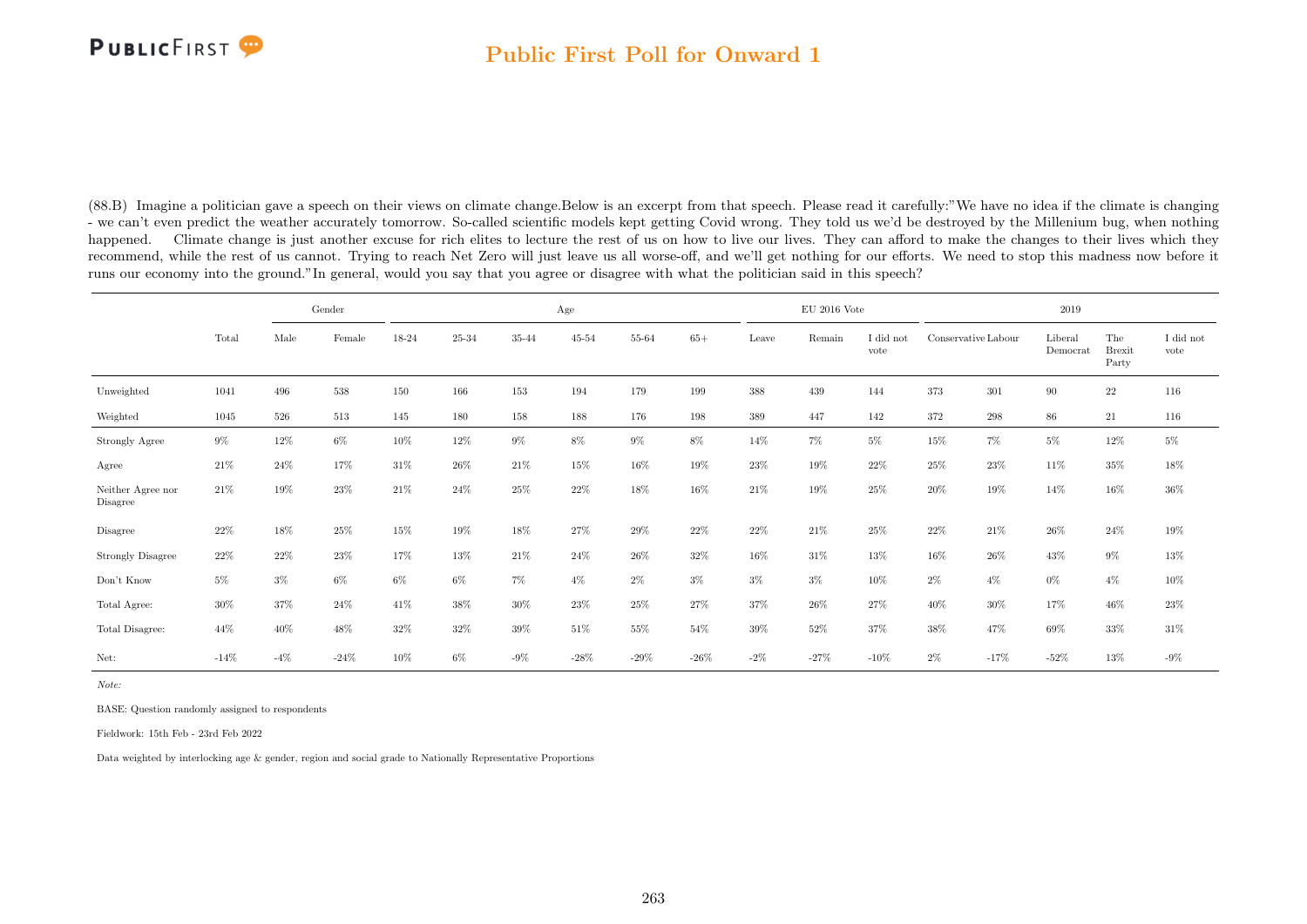

#### Public First Poll for Onward 1

(88.C) Imagine a politician gave a speech on their views on climate change.Below is an excerpt from that speech. Please read it carefully:"We have no idea if the climate is changing - we can't even predict the weather accurately tomorrow. So-called scientific models kept getting Covid wrong. They told us we'd be destroyed by the Millenium bug, when nothing happened. Climate change is just another excuse for rich elites to lecture the rest of us on how to live our lives. They can afford to make the changes to their lives which they recommend, while the rest of us cannot. Trying to reach Net Zero will just leave us all worse-off, and we'll get nothing for our efforts. We need to stop this madness now before it runs our economy into the ground."In general, would you say that you agree or disagree with what the politician said in this speech?

|                               |        |        | Voting Intention<br>Conservative Labour |         |                                 |                          | Education                                              |                                                             |           |                                           | Fiscal conservatives             |         | C2DE 2019 Conservatives ABC1 2019 Conservatives |               |        |
|-------------------------------|--------|--------|-----------------------------------------|---------|---------------------------------|--------------------------|--------------------------------------------------------|-------------------------------------------------------------|-----------|-------------------------------------------|----------------------------------|---------|-------------------------------------------------|---------------|--------|
|                               | Total  |        |                                         | Liberal | GCSE or<br>Democrats equivalent | A Level or<br>equivalent | University<br>Under-<br>graduate<br>Degree<br>(BA/BSc) | University<br>Postgrad-<br>uate<br>Degree<br>(MA/MSc/MPhil) | Doctorate | Prioritise<br>(PhD/DPHil)spend and<br>tax | Prioritise<br>balancing<br>books | C2DECon | Other                                           | ABC1Con Other |        |
| Unweighted                    | 1041   | 249    | $342\,$                                 | 76      | $\overline{0}$                  | $\overline{0}$           | 242                                                    | 116                                                         | 17        | 589                                       | 266                              | 165     | 876                                             | 208           | 833    |
| Weighted                      | 1045   | 246    | 341                                     | 71      | $\overline{0}$                  | $\overline{0}$           | 249                                                    | 113                                                         | $16\,$    | 594                                       | $267\,$                          | 174     | 871                                             | 198           | 847    |
| Strongly Agree                | $9\%$  | $15\%$ | $8\%$                                   | $3\%$   | 11%                             | $8\%$                    | $7\%$                                                  | 14%                                                         | 18%       | $9\%$                                     | $12\%$                           | $12\%$  | $9\%$                                           | 17%           | $7\%$  |
| Agree                         | 21%    | $25\%$ | $22\%$                                  | 17%     | 22%                             | 18%                      | 23\%                                                   | $24\%$                                                      | $29\%$    | 22%                                       | $24\%$                           | $26\%$  | 20%                                             | 24%           | 20%    |
| Neither Agree nor<br>Disagree | 21%    | 21\%   | 21\%                                    | 11%     | 25%                             | 22%                      | $14\%$                                                 | 23%                                                         | $6\%$     | 17%                                       | 24%                              | $21\%$  | 21\%                                            | 18%           | 21\%   |
| Disagree                      | 22%    | $22\%$ | $22\%$                                  | $21\%$  | 21%                             | 23%                      | 25\%                                                   | $15\%$                                                      | $7\%$     | $23\%$                                    | 21%                              | 25%     | 21\%                                            | 19%           | 22%    |
| <b>Strongly Disagree</b>      | 22%    | $16\%$ | $23\%$                                  | $46\%$  | 14%                             | 23%                      | 28\%                                                   | $22\%$                                                      | 41\%      | $27\%$                                    | 17%                              | 13%     | $24\%$                                          | 19%           | $23\%$ |
| Don't Know                    | $5\%$  | $2\%$  | $4\%$                                   | $1\%$   | 7%                              | $6\%$                    | $3\%$                                                  | $2\%$                                                       | $0\%$     | $2\%$                                     | $2\%$                            | $3\%$   | $5\%$                                           | $2\%$         | 5%     |
| Total Agree:                  | 30%    | 40%    | 30%                                     | 21\%    | $33\%$                          | 26%                      | $30\%$                                                 | 38%                                                         | 47%       | 31%                                       | 36%                              | 39%     | 29%                                             | 41\%          | 28%    |
| Total Disagree:               | 44%    | $38\%$ | $45\%$                                  | 67%     | 35%                             | 46%                      | $52\%$                                                 | 37%                                                         | 47%       | $50\%$                                    | 38%                              | 38%     | $46\%$                                          | 38%           | $46\%$ |
| Net:                          | $-14%$ | $2\%$  | $-14%$                                  | $-47%$  | $-1\%$                          | $-20\%$                  | $-22%$                                                 | $1\%$                                                       | $0\%$     | $-18%$                                    | $-2\%$                           | $1\%$   | $-17%$                                          | $3\%$         | $-18%$ |

Note:

BASE: Question randomly assigned to respondents

Fieldwork: 15th Feb - 23rd Feb 2022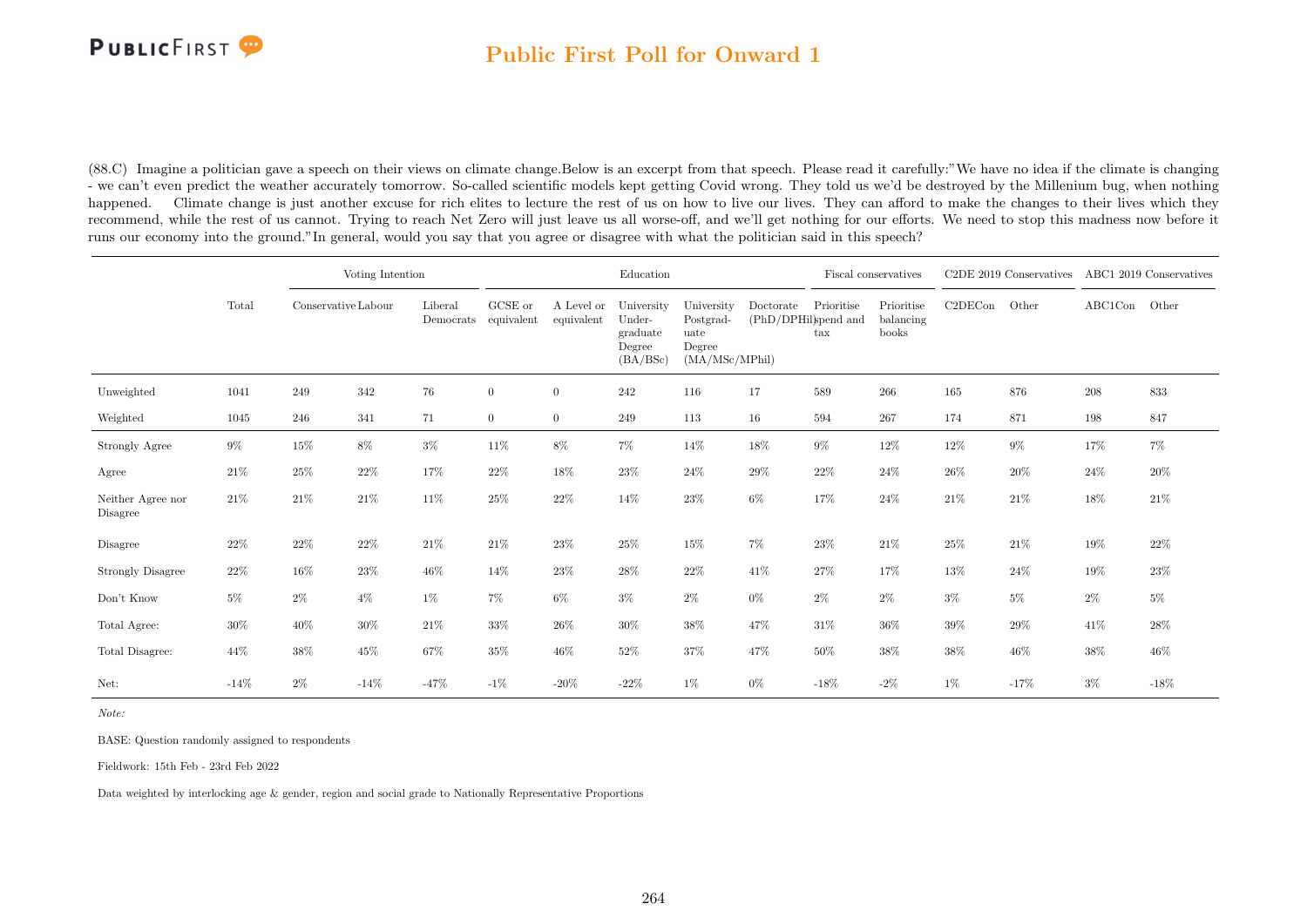### Public First Poll for Onward 1

(89.A) Imagine a politician gave a speech on their views on climate change.Below is an excerpt from that speech. Please read it carefully:"There is no doubt that climate change is real and happening, but we need to have a serious debate about what we can do about it. The UK only contributes 1% of global emissions. Our actions as a country will have no effect on whether climate change occurs or not. All it will do is change how much money people in the UK have to spend. We have now seen the reality of this with our energy bills increasing in cost by 50% since last year. We need to change our focus to avoid damaging our economy, and put the concerns about the climate to one side for the time being."In general, would you say that you agree or disagree with what the politician said in this speech?

|                               |        |        |               |               |                    |                  |                  | Region                         |               |               |          |       |                     |       |       | Social Grade |        |
|-------------------------------|--------|--------|---------------|---------------|--------------------|------------------|------------------|--------------------------------|---------------|---------------|----------|-------|---------------------|-------|-------|--------------|--------|
|                               | Total  | London | South<br>East | South<br>West | East of<br>England | East<br>Midlands | West<br>Midlands | Yorkshire<br>and the<br>Humber | North<br>East | North<br>West | Scotland | Wales | Northern<br>Ireland | AB    | C1    | C2           | DE     |
| Unweighted                    | 992    | 113    | 117           | 76            | 103                | 64               | 95               | 95                             | 53            | 126           | 91       | 45    | 14                  | 274   | 253   | 211          | 251    |
| Weighted                      | 1005   | 118    | 111           | 73            | 107                | 60               | 100              | 89                             | 49            | 120           | 106      | 46    | 26                  | 268   | 255   | 234          | 244    |
| Strongly Agree                | $13\%$ | 19%    | 12%           | 12%           | 7%                 | 13%              | 14%              | 14%                            | 15%           | 11%           | 12%      | 22%   | $6\%$               | 16%   | 12%   | 14%          | $10\%$ |
| Agree                         | 26%    | $36\%$ | 23%           | 29%           | 27%                | 26%              | 27%              | 32%                            | 28%           | 20%           | 18%      | 15%   | 40%                 | 25%   | 26%   | 30%          | 24%    |
| Neither Agree nor<br>Disagree | 25%    | $12\%$ | 28%           | 32%           | 21\%               | $23\%$           | 25%              | 29%                            | 27%           | 25%           | $30\%$   | 29%   | 34%                 | 19%   | 22%   | 29%          | $30\%$ |
| Disagree                      | 18%    | 16%    | 18%           | 16%           | 22%                | 23%              | 14%              | 18%                            | 15%           | 19%           | 23%      | 18%   | 7%                  | 18%   | 24%   | 12%          | 18%    |
| <b>Strongly Disagree</b>      | 12%    | 14%    | 14%           | 8%            | 13%                | 6%               | 13%              | $3\%$                          | 11\%          | 13%           | 15%      | 14%   | 7%                  | 17%   | 10%   | 8%           | $10\%$ |
| Don't Know                    | $6\%$  | $3\%$  | $5\%$         | $4\%$         | 10%                | $9\%$            | $8\%$            | $5\%$                          | $5\%$         | 11%           | $2\%$    | $2\%$ | 7%                  | $5\%$ | $6\%$ | $6\%$        | $8\%$  |
| Total Agree:                  | 39%    | 55%    | 36%           | 41\%          | $34\%$             | $40\%$           | 40%              | 45%                            | 42%           | 32%           | $30\%$   | 37%   | 46%                 | 41\%  | 38%   | 44%          | $34\%$ |
| Total Disagree:               | 30%    | 31\%   | 31\%          | 24%           | 35%                | 29%              | 27%              | 21\%                           | 26%           | 32%           | 38%      | 32%   | 14%                 | 36%   | 34%   | 20%          | 28%    |
| Net:                          | $10\%$ | 24\%   | $4\%$         | 17%           | $-1%$              | 11%              | 13%              | 25%                            | 17%           | $0\%$         | $-8\%$   | $5\%$ | 32%                 | $5\%$ | $4\%$ | 24%          | 6%     |

Note:

BASE: Question randomly assigned to respondents

Fieldwork: 15th Feb - 23rd Feb 2022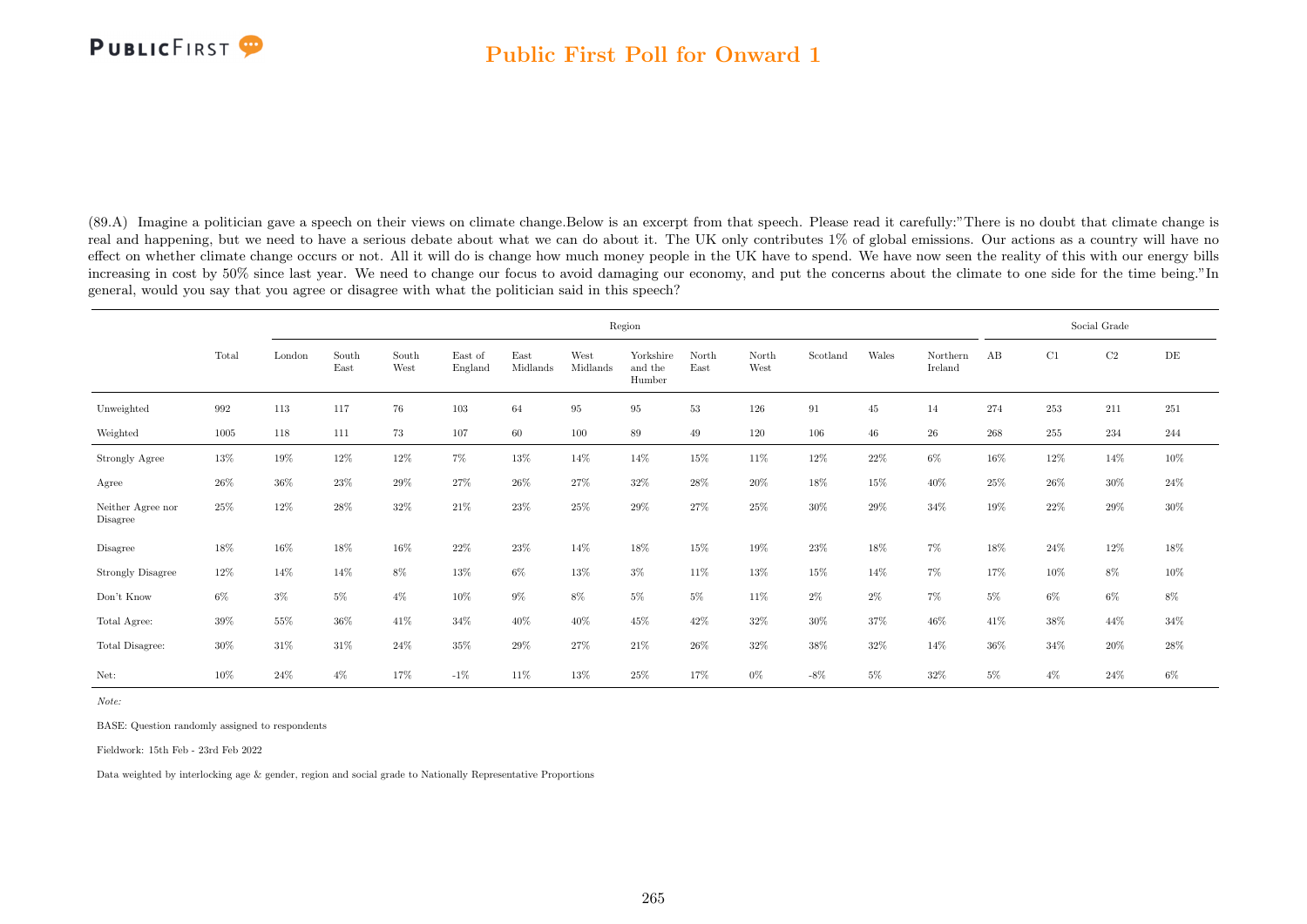### Public First Poll for Onward 1

(89.B) Imagine a politician gave a speech on their views on climate change.Below is an excerpt from that speech. Please read it carefully:"There is no doubt that climate change is real and happening, but we need to have a serious debate about what we can do about it. The UK only contributes 1% of global emissions. Our actions as a country will have no effect on whether climate change occurs or not. All it will do is change how much money people in the UK have to spend. We have now seen the reality of this with our energy bills increasing in cost by 50% since last year. We need to change our focus to avoid damaging our economy, and put the concerns about the climate to one side for the time being."In general, would you say that you agree or disagree with what the politician said in this speech?

|                                     |        |       | Gender |       |        |       | Age       |           |        |        | $\rm EU$ 2016 Vote |                   |                     |         | 2019                |                               |                               |
|-------------------------------------|--------|-------|--------|-------|--------|-------|-----------|-----------|--------|--------|--------------------|-------------------|---------------------|---------|---------------------|-------------------------------|-------------------------------|
|                                     | Total  | Male  | Female | 18-24 | 25-34  | 35-44 | $45 - 54$ | $55 - 64$ | $65+$  | Leave  | Remain             | I did not<br>vote | Conservative Labour |         | Liberal<br>Democrat | The<br><b>Brexit</b><br>Party | $\rm I$ did $\rm not$<br>vote |
| Unweighted                          | 992    | 477   | 513    | 146   | 162    | 167   | 185       | $108\,$   | 224    | 379    | 436                | 108               | 361                 | $273\,$ | 84                  | $21\,$                        | 104                           |
| Weighted                            | 1005   | 507   | 497    | 142   | 179    | 170   | 182       | 109       | 224    | 388    | 441                | 109               | 365                 | 275     | 83                  | 20                            | 108                           |
| <b>Strongly Agree</b>               | $13\%$ | 16%   | 10%    | 11\%  | $9\%$  | 13%   | 15%       | 11%       | 17%    | 18%    | 12%                | $5\%$             | 18%                 | 12%     | 13%                 | 34%                           | $4\%$                         |
| Agree                               | 26%    | 26%   | 26%    | 33%   | 26%    | 25%   | 26%       | 21\%      | 26%    | $30\%$ | 23%                | 27%               | 31\%                | 26%     | 20%                 | 32%                           | 22%                           |
| Neither Agree nor<br>Disagree       | 25%    | 22%   | 28%    | 25%   | 27%    | 26%   | 24\%      | 32%       | $20\%$ | 27%    | 23%                | 25%               | 25%                 | 26%     | 22%                 | 19%                           | 27%                           |
| Disagree                            | 18%    | 18%   | 19%    | 16%   | 19%    | 14%   | 18%       | 17%       | 22%    | 13%    | 24\%               | 17%               | 14%                 | 18%     | 28%                 | 10%                           | $20\%$                        |
| <b>Strongly Disagree</b>            | 12%    | 14%   | 9%     | 9%    | 14%    | 13%   | 11%       | 12%       | 11%    | $9\%$  | 13%                | 13%               | $8\%$               | 11%     | 15%                 | $5\%$                         | $15\%$                        |
| $\mathrm{Don't}$<br>$\mathrm{Know}$ | $6\%$  | $3\%$ | 9%     | 7%    | $5\%$  | $9\%$ | $5\%$     | 7%        | $5\%$  | $4\%$  | $5\%$              | 14%               | $4\%$               | $7\%$   | $2\%$               | 0%                            | 12%                           |
| Total Agree:                        | 39%    | 42%   | 36%    | 43%   | 35%    | 38%   | 41\%      | 32%       | 43%    | 48%    | 34%                | 32%               | 49%                 | 39%     | 32%                 | 67%                           | $26\%$                        |
| Total Disagree:                     | $30\%$ | 32%   | 27%    | 25%   | $32\%$ | 27%   | 30%       | 29%       | 32%    | 21%    | 37%                | 29%               | 22%                 | 29%     | 43%                 | 14%                           | $34\%$                        |
| Net:                                | 10%    | 10%   | 9%     | 18%   | $3\%$  | 10%   | 11%       | $4\%$     | 10%    | 26%    | $-3\%$             | $3\%$             | 28%                 | 10%     | $-11%$              | 52%                           | $-8\%$                        |

Note:

BASE: Question randomly assigned to respondents

Fieldwork: 15th Feb - 23rd Feb 2022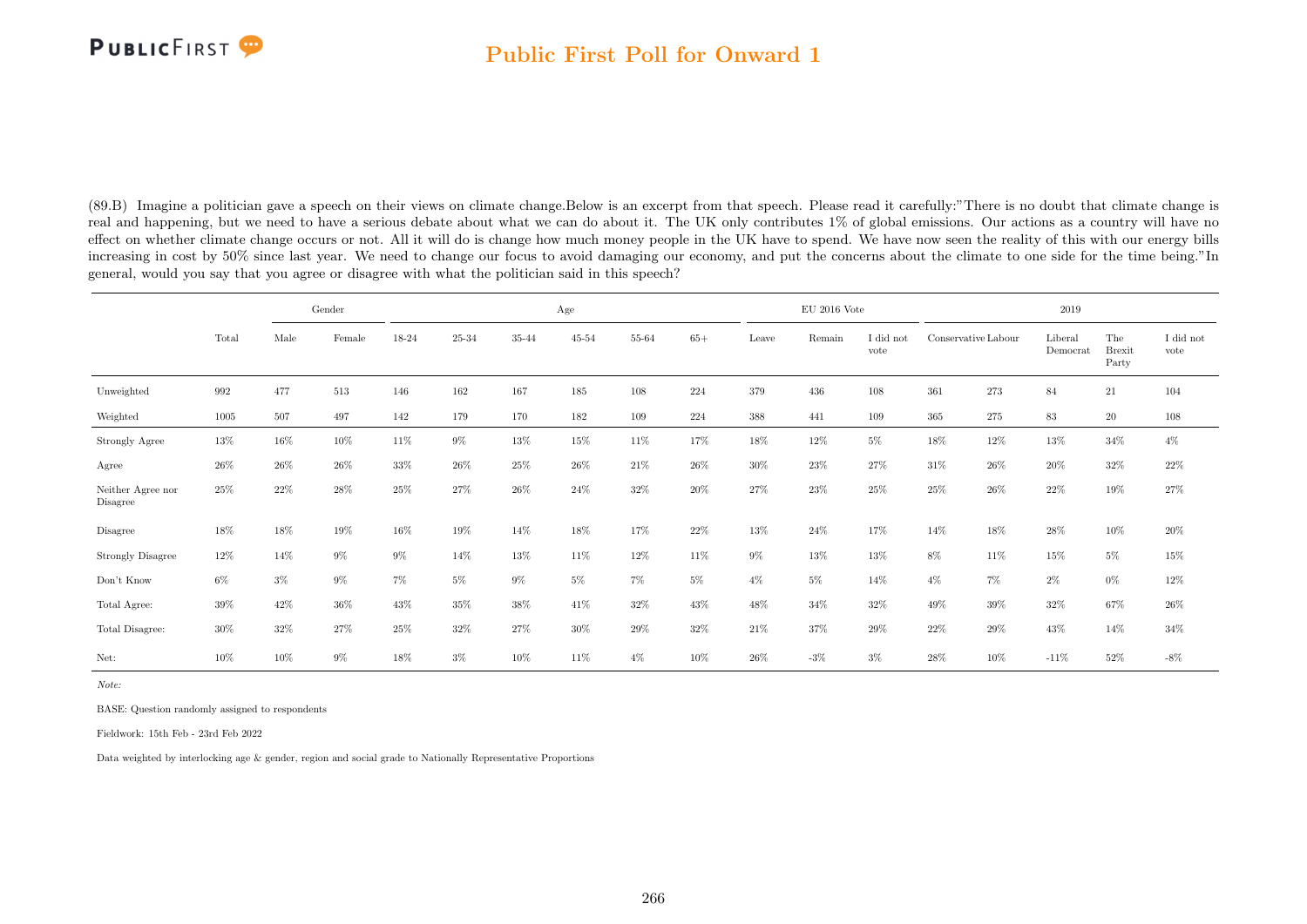

### Public First Poll for Onward 1

(89.C) Imagine a politician gave a speech on their views on climate change.Below is an excerpt from that speech. Please read it carefully:"There is no doubt that climate change is real and happening, but we need to have a serious debate about what we can do about it. The UK only contributes 1% of global emissions. Our actions as a country will have no effect on whether climate change occurs or not. All it will do is change how much money people in the UK have to spend. We have now seen the reality of this with our energy bills increasing in cost by 50% since last year. We need to change our focus to avoid damaging our economy, and put the concerns about the climate to one side for the time being."In general, would you say that you agree or disagree with what the politician said in this speech?

|                               |        |                     | Voting Intention |         |                                 |                          | Education                                              |                                                             |                                   |                                    | Fiscal conservatives             |         | C2DE 2019 Conservatives ABC1 2019 Conservatives |               |       |
|-------------------------------|--------|---------------------|------------------|---------|---------------------------------|--------------------------|--------------------------------------------------------|-------------------------------------------------------------|-----------------------------------|------------------------------------|----------------------------------|---------|-------------------------------------------------|---------------|-------|
|                               | Total  | Conservative Labour |                  | Liberal | GCSE or<br>Democrats equivalent | A Level or<br>equivalent | University<br>Under-<br>graduate<br>Degree<br>(BA/BSc) | University<br>Postgrad-<br>uate<br>Degree<br>(MA/MSc/MPhil) | Doctorate<br>(PhD/DPHil)spend and | Prioritise<br>$\operatorname{tax}$ | Prioritise<br>balancing<br>books | C2DECon | Other                                           | ABC1Con Other |       |
| Unweighted                    | 992    | 234                 | 346              | $63\,$  | $\boldsymbol{0}$                | $\overline{0}$           | 224                                                    | 90                                                          | 21                                | 547                                | 282                              | 151     | 841                                             | 210           | 782   |
| Weighted                      | 1005   | 237                 | 349              | 62      | $\overline{0}$                  | $\overline{0}$           | 227                                                    | 90                                                          | $20\,$                            | 557                                | 288                              | 157     | 849                                             | 208           | 798   |
| Strongly Agree                | $13\%$ | 20%                 | $12\%$           | $10\%$  | 14%                             | 11\%                     | 14%                                                    | 18%                                                         | 14%                               | $12\%$                             | $20\%$                           | 19%     | $12\%$                                          | $18\%$        | 12%   |
| Agree                         | 26%    | 35%                 | 25%              | $26\%$  | $26\%$                          | 28%                      | $26\%$                                                 | 25%                                                         | 26%                               | 28%                                | 28%                              | 32%     | $25\%$                                          | 31\%          | 25%   |
| Neither Agree nor<br>Disagree | 25%    | 24%                 | 26\%             | 12%     | 26%                             | 27%                      | $23\%$                                                 | 17%                                                         | 22%                               | 24%                                | 21\%                             | 31\%    | $24\%$                                          | 20%           | 26%   |
| Disagree                      | 18%    | 12%                 | $20\%$           | $27\%$  | 15%                             | 21%                      | $20\%$                                                 | 17%                                                         | $34\%$                            | 19%                                | $19\%$                           | 7%      | $20\%$                                          | 19%           | 18%   |
| Strongly Disagree             | $12\%$ | $5\%$               | 11\%             | 21\%    | 10%                             | 10%                      | $13\%$                                                 | 15%                                                         | $3\%$                             | 14%                                | $9\%$                            | 8%      | 12%                                             | $8\%$         | 12%   |
| Don't Know                    | $6\%$  | $3\%$               | $7\%$            | $5\%$   | $9\%$                           | $4\%$                    | $5\%$                                                  | $8\%$                                                       | $0\%$                             | $4\%$                              | $3\%$                            | $3\%$   | $7\%$                                           | $5\%$         | $7\%$ |
| Total Agree:                  | 39%    | 55%                 | 37%              | $35\%$  | 40%                             | 38%                      | 39%                                                    | 43%                                                         | $41\%$                            | 39%                                | 48%                              | 51%     | 37%                                             | 49%           | 37%   |
| Total Disagree:               | 30%    | 17%                 | $31\%$           | 48%     | 24\%                            | 31%                      | 33%                                                    | 32%                                                         | 37%                               | 33%                                | 28%                              | 16%     | $32\%$                                          | 27%           | 30%   |
| Net:                          | 10%    | 38%                 | $6\%$            | $-12%$  | 16%                             | 8%                       | $6\%$                                                  | 11\%                                                        | $3\%$                             | $6\%$                              | 21\%                             | 35%     | $5\%$                                           | 22%           | 6%    |

Note:

BASE: Question randomly assigned to respondents

Fieldwork: 15th Feb - 23rd Feb 2022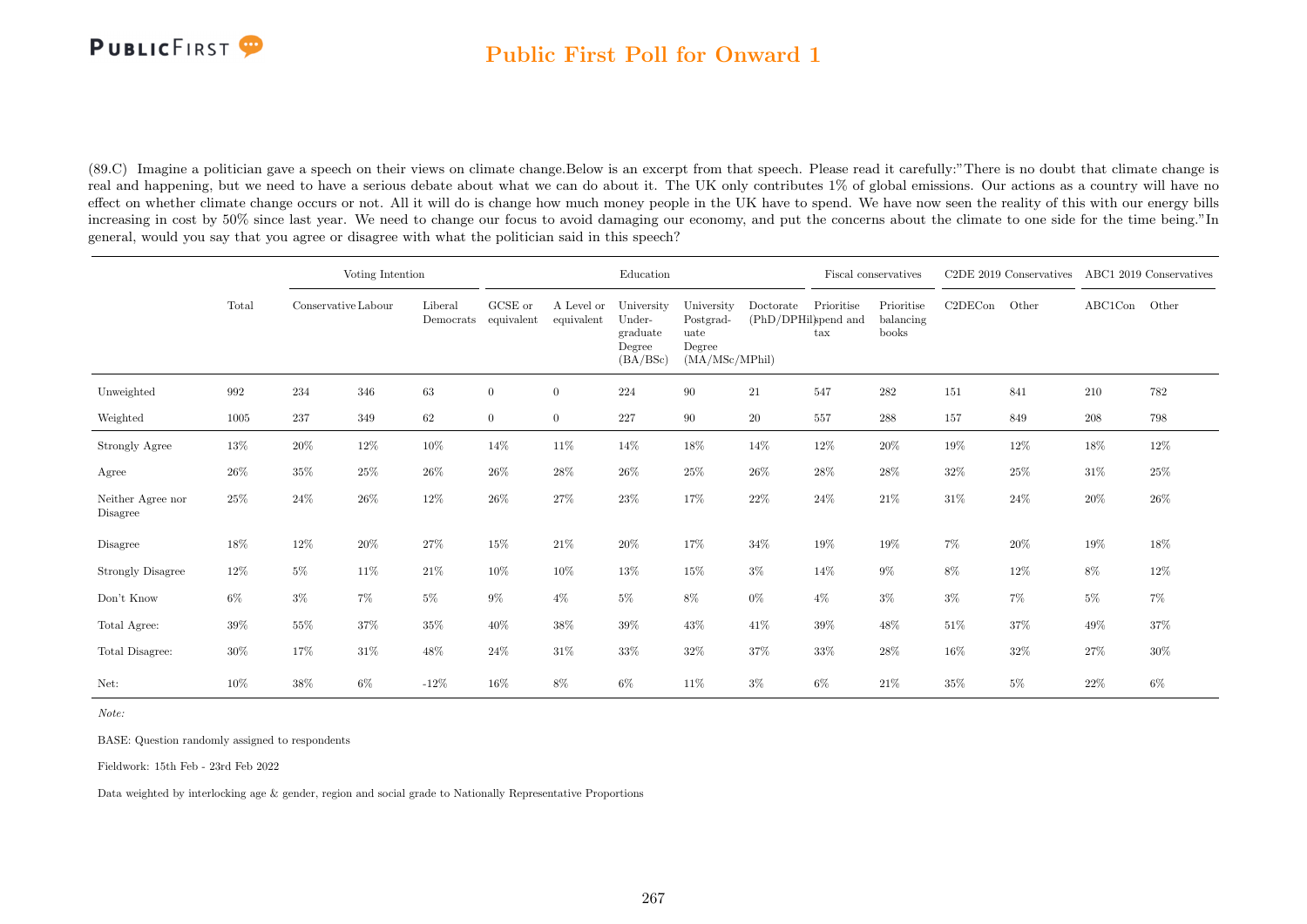### Public First Poll for Onward 1

(90.A) Imagine a politician gave a speech on their views on climate change.Below is an excerpt from that speech. Please read it carefully:"No serious scientist now doubts the reality of climate change. David Attenborough has said that "if we don't act now, it will be too late". Fortunately, taking action on the climate would actually really benefit the UK. It will create thousands of new skilled jobs in manufacturing as we move to renewable energy like offshore wind. It will reduce our dependence on countries like Russia to heat our homes. It will establish the UK globally as a leader in science and innovation. It will make our air cleaner, improving everyone in the country's health and making it more pleasant to go outside. We need to stop kicking the can down the round, and get on with saving the planet."In general, would you say that you agree or disagree with what the politician said in this speech?

|                                     |       |        |               |               |                    |                  |                  | Region                         |               |               |          |        |                     |         |        | Social Grade |        |
|-------------------------------------|-------|--------|---------------|---------------|--------------------|------------------|------------------|--------------------------------|---------------|---------------|----------|--------|---------------------|---------|--------|--------------|--------|
|                                     | Total | London | South<br>East | South<br>West | East of<br>England | East<br>Midlands | West<br>Midlands | Yorkshire<br>and the<br>Humber | North<br>East | North<br>West | Scotland | Wales  | Northern<br>Ireland | AB      | C1     | C2           | DE     |
| Unweighted                          | 1008  | 142    | 141           | 88            | 87                 | 88               | 91               | $\boldsymbol{93}$              | 39            | 110           | 64       | $52\,$ | 13                  | $285\,$ | 277    | 185          | 259    |
| Weighted                            | 994   | 153    | 132           | 84            | 88                 | 80               | 91               | 82                             | 36            | 102           | 74       | 50     | 22                  | 275     | 272    | 202          | 243    |
| Strongly Agree                      | 30%   | $30\%$ | $22\%$        | $30\%$        | $40\%$             | 24\%             | 31\%             | 32%                            | $36\%$        | $33\%$        | 27%      | 33%    | 23%                 | 31\%    | 27%    | $31\%$       | $32\%$ |
| Agree                               | 37%   | 42%    | 38%           | $36\%$        | $30\%$             | $38\%$           | 37%              | 32%                            | 41%           | 35%           | 46%      | 42\%   | $30\%$              | 44%     | $38\%$ | $35\%$       | $32\%$ |
| Neither Agree nor<br>Disagree       | 19%   | 16%    | 18%           | 21\%          | 14%                | 18%              | $20\%$           | 27%                            | 10%           | 22%           | 20%      | 15%    | $30\%$              | 14%     | 21\%   | 19%          | $22\%$ |
| Disagree                            | $5\%$ | $5\%$  | 10%           | $4\%$         | 6%                 | $6\%$            | $6\%$            | $4\%$                          | $3\%$         | $2\%$         | $2\%$    | $2\%$  | $8\%$               | $5\%$   | $4\%$  | 6%           | $5\%$  |
| Strongly Disagree                   | $3\%$ | $3\%$  | $4\%$         | $5\%$         | $2\%$              | $3\%$            | $4\%$            | $1\%$                          | $5\%$         | $4\%$         | $2\%$    | $2\%$  | $0\%$               | $4\%$   | $4\%$  | $2\%$        | $2\%$  |
| $\mathrm{Don't}$<br>$\mathrm{Know}$ | $6\%$ | $4\%$  | $9\%$         | $4\%$         | $8\%$              | 10%              | $2\%$            | $5\%$                          | $6\%$         | $5\%$         | $3\%$    | $5\%$  | $8\%$               | $3\%$   | $6\%$  | 8%           | $7\%$  |
| Total Agree:                        | 67%   | 72%    | 59%           | $66\%$        | $70\%$             | 62%              | 68%              | 64%                            | 77%           | 67%           | 74%      | 76%    | 54%                 | 75%     | 65%    | 66%          | $63\%$ |
| Total Disagree:                     | $8\%$ | 8%     | 14%           | $9\%$         | $8\%$              | $9\%$            | 10%              | $4\%$                          | $7\%$         | $5\%$         | $3\%$    | $4\%$  | $8\%$               | $9\%$   | 8%     | 8%           | $7\%$  |
| Net:                                | 59%   | 64%    | 45%           | 57%           | 62%                | 53%              | 58%              | 59%                            | 69%           | 62%           | 71%      | 72%    | 46%                 | 66%     | 57%    | 58%          | 56%    |

Note:

BASE: Question randomly assigned to respondents

Fieldwork: 15th Feb - 23rd Feb 2022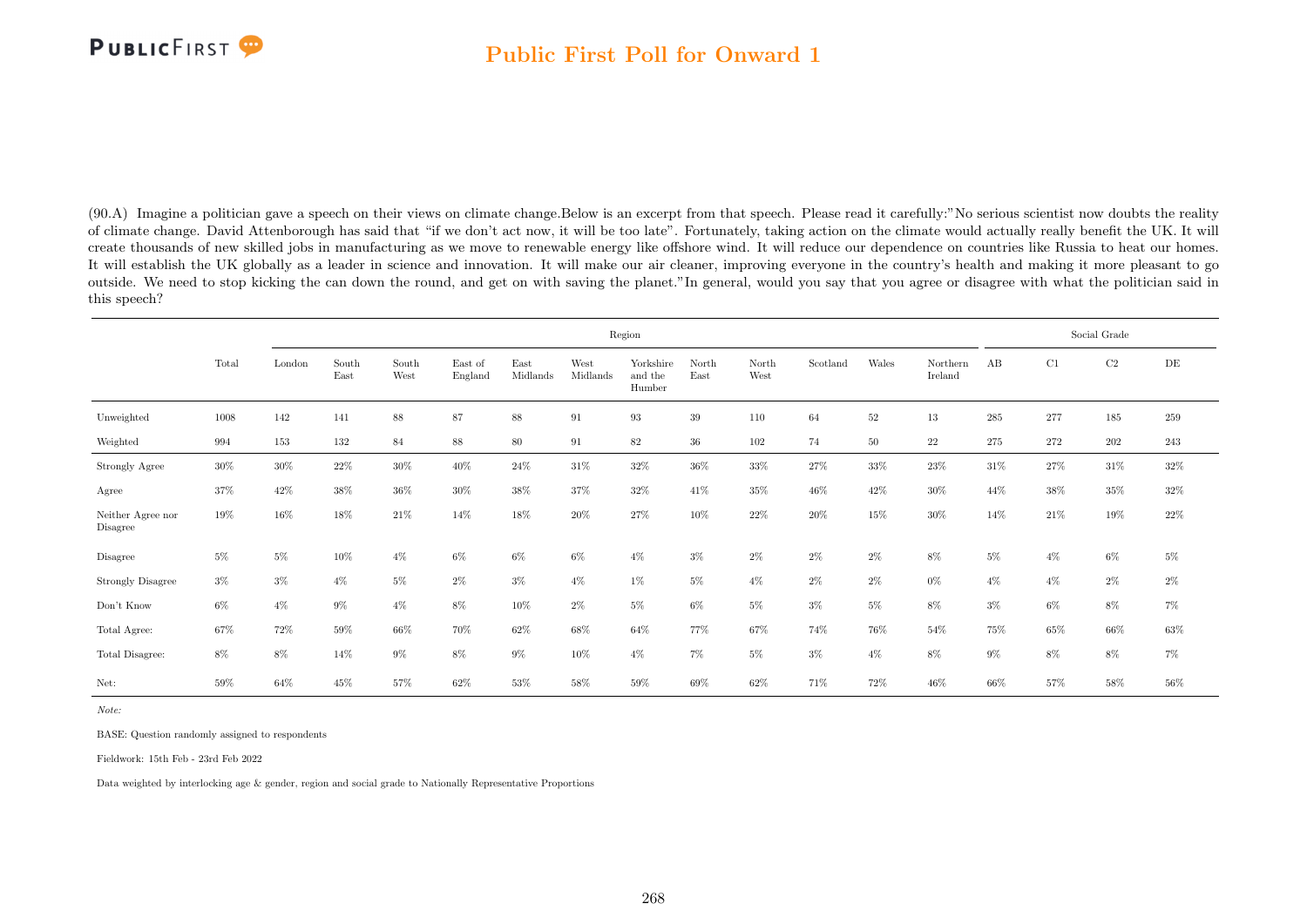### Public First Poll for Onward 1

(90.B) Imagine a politician gave a speech on their views on climate change.Below is an excerpt from that speech. Please read it carefully:"No serious scientist now doubts the reality of climate change. David Attenborough has said that "if we don't act now, it will be too late". Fortunately, taking action on the climate would actually really benefit the UK. It will create thousands of new skilled jobs in manufacturing as we move to renewable energy like offshore wind. It will reduce our dependence on countries like Russia to heat our homes. It will establish the UK globally as a leader in science and innovation. It will make our air cleaner, improving everyone in the country's health and making it more pleasant to go outside. We need to stop kicking the can down the round, and get on with saving the planet."In general, would you say that you agree or disagree with what the politician said in this speech?

|                               |        |       | Gender |        |        |        | Age       |                |       |        | $EU$ 2016 Vote |                   |                     |         | 2019                |                               |                               |
|-------------------------------|--------|-------|--------|--------|--------|--------|-----------|----------------|-------|--------|----------------|-------------------|---------------------|---------|---------------------|-------------------------------|-------------------------------|
|                               | Total  | Male  | Female | 18-24  | 25-34  | 35-44  | $45 - 54$ | $55\mbox{-}64$ | $65+$ | Leave  | Remain         | I did not<br>vote | Conservative Labour |         | Liberal<br>Democrat | The<br><b>Brexit</b><br>Party | $\rm I$ did $\rm not$<br>vote |
| Unweighted                    | 1008   | 461   | 544    | 148    | 175    | 173    | 152       | 141            | 219   | 378    | 423            | 138               | 342                 | $303\,$ | 73                  | $35\,$                        | 123                           |
| Weighted                      | 994    | 479   | 512    | 142    | 174    | 177    | 147       | 138            | 216   | 374    | 418            | 134               | 339                 | 296     | 71                  | $32\,$                        | 120                           |
| Strongly Agree                | $30\%$ | 29%   | $31\%$ | $29\%$ | $33\%$ | $28\%$ | $26\%$    | $29\%$         | 33%   | $26\%$ | $36\%$         | $25\%$            | 21\%                | $39\%$  | 49%                 | $30\%$                        | $29\%$                        |
| Agree                         | 37%    | 36%   | 39%    | 37%    | 43%    | 38%    | 41\%      | 34%            | 33%   | 34%    | 42\%           | 37%               | 43%                 | 41\%    | 33%                 | 18%                           | 32%                           |
| Neither Agree nor<br>Disagree | 19%    | 19%   | 19%    | 20%    | 12%    | $23\%$ | 16%       | 21%            | 21%   | 23%    | 13%            | 25%               | 22%                 | 12%     | 13%                 | 19%                           | $24\%$                        |
| Disagree                      | $5\%$  | $8\%$ | $2\%$  | $3\%$  | $3\%$  | $5\%$  | $5\%$     | $9\%$          | $6\%$ | $8\%$  | $3\%$          | $2\%$             | $7\%$               | $3\%$   | $3\%$               | $15\%$                        | $3\%$                         |
| <b>Strongly Disagree</b>      | $3\%$  | $4\%$ | $3\%$  | $1\%$  | $2\%$  | $4\%$  | $4\%$     | $2\%$          | $5\%$ | $5\%$  | $2\%$          | $1\%$             | $4\%$               | $2\%$   | $3\%$               | 16%                           | $2\%$                         |
| Don't Know                    | $6\%$  | $5\%$ | $6\%$  | 11%    | 7%     | $2\%$  | 8%        | $5\%$          | $3\%$ | $4\%$  | $3\%$          | 9%                | $3\%$               | $4\%$   | $0\%$               | $3\%$                         | 11%                           |
| Total Agree:                  | 67%    | 65%   | 70%    | 66%    | 76%    | 66%    | 67%       | 63%            | 65%   | 60%    | 79%            | 62%               | 64%                 | 79%     | 82%                 | $48\%$                        | $60\%$                        |
| Total Disagree:               | $8\%$  | 11\%  | $5\%$  | 3%     | $4\%$  | $9\%$  | 8%        | 11%            | 11%   | 14%    | $5\%$          | $4\%$             | 12%                 | $5\%$   | $5\%$               | 31\%                          | $5\%$                         |
| Net:                          | 59%    | 53%   | 65%    | 62%    | 72%    | 58%    | $59\%$    | 52%            | 54%   | 46%    | 74%            | 59%               | 52%                 | 75%     | 76%                 | 17%                           | 55%                           |

Note:

BASE: Question randomly assigned to respondents

Fieldwork: 15th Feb - 23rd Feb 2022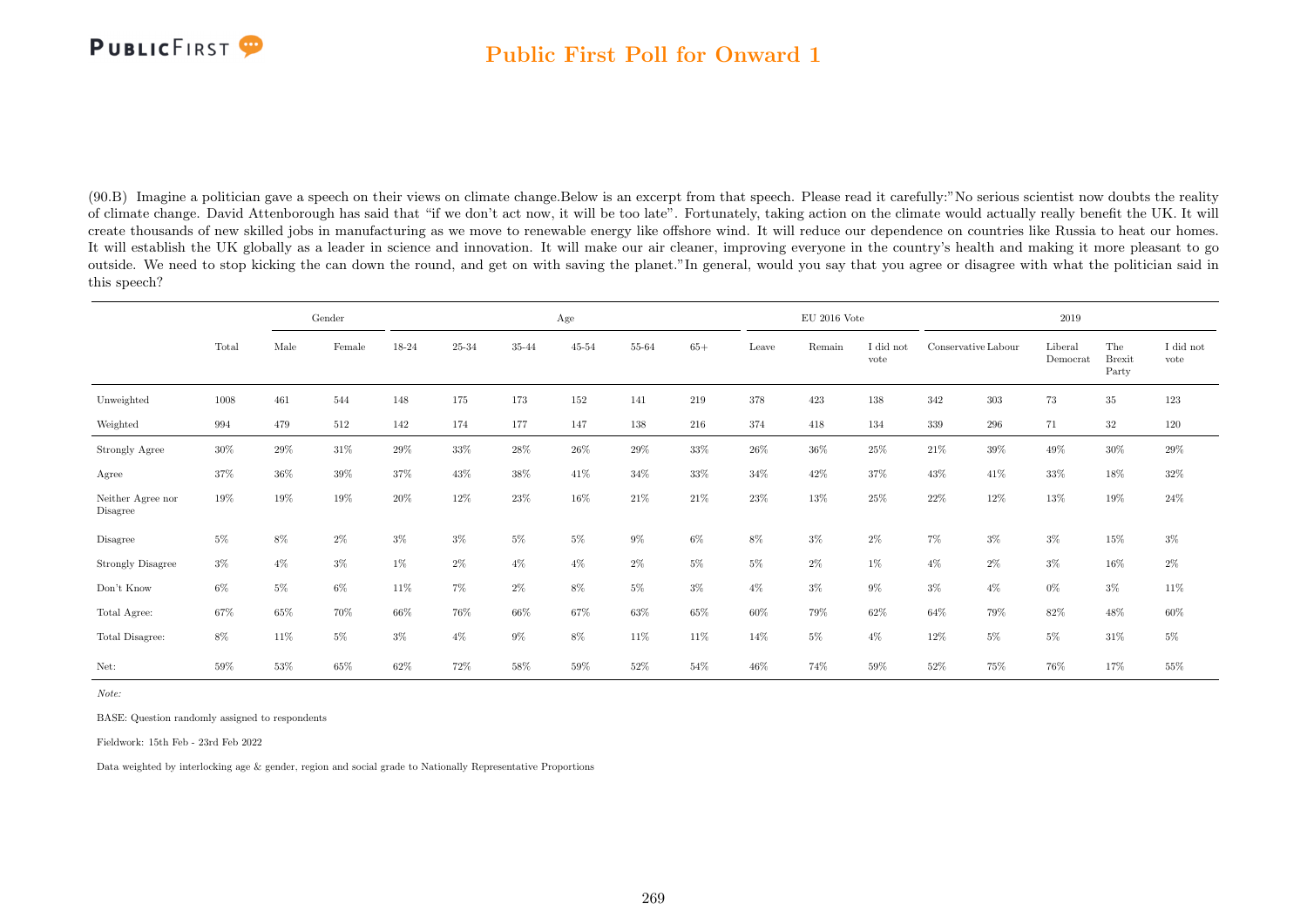

### Public First Poll for Onward 1

(90.C) Imagine a politician gave a speech on their views on climate change.Below is an excerpt from that speech. Please read it carefully:"No serious scientist now doubts the reality of climate change. David Attenborough has said that "if we don't act now, it will be too late". Fortunately, taking action on the climate would actually really benefit the UK. It will create thousands of new skilled jobs in manufacturing as we move to renewable energy like offshore wind. It will reduce our dependence on countries like Russia to heat our homes. It will establish the UK globally as a leader in science and innovation. It will make our air cleaner, improving everyone in the country's health and making it more pleasant to go outside. We need to stop kicking the can down the round, and get on with saving the planet."In general, would you say that you agree or disagree with what the politician said in this speech?

|                               |        |                     | Voting Intention |         |                                 |                          | Education                                              |                                                             |                                   |                   | Fiscal conservatives             |         | C2DE 2019 Conservatives |         | ABC1 2019 Conservatives |
|-------------------------------|--------|---------------------|------------------|---------|---------------------------------|--------------------------|--------------------------------------------------------|-------------------------------------------------------------|-----------------------------------|-------------------|----------------------------------|---------|-------------------------|---------|-------------------------|
|                               | Total  | Conservative Labour |                  | Liberal | GCSE or<br>Democrats equivalent | A Level or<br>equivalent | University<br>Under-<br>graduate<br>Degree<br>(BA/BSc) | University<br>Postgrad-<br>uate<br>Degree<br>(MA/MSc/MPhil) | Doctorate<br>(PhD/DPHil)spend and | Prioritise<br>tax | Prioritise<br>balancing<br>books | C2DECon | Other                   | ABC1Con | Other                   |
| Unweighted                    | 1008   | 236                 | 346              | 61      | $\overline{0}$                  | $\overline{0}$           | 231                                                    | 100                                                         | 21                                | 554               | 264                              | 143     | 865                     | 199     | 809                     |
| Weighted                      | 994    | 233                 | 337              | 60      | $\overline{0}$                  | $\overline{0}$           | 224                                                    | 101                                                         | 19                                | 549               | 259                              | 145     | 849                     | 194     | 801                     |
| Strongly Agree                | $30\%$ | $20\%$              | $38\%$           | 49%     | $25\%$                          | 27%                      | 38%                                                    | $35\%$                                                      | 41%                               | $35\%$            | $27\%$                           | 25%     | $31\%$                  | $18\%$  | 33%                     |
| Agree                         | 37%    | 42%                 | $42\%$           | $32\%$  | $36\%$                          | 41\%                     | $34\%$                                                 | 41%                                                         | 45%                               | $38\%$            | 42%                              | 40%     | 37%                     | 45%     | 36%                     |
| Neither Agree nor<br>Disagree | 19%    | $24\%$              | 12%              | 15%     | 25%                             | 18%                      | $18\%$                                                 | 11%                                                         | $5\%$                             | 17%               | 17%                              | 22%     | 18%                     | 21\%    | 18%                     |
| Disagree                      | $5\%$  | 8%                  | $3\%$            | $3\%$   | $6\%$                           | $5\%$                    | $4\%$                                                  | $5\%$                                                       | $0\%$                             | $5\%$             | 6%                               | 8%      | $4\%$                   | $7\%$   | $4\%$                   |
| Strongly Disagree             | $3\%$  | $3\%$               | $1\%$            | $1\%$   | 1%                              | $2\%$                    | $3\%$                                                  | $5\%$                                                       | $9\%$                             | $2\%$             | $5\%$                            | $2\%$   | $3\%$                   | $6\%$   | $2\%$                   |
| Don't Know                    | $6\%$  | $4\%$               | $4\%$            | $0\%$   | 7%                              | $7\%$                    | $3\%$                                                  | $2\%$                                                       | $0\%$                             | $2\%$             | $2\%$                            | $4\%$   | $6\%$                   | $3\%$   | $7\%$                   |
| Total Agree:                  | 67%    | $61\%$              | 80%              | $81\%$  | 60%                             | 68%                      | 72%                                                    | 77%                                                         | 86%                               | 73%               | 70%                              | 65%     | 68%                     | 63%     | 68%                     |
| Total Disagree:               | $8\%$  | $12\%$              | $4\%$            | $5\%$   | $7\%$                           | $7\%$                    | $7\%$                                                  | 10%                                                         | $9\%$                             | $8\%$             | 11%                              | $9\%$   | $8\%$                   | $13\%$  | $7\%$                   |
| Net:                          | 59%    | 50%                 | 77%              | 76%     | 53%                             | $61\%$                   | 64%                                                    | 67%                                                         | 77%                               | 66%               | 59%                              | 55%     | 60%                     | 50%     | 62%                     |

Note:

BASE: Question randomly assigned to respondents

Fieldwork: 15th Feb - 23rd Feb 2022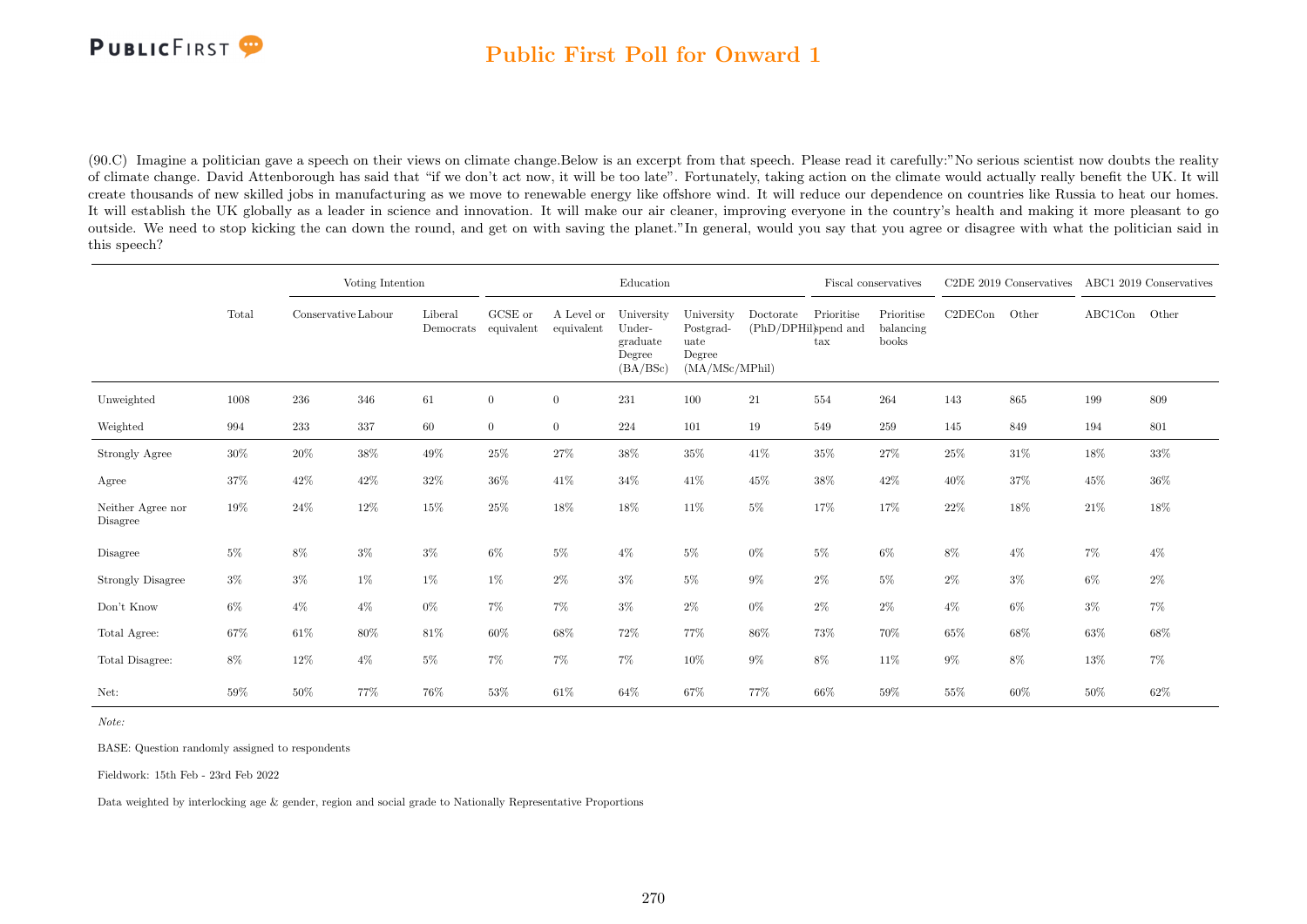### Public First Poll for Onward 1

(91.A) Imagine a politician gave a speech on their views on climate change.Below is an excerpt from that speech. Please read it carefully:"For years, politicians have promised us they'd take action on the environment so our grandchildren could live happily and comfortably. Instead, they've squabbled amongst themselves, and put their own self-interest ahead of that of the country. International treaties that would have reduced emissions from countries like India and China have been watered down. Rather than tax the polluting industries in the UK, politicians would prefer to pander to them to secure themselves a big pay-out whilst working people pick up the costs in their energy bills. They've done nothing to create jobs in the cleaner, greener industries of the future which would create long-term jobs for those that need them. We're living in a society which is expensive, unfair and now getting hotter and less pleasant to live in. We need an economic policy which helps the environment and ordinary British families and which ensures that our grandchildren live the sorts of lives they deserve."In general, would you say that you agree or disagree with what the politician said in this speech?

|                               |        |        |               |               |                    |                  |                  | Region                         |               |               |          |        |                     |         |         | Social Grade |        |
|-------------------------------|--------|--------|---------------|---------------|--------------------|------------------|------------------|--------------------------------|---------------|---------------|----------|--------|---------------------|---------|---------|--------------|--------|
|                               | Total  | London | South<br>East | South<br>West | East of<br>England | East<br>Midlands | West<br>Midlands | Yorkshire<br>and the<br>Humber | North<br>East | North<br>West | Scotland | Wales  | Northern<br>Ireland | AB      | C1      | $\rm C2$     | DE     |
| Unweighted                    | 989    | 131    | 142           | 84            | 74                 | 76               | 93               | $75\,$                         | 40            | 122           | $80\,$   | $55\,$ | 17                  | $260\,$ | $249\,$ | 199          | 277    |
| Weighted                      | 985    | 138    | 133           | 78            | 76                 | 72               | 94               | 68                             | 38            | 114           | 93       | 54     | 29                  | 250     | 251     | 219          | 261    |
| Strongly Agree                | $22\%$ | $15\%$ | $22\%$        | $15\%$        | $26\%$             | $25\%$           | $16\%$           | 24%                            | $25\%$        | $24\%$        | $19\%$   | $31\%$ | 49%                 | $25\%$  | $20\%$  | $21\%$       | $21\%$ |
| Agree                         | 44%    | 52%    | 36%           | 48%           | 51%                | 37%              | 51\%             | 45%                            | 36%           | 41\%          | 42\%     | 41\%   | $39\%$              | 45%     | 47%     | 44%          | 41\%   |
| Neither Agree nor<br>Disagree | 21\%   | 24%    | 29%           | 19%           | 11\%               | 24%              | 19%              | 23%                            | 25%           | 23%           | 17%      | 19%    | 12%                 | 17%     | 21%     | 23%          | $23\%$ |
| Disagree                      | $5\%$  | $4\%$  | $6\%$         | 5%            | $3\%$              | 8%               | $4\%$            | $4\%$                          | $9\%$         | $6\%$         | $9\%$    | $4\%$  | $0\%$               | $6\%$   | $4\%$   | $6\%$        | $6\%$  |
| <b>Strongly Disagree</b>      | $2\%$  | $1\%$  | $3\%$         | 1%            | $4\%$              | $1\%$            | $3\%$            | $0\%$                          | $0\%$         | $2\%$         | $4\%$    | $2\%$  | $0\%$               | $3\%$   | $2\%$   | $1\%$        | $2\%$  |
| Don't Know                    | $6\%$  | $4\%$  | $5\%$         | $12\%$        | $6\%$              | $4\%$            | $6\%$            | $4\%$                          | $5\%$         | $5\%$         | $8\%$    | $4\%$  | $0\%$               | $4\%$   | $6\%$   | $5\%$        | 7%     |
| Total Agree:                  | 66%    | 67%    | 58%           | 63%           | 77%                | 62%              | 68%              | 69%                            | 61%           | 65%           | 62%      | 72%    | 88%                 | 70%     | 67%     | 65%          | $62\%$ |
| Total Disagree:               | $7\%$  | $5\%$  | $8\%$         | 6%            | 7%                 | 10%              | $7\%$            | $4\%$                          | $9\%$         | $8\%$         | 13%      | $6\%$  | $0\%$               | $9\%$   | 5%      | $7\%$        | $8\%$  |
| Net:                          | 59%    | 63%    | 50%           | 57%           | 70%                | 53%              | 60%              | 65%                            | 51%           | 57%           | 49%      | 66%    | 88%                 | 61\%    | 62%     | 58%          | $54\%$ |

Note:

BASE: Question randomly assigned to respondents

Fieldwork: 15th Feb - 23rd Feb 2022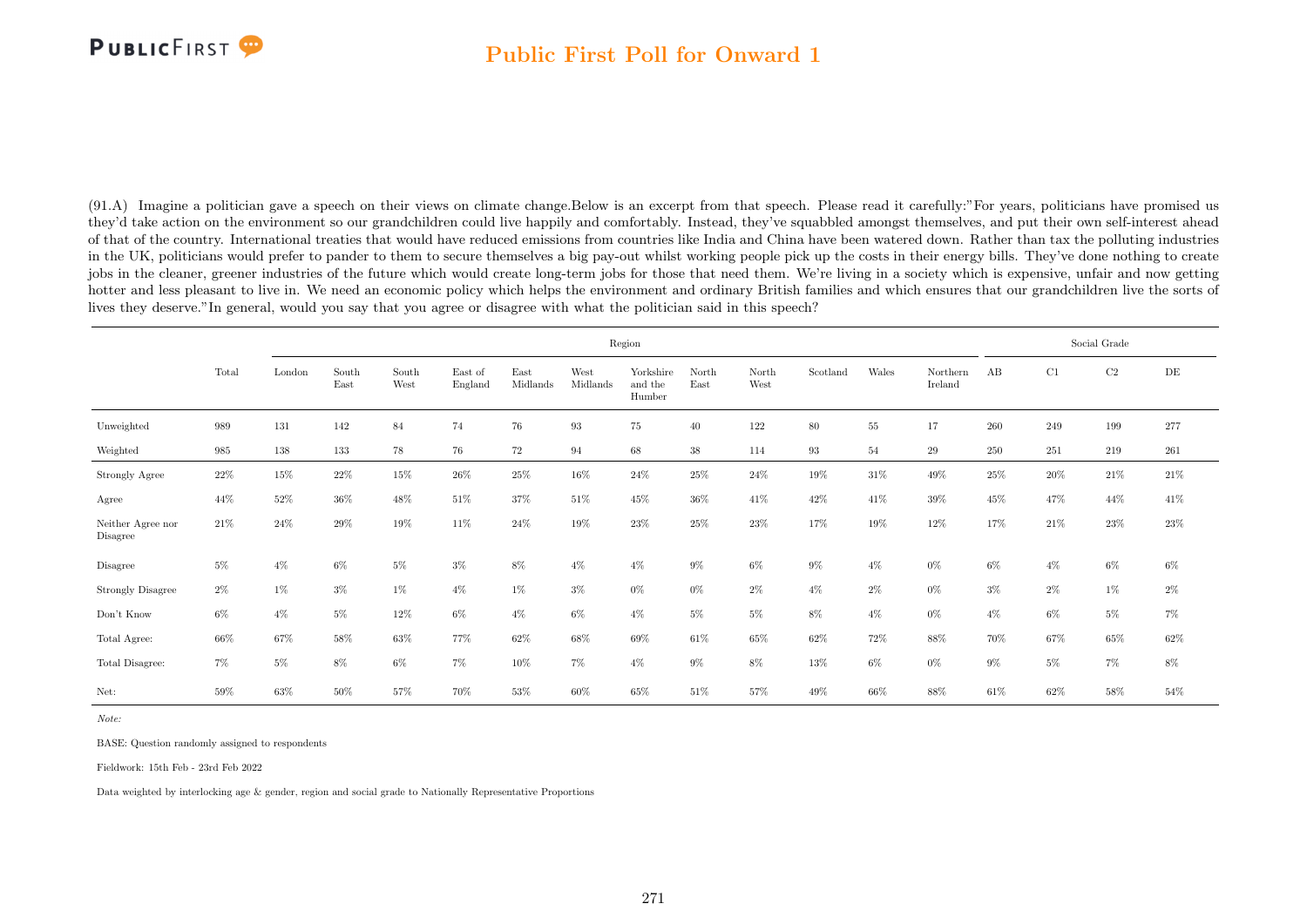### Public First Poll for Onward 1

(91.B) Imagine a politician gave a speech on their views on climate change.Below is an excerpt from that speech. Please read it carefully:"For years, politicians have promised us they'd take action on the environment so our grandchildren could live happily and comfortably. Instead, they've squabbled amongst themselves, and put their own self-interest ahead of that of the country. International treaties that would have reduced emissions from countries like India and China have been watered down. Rather than tax the polluting industries in the UK, politicians would prefer to pander to them to secure themselves a big pay-out whilst working people pick up the costs in their energy bills. They've done nothing to create jobs in the cleaner, greener industries of the future which would create long-term jobs for those that need them. We're living in a society which is expensive, unfair and now getting hotter and less pleasant to live in. We need an economic policy which helps the environment and ordinary British families and which ensures that our grandchildren live the sorts of lives they deserve."In general, would you say that you agree or disagree with what the politician said in this speech?

|                               |       |         | Gender<br>18-24<br>Male<br>Female |        |        |        | Age       |        |         |        | $EU$ 2016 Vote |                   |                     |         | 2019                |                               |                   |
|-------------------------------|-------|---------|-----------------------------------|--------|--------|--------|-----------|--------|---------|--------|----------------|-------------------|---------------------|---------|---------------------|-------------------------------|-------------------|
|                               | Total |         |                                   |        | 25-34  | 35-44  | $45 - 54$ | 55-64  | $65+$   | Leave  | Remain         | I did not<br>vote | Conservative Labour |         | Liberal<br>Democrat | The<br><b>Brexit</b><br>Party | I did not<br>vote |
| Unweighted                    | 989   | $455\,$ | 531                               | 141    | 153    | 176    | 169       | 142    | $\,208$ | 372    | 411            | 128               | 376                 | $268\,$ | 69                  | $21\,$                        | 113               |
| Weighted                      | 985   | 476     | 507                               | 137    | 152    | 184    | 164       | 142    | 207     | 370    | 416            | 125               | 374                 | 267     | 70                  | 21                            | 108               |
| Strongly Agree                | 22%   | $21\%$  | $23\%$                            | $31\%$ | $21\%$ | $17\%$ | $24\%$    | $21\%$ | $21\%$  | $18\%$ | $26\%$         | $18\%$            | 12%                 | 30%     | $21\%$              | $29\%$                        | $27\%$            |
| Agree                         | 44%   | 47%     | 41\%                              | $38\%$ | 45%    | 50%    | 42%       | 42\%   | 45%     | 45%    | 47%            | 36%               | $50\%$              | 45%     | 46%                 | 36%                           | 31\%              |
| Neither Agree nor<br>Disagree | 21%   | 21%     | 22%                               | $22\%$ | $29\%$ | 19%    | $21\%$    | $20\%$ | 17%     | $20\%$ | $18\%$         | $31\%$            | $20\%$              | 18%     | $24\%$              | $36\%$                        | $26\%$            |
| Disagree                      | $5\%$ | $6\%$   | 5%                                | $2\%$  | $2\%$  | $3\%$  | $4\%$     | $9\%$  | 11%     | $7\%$  | $4\%$          | $4\%$             | $9\%$               | $4\%$   | $2\%$               | $0\%$                         | $3\%$             |
| Strongly Disagree             | $2\%$ | $3\%$   | $1\%$                             | 0%     | 1%     | $2\%$  | $2\%$     | $2\%$  | $3\%$   | $3\%$  | $2\%$          | $0\%$             | $4\%$               | $0\%$   | 1%                  | $0\%$                         | $2\%$             |
| Don't Know                    | 6%    | $3\%$   | $8\%$                             | $7\%$  | $3\%$  | 8%     | $6\%$     | 7%     | $3\%$   | 6%     | $3\%$          | 11%               | $4\%$               | $3\%$   | $4\%$               | 0%                            | 11%               |
| Total Agree:                  | 66%   | $68\%$  | 64%                               | 69%    | $65\%$ | 67%    | 66%       | 63%    | 66%     | 63%    | 73%            | 54%               | 63%                 | 75%     | 68%                 | 64%                           | $58\%$            |
| Total Disagree:               | 7%    | $9\%$   | $6\%$                             | 2%     | $3\%$  | $5\%$  | $7\%$     | 10%    | 14%     | 10%    | $6\%$          | $4\%$             | 13%                 | $4\%$   | $4\%$               | 0%                            | $5\%$             |
| Net:                          | 59%   | 59%     | 59%                               | 67%    | 63%    | 62%    | $60\%$    | 52%    | 52%     | 53%    | 68%            | 50%               | $50\%$              | 71%     | 64%                 | 64%                           | $52\%$            |

Note:

BASE: Question randomly assigned to respondents

Fieldwork: 15th Feb - 23rd Feb 2022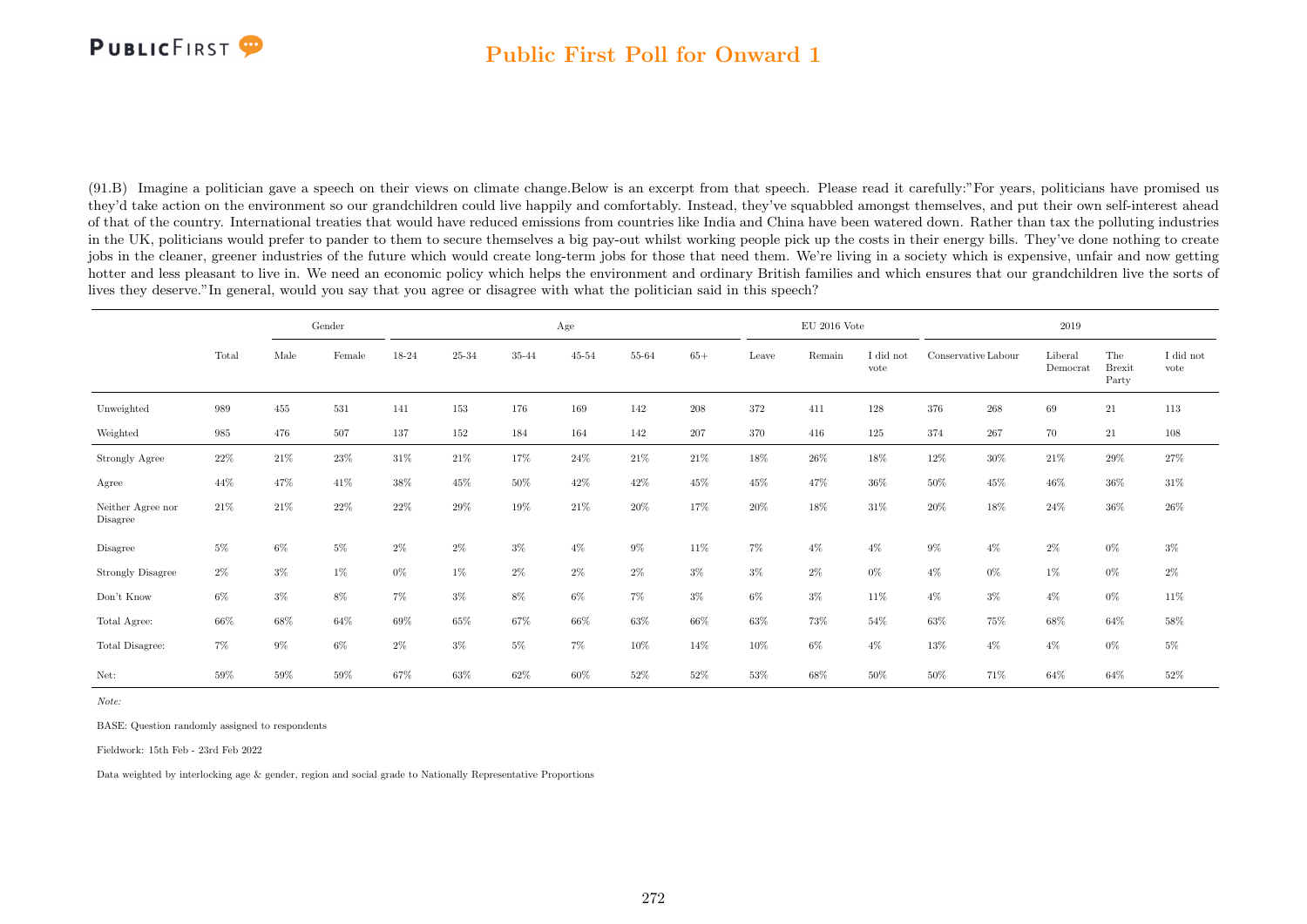

### Public First Poll for Onward 1

(91.C) Imagine a politician gave a speech on their views on climate change.Below is an excerpt from that speech. Please read it carefully:"For years, politicians have promised us they'd take action on the environment so our grandchildren could live happily and comfortably. Instead, they've squabbled amongst themselves, and put their own self-interest ahead of that of the country. International treaties that would have reduced emissions from countries like India and China have been watered down. Rather than tax the polluting industries in the UK, politicians would prefer to pander to them to secure themselves a big pay-out whilst working people pick up the costs in their energy bills. They've done nothing to create jobs in the cleaner, greener industries of the future which would create long-term jobs for those that need them. We're living in a society which is expensive, unfair and now getting hotter and less pleasant to live in. We need an economic policy which helps the environment and ordinary British families and which ensures that our grandchildren live the sorts of lives they deserve."In general, would you say that you agree or disagree with what the politician said in this speech?

|                               |        |                     | Voting Intention |                      |                       |                          | Education                                              |                                                             |                                   |                            | Fiscal conservatives             |         | C <sub>2</sub> DE 2019 Conservatives |         | ABC1 2019 Conservatives |
|-------------------------------|--------|---------------------|------------------|----------------------|-----------------------|--------------------------|--------------------------------------------------------|-------------------------------------------------------------|-----------------------------------|----------------------------|----------------------------------|---------|--------------------------------------|---------|-------------------------|
|                               | Total  | Conservative Labour |                  | Liberal<br>Democrats | GCSE or<br>equivalent | A Level or<br>equivalent | University<br>Under-<br>graduate<br>Degree<br>(BA/BSc) | University<br>Postgrad-<br>uate<br>Degree<br>(MA/MSc/MPhil) | Doctorate<br>(PhD/DPHil)spend and | Prioritise<br>$\text{tax}$ | Prioritise<br>balancing<br>books | C2DECon | Other                                | ABC1Con | Other                   |
| Unweighted                    | 989    | 255                 | 287              | 80                   | $\overline{0}$        | $\overline{0}$           | 237                                                    | $\boldsymbol{92}$                                           | $13\,$                            | 554                        | 244                              | 174     | 815                                  | 201     | 788                     |
| Weighted                      | 985    | 254                 | $285\,$          | $80\,$               | $\overline{0}$        | $\overline{0}$           | 238                                                    | 93                                                          | 11                                | 557                        | 244                              | 179     | 806                                  | 194     | 791                     |
| Strongly Agree                | $22\%$ | 13%                 | 29%              | $32\%$               | $20\%$                | 23%                      | 23\%                                                   | $32\%$                                                      | 41\%                              | $25\%$                     | 17%                              | 12%     | $24\%$                               | $13\%$  | $24\%$                  |
| Agree                         | 44%    | 48%                 | $46\%$           | $45\%$               | 39%                   | 44%                      | 50%                                                    | $46\%$                                                      | 24\%                              | 50%                        | 41\%                             | 49%     | $43\%$                               | $51\%$  | 42%                     |
| Neither Agree nor<br>Disagree | $21\%$ | $22\%$              | 19%              | 17%                  | $24\%$                | 25%                      | $18\%$                                                 | 12%                                                         | 14%                               | 18%                        | 22%                              | 23%     | $21\%$                               | 17%     | 22%                     |
| Disagree                      | $5\%$  | 11%                 | $1\%$            | $4\%$                | $6\%$                 | $3\%$                    | $4\%$                                                  | $5\%$                                                       | 10%                               | $3\%$                      | 11\%                             | $9\%$   | $5\%$                                | $9\%$   | $4\%$                   |
| <b>Strongly Disagree</b>      | $2\%$  | $4\%$               | $0\%$            | $0\%$                | $2\%$                 | $1\%$                    | $2\%$                                                  | $0\%$                                                       | $6\%$                             | $1\%$                      | $3\%$                            | $4\%$   | $2\%$                                | $4\%$   | $1\%$                   |
| Don't Know                    | $6\%$  | $3\%$               | $5\%$            | $3\%$                | $9\%$                 | $5\%$                    | $2\%$                                                  | 6%                                                          | $6\%$                             | $3\%$                      | $5\%$                            | $4\%$   | $6\%$                                | $5\%$   | $6\%$                   |
| $\!$ Total Agree:             | $66\%$ | $61\%$              | 75%              | 76%                  | 59%                   | 67%                      | 73%                                                    | 77%                                                         | 64%                               | 75%                        | 58%                              | 61\%    | 67%                                  | 65%     | 66%                     |
| Total Disagree:               | $7\%$  | 15%                 | $1\%$            | $4\%$                | $8\%$                 | $4\%$                    | 7%                                                     | $5\%$                                                       | $16\%$                            | $5\%$                      | 14%                              | 12%     | $6\%$                                | 13%     | $6\%$                   |
| Net:                          | 59%    | 47%                 | 74%              | 73%                  | 51\%                  | 63%                      | 67%                                                    | 73%                                                         | 49%                               | 70%                        | 44%                              | 49%     | $61\%$                               | 51%     | 61%                     |

Note:

BASE: Question randomly assigned to respondents

Fieldwork: 15th Feb - 23rd Feb 2022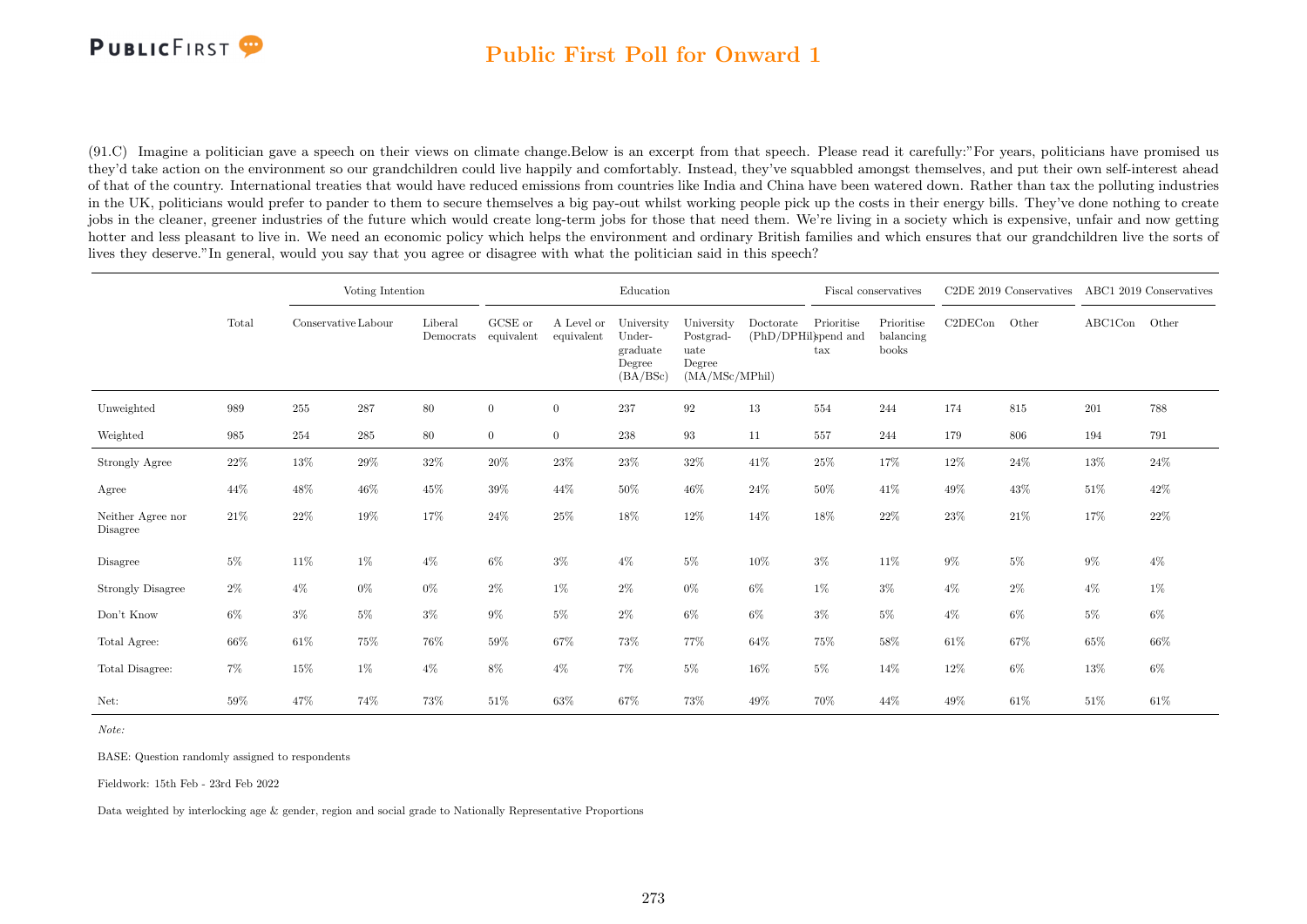

(92.A) Below are some key lines from the speech. Do you agree or disagree with the following parts of the speech?: We have no idea if the climate is changing - we can't even predict the weather accurately tomorrow

|                                     |        |        |               |               |                    |                  |                  | Region                         |               |               |          |        |                     |        |         | Social Grade |           |
|-------------------------------------|--------|--------|---------------|---------------|--------------------|------------------|------------------|--------------------------------|---------------|---------------|----------|--------|---------------------|--------|---------|--------------|-----------|
|                                     | Total  | London | South<br>East | South<br>West | East of<br>England | East<br>Midlands | West<br>Midlands | Yorkshire<br>and the<br>Humber | North<br>East | North<br>West | Scotland | Wales  | Northern<br>Ireland | AB     | C1      | $\rm C2$     | $\rm{DE}$ |
| Unweighted                          | 1041   | 149    | 157           | 91            | $\bf{92}$          | 75               | 76               | 93                             | $43\,$        | 116           | 76       | $50\,$ | 23                  | 304    | $262\,$ | $200\,$      | 270       |
| Weighted                            | 1045   | 157    | 146           | 87            | 96                 | 69               | 78               | 84                             | 39            | 106           | 89       | $50\,$ | 43                  | 291    | 268     | $225\,$      | 257       |
| Strongly Agree                      | 11\%   | 13%    | $9\%$         | 13%           | 11%                | $5\%$            | 10%              | $12\%$                         | 11%           | 11%           | $6\%$    | 25%    | $0\%$               | 10%    | 8%      | 10%          | 15%       |
| Agree                               | 20%    | 17%    | 17%           | $22\%$        | 16%                | 23%              | 31%              | 19%                            | 22%           | 19%           | 19%      | 26%    | 19%                 | 17%    | $22\%$  | 21\%         | $21\%$    |
| Neither Agree nor<br>Disagree       | 19%    | 19%    | 19%           | 15%           | 21\%               | 17%              | 11%              | 23%                            | 24%           | 21\%          | 15%      | 15%    | 25%                 | 15%    | 20%     | 17%          | 23%       |
| Disagree                            | 22%    | 19%    | 22%           | 24%           | 22%                | 17%              | 21%              | $25\%$                         | 17%           | 25%           | $30\%$   | 21\%   | 15%                 | 25%    | 23%     | $24\%$       | $16\%$    |
| <b>Strongly Disagree</b>            | $24\%$ | $27\%$ | 27%           | $20\%$        | $26\%$             | 35%              | $20\%$           | $19\%$                         | $18\%$        | 22%           | $26\%$   | $10\%$ | 37%                 | $30\%$ | 23%     | $24\%$       | $19\%$    |
| $\mathrm{Don't}$<br>$\mathrm{Know}$ | $4\%$  | $4\%$  | $6\%$         | $6\%$         | $4\%$              | $4\%$            | $6\%$            | $3\%$                          | $7\%$         | $2\%$         | $4\%$    | $4\%$  | $4\%$               | $3\%$  | $4\%$   | $5\%$        | $6\%$     |
| Total Agree:                        | $31\%$ | 30%    | 26%           | $35\%$        | $28\%$             | $28\%$           | 42%              | 30%                            | 33%           | 30%           | $25\%$   | 51%    | 19%                 | 27%    | 30%     | $31\%$       | $36\%$    |
| Total Disagree:                     | 46%    | 46%    | 49%           | 44%           | 48%                | 51%              | 41%              | 44%                            | 35%           | 47%           | $56\%$   | 30%    | 52%                 | 55%    | 46%     | 48%          | 35%       |
| Net:                                | $-15%$ | $-15%$ | $-22%$        | $-8\%$        | $-20\%$            | $-24%$           | $1\%$            | $-14%$                         | $-2\%$        | $-17%$        | $-32%$   | 21\%   | $-33%$              | $-28%$ | $-16\%$ | $-16\%$      | 1%        |

Note:

BASE: Anti-politics and anti-climate speech

Fieldwork: 15th Feb - 23rd Feb 2022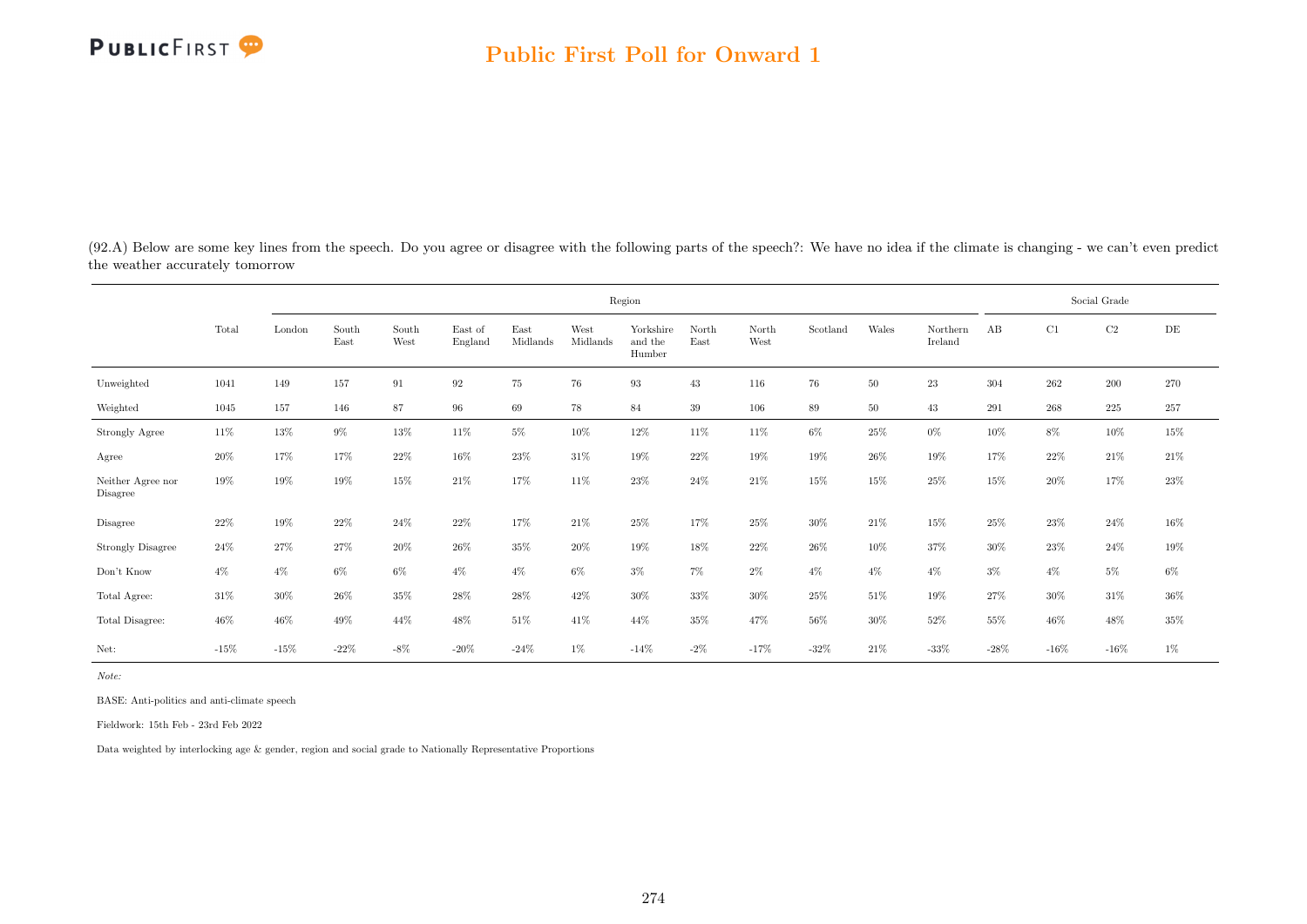#### Public First Poll for Onward 1

|                                     |        |         | Gender  |        |        |        | Age       |        |         |        | $\mathop{\rm EU}$ 2016 Vote |                               |        |                     | 2019                |                               |                   |
|-------------------------------------|--------|---------|---------|--------|--------|--------|-----------|--------|---------|--------|-----------------------------|-------------------------------|--------|---------------------|---------------------|-------------------------------|-------------------|
|                                     | Total  | Male    | Female  | 18-24  | 25-34  | 35-44  | $45 - 54$ | 55-64  | $65+$   | Leave  | Remain                      | $\rm I$ did $\rm not$<br>vote |        | Conservative Labour | Liberal<br>Democrat | The<br><b>Brexit</b><br>Party | I did not<br>vote |
| Unweighted                          | 1041   | 496     | 538     | 150    | 166    | 153    | 194       | 179    | 199     | 388    | 439                         | 144                           | 373    | 301                 | 90                  | $22\,$                        | 116               |
| Weighted                            | 1045   | 526     | 513     | 145    | 180    | 158    | 188       | 176    | 198     | 389    | 447                         | 142                           | 372    | $\boldsymbol{298}$  | 86                  | 21                            | 116               |
| Strongly Agree                      | 11\%   | 12%     | 10%     | 13%    | 13%    | 10%    | $9\%$     | 14%    | 7%      | 14%    | 8%                          | 10%                           | 13%    | $9\%$               | 9%                  | 17%                           | 12%               |
| Agree                               | $20\%$ | 21%     | 19%     | $20\%$ | $29\%$ | 20%    | 16%       | $16\%$ | 20%     | 26%    | 17%                         | $18\%$                        | 25%    | 21\%                | 12%                 | 37%                           | $18\%$            |
| Neither Agree nor<br>Disagree       | 19%    | 20%     | 17%     | 20%    | 26%    | 20%    | 20%       | 14%    | 13%     | 17%    | 19%                         | 20%                           | 18%    | 19%                 | $9\%$               | 22%                           | $21\%$            |
| Disagree                            | 22%    | 19%     | 25%     | 16%    | 17%    | 21\%   | 24\%      | 25%    | 27%     | 23%    | 21\%                        | 25%                           | 25%    | 19%                 | 27%                 | 10%                           | $24\%$            |
| <b>Strongly Disagree</b>            | 24%    | 25%     | 23%     | 22\%   | 12%    | 21\%   | 28%       | 29%    | 30%     | 18%    | 32%                         | 19%                           | 16%    | $29\%$              | $39\%$              | $9\%$                         | 17%               |
| $\mathrm{Don't}$<br>$\mathrm{Know}$ | $4\%$  | $3\%$   | $5\%$   | $9\%$  | $4\%$  | $8\%$  | $3\%$     | $2\%$  | $2\%$   | $2\%$  | $3\%$                       | 8%                            | $3\%$  | $3\%$               | $5\%$               | $4\%$                         | $8\%$             |
| Total Agree:                        | 31%    | 33%     | 29%     | $33\%$ | 41\%   | 30%    | 25%       | 30%    | 27%     | 40%    | 25%                         | 28%                           | 38%    | $30\%$              | 21\%                | 54%                           | 29%               |
| Total Disagree:                     | 46%    | 44%     | 49%     | 38%    | 29%    | 42%    | 52%       | 55%    | 58%     | 41\%   | 53%                         | 44%                           | 41\%   | 48%                 | 66%                 | 19%                           | $42\%$            |
| Net:                                | $-15%$ | $-10\%$ | $-20\%$ | $-5%$  | 12%    | $-12%$ | $-27%$    | $-25%$ | $-31\%$ | $-1\%$ | $-28%$                      | $-16%$                        | $-3\%$ | $-18%$              | $-45%$              | 35%                           | $-13\%$           |

(92.B) Below are some key lines from the speech. Do you agree or disagree with the following parts of the speech?: We have no idea if the climate is changing - we can't even predict the weather accurately tomorrow

Note:

BASE: Anti-politics and anti-climate speech

Fieldwork: 15th Feb - 23rd Feb 2022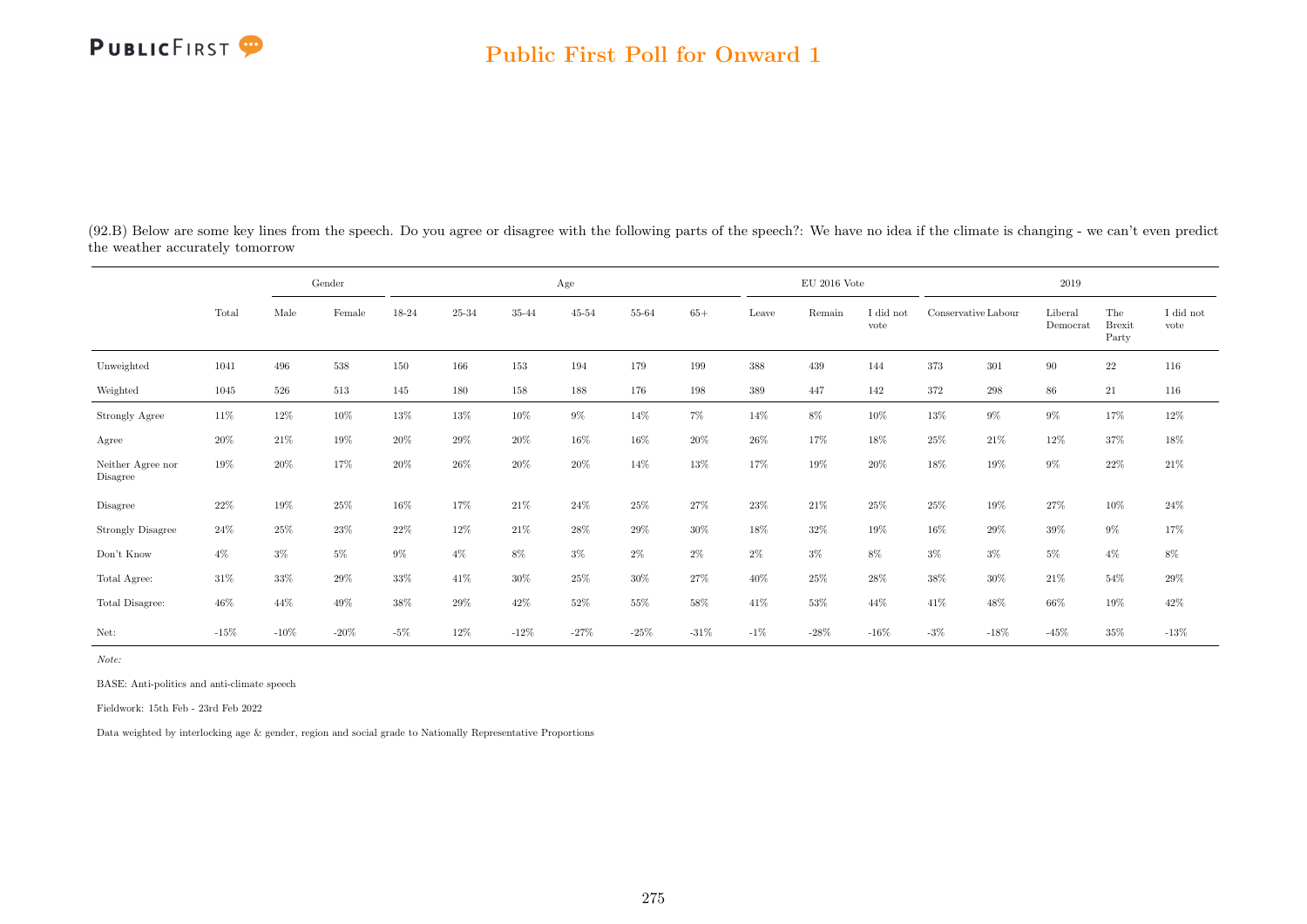### Public First Poll for Onward 1

(92.C) Below are some key lines from the speech. Do you agree or disagree with the following parts of the speech?: We have no idea if the climate is changing - we can't even predict the weather accurately tomorrow

|                               |        |                     | Voting Intention |                      |                       |                          | Education                                              |                                                             |           |                                                                           | Fiscal conservatives             |         | C2DE 2019 Conservatives |         | ABC1 2019 Conservatives |
|-------------------------------|--------|---------------------|------------------|----------------------|-----------------------|--------------------------|--------------------------------------------------------|-------------------------------------------------------------|-----------|---------------------------------------------------------------------------|----------------------------------|---------|-------------------------|---------|-------------------------|
|                               | Total  | Conservative Labour |                  | Liberal<br>Democrats | GCSE or<br>equivalent | A Level or<br>equivalent | University<br>Under-<br>graduate<br>Degree<br>(BA/BSc) | University<br>Postgrad-<br>uate<br>Degree<br>(MA/MSc/MPhil) | Doctorate | Prioritise<br>$(\mathrm{PhD}/\mathrm{DPHil})$ and<br>$\operatorname{tax}$ | Prioritise<br>balancing<br>books | C2DECon | Other                   | ABC1Con | Other                   |
| Unweighted                    | 1041   | 249                 | 342              | 76                   | $\overline{0}$        | $\overline{0}$           | 242                                                    | 116                                                         | 17        | 589                                                                       | 266                              | 165     | 876                     | 208     | 833                     |
| Weighted                      | 1045   | 246                 | 341              | 71                   | $\overline{0}$        | $\overline{0}$           | 249                                                    | 113                                                         | 16        | 594                                                                       | 267                              | 174     | 871                     | 198     | 847                     |
| Strongly Agree                | $11\%$ | 12%                 | 10%              | $6\%$                | $12\%$                | 12%                      | $9\%$                                                  | $15\%$                                                      | $7\%$     | $11\%$                                                                    | 13%                              | 14%     | $10\%$                  | 12%     | $11\%$                  |
| Agree                         | 20%    | $26\%$              | $21\%$           | 16%                  | $24\%$                | 13%                      | 20%                                                    | $20\%$                                                      | $23\%$    | 19%                                                                       | 27%                              | 25%     | 19%                     | 25%     | 19%                     |
| Neither Agree nor<br>Disagree | 19%    | $21\%$              | 18%              | 15%                  | $22\%$                | $20\%$                   | $11\%$                                                 | $23\%$                                                      | $27\%$    | 18%                                                                       | 15%                              | $22\%$  | $18\%$                  | 14%     | 20%                     |
| Disagree                      | 22%    | 25%                 | $21\%$           | 26%                  | 21%                   | 25%                      | 27%                                                    | 17%                                                         | 13%       | 24\%                                                                      | 21%                              | 22%     | $22\%$                  | 27%     | 21%                     |
| <b>Strongly Disagree</b>      | $24\%$ | $15\%$              | $28\%$           | 35%                  | 16%                   | 24%                      | $30\%$                                                 | $24\%$                                                      | $31\%$    | $26\%$                                                                    | 22%                              | 13%     | 26%                     | 18%     | $26\%$                  |
| Don't Know                    | $4\%$  | $2\%$               | $3\%$            | $3\%$                | $5\%$                 | $6\%$                    | $3\%$                                                  | $2\%$                                                       | $0\%$     | $3\%$                                                                     | $2\%$                            | $3\%$   | $5\%$                   | $3\%$   | $5\%$                   |
| Total Agree:                  | $31\%$ | 38%                 | 31\%             | 21%                  | $36\%$                | 25%                      | 29%                                                    | $34\%$                                                      | $30\%$    | 30%                                                                       | 40%                              | 39%     | 29%                     | 37%     | 29%                     |
| Total Disagree:               | $46\%$ | $39\%$              | $48\%$           | $61\%$               | 37%                   | 49%                      | 57%                                                    | 41\%                                                        | $43\%$    | 49%                                                                       | 43%                              | 35%     | 48%                     | 46%     | 46%                     |
| Net:                          | $-15%$ | $-1\%$              | $-17%$           | $-39\%$              | $-1\%$                | $-24%$                   | -29%                                                   | $-6\%$                                                      | $-13%$    | $-19\%$                                                                   | $-2\%$                           | $4\%$   | $-19\%$                 | $-8\%$  | $-17%$                  |

Note:

BASE: Anti-politics and anti-climate speech

Fieldwork: 15th Feb - 23rd Feb 2022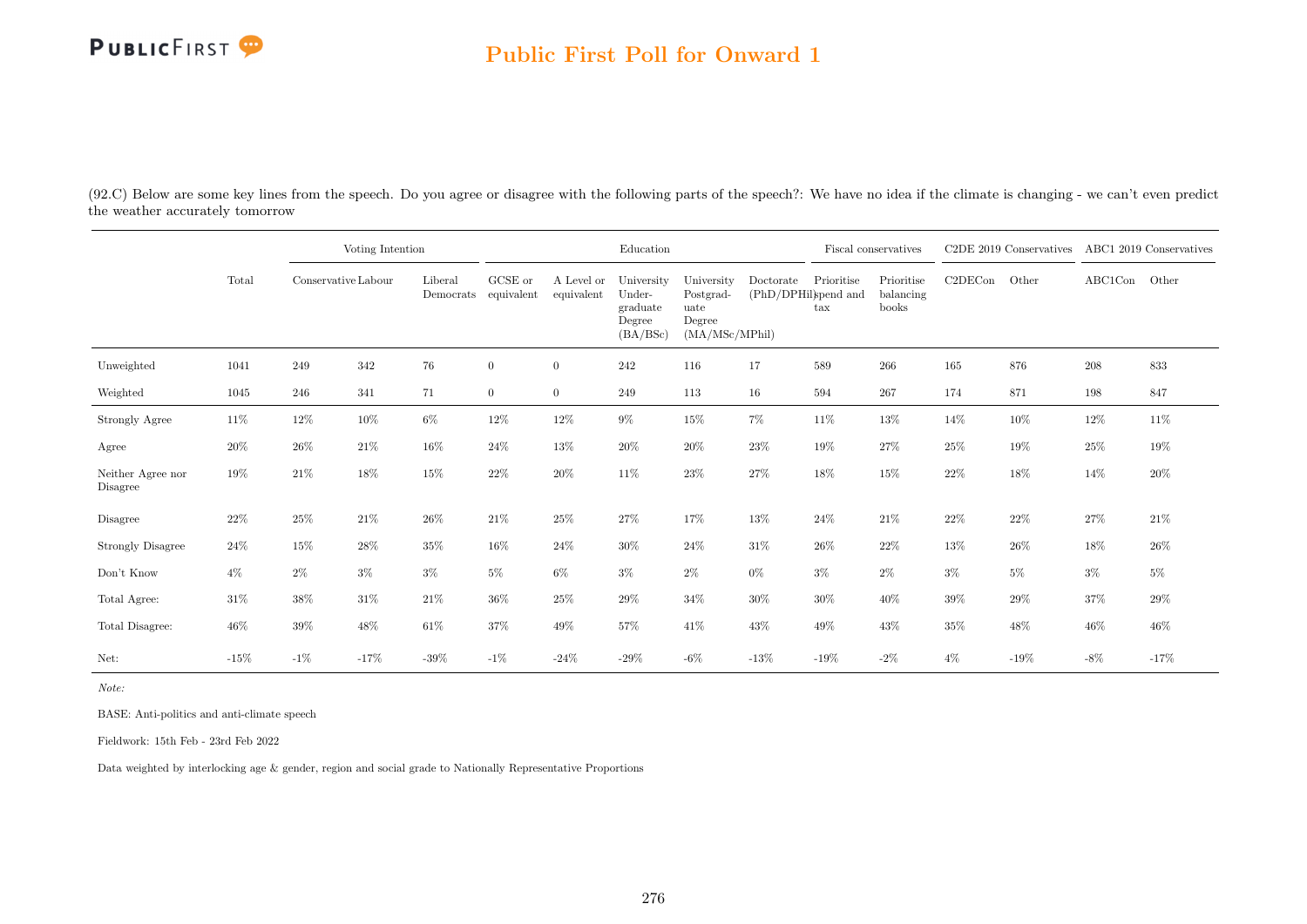

(93.A) Below are some key lines from the speech. Do you agree or disagree with the following parts of the speech?: Climate change is just another excuse for rich elites to lecture the rest of us on how to live our lives

|                                     |        |        |               |               |                    |                  |                  | Region                         |               |               |          |        |                     |        |        | Social Grade |           |
|-------------------------------------|--------|--------|---------------|---------------|--------------------|------------------|------------------|--------------------------------|---------------|---------------|----------|--------|---------------------|--------|--------|--------------|-----------|
|                                     | Total  | London | South<br>East | South<br>West | East of<br>England | East<br>Midlands | West<br>Midlands | Yorkshire<br>and the<br>Humber | North<br>East | North<br>West | Scotland | Wales  | Northern<br>Ireland | AB     | C1     | $\rm C2$     | $\rm{DE}$ |
| Unweighted                          | 1041   | 149    | 157           | 91            | $\boldsymbol{92}$  | 75               | 76               | 93                             | 43            | 116           | 76       | $50\,$ | 23                  | 304    | 262    | $200\,$      | 270       |
| Weighted                            | 1045   | 157    | 146           | 87            | 96                 | 69               | 78               | 84                             | 39            | 106           | 89       | 50     | 43                  | 291    | 268    | 225          | 257       |
| Strongly Agree                      | 12%    | 14%    | 8%            | 19%           | $20\%$             | $9\%$            | $8\%$            | 8%                             | 14%           | 10%           | 8%       | 14%    | 16%                 | 12%    | 10%    | 14%          | 12%       |
| Agree                               | 18%    | 21\%   | 19%           | 12%           | 14%                | 13%              | 16%              | 23%                            | 20%           | 18%           | 21\%     | 23%    | 12%                 | 16%    | 16%    | 23%          | $18\%$    |
| Neither Agree nor<br>Disagree       | 19%    | 17%    | 17%           | 22\%          | 13%                | 22%              | 21\%             | 20%                            | 26%           | 23%           | 17%      | 12%    | 15%                 | 16%    | 19%    | 18%          | 22%       |
| Disagree                            | 24%    | 20%    | 26%           | $28\%$        | $25\%$             | 21%              | 29%              | 14%                            | 20%           | 25%           | 24\%     | $32\%$ | 28%                 | 27%    | 25%    | 24\%         | $20\%$    |
| <b>Strongly Disagree</b>            | 22%    | $22\%$ | $26\%$        | $16\%$        | $25\%$             | $25\%$           | $20\%$           | 27%                            | 14%           | $20\%$        | 25%      | 11%    | 25%                 | $26\%$ | $25\%$ | $17\%$       | $19\%$    |
| $\mathrm{Don't}$<br>$\mathrm{Know}$ | $5\%$  | $6\%$  | $5\%$         | $3\%$         | $3\%$              | $10\%$           | $6\%$            | $8\%$                          | $7\%$         | $4\%$         | $5\%$    | 8%     | $4\%$               | $3\%$  | $5\%$  | $5\%$        | $9\%$     |
| Total Agree:                        | 30%    | 35%    | $26\%$        | $30\%$        | $34\%$             | $22\%$           | 24\%             | 31\%                           | 33%           | $28\%$        | $30\%$   | 37%    | $29\%$              | 29%    | $26\%$ | 37%          | $30\%$    |
| Total Disagree:                     | 46%    | 42%    | 52%           | 44\%          | 50%                | 46%              | 49%              | 41\%                           | 33%           | 45%           | 48%      | 44%    | 52%                 | $53\%$ | $50\%$ | 40%          | 39%       |
| Net:                                | $-16%$ | $-7%$  | $-25%$        | $-14%$        | $-16\%$            | $-24%$           | $-25%$           | $-10\%$                        | $0\%$         | $-17%$        | $-18\%$  | $-7%$  | $-24%$              | $-24%$ | $-25%$ | $-4\%$       | $-8\%$    |

Note:

BASE: Anti-politics and anti-climate speech

Fieldwork: 15th Feb - 23rd Feb 2022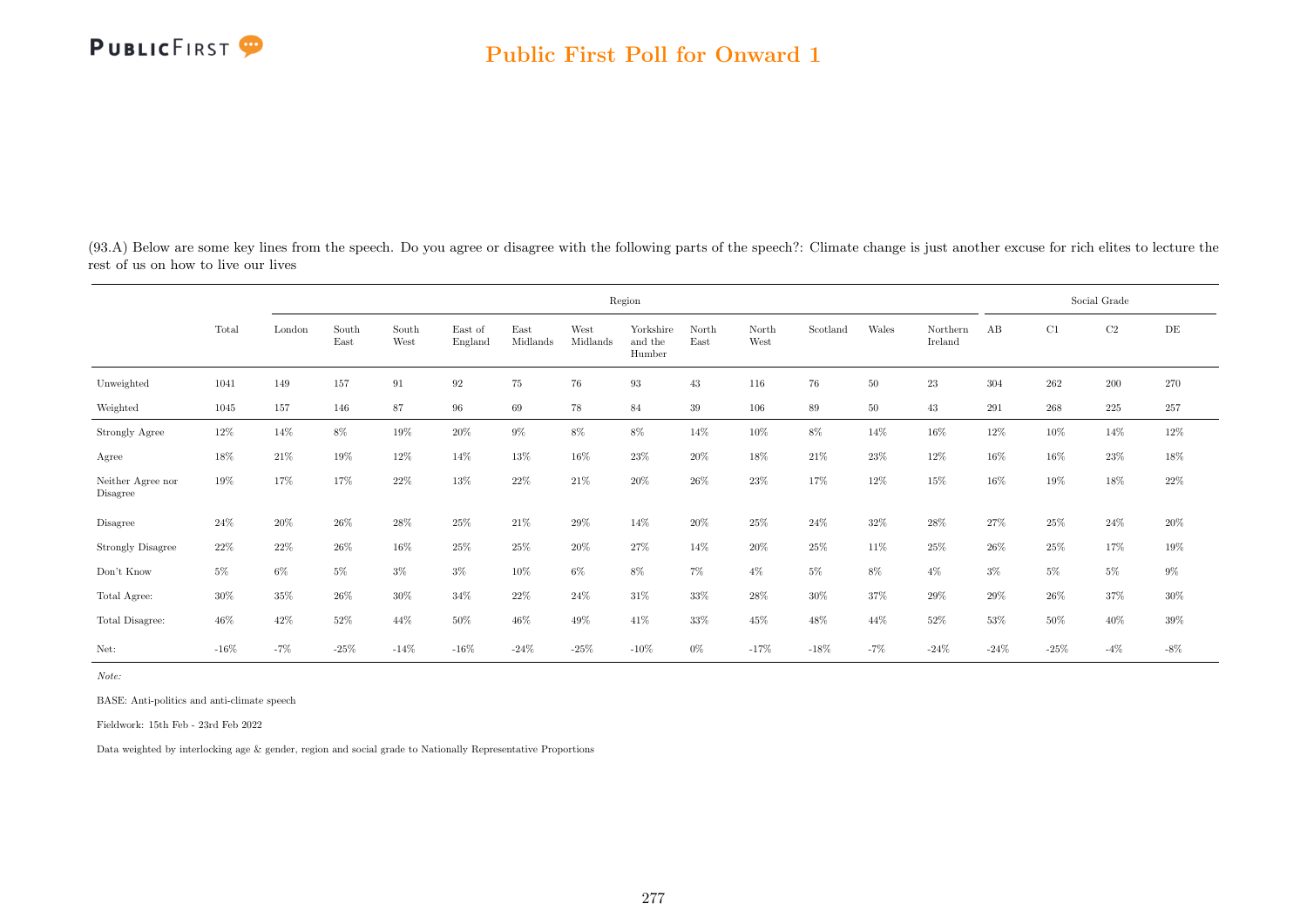#### Public First Poll for Onward 1

|                                     |         |        | Gender |        |        |        | Age            |        |         |        | $EU$ 2016 Vote |                               |        |                     | 2019                |                               |                               |
|-------------------------------------|---------|--------|--------|--------|--------|--------|----------------|--------|---------|--------|----------------|-------------------------------|--------|---------------------|---------------------|-------------------------------|-------------------------------|
|                                     | Total   | Male   | Female | 18-24  | 25-34  | 35-44  | $45\hbox{-}54$ | 55-64  | $65+$   | Leave  | Remain         | $\rm I$ did $\rm not$<br>vote |        | Conservative Labour | Liberal<br>Democrat | The<br><b>Brexit</b><br>Party | $\rm I$ did $\rm not$<br>vote |
| Unweighted                          | 1041    | 496    | 538    | 150    | 166    | 153    | 194            | 179    | 199     | 388    | 439            | 144                           | 373    | 301                 | 90                  | $22\,$                        | 116                           |
| Weighted                            | 1045    | 526    | 513    | 145    | 180    | 158    | 188            | 176    | 198     | 389    | 447            | 142                           | 372    | $\,298$             | 86                  | 21                            | 116                           |
| Strongly Agree                      | 12%     | 16%    | $9\%$  | 9%     | 22%    | 10%    | 10%            | $10\%$ | 10%     | 17%    | $9\%$          | 10%                           | 14%    | 13%                 | $5\%$               | 16%                           | 12%                           |
| Agree                               | $18\%$  | 19%    | 16%    | 19%    | 22%    | 16%    | 14%            | 16%    | 20%     | 21\%   | 16%            | 17%                           | 20%    | 17%                 | 13%                 | 46%                           | $19\%$                        |
| Neither Agree nor<br>Disagree       | 19%     | 19%    | 19%    | 26%    | 15%    | 19%    | 28%            | 14%    | 11%     | 17%    | 18%            | 20%                           | 20%    | 18%                 | 16%                 | 14%                           | $21\%$                        |
| Disagree                            | 24%     | 22%    | 26%    | 14%    | 22%    | 22%    | 23%            | 31\%   | 29%     | 22%    | 27%            | 26%                           | 25%    | 23%                 | $30\%$              | $10\%$                        | 24%                           |
| <b>Strongly Disagree</b>            | 22%     | 21%    | 23%    | 22\%   | 12%    | 24\%   | 21\%           | $26\%$ | 27%     | 19%    | 26%            | 17%                           | 18%    | 25%                 | 31\%                | 10%                           | 13%                           |
| $\mathrm{Don't}$<br>$\mathrm{Know}$ | $5\%$   | $3\%$  | 7%     | 9%     | 6%     | $9\%$  | $5\%$          | $3\%$  | $2\%$   | $4\%$  | $3\%$          | 12%                           | $3\%$  | $4\%$               | $6\%$               | $4\%$                         | $10\%$                        |
| Total Agree:                        | 30%     | 35%    | 25%    | $29\%$ | 44%    | 26%    | 24\%           | 26%    | 30%     | 37%    | 26%            | 26%                           | 34%    | 30%                 | 18%                 | 62%                           | 31\%                          |
| Total Disagree:                     | 46%     | 43%    | 49%    | 36%    | 34%    | 46%    | 43%            | 57%    | $56\%$  | 42%    | 53%            | 42\%                          | 43%    | 48%                 | 61\%                | 19%                           | $38\%$                        |
| Net:                                | $-16\%$ | $-8\%$ | $-24%$ | $-7%$  | $10\%$ | $-20%$ | $-19\%$        | $-31%$ | $-26\%$ | $-4\%$ | $-27%$         | $-16\%$                       | $-9\%$ | $-18%$              | $-43\%$             | 43%                           | $-6\%$                        |

(93.B) Below are some key lines from the speech. Do you agree or disagree with the following parts of the speech?: Climate change is just another excuse for rich elites to lecture the rest of us on how to live our lives

Note:

BASE: Anti-politics and anti-climate speech

Fieldwork: 15th Feb - 23rd Feb 2022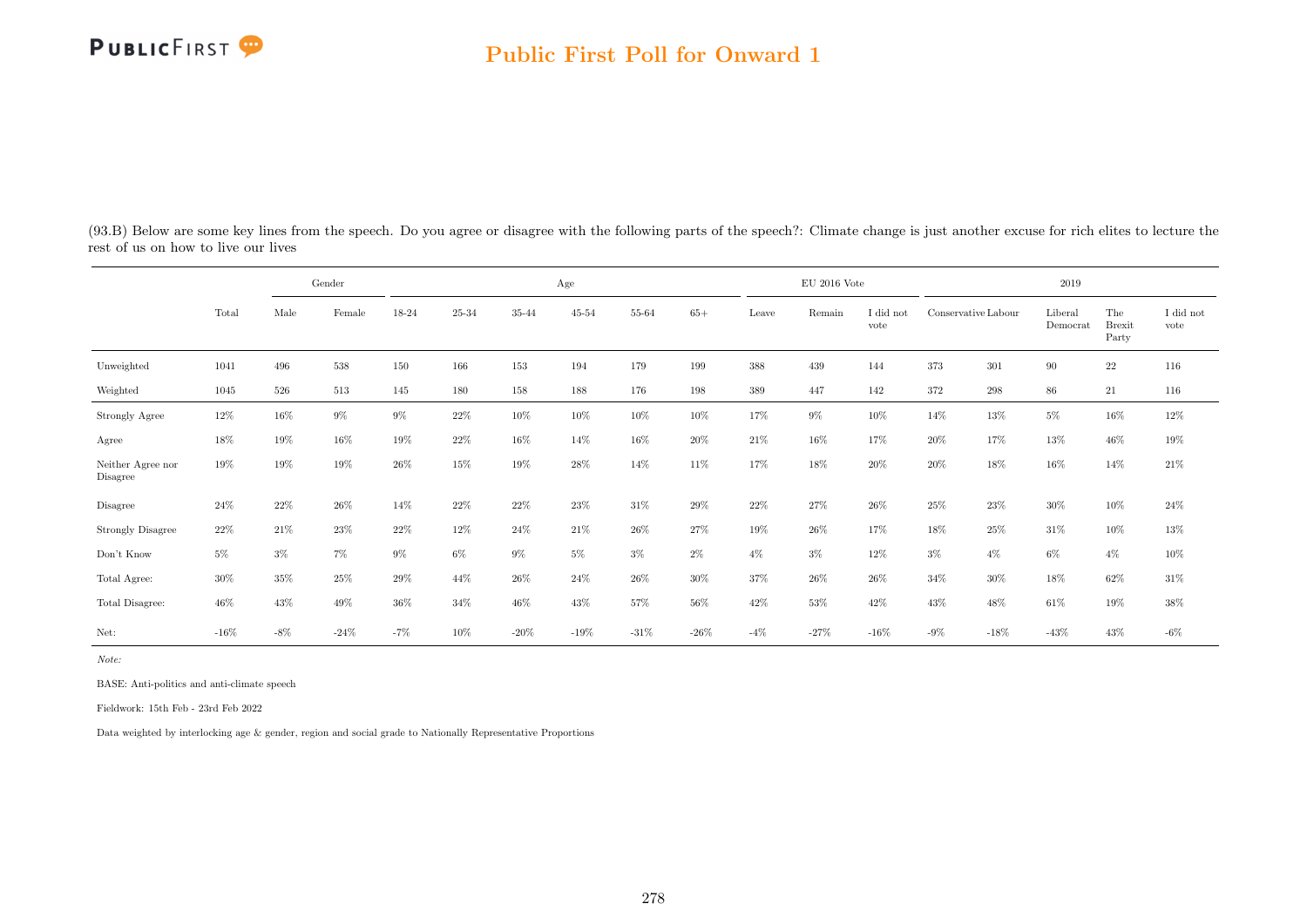## Public First Poll for Onward 1

(93.C) Below are some key lines from the speech. Do you agree or disagree with the following parts of the speech?: Climate change is just another excuse for rich elites to lecture the rest of us on how to live our lives

|                               |         |                     | Voting Intention |         |                                 |                          | Education                                              |                                                             |           |                                           | Fiscal conservatives             |         | C2DE 2019 Conservatives ABC1 2019 Conservatives |         |        |
|-------------------------------|---------|---------------------|------------------|---------|---------------------------------|--------------------------|--------------------------------------------------------|-------------------------------------------------------------|-----------|-------------------------------------------|----------------------------------|---------|-------------------------------------------------|---------|--------|
|                               | Total   | Conservative Labour |                  | Liberal | GCSE or<br>Democrats equivalent | A Level or<br>equivalent | University<br>Under-<br>graduate<br>Degree<br>(BA/BSc) | University<br>Postgrad-<br>uate<br>Degree<br>(MA/MSc/MPhil) | Doctorate | Prioritise<br>(PhD/DPHil)spend and<br>tax | Prioritise<br>balancing<br>books | C2DECon | Other                                           | ABC1Con | Other  |
| Unweighted                    | 1041    | 249                 | $342\,$          | 76      | $\boldsymbol{0}$                | $\overline{0}$           | $242\,$                                                | 116                                                         | 17        | 589                                       | 266                              | 165     | 876                                             | 208     | 833    |
| Weighted                      | 1045    | 246                 | 341              | 71      | $\overline{0}$                  | $\overline{0}$           | 249                                                    | 113                                                         | 16        | 594                                       | 267                              | 174     | 871                                             | 198     | 847    |
| Strongly Agree                | $12\%$  | 12%                 | $12\%$           | $7\%$   | $9\%$                           | $13\%$                   | 11%                                                    | 18%                                                         | $6\%$     | $11\%$                                    | 18%                              | 15%     | $11\%$                                          | 12%     | $12\%$ |
| Agree                         | 18%     | 18%                 | 18%              | 18%     | 23%                             | 16%                      | 16%                                                    | 15%                                                         | 29%       | $18\%$                                    | 23%                              | 23%     | 17%                                             | 17%     | 18%    |
| Neither Agree nor<br>Disagree | 19%     | 23%                 | 17%              | 13%     | 24\%                            | 14%                      | $14\%$                                                 | 18%                                                         | 29%       | 16%                                       | 18%                              | $21\%$  | 18%                                             | 18%     | 19%    |
| Disagree                      | 24%     | $28\%$              | 24%              | $29\%$  | 21%                             | 27%                      | 27%                                                    | 23%                                                         | $5\%$     | 27%                                       | 22%                              | 21%     | 25%                                             | 29%     | 23%    |
| <b>Strongly Disagree</b>      | 22%     | 17%                 | 24%              | 30%     | 16%                             | 26%                      | $28\%$                                                 | 21%                                                         | 31%       | 25%                                       | 18%                              | 16%     | $23\%$                                          | 20%     | 23%    |
| Don't Know                    | $5\%$   | $2\%$               | $4\%$            | $4\%$   | $8\%$                           | $4\%$                    | $3\%$                                                  | $5\%$                                                       | $0\%$     | $4\%$                                     | $2\%$                            | $3\%$   | $6\%$                                           | $4\%$   | $6\%$  |
| Total Agree:                  | $30\%$  | 30%                 | $30\%$           | 24\%    | 32%                             | 29%                      | 28%                                                    | $34\%$                                                      | 34%       | 29%                                       | 40%                              | 38%     | $28\%$                                          | 30%     | 30%    |
| Total Disagree:               | $46\%$  | 44%                 | $48\%$           | $58\%$  | 36%                             | 53%                      | $55\%$                                                 | 44%                                                         | $37\%$    | 51%                                       | 40%                              | 37%     | 48%                                             | 48%     | 45%    |
| Net:                          | $-16\%$ | $-14%$              | $-18%$           | $-34\%$ | $-4\%$                          | $-24\%$                  | $-27%$                                                 | $-10%$                                                      | $-2\%$    | $-23%$                                    | $0\%$                            | $2\%$   | $-20\%$                                         | $-19%$  | $-16%$ |

Note:

BASE: Anti-politics and anti-climate speech

Fieldwork: 15th Feb - 23rd Feb 2022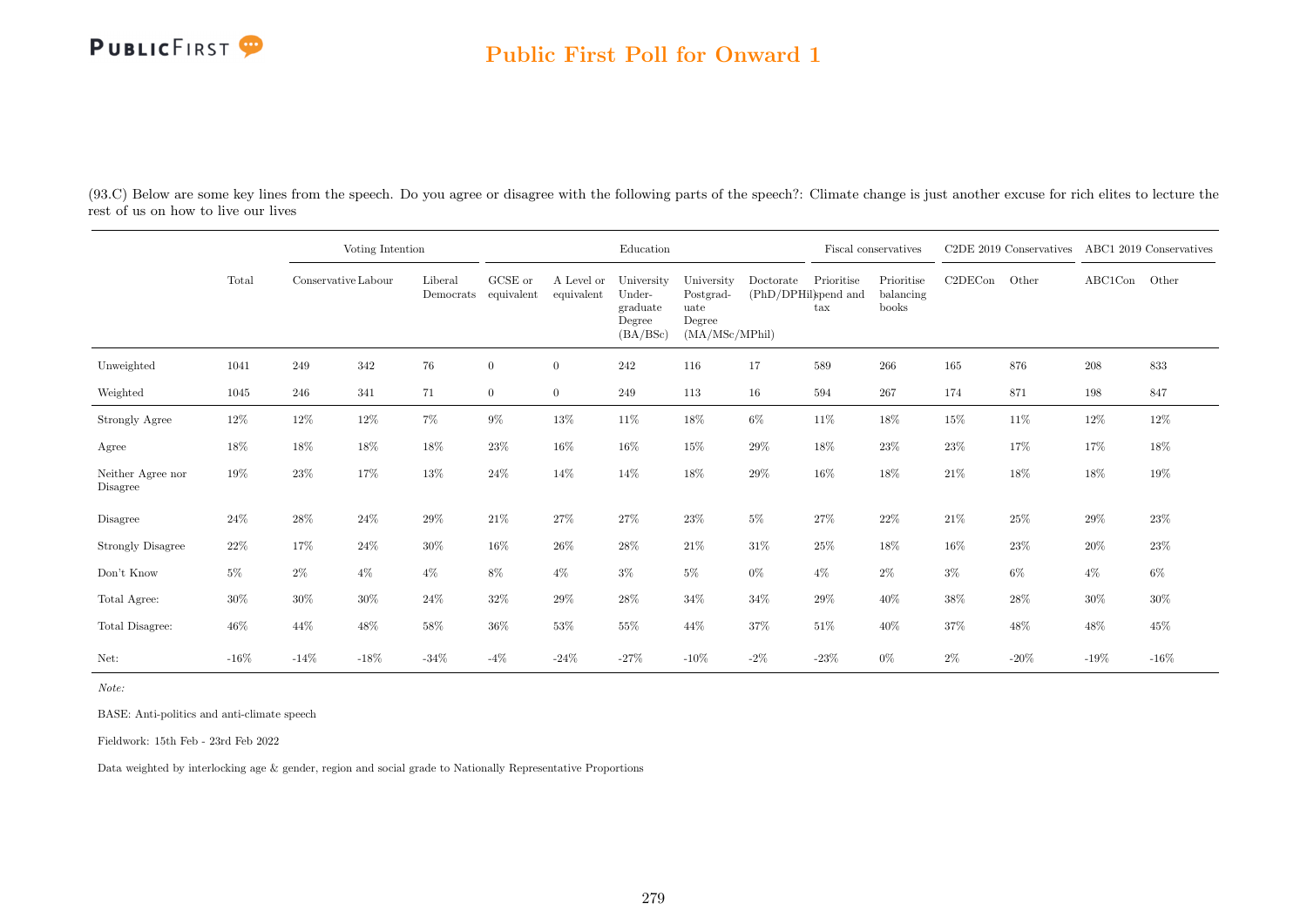(94.A) Below are some key lines from the speech. Do you agree or disagree with the following parts of the speech?: Rich elites can afford to make the changes to their lives which they recommend, while the rest of us cannot

|                               |        |        |               |               |                    |                  |                  | Region                         |               |               |          |        |                     |       |       | Social Grade |        |
|-------------------------------|--------|--------|---------------|---------------|--------------------|------------------|------------------|--------------------------------|---------------|---------------|----------|--------|---------------------|-------|-------|--------------|--------|
|                               | Total  | London | South<br>East | South<br>West | East of<br>England | East<br>Midlands | West<br>Midlands | Yorkshire<br>and the<br>Humber | North<br>East | North<br>West | Scotland | Wales  | Northern<br>Ireland | AB    | C1    | C2           | DE     |
| Unweighted                    | 1041   | 149    | 157           | 91            | $\,92$             | $75\,$           | 76               | 93                             | $43\,$        | 116           | 76       | $50\,$ | $23\,$              | 304   | 262   | $200\,$      | 270    |
| Weighted                      | 1045   | 157    | 146           | 87            | $96\,$             | 69               | 78               | 84                             | 39            | 106           | 89       | 50     | 43                  | 291   | 268   | $225\,$      | 257    |
| Strongly Agree                | $23\%$ | 19%    | 19%           | $29\%$        | 24\%               | $16\%$           | $26\%$           | 31\%                           | 30%           | $22\%$        | 22%      | 29%    | $22\%$              | 19%   | 25%   | 21\%         | $28\%$ |
| Agree                         | 37%    | 33%    | 40%           | 42%           | 42\%               | 41\%             | 34%              | 30%                            | 33%           | 43%           | $39\%$   | $35\%$ | 23%                 | 40%   | 36%   | 38%          | $33\%$ |
| Neither Agree nor<br>Disagree | 18%    | 25%    | 18%           | 12%           | 15%                | 15%              | 23%              | 16%                            | 23%           | 16%           | 18%      | 18%    | 19%                 | 16%   | 17%   | $22\%$       | 19%    |
| Disagree                      | $9\%$  | 10%    | $8\%$         | 11%           | $8\%$              | 14%              | $9\%$            | $10\%$                         | $2\%$         | 11%           | 12%      | $5\%$  | $7\%$               | 13%   | $9\%$ | 7%           | $8\%$  |
| <b>Strongly Disagree</b>      | $6\%$  | $8\%$  | $7\%$         | $1\%$         | $8\%$              | $7\%$            | $4\%$            | $8\%$                          | $2\%$         | $4\%$         | $3\%$    | $6\%$  | 21\%                | 8%    | $8\%$ | $5\%$        | $2\%$  |
| Don't Know                    | $6\%$  | $6\%$  | $8\%$         | $5\%$         | $3\%$              | $6\%$            | $4\%$            | $6\%$                          | $10\%$        | $4\%$         | $6\%$    | 8%     | 8%                  | $3\%$ | $5\%$ | $6\%$        | $10\%$ |
| Total Agree:                  | $60\%$ | $52\%$ | 59%           | 71%           | $66\%$             | $57\%$           | 59%              | 61\%                           | 63%           | 65%           | 61%      | 64%    | 45%                 | 60%   | 61\%  | 59%          | 61%    |
| Total Disagree:               | 16%    | 18%    | 15%           | 13%           | 16%                | 22%              | 13%              | 17%                            | $5\%$         | 15%           | 15%      | 11%    | $28\%$              | 22%   | 17%   | 13%          | 10%    |
| Net:                          | 44%    | 34%    | 43%           | 58%           | 50%                | 35%              | 46%              | 44%                            | 58%           | 50%           | 47%      | 53%    | 17%                 | 38%   | 43%   | 47%          | 51%    |

Note:

BASE: Anti-politics and anti-climate speech

Fieldwork: 15th Feb - 23rd Feb 2022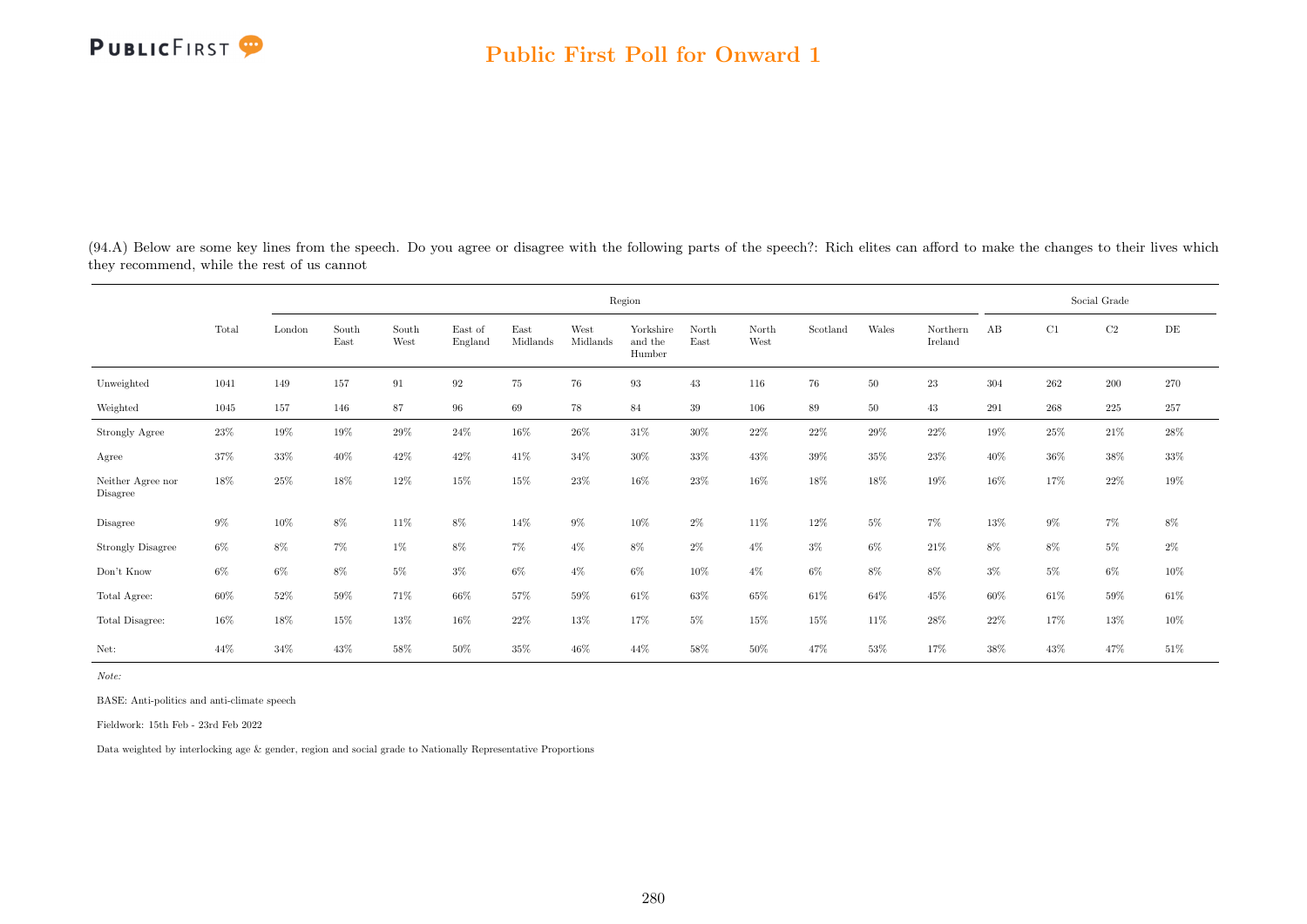#### Public First Poll for Onward 1

|                                     |        |        | Gender |        |        |       | Age       |        |        |        | $EU$ 2016 Vote |                   |                     |         | 2019                |                               |                   |
|-------------------------------------|--------|--------|--------|--------|--------|-------|-----------|--------|--------|--------|----------------|-------------------|---------------------|---------|---------------------|-------------------------------|-------------------|
|                                     | Total  | Male   | Female | 18-24  | 25-34  | 35-44 | $45 - 54$ | 55-64  | $65+$  | Leave  | Remain         | I did not<br>vote | Conservative Labour |         | Liberal<br>Democrat | The<br><b>Brexit</b><br>Party | I did not<br>vote |
| Unweighted                          | 1041   | 496    | 538    | 150    | 166    | 153   | 194       | 179    | 199    | 388    | 439            | 144               | 373                 | 301     | 90                  | $22\,$                        | 116               |
| Weighted                            | 1045   | 526    | 513    | 145    | 180    | 158   | 188       | 176    | 198    | 389    | 447            | 142               | 372                 | $\,298$ | 86                  | 21                            | 116               |
| Strongly Agree                      | $23\%$ | 23%    | $23\%$ | 18%    | $29\%$ | 22%   | 21\%      | $25\%$ | $22\%$ | $28\%$ | 21%            | $19\%$            | $22\%$              | 24\%    | $25\%$              | $36\%$                        | $24\%$            |
| Agree                               | $37\%$ | 37%    | 37%    | $29\%$ | 34%    | 38%   | 39%       | 35%    | 44%    | 40%    | 36%            | $36\%$            | $43\%$              | 37%     | $36\%$              | $35\%$                        | $36\%$            |
| Neither Agree nor<br>Disagree       | 18%    | 19%    | 18%    | 24%    | 20%    | 18%   | 19%       | 18%    | 12%    | 16%    | 19%            | 19%               | 19%                 | 19%     | 16%                 | 10%                           | $15\%$            |
| Disagree                            | $9\%$  | 10%    | $9\%$  | $13\%$ | $9\%$  | $7\%$ | $9\%$     | 11%    | $9\%$  | $7\%$  | 11%            | 11%               | 8%                  | $9\%$   | 12%                 | $10\%$                        | 11%               |
| <b>Strongly Disagree</b>            | $6\%$  | $7\%$  | $5\%$  | $9\%$  | $2\%$  | $6\%$ | $7\%$     | $6\%$  | 8%     | $5\%$  | 8%             | $4\%$             | $4\%$               | 8%      | $8\%$               | $5\%$                         | $3\%$             |
| $\mathrm{Don't}$<br>$\mathrm{Know}$ | $6\%$  | $4\%$  | $8\%$  | 7%     | $5\%$  | $9\%$ | $5\%$     | $5\%$  | $5\%$  | $4\%$  | $5\%$          | $10\%$            | $4\%$               | $4\%$   | $4\%$               | $4\%$                         | $10\%$            |
| Total Agree:                        | 60%    | $60\%$ | $60\%$ | 47%    | $63\%$ | 59%   | $61\%$    | $60\%$ | 66%    | 68%    | 57%            | 55%               | 64%                 | 60%     | 60%                 | $72\%$                        | $60\%$            |
| Total Disagree:                     | 16%    | 17%    | 14%    | 22%    | 12%    | 13%   | 15%       | 17%    | 16%    | 12%    | 19%            | 15%               | 12%                 | 17%     | $20\%$              | 15%                           | $15\%$            |
| Net:                                | 44%    | 42%    | 46%    | 26%    | 52%    | 46%   | 45%       | 44%    | 50%    | 56%    | 37%            | 40%               | 52%                 | 43%     | 41%                 | 57%                           | 46%               |

(94.B) Below are some key lines from the speech. Do you agree or disagree with the following parts of the speech?: Rich elites can afford to make the changes to their lives which they recommend, while the rest of us cannot

Note:

BASE: Anti-politics and anti-climate speech

Fieldwork: 15th Feb - 23rd Feb 2022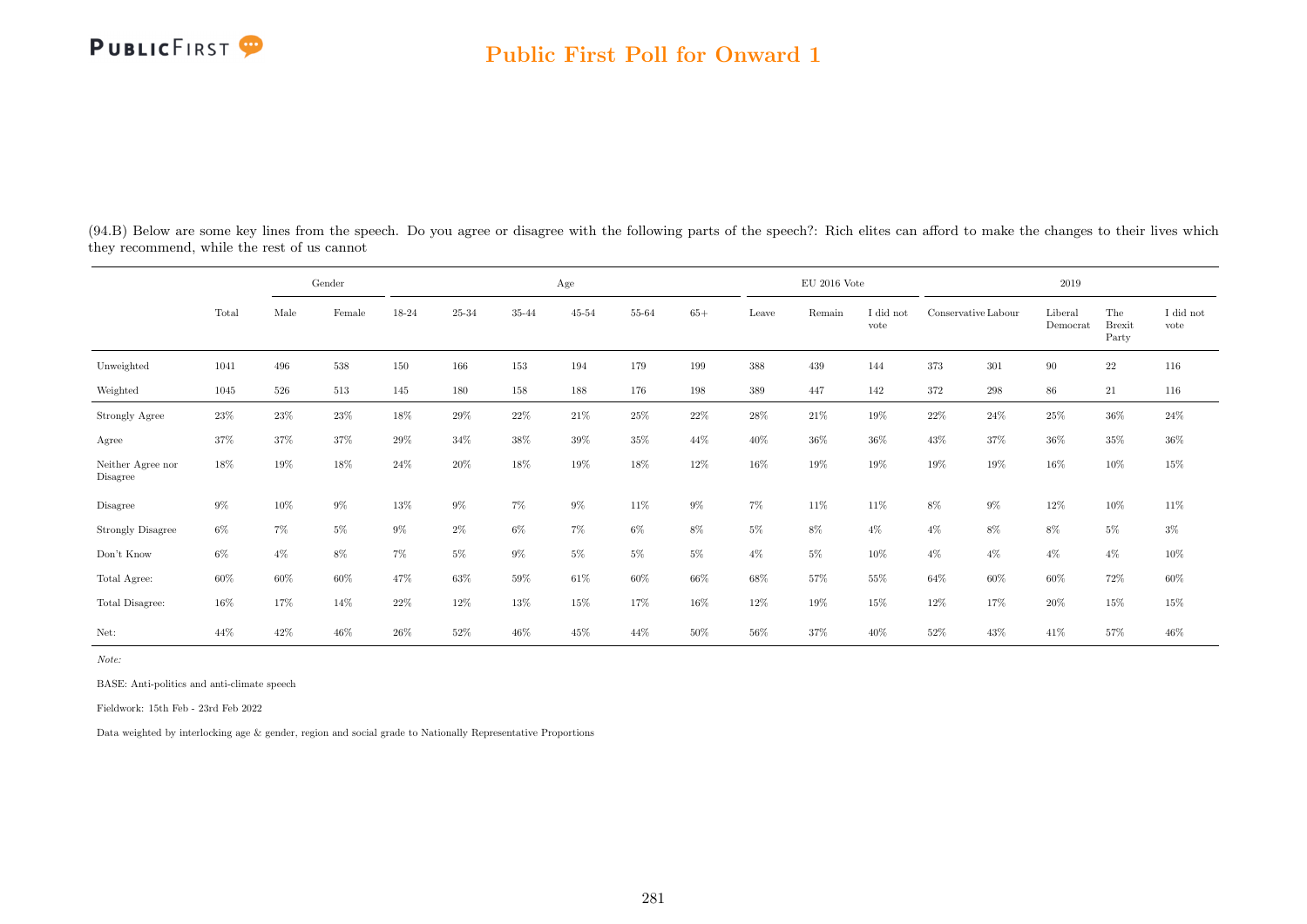### Public First Poll for Onward 1

(94.C) Below are some key lines from the speech. Do you agree or disagree with the following parts of the speech?: Rich elites can afford to make the changes to their lives which they recommend, while the rest of us cannot

|                               |        |                     | Voting Intention |         |                                 |                          | Education                                              |                                                             |                                   |                   | Fiscal conservatives             |         | C2DE 2019 Conservatives |         | ABC1 2019 Conservatives |
|-------------------------------|--------|---------------------|------------------|---------|---------------------------------|--------------------------|--------------------------------------------------------|-------------------------------------------------------------|-----------------------------------|-------------------|----------------------------------|---------|-------------------------|---------|-------------------------|
|                               | Total  | Conservative Labour |                  | Liberal | GCSE or<br>Democrats equivalent | A Level or<br>equivalent | University<br>Under-<br>graduate<br>Degree<br>(BA/BSc) | University<br>Postgrad-<br>uate<br>Degree<br>(MA/MSc/MPhil) | Doctorate<br>(PhD/DPHil)spend and | Prioritise<br>tax | Prioritise<br>balancing<br>books | C2DECon | Other                   | ABC1Con | Other                   |
| Unweighted                    | 1041   | 249                 | 342              | 76      | $\overline{0}$                  | $\overline{0}$           | 242                                                    | 116                                                         | 17                                | 589               | 266                              | 165     | 876                     | 208     | 833                     |
| Weighted                      | 1045   | 246                 | 341              | 71      | $\overline{0}$                  | $\overline{0}$           | 249                                                    | 113                                                         | 16                                | 594               | 267                              | 174     | 871                     | 198     | 847                     |
| Strongly Agree                | 23\%   | 21\%                | $26\%$           | $21\%$  | 27%                             | 19%                      | $21\%$                                                 | $24\%$                                                      | 24%                               | $23\%$            | $26\%$                           | $23\%$  | $23\%$                  | 20%     | $24\%$                  |
| Agree                         | 37%    | 42%                 | 35%              | 37%     | $39\%$                          | $34\%$                   | $38\%$                                                 | $34\%$                                                      | 18%                               | 38%               | $39\%$                           | 40%     | $36\%$                  | 45%     | 35%                     |
| Neither Agree nor<br>Disagree | 18%    | $22\%$              | $18\%$           | $19\%$  | 18%                             | 19%                      | $18\%$                                                 | 19%                                                         | $42\%$                            | 18%               | 19%                              | $23\%$  | 17%                     | 16%     | 19%                     |
| Disagree                      | $9\%$  | $8\%$               | 10%              | $9\%$   | 7%                              | 11\%                     | $14\%$                                                 | $9\%$                                                       | $4\%$                             | $10\%$            | $9\%$                            | $6\%$   | $10\%$                  | 11%     | $9\%$                   |
| <b>Strongly Disagree</b>      | $6\%$  | $5\%$               | $7\%$            | 11%     | $3\%$                           | 8%                       | $6\%$                                                  | $12\%$                                                      | $6\%$                             | $7\%$             | $5\%$                            | $2\%$   | $7\%$                   | $6\%$   | $6\%$                   |
| Don't Know                    | $6\%$  | $3\%$               | $4\%$            | $3\%$   | 7%                              | 8%                       | $3\%$                                                  | 1%                                                          | $5\%$                             | $4\%$             | $3\%$                            | $6\%$   | $6\%$                   | $2\%$   | $7\%$                   |
| Total Agree:                  | $60\%$ | 63%                 | $61\%$           | 58%     | $66\%$                          | 53%                      | $59\%$                                                 | $59\%$                                                      | $42\%$                            | 61\%              | $64\%$                           | 63%     | $59\%$                  | 65%     | $59\%$                  |
| Total Disagree:               | 16%    | 13%                 | 18%              | $20\%$  | 10%                             | 19%                      | $20\%$                                                 | $21\%$                                                      | 10%                               | 17%               | 14%                              | 8%      | 17%                     | 16%     | 16%                     |
| Net:                          | 44%    | 50%                 | 43%              | 38%     | 56%                             | 34%                      | 39%                                                    | 38%                                                         | 32%                               | 45%               | 50%                              | 55%     | 42\%                    | 49%     | 43%                     |

Note:

BASE: Anti-politics and anti-climate speech

Fieldwork: 15th Feb - 23rd Feb 2022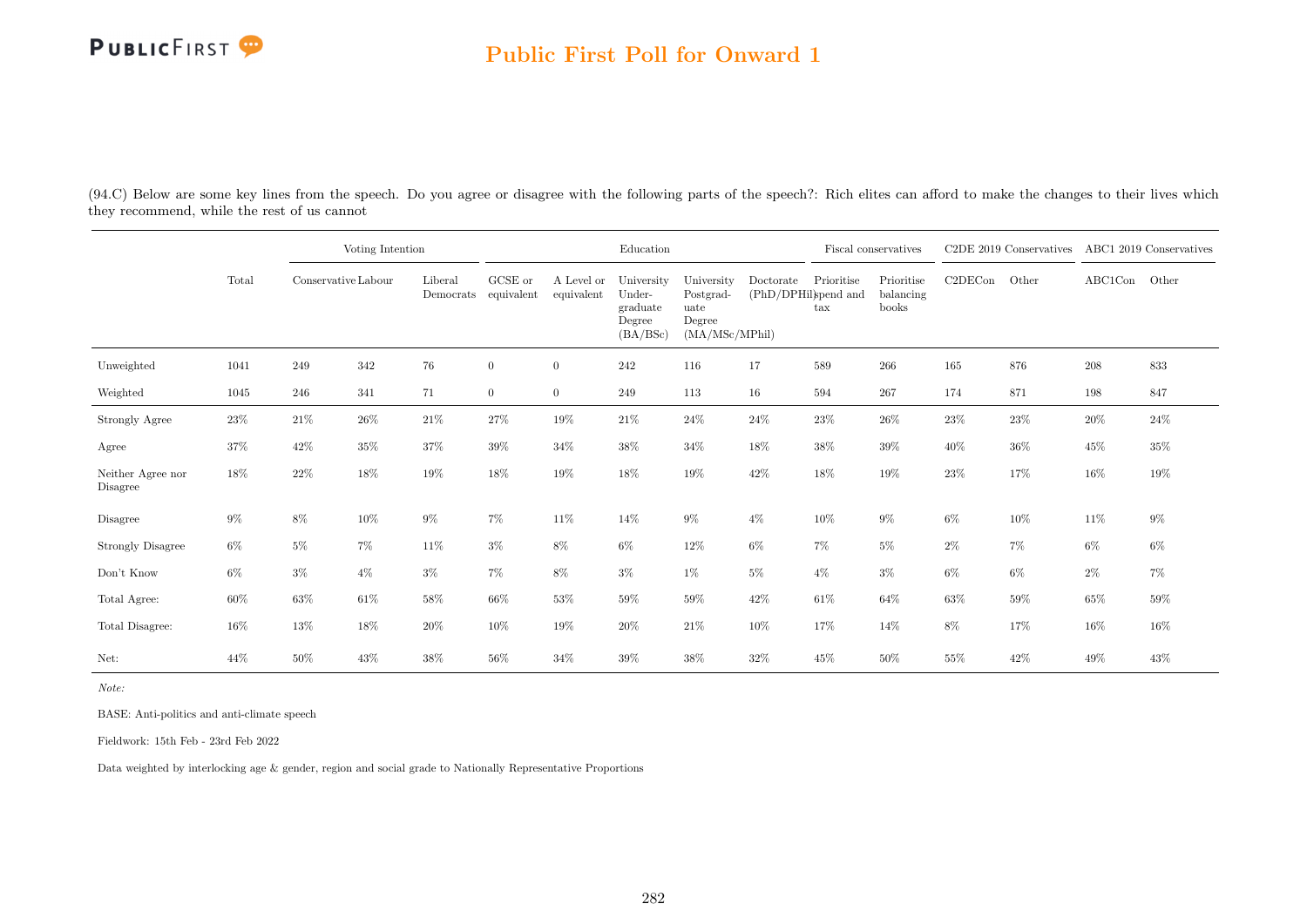

(95.A) Below are some key lines from the speech. Do you agree or disagree with the following parts of the speech?: Trying to reach Net Zero will just leave us all worse-off, and we'll get nothing for our efforts

|                                     |         |        |               |               |                    |                  |                  | Region                         |               |               |          |        |                     |        |         | Social Grade |           |
|-------------------------------------|---------|--------|---------------|---------------|--------------------|------------------|------------------|--------------------------------|---------------|---------------|----------|--------|---------------------|--------|---------|--------------|-----------|
|                                     | Total   | London | South<br>East | South<br>West | East of<br>England | East<br>Midlands | West<br>Midlands | Yorkshire<br>and the<br>Humber | North<br>East | North<br>West | Scotland | Wales  | Northern<br>Ireland | AB     | C1      | C2           | $\rm{DE}$ |
| Unweighted                          | 1041    | 149    | 157           | 91            | $\rm 92$           | 75               | 76               | $\boldsymbol{93}$              | 43            | 116           | 76       | $50\,$ | 23                  | 304    | $262\,$ | $200\,$      | 270       |
| Weighted                            | 1045    | 157    | 146           | 87            | 96                 | 69               | 78               | 84                             | 39            | 106           | 89       | $50\,$ | 43                  | 291    | 268     | $225\,$      | 257       |
| Strongly Agree                      | 10%     | $12\%$ | 7%            | $13\%$        | $9\%$              | $8\%$            | $7\%$            | 9%                             | 7%            | 10%           | $9\%$    | 16%    | 14%                 | $9\%$  | $9\%$   | 10%          | 11%       |
| Agree                               | 19%     | 23%    | 18%           | 17%           | 16%                | 21\%             | 20%              | 20%                            | 21%           | 14%           | 16%      | 27%    | 13%                 | 18%    | 17%     | 23%          | 18%       |
| Neither Agree nor<br>Disagree       | 24%     | 22%    | 25%           | 25%           | 25%                | 18%              | 29%              | 16%                            | 29%           | 31%           | 24\%     | 17%    | 26%                 | 22%    | 25%     | 21\%         | 28%       |
| Disagree                            | 23%     | $22\%$ | $25\%$        | $21\%$        | $22\%$             | 24\%             | $20\%$           | 24%                            | $20\%$        | $26\%$        | $30\%$   | $18\%$ | 11\%                | 24\%   | $23\%$  | $23\%$       | $20\%$    |
| <b>Strongly Disagree</b>            | 16%     | 15%    | 15%           | 20%           | 23%                | 15%              | 14%              | 17%                            | 16%           | 13%           | 14%      | $7\%$  | 32%                 | 20%    | 18%     | 15%          | 11%       |
| $\mathrm{Don't}$<br>$\mathrm{Know}$ | $9\%$   | $6\%$  | $10\%$        | $5\%$         | $6\%$              | 14%              | $10\%$           | 15%                            | $7\%$         | $6\%$         | $7\%$    | 15%    | $4\%$               | $6\%$  | 8%      | $8\%$        | $12\%$    |
| Total Agree:                        | 29%     | 34%    | 25%           | $30\%$        | 25%                | 29%              | 27%              | 29%                            | 28%           | 24%           | 24\%     | 43%    | 27%                 | 28%    | 26\%    | 33%          | $29\%$    |
| Total Disagree:                     | 39%     | 37%    | 40%           | 40%           | 44%                | 39%              | 34%              | 40%                            | 36%           | $39\%$        | 44%      | 25%    | 43%                 | 45%    | 41\%    | 38%          | $31\%$    |
| Net:                                | $-11\%$ | $-2\%$ | $-15\%$       | $-10%$        | $-19\%$            | $-10%$           | $-7%$            | $-11%$                         | $-8\%$        | $-15%$        | $-20%$   | 18%    | $-16%$              | $-17%$ | $-15%$  | $-5%$        | $-3\%$    |

Note:

BASE: Anti-politics and anti-climate speech

Fieldwork: 15th Feb - 23rd Feb 2022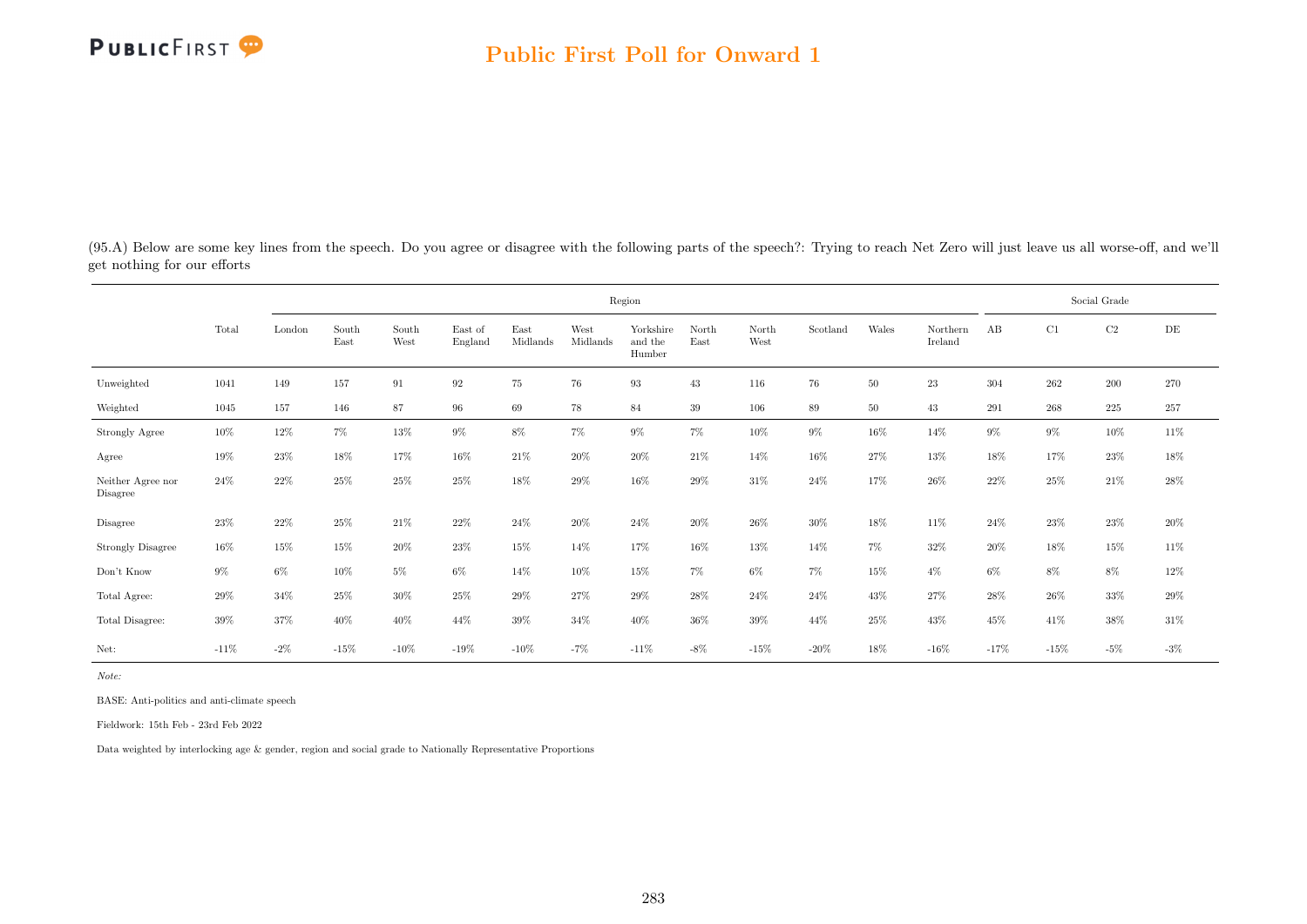## Public First Poll for Onward 1

|                               |         |        | Gender |        |        |        | Age            |        |        |        | EU 2016 Vote |                   |                     |        | 2019                |                               |                               |
|-------------------------------|---------|--------|--------|--------|--------|--------|----------------|--------|--------|--------|--------------|-------------------|---------------------|--------|---------------------|-------------------------------|-------------------------------|
|                               | Total   | Male   | Female | 18-24  | 25-34  | 35-44  | $45\hbox{-}54$ | 55-64  | $65+$  | Leave  | Remain       | I did not<br>vote | Conservative Labour |        | Liberal<br>Democrat | The<br><b>Brexit</b><br>Party | $\rm I$ did $\rm not$<br>vote |
| Unweighted                    | 1041    | 496    | 538    | 150    | 166    | 153    | 194            | 179    | 199    | 388    | 439          | 144               | 373                 | 301    | 90                  | $22\,$                        | 116                           |
| Weighted                      | 1045    | 526    | 513    | 145    | 180    | 158    | 188            | 176    | 198    | 389    | 447          | 142               | 372                 | 298    | 86                  | 21                            | 116                           |
| Strongly Agree                | 10%     | 13%    | $7\%$  | 10%    | $13\%$ | $8\%$  | $7\%$          | $12\%$ | $8\%$  | 15%    | $7\%$        | $6\%$             | 12%                 | 8%     | 8%                  | 29%                           | $7\%$                         |
| Agree                         | 19%     | 22%    | $16\%$ | $18\%$ | 21\%   | 20%    | 18%            | 14%    | 21\%   | 24%    | 16%          | 16%               | 24\%                | 17%    | 11%                 | 17%                           | $19\%$                        |
| Neither Agree nor<br>Disagree | 24%     | 23%    | 25%    | 20%    | 28%    | 25%    | 22%            | 22%    | 25%    | 21\%   | 27%          | 24\%              | 28\%                | 22%    | 22%                 | 14%                           | $24\%$                        |
| Disagree                      | 23%     | $21\%$ | 24\%   | $21\%$ | $20\%$ | $20\%$ | $28\%$         | $25\%$ | $22\%$ | $21\%$ | $23\%$       | $26\%$            | $23\%$              | 23%    | 25%                 | $27\%$                        | $23\%$                        |
| <b>Strongly Disagree</b>      | 16%     | 16%    | 17%    | $21\%$ | 10%    | 13%    | 17%            | 18%    | 19%    | 12%    | 21\%         | 13%               | 8%                  | 21\%   | $26\%$              | $9\%$                         | 11\%                          |
| Don't Know                    | $9\%$   | $6\%$  | 12%    | 10%    | 8%     | 14%    | 8%             | $9\%$  | $4\%$  | $7\%$  | $6\%$        | 15%               | 5%                  | 8%     | $8\%$               | $4\%$                         | $15\%$                        |
| Total Agree:                  | $29\%$  | 35%    | 23%    | 28\%   | 34%    | 28%    | 25%            | 26%    | 29%    | 38%    | 23%          | $22\%$            | 36%                 | 25%    | 19%                 | 46%                           | 26%                           |
| Total Disagree:               | $39\%$  | 37%    | 41\%   | 41\%   | 30%    | 33%    | 45%            | 43%    | 41\%   | 33%    | 44%          | 39%               | 31\%                | 44%    | 51%                 | 36%                           | $35\%$                        |
| Net:                          | $-11\%$ | $-2\%$ | $-18%$ | $-13%$ | $4\%$  | $-5%$  | $-19\%$        | $-17%$ | $-12%$ | $5\%$  | $-21%$       | $-17%$            | 5%                  | $-19%$ | $-31%$              | 10%                           | $-8\%$                        |

(95.B) Below are some key lines from the speech. Do you agree or disagree with the following parts of the speech?: Trying to reach Net Zero will just leave us all worse-off, and we'll get nothing for our efforts

Note:

BASE: Anti-politics and anti-climate speech

Fieldwork: 15th Feb - 23rd Feb 2022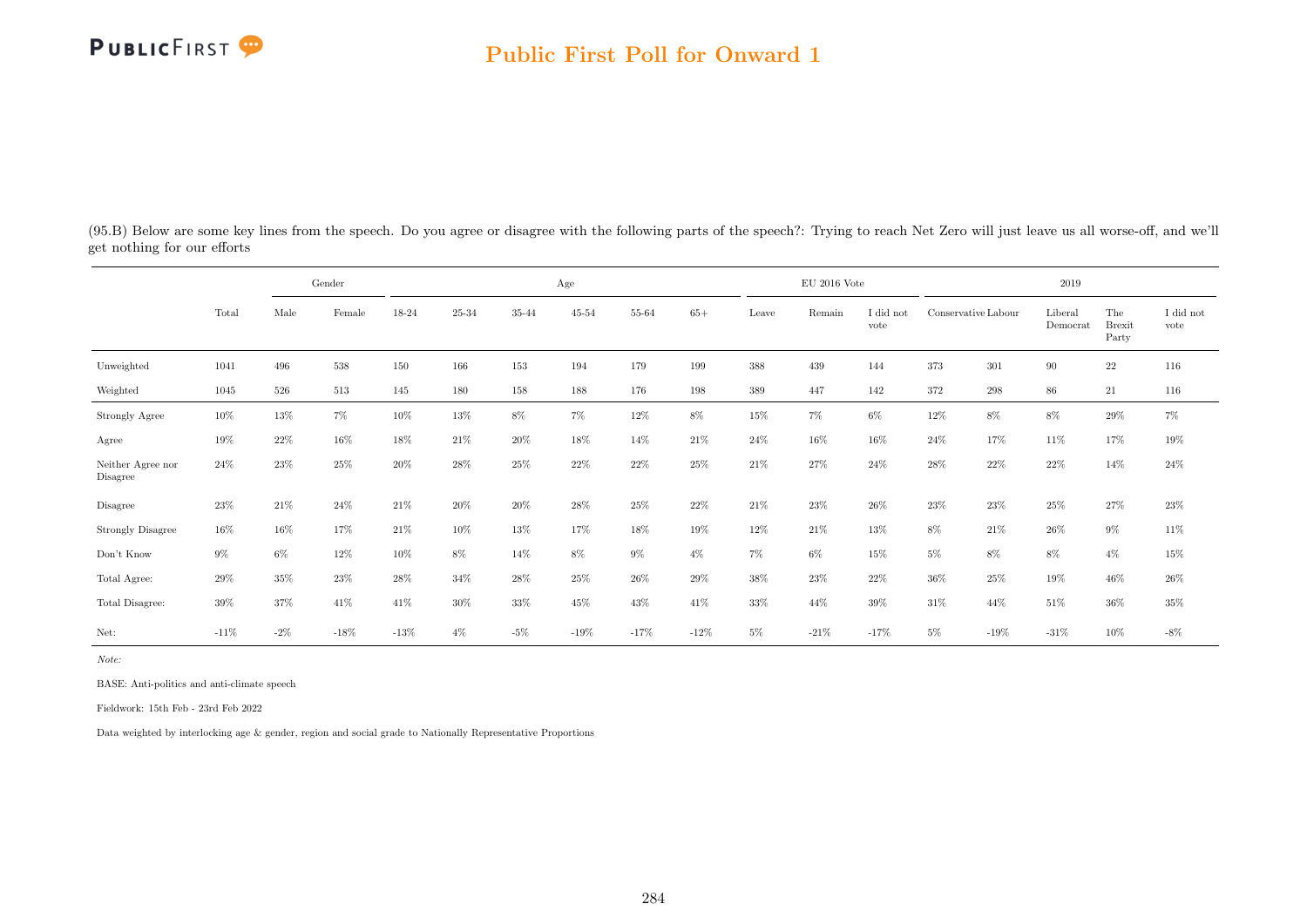## Public First Poll for Onward 1

(95.C) Below are some key lines from the speech. Do you agree or disagree with the following parts of the speech?: Trying to reach Net Zero will just leave us all worse-off, and we'll get nothing for our efforts

|                               |        |                     | Voting Intention |         |                                 |                          | Education                                              |                                                             |                                   |                   | Fiscal conservatives             |         | C2DE 2019 Conservatives |         | ABC1 2019 Conservatives |
|-------------------------------|--------|---------------------|------------------|---------|---------------------------------|--------------------------|--------------------------------------------------------|-------------------------------------------------------------|-----------------------------------|-------------------|----------------------------------|---------|-------------------------|---------|-------------------------|
|                               | Total  | Conservative Labour |                  | Liberal | GCSE or<br>Democrats equivalent | A Level or<br>equivalent | University<br>Under-<br>graduate<br>Degree<br>(BA/BSc) | University<br>Postgrad-<br>uate<br>Degree<br>(MA/MSc/MPhil) | Doctorate<br>(PhD/DPHil)spend and | Prioritise<br>tax | Prioritise<br>balancing<br>books | C2DECon | Other                   | ABC1Con | Other                   |
| Unweighted                    | 1041   | 249                 | 342              | 76      | $\overline{0}$                  | $\overline{0}$           | 242                                                    | 116                                                         | 17                                | 589               | 266                              | 165     | 876                     | 208     | 833                     |
| Weighted                      | 1045   | 246                 | 341              | 71      | $\overline{0}$                  | $\overline{0}$           | 249                                                    | 113                                                         | 16                                | 594               | 267                              | 174     | 871                     | 198     | 847                     |
| Strongly Agree                | $10\%$ | 13%                 | $9\%$            | $5\%$   | $12\%$                          | 7%                       | $10\%$                                                 | $11\%$                                                      | 14%                               | $10\%$            | 13%                              | 12%     | $9\%$                   | $12\%$  | $9\%$                   |
| Agree                         | 19%    | 24%                 | 17%              | 16%     | $20\%$                          | 16%                      | 20%                                                    | 21%                                                         | 14%                               | 16%               | 28\%                             | 23%     | $18\%$                  | 24%     | 18%                     |
| Neither Agree nor<br>Disagree | $24\%$ | 27%                 | $22\%$           | $21\%$  | $24\%$                          | 28\%                     | 17%                                                    | 21%                                                         | $34\%$                            | $24\%$            | 21%                              | 33%     | $22\%$                  | $25\%$  | 24%                     |
| Disagree                      | $23\%$ | 24%                 | $24\%$           | $26\%$  | $20\%$                          | 26\%                     | $26\%$                                                 | 19%                                                         | $12\%$                            | $24\%$            | 22%                              | 22%     | $23\%$                  | $24\%$  | 22%                     |
| <b>Strongly Disagree</b>      | 16%    | $8\%$               | $18\%$           | $28\%$  | 11%                             | 17%                      | $20\%$                                                 | $23\%$                                                      | $26\%$                            | $20\%$            | 12%                              | $5\%$   | $19\%$                  | 10%     | 18%                     |
| Don't Know                    | $9\%$  | $3\%$               | 8%               | $5\%$   | $13\%$                          | 7%                       | 6%                                                     | $5\%$                                                       | $0\%$                             | 6%                | $4\%$                            | $5\%$   | 9%                      | $5\%$   | $9\%$                   |
| Total Agree:                  | $29\%$ | 37%                 | $27\%$           | $21\%$  | 32%                             | $22\%$                   | $30\%$                                                 | $32\%$                                                      | $28\%$                            | $26\%$            | 41%                              | 35%     | $27\%$                  | 36%     | 27%                     |
| Total Disagree:               | 39%    | 32%                 | 43%              | 53%     | 31%                             | 43\%                     | 46%                                                    | 41\%                                                        | 38%                               | 44%               | 34%                              | 27%     | $41\%$                  | 34%     | 40%                     |
| Net:                          | $-11%$ | $5\%$               | $-16%$           | $-33%$  | 1%                              | $-21\%$                  | $-16\%$                                                | $-9\%$                                                      | $-10\%$                           | $-18%$            | 7%                               | 8%      | $-14%$                  | $2\%$   | $-13%$                  |

Note:

BASE: Anti-politics and anti-climate speech

Fieldwork: 15th Feb - 23rd Feb 2022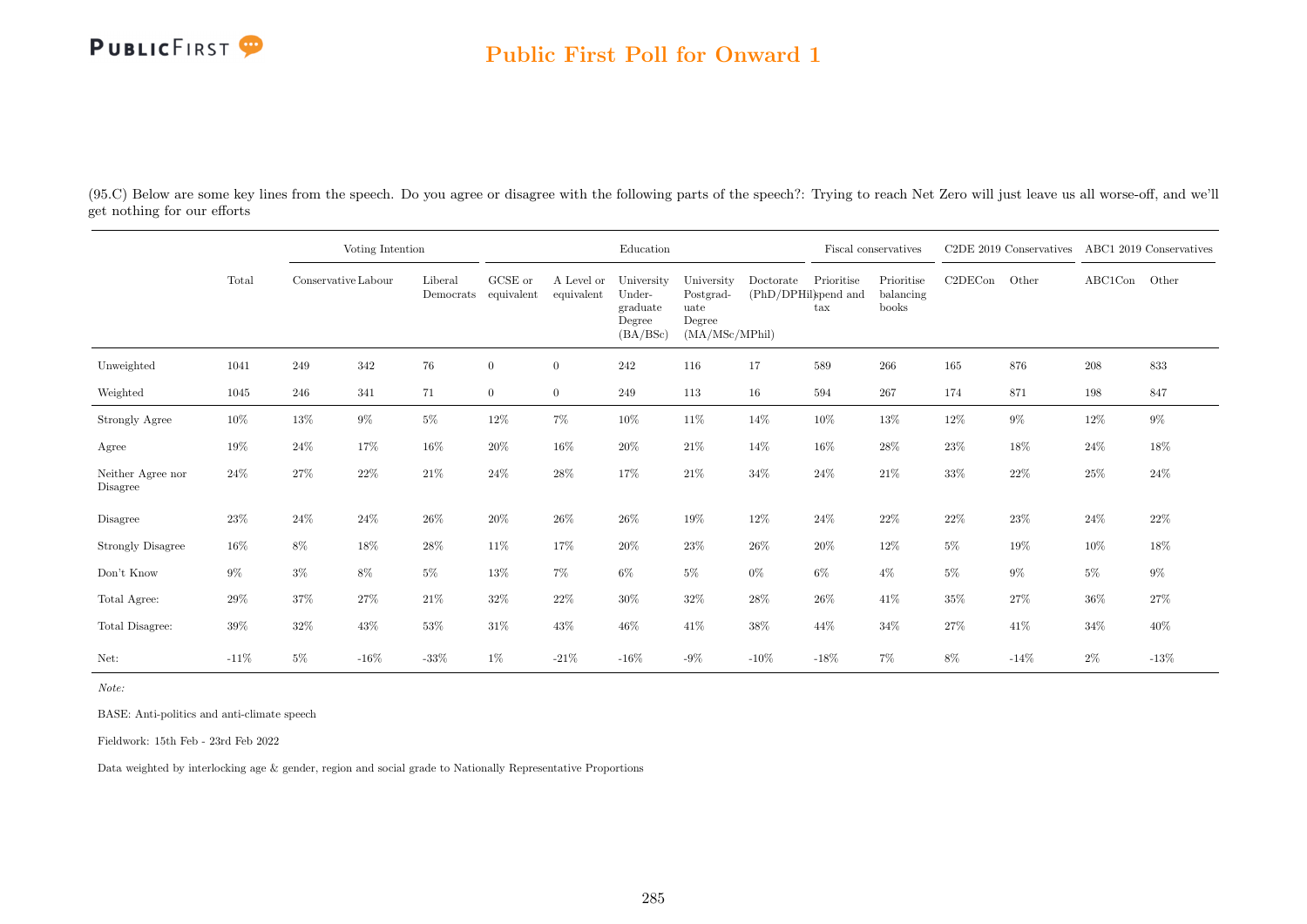(96.A) Below are some key lines from the speech. Do you agree or disagree with the following parts of the speech?: We need to stop this madness now before it runs our economy into the ground

|                               |        |        |               |               |                    |                  |                  | Region                         |               |               |          |        |                     |         |         | Social Grade |           |
|-------------------------------|--------|--------|---------------|---------------|--------------------|------------------|------------------|--------------------------------|---------------|---------------|----------|--------|---------------------|---------|---------|--------------|-----------|
|                               | Total  | London | South<br>East | South<br>West | East of<br>England | East<br>Midlands | West<br>Midlands | Yorkshire<br>and the<br>Humber | North<br>East | North<br>West | Scotland | Wales  | Northern<br>Ireland | AB      | C1      | C2           | $\rm{DE}$ |
| Unweighted                    | 1041   | 149    | 157           | 91            | 92                 | 75               | 76               | 93                             | 43            | 116           | 76       | $50\,$ | 23                  | 304     | $262\,$ | $200\,$      | 270       |
| Weighted                      | 1045   | 157    | 146           | 87            | 96                 | 69               | 78               | 84                             | 39            | 106           | 89       | 50     | 43                  | 291     | 268     | 225          | $257\,$   |
| <b>Strongly Agree</b>         | $11\%$ | 13%    | $7\%$         | 14%           | $15\%$             | $8\%$            | $8\%$            | $10\%$                         | $13\%$        | $13\%$        | $8\%$    | $16\%$ | $3\%$               | 11\%    | $9\%$   | 10%          | $13\%$    |
| Agree                         | 21%    | 21\%   | 18%           | 23%           | 12%                | 25%              | 24%              | 17%                            | 23%           | 20%           | 27%      | 23%    | 20%                 | 17%     | 19%     | 29%          | 20%       |
| Neither Agree nor<br>Disagree | 22%    | 22%    | 22%           | 18%           | 24%                | 22%              | 19%              | 27%                            | 22%           | 25%           | 18%      | 20%    | 23%                 | 21%     | 19%     | 21\%         | 27%       |
| Disagree                      | 21\%   | 19%    | 22%           | 21\%          | 24%                | 13%              | 24%              | 17%                            | 19%           | 22%           | 25%      | 24%    | 21\%                | 25%     | 27%     | 18%          | 13%       |
| <b>Strongly Disagree</b>      | 19%    | 19%    | 23%           | 19%           | 19%                | 21%              | 18%              | 19%                            | 14%           | 13%           | 16%      | $9\%$  | 28%                 | 22%     | $20\%$  | 17%          | $15\%$    |
| Don't Know                    | $7\%$  | $6\%$  | $8\%$         | $6\%$         | $6\%$              | 11%              | $7\%$            | $10\%$                         | $9\%$         | $7\%$         | $6\%$    | $9\%$  | $4\%$               | $4\%$   | $7\%$   | $5\%$        | $12\%$    |
| Total Agree:                  | $31\%$ | $34\%$ | 25%           | 36%           | 27%                | 33%              | 32%              | 27%                            | 36%           | 33%           | 35%      | 38%    | 23%                 | 29%     | 27%     | 39%          | $33\%$    |
| Total Disagree:               | 40%    | 38%    | 45%           | 40%           | 43%                | 34%              | 42%              | 36%                            | 33%           | 35%           | 41%      | 33%    | 50%                 | 47%     | 47%     | 35%          | $28\%$    |
| Net:                          | $-8\%$ | $-4\%$ | $-19\%$       | $-4\%$        | $-16\%$            | $-1\%$           | $-10\%$          | $-9\%$                         | $3\%$         | $-2\%$        | $-6\%$   | $5\%$  | $-27\%$             | $-18\%$ | $-20%$  | $4\%$        | $6\%$     |

Note:

BASE: Anti-politics and anti-climate speech

Fieldwork: 15th Feb - 23rd Feb 2022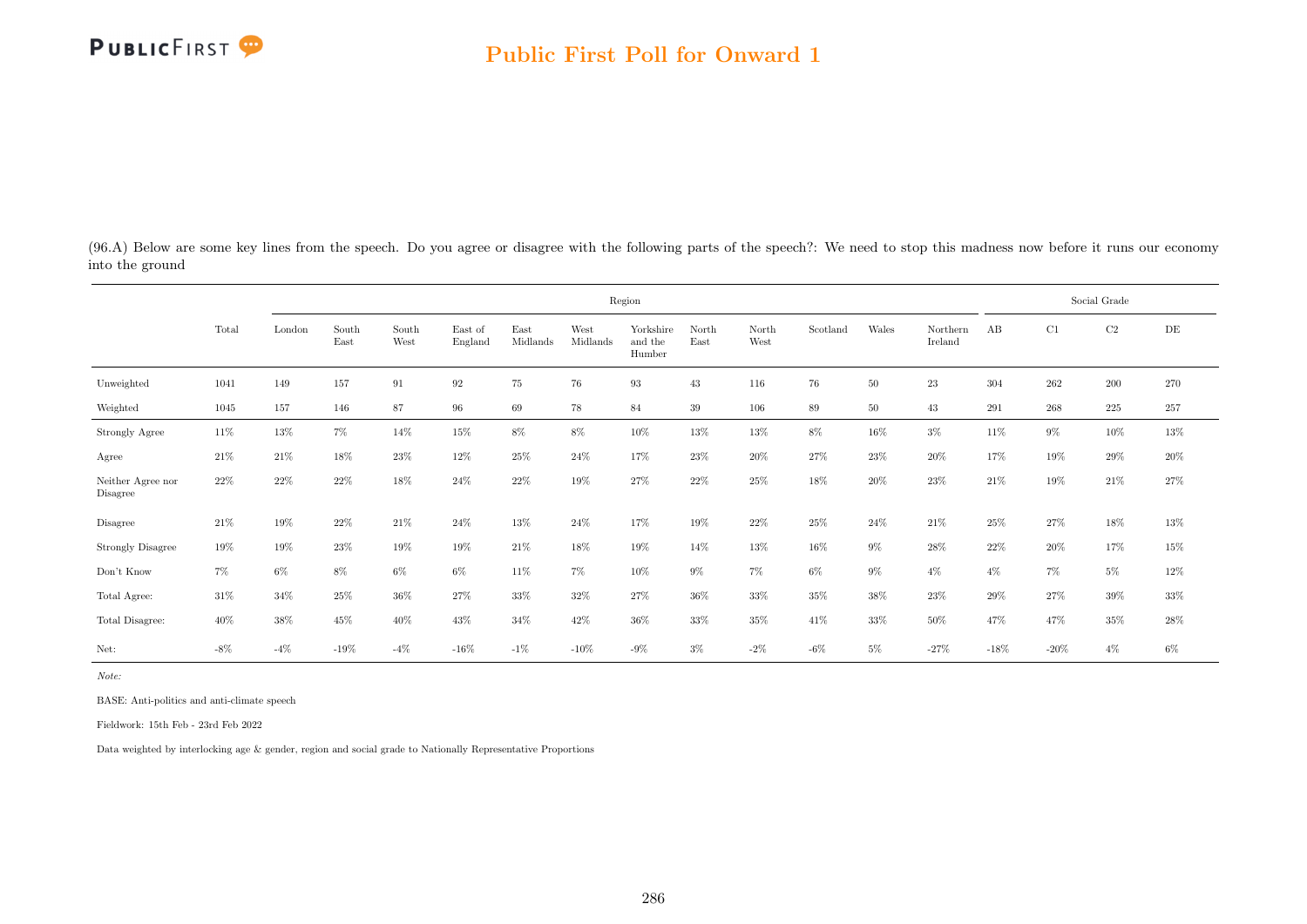## Public First Poll for Onward 1

| (96.B) Below are some key lines from the speech. Do you agree or disagree with the following parts of the speech?: We need to stop this madness now before it runs our economy |  |  |
|--------------------------------------------------------------------------------------------------------------------------------------------------------------------------------|--|--|
| into the ground                                                                                                                                                                |  |  |

|                                     |        | Gender |        | Age    |        |        |           |           |        | $EU$ 2016 Vote |        |                 | 2019                |         |                     |                               |                   |
|-------------------------------------|--------|--------|--------|--------|--------|--------|-----------|-----------|--------|----------------|--------|-----------------|---------------------|---------|---------------------|-------------------------------|-------------------|
|                                     | Total  | Male   | Female | 18-24  | 25-34  | 35-44  | $45 - 54$ | $55 - 64$ | $65+$  | Leave          | Remain | did not<br>vote | Conservative Labour |         | Liberal<br>Democrat | The<br><b>Brexit</b><br>Party | I did not<br>vote |
| Unweighted                          | 1041   | 496    | 538    | 150    | 166    | 153    | 194       | 179       | 199    | $388\,$        | 439    | 144             | 373                 | 301     | 90                  | 22                            | 116               |
| Weighted                            | 1045   | 526    | 513    | 145    | 180    | 158    | 188       | 176       | 198    | 389            | 447    | 142             | 372                 | 298     | 86                  | 21                            | 116               |
| Strongly Agree                      | 11%    | 11\%   | 10%    | 14%    | $11\%$ | $13\%$ | $8\%$     | $12\%$    | $6\%$  | 15%            | $7\%$  | $6\%$           | 12%                 | 8%      | $9\%$               | $32\%$                        | $11\%$            |
| Agree                               | 21%    | 25%    | 17%    | 19%    | 31%    | 21\%   | 16%       | 13%       | 24%    | 24%            | 19%    | 21\%            | 26\%                | 23%     | 12%                 | 30%                           | $18\%$            |
| Neither Agree nor<br>Disagree       | 22%    | 21%    | 23%    | 19%    | 23%    | 21\%   | 24%       | $23\%$    | 21%    | 22%            | 21%    | 26\%            | 26\%                | 20%     | 13%                 | $9\%$                         | $29\%$            |
| Disagree                            | 21%    | $21\%$ | $21\%$ | $24\%$ | $16\%$ | 17%    | $24\%$    | $23\%$    | 22%    | 18%            | 25%    | 18%             | 19%                 | 21\%    | 25%                 | 14%                           | $18\%$            |
| Strongly Disagree                   | 19%    | 17%    | 20%    | 15%    | 12%    | 17%    | 19%       | 24%       | $23\%$ | 16%            | 23%    | 16%             | 13%                 | 23%     | 32%                 | 10%                           | 11\%              |
| $\mathrm{Don't}$<br>$\mathrm{Know}$ | $7\%$  | $5\%$  | $9\%$  | $9\%$  | 7%     | 11%    | $8\%$     | $5\%$     | $4\%$  | $4\%$          | $6\%$  | 13%             | 5%                  | $5\%$   | $9\%$               | $4\%$                         | $12\%$            |
| Total Agree:                        | 31%    | 36%    | 27%    | 34%    | 42\%   | 34%    | 24%       | 26%       | $30\%$ | 40%            | $25\%$ | 27%             | 38%                 | 31\%    | 21\%                | 62%                           | 30%               |
| Total Disagree:                     | 40%    | 38%    | 41\%   | 38%    | 28%    | 34%    | 44%       | 47%       | 45%    | 34%            | 47%    | 34%             | 32%                 | 44%     | 57%                 | 24%                           | $29\%$            |
| Net:                                | $-8\%$ | $-2\%$ | $-14%$ | $-5\%$ | 14%    | $0\%$  | $-19%$    | $-21%$    | $-15%$ | $5\%$          | $-22%$ | $-7%$           | 6%                  | $-13\%$ | $-36\%$             | 38%                           | 0%                |

Note:

BASE: Anti-politics and anti-climate speech

Fieldwork: 15th Feb - 23rd Feb 2022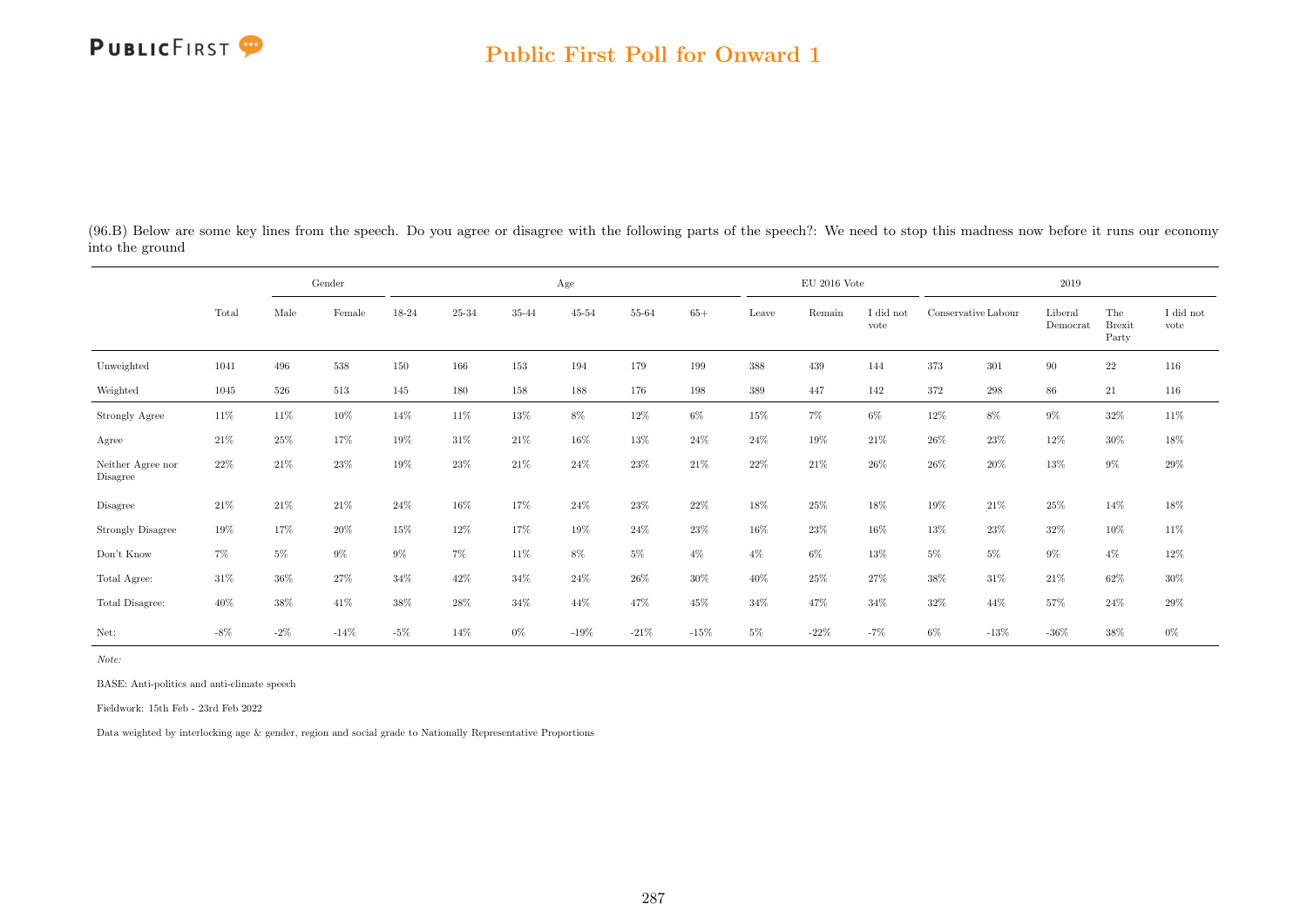

## Public First Poll for Onward 1

(96.C) Below are some key lines from the speech. Do you agree or disagree with the following parts of the speech?: We need to stop this madness now before it runs our economy into the ground

|                               |        |                     | Voting Intention |         |                                 |                          | Education                                              |                                                             |                                   |                                    | Fiscal conservatives             |         | C <sub>2</sub> DE 2019 Conservatives |         | ABC1 2019 Conservatives |
|-------------------------------|--------|---------------------|------------------|---------|---------------------------------|--------------------------|--------------------------------------------------------|-------------------------------------------------------------|-----------------------------------|------------------------------------|----------------------------------|---------|--------------------------------------|---------|-------------------------|
|                               | Total  | Conservative Labour |                  | Liberal | GCSE or<br>Democrats equivalent | A Level or<br>equivalent | University<br>Under-<br>graduate<br>Degree<br>(BA/BSc) | University<br>Postgrad-<br>uate<br>Degree<br>(MA/MSc/MPhil) | Doctorate<br>(PhD/DPHil)spend and | Prioritise<br>$\operatorname{tax}$ | Prioritise<br>balancing<br>books | C2DECon | Other                                | ABC1Con | Other                   |
| Unweighted                    | 1041   | 249                 | 342              | 76      | $\overline{0}$                  | $\overline{0}$           | 242                                                    | 116                                                         | 17                                | 589                                | 266                              | 165     | 876                                  | 208     | 833                     |
| Weighted                      | 1045   | 246                 | 341              | 71      | $\overline{0}$                  | $\overline{0}$           | 249                                                    | 113                                                         | 16                                | 594                                | 267                              | 174     | 871                                  | 198     | 847                     |
| Strongly Agree                | $11\%$ | 13%                 | $11\%$           | $7\%$   | 11\%                            | 10%                      | $9\%$                                                  | 15%                                                         | $7\%$                             | $11\%$                             | 14%                              | 12%     | $10\%$                               | 13%     | 10%                     |
| Agree                         | 21%    | $24\%$              | $22\%$           | 21%     | $23\%$                          | 13%                      | 20%                                                    | 21%                                                         | $26\%$                            | $21\%$                             | 25%                              | 30%     | 19%                                  | 22%     | $20\%$                  |
| Neither Agree nor<br>Disagree | $22\%$ | 28%                 | 19%              | 17%     | 25%                             | 23%                      | 19%                                                    | 21%                                                         | 27%                               | 19%                                | 23%                              | 28%     | 21\%                                 | 24%     | 21\%                    |
| Disagree                      | 21\%   | $19\%$              | $22\%$           | 22%     | $20\%$                          | 25%                      | $22\%$                                                 | $20\%$                                                      | $16\%$                            | 24%                                | 17%                              | 16%     | $22\%$                               | $21\%$  | 21%                     |
| <b>Strongly Disagree</b>      | 19%    | 12%                 | $20\%$           | $31\%$  | 12%                             | 19%                      | 25%                                                    | $19\%$                                                      | $25\%$                            | $20\%$                             | 17%                              | 11%     | $20\%$                               | 14%     | 20%                     |
| Don't Know                    | 7%     | $4\%$               | $6\%$            | $3\%$   | $9\%$                           | $9\%$                    | $5\%$                                                  | $5\%$                                                       | $0\%$                             | $5\%$                              | $3\%$                            | $4\%$   | $8\%$                                | $6\%$   | $8\%$                   |
| Total Agree:                  | $31\%$ | $37\%$              | 33%              | 27%     | $34\%$                          | 24\%                     | 29%                                                    | 36%                                                         | 32%                               | 32%                                | 39%                              | 41\%    | $29\%$                               | 35%     | $31\%$                  |
| Total Disagree:               | 40%    | $31\%$              | 42\%             | $53\%$  | 32%                             | 44%                      | 47%                                                    | $39\%$                                                      | 41\%                              | 44%                                | 34%                              | 27%     | $42\%$                               | 35%     | 41%                     |
| Net:                          | $-8\%$ | $6\%$               | $-9\%$           | $-25\%$ | $2\%$                           | $-20\%$                  | $-18\%$                                                | $-3%$                                                       | $-8\%$                            | $-12%$                             | $5\%$                            | 14%     | $-13%$                               | $0\%$   | $-10%$                  |

Note:

BASE: Anti-politics and anti-climate speech

Fieldwork: 15th Feb - 23rd Feb 2022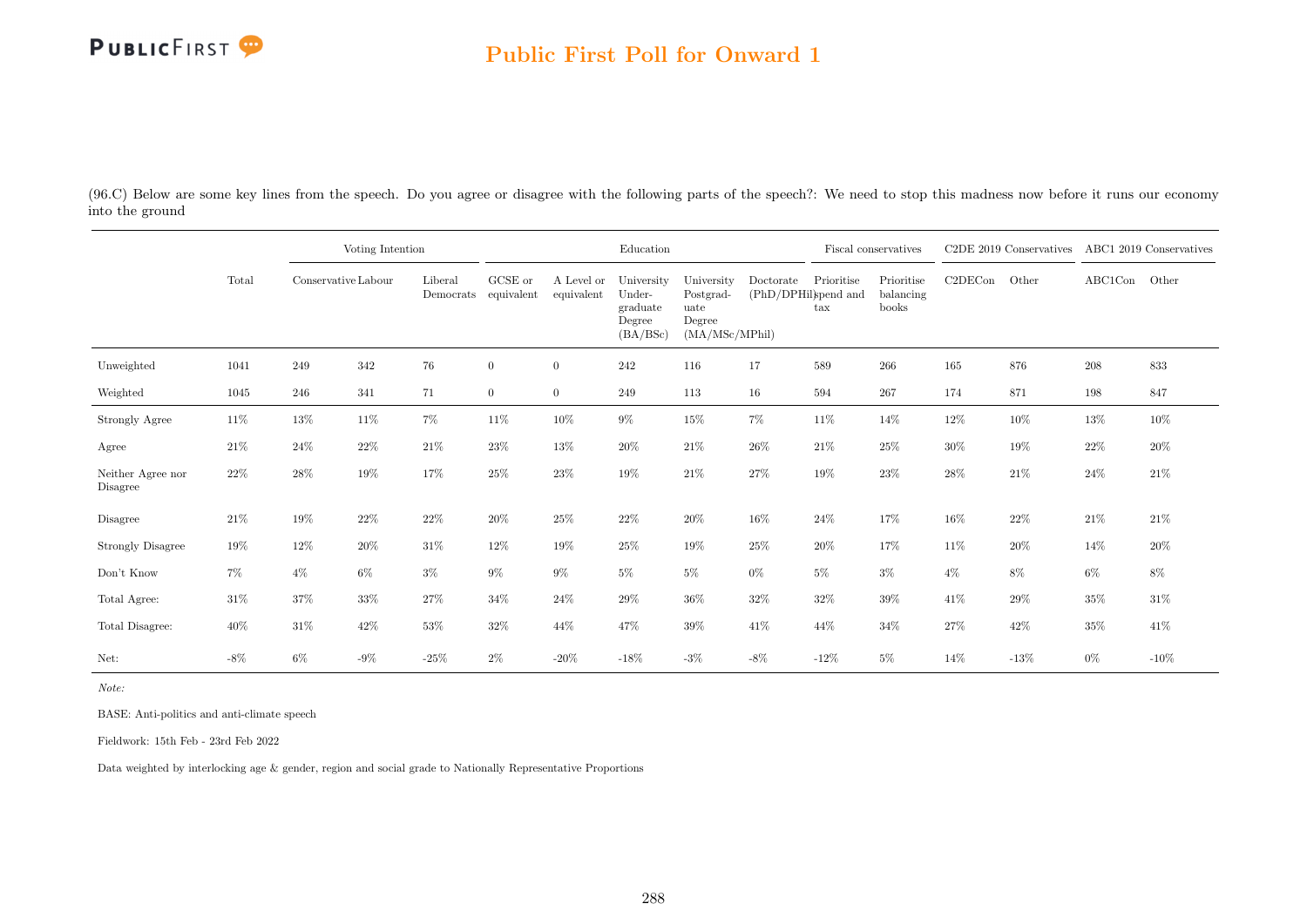|                                                      |       |        |               |               |                    |                  |                  | Region                         |               |               |          |        |                     |        |         | Social Grade |       |
|------------------------------------------------------|-------|--------|---------------|---------------|--------------------|------------------|------------------|--------------------------------|---------------|---------------|----------|--------|---------------------|--------|---------|--------------|-------|
|                                                      | Total | London | South<br>East | South<br>West | East of<br>England | East<br>Midlands | West<br>Midlands | Yorkshire<br>and the<br>Humber | North<br>East | North<br>West | Scotland | Wales  | Northern<br>Ireland | AB     | C1      | $\rm C2$     | DE    |
| Unweighted                                           | 1041  | 149    | 157           | 91            | $\boldsymbol{92}$  | 75               | 76               | 93                             | 43            | 116           | 76       | 50     | 23                  | 304    | 262     | 200          | 270   |
| Weighted                                             | 1045  | 157    | 146           | 87            | $96\,$             | 69               | 78               | $84\,$                         | 39            | 106           | 89       | $50\,$ | 43                  | 291    | $268\,$ | $225\,$      | 257   |
| It would greatly<br>improve my view of<br>them       | 8%    | 11%    | 7%            | 10%           | 8%                 | 10%              | $8\%$            | $7\%$                          | 14%           | 11%           | $5\%$    | $2\%$  | $3\%$               | 11%    | 6%      | 6%           | $9\%$ |
| It would somewhat<br>improve my view of<br>them      | 13%   | 15%    | 14%           | 16%           | 15%                | 8%               | 13%              | 12%                            | $10\%$        | 11%           | 12%      | 21%    | $6\%$               | $12\%$ | 13%     | 17%          | 12%   |
| It would not improve<br>or worsen my view of<br>them | 26%   | 25%    | 23%           | 31%           | 26\%               | 27%              | 31\%             | 28%                            | 25%           | 32%           | 21\%     | 23%    | 28%                 | 22%    | 23%     | 33%          | 30%   |
| It would somewhat<br>worsen my view of<br>them       | 15%   | 12%    | 19%           | 13%           | 15%                | 19%              | 16%              | 16%                            | $7\%$         | 15%           | 11\%     | $20\%$ | 15%                 | 16%    | 20%     | 12%          | 12%   |
| It would greatly worsen 23%<br>my view of them       |       | 25%    | 22%           | 20%           | 25%                | 22%              | 21\%             | 21\%                           | 27%           | 17%           | 33%      | 16%    | 39%                 | 30%    | 25%     | 20%          | 17%   |
| Don't Know                                           | 14%   | 12%    | 15%           | 10%           | 12%                | 14%              | 12%              | 16%                            | 17%           | 14%           | 16%      | 18%    | 8%                  | $9\%$  | 13%     | 12%          | 20%   |

(97.A) Would it improve or worsen your view of a politician if they said this?

Note:

BASE: Anti-politics and anti-climate speech

Fieldwork: 15th Feb - 23rd Feb 2022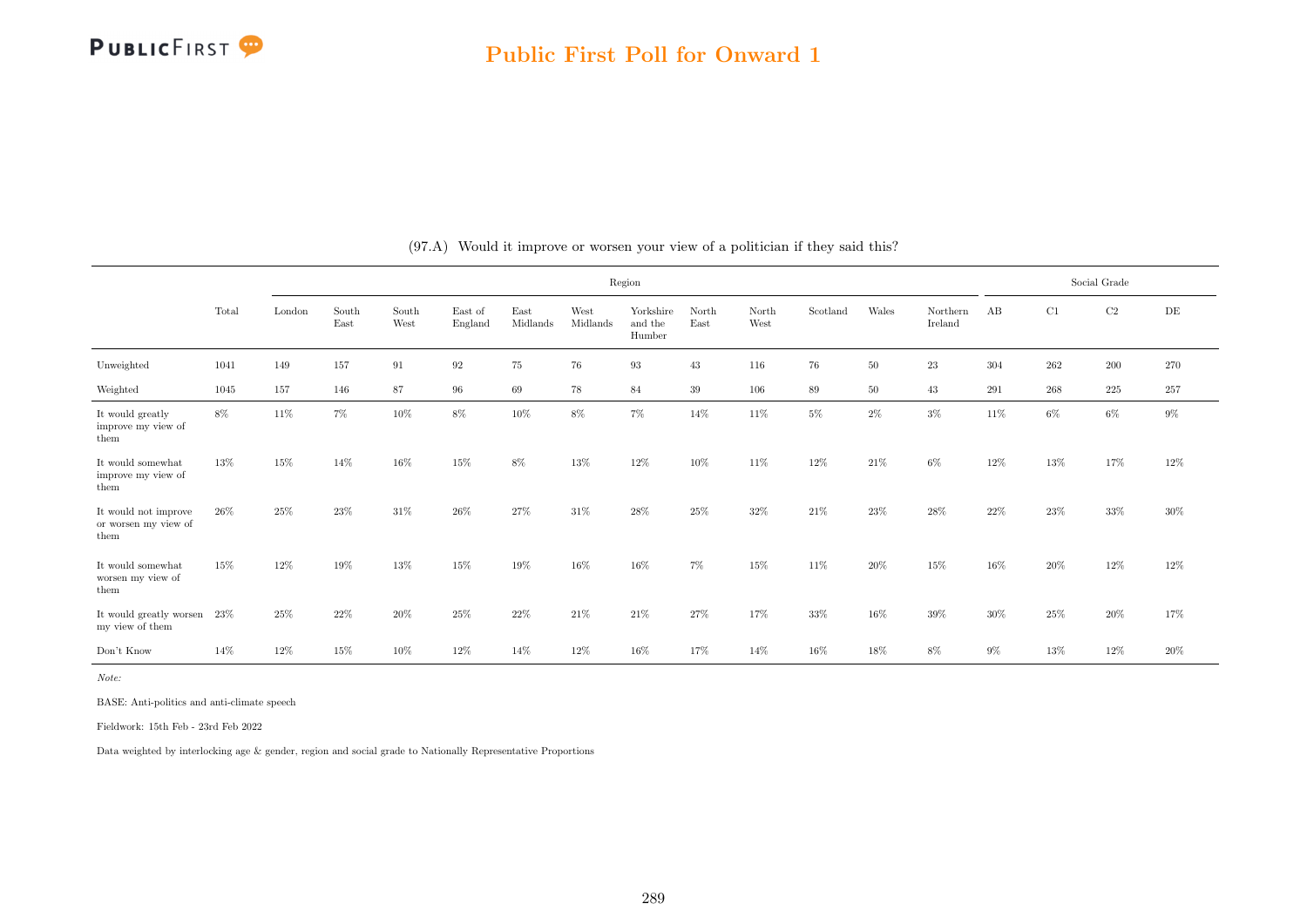

#### Public First Poll for Onward 1

|                                                      |       |      | Gender  |       |           |           | Age       |           |       |       | $\rm EU$ 2016 Vote |                   |                     |       | 2019                |                               |                               |
|------------------------------------------------------|-------|------|---------|-------|-----------|-----------|-----------|-----------|-------|-------|--------------------|-------------------|---------------------|-------|---------------------|-------------------------------|-------------------------------|
|                                                      | Total | Male | Female  | 18-24 | $25 - 34$ | $35 - 44$ | $45 - 54$ | $55 - 64$ | $65+$ | Leave | Remain             | I did not<br>vote | Conservative Labour |       | Liberal<br>Democrat | The<br><b>Brexit</b><br>Party | $\rm I$ did $\rm not$<br>vote |
| Unweighted                                           | 1041  | 496  | $538\,$ | 150   | 166       | 153       | 194       | 179       | 199   | 388   | 439                | 144               | 373                 | 301   | 90                  | $22\,$                        | 116                           |
| Weighted                                             | 1045  | 526  | 513     | 145   | 180       | 158       | 188       | 176       | 198   | 389   | 447                | 142               | 372                 | 298   | 86                  | 21                            | 116                           |
| It would greatly<br>improve my view of<br>them       | 8%    | 11%  | 6%      | 8%    | $8\%$     | $8\%$     | $7\%$     | $9\%$     | $9\%$ | 12%   | $7\%$              | $5\%$             | 12%                 | $7\%$ | 6%                  | $12\%$                        | $6\%$                         |
| It would somewhat<br>improve my view of<br>them      | 13%   | 16%  | 10%     | 8%    | 21\%      | 17%       | 12%       | 11%       | 10%   | 19%   | 10%                | 9%                | 18%                 | 11%   | 11%                 | 23%                           | $9\%$                         |
| It would not improve<br>or worsen my view of<br>them | 26\%  | 26%  | 27%     | 27%   | 27%       | 23%       | 27%       | 25%       | 30%   | 29%   | 26%                | 23%               | 30%                 | 28%   | 19%                 | 27%                           | 22%                           |
| It would somewhat<br>worsen my view of<br>them       | 15%   | 14%  | 16%     | 18%   | 12%       | 14%       | 14%       | 18%       | 14%   | 16%   | 15%                | 12%               | 18%                 | 13%   | 18%                 | 19%                           | 10%                           |
| It would greatly worsen $23\%$<br>my view of them    |       | 23%  | 23%     | 20%   | 20%       | 20%       | 25%       | 26%       | 28%   | 16%   | 32%                | 21\%              | 12%                 | 30%   | 40%                 | 18%                           | 21\%                          |
| Don't Know                                           | 14%   | 10%  | 17%     | 18%   | 13%       | 18%       | 15%       | 11%       | $9\%$ | $8\%$ | 11%                | 31\%              | 11%                 | 10%   | 6%                  | $0\%$                         | 32%                           |

#### (97.B) Would it improve or worsen your view of a politician if they said this?

Note:

BASE: Anti-politics and anti-climate speech

Fieldwork: 15th Feb - 23rd Feb 2022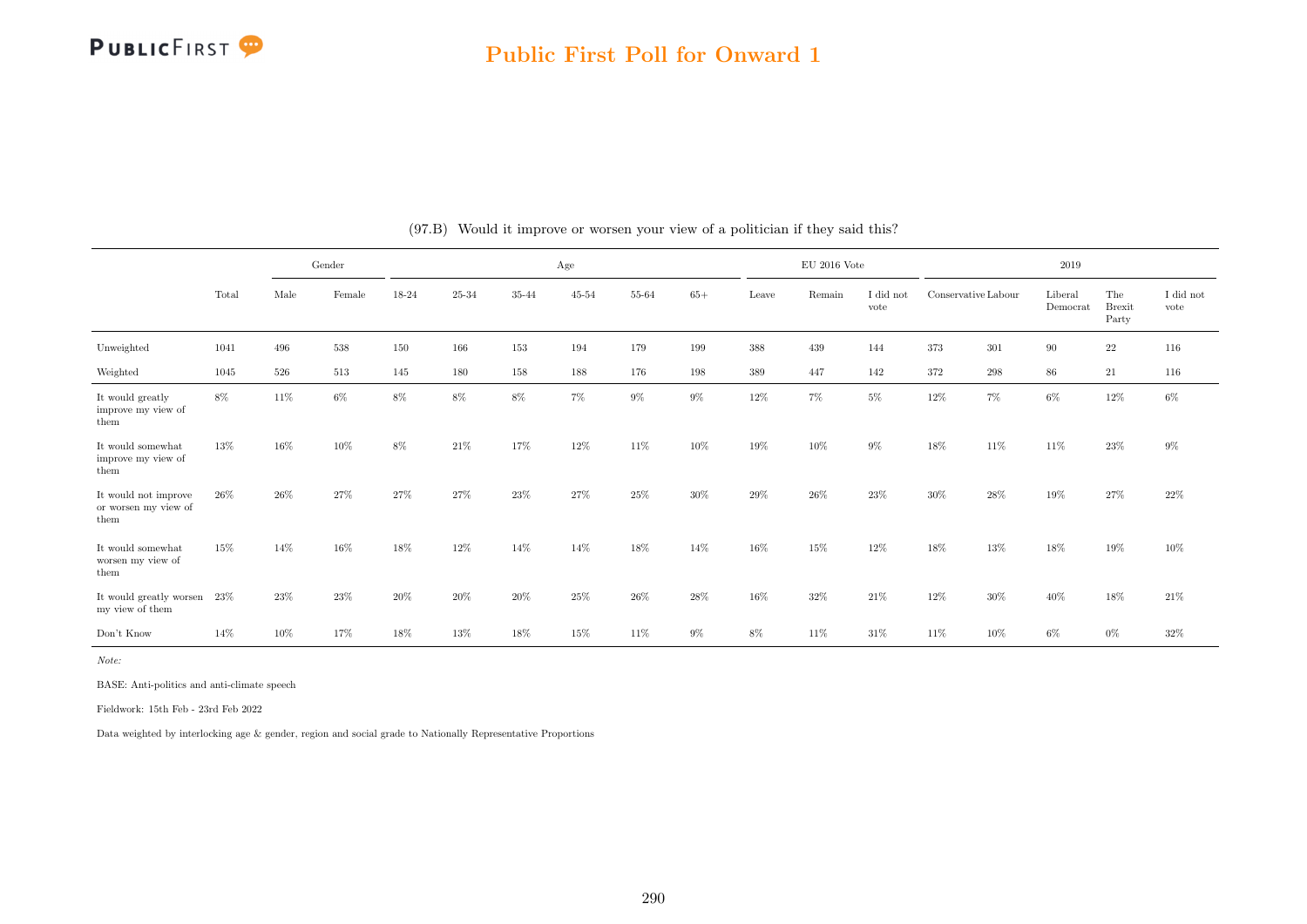## Public First Poll for Onward 1

|                                                      |       |                     | Voting Intention |                      |                       |                          | Education                                              |                                                              |                                   | Fiscal conservatives       |                                  |         | C2DE 2019 Conservatives ABC1 2019 Conservatives |               |        |
|------------------------------------------------------|-------|---------------------|------------------|----------------------|-----------------------|--------------------------|--------------------------------------------------------|--------------------------------------------------------------|-----------------------------------|----------------------------|----------------------------------|---------|-------------------------------------------------|---------------|--------|
|                                                      | Total | Conservative Labour |                  | Liberal<br>Democrats | GCSE or<br>equivalent | A Level or<br>equivalent | University<br>Under-<br>graduate<br>Degree<br>(BA/BSc) | University<br>Postgrad-<br>uate<br>Degree<br>(MA/MSc/MPhill) | Doctorate<br>(PhD/DPHil)spend and | Prioritise<br>$\text{tax}$ | Prioritise<br>balancing<br>books | C2DECon | Other                                           | ABC1Con Other |        |
| Unweighted                                           | 1041  | 249                 | 342              | $76\,$               | $\overline{0}$        | $\overline{0}$           | 242                                                    | 116                                                          | 17                                | 589                        | 266                              | 165     | 876                                             | $208\,$       | 833    |
| Weighted                                             | 1045  | 246                 | 341              | 71                   | $\overline{0}$        | $\overline{0}$           | 249                                                    | 113                                                          | 16                                | 594                        | 267                              | 174     | 871                                             | 198           | 847    |
| It would greatly<br>improve my view of<br>them       | 8%    | 11%                 | 8%               | $3\%$                | $8\%$                 | 6%                       | $7\%$                                                  | 13%                                                          | 30%                               | $8\%$                      | $11\%$                           | 11%     | 8%                                              | $13\%$        | $7\%$  |
| It would somewhat<br>improve my view of<br>them      | 13%   | $20\%$              | 11%              | 15%                  | 13%                   | $9\%$                    | $16\%$                                                 | 17%                                                          | 10%                               | $12\%$                     | 20%                              | 20%     | 12%                                             | $16\%$        | 13%    |
| It would not improve<br>or worsen my view of<br>them | 26\%  | $29\%$              | 29%              | $22\%$               | 32%                   | 27%                      | $19\%$                                                 | $24\%$                                                       | 19%                               | $28\%$                     | $26\%$                           | 35%     | $25\%$                                          | $26\%$        | 27%    |
| It would somewhat<br>worsen my view of<br>them       | 15%   | $20\%$              | $13\%$           | $19\%$               | 13%                   | 19%                      | $18\%$                                                 | $11\%$                                                       | $0\%$                             | 16%                        | 17%                              | 15%     | $15\%$                                          | $20\%$        | 14%    |
| It would greatly worsen<br>my view of them           | 23%   | $12\%$              | 29%              | $36\%$               | 15%                   | 26%                      | $31\%$                                                 | $24\%$                                                       | 41\%                              | 27%                        | 17%                              | $7\%$   | 27%                                             | $16\%$        | 25%    |
| Don't Know                                           | 14%   | $9\%$               | 11%              | $5\%$                | 19%                   | 13%                      | $9\%$                                                  | $10\%$                                                       | $0\%$                             | $10\%$                     | $9\%$                            | 12%     | 14%                                             | $9\%$         | $15\%$ |

| (97.C) Would it improve or worsen your view of a politician if they said this? |  |  |  |  |  |  |
|--------------------------------------------------------------------------------|--|--|--|--|--|--|
|--------------------------------------------------------------------------------|--|--|--|--|--|--|

Note:

BASE: Anti-politics and anti-climate speech

Fieldwork: 15th Feb - 23rd Feb 2022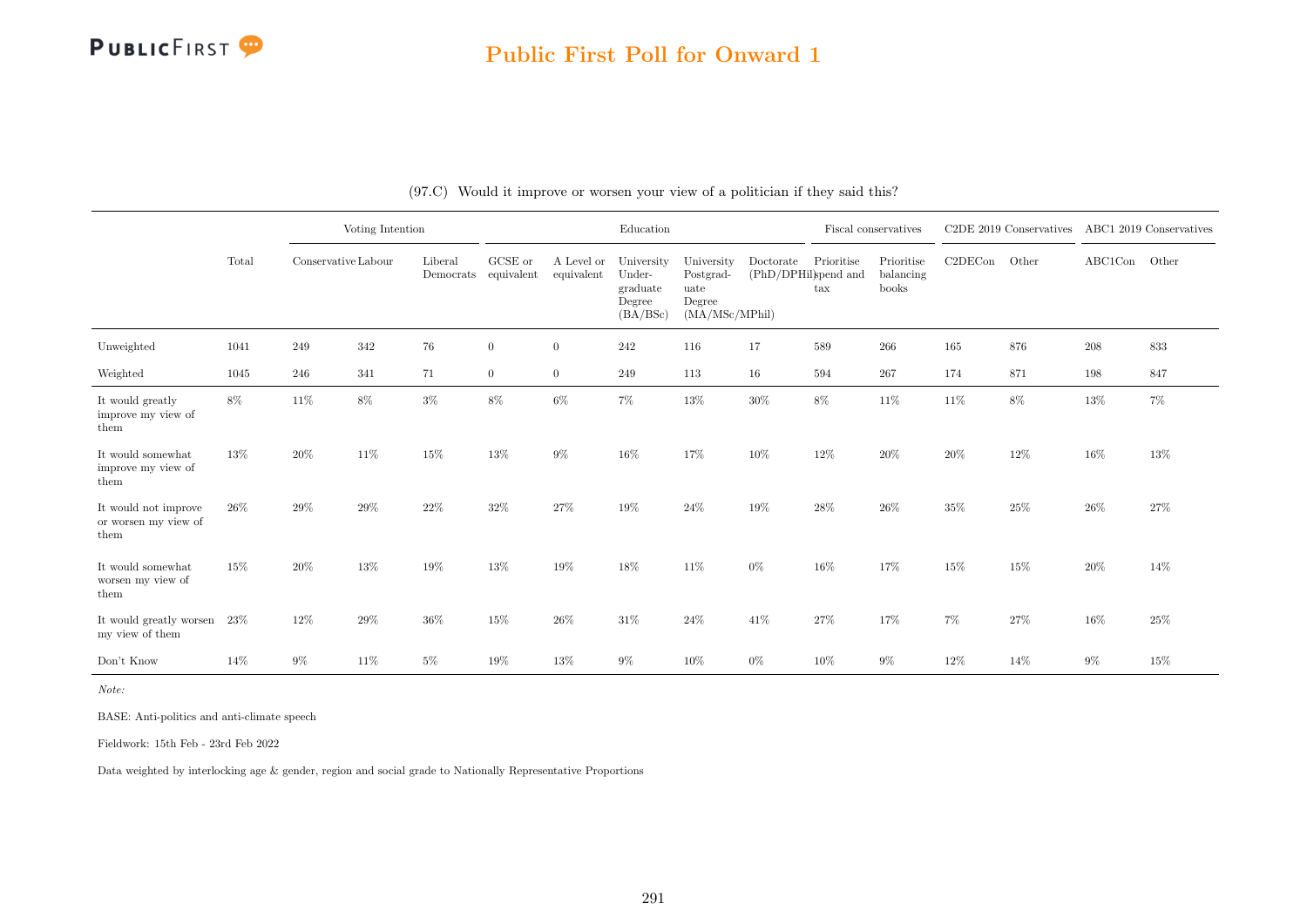

#### Public First Poll for Onward 1

|                   |        |        |            |            |                    |                  |                  | Region                         |            |            |          |        |                     |        |         | Social Grade |           |
|-------------------|--------|--------|------------|------------|--------------------|------------------|------------------|--------------------------------|------------|------------|----------|--------|---------------------|--------|---------|--------------|-----------|
|                   | Total  | London | South East | South West | East of<br>England | East<br>Midlands | West<br>Midlands | Yorkshire<br>and the<br>Humber | North East | North West | Scotland | Wales  | Northern<br>Ireland | AB     | C1      | $\rm C2$     | $\rm{DE}$ |
| Unweighted        | 1041   | 149    | 157        | 91         | $\boldsymbol{92}$  | 75               | $76\,$           | 93                             | 43         | 116        | $76\,$   | $50\,$ | $23\,$              | 304    | $262\,$ | $200\,$      | $270\,$   |
| Weighted          | 1045   | 157    | 146        | 87         | 96                 | 69               | 78               | 84                             | $39\,$     | 106        | 89       | 50     | 43                  | 291    | $268\,$ | $225\,$      | $257\,$   |
| Moderate          | $9\%$  | $10\%$ | $9\%$      | $7\%$      | $4\%$              | $13\%$           | 10%              | $7\%$                          | 10%        | $9\%$      | $7\%$    | $7\%$  | 6%                  | $7\%$  | 10%     | $8\%$        | $9\%$     |
| Progressive       | $8\%$  | $12\%$ | $5\%$      | $9\%$      | $7\%$              | 10%              | 12%              | 10%                            | $8\%$      | $6\%$      | 10%      | $7\%$  | $3\%$               | $9\%$  | $9\%$   | $8\%$        | $8\%$     |
| Misleading        | $36\%$ | 37%    | $39\%$     | $37\%$     | $39\%$             | $35\%$           | 35%              | $33\%$                         | 26%        | $31\%$     | 43%      | 35%    | 40%                 | 45%    | 37%     | 31\%         | $31\%$    |
| Stupid            | 28%    | $29\%$ | 32%        | $22\%$     | 27%                | 24%              | $21\%$           | $29\%$                         | $32\%$     | $30\%$     | $30\%$   | $22\%$ | 37%                 | 34%    | 31%     | $24\%$       | $22\%$    |
| Extreme           | 27%    | 27%    | 31%        | 23%        | 31%                | 32%              | 31%              | 26%                            | 26%        | $24\%$     | 27%      | 14%    | $30\%$              | 32%    | 30%     | 26%          | $21\%$    |
| Aggressive        | $22\%$ | $23\%$ | $27\%$     | $25\%$     | $26\%$             | 17%              | 15%              | $21\%$                         | 15%        | $21\%$     | 19%      | 12%    | 24%                 | 22%    | 26%     | $20\%$       | 19%       |
| Honest            | $21\%$ | $20\%$ | $14\%$     | $20\%$     | $19\%$             | $26\%$           | $22\%$           | $25\%$                         | $23\%$     | $24\%$     | $17\%$   | 29%    | 14%                 | $17\%$ | 20%     | $23\%$       | $23\%$    |
| Passionate        | $17\%$ | $22\%$ | $11\%$     | $21\%$     | $24\%$             | $13\%$           | $19\%$           | $16\%$                         | 11%        | 13%        | 16%      | 20%    | 13%                 | 14%    | 17%     | $16\%$       | $21\%$    |
| Conservative      | $14\%$ | $17\%$ | $13\%$     | $21\%$     | $11\%$             | 16%              | 18%              | 10%                            | $7\%$      | 10%        | 12%      | $9\%$  | 12%                 | 16%    | $12\%$  | $12\%$       | 14%       |
| Smart             | 11%    | 17%    | 10%        | 13%        | 10%                | $12\%$           | $7\%$            | $7\%$                          | 12%        | 12%        | $6\%$    | 18%    | $3\%$               | $9\%$  | 12%     | 14%          | $10\%$    |
| None of the above | $5\%$  | $5\%$  | $7\%$      | $3\%$      | $3\%$              | $0\%$            | $5\%$            | $2\%$                          | $6\%$      | $5\%$      | $7\%$    | 10%    | $4\%$               | $4\%$  | $3\%$   | $6\%$        | $7\%$     |
| Don't Know        | $9\%$  | $8\%$  | $9\%$      | $1\%$      | $8\%$              | 12%              | 11%              | $8\%$                          | 16%        | 11%        | $6\%$    | $4\%$  | 14%                 | $5\%$  | $9\%$   | $9\%$        | $11\%$    |

(98.A) Which of the following words would you use to describe the speech you just saw?Please select any which apply

Note:

BASE: Anti-politics and anti-climate speech

Fieldwork: 15th Feb - 23rd Feb 2022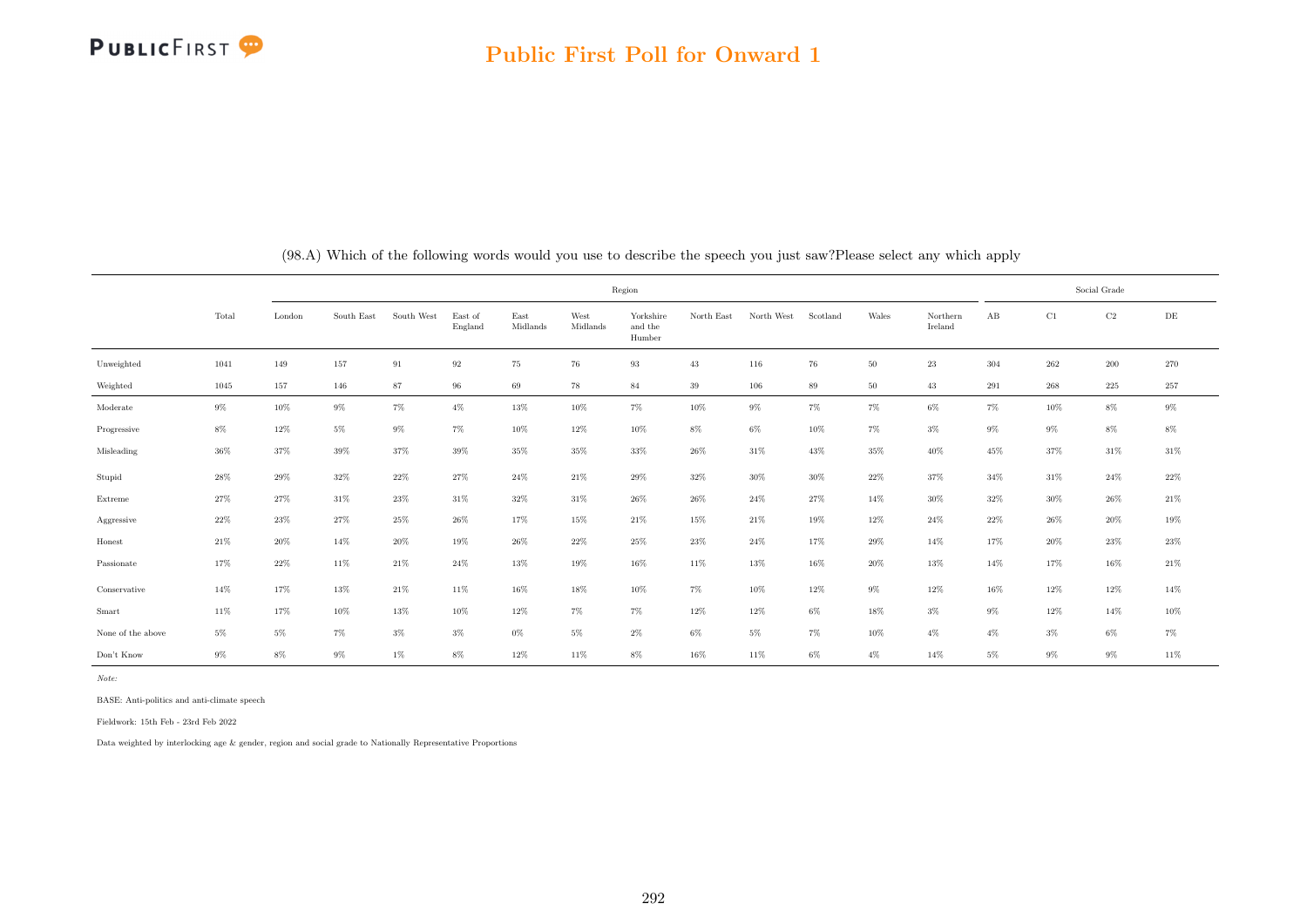#### Public First Poll for Onward 1

|                   | Gender |            |         |        |           | Age       |           |        |        | $\mathrm{EU}$ 2016 Vote |        |                         |                     | 2019    |                     |                     |                   |
|-------------------|--------|------------|---------|--------|-----------|-----------|-----------|--------|--------|-------------------------|--------|-------------------------|---------------------|---------|---------------------|---------------------|-------------------|
|                   | Total  | $\rm Male$ | Female  | 18-24  | $25 - 34$ | $35 - 44$ | $45 - 54$ | 55-64  | $65+$  | Leave                   | Remain | $\rm I$ did not<br>vote | Conservative Labour |         | Liberal<br>Democrat | The Brexit<br>Party | I did not<br>vote |
| Unweighted        | 1041   | 496        | $538\,$ | 150    | 166       | 153       | 194       | 179    | 199    | $388\,$                 | 439    | 144                     | 373                 | $301\,$ | $90\,$              | $22\,$              | 116               |
| Weighted          | 1045   | 526        | $513\,$ | 145    | 180       | $158\,$   | 188       | 176    | 198    | $389\,$                 | 447    | 142                     | $372\,$             | $\,298$ | 86                  | 21                  | 116               |
| Moderate          | $9\%$  | 11%        | $6\%$   | 10%    | 17%       | $7\%$     | $7\%$     | $5\%$  | $6\%$  | $8\%$                   | 10%    | 5%                      | 11%                 | $7\%$   | $4\%$               | $8\%$               | $8\%$             |
| Progressive       | $8\%$  | 11%        | $6\%$   | 14%    | $10\%$    | $9\%$     | $10\%$    | $5\%$  | 5%     | 11%                     | $8\%$  | $4\%$                   | $9\%$               | $8\%$   | $7\%$               | $24\%$              | $6\%$             |
| Misleading        | $36\%$ | 34%        | 38%     | 33%    | $29\%$    | $32\%$    | 34%       | 44%    | 45%    | $32\%$                  | 44%    | 28%                     | 29%                 | 42%     | 55%                 | $23\%$              | $31\%$            |
| Stupid            | 28%    | 27%        | 29%     | 28%    | 24%       | 23%       | 31%       | 28%    | 33%    | 21\%                    | 35%    | 24%                     | 19%                 | 33%     | 44%                 | $33\%$              | $25\%$            |
| Extreme           | 27%    | 26%        | 28\%    | 27%    | $30\%$    | $23\%$    | 17%       | $32\%$ | 33%    | 22%                     | 34%    | 19%                     | 24%                 | 31\%    | 33%                 | 18%                 | $22\%$            |
| Aggressive        | 22%    | 20%        | $23\%$  | 28%    | $20\%$    | $16\%$    | 17%       | $26\%$ | $24\%$ | 18%                     | 23%    | 24%                     | 17%                 | 25%     | 29%                 | $9\%$               | $23\%$            |
| Honest            | 21%    | 24%        | 17%     | 22%    | 21\%      | 23%       | 18%       | 22%    | 19%    | 26%                     | 16%    | 17%                     | 26%                 | 18%     | 15%                 | 38%                 | 17%               |
| Passionate        | 17%    | 17%        | 16%     | 19%    | $21\%$    | $22\%$    | $16\%$    | $13\%$ | 13%    | $21\%$                  | 14%    | 17%                     | 21%                 | $17\%$  | $10\%$              | $34\%$              | $13\%$            |
| Conservative      | 14%    | 17%        | $10\%$  | $20\%$ | $12\%$    | $16\%$    | $12\%$    | 11%    | $12\%$ | $10\%$                  | $16\%$ | 15%                     | $12\%$              | $18\%$  | 15%                 | $9\%$               | $9\%$             |
| Smart             | 11%    | 14%        | $8\%$   | 15%    | 16%       | 17%       | 7%        | $8\%$  | $6\%$  | 14%                     | $9\%$  | $6\%$                   | 14%                 | 11%     | 6%                  | 17%                 | $8\%$             |
| None of the above | $5\%$  | $4\%$      | $5\%$   | $4\%$  | $3\%$     | $5\%$     | $6\%$     | $6\%$  | 5%     | 5%                      | $4\%$  | $7\%$                   | 5%                  | $4\%$   | $7\%$               | 0%                  | $7\%$             |
| Don't Know        | $9\%$  | $7\%$      | 10%     | 11%    | $9\%$     | $12\%$    | $13\%$    | $4\%$  | $3\%$  | 5%                      | $8\%$  | 15%                     | $6\%$               | 7%      | 1%                  | 0%                  | $15\%$            |

(98.B) Which of the following words would you use to describe the speech you just saw?Please select any which apply

Note:

BASE: Anti-politics and anti-climate speech

Fieldwork: 15th Feb - 23rd Feb 2022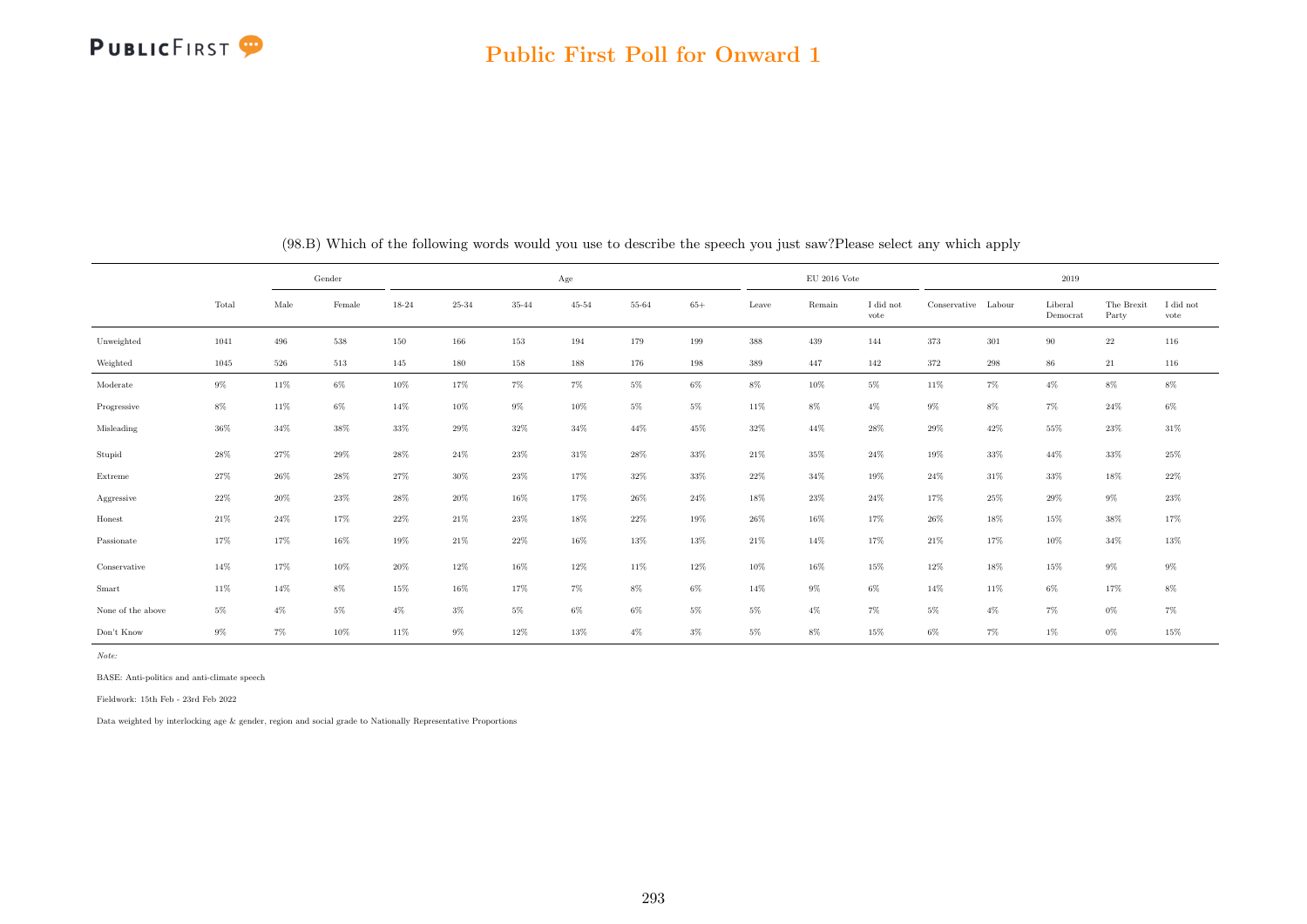## Public First Poll for Onward 1

|                   |        |                     | Voting Intention |                      |                                |                          | Education                                           |                                                           |                          |                                         | Fiscal conservatives             |         | C2DE 2019 Conservatives |         | ABC1 2019 Conservatives |
|-------------------|--------|---------------------|------------------|----------------------|--------------------------------|--------------------------|-----------------------------------------------------|-----------------------------------------------------------|--------------------------|-----------------------------------------|----------------------------------|---------|-------------------------|---------|-------------------------|
|                   | Total  | Conservative Labour |                  | Liberal<br>Democrats | $_{\rm GCSE~or}$<br>equivalent | A Level or<br>equivalent | University<br>Undergradu-<br>ate Degree<br>(BA/BSc) | University<br>Postgradu-<br>ate Degree<br>(MA/MSc/MPhill) | Doctorate<br>(PhD/DPHil) | Prioritise<br>spend and<br>$_{\rm tax}$ | Prioritise<br>balancing<br>books | C2DECon | Other                   | ABC1Con | Other                   |
| Unweighted        | 1041   | 249                 | 342              | 76                   | $\overline{0}$                 | $\mathbf{0}$             | 242                                                 | 116                                                       | 17                       | 589                                     | 266                              | 165     | 876                     | 208     | 833                     |
| Weighted          | 1045   | 246                 | 341              | 71                   | $\overline{0}$                 | $\boldsymbol{0}$         | 249                                                 | 113                                                       | $16\,$                   | 594                                     | 267                              | 174     | 871                     | 198     | 847                     |
| Moderate          | $9\%$  | $14\%$              | $7\%$            | $5\%$                | 11%                            | $5\%$                    | $8\%$                                               | $12\%$                                                    | $22\%$                   | $9\%$                                   | 11%                              | $9\%$   | $8\%$                   | $12\%$  | $8\%$                   |
| Progressive       | $8\%$  | $11\%$              | $10\%$           | $5\%$                | $9\%$                          | $7\%$                    | $8\%$                                               | 12%                                                       | $10\%$                   | $8\%$                                   | 14%                              | $8\%$   | $8\%$                   | $10\%$  | $8\%$                   |
| Misleading        | 36%    | $29\%$              | $42\%$           | 54%                  | $27\%$                         | $43\%$                   | $45\%$                                              | $29\%$                                                    | 44%                      | $42\%$                                  | $30\%$                           | $29\%$  | 38%                     | $30\%$  | $38\%$                  |
| Stupid            | 28%    | 18%                 | $31\%$           | 43%                  | 18%                            | 35%                      | $34\%$                                              | 24%                                                       | 47%                      | $31\%$                                  | $25\%$                           | 14%     | 31\%                    | 24%     | $29\%$                  |
| Extreme           | 27%    | 25%                 | 33%              | 33%                  | $22\%$                         | $25\%$                   | $32\%$                                              | $31\%$                                                    | 36%                      | $30\%$                                  | 27%                              | $21\%$  | 29%                     | 27%     | $28\%$                  |
| Aggressive        | $22\%$ | $18\%$              | $27\%$           | $30\%$               | 17%                            | $27\%$                   | $23\%$                                              | $20\%$                                                    | $27\%$                   | $23\%$                                  | $19\%$                           | 16%     | 23%                     | 18%     | $22\%$                  |
| Honest            | $21\%$ | 25%                 | $20\%$           | 16%                  | $26\%$                         | 19%                      | 19%                                                 | 19%                                                       | 31\%                     | 18%                                     | $29\%$                           | $28\%$  | 19%                     | 24%     | $20\%$                  |
| Passionate        | 17%    | $23\%$              | 17%              | 15%                  | 19%                            | 16%                      | $19\%$                                              | 18%                                                       | 22%                      | 17%                                     | $18\%$                           | $24\%$  | 15%                     | 19%     | $16\%$                  |
| Conservative      | 14%    | $14\%$              | 15%              | 15%                  | $11\%$                         | 12%                      | 13%                                                 | $21\%$                                                    | 11\%                     | 16%                                     | $12\%$                           | $9\%$   | 15%                     | 15%     | 13%                     |
| Smart             | 11%    | 14%                 | 11%              | 8%                   | 11%                            | $9\%$                    | 10%                                                 | 16%                                                       | 26%                      | 10%                                     | 15%                              | 15%     | 10%                     | 14%     | 10%                     |
| None of the above | $5\%$  | $4\%$               | $4\%$            | $1\%$                | $6\%$                          | $5\%$                    | $2\%$                                               | $5\%$                                                     | $0\%$                    | $4\%$                                   | $3\%$                            | $6\%$   | $5\%$                   | $3\%$   | $5\%$                   |
| Don't Know        | $9\%$  | $4\%$               | $7\%$            | $3\%$                | 12%                            | 10%                      | $5\%$                                               | $7\%$                                                     | $0\%$                    | $8\%$                                   | $2\%$                            | $6\%$   | $9\%$                   | $6\%$   | $9\%$                   |

(98.C) Which of the following words would you use to describe the speech you just saw?Please select any which apply

Note:

BASE: Anti-politics and anti-climate speech

Fieldwork: 15th Feb - 23rd Feb 2022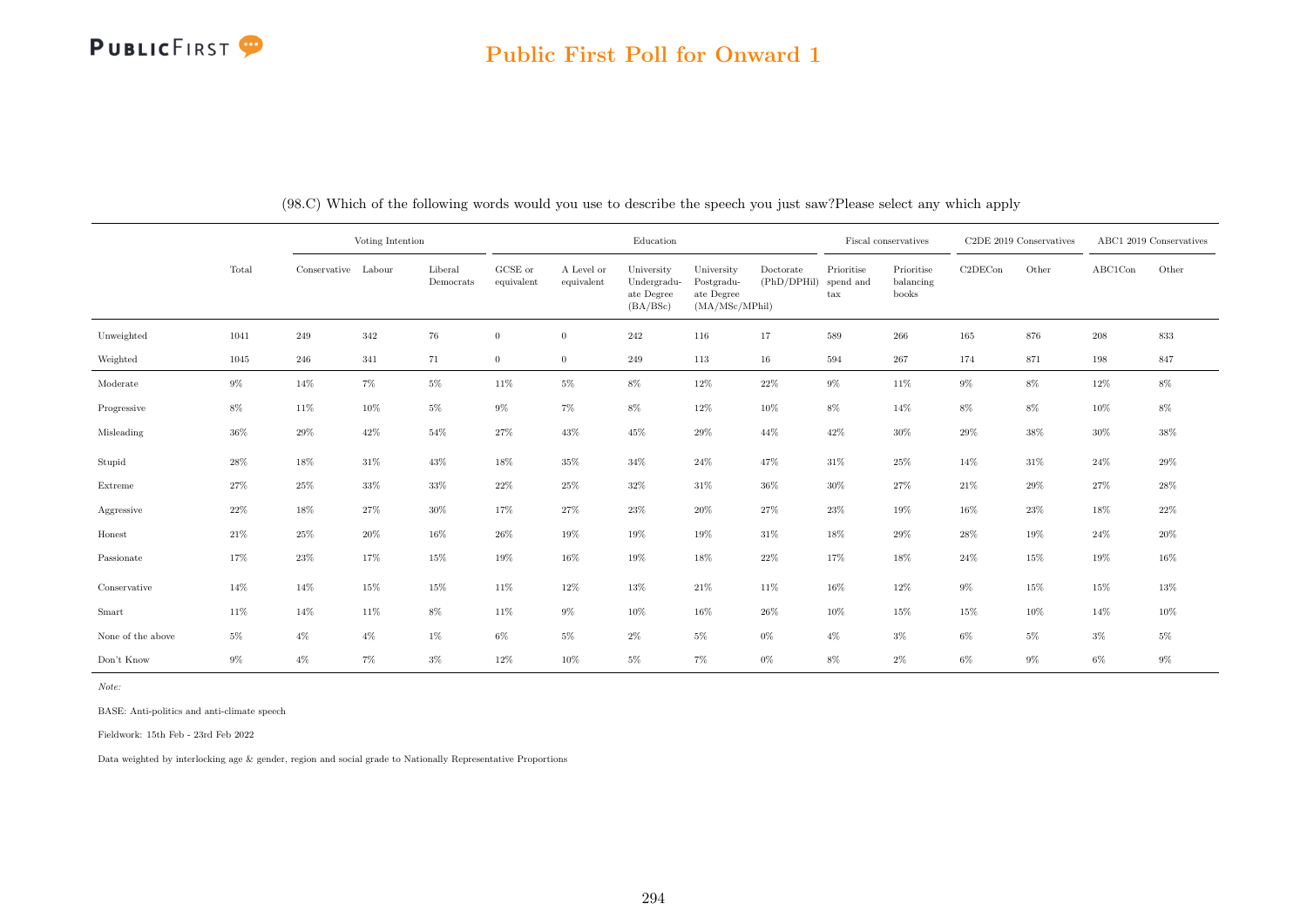

(99.A) Below are some key lines from the speech. Do you agree or disagree with the following parts of the speech?: There is no doubt that climate change is real and happening, but we need to have a serious debate about what we can do about it

|                               |       |        |               |               |                    |                  |                  | Region                         |               |               |          |        |                     |       |       | Social Grade |        |
|-------------------------------|-------|--------|---------------|---------------|--------------------|------------------|------------------|--------------------------------|---------------|---------------|----------|--------|---------------------|-------|-------|--------------|--------|
|                               | Total | London | South<br>East | South<br>West | East of<br>England | East<br>Midlands | West<br>Midlands | Yorkshire<br>and the<br>Humber | North<br>East | North<br>West | Scotland | Wales  | Northern<br>Ireland | AB    | C1    | C2           | DE     |
| Unweighted                    | 992   | 113    | 117           | 76            | $103\,$            | 64               | 95               | 95                             | $53\,$        | 126           | 91       | 45     | 14                  | 274   | 253   | 211          | 251    |
| Weighted                      | 1005  | 118    | 111           | 73            | 107                | 60               | 100              | 89                             | 49            | 120           | 106      | $46\,$ | 26                  | 268   | 255   | 234          | 244    |
| Strongly Agree                | 22%   | $22\%$ | $22\%$        | $21\%$        | $24\%$             | 30%              | 21%              | 24\%                           | $21\%$        | 21\%          | 21\%     | $28\%$ | $7\%$               | 27%   | 20%   | $21\%$       | $22\%$ |
| Agree                         | 42%   | 46%    | 42%           | 45%           | 43%                | 43%              | 41\%             | 45%                            | 38%           | 41\%          | 43%      | 38%    | 34%                 | 39%   | 49%   | 41\%         | 40%    |
| Neither Agree nor<br>Disagree | 22%   | 18%    | 25%           | 17%           | 19%                | 14%              | 17%              | 20%                            | 26%           | 26%           | $26\%$   | 18%    | 46%                 | 20%   | 19%   | 25%          | 23%    |
| Disagree                      | $7\%$ | $8\%$  | $6\%$         | $10\%$        | $5\%$              | $5\%$            | 11%              | $3\%$                          | $6\%$         | $4\%$         | $7\%$    | $10\%$ | $7\%$               | $6\%$ | $6\%$ | $6\%$        | $8\%$  |
| <b>Strongly Disagree</b>      | $4\%$ | $4\%$  | $3\%$         | $1\%$         | $4\%$              | $6\%$            | $4\%$            | $5\%$                          | $0\%$         | $4\%$         | $2\%$    | $2\%$  | $6\%$               | $4\%$ | $4\%$ | $2\%$        | $4\%$  |
| Don't Know                    | $3\%$ | $2\%$  | $2\%$         | $5\%$         | $5\%$              | $1\%$            | $5\%$            | $2\%$                          | $9\%$         | $4\%$         | $2\%$    | $4\%$  | $0\%$               | $4\%$ | $3\%$ | $4\%$        | $3\%$  |
| Total Agree:                  | 65%   | 68%    | 64%           | 67%           | $67\%$             | $73\%$           | 62%              | 69%                            | 59%           | 62%           | $63\%$   | 66%    | 41\%                | 66%   | 69%   | $63\%$       | $62\%$ |
| Total Disagree:               | 10%   | 12%    | $9\%$         | 11%           | 8%                 | 11%              | 15%              | 8%                             | $6\%$         | 8%            | $9\%$    | 11%    | 13%                 | 10%   | 10%   | 8%           | 12%    |
| Net:                          | 55%   | 56%    | 56%           | 56%           | 59%                | 62%              | 47%              | 61%                            | 54%           | 54%           | 54%      | 54%    | 28%                 | 56%   | 59%   | $55\%$       | 50%    |

Note:

BASE: Anti-climate and moderate

Fieldwork: 15th Feb - 23rd Feb 2022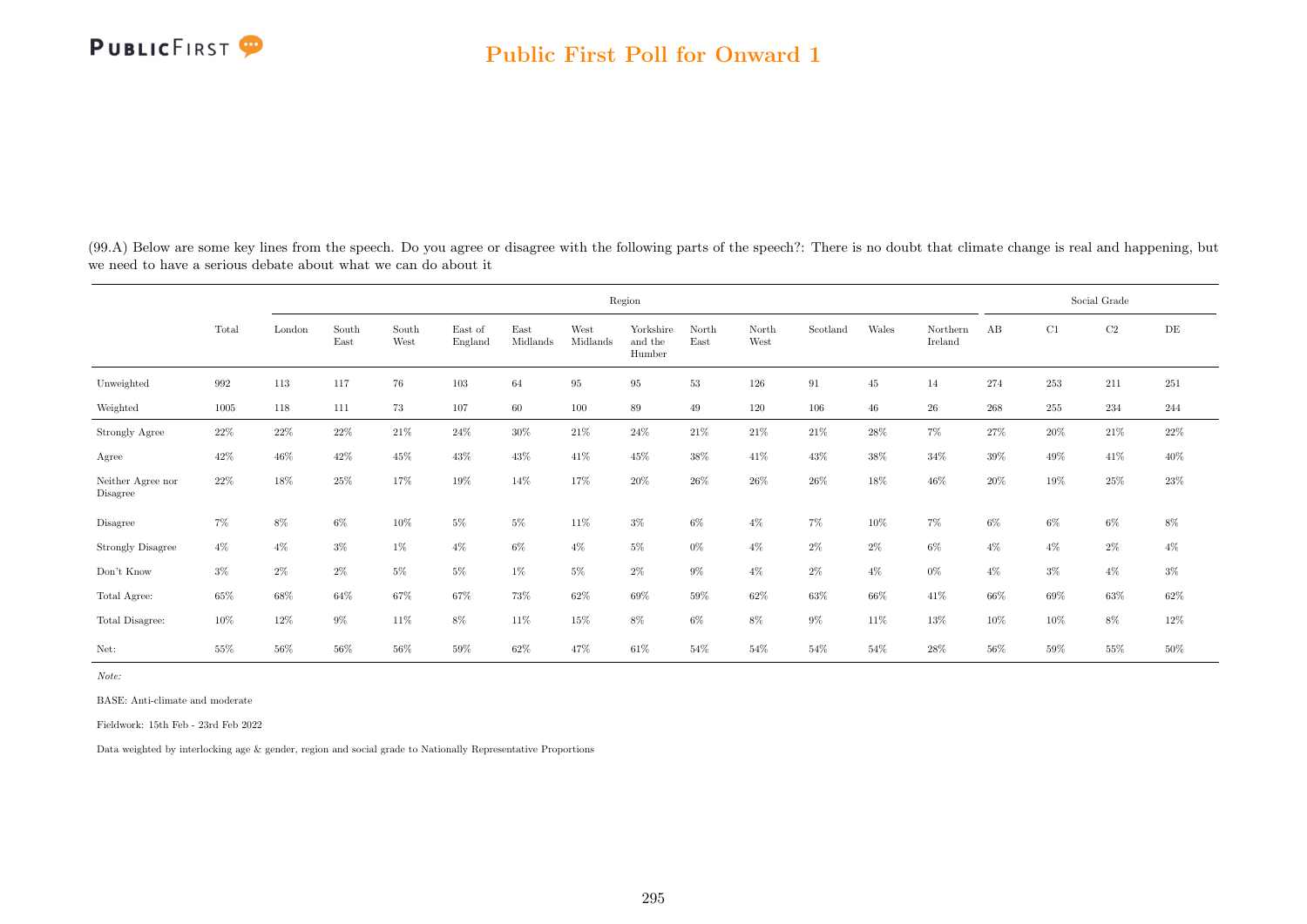#### Public First Poll for Onward 1

|                               |        |        | Gender |        |        |       | Age       |        |       |        | $\rm EU$ 2016 Vote |                   |         |                     | 2019                |                               |                   |
|-------------------------------|--------|--------|--------|--------|--------|-------|-----------|--------|-------|--------|--------------------|-------------------|---------|---------------------|---------------------|-------------------------------|-------------------|
|                               | Total  | Male   | Female | 18-24  | 25-34  | 35-44 | $45 - 54$ | 55-64  | $65+$ | Leave  | Remain             | I did not<br>vote |         | Conservative Labour | Liberal<br>Democrat | The<br><b>Brexit</b><br>Party | I did not<br>vote |
| Unweighted                    | 992    | 477    | 513    | 146    | 162    | 167   | $185\,$   | 108    | 224   | 379    | 436                | 108               | $361\,$ | $273\,$             | 84                  | $21\,$                        | 104               |
| Weighted                      | 1005   | 507    | 497    | 142    | 179    | 170   | 182       | 109    | 224   | 388    | 441                | 109               | 365     | 275                 | 83                  | 20                            | 108               |
| Strongly Agree                | $22\%$ | 25%    | $20\%$ | 17%    | 24%    | 19%   | 22%       | $18\%$ | 29%   | 27%    | 21\%               | 17%               | 25%     | 25%                 | 24\%                | 27%                           | 17%               |
| Agree                         | 42%    | 38%    | 47%    | 38%    | 40%    | 40%   | 41\%      | 52%    | 45%   | 39%    | 45%                | 48%               | 43%     | 41\%                | 44%                 | $39\%$                        | 46%               |
| Neither Agree nor<br>Disagree | 22%    | 22%    | 21\%   | 23%    | 24%    | 23%   | 26%       | 18%    | 15%   | 23%    | 19%                | 21%               | 21\%    | 21\%                | 21\%                | 20%                           | 24\%              |
| Disagree                      | $7\%$  | 8%     | $5\%$  | 9%     | $7\%$  | $7\%$ | $5\%$     | $6\%$  | 6%    | $6\%$  | 8%                 | $4\%$             | 7%      | $6\%$               | $6\%$               | $6\%$                         | $5\%$             |
| <b>Strongly Disagree</b>      | $4\%$  | $5\%$  | 2%     | 5%     | $2\%$  | $5\%$ | $4\%$     | $2\%$  | $3\%$ | $4\%$  | $4\%$              | $1\%$             | $2\%$   | $4\%$               | $5\%$               | $5\%$                         | $3\%$             |
| Don't Know                    | $3\%$  | $3\%$  | $4\%$  | 8%     | $3\%$  | 6%    | $1\%$     | $4\%$  | $1\%$ | $1\%$  | $4\%$              | $9\%$             | $2\%$   | $3\%$               | $1\%$               | $3\%$                         | $5\%$             |
| Total Agree:                  | 65%    | 63%    | 67%    | 55%    | 64%    | 60%   | 64%       | 70%    | 74%   | 66%    | 66%                | 65%               | 68%     | 66%                 | 68%                 | 66%                           | $63\%$            |
| Total Disagree:               | 10%    | 13%    | $7\%$  | 14%    | $9\%$  | 11%   | $9\%$     | $8\%$  | $9\%$ | $9\%$  | 11%                | $5\%$             | $9\%$   | 10%                 | 11\%                | 10%                           | $8\%$             |
| Net:                          | 55%    | $50\%$ | $60\%$ | $42\%$ | $55\%$ | 48%   | $55\%$    | $62\%$ | 65%   | $57\%$ | $55\%$             | 60%               | $60\%$  | $56\%$              | $57\%$              | $56\%$                        | $55\%$            |

(99.B) Below are some key lines from the speech. Do you agree or disagree with the following parts of the speech?: There is no doubt that climate change is real and happening, but we need to have a serious debate about what we can do about it

Note:

BASE: Anti-climate and moderate

Fieldwork: 15th Feb - 23rd Feb 2022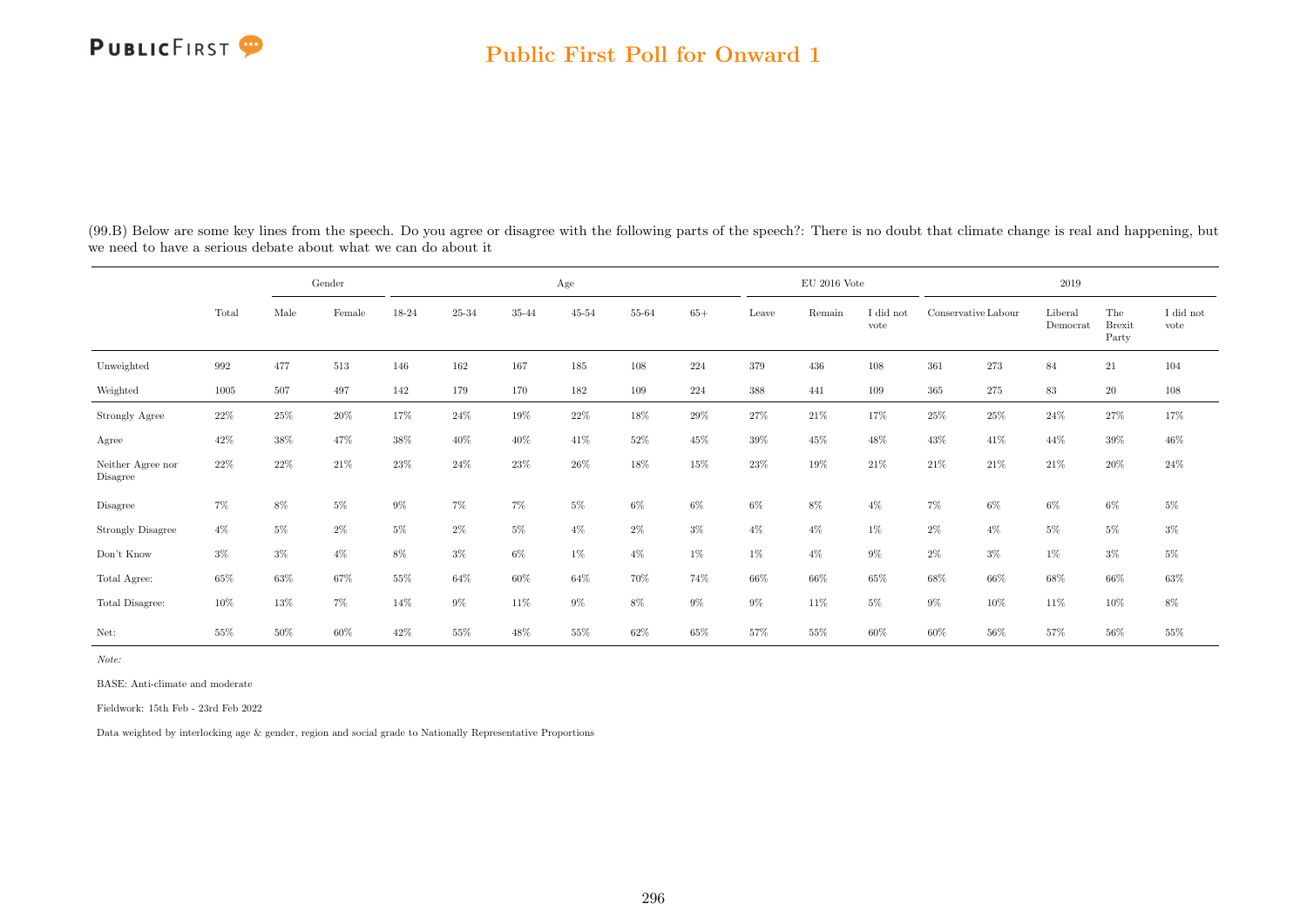## Public First Poll for Onward 1

| (99.C) Below are some key lines from the speech. Do you agree or disagree with the following parts of the speech?: There is no doubt that climate change is real and happening, but |  |  |
|-------------------------------------------------------------------------------------------------------------------------------------------------------------------------------------|--|--|
| we need to have a serious debate about what we can do about it                                                                                                                      |  |  |

|                               |        |                     | Voting Intention |                      |                       |                          | Education                                              |                                                             |                                   |                                    | Fiscal conservatives             |         | C2DE 2019 Conservatives |               | ABC1 2019 Conservatives |
|-------------------------------|--------|---------------------|------------------|----------------------|-----------------------|--------------------------|--------------------------------------------------------|-------------------------------------------------------------|-----------------------------------|------------------------------------|----------------------------------|---------|-------------------------|---------------|-------------------------|
|                               | Total  | Conservative Labour |                  | Liberal<br>Democrats | GCSE or<br>equivalent | A Level or<br>equivalent | University<br>Under-<br>graduate<br>Degree<br>(BA/BSc) | University<br>Postgrad-<br>uate<br>Degree<br>(MA/MSc/MPhil) | Doctorate<br>(PhD/DPHil)spend and | Prioritise<br>$\operatorname{tax}$ | Prioritise<br>balancing<br>books | C2DECon | Other                   | ABC1Con Other |                         |
| Unweighted                    | 992    | 234                 | 346              | 63                   | $\overline{0}$        | $\overline{0}$           | 224                                                    | 90                                                          | $21\,$                            | 547                                | 282                              | 151     | 841                     | 210           | 782                     |
| Weighted                      | 1005   | 237                 | 349              | 62                   | $\overline{0}$        | $\overline{0}$           | 227                                                    | 90                                                          | 20                                | $557\,$                            | 288                              | 157     | 849                     | 208           | 798                     |
| Strongly Agree                | $22\%$ | $21\%$              | 24%              | $34\%$               | 22%                   | 22%                      | $20\%$                                                 | 29%                                                         | $36\%$                            | 23%                                | 25%                              | 23%     | 22%                     | 27%           | $21\%$                  |
| Agree                         | 42%    | 47%                 | 43%              | 36%                  | 44\%                  | 44\%                     | 45%                                                    | 30%                                                         | 33%                               | 45%                                | 45%                              | 39%     | 43%                     | $46\%$        | 41\%                    |
| Neither Agree nor<br>Disagree | $22\%$ | 22\%                | 21\%             | $22\%$               | 22\%                  | $21\%$                   | $20\%$                                                 | 26%                                                         | 23\%                              | 21%                                | 17%                              | $25\%$  | 21\%                    | 18%           | $22\%$                  |
| Disagree                      | 7%     | $6\%$               | $7\%$            | $5\%$                | $4\%$                 | 8%                       | 8%                                                     | $8\%$                                                       | $5\%$                             | $7\%$                              | $7\%$                            | 8%      | 6%                      | $7\%$         | $6\%$                   |
| Strongly Disagree             | $4\%$  | $2\%$               | $3\%$            | $3\%$                | $4\%$                 | $4\%$                    | $2\%$                                                  | $5\%$                                                       | $0\%$                             | $3\%$                              | $4\%$                            | $4\%$   | $3\%$                   | $0\%$         | $4\%$                   |
| Don't Know                    | $3\%$  | $2\%$               | $3\%$            | $0\%$                | $4\%$                 | $3\%$                    | $5\%$                                                  | $2\%$                                                       | $3\%$                             | $1\%$                              | $1\%$                            | $2\%$   | $4\%$                   | 1%            | $4\%$                   |
| Total Agree:                  | 65%    | 68%                 | 67%              | 70%                  | 66%                   | 65%                      | $65\%$                                                 | 59%                                                         | 68%                               | $68\%$                             | $69\%$                           | $61\%$  | $66\%$                  | 74%           | 63%                     |
| Total Disagree:               | 10%    | 8%                  | 10%              | $8\%$                | 8%                    | 11\%                     | $10\%$                                                 | 13%                                                         | $5\%$                             | 10%                                | 12%                              | 12%     | 10%                     | 7%            | $11\%$                  |
| Net:                          | 55%    | 60%                 | 57%              | 62%                  | 58%                   | 54%                      | 55%                                                    | 46%                                                         | 63%                               | 58%                                | 58%                              | 50%     | 56%                     | 67%           | 52%                     |

Note:

BASE: Anti-climate and moderate

Fieldwork: 15th Feb - 23rd Feb 2022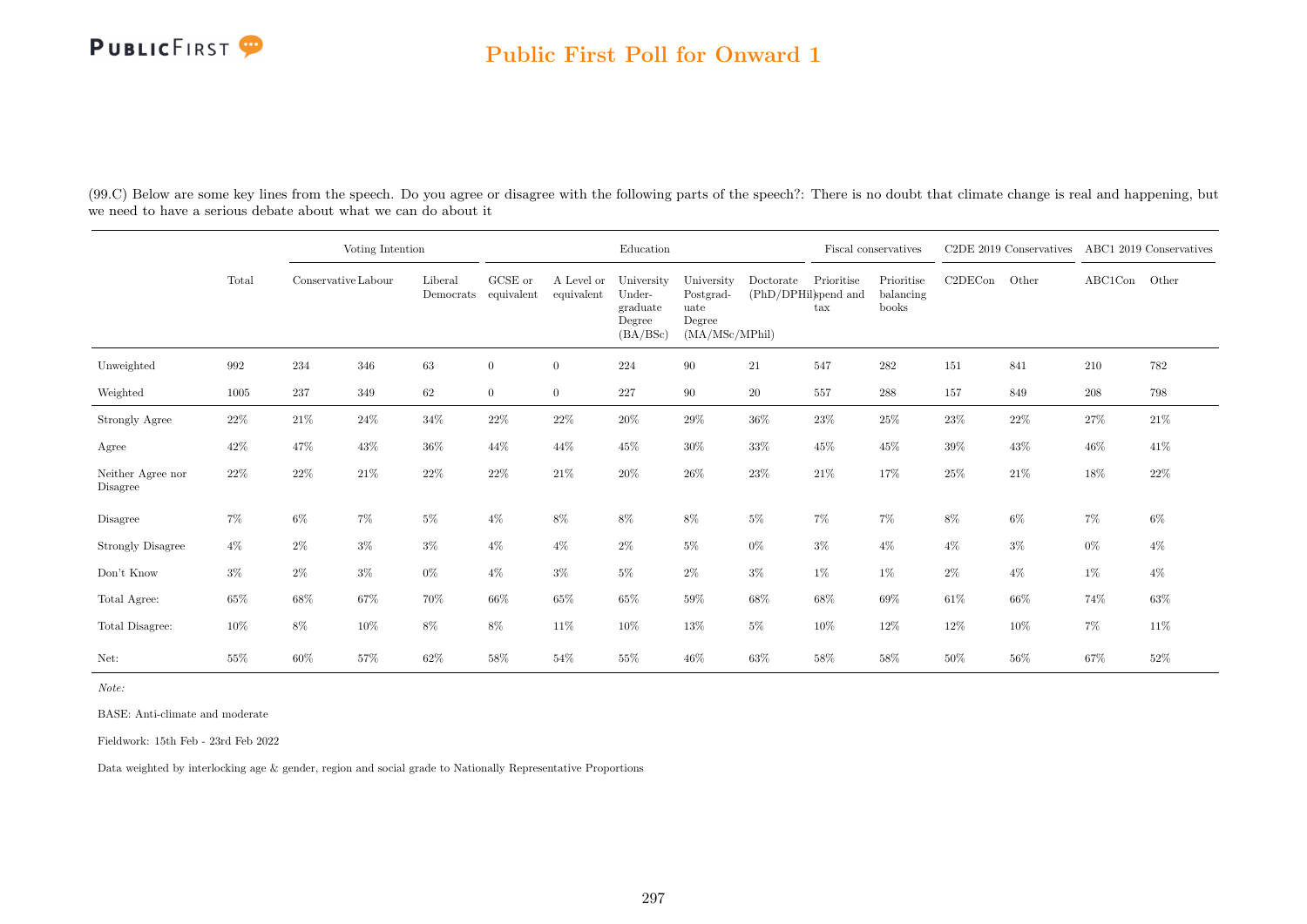

(100.A) Below are some key lines from the speech. Do you agree or disagree with the following parts of the speech?: Our actions as a country will have no effect on whether climate change occurs or not

|                                     |        |        |               |               |                    |                  |                  | Region                         |               |               |          |        |                     |       |        | Social Grade |        |
|-------------------------------------|--------|--------|---------------|---------------|--------------------|------------------|------------------|--------------------------------|---------------|---------------|----------|--------|---------------------|-------|--------|--------------|--------|
|                                     | Total  | London | South<br>East | South<br>West | East of<br>England | East<br>Midlands | West<br>Midlands | Yorkshire<br>and the<br>Humber | North<br>East | North<br>West | Scotland | Wales  | Northern<br>Ireland | AB    | C1     | $\rm C2$     | DE     |
| Unweighted                          | 992    | 113    | 117           | 76            | 103                | 64               | 95               | 95                             | 53            | 126           | 91       | 45     | 14                  | 274   | 253    | 211          | 251    |
| Weighted                            | 1005   | 118    | 111           | 73            | 107                | 60               | 100              | 89                             | 49            | 120           | 106      | $46\,$ | 26                  | 268   | 255    | 234          | 244    |
| Strongly Agree                      | $12\%$ | 11\%   | 10%           | 14%           | 10%                | 10%              | 10%              | 17%                            | 8%            | 14%           | 11%      | 16%    | $6\%$               | 15%   | $9\%$  | 14%          | 10%    |
| Agree                               | 20%    | 25%    | 24%           | 20%           | 19%                | 16%              | 20%              | 18%                            | 21\%          | 20%           | 13%      | 21\%   | 33%                 | 19%   | 21\%   | 21\%         | 20%    |
| Neither Agree nor<br>Disagree       | 22%    | 16%    | 19%           | 27%           | 20%                | 17%              | 26%              | 24%                            | 23%           | 19%           | 24%      | 19%    | 34%                 | 21\%  | 20%    | 21\%         | 24%    |
| Disagree                            | 25%    | 24\%   | 23%           | 23%           | 27%                | 29%              | 27%              | 23%                            | 22%           | 23%           | 33%      | 21\%   | 14%                 | 22%   | $29\%$ | $25\%$       | $23\%$ |
| <b>Strongly Disagree</b>            | $16\%$ | 19%    | 16%           | 10%           | $20\%$             | 17%              | 12%              | 13%                            | 19%           | 18%           | 18%      | 21\%   | 14%                 | 19%   | 17%    | $12\%$       | $18\%$ |
| $\mathrm{Don't}$<br>$\mathrm{Know}$ | $5\%$  | $4\%$  | 8%            | $6\%$         | $4\%$              | 11%              | $5\%$            | $5\%$                          | 8%            | $6\%$         | $1\%$    | 2%     | $0\%$               | $4\%$ | $4\%$  | 7%           | $5\%$  |
| Total Agree:                        | 32%    | $36\%$ | 34%           | 34%           | 29%                | $26\%$           | 31%              | 35%                            | $28\%$        | 34%           | 24%      | 37%    | 39%                 | 34%   | 30%    | $35\%$       | $30\%$ |
| Total Disagree:                     | 41\%   | 44%    | 39%           | 33%           | 47%                | 45%              | 39%              | 36%                            | 42%           | 41\%          | 51%      | 41\%   | 27%                 | 41\%  | 46%    | 37%          | 40%    |
| Net:                                | $-9\%$ | $-7%$  | $-4\%$        | 1%            | $-18\%$            | $-19%$           | $-8\%$           | $-1%$                          | $-14%$        | $-7%$         | $-27%$   | $-4%$  | 12%                 | $-7%$ | $-16%$ | $-2\%$       | $-11%$ |

Note:

BASE: Anti-climate and moderate

Fieldwork: 15th Feb - 23rd Feb 2022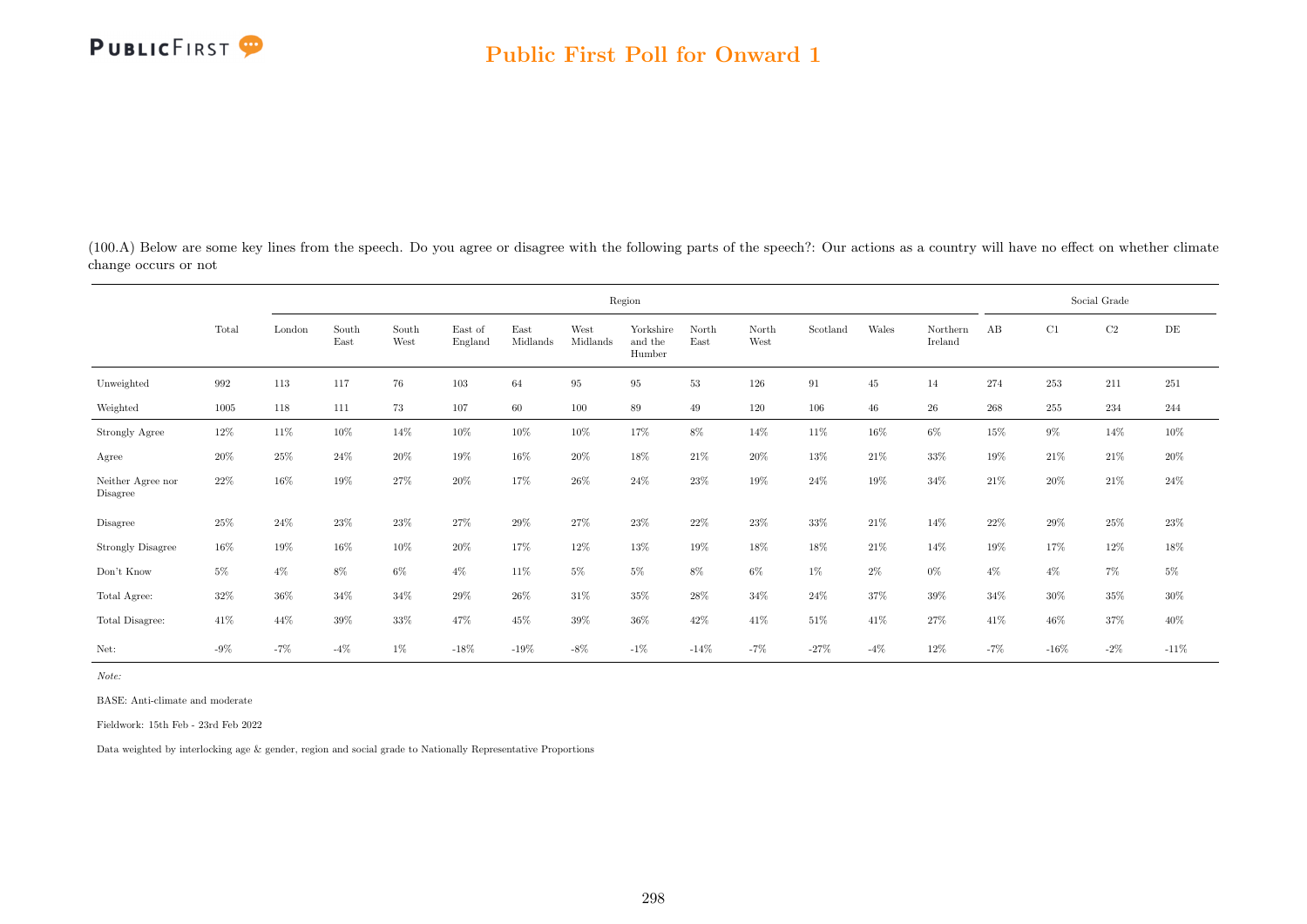## Public First Poll for Onward 1

| change occurs of not |       |      |        |       |       |       |           |       |       |       |                |                   |     |                     |                     |                               |                   |
|----------------------|-------|------|--------|-------|-------|-------|-----------|-------|-------|-------|----------------|-------------------|-----|---------------------|---------------------|-------------------------------|-------------------|
|                      |       |      | Gender |       |       |       | Age       |       |       |       | $EU$ 2016 Vote |                   |     |                     | 2019                |                               |                   |
|                      | Total | Male | Female | 18-24 | 25-34 | 35-44 | $45 - 54$ | 55-64 | $65+$ | Leave | Remain         | I did not<br>vote |     | Conservative Labour | Liberal<br>Democrat | The<br><b>Brexit</b><br>Party | I did not<br>vote |
| Unweighted           | 992   | 477  | 513    | 146   | 162   | 167   | 185       | 108   | 224   | 379   | 436            | 108               | 361 | 273                 | 84                  | 21                            | 104               |
| Weighted             | 1005  | 507  | 497    | 142   | 179   | 170   | 182       | 109   | 224   | 388   | 441            | 109               | 365 | 275                 | 83                  | 20                            | 108               |

(100.B) Below are some key lines from the speech. Do you agree or disagree with the following parts of the speech?: Our actions as a country will have no effect on whether climate change occurs or not

|                                     | Total  | Male   | Female | 18-24  | 25-34  | 35-44  | $45 - 54$ | 55-64   | $65+$ | Leave  | Remain | I did not<br>vote | Conservative Labour |        | Liberal<br>Democrat | The<br><b>Brexit</b><br>Party | I did not<br>vote |
|-------------------------------------|--------|--------|--------|--------|--------|--------|-----------|---------|-------|--------|--------|-------------------|---------------------|--------|---------------------|-------------------------------|-------------------|
| Unweighted                          | 992    | 477    | 513    | 146    | 162    | 167    | 185       | $108\,$ | 224   | 379    | 436    | 108               | $361\,$             | 273    | 84                  | $21\,$                        | 104               |
| Weighted                            | 1005   | 507    | 497    | 142    | 179    | 170    | 182       | 109     | 224   | 388    | 441    | 109               | 365                 | 275    | 83                  | 20                            | 108               |
| <b>Strongly Agree</b>               | 12%    | $16\%$ | 8%     | $11\%$ | $10\%$ | 12%    | 14%       | 10%     | 13%   | 16%    | $10\%$ | $4\%$             | 15%                 | 12%    | 11%                 | 33%                           | $3\%$             |
| Agree                               | 20%    | 22%    | 18%    | $23\%$ | $22\%$ | 19%    | 17%       | 16%     | 22%   | $21\%$ | 20%    | 20%               | 25%                 | 22%    | 19%                 | $4\%$                         | 15%               |
| Neither Agree nor<br>Disagree       | 22%    | 21\%   | $23\%$ | 17%    | 20%    | 28%    | 23%       | 16%     | 23%   | 26%    | 19%    | 16%               | 23%                 | $20\%$ | 20%                 | $35\%$                        | 20%               |
| Disagree                            | 25%    | 23%    | 28%    | 20%    | 24\%   | 17%    | 28%       | 37%     | 26%   | $21\%$ | 29%    | 25%               | 24%                 | 22%    | 29%                 | 11%                           | 32%               |
| <b>Strongly Disagree</b>            | $16\%$ | 16%    | 17%    | 19%    | $20\%$ | $20\%$ | 14%       | 13%     | 13%   | 11\%   | 18%    | 22%               | 11%                 | 19%    | 18%                 | 13%                           | $21\%$            |
| $\mathrm{Don't}$<br>$\mathrm{Know}$ | $5\%$  | $3\%$  | $7\%$  | $10\%$ | $4\%$  | $4\%$  | $3\%$     | $8\%$   | $4\%$ | $3\%$  | $4\%$  | $13\%$            | $3\%$               | $5\%$  | $2\%$               | $3\%$                         | $8\%$             |
| Total Agree:                        | 32%    | 38%    | 26%    | 34%    | 32%    | 31%    | 31%       | 26%     | 35%   | 38%    | 30%    | 25%               | 40%                 | 34%    | 30%                 | 37%                           | 19%               |
| Total Disagree:                     | 41%    | 38%    | 44%    | $39\%$ | 44%    | 37%    | 42%       | 50%     | 39%   | 33%    | 47%    | 47%               | 34%                 | 41%    | 48%                 | 24%                           | 53%               |
| Net:                                | $-9\%$ | $-1%$  | $-18%$ | $-5%$  | $-12%$ | $-6\%$ | $-11%$    | $-24%$  | $-4%$ | 5%     | $-17%$ | $-22%$            | $6\%$               | $-7%$  | $-17%$              | 13%                           | $-34%$            |

Note:

BASE: Anti-climate and moderate

Fieldwork: 15th Feb - 23rd Feb 2022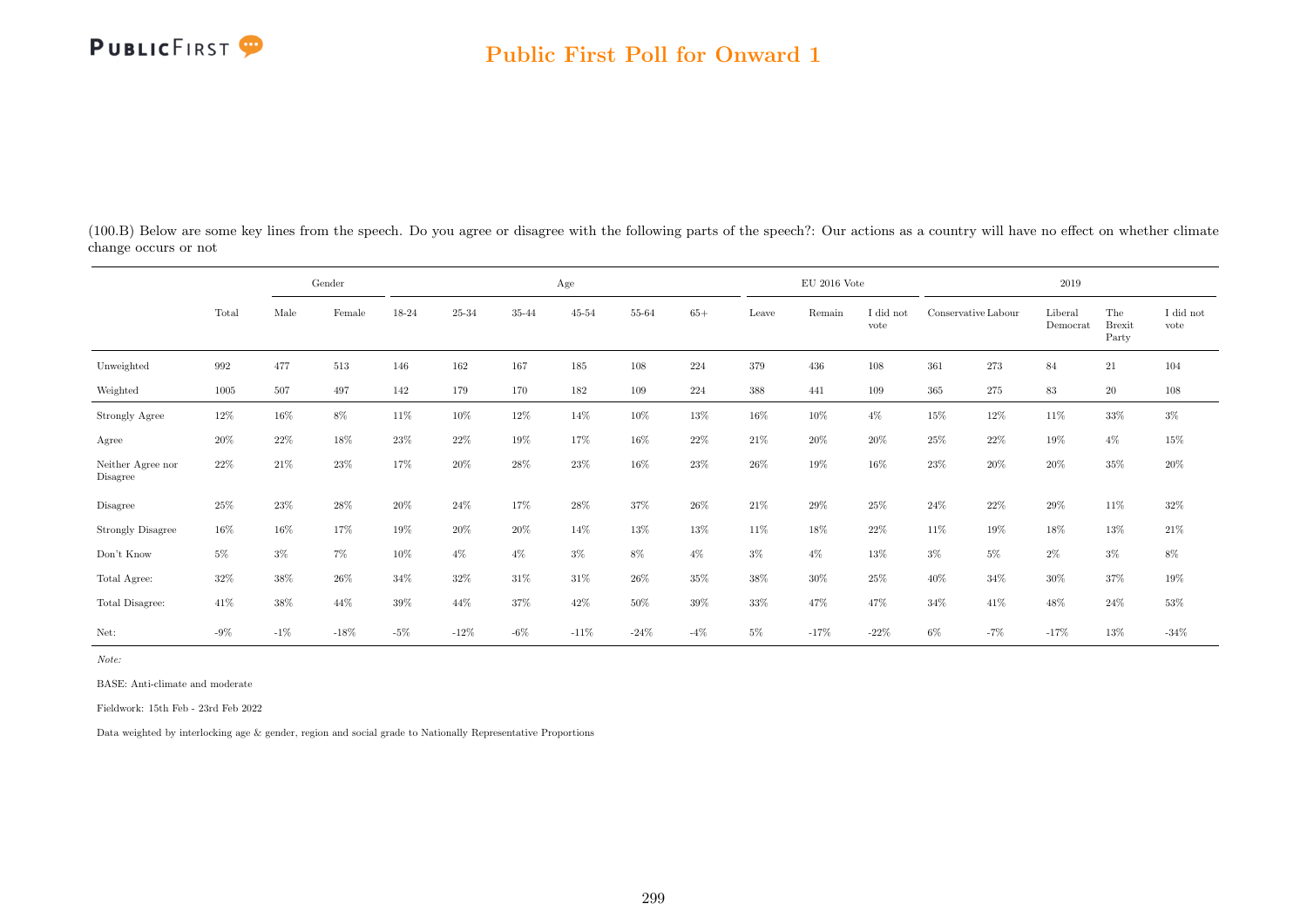

## Public First Poll for Onward 1

(100.C) Below are some key lines from the speech. Do you agree or disagree with the following parts of the speech?: Our actions as a country will have no effect on whether climate change occurs or not

|                               |        |                     | Voting Intention |                                 |                |                          | Education                                              |                                                             |                                   |                            | Fiscal conservatives             |         | C2DE 2019 Conservatives ABC1 2019 Conservatives |         |        |
|-------------------------------|--------|---------------------|------------------|---------------------------------|----------------|--------------------------|--------------------------------------------------------|-------------------------------------------------------------|-----------------------------------|----------------------------|----------------------------------|---------|-------------------------------------------------|---------|--------|
|                               | Total  | Conservative Labour |                  | Liberal<br>Democrats equivalent | GCSE or        | A Level or<br>equivalent | University<br>Under-<br>graduate<br>Degree<br>(BA/BSc) | University<br>Postgrad-<br>uate<br>Degree<br>(MA/MSc/MPhil) | Doctorate<br>(PhD/DPHil)spend and | Prioritise<br>$\text{tax}$ | Prioritise<br>balancing<br>books | C2DECon | Other                                           | ABC1Con | Other  |
| Unweighted                    | 992    | 234                 | 346              | $63\,$                          | $\overline{0}$ | $\overline{0}$           | 224                                                    | 90                                                          | $21\,$                            | 547                        | 282                              | 151     | 841                                             | 210     | 782    |
| Weighted                      | 1005   | 237                 | 349              | 62                              | $\overline{0}$ | $\overline{0}$           | 227                                                    | 90                                                          | $20\,$                            | 557                        | 288                              | 157     | 849                                             | 208     | 798    |
| Strongly Agree                | $12\%$ | 18%                 | 11\%             | $10\%$                          | 13%            | 10%                      | 8%                                                     | $20\%$                                                      | $0\%$                             | $10\%$                     | 17%                              | 16%     | $11\%$                                          | 14%     | $11\%$ |
| Agree                         | 20%    | 22%                 | $22\%$           | $20\%$                          | 19%            | 23%                      | $23\%$                                                 | 15%                                                         | $32\%$                            | 21\%                       | $24\%$                           | 25%     | $19\%$                                          | 24%     | $19\%$ |
| Neither Agree nor<br>Disagree | 22%    | 26%                 | 20%              | 17%                             | 22%            | 22%                      | 20%                                                    | 23%                                                         | $20\%$                            | 19%                        | 22%                              | $24\%$  | 21\%                                            | 22%     | 22%    |
| Disagree                      | 25%    | 22%                 | $24\%$           | 32%                             | 25%            | 28%                      | $26\%$                                                 | 15%                                                         | $28\%$                            | $27\%$                     | 25%                              | 20%     | $26\%$                                          | $27\%$  | 24%    |
| <b>Strongly Disagree</b>      | 16%    | 10%                 | 19%              | 19%                             | 17%            | 14%                      | 15%                                                    | $20\%$                                                      | $13\%$                            | $20\%$                     | 11%                              | $12\%$  | 17%                                             | 10%     | $18\%$ |
| Don't Know                    | $5\%$  | $2\%$               | $5\%$            | $1\%$                           | $4\%$          | $4\%$                    | 8%                                                     | 7%                                                          | $7\%$                             | $3\%$                      | $2\%$                            | $4\%$   | $5\%$                                           | $3\%$   | $6\%$  |
| Total Agree:                  | $32\%$ | 40%                 | 33%              | $30\%$                          | 32%            | 32%                      | $31\%$                                                 | 35%                                                         | 32%                               | 31\%                       | 41\%                             | 41%     | $30\%$                                          | 39%     | $30\%$ |
| Total Disagree:               | 41%    | 32%                 | $43\%$           | 51%                             | 42%            | 42\%                     | $40\%$                                                 | 35%                                                         | $42\%$                            | 47%                        | 36%                              | $31\%$  | $43\%$                                          | 37%     | 43%    |
| Net:                          | $-9\%$ | 8%                  | $-10\%$          | $-21%$                          | $-9\%$         | $-10\%$                  | $-9\%$                                                 | 0%                                                          | $-10%$                            | $-16%$                     | $5\%$                            | 10%     | $-13%$                                          | $2\%$   | $-12%$ |

Note:

BASE: Anti-climate and moderate

Fieldwork: 15th Feb - 23rd Feb 2022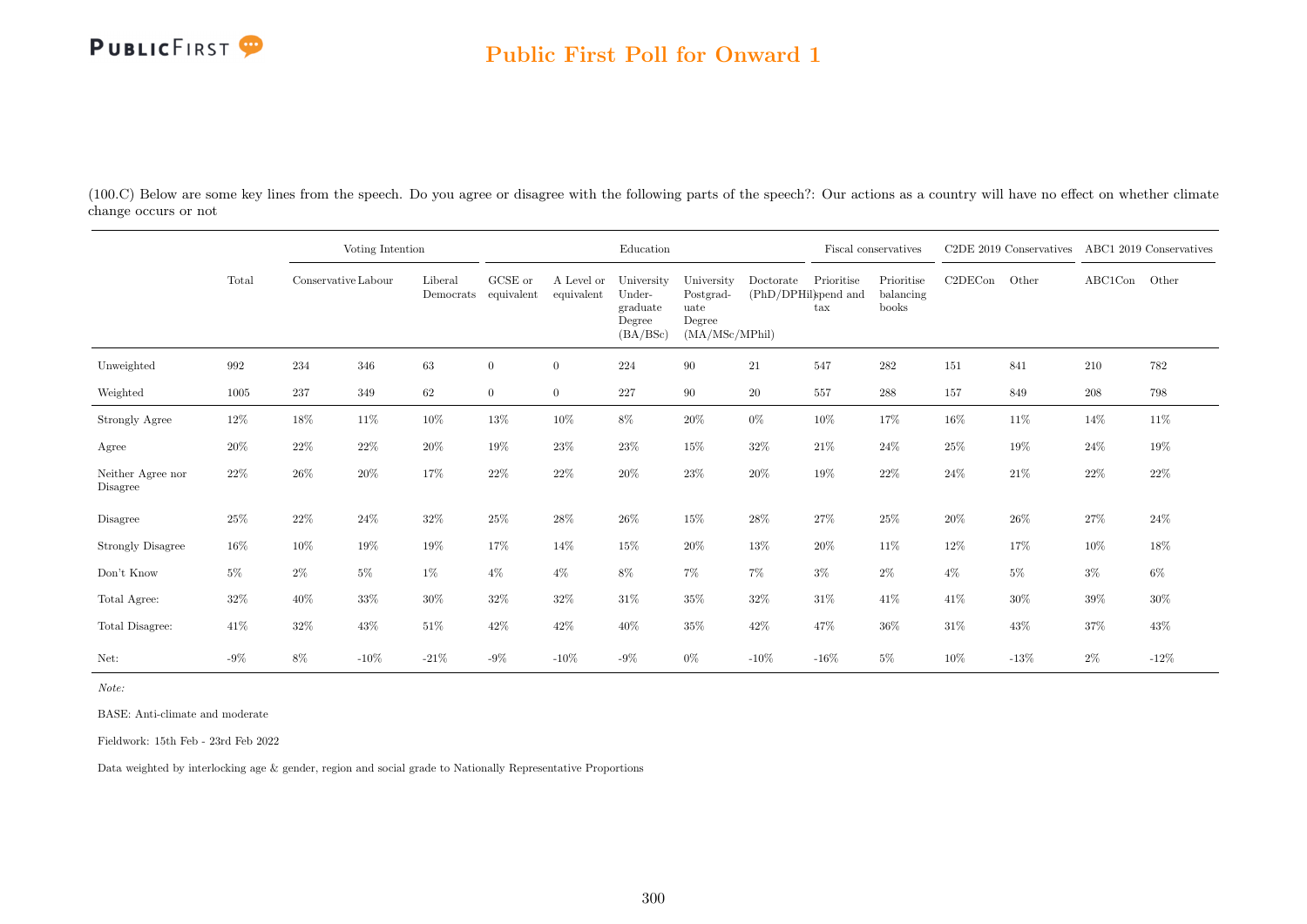(101.A) Below are some key lines from the speech. Do you agree or disagree with the following parts of the speech?: All our actions on climate change will do is change how much money people in the UK have to spend

|                                     |        |        |               |               |                    |                  |                  | Region                         |               |               |          |        |                     |       |        | Social Grade |        |
|-------------------------------------|--------|--------|---------------|---------------|--------------------|------------------|------------------|--------------------------------|---------------|---------------|----------|--------|---------------------|-------|--------|--------------|--------|
|                                     | Total  | London | South<br>East | South<br>West | East of<br>England | East<br>Midlands | West<br>Midlands | Yorkshire<br>and the<br>Humber | North<br>East | North<br>West | Scotland | Wales  | Northern<br>Ireland | AB    | C1     | C2           | DE     |
| Unweighted                          | 992    | 113    | 117           | 76            | $103\,$            | 64               | 95               | 95                             | 53            | 126           | 91       | 45     | 14                  | 274   | 253    | 211          | 251    |
| Weighted                            | 1005   | 118    | 111           | 73            | 107                | 60               | 100              | 89                             | 49            | 120           | 106      | 46     | 26                  | 268   | 255    | 234          | 244    |
| <b>Strongly Agree</b>               | $13\%$ | 14%    | $12\%$        | $11\%$        | 11%                | $7\%$            | $20\%$           | $18\%$                         | $8\%$         | 10%           | $9\%$    | $20\%$ | $18\%$              | 14%   | $10\%$ | $15\%$       | $11\%$ |
| Agree                               | $26\%$ | 34%    | 26%           | 25%           | 27%                | 28%              | 21\%             | 25%                            | 27%           | 26%           | 21\%     | 26\%   | 27%                 | 22%   | 27%    | 29%          | 27%    |
| Neither Agree nor<br>Disagree       | 28%    | 20%    | 27%           | 33%           | 28%                | 21\%             | 33%              | 32%                            | 24%           | 33%           | 31\%     | 19%    | 40%                 | 28%   | $30\%$ | 25%          | $30\%$ |
| Disagree                            | 18%    | 18%    | 14%           | $16\%$        | $23\%$             | $20\%$           | 13%              | 14%                            | 31%           | 16%           | 25%      | 16%    | 14%                 | 21\%  | 17%    | $20\%$       | 14%    |
| <b>Strongly Disagree</b>            | $8\%$  | 10%    | $8\%$         | $8\%$         | $5\%$              | $8\%$            | $6\%$            | $6\%$                          | $2\%$         | 12%           | 12%      | 12%    | $0\%$               | 11%   | 8%     | $5\%$        | $8\%$  |
| $\mathrm{Don't}$<br>$\mathrm{Know}$ | $7\%$  | $4\%$  | 13%           | 7%            | 6%                 | 17%              | $8\%$            | $5\%$                          | $9\%$         | $4\%$         | $2\%$    | $8\%$  | $0\%$               | $3\%$ | 8%     | 6%           | $9\%$  |
| Total Agree:                        | $39\%$ | 48%    | 38%           | $36\%$        | $38\%$             | 35%              | 40%              | 43%                            | 35%           | 36%           | 30%      | 46%    | 46%                 | 36%   | 37%    | 44%          | $38\%$ |
| Total Disagree:                     | 26%    | 28%    | 22%           | 24%           | 29%                | 28%              | 19%              | 19%                            | 32%           | 27%           | 37%      | 27%    | 14%                 | 32%   | 25%    | 25%          | $22\%$ |
| Net:                                | 13%    | 20%    | 16%           | 12%           | 9%                 | $7\%$            | 21%              | 24%                            | 2%            | $9\%$         | $-7%$    | 18%    | 32%                 | $4\%$ | 12%    | 19%          | 17%    |

Note:

BASE: Anti-climate and moderate

Fieldwork: 15th Feb - 23rd Feb 2022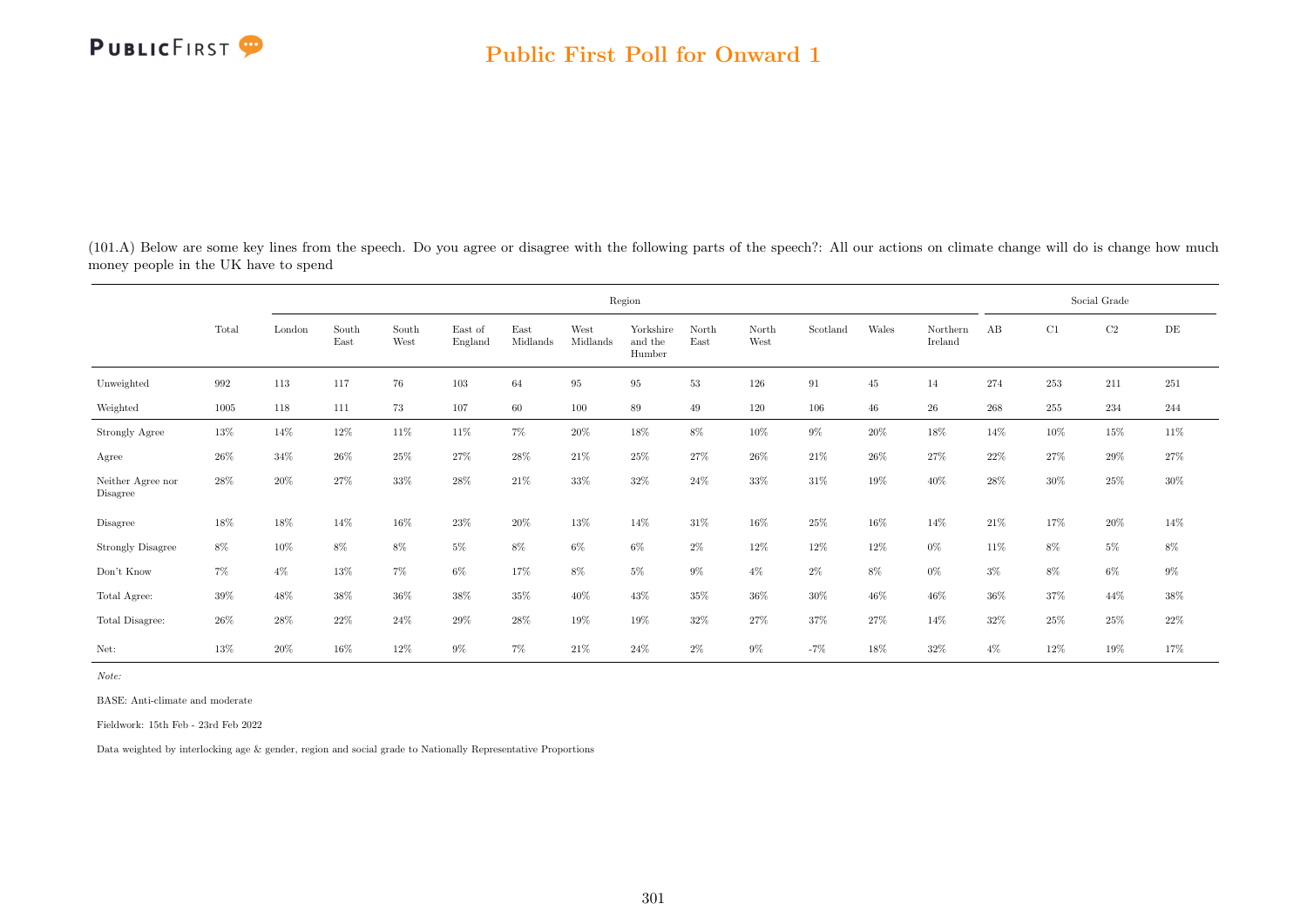#### Public First Poll for Onward 1

|                               |                    |       | Gender |        |       |        | Age       |                |       |        | $EU$ 2016 Vote |                   |        |                     | 2019                |                               |                   |
|-------------------------------|--------------------|-------|--------|--------|-------|--------|-----------|----------------|-------|--------|----------------|-------------------|--------|---------------------|---------------------|-------------------------------|-------------------|
|                               | Total              | Male  | Female | 18-24  | 25-34 | 35-44  | $45 - 54$ | $55\mbox{-}64$ | $65+$ | Leave  | Remain         | I did not<br>vote |        | Conservative Labour | Liberal<br>Democrat | The<br><b>Brexit</b><br>Party | I did not<br>vote |
| Unweighted                    | $\boldsymbol{992}$ | 477   | 513    | 146    | 162   | 167    | 185       | 108            | 224   | 379    | 436            | 108               | 361    | 273                 | 84                  | $21\,$                        | 104               |
| Weighted                      | 1005               | 507   | 497    | 142    | 179   | 170    | 182       | 109            | 224   | 388    | 441            | 109               | 365    | 275                 | 83                  | 20                            | 108               |
| Strongly Agree                | 13%                | 16%   | $9\%$  | 10%    | 12%   | 14%    | 17%       | $9\%$          | 12%   | 18%    | 11%            | $4\%$             | 19%    | 13%                 | 8%                  | 19%                           | $5\%$             |
| Agree                         | $26\%$             | 27%   | $25\%$ | $28\%$ | 27%   | $22\%$ | 28%       | $20\%$         | 28%   | $28\%$ | 25%            | 28%               | 30%    | 27%                 | 22%                 | 43%                           | $24\%$            |
| Neither Agree nor<br>Disagree | 28%                | 25%   | 32%    | 26%    | 25%   | 35%    | 25%       | $30\%$         | 29%   | $29\%$ | 30%            | 21%               | 27%    | $29\%$              | $31\%$              | 14%                           | $26\%$            |
| Disagree                      | 18%                | 19%   | 17%    | 16%    | 22%   | 12%    | 18%       | 28%            | 17%   | 16%    | 20%            | 19%               | 15%    | 17%                 | 26%                 | $6\%$                         | $25\%$            |
| <b>Strongly Disagree</b>      | $8\%$              | $9\%$ | 7%     | 9%     | 11\%  | 8%     | 8%        | $4\%$          | $7\%$ | $4\%$  | 10%            | 12%               | $4\%$  | $9\%$               | $9\%$               | $9\%$                         | $9\%$             |
| Don't Know                    | $7\%$              | $4\%$ | $10\%$ | $11\%$ | $4\%$ | $9\%$  | $5\%$     | $8\%$          | $6\%$ | $5\%$  | $5\%$          | 16%               | $5\%$  | $6\%$               | $5\%$               | $9\%$                         | $12\%$            |
| Total Agree:                  | 39%                | 43%   | 34%    | 38%    | 39%   | 36%    | 45%       | 29%            | 41\%  | 46%    | 35%            | 33%               | 49%    | 40%                 | 30%                 | 62%                           | 28\%              |
| Total Disagree:               | $26\%$             | 28%   | 24\%   | 25%    | 33%   | 20%    | 25%       | 32%            | 24%   | 20%    | 30%            | 31%               | 19%    | 26\%                | 34%                 | 15%                           | $34\%$            |
| Net:                          | 13%                | 15%   | $10\%$ | $13\%$ | $6\%$ | 17%    | 19%       | $-3\%$         | 17%   | $26\%$ | $6\%$          | $2\%$             | $29\%$ | 14%                 | $-4\%$              | $47\%$                        | $-6\%$            |

(101.B) Below are some key lines from the speech. Do you agree or disagree with the following parts of the speech?: All our actions on climate change will do is change how much money people in the UK have to spend

Note:

BASE: Anti-climate and moderate

Fieldwork: 15th Feb - 23rd Feb 2022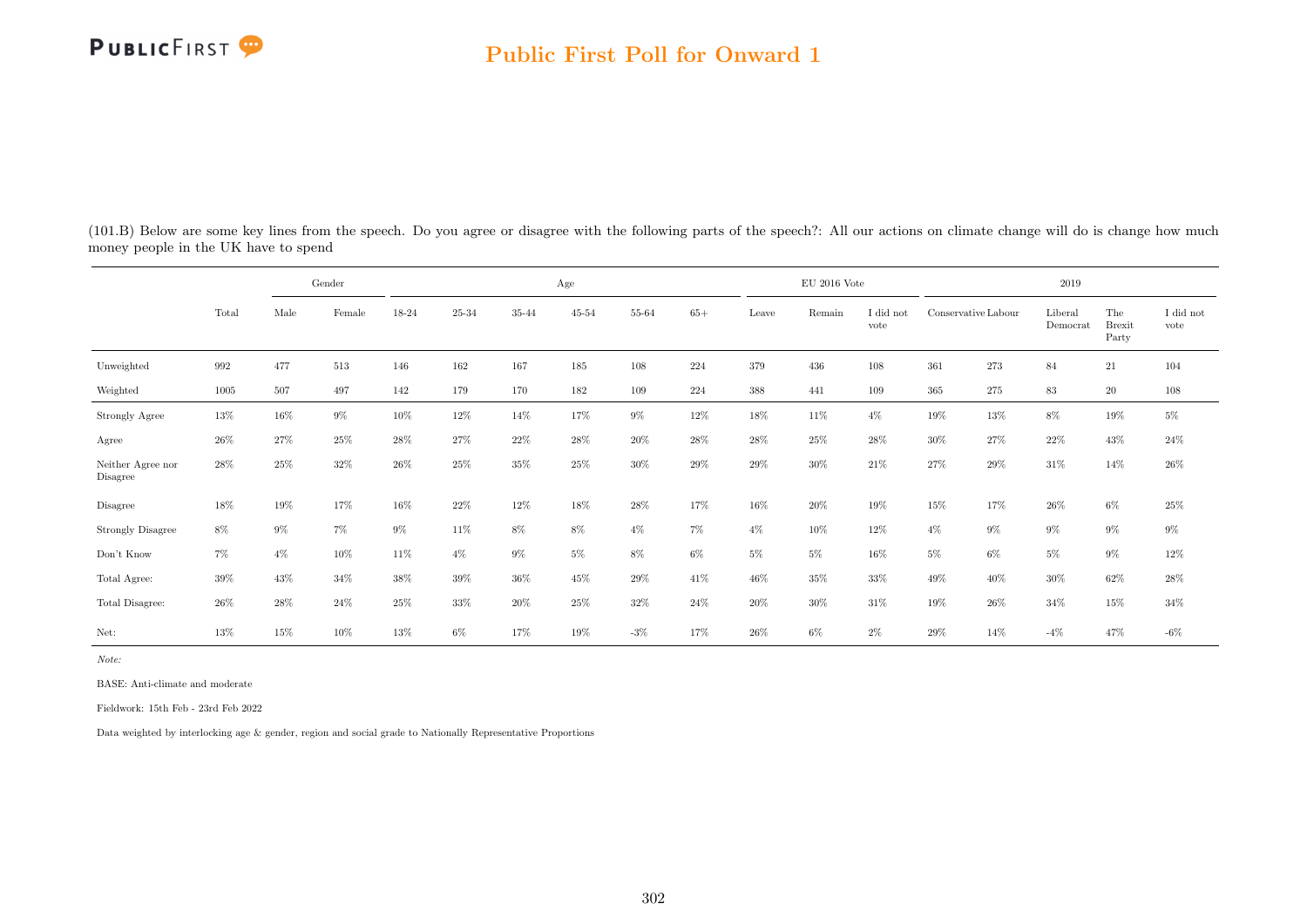

## Public First Poll for Onward 1

(101.C) Below are some key lines from the speech. Do you agree or disagree with the following parts of the speech?: All our actions on climate change will do is change how much money people in the UK have to spend

|                               |                    |                     | Voting Intention |         |                                                                   |                          | Education                                              |                                                             |                                   |                   | Fiscal conservatives             |         | C2DE 2019 Conservatives ABC1 2019 Conservatives |                          |        |
|-------------------------------|--------------------|---------------------|------------------|---------|-------------------------------------------------------------------|--------------------------|--------------------------------------------------------|-------------------------------------------------------------|-----------------------------------|-------------------|----------------------------------|---------|-------------------------------------------------|--------------------------|--------|
|                               | Total              | Conservative Labour |                  | Liberal | GCSE or<br>$\label{lem:1} {\rm Demoncrats}\quad {\rm equivalent}$ | A Level or<br>equivalent | University<br>Under-<br>graduate<br>Degree<br>(BA/BSc) | University<br>Postgrad-<br>uate<br>Degree<br>(MA/MSc/MPhil) | Doctorate<br>(PhD/DPHil)spend and | Prioritise<br>tax | Prioritise<br>balancing<br>books | C2DECon | Other                                           | $\operatorname{ABC1Con}$ | Other  |
| Unweighted                    | $\boldsymbol{992}$ | 234                 | 346              | 63      | $\boldsymbol{0}$                                                  | $\overline{0}$           | 224                                                    | $90\,$                                                      | 21                                | 547               | 282                              | 151     | 841                                             | 210                      | 782    |
| Weighted                      | 1005               | 237                 | 349              | 62      | $\overline{0}$                                                    | $\overline{0}$           | 227                                                    | 90                                                          | $20\,$                            | 557               | 288                              | 157     | 849                                             | 208                      | 798    |
| Strongly Agree                | 13%                | 19%                 | 13%              | $3\%$   | 14%                                                               | $12\%$                   | $10\%$                                                 | 16%                                                         | 14%                               | $12\%$            | 16%                              | 22%     | $11\%$                                          | 17%                      | $12\%$ |
| Agree                         | 26%                | 32%                 | 25%              | 23%     | 27%                                                               | 25\%                     | 27%                                                    | 22%                                                         | $21\%$                            | 25%               | 36%                              | 29%     | $25\%$                                          | $30\%$                   | $25\%$ |
| Neither Agree nor<br>Disagree | 28%                | 26%                 | 28\%             | 33%     | 28%                                                               | $31\%$                   | 28\%                                                   | 30%                                                         | 22%                               | $30\%$            | 22%                              | 28%     | $29\%$                                          | 27%                      | 29%    |
| Disagree                      | 18%                | 14%                 | 19%              | 24%     | 17%                                                               | $19\%$                   | 20%                                                    | $13\%$                                                      | 30%                               | 20%               | 17%                              | 13%     | $19\%$                                          | 16%                      | 19%    |
| <b>Strongly Disagree</b>      | 8%                 | $3\%$               | $9\%$            | 11%     | 7%                                                                | $9\%$                    | 8%                                                     | 14%                                                         | $9\%$                             | 10%               | $6\%$                            | $3\%$   | $9\%$                                           | $5\%$                    | $9\%$  |
| Don't Know                    | $7\%$              | $6\%$               | $6\%$            | $6\%$   | $8\%$                                                             | $5\%$                    | 7%                                                     | $4\%$                                                       | $3\%$                             | $4\%$             | $4\%$                            | $4\%$   | $7\%$                                           | $5\%$                    | 7%     |
| Total Agree:                  | 39%                | 52%                 | $38\%$           | $26\%$  | 41\%                                                              | 36%                      | $38\%$                                                 | $38\%$                                                      | $35\%$                            | $37\%$            | $51\%$                           | $51\%$  | $36\%$                                          | 46%                      | 37%    |
| Total Disagree:               | $26\%$             | 17%                 | $28\%$           | $35\%$  | $24\%$                                                            | $28\%$                   | $27\%$                                                 | 28%                                                         | $39\%$                            | $29\%$            | 23%                              | 16%     | $28\%$                                          | $22\%$                   | 27%    |
| Net:                          | 13%                | 35%                 | 10%              | $-9\%$  | 17%                                                               | 8%                       | 10%                                                    | 10%                                                         | $-4\%$                            | 8%                | 28%                              | 35%     | 8%                                              | 25%                      | $9\%$  |

Note:

BASE: Anti-climate and moderate

Fieldwork: 15th Feb - 23rd Feb 2022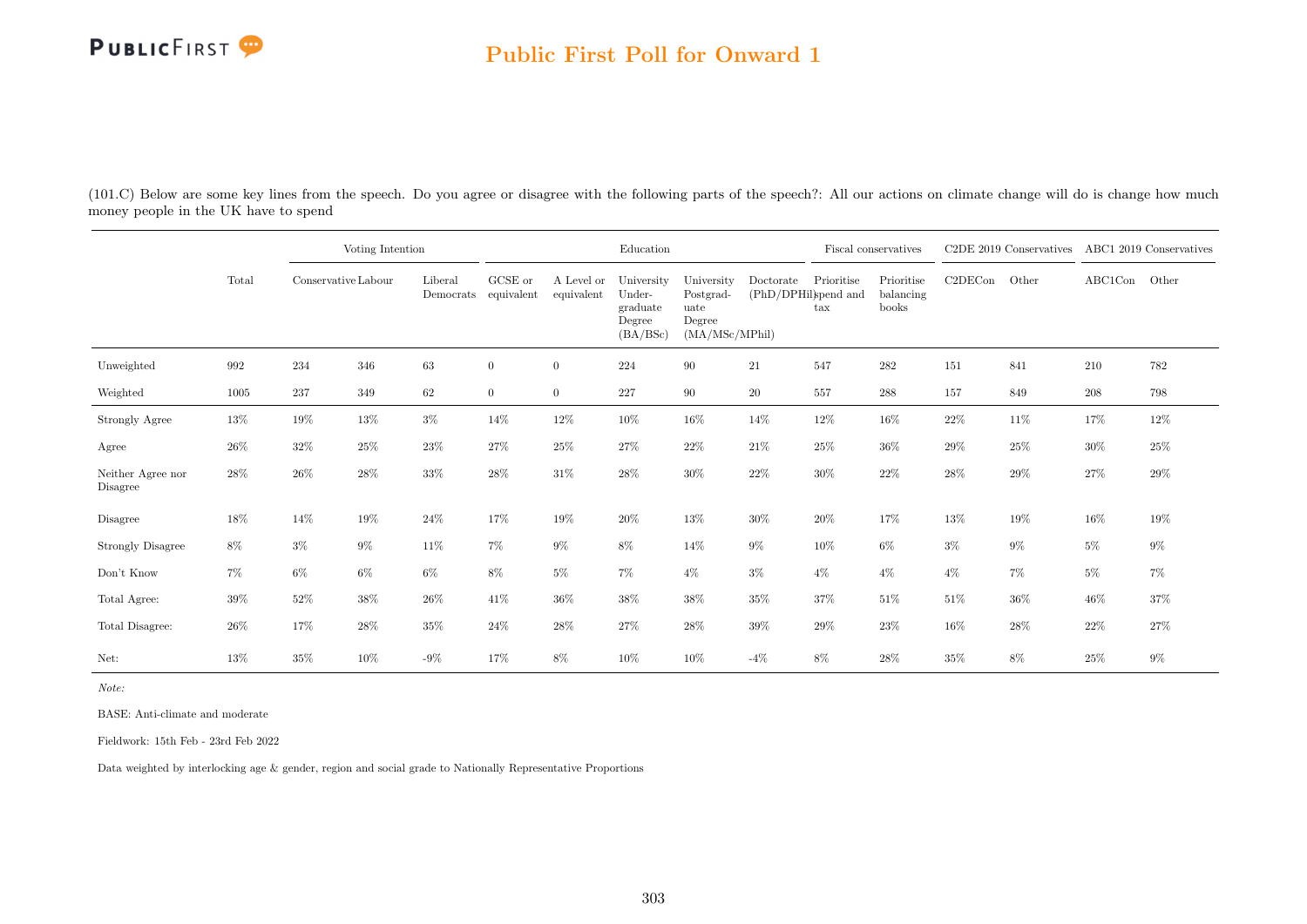

(102.A) Below are some key lines from the speech. Do you agree or disagree with the following parts of the speech?: We have now seen the reality of climate action with our energy bills increasing in cost by 50% since last year

|                               |        |         |               |               |                    |                  |                  | Region                         |               |               |          |        |                     |        |        | Social Grade |           |
|-------------------------------|--------|---------|---------------|---------------|--------------------|------------------|------------------|--------------------------------|---------------|---------------|----------|--------|---------------------|--------|--------|--------------|-----------|
|                               | Total  | London  | South<br>East | South<br>West | East of<br>England | East<br>Midlands | West<br>Midlands | Yorkshire<br>and the<br>Humber | North<br>East | North<br>West | Scotland | Wales  | Northern<br>Ireland | AB     | C1     | $\rm C2$     | $\rm{DE}$ |
| Unweighted                    | 992    | $113\,$ | 117           | 76            | 103                | 64               | $95\,$           | 95                             | 53            | $126\,$       | 91       | 45     | 14                  | 274    | 253    | $211\,$      | 251       |
| Weighted                      | 1005   | 118     | 111           | 73            | 107                | 60               | 100              | 89                             | 49            | 120           | 106      | $46\,$ | 26                  | 268    | 255    | 234          | 244       |
| <b>Strongly Agree</b>         | $21\%$ | 19%     | $22\%$        | $20\%$        | 17%                | $16\%$           | 21%              | $22\%$                         | $16\%$        | $25\%$        | $25\%$   | $25\%$ | $7\%$               | $20\%$ | $18\%$ | $24\%$       | $21\%$    |
| Agree                         | 33%    | 45%     | 35%           | 31%           | 32%                | 41\%             | 26%              | 32%                            | 34%           | 28%           | 28%      | 27%    | 33%                 | 30%    | 36%    | 36%          | $30\%$    |
| Neither Agree nor<br>Disagree | 24\%   | 14%     | 26%           | 18%           | 28%                | 17%              | 25%              | 25%                            | 30%           | 24%           | 27%      | 23%    | 47%                 | 24\%   | 20%    | 25%          | 26%       |
| Disagree                      | 10%    | $9\%$   | $6\%$         | 15%           | 10%                | 12%              | 11%              | 11%                            | $6\%$         | 10%           | 10%      | 12%    | $7\%$               | $9\%$  | 14%    | 6%           | $10\%$    |
| <b>Strongly Disagree</b>      | $6\%$  | $8\%$   | $4\%$         | $9\%$         | $4\%$              | $6\%$            | 10%              | $5\%$                          | $2\%$         | $8\%$         | 8%       | 8%     | $6\%$               | 11\%   | $6\%$  | $4\%$        | $5\%$     |
| Don't Know                    | 6%     | $5\%$   | $8\%$         | $7\%$         | $9\%$              | $9\%$            | $7\%$            | $5\%$                          | 11\%          | $5\%$         | $2\%$    | $4\%$  | $0\%$               | $6\%$  | $6\%$  | 6%           | $8\%$     |
| Total Agree:                  | 53%    | 63%     | 57%           | $51\%$        | $49\%$             | 56%              | 48%              | 54%                            | 50%           | 53%           | 53%      | 52%    | 40%                 | 50%    | 54%    | 59%          | $51\%$    |
| Total Disagree:               | $16\%$ | 18%     | $9\%$         | 24%           | 14%                | 18%              | 20%              | $16\%$                         | 8%            | 17%           | $18\%$   | 21\%   | 13%                 | 20%    | 20%    | $9\%$        | $15\%$    |
| Net:                          | 37%    | 46%     | 48%           | 27%           | $35\%$             | $38\%$           | 27%              | 38%                            | $42\%$        | 36%           | $35\%$   | 31\%   | 27%                 | 30%    | 34%    | 50%          | $35\%$    |

Note:

BASE: Anti-climate and moderate

Fieldwork: 15th Feb - 23rd Feb 2022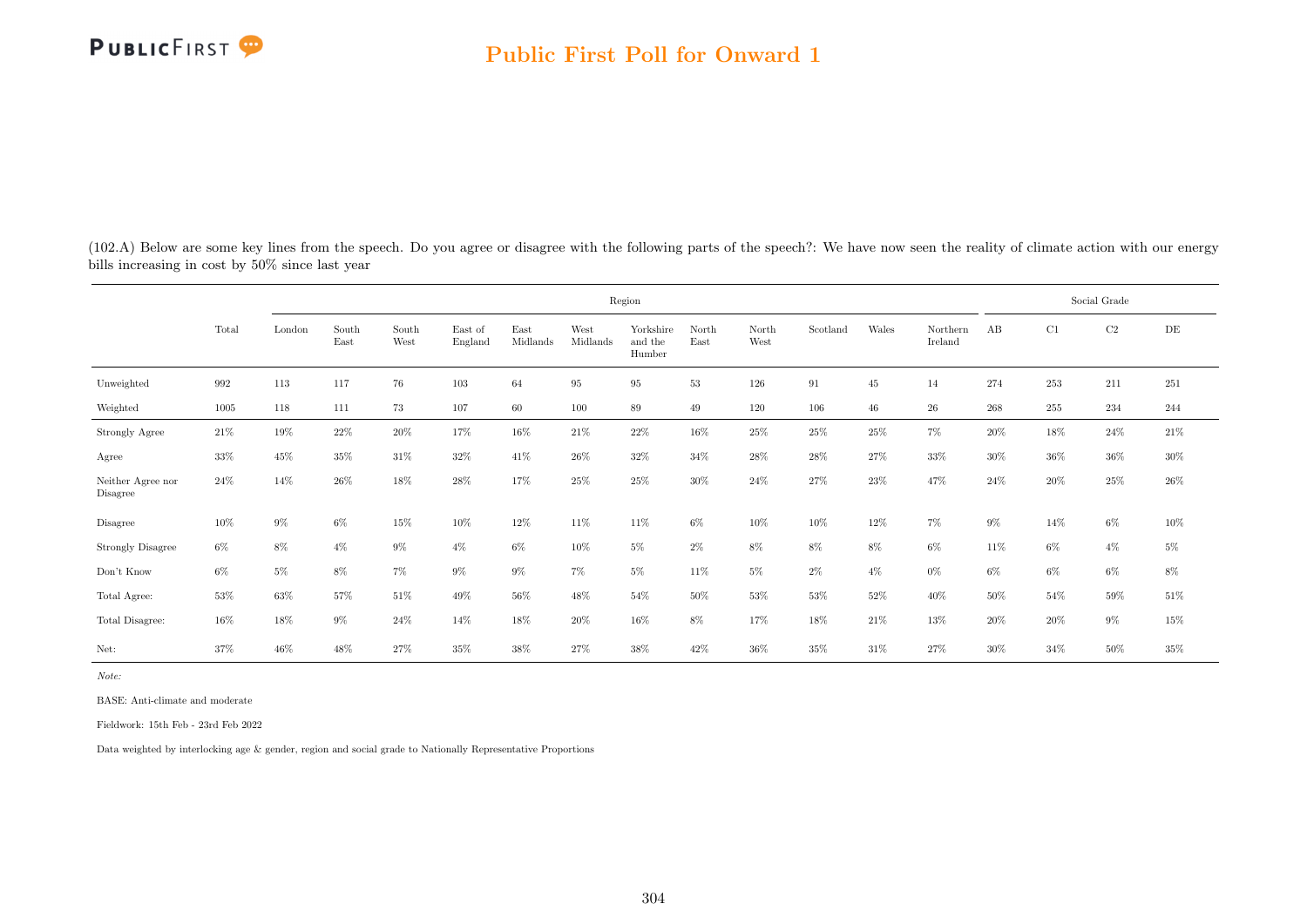#### Public First Poll for Onward 1

|                               |       |        | Gender |        |        |        | Age       |        |       |       | $\mathrm{EU}$ 2016 Vote |                   |                     |       | 2019                |                               |                               |
|-------------------------------|-------|--------|--------|--------|--------|--------|-----------|--------|-------|-------|-------------------------|-------------------|---------------------|-------|---------------------|-------------------------------|-------------------------------|
|                               | Total | Male   | Female | 18-24  | 25-34  | 35-44  | $45 - 54$ | 55-64  | $65+$ | Leave | Remain                  | I did not<br>vote | Conservative Labour |       | Liberal<br>Democrat | The<br><b>Brexit</b><br>Party | $\rm I$ did $\rm not$<br>vote |
| Unweighted                    | 992   | 477    | 513    | 146    | 162    | 167    | 185       | 108    | 224   | 379   | 436                     | 108               | 361                 | 273   | 84                  | 21                            | 104                           |
| Weighted                      | 1005  | 507    | 497    | 142    | 179    | 170    | 182       | 109    | 224   | 388   | 441                     | 109               | 365                 | 275   | 83                  | 20                            | 108                           |
| Strongly Agree                | 21%   | 22%    | 20%    | 17%    | 20%    | 21\%   | 25%       | 13%    | 23%   | 27%   | 19%                     | 13%               | $24\%$              | 22\%  | 13%                 | 58%                           | $10\%$                        |
| Agree                         | 33%   | $30\%$ | $35\%$ | 37%    | 36%    | 29%    | 29%       | 31\%   | 34%   | 33%   | 33%                     | $35\%$            | $35\%$              | 31\%  | 41\%                | 14%                           | $37\%$                        |
| Neither Agree nor<br>Disagree | 24%   | 24\%   | 24\%   | 23%    | 22%    | $30\%$ | 23%       | 24\%   | 23%   | 22%   | 24\%                    | 24%               | 22%                 | 25%   | 20%                 | 19%                           | $30\%$                        |
| Disagree                      | 10%   | $10\%$ | $9\%$  | $10\%$ | $9\%$  | $7\%$  | $9\%$     | $16\%$ | 11\%  | 10%   | 11%                     | $6\%$             | 10%                 | $9\%$ | 10%                 | $0\%$                         | $6\%$                         |
| <b>Strongly Disagree</b>      | $6\%$ | $9\%$  | $4\%$  | $5\%$  | $8\%$  | $6\%$  | 8%        | $7\%$  | $5\%$ | $5\%$ | $8\%$                   | 8%                | $4\%$               | $7\%$ | 8%                  | $0\%$                         | $7\%$                         |
| Don't Know                    | $6\%$ | 5%     | 8%     | $9\%$  | $5\%$  | $8\%$  | $5\%$     | $9\%$  | $4\%$ | $4\%$ | $6\%$                   | 14%               | $4\%$               | $5\%$ | $7\%$               | 8%                            | $10\%$                        |
| Total Agree:                  | 53%   | 52%    | 55%    | 53%    | 56%    | $50\%$ | 55%       | 44%    | 58%   | 60%   | 51%                     | 48%               | 59%                 | 54%   | $55\%$              | 73%                           | 47%                           |
| Total Disagree:               | 16%   | 19%    | 13%    | 15%    | 17%    | 12%    | 17%       | 23%    | 16%   | 14%   | 19%                     | 14%               | 14%                 | 17%   | 18%                 | $0\%$                         | 13%                           |
| Net:                          | 37%   | 33%    | 42\%   | 38%    | $39\%$ | 38%    | 37%       | 21\%   | 42%   | 45%   | 33%                     | 34%               | 45%                 | 37%   | $36\%$              | 73%                           | 34%                           |

(102.B) Below are some key lines from the speech. Do you agree or disagree with the following parts of the speech?: We have now seen the reality of climate action with our energy bills increasing in cost by 50% since last year

Note:

BASE: Anti-climate and moderate

Fieldwork: 15th Feb - 23rd Feb 2022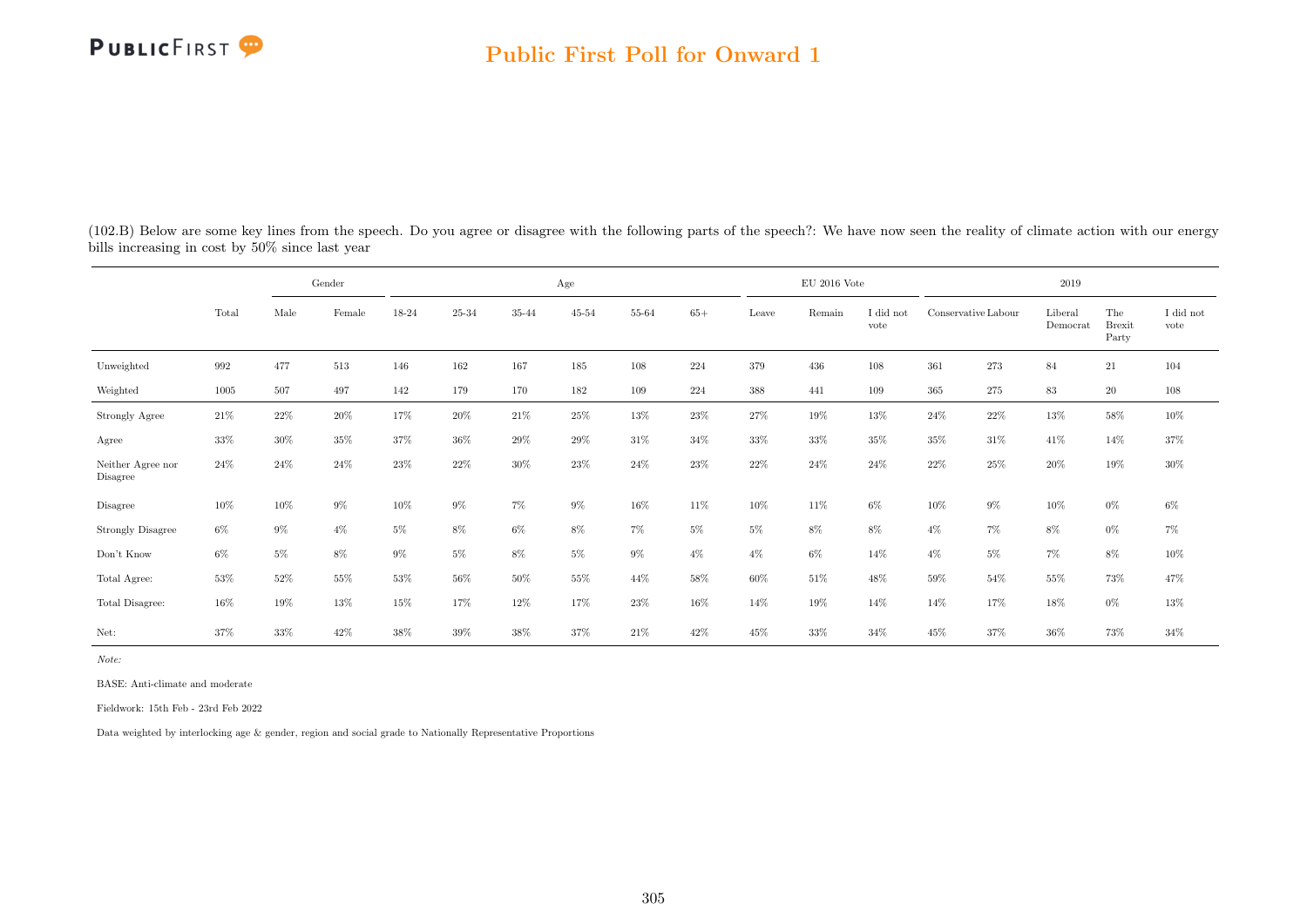

#### Public First Poll for Onward 1

(102.C) Below are some key lines from the speech. Do you agree or disagree with the following parts of the speech?: We have now seen the reality of climate action with our energy bills increasing in cost by 50% since last year

|                               |        |                     | Voting Intention |         |                                 |                          | Education                                              |                                                             |           |                                           | Fiscal conservatives             |         | C2DE 2019 Conservatives ABC1 2019 Conservatives |         |        |
|-------------------------------|--------|---------------------|------------------|---------|---------------------------------|--------------------------|--------------------------------------------------------|-------------------------------------------------------------|-----------|-------------------------------------------|----------------------------------|---------|-------------------------------------------------|---------|--------|
|                               | Total  | Conservative Labour |                  | Liberal | GCSE or<br>Democrats equivalent | A Level or<br>equivalent | University<br>Under-<br>graduate<br>Degree<br>(BA/BSc) | University<br>Postgrad-<br>uate<br>Degree<br>(MA/MSc/MPhil) | Doctorate | Prioritise<br>(PhD/DPHil)spend and<br>tax | Prioritise<br>balancing<br>books | C2DECon | Other                                           | ABC1Con | Other  |
| Unweighted                    | 992    | 234                 | 346              | 63      | $\boldsymbol{0}$                | $\overline{0}$           | 224                                                    | $90\,$                                                      | 21        | 547                                       | 282                              | 151     | 841                                             | 210     | 782    |
| Weighted                      | 1005   | 237                 | 349              | 62      | $\overline{0}$                  | $\overline{0}$           | $227\,$                                                | 90                                                          | $20\,$    | 557                                       | 288                              | 157     | 849                                             | 208     | 798    |
| Strongly Agree                | 21\%   | $22\%$              | $22\%$           | $13\%$  | $21\%$                          | $26\%$                   | $12\%$                                                 | $26\%$                                                      | $23\%$    | $21\%$                                    | 25%                              | $24\%$  | $20\%$                                          | $25\%$  | $20\%$ |
| Agree                         | 33%    | 40%                 | 32%              | 39%     | 37%                             | 31\%                     | 34%                                                    | 32%                                                         | $11\%$    | 36%                                       | 34%                              | 34%     | $32\%$                                          | 35%     | 32%    |
| Neither Agree nor<br>Disagree | 24%    | 24%                 | $25\%$           | $25\%$  | $24\%$                          | $25\%$                   | $25\%$                                                 | 19%                                                         | $38\%$    | $24\%$                                    | 21%                              | 22%     | 24\%                                            | $22\%$  | 25%    |
| Disagree                      | 10%    | 7%                  | 10%              | $7\%$   | 7%                              | 10%                      | $12\%$                                                 | 11%                                                         | 18%       | $9\%$                                     | 11%                              | 10%     | $10\%$                                          | 10%     | 10%    |
| <b>Strongly Disagree</b>      | $6\%$  | $3\%$               | $6\%$            | $10\%$  | $6\%$                           | $5\%$                    | 7%                                                     | 10%                                                         | $3\%$     | $7\%$                                     | $6\%$                            | $4\%$   | $7\%$                                           | $4\%$   | 7%     |
| Don't Know                    | $6\%$  | $4\%$               | $5\%$            | $6\%$   | $6\%$                           | $3\%$                    | $10\%$                                                 | $2\%$                                                       | 8%        | $3\%$                                     | $3\%$                            | $5\%$   | 6%                                              | $4\%$   | $7\%$  |
| Total Agree:                  | $53\%$ | 62%                 | $54\%$           | $52\%$  | 57%                             | 57%                      | $46\%$                                                 | $58\%$                                                      | $33\%$    | $57\%$                                    | 59%                              | 59%     | $52\%$                                          | 59%     | 52%    |
| Total Disagree:               | 16%    | 10%                 | 15%              | 17%     | 13%                             | 15%                      | 19%                                                    | $21\%$                                                      | $21\%$    | 16%                                       | 17%                              | 14%     | 17%                                             | 15%     | 17%    |
| Net:                          | 37%    | 52%                 | 39%              | 35%     | 44%                             | 42\%                     | 27%                                                    | $37\%$                                                      | 12%       | 41\%                                      | 42%                              | 45%     | 36%                                             | 45%     | 35%    |

Note:

BASE: Anti-climate and moderate

Fieldwork: 15th Feb - 23rd Feb 2022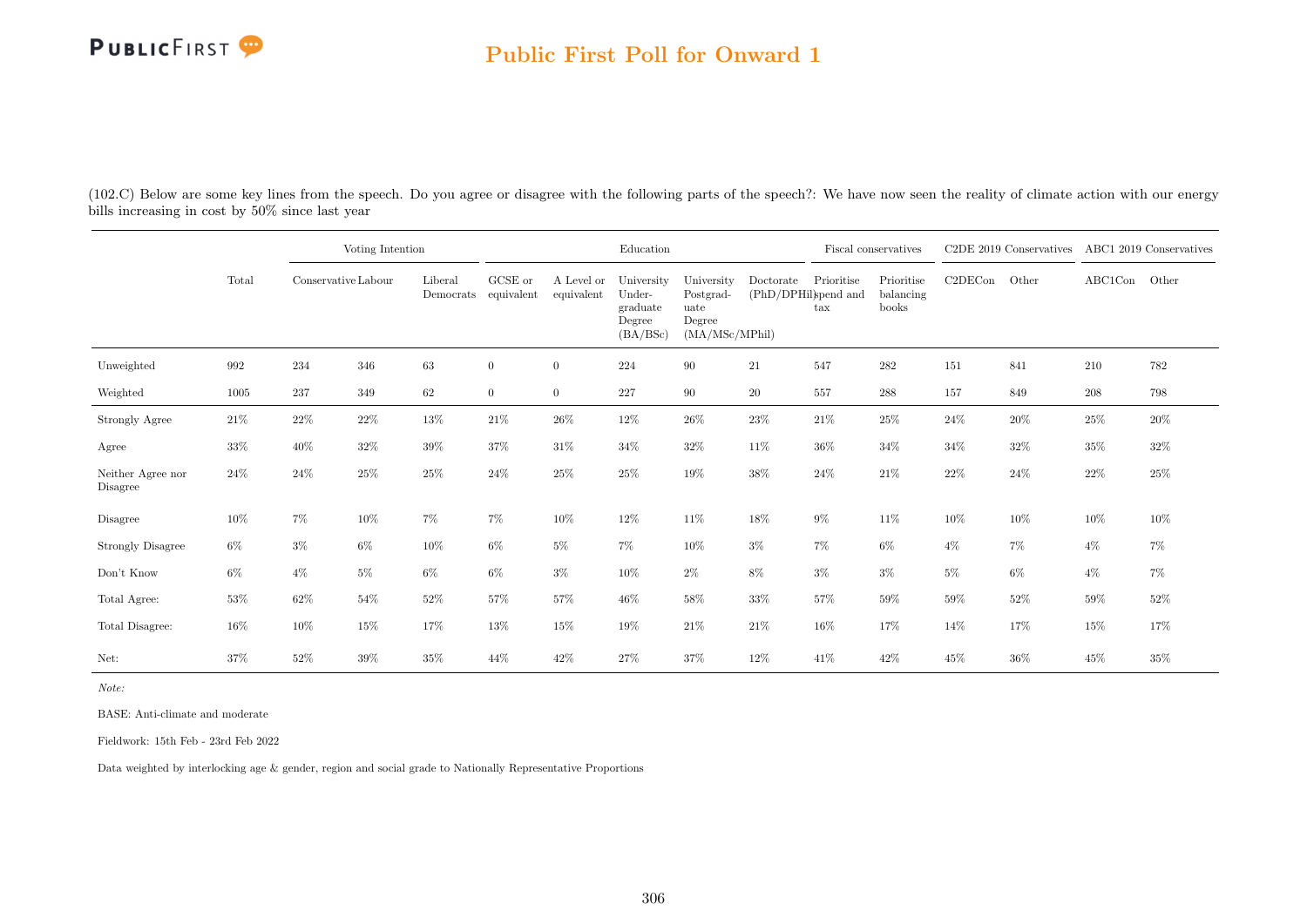

(103.A) Below are some key lines from the speech. Do you agree or disagree with the following parts of the speech?: We need to change our focus to avoid damaging our economy, and put the concerns about the climate to one side for the time being

|                               |        |        |               |               |                    |                  |                  | Region                         |               |               |          |        |                     |       |       | Social Grade |        |
|-------------------------------|--------|--------|---------------|---------------|--------------------|------------------|------------------|--------------------------------|---------------|---------------|----------|--------|---------------------|-------|-------|--------------|--------|
|                               | Total  | London | South<br>East | South<br>West | East of<br>England | East<br>Midlands | West<br>Midlands | Yorkshire<br>and the<br>Humber | North<br>East | North<br>West | Scotland | Wales  | Northern<br>Ireland | AB    | C1    | $\rm{C2}$    | DE     |
| Unweighted                    | 992    | 113    | 117           | 76            | $103\,$            | 64               | $\rm 95$         | 95                             | 53            | 126           | 91       | 45     | 14                  | 274   | 253   | 211          | 251    |
| Weighted                      | 1005   | 118    | 111           | 73            | 107                | 60               | 100              | 89                             | 49            | 120           | 106      | 46     | 26                  | 268   | 255   | 234          | 244    |
| Strongly Agree                | 14%    | 15%    | 11%           | 15%           | $8\%$              | 14%              | 19%              | 19%                            | $16\%$        | 14%           | 12%      | 15%    | 18%                 | 15%   | 14%   | 18%          | $10\%$ |
| Agree                         | 23%    | 38%    | 28%           | 19%           | 18%                | 28%              | 21\%             | 21\%                           | 21\%          | 20%           | 15%      | $26\%$ | 14%                 | 25%   | 21\%  | 24\%         | 23%    |
| Neither Agree nor<br>Disagree | $23\%$ | 12%    | 25%           | 22%           | 24\%               | 13%              | 24%              | 27%                            | $26\%$        | 26%           | 27%      | 23%    | 34%                 | 18%   | 22%   | 23%          | 31\%   |
| Disagree                      | 22%    | 17%    | 18%           | $28\%$        | $28\%$             | $29\%$           | $12\%$           | $23\%$                         | $20\%$        | $21\%$        | 26%      | $20\%$ | 20%                 | 21\%  | 25%   | 22%          | $19\%$ |
| <b>Strongly Disagree</b>      | 14%    | 16%    | 14%           | $9\%$         | 14%                | 11\%             | 19%              | $5\%$                          | 11%           | 16%           | 18%      | 14%    | $7\%$               | 18%   | 14%   | 8%           | 14%    |
| Don't Know                    | $4\%$  | $3\%$  | $3\%$         | 8%            | 7%                 | $5\%$            | $5\%$            | $5\%$                          | $6\%$         | $3\%$         | $1\%$    | $2\%$  | 7%                  | $3\%$ | $4\%$ | $6\%$        | $4\%$  |
| Total Agree:                  | 37%    | 53%    | 39%           | 34\%          | 27%                | 43\%             | 40%              | 40%                            | 37%           | 34%           | 27%      | 41\%   | 32%                 | 40%   | 35%   | 42\%         | 33%    |
| Total Disagree:               | 35%    | 33%    | 32%           | 36%           | 42\%               | 40%              | 31%              | 28%                            | 31\%          | 37%           | 44%      | 34%    | 27%                 | 39%   | 39%   | 30%          | 32%    |
| Net:                          | $2\%$  | 20%    | $7\%$         | $-3\%$        | $-15%$             | $3\%$            | 8%               | 12%                            | $6\%$         | $-3%$         | $-17%$   | $7\%$  | $5\%$               | $1\%$ | $-4%$ | 12%          | $0\%$  |

Note:

BASE: Anti-climate and moderate

Fieldwork: 15th Feb - 23rd Feb 2022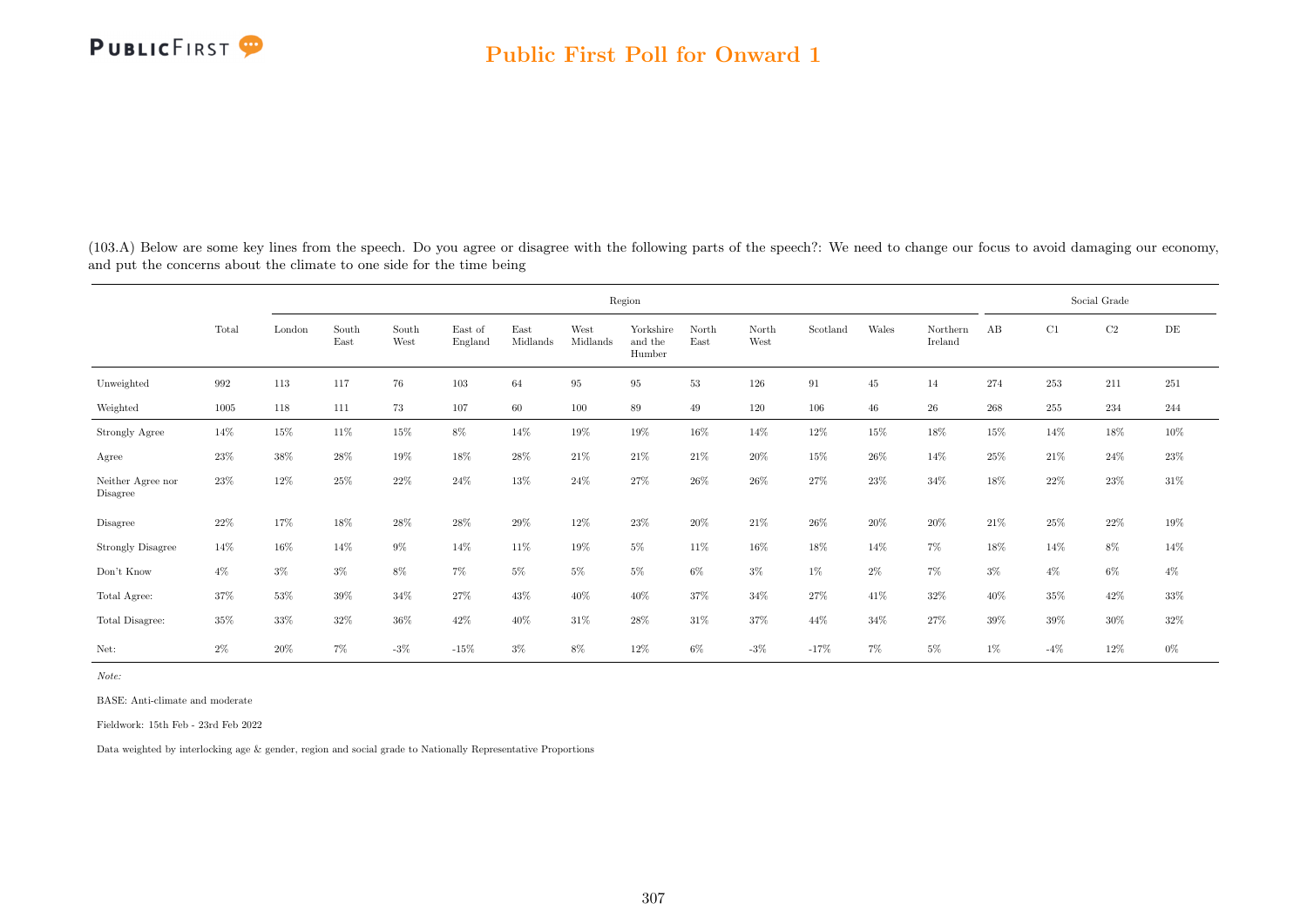## Public First Poll for Onward 1

| (103.B) Below are some key lines from the speech. Do you agree or disagree with the following parts of the speech?: We need to change our focus to avoid damaging our economy, |  |  |
|--------------------------------------------------------------------------------------------------------------------------------------------------------------------------------|--|--|
| and put the concerns about the climate to one side for the time being                                                                                                          |  |  |

|                               |        |        | Gender |        |        |        | Age       |           |        |        | $\mathrm{EU}$ 2016 Vote |                   |                     |         | 2019                |                               |                   |
|-------------------------------|--------|--------|--------|--------|--------|--------|-----------|-----------|--------|--------|-------------------------|-------------------|---------------------|---------|---------------------|-------------------------------|-------------------|
|                               | Total  | Male   | Female | 18-24  | 25-34  | 35-44  | $45 - 54$ | $55 - 64$ | $65+$  | Leave  | Remain                  | I did not<br>vote | Conservative Labour |         | Liberal<br>Democrat | The<br><b>Brexit</b><br>Party | I did not<br>vote |
| Unweighted                    | 992    | 477    | 513    | 146    | 162    | 167    | 185       | $108\,$   | 224    | 379    | 436                     | 108               | 361                 | $273\,$ | 84                  | 21                            | 104               |
| Weighted                      | 1005   | 507    | 497    | 142    | 179    | 170    | 182       | 109       | 224    | 388    | 441                     | 109               | 365                 | 275     | 83                  | 20                            | 108               |
| Strongly Agree                | $14\%$ | 18%    | $10\%$ | $12\%$ | $19\%$ | $14\%$ | $16\%$    | $9\%$     | $13\%$ | $20\%$ | 12%                     | $5\%$             | 21\%                | $13\%$  | 12%                 | $37\%$                        | $5\%$             |
| Agree                         | 23%    | $22\%$ | 25%    | 29%    | 16%    | 29%    | $22\%$    | 19%       | 24%    | 23%    | 24%                     | 23%               | 26\%                | 26\%    | 21\%                | 21\%                          | 14%               |
| Neither Agree nor<br>Disagree | 23%    | 21%    | 25%    | 19%    | 26%    | 24\%   | 27%       | 27%       | 17%    | 25%    | 20%                     | 30%               | 23%                 | 24\%    | 21\%                | 19%                           | 27%               |
| Disagree                      | $22\%$ | 21\%   | $22\%$ | $22\%$ | $24\%$ | $15\%$ | $16\%$    | $25\%$    | $28\%$ | 19%    | 24%                     | 20%               | $18\%$              | $18\%$  | 30%                 | $10\%$                        | $30\%$            |
| <b>Strongly Disagree</b>      | 14%    | 16%    | 11\%   | 12%    | 13%    | 11\%   | 18%       | 13%       | 14%    | 11\%   | 16%                     | 14%               | $9\%$               | 15%     | 14%                 | 13%                           | $15\%$            |
| Don't Know                    | $4\%$  | $2\%$  | $6\%$  | $6\%$  | $3\%$  | 7%     | $2\%$     | $7\%$     | $3\%$  | $3\%$  | $4\%$                   | $9\%$             | $3\%$               | $4\%$   | $1\%$               | $0\%$                         | $9\%$             |
| Total Agree:                  | 37%    | 40%    | 35%    | 41\%   | 34%    | 43%    | 38%       | 28%       | 37%    | 43%    | 36%                     | 28%               | 47%                 | 39%     | 33%                 | 58%                           | $19\%$            |
| Total Disagree:               | $35\%$ | 37%    | 33%    | 34%    | 37%    | 26%    | 34%       | 37%       | 42%    | 29%    | 40%                     | 34%               | 27%                 | 33%     | 45%                 | $23\%$                        | $45\%$            |
| Net:                          | $2\%$  | $3\%$  | 1%     | 7%     | $-3%$  | 17%    | $4\%$     | $-9\%$    | $-5%$  | 14%    | $-5%$                   | $-6\%$            | 19%                 | $6\%$   | $-12%$              | 35%                           | $-26\%$           |

Note:

BASE: Anti-climate and moderate

Fieldwork: 15th Feb - 23rd Feb 2022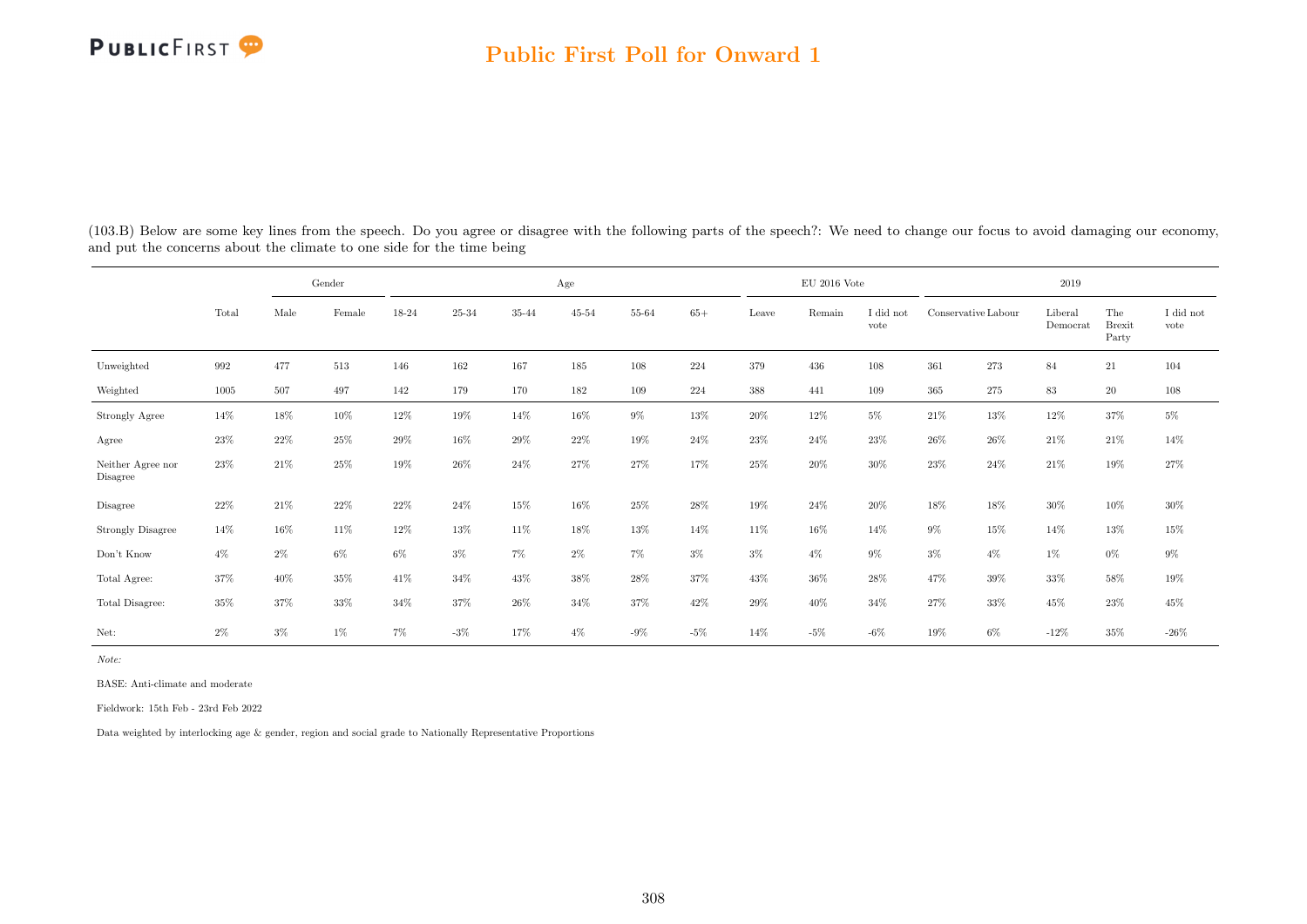#### Public First Poll for Onward 1

(103.C) Below are some key lines from the speech. Do you agree or disagree with the following parts of the speech?: We need to change our focus to avoid damaging our economy, and put the concerns about the climate to one side for the time being

|                               |        |                     | Voting Intention |                      |                       |                          | Education                                              |                                                             |           |                                                                   | Fiscal conservatives             |         | C2DE 2019 Conservatives |         | ABC1 2019 Conservatives |
|-------------------------------|--------|---------------------|------------------|----------------------|-----------------------|--------------------------|--------------------------------------------------------|-------------------------------------------------------------|-----------|-------------------------------------------------------------------|----------------------------------|---------|-------------------------|---------|-------------------------|
|                               | Total  | Conservative Labour |                  | Liberal<br>Democrats | GCSE or<br>equivalent | A Level or<br>equivalent | University<br>Under-<br>graduate<br>Degree<br>(BA/BSc) | University<br>Postgrad-<br>uate<br>Degree<br>(MA/MSc/MPhil) | Doctorate | Prioritise<br>$(\mathrm{PhD}/\mathrm{DPHil})$ and<br>$\text{tax}$ | Prioritise<br>balancing<br>books | C2DECon | Other                   | ABC1Con | Other                   |
| Unweighted                    | 992    | 234                 | 346              | 63                   | $\overline{0}$        | $\overline{0}$           | 224                                                    | 90                                                          | 21        | 547                                                               | 282                              | 151     | 841                     | 210     | 782                     |
| Weighted                      | 1005   | 237                 | 349              | 62                   | $\overline{0}$        | $\overline{0}$           | 227                                                    | 90                                                          | 20        | 557                                                               | 288                              | 157     | 849                     | 208     | 798                     |
| Strongly Agree                | 14%    | $23\%$              | $12\%$           | $10\%$               | 14%                   | 16%                      | $10\%$                                                 | $21\%$                                                      | 14%       | 14%                                                               | 18%                              | 24\%    | $12\%$                  | $18\%$  | $13\%$                  |
| Agree                         | $23\%$ | 29%                 | 25%              | $26\%$               | 22%                   | $24\%$                   | 25%                                                    | $21\%$                                                      | 24%       | 24%                                                               | 26%                              | 23%     | $23\%$                  | 28%     | 22%                     |
| Neither Agree nor<br>Disagree | 23%    | 22%                 | 23%              | 13%                  | 28%                   | $21\%$                   | 18%                                                    | 19%                                                         | 21\%      | 22%                                                               | 20%                              | 26%     | 22\%                    | 20%     | 24%                     |
| Disagree                      | 22%    | $16\%$              | $21\%$           | 29%                  | 19%                   | 24%                      | $25\%$                                                 | 20%                                                         | $15\%$    | $23\%$                                                            | 24%                              | 14%     | $23\%$                  | $21\%$  | 22%                     |
| Strongly Disagree             | 14%    | $7\%$               | 15%              | 23%                  | 12%                   | 11\%                     | 16%                                                    | 16%                                                         | $26\%$    | 15%                                                               | 10%                              | $9\%$   | $15\%$                  | $9\%$   | 15%                     |
| Don't Know                    | $4\%$  | $3\%$               | $3\%$            | $0\%$                | $5\%$                 | $4\%$                    | 7%                                                     | $3\%$                                                       | $0\%$     | $2\%$                                                             | $2\%$                            | $3\%$   | $5\%$                   | $3\%$   | $5\%$                   |
| Total Agree:                  | 37%    | 52%                 | 37%              | 36%                  | 37%                   | 40%                      | $35\%$                                                 | 42%                                                         | 38%       | 38%                                                               | 44%                              | 47%     | 36%                     | 47%     | 35%                     |
| Total Disagree:               | $35\%$ | $23\%$              | $36\%$           | $51\%$               | 31%                   | 35%                      | 40%                                                    | 36%                                                         | 41%       | $38\%$                                                            | 34%                              | 23%     | $38\%$                  | 30%     | 37%                     |
| Net:                          | 2%     | 30%                 | 1%               | $-15%$               | 6%                    | $6\%$                    | $-5\%$                                                 | $6\%$                                                       | $-3\%$    | $0\%$                                                             | 10%                              | 24\%    | $-2\%$                  | 16%     | $-2\%$                  |

Note:

BASE: Anti-climate and moderate

Fieldwork: 15th Feb - 23rd Feb 2022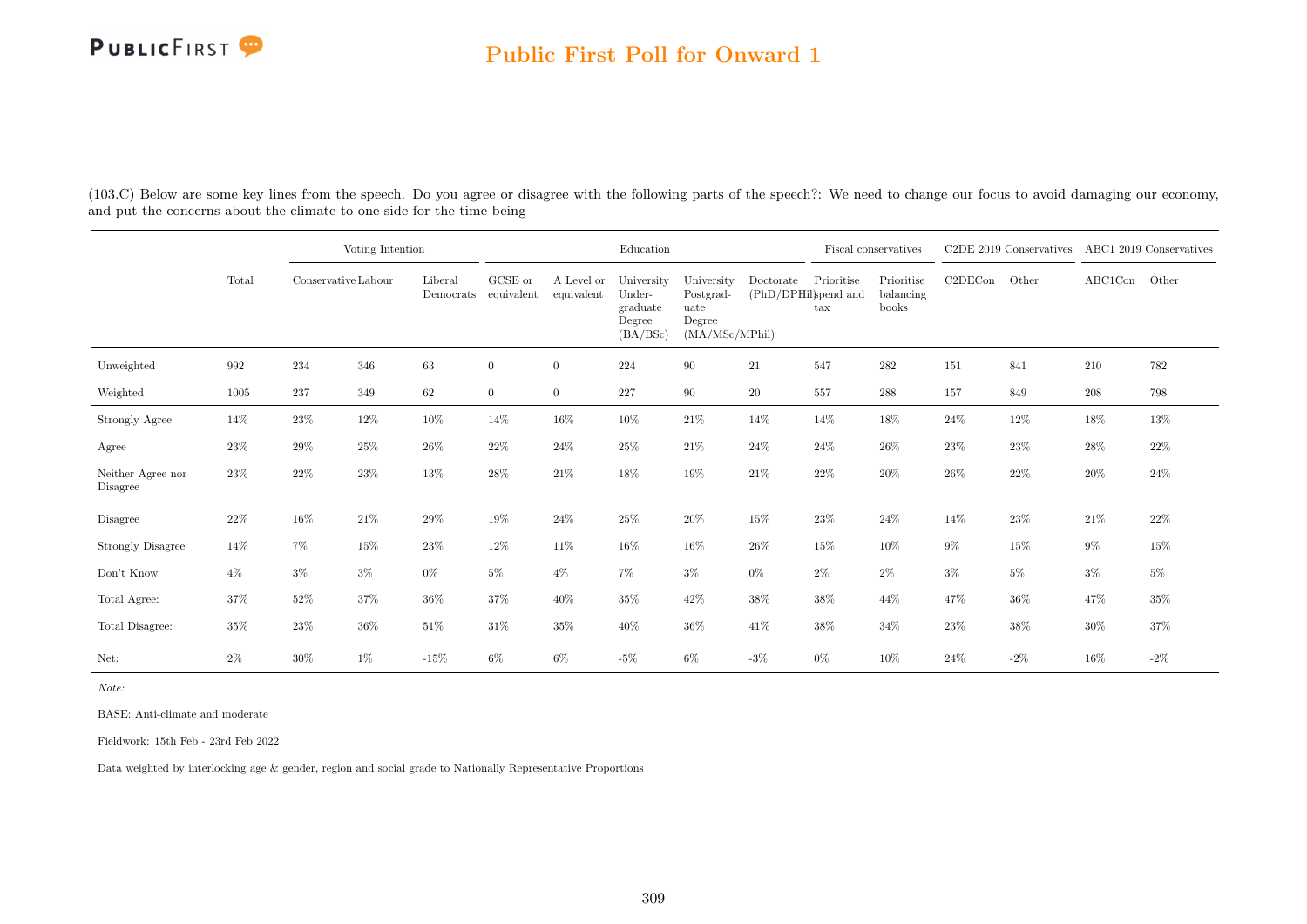|                                                      |        |         |               |               |                    |                  |                  | Region                         |               |               |          |        |                     |     |         | Social Grade |     |
|------------------------------------------------------|--------|---------|---------------|---------------|--------------------|------------------|------------------|--------------------------------|---------------|---------------|----------|--------|---------------------|-----|---------|--------------|-----|
|                                                      | Total  | London  | South<br>East | South<br>West | East of<br>England | East<br>Midlands | West<br>Midlands | Yorkshire<br>and the<br>Humber | North<br>East | North<br>West | Scotland | Wales  | Northern<br>Ireland | AB  | C1      | C2           | DE  |
| Unweighted                                           | 992    | $113\,$ | 117           | 76            | 103                | 64               | 95               | 95                             | $53\,$        | 126           | 91       | 45     | 14                  | 274 | $253\,$ | 211          | 251 |
| Weighted                                             | 1005   | 118     | 111           | 73            | 107                | 60               | 100              | 89                             | 49            | 120           | 106      | $46\,$ | 26                  | 268 | 255     | 234          | 244 |
| It would greatly<br>improve my view of<br>them       | $9\%$  | 13%     | 8%            | 9%            | 8%                 | $9\%$            | $7\%$            | 12%                            | $6\%$         | 10%           | $6\%$    | 14%    | 13%                 | 11% | 6%      | 14%          | 7%  |
| It would somewhat<br>improve my view of<br>them      | 17%    | 21\%    | 19%           | 23%           | 13%                | 10%              | 18%              | 22%                            | 14%           | 16%           | 14%      | 12%    | 26%                 | 16% | 18%     | 17%          | 17% |
| It would not improve<br>or worsen my view of<br>them | $32\%$ | 29%     | 29%           | 30%           | 29%                | 44%              | 31\%             | 34%                            | 43%           | 29%           | $35\%$   | $35\%$ | 34%                 | 32% | 31%     | $35\%$       | 31% |
| It would somewhat<br>worsen my view of<br>them       | 15%    | 16%     | 20%           | 14%           | 15%                | 12%              | 11%              | 15%                            | 16%           | 14%           | 19%      | 21%    | $0\%$               | 13% | 21\%    | 13%          | 14% |
| It would greatly worsen $11\%$<br>my view of them    |        | 12%     | 11%           | 12%           | 15%                | 9%               | 15%              | $3\%$                          | $9\%$         | 13%           | 15%      | $8\%$  | $7\%$               | 17% | 10%     | 7%           | 11% |
| Don't Know                                           | 15%    | $9\%$   | 13%           | 12%           | 21\%               | 17%              | 19%              | 13%                            | 13%           | 18%           | 12%      | 11%    | 20%                 | 10% | 15%     | 14%          | 20% |

(104.A) Would it improve or worsen your view of a politician if they said this?

Note:

BASE: Anti-climate and moderate

Fieldwork: 15th Feb - 23rd Feb 2022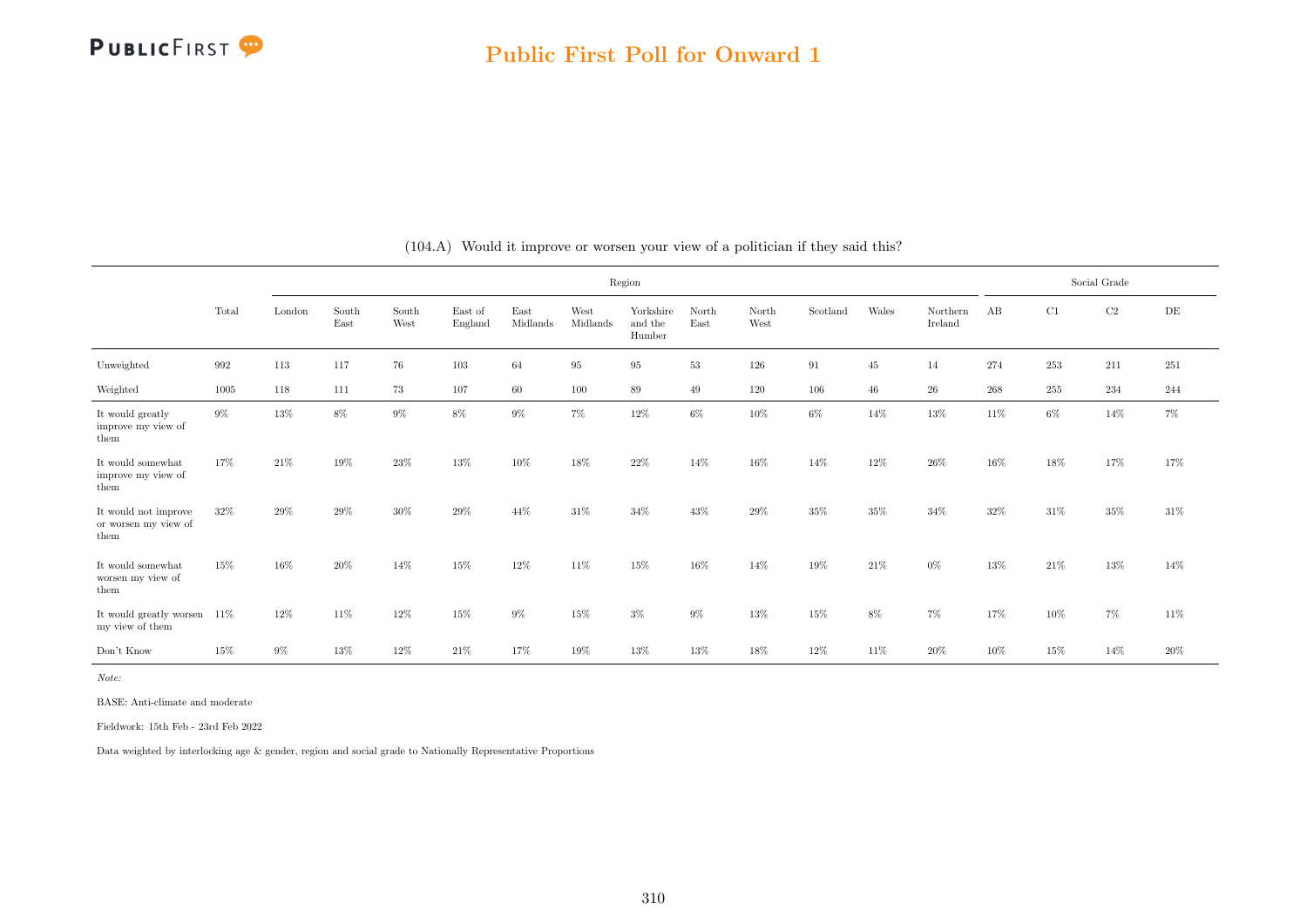

#### Public First Poll for Onward 1

|                                                      |       |      | Gender |       |           |           | Age       |           |       |       | $\rm EU$ 2016 Vote |                   |                     |       | 2019                |                               |                               |
|------------------------------------------------------|-------|------|--------|-------|-----------|-----------|-----------|-----------|-------|-------|--------------------|-------------------|---------------------|-------|---------------------|-------------------------------|-------------------------------|
|                                                      | Total | Male | Female | 18-24 | $25 - 34$ | $35 - 44$ | $45 - 54$ | $55 - 64$ | $65+$ | Leave | Remain             | I did not<br>vote | Conservative Labour |       | Liberal<br>Democrat | The<br><b>Brexit</b><br>Party | $\rm I$ did $\rm not$<br>vote |
| Unweighted                                           | 992   | 477  | 513    | 146   | 162       | 167       | 185       | 108       | 224   | 379   | 436                | 108               | 361                 | 273   | 84                  | $21\,$                        | 104                           |
| Weighted                                             | 1005  | 507  | 497    | 142   | 179       | 170       | 182       | 109       | 224   | 388   | 441                | 109               | 365                 | 275   | 83                  | 20                            | 108                           |
| It would greatly<br>improve my view of<br>them       | $9\%$ | 12%  | 6%     | 10%   | 7%        | $11\%$    | 11%       | $4\%$     | 11%   | 13%   | $7\%$              | $3\%$             | 12%                 | $9\%$ | 9%                  | $34\%$                        | $1\%$                         |
| It would somewhat<br>improve my view of<br>them      | 17%   | 19%  | 15%    | 16%   | 20%       | 17%       | 17%       | 13%       | 17%   | 19%   | 17%                | 11\%              | 22%                 | 19%   | 8%                  | 30%                           | 13%                           |
| It would not improve<br>or worsen my view of<br>them | 32%   | 30%  | 35%    | 29%   | 29%       | 31\%      | 28%       | 40%       | 37%   | 36%   | 31%                | 32%               | 37%                 | 29%   | $30\%$              | 14%                           | 35%                           |
| It would somewhat<br>worsen my view of<br>them       | 15%   | 14%  | 16%    | 15%   | 20%       | 11%       | 18%       | 13%       | 14%   | 14%   | 16%                | 16%               | 12%                 | 16%   | 25%                 | 10%                           | 16%                           |
| It would greatly worsen $11\%$<br>my view of them    |       | 13%  | 9%     | 14%   | 12%       | 12%       | $9\%$     | 11%       | 11%   | $5\%$ | 15%                | 13%               | $6\%$               | 11%   | 16%                 | 8%                            | 14%                           |
| Don't Know                                           | 15%   | 11\% | 18%    | 16%   | 12%       | 18%       | 16%       | 18%       | 10%   | 12%   | 14%                | 25%               | 10%                 | 16%   | 12%                 | $3\%$                         | 21\%                          |

#### (104.B) Would it improve or worsen your view of a politician if they said this?

Note:

BASE: Anti-climate and moderate

Fieldwork: 15th Feb - 23rd Feb 2022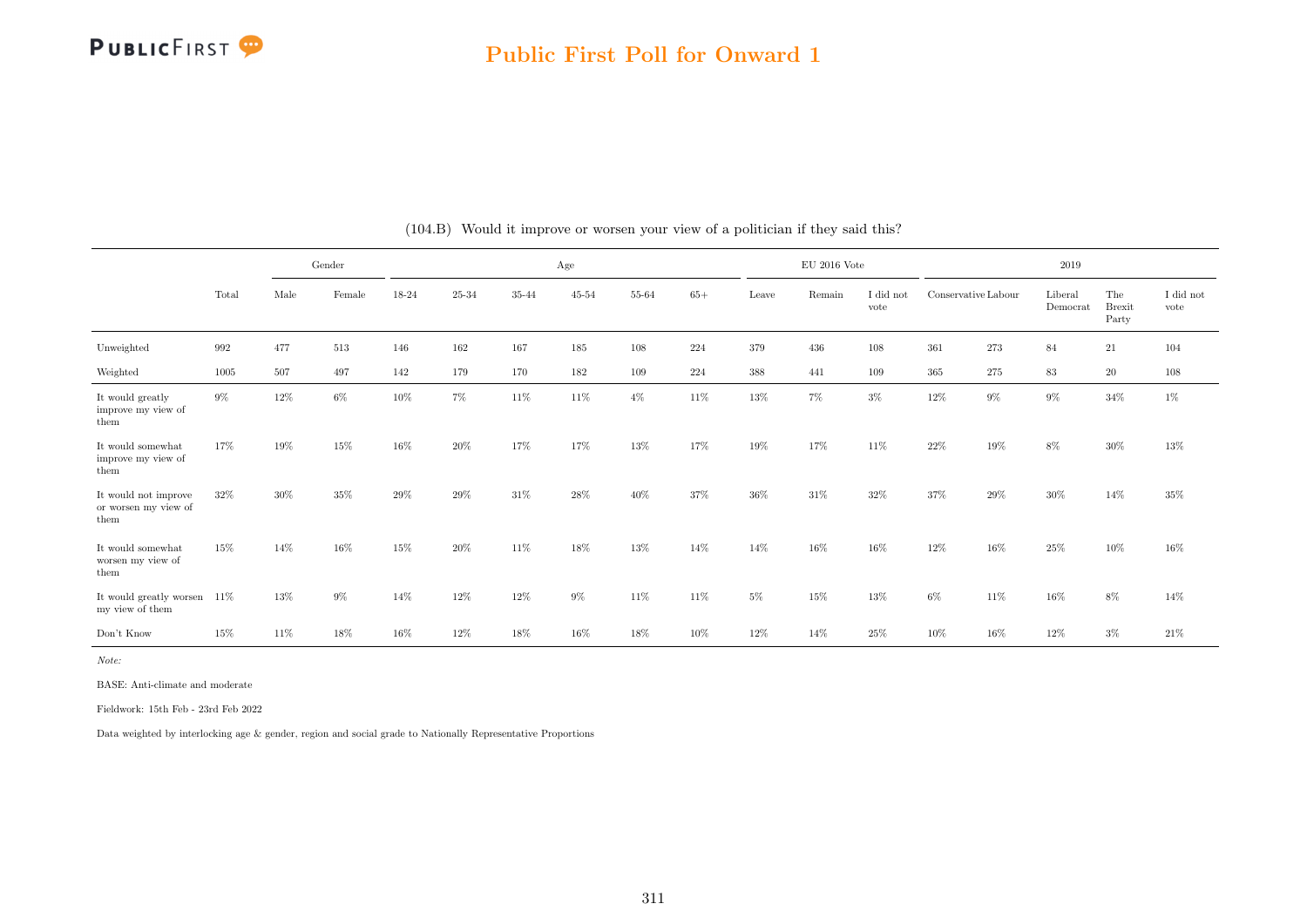## Public First Poll for Onward 1

|                                                      |       |                     | Voting Intention |                      |                       |                          | Education                                              |                                                             |                                   |                            | Fiscal conservatives             |         | C2DE 2019 Conservatives ABC1 2019 Conservatives |               |       |
|------------------------------------------------------|-------|---------------------|------------------|----------------------|-----------------------|--------------------------|--------------------------------------------------------|-------------------------------------------------------------|-----------------------------------|----------------------------|----------------------------------|---------|-------------------------------------------------|---------------|-------|
|                                                      | Total | Conservative Labour |                  | Liberal<br>Democrats | GCSE or<br>equivalent | A Level or<br>equivalent | University<br>Under-<br>graduate<br>Degree<br>(BA/BSc) | University<br>Postgrad-<br>uate<br>Degree<br>(MA/MSc/MPhil) | Doctorate<br>(PhD/DPHil)spend and | Prioritise<br>$\text{tax}$ | Prioritise<br>balancing<br>books | C2DECon | Other                                           | ABC1Con Other |       |
| Unweighted                                           | 992   | 234                 | 346              | $63\,$               | $\overline{0}$        | $\overline{0}$           | 224                                                    | 90                                                          | 21                                | 547                        | 282                              | 151     | 841                                             | 210           | 782   |
| Weighted                                             | 1005  | 237                 | 349              | 62                   | $\overline{0}$        | $\overline{0}$           | 227                                                    | 90                                                          | 20                                | 557                        | 288                              | 157     | 849                                             | 208           | 798   |
| It would greatly<br>improve my view of<br>them       | $9\%$ | $15\%$              | $7\%$            | $7\%$                | $10\%$                | $8\%$                    | $10\%$                                                 | $12\%$                                                      | $5\%$                             | $9\%$                      | 14%                              | 14%     | $8\%$                                           | $12\%$        | $9\%$ |
| It would somewhat<br>improve my view of<br>them      | 17%   | 24%                 | $19\%$           | 13%                  | 18%                   | 15%                      | 15%                                                    | $26\%$                                                      | $13\%$                            | 17%                        | 21\%                             | 20%     | $16\%$                                          | 24%           | 15%   |
| It would not improve<br>or worsen my view of<br>them | 32%   | 38%                 | 32%              | 25%                  | 34%                   | 36%                      | $30\%$                                                 | 22%                                                         | 42%                               | 34%                        | 33%                              | 42%     | $30\%$                                          | $34\%$        | 32%   |
| It would somewhat<br>worsen my view of<br>them       | 15%   | 10%                 | 17%              | 19%                  | $12\%$                | 21\%                     | $20\%$                                                 | $13\%$                                                      | $5\%$                             | 16%                        | 17%                              | 8%      | 17%                                             | $15\%$        | 15%   |
| It would greatly worsen<br>my view of them           | 11\%  | $4\%$               | $11\%$           | $22\%$               | $8\%$                 | 10%                      | 12%                                                    | $16\%$                                                      | 18%                               | $12\%$                     | 10%                              | $4\%$   | 13%                                             | $7\%$         | 13%   |
| Don't Know                                           | 15%   | $9\%$               | 14%              | 14%                  | 19%                   | 11\%                     | 14%                                                    | 10%                                                         | 17%                               | 12%                        | $6\%$                            | 12%     | $15\%$                                          | $9\%$         | 16%   |

#### (104.C) Would it improve or worsen your view of a politician if they said this?

Note:

BASE: Anti-climate and moderate

Fieldwork: 15th Feb - 23rd Feb 2022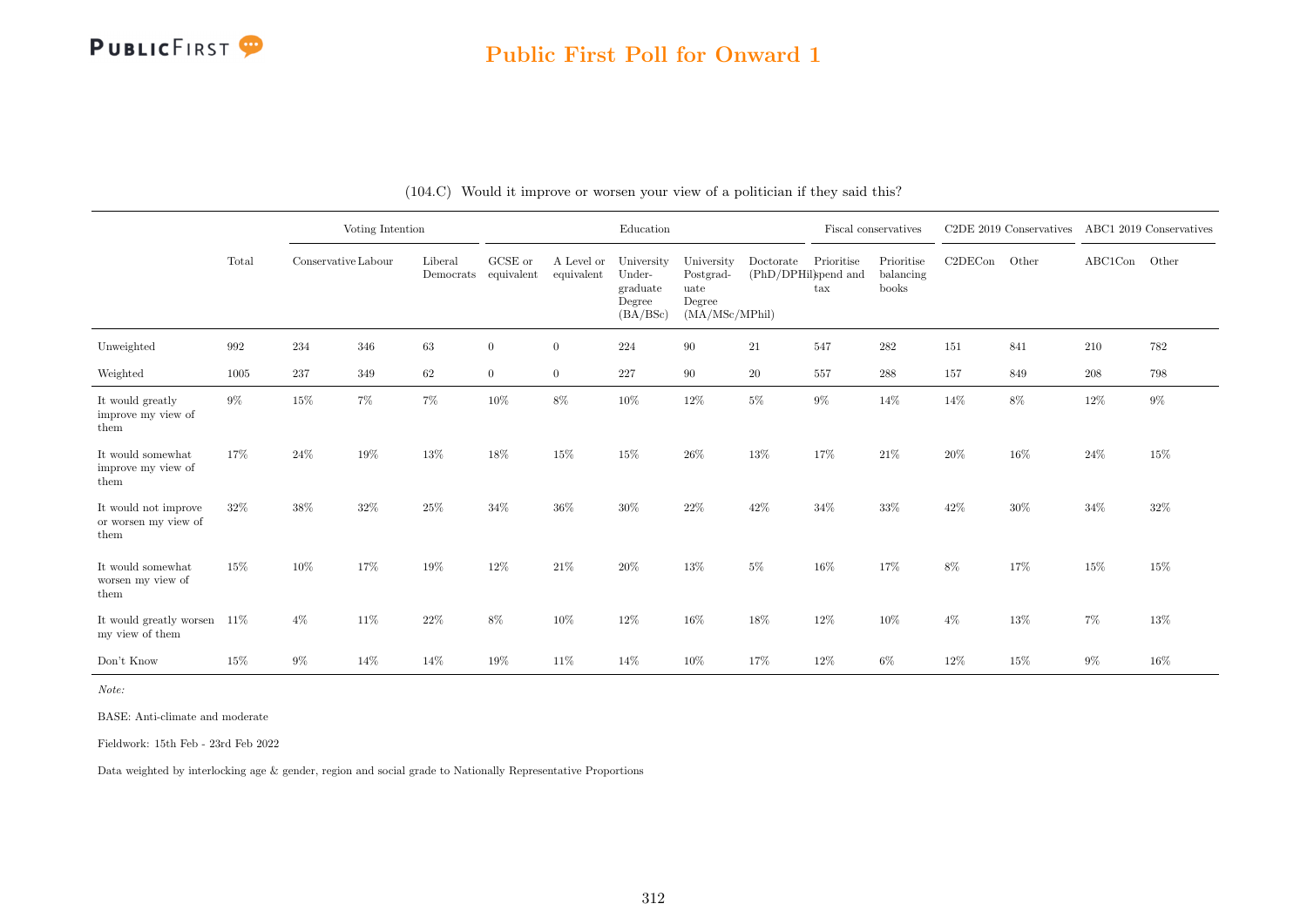|                   |                    |         |            |            |                    |                  |                  | Region                         |            |            |          |        |                     |        |          | Social Grade |           |
|-------------------|--------------------|---------|------------|------------|--------------------|------------------|------------------|--------------------------------|------------|------------|----------|--------|---------------------|--------|----------|--------------|-----------|
|                   | Total              | London  | South East | South West | East of<br>England | East<br>Midlands | West<br>Midlands | Yorkshire<br>and the<br>Humber | North East | North West | Scotland | Wales  | Northern<br>Ireland | AB     | $\rm C1$ | $\rm C2$     | $\rm{DE}$ |
| Unweighted        | $\boldsymbol{992}$ | $113\,$ | 117        | 76         | $103\,$            | 64               | 95               | 95                             | 53         | 126        | 91       | 45     | 14                  | 274    | 253      | $211\,$      | 251       |
| Weighted          | 1005               | 118     | 111        | 73         | 107                | 60               | 100              | 89                             | 49         | 120        | 106      | $46\,$ | $\sqrt{26}$         | 268    | 255      | 234          | 244       |
| Aggressive        | $7\%$              | $7\%$   | $5\%$      | $3\%$      | $6\%$              | $1\%$            | $1\%$            | $8\%$                          | $12\%$     | $8\%$      | $8\%$    | $16\%$ | $19\%$              | $7\%$  | $9\%$    | $6\%$        | $5\%$     |
| Honest            | $28\%$             | $33\%$  | $26\%$     | $34\%$     | $20\%$             | $32\%$           | $28\%$           | $39\%$                         | $19\%$     | $29\%$     | 17%      | $31\%$ | 19%                 | 29%    | $24\%$   | $34\%$       | $24\%$    |
| Misleading        | $23\%$             | $18\%$  | $24\%$     | $21\%$     | $24\%$             | $24\%$           | $20\%$           | $13\%$                         | 19%        | 28%        | 30%      | $24\%$ | $26\%$              | 26%    | 29%      | 15%          | $20\%$    |
| Stupid            | 19%                | 22%     | 17%        | 13%        | 18%                | 16%              | 18%              | 12%                            | $20\%$     | 18%        | 28%      | 18%    | $21\%$              | 22%    | 19%      | 15%          | 18%       |
| Conservative      | 19%                | 31%     | 17%        | $23\%$     | 18%                | 15%              | $22\%$           | 10%                            | 19%        | 14%        | 22%      | 14%    | 14%                 | 22%    | 20%      | 15%          | 18%       |
| Smart             | $16\%$             | $26\%$  | $9\%$      | $21\%$     | $11\%$             | $14\%$           | $16\%$           | $17\%$                         | $12\%$     | $16\%$     | $12\%$   | $19\%$ | $18\%$              | $15\%$ | 12%      | $20\%$       | $17\%$    |
| Moderate          | $14\%$             | $18\%$  | $17\%$     | $13\%$     | $7\%$              | $16\%$           | $9\%$            | $18\%$                         | $29\%$     | $10\%$     | 12%      | $16\%$ | 14%                 | 17%    | $17\%$   | $12\%$       | $9\%$     |
| Progressive       | $13\%$             | $21\%$  | $11\%$     | $11\%$     | $12\%$             | $13\%$           | $16\%$           | $17\%$                         | $18\%$     | $8\%$      | $13\%$   | $10\%$ | $0\%$               | $13\%$ | $9\%$    | $16\%$       | 14%       |
| Passionate        | 11%                | 14%     | $7\%$      | 15%        | $9\%$              | 16%              | 12%              | 19%                            | $7\%$      | 8%         | $8\%$    | 13%    | 14%                 | 14%    | $7\%$    | 10%          | 13%       |
| Extreme           | 10%                | 18%     | $13\%$     | $7\%$      | $9\%$              | $8\%$            | $9\%$            | $7\%$                          | $9\%$      | $6\%$      | 13%      | 12%    | 19%                 | 11%    | 10%      | 10%          | $10\%$    |
| None of the above | $6\%$              | $3\%$   | $10\%$     | $7\%$      | $6\%$              | 10%              | $8\%$            | $6\%$                          | $6\%$      | $5\%$      | $5\%$    | $9\%$  | $0\%$               | $6\%$  | $7\%$    | $6\%$        | $6\%$     |
| Don't Know        | $10\%$             | $2\%$   | $8\%$      | $10\%$     | $15\%$             | $5\%$            | $14\%$           | $9\%$                          | $11\%$     | $13\%$     | $11\%$   | $2\%$  | $21\%$              | $8\%$  | $9\%$    | $8\%$        | 14%       |

(105.A) Which of the following words would you use to describe the speech you just saw?Please select any which apply

Note:

BASE: Anti-climate and moderate

Fieldwork: 15th Feb - 23rd Feb 2022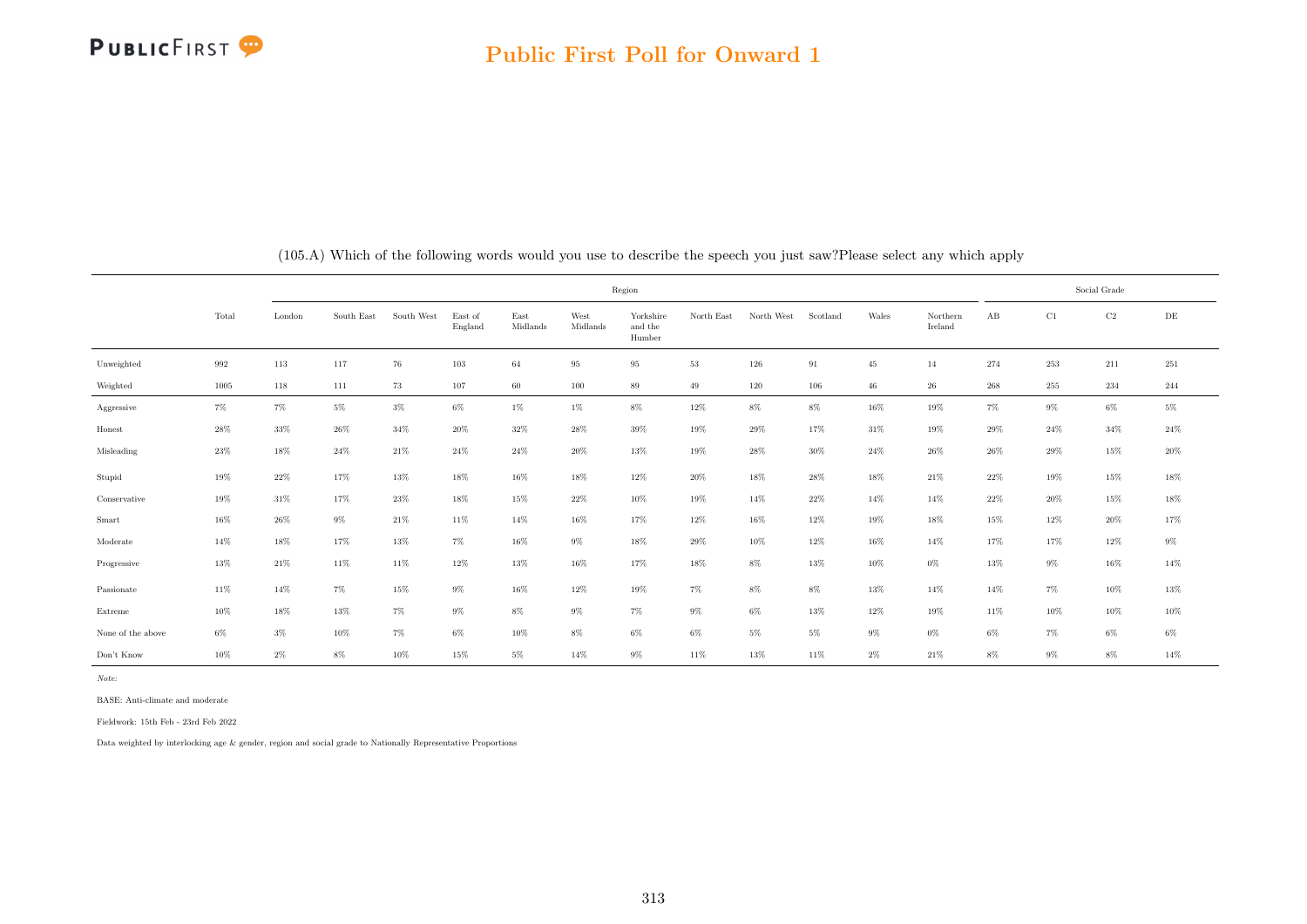#### Public First Poll for Onward 1

|                   |       |        | Gender |        |        |        | Age       |        |        |         | $\rm EU$ 2016 Vote |                   |                     |        | 2019                |                     |                   |
|-------------------|-------|--------|--------|--------|--------|--------|-----------|--------|--------|---------|--------------------|-------------------|---------------------|--------|---------------------|---------------------|-------------------|
|                   | Total | Male   | Female | 18-24  | 25-34  | 35-44  | $45 - 54$ | 55-64  | $65+$  | Leave   | Remain             | I did not<br>vote | Conservative Labour |        | Liberal<br>Democrat | The Brexit<br>Party | I did not<br>vote |
| Unweighted        | 992   | 477    | 513    | 146    | 162    | 167    | 185       | 108    | 224    | 379     | 436                | 108               | 361                 | 273    | 84                  | 21                  | 104               |
| Weighted          | 1005  | 507    | 497    | 142    | 179    | 170    | 182       | 109    | 224    | $388\,$ | 441                | 109               | 365                 | 275    | 83                  | $20\,$              | 108               |
| Aggressive        | $7\%$ | $10\%$ | $4\%$  | $10\%$ | $11\%$ | $8\%$  | $5\%$     | $3\%$  | $4\%$  | $6\%$   | $7\%$              | $6\%$             | $7\%$               | $5\%$  | $8\%$               | $9\%$               | $5\%$             |
| Honest            | 28%   | 28%    | 27%    | 28%    | 25%    | 23%    | 29%       | 30%    | 31%    | 34%     | 24%                | 22%               | 34%                 | 29%    | 17%                 | 48%                 | 20%               |
| Misleading        | 23%   | 25%    | $20\%$ | 21%    | $23\%$ | $18\%$ | 23%       | $27\%$ | $24\%$ | 18%     | 28%                | 22%               | 19%                 | 23%    | 29%                 | $5\%$               | $20\%$            |
| Stupid            | 19%   | 20%    | 17%    | 23%    | 25%    | $20\%$ | 17%       | 14%    | 14%    | 12%     | $22\%$             | 23%               | 13%                 | 20%    | $20\%$              | $24\%$              | 24\%              |
| Conservative      | 19%   | 21\%   | 17%    | 22%    | 28%    | 19%    | 16%       | 15%    | 14%    | 16%     | 22%                | 13%               | 16%                 | 23%    | 18%                 | 19%                 | 14%               |
| Smart             | 16%   | 19%    | $13\%$ | $18\%$ | $18\%$ | $18\%$ | $18\%$    | $10\%$ | 13%    | $19\%$  | 15%                | $10\%$            | 18%                 | 17%    | $10\%$              | $54\%$              | $9\%$             |
| Moderate          | 14%   | 14%    | 14%    | 17%    | 16%    | 15%    | 15%       | 10%    | 11%    | 16%     | 14%                | 10%               | 15%                 | $16\%$ | 15%                 | $9\%$               | 11%               |
| Progressive       | 13%   | $15\%$ | $11\%$ | $19\%$ | $10\%$ | $13\%$ | 17%       | $11\%$ | $10\%$ | $15\%$  | $13\%$             | 13%               | 14%                 | 15%    | 11%                 | 33%                 | $9\%$             |
| Passionate        | 11%   | $13\%$ | $10\%$ | $16\%$ | $12\%$ | $9\%$  | $13\%$    | $8\%$  | $11\%$ | $10\%$  | 11%                | 13%               | 10%                 | 13%    | 10%                 | $10\%$              | $14\%$            |
| Extreme           | 10%   | $12\%$ | $9\%$  | 13%    | 13%    | $9\%$  | $10\%$    | $8\%$  | $9\%$  | $9\%$   | 12%                | $3\%$             | $9\%$               | 13%    | 14%                 | $20\%$              | $6\%$             |
| None of the above | $6\%$ | $5\%$  | $8\%$  | $5\%$  | $5\%$  | 8%     | $5\%$     | 10%    | $6\%$  | 7%      | $6\%$              | $8\%$             | 6%                  | $5\%$  | 10%                 | $4\%$               | $7\%$             |
| Don't Know        | 10%   | $8\%$  | $11\%$ | $9\%$  | $6\%$  | 15%    | $8\%$     | $10\%$ | 10%    | $6\%$   | $9\%$              | 18%               | 7%                  | $9\%$  | $9\%$               | $0\%$               | 17%               |

(105.B) Which of the following words would you use to describe the speech you just saw?Please select any which apply

Note:

BASE: Anti-climate and moderate

Fieldwork: 15th Feb - 23rd Feb 2022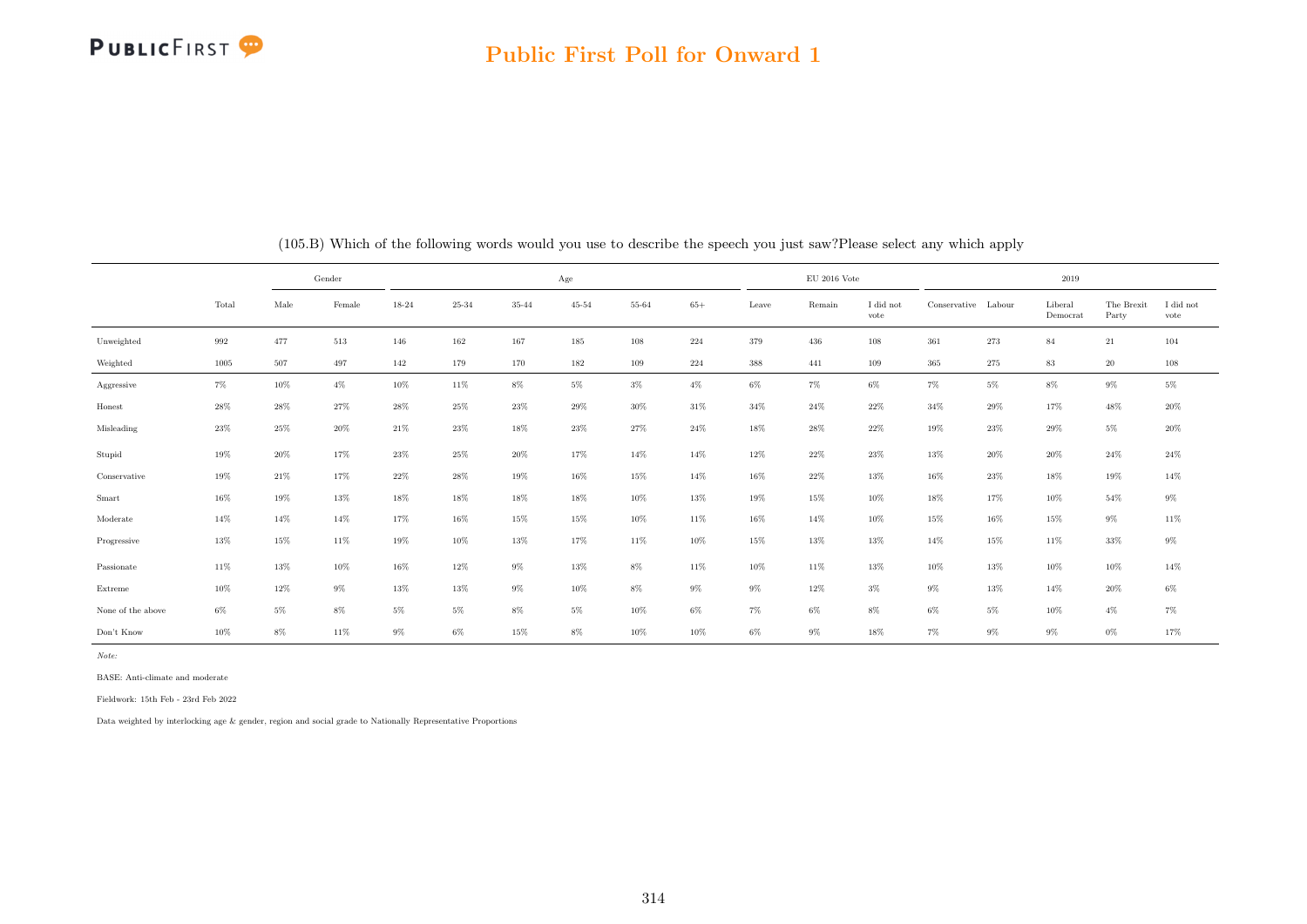## Public First Poll for Onward 1

|                   |        |                     | Voting Intention |                      |                       |                          | Education                                           |                                                           |                          |                                                 | Fiscal conservatives             |         | C2DE 2019 Conservatives |         | ABC1 2019 Conservatives |
|-------------------|--------|---------------------|------------------|----------------------|-----------------------|--------------------------|-----------------------------------------------------|-----------------------------------------------------------|--------------------------|-------------------------------------------------|----------------------------------|---------|-------------------------|---------|-------------------------|
|                   | Total  | Conservative Labour |                  | Liberal<br>Democrats | GCSE or<br>equivalent | A Level or<br>equivalent | University<br>Undergradu-<br>ate Degree<br>(BA/BSc) | University<br>Postgradu-<br>ate Degree<br>(MA/MSc/MPhill) | Doctorate<br>(PhD/DPHil) | Prioritise<br>spend and<br>$\operatorname{tax}$ | Prioritise<br>balancing<br>books | C2DECon | Other                   | ABC1Con | Other                   |
| Unweighted        | 992    | 234                 | 346              | 63                   | $\overline{0}$        | $\overline{0}$           | 224                                                 | 90                                                        | 21                       | 547                                             | 282                              | 151     | 841                     | 210     | 782                     |
| Weighted          | 1005   | $237\,$             | 349              | 62                   | $\overline{0}$        | $\overline{0}$           | $227\,$                                             | 90                                                        | $20\,$                   | 557                                             | 288                              | 157     | 849                     | $\,208$ | 798                     |
| Aggressive        | $7\%$  | $8\%$               | $5\%$            | 7%                   | $6\%$                 | $8\%$                    | $8\%$                                               | $8\%$                                                     | $13\%$                   | $8\%$                                           | $7\%$                            | $6\%$   | $7\%$                   | $7\%$   | $7\%$                   |
| Honest            | 28%    | 37%                 | 29%              | 18%                  | $30\%$                | $30\%$                   | $25\%$                                              | $22\%$                                                    | $21\%$                   | $28\%$                                          | $33\%$                           | $38\%$  | $26\%$                  | 31\%    | $27\%$                  |
| Misleading        | $23\%$ | 17%                 | 22%              | 36%                  | 23\%                  | $22\%$                   | $24\%$                                              | 23%                                                       | 44%                      | 27%                                             | $20\%$                           | 10%     | 25%                     | 25%     | $22\%$                  |
| Stupid            | 19%    | $10\%$              | $21\%$           | 20%                  | 15%                   | $21\%$                   | 18%                                                 | $21\%$                                                    | 32%                      | 21\%                                            | 15%                              | $9\%$   | 20%                     | 15%     | $20\%$                  |
| Conservative      | 19%    | 17%                 | $22\%$           | 18%                  | 15%                   | 17%                      | 23%                                                 | 33%                                                       | 25%                      | $20\%$                                          | $20\%$                           | 14%     | 20%                     | 17%     | 19%                     |
| Smart             | 16%    | $20\%$              | 17%              | 13%                  | $16\%$                | $18\%$                   | $16\%$                                              | 16%                                                       | 16%                      | $16\%$                                          | $20\%$                           | $25\%$  | 14%                     | 13%     | 17%                     |
| Moderate          | 14%    | $16\%$              | 14%              | 16%                  | 11\%                  | $17\%$                   | 15%                                                 | 19%                                                       | 12%                      | $12\%$                                          | $21\%$                           | 13%     | 14%                     | 16%     | 14%                     |
| Progressive       | 13%    | 13%                 | $15\%$           | $7\%$                | 14%                   | 13%                      | $13\%$                                              | 13%                                                       | 12%                      | 13%                                             | 17%                              | $17\%$  | 13%                     | 12%     | 14%                     |
| Passionate        | 11%    | 11%                 | $13\%$           | $9\%$                | $9\%$                 | $12\%$                   | $13\%$                                              | 15%                                                       | $5\%$                    | $12\%$                                          | 12%                              | 11%     | 11%                     | 10%     | 12%                     |
| Extreme           | 10%    | 10%                 | 12%              | 15%                  | 9%                    | 13%                      | 12%                                                 | 17%                                                       | 10%                      | 13%                                             | $9\%$                            | $8\%$   | 11\%                    | 10%     | $11\%$                  |
| None of the above | $6\%$  | $7\%$               | $5\%$            | $7\%$                | $5\%$                 | $6\%$                    | $6\%$                                               | $2\%$                                                     | 11%                      | $6\%$                                           | $3\%$                            | $6\%$   | $6\%$                   | $6\%$   | $6\%$                   |
| Don't Know        | $10\%$ | $7\%$               | $9\%$            | 11%                  | 10%                   | $9\%$                    | $9\%$                                               | $6\%$                                                     | $6\%$                    | $6\%$                                           | $7\%$                            | $7\%$   | $10\%$                  | $8\%$   | $10\%$                  |

(105.C) Which of the following words would you use to describe the speech you just saw?Please select any which apply

Note:

BASE: Anti-climate and moderate

Fieldwork: 15th Feb - 23rd Feb 2022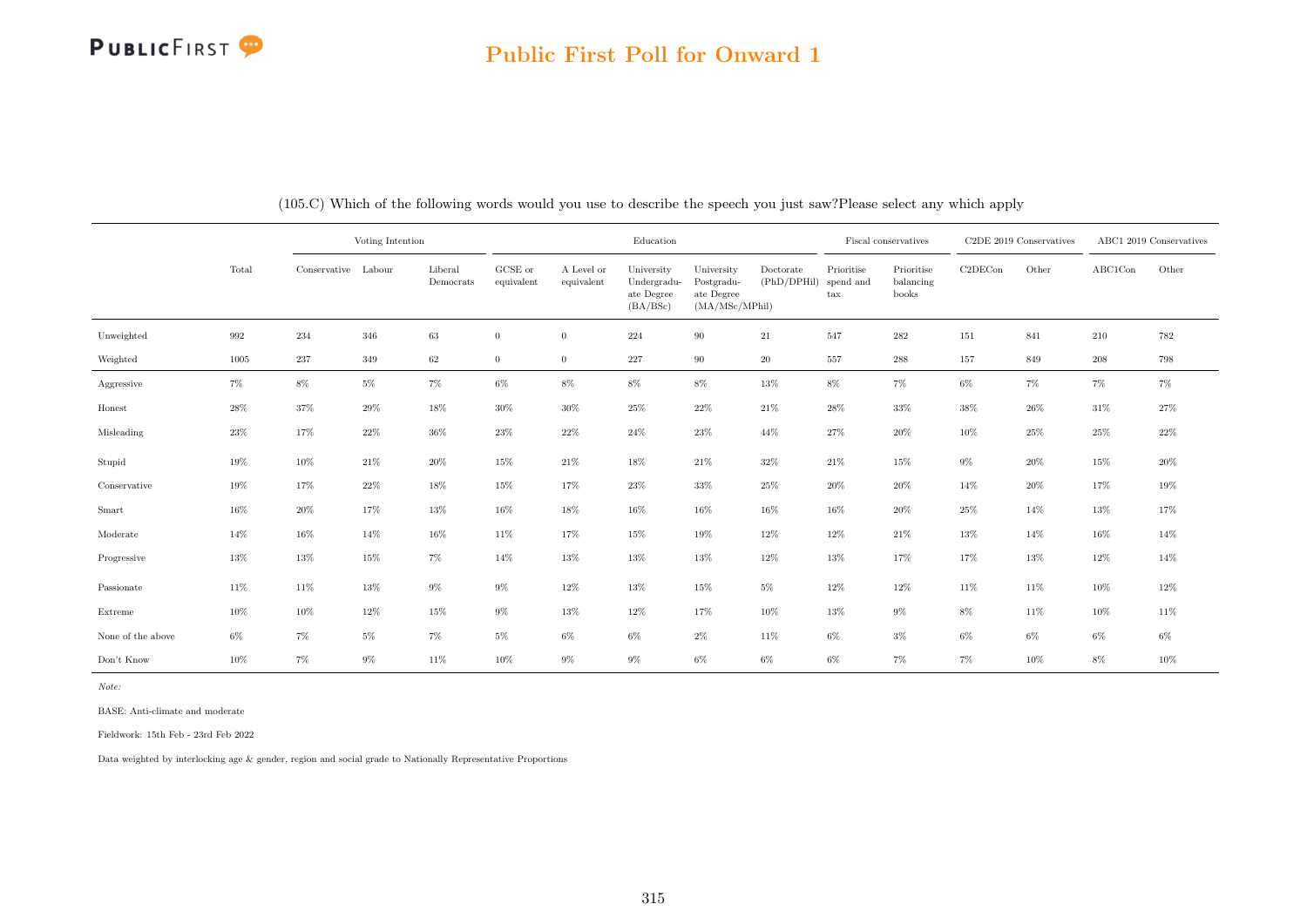|                               |        |        |               |               |                    |                  | Region           |                                |               |               |          |        |                     |         | Social Grade |          |           |
|-------------------------------|--------|--------|---------------|---------------|--------------------|------------------|------------------|--------------------------------|---------------|---------------|----------|--------|---------------------|---------|--------------|----------|-----------|
|                               | Total  | London | South<br>East | South<br>West | East of<br>England | East<br>Midlands | West<br>Midlands | Yorkshire<br>and the<br>Humber | North<br>East | North<br>West | Scotland | Wales  | Northern<br>Ireland | AB      | C1           | $\rm C2$ | $\rm{DE}$ |
| Unweighted                    | 1008   | 142    | 141           | 88            | 87                 | 88               | 91               | 93                             | 39            | 110           | 64       | $52\,$ | 13                  | $285\,$ | 277          | $185\,$  | $259\,$   |
| Weighted                      | 994    | 153    | 132           | 84            | 88                 | 80               | 91               | $82\,$                         | 36            | 102           | 74       | 50     | 22                  | 275     | 272          | 202      | 243       |
| Strongly Agree                | $33\%$ | $32\%$ | $25\%$        | $39\%$        | 36%                | 33%              | 30%              | 33%                            | 38%           | 35%           | 38%      | 33%    | 38%                 | 34%     | 35%          | $27\%$   | $35\%$    |
| Agree                         | 31%    | $30\%$ | $31\%$        | 27%           | $25\%$             | 34%              | 38%              | 34%                            | 37%           | 28%           | $32\%$   | 42%    | 22%                 | 31\%    | 32%          | $37\%$   | $27\%$    |
| Neither Agree nor<br>Disagree | 20%    | 19%    | 25%           | 15%           | 24%                | 21\%             | 21\%             | 21\%                           | $4\%$         | 16%           | 23%      | 14%    | 16%                 | 20%     | $16\%$       | 21\%     | $21\%$    |
| Disagree                      | $7\%$  | $8\%$  | $4\%$         | 10%           | $6\%$              | $6\%$            | $7\%$            | 8%                             | $7\%$         | $9\%$         | $2\%$    | 8%     | 16%                 | 8%      | $7\%$        | $5\%$    | $7\%$     |
| <b>Strongly Disagree</b>      | $4\%$  | $3\%$  | 7%            | $5\%$         | $4\%$              | $2\%$            | $4\%$            | $2\%$                          | $5\%$         | $3\%$         | $3\%$    | $0\%$  | $0\%$               | $4\%$   | $5\%$        | $3\%$    | $2\%$     |
| Don't Know                    | $5\%$  | 7%     | 8%            | $3\%$         | $4\%$              | $4\%$            | $0\%$            | $3\%$                          | $9\%$         | $8\%$         | 2%       | $4\%$  | $8\%$               | $2\%$   | $5\%$        | 6%       | $8\%$     |
| Total Agree:                  | 65%    | 62%    | 56%           | 66%           | 62%                | 66%              | 68%              | 67%                            | 75%           | 63%           | 70%      | 75%    | 60%                 | 65%     | 67%          | $64\%$   | $62\%$    |
| Total Disagree:               | 11\%   | 12%    | 11\%          | 16%           | 10%                | $9\%$            | 11%              | 10%                            | 12%           | 13%           | $5\%$    | $8\%$  | 16%                 | 13%     | 12%          | $9\%$    | $9\%$     |
| Net:                          | 54%    | 51\%   | 45%           | 50%           | 51%                | 57%              | 57%              | 57%                            | 63%           | 50%           | 65%      | 67%    | 44%                 | 53%     | 55%          | 55%      | 52%       |

(106.A) Below are some key lines from the speech. Do you agree or disagree with the following parts of the speech?: If we don't act now on climate change, it will be too late

Note:

BASE: Pro-climate and moderate

Fieldwork: 15th Feb - 23rd Feb 2022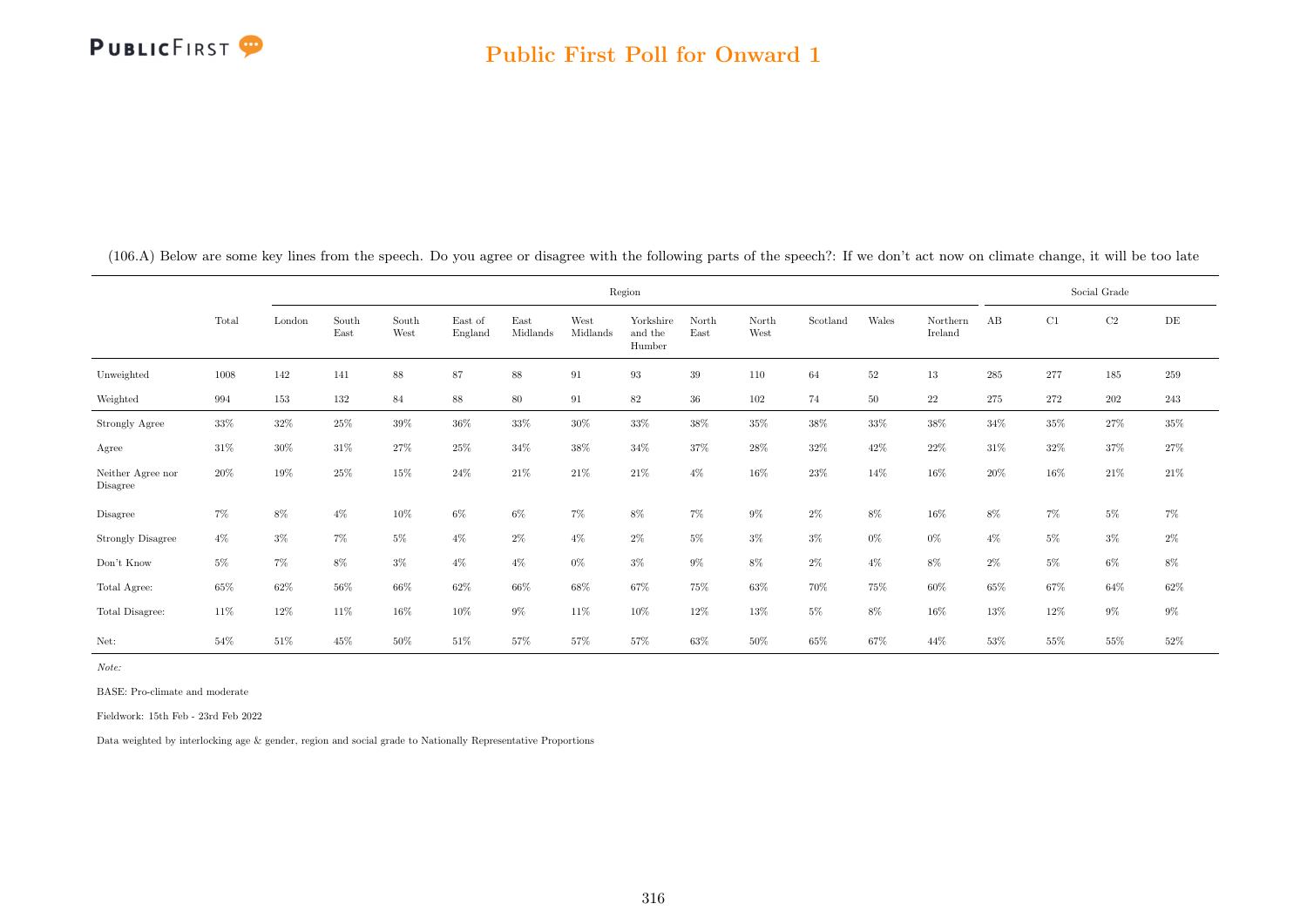## Public First Poll for Onward 1

|                               |       |       | Gender |       |       |        | Age       |        |        |        | EU 2016 Vote |                   |        |                     | 2019                |                           |                               |
|-------------------------------|-------|-------|--------|-------|-------|--------|-----------|--------|--------|--------|--------------|-------------------|--------|---------------------|---------------------|---------------------------|-------------------------------|
|                               | Total | Male  | Female | 18-24 | 25-34 | 35-44  | $45 - 54$ | 55-64  | $65+$  | Leave  | Remain       | I did not<br>vote |        | Conservative Labour | Liberal<br>Democrat | The<br>$B$ rexit<br>Party | $\rm I$ did $\rm not$<br>vote |
| Unweighted                    | 1008  | 461   | 544    | 148   | 175   | 173    | $152\,$   | 141    | 219    | 378    | 423          | 138               | 342    | $303\,$             | $73\,$              | $35\,$                    | 123                           |
| Weighted                      | 994   | 479   | 512    | 142   | 174   | 177    | 147       | 138    | 216    | 374    | 418          | 134               | 339    | 296                 | 71                  | 32                        | 120                           |
| Strongly Agree                | 33%   | 30%   | 36%    | 36%   | 36%   | 38%    | 29%       | 27%    | 32%    | 26%    | 41\%         | 29%               | 21\%   | 46%                 | 40%                 | 34%                       | 30%                           |
| Agree                         | 31%   | 31%   | 32%    | 24\%  | 35%   | $30\%$ | 37%       | 34%    | $29\%$ | $30\%$ | 35%          | 30%               | 33%    | 32%                 | 42%                 | 12%                       | $32\%$                        |
| Neither Agree nor<br>Disagree | 20%   | 21%   | 18%    | 20%   | 17%   | 21\%   | 17%       | 22%    | 21%    | 24%    | 14%          | 27%               | 24\%   | 15%                 | 12%                 | 17%                       | $24\%$                        |
| Disagree                      | $7\%$ | $9\%$ | 5%     | $8\%$ | $3\%$ | $6\%$  | $5\%$     | $9\%$  | 11%    | 10%    | $6\%$        | $4\%$             | 11%    | $4\%$               | $4\%$               | 18%                       | $3\%$                         |
| <b>Strongly Disagree</b>      | $4\%$ | $5\%$ | $3\%$  | $1\%$ | $3\%$ | $5\%$  | $6\%$     | $3\%$  | $4\%$  | $8\%$  | $2\%$        | $1\%$             | $6\%$  | $2\%$               | $1\%$               | 19%                       | $2\%$                         |
| Don't Know                    | $5\%$ | $5\%$ | 5%     | 11\%  | 5%    | $1\%$  | $7\%$     | $5\%$  | $3\%$  | $2\%$  | $3\%$        | $9\%$             | $4\%$  | 2%                  | $1\%$               | $0\%$                     | $9\%$                         |
| Total Agree:                  | 65%   | 60%   | 68%    | 60%   | 71%   | 68%    | 65%       | 61%    | 61\%   | $56\%$ | 76%          | 59%               | 54%    | 78%                 | 82%                 | 47%                       | $62\%$                        |
| Total Disagree:               | 11\%  | 14%   | 8%     | $9\%$ | $7\%$ | 10%    | 11%       | $12\%$ | 15%    | 17%    | $8\%$        | $5\%$             | 18%    | $6\%$               | $5\%$               | 37%                       | $5\%$                         |
| Net:                          | 54%   | 46%   | 60%    | 51%   | 64%   | 58%    | 54%       | 49%    | 46%    | 39%    | 68%          | 54%               | $36\%$ | 73%                 | 77%                 | 10%                       | 57%                           |

(106.B) Below are some key lines from the speech. Do you agree or disagree with the following parts of the speech?: If we don't act now on climate change, it will be too late

Note:

BASE: Pro-climate and moderate

Fieldwork: 15th Feb - 23rd Feb 2022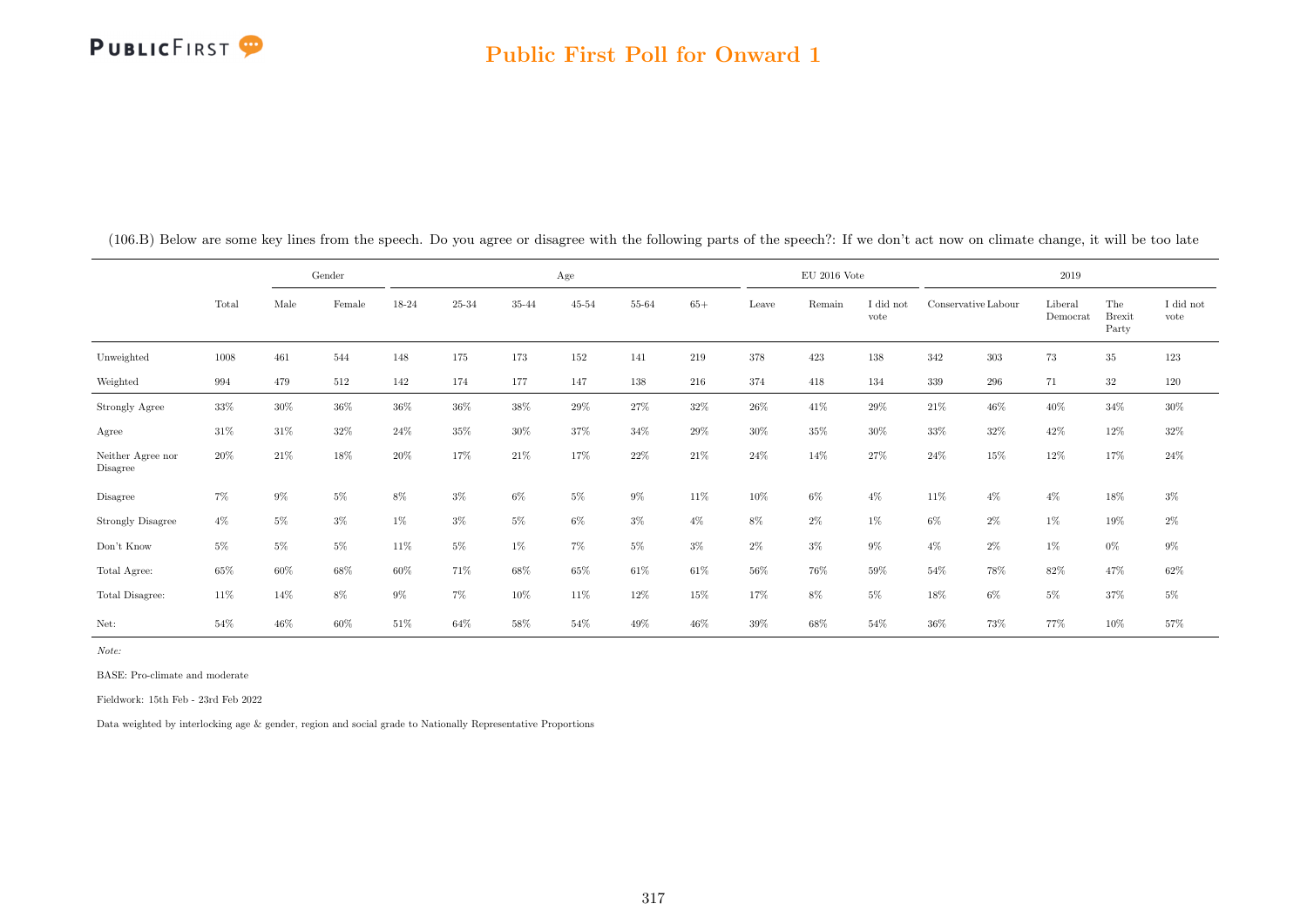#### Public First Poll for Onward 1

(106.C) Below are some key lines from the speech. Do you agree or disagree with the following parts of the speech?: If we don't act now on climate change, it will be too late

|                               |        |                     | Voting Intention |                      |                       |                          | Education                                              |                                                              |                                   |                            | Fiscal conservatives             |         | C2DE 2019 Conservatives ABC1 2019 Conservatives |               |        |
|-------------------------------|--------|---------------------|------------------|----------------------|-----------------------|--------------------------|--------------------------------------------------------|--------------------------------------------------------------|-----------------------------------|----------------------------|----------------------------------|---------|-------------------------------------------------|---------------|--------|
|                               | Total  | Conservative Labour |                  | Liberal<br>Democrats | GCSE or<br>equivalent | A Level or<br>equivalent | University<br>Under-<br>graduate<br>Degree<br>(BA/BSc) | University<br>Postgrad-<br>uate<br>Degree<br>(MA/MSc/MPhill) | Doctorate<br>(PhD/DPHil)spend and | Prioritise<br>$\text{tax}$ | Prioritise<br>balancing<br>books | C2DECon | Other                                           | ABC1Con Other |        |
| Unweighted                    | 1008   | 236                 | 346              | $61\,$               | $\overline{0}$        | $\overline{0}$           | 231                                                    | 100                                                          | 21                                | 554                        | 264                              | 143     | 865                                             | 199           | 809    |
| Weighted                      | 994    | 233                 | $337\,$          | 60                   | $\overline{0}$        | $\overline{0}$           | 224                                                    | 101                                                          | 19                                | 549                        | 259                              | 145     | 849                                             | 194           | 801    |
| Strongly Agree                | $33\%$ | $21\%$              | 47%              | $39\%$               | $26\%$                | $32\%$                   | $45\%$                                                 | $27\%$                                                       | $51\%$                            | $40\%$                     | $28\%$                           | $26\%$  | $34\%$                                          | $18\%$        | $37\%$ |
| Agree                         | $31\%$ | 30%                 | 31\%             | 37%                  | 35%                   | 28\%                     | $26\%$                                                 | 44%                                                          | 10%                               | 30%                        | $37\%$                           | $34\%$  | $31\%$                                          | 32%           | $31\%$ |
| Neither Agree nor<br>Disagree | 20%    | $28\%$              | $15\%$           | 17%                  | 23%                   | 24%                      | 16%                                                    | 15%                                                          | $22\%$                            | 17%                        | 19%                              | $21\%$  | $19\%$                                          | 27%           | $18\%$ |
| Disagree                      | 7%     | $11\%$              | $3\%$            | $4\%$                | 8%                    | $6\%$                    | 7%                                                     | $5\%$                                                        | $5\%$                             | $6\%$                      | 10%                              | 10%     | $7\%$                                           | 13%           | $6\%$  |
| <b>Strongly Disagree</b>      | $4\%$  | $6\%$               | $2\%$            | $1\%$                | $3\%$                 | $2\%$                    | $3\%$                                                  | $7\%$                                                        | $9\%$                             | $4\%$                      | $5\%$                            | $6\%$   | $3\%$                                           | $7\%$         | $3\%$  |
| Don't Know                    | $5\%$  | $4\%$               | $3\%$            | $2\%$                | $5\%$                 | 7%                       | $3\%$                                                  | $1\%$                                                        | $4\%$                             | $3\%$                      | $2\%$                            | $5\%$   | $5\%$                                           | $3\%$         | $5\%$  |
| Total Agree:                  | 65%    | $51\%$              | 78%              | 76%                  | 61\%                  | 60%                      | 71%                                                    | 71%                                                          | 61\%                              | 70%                        | 64%                              | 59%     | $65\%$                                          | 50%           | 68%    |
| Total Disagree:               | $11\%$ | 17%                 | $5\%$            | $6\%$                | 11\%                  | 8%                       | 10%                                                    | $12\%$                                                       | 14%                               | 10%                        | 15%                              | 15%     | $10\%$                                          | 20%           | $9\%$  |
| Net:                          | $54\%$ | 34%                 | 73%              | 70%                  | 50%                   | 52%                      | 62%                                                    | 59%                                                          | 47%                               | 60%                        | 49%                              | 44\%    | 55%                                             | $31\%$        | 59%    |

Note:

BASE: Pro-climate and moderate

Fieldwork: 15th Feb - 23rd Feb 2022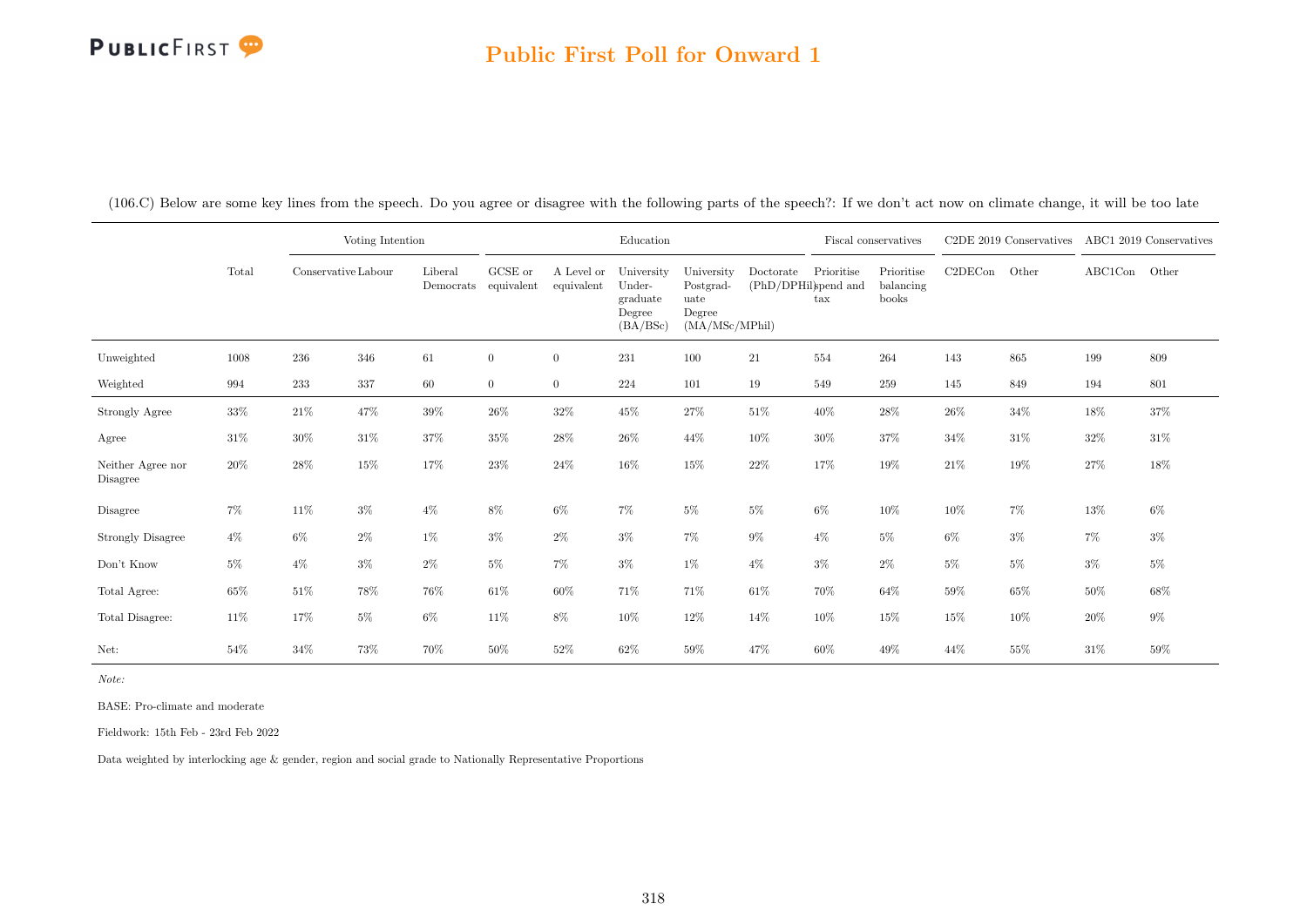

(107.A) Below are some key lines from the speech. Do you agree or disagree with the following parts of the speech?: Taking action on the climate will create thousands of new skilled jobs in manufacturing as we move to renewable energy like offshore wind

|                               |        |        |               |               |                    |                  |                  | Region                         |               |               |          |        |                     |         |       | Social Grade |         |
|-------------------------------|--------|--------|---------------|---------------|--------------------|------------------|------------------|--------------------------------|---------------|---------------|----------|--------|---------------------|---------|-------|--------------|---------|
|                               | Total  | London | South<br>East | South<br>West | East of<br>England | East<br>Midlands | West<br>Midlands | Yorkshire<br>and the<br>Humber | North<br>East | North<br>West | Scotland | Wales  | Northern<br>Ireland | AB      | C1    | C2           | DE      |
| Unweighted                    | 1008   | 142    | 141           | $88\,$        | 87                 | $88\,$           | 91               | 93                             | 39            | 110           | 64       | $52\,$ | 13                  | $\,285$ | 277   | 185          | 259     |
| Weighted                      | 994    | 153    | 132           | 84            | $88\,$             | $80\,$           | 91               | 82                             | $36\,$        | 102           | 74       | 50     | 22                  | 275     | 272   | $202\,$      | $243\,$ |
| Strongly Agree                | $22\%$ | $25\%$ | $16\%$        | $20\%$        | $25\%$             | $22\%$           | $22\%$           | $22\%$                         | $19\%$        | 25%           | $25\%$   | $19\%$ | $28\%$              | $23\%$  | 21\%  | $23\%$       | $22\%$  |
| Agree                         | 34%    | 35%    | 34%           | 37%           | 34\%               | $39\%$           | 38%              | 28%                            | 53%           | $27\%$        | 33%      | $39\%$ | 17%                 | 35%     | 37%   | $34\%$       | $32\%$  |
| Neither Agree nor<br>Disagree | 26%    | 24%    | 30%           | 23%           | $27\%$             | 14%              | 24%              | 32%                            | 11%           | 26%           | $35\%$   | 28%    | 32%                 | 28%     | 24\%  | 27%          | 24\%    |
| Disagree                      | $6\%$  | $4\%$  | $7\%$         | $9\%$         | $6\%$              | 13%              | $6\%$            | 8%                             | $4\%$         | $5\%$         | $3\%$    | $2\%$  | $7\%$               | $6\%$   | $5\%$ | $5\%$        | $9\%$   |
| Strongly Disagree             | $3\%$  | $3\%$  | $3\%$         | $5\%$         | $2\%$              | $2\%$            | 6%               | $2\%$                          | $5\%$         | $5\%$         | $0\%$    | $2\%$  | $0\%$               | $3\%$   | $5\%$ | $5\%$        | $1\%$   |
| Don't Know                    | $8\%$  | $9\%$  | $10\%$        | $5\%$         | $6\%$              | $10\%$           | $4\%$            | $7\%$                          | $8\%$         | 13%           | $4\%$    | 11%    | 16%                 | $5\%$   | $9\%$ | $6\%$        | $13\%$  |
| Total Agree:                  | $57\%$ | $60\%$ | 50%           | 58%           | $59\%$             | $61\%$           | 59%              | $50\%$                         | 72%           | $51\%$        | 58%      | 57%    | $45\%$              | 58%     | 58%   | 57%          | $54\%$  |
| Total Disagree:               | 10%    | $8\%$  | 10%           | 14%           | $8\%$              | 15%              | 12%              | 10%                            | $9\%$         | 10%           | $3\%$    | $4\%$  | 7%                  | $9\%$   | 10%   | 10%          | $9\%$   |
| Net:                          | 47%    | 52%    | 40%           | 43%           | 52%                | 46%              | 47%              | 40%                            | 63%           | 41\%          | 55%      | $53\%$ | 38%                 | 48%     | 48%   | 47%          | 44%     |

Note:

BASE: Pro-climate and moderate

Fieldwork: 15th Feb - 23rd Feb 2022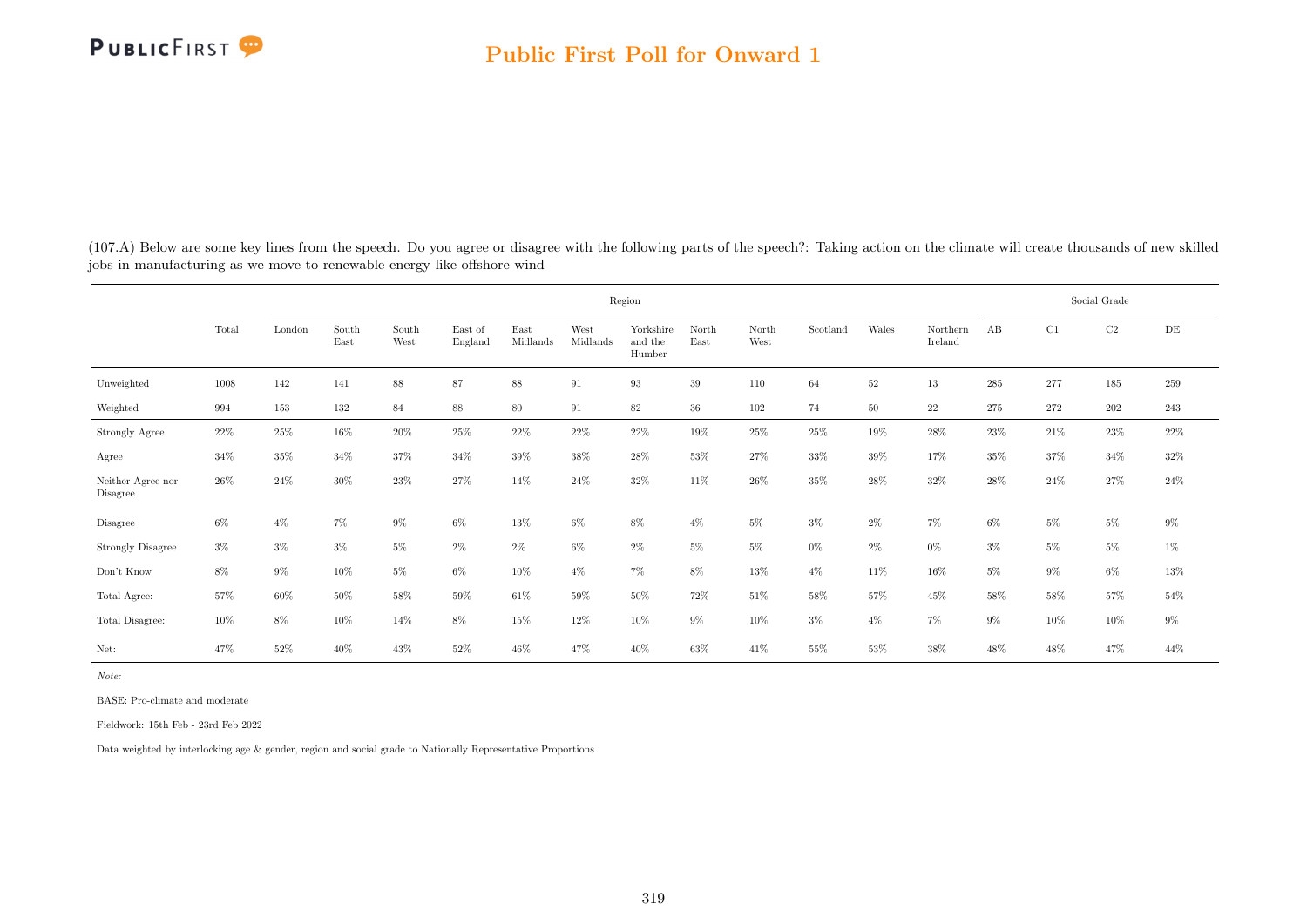#### Public First Poll for Onward 1

(107.B) Below are some key lines from the speech. Do you agree or disagree with the following parts of the speech?: Taking action on the climate will create thousands of new skilled jobs in manufacturing as we move to renewable energy like offshore wind

|                               | Gender |       |        | Age    |        |        |        |       |        |       | $\rm EU$ 2016 Vote |                   | 2019                |       |                     |                               |                   |  |
|-------------------------------|--------|-------|--------|--------|--------|--------|--------|-------|--------|-------|--------------------|-------------------|---------------------|-------|---------------------|-------------------------------|-------------------|--|
|                               | Total  | Male  | Female | 18-24  | 25-34  | 35-44  | 45-54  | 55-64 | $65+$  | Leave | Remain             | I did not<br>vote | Conservative Labour |       | Liberal<br>Democrat | The<br><b>Brexit</b><br>Party | I did not<br>vote |  |
| Unweighted                    | 1008   | 461   | 544    | 148    | 175    | 173    | 152    | 141   | 219    | 378   | 423                | 138               | 342                 | 303   | 73                  | $35\,$                        | 123               |  |
| Weighted                      | 994    | 479   | 512    | 142    | 174    | 177    | 147    | 138   | 216    | 374   | 418                | 134               | 339                 | 296   | 71                  | 32                            | 120               |  |
| Strongly Agree                | $22\%$ | 21\%  | 24%    | $26\%$ | $28\%$ | $22\%$ | $21\%$ | 19%   | $18\%$ | 18%   | $28\%$             | 17%               | 13%                 | 33%   | 25%                 | $23\%$                        | $21\%$            |  |
| Agree                         | 34%    | 34%   | 35%    | $30\%$ | 37%    | $35\%$ | 37%    | 32%   | 34%    | 32%   | 39%                | 32%               | 36%                 | 38%   | 43%                 | 25%                           | $25\%$            |  |
| Neither Agree nor<br>Disagree | 26\%   | 27%   | 25%    | 25%    | 23%    | 27%    | 26%    | 28%   | 25%    | 29%   | 21%                | 31\%              | 30%                 | 20%   | 25%                 | 19%                           | 31\%              |  |
| Disagree                      | $6\%$  | $9\%$ | $4\%$  | $6\%$  | $3\%$  | 7%     | $2\%$  | 11%   | 8%     | 8%    | $4\%$              | $8\%$             | 8%                  | $4\%$ | $3\%$               | 11%                           | $7\%$             |  |
| Strongly Disagree             | $3\%$  | $4\%$ | $3\%$  | $2\%$  | $2\%$  | 3%     | $4\%$  | $2\%$ | $6\%$  | $6\%$ | $2\%$              | $1\%$             | $5\%$               | $2\%$ | $0\%$               | 17%                           | $2\%$             |  |
| Don't Know                    | $8\%$  | $6\%$ | 10%    | 11%    | $6\%$  | $6\%$  | $9\%$  | $8\%$ | 10%    | $6\%$ | $6\%$              | 11%               | $7\%$               | $4\%$ | $5\%$               | $5\%$                         | $13\%$            |  |
| Total Agree:                  | 57%    | 55%   | 59%    | 56%    | 65%    | 57%    | 57%    | 51%   | 52%    | 50%   | 67%                | 48%               | 49%                 | 70%   | 67%                 | 48%                           | 46%               |  |
| Total Disagree:               | 10%    | 13%   | 7%     | 8%     | $5\%$  | 10%    | $7\%$  | 13%   | 14%    | 14%   | $6\%$              | $9\%$             | 13%                 | $6\%$ | $3\%$               | 28%                           | 10%               |  |
| Net:                          | 47%    | 42%   | 52%    | 48%    | 60%    | 48%    | 51%    | 39%   | 37%    | 36%   | 61%                | 39%               | 37%                 | 64%   | 64%                 | 20%                           | 37%               |  |

Note:

BASE: Pro-climate and moderate

Fieldwork: 15th Feb - 23rd Feb 2022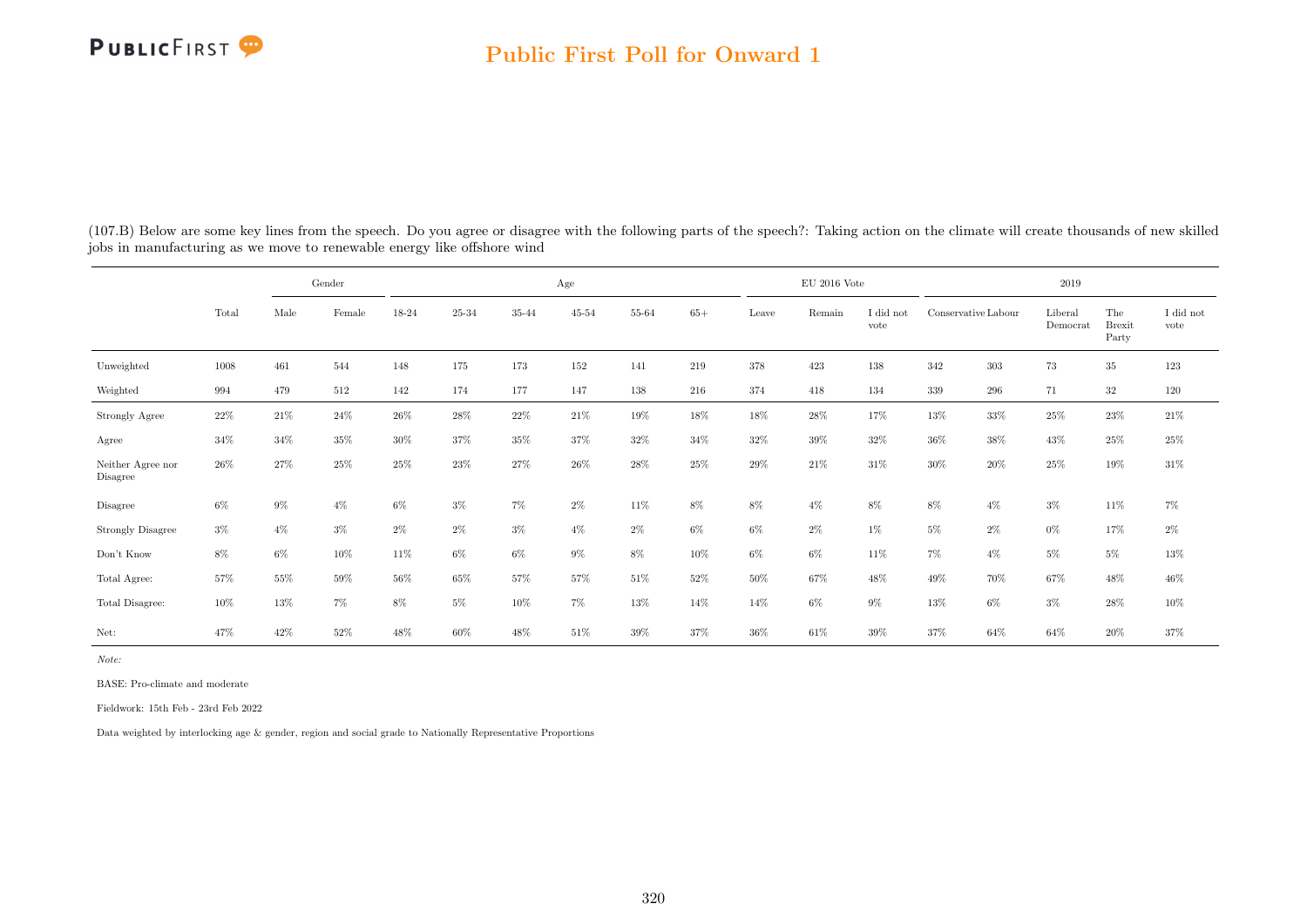#### Public First Poll for Onward 1

(107.C) Below are some key lines from the speech. Do you agree or disagree with the following parts of the speech?: Taking action on the climate will create thousands of new skilled jobs in manufacturing as we move to renewable energy like offshore wind

|                               |       |                     | Voting Intention |                      |                       |                          | Education                                              |                                                             |           |                                                                   | Fiscal conservatives             | $C2DE$ 2019 Conservatives |        | ABC1 2019 Conservatives |        |
|-------------------------------|-------|---------------------|------------------|----------------------|-----------------------|--------------------------|--------------------------------------------------------|-------------------------------------------------------------|-----------|-------------------------------------------------------------------|----------------------------------|---------------------------|--------|-------------------------|--------|
|                               | Total | Conservative Labour |                  | Liberal<br>Democrats | GCSE or<br>equivalent | A Level or<br>equivalent | University<br>Under-<br>graduate<br>Degree<br>(BA/BSc) | University<br>Postgrad-<br>uate<br>Degree<br>(MA/MSc/MPhil) | Doctorate | Prioritise<br>$(\mathrm{PhD}/\mathrm{DPHil})$ and<br>$\text{tax}$ | Prioritise<br>balancing<br>books | C2DECon                   | Other  | ABC1Con                 | Other  |
| Unweighted                    | 1008  | 236                 | 346              | 61                   | $\overline{0}$        | $\overline{0}$           | 231                                                    | 100                                                         | 21        | 554                                                               | 264                              | 143                       | 865    | 199                     | 809    |
| Weighted                      | 994   | 233                 | 337              | 60                   | $\overline{0}$        | $\overline{0}$           | 224                                                    | 101                                                         | 19        | 549                                                               | 259                              | 145                       | 849    | 194                     | 801    |
| Strongly Agree                | 22%   | $16\%$              | $33\%$           | $21\%$               | $18\%$                | 24\%                     | 26\%                                                   | $24\%$                                                      | $37\%$    | $28\%$                                                            | 18%                              | 18%                       | $23\%$ | $10\%$                  | 25%    |
| Agree                         | 34%   | 35%                 | $38\%$           | 41\%                 | $33\%$                | 32%                      | $36\%$                                                 | 40%                                                         | 24%       | 37%                                                               | 38%                              | $34\%$                    | 34%    | 38%                     | $34\%$ |
| Neither Agree nor<br>Disagree | 26%   | 30%                 | 19%              | 31%                  | 29%                   | 26%                      | $22\%$                                                 | 24%                                                         | 12%       | 21%                                                               | 27%                              | 30%                       | 25%    | 30%                     | $24\%$ |
| Disagree                      | $6\%$ | 8%                  | $4\%$            | $3\%$                | $7\%$                 | 8%                       | $5\%$                                                  | $4\%$                                                       | $10\%$    | $7\%$                                                             | $7\%$                            | 8%                        | $6\%$  | 8%                      | $6\%$  |
| <b>Strongly Disagree</b>      | $3\%$ | $5\%$               | $2\%$            | $0\%$                | $3\%$                 | $1\%$                    | $4\%$                                                  | $4\%$                                                       | $4\%$     | $3\%$                                                             | $5\%$                            | $4\%$                     | $3\%$  | $5\%$                   | $3\%$  |
| Don't Know                    | 8%    | 8%                  | $5\%$            | $3\%$                | 11\%                  | 8%                       | 7%                                                     | $3\%$                                                       | 13%       | $5\%$                                                             | $5\%$                            | $6\%$                     | 8%     | 8%                      | 8%     |
| Total Agree:                  | 57%   | $50\%$              | 71%              | 62%                  | 51\%                  | 56%                      | $62\%$                                                 | 65%                                                         | 61\%      | 65%                                                               | 56%                              | 52%                       | 57%    | 48%                     | 59%    |
| Total Disagree:               | 10%   | $12\%$              | $6\%$            | $3\%$                | 10%                   | 10%                      | $9\%$                                                  | $8\%$                                                       | 14%       | 10%                                                               | 12%                              | 12%                       | $9\%$  | $13\%$                  | $9\%$  |
| Net:                          | 47%   | 38%                 | 65%              | 59%                  | 41%                   | 46%                      | 53%                                                    | 56%                                                         | 47%       | 55%                                                               | 43%                              | 39%                       | 48%    | 34%                     | 50%    |

Note:

BASE: Pro-climate and moderate

Fieldwork: 15th Feb - 23rd Feb 2022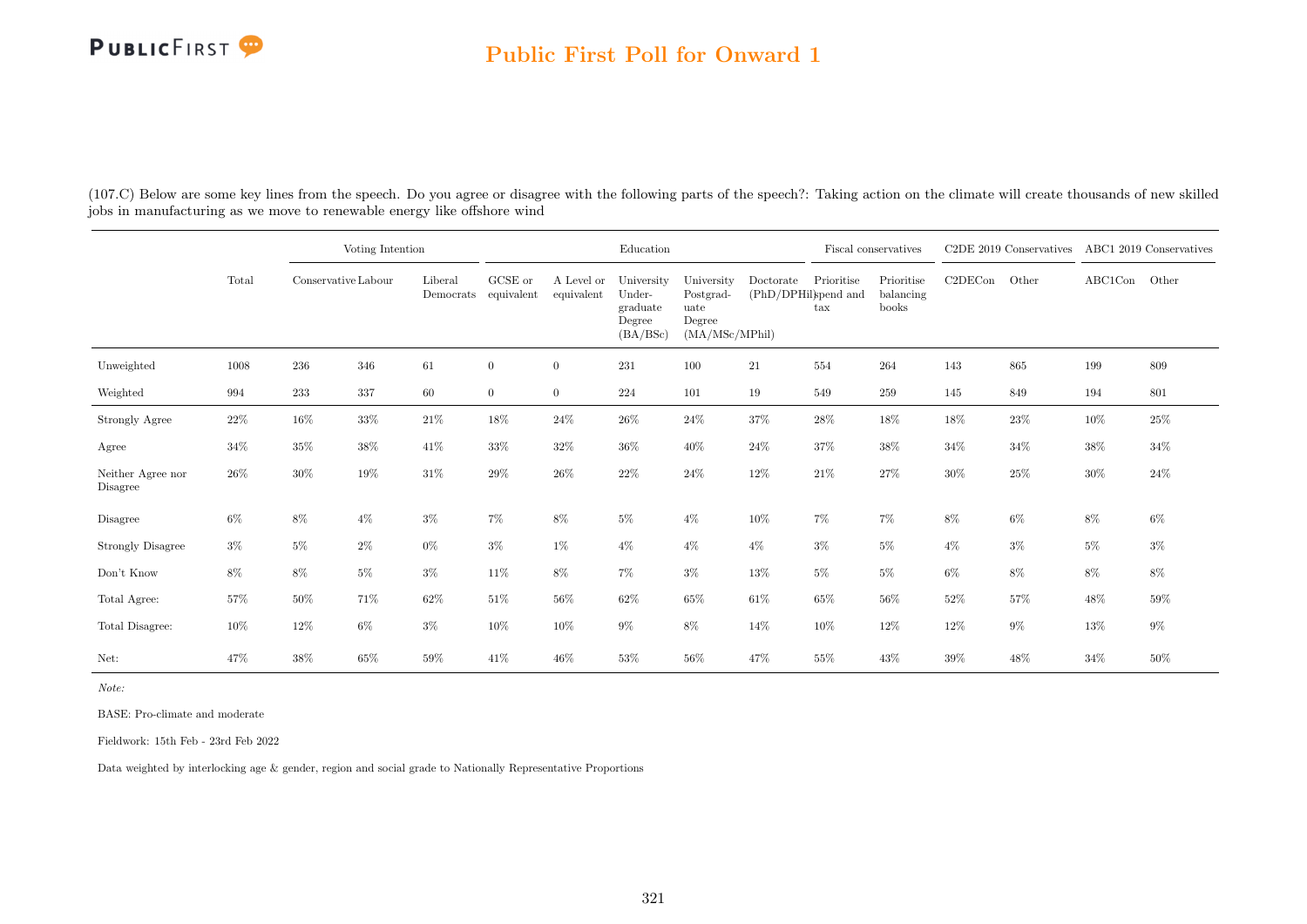

(108.A) Below are some key lines from the speech. Do you agree or disagree with the following parts of the speech?: Taking action on the climate will reduce our dependence on countries like Russia to heat our homes

|                                     |        | Region |               |               |                    |                  |                  |                                |               |               |          |        |                     |        | Social Grade |          |        |  |  |
|-------------------------------------|--------|--------|---------------|---------------|--------------------|------------------|------------------|--------------------------------|---------------|---------------|----------|--------|---------------------|--------|--------------|----------|--------|--|--|
|                                     | Total  | London | South<br>East | South<br>West | East of<br>England | East<br>Midlands | West<br>Midlands | Yorkshire<br>and the<br>Humber | North<br>East | North<br>West | Scotland | Wales  | Northern<br>Ireland | AB     | C1           | $\rm C2$ | DE     |  |  |
| Unweighted                          | 1008   | 142    | 141           | 88            | 87                 | 88               | 91               | 93                             | 39            | 110           | 64       | $52\,$ | 13                  | 285    | 277          | 185      | 259    |  |  |
| Weighted                            | 994    | 153    | 132           | 84            | $88\,$             | 80               | 91               | 82                             | 36            | 102           | 74       | $50\,$ | $22\,$              | 275    | 272          | 202      | 243    |  |  |
| Strongly Agree                      | $30\%$ | $32\%$ | 24\%          | $30\%$        | $35\%$             | 30%              | 34%              | 26%                            | $26\%$        | $32\%$        | $30\%$   | $25\%$ | 22%                 | $32\%$ | $28\%$       | $33\%$   | $26\%$ |  |  |
| Agree                               | 35%    | 36%    | 37%           | 28\%          | 34%                | 40%              | 38%              | 40%                            | 42%           | $30\%$        | 35%      | 34%    | 33%                 | 38%    | 39%          | 31\%     | 32%    |  |  |
| Neither Agree nor<br>Disagree       | 18%    | 17%    | 21\%          | 22\%          | 18%                | 14%              | 15%              | 16%                            | 10%           | 16%           | 25%      | 24\%   | 29%                 | 18%    | 15%          | 19%      | 22%    |  |  |
| Disagree                            | $5\%$  | 5%     | $4\%$         | $11\%$        | $4\%$              | $5\%$            | $3\%$            | 8%                             | $3\%$         | 7%            | $3\%$    | 8%     | $0\%$               | $4\%$  | $6\%$        | $4\%$    | 7%     |  |  |
| <b>Strongly Disagree</b>            | $3\%$  | $3\%$  | $5\%$         | $4\%$         | $2\%$              | $2\%$            | $5\%$            | $1\%$                          | $7\%$         | $2\%$         | $0\%$    | $0\%$  | $0\%$               | $3\%$  | $3\%$        | $4\%$    | $1\%$  |  |  |
| $\mathrm{Don't}$<br>$\mathrm{Know}$ | $9\%$  | 8%     | 10%           | 5%            | 7%                 | $9\%$            | $4\%$            | $9\%$                          | 13%           | 13%           | $7\%$    | 9%     | 16%                 | $5\%$  | 8%           | 10%      | $13\%$ |  |  |
| Total Agree:                        | 65%    | 67%    | 60%           | 58%           | $68\%$             | 70%              | 72%              | 66%                            | 68%           | 62%           | 65%      | 59%    | 55%                 | 70%    | 67%          | $64\%$   | $58\%$ |  |  |
| Total Disagree:                     | $8\%$  | $8\%$  | 9%            | 15%           | 7%                 | 7%               | $8\%$            | $9\%$                          | 10%           | $9\%$         | $3\%$    | 8%     | $0\%$               | $7\%$  | $9\%$        | $7\%$    | $8\%$  |  |  |
| Net:                                | 57%    | 59%    | 52%           | 44\%          | 62%                | 63%              | 64%              | 57%                            | 58%           | 54%           | 63%      | 51\%   | 55%                 | 63%    | 58%          | $56\%$   | 50%    |  |  |

Note:

BASE: Pro-climate and moderate

Fieldwork: 15th Feb - 23rd Feb 2022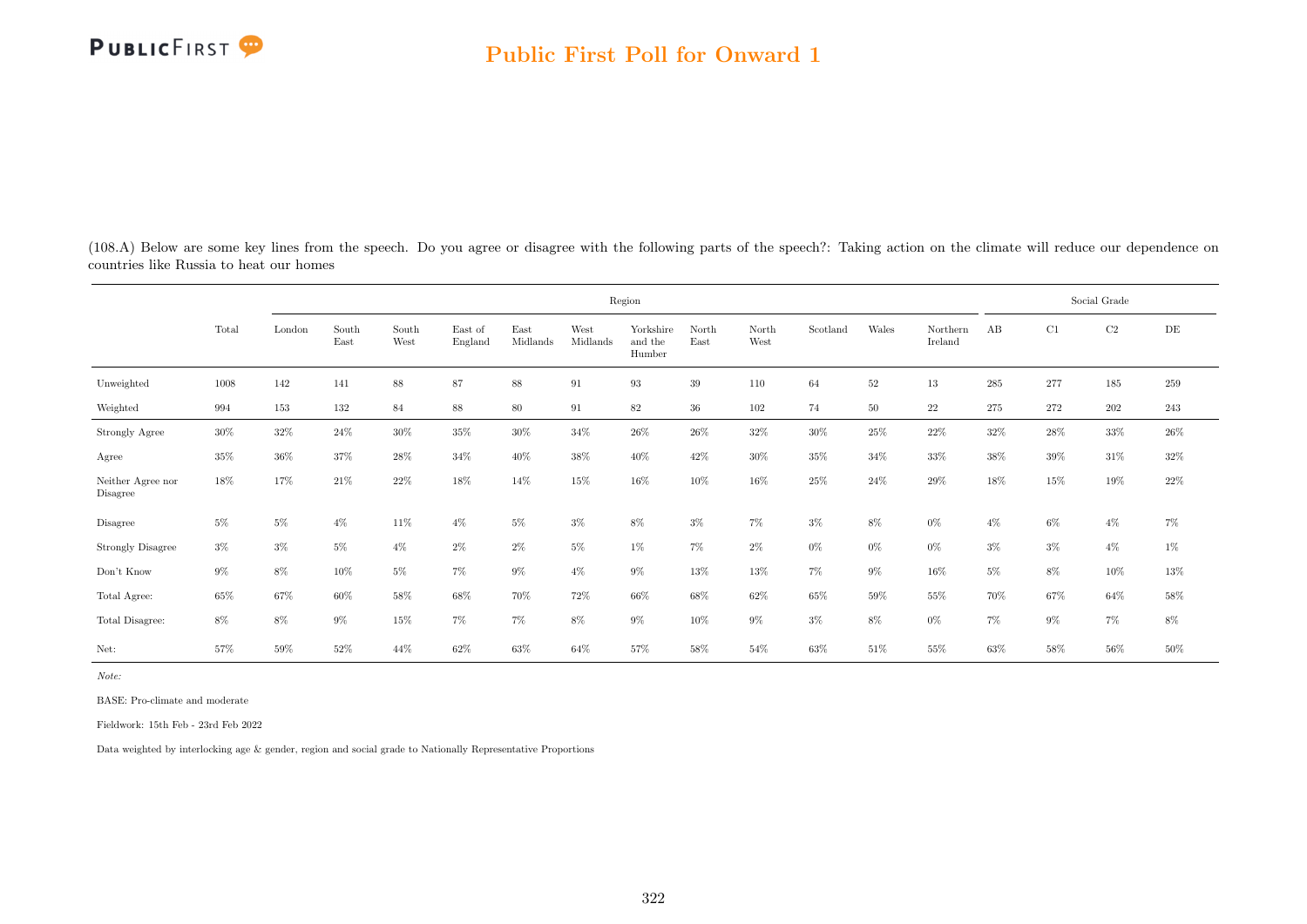#### Public First Poll for Onward 1

|                               |        | Gender |        |        |        |                | Age       |        |        |        | $\mathrm{EU}$ 2016 Vote |        | 2019                |                     |                               |                               |        |  |
|-------------------------------|--------|--------|--------|--------|--------|----------------|-----------|--------|--------|--------|-------------------------|--------|---------------------|---------------------|-------------------------------|-------------------------------|--------|--|
| Total                         | Male   | Female | 18-24  | 25-34  | 35-44  | $45\hbox{-}54$ | $55 - 64$ | $65+$  | Leave  | Remain | I did not<br>vote       |        | Conservative Labour | Liberal<br>Democrat | The<br><b>Brexit</b><br>Party | $\rm I$ did $\rm not$<br>vote |        |  |
| Unweighted                    | 1008   | 461    | 544    | 148    | 175    | 173            | 152       | 141    | 219    | 378    | 423                     | 138    | 342                 | 303                 | 73                            | $35\,$                        | 123    |  |
| Weighted                      | 994    | 479    | 512    | 142    | 174    | 177            | 147       | 138    | 216    | 374    | 418                     | 134    | 339                 | 296                 | 71                            | $32\,$                        | 120    |  |
| Strongly Agree                | $30\%$ | 28%    | $31\%$ | $25\%$ | $30\%$ | $27\%$         | $31\%$    | $31\%$ | 33%    | $29\%$ | $36\%$                  | $20\%$ | $27\%$              | 37%                 | 37%                           | $33\%$                        | $20\%$ |  |
| Agree                         | 35%    | 37%    | 34%    | 31%    | 38%    | 37%            | 35%       | 35%    | 36%    | 34%    | 38%                     | 36%    | 37%                 | 36%                 | $39\%$                        | $19\%$                        | $33\%$ |  |
| Neither Agree nor<br>Disagree | 18%    | 19%    | 17%    | 21\%   | 21\%   | 21\%           | 17%       | 17%    | 14%    | 18%    | 17%                     | 23%    | 19%                 | 16%                 | 21%                           | 11\%                          | $22\%$ |  |
| Disagree                      | $5\%$  | $6\%$  | 5%     | 6%     | $3\%$  | $6\%$          | $3\%$     | $7\%$  | $6\%$  | 8%     | $4\%$                   | $4\%$  | 8%                  | $4\%$               | $1\%$                         | $9\%$                         | $3\%$  |  |
| <b>Strongly Disagree</b>      | $3\%$  | $4\%$  | $2\%$  | $0\%$  | $2\%$  | $2\%$          | $5\%$     | $1\%$  | $6\%$  | $6\%$  | $1\%$                   | $1\%$  | $4\%$               | $2\%$               | $0\%$                         | $20\%$                        | $1\%$  |  |
| Don't Know                    | $9\%$  | 5%     | 12%    | 18%    | $6\%$  | $6\%$          | $9\%$     | $9\%$  | $6\%$  | $6\%$  | $5\%$                   | 15%    | $5\%$               | $4\%$               | $2\%$                         | 8%                            | $20\%$ |  |
| Total Agree:                  | 65%    | 66%    | 65%    | 56%    | $68\%$ | 64%            | 66%       | 66%    | 68%    | 62%    | 73%                     | 57%    | 64%                 | 73%                 | 76%                           | $52\%$                        | $53\%$ |  |
| Total Disagree:               | 8%     | 10%    | $6\%$  | 6%     | $5\%$  | $8\%$          | 8%        | 8%     | 12%    | 13%    | $5\%$                   | $5\%$  | 12%                 | $6\%$               | $1\%$                         | 29%                           | $5\%$  |  |
| Net:                          | 57%    | 56%    | $58\%$ | $50\%$ | $63\%$ | $55\%$         | $58\%$    | $58\%$ | $56\%$ | $49\%$ | 69%                     | $52\%$ | $53\%$              | 67%                 | 75%                           | $23\%$                        | $49\%$ |  |

(108.B) Below are some key lines from the speech. Do you agree or disagree with the following parts of the speech?: Taking action on the climate will reduce our dependence on countries like Russia to heat our homes

Note:

BASE: Pro-climate and moderate

Fieldwork: 15th Feb - 23rd Feb 2022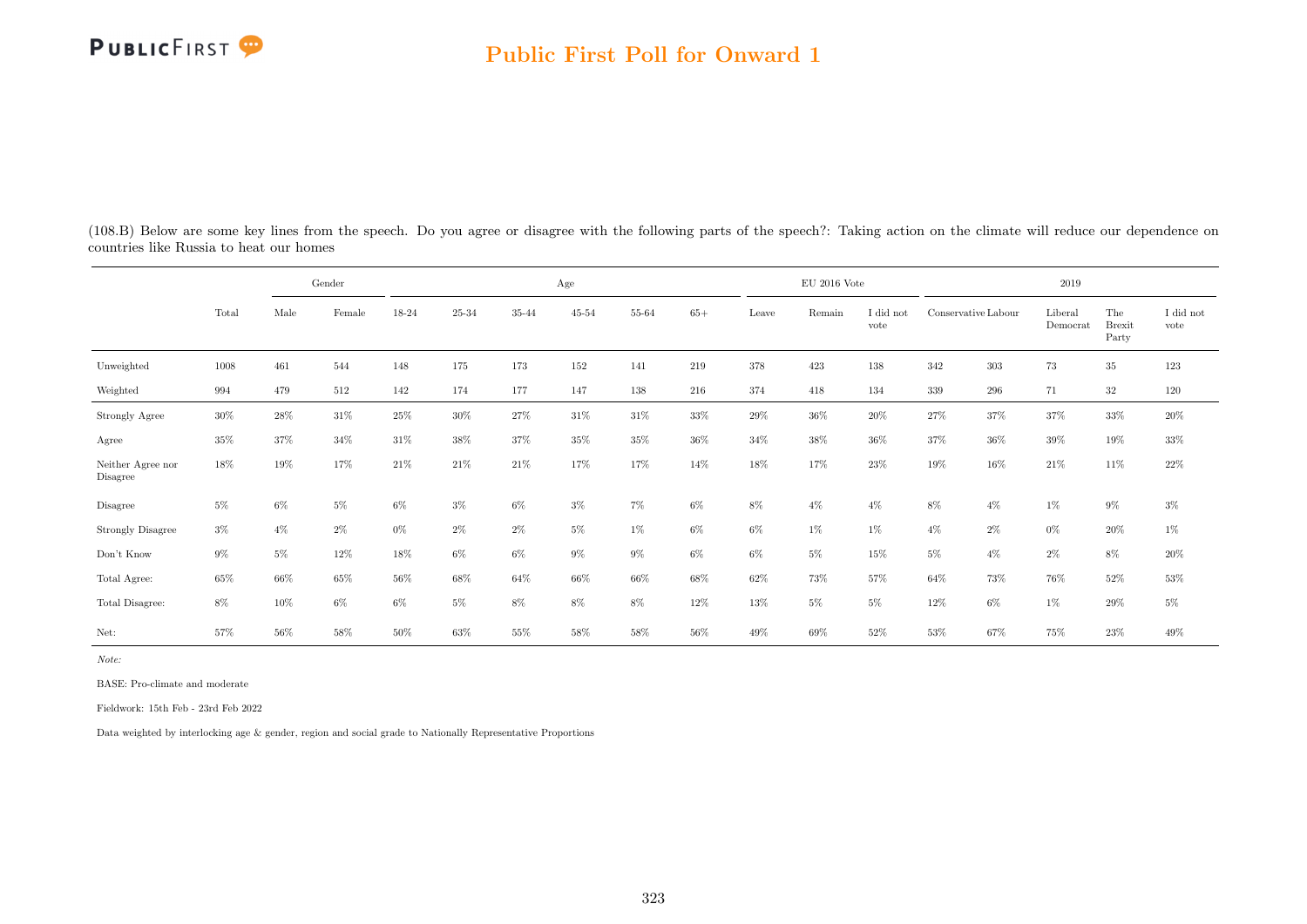### Public First Poll for Onward 1

(108.C) Below are some key lines from the speech. Do you agree or disagree with the following parts of the speech?: Taking action on the climate will reduce our dependence on countries like Russia to heat our homes

|                               |        |                     | Voting Intention |                      |                               |                          | Education                                              |                                                             |           |                                                            | Fiscal conservatives             |         | C2DE 2019 Conservatives |         | ABC1 2019 Conservatives |
|-------------------------------|--------|---------------------|------------------|----------------------|-------------------------------|--------------------------|--------------------------------------------------------|-------------------------------------------------------------|-----------|------------------------------------------------------------|----------------------------------|---------|-------------------------|---------|-------------------------|
|                               | Total  | Conservative Labour |                  | Liberal<br>Democrats | ${\rm GCSE}$ or<br>equivalent | A Level or<br>equivalent | University<br>Under-<br>graduate<br>Degree<br>(BA/BSc) | University<br>Postgrad-<br>uate<br>Degree<br>(MA/MSc/MPhil) | Doctorate | Prioritise<br>(PhD/DPHil)spend and<br>$\operatorname{tax}$ | Prioritise<br>balancing<br>books | C2DECon | Other                   | ABC1Con | Other                   |
| Unweighted                    | 1008   | 236                 | 346              | 61                   | $\overline{0}$                | $\overline{0}$           | $231\,$                                                | 100                                                         | 21        | 554                                                        | 264                              | 143     | 865                     | 199     | 809                     |
| Weighted                      | 994    | 233                 | $337\,$          | 60                   | $\overline{0}$                | $\overline{0}$           | 224                                                    | 101                                                         | 19        | 549                                                        | 259                              | 145     | 849                     | 194     | 801                     |
| Strongly Agree                | $30\%$ | 27%                 | $38\%$           | $30\%$               | $24\%$                        | $31\%$                   | $36\%$                                                 | $32\%$                                                      | 38%       | $36\%$                                                     | 27%                              | 29%     | $30\%$                  | 26%     | $30\%$                  |
| Agree                         | 35%    | 34%                 | 38%              | 40%                  | 35%                           | $34\%$                   | 37%                                                    | 42%                                                         | 23%       | $35\%$                                                     | 39%                              | 36%     | $35\%$                  | 39%     | 35%                     |
| Neither Agree nor<br>Disagree | 18%    | $21\%$              | 14%              | $24\%$               | 26%                           | 16%                      | 14%                                                    | 17%                                                         | $9\%$     | 16%                                                        | 18%                              | $20\%$  | $18\%$                  | 19%     | 18%                     |
| Disagree                      | $5\%$  | $10\%$              | $5\%$            | $2\%$                | $4\%$                         | $7\%$                    | $4\%$                                                  | $3\%$                                                       | 11%       | $5\%$                                                      | 8%                               | $7\%$   | $5\%$                   | 8%      | $5\%$                   |
| <b>Strongly Disagree</b>      | $3\%$  | $3\%$               | $1\%$            | $0\%$                | $2\%$                         | $1\%$                    | $3\%$                                                  | $3\%$                                                       | $9\%$     | $2\%$                                                      | $5\%$                            | $4\%$   | $3\%$                   | $4\%$   | $2\%$                   |
| Don't Know                    | $9\%$  | $5\%$               | $5\%$            | $5\%$                | 8%                            | 11\%                     | 7%                                                     | $3\%$                                                       | $10\%$    | $6\%$                                                      | $3\%$                            | $5\%$   | $9\%$                   | $5\%$   | 10%                     |
| Total Agree:                  | 65%    | $61\%$              | $75\%$           | 69%                  | 59%                           | 65%                      | 72%                                                    | 74%                                                         | $61\%$    | 71%                                                        | 66%                              | 65%     | 65%                     | 64%     | 65%                     |
| Total Disagree:               | $8\%$  | $13\%$              | $6\%$            | $2\%$                | 6%                            | 8%                       | 7%                                                     | $6\%$                                                       | $20\%$    | $7\%$                                                      | 13%                              | 10%     | $8\%$                   | 13%     | $7\%$                   |
| Net:                          | 57%    | 48%                 | 70%              | 68%                  | 53%                           | 57%                      | 65%                                                    | 67%                                                         | $41\%$    | 64%                                                        | 54%                              | 54%     | 57%                     | 51%     | 58%                     |

Note:

BASE: Pro-climate and moderate

Fieldwork: 15th Feb - 23rd Feb 2022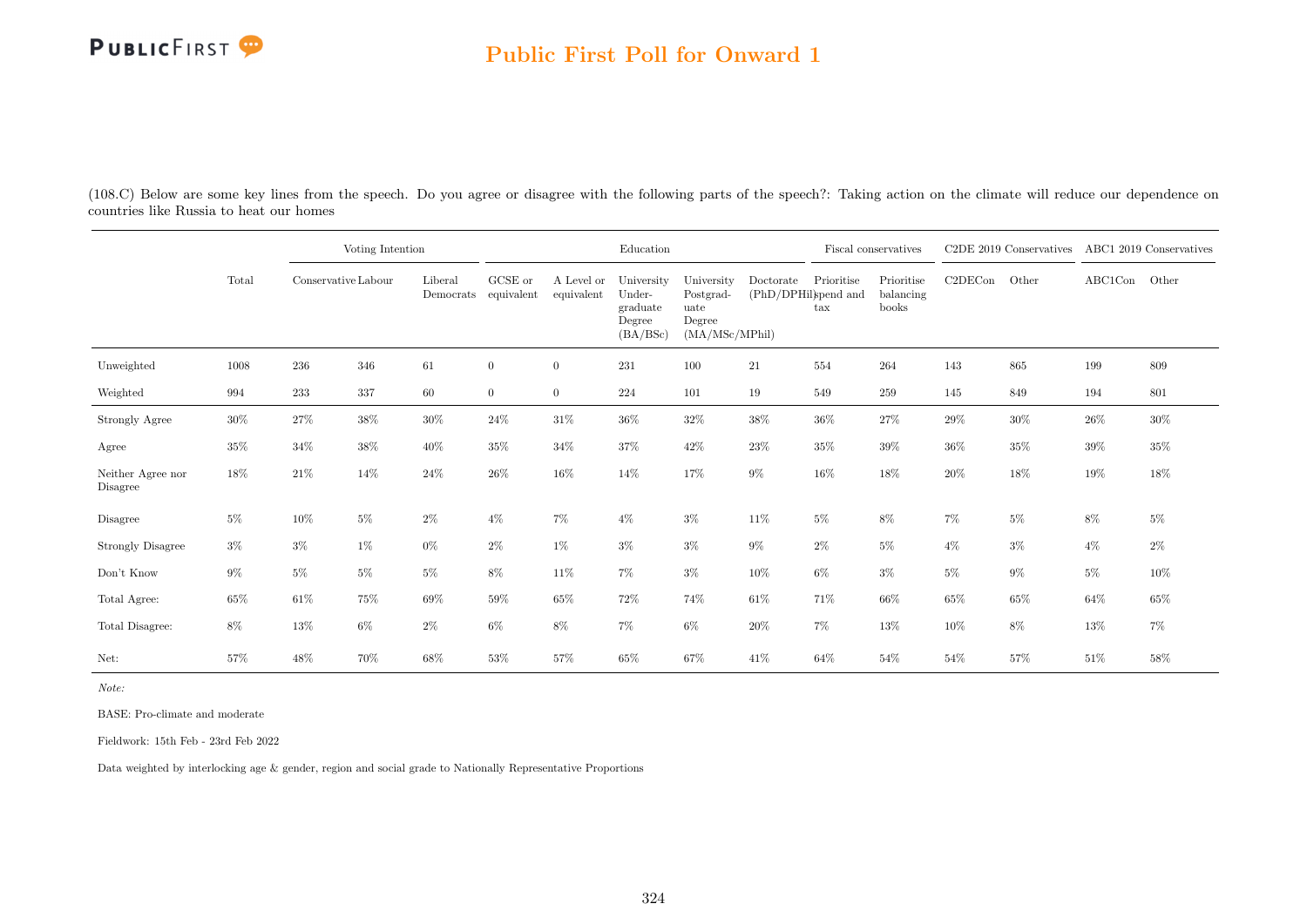

(109.A) Below are some key lines from the speech. Do you agree or disagree with the following parts of the speech?: Taking action on the climate will make our air cleaner, improving everyone in the country's health and making it more pleasant to go outside

|                                     |        |        |               |               |                    |                  |                  | Region                         |               |               |          |        |                     |       |       | Social Grade |           |
|-------------------------------------|--------|--------|---------------|---------------|--------------------|------------------|------------------|--------------------------------|---------------|---------------|----------|--------|---------------------|-------|-------|--------------|-----------|
|                                     | Total  | London | South<br>East | South<br>West | East of<br>England | East<br>Midlands | West<br>Midlands | Yorkshire<br>and the<br>Humber | North<br>East | North<br>West | Scotland | Wales  | Northern<br>Ireland | AB    | C1    | $\rm C2$     | $\rm{DE}$ |
| Unweighted                          | 1008   | 142    | 141           | 88            | 87                 | $88\,$           | 91               | 93                             | 39            | 110           | 64       | $52\,$ | 13                  | 285   | 277   | 185          | 259       |
| Weighted                            | 994    | 153    | 132           | 84            | $88\,$             | $80\,$           | 91               | $82\,$                         | $36\,$        | 102           | 74       | $50\,$ | 22                  | 275   | 272   | 202          | $243\,$   |
| <b>Strongly Agree</b>               | $28\%$ | $33\%$ | $20\%$        | $34\%$        | $32\%$             | 26%              | $27\%$           | $25\%$                         | 28%           | $30\%$        | $32\%$   | $22\%$ | 30%                 | 30%   | 28\%  | $26\%$       | $29\%$    |
| Agree                               | 40%    | $32\%$ | 46%           | 24%           | 36%                | 37%              | 47%              | $39\%$                         | 49%           | 41\%          | 49%      | 51%    | 47%                 | 43%   | 42\%  | 39%          | 35%       |
| Neither Agree nor<br>Disagree       | 19%    | 18%    | 20%           | 28%           | 19%                | 24\%             | 15%              | $25\%$                         | 12%           | 15%           | 16%      | 16%    | 15%                 | 15%   | 18%   | 23%          | 21\%      |
| Disagree                            | $5\%$  | $9\%$  | $5\%$         | $6\%$         | $6\%$              | $6\%$            | $3\%$            | $6\%$                          | $3\%$         | $5\%$         | $0\%$    | $4\%$  | $0\%$               | $6\%$ | $4\%$ | $3\%$        | $6\%$     |
| <b>Strongly Disagree</b>            | $3\%$  | $3\%$  | $3\%$         | $5\%$         | $3\%$              | $0\%$            | $3\%$            | $1\%$                          | $2\%$         | $4\%$         | $2\%$    | $2\%$  | $0\%$               | $3\%$ | $4\%$ | $2\%$        | $1\%$     |
| $\mathrm{Don't}$<br>$\mathrm{Know}$ | $5\%$  | $5\%$  | $7\%$         | $3\%$         | 5%                 | $6\%$            | $4\%$            | $4\%$                          | $6\%$         | $6\%$         | $2\%$    | $5\%$  | 8%                  | $2\%$ | $4\%$ | $7\%$        | $8\%$     |
| Total Agree:                        | 68%    | $66\%$ | $65\%$        | $58\%$        | $68\%$             | $63\%$           | 74%              | $63\%$                         | 77%           | 71%           | 81%      | 73%    | 77%                 | 73%   | 70%   | $65\%$       | $64\%$    |
| Total Disagree:                     | $8\%$  | 11%    | 8%            | 11%           | 9%                 | $6\%$            | $6\%$            | $7\%$                          | $5\%$         | $8\%$         | $2\%$    | $6\%$  | $0\%$               | 10%   | 8%    | $5\%$        | $7\%$     |
| Net:                                | 61%    | 54%    | 57%           | 47%           | 59%                | 57%              | 68%              | 56%                            | 72%           | 63%           | 79%      | 66%    | 77%                 | 63%   | 62%   | 59%          | 57%       |

Note:

BASE: Pro-climate and moderate

Fieldwork: 15th Feb - 23rd Feb 2022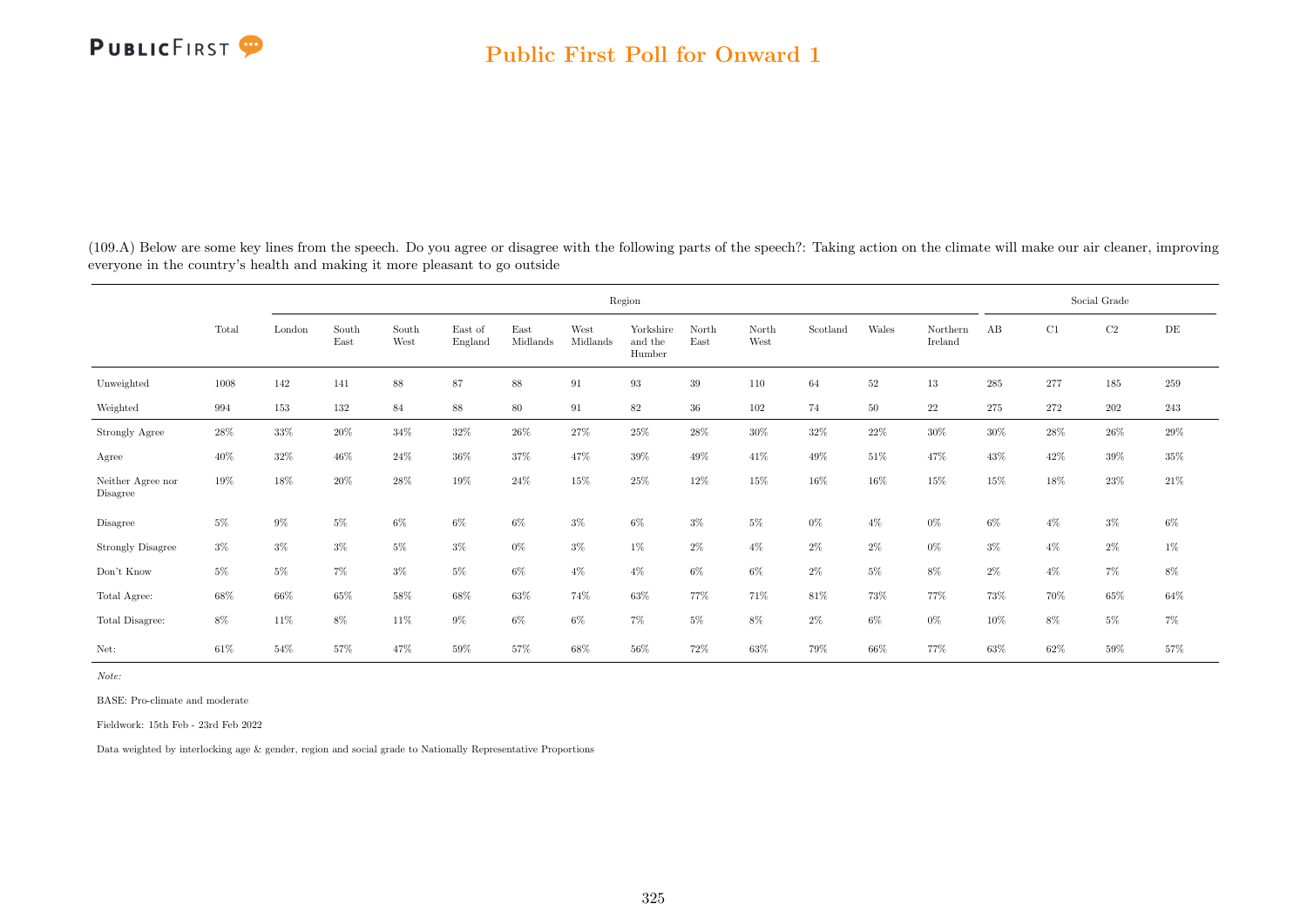### Public First Poll for Onward 1

| (109.B) Below are some key lines from the speech. Do you agree or disagree with the following parts of the speech?: Taking action on the climate will make our air cleaner, improving |  |
|---------------------------------------------------------------------------------------------------------------------------------------------------------------------------------------|--|
| everyone in the country's health and making it more pleasant to go outside                                                                                                            |  |

|                               |        |        | Gender |        |        |           | Age            |           |        |        | $EU$ 2016 Vote |                   |                     |       | 2019                |                               |                   |
|-------------------------------|--------|--------|--------|--------|--------|-----------|----------------|-----------|--------|--------|----------------|-------------------|---------------------|-------|---------------------|-------------------------------|-------------------|
|                               | Total  | Male   | Female | 18-24  | 25-34  | $35 - 44$ | $45\hbox{-}54$ | $55 - 64$ | $65+$  | Leave  | Remain         | I did not<br>vote | Conservative Labour |       | Liberal<br>Democrat | The<br><b>Brexit</b><br>Party | I did not<br>vote |
| Unweighted                    | 1008   | 461    | 544    | 148    | 175    | 173       | 152            | 141       | 219    | 378    | 423            | $138\,$           | 342                 | 303   | 73                  | $35\,$                        | 123               |
| Weighted                      | 994    | 479    | 512    | 142    | 174    | 177       | 147            | 138       | 216    | 374    | 418            | 134               | 339                 | 296   | 71                  | $32\,$                        | 120               |
| Strongly Agree                | $28\%$ | $25\%$ | $31\%$ | $31\%$ | $34\%$ | $31\%$    | $22\%$         | $26\%$    | $25\%$ | $23\%$ | $36\%$         | $21\%$            | $19\%$              | 39%   | $36\%$              | $27\%$                        | $26\%$            |
| Agree                         | 40%    | 41\%   | 40%    | 34\%   | $36\%$ | $40\%$    | 49%            | 37%       | 43%    | 40%    | 41%            | 45%               | 46%                 | 38%   | 44%                 | 22%                           | $39\%$            |
| Neither Agree nor<br>Disagree | 19%    | 20%    | 18%    | 16%    | 21\%   | 18%       | 16%            | 23%       | $20\%$ | $24\%$ | 15%            | $22\%$            | 22%                 | 15%   | 13%                 | 20%                           | $24\%$            |
| Disagree                      | $5\%$  | $7\%$  | $4\%$  | $4\%$  | $3\%$  | $6\%$     | $4\%$          | $7\%$     | $6\%$  | $7\%$  | $4\%$          | $3\%$             | $7\%$               | $3\%$ | $5\%$               | $16\%$                        | $2\%$             |
| <b>Strongly Disagree</b>      | $3\%$  | $3\%$  | $2\%$  | $3\%$  | $2\%$  | $3\%$     | $3\%$          | $1\%$     | $4\%$  | $4\%$  | $1\%$          | $1\%$             | $3\%$               | $2\%$ | $1\%$               | 11\%                          | $2\%$             |
| Don't Know                    | $5\%$  | $4\%$  | $5\%$  | 11%    | $4\%$  | $2\%$     | $6\%$          | $5\%$     | $3\%$  | $3\%$  | $3\%$          | $7\%$             | 3%                  | $3\%$ | $1\%$               | $3\%$                         | $6\%$             |
| Total Agree:                  | 68%    | 66\%   | 71%    | 65%    | 70%    | 71%       | 71%            | 63%       | 68%    | 62%    | 77%            | 66%               | 65%                 | 77%   | 80%                 | 50%                           | $66\%$            |
| Total Disagree:               | $8\%$  | $9\%$  | $6\%$  | $7\%$  | 5%     | $9\%$     | $7\%$          | $8\%$     | $9\%$  | $11\%$ | $5\%$          | $4\%$             | 10%                 | $5\%$ | $6\%$               | 27%                           | $4\%$             |
| Net:                          | 61%    | 57%    | 65%    | 58%    | 65%    | 62%       | 64%            | 56%       | 58%    | 51%    | 72%            | 62%               | 55%                 | 72%   | 74%                 | 22%                           | 62%               |

Note:

BASE: Pro-climate and moderate

Fieldwork: 15th Feb - 23rd Feb 2022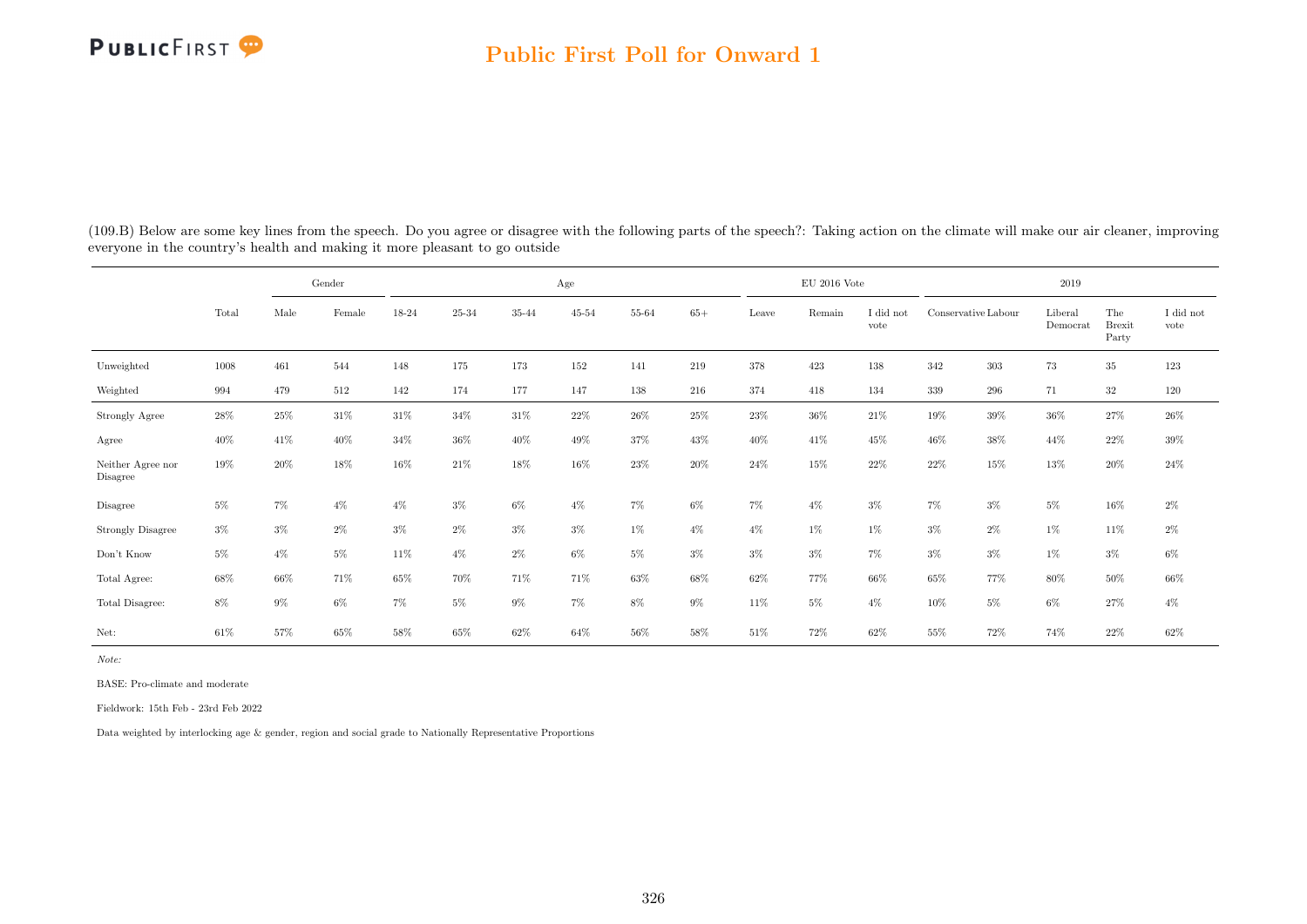### Public First Poll for Onward 1

(109.C) Below are some key lines from the speech. Do you agree or disagree with the following parts of the speech?: Taking action on the climate will make our air cleaner, improving everyone in the country's health and making it more pleasant to go outside

|                               |       |                     | Voting Intention |                      |                       |                          | Education                                              |                                                             |           |                                                    | Fiscal conservatives             |         | C2DE 2019 Conservatives |               | ABC1 2019 Conservatives |
|-------------------------------|-------|---------------------|------------------|----------------------|-----------------------|--------------------------|--------------------------------------------------------|-------------------------------------------------------------|-----------|----------------------------------------------------|----------------------------------|---------|-------------------------|---------------|-------------------------|
|                               | Total | Conservative Labour |                  | Liberal<br>Democrats | GCSE or<br>equivalent | A Level or<br>equivalent | University<br>Under-<br>graduate<br>Degree<br>(BA/BSc) | University<br>Postgrad-<br>uate<br>Degree<br>(MA/MSc/MPhil) | Doctorate | Prioritise<br>(PhD/DPHil)spend and<br>$\text{tax}$ | Prioritise<br>balancing<br>books | C2DECon | Other                   | ABC1Con Other |                         |
| Unweighted                    | 1008  | 236                 | 346              | 61                   | $\overline{0}$        | $\overline{0}$           | 231                                                    | 100                                                         | 21        | $554\,$                                            | 264                              | 143     | 865                     | 199           | 809                     |
| Weighted                      | 994   | 233                 | 337              | 60                   | $\overline{0}$        | $\overline{0}$           | 224                                                    | 101                                                         | 19        | 549                                                | 259                              | 145     | 849                     | 194           | 801                     |
| Strongly Agree                | 28%   | 19%                 | $40\%$           | $31\%$               | $23\%$                | $33\%$                   | 34%                                                    | $24\%$                                                      | $35\%$    | $35\%$                                             | $23\%$                           | $24\%$  | $29\%$                  | $16\%$        | $31\%$                  |
| Agree                         | 40%   | 41\%                | $39\%$           | 43\%                 | $38\%$                | 33%                      | 42\%                                                   | 50%                                                         | $32\%$    | 40%                                                | 40%                              | 41\%    | $40\%$                  | 49%           | $38\%$                  |
| Neither Agree nor<br>Disagree | 19%   | $26\%$              | 14%              | 18%                  | 25%                   | $22\%$                   | $13\%$                                                 | 16%                                                         | $20\%$    | 15%                                                | 24%                              | $23\%$  | $18\%$                  | $22\%$        | 18%                     |
| Disagree                      | $5\%$ | $7\%$               | $2\%$            | $8\%$                | $7\%$                 | $4\%$                    | $5\%$                                                  | $4\%$                                                       | $0\%$     | $4\%$                                              | 8%                               | 8%      | $4\%$                   | $6\%$         | $5\%$                   |
| <b>Strongly Disagree</b>      | $3\%$ | $3\%$               | 1%               | $0\%$                | $2\%$                 | $2\%$                    | $2\%$                                                  | $4\%$                                                       | $9\%$     | $2\%$                                              | $3\%$                            | $1\%$   | $3\%$                   | $5\%$         | $2\%$                   |
| Don't Know                    | $5\%$ | $4\%$               | $3\%$            | $0\%$                | $5\%$                 | $5\%$                    | $4\%$                                                  | $2\%$                                                       | $4\%$     | $3\%$                                              | $2\%$                            | $4\%$   | 5%                      | $3\%$         | $6\%$                   |
| Total Agree:                  | 68%   | 60%                 | 79%              | 74%                  | $61\%$                | 66%                      | 76%                                                    | 74%                                                         | 67%       | 75%                                                | 63%                              | 64%     | 69%                     | 65%           | 69%                     |
| Total Disagree:               | $8\%$ | $10\%$              | $4\%$            | $8\%$                | $9\%$                 | $7\%$                    | $7\%$                                                  | $7\%$                                                       | $9\%$     | $7\%$                                              | 11%                              | $9\%$   | $7\%$                   | 11\%          | $7\%$                   |
| Net:                          | 61\%  | 49%                 | 75%              | 66%                  | 53%                   | 59%                      | 68%                                                    | 66%                                                         | 58%       | 69%                                                | 52%                              | 56%     | 61\%                    | 55%           | 62%                     |

Note:

BASE: Pro-climate and moderate

Fieldwork: 15th Feb - 23rd Feb 2022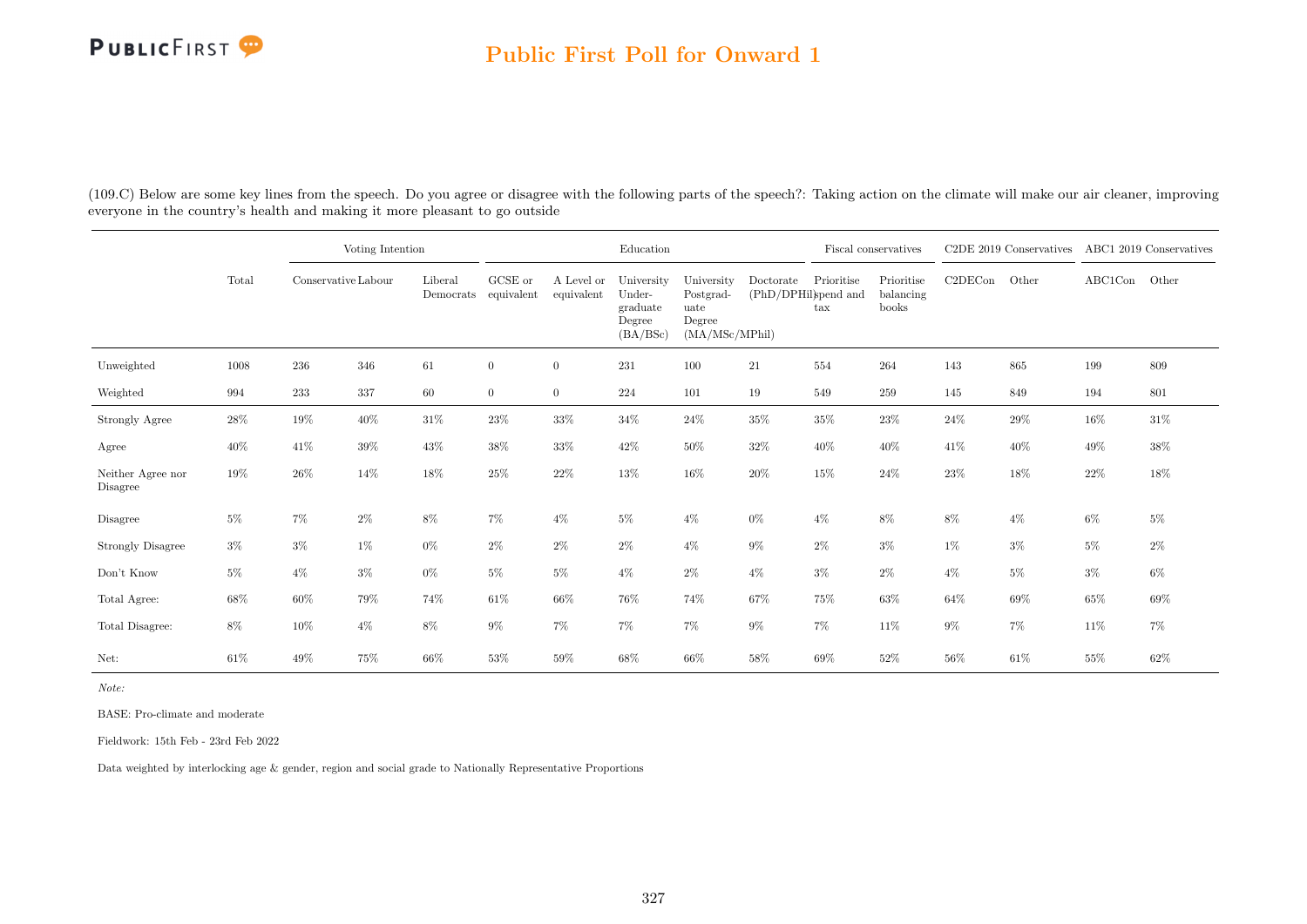(110.A) Below are some key lines from the speech. Do you agree or disagree with the following parts of the speech?: We need to stop kicking the can down the round, and get on with saving the planet

|                                     |       |        |               |               |                    |                  |                  | Region                         |               |               |          |        |                     |       |       | Social Grade |           |
|-------------------------------------|-------|--------|---------------|---------------|--------------------|------------------|------------------|--------------------------------|---------------|---------------|----------|--------|---------------------|-------|-------|--------------|-----------|
|                                     | Total | London | South<br>East | South<br>West | East of<br>England | East<br>Midlands | West<br>Midlands | Yorkshire<br>and the<br>Humber | North<br>East | North<br>West | Scotland | Wales  | Northern<br>Ireland | AB    | C1    | C2           | $\rm{DE}$ |
| Unweighted                          | 1008  | 142    | 141           | $88\,$        | 87                 | 88               | 91               | 93                             | 39            | 110           | 64       | $52\,$ | 13                  | 285   | 277   | 185          | 259       |
| Weighted                            | 994   | 153    | 132           | 84            | 88                 | 80               | 91               | $82\,$                         | 36            | 102           | 74       | 50     | 22                  | 275   | 272   | 202          | 243       |
| Strongly Agree                      | 31%   | $30\%$ | 24\%          | 34%           | $33\%$             | 28%              | 34%              | $35\%$                         | $36\%$        | $28\%$        | 34%      | 32%    | 31\%                | 33%   | 30%   | $26\%$       | $33\%$    |
| Agree                               | 34%   | $36\%$ | 31\%          | 34%           | 32%                | 32%              | 38%              | 29%                            | 37%           | 34%           | 37%      | 43%    | 23%                 | 37%   | 33%   | $38\%$       | $29\%$    |
| Neither Agree nor<br>Disagree       | 22%   | 20%    | 29%           | 20%           | 24\%               | 25%              | 19%              | $23\%$                         | $9\%$         | 23%           | 26%      | 14%    | 38%                 | 20%   | 24\%  | 21\%         | 24\%      |
| Disagree                            | $4\%$ | 5%     | $1\%$         | 1%            | $3\%$              | 7%               | $5\%$            | 8%                             | $5\%$         | $4\%$         | $0\%$    | $5\%$  | $0\%$               | $4\%$ | $2\%$ | $4\%$        | $5\%$     |
| <b>Strongly Disagree</b>            | $3\%$ | $4\%$  | $7\%$         | $5\%$         | $2\%$              | $1\%$            | $3\%$            | $1\%$                          | $4\%$         | $4\%$         | $2\%$    | $2\%$  | $0\%$               | $4\%$ | $4\%$ | $2\%$        | $3\%$     |
| $\mathrm{Don't}$<br>$\mathrm{Know}$ | $6\%$ | $5\%$  | $9\%$         | $6\%$         | $6\%$              | 7%               | $1\%$            | $5\%$                          | $9\%$         | $8\%$         | $2\%$    | $3\%$  | 8%                  | $2\%$ | $6\%$ | $9\%$        | $6\%$     |
| Total Agree:                        | 65%   | 66%    | 54%           | 68%           | 65%                | 60%              | 72%              | 64%                            | 72%           | 62%           | 71%      | 75%    | 54%                 | 70%   | 63%   | 64%          | $61\%$    |
| Total Disagree:                     | $7\%$ | $9\%$  | 8%            | 6%            | 6%                 | $9\%$            | $8\%$            | $9\%$                          | 10%           | $8\%$         | $2\%$    | $8\%$  | $0\%$               | 8%    | $7\%$ | $6\%$        | $8\%$     |
| Net:                                | 57%   | 57%    | 46%           | 61%           | 59%                | 51\%             | 63%              | 55%                            | 62%           | 54%           | 69%      | 68%    | 54%                 | 62%   | 56%   | 58%          | 54%       |

Note:

BASE: Pro-climate and moderate

Fieldwork: 15th Feb - 23rd Feb 2022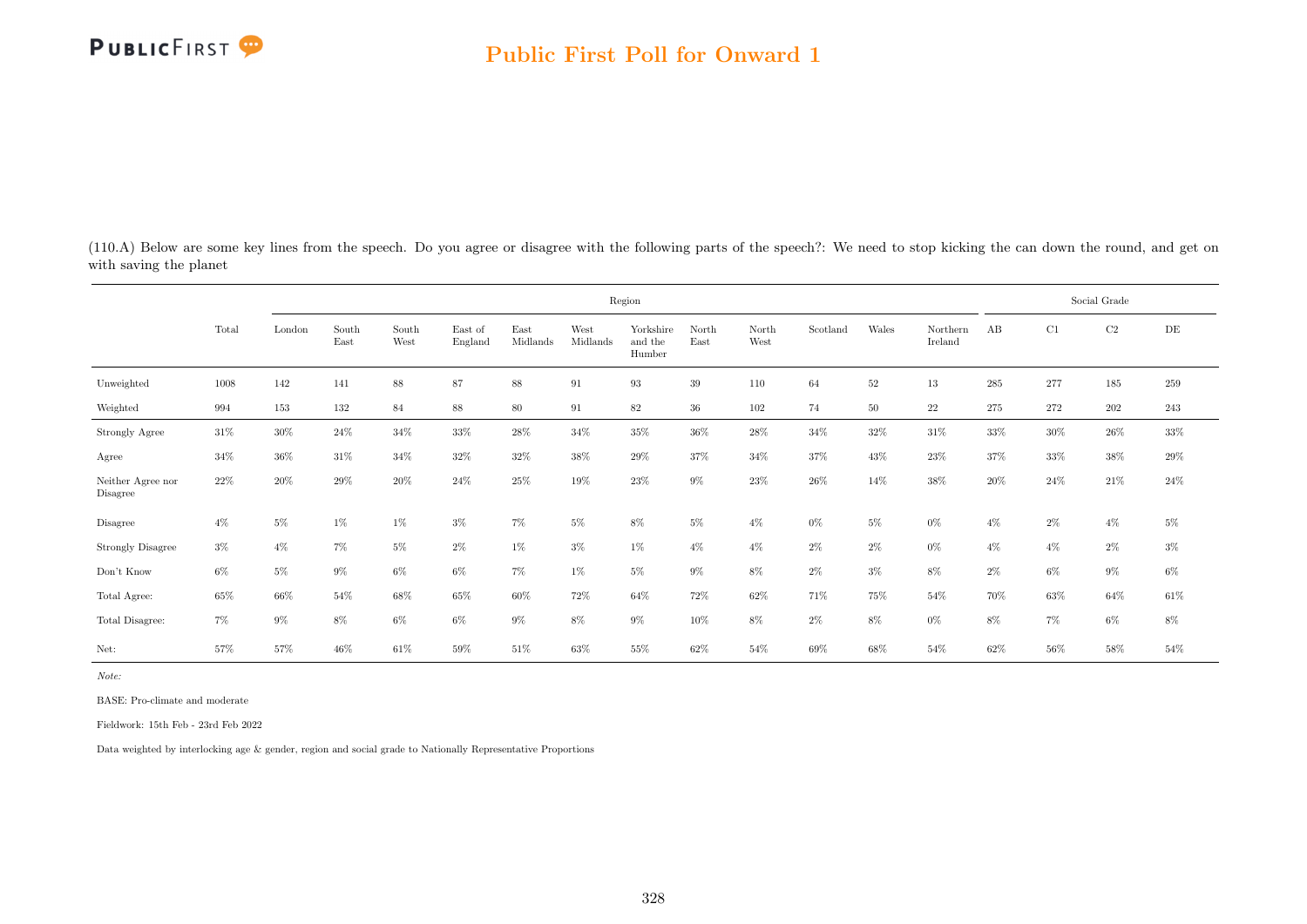### Public First Poll for Onward 1

|                               |        |       | Gender |       |        |        | Age            |       |        |       | EU 2016 Vote |                   |        |                     | 2019                |                               |                               |
|-------------------------------|--------|-------|--------|-------|--------|--------|----------------|-------|--------|-------|--------------|-------------------|--------|---------------------|---------------------|-------------------------------|-------------------------------|
|                               | Total  | Male  | Female | 18-24 | 25-34  | 35-44  | $45\hbox{-}54$ | 55-64 | $65+$  | Leave | Remain       | I did not<br>vote |        | Conservative Labour | Liberal<br>Democrat | The<br><b>Brexit</b><br>Party | $\rm I$ did $\rm not$<br>vote |
| Unweighted                    | 1008   | 461   | 544    | 148   | 175    | 173    | 152            | 141   | 219    | 378   | 423          | 138               | 342    | 303                 | 73                  | $35\,$                        | 123                           |
| Weighted                      | 994    | 479   | 512    | 142   | 174    | 177    | 147            | 138   | 216    | 374   | 418          | 134               | 339    | 296                 | 71                  | 32                            | 120                           |
| Strongly Agree                | $31\%$ | 30%   | $32\%$ | 34%   | $33\%$ | 30%    | $29\%$         | 30%   | $28\%$ | 27%   | 37%          | 22\%              | 22\%   | 42%                 | 43%                 | 32%                           | $25\%$                        |
| Agree                         | 34%    | 34%   | 34%    | 27%   | 34%    | $36\%$ | $36\%$         | 35%   | $35\%$ | 33%   | $35\%$       | $38\%$            | $38\%$ | $33\%$              | 40%                 | $15\%$                        | $32\%$                        |
| Neither Agree nor<br>Disagree | 22%    | 23%   | 22%    | 20%   | 22%    | 25%    | 21\%           | 23%   | 22%    | 23%   | 22%          | 24\%              | 25%    | 19%                 | 12%                 | 26\%                          | $27\%$                        |
| Disagree                      | $4\%$  | $5\%$ | $3\%$  | 5%    | $2\%$  | $3\%$  | $4\%$          | $5\%$ | $5\%$  | $6\%$ | $2\%$        | $4\%$             | $6\%$  | $1\%$               | $3\%$               | $11\%$                        | $5\%$                         |
| <b>Strongly Disagree</b>      | $3\%$  | $4\%$ | 3%     | 3%    | $3\%$  | $4\%$  | $3\%$          | $2\%$ | $5\%$  | $6\%$ | $1\%$        | $2\%$             | $4\%$  | $2\%$               | $1\%$               | 17%                           | $2\%$                         |
| Don't Know                    | 6%     | $4\%$ | 7%     | 10%   | $6\%$  | $3\%$  | $6\%$          | $5\%$ | $4\%$  | $4\%$ | $3\%$        | $9\%$             | 5%     | $3\%$               | $1\%$               | $0\%$                         | $9\%$                         |
| Total Agree:                  | 65%    | 64%   | 66%    | 61\%  | 67%    | 66%    | 65%            | 65%   | 64%    | 61%   | 72%          | 61\%              | 60%    | 74%                 | 83%                 | 47%                           | $58\%$                        |
| Total Disagree:               | $7\%$  | $9\%$ | 6%     | 9%    | $5\%$  | 6%     | $7\%$          | $7\%$ | 10%    | 13%   | $3\%$        | $6\%$             | 11%    | $4\%$               | $4\%$               | 27%                           | $7\%$                         |
| Net:                          | 57%    | 55%   | 60%    | 52%   | 63%    | $59\%$ | 58%            | 58%   | 54%    | 48%   | 68%          | 55%               | 49%    | 71%                 | 80%                 | 20%                           | 51%                           |

(110.B) Below are some key lines from the speech. Do you agree or disagree with the following parts of the speech?: We need to stop kicking the can down the round, and get on with saving the planet

Note:

BASE: Pro-climate and moderate

Fieldwork: 15th Feb - 23rd Feb 2022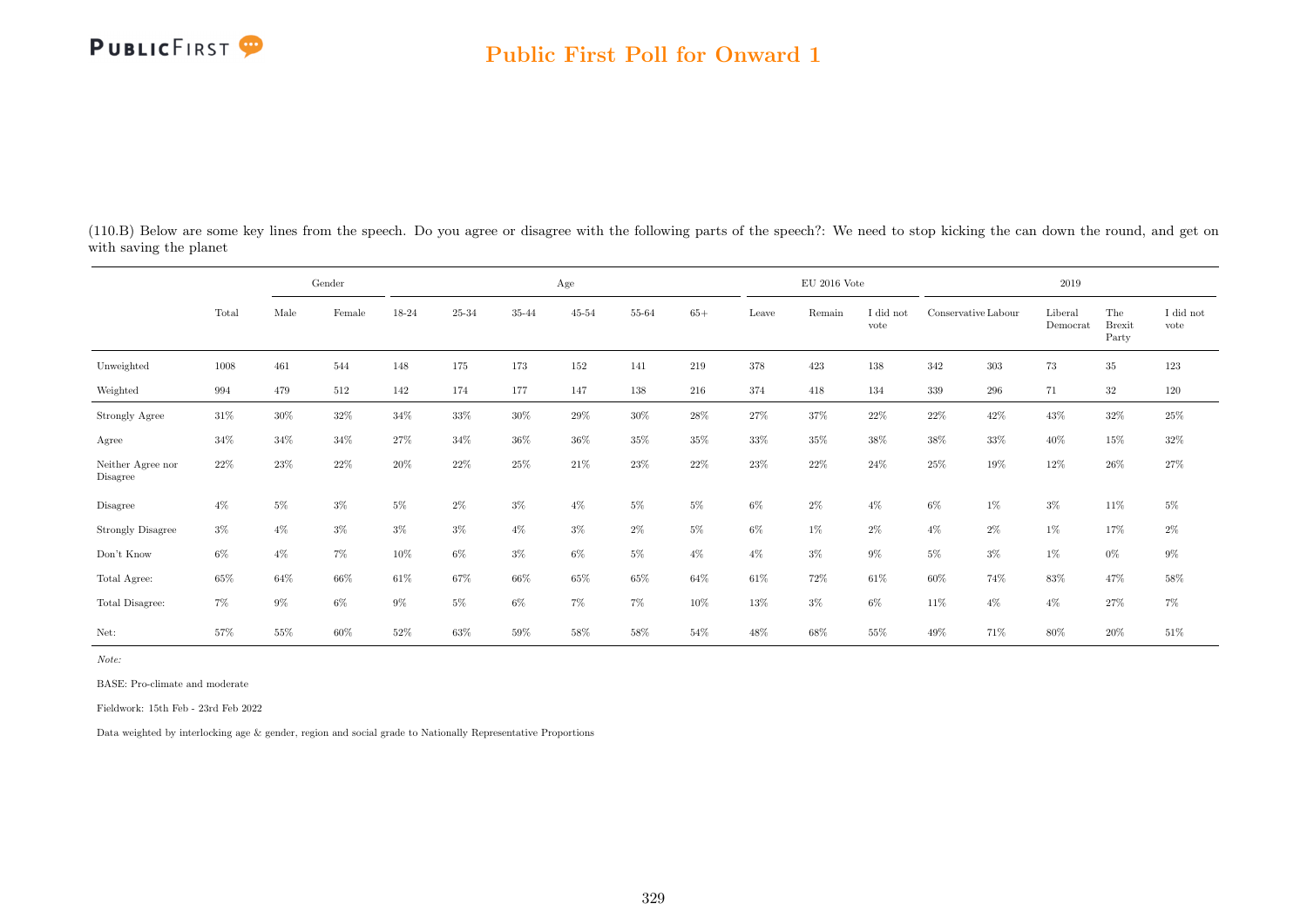

### Public First Poll for Onward 1

(110.C) Below are some key lines from the speech. Do you agree or disagree with the following parts of the speech?: We need to stop kicking the can down the round, and get on with saving the planet

|                               |        |                     | Voting Intention |         |                                 |                          | Education                                              |                                                             |                                  |                   | Fiscal conservatives             |         | C2DE 2019 Conservatives |         | ABC1 2019 Conservatives |
|-------------------------------|--------|---------------------|------------------|---------|---------------------------------|--------------------------|--------------------------------------------------------|-------------------------------------------------------------|----------------------------------|-------------------|----------------------------------|---------|-------------------------|---------|-------------------------|
|                               | Total  | Conservative Labour |                  | Liberal | GCSE or<br>Democrats equivalent | A Level or<br>equivalent | University<br>Under-<br>graduate<br>Degree<br>(BA/BSc) | University<br>Postgrad-<br>uate<br>Degree<br>(MA/MSc/MPhil) | Doctorate<br>(PhD/DPHilspend and | Prioritise<br>tax | Prioritise<br>balancing<br>books | C2DECon | Other                   | ABC1Con | Other                   |
| Unweighted                    | 1008   | 236                 | 346              | 61      | $\overline{0}$                  | $\overline{0}$           | $231\,$                                                | 100                                                         | 21                               | 554               | 264                              | 143     | 865                     | 199     | 809                     |
| Weighted                      | 994    | 233                 | 337              | 60      | $\overline{0}$                  | $\overline{0}$           | 224                                                    | 101                                                         | 19                               | 549               | 259                              | 145     | 849                     | 194     | 801                     |
| Strongly Agree                | $31\%$ | 20%                 | $41\%$           | $46\%$  | $25\%$                          | 29%                      | $39\%$                                                 | $31\%$                                                      | $51\%$                           | $37\%$            | 28%                              | 27%     | $31\%$                  | 17%     | $34\%$                  |
| Agree                         | $34\%$ | 36%                 | $33\%$           | $43\%$  | 35%                             | 32%                      | $31\%$                                                 | $38\%$                                                      | $26\%$                           | $35\%$            | $34\%$                           | 35%     | $34\%$                  | 40%     | 32%                     |
| Neither Agree nor<br>Disagree | $22\%$ | 28%                 | $20\%$           | $7\%$   | 28%                             | 27%                      | $18\%$                                                 | 18%                                                         | $5\%$                            | 19%               | 24%                              | 22%     | $23\%$                  | 27%     | 22%                     |
| Disagree                      | $4\%$  | $7\%$               | $2\%$            | $2\%$   | $4\%$                           | $2\%$                    | 5%                                                     | $5\%$                                                       | $5\%$                            | $3\%$             | 8%                               | 8%      | $3\%$                   | $6\%$   | $3\%$                   |
| <b>Strongly Disagree</b>      | $3\%$  | $5\%$               | $2\%$            | $1\%$   | $2\%$                           | $2\%$                    | $2\%$                                                  | $6\%$                                                       | $9\%$                            | $4\%$             | $4\%$                            | $1\%$   | $4\%$                   | $6\%$   | $3\%$                   |
| Don't Know                    | $6\%$  | $5\%$               | $3\%$            | $2\%$   | 7%                              | 8%                       | $4\%$                                                  | $2\%$                                                       | $4\%$                            | $3\%$             | $2\%$                            | $6\%$   | $6\%$                   | $4\%$   | $6\%$                   |
| Total Agree:                  | 65%    | 56%                 | 74%              | 89%     | 59%                             | $61\%$                   | 70%                                                    | $69\%$                                                      | 77%                              | 72%               | 63%                              | 63%     | $65\%$                  | 58%     | 66%                     |
| Total Disagree:               | 7%     | 11%                 | $3\%$            | $3\%$   | $6\%$                           | $5\%$                    | 7%                                                     | 11%                                                         | 14%                              | $6\%$             | 11%                              | $9\%$   | 7%                      | 12%     | $6\%$                   |
| Net:                          | 57%    | 45%                 | 71%              | 86%     | 53%                             | 56%                      | 63%                                                    | 58%                                                         | 63%                              | 66%               | 52%                              | 54%     | 58%                     | 46%     | 60%                     |

Note:

BASE: Pro-climate and moderate

Fieldwork: 15th Feb - 23rd Feb 2022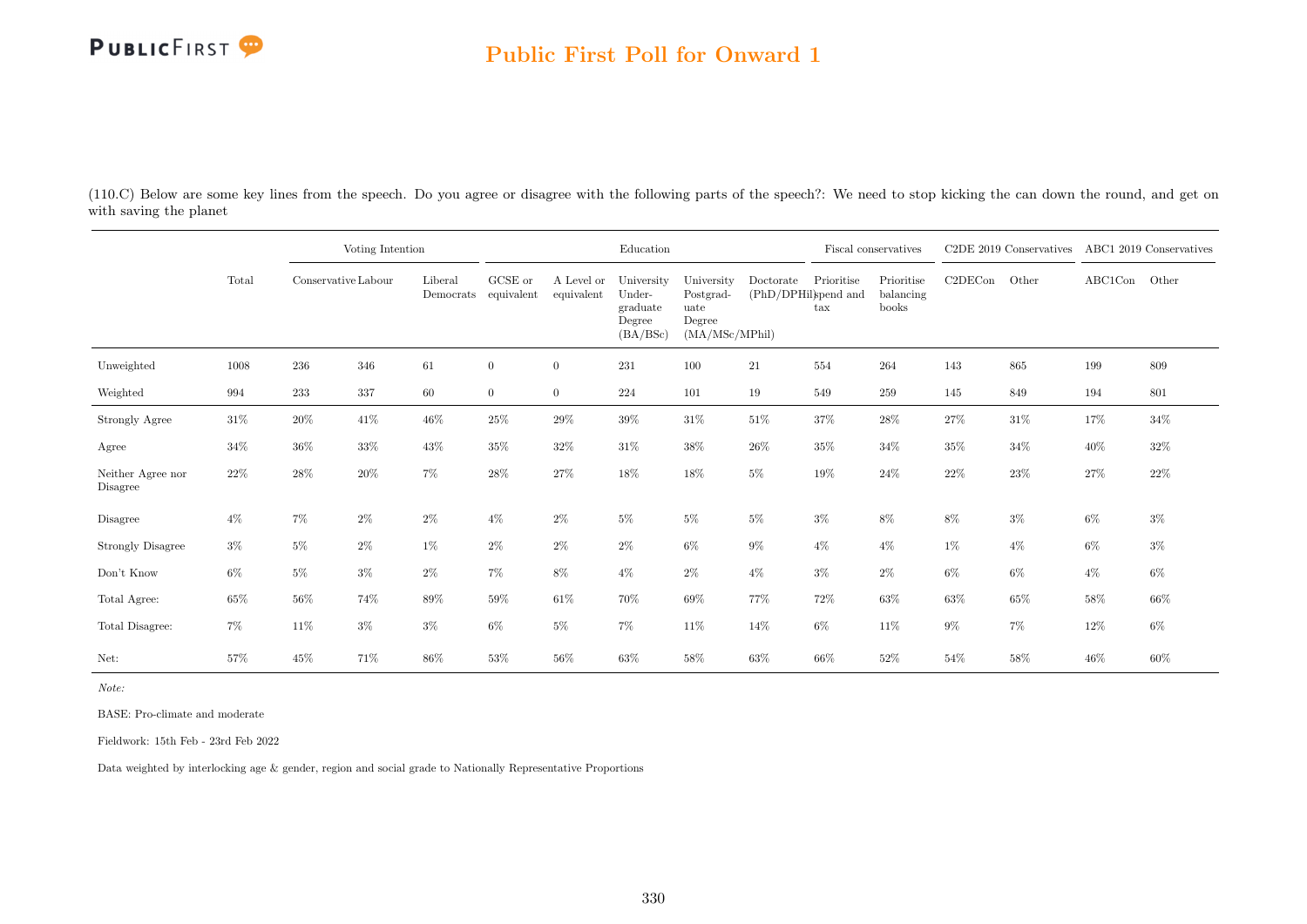|                                                      |        |        |               |               |                    |                  |                  |                                |               | Social Grade  |          |        |                     |       |       |         |        |
|------------------------------------------------------|--------|--------|---------------|---------------|--------------------|------------------|------------------|--------------------------------|---------------|---------------|----------|--------|---------------------|-------|-------|---------|--------|
|                                                      | Total  | London | South<br>East | South<br>West | East of<br>England | East<br>Midlands | West<br>Midlands | Yorkshire<br>and the<br>Humber | North<br>East | North<br>West | Scotland | Wales  | Northern<br>Ireland | AB    | C1    | C2      | DE     |
| Unweighted                                           | 1008   | 142    | 141           | $88\,$        | 87                 | $88\,$           | $\rm 91$         | 93                             | 39            | 110           | 64       | $52\,$ | 13                  | 285   | 277   | $185\,$ | 259    |
| Weighted                                             | 994    | 153    | 132           | $\bf 84$      | $88\,$             | 80               | 91               | 82                             | 36            | 102           | 74       | 50     | 22                  | 275   | 272   | 202     | 243    |
| It would greatly<br>improve my view of<br>them       | 22%    | 25%    | 19%           | 25%           | 17%                | 20%              | 18%              | 21\%                           | 28%           | 25%           | 26%      | $20\%$ | 16%                 | 24\%  | 23%   | 19%     | 20%    |
| It would somewhat<br>improve my view of<br>them      | 31%    | 27%    | 29%           | 29%           | 37%                | 32%              | 37%              | 27%                            | 36%           | 25%           | $30\%$   | 37%    | 44%                 | 35%   | 31%   | 28\%    | $28\%$ |
| It would not improve<br>or worsen my view of<br>them | $28\%$ | 29%    | 30%           | 27%           | 25%                | 29%              | $25\%$           | 34%                            | 10%           | 30%           | 26%      | 37%    | 25%                 | 26%   | 28%   | $32\%$  | 28%    |
| It would somewhat<br>worsen my view of<br>them       | $4\%$  | 5%     | 5%            | 6%            | $4\%$              | $4\%$            | $2\%$            | $6\%$                          | $3\%$         | 2%            | $3\%$    | $0\%$  | $0\%$               | $5\%$ | $3\%$ | $4\%$   | $4\%$  |
| It would greatly worsen 3%<br>my view of them        |        | $3\%$  | $5\%$         | $5\%$         | $2\%$              | $2\%$            | $3\%$            | $1\%$                          | $5\%$         | $4\%$         | $1\%$    | $0\%$  | $0\%$               | $3\%$ | $4\%$ | 2%      | $2\%$  |
| Don't Know                                           | 13%    | 11%    | 13%           | $9\%$         | 15%                | 13%              | 15%              | 11%                            | 18%           | 14%           | 14%      | $5\%$  | 15%                 | $7\%$ | 11\%  | 15%     | 18%    |

#### (111.A) Would it improve or worsen your view of a politician if they said this?

Note:

BASE: Pro-climate and moderate

Fieldwork: 15th Feb - 23rd Feb 2022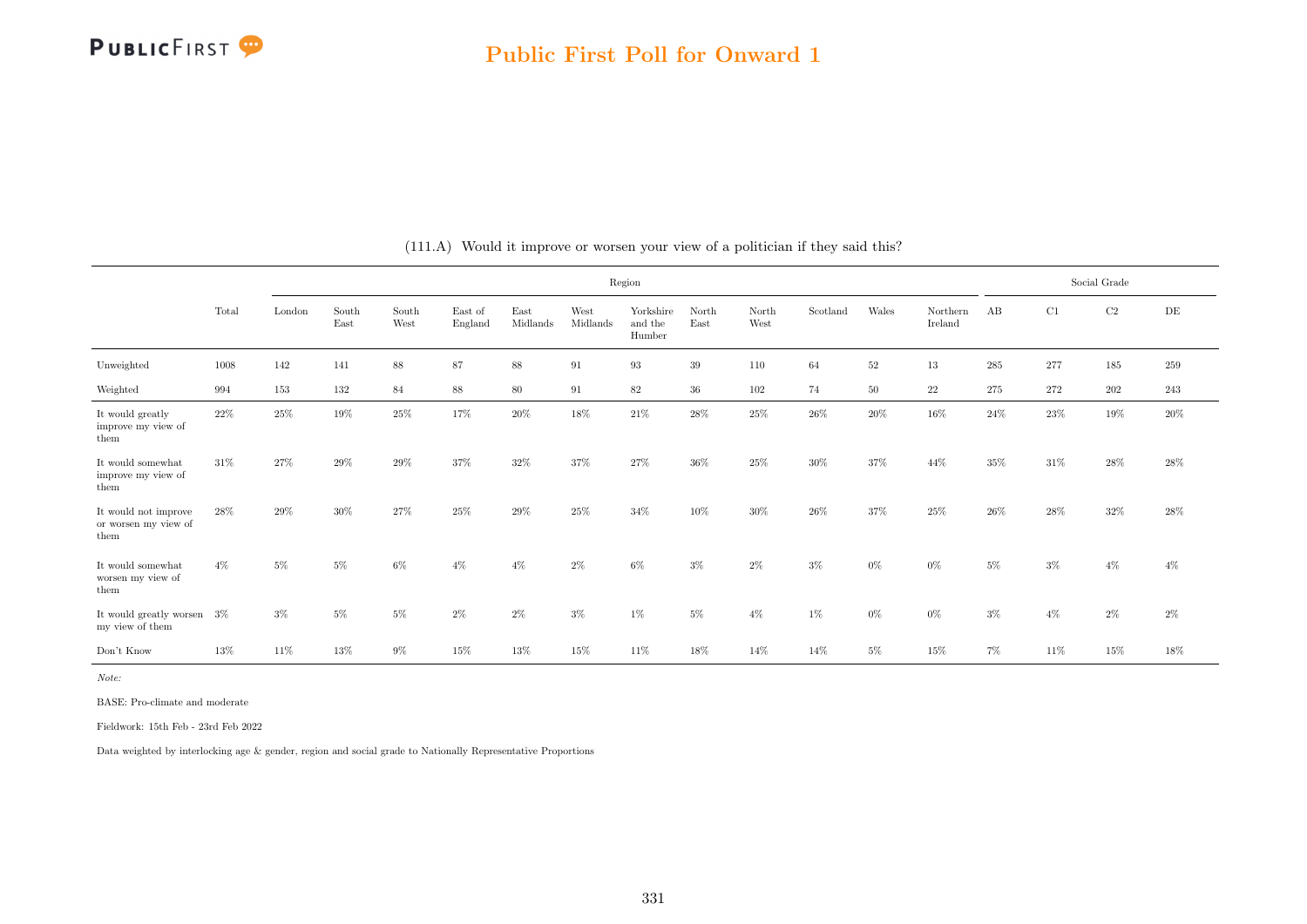

### Public First Poll for Onward 1

|                                                      |       |        | Gender |       |           |           | Age       |           |       |       | $\rm EU$ 2016 Vote |                   |                     |       | 2019                |                               |                               |
|------------------------------------------------------|-------|--------|--------|-------|-----------|-----------|-----------|-----------|-------|-------|--------------------|-------------------|---------------------|-------|---------------------|-------------------------------|-------------------------------|
|                                                      | Total | Male   | Female | 18-24 | $25 - 34$ | $35 - 44$ | $45 - 54$ | $55 - 64$ | $65+$ | Leave | Remain             | I did not<br>vote | Conservative Labour |       | Liberal<br>Democrat | The<br><b>Brexit</b><br>Party | $\rm I$ did $\rm not$<br>vote |
| Unweighted                                           | 1008  | 461    | 544    | 148   | 175       | 173       | 152       | 141       | 219   | 378   | 423                | 138               | 342                 | 303   | 73                  | $35\,$                        | 123                           |
| Weighted                                             | 994   | 479    | 512    | 142   | 174       | 177       | 147       | 138       | 216   | 374   | 418                | 134               | 339                 | 296   | 71                  | 32                            | 120                           |
| It would greatly<br>improve my view of<br>them       | 22%   | $22\%$ | 22%    | 25%   | $29\%$    | 19%       | 18%       | 20%       | 19%   | 18%   | 27%                | 17%               | 14%                 | 29%   | 34%                 | $22\%$                        | 21\%                          |
| It would somewhat<br>improve my view of<br>them      | 31\%  | $31\%$ | $31\%$ | 30%   | 29%       | 34%       | 32%       | 27%       | 33%   | 28%   | $35\%$             | 30%               | 32%                 | 33%   | 30%                 | 13%                           | 31\%                          |
| It would not improve<br>or worsen my view of<br>them | 28%   | 30%    | 26%    | 17%   | 24%       | 27%       | 27%       | 33%       | 37%   | 35%   | 26%                | 21\%              | 37%                 | 22%   | 26%                 | 35%                           | 22%                           |
| It would somewhat<br>worsen my view of<br>them       | $4\%$ | $4\%$  | $4\%$  | 6%    | 2%        | $5\%$     | $4\%$     | $4\%$     | $2\%$ | $4\%$ | $3\%$              | 6%                | $5\%$               | $3\%$ | $1\%$               | 6%                            | $3\%$                         |
| It would greatly worsen 3%<br>my view of them        |       | $4\%$  | 2%     | $3\%$ | 5%        | $2\%$     | $3\%$     | 2%        | $3\%$ | $5\%$ | $1\%$              | 2%                | $3\%$               | $3\%$ | $1\%$               | 19%                           | 1%                            |
| Don't Know                                           | 13%   | 10%    | 15%    | 20%   | 10%       | 14%       | 15%       | 14%       | $6\%$ | 10%   | 8%                 | 24\%              | 10%                 | 10%   | $7\%$               | 6%                            | 22%                           |

#### (111.B) Would it improve or worsen your view of a politician if they said this?

Note:

BASE: Pro-climate and moderate

Fieldwork: 15th Feb - 23rd Feb 2022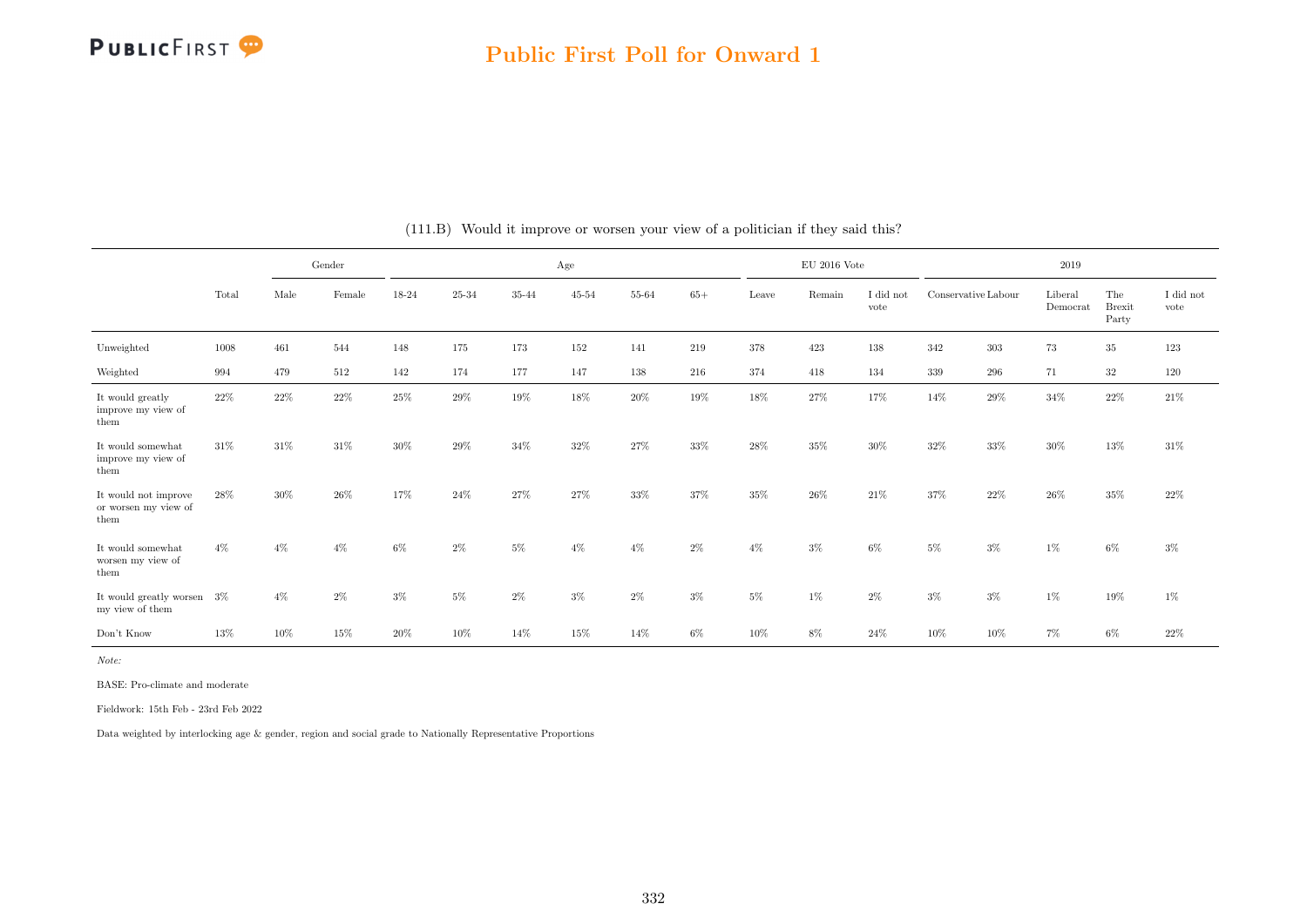### Public First Poll for Onward 1

|                                                      |        |                     | Voting Intention |                      |                       |                          | Education                                              |                                                             |                                   |                            | Fiscal conservatives             |         | C2DE 2019 Conservatives ABC1 2019 Conservatives |               |        |
|------------------------------------------------------|--------|---------------------|------------------|----------------------|-----------------------|--------------------------|--------------------------------------------------------|-------------------------------------------------------------|-----------------------------------|----------------------------|----------------------------------|---------|-------------------------------------------------|---------------|--------|
|                                                      | Total  | Conservative Labour |                  | Liberal<br>Democrats | GCSE or<br>equivalent | A Level or<br>equivalent | University<br>Under-<br>graduate<br>Degree<br>(BA/BSc) | University<br>Postgrad-<br>uate<br>Degree<br>(MA/MSc/MPhil) | Doctorate<br>(PhD/DPHil)spend and | Prioritise<br>$\text{tax}$ | Prioritise<br>balancing<br>books | C2DECon | Other                                           | ABC1Con Other |        |
| Unweighted                                           | 1008   | 236                 | 346              | 61                   | $\overline{0}$        | $\overline{0}$           | $231\,$                                                | 100                                                         | 21                                | 554                        | 264                              | 143     | 865                                             | 199           | 809    |
| Weighted                                             | 994    | 233                 | 337              | 60                   | $\overline{0}$        | $\overline{0}$           | 224                                                    | 101                                                         | 19                                | 549                        | 259                              | 145     | 849                                             | 194           | 801    |
| It would greatly<br>improve my view of<br>them       | 22%    | 12%                 | $28\%$           | $35\%$               | 16%                   | 18%                      | $26\%$                                                 | $34\%$                                                      | $36\%$                            | 27%                        | 21\%                             | 18%     | 22\%                                            | $11\%$        | $24\%$ |
| It would somewhat<br>improve my view of<br>them      | 31\%   | $32\%$              | 36%              | 29%                  | 29%                   | 32%                      | 35%                                                    | $29\%$                                                      | 38%                               | 33%                        | 33%                              | 26%     | 32%                                             | 37%           | $30\%$ |
| It would not improve<br>or worsen my view of<br>them | 28\%   | 40%                 | 22%              | 19%                  | $31\%$                | $29\%$                   | 23%                                                    | 25%                                                         | 14%                               | 25%                        | 31\%                             | 37%     | 26\%                                            | $36\%$        | 26\%   |
| It would somewhat<br>worsen my view of<br>them       | $4\%$  | $4\%$               | $2\%$            | $4\%$                | $4\%$                 | $5\%$                    | $5\%$                                                  | $1\%$                                                       | $5\%$                             | $4\%$                      | $5\%$                            | $4\%$   | $4\%$                                           | $6\%$         | $3\%$  |
| It would greatly worsen<br>my view of them           | 3%     | $3\%$               | $2\%$            | $3\%$                | $2\%$                 | $3\%$                    | $3\%$                                                  | $5\%$                                                       | $4\%$                             | $2\%$                      | $4\%$                            | $3\%$   | $3\%$                                           | $3\%$         | $3\%$  |
| Don't Know                                           | $13\%$ | $9\%$               | $10\%$           | 9%                   | $18\%$                | 13%                      | $9\%$                                                  | $5\%$                                                       | $4\%$                             | $9\%$                      | $6\%$                            | $12\%$  | $13\%$                                          | 8%            | 14%    |

#### (111.C) Would it improve or worsen your view of a politician if they said this?

Note:

BASE: Pro-climate and moderate

Fieldwork: 15th Feb - 23rd Feb 2022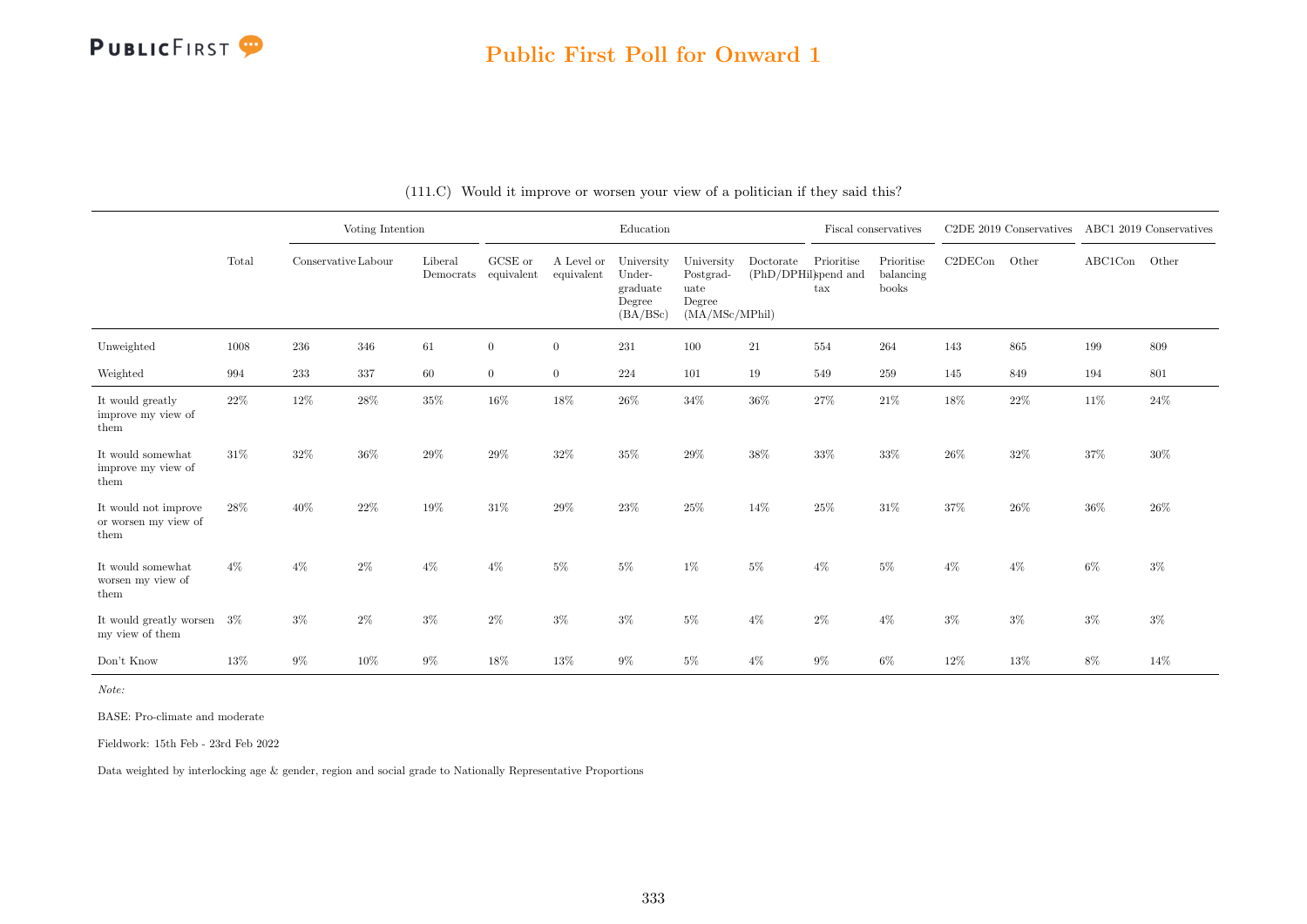|                   |        |        |            |            |                    |                  |                  |                                | Social Grade |            |          |        |                     |         |        |          |           |
|-------------------|--------|--------|------------|------------|--------------------|------------------|------------------|--------------------------------|--------------|------------|----------|--------|---------------------|---------|--------|----------|-----------|
|                   | Total  | London | South East | South West | East of<br>England | East<br>Midlands | West<br>Midlands | Yorkshire<br>and the<br>Humber | North East   | North West | Scotland | Wales  | Northern<br>Ireland | AB      | C1     | $\rm C2$ | $\rm{DE}$ |
| Unweighted        | 1008   | 142    | 141        | $88\,$     | $87\,$             | 88               | 91               | 93                             | 39           | 110        | 64       | $52\,$ | 13                  | $\,285$ | 277    | $185\,$  | 259       |
| Weighted          | 994    | 153    | 132        | $84\,$     | $88\,$             | 80               | 91               | $82\,$                         | $36\,$       | 102        | 74       | 50     | $22\,$              | 275     | 272    | $202\,$  | $\,243$   |
| Misleading        | $9\%$  | $9\%$  | $11\%$     | $9\%$      | $11\%$             | $12\%$           | $9\%$            | $8\%$                          | $12\%$       | $7\%$      | $8\%$    | $4\%$  | $8\%$               | $9\%$   | $9\%$  | $8\%$    | $11\%$    |
| Moderate          | $9\%$  | $13\%$ | $3\%$      | $6\%$      | $10\%$             | $12\%$           | $15\%$           | $9\%$                          | $9\%$        | $5\%$      | $5\%$    | $8\%$  | $6\%$               | $10\%$  | 10%    | $5\%$    | $8\%$     |
| Extreme           | $8\%$  | $10\%$ | $11\%$     | $7\%$      | $9\%$              | $4\%$            | $8\%$            | $11\%$                         | 12%          | $3\%$      | $6\%$    | $2\%$  | $8\%$               | $8\%$   | $7\%$  | $8\%$    | $7\%$     |
| Conservative      | $8\%$  | 11%    | 11%        | 10%        | $4\%$              | $4\%$            | 10%              | 12%                            | 10%          | $9\%$      | $0\%$    | 11%    | $0\%$               | $9\%$   | $7\%$  | $8\%$    | $9\%$     |
| Stupid            | $5\%$  | $8\%$  | $6\%$      | $6\%$      | $4\%$              | $5\%$            | $3\%$            | $2\%$                          | $2\%$        | $7\%$      | $4\%$    | $2\%$  | $0\%$               | $5\%$   | 6%     | 5%       | $3\%$     |
| Aggressive        | $5\%$  | $7\%$  | $5\%$      | $4\%$      | $5\%$              | $3\%$            | $5\%$            | $4\%$                          | $8\%$        | $1\%$      | $6\%$    | $6\%$  | $0\%$               | $4\%$   | $4\%$  | $7\%$    | $4\%$     |
| Passionate        | 41%    | $29\%$ | $39\%$     | $48\%$     | $44\%$             | $51\%$           | 44%              | $41\%$                         | $36\%$       | $40\%$     | 46%      | 44%    | $35\%$              | 45%     | $40\%$ | $40\%$   | $39\%$    |
| Honest            | $40\%$ | $40\%$ | $34\%$     | $38\%$     | $37\%$             | $39\%$           | $39\%$           | $43\%$                         | $38\%$       | $44\%$     | 47%      | 37%    | $39\%$              | $41\%$  | 37%    | $43\%$   | $39\%$    |
| Progressive       | 33%    | 36%    | 30%        | 33%        | 32%                | 40%              | 28%              | 31%                            | 37%          | 31%        | 42%      | $23\%$ | 14%                 | 32%     | 37%    | 32%      | $30\%$    |
| Smart             | 30%    | 36%    | $24\%$     | 29%        | $29\%$             | 34%              | $24\%$           | 31%                            | $23\%$       | 33%        | $30\%$   | 33%    | 40%                 | 27%     | 35%    | 30%      | $29\%$    |
| None of the above | $6\%$  | $5\%$  | $6\%$      | $3\%$      | $7\%$              | $7\%$            | $8\%$            | $9\%$                          | $3\%$        | $9\%$      | $3\%$    | $7\%$  | $0\%$               | $5\%$   | $7\%$  | $6\%$    | $7\%$     |
| Don't Know        | $8\%$  | $6\%$  | $10\%$     | $9\%$      | $6\%$              | $9\%$            | $5\%$            | $8\%$                          | $14\%$       | $8\%$      | $6\%$    | $9\%$  | 24%                 | $5\%$   | $9\%$  | $9\%$    | $10\%$    |

(112.A) Which of the following words would you use to describe the speech you just saw?Please select any which apply

Note:

BASE: Pro-climate and moderate

Fieldwork: 15th Feb - 23rd Feb 2022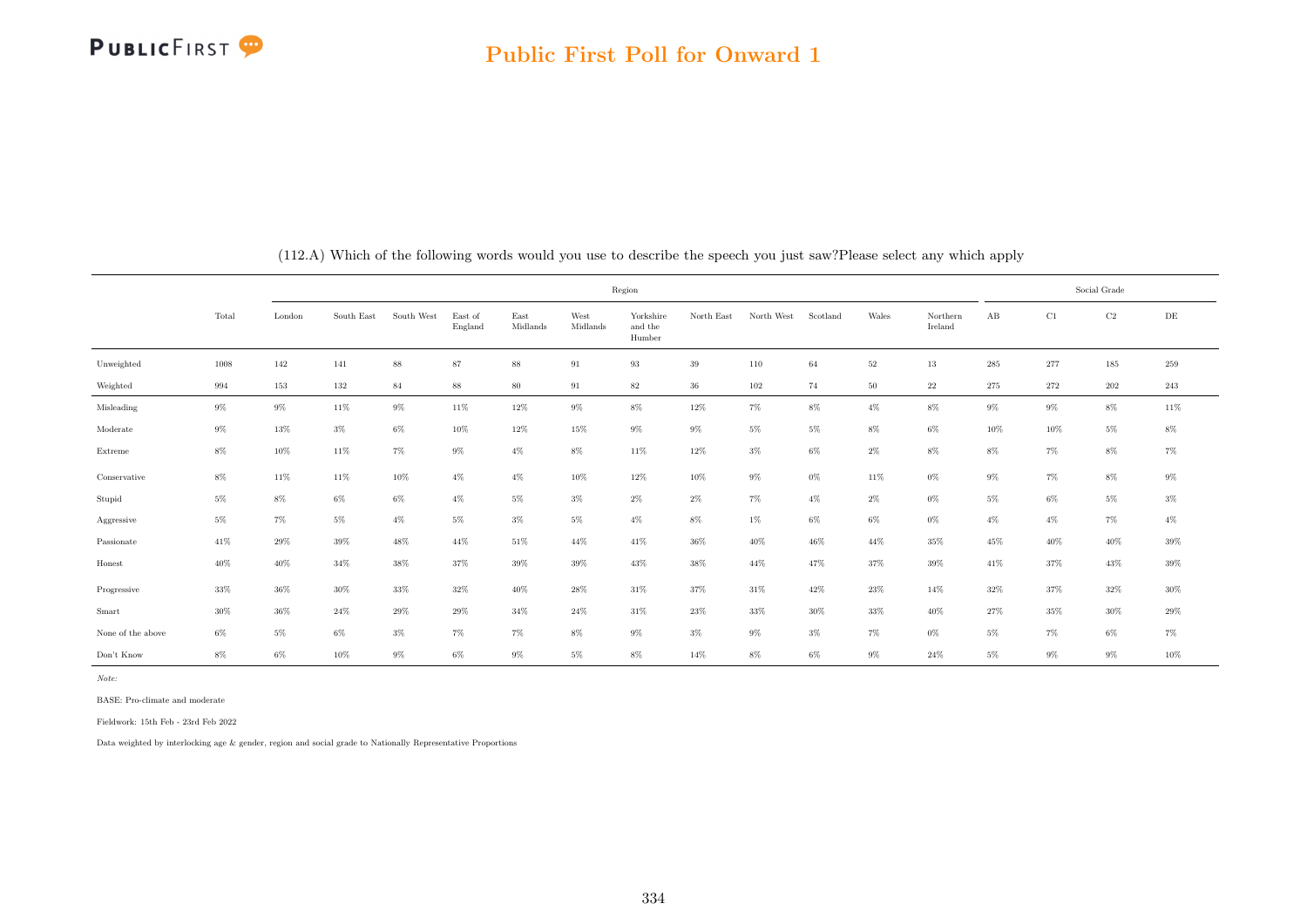### Public First Poll for Onward 1

|                   |       |         | Gender |        |           |           | $_{\rm Age}$ |        |         |        | $\rm EU$ 2016 Vote |                   |                     |         | 2019                |                     |                   |
|-------------------|-------|---------|--------|--------|-----------|-----------|--------------|--------|---------|--------|--------------------|-------------------|---------------------|---------|---------------------|---------------------|-------------------|
|                   | Total | Male    | Female | 18-24  | $25 - 34$ | $35 - 44$ | $45 - 54$    | 55-64  | $65+$   | Leave  | Remain             | I did not<br>vote | Conservative Labour |         | Liberal<br>Democrat | The Brexit<br>Party | I did not<br>vote |
| Unweighted        | 1008  | $461\,$ | 544    | 148    | 175       | 173       | 152          | 141    | $219\,$ | 378    | $423\,$            | $138\,$           | 342                 | $303\,$ | 73                  | $35\,$              | $123\,$           |
| Weighted          | 994   | 479     | 512    | 142    | 174       | 177       | 147          | 138    | 216     | 374    | 418                | 134               | 339                 | 296     | 71                  | 32                  | $120\,$           |
| Misleading        | $9\%$ | $12\%$  | $6\%$  | $8\%$  | $8\%$     | $8\%$     | $5\%$        | $13\%$ | $12\%$  | $14\%$ | $7\%$              | $6\%$             | $12\%$              | $7\%$   | $3\%$               | $23\%$              | $4\%$             |
| Moderate          | $9\%$ | 10%     | $7\%$  | 10%    | 11%       | 11%       | $7\%$        | $7\%$  | $6\%$   | $8\%$  | 10%                | $7\%$             | 5%                  | 13%     | 16%                 | $5\%$               | $5\%$             |
| Extreme           | $8\%$ | 10%     | $6\%$  | $7\%$  | $9\%$     | $9\%$     | $7\%$        | $5\%$  | $9\%$   | 11%    | $6\%$              | $4\%$             | 11%                 | $7\%$   | $5\%$               | $20\%$              | $4\%$             |
| Conservative      | $8\%$ | $11\%$  | $6\%$  | $10\%$ | $9\%$     | 11%       | $6\%$        | $6\%$  | $7\%$   | $9\%$  | $8\%$              | $8\%$             | $12\%$              | $7\%$   | $1\%$               | $17\%$              | $6\%$             |
| Stupid            | $5\%$ | $7\%$   | $3\%$  | $8\%$  | $8\%$     | $4\%$     | $3\%$        | $3\%$  | $4\%$   | $6\%$  | $4\%$              | $4\%$             | $6\%$               | $5\%$   | $1\%$               | 19%                 | $3\%$             |
| Aggressive        | $5\%$ | $5\%$   | $4\%$  | $6\%$  | $4\%$     | $4\%$     | $3\%$        | $2\%$  | $7\%$   | $5\%$  | $4\%$              | $6\%$             | $5\%$               | $5\%$   | $1\%$               | 15%                 | $4\%$             |
| Passionate        | 41%   | 36%     | $46\%$ | 40%    | $43\%$    | 32%       | $42\%$       | 43%    | 45%     | $40\%$ | 44%                | 38%               | $39\%$              | $45\%$  | 48%                 | $27\%$              | $49\%$            |
| Honest            | 40%   | 40%     | 39%    | 41%    | 37%       | $41\%$    | 43%          | 40%    | $36\%$  | 39%    | $44\%$             | 33%               | 37%                 | 46%     | $42\%$              | $33\%$              | $36\%$            |
| Progressive       | 33%   | 31%     | 34%    | 35%    | $31\%$    | $32\%$    | $35\%$       | 31%    | 32%     | 29%    | 39%                | $26\%$            | $26\%$              | $40\%$  | 42%                 | 26%                 | $26\%$            |
| Smart             | 30%   | 29%     | 31%    | 37%    | 35%       | 35%       | 31%          | 25%    | 21%     | 25%    | 35%                | $31\%$            | 24%                 | 36%     | 34%                 | 29%                 | 31\%              |
| None of the above | $6\%$ | $6\%$   | $6\%$  | $6\%$  | $4\%$     | $9\%$     | $8\%$        | $7\%$  | $4\%$   | $6\%$  | $4\%$              | 11%               | 7%                  | 5%      | 6%                  | $9\%$               | $9\%$             |
| Don't Know        | $8\%$ | $7\%$   | $9\%$  | 11%    | 10%       | $6\%$     | $8\%$        | $8\%$  | $6\%$   | $7\%$  | $5\%$              | 10%               | 5%                  | 5%      | $6\%$               | $2\%$               | $12\%$            |

(112.B) Which of the following words would you use to describe the speech you just saw?Please select any which apply

Note:

BASE: Pro-climate and moderate

Fieldwork: 15th Feb - 23rd Feb 2022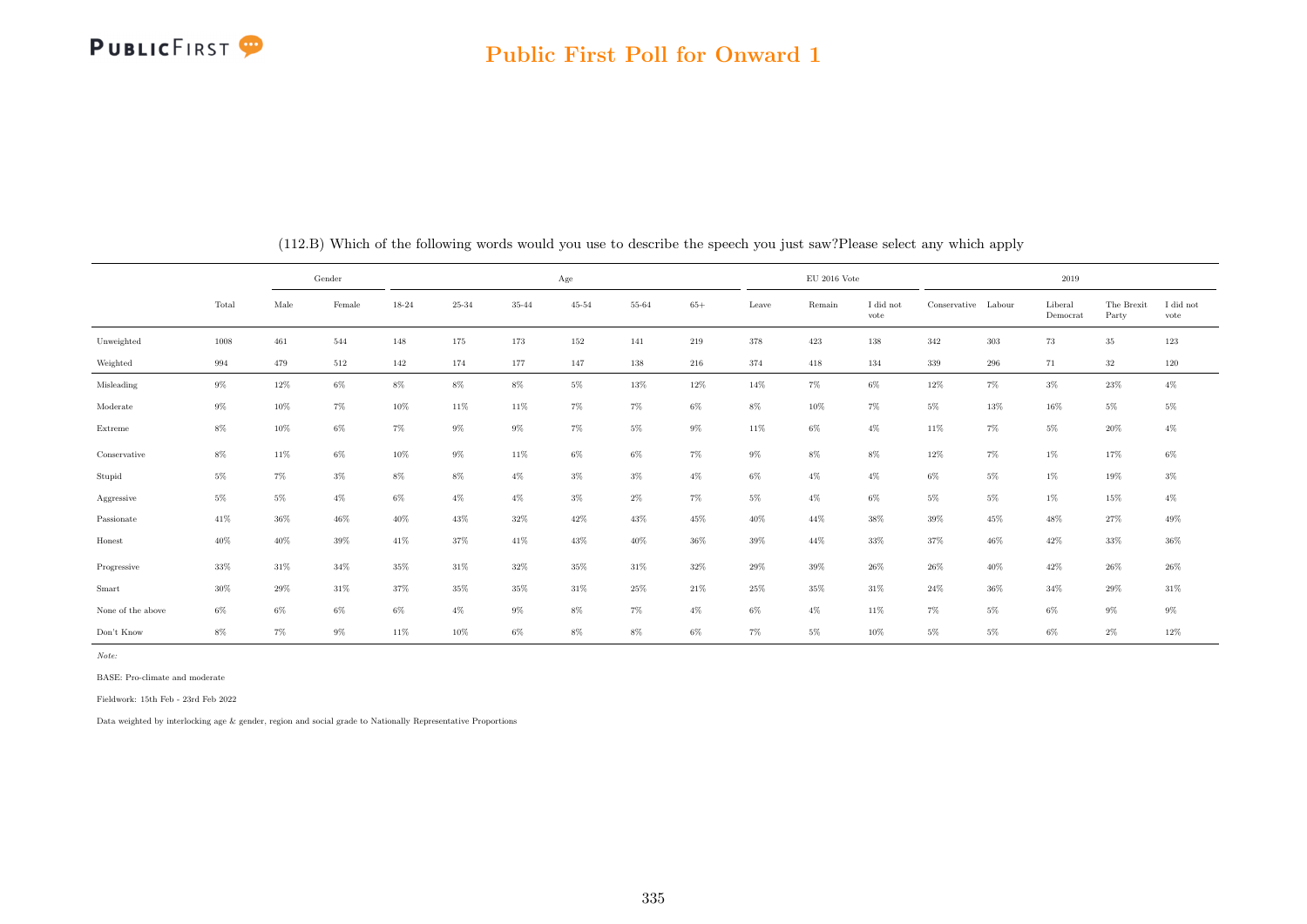### Public First Poll for Onward 1

|                                  |        |                     | Voting Intention |                      |                       |                          | Education                                           |                                                          |                          |                                                 | Fiscal conservatives             |         | $C2DE$ 2019 Conservatives |         | ABC1 2019 Conservatives |
|----------------------------------|--------|---------------------|------------------|----------------------|-----------------------|--------------------------|-----------------------------------------------------|----------------------------------------------------------|--------------------------|-------------------------------------------------|----------------------------------|---------|---------------------------|---------|-------------------------|
|                                  | Total  | Conservative Labour |                  | Liberal<br>Democrats | GCSE or<br>equivalent | A Level or<br>equivalent | University<br>Undergradu-<br>ate Degree<br>(BA/BSc) | University<br>Postgradu-<br>ate Degree<br>(MA/MSc/MPhil) | Doctorate<br>(PhD/DPHil) | Prioritise<br>spend and<br>$\operatorname{tax}$ | Prioritise<br>balancing<br>books | C2DECon | Other                     | ABC1Con | Other                   |
| Unweighted                       | 1008   | 236                 | 346              | 61                   | $\overline{0}$        | $\overline{0}$           | $231\,$                                             | 100                                                      | $21\,$                   | 554                                             | 264                              | 143     | 865                       | 199     | 809                     |
| Weighted                         | 994    | $233\,$             | 337              | 60                   | $\overline{0}$        | $\overline{0}$           | 224                                                 | 101                                                      | 19                       | 549                                             | 259                              | 145     | 849                       | 194     | 801                     |
| Misleading                       | $9\%$  | 10%                 | $6\%$            | $6\%$                | 11%                   | $9\%$                    | $6\%$                                               | $10\%$                                                   | $13\%$                   | $9\%$                                           | 11%                              | 11%     | $9\%$                     | $12\%$  | $8\%$                   |
| $\label{thm:mod} {\bf Moderate}$ | $9\%$  | $8\%$               | 10%              | 14%                  | $8\%$                 | $8\%$                    | $10\%$                                              | 16%                                                      | 12%                      | $9\%$                                           | $9\%$                            | $7\%$   | $9\%$                     | $4\%$   | $10\%$                  |
| Extreme                          | $8\%$  | 13%                 | $7\%$            | $4\%$                | $7\%$                 | $6\%$                    | $8\%$                                               | $10\%$                                                   | $9\%$                    | $7\%$                                           | 11%                              | 11%     | $7\%$                     | 11%     | $7\%$                   |
| Conservative                     | $8\%$  | 15%                 | $6\%$            | $3\%$                | 11%                   | $7\%$                    | $7\%$                                               | 11%                                                      | $9\%$                    | $9\%$                                           | $9\%$                            | 13%     | $7\%$                     | 10%     | $8\%$                   |
| Stupid                           | $5\%$  | $7\%$               | $3\%$            | $3\%$                | $2\%$                 | $8\%$                    | $5\%$                                               | $6\%$                                                    | $7\%$                    | $5\%$                                           | $8\%$                            | $4\%$   | $5\%$                     | $7\%$   | $4\%$                   |
| Aggressive                       | $5\%$  | $4\%$               | $5\%$            | $6\%$                | $5\%$                 | $5\%$                    | $4\%$                                               | $3\%$                                                    | $6\%$                    | $4\%$                                           | $8\%$                            | $6\%$   | $4\%$                     | $4\%$   | $5\%$                   |
| Passionate                       | 41%    | 39%                 | $47\%$           | $50\%$               | $39\%$                | 45%                      | $39\%$                                              | $35\%$                                                   | $53\%$                   | $46\%$                                          | $41\%$                           | $39\%$  | 41%                       | 39%     | $42\%$                  |
| Honest                           | $40\%$ | $36\%$              | 47%              | 44%                  | 35%                   | 44%                      | 42\%                                                | 48%                                                      | 34%                      | 45%                                             | $40\%$                           | 40%     | 39%                       | 34%     | 41%                     |
| Progressive                      | $33\%$ | 25%                 | $39\%$           | 56%                  | 28%                   | $37\%$                   | $40\%$                                              | $30\%$                                                   | 26%                      | 38%                                             | $32\%$                           | $24\%$  | 34%                       | 28%     | $34\%$                  |
| Smart                            | $30\%$ | $24\%$              | $36\%$           | 38%                  | 25%                   | 29%                      | $40\%$                                              | 26%                                                      | 26%                      | 36%                                             | 26%                              | $24\%$  | 31%                       | 23%     | $32\%$                  |
| None of the above                | $6\%$  | 6%                  | $5\%$            | $5\%$                | $5\%$                 | $9\%$                    | $4\%$                                               | $5\%$                                                    | $0\%$                    | $5\%$                                           | $6\%$                            | $5\%$   | 6%                        | $8\%$   | $6\%$                   |
| Don't Know                       | $8\%$  | $5\%$               | $5\%$            | $4\%$                | $11\%$                | $8\%$                    | $6\%$                                               | $5\%$                                                    | $5\%$                    | $4\%$                                           | $5\%$                            | $7\%$   | $8\%$                     | $3\%$   | $9\%$                   |

(112.C) Which of the following words would you use to describe the speech you just saw?Please select any which apply

Note:

BASE: Pro-climate and moderate

Fieldwork: 15th Feb - 23rd Feb 2022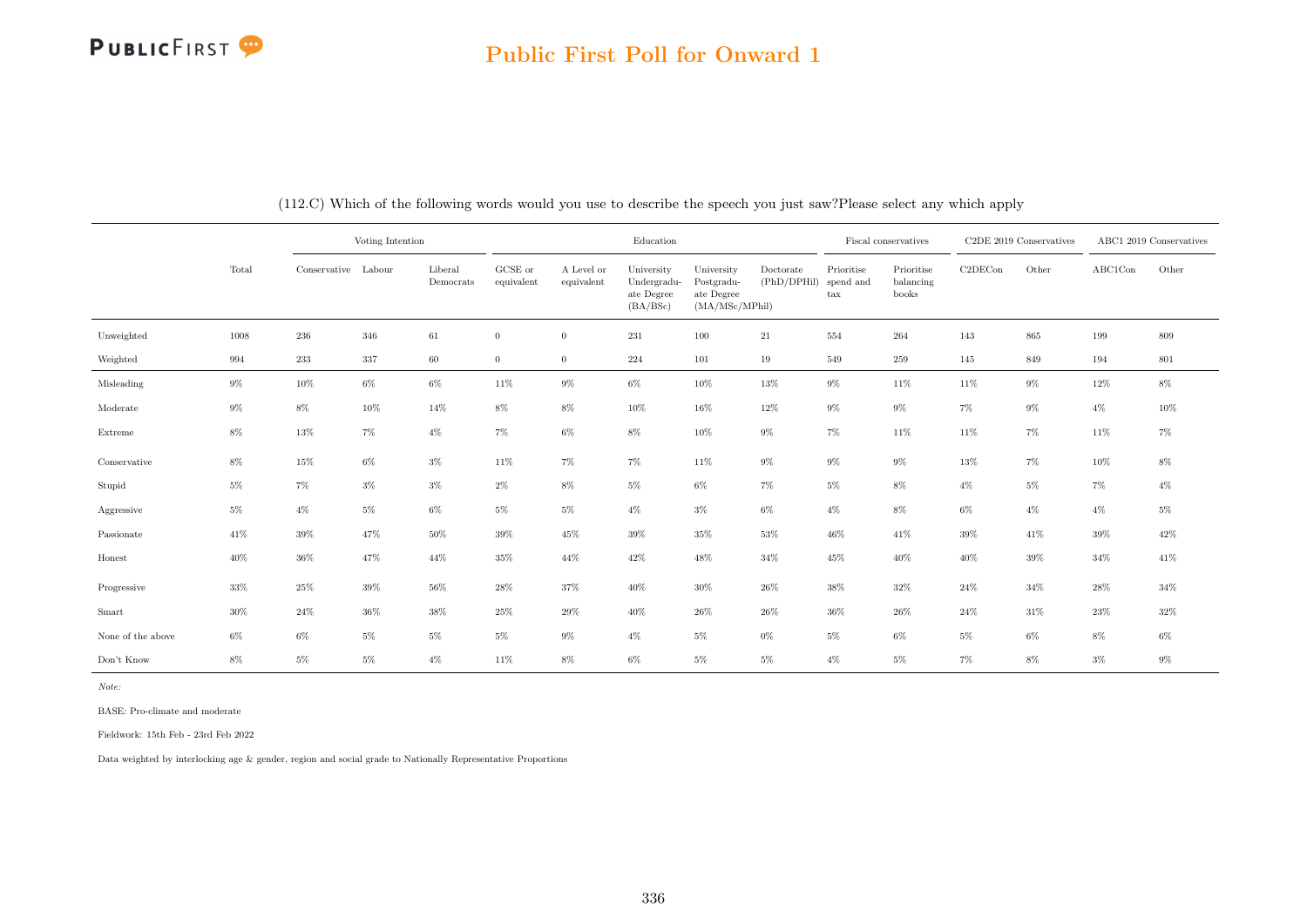

(113.A) Below are some key lines from the speech. Do you agree or disagree with the following parts of the speech?: Politicians have squabbled amongst themselves, and put their own self-interest ahead of that of the country on climate change

|                               |        |        |               |               |                    |                  |                  | Region                         |               |               |          |        |                     |         |        | Social Grade |         |
|-------------------------------|--------|--------|---------------|---------------|--------------------|------------------|------------------|--------------------------------|---------------|---------------|----------|--------|---------------------|---------|--------|--------------|---------|
|                               | Total  | London | South<br>East | South<br>West | East of<br>England | East<br>Midlands | West<br>Midlands | Yorkshire<br>and the<br>Humber | North<br>East | North<br>West | Scotland | Wales  | Northern<br>Ireland | AB      | C1     | $\rm C2$     | DE      |
| Unweighted                    | 989    | 131    | 142           | 84            | 74                 | 76               | 93               | 75                             | 40            | 122           | 80       | 55     | 17                  | 260     | 249    | 199          | $277\,$ |
| Weighted                      | 985    | 138    | 133           | 78            | 76                 | $72\,$           | 94               | 68                             | $38\,$        | 114           | 93       | 54     | 29                  | $250\,$ | 251    | 219          | $261\,$ |
| Strongly Agree                | $34\%$ | 34%    | $35\%$        | $35\%$        | $33\%$             | $26\%$           | $22\%$           | $33\%$                         | $29\%$        | $33\%$        | $39\%$   | $44\%$ | $55\%$              | 31\%    | $35\%$ | $38\%$       | $31\%$  |
| Agree                         | 36%    | 34%    | 29%           | 30%           | 47%                | 47%              | 47%              | 38%                            | 29%           | $36\%$        | 27%      | 32%    | 28%                 | 38%     | 37%    | 30%          | 37%     |
| Neither Agree nor<br>Disagree | 18%    | 14%    | 23%           | 16%           | 10%                | $23\%$           | 17%              | 20%                            | 29%           | 18%           | 16%      | 16%    | 13%                 | 17%     | 14%    | 20%          | $20\%$  |
| Disagree                      | $6\%$  | 10%    | $6\%$         | 8%            | $5\%$              | $0\%$            | $5\%$            | $6\%$                          | $5\%$         | $7\%$         | $6\%$    | 5%     | $0\%$               | $9\%$   | $5\%$  | $5\%$        | $5\%$   |
| <b>Strongly Disagree</b>      | $1\%$  | $2\%$  | $1\%$         | $2\%$         | $0\%$              | $0\%$            | $1\%$            | $0\%$                          | $3\%$         | $0\%$         | $4\%$    | $0\%$  | $0\%$               | $1\%$   | $1\%$  | $2\%$        | $1\%$   |
| Don't Know                    | $6\%$  | $5\%$  | $5\%$         | $9\%$         | $5\%$              | $4\%$            | $7\%$            | $3\%$                          | $5\%$         | $7\%$         | $7\%$    | $4\%$  | $4\%$               | $4\%$   | 8%     | 5%           | $6\%$   |
| Total Agree:                  | 69%    | 69%    | 64%           | 65%           | $80\%$             | $73\%$           | 69%              | $72\%$                         | 59%           | 69%           | 66%      | 75%    | 83%                 | 69%     | 72%    | 69%          | $68\%$  |
| Total Disagree:               | $7\%$  | $12\%$ | $7\%$         | $10\%$        | $5\%$              | $0\%$            | $7\%$            | $6\%$                          | 8%            | $7\%$         | $10\%$   | $5\%$  | $0\%$               | 10%     | $6\%$  | 7%           | $6\%$   |
| Net:                          | 62%    | 57%    | 57%           | 55%           | 75%                | $73\%$           | 62%              | $66\%$                         | $51\%$        | 62%           | $56\%$   | 70%    | 83%                 | 60%     | 65%    | 62%          | $62\%$  |

Note:

BASE: Pro-climate and anti-politics

Fieldwork: 15th Feb - 23rd Feb 2022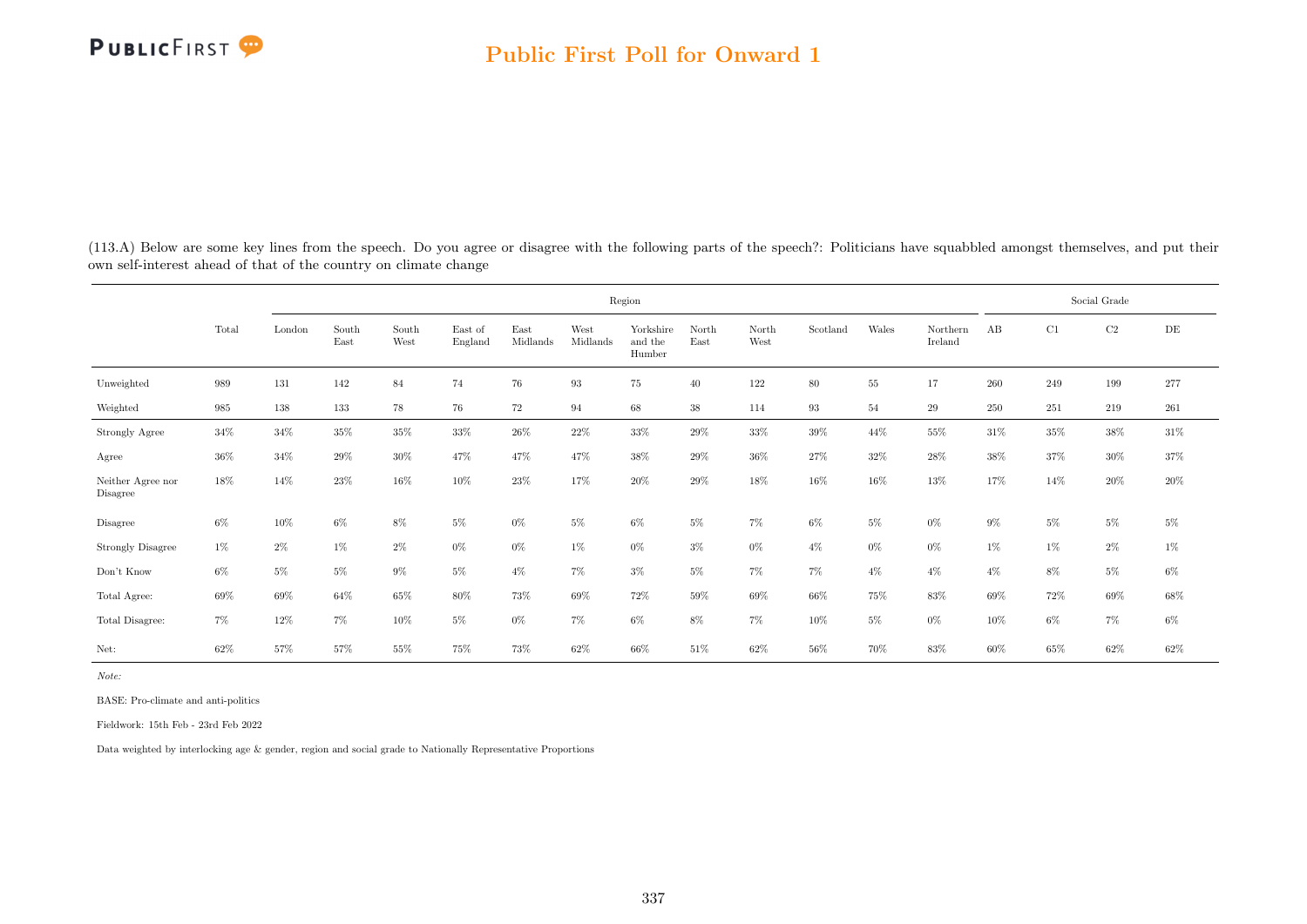### Public First Poll for Onward 1

| (113.B) Below are some key lines from the speech. Do you agree or disagree with the following parts of the speech?: Politicians have squabbled amongst themselves, and put their |  |  |
|----------------------------------------------------------------------------------------------------------------------------------------------------------------------------------|--|--|
| own self-interest ahead of that of the country on climate change                                                                                                                 |  |  |

|                               |        |         | Gender  |        |        |        | Age       |        |         |        | $\mathrm{EU}$ 2016 Vote |                   |                     |         | 2019                |                               |                               |
|-------------------------------|--------|---------|---------|--------|--------|--------|-----------|--------|---------|--------|-------------------------|-------------------|---------------------|---------|---------------------|-------------------------------|-------------------------------|
|                               | Total  | Male    | Female  | 18-24  | 25-34  | 35-44  | $45 - 54$ | 55-64  | $65+$   | Leave  | Remain                  | I did not<br>vote | Conservative Labour |         | Liberal<br>Democrat | The<br><b>Brexit</b><br>Party | $\rm I$ did $\rm not$<br>vote |
| Unweighted                    | 989    | $455\,$ | 531     | 141    | 153    | 176    | 169       | 142    | $\,208$ | 372    | 411                     | 128               | 376                 | $268\,$ | 69                  | 21                            | $113\,$                       |
| Weighted                      | 985    | 476     | $507\,$ | 137    | 152    | 184    | 164       | 142    | $207\,$ | 370    | 416                     | 125               | 374                 | 267     | 70                  | 21                            | 108                           |
| Strongly Agree                | $34\%$ | $33\%$  | $34\%$  | $31\%$ | $33\%$ | $32\%$ | $37\%$    | $38\%$ | $33\%$  | 34%    | $36\%$                  | $29\%$            | $25\%$              | 41\%    | $24\%$              | $51\%$                        | $40\%$                        |
| Agree                         | $36\%$ | 34\%    | $37\%$  | $35\%$ | $31\%$ | $39\%$ | $34\%$    | 34%    | 38%     | $35\%$ | 37%                     | 34%               | 39%                 | 35%     | 50%                 | $29\%$                        | $28\%$                        |
| Neither Agree nor<br>Disagree | 18%    | $20\%$  | 16%     | 18%    | 20%    | 17%    | 17%       | 20%    | 16%     | 20%    | 15%                     | 20%               | 21\%                | 13%     | 20%                 | 17%                           | 19%                           |
| Disagree                      | $6\%$  | $8\%$   | $5\%$   | $6\%$  | 8%     | $6\%$  | $4\%$     | $5\%$  | $7\%$   | 6%     | $7\%$                   | $4\%$             | 8%                  | $6\%$   | $4\%$               | $0\%$                         | $3\%$                         |
| <b>Strongly Disagree</b>      | $1\%$  | $2\%$   | $0\%$   | $2\%$  | $3\%$  | $0\%$  | $0\%$     | $1\%$  | $2\%$   | $1\%$  | $1\%$                   | $3\%$             | $2\%$               | $1\%$   | $0\%$               | $0\%$                         | $1\%$                         |
| Don't Know                    | $6\%$  | $3\%$   | $8\%$   | $8\%$  | $5\%$  | $6\%$  | $8\%$     | $3\%$  | $4\%$   | $5\%$  | $5\%$                   | 10%               | $5\%$               | $4\%$   | $1\%$               | $4\%$                         | $9\%$                         |
| Total Agree:                  | 69%    | 68%     | $71\%$  | $66\%$ | $65\%$ | 71%    | $71\%$    | $72\%$ | 71%     | 68%    | 73%                     | $63\%$            | $64\%$              | $76\%$  | 74%                 | $79\%$                        | $67\%$                        |
| Total Disagree:               | $7\%$  | 10%     | $5\%$   | $8\%$  | 11%    | $6\%$  | $4\%$     | $5\%$  | $8\%$   | $7\%$  | $7\%$                   | $7\%$             | 10%                 | $7\%$   | $4\%$               | $0\%$                         | $4\%$                         |
| Net:                          | 62%    | 58%     | 66%     | 58%    | 54%    | 64%    | 67%       | 66%    | 62%     | 61%    | 66%                     | 56%               | 55%                 | 69%     | 70%                 | 79%                           | $63\%$                        |

Note:

BASE: Pro-climate and anti-politics

Fieldwork: 15th Feb - 23rd Feb 2022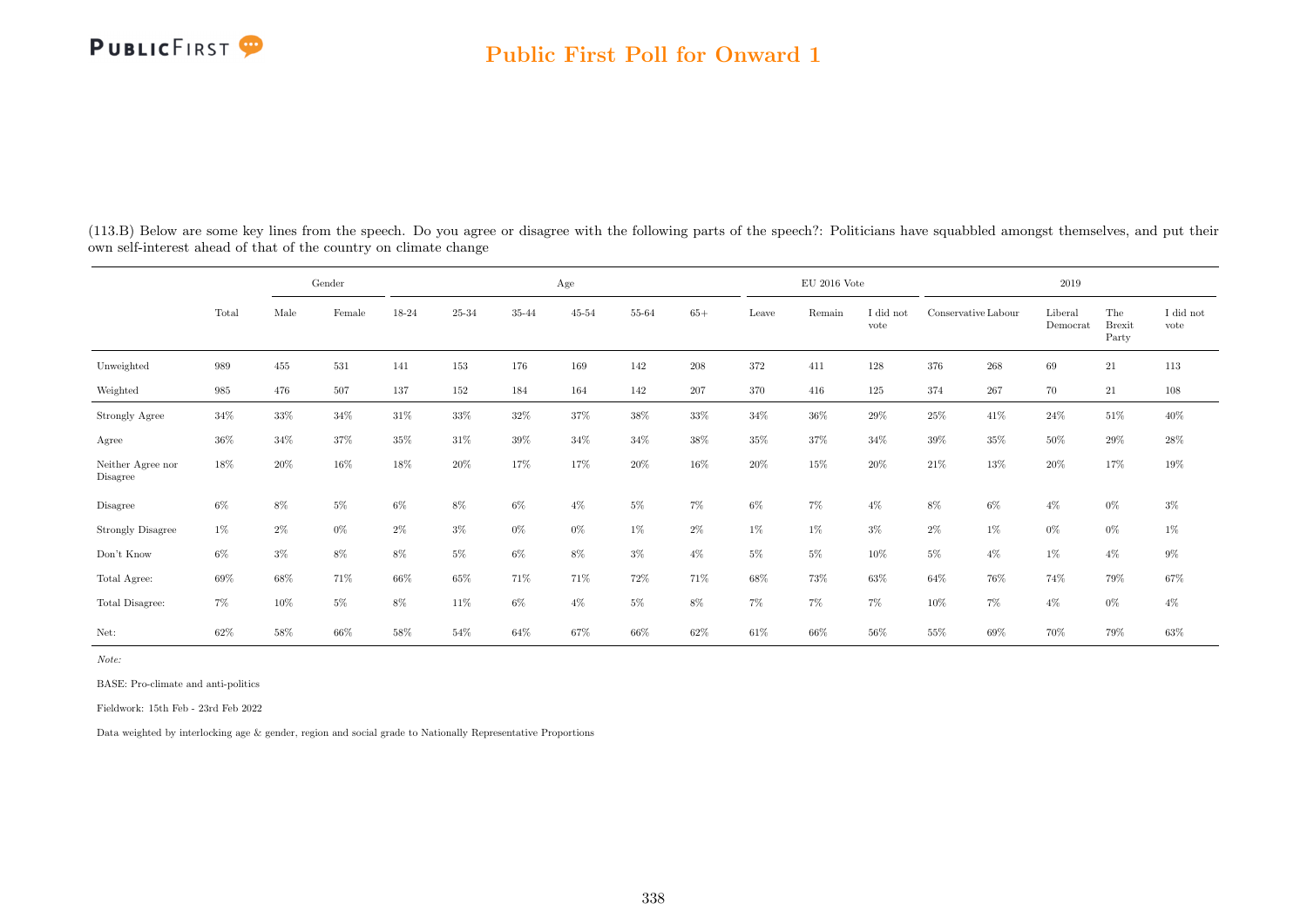### Public First Poll for Onward 1

(113.C) Below are some key lines from the speech. Do you agree or disagree with the following parts of the speech?: Politicians have squabbled amongst themselves, and put their own self-interest ahead of that of the country on climate change

|                               |        | Voting Intention    |         |                                 |                |                          | Education                                              |                                                             |           |                                                    | Fiscal conservatives             |         | C2DE 2019 Conservatives ABC1 2019 Conservatives |         |        |
|-------------------------------|--------|---------------------|---------|---------------------------------|----------------|--------------------------|--------------------------------------------------------|-------------------------------------------------------------|-----------|----------------------------------------------------|----------------------------------|---------|-------------------------------------------------|---------|--------|
|                               | Total  | Conservative Labour |         | Liberal<br>Democrats equivalent | GCSE or        | A Level or<br>equivalent | University<br>Under-<br>graduate<br>Degree<br>(BA/BSc) | University<br>Postgrad-<br>uate<br>Degree<br>(MA/MSc/MPhil) | Doctorate | Prioritise<br>(PhD/DPHil)spend and<br>$\text{tax}$ | Prioritise<br>balancing<br>books | C2DECon | Other                                           | ABC1Con | Other  |
| Unweighted                    | 989    | 255                 | 287     | $80\,$                          | $\overline{0}$ | $\overline{0}$           | 237                                                    | $\boldsymbol{92}$                                           | 13        | 554                                                | 244                              | 174     | 815                                             | 201     | 788    |
| Weighted                      | 985    | 254                 | $\,285$ | $80\,$                          | $\overline{0}$ | $\overline{0}$           | $238\,$                                                | 93                                                          | 11        | 557                                                | 244                              | 179     | 806                                             | 194     | 791    |
| Strongly Agree                | $34\%$ | $21\%$              | $40\%$  | $39\%$                          | $29\%$         | 33%                      | $37\%$                                                 | 42%                                                         | 41\%      | $37\%$                                             | $29\%$                           | 29%     | $35\%$                                          | $23\%$  | $36\%$ |
| Agree                         | 36%    | 40%                 | 36%     | 37%                             | 35%            | 36%                      | $35\%$                                                 | 32%                                                         | 31\%      | 39%                                                | 36%                              | $34\%$  | $36\%$                                          | 43%     | $34\%$ |
| Neither Agree nor<br>Disagree | 18%    | 24%                 | 15%     | 21\%                            | 23%            | 18%                      | 13%                                                    | 14%                                                         | $6\%$     | 16%                                                | 20%                              | $21\%$  | 17%                                             | 21\%    | 17%    |
| Disagree                      | 6%     | 10%                 | $4\%$   | $3\%$                           | $5\%$          | $4\%$                    | $9\%$                                                  | $6\%$                                                       | $16\%$    | $4\%$                                              | 11%                              | 8%      | $6\%$                                           | $8\%$   | 6%     |
| <b>Strongly Disagree</b>      | 1%     | $2\%$               | 1%      | $0\%$                           | $1\%$          | $2\%$                    | $2\%$                                                  | $0\%$                                                       | $0\%$     | $2\%$                                              | $0\%$                            | $2\%$   | 1%                                              | $2\%$   | $1\%$  |
| Don't Know                    | $6\%$  | $3\%$               | $5\%$   | $1\%$                           | $7\%$          | 7%                       | $4\%$                                                  | $6\%$                                                       | $6\%$     | $3\%$                                              | $4\%$                            | $6\%$   | 6%                                              | $4\%$   | $6\%$  |
| Total Agree:                  | 69%    | $61\%$              | 75%     | 76%                             | $64\%$         | 69%                      | 72%                                                    | 74%                                                         | 72%       | 76%                                                | 64%                              | $63\%$  | 71%                                             | 66%     | 70%    |
| Total Disagree:               | 7%     | $12\%$              | $5\%$   | $3\%$                           | $6\%$          | $5\%$                    | 11%                                                    | $6\%$                                                       | $16\%$    | $6\%$                                              | 11%                              | 10%     | $7\%$                                           | $9\%$   | $7\%$  |
| Net:                          | 62%    | 49%                 | 70%     | 73%                             | 58%            | 64%                      | 61\%                                                   | 68%                                                         | 56%       | 70%                                                | 53%                              | 53%     | 64%                                             | 56%     | 64%    |

Note:

BASE: Pro-climate and anti-politics

Fieldwork: 15th Feb - 23rd Feb 2022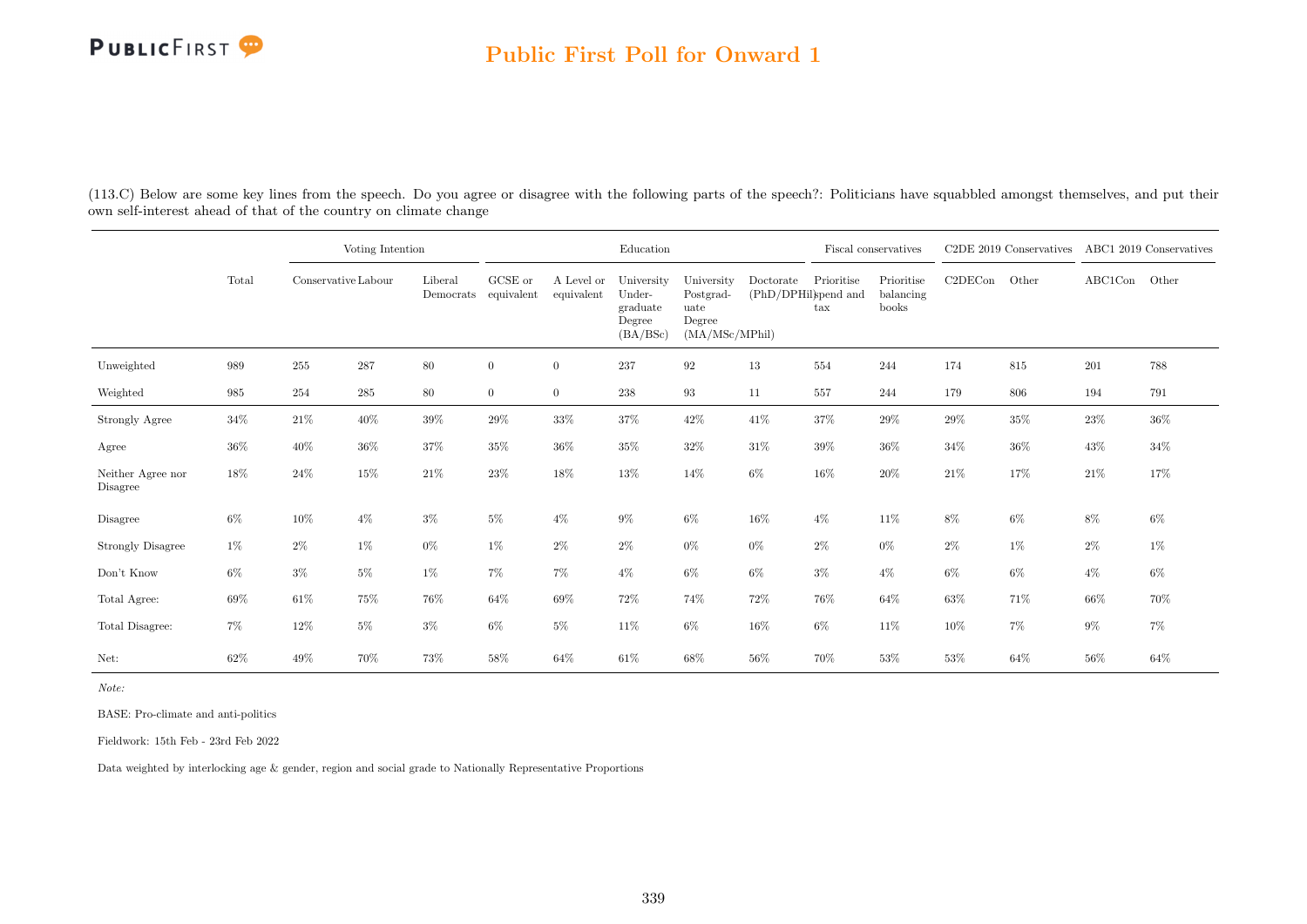|                               |       |        |               |               |                    |                  |                  | Region                         |               |               |          |        |                     |       |        | Social Grade |           |
|-------------------------------|-------|--------|---------------|---------------|--------------------|------------------|------------------|--------------------------------|---------------|---------------|----------|--------|---------------------|-------|--------|--------------|-----------|
|                               | Total | London | South<br>East | South<br>West | East of<br>England | East<br>Midlands | West<br>Midlands | Yorkshire<br>and the<br>Humber | North<br>East | North<br>West | Scotland | Wales  | Northern<br>Ireland | AB    | C1     | C2           | $\rm{DE}$ |
| Unweighted                    | 989   | 131    | 142           | 84            | 74                 | 76               | 93               | 75                             | 40            | 122           | 80       | $55\,$ | 17                  | 260   | 249    | 199          | 277       |
| Weighted                      | 985   | 138    | 133           | 78            | 76                 | 72               | 94               | 68                             | 38            | 114           | 93       | 54     | 29                  | 250   | 251    | 219          | 261       |
| Strongly Agree                | 20%   | 19%    | 17%           | 14%           | 17%                | 16%              | $18\%$           | 17%                            | 24%           | 23%           | 28%      | $23\%$ | 42%                 | 17%   | 20%    | $21\%$       | $22\%$    |
| Agree                         | 33%   | 39%    | 29%           | $33\%$        | $36\%$             | 28%              | 34%              | 40%                            | 23%           | 32%           | 31\%     | 37%    | 31%                 | 38%   | 38%    | $30\%$       | $27\%$    |
| Neither Agree nor<br>Disagree | 26%   | 24%    | 31%           | 28%           | 31\%               | 29%              | $22\%$           | 27%                            | $29\%$        | 24\%          | 21\%     | 25%    | 15%                 | 26%   | 22%    | $26\%$       | $30\%$    |
| Disagree                      | 11%   | 10%    | 11\%          | 11%           | $11\%$             | $20\%$           | $11\%$           | $9\%$                          | 13%           | 11%           | 11%      | $5\%$  | $7\%$               | $9\%$ | $11\%$ | 16%          | $9\%$     |
| Strongly Disagree             | $2\%$ | $2\%$  | $3\%$         | 1%            | 1%                 | 1%               | $2\%$            | $4\%$                          | $3\%$         | $0\%$         | $1\%$    | 6%     | $0\%$               | $2\%$ | $1\%$  | $2\%$        | $3\%$     |
| Don't Know                    | $8\%$ | $6\%$  | $9\%$         | 13%           | $3\%$              | 6%               | 13%              | $4\%$                          | $9\%$         | $9\%$         | $8\%$    | $4\%$  | $4\%$               | 8%    | 8%     | 6%           | $9\%$     |
| Total Agree:                  | 53%   | 58%    | 46%           | 47%           | 53%                | 44%              | 53%              | 57%                            | 46%           | 55%           | 59%      | 61\%   | 73%                 | 55%   | 57%    | 51%          | 50%       |
| Total Disagree:               | 13%   | 12%    | 14%           | 12%           | 13%                | 21%              | 12%              | 13%                            | 15%           | 11%           | 12%      | 11\%   | $7\%$               | 11\%  | 12%    | 17%          | $12\%$    |
| Net:                          | 40%   | 46%    | 32%           | 35%           | 40%                | 23%              | 40%              | 44%                            | 31%           | 44%           | 47%      | $50\%$ | 66%                 | 44%   | 45%    | 34%          | 38%       |

(114.A) Below are some key lines from the speech. Do you agree or disagree with the following parts of the speech?: Politicians have done nothing to create jobs in the cleaner, greener industries of the future which would create long-term jobs for those that need them

Note:

BASE: Pro-climate and anti-politics

Fieldwork: 15th Feb - 23rd Feb 2022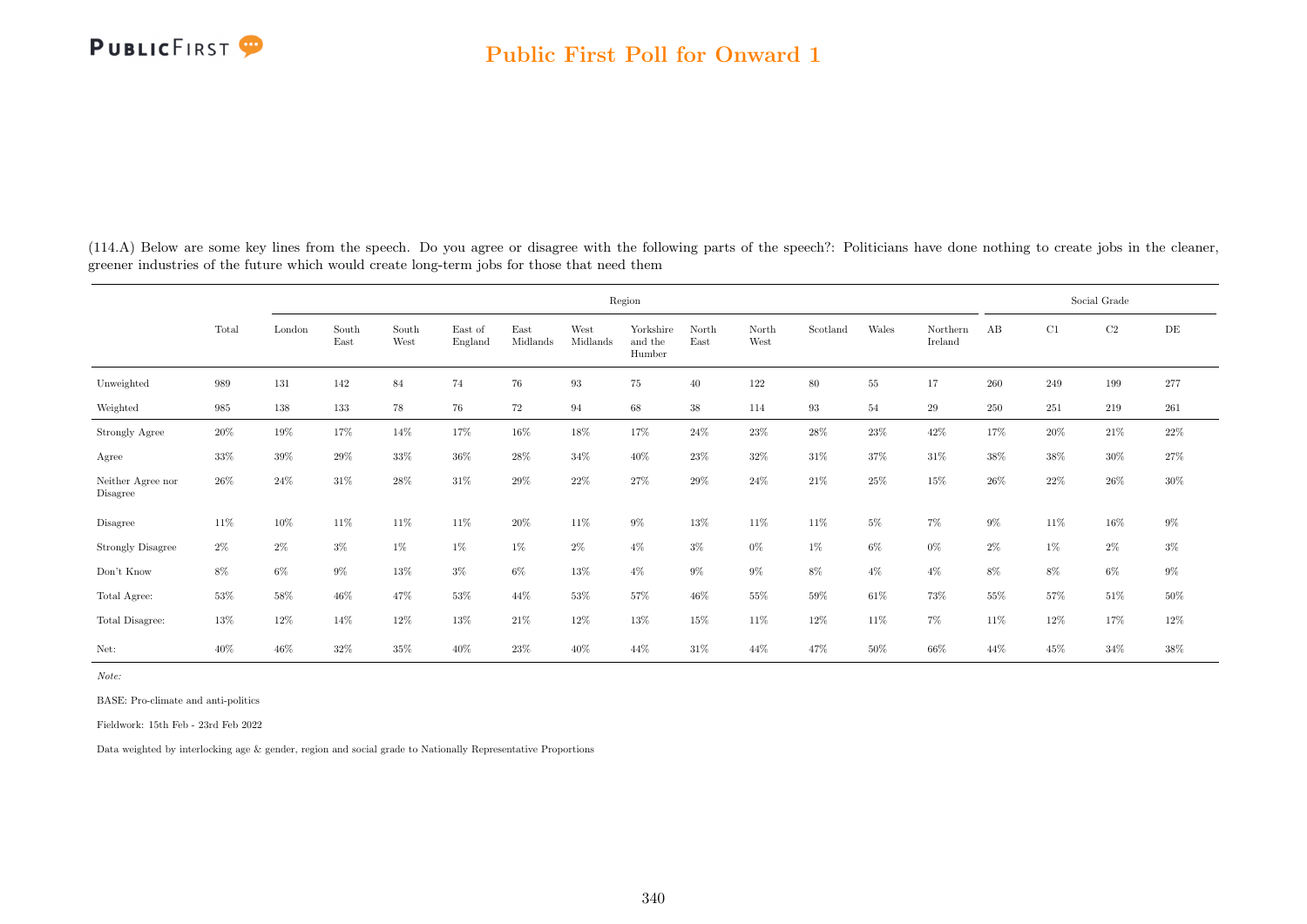#### Public First Poll for Onward 1

|                               |       |        | Gender |        |        |        | Age       |        |         |       | $\mathrm{EU}$ 2016 Vote |                   |                     |         | 2019                |                               |                               |
|-------------------------------|-------|--------|--------|--------|--------|--------|-----------|--------|---------|-------|-------------------------|-------------------|---------------------|---------|---------------------|-------------------------------|-------------------------------|
|                               | Total | Male   | Female | 18-24  | 25-34  | 35-44  | $45 - 54$ | 55-64  | $65+$   | Leave | Remain                  | I did not<br>vote | Conservative Labour |         | Liberal<br>Democrat | The<br><b>Brexit</b><br>Party | $\rm I$ did $\rm not$<br>vote |
| Unweighted                    | 989   | 455    | 531    | 141    | 153    | 176    | 169       | 142    | $\,208$ | 372   | 411                     | 128               | 376                 | $268\,$ | 69                  | $21\,$                        | $113\,$                       |
| Weighted                      | 985   | 476    | 507    | 137    | 152    | 184    | 164       | 142    | 207     | 370   | 416                     | 125               | 374                 | 267     | 70                  | 21                            | 108                           |
| Strongly Agree                | 20%   | $20\%$ | 20%    | 24%    | 20%    | 23%    | 23%       | 18%    | 15%     | 21%   | 19%                     | 16%               | 15%                 | 19%     | 16%                 | $26\%$                        | $26\%$                        |
| Agree                         | 33%   | $35\%$ | 32%    | 35%    | 40%    | 33%    | 33%       | 30%    | 29%     | 27%   | 38%                     | 32%               | 28\%                | 44%     | $36\%$              | 34%                           | $25\%$                        |
| Neither Agree nor<br>Disagree | 26%   | 24%    | 28%    | 24%    | 24%    | 25%    | 25%       | 29%    | 28%     | 28%   | 24%                     | 30%               | $28\%$              | 22%     | 38%                 | $9\%$                         | $27\%$                        |
| Disagree                      | 11%   | 15%    | $7\%$  | $6\%$  | $8\%$  | $9\%$  | $8\%$     | 17%    | 17%     | 15%   | 10%                     | 7%                | $20\%$              | $6\%$   | $5\%$               | 22%                           | $6\%$                         |
| <b>Strongly Disagree</b>      | $2\%$ | $3\%$  | 1%     | 3%     | $2\%$  | $1\%$  | $2\%$     | $1\%$  | $2\%$   | $2\%$ | $2\%$                   | $1\%$             | $3\%$               | $2\%$   | $0\%$               | $4\%$                         | $0\%$                         |
| Don't Know                    | $8\%$ | $4\%$  | 12%    | $9\%$  | 6%     | $9\%$  | $9\%$     | $6\%$  | $9\%$   | $7\%$ | $6\%$                   | 14%               | 7%                  | $6\%$   | $4\%$               | $5\%$                         | $16\%$                        |
| Total Agree:                  | 53%   | $55\%$ | $52\%$ | $59\%$ | $60\%$ | 56%    | 56%       | 48%    | 44\%    | 49%   | 58%                     | 48%               | 43%                 | 63%     | $53\%$              | 60%                           | $51\%$                        |
| Total Disagree:               | 13%   | 18%    | $8\%$  | $9\%$  | 10%    | $10\%$ | 11%       | $18\%$ | 19%     | 17%   | 12%                     | $9\%$             | $22\%$              | 8%      | $5\%$               | $26\%$                        | $6\%$                         |
| Net:                          | 40%   | 37%    | 44%    | 50%    | 50%    | 46%    | 45%       | 31\%   | 25%     | 32%   | 46%                     | $39\%$            | $20\%$              | 55%     | 47%                 | 34%                           | 45%                           |

(114.B) Below are some key lines from the speech. Do you agree or disagree with the following parts of the speech?: Politicians have done nothing to create jobs in the cleaner, greener industries of the future which would create long-term jobs for those that need them

Note:

BASE: Pro-climate and anti-politics

Fieldwork: 15th Feb - 23rd Feb 2022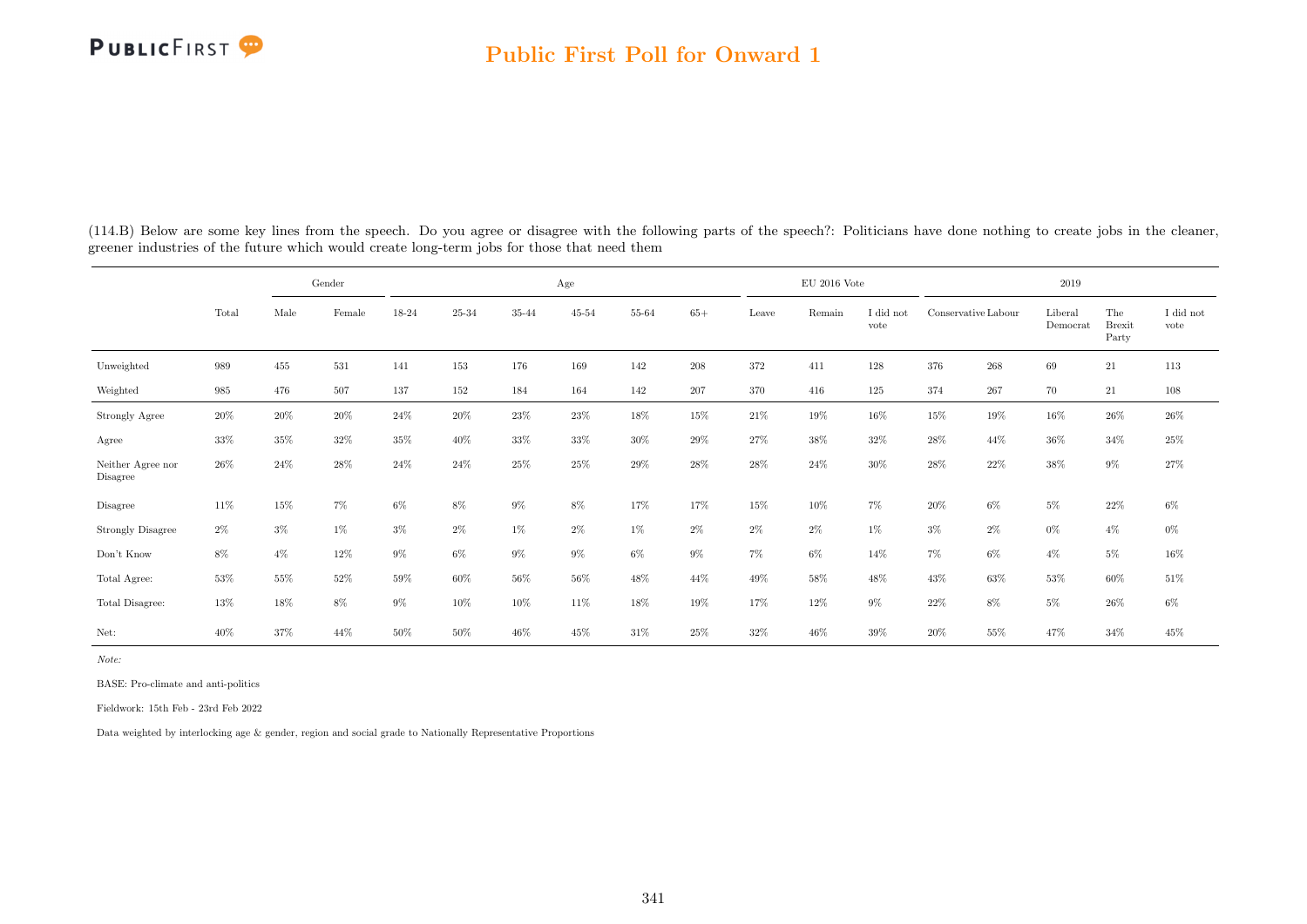### Public First Poll for Onward 1

|                               |        |                     | Voting Intention |                                 |                |                          | Education                                              |                                                             |           |                                                    | Fiscal conservatives             |         | C2DE 2019 Conservatives ABC1 2019 Conservatives |         |        |
|-------------------------------|--------|---------------------|------------------|---------------------------------|----------------|--------------------------|--------------------------------------------------------|-------------------------------------------------------------|-----------|----------------------------------------------------|----------------------------------|---------|-------------------------------------------------|---------|--------|
|                               | Total  | Conservative Labour |                  | Liberal<br>Democrats equivalent | GCSE or        | A Level or<br>equivalent | University<br>Under-<br>graduate<br>Degree<br>(BA/BSc) | University<br>Postgrad-<br>uate<br>Degree<br>(MA/MSc/MPhil) | Doctorate | Prioritise<br>(PhD/DPHil)spend and<br>$\text{tax}$ | Prioritise<br>balancing<br>books | C2DECon | Other                                           | ABC1Con | Other  |
| Unweighted                    | 989    | 255                 | $\bf 287$        | 80                              | $\mathbf{0}$   | $\overline{0}$           | $237\,$                                                | $\boldsymbol{92}$                                           | 13        | 554                                                | 244                              | 174     | 815                                             | 201     | 788    |
| Weighted                      | 985    | 254                 | $\bf 285$        | 80                              | $\overline{0}$ | $\overline{0}$           | $238\,$                                                | 93                                                          | 11        | 557                                                | 244                              | 179     | 806                                             | 194     | 791    |
| Strongly Agree                | 20%    | 14%                 | 23\%             | 19%                             | 18%            | 24%                      | 19%                                                    | 28%                                                         | 35%       | 22%                                                | 16%                              | 16%     | 21\%                                            | 14%     | 22\%   |
| Agree                         | 33%    | $24\%$              | $42\%$           | 43\%                            | $31\%$         | $32\%$                   | 40%                                                    | 34%                                                         | $16\%$    | $38\%$                                             | 27%                              | 23%     | $36\%$                                          | $33\%$  | $33\%$ |
| Neither Agree nor<br>Disagree | 26%    | $30\%$              | $21\%$           | $30\%$                          | 28%            | 24%                      | $21\%$                                                 | 23%                                                         | $15\%$    | $25\%$                                             | 26%                              | 30%     | $25\%$                                          | $27\%$  | $26\%$ |
| Disagree                      | 11\%   | 23%                 | $4\%$            | $5\%$                           | 12%            | 11\%                     | $9\%$                                                  | $9\%$                                                       | $12\%$    | 10%                                                | 19%                              | 22%     | $9\%$                                           | 17%     | $9\%$  |
| <b>Strongly Disagree</b>      | $2\%$  | $3\%$               | $2\%$            | $0\%$                           | $1\%$          | $2\%$                    | $2\%$                                                  | $1\%$                                                       | 10%       | $2\%$                                              | $4\%$                            | $3\%$   | $2\%$                                           | $3\%$   | $2\%$  |
| Don't Know                    | $8\%$  | $6\%$               | $8\%$            | $4\%$                           | 10%            | 8%                       | $8\%$                                                  | $4\%$                                                       | $12\%$    | $4\%$                                              | 8%                               | $7\%$   | 8%                                              | $6\%$   | $8\%$  |
| Total Agree:                  | 53%    | 38%                 | 65%              | 61\%                            | 49%            | 56%                      | 60%                                                    | 62%                                                         | $51\%$    | $60\%$                                             | 43%                              | $39\%$  | $57\%$                                          | 47%     | 55%    |
| Total Disagree:               | $13\%$ | 26%                 | $6\%$            | $5\%$                           | 13%            | 12%                      | $11\%$                                                 | 10%                                                         | 22%       | 11%                                                | 23%                              | 25%     | 10%                                             | 20%     | 11%    |
| Net:                          | 40%    | 13%                 | 58%              | 56%                             | 36%            | 43%                      | 48%                                                    | 52%                                                         | $29\%$    | 49%                                                | 20%                              | 14%     | 46%                                             | 26%     | 44%    |

(114.C) Below are some key lines from the speech. Do you agree or disagree with the following parts of the speech?: Politicians have done nothing to create jobs in the cleaner, greener industries of the future which would create long-term jobs for those that need them

Note:

BASE: Pro-climate and anti-politics

Fieldwork: 15th Feb - 23rd Feb 2022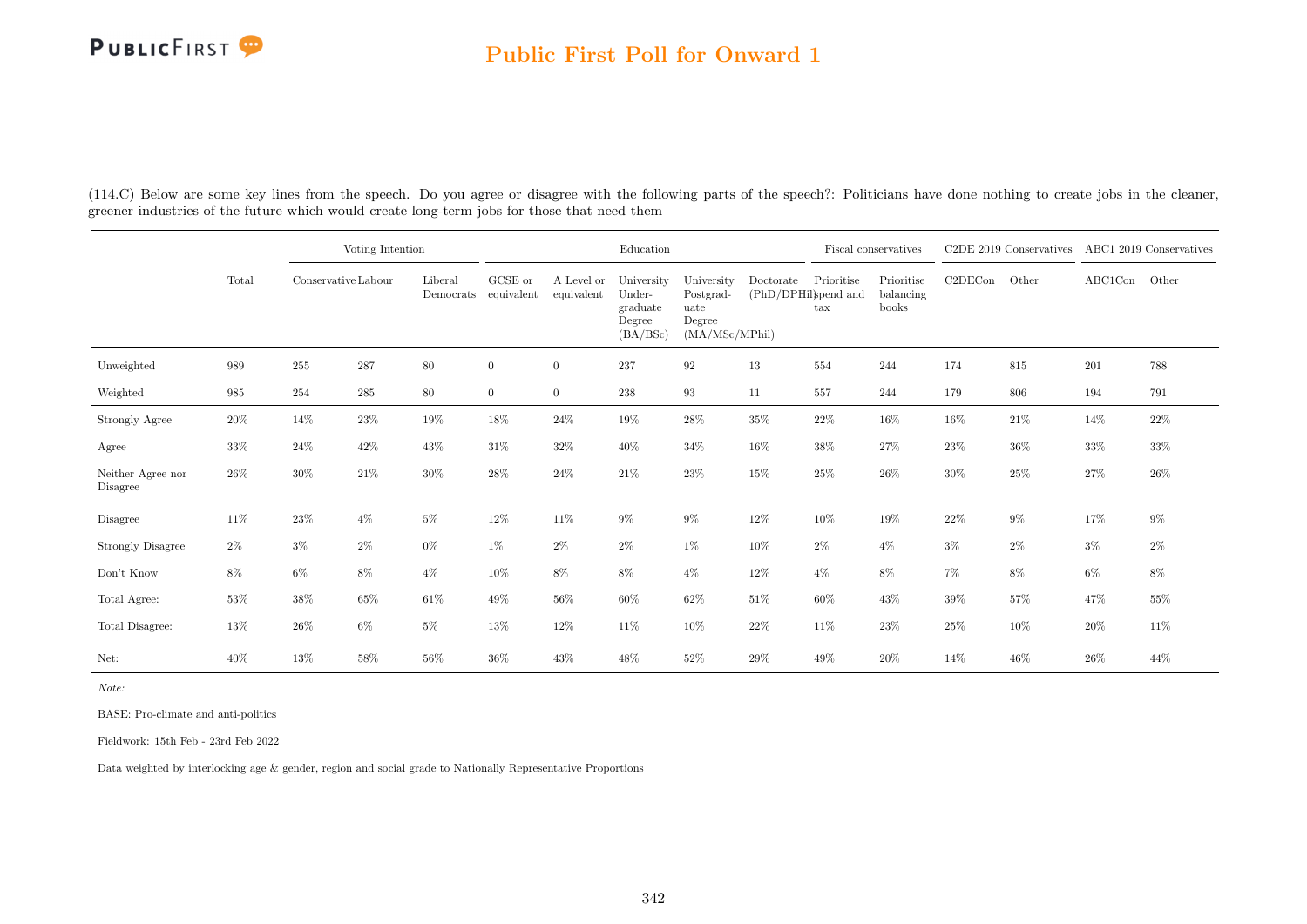|                               |        |        |               |               |                    |                  |                   | Region                         |               |               |          |        |                     |       |       | Social Grade |         |
|-------------------------------|--------|--------|---------------|---------------|--------------------|------------------|-------------------|--------------------------------|---------------|---------------|----------|--------|---------------------|-------|-------|--------------|---------|
|                               | Total  | London | South<br>East | South<br>West | East of<br>England | East<br>Midlands | West<br>Midlands  | Yorkshire<br>and the<br>Humber | North<br>East | North<br>West | Scotland | Wales  | Northern<br>Ireland | AB    | C1    | $\rm C2$     | DE      |
| Unweighted                    | 989    | 131    | 142           | 84            | 74                 | 76               | $\boldsymbol{93}$ | $75\,$                         | $40\,$        | 122           | 80       | $55\,$ | 17                  | 260   | 249   | 199          | $277\,$ |
| Weighted                      | 985    | 138    | 133           | 78            | 76                 | 72               | 94                | 68                             | $38\,$        | 114           | 93       | 54     | 29                  | 250   | 251   | 219          | $261\,$ |
| Strongly Agree                | $28\%$ | 24\%   | 27%           | $28\%$        | $28\%$             | $35\%$           | 22%               | 27%                            | 27%           | 31%           | 27%      | $35\%$ | 48%                 | 28\%  | 28%   | $29\%$       | $29\%$  |
| Agree                         | 34%    | 42\%   | 33%           | 24%           | $39\%$             | 37%              | 43%               | 31\%                           | 30%           | 29%           | 26%      | 39%    | 31\%                | 34%   | 32%   | 39%          | 32%     |
| Neither Agree nor<br>Disagree | 20%    | 15%    | 22%           | 28%           | 16%                | 10%              | 18%               | 31\%                           | 17%           | 22%           | $25\%$   | 19%    | 16%                 | 20%   | 22%   | 16%          | $21\%$  |
| Disagree                      | $8\%$  | $9\%$  | $7\%$         | 5%            | 7%                 | 11%              | 10%               | $5\%$                          | 15%           | 10%           | 12%      | $4\%$  | $0\%$               | 10%   | 8%    | 9%           | $7\%$   |
| Strongly Disagree             | $2\%$  | $3\%$  | $4\%$         | $1\%$         | $3\%$              | $2\%$            | $0\%$             | $0\%$                          | $0\%$         | $0\%$         | $4\%$    | 2%     | $0\%$               | $2\%$ | $2\%$ | $3\%$        | $2\%$   |
| Don't Know                    | $7\%$  | $8\%$  | $7\%$         | 14%           | $8\%$              | $5\%$            | $6\%$             | $6\%$                          | 12%           | $7\%$         | $6\%$    | 2%     | $4\%$               | $7\%$ | 8%    | 5%           | $9\%$   |
| Total Agree:                  | 62%    | 66%    | 60%           | 52%           | 67%                | 72%              | 65%               | 58%                            | 57%           | 61%           | 53%      | 74%    | 79%                 | 62%   | 60%   | 68%          | $61\%$  |
| Total Disagree:               | 10%    | 12%    | 11%           | 6%            | 9%                 | 14%              | 10%               | $5\%$                          | 15%           | 10%           | 16%      | $5\%$  | $0\%$               | 11%   | 10%   | 12%          | $9\%$   |
| Net:                          | 52%    | 54%    | 48%           | 46%           | 58%                | 58%              | 55%               | 53%                            | 42%           | $50\%$        | 38%      | 68%    | 79%                 | 51\%  | 50%   | 57%          | $52\%$  |

(115.A) Below are some key lines from the speech. Do you agree or disagree with the following parts of the speech?: Rather than tax the polluting industries in the UK, politicians would prefer to pander to them to secure themselves a big pay-out whilst working people pick up the costs in their energy bills

Note:

BASE: Pro-climate and anti-politics

Fieldwork: 15th Feb - 23rd Feb 2022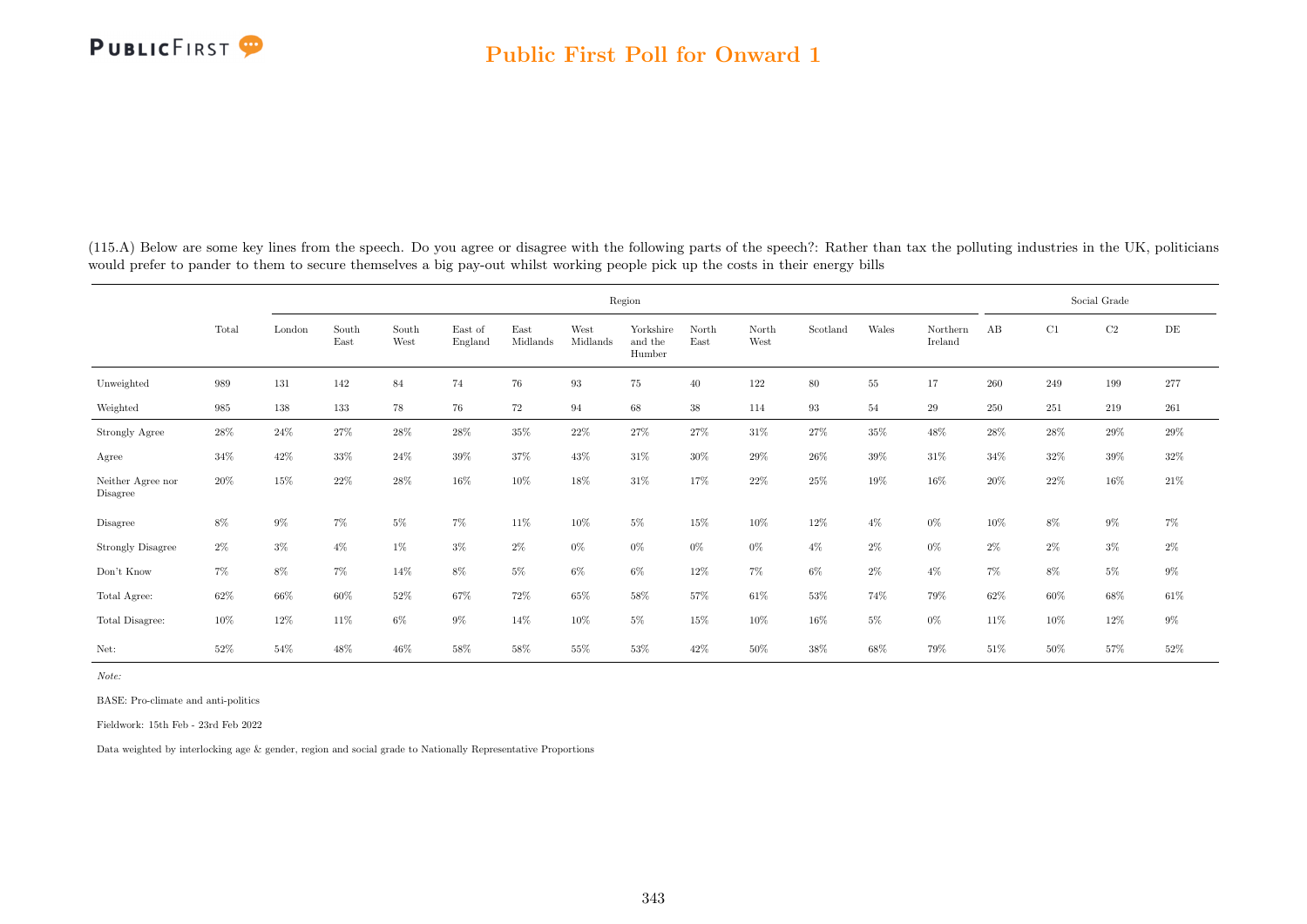### Public First Poll for Onward 1

|                               |        |       | Gender |        |        |       | Age       |        |         |        | $\rm EU$ 2016 Vote |                   |                     |         | 2019                |                               |                               |
|-------------------------------|--------|-------|--------|--------|--------|-------|-----------|--------|---------|--------|--------------------|-------------------|---------------------|---------|---------------------|-------------------------------|-------------------------------|
|                               | Total  | Male  | Female | 18-24  | 25-34  | 35-44 | $45 - 54$ | 55-64  | $65+$   | Leave  | Remain             | I did not<br>vote | Conservative Labour |         | Liberal<br>Democrat | The<br><b>Brexit</b><br>Party | $\rm I$ did $\rm not$<br>vote |
| Unweighted                    | 989    | 455   | 531    | 141    | 153    | 176   | 169       | 142    | $208\,$ | 372    | 411                | 128               | 376                 | $268\,$ | 69                  | 21                            | 113                           |
| Weighted                      | 985    | 476   | 507    | 137    | 152    | 184   | 164       | 142    | 207     | 370    | 416                | 125               | 374                 | 267     | 70                  | 21                            | 108                           |
| Strongly Agree                | 28%    | 27%   | 30%    | 28%    | 28%    | 24%   | 35%       | 30%    | 27%     | 30%    | 30%                | 23%               | 19%                 | 37%     | 21%                 | 45%                           | $34\%$                        |
| Agree                         | $34\%$ | 35%   | 33%    | 33%    | 35%    | 40%   | 35%       | 30%    | 30%     | 29%    | 37%                | 34%               | 35%                 | 32%     | 44%                 | 19%                           | $29\%$                        |
| Neither Agree nor<br>Disagree | 20%    | 22%   | 19%    | 22%    | 25%    | 17%   | 18%       | 25%    | 16%     | 21%    | 18%                | 23%               | 23%                 | 18%     | 24%                 | 18%                           | $20\%$                        |
| Disagree                      | $8\%$  | 10%   | $7\%$  | $5\%$  | $5\%$  | $8\%$ | $3\%$     | $10\%$ | $16\%$  | $10\%$ | $8\%$              | $6\%$             | 15%                 | $6\%$   | $4\%$               | $4\%$                         | $4\%$                         |
| <b>Strongly Disagree</b>      | $2\%$  | $3\%$ | 1%     | 1%     | $1\%$  | $1\%$ | $1\%$     | $2\%$  | $4\%$   | $3\%$  | $1\%$              | $1\%$             | $3\%$               | $2\%$   | $0\%$               | 10%                           | $0\%$                         |
| Don't Know                    | $7\%$  | $4\%$ | 11\%   | 11%    | $6\%$  | $9\%$ | 8%        | $3\%$  | $6\%$   | $7\%$  | $5\%$              | 13%               | $6\%$               | $5\%$   | $7\%$               | $4\%$                         | $12\%$                        |
| Total Agree:                  | 62%    | 61\%  | $63\%$ | $61\%$ | $63\%$ | 64%   | 70%       | 60%    | 57%     | 59%    | 67%                | 57%               | 54%                 | 70%     | 65%                 | $64\%$                        | $63\%$                        |
| Total Disagree:               | 10%    | 13%   | $7\%$  | $6\%$  | $7\%$  | $9\%$ | $4\%$     | $12\%$ | $20\%$  | 14%    | $10\%$             | $6\%$             | 18%                 | 8%      | $4\%$               | $15\%$                        | $4\%$                         |
| Net:                          | 52%    | 48%   | 56%    | 56%    | 57%    | 54%   | 65%       | 48%    | 37%     | 45%    | 58%                | 51\%              | $36\%$              | 62%     | 61%                 | 50%                           | 59%                           |

(115.B) Below are some key lines from the speech. Do you agree or disagree with the following parts of the speech?: Rather than tax the polluting industries in the UK, politicians would prefer to pander to them to secure themselves a big pay-out whilst working people pick up the costs in their energy bills

Note:

BASE: Pro-climate and anti-politics

Fieldwork: 15th Feb - 23rd Feb 2022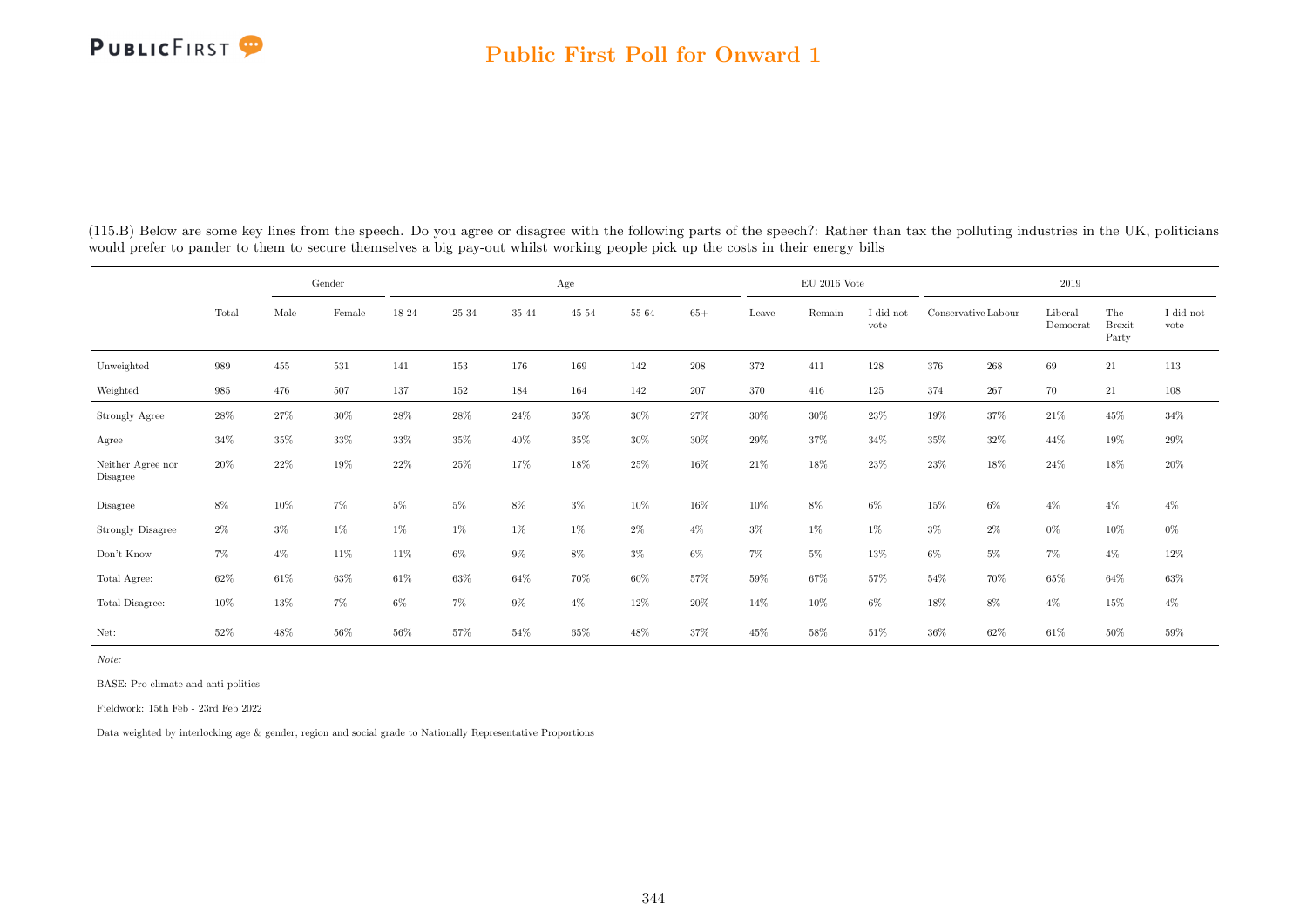### Public First Poll for Onward 1

|                               |        | Voting Intention |                     |                      |                       |                          | Education                                              |                                                              |                                   |                            | Fiscal conservatives             |         | C <sub>2</sub> DE 2019 Conservatives ABC1 2019 Conservatives |         |        |
|-------------------------------|--------|------------------|---------------------|----------------------|-----------------------|--------------------------|--------------------------------------------------------|--------------------------------------------------------------|-----------------------------------|----------------------------|----------------------------------|---------|--------------------------------------------------------------|---------|--------|
|                               | Total  |                  | Conservative Labour | Liberal<br>Democrats | GCSE or<br>equivalent | A Level or<br>equivalent | University<br>Under-<br>graduate<br>Degree<br>(BA/BSc) | University<br>Postgrad-<br>uate<br>Degree<br>(MA/MSc/MPhill) | Doctorate<br>(PhD/DPHil)spend and | Prioritise<br>$_{\rm tax}$ | Prioritise<br>balancing<br>books | C2DECon | Other                                                        | ABC1Con | Other  |
| Unweighted                    | 989    | $255\,$          | $\bf 287$           | 80                   | $\overline{0}$        | $\overline{0}$           | 237                                                    | 92                                                           | 13                                | 554                        | 244                              | 174     | 815                                                          | $201\,$ | 788    |
| Weighted                      | 985    | 254              | 285                 | 80                   | $\overline{0}$        | $\overline{0}$           | 238                                                    | 93                                                           | 11                                | 557                        | 244                              | 179     | 806                                                          | 194     | 791    |
| Strongly Agree                | 28\%   | 15%              | $37\%$              | $27\%$               | $26\%$                | 27%                      | $31\%$                                                 | $39\%$                                                       | $30\%$                            | $32\%$                     | $23\%$                           | 22%     | 30%                                                          | 17%     | $31\%$ |
| Agree                         | 34%    | $35\%$           | $33\%$              | $38\%$               | 35%                   | $30\%$                   | 38%                                                    | 35%                                                          | $35\%$                            | 38%                        | 29%                              | 35%     | $34\%$                                                       | 34%     | 34%    |
| Neither Agree nor<br>Disagree | 20%    | 24%              | 17%                 | 25%                  | $24\%$                | $25\%$                   | $14\%$                                                 | $16\%$                                                       | 23%                               | 17%                        | 24%                              | 21%     | $20\%$                                                       | 24%     | 19%    |
| Disagree                      | $8\%$  | 19%              | $5\%$               | $5\%$                | $6\%$                 | $8\%$                    | $9\%$                                                  | $3\%$                                                        | $6\%$                             | $7\%$                      | 17%                              | 12%     | $8\%$                                                        | 17%     | $6\%$  |
| <b>Strongly Disagree</b>      | $2\%$  | $4\%$            | $2\%$               | $0\%$                | $2\%$                 | $2\%$                    | $2\%$                                                  | $0\%$                                                        | $0\%$                             | $2\%$                      | $2\%$                            | $4\%$   | $1\%$                                                        | $2\%$   | $2\%$  |
| Don't Know                    | 7%     | $4\%$            | $6\%$               | $5\%$                | 8%                    | 8%                       | 6%                                                     | $6\%$                                                        | $6\%$                             | $4\%$                      | $5\%$                            | $6\%$   | $7\%$                                                        | $5\%$   | 8%     |
| Total Agree:                  | 62%    | 50%              | 71%                 | $65\%$               | $60\%$                | 57%                      | 68%                                                    | 74%                                                          | 65%                               | 70%                        | 52%                              | 57%     | 64%                                                          | 52%     | 65%    |
| Total Disagree:               | $10\%$ | 22%              | $7\%$               | $5\%$                | $8\%$                 | 11\%                     | 11%                                                    | $3\%$                                                        | $6\%$                             | $9\%$                      | 19%                              | 16%     | $9\%$                                                        | 19%     | $8\%$  |
| Net:                          | 52%    | 28%              | 64%                 | 60%                  | 52%                   | 46%                      | 57%                                                    | 71%                                                          | 59%                               | 61\%                       | 33%                              | 41\%    | 55%                                                          | 33%     | 57%    |

(115.C) Below are some key lines from the speech. Do you agree or disagree with the following parts of the speech?: Rather than tax the polluting industries in the UK, politicians would prefer to pander to them to secure themselves a big pay-out whilst working people pick up the costs in their energy bills

Note:

BASE: Pro-climate and anti-politics

Fieldwork: 15th Feb - 23rd Feb 2022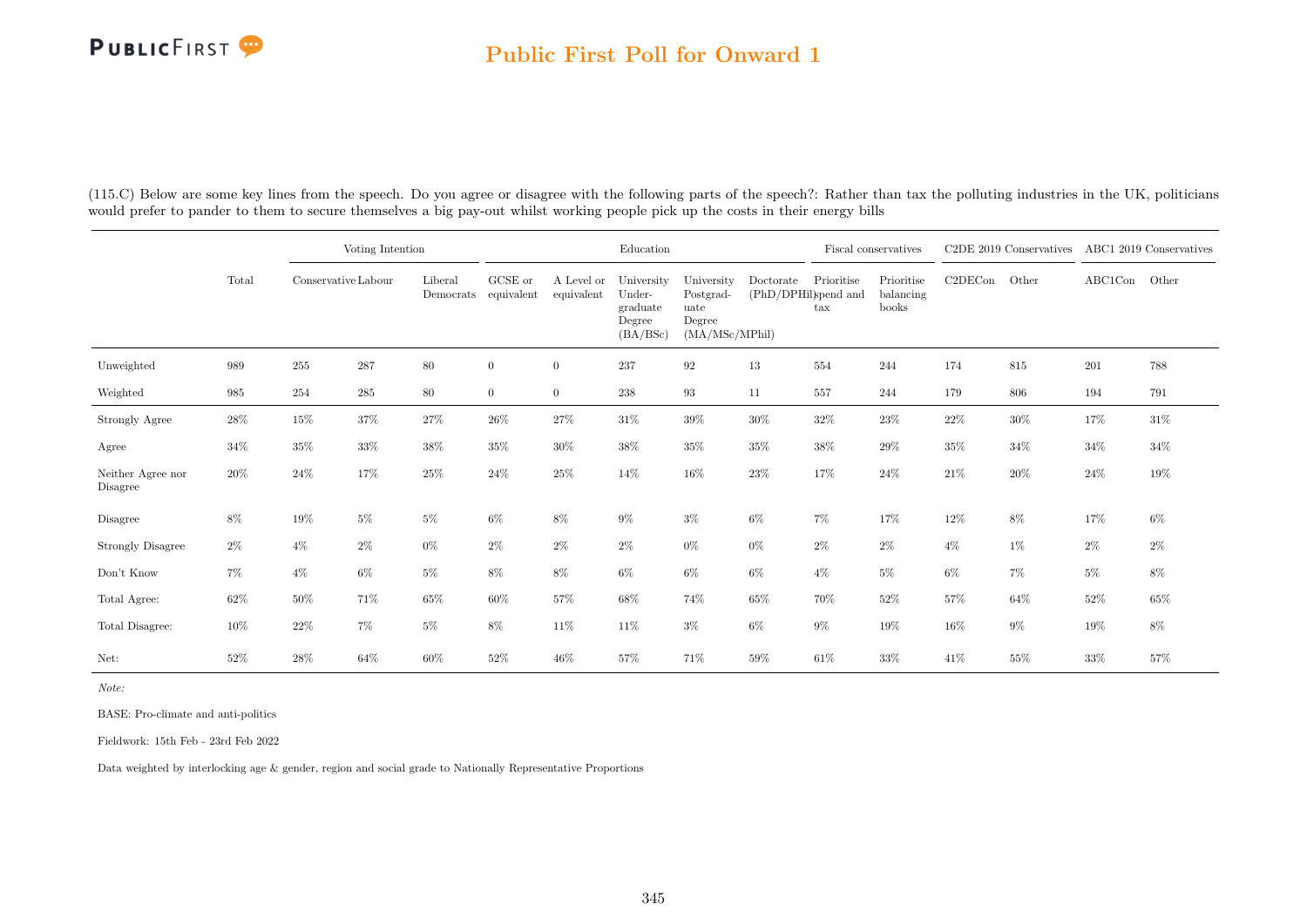(116.A) Below are some key lines from the speech. Do you agree or disagree with the following parts of the speech?: We're living in a society which is expensive, unfair and now getting hotter and less pleasant to live in

|                               |       |        |               |               |                    |                  |                   | Region                         |               |               |          |        |                     |       |       | Social Grade |         |
|-------------------------------|-------|--------|---------------|---------------|--------------------|------------------|-------------------|--------------------------------|---------------|---------------|----------|--------|---------------------|-------|-------|--------------|---------|
|                               | Total | London | South<br>East | South<br>West | East of<br>England | East<br>Midlands | West<br>Midlands  | Yorkshire<br>and the<br>Humber | North<br>East | North<br>West | Scotland | Wales  | Northern<br>Ireland | AB    | C1    | C2           | DE      |
| Unweighted                    | 989   | 131    | 142           | 84            | 74                 | 76               | $\boldsymbol{93}$ | 75                             | $40\,$        | 122           | 80       | $55\,$ | 17                  | 260   | 249   | 199          | $277\,$ |
| Weighted                      | 985   | 138    | 133           | 78            | 76                 | 72               | 94                | 68                             | 38            | 114           | 93       | 54     | 29                  | 250   | 251   | 219          | 261     |
| Strongly Agree                | 29%   | 31%    | $26\%$        | 32%           | $28\%$             | $19\%$           | 33%               | $32\%$                         | 25%           | $29\%$        | 26%      | $25\%$ | 47%                 | 30%   | 31\%  | $22\%$       | 31\%    |
| Agree                         | 37%   | $38\%$ | 33%           | 35%           | 48%                | 53%              | 30%               | 36%                            | 32%           | 41\%          | $30\%$   | 41\%   | 30%                 | 36%   | 33%   | 49%          | $33\%$  |
| Neither Agree nor<br>Disagree | 21\%  | 17%    | 29%           | 17%           | 15%                | 16%              | 20%               | 21\%                           | 26%           | 18%           | 28%      | 27%    | 19%                 | 20%   | 24%   | 17%          | 22%     |
| Disagree                      | $7\%$ | $8\%$  | $7\%$         | $7\%$         | $7\%$              | $9\%$            | $8\%$             | $7\%$                          | $8\%$         | $5\%$         | $5\%$    | $6\%$  | $0\%$               | 8%    | $5\%$ | $7\%$        | 7%      |
| <b>Strongly Disagree</b>      | $2\%$ | $1\%$  | $1\%$         | $2\%$         | $0\%$              | $1\%$            | $5\%$             | $0\%$                          | $0\%$         | $2\%$         | $5\%$    | $2\%$  | $0\%$               | $2\%$ | $2\%$ | $1\%$        | $2\%$   |
| Don't Know                    | $4\%$ | $5\%$  | $4\%$         | $7\%$         | $3\%$              | $1\%$            | $4\%$             | $4\%$                          | $9\%$         | $5\%$         | $6\%$    | $0\%$  | $4\%$               | $5\%$ | $6\%$ | $3\%$        | $4\%$   |
| Total Agree:                  | 66%   | 69%    | 59%           | 67%           | $76\%$             | $72\%$           | 63%               | 68%                            | 57%           | 71%           | $56\%$   | 66%    | 77%                 | 66%   | 64%   | 72%          | 65%     |
| Total Disagree:               | $8\%$ | 8%     | 8%            | 9%            | 7%                 | 11\%             | 14%               | $7\%$                          | 8%            | 7%            | 10%      | $7\%$  | $0\%$               | 10%   | $7\%$ | 8%           | $9\%$   |
| Net:                          | 58%   | 61%    | 51%           | 57%           | 69%                | 62%              | 49%               | 61\%                           | 49%           | 64%           | 46%      | 58%    | 77%                 | 55%   | 57%   | 64%          | 55%     |

Note:

BASE: Pro-climate and anti-politics

Fieldwork: 15th Feb - 23rd Feb 2022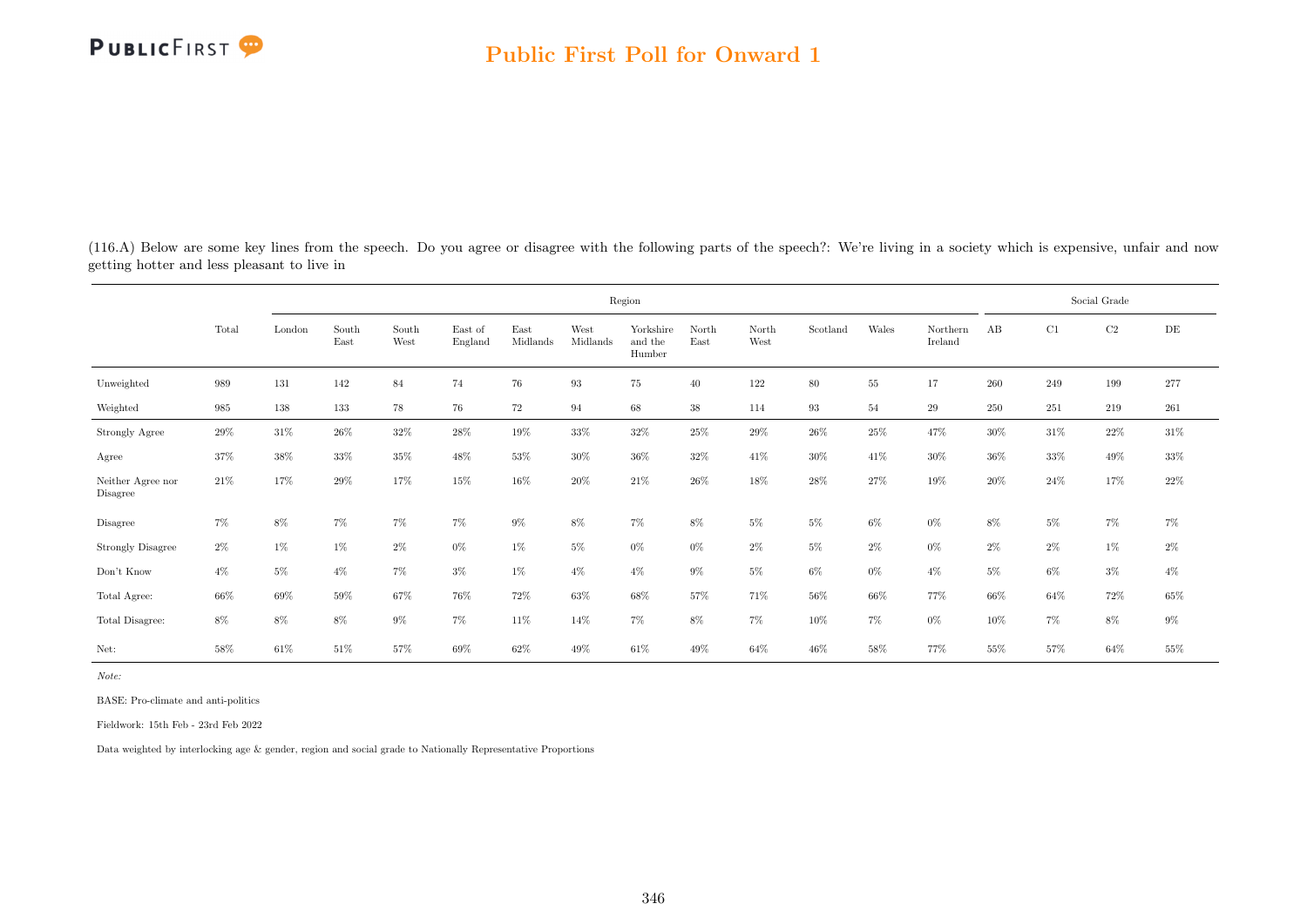### Public First Poll for Onward 1

|                               |        |        | Gender |        |           |        | Age       |        |         |        | $EU$ 2016 Vote |                   |                     |         | 2019                |                               |                               |
|-------------------------------|--------|--------|--------|--------|-----------|--------|-----------|--------|---------|--------|----------------|-------------------|---------------------|---------|---------------------|-------------------------------|-------------------------------|
|                               | Total  | Male   | Female | 18-24  | $25 - 34$ | 35-44  | $45 - 54$ | 55-64  | $65+$   | Leave  | Remain         | I did not<br>vote | Conservative Labour |         | Liberal<br>Democrat | The<br><b>Brexit</b><br>Party | $\rm I$ did $\rm not$<br>vote |
| Unweighted                    | 989    | 455    | 531    | 141    | $153\,$   | 176    | 169       | 142    | $208\,$ | 372    | 411            | 128               | 376                 | $268\,$ | 69                  | $21\,$                        | 113                           |
| Weighted                      | 985    | 476    | 507    | 137    | 152       | 184    | 164       | 142    | 207     | 370    | 416            | 125               | 374                 | 267     | 70                  | 21                            | 108                           |
| Strongly Agree                | $29\%$ | $26\%$ | $32\%$ | $36\%$ | $34\%$    | $25\%$ | $29\%$    | $27\%$ | $25\%$  | $28\%$ | $30\%$         | $23\%$            | 21%                 | $36\%$  | 23%                 | 37%                           | $30\%$                        |
| Agree                         | 37%    | 39%    | $36\%$ | 31%    | 31\%      | 42%    | 37%       | 41\%   | 40%     | 33%    | 41\%           | 42%               | 38%                 | 38%     | 46%                 | 33%                           | $37\%$                        |
| Neither Agree nor<br>Disagree | 21%    | 23%    | 19%    | $20\%$ | 22%       | 18%    | $22\%$    | $20\%$ | $24\%$  | $25\%$ | 18%            | 19%               | 26%                 | $16\%$  | 23%                 | 14%                           | $19\%$                        |
| Disagree                      | $7\%$  | $7\%$  | $6\%$  | $7\%$  | 8%        | $7\%$  | $5\%$     | $7\%$  | $7\%$   | $9\%$  | $6\%$          | $4\%$             | 9%                  | $5\%$   | $7\%$               | $8\%$                         | $4\%$                         |
| <b>Strongly Disagree</b>      | $2\%$  | $2\%$  | $1\%$  | $1\%$  | $0\%$     | $2\%$  | $3\%$     | $2\%$  | $3\%$   | $2\%$  | $2\%$          | $1\%$             | $4\%$               | $1\%$   | $0\%$               | $4\%$                         | $1\%$                         |
| Don't Know                    | $4\%$  | $3\%$  | $6\%$  | $6\%$  | $5\%$     | $6\%$  | $5\%$     | $3\%$  | $2\%$   | $3\%$  | $3\%$          | 11%               | $2\%$               | $3\%$   | $1\%$               | $4\%$                         | $9\%$                         |
| Total Agree:                  | 66%    | 64%    | 68%    | $66\%$ | 65%       | 67%    | 66%       | 68%    | 65%     | 62%    | 71%            | 65%               | 59%                 | 74%     | 69%                 | 70%                           | 67%                           |
| Total Disagree:               | $8\%$  | 10%    | $7\%$  | 8%     | 8%        | $9\%$  | 7%        | 8%     | 9%      | 11%    | $8\%$          | $5\%$             | 13%                 | $6\%$   | $7\%$               | 12%                           | $4\%$                         |
| Net:                          | 58%    | 55%    | $60\%$ | $58\%$ | $57\%$    | $58\%$ | $58\%$    | $60\%$ | $56\%$  | $51\%$ | $64\%$         | $60\%$            | $45\%$              | $68\%$  | $61\%$              | 58%                           | $63\%$                        |

(116.B) Below are some key lines from the speech. Do you agree or disagree with the following parts of the speech?: We're living in a society which is expensive, unfair and now getting hotter and less pleasant to live in

Note:

BASE: Pro-climate and anti-politics

Fieldwork: 15th Feb - 23rd Feb 2022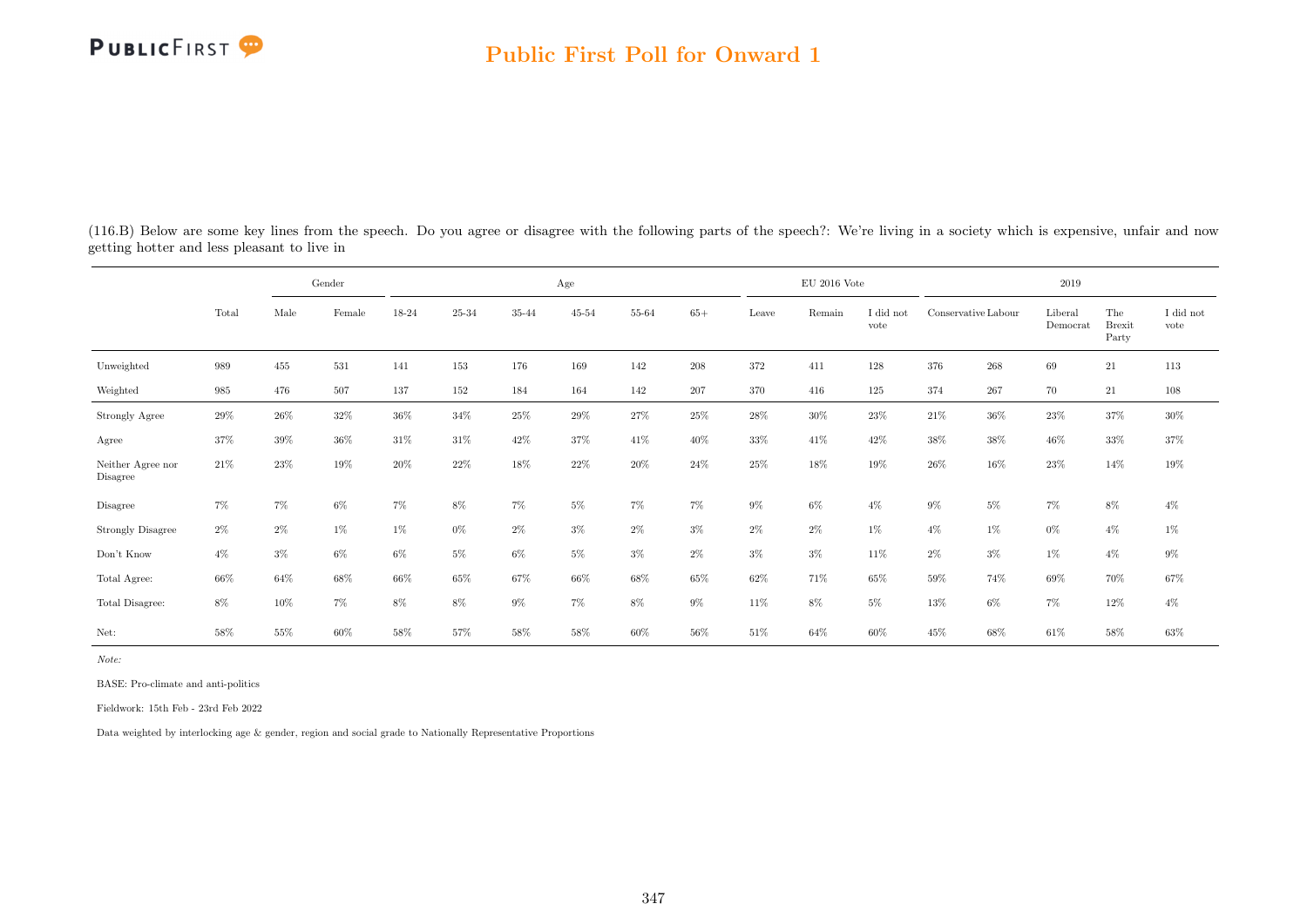### Public First Poll for Onward 1

(116.C) Below are some key lines from the speech. Do you agree or disagree with the following parts of the speech?: We're living in a society which is expensive, unfair and now getting hotter and less pleasant to live in

|                               |        |                     | Voting Intention |         |                                 |                          | Education                                              |                                                             |                                   |                   | Fiscal conservatives             |         | C2DE 2019 Conservatives ABC1 2019 Conservatives |         |        |
|-------------------------------|--------|---------------------|------------------|---------|---------------------------------|--------------------------|--------------------------------------------------------|-------------------------------------------------------------|-----------------------------------|-------------------|----------------------------------|---------|-------------------------------------------------|---------|--------|
|                               | Total  | Conservative Labour |                  | Liberal | GCSE or<br>Democrats equivalent | A Level or<br>equivalent | University<br>Under-<br>graduate<br>Degree<br>(BA/BSc) | University<br>Postgrad-<br>uate<br>Degree<br>(MA/MSc/MPhil) | Doctorate<br>(PhD/DPHil)spend and | Prioritise<br>tax | Prioritise<br>balancing<br>books | C2DECon | Other                                           | ABC1Con | Other  |
| Unweighted                    | 989    | 255                 | 287              | $80\,$  | $\overline{0}$                  | $\overline{0}$           | 237                                                    | $\boldsymbol{92}$                                           | 13                                | 554               | 244                              | 174     | $815\,$                                         | $201\,$ | 788    |
| Weighted                      | 985    | 254                 | $285\,$          | $80\,$  | $\overline{0}$                  | $\overline{0}$           | 238                                                    | 93                                                          | 11                                | 557               | 244                              | 179     | 806                                             | 194     | 791    |
| Strongly Agree                | 29%    | $20\%$              | $38\%$           | $25\%$  | 27%                             | $27\%$                   | $31\%$                                                 | $36\%$                                                      | 47%                               | $33\%$            | $23\%$                           | 19%     | $31\%$                                          | $23\%$  | $30\%$ |
| Agree                         | 37%    | 40%                 | 37%              | 43%     | 37%                             | $35\%$                   | 40%                                                    | $34\%$                                                      | 31\%                              | $39\%$            | 36%                              | 40%     | 37%                                             | 36%     | 38%    |
| Neither Agree nor<br>Disagree | $21\%$ | 24%                 | 16%              | 25%     | 23%                             | 24%                      | 16%                                                    | 20%                                                         | $0\%$                             | 17%               | 26%                              | 26%     | $20\%$                                          | 25%     | 20%    |
| Disagree                      | 7%     | 11\%                | $4\%$            | $5\%$   | $9\%$                           | $6\%$                    | 7%                                                     | $4\%$                                                       | $6\%$                             | $7\%$             | 8%                               | $9\%$   | $6\%$                                           | 10%     | $6\%$  |
| <b>Strongly Disagree</b>      | $2\%$  | $4\%$               | $1\%$            | $0\%$   | $1\%$                           | $3\%$                    | $2\%$                                                  | $0\%$                                                       | 10%                               | $1\%$             | $4\%$                            | $3\%$   | $2\%$                                           | $5\%$   | 1%     |
| Don't Know                    | $4\%$  | $1\%$               | $3\%$            | $1\%$   | $4\%$                           | $5\%$                    | $4\%$                                                  | $6\%$                                                       | $6\%$                             | $3\%$             | $3\%$                            | $3\%$   | $5\%$                                           | $2\%$   | $5\%$  |
| Total Agree:                  | 66\%   | 59%                 | $75\%$           | 68%     | 64%                             | 62%                      | 72%                                                    | 70%                                                         | 78%                               | 72%               | 59%                              | 59%     | 68%                                             | 59%     | 68%    |
| Total Disagree:               | $8\%$  | $15\%$              | $6\%$            | $5\%$   | $9\%$                           | 8%                       | $9\%$                                                  | $4\%$                                                       | $16\%$                            | $8\%$             | 13%                              | 12%     | $8\%$                                           | 14%     | $7\%$  |
| Net:                          | 58%    | 44\%                | 69%              | 63%     | 54%                             | 54%                      | 63%                                                    | 66%                                                         | 63%                               | 64%               | 46%                              | 47%     | 60%                                             | 44%     | 61%    |

Note:

BASE: Pro-climate and anti-politics

Fieldwork: 15th Feb - 23rd Feb 2022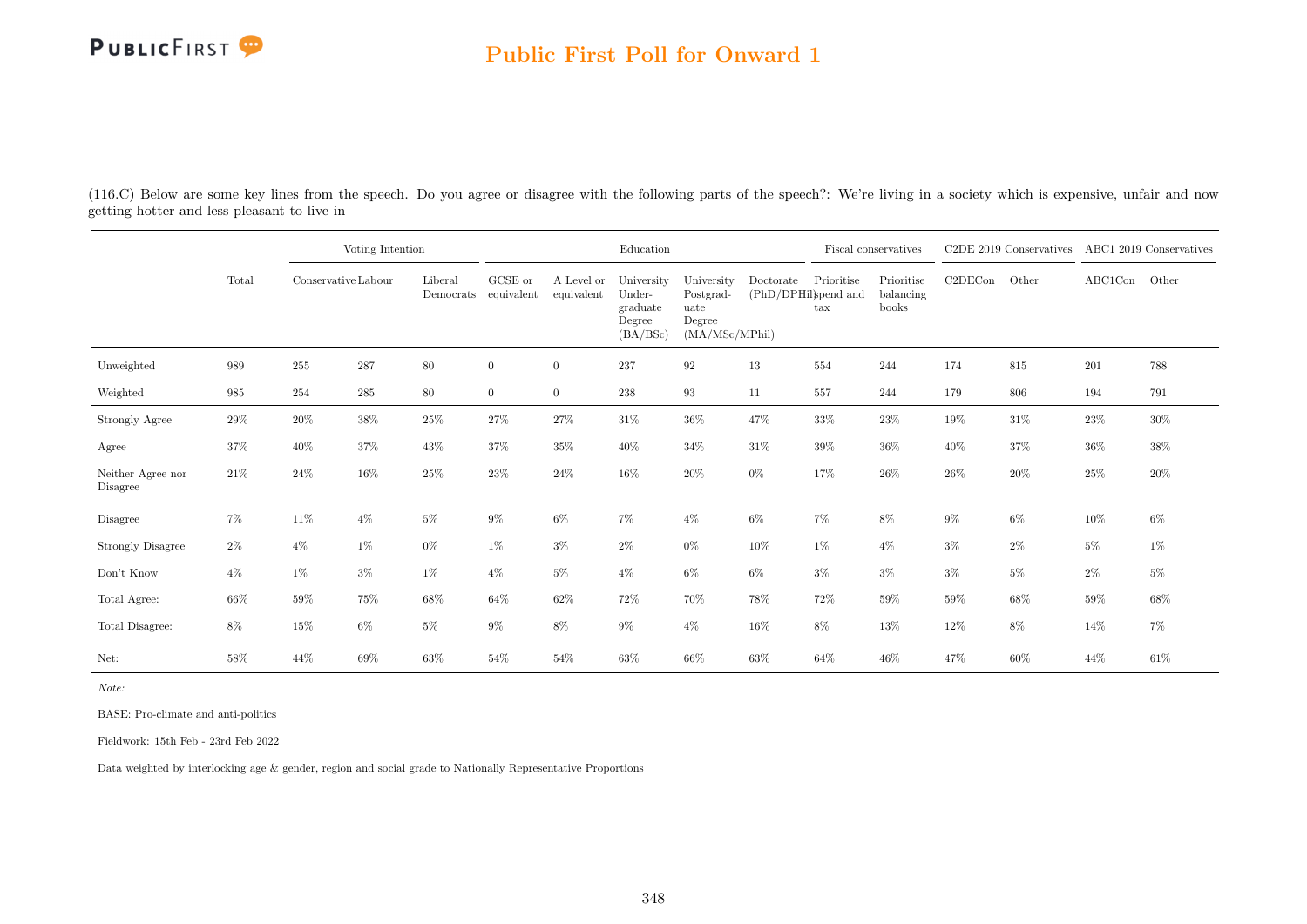|                                     |       |        |               |               |                    |                  |                  | Region                         |               |               |          |        |                     |         |        | Social Grade |           |
|-------------------------------------|-------|--------|---------------|---------------|--------------------|------------------|------------------|--------------------------------|---------------|---------------|----------|--------|---------------------|---------|--------|--------------|-----------|
|                                     | Total | London | South<br>East | South<br>West | East of<br>England | East<br>Midlands | West<br>Midlands | Yorkshire<br>and the<br>Humber | North<br>East | North<br>West | Scotland | Wales  | Northern<br>Ireland | AB      | C1     | C2           | $\rm{DE}$ |
| Unweighted                          | 989   | 131    | 142           | 84            | 74                 | 76               | 93               | 75                             | 40            | 122           | 80       | $55\,$ | 17                  | $260\,$ | 249    | 199          | 277       |
| Weighted                            | 985   | 138    | 133           | 78            | 76                 | 72               | 94               | 68                             | $38\,$        | 114           | 93       | 54     | 29                  | $250\,$ | 251    | 219          | 261       |
| Strongly Agree                      | 36%   | 32%    | $35\%$        | $32\%$        | $44\%$             | $32\%$           | $38\%$           | 33%                            | $35\%$        | 35%           | 37%      | $45\%$ | $59\%$              | 37%     | $36\%$ | $35\%$       | $37\%$    |
| Agree                               | 41%   | 46%    | 36%           | $39\%$        | $42\%$             | 51\%             | 44%              | 44%                            | 43%           | 41\%          | 35%      | 36%    | 24\%                | 42%     | 40%    | 47%          | $36\%$    |
| Neither Agree nor<br>Disagree       | 14%   | 11%    | 21\%          | $12\%$        | $9\%$              | 16%              | 10%              | 14%                            | 17%           | 17%           | 19%      | 16%    | $6\%$               | 13%     | 13%    | 11%          | $20\%$    |
| Disagree                            | $3\%$ | $2\%$  | $3\%$         | $5\%$         | $2\%$              | $0\%$            | $5\%$            | $2\%$                          | $0\%$         | $2\%$         | $1\%$    | $4\%$  | $6\%$               | $2\%$   | $4\%$  | $3\%$        | $2\%$     |
| Strongly Disagree                   | $1\%$ | $2\%$  | $1\%$         | $1\%$         | $0\%$              | $0\%$            | $0\%$            | $0\%$                          | $0\%$         | $0\%$         | $1\%$    | $0\%$  | $0\%$               | $1\%$   | $2\%$  | $0\%$        | $0\%$     |
| $\mathrm{Don't}$<br>$\mathrm{Know}$ | $5\%$ | $6\%$  | $5\%$         | 10%           | $3\%$              | $1\%$            | $3\%$            | $7\%$                          | $5\%$         | $6\%$         | $6\%$    | $0\%$  | $4\%$               | $6\%$   | 6%     | $4\%$        | $4\%$     |
| Total Agree:                        | 77%   | 78%    | 70%           | $72\%$        | 86%                | 83%              | 82%              | 77%                            | 78%           | 76%           | 72%      | 81\%   | 83%                 | 79%     | 76%    | $83\%$       | $74\%$    |
| Total Disagree:                     | $3\%$ | $5\%$  | $4\%$         | $7\%$         | $2\%$              | $0\%$            | $5\%$            | $2\%$                          | $0\%$         | $2\%$         | $3\%$    | $4\%$  | $6\%$               | $3\%$   | 6%     | $3\%$        | $2\%$     |
| Net:                                | 74%   | 74%    | 67%           | 65%           | 84%                | 83%              | 77%              | 74%                            | 78%           | 74%           | 70%      | 77%    | 78%                 | 76%     | 70%    | 80%          | 72%       |

(117.A) Below are some key lines from the speech. Do you agree or disagree with the following parts of the speech?: We need an economic policy which helps the environment and ordinary British families and which ensures that our grandchildren live the sorts of lives they deserve

Note:

BASE: Pro-climate and anti-politics

Fieldwork: 15th Feb - 23rd Feb 2022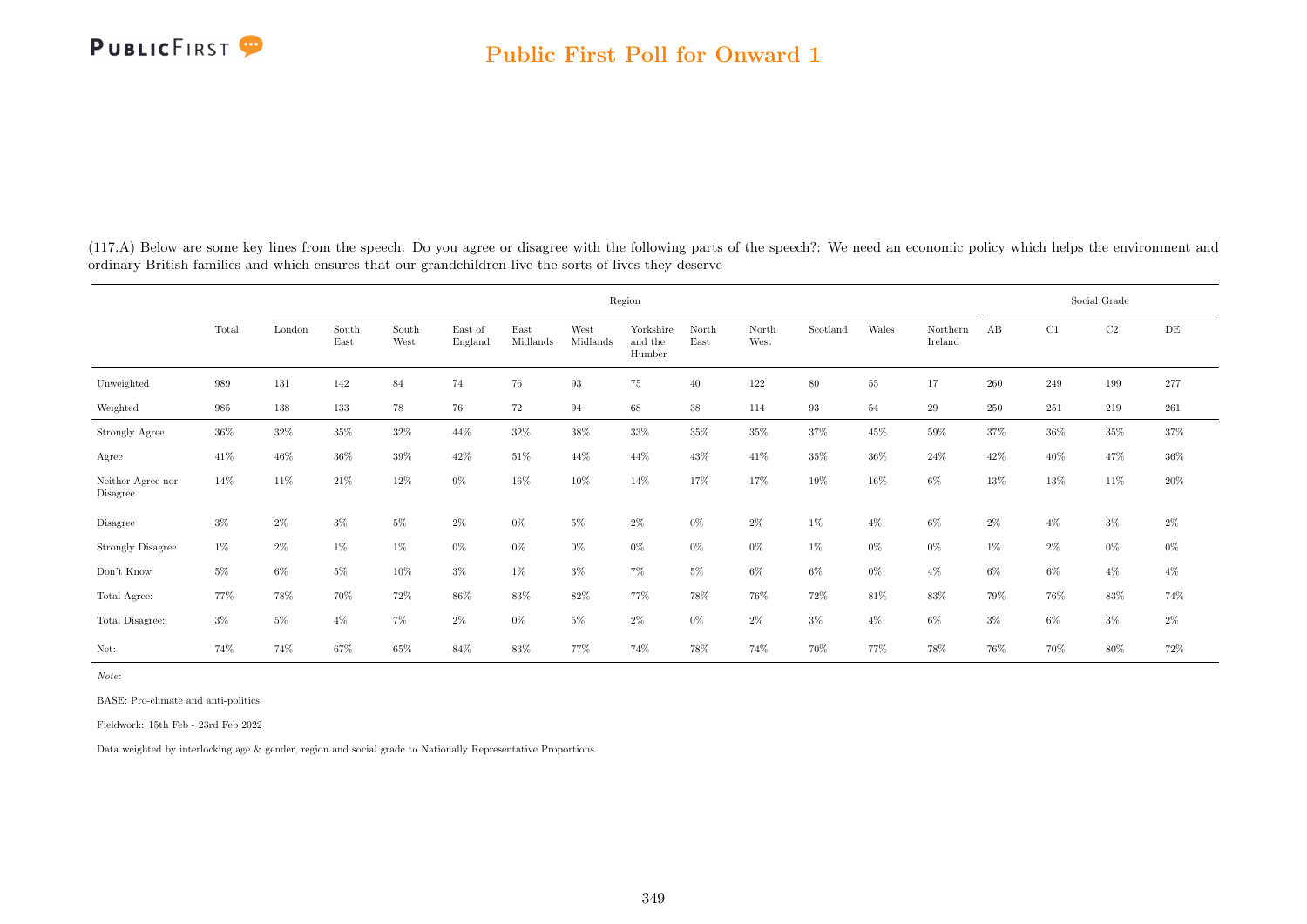#### Public First Poll for Onward 1

|                               |        |       | Gender |        |        |       | Age       |        |         |        | $EU$ 2016 Vote |                   |                     |         | 2019                |                               |                               |
|-------------------------------|--------|-------|--------|--------|--------|-------|-----------|--------|---------|--------|----------------|-------------------|---------------------|---------|---------------------|-------------------------------|-------------------------------|
|                               | Total  | Male  | Female | 18-24  | 25-34  | 35-44 | $45 - 54$ | 55-64  | $65+$   | Leave  | Remain         | I did not<br>vote | Conservative Labour |         | Liberal<br>Democrat | The<br><b>Brexit</b><br>Party | $\rm I$ did $\rm not$<br>vote |
| Unweighted                    | 989    | 455   | 531    | 141    | 153    | 176   | 169       | 142    | $208\,$ | 372    | 411            | 128               | 376                 | $268\,$ | 69                  | $21\,$                        | $113\,$                       |
| Weighted                      | 985    | 476   | 507    | 137    | 152    | 184   | 164       | 142    | $207\,$ | 370    | 416            | 125               | 374                 | 267     | 70                  | 21                            | 108                           |
| Strongly Agree                | $36\%$ | 35%   | 37%    | $33\%$ | $36\%$ | 33%   | $37\%$    | $37\%$ | $41\%$  | $36\%$ | 42%            | $25\%$            | $33\%$              | $39\%$  | $40\%$              | $36\%$                        | $35\%$                        |
| Agree                         | 41%    | 42%   | $40\%$ | $33\%$ | $39\%$ | 42%   | 41\%      | 42%    | 46%     | 44%    | 40%            | 41\%              | 47%                 | 38\%    | 42%                 | 44%                           | $34\%$                        |
| Neither Agree nor<br>Disagree | 14%    | 15%   | 14%    | 19%    | 17%    | 14%   | 14%       | 15%    | 10%     | 14%    | 12%            | 21\%              | 15%                 | 14%     | 12%                 | 12%                           | $19\%$                        |
| Disagree                      | $3\%$  | $4\%$ | 1%     | 4%     | $4\%$  | $2\%$ | $3\%$     | $2\%$  | 1%      | $2\%$  | $2\%$          | $2\%$             | $3\%$               | $2\%$   | $3\%$               | 8%                            | $0\%$                         |
| <b>Strongly Disagree</b>      | $1\%$  | $1\%$ | 1%     | 2%     | $0\%$  | $2\%$ | $0\%$     | $0\%$  | $0\%$   | $0\%$  | $1\%$          | $0\%$             | 1%                  | $1\%$   | $0\%$               | $0\%$                         | $0\%$                         |
| Don't Know                    | $5\%$  | $3\%$ | $6\%$  | 9%     | $3\%$  | 8%    | $5\%$     | $3\%$  | $2\%$   | $3\%$  | $3\%$          | 12%               | 2%                  | $5\%$   | $3\%$               | $0\%$                         | 11%                           |
| Total Agree:                  | 77%    | 77%   | 78%    | 66%    | 75%    | 75%   | 78%       | 79%    | 87%     | 80%    | 81\%           | 66%               | 80%                 | 78%     | 82%                 | 80%                           | 69%                           |
| Total Disagree:               | $3\%$  | $5\%$ | $2\%$  | 6%     | $4\%$  | $4\%$ | $3\%$     | $3\%$  | $1\%$   | $3\%$  | $3\%$          | $2\%$             | $3\%$               | $4\%$   | $3\%$               | 8%                            | $0\%$                         |
| Net:                          | 74%    | 72%   | 75%    | 60%    | 71%    | 71%   | 75%       | 77%    | 85%     | 77%    | 78%            | 64%               | 76%                 | 74%     | 80%                 | 72%                           | 69%                           |

(117.B) Below are some key lines from the speech. Do you agree or disagree with the following parts of the speech?: We need an economic policy which helps the environment and ordinary British families and which ensures that our grandchildren live the sorts of lives they deserve

Note:

BASE: Pro-climate and anti-politics

Fieldwork: 15th Feb - 23rd Feb 2022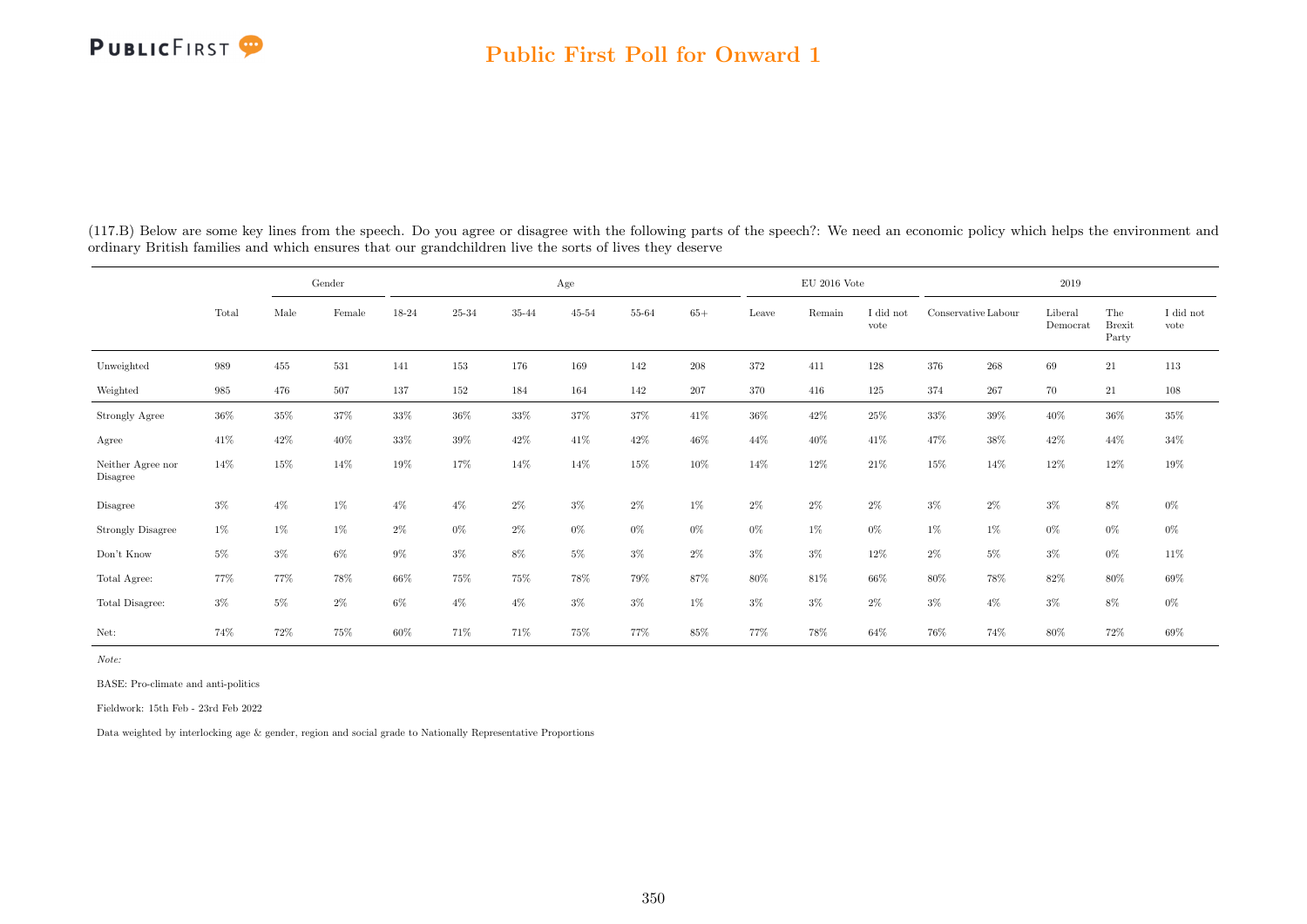### Public First Poll for Onward 1

|                               |       |                     | Voting Intention |         |                                 |                          | Education                                              |                                                             |                                   |                   | Fiscal conservatives             |         | C2DE 2019 Conservatives |         | ABC1 2019 Conservatives |
|-------------------------------|-------|---------------------|------------------|---------|---------------------------------|--------------------------|--------------------------------------------------------|-------------------------------------------------------------|-----------------------------------|-------------------|----------------------------------|---------|-------------------------|---------|-------------------------|
|                               | Total | Conservative Labour |                  | Liberal | GCSE or<br>Democrats equivalent | A Level or<br>equivalent | University<br>Under-<br>graduate<br>Degree<br>(BA/BSc) | University<br>Postgrad-<br>uate<br>Degree<br>(MA/MSc/MPhil) | Doctorate<br>(PhD/DPHil)spend and | Prioritise<br>tax | Prioritise<br>balancing<br>books | C2DECon | Other                   | ABC1Con | Other                   |
| Unweighted                    | 989   | 255                 | $\bf 287$        | $80\,$  | $\overline{0}$                  | $\overline{0}$           | 237                                                    | $\boldsymbol{92}$                                           | 13                                | 554               | 244                              | 174     | $815\,$                 | 201     | 788                     |
| Weighted                      | 985   | 254                 | $\,285$          | 80      | $\overline{0}$                  | $\overline{0}$           | $238\,$                                                | 93                                                          | 11                                | 557               | 244                              | 179     | 806                     | 194     | 791                     |
| Strongly Agree                | 36%   | 30%                 | $39\%$           | $46\%$  | $34\%$                          | $36\%$                   | $37\%$                                                 | 47%                                                         | $45\%$                            | $40\%$            | $34\%$                           | 40%     | $36\%$                  | $27\%$  | $39\%$                  |
| Agree                         | 41%   | 49%                 | $39\%$           | $34\%$  | 40%                             | 40%                      | 44%                                                    | 35%                                                         | $30\%$                            | 43%               | $42\%$                           | $41\%$  | 41\%                    | $52\%$  | 38%                     |
| Neither Agree nor<br>Disagree | 14%   | 16%                 | 13%              | 17%     | 18%                             | 16%                      | 10%                                                    | 12%                                                         | 8%                                | 12%               | 16%                              | 15%     | 14%                     | 14%     | 15%                     |
| Disagree                      | $3\%$ | $3\%$               | $2\%$            | $2\%$   | $3\%$                           | $3\%$                    | $2\%$                                                  | $1\%$                                                       | $6\%$                             | $2\%$             | $4\%$                            | $2\%$   | $3\%$                   | $3\%$   | $2\%$                   |
| <b>Strongly Disagree</b>      | $1\%$ | $0\%$               | 1%               | $0\%$   | $0\%$                           | $0\%$                    | 1%                                                     | $1\%$                                                       | $6\%$                             | 1%                | $2\%$                            | $1\%$   | $1\%$                   | $1\%$   | $1\%$                   |
| Don't Know                    | $5\%$ | 1%                  | $5\%$            | $1\%$   | $4\%$                           | $5\%$                    | 5%                                                     | $4\%$                                                       | $6\%$                             | $3\%$             | $3\%$                            | $2\%$   | $6\%$                   | $3\%$   | $5\%$                   |
| Total Agree:                  | 77%   | 79%                 | 78%              | $80\%$  | 74%                             | 76%                      | 82%                                                    | $81\%$                                                      | 74%                               | $83\%$            | 76%                              | 81\%    | 77%                     | 79%     | 77%                     |
| Total Disagree:               | $3\%$ | $4\%$               | $3\%$            | $2\%$   | $3\%$                           | $3\%$                    | $4\%$                                                  | $2\%$                                                       | 12%                               | $2\%$             | $6\%$                            | $2\%$   | $4\%$                   | $4\%$   | $3\%$                   |
| Net:                          | 74%   | 75%                 | 74%              | 78%     | 71%                             | 73%                      | 78%                                                    | 79%                                                         | 63%                               | 80%               | 70%                              | 78%     | 73%                     | 75%     | 74%                     |

(117.C) Below are some key lines from the speech. Do you agree or disagree with the following parts of the speech?: We need an economic policy which helps the environment and ordinary British families and which ensures that our grandchildren live the sorts of lives they deserve

Note:

BASE: Pro-climate and anti-politics

Fieldwork: 15th Feb - 23rd Feb 2022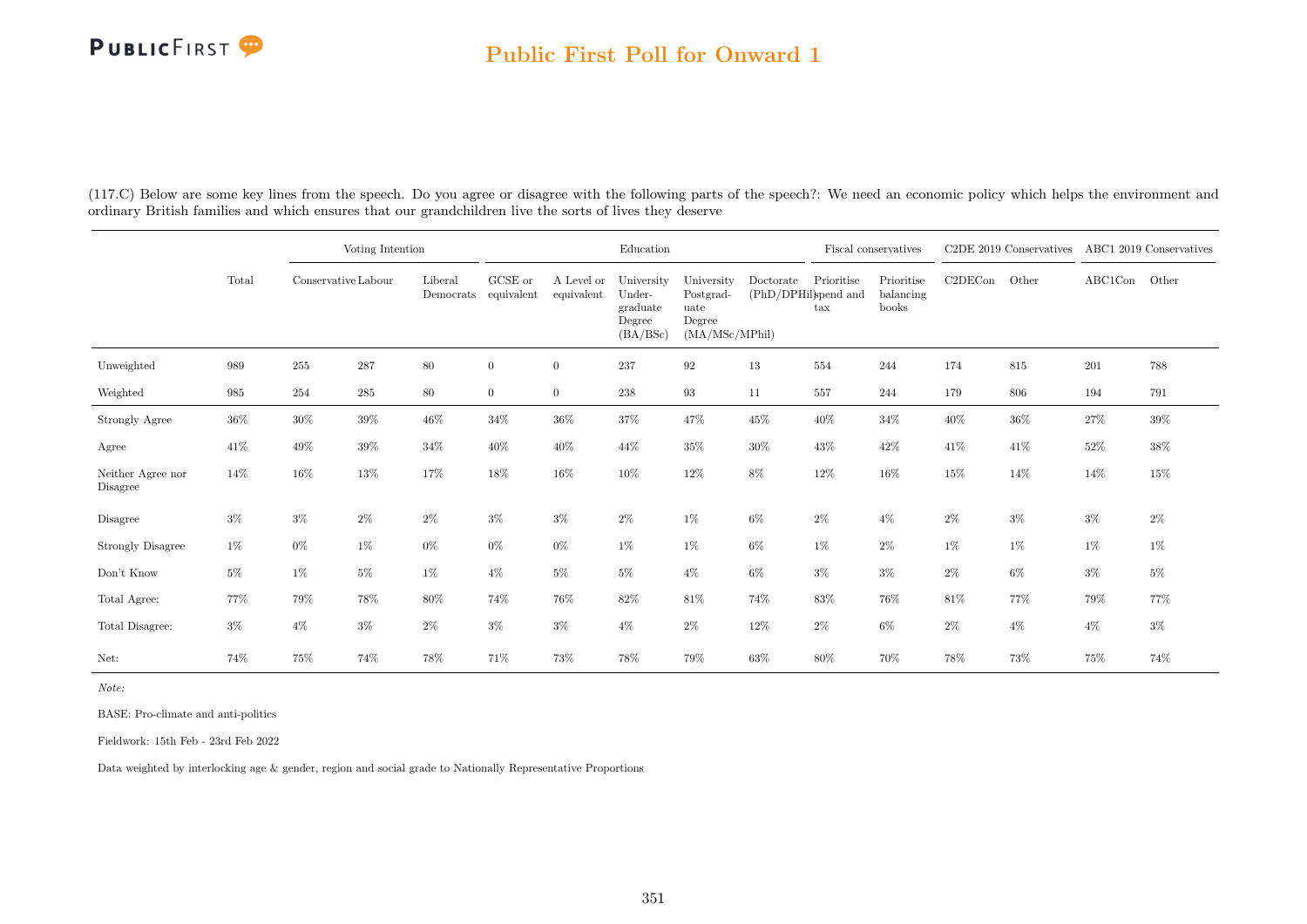|                                                      |       |         |               |               |                    |                  |                  | Region                         |               |               |          |       |                     |       |     | Social Grade |           |
|------------------------------------------------------|-------|---------|---------------|---------------|--------------------|------------------|------------------|--------------------------------|---------------|---------------|----------|-------|---------------------|-------|-----|--------------|-----------|
|                                                      | Total | London  | South<br>East | South<br>West | East of<br>England | East<br>Midlands | West<br>Midlands | Yorkshire<br>and the<br>Humber | North<br>East | North<br>West | Scotland | Wales | Northern<br>Ireland | AB    | C1  | $\rm C2$     | $\rm{DE}$ |
| Unweighted                                           | 989   | 131     | 142           | 84            | 74                 | 76               | $\,93$           | 75                             | 40            | 122           | 80       | 55    | 17                  | 260   | 249 | 199          | 277       |
| Weighted                                             | 985   | $138\,$ | 133           | 78            | 76                 | 72               | 94               | 68                             | $38\,$        | 114           | 93       | 54    | 29                  | 250   | 251 | 219          | 261       |
| It would greatly<br>improve my view of<br>them       | 17%   | 17%     | $16\%$        | $13\%$        | $12\%$             | $23\%$           | 22\%             | $10\%$                         | 19%           | $15\%$        | $16\%$   | 23%   | 26%                 | 19%   | 15% | 16%          | 18%       |
| It would somewhat<br>improve my view of<br>them      | 28%   | 36%     | 25%           | 29%           | 31%                | 17%              | 31\%             | $32\%$                         | 22%           | $26\%$        | 26%      | 32%   | 33%                 | 33%   | 31% | 28\%         | $23\%$    |
| It would not improve<br>or worsen my view of<br>them | 28%   | 23%     | 29%           | 28%           | 30%                | 32%              | 21\%             | 35%                            | 22%           | 31%           | 31%      | 29%   | 22%                 | 26%   | 30% | 26%          | 29%       |
| It would somewhat<br>worsen my view of<br>them       | 7%    | 9%      | 6%            | 5%            | 7%                 | 10%              | 7%               | $2\%$                          | $3\%$         | $9\%$         | 9%       | $5\%$ | 12%                 | 8%    | 5%  | $9\%$        | $7\%$     |
| It would greatly worsen<br>my view of them           | $3\%$ | $3\%$   | $3\%$         | $1\%$         | $4\%$              | $3\%$            | $4\%$            | 5%                             | $0\%$         | $2\%$         | $3\%$    | $0\%$ | $0\%$               | $3\%$ | 2%  | $3\%$        | $3\%$     |
| Don't Know                                           | 17%   | 12%     | 21%           | 24%           | 17%                | 15%              | 15%              | 15%                            | 34%           | 16%           | 15%      | 11%   | $6\%$               | 12%   | 16% | 19%          | 20%       |

(118.A) Would it improve or worsen your view of a politician if they said this?

Note:

BASE: Pro-climate and anti-politics

Fieldwork: 15th Feb - 23rd Feb 2022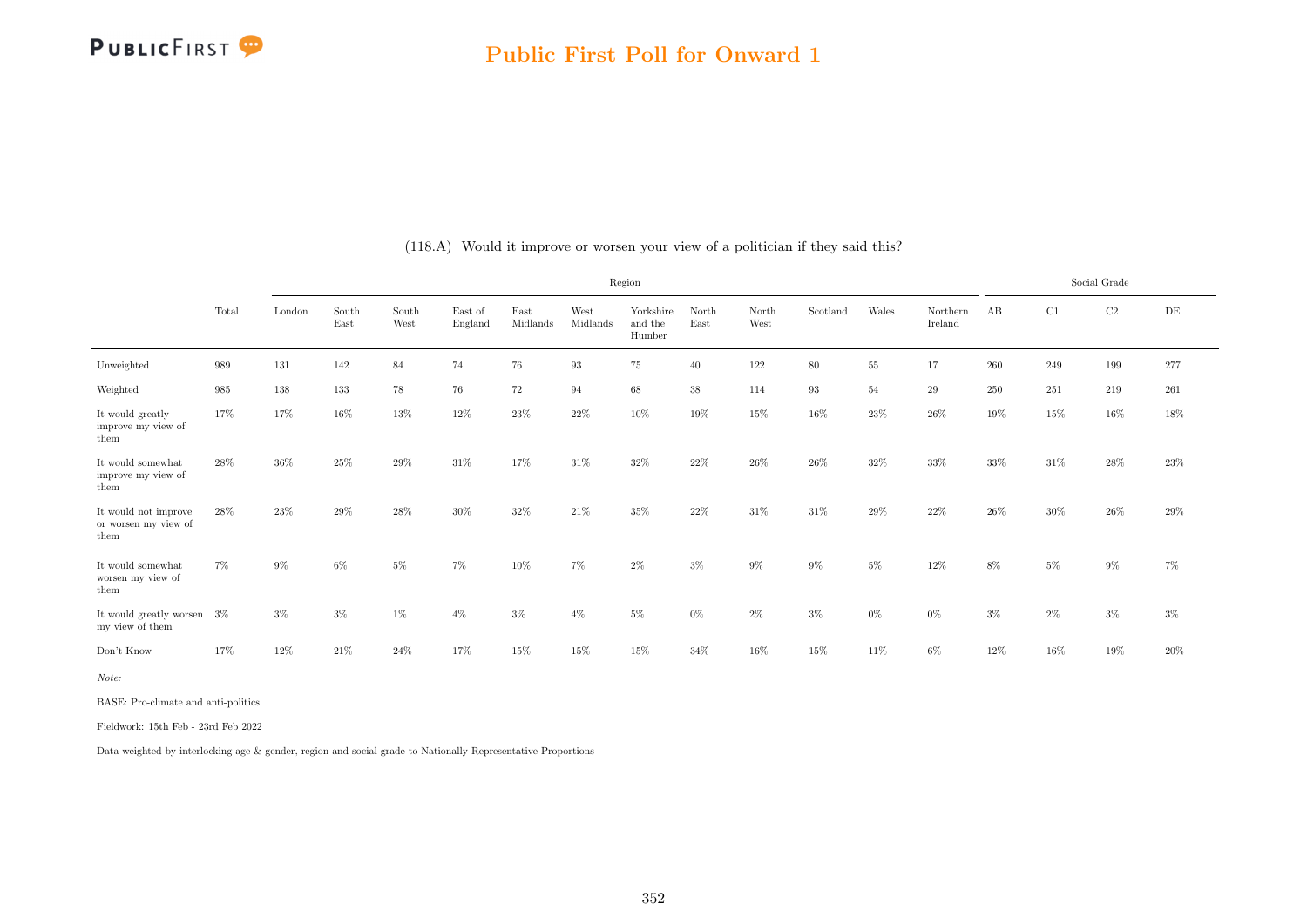

### Public First Poll for Onward 1

|                                                      |       |       | Gender |       |           |           | Age       |           |       |       | $\rm EU$ 2016 Vote |                   |                     |        | 2019                |                               |                               |
|------------------------------------------------------|-------|-------|--------|-------|-----------|-----------|-----------|-----------|-------|-------|--------------------|-------------------|---------------------|--------|---------------------|-------------------------------|-------------------------------|
|                                                      | Total | Male  | Female | 18-24 | $25 - 34$ | $35 - 44$ | $45 - 54$ | $55 - 64$ | $65+$ | Leave | Remain             | I did not<br>vote | Conservative Labour |        | Liberal<br>Democrat | The<br><b>Brexit</b><br>Party | $\rm I$ did $\rm not$<br>vote |
| Unweighted                                           | 989   | 455   | 531    | 141   | 153       | 176       | 169       | 142       | 208   | 372   | 411                | 128               | 376                 | 268    | 69                  | $21\,$                        | 113                           |
| Weighted                                             | 985   | 476   | 507    | 137   | 152       | 184       | 164       | 142       | 207   | 370   | 416                | 125               | 374                 | 267    | 70                  | 21                            | 108                           |
| It would greatly<br>improve my view of<br>them       | 17%   | 18%   | 16%    | 24%   | $20\%$    | 15%       | 17%       | 14%       | 14%   | 16%   | 20%                | 10%               | 13%                 | 22%    | 22%                 | 10%                           | 17%                           |
| It would somewhat<br>improve my view of<br>them      | 28%   | 29%   | 27%    | 30%   | 31\%      | 29%       | 24\%      | 27%       | 29%   | 23%   | 33%                | 28%               | 30%                 | $30\%$ | 31%                 | 19%                           | 21\%                          |
| It would not improve<br>or worsen my view of<br>them | 28%   | 31\%  | 25%    | 15%   | 22%       | 27%       | 30%       | 39%       | 32%   | 34%   | 26%                | 26\%              | 36%                 | 22%    | 22%                 | 48%                           | 26%                           |
| It would somewhat<br>worsen my view of<br>them       | 7%    | 8%    | 6%     | 6%    | 7%        | 8%        | $6\%$     | $4\%$     | $9\%$ | $7\%$ | $7\%$              | 6%                | $7\%$               | $7\%$  | 9%                  | 5%                            | $5\%$                         |
| It would greatly worsen 3%<br>my view of them        |       | $2\%$ | $3\%$  | 5%    | 3%        | 1%        | $4\%$     | 2%        | $2\%$ | $3\%$ | $2\%$              | $4\%$             | $2\%$               | $3\%$  | $0\%$               | 9%                            | $3\%$                         |
| Don't Know                                           | 17%   | 10%   | 23%    | 20%   | 15%       | 20%       | 18%       | 13%       | 14%   | 16%   | 13%                | 26%               | 13%                 | 16%    | 16%                 | $9\%$                         | 27%                           |

#### (118.B) Would it improve or worsen your view of a politician if they said this?

Note:

BASE: Pro-climate and anti-politics

Fieldwork: 15th Feb - 23rd Feb 2022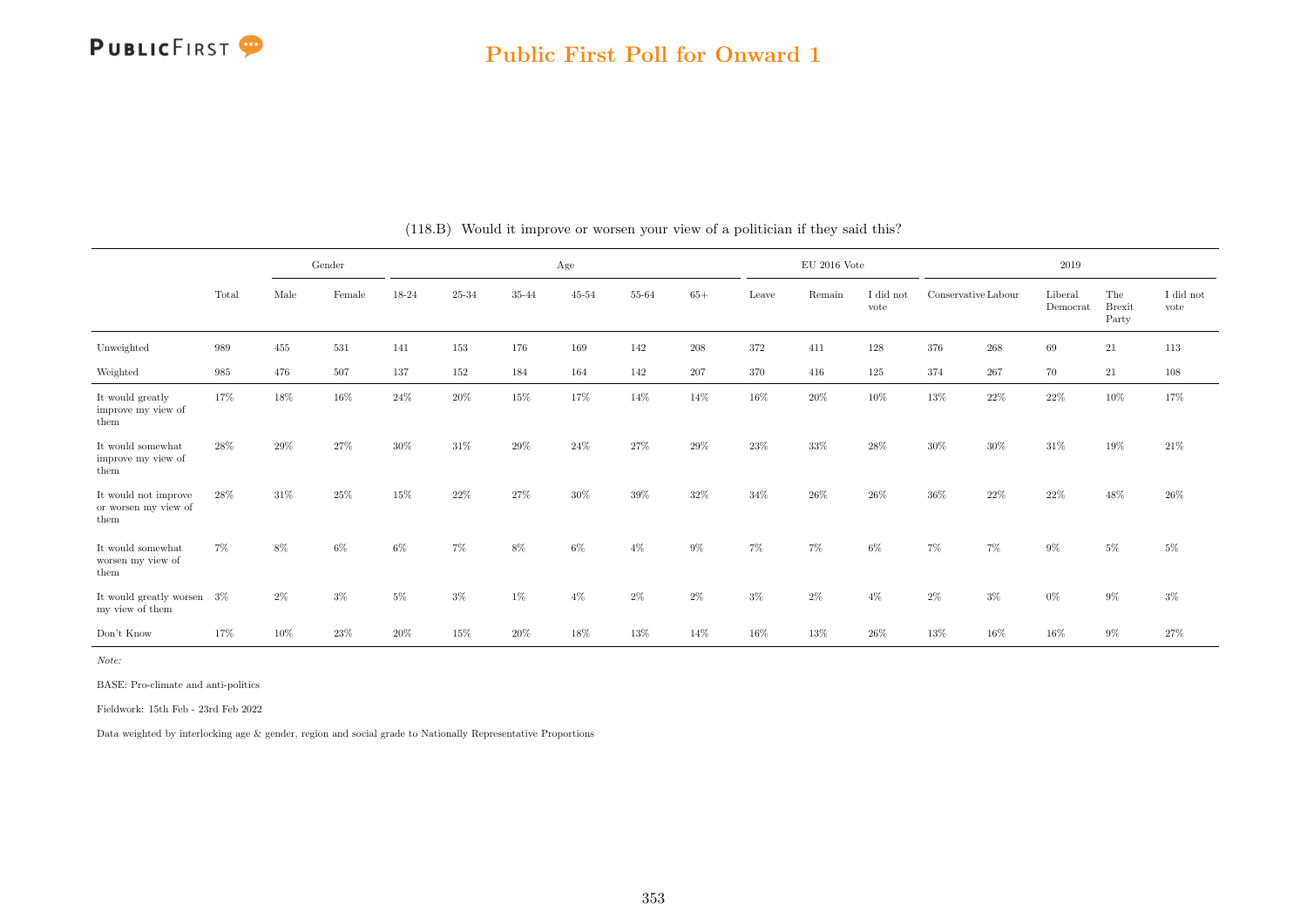### Public First Poll for Onward 1

|                                                                                 |        |                     | Voting Intention |                                 |                |                          | Education                                              |                                                              |                                   |                                    | Fiscal conservatives             |         | C2DE 2019 Conservatives ABC1 2019 Conservatives |               |        |
|---------------------------------------------------------------------------------|--------|---------------------|------------------|---------------------------------|----------------|--------------------------|--------------------------------------------------------|--------------------------------------------------------------|-----------------------------------|------------------------------------|----------------------------------|---------|-------------------------------------------------|---------------|--------|
|                                                                                 | Total  | Conservative Labour |                  | Liberal<br>Democrats equivalent | GCSE or        | A Level or<br>equivalent | University<br>Under-<br>graduate<br>Degree<br>(BA/BSc) | University<br>Postgrad-<br>uate<br>Degree<br>(MA/MSc/MPhill) | Doctorate<br>(PhD/DPHil)spend and | Prioritise<br>$\operatorname{tax}$ | Prioritise<br>balancing<br>books | C2DECon | Other                                           | ABC1Con Other |        |
| Unweighted                                                                      | 989    | 255                 | 287              | $80\,$                          | $\overline{0}$ | $\overline{0}$           | 237                                                    | 92                                                           | 13                                | 554                                | 244                              | 174     | 815                                             | 201           | 788    |
| Weighted                                                                        | 985    | 254                 | 285              | 80                              | $\overline{0}$ | $\overline{0}$           | 238                                                    | 93                                                           | 11                                | 557                                | 244                              | 179     | 806                                             | 194           | 791    |
| It would greatly<br>improve my view of<br>them                                  | $17\%$ | 13%                 | $22\%$           | $25\%$                          | $15\%$         | $21\%$                   | $17\%$                                                 | $23\%$                                                       | 19%                               | $20\%$                             | 14%                              | $13\%$  | $18\%$                                          | 12%           | $18\%$ |
| It would somewhat<br>improve my view of<br>them                                 | 28%    | 27%                 | $31\%$           | 35%                             | 24%            | 24\%                     | 36%                                                    | $32\%$                                                       | $33\%$                            | $32\%$                             | 26\%                             | 29%     | $28\%$                                          | 30%           | 28%    |
| It would not improve<br>or worsen my view of<br>them                            | $28\%$ | 38%                 | $22\%$           | $20\%$                          | 28%            | $32\%$                   | $25\%$                                                 | 27%                                                          | $10\%$                            | $26\%$                             | 36%                              | $33\%$  | 27%                                             | $38\%$        | $26\%$ |
| It would somewhat<br>worsen my view of $% \left\vert \cdot \right\vert$<br>them | $7\%$  | $9\%$               | $6\%$            | $10\%$                          | $9\%$          | $4\%$                    | 7%                                                     | $9\%$                                                        | $10\%$                            | $6\%$                              | 11%                              | 7%      | 7%                                              | $8\%$         | 7%     |
| It would greatly worsen<br>my view of them                                      | $3\%$  | $2\%$               | $2\%$            | $0\%$                           | $3\%$          | $3\%$                    | $2\%$                                                  | $0\%$                                                        | 14%                               | $3\%$                              | $3\%$                            | $1\%$   | $3\%$                                           | $3\%$         | $3\%$  |
| Don't Know                                                                      | 17%    | 10%                 | $16\%$           | $10\%$                          | 21\%           | 17%                      | $13\%$                                                 | $9\%$                                                        | 15%                               | $13\%$                             | 10%                              | 17%     | 17%                                             | $9\%$         | $19\%$ |

|  | (118.C) Would it improve or worsen your view of a politician if they said this? |  |  |  |
|--|---------------------------------------------------------------------------------|--|--|--|
|  |                                                                                 |  |  |  |

Note:

BASE: Pro-climate and anti-politics

Fieldwork: 15th Feb - 23rd Feb 2022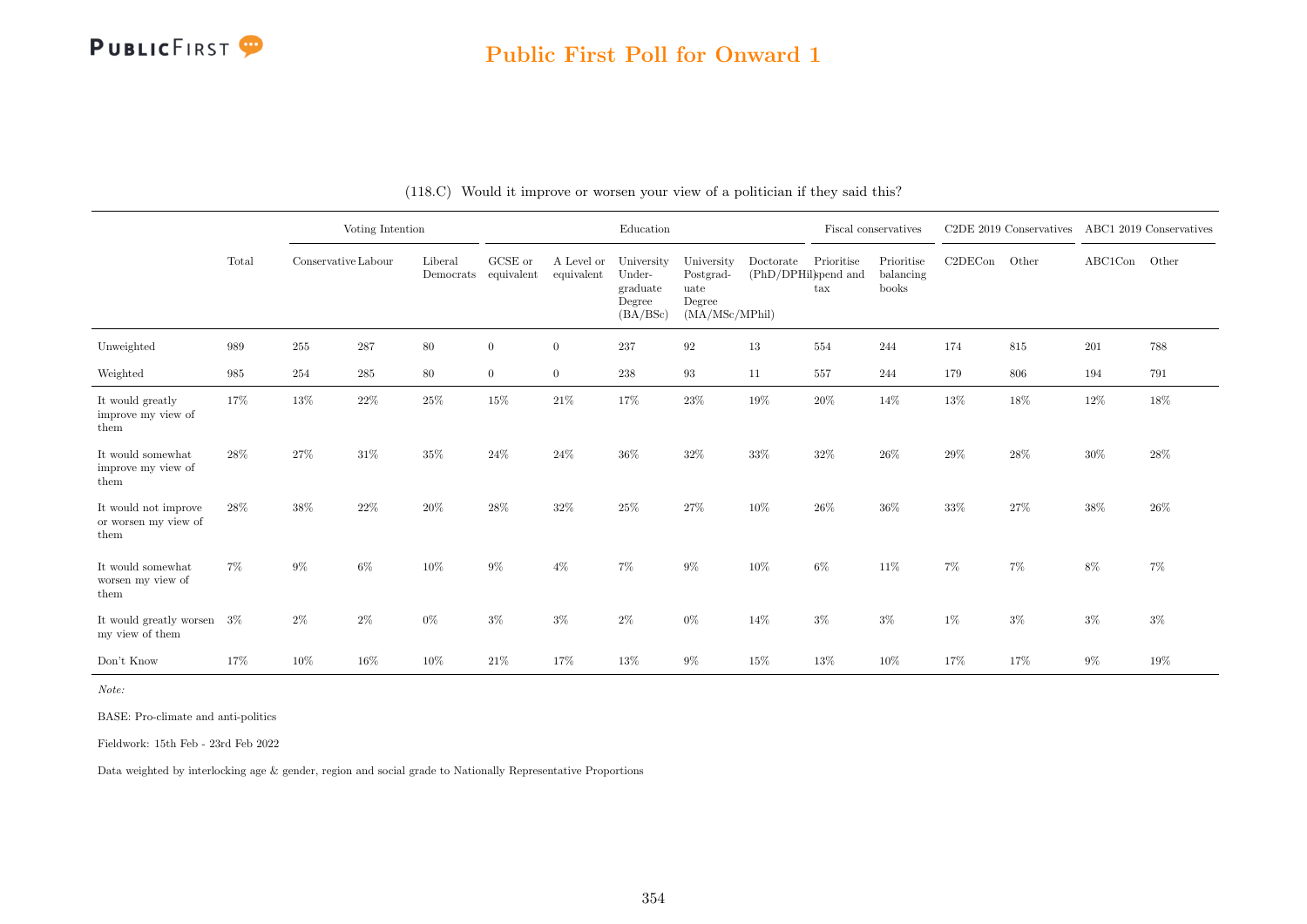|                   |        |        |            |            |                    |                    | Region           |                                |            |            |          |        |                     |        |        | Social Grade |           |
|-------------------|--------|--------|------------|------------|--------------------|--------------------|------------------|--------------------------------|------------|------------|----------|--------|---------------------|--------|--------|--------------|-----------|
|                   | Total  | London | South East | South West | East of<br>England | East<br>Midlands   | West<br>Midlands | Yorkshire<br>and the<br>Humber | North East | North West | Scotland | Wales  | Northern<br>Ireland | AB     | C1     | $\rm C2$     | $\rm{DE}$ |
| Unweighted        | 989    | 131    | 142        | 84         | 74                 | $76\,$             | 93               | 75                             | 40         | 122        | $80\,$   | $55\,$ | 17                  | 260    | 249    | 199          | $277\,$   |
| Weighted          | 985    | 138    | 133        | 78         | 76                 | $\scriptstyle{72}$ | 94               | 68                             | $38\,$     | 114        | 93       | $54\,$ | $\,29$              | 250    | 251    | 219          | $261\,$   |
| Aggressive        | $9\%$  | $8\%$  | $10\%$     | $6\%$      | $5\%$              | $10\%$             | $7\%$            | $5\%$                          | $14\%$     | $9\%$      | $15\%$   | $5\%$  | $12\%$              | $9\%$  | $7\%$  | $9\%$        | $10\%$    |
| Extreme           | $8\%$  | $9\%$  | $13\%$     | $2\%$      | $3\%$              | $10\%$             | $11\%$           | $8\%$                          | $13\%$     | $8\%$      | $5\%$    | $3\%$  | 18%                 | $9\%$  | $7\%$  | $9\%$        | $9\%$     |
| Conservative      | $8\%$  | $10\%$ | $8\%$      | $5\%$      | $7\%$              | 12%                | $7\%$            | $8\%$                          | $12\%$     | $8\%$      | $5\%$    | $5\%$  | $0\%$               | $7\%$  | $7\%$  | $10\%$       | $7\%$     |
| Stupid            | $5\%$  | $8\%$  | $3\%$      | $2\%$      | $5\%$              | $6\%$              | $3\%$            | $4\%$                          | $6\%$      | $4\%$      | $8\%$    | $5\%$  | $0\%$               | $4\%$  | $4\%$  | $4\%$        | $8\%$     |
| Honest            | 39%    | 45%    | 37%        | 46%        | 44%                | 40%                | 39%              | 35%                            | 22%        | $35\%$     | 36%      | 41%    | 35%                 | 41%    | 41%    | 38%          | 37%       |
| Passionate        | $37\%$ | $35\%$ | $31\%$     | $35\%$     | $47\%$             | $45\%$             | $36\%$           | $36\%$                         | $25\%$     | $39\%$     | $33\%$   | $47\%$ | 46%                 | $39\%$ | $38\%$ | $33\%$       | $37\%$    |
| Progressive       | $24\%$ | $25\%$ | $21\%$     | $20\%$     | $22\%$             | $20\%$             | $26\%$           | $18\%$                         | $26\%$     | $31\%$     | 25%      | $24\%$ | $36\%$              | 25%    | 29%    | $23\%$       | $20\%$    |
| Smart             | $23\%$ | $20\%$ | $21\%$     | $18\%$     | $25\%$             | $20\%$             | $23\%$           | $26\%$                         | $13\%$     | $27\%$     | $17\%$   | $28\%$ | 46%                 | $28\%$ | $22\%$ | $18\%$       | $22\%$    |
| Moderate          | 13%    | 24%    | $9\%$      | $6\%$      | 11%                | 16%                | $5\%$            | 19%                            | $21\%$     | 18%        | $6\%$    | 15%    | $0\%$               | 14%    | 10%    | 15%          | $12\%$    |
| Misleading        | 10%    | 12%    | 13%        | $8\%$      | $9\%$              | 12%                | 11%              | $6\%$                          | 15%        | $6\%$      | $13\%$   | $9\%$  | $6\%$               | 12%    | $9\%$  | 10%          | $11\%$    |
| None of the above | $8\%$  | $5\%$  | $8\%$      | 12%        | $5\%$              | $2\%$              | $5\%$            | $11\%$                         | $10\%$     | $6\%$      | $9\%$    | 16%    | 19%                 | $6\%$  | 8%     | $7\%$        | $10\%$    |
| Don't Know        | 10%    | $6\%$  | $12\%$     | $9\%$      | $8\%$              | $14\%$             | $9\%$            | $10\%$                         | $11\%$     | $10\%$     | $14\%$   | $2\%$  | $6\%$               | 10%    | $9\%$  | $8\%$        | $11\%$    |

(119.A) Which of the following words would you use to describe the speech you just saw?Please select any which apply

Note:

BASE: Pro-climate and anti-politics

Fieldwork: 15th Feb - 23rd Feb 2022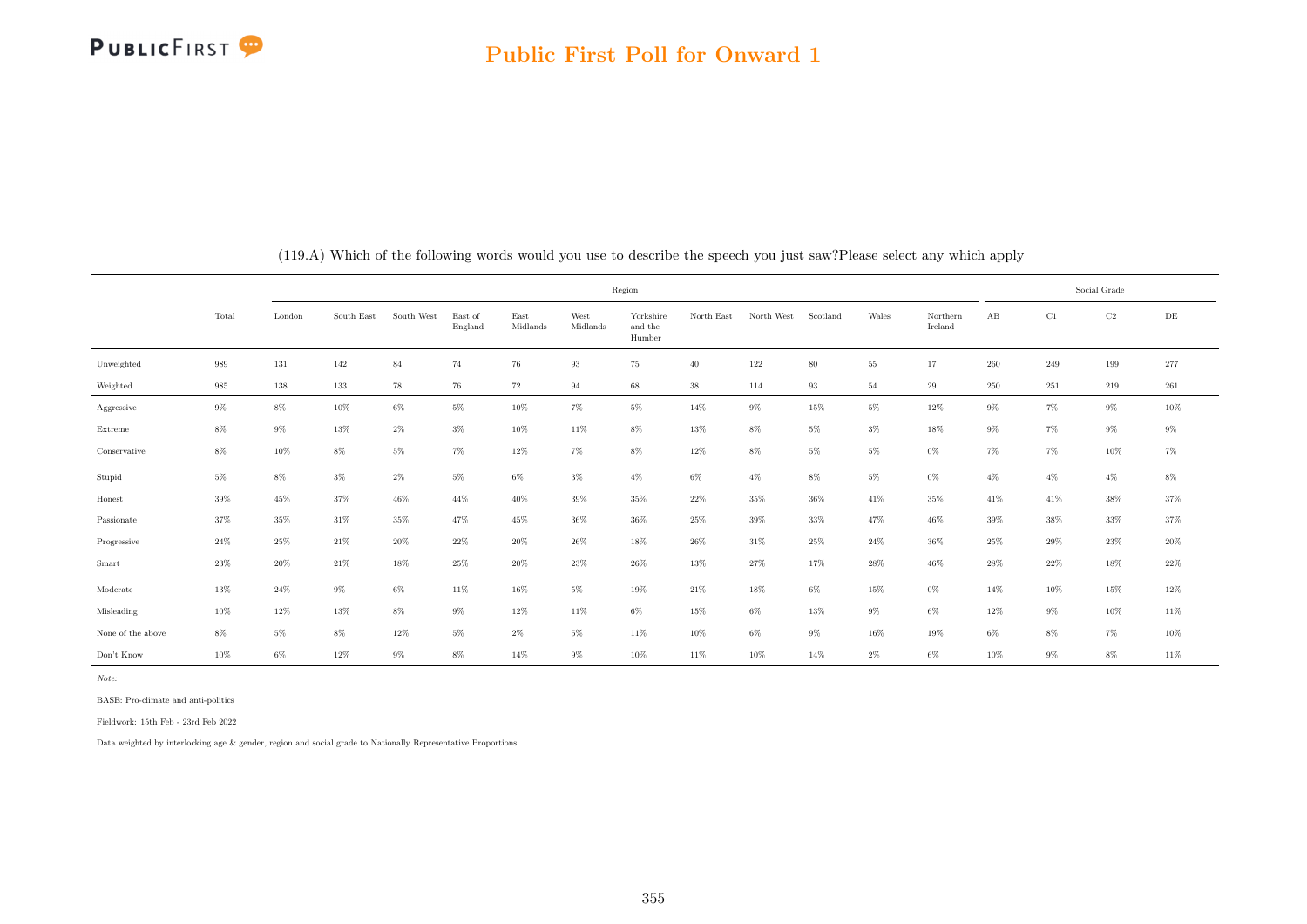### Public First Poll for Onward 1

|                   |       |        | Gender |        |        |           | Age       |        |         |        | $\mathrm{EU}$ 2016 Vote |                         |                     |        | 2019                |                     |                   |
|-------------------|-------|--------|--------|--------|--------|-----------|-----------|--------|---------|--------|-------------------------|-------------------------|---------------------|--------|---------------------|---------------------|-------------------|
|                   | Total | Male   | Female | 18-24  | 25-34  | $35 - 44$ | $45 - 54$ | 55-64  | $65+$   | Leave  | Remain                  | $\rm I$ did not<br>vote | Conservative Labour |        | Liberal<br>Democrat | The Brexit<br>Party | I did not<br>vote |
| Unweighted        | 989   | 455    | 531    | 141    | 153    | 176       | 169       | 142    | 208     | 372    | 411                     | 128                     | 376                 | 268    | $69\,$              | 21                  | 113               |
| Weighted          | 985   | 476    | 507    | 137    | 152    | 184       | 164       | 142    | $207\,$ | 370    | 416                     | 125                     | 374                 | 267    | 70                  | 21                  | 108               |
| Aggressive        | $9\%$ | $10\%$ | $7\%$  | 11%    | $6\%$  | $7\%$     | $7\%$     | $10\%$ | 10%     | 12%    | $8\%$                   | $5\%$                   | 12%                 | $4\%$  | 18%                 | $0\%$               | $8\%$             |
| Extreme           | $8\%$ | $9\%$  | $8\%$  | 15%    | $10\%$ | $6\%$     | $5\%$     | $6\%$  | $8\%$   | $8\%$  | $9\%$                   | $5\%$                   | $9\%$               | 10%    | $7\%$               | $9\%$               | $7\%$             |
| Conservative      | $8\%$ | $9\%$  | $6\%$  | 14%    | $11\%$ | 11%       | $5\%$     | $4\%$  | $4\%$   | $8\%$  | $8\%$                   | $4\%$                   | $8\%$               | $8\%$  | $10\%$              | $4\%$               | $5\%$             |
| Stupid            | $5\%$ | $5\%$  | $4\%$  | $6\%$  | $8\%$  | $4\%$     | $4\%$     | $3\%$  | $5\%$   | $6\%$  | $4\%$                   | $3\%$                   | $4\%$               | 6%     | $6\%$               | $8\%$               | $2\%$             |
| Honest            | 39%   | $40\%$ | $38\%$ | 45%    | $38\%$ | $36\%$    | 40%       | 37%    | 38%     | 36%    | 44%                     | 32%                     | 34%                 | 41\%   | $51\%$              | 36%                 | $41\%$            |
| Passionate        | 37%   | 37%    | $37\%$ | 42%    | $46\%$ | $29\%$    | 33%       | $39\%$ | 37%     | 35%    | $40\%$                  | 34%                     | 31%                 | 44%    | $34\%$              | 32%                 | 37%               |
| Progressive       | 24%   | 26%    | $22\%$ | $27\%$ | $29\%$ | 23%       | 25%       | $23\%$ | $20\%$  | $21\%$ | 28%                     | 17%                     | 18%                 | $31\%$ | 34%                 | $23\%$              | $18\%$            |
| Smart             | 23%   | 24%    | 21\%   | 30%    | 38%    | 25%       | 16%       | 16%    | 15%     | 21\%   | $24\%$                  | 23%                     | 18%                 | 31\%   | 20%                 | 13%                 | 20%               |
| Moderate          | 13%   | 14%    | $12\%$ | 16%    | $22\%$ | $11\%$    | $10\%$    | $12\%$ | $9\%$   | 13%    | 13%                     | 12%                     | 14%                 | 17%    | 12%                 | $4\%$               | $10\%$            |
| Misleading        | 10%   | $13\%$ | $8\%$  | $4\%$  | $4\%$  | $9\%$     | 11%       | $10\%$ | $20\%$  | 13%    | $10\%$                  | $8\%$                   | 16%                 | $5\%$  | 15%                 | $10\%$              | $6\%$             |
| None of the above | $8\%$ | $7\%$  | $9\%$  | $6\%$  | $2\%$  | 12%       | $9\%$     | $8\%$  | $9\%$   | $8\%$  | $6\%$                   | 14%                     | $8\%$               | 6%     | 1%                  | 15%                 | 11%               |
| Don't Know        | 10%   | 7%     | 11%    | 11%    | 12%    | $9\%$     | 11%       | 10%    | $6\%$   | $8\%$  | 7%                      | 17%                     | $7\%$               | 8%     | $7\%$               | $8\%$               | 19%               |

(119.B) Which of the following words would you use to describe the speech you just saw?Please select any which apply

Note:

BASE: Pro-climate and anti-politics

Fieldwork: 15th Feb - 23rd Feb 2022